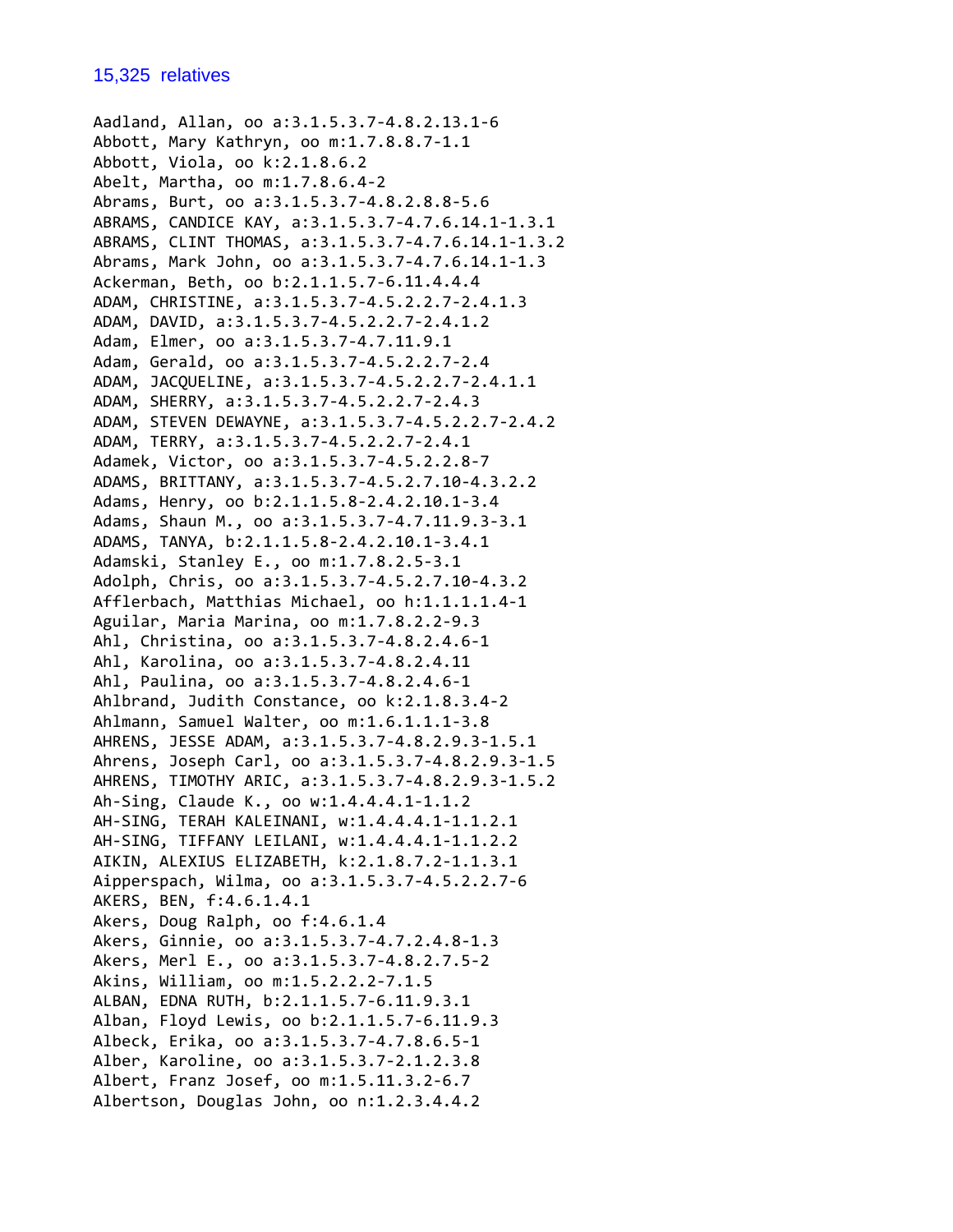Alboniso, Adele, oo m:1.5.3.3.2 Albrecht, Anna Sabina Valentina (Nanett), oo y:1.3.1.1.1‐1 Albrecht, Connie Mae, oo a:3.1.5.3.7‐4.5.2.2.7‐2.3 Albrecht, Henry, oo m:1.6.1.3.6 Albrecht, Kateran, oo l:1 Albrecht, Katharina Dorthea, oo g:2 Albrecht, Lucylle, oo a:3.1.5.3.7‐4.5.2.2.1‐6 Albrecht, Willi, oo a:3.1.5.3.7‐4.7.6.5.5‐2 Albright, Emily, oo b:2.1.1.5.7‐6.6.3.6 Albritton, Daniel Moak, oo c:1.5.3.2 ALBRITTON, DANIELLE NICOLE, c:1.5.3.2.1 Aldinger, Irene, oo a:3.1.5.3.7‐4.5.2.2.8‐9 ALDRICH, BETTY LOU, f:10.4.2 ALDRICH, CLARENCE STEPHEN, f:10.4.1 Aldrich, Clayton Alfred, oo f:10.4 Aldrich, Ethel, oo b:2.1.1.5.7‐6.6.3.3.6 ALDRICH, JANE, f:10.4.1.1 ALDRICH, STEVE, f:10.4.1.2 ALDRICH, TAMMIE, f:10.4.1.3 ALDRICH, TERRI, f:10.4.1.4 Alex, Regina, oo a:2.1.7.1.5‐2.7.1.2.1‐1.1 Alexander, Cathrine Marie, oo a:3.1.5.3.7‐4.5.2.7.7‐2.4 Allan, Sylvia Maud, oo w:9.6.2.2.4‐2 Allen, Judy Ann, oo k:2.1.8.7.3‐1.3 Allen, Margaret Eldreda, oo a:2.1.7.1.5‐2.3.1.1.5‐1 ALLISON, CAROL A., b:2.1.1.5.8‐2.4.2.10.1‐3.1 Allison, Christi, oo a:3.1.5.3.7‐4.5.2.2.9‐6.1.1 ALLISON, CHRISTINA E., b:2.1.1.5.8‐2.4.2.10.1‐3.2.1 ALLISON, ELAINE J., b:2.1.1.5.8‐2.4.2.10.1‐3.4 ALLISON, HARRY JAMES, b:2.1.1.5.8‐2.4.2.10.1‐3.3 Allison, Harry, oo b:2.1.1.5.8‐2.4.2.10.1‐3 ALLISON, MARILYN C., b:2.1.1.5.8‐2.4.2.10.1‐3.2.2 ALLISON, ROBERT L., b:2.1.1.5.8‐2.4.2.10.1‐3.2 ALLISON, SEAN C., b:2.1.1.5.8‐2.4.2.10.1‐3.3.1 Allnutt, Susan, oo w:1.9.4.3.1 Altköster, Gisela, oo m:1.9.11.10.4‐5 Altpeter, Friedrich, oo z180.1.2 Aman, Alice, oo a:3.1.5.3.7‐4.5.2.2.1‐3 Aman, Erwin, oo a:3.1.5.3.7‐4.5.2.2.7‐4 Ambos, Johann Nikolaus, oo b:2.1.1.7.4‐2.4.5.6 AMBROSE, CLAYTON EDWARD, n:1.2.3.7.5 AMBROSE, DARLEEN, n:1.2.3.7.1 AMBROSE, DORAL WAYNE, n:1.2.3.7.3 Ambrose, Doral Wayne, oo n:1.2.3.7 AMBROSE, JOEPH CLAYTON, n:1.2.3.7.4 AMBROSE, MARIE ARLEEN, n:1.2.3.7.2 Ambrose, Roy, oo n:1.2.3.5 Ammer, ?, oo a:2.1.7.1.5‐2.8 Ammon, Elizabeth, oo z261 Amnar, Eva Marie, oo a:2.1.7.1.5‐2.3.1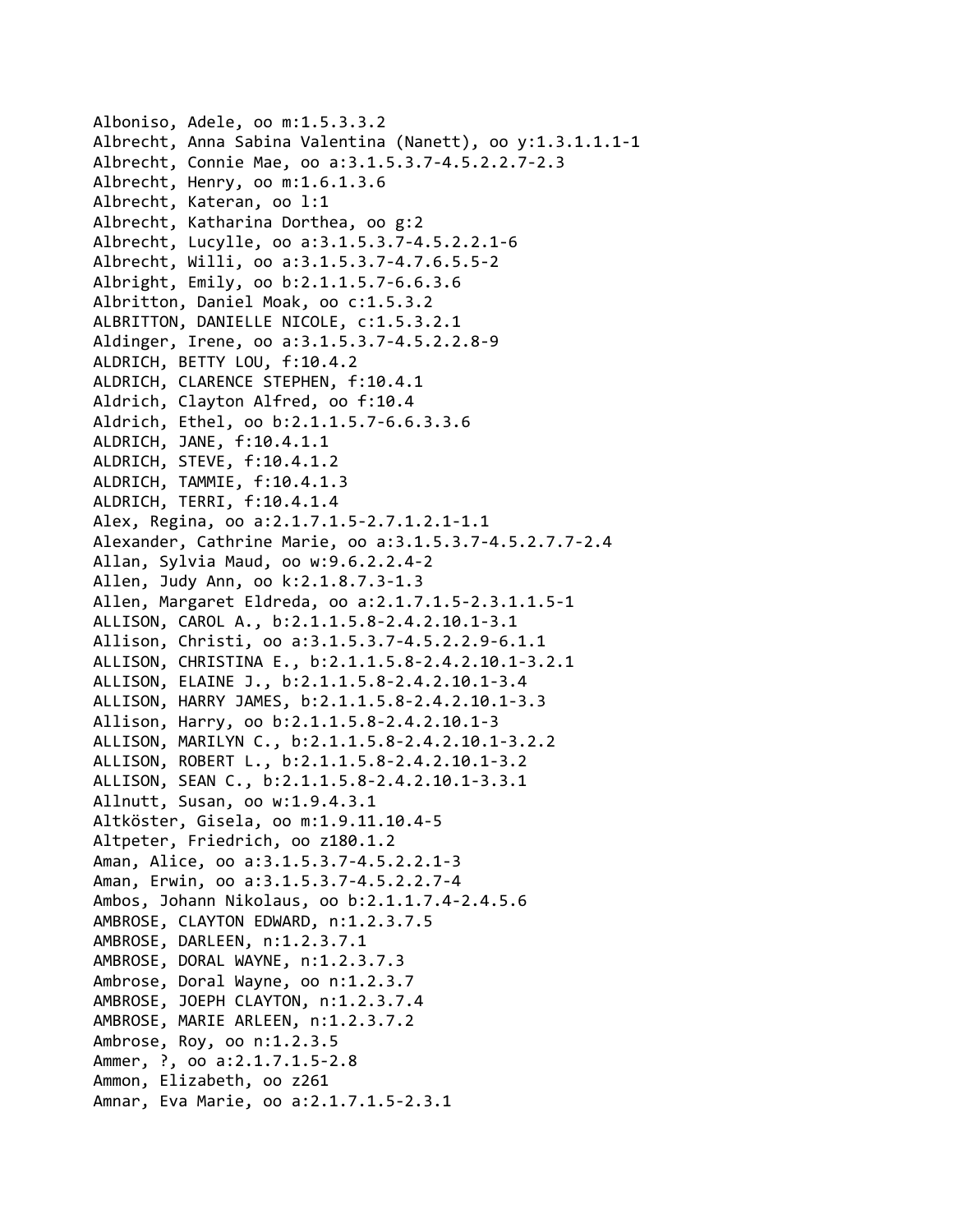Amtritter, Wilhelm, oo m:1.5.3.2.1‐9.3 Anderson, Angela Ruth, oo k:2.1.8.7.6‐3.5 ANDERSON, CAROL RUTH, k:2.1.8.3.2‐3.2 Anderson, Carolyn, oo b:2.1.1.5.7‐6.11.4.2.5‐1 Anderson, Dana, oo n:1.2.3.2.1 Anderson, David C., oo a:3.1.5.3.7‐4.8.3.4.3‐3.2 ANDERSON, ELLEN, n:1.2.8.7 ANDERSON, FRANCIS BARBARA, n:1.2.8.1 ANDERSON, GENEVA ELIZABETH, n:1.2.8.6 ANDERSON, JANET LEIGH, k:2.1.8.3.2‐3.3 Anderson, Joseph F., oo n:1.2.8 ANDERSON, JUDY, n:1.2.8.3.1 ANDERSON, KATHY JEAN, k:2.1.8.3.2‐3.4 ANDERSON, KIMBERLY SUZANNE, k:2.1.8.3.2‐3.1.1 ANDERSON, LAWRENCE, n:1.2.8.3 ANDERSON, MARY LUCILE, n:1.2.8.5 ANDERSON, MICHAEL DAVID, a:3.1.5.3.7‐4.8.3.4.3‐3.2.1 ANDERSON, RICHARD, a:3.1.5.3.7‐4.8.3.4.3‐3.2.3 ANDERSON, RICHARD, n:1.2.8.4 ANDERSON, SARAH RUTH, a:3.1.5.3.7‐4.8.3.4.3‐3.2.4 ANDERSON, STEVEN DONALD, k:2.1.8.3.2‐3.5 ANDERSON, THOMAS BASIL, n:1.2.8.2 ANDERSON, THOMAS CHESTER, a:3.1.5.3.7‐4.8.3.4.3‐3.2.2 Anderson, Vaughan Napierre, oo k:2.1.8.3.2‐3 ANDERSON, VAUGHN EDWARD, k:2.1.8.3.2‐3.1.2 ANDERSON, VAUGHN RICHARD, k:2.1.8.3.2‐3.1 ANDREWS, GEOFFREY ALLEN, k:2.1.8.6.3‐2.2.1 Andrews, Stephen Allen, oo k:2.1.8.6.3‐2.2 Andrews, Ulysses Max, oo m:1.9.4.6.4‐3.2 ANDREYANOV, ALEKSANDR GENNADIEVICH, a:3.1.5.3.7‐4.3.2.1.1‐1.1.5 ANDREYANOV, GENNADIY GENNADIEVICH, a:3.1.5.3.7‐4.3.2.1.1‐1.1.6 Andreyanov, Gennadiy, oo a:3.1.5.3.7‐4.3.2.1.1‐1.1 Angel, Jacqueline Theresa, oo b:2.1.1.5.8‐2.4.2.10.2‐5.4 Angst, Hilda, oo m:1.7.8.2.7‐4 Angst, Pearle, oo m:1.7.8.2.7‐5 ANSCHÜTZ, ANNA MARGARETHA, b:2.1.1.7.3‐4 ANSCHÜTZ, CATHARINA MAGDELENA, b:2.1.1.7.3‐1 ANSCHÜTZ, CATHARINA MARGARETHA, b:2.1.1.7.3‐6.1 Anschütz, Christian Andreas, oo b:2.1.1.5.3 ANSCHÜTZ, CHRISTIANE KATHARINA, b:2.1.1.7.3‐6.7 ANSCHÜTZ, GEORG BERHNARDT, b:2.1.1.7.3‐6 Anschütz, Georg Christian, oo b:2.1.1.1.6‐9.2.3 Anschütz, Johan Ludwig, oo b:2.1.1.7.3 ANSCHÜTZ, JOHAN NICOLAUS, b:2.1.1.7.3‐2 ANSCHÜTZ, JOHANN CHRISTIAN, b:2.1.1.7.3‐6.3 Anschütz, Johann Conrad, oo b:2.1.1.7.4‐8.8.1 ANSCHÜTZ, JOHANN JACOB, b:2.1.1.7.3‐7 Anschütz, Johann Michael, oo b:2.1.1.5.3‐4 ANSCHÜTZ, KAROLINA ELEONORE, b:2.1.1.7.3‐6.4 ANSCHÜTZ, KATHARINA LUISE, b:2.1.1.7.3‐6.6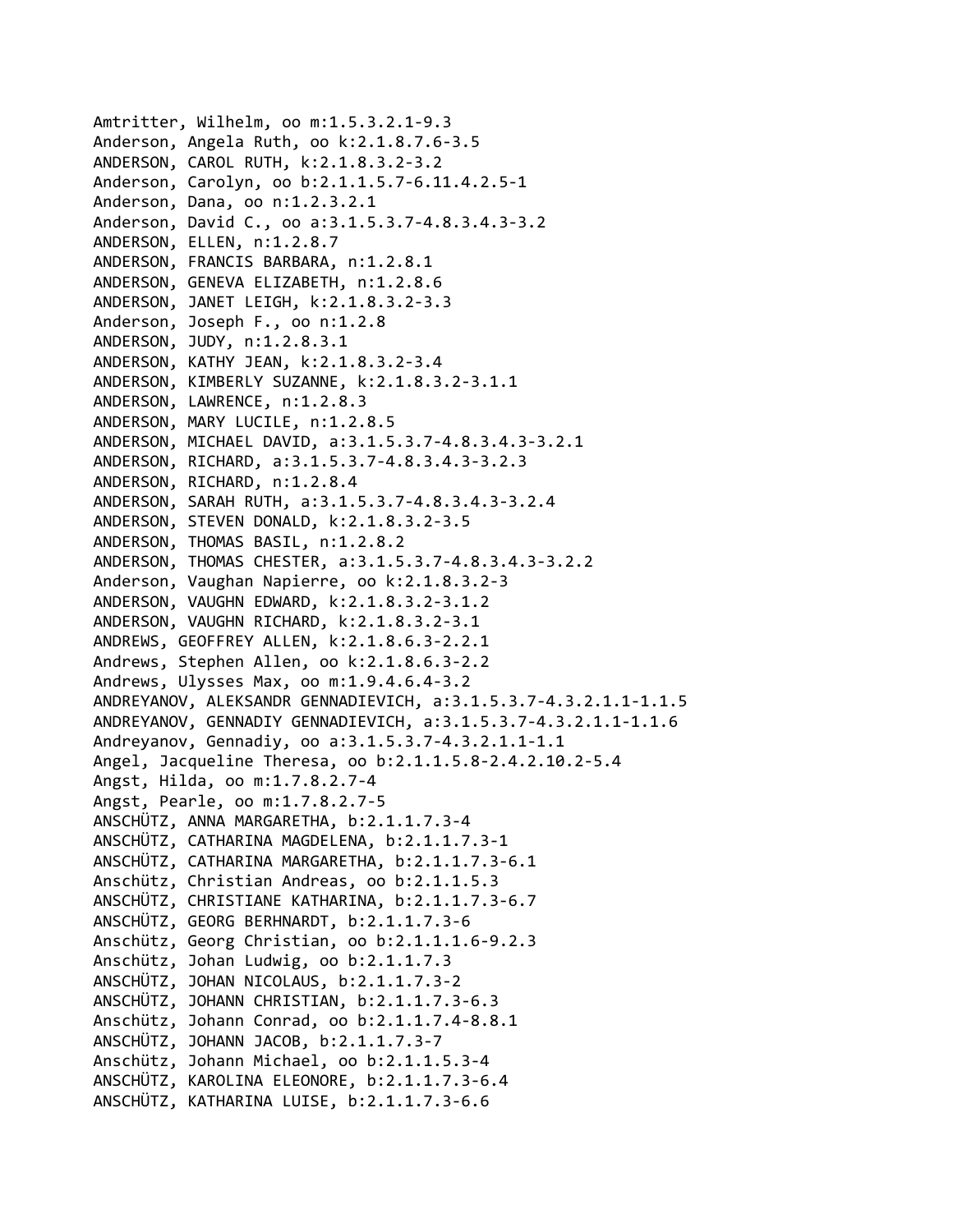```
ANSCHÜTZ, KATHARINA MARGARETHA, b:2.1.1.7.3‐6.5
Anschutz, Katharina, oo b:2.1.1.7.4‐2.2.1.1
ANSCHÜTZ, MARIA BARBARA, b:2.1.1.7.3‐3
ANSCHÜTZ, MARIA CATHARINA, b:2.1.1.7.3‐5
ANSCHÜTZ, MARIA CATHARINA, b:2.1.1.7.3‐6.2
Anschütz, Maria Katharina, oo b:2.1.1.1.6‐9.4.7.2
Anschütz, Maria Katharina, oo b:2.1.1.7.4
Anschütz, Philipp Karl, oo b:2.1.1.7.4‐8.8.2
Anschütz, Wilhelm Philipp, oo b:2.1.1.7.4‐8.4.5.1
Anschütz, Wilhelmine Luise, oo b:2.1.1.1.6‐9.4.7.5
Anspaugh, Charla, oo k:2.1.8.6.2‐5.2
Anthonsen, Cathy Jayne, oo m:1.7.8.8.7‐9.7
Appleberry, Reuben, oo m:1.9.4.6.4‐1
Arand, Rita, oo b:2.1.1.5.7‐6.11.4.2.5‐1
Arglin, Idell, oo m:1.9.5.6.2‐3
Arias, Anastacio, oo a:3.1.5.3.7‐4.5.2.7.10‐6.5.1
ARIAS, APOLLO MICHAEL, a:3.1.5.3.7‐4.5.2.7.10‐6.5.1.1
Arlin, Walter Raymond, oo a:3.1.5.3.7‐4.5.2.7.5‐1.2
ARMSTRONG, ERIC PAUL, n:1.2.3.4.4.3
Armstrong, Louis Paul, oo n:1.2.3.4.4
ARMSTRONG, MARIAH ANASTASIA, n:1.2.3.4.4.3.1
ARMSTRONG, RACHEL KATHRYN, n:1.2.3.4.4.4
Arneth, Mary Dympna, oo m:1.7.8.8.4‐3.1
Arnett, Helen Pauline, oo b:2.1.1.5.8‐2.4.2.10.2‐3
Arnold, Andreas Philipp, oo b:2.1.1.7.4‐2.2.1.2
Arnold, Jean, oo a:2.1.7.3.1‐3.1.3
Arnold, Katharina, oo b:2.1.1.5.7‐13.3
Aron, Marguerite, oo a:2.1.7.3.1‐3.1.2.1
Arroyo, Paula, oo a:3.1.5.3.7‐4.8.2.1.2‐1.1.1
Ashlock, Lynda, oo k:2.1.8.7.5‐3
Ashlock, Lynda, oo k:2.1.8.7.5‐3
Assion, Peter, oo b:2.1.1.1.6‐9.4.6
Aulman, Elizabeth, oo a:3.1.5.3.7‐4.8.2.1.3‐3
AULTMAN, CRYSTAL, a:3.1.5.3.7‐4.5.2.7.10‐8.3.2
AULTMAN, SHAWN, a:3.1.5.3.7‐4.5.2.7.10‐8‐3.3
Aurand, Peter, oo w:6
Aust, Karen Louise, oo a:3.1.5.3.7‐4.8.2.9.3‐1.3
AUZAT, JACQUELINE MARIE, m:1.5.2.1.5‐6.4.2
Auzat, Robert William, oo m:1.5.2.1.5‐6.4
AUZAT, RONALD JAMES, m:1.5.2.1.5‐6.4.3
Axtetter, Bertha Elizabeth, oo m:1.5.2.2.2‐7.3
Aylesworth, Brenda, oo a:3.1.5.3.7‐4.8.2.8.8‐3.1
Babcock, Douglas, oo b:2.1.1.5.8‐2.4.2.10.5‐1.1
BACH, ALAIN, b:2.1.1.7.4‐2.4.1.2.2‐8.3.1.1
BACH, DANIEL, b:2.1.1.7.4‐2.4.1.2.2‐8.3.1.2
Bach, Elisabeth, oo b:2.1.1.5.7‐13.2.1
Bach, Eva, oo b:2.1.1.7.4‐5.2.1
BACH, GEORG, z146.1
Bach, Jakob, oo b:2.1.1.1.4‐8
Bach, Johann Jacob, oo z146
```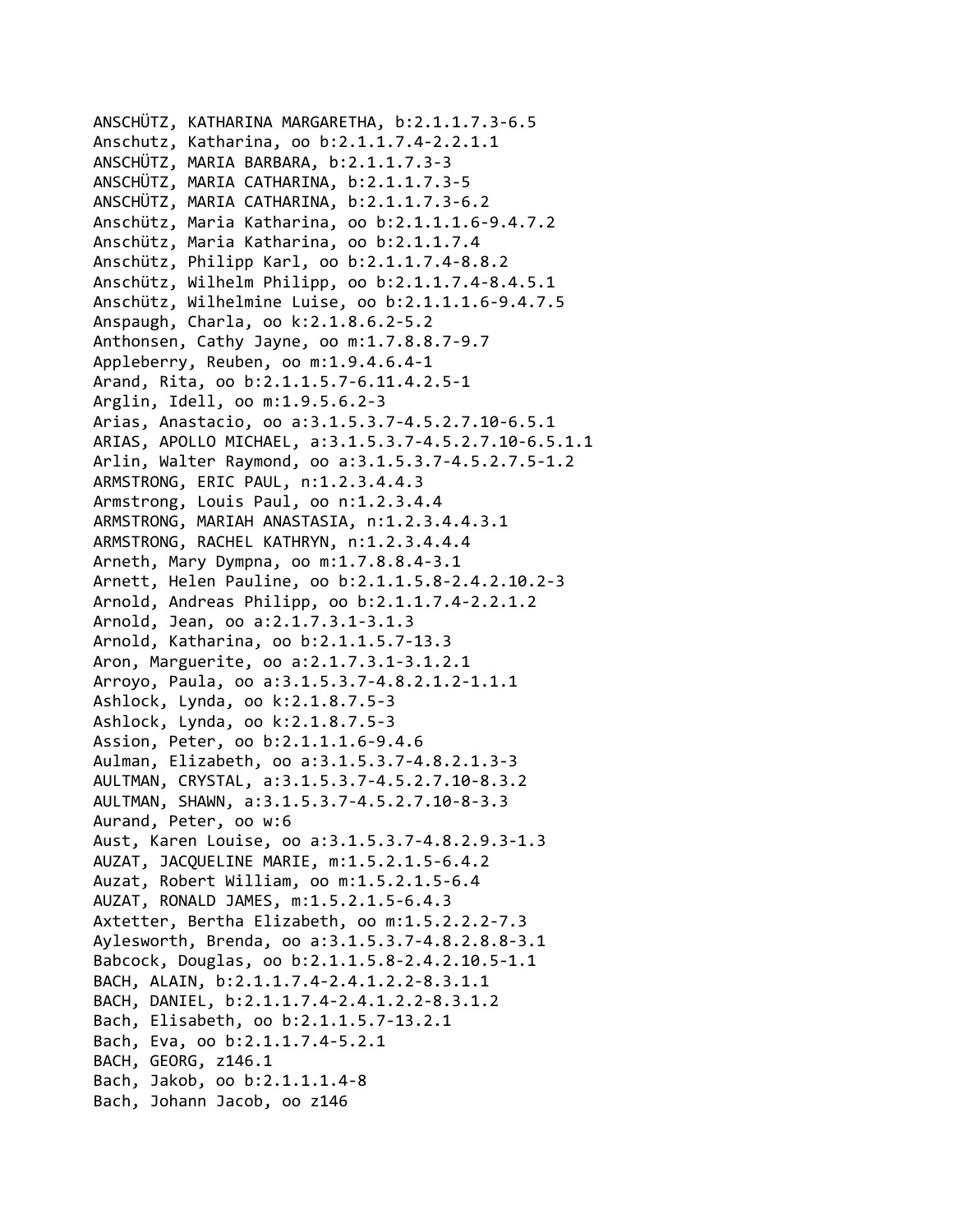```
BACH, LUC, b:2.1.1.7.4‐2.4.1.2.2‐8.3.1.3
Bach, Mathias, oo b:2.1.1.7.4‐2.4.1.2.2‐8.3.1
Bachmann, Olga, oo a:3.1.5.3.7‐4.7.6.11.3
Bacigalupi, ?, oo k:2.1.8.5.4‐12
Backfisch, Karl Friedrich Wilhelm, oo m:1.9.11.5.4‐10
Backstrom, Leslie Guy, oo a:3.1.5.3.7‐4.8.2.1.3‐7.2.1
BACKSTROM, OTILA LYLE, a:3.1.5.3.7‐4.8.2.1.3‐7.2.1.3
BACKSTROM, TAYTE NICHOLAS, a:3.1.5.3.7‐4.8.2.1.3‐7.2.1.4
BACKSTROM, ZAYNE CARL, a:3.1.5.3.7‐4.8.2.1.3‐7.2.1.5
BACON, CAMERON CARL THOMAS, w:1.4.4.4.1‐1.1.3.4
BACON, CODY ROBERT, w:1.4.4.4.1‐1.1.3.3
BACON, NICOLE (NIKKI) KEKILANI, w:1.4.4.4.1‐1.1.3.1
BACON, NOELLE KEALOHA, w:1.4.4.4.1‐1.1.3.2
Bacon, Robert F. Jr., oo w:1.4.4.4.1‐1.1.3
BADER, ALFRED EDWIN, m:1.9.5.4.3‐2
Bader, Cliften, oo a:3.1.5.3.7‐4.8.6.7.8‐3
BADER, ERNST FRED LOUIS, m:1.9.5.4.3‐1
Bader, Ernst L., oo m:1.9.5.4.3
Bader, Joseph, oo m:1.5.2.1.4‐6
Bader, Mary (Dora) Dorothy, oo m:1.6.1.1.1‐1.11
Bader, Melita, oo a:3.1.5.3.7‐4.8.2.4.2‐6
Bahnmüller, Christina, oo a:3.1.5.3.7‐4.7.8
Bahnmüller, Rosine Barbara, oo a:3.1.5.3.7‐4.7.6
Bahnmüller, Rosine Katharina, oo a:3.1.5.3.7‐4.7.6
BAHR, AGATHA APOLLONIA, m:1.9.5.4.2‐7
BAHR, AMALIA SOPHIA, m:1.9.5.4.2‐9
BAHR, ANNA ELIZABETH, m:1.9.5.4.2‐5
BAHR, ANTHONY LEO, m:1.9.5.4.2‐8
BAHR, CATHERINE MARIA, m:1.9.5.4.2‐3
BAHR, CLARA LEONA, m:1.9.5.4.2‐2.6
BAHR, CLARA ROSINA, m:1.9.5.4.2‐4
BAHR, GEORGE JOSEPH, m:1.9.5.4.2‐2
BAHR, GERTRUDE VERONICA, m:1.9.5.4.2‐10
BAHR, JOHN GEORGE, m:1.9.5.4.2‐2.3
BAHR, JOSEPH M., m:1.9.5.4.2‐2.4
Bahr, Joseph Martin, oo m:1.9.5.4.2
BAHR, MARIA M., m:1.9.5.4.2‐2.5
BAHR, MARY THERESA, m:1.9.5.4.2‐6
BAHR, OLIVIA K., m:1.9.5.4.2‐2.2
BAHR, REGINA CECILIA, m:1.9.5.4.2‐1
BAHR, STELLA AGATHA, m:1.9.5.4.2‐2.1
Bahr, Vincent L., oo m:1.5.2.2.2‐15.2.6
Bahseler, Elisabeth Catharina, oo b:2.1.1.5.8‐2
BAILEY, DYLAN JOSEPH, b:2.1.1.5.8‐2.4.2.10.2‐2.3.3
BAILEY, ELIOT NATHANIEL, b:2.1.1.5.8‐2.4.2.10.2‐2.3.2
BAILEY, LAREN MATHEW, b:2.1.1.5.8‐2.4.2.10.2‐2.3.1
Bailey, Lynn Roy, oo b:2.1.1.5.8‐2.4.2.10.2‐2.3
Baker, ?, oo b:2.1.1.5.8‐2.4.2.5.3‐1.1
BAKER, BARBARA, a:3.1.5.3.7‐4.8.2.12.10‐2.4
Baker, Catherine, oo k:2.1.8.6.3‐2.1
```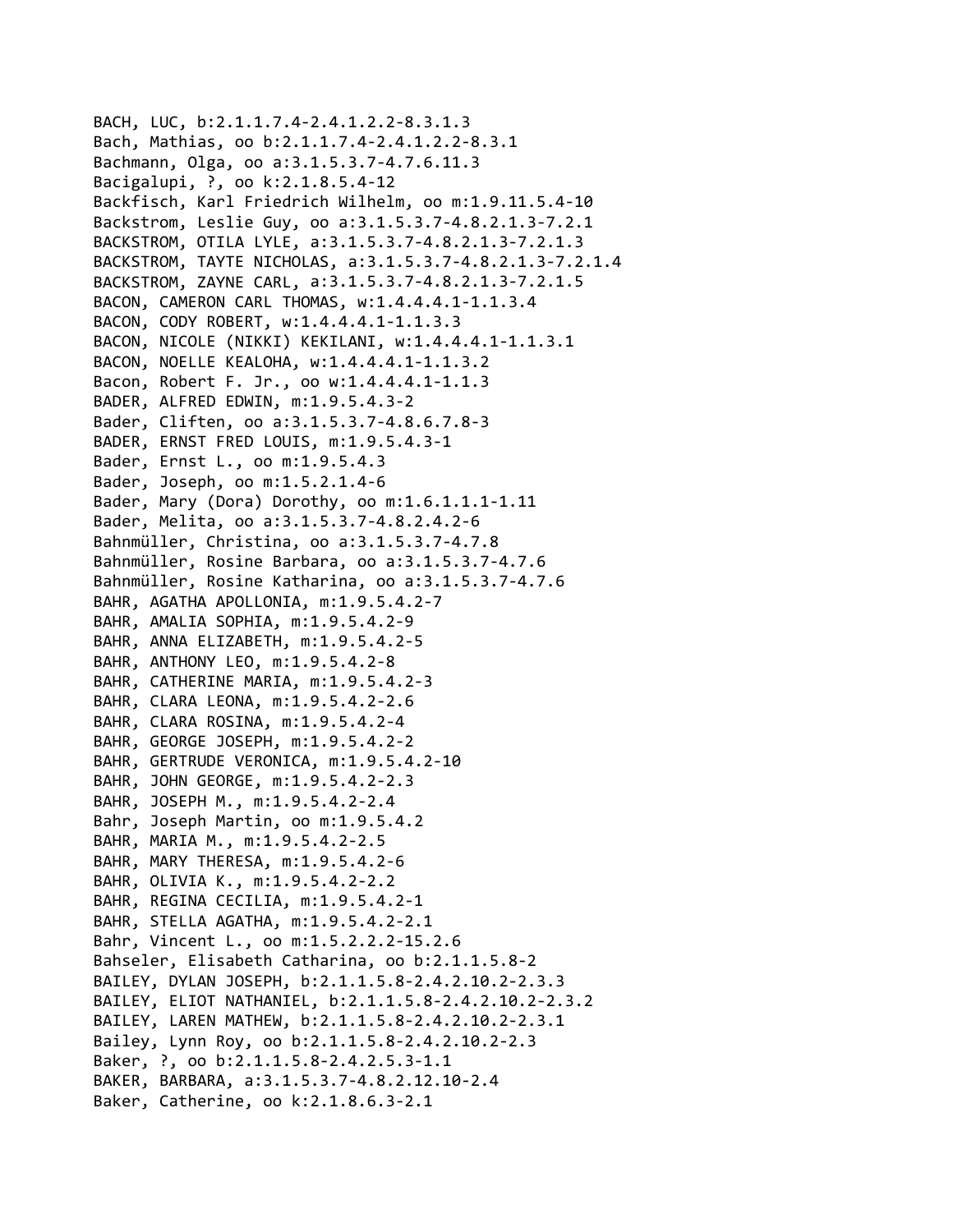```
BAKER, DAVID, a:3.1.5.3.7‐4.8.2.12.10‐2.1
Baker, Eva Margaret, oo b:2.1.1.5.8‐2.4.2.5.4
BAKER, JEAN, a:3.1.5.3.7‐4.8.2.12.10‐2.3
Baker, Kate, oo a:3.1.5.3.7‐4.5.2.2.1‐6.1.1
BAKER, LAURIE, a:3.1.5.3.7‐4.8.2.12.10‐2.2
Baker, Leona Thelma, oo b:2.1.1.5.7‐6.11.5.1.3
Baker, Woodrow, oo a:3.1.5.3.7‐4.8.2.12.10‐2
Bakke, Betty Jun, oo b:2.1.1.5.7‐6.6.1.2.2‐10
Baleydier, Roger Marius, oo m:1.7.10.8.3‐5.6
BALLAS, KADEN, w:9.2.3.8.1‐1.3.2.1
BALLAS, KAYLI, w:9.2.3.8.1‐1.3.2.2
Ballas, Kevin, oo w:9.2.3.8.1‐1.3.2
Ballinger, Charles W., oo a:3.1.5.3.7‐4.8.3.4.3‐2.1
Ballinger, William, oo k:2.1.8.7.3‐1.3
Baltzer, Janet, oo a:3.1.5.3.7‐4.8.6.7.9‐1
Bammert, Christina, oo a:2.1.7.3.1‐2.1.1
Bangs, Bryan, oo e:2.1.1.1
Bantle, Fritz, oo m:1.9.7.4.11‐3
Baquet, Deanna Janine, oo a:3.1.5.3.7‐4.5.2.7.7‐4.1
Barbarick, Judith Fay, oo a:3.1.5.3.7‐4.5.2.7.1‐10.1
Barber, Donald Scott, oo b:2.1.1.1.6‐9.5.2.8.1‐1.3
BARBER, ELLA DELANEE, b:2.1.1.1.6‐9.5.2.8.1‐1.3.1
BARBER, FISCHER CALE, b:2.1.1.1.6‐9.5.2.8.1‐1.3.2
Barkell, Catherine LaVern, oo m:1.7.8.2.2‐9.2
Barklow, Doris Bernice, oo b:2.1.1.5.8‐2.4.2.10.2‐2
Barnes, Bennie, oo k:2.1.8.5.2‐5
Barnett, Carrie, oo a:3.1.5.3.7‐4.5.2.7.10‐8.2
Barnum, Charles Jerome, oo f:10.2
BARNUM, CHARLES, f:10.2.1
Barreth, John, oo a:3.1.5.3.7‐4.7.6.10
Barth, Frank, oo w:9.6.2.2.1
Barth, Herta, oo m:1.9.7.3.3‐6
Barton, ?, oo b:2.1.1.5.7‐6.11.1.3.1‐1
Bäsel, Maria Margaretha, oo b:2.1.1.1.4
BASLER, AGNES A., m:1.5.2.2.2‐2.1.8
BASLER, ALBERT H., m:1.5.2.2.2‐2.1.5
BASLER, ALICE T., m:1.5.2.2.2‐2.1.9
Basler, Andrew, oo m:1.9.4.2.6
Basler, Anna Josephine Regina, oo m:1.5.2.1.2‐2.3
BASLER, ARLINE LOUISE, m:1.5.2.1.2‐2.2.1
BASLER, ARNOLD PHILIP, m:1.5.2.1.2‐2.2.2
BASLER, AUGUST HENRY, m:1.5.2.2.2‐5.2
BASLER, CATHERINE ELEANOR, m:1.9.4.2.4‐2
BASLER, CHARLENE M., m:1.5.2.2.2‐1.9.2
BASLER, CLARENCE E., m:1.5.2.2.2‐2.1.6
BASLER, CLETUS A., m:1.5.2.2.2‐2.1.7
BASLER, ELIZABETH M., m:1.5.2.2.2‐2.1.1
Basler, Frank Anton, oo m:1.5.2.2.2‐2.1
BASLER, GENEVIEVE R., m:1.5.2.2.2‐2.1.4
BASLER, GENEVIEVE ROSE, m:1.5.2.2.2‐5.1
```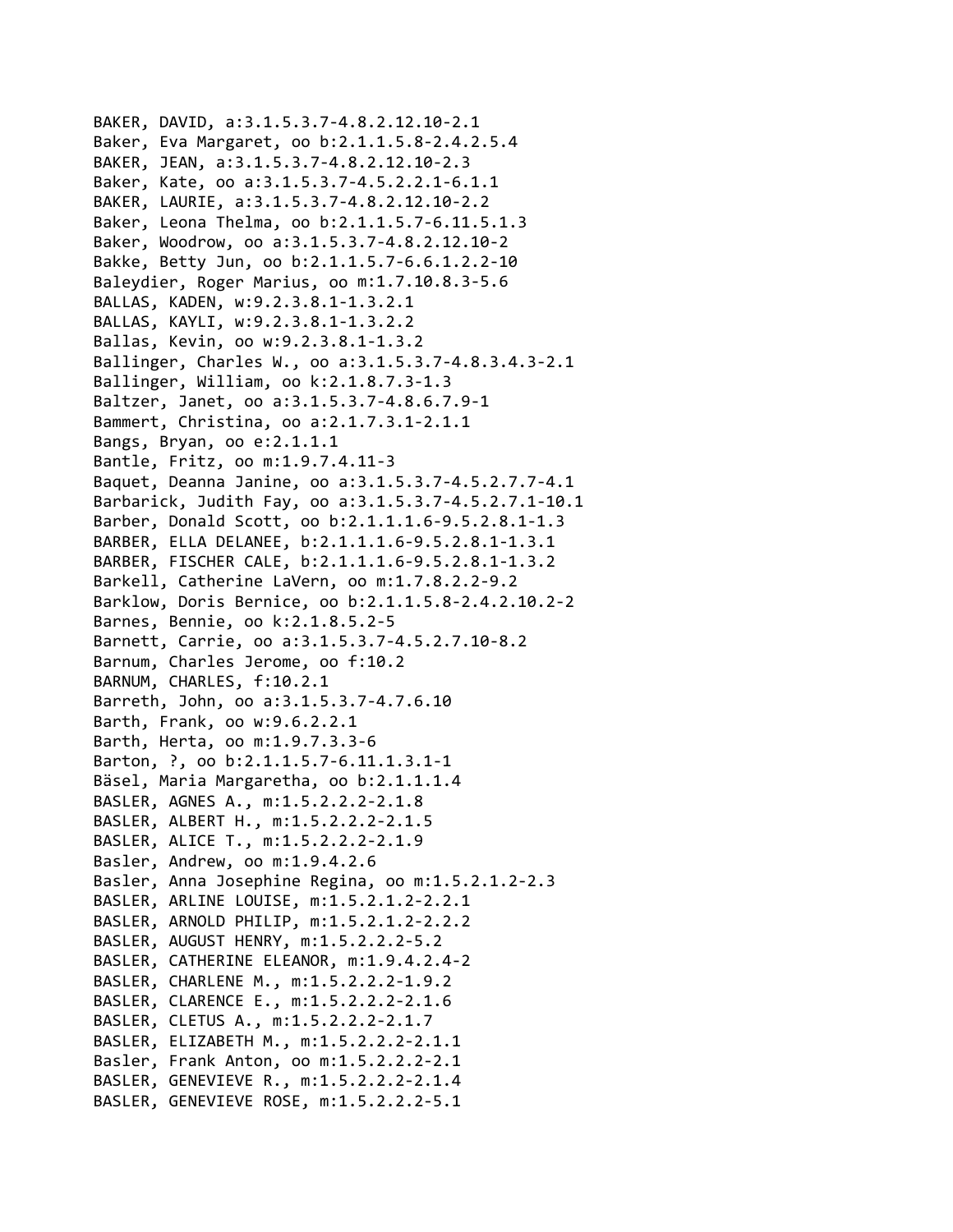BASLER, HELENA BARBARA, m:1.9.4.2.4‐4 Basler, Henry Jacob, oo m:1.5.2.2.2‐5 Basler, Joseph, oo m:1.9.4.2.4 BASLER, LEO CHARLES JR., m:1.5.2.2.2‐1.9.4 Basler, Leo Charles, oo m:1.5.2.2.2‐1.9 BASLER, LEONARD F., m:1.5.2.2.2‐2.1.2 BASLER, LILA JEANNE, m:1.5.2.2.2‐1.9.1 BASLER, MARY AGNES, m:1.5.2.2.2‐1.9.3 BASLER, MARY ANNE, m:1.9.4.2.4‐1 Basler, Mary Lou, oo m:1.5.2.2.2‐4.1.1 BASLER, PETER FERDINAND, m:1.5.2.2.2‐5.4 Basler, Phillip Edmund, oo m:1.5.2.1.2‐2.2 BASLER, PHILOMENA V., m:1.5.2.2.2‐2.1.3 BASLER, RAYMOND JOSEPH, m:1.5.2.2.2‐5.3 Basler, Stella Gertrude, oo m:1.5.2.2.2‐4.6 BASLER, THERESA EMMA, m:1.9.4.2.4‐3 BASLER, THERESA MARY ELIZABETH, m:1.5.2.2.2‐5.6 Basler, Veronica Theresa, oo m:1.5.2.2.2‐7 BASLER, VINCENT ANTHONY, m:1.5.2.2.2‐5.5 BASTIDE‐EISENBEIS, CAROLINE CHARLOTTE, b:2.1.1.1.6‐9.2.9.3.1‐1.1.1 BASTIDE‐EISENBEIS, CLARA EMMANUELLE, b:2.1.1.1.6‐9.2.9.3.1‐1.1.2 BASTIDE‐EISENBEIS, JONATHAN CHARLES PHILIPPE, b:2.1.1.1.6‐9.2.9.3.1‐1.1.3 Batavia, Charles Herbert, oo m:1.6.1.1.1‐2.10 BATES, CATHERINE THERESE, m:1.9.5.4.2‐5.3 Bates, Cathleen Marie, oo a:3.1.5.3.7‐4.8.6.6.8‐1 BATES, CLARENCE ANDREW, m:1.9.5.4.2‐5.7 Bates, Clarence William, oo m:1.9.5.4.2‐5 Bates, Donald, oo b:2.1.1.5.8‐2.4.2.10.2‐2.1 BATES, JOHN JOSEPH, m:1.9.5.4.2‐5.1 BATES, JOSEPH GREGORY, m:1.9.5.4.2‐5.9 BATES, LAWRENCE HENRY, m:1.9.5.4.2‐5.2 BATES, MARGARET MARY, m:1.9.5.4.2‐5.6 BATES, NICHOLAS ANTHONY, m:1.9.5.4.2‐5.5 BATES, PAUL BERNARD, m:1.9.5.4.2‐5.4 BATES, PHILLIP JOSEPH, m:1.9.5.4.2‐5.8 Bauder, Anna Maria, oo a:3.1.5.3.7‐4.7.5 Bauder, Dorothea, oo d:1.1 Bauder, Joyce, oo m:1.7.8.2.9‐2 Bauder, Walter, oo a:3.1.5.3.7‐4.8.2.13.1‐4 Bauer, Anna Katharina Maria, oo b:2.1.1.1.6 BAUER, BRENT J., a:3.1.5.3.7‐4.8.2.1.3‐5.6.2 BAUER, CHAD L., a:3.1.5.3.7‐4.8.2.1.3‐5.4.1 BAUER, EDWIN LUDWIG, m:1.9.11.5.3‐4 Bauer, Edwin, oo m:1.9.11.5.3 Bauer, Elizabeth, oo a:3.1.5.3.7‐4.8.3.4.4 Bauer, Elizabeth, oo d:1.7 BAUER, ELLA, a:3.1.5.3.7‐4.8.2.4.2‐2.2 Bauer, Eugen, oo m:1.9.11.5.3 BAUER, FERDINAND EUGEN, m:1.9.11.5.3‐3 Bauer, Fred Paul, oo m:1.7.8.8.6‐3.1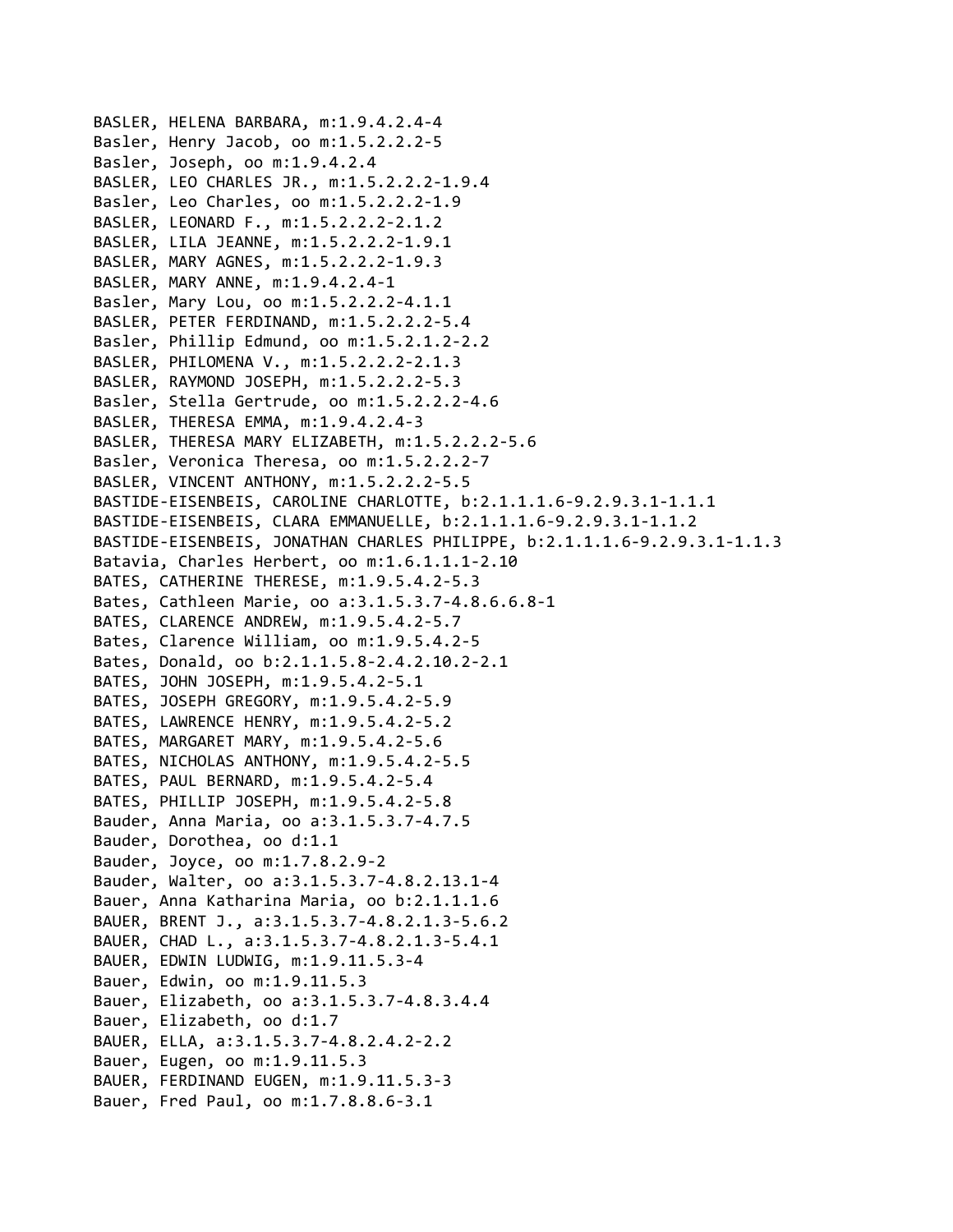```
Bauer, Jakob, oo a:3.1.5.3.7‐4.8.2.4.2‐2
BAUER, JANICE J., a:3.1.5.3.7‐4.8.2.1.3‐5.1
BAUER, JESSICA L., a:3.1.5.3.7‐4.8.2.1.3‐5.6.1
BAUER, JORDAN, a:3.1.5.3.7‐4.8.2.1.3‐5.4.2.1
BAUER, JOSEF, m:1.9.11.5.3‐2
BAUER, JUDY, a:3.1.5.3.7‐4.8.2.1.3‐5.2
BAUER, KRIS L., a:3.1.5.3.7‐4.8.2.1.3‐5.4.2
BAUER, LEROY D., a:3.1.5.3.7‐4.8.2.1.3‐5.3
Bauer, Luise, oo d:1.4
BAUER, LUKAS EUGEN, m:1.9.11.5.3‐6
Bauer, Margie, oo a:3.1.5.3.7‐4.5.2.7.5‐5
BAUER, MARIA THERESIA, m:1.9.11.5.3‐1
BAUER, MARIA THERESIA, m:1.9.11.5.3‐5
BAUER, MARVIN L., a:3.1.5.3.7‐4.8.2.1.3‐5.6
BAUER, MARY E. (BETH), a:3.1.5.3.7‐4.8.2.1.3‐5.3.1
BAUER, PHILIPP, a:3.1.5.3.7‐4.8.2.4.2‐2.1
Bauer, Reuben H., oo a:3.1.5.3.7‐4.8.2.1.3‐5
BAUER, RUBY J., a:3.1.5.3.7‐4.8.2.1.3‐5.5
BAUER, SANDRA M., a:3.1.5.3.7‐4.8.2.1.3‐5.4
BAUER, SHELLEY L., a:3.1.5.3.7‐4.8.2.1.3‐5.7
Baum, Erwin Wilhelm, oo m:1.5.2.1.2‐7.9.1
Baum, Florence Mae, oo f:3.5
Baum, Salome, oo w:9
Bauman, ?, oo a:3.1.5.3.7‐4.7.12.6.5.2
BAUMAN, GRETCHEN, f:4.6.1.1.2
BAUMAN, HEIDI, f:4.6.1.1.1
Bauman, John Frederick, oo m:1.9.4.2.4‐1.1
Bauman, Michael, oo f:4.6.1.1
Bauman, Walter Joseph, oo m:1.5.2.1.5‐4.6
BAUMANN, ALEXANDER, a:3.1.5.3.7‐4.8.2.4.10‐8.1
Baumann, Claude, oo a:3.1.5.3.7‐4.8.6.7.9‐3
Baumann, Dorothy Regina, oo m:1.9.4.2.4‐1.6
BAUMANN, HUNTER LEE, a:3.1.5.3.7‐4.8.6.7.9‐3.1.1
BAUMANN, JOHANN, a:3.1.5.3.7‐4.8.2.4.10‐8.2
Baumann, Johann, oo a:3.1.5.3.7‐4.8.2.4.10‐8
BAUMANN, MICHELE CLAUDETTE, a:3.1.5.3.7‐4.8.6.7.9‐3.2
BAUMANN, MITCHELL LEE, a:3.1.5.3.7‐4.8.6.7.9‐3.1
Baumann, Theresia, oo m:1.9.2.2.6
Baumeister, Josefa, oo m:1.7.1.2.3‐4.4
Baumert, Christina, oo a:2.1.7.3.1‐1.1.1
Baumgartner, Frances Agnes, oo m:1.7.8.7.8.5
Baumgärtner, Friedrich, oo a:3.1.5.3.7‐4.8.2.4.6‐2.2
Baumgartner, Rose, oo m:1.9.4.5.9
Baumgertel, Sophie E., oo i:1.2
BAUMSTARK, EMILE VALENTINE, m:1.5.2.1.5‐3.2
Baumstark, Francis, oo m:1.5.2.1.5‐3
BAUMSTARK, GENEVIEVE LOUISA, m:1.5.2.1.5‐3.5
BAUMSTARK, HERBERT FREDERICK, m:1.5.2.1.5‐3.4
BAUMSTARK, IRENE C., m:1.5.2.1.5‐3.3
BAUMSTARK, MARY (MAMIE) J., m:1.5.2.1.5‐3.1
```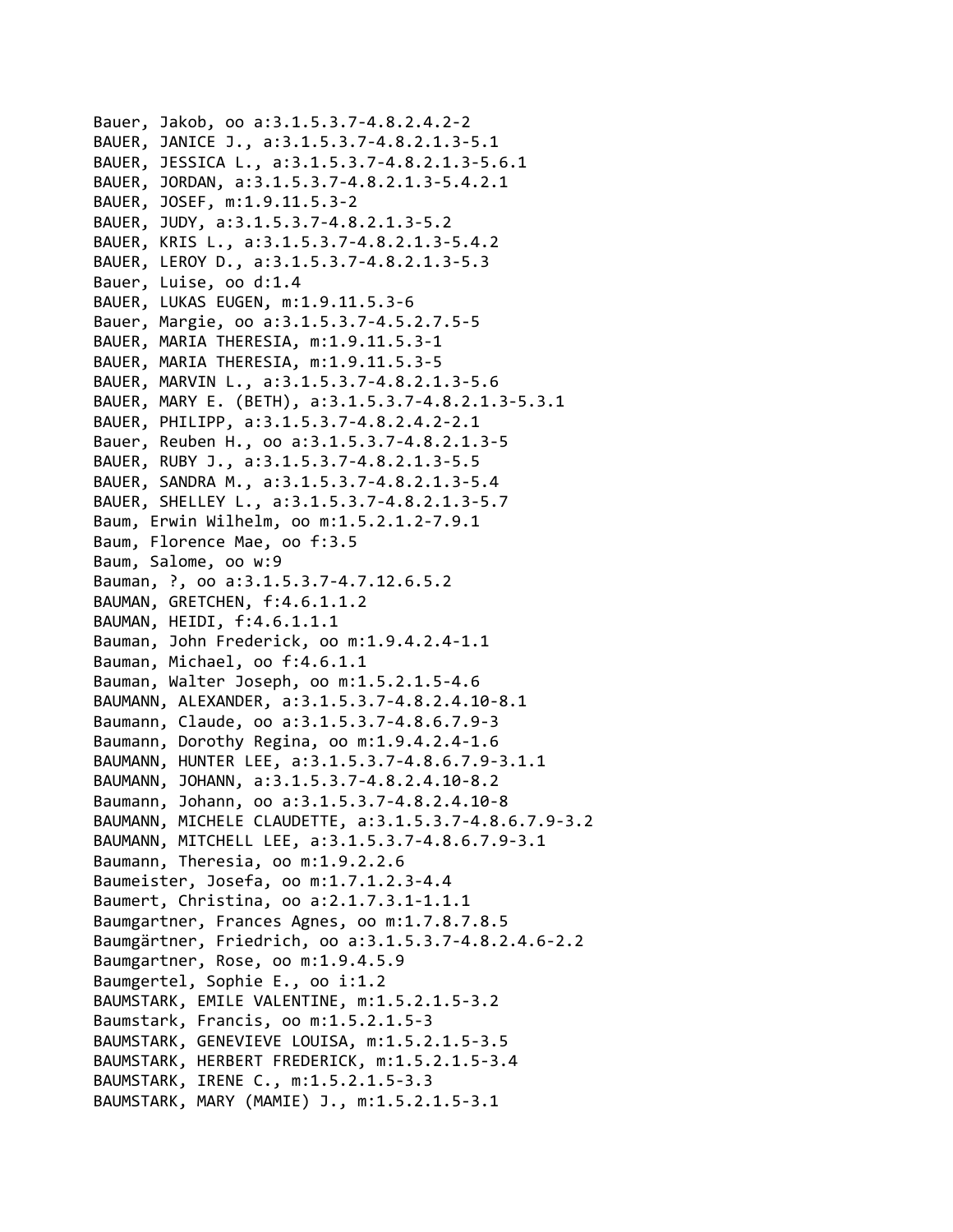```
BAXTER, FRANCES MERRIT, b:2.1.1.5.7‐6.11.1.4.4‐1
BAXTER, JUNE, b:2.1.1.5.7‐6.11.1.4.4‐2
Baxter, Merrit, oo b:2.1.1.5.7‐6.11.1.4.4
Bay, Eduard Wilhelm, oo z241.3
BAY, KURT EDUARD, z241.3.1
Bayer, Bernhard, oo m:1.9.11.10.4‐2.2
BAYER, CHARLES, m:1.5.2.1.4‐3
BAYER, FRIDOLIN M., m:1.5.2.1.4‐5
BAYER, MARGARETE, m:1.5.2.1.4‐6
BAYER, SIMON, m:1.5.2.1.4‐2
BAYER, VALENTINE, m:1.5.2.1.4‐4
Bayer, Vincent, oo m:1.5.2.1.1
Bayer, Vincent, oo m:1.5.2.1.4
BAYLEY, HENRY V., b:2.1.1.1.6‐9.5.5.4.1
Bayley, Henry V., oo b:2.1.1.1.6‐9.5.5.4
Baylor, Joanna, oo a:3.1.5.3.7‐4.5.2.7.2‐9.2.2
BAZHURA, ALEKSANDR, a:3.1.5.3.7‐4.3.2.1.9‐2
BAZHURA, ALEKSANDRA, a:3.1.5.3.7‐4.3.2.1.9‐2.1.2
BAZHURA, ALLA, a:3.1.5.3.7‐4.3.2.1.9‐1
BAZHURA, ARTEM, a:3.1.5.3.7‐4.3.2.1.9‐2.1.1
BAZHURA, EKATERINA, a:3.1.5.3.7‐4.3.2.1.9‐2.2
Bazhura, Grigoriy, oo a:3.1.5.3.7‐4.3.2.1.9
BAZHURA, MICHAIL, a:3.1.5.3.7‐4.3.2.1.9‐3
BAZHURA, NATALIA, a:3.1.5.3.7‐4.3.2.1.9‐4
BAZHURA, VYACHESLAV (SLAVA), a:3.1.5.3.7‐4.3.2.1.9‐2.1
Bazilenko, Maria Isaakovna, oo a:3.1.5.3.7‐4.3.2.1
Beachy, Mabel, oo b:2.1.1.5.7‐6.6.7.3.1
Beadle, Ganel Mildred, oo m:1.5.2.1.4‐1.5.4
BEAHM, HARRIET ANN, b:2.1.1.5.7‐6.6.7.1.3‐1
Beahm, William, oo b:2.1.1.5.7‐6.6.7.1.3
BEAN, BEVERLY J., b:2.1.1.5.8‐2.4.2.10.1‐2.1
BEAN, DEANDRA S., b:2.1.1.5.8‐2.4.2.10.1‐2.3.1
BEAN, DUSTIN K., b:2.1.1.5.8‐2.4.2.10.1‐2.3.2
BEAN, JANET F., b:2.1.1.5.8‐2.4.2.10.1‐2.2
BEAN, JARRET, b:2.1.1.5.8‐2.4.2.10.1‐2.5.2
BEAN, KAREN M., b:2.1.1.5.8‐2.4.2.10.1‐2.4
Bean, Richard J., oo b:2.1.1.5.8‐2.4.2.10.1‐2
BEAN, RICHARD K., b:2.1.1.5.8‐2.4.2.10.1‐2.3
BEAN, RONALD D., b:2.1.1.5.8‐2.4.2.10.1‐2.5
BEAN, VERONICA, b:2.1.1.5.8‐2.4.2.10.1‐2.5.1
Beattie, Karen Faye, oo a:3.1.5.3.7‐4.8.2.1.3‐7.2
Beauchamp, Henry J., oo m:1.7.8.8.5‐8.3
Beavers, Bessie Laura, oo m:1.5.2.1.4‐1.7
Bechtoldt, Elvina C., oo w:9.2.3
BECK, ADAM, m:1.7.3.9.6‐1
BECK, ADOLF, m:1.7.3.9.9
BECK, AGATHA, m:1.7.3.9.6‐1.3
BECK, AGNES, m:1.7.3.9.6‐1.4
BECK, ALOIS MATTÄUS, m:1.7.3.9.6‐1.13
BECK, ANSELM, m:1.7.3.1.1
```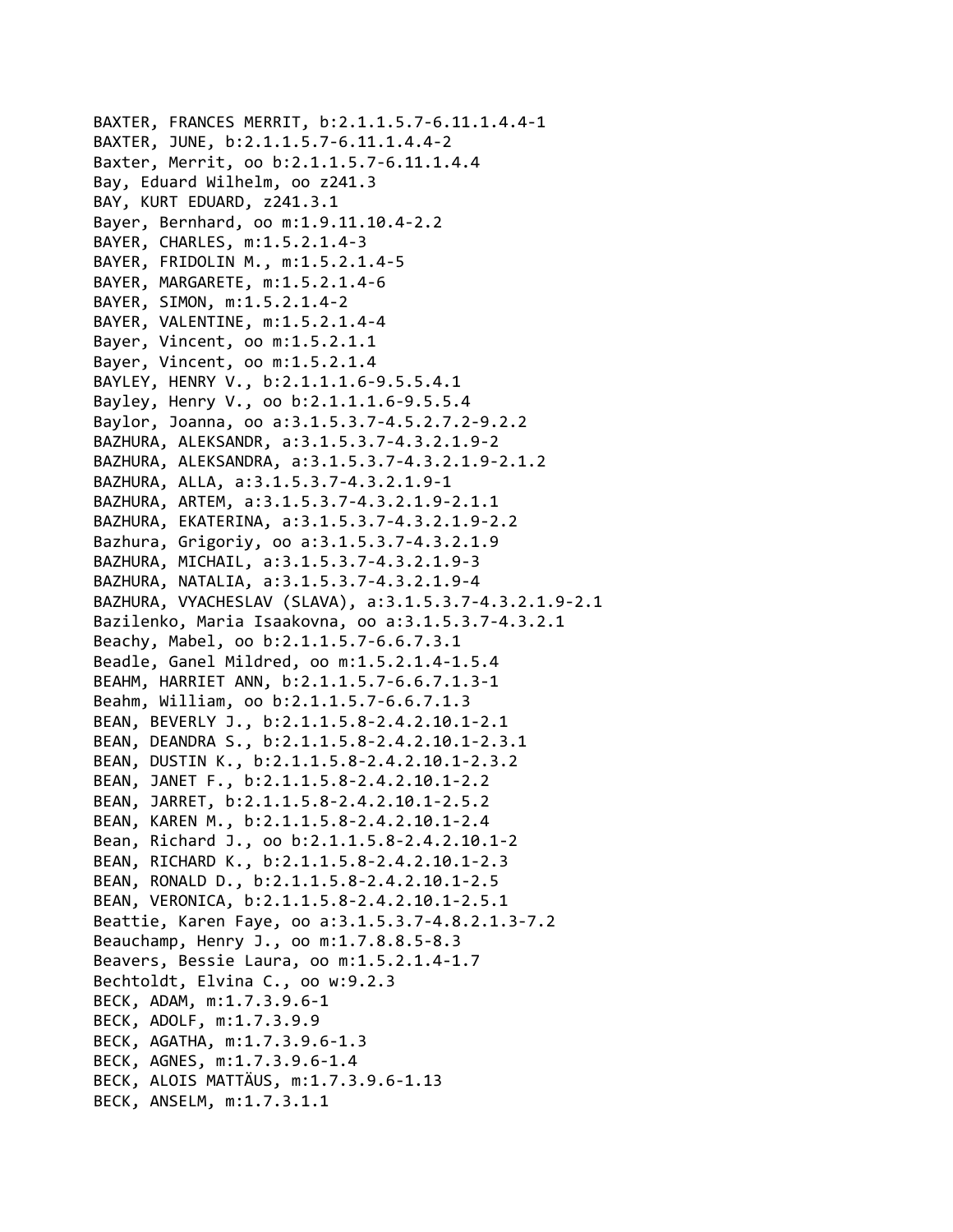```
Beck, Anselm, oo m:1.7.3.1
BECK, ANTON, m:1.7.3.1.3
BECK, ANTON, m:1.7.3.9.6‐1.10
BECK, BENJAMIN, m:1.7.3.9.7
Beck, Berta, oo m:1.9.3.7.7‐2
BECK, DOROTHY MAE, b:2.1.1.5.7‐6.6.1.2.2‐4.1
BECK, ELISABETHA, m:1.7.3.9.6‐1.7
BECK, ELWIRA MARIA, a:3.1.5.3.7‐4.7.4.3.3‐5.2
BECK, EMELIE, a:3.1.5.3.7‐4.7.11.7.2
BECK, EMIL, a:3.1.5.3.7‐4.7.4.3.3‐5.1
BECK, ERNA, a:3.1.5.3.7‐4.7.4.3.3‐5.3
BECK, FRANZ, m:1.7.3.9.6‐1.8
BECK, FREDRICH, a:3.1.5.3.7‐4.7.11.7.5
BECK, FRIDOLIN, m:1.7.3.9.2
Beck, Friedrich, oo a:3.1.5.3.7‐4.7.4.3.3‐5
Beck, Helene, oo a:3.1.5.3.7‐4.7.4.1.2‐5
Beck, Jacob, oo a:3.1.5.3.7‐4.7.11.7
Beck, Jakob, oo b:2.1.1.5.7‐2.4.9.2
BECK, JOHANNES, a:3.1.5.3.7‐4.7.11.7.4
BECK, JOSEF, m:1.7.3.1.7
BECK, JOSEF, m:1.7.3.9.1
BECK, JOSEF, m:1.7.3.9.4
BECK, KARL, m:1.7.3.9.3
BECK, KARL, m:1.7.3.9.5
BECK, KATHARINA, m:1.7.3.9.6
BECK, KLARA, m:1.7.3.9.6‐1.5
BECK, LANDELIN, m:1.7.3.9.8
BECK, LAVONNE DELLA, b:2.1.1.5.7‐6.6.1.2.2‐4.3
BECK, MAGDALENA, m:1.7.3.1.2
BECK, MARIA ANNA, m:1.7.3.1.4
BECK, MARIA APOLLONIA, m:1.7.3.9.6‐1.12
BECK, MARIA JOSEFA, m:1.7.3.1.5
BECK, MARIA MAGDALENA, m:1.7.3.9.6‐1.2
BECK, MARIA, m:1.7.3.9.10
BECK, MARIA, m:1.7.3.9.11
Beck, Matthias, oo m:1.7.3.9
BECK, MONIKA, m:1.7.3.9.6‐1.11
BECK, OLGA, a:3.1.5.3.7‐4.7.11.7.3
Beck, Pauline, oo a:3.1.5.3.7‐4.7.2.10.7
BECK, PHILIPPINA, m:1.7.3.1.6
Beck, Philippina, oo m:1.7.3.7.1
Beck, Priska Maria, oo m:1.5.2.1.2‐7.9.2
BECK, RAY EMANUAL, b:2.1.1.5.7‐6.6.1.2.2‐4.2
Beck, Rosina, oo a:3.1.5.3.7‐4.7.11.6
Beck, Roy Ceawood, oo b:2.1.1.5.7‐6.6.1.2.2‐4
BECK, SIGRID RENATE, a:3.1.5.3.7‐4.7.4.3.3‐5.4
Becker, ?, oo a:3.1.5.3.7‐4.7.6.9.2.1
Becker, Annie, oo a:3.1.5.3.7‐4.7.12.6.5
Becker, Bernard T., oo m:1.7.8.2.5‐2.5
Becker, Charles, oo b:2.1.1.1.6‐9.5.5.1
```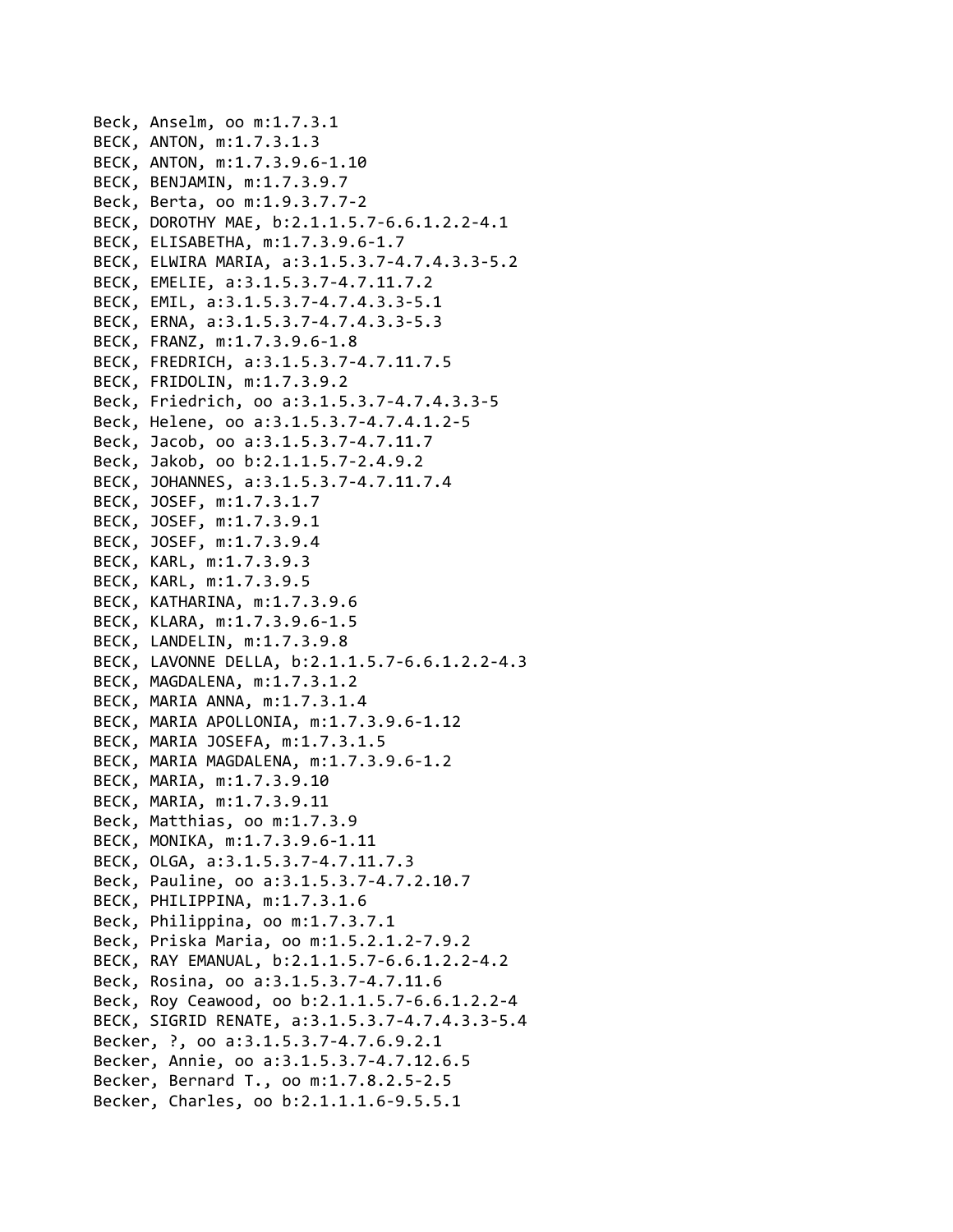Becker, Christoph Ludwig, oo b:2.1.1.1.6‐9.4.7.9 BECKER, EARL C., b:2.1.1.1.6‐9.5.5.1.1 Becker, Ilsegret, oo b:2.1.1.1.4‐1.6.5.4.5 Becker, Johann, oo b:2.1.1.7.4‐2.4.1.3 Becker, Johannes, oo b:2.1.1.1.6‐8 BECKER, LESLIE R., b:2.1.1.1.6‐9.5.5.1.2 Becker, Sophie, oo b:2.1.1.5.7‐13.5.6 Becker, Wilhelm, oo b:2.1.1.1.6‐9.4.3.2 Beckerman, Wilma Yucella, oo m:1.5.2.1.5‐7.5 Beckham, Mark A., oo m:1.5.2.1.2‐5.2.1.6 Beckman, Carol Ann, oo b:2.1.1.5.7‐6.11.5.1.2‐1.1 Beckmann, Arvin Ardel, oo m:1.5.2.2.2‐7.4.4 Bedessem, Christian, oo b:2.1.1.7.4‐2.4.1.4.2 Bedford, Thomas, oo m:1.9.4.5.5‐4 Beeler, Theresa, oo k:2.1.8.7.6‐1.1 Beer, Maria Luise, oo b:2.1.1.1.4‐1.7.1.1.1 Beha, Herta, oo a:3.1.5.3.7‐4.7.8.7.2‐1 Beiley, Gary L., oo m:1.7.8.8.7‐7.3 Beilharz, Matthäus, oo a:3.1.5.3.7‐2.1.1 Beilharz, Ruth, oo a:2.1.7.1.5‐2.7.1.1.1‐4 Beisdorf, Karolina, oo b:2.1.1.7.4‐2.4.1.4.3 Beisecker, Katharina, oo b:2.1.1.7.4‐2.4.7 Beiser, Catherine Ann, oo m:1.9.5.4.2‐2 BEITER, ADOLF, m:1.7.1.10.5‐4 Beiter, Adolf, oo m:1.7.1.10.5 BEITER, ANNA MARIA, m:1.7.1.10.5‐3 BEITER, ANNA MARIA, m:1.7.1.10.5‐5 BEITER, FELIX, m:1.7.1.10.5‐2.5 BEITER, FRIEDA, m:1.7.1.10.5‐1 BEITER, HERMANN, m:1.7.1.10.5‐2 BEITER, HERMANN, m:1.7.1.10.5‐2.8 BEITER, JOHANN BAPTIST, m:1.7.1.10.5‐2.7 BEITER, JOHANN, m:1.7.1.10.5‐6 BEITER, KARL BORROMÄUS, m:1.7.1.10.5‐2.2 BEITER, KLARA, m:1.7.1.10.5‐2.6 BEITER, MARTHA MARIA, m:1.7.1.10.5‐2.1 BEITER, ROSALIA, m:1.7.1.10.5‐2.4 Beiter, Rosalia, oo m:1.9.5.2.9‐7 BEITER, RUDOLF, m:1.7.1.10.5‐2.3 Beitzel, Phillip J., oo c:1.6 BELAYA, ALINA, a:3.1.5.3.7‐4.3.2.1.1‐1.1.2.1 BELAYA, LUBOV, a:3.1.5.3.7‐4.3.2.1.1‐1.1 BELAYA, NADEZHDA, a:3.1.5.3.7‐4.3.2.1.1‐1.2 BELIY, IGOR ALEKSANDROVICH, a:3.1.5.3.7‐4.3.2.1.1‐1.1.2 BELIY, PETR PAVLOVICH, a:3.1.5.3.7‐4.3.2.1.1‐1.1.3 Beliy, Vladimir, oo a:3.1.5.3.7‐4.3.2.1.1‐1 Bell, Mary Theresa May, oo m:1.9.5.4.4 Belle, ?, oo b:2.1.1.5.7‐6.11.1.4.4‐1 BENDER, CAROLINA ELISABETHA, b:2.1.1.7.4‐2.6.2.1 BENDER, EILEEN M., b:2.1.1.5.8‐2.4.2.13.4‐1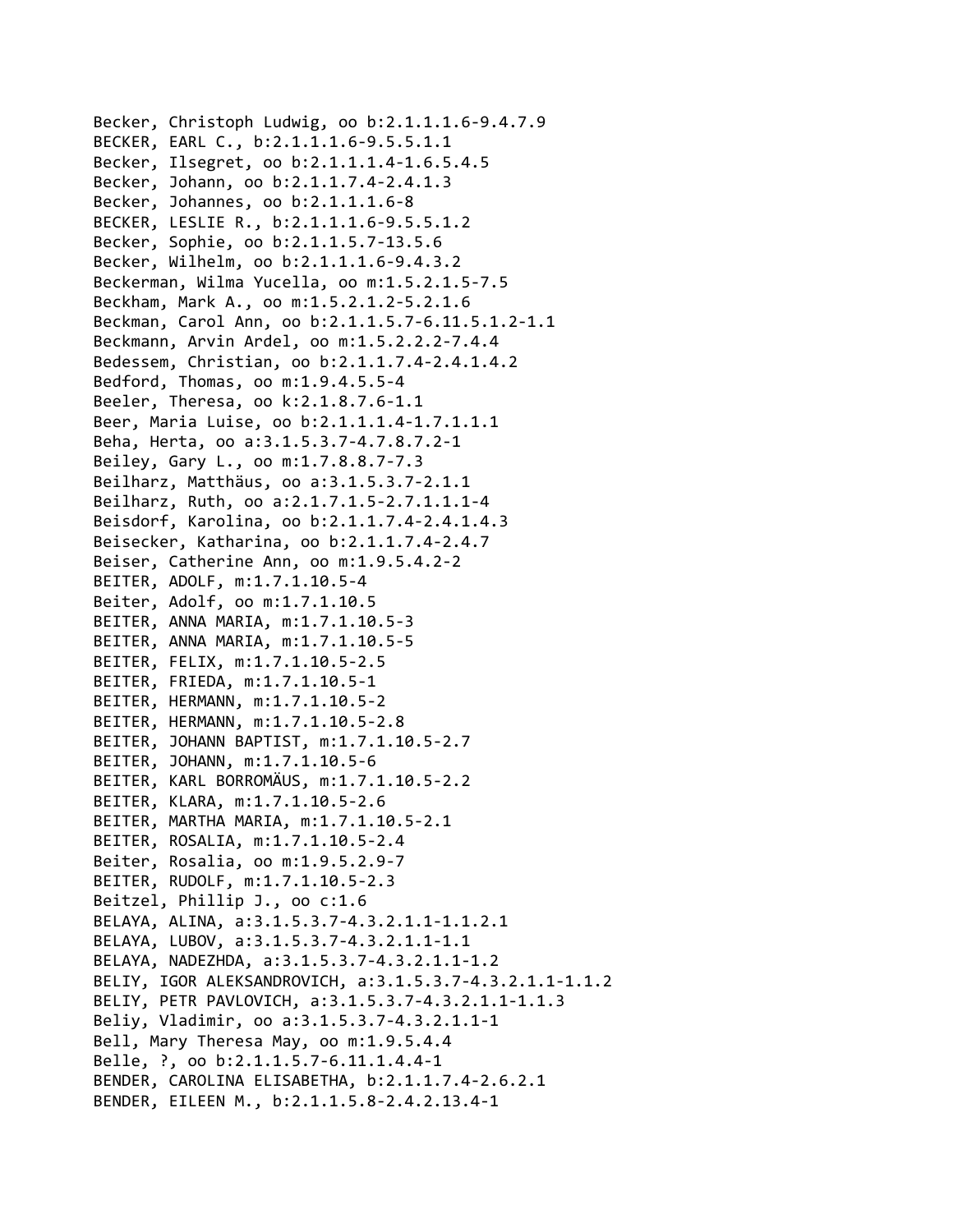```
BENDER, GEORG JOSEPH, b:2.1.1.7.4‐2.6.2.2
BENDER, GERALD, b:2.1.1.5.8‐2.4.2.13.4‐2
BENDER, JAMES VERNON, b:2.1.1.5.8‐2.4.2.13.4‐3
Bender, Johann Andreas, oo b:2.1.1.7.4‐2.6.2
BENDER, PHILIPP ADAMUS, b:2.1.1.7.4‐2.6.2.3
Bender, Walter Joseph, oo b:2.1.1.5.8‐2.4.2.13.4
Benderwald, Maggie, oo a:3.1.5.3.7‐4.8.2.3.4‐6
Bendykowski, Casimer, oo m:1.7.8.8.2‐4.5
Benerly, Carol, oo k:2.1.8.3.2‐2.3
Bennett, John Leroy, oo c:1.4.1
Bennett, Luwana B., oo b:2.1.1.5.7‐6.11.4.2.9
Bennett, Sue, oo k:2.1.8.6.2‐6.2
Bennett, William S., oo k:2.1.8.7.6‐1.2
Benson, Beverly, oo b:2.1.1.5.8‐2.4.2.5.3‐3
Benson, James, oo w:5.4
Bentel, Gottlob Johathan, oo a:2.1.2.10.6‐4.3.2
Benz, ?, oo a:1.5
Benz, Luise, oo m:1.7.3.7.3‐6.1
Benzig, Karin, oo a:3.1.5.3.7‐4.7.8.6.4‐1.2
BEON‐EISENBEIS, LEONORE REINE ANNONCIADE LE, b:2.1.1.1.6‐9.2.9.3.1‐3.2.2
BEON‐EISENBEIS, NINA CHRISTIANE MICHELE LE, b:2.1.1.1.6‐9.2.9.3.1‐3.2.1
Bereniski, Genevieve L., oo m:1.5.2.1.2‐2.6.3
Berg, Aaron Luis, oo a:3.1.5.3.7‐4.8.6.7.2‐2.1.2
Berg, Albert, oo a:3.1.5.3.7‐4.5.2.2.9‐3
Berg, Anton F. (Tony), oo b:2.1.1.5.8‐2.4.2.12.3
Berg, Arthur, oo a:3.1.5.3.7‐4.7.12.6.4
BERG, BONNA, a:3.1.5.3.7‐4.5.2.2.9‐3.1
BERG, DONNA, a:3.1.5.3.7‐4.5.2.2.9‐3.2
BERG, ERIC A., b:2.1.1.5.8‐2.4.2.12.3‐1.1
BERG, ISABELLE ROSA, a:3.1.5.3.7‐4.8.6.7.2‐2.1.2.1
BERG, KENNETH MARSHALL, b:2.1.1.5.8‐2.4.2.12.3‐1
BERG, KRISTINE H., b:2.1.1.5.8‐2.4.2.12.3‐1.2
Berg, Luise, oo a:3.1.5.3.7‐4.7.6.5
BERG, ROBERT ANTON, b:2.1.1.5.8‐2.4.2.12.3‐2
Berger, Felix, oo m:1.7.10.8.3‐5.3
Berghauser, Elizabeth, oo b:2.1.1.1.6‐9.5.5
BERGLUND, JOLENE, b:2.1.1.5.8‐2.4.2.14.2‐6.1
Berglund, Ronald, oo b:2.1.1.5.8‐2.4.2.14.2‐6
Berkevayer, Philomena, oo n:1.5
Berkley, Cecelia J., oo k:2.1.8.6.3‐2
Berna, Melissa Dawn, oo a:3.1.5.3.7‐4.5.2.7.10‐3.2.4
BERNBACH, BEVERLY, a:3.1.5.3.7‐4.8.2.7.4‐1.1
Bernbach, Leland, oo a:3.1.5.3.7‐4.8.2.7.4‐1
BERNBACH, LINDA, a:3.1.5.3.7‐4.8.2.7.4‐1.2
BERNDT, ARDITH, c:1.1.6.1
BERNDT, CATHERINE, c:1.1.5
BERNDT, ELEANOR, c:1.1.4
BERNDT, ELMER, c:1.1.1
BERNDT, FLORENCE, c:1.1.2
BERNDT, HERMAN JR., c:1.1.6
```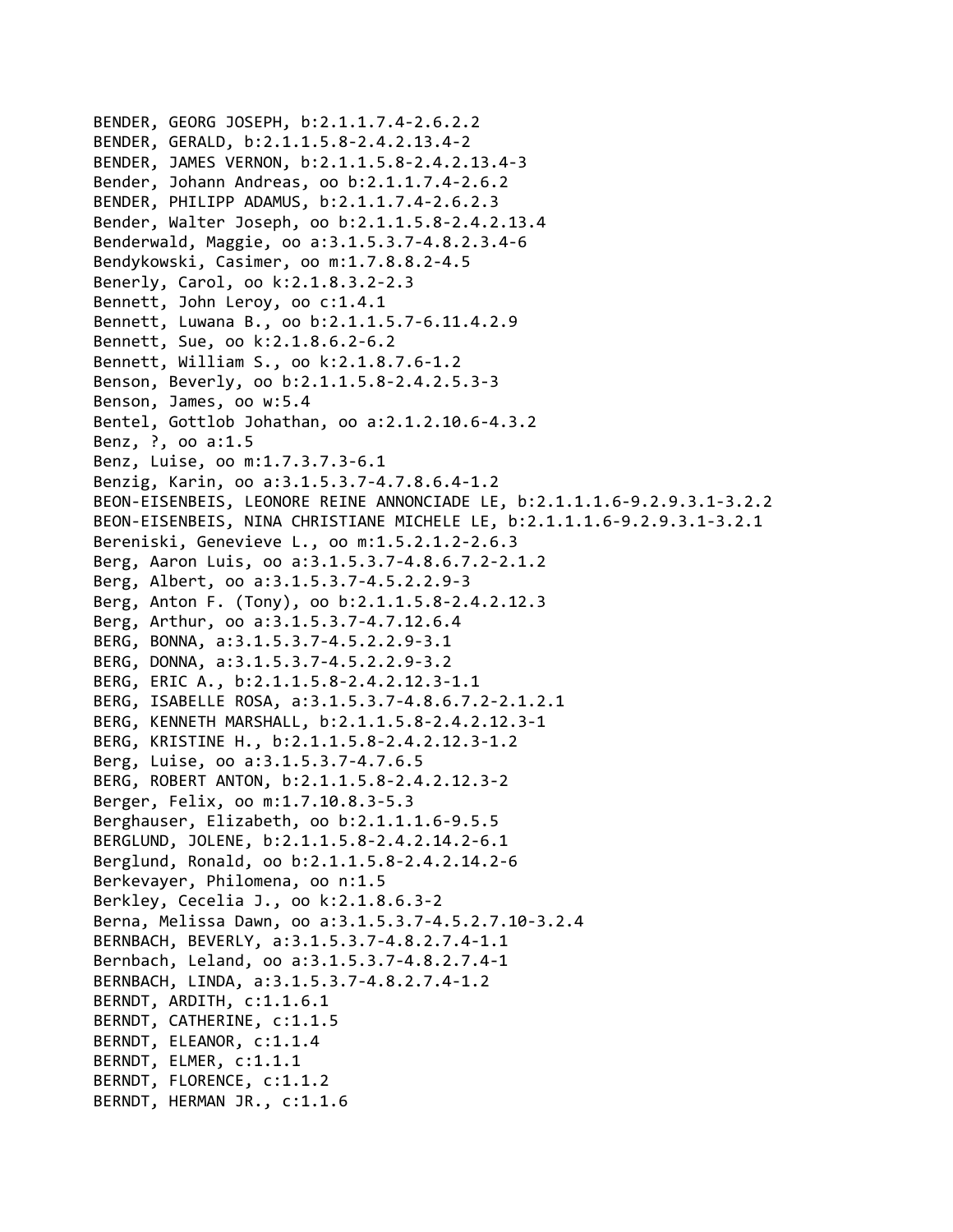Berndt, Herman, oo c:1.1 BERNDT, RAYMOND, c:1.1.3 Berreth, Carolyn Ann, oo a:3.1.5.3.7‐4.5.2.7.10‐6.2 Berry, Alice, oo q:4.1 Bertele, Curt, oo a:2.1.7.3.1‐1.1.1.1.2‐1 Bertler, Aug Rudolf, oo z170 BERTLER, WALTRAUD, z170.1 BETTINGER, DOROTHEA KAROLINA LOUISE, b:2.1.1.7.4‐7.8.1.2 BETTINGER, DOROTHEA LOUISA, b:2.1.1.7.4‐7.8.1.1 Bettinger, Georg Christian, oo b:2.1.1.7.4‐7.8.1 Bettinger, Georg Christian, oo b:2.1.1.7.4‐7.8.5 BETTS, DENISE, b:2.1.1.5.8‐2.4.2.10.4‐2.1.2 BETTS, GINGER, b:2.1.1.5.8‐2.4.2.10.4‐2.1.1 Betts, Ron, oo b:2.1.1.5.8‐2.4.2.10.4‐2.1 Beutel, Birgit, oo x:1.3.1.6.4‐2.2 BEYERS, ADDISON, a:3.1.5.3.7‐4.5.2.7.1‐5.1.6.1 Beyers, Dennis, oo a:3.1.5.3.7‐4.5.2.7.1‐5.1.6 BEYERS, HAYDEN DENNIS, a:3.1.5.3.7‐4.5.2.7.1‐5.1.6.2 Beyon, Richard, oo b:2.1.1.5.7‐6.6.1.2.2‐3.5 Bichler, Barbara, oo z14 BIEBER, ALEDA JANE, a:3.1.5.3.7‐4.5.2.7.2‐9.2 Bieber, Allene, oo a:3.1.5.3.7‐4.5.2.2.9‐5 BIEBER, ANNA, a:3.1.5.3.7‐4.5.2.7.2‐4 BIEBER, ARTHUR FREDRICK JR., a:3.1.5.3.7‐4.5.2.7.2‐9.1 BIEBER, ARTHUR, a:3.1.5.3.7‐4.5.2.7.2‐9 Bieber, Becky Lynn, oo a:3.1.5.3.7‐4.5.2.7.10‐6.5 BIEBER, BERTHA, a:3.1.5.3.7‐4.5.2.7.2‐5 BIEBER, CHRISTIAN, a:3.1.5.3.7‐4.5.2.6.1‐5 BIEBER, EDNA, a:3.1.5.3.7‐4.5.2.7.2‐12 BIEBER, EDWARD, a:3.1.5.3.7‐4.5.2.7.2‐1 BIEBER, EDWIN, a:3.1.5.3.7‐4.5.2.7.2‐2 BIEBER, EMIL SOLOM, a:3.1.5.3.7‐4.5.2.6.1‐12 BIEBER, FREDRICK J., a:3.1.5.3.7‐4.5.2.6.1‐3 BIEBER, FRIEDA, a:3.1.5.3.7‐4.5.2.7.2‐7 BIEBER, GIDEON, a:3.1.5.3.7‐4.5.2.6.1‐7 Bieber, Henry, oo a:3.1.5.3.7‐4.7.2.4.6‐1 BIEBER, HERBERT, a:3.1.5.3.7‐4.5.2.7.2‐13 BIEBER, HILDA, a:3.1.5.3.7‐4.5.2.7.2‐8 Bieber, Jacob, oo a:3.1.5.3.7‐4.5.2.6.1 BIEBER, JOHANNA, a:3.1.5.3.7‐4.5.2.6.1‐1 BIEBER, JOHN, a:3.1.5.3.7‐4.5.2.6.1‐2 Bieber, John, oo a:3.1.5.3.7‐4.5.2.7.2 BIEBER, KATHARINE ANNE, a:3.1.5.3.7‐4.5.2.7.2‐9.1.1 BIEBER, KATHERINA (KATIE), a:3.1.5.3.7‐4.5.2.6.1‐4 Bieber, Katherina, oo a:3.1.5.3.7‐4.8.1.7 BIEBER, KATHERINE, a:3.1.5.3.7‐4.5.2.7.2‐6 BIEBER, LYDIA, a:3.1.5.3.7‐4.5.2.6.1‐6 BIEBER, LYDIA, a:3.1.5.3.7‐4.5.2.6.1‐9 BIEBER, MARTHA MARIE, a:3.1.5.3.7‐4.5.2.6.1‐8 BIEBER, MARTHA, a:3.1.5.3.7‐4.5.2.7.2‐3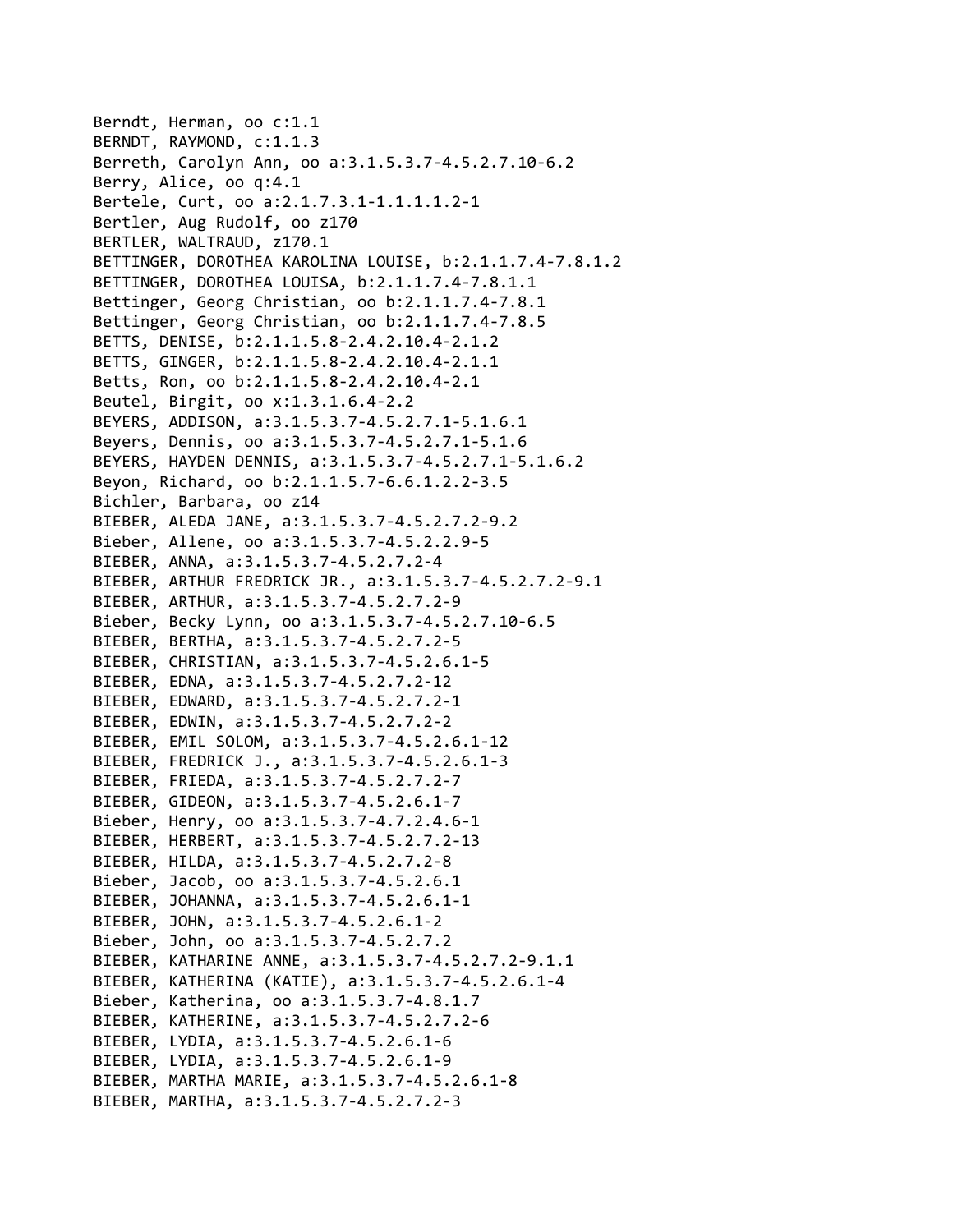```
BIEBER, OTTO, a:3.1.5.3.7‐4.5.2.7.2‐10
BIEBER, REINHOLD, a:3.1.5.3.7‐4.5.2.6.1‐13
BIEBER, RICHARD KARL, a:3.1.5.3.7‐4.5.2.6.1‐11
BIEBER, THEODORE (TED) JACOB, a:3.1.5.3.7‐4.5.2.6.1‐10
Biel, Katharina, oo b:2.1.1.1.6‐9.4.7
BIERK, ANTON, m:1.6.1.1.1‐2
BIERK, AUGUSTINE, m:1.6.1.1.1‐3
BIERK, BARBARA, m:1.6.1.1.1‐4
BIERK, CATHARINE (ANNA) ANNA, m:1.6.1.1.1‐5
BIERK, CHALMER DAVID, m:1.6.1.1.1‐3.7
BIERK, CHRISTINA ANNA, m:1.6.1.1.1‐6
BIERK, CLEMENT ADRIAN, m:1.6.1.1.1‐2.6
BIERK, ELSIE, m:1.6.1.1.1‐2.8
BIERK, GLADYS LORETTA, m:1.6.1.1.1‐2.13
BIERK, HOWARD, m:1.6.1.1.1‐2.3
BIERK, HUBERT W., m:1.6.1.1.1‐3.6
BIERK, JOHN (MONROE) MONROE, m:1.6.1.1.1‐2.1
Bierk, John Prancratz, oo m:1.6.1.1.1
BIERK, JOSEPH (ANDREW) ANDREW, m:1.6.1.1.1‐3.2
BIERK, JOSEPH ELLIOTT, m:1.6.1.1.1‐2.2
BIERK, KENRICK EARL, m:1.6.1.1.1‐2.4
BIERK, LEE AUGUST, m:1.6.1.1.1‐3.4
BIERK, LEON, m:1.6.1.1.1‐3.5
BIERK, LESLIE V., m:1.6.1.1.1‐3.3
BIERK, LILLIAN MARY, m:1.6.1.1.1‐3.1
BIERK, LYNDOLIA, m:1.6.1.1.1‐3.8
BIERK, MAE, m:1.6.1.1.1‐2.7
BIERK, MARY (LEONA) LEONA, m:1.6.1.1.1‐2.5
BIERK, MARY (LUNETTA) LUNETTA, m:1.6.1.1.1‐2.9
BIERK, MARY BERNICE, m:1.6.1.1.1‐2.10
BIERK, MARY THERESA, m:1.6.1.1.1‐1
BIERK, OLIVE, m:1.6.1.1.1‐2.14
BIERK, THOMAS LEROY, m:1.6.1.1.1‐2.12
BIERK, VALLE C., m:1.6.1.1.1‐2.11
Bieser, Henry William, oo m:1.9.5.4.2‐2.2
Bieser, John Andrew, oo m:1.9.5.4.2‐3
Bieser, Julia, oo m:1.9.4.1.1‐1
BIETZ, ELSA, a:3.1.5.3.7‐4.7.6.9.2.1
Bietz, Jakob, oo a:3.1.5.3.7‐4.7.6.9.2
Bietz, Louise, oo a:3.1.5.3.7‐4.7.7.2.1
BIGG, JENNE RAY, b:2.1.1.5.7‐6.11.5.6.1.5.1.1
BIGG, JOSIAH CHRISTOPHER, b:2.1.1.5.7‐6.11.5.6.1.5.1.3
Bigg, Larry Culver, oo b:2.1.1.5.7‐6.11.5.6.1.5.1
BIGG, LINDSEY CARISSA, b:2.1.1.5.7‐6.11.5.6.1.5.1.2
Biggin, Robert, oo a:3.1.5.3.7‐4.8.2.11.1‐1
Bigham, Billy Wayne, oo m:1.5.2.1.4‐1.7.1
Bigham, Billy Wayne, oo m:1.5.2.1.4‐1.7.1
BIGLER, MADDILYN SUE (MATTIE), a:3.1.5.3.7‐4.5.2.2.2‐2.3.1.1.1
BIGLER, MATTHEW, a:3.1.5.3.7‐4.5.2.2.2‐2.3.1.1
Bigler, Richard Allen, oo a:3.1.5.3.7‐4.5.2.2.2‐2.3.1
```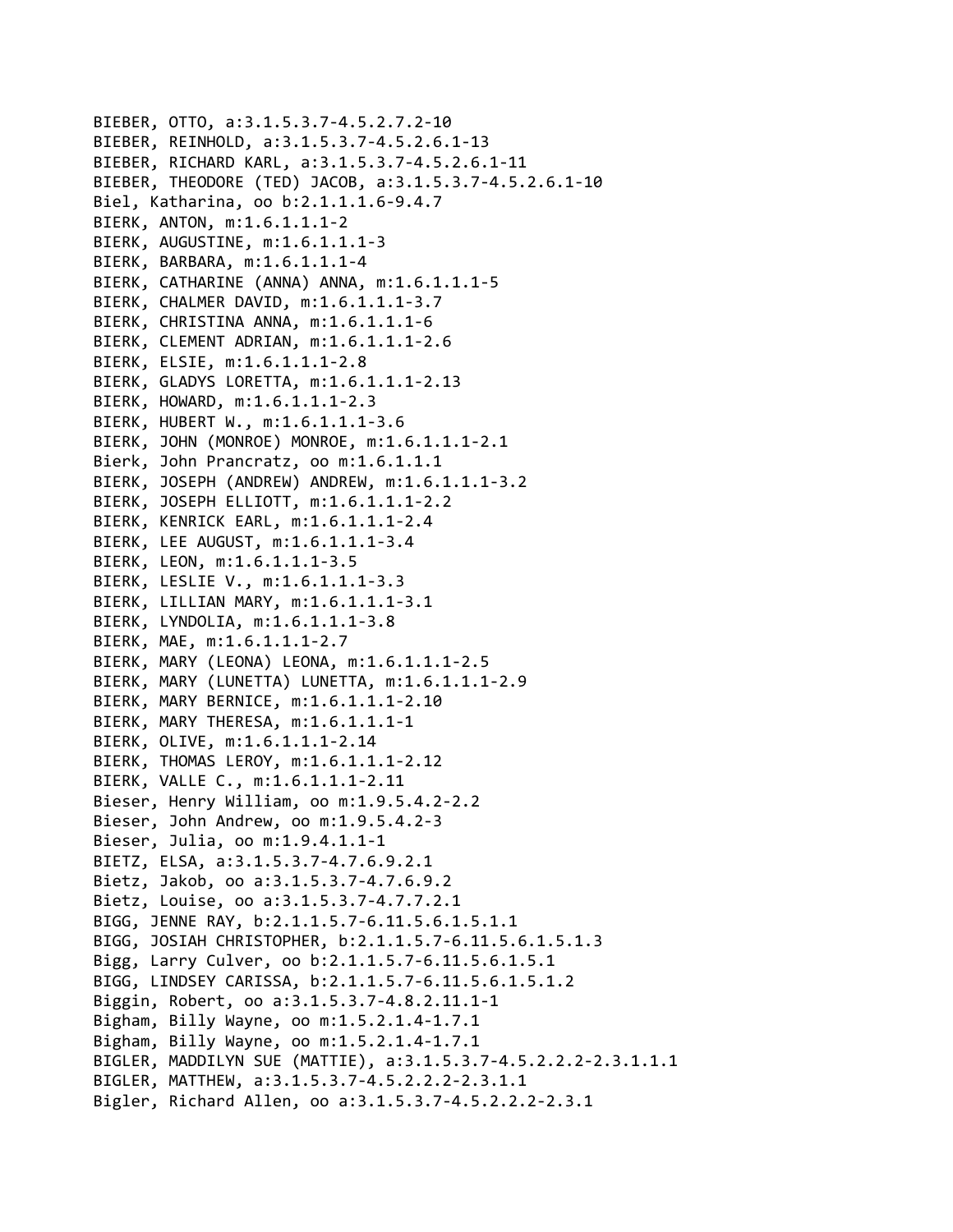Billmeyer, Hildegard, oo y:1.3.1.1.1‐1.1.1.2 BILYK, JOHN, a:3.1.5.3.7‐4.8.2.4.4‐3.2 BILYK, KENNETH, a:3.1.5.3.7‐4.8.2.4.4‐3.1 Bilyk, Tony, oo a:3.1.5.3.7‐4.8.2.4.4‐3 Binder, Magdalena, oo a:2.1.7.1.5‐2.7.1.1.1‐6 Binkle, Catharina Margaretha, oo b:2.1.1.5.7‐12.3 BIRKINBINE, AIMEE E., w:1.10.3.1.7 BIRKINBINE, CARL P., w:1.10.3.1.3 BIRKINBINE, EMMA W., w:1.10.3.1.9 BIRKINBINE, HELEN W., w:1.10.3.1.5 BIRKINBINE, HENRY, w:1.10.3.1.4 Birkinbine, John, oo w:1.10.3.1 BIRKINBINE, KATE R., w:1.10.3.1.2 BIRKINBINE, MARY L., w:1.10.3.1.1 BIRKINBINE, OLAF W., w:1.10.3.1.8 BIRKINBINE, RUTH, w:1.10.3.1.6 Bischoff, Philipp Jakob, oo m:1.9.2.5.3 Bishop, Elizabeth Joyce, oo b:2.1.1.1.6‐9.5.2.8.1‐1.2 Bishop, Lizzie, oo w:1.4.4.5 BISSELL, BENJAMIN, k:2.1.8.6.2‐4.5.1 Bissell, Steve, oo k:2.1.8.6.2‐4.5 BISSIKUMER, MARY VIRGINIA, b:2.1.1.5.7‐6.6.9.3.3 Bissikumer, William, oo b:2.1.1.5.7‐6.6.9.3 Bissing, Leopold Hyacinth, oo m:1.7.8.2.7‐5.2 BITSCH, ALBERT, a:3.1.5.3.7‐4.8.2.4.4‐1.1 Bitsch, Gustav, oo a:3.1.5.3.7‐4.8.2.4.4‐1 BITSCH, HAROLD, a:3.1.5.3.7‐4.8.2.4.4‐1.4 BITSCH, LEONARD, a:3.1.5.3.7‐4.8.2.4.4‐1.3 BITSCH, RONALD, a:3.1.5.3.7‐4.8.2.4.4‐1.2 BITSCH, SHARON, a:3.1.5.3.7‐4.8.2.4.4‐1.5 Bitterle, Catherine, oo b:2.1.1.1.6‐9.5.7 BIXON, HOWARD (BIX) WILLIAM, m:1.9.4.4.6‐1.1 BIXON, VERNON (VERN) A., m:1.9.4.4.6‐2.1 BJORGE, DANIEL JOHN, b:2.1.1.5.7‐6.6.1.3.4‐1.1.4.2 Bjorge, John Albert, oo b:2.1.1.5.7‐6.6.1.3.4‐1.1.4 BJORGE, SEAN MICHAEL, b:2.1.1.5.7‐6.6.1.3.4‐1.1.4.3 Bjornson, Aug John, oo c:1.5.2 BJORNSON, JOHN ALAN, c:1.5.2.1 BJORNSON, LEONARD LEE, c:1.5.2.2 BJORNSON, MARTIN JAY, c:1.5.2.3 BJORNSON, VERNE EDWARD, c:1.5.2.4 BLACK, BRANDON TODD, a:3.1.5.3.7‐4.5.2.2.7‐2.3.5.2 BLACK, BRITANNY ANN, a:3.1.5.3.7‐4.5.2.2.7‐2.3.5.1 Black, Todd Robert, oo a:3.1.5.3.7‐4.5.2.2.7‐2.3.5 BLACKBURN, BEVERLY ANN, a:3.1.5.3.7‐4.5.2.7.10‐4.3.1 BLACKBURN, CINDY LEE, a:3.1.5.3.7‐4.5.2.7.10‐4.3.2 BLACKBURN, DONALD RAY, a:3.1.5.3.7‐4.5.2.7.10‐4.3.3 Blackburn, Donald, oo a:3.1.5.3.7‐4.5.2.7.10‐4.3 Blackburn, Frances Mary, oo m:1.7.8.7.3‐1.1 BLACKBURN, JACOB RAY, a:3.1.5.3.7‐4.5.2.7.10‐4.3.3.1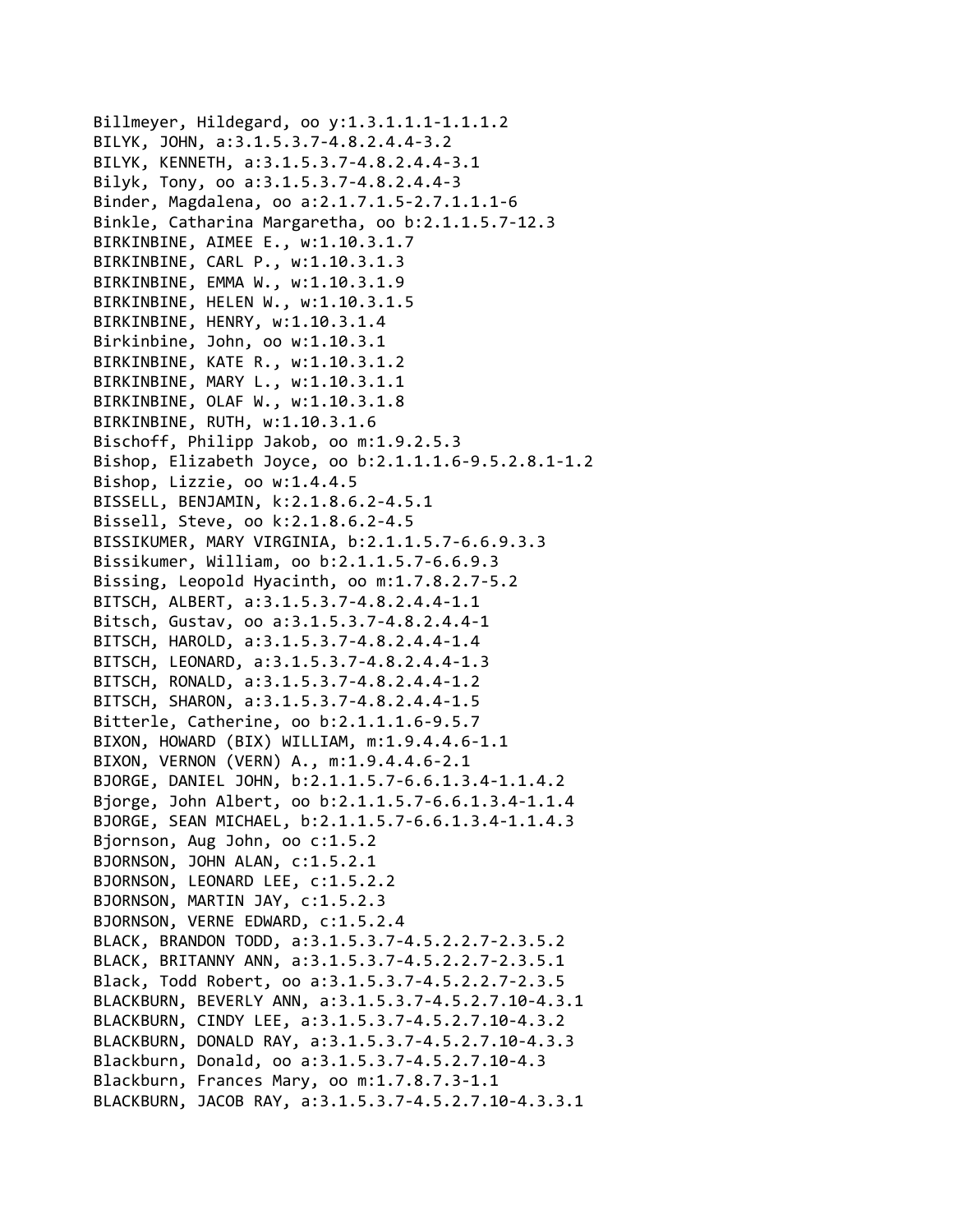```
BLACKBURN, LUCUS REECE, a:3.1.5.3.7‐4.5.2.7.10‐4.3.3.2
Blaes, Helmut, oo x:1.3.1.5.1‐2.2
BLAES, SANDRA, x:1.3.1.5.1‐2.2.1
BLAIR, ANASTASIA, a:3.1.5.3.7‐4.5.2.7.10‐3.1.3
BLAIR, FRANCHESCA, a:3.1.5.3.7‐4.5.2.7.10‐3.1.2.2
BLAIR, FRANK E. JR., a:3.1.5.3.7‐4.5.2.7.10‐3.1.2
Blair, Frank Edward, oo a:3.1.5.3.7‐4.5.2.7.10‐3.1
Blair, Iva Leola, oo b:2.1.1.5.7‐6.6.4.3.2
BLAIR, KENDRA, a:3.1.5.3.7‐4.5.2.7.10‐3.1.2.1
BLAIR, NANCY L., a:3.1.5.3.7‐4.5.2.7.10‐3.1.1
Blair, Russell, oo b:2.1.1.5.8‐2.4.4.3
Blake, Amanda Julia, oo b:2.1.1.5.7‐6.6.1.2.2‐6
Blanchard, Victoria (Tori), oo w:1.4.4.4.1‐1.1.1.4
Blanckaert, Alfred J., oo m:1.9.4.5.6‐2
Blanford, Agnes Mary, oo m:1.6.1.1.1‐2.1
Blattert, Otto, oo a:3.1.5.3.7‐4.7.7.2.4‐4
Blaylock, Virginia, oo a:3.1.5.3.7‐4.5.2.7.7‐2
Bliznik, Jeff, oo k:2.1.8.6.2‐6.4
BLIZNIK, TERRY, k:2.1.8.6.2‐6.4.1
BLIZNIK, TYLER ALLEN, k:2.1.8.6.2‐6.4.2
Block, Erna Catherine, oo m:1.7.8.7.1‐1.1
Block, Sophia Luisa, oo b:2.1.1.1.6‐9.2.9
BLOUGH, ADALINE MAY, z228.1.4
BLOUGH, HENRY WALTER, z228.1.5
Blough, Henry, oo z228
BLOUGH, HOWARD BLISS, z228.1.2
BLOUGH, MABEL CLAIRE, z228.1.3
BLOUGH, MAUDE ARLINGTON, z228.1.1
BLOUGH, NOAH, z228.1
Blumhardt, Frank, oo a:3.1.5.3.7‐4.8.6.1.7
Blumhardt, Gertrude, oo a:3.1.5.3.7‐4.5.2.6.1‐12
Blumhardt, John, oo a:3.1.5.3.7‐4.8.6.1.3
Blumhardt, Phillip, oo a:3.1.5.3.7‐4.8.6.1.6
BLUNT, BRIAN, a:3.1.5.3.7‐4.5.2.2.1‐2.1.3
BLUNT, BRUCE, a:3.1.5.3.7‐4.5.2.2.1‐2.1.2
Blunt, Floyd, oo a:3.1.5.3.7‐4.5.2.2.1‐2.1
BLUNT, VICKI, a:3.1.5.3.7‐4.5.2.2.1‐2.1.1
BLUST, DONOVAN, f:7.7.1.4.2
BLUST, EMERY, f:7.7.1.4.3
BLUST, GRACIE, f:7.7.1.4.1
Blust, Kenny, oo f:7.7.1.4
BOCHINSKAYA, ALEKSANDRA, a:3.1.5.3.7‐4.3.2.4.1
BOCHINSKAYA, LUDMILA, a:3.1.5.3.7‐4.3.2.4.2
Bochinskiy, ?, oo a:3.1.5.3.7‐4.3.2.4
Boehm, Elisabetha, oo z40
BOERNER, CLARISSA, x:1.3.1.6.13‐4.1.1
BOERNER, MICHAEL DIAMOND, x:1.3.1.6.13‐4.1
Boerner, Michael, oo x:1.3.1.6.13‐4
Boes, Brigitte, oo a:3.1.5.3.7‐4.7.6.5.6‐1.4
Boever, Laura, oo n:1.2.8.3
```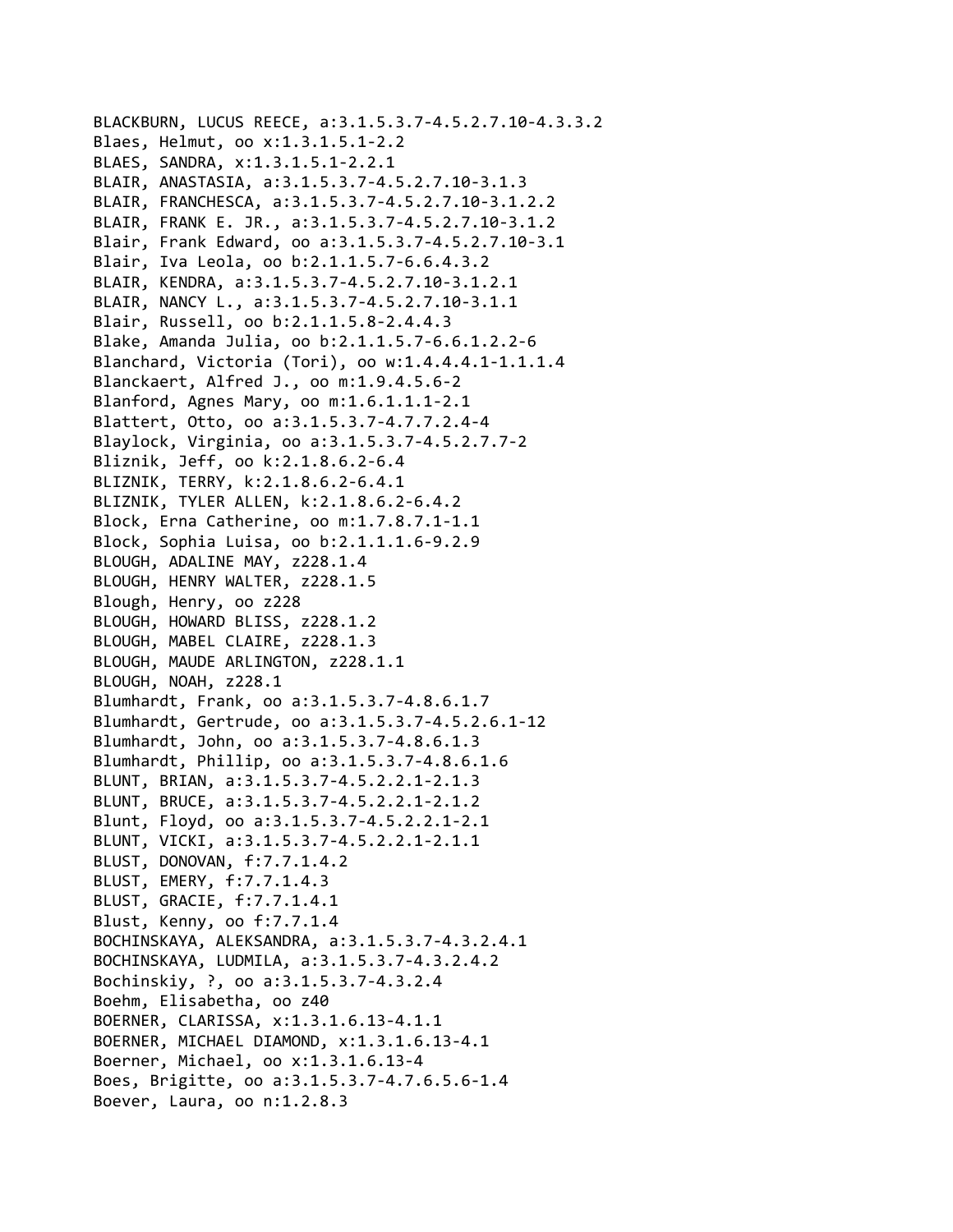```
Bogart, Jeff, oo b:2.1.1.5.8‐2.4.2.5.2‐3.1.1
Bogert, Josef, oo a:3.1.5.3.7‐4.7.2.10.10.1
Bogert, Michael, oo a:3.1.5.3.7‐4.7.2.10.10.2
Bohannon, Talmadge Wayne, oo b:2.1.1.5.7‐6.11.5.1.4‐1.3
Böhm, Josef, oo m:1.7.3.3.3‐2.1.3
Böhmländer, Margarete, oo y:1.4.3.8.3‐11.3.2
Bohn, Carolyn, oo b:2.1.1.5.7‐6.11.3.1.1‐2
Bohn, John Nicol, oo z311
Bohn, Norbert William, oo m:1.7.8.7.3‐5.1
Bohn, Raymond John, oo m:1.7.8.7.3‐1.4
Bohnenkamp, George Robert, oo m:1.6.1.1.1‐6.8
Bohnert, Jda, oo m:1.9.7.3.1‐1.1
BÖHNINGER, NICHOLE, a:3.1.5.3.7‐4.7.8.6.5‐4.1
BÖHNINGER, STEFANIE, a:3.1.5.3.7‐4.7.8.6.5‐4.2
Böhringer, Willi, oo a:3.1.5.3.7‐4.7.8.6.5‐4
Bohs, Nikolaus, oo z92
Boles, Thomas Miller, oo b:2.1.1.5.7‐6.11.5.1.3‐3
Bolinger, Mabel Marie, oo b:2.1.1.5.7‐6.6.1.1.3
Bölke, Adolf, oo a:3.1.5.3.7‐4.7.7.4.3
BÖLKE, ALBERT, a:3.1.5.3.7‐4.7.7.4.3.5
BÖLKE, ANNA, a:3.1.5.3.7‐4.7.7.4.3.1
BÖLKE, ARTUR, a:3.1.5.3.7‐4.7.7.4.3.9
BÖLKE, ELLA, a:3.1.5.3.7‐4.7.7.4.3.8
BÖLKE, EMIL, a:3.1.5.3.7‐4.7.7.4.3.3
BÖLKE, ERNA, a:3.1.5.3.7‐4.7.7.4.3.4
BÖLKE, LEONIDA, a:3.1.5.3.7‐4.7.7.4.3.6
BÖLKE, LUISE, a:3.1.5.3.7‐4.7.7.4.3.7
BÖLKE, MARIA, a:3.1.5.3.7‐4.7.7.4.3.2
Bollinger, Adam, oo a:3.1.5.3.7‐4.7.4.1.2‐7
BOLLINGER, BERTA, a:3.1.5.3.7‐4.7.2.10.10.2
BOLLINGER, ELLA, a:3.1.5.3.7‐4.7.2.10.10.1
Bollinger, Emilia, oo a:3.1.5.3.7‐4.7.8.6.4
BOLLINGER, GERTRUD, a:3.1.5.3.7‐4.7.2.10.10.4
Bollinger, Gottleib, oo a:3.1.5.3.7‐4.7.2.10.10
BOLLINGER, IRMA, a:3.1.5.3.7‐4.7.2.10.10.3
Bollinger, Nancy Ann Salazar Howard, oo a:3.1.5.3.7‐4.8.2.11.2‐1.1
Bollman, Catherine, oo w:9.6
BOLMES, ADELINE, m:1.7.8.2.2‐1.6
BOLMES, CECELIA, m:1.7.8.2.2‐1.7
BOLMES, EDWARD PETER, m:1.7.8.2.2‐1.1
BOLMES, ELEANORE C., m:1.7.8.2.2‐1.11
BOLMES, FLORENCE ISABELLE, m:1.7.8.2.2‐1.10
BOLMES, HELEN ADELINE, m:1.7.8.2.2‐1.9
BOLMES, JACOB (JACK) JOHN, m:1.7.8.2.2‐1.3
Bolmes, John, oo m:1.7.8.2.2‐1
BOLMES, MARGARET E., m:1.7.8.2.2‐1.2
BOLMES, MARIE AMANDA, m:1.7.8.2.2‐1.4
BOLMES, ROSE RUTH, m:1.7.8.2.2‐1.5
BOLMES, VERONICA CAROLYN, m:1.7.8.2.2‐1.8
Bolz, ?, oo a:2.1.7.1.5‐2.3.1.1.2‐3
```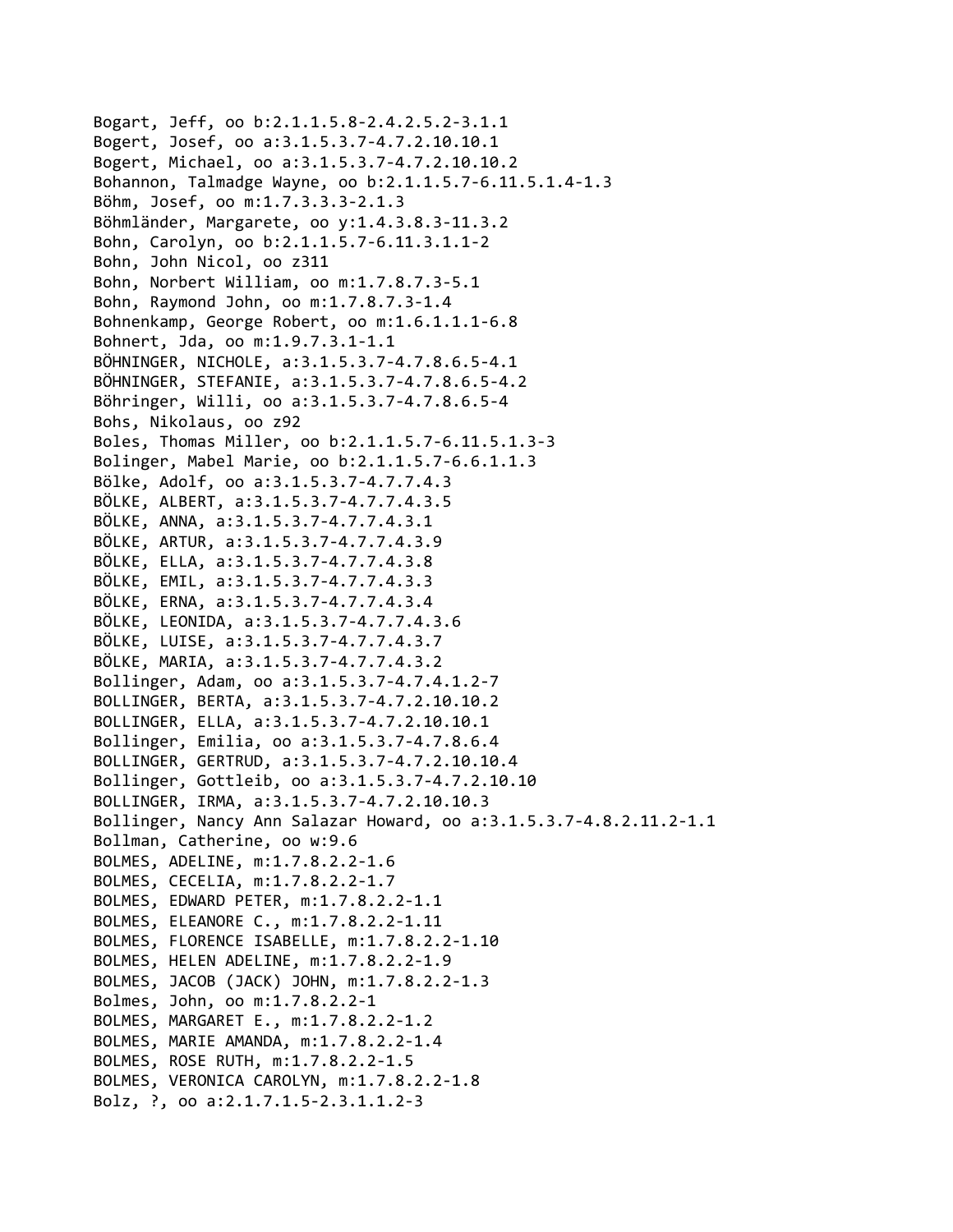BOLZ, JACOB, b:2.1.1.5.7‐13.4.2 Bolz, Katharina, oo b:2.1.1.5.7‐13.9 BOLZ, WILHELM JACOB, b:2.1.1.5.7‐13.4.1 Bolz, Wilhelm Jacob, oo b:2.1.1.5.7‐13.4 Bonen, Herman, oo a:3.1.5.3.7‐4.8.6.1.7 Bonk, Catherine, oo w:9.2.3.7.8 Bonotto, Michele, oo a:3.1.5.3.7‐4.8.6.6.3‐2.1 Boorsma, Sharon, oo c:1.5.4.1 Borelli, John William, oo m:1.5.2.2.2‐6.2 Borr, Suzanne, oo b:2.1.1.7.4‐2.3.1 Borzone, T., oo b:2.1.1.5.7‐6.6.6.6.4 BOSCHERT, ALOIS, m:1.9.11.6.1‐5.5 Boschert, Alois, oo m:1.9.11.6.1‐5 Boschert, Anton, oo m:1.6.2 BOSCHERT, FRIEDOLIN, m:1.9.11.6.1‐5.3 BOSCHERT, HEINRICH, m:1.9.11.6.1‐5.8 BOSCHERT, HELENA, m:1.9.11.6.1‐5.4 BOSCHERT, JOSEF MICHAEL, m:1.9.11.6.1‐5.2 BOSCHERT, KONRAD, m:1.9.11.6.1‐5.9 BOSCHERT, MARIA, m:1.9.11.6.1‐5.6 BOSCHERT, ROBERT ANTON, m:1.9.11.6.1‐5.7 BOSCHERT, THERESIA, m:1.9.11.6.1‐5.10 BOSCHERT, WILHELM BERNARD, m:1.9.11.6.1‐5.1 BOSS, ALBERTA LOUISE, m:1.9.4.6.4‐8 Boss, August Daniel, oo m:1.9.4.6.4 BOSS, BETTY L., m:1.9.4.6.4‐4.2 BOSS, CECILIA ROSE, m:1.9.4.6.4‐7 BOSS, CLARA LOUISE, m:1.9.4.6.4‐3 BOSS, DONALD A., m:1.9.4.6.4‐4.1 BOSS, EDITH, m:1.9.4.6.4‐1 BOSS, EDWIN AUGUST, m:1.9.4.6.4‐4 BOSS, JOHN J., m:1.9.4.6.4‐2.1 BOSS, JOHN MICHAEL, m:1.9.4.6.4‐2 BOSS, JOHNITA, m:1.9.4.6.4‐2.2 BOSS, LORINE, m:1.9.4.6.4‐5 BOSS, SOPHIA MARIE, m:1.9.4.6.4‐6 BOTSCHATZKE, ADELINE, a:3.1.5.3.7‐4.7.11.7.1.1 BOTSCHATZKE, ANNA, a:3.1.5.3.7‐4.7.11.7.1.2 BOTSCHATZKE, ERNA, a:3.1.5.3.7‐4.7.11.7.1.5 BOTSCHATZKE, FRIEDA, a:3.1.5.3.7‐4.7.11.7.1.3 BOTSCHATZKE, HERBERT, a:3.1.5.3.7‐4.7.11.7.1.4 Botschatzke, Rudolf, oo a:3.1.5.3.7‐4.7.11.7.1 Bottinger, Kahtarina, oo b:2.1.1.5.7‐2.4.2 Bottkol, Irene Rose, oo m:1.7.8.8.4‐5 BOUDET, ELEONORE GIL, b:2.1.1.7.4‐2.3.1.1.1‐1.1.1.2.1.1 Boulos, Mary, oo k:2.1.8.10 BOVA, ERIN COURTNEY, a:3.1.5.3.7‐4.5.2.7.7‐4.1.1 Bova, John Stephen, oo a:3.1.5.3.7‐4.5.2.7.7‐4 BOVA, KYLE STEPHEN, a:3.1.5.3.7‐4.5.2.7.7‐4.1.2 BOVA, PATRICIA MARIE, a:3.1.5.3.7‐4.5.2.7.7‐4.2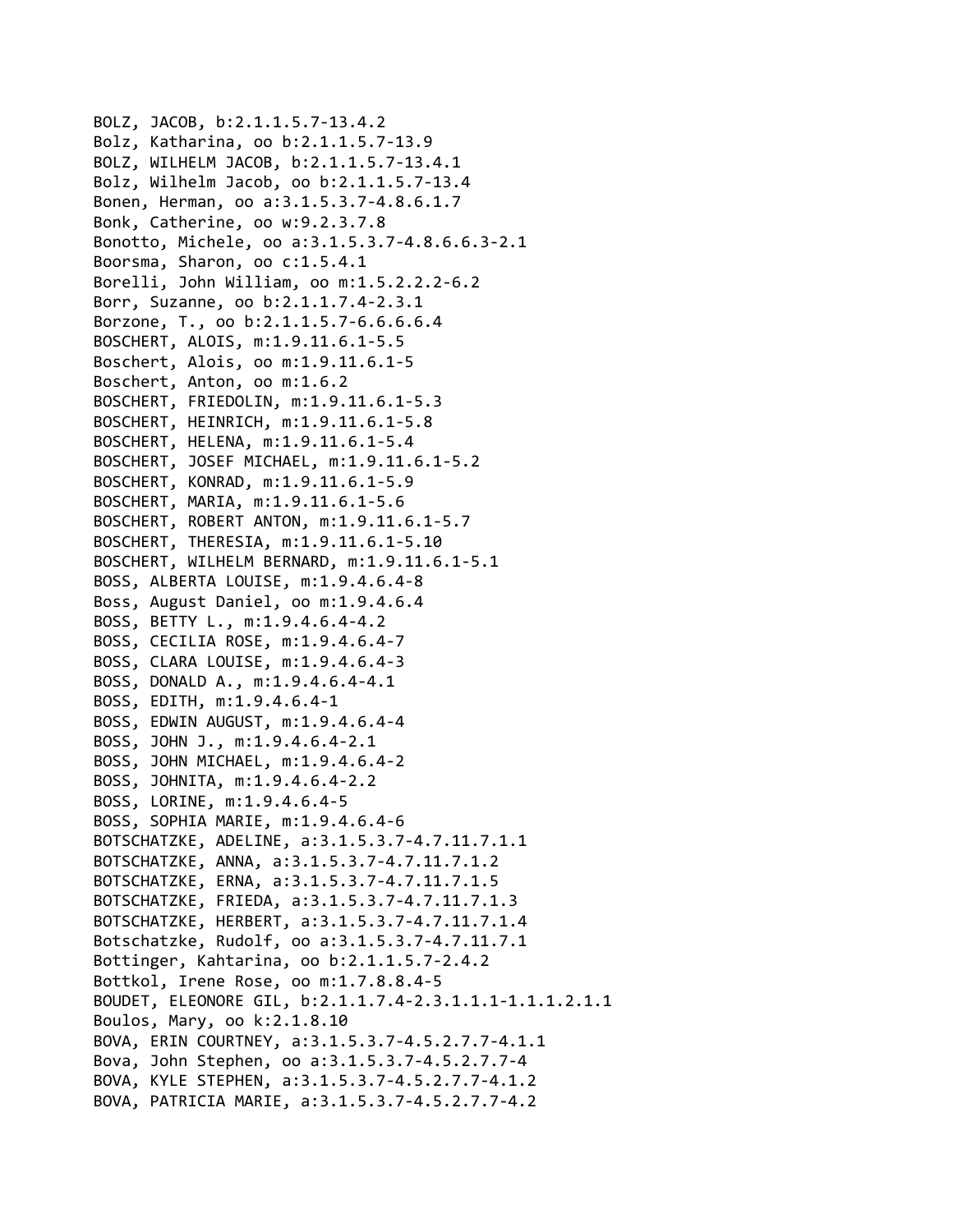```
BOVA, STEPHEN JOHN, a:3.1.5.3.7‐4.5.2.7.7‐4.1
BOVA, VIRGINIA CAROL, a:3.1.5.3.7‐4.5.2.7.7‐4.3
Bowers, Jeff, oo a:3.1.5.3.7‐4.7.12.6.5.4
Bowman, Arthur, oo q:3.1.1
Bowman, Della, oo b:2.1.1.5.7‐6.6.3.1
BOWMAN, DONALD LAVERNE, b:2.1.1.5.7‐6.6.7.1.1‐2
Bowman, Everet, oo b:2.1.1.5.7‐6.6.7.1.1
BOWMAN, GHERMAN EDWARD, m:1.9.4.9.5‐2
BOWMAN, GLENN EVERETT, b:2.1.1.5.7‐6.6.7.1.1‐3
BOWMAN, MELVIN RICHARD, b:2.1.1.5.7‐6.6.7.1.1‐1
BOWMAN, NORMA LOUISE, m:1.9.4.9.5‐1
BOWMAN, SAMUEL LEE, m:1.9.4.9.5‐3
Bowman, Samuel Lee, oo m:1.9.4.9.5
Boyd, Elva Jeanette, oo f:7.6.2
Boyer, Hannah, oo w:1.8
Boyer, Henry E., oo m:1.6.1.1.1‐4.4
Boyer, Michele, oo b:2.1.1.1.6‐9.2.9.3.1‐1
Boyer, Raymond Russel, oo m:1.9.5.4.2‐5.3
Boyer, Simone Julie, oo a:2.1.7.3.1‐3.1.2.1.2‐2
Braaten, Nancy, oo b:2.1.1.5.7‐6.11.4.2.5‐1.2
Brabender, Katharina Maria, oo b:2.1.1.7.4‐2.4.7
BRACHE, ANTHONY MICHAEL JR., a:3.1.5.3.7‐4.5.2.7.10‐4.2.2.3
Brache, Anthony Michael, oo a:3.1.5.3.7‐4.5.2.7.10‐4.2.2
BRACHE, DANIELLE LEE, a:3.1.5.3.7‐4.5.2.7.10‐4.2.2.2
BRACHE, RACHELLE ANN, a:3.1.5.3.7‐4.5.2.7.10‐4.2.2.1
Bradley, Joyce Jean, oo k:2.1.8.5.4‐8
Bradshaw, Al W., oo b:2.1.1.5.7‐6.11.5.8
Brake, Arthur Lee, oo n:1.2.3.4.2
BRAKE, JANICE ELAINE, n:1.2.3.4.2.2
BRAKE, LAURA EILEEN, n:1.2.3.4.2.4
BRAKE, LYNN DENISE, n:1.2.3.4.2.1
BRAKE, STEPHEN ARTHUR, n:1.2.3.4.2.3
Brandstadter, Maria Agnes, oo a:3.1.5.3.7‐5.9
Brandstaetter, Helene, oo b:2.1.1.7.4‐7.8.3.9.1
Brandstetter, Ludwig, oo b:2.1.1.7.4‐2.10.5
Brandt, Rudolph, oo m:1.5.11.8.2‐2
Brandt, William, oo a:3.1.5.3.7‐4.5.2.9.5
Branschweig, Katharina, oo b:2.1.1.7.4‐8.1.4
Brasmer, Durwood D., oo m:1.5.2.1.4‐1.5.1
BRATZEL, ALFRIED, a:3.1.5.3.7‐4.8.2.4.10‐10
BRATZEL, ALWINE, a:3.1.5.3.7‐4.8.2.4.10‐6
BRATZEL, CHRISTIAN, a:3.1.5.3.7‐4.8.2.4.10‐9.1
Bratzel, Christian, oo a:3.1.5.3.7‐4.8.2.4.10
BRATZEL, CHRISTOPH, a:3.1.5.3.7‐4.8.2.4.10‐1
BRATZEL, EDUARD, a:3.1.5.3.7‐4.8.2.4.10‐9.2
BRATZEL, EDWIN, a:3.1.5.3.7‐4.8.2.4.5‐2.1
BRATZEL, ERIKA, a:3.1.5.3.7‐4.8.2.4.5‐2.2
BRATZEL, FRIEDERIKA, a:3.1.5.3.7‐4.8.2.4.10‐2
BRATZEL, IRINA, a:3.1.5.3.7‐4.8.2.4.10‐10.2
BRATZEL, JOHANN, a:3.1.5.3.7‐4.8.2.4.10‐4
```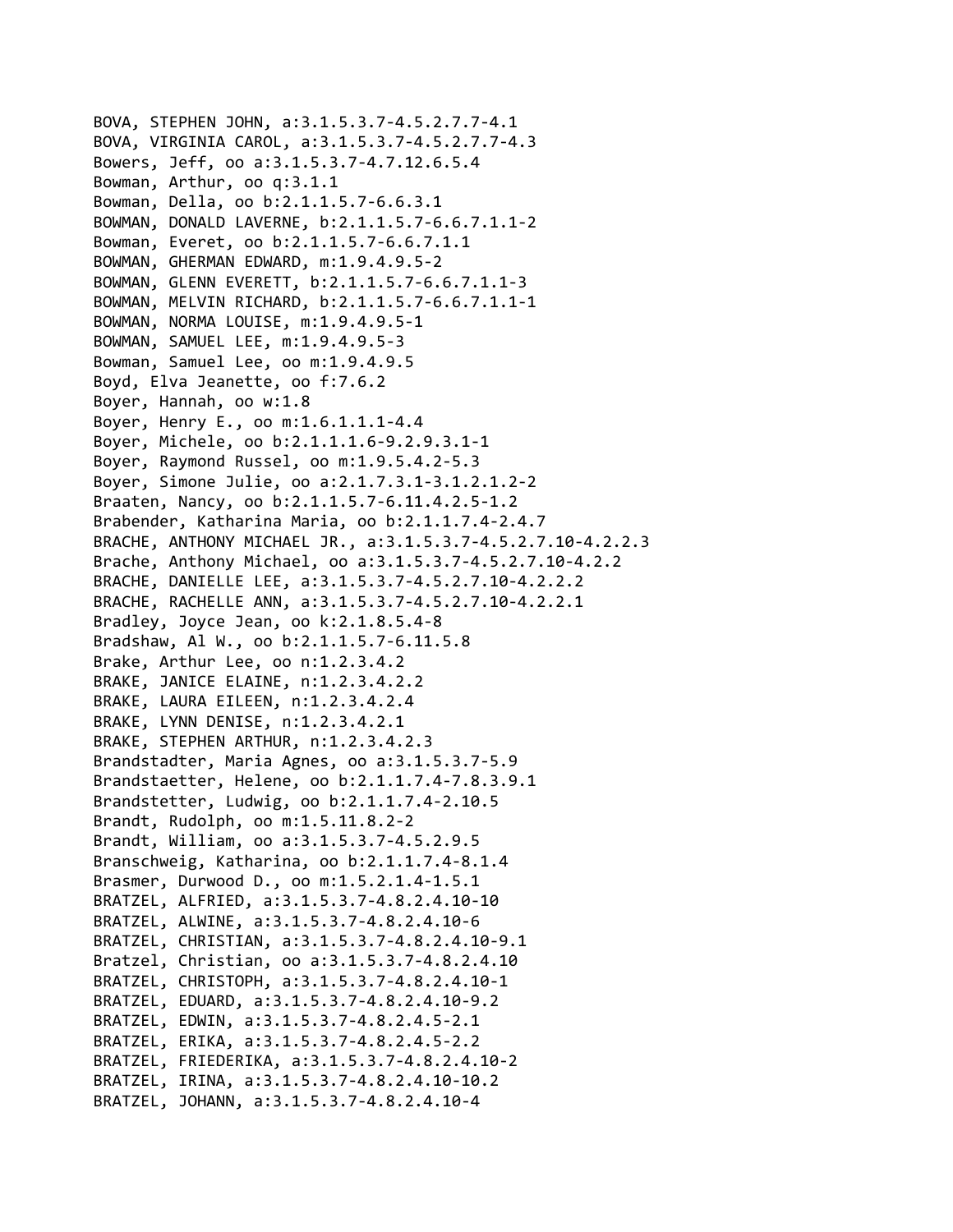```
BRATZEL, JOHANN, a:3.1.5.3.7‐4.8.2.4.5‐2
Bratzel, Johann, oo a:3.1.5.3.7‐4.8.2.4.5
Bratzel, Katharina, oo a:3.1.5.3.7‐4.8.2.4.7
BRATZEL, LYDIA, a:3.1.5.3.7‐4.8.2.4.10‐5
BRATZEL, MATHILDA, a:3.1.5.3.7‐4.8.2.4.10‐3
BRATZEL, NATASCHA, a:3.1.5.3.7‐4.8.2.4.10‐10.1
BRATZEL, PAULINA, a:3.1.5.3.7‐4.8.2.4.10‐8
BRATZEL, ROSINA, a:3.1.5.3.7‐4.8.2.4.5‐1
BRATZEL, SOPHIE, a:3.1.5.3.7‐4.8.2.4.10‐7
BRATZEL, TRAUGOTT, a:3.1.5.3.7‐4.8.2.4.10‐9
Braun, Adolph, oo m:1.9.4.5.6
BRAUN, BENJI, b:2.1.1.5.8‐2.4.2.10.4‐4.1.1
BRAUN, CATHERINE, m:1.5.2.1.1‐1
BRAUN, CHRISTI, b:2.1.1.5.8‐2.4.2.10.4‐4.1.2
Braun, Christina, oo a:2.1.7.1.5‐2.7
BRAUN, ELSIE, m:1.9.4.5.6‐3
Braun, Gary, oo b:2.1.1.5.8‐2.4.2.10.4‐4.1
BRAUN, JOHN, m:1.5.2.1.1‐7
Braun, Joseph M., oo m:1.6.1.1.1
BRAUN, LOUISA M., m:1.5.2.1.1‐4
Braun, Margaretta, oo m:1.6.1.3.5
Braun, Martin, oo m:1.5.2.1.1
BRAUN, MARY CATHERINE, f:10.3.1
BRAUN, MARY, m:1.5.2.1.1‐3
BRAUN, ROBERT D., f:10.3.2
BRAUN, SADIE, m:1.9.4.5.6‐2
BRAUN, SOPHIA, m:1.5.2.1.1‐6
Braun, Timothy Daniel, oo m:1.7.8.8.7‐2.2.2
Braun, Ursula, oo a:3.1.5.3.7‐4.7.11.6.9‐3
BRAUN, VALENTINE, m:1.5.2.1.1‐5
Braun, Virgil Otto, oo f:10.3
BRAUN, WENDELIN, m:1.5.2.1.1‐2
BRAUN, WILLIAM E., m:1.9.4.5.6‐1
Braunschweig, Margaretha, oo b:2.1.1.7.4‐2.6
Brauzo, Vesta, oo b:2.1.1.5.7‐6.6.6.2.7
BREAKLAND, CRYSTAL GALE, b:2.1.1.5.8‐2.4.2.5.1‐3.1.1
BREAKLAND, DAVID LEE, b:2.1.1.5.8‐2.4.2.5.1‐3.1.2
Breakland, Dick, oo b:2.1.1.5.8‐2.4.2.5.1‐3.1
Brebsom, Marie‐Claire, oo b:2.1.1.7.4‐2.4.1.2.2‐8.3
Bredehoft, Irene, oo b:2.1.1.5.7‐6.6.1.3.4‐1
Bregel, Margaretha, oo a:2
BREGMAN, ARISSA NICOLE, a:3.1.5.3.7‐4.5.2.2.2‐4.1.1.1
BREGMAN, ERIN RENEE, a:3.1.5.3.7‐4.5.2.2.2‐4.1.1.3
Bregman, Marc Samuel, oo a:3.1.5.3.7‐4.5.2.2.2‐4.1.1
BREGMAN, TYLER ALAN, a:3.1.5.3.7‐4.5.2.2.2‐4.1.1.2
Brehm, Dorothy Elizabeth, oo m:1.7.8.2.5‐1.1
Breitling, Ida, oo a:3.1.5.3.7‐4.8.6.7.2
Breitmeyer, Dorothea, oo a:3.1.5.3.7‐4.4
Brendel, Helena, oo a:3.1.5.3.7‐4.8.2.4.10‐9
Brennan, Albert Dwell, oo m:1.7.8.6.10‐7
```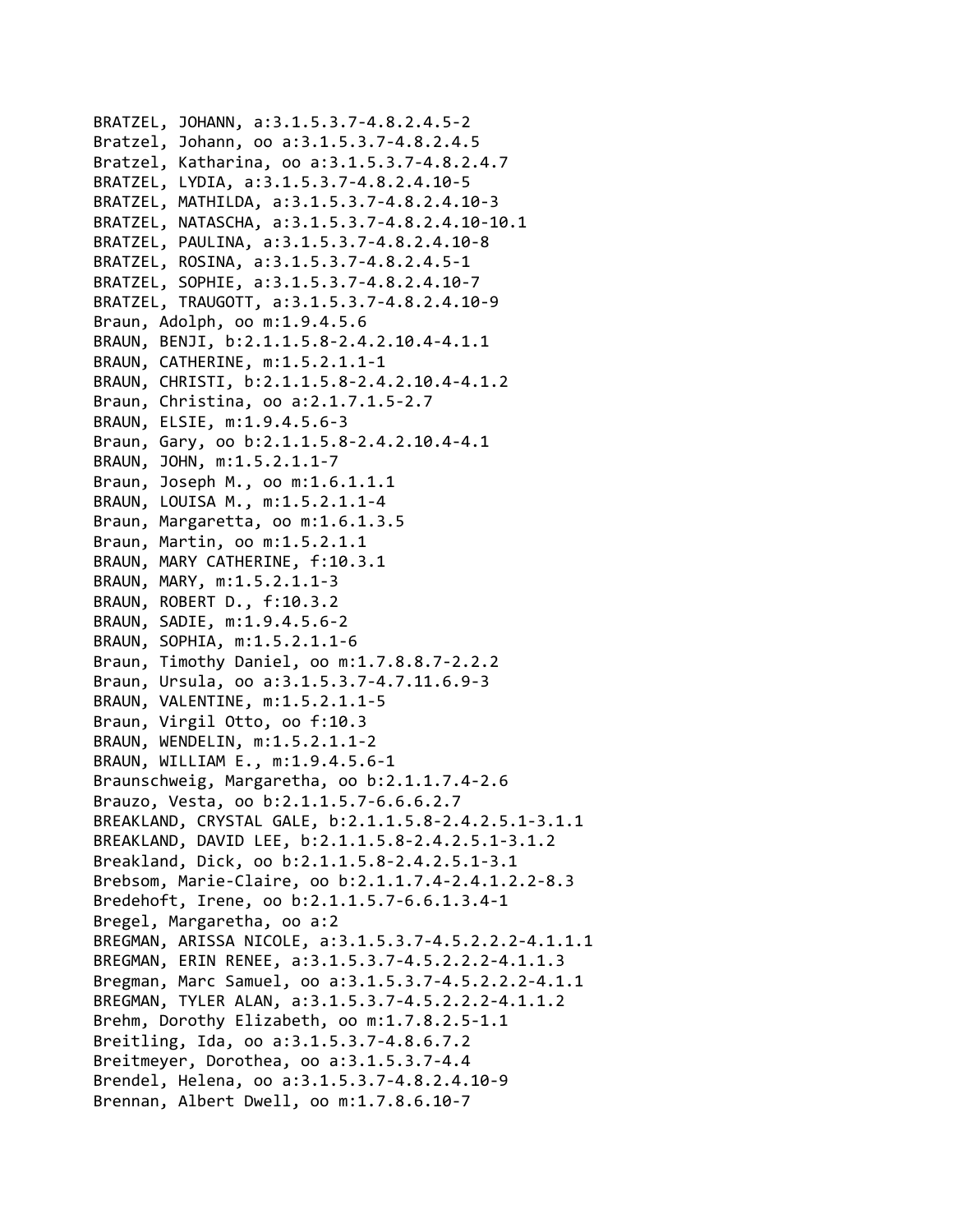```
BRENNER, JOHANN CHRISTIAN, b:2.1.1.7.4‐8.1.1
BRENNER, JOHANN FRIEDRICH, b:2.1.1.7.4‐8.1.2
Brenner, Johann Friedrich, oo b:2.1.1.7.4‐8.1
BRENNER, KATHARINA, b:2.1.1.7.4‐8.1.5
BRENNER, MARIA WILHELMINA, b:2.1.1.7.4‐8.1.3
BRENNER, PHILIPP, b:2.1.1.7.4‐8.1.4
Brewer, ?, oo m:1.5.2.1.8‐1.6.2
Bridge, Barbara, oo a:3.1.5.3.7‐4.8.2.8.2‐1.3
Bridge, Mildred, oo a:3.1.5.3.7‐4.8.2.8.8
Bridges, Margaret Trussell, oo b:2.1.1.5.8‐2.4.2.13.7‐3
Bridges, Myrtle, oo a:3.1.5.3.7‐4.8.6.7.7‐2
Brill, Katharina, oo b:2.1.1.1.6‐9.2.6
Brills, Margie, oo a:3.1.5.3.7‐4.5.2.2.1‐2.1.2
BRILLS, STACY, a:3.1.5.3.7‐4.5.2.2.1‐2.1.2.1
Brinkman, Charlotte Ann, oo m:1.9.4.4.7‐5
Brixie, Barbara Dorothy, oo a:3.1.5.3.7‐4.8.2.8.8‐3
BROCK, DAISY, b:2.1.1.5.7‐6.11.1.3.1‐1
BROCK, DORIS MARIE, b:2.1.1.5.7‐6.11.1.3.1‐6
Brock, J.E., oo b:2.1.1.5.7‐6.11.1.3.1
BROCK, JAMES WALTER, b:2.1.1.5.7‐6.11.1.3.1‐3
BROCK, JESSIE, b:2.1.1.5.7‐6.11.1.3.1‐4
BROCK, MARY ANN, b:2.1.1.5.7‐6.11.1.3.1‐5
BROCK, VIOLA, b:2.1.1.5.7‐6.11.1.3.1‐2
Brockel, Debbie, oo a:3.1.5.3.7‐4.5.2.7.10‐6
Brodeur, Angela Marie, oo f:7.4.6.2.1
BRODHAG, CARL FRIEDERICH, a:3.1.5.3.8.6.3
BRODHAG, FRIEDERICH WILHELM, a:3.1.5.3.8.6.2
BRODHAG, GOTTLOB PAUL, a:3.1.5.3.8.6.5
BRODHAG, JOHANN PAUL, a:3.1.5.3.8.6.1
Brodhag, Johann Paul, oo a:3.1.5.3.8.6
BRODHAG, LORENZ WILHELM, a:3.1.5.3.8.6.6
BRODHAG, SOPHIA KATHARINE, a:3.1.5.3.8.6.4
Broecker, Christopher Aloysius, oo m:1.7.8.7.4‐2
Broman, Betty, oo a:3.1.5.3.7‐4.8.2.7.3‐4
Bronkow, Eva, oo a:3.1.5.3.7‐4.8.2.11.2
Brooks, Dona Lee, oo a:3.1.5.3.7‐4.5.2.7.7‐3
Brooks, Viola, oo b:2.1.1.5.7‐6.6.7.1.1‐2
BROSCOFF, ANDREW K., a:3.1.5.3.7‐4.8.6.7.2‐2.3.1
BROSCOFF, AVA K., a:3.1.5.3.7‐4.8.6.7.2‐2.3.2
Broscoff, Kent S., oo a:3.1.5.3.7‐4.8.6.7.2‐2.3
Brose, Hilde, oo a:3.1.5.3.7‐4.8.2.4.3‐7
Brosnum, Jun, oo b:2.1.1.5.7‐6.6.6.6.3
Brost, Kristin, oo a:3.1.5.3.7‐4.5.2.2.1‐6.4
BROSY, CONNIE, a:3.1.5.3.7‐4.8.6.7.8‐3
BROSY, DELORES, a:3.1.5.3.7‐4.8.6.7.8‐2
BROSY, ELEANORA, a:3.1.5.3.7‐4.8.6.7.8‐1
Brosy, Otto, oo a:3.1.5.3.7‐4.8.6.7.8
Brosy‐Steinberg, Thekla von, oo b:2.1.1.1.4‐1.6.5.4.6
Brothers, Eliza, oo b:2.1.1.5.8‐2.4.4.2
Brough, Jenny, oo k:2.1.8.3.3‐1.1.1
```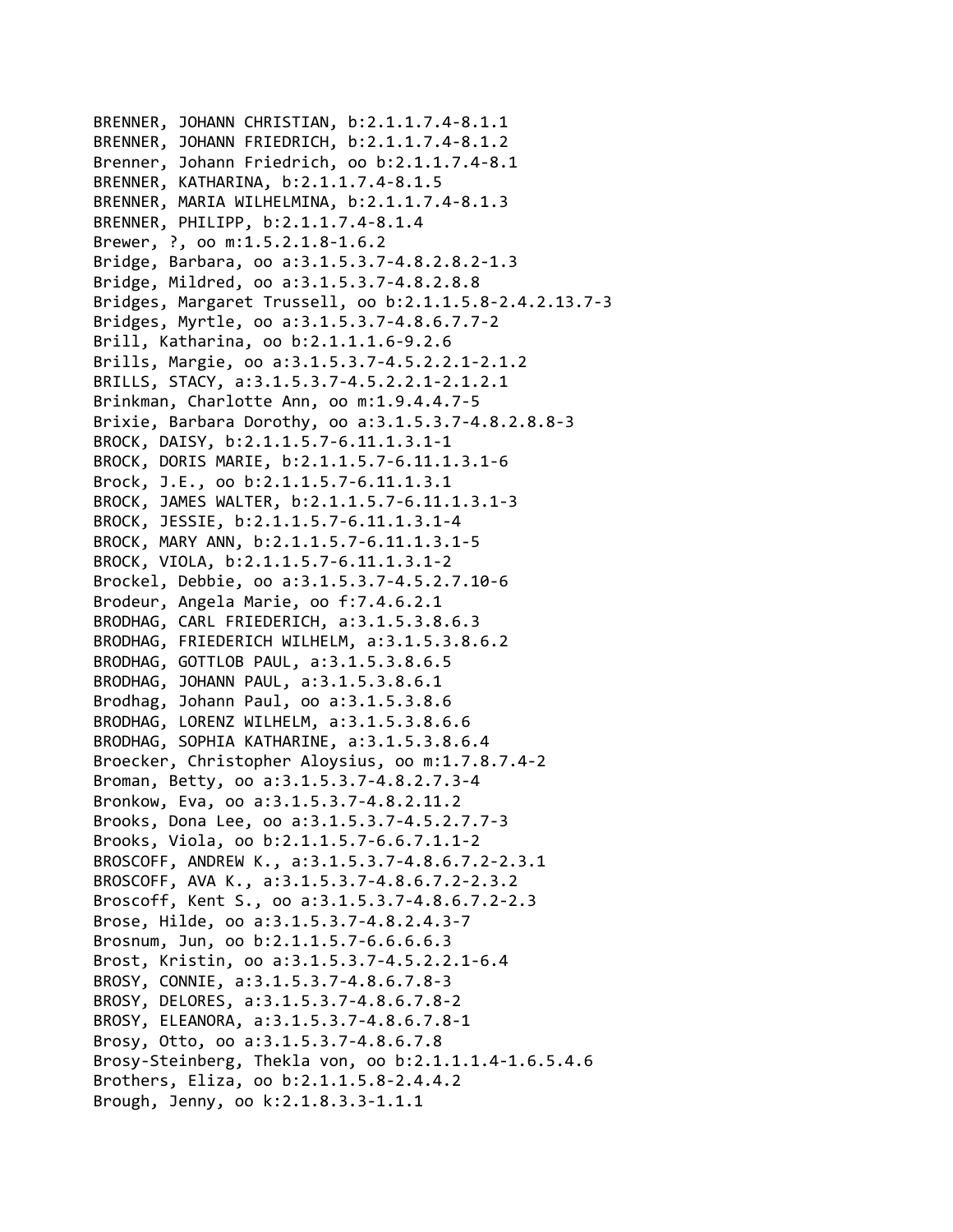```
Brown, ?, oo a:3.1.5.3.7‐4.5.2.7.10‐5.1
Brown, ?, oo b:2.1.1.5.8‐2.4.2.10.4‐2.1.2
Brown, Agnes L., oo m:1.7.8.8.9‐3.1
BROWN, AMY LYNNE, n:1.2.3.4.4.2
Brown, Ann, oo w:1.9.4.3.4‐1
Brown, Arthur J., oo f:7.3.1.7
BROWN, CAREY, f:7.3.1.7.1
Brown, Cheryl Georgia, oo a:3.1.5.3.7‐4.5.2.2.5‐3.1
BROWN, CHRISTOPHER, f:7.3.1.7.2
BROWN, DEBORAH, f:7.3.1.7.3
BROWN, DENISE MARIE, n:1.2.3.4.4.1
Brown, Diana Suzanne Hill, oo a:3.1.5.3.7‐4.5.2.7.5‐1.1
Brown, Eleanore (Lena) Mary, oo m:1.6.1.1.1‐3
Brown, Frank, oo a:3.1.5.3.7‐4.5.2.7.10‐7
Brown, Hannelore, oo a:3.1.5.3.7‐4.8.2.12.5‐1
BROWN, JONATHAN, f:7.3.1.7.4
Brown, Katie, oo k:2.1.8.7.5‐2
BROWN, LISA, b:2.1.1.5.8‐2.4.2.10.4‐2.1.2.2
BROWN, MELINDA, f:7.3.1.7.5
Brown, Michael Lynn, oo n:1.2.3.4.4
Brown, Patricia, oo b:2.1.1.5.7‐6.11.5.6.1.5
Brown, Patricia, oo b:2.1.1.5.7‐6.11.7.1.1‐1
Brown, Peggy, oo a:3.1.5.3.7‐4.5.2.7.10‐5
Brown, Polly, oo b:2.1.1.5.7‐6.6
Brown, Sarah Ellen, oo w:1.4.6.6
Brown, Sarah Frances, oo m:1.5.2.2.2‐11.1
Brown, Sharie Lee, oo b:2.1.1.5.8‐2.4.2.10.2‐4.3
BROWN, STACY ADAM, f:7.3.1.7.6
BROWN, STACY, b:2.1.1.5.8‐2.4.2.10.4‐2.1.2.1
Brown, Virginia Dare, oo m:1.5.2.1.2‐2.6.2
BROWNBACK, MAUD STROUD, w:5.2.4.1.1
Brownback, Penrose Wiley, oo w:5.2.4.1
Bruce, Archie Roy, oo n:1.2.3.8
BRUCE, CAROL ANN, n:1.2.3.8.1
Brückner, Georg, oo z293
BRUDER, ALFRED, m:1.9.7.3.6‐1.1
BRUDER, ANNA LISBETH, m:1.9.7.3.6‐1.3
BRUDER, FRANZ HERMANN, m:1.9.7.3.6‐1.2
Bruder, Franz, oo m:1.9.7.3.6‐1
BRUDER, HILDA ANNA, m:1.5.11.8.5‐3
BRUDER, JOSEF, m:1.5.11.8.5‐5
Bruder, Karl, oo m:1.5.11.8.5
BRUDER, KAROLA MARIA, m:1.5.11.8.5‐2
BRUDER, OSKAR JOSEF, m:1.5.11.8.5‐1
BRUDER, ROBERT ALFONS, m:1.5.11.8.5‐4
Brugere, Marian Madeline, oo m:1.9.5.4.3‐2
Bruin, Frank Laurence, oo m:1.7.8.2.2‐6
Bruland, Christine, oo m:1.7.8.7.3‐6
BRUNESKI, DONALD, a:3.1.5.3.7‐4.8.2.4.4‐4.1
Bruneski, Karl, oo a:3.1.5.3.7‐4.8.2.4.4‐4
```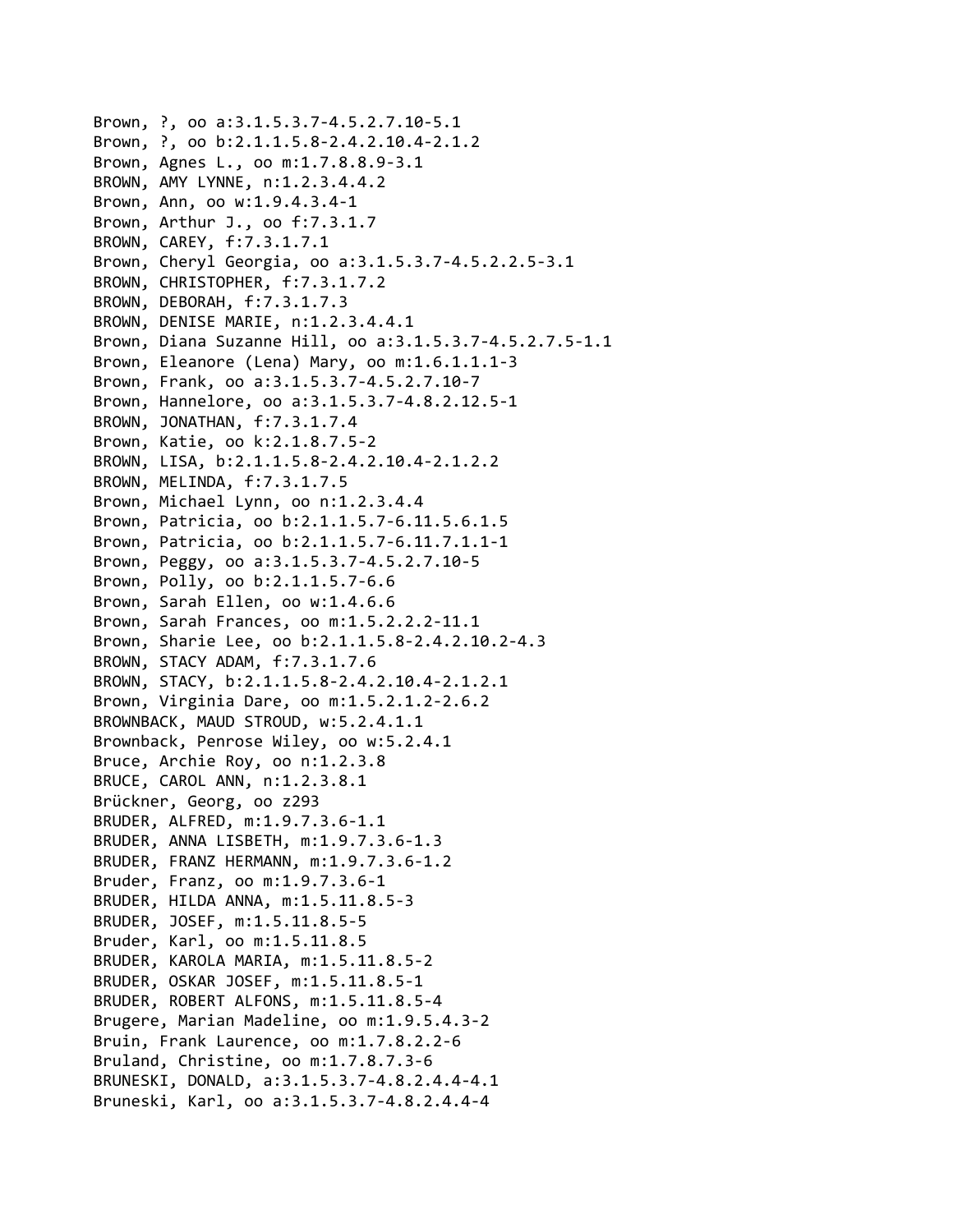```
BRUNESKI, MARJORIE, a:3.1.5.3.7‐4.8.2.4.4‐4.2
Brüning, Irmgard, oo m:1.5.11.8.5‐4
BRUNMEIER, AVERY, a:3.1.5.3.7‐4.8.2.1.3‐6.4.1.1
BRUNMEIER, BRIAN CURTIS, a:3.1.5.3.7‐4.8.2.1.3‐6.4.1
Brunmeier, Clarence, oo a:3.1.5.3.7‐4.8.2.1.3‐6.4
BRUNMEIER, JASON MICHAEL, a:3.1.5.3.7‐4.8.2.1.3‐6.4.2
Bruns, Evelyn Marcene, oo b:2.1.1.5.8‐2.4.2.5.2‐3
Brunson, Ruth M., oo m:1.7.8.2.5‐3.3
Bryan, Jeff, oo a:3.1.5.3.7‐4.8.6.7.1‐5.1.3
Bryant, John, oo b:2.1.1.5.8‐2.4.2.5.1‐1
Bryant, Ray, oo b:2.1.1.5.8‐2.4.2.14.2‐6
BRYANT, ROBERT TODD, b:2.1.1.5.8‐2.4.2.14.2‐6.2
Bryce, Kay, oo f:7.4.7.1
Bucci, ?, oo w:9.6.2.1.5‐2
Bucey, Rowena Fay, oo a:3.1.5.3.7‐4.8.6.7.11‐2
Buchholz, Hugo Alexander, oo b:2.1.1.7.4‐2.6.3.5
Buchholz, Magdalena, oo z267
Buchholz, Rosina, oo m:1.5.11.3.2‐6
Buckwalter, Alice Elmira, oo b:2.1.1.5.7‐6.11.4
Buckwalter, Cora, oo b:2.1.1.5.7‐6.6.3.12
Buddy, Hilda, oo c:1.1.1
Budenholzer, Teresa Mary, oo m:1.9.4.4.5‐2
BUECHLER, AGNES, a:3.1.5.3.7‐4.5.2.7.4‐5
BUECHLER, ALVIN, a:3.1.5.3.7‐4.5.2.7.5‐4
BUECHLER, AMY NICHOLE, a:3.1.5.3.7‐4.5.2.7.5‐5.2.2
BUECHLER, ANNA MARIE, a:3.1.5.3.7‐4.5.2.7.5‐2
BUECHLER, ARTHUR, a:3.1.5.3.7‐4.5.2.7.4‐2
BUECHLER, BARBARA, d:2.1
Buechler, Barbara, oo a:3.1.5.3.7‐4.8.2
BUECHLER, CHRISTINA, d:2.9
BUECHLER, DARRELL LARRY, a:3.1.5.3.7‐4.5.2.7.5‐1.3
BUECHLER, DENNIS SCOTT, a:3.1.5.3.7‐4.5.2.7.5‐1.5
BUECHLER, DYLAN JOHN, a:3.1.5.3.7‐4.5.2.7.5‐5.1.1.1
BUECHLER, EDNA, a:3.1.5.3.7‐4.5.2.7.4‐4
BUECHLER, ELISABETH, d:2.4
BUECHLER, ELISABETHA, d:2.8
Buechler, Friedrich, oo z29
BUECHLER, HERBERT, a:3.1.5.3.7‐4.5.2.7.5‐5
BUECHLER, HILDA KATHERINE, a:3.1.5.3.7‐4.5.2.7.5‐3
Buechler, Jacob, oo z120
BUECHLER, JASON JOHN, a:3.1.5.3.7‐4.5.2.7.5‐5.1.1
BUECHLER, JEFFREY VERN, a:3.1.5.3.7‐4.5.2.7.5‐5.2
BUECHLER, JOHANN, d:2.2
BUECHLER, JOHANN, d:2.6
Buechler, Johann, oo d:2
Buechler, John B., oo a:3.1.5.3.7‐4.5.2.7.5
Buechler, John M., oo a:3.1.5.3.7‐4.5.2.7.4
BUECHLER, JUDY WYONNE, a:3.1.5.3.7‐4.5.2.7.5‐1.2
BUECHLER, KATHARINA, d:2.3
BUECHLER, KATHLEEN JEANNE, a:3.1.5.3.7‐4.5.2.7.5‐1.4
```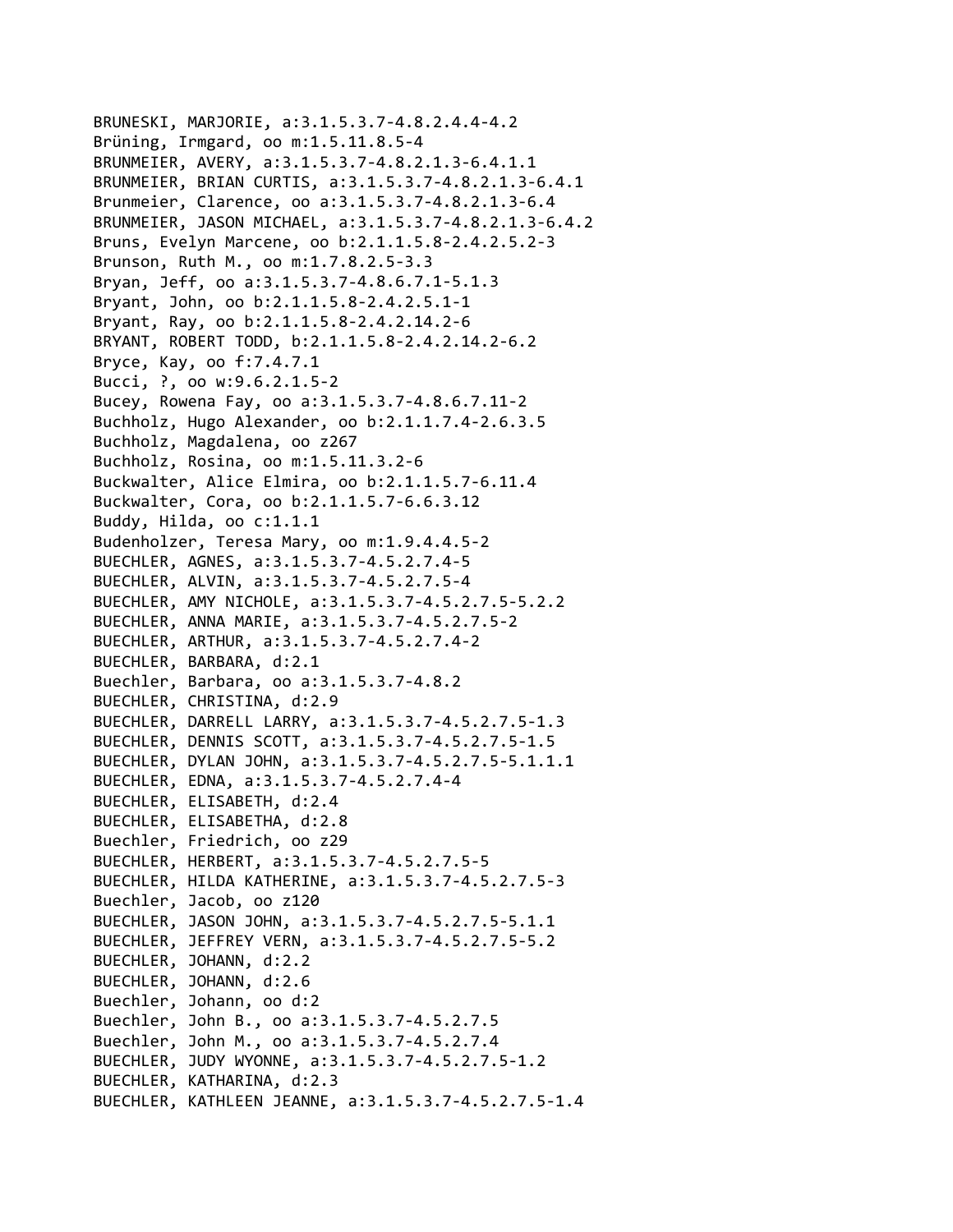```
BUECHLER, LYNN MARIE, a:3.1.5.3.7‐4.5.2.7.5‐4.3
BUECHLER, MARJEAN KAYE, a:3.1.5.3.7‐4.5.2.7.5‐5.3
BUECHLER, MARTHA, a:3.1.5.3.7‐4.5.2.7.4‐3
BUECHLER, MATTHEW BRYAN, a:3.1.5.3.7‐4.5.2.7.5‐5.2.1
BUECHLER, MILBERT JACOB, a:3.1.5.3.7‐4.5.2.7.5‐1
BUECHLER, RODELL GENE, a:3.1.5.3.7‐4.5.2.7.5‐1.1
BUECHLER, ROLAND WALDEMAR, a:3.1.5.3.7‐4.5.2.7.5‐6
Buechler, Rose, oo a:3.1.5.3.7‐4.8.2.8.2
BUECHLER, ROSINA, a:3.1.5.3.7‐4.5.2.7.4‐6
BUECHLER, ROSINA, d:2.10
BUECHLER, SARA MARIE, a:3.1.5.3.7‐4.5.2.7.5‐5.1.2
BUECHLER, STANLEY JOHN, a:3.1.5.3.7‐4.5.2.7.5‐5.1
BUECHLER, STEVEN ALAN, a:3.1.5.3.7‐4.5.2.7.5‐4.2
BUECHLER, SUSAN KAY, a:3.1.5.3.7‐4.5.2.7.5‐4.1
BUECHLER, THEODORE, a:3.1.5.3.7‐4.5.2.7.4‐1
Buechsenschuetz, Frederick, oo m:1.9.4.4.6
BUECHSENSCHUETZ, GEORGE T., m:1.9.4.4.6‐1
BUECHSENSCHUETZ, HERBERT W., m:1.9.4.4.6‐2
Bühler, Friedrich, oo a:2.1.7.1.5‐2.7.1.5
Bühler, Karolina, oo m:1.9.11.5.6
Bühler, Rosa, oo m:1.5.3.4.2‐5.2.2
Buhler, William, oo m:1.7.8.2.5‐2.2
Bullock, Violette Vance, oo m:1.9.4.9.5‐2
Bunde, Anne, oo a:3.1.5.3.7‐4.5.2.7.2‐9
Bundy, Barbara Ruth, oo m:1.7.8.8.7‐7.1
Bunting, Sarah, oo k:2.1.8.6.2‐1.2.1
Buntley, Chester O., oo m:1.7.8.2.2‐1.4
Burch, Estelle Faye, oo b:2.1.1.5.7‐6.6.1.2.2‐4.2
Burgard, Nancy, oo a:3.1.5.3.7‐4.5.2.2.2‐2.1.1
BURGEMEISTER, CHRISTINA, a:3.1.5.3.7‐4.7.6.12.1
Burgemeister, Emmanuel, oo a:3.1.5.3.7‐4.7.6.12
Burger, Franz Anton, oo m:1.7.1.3.1‐4.7
BURGESS, DANA MARIE, c:1.5.4.2.2
BURGESS, JEFFREY SCOTT, c:1.5.4.2.1
Burgess, Tom, oo c:1.5.4.2
Burgess, Virginia, oo m:1.9.5.6.6‐3
Burghard, Barbara, oo k:2.1.8.1.1‐5.2
Burgoon, Mary J., oo n:1.4
Burke, Thomas E., oo w:1.8.5.3
Burkhardt, Anna Maria, oo a:2.1.7.1.5
Burkhardt, Barbara, oo a:2.1.7.1.5‐2.3.1.2
BURKHARDT, GRACE IDA, m:1.7.8.8.3‐3
Burkhardt, Grace Ida, oo m:1.7.8.8.1‐8
Burkhardt, William, oo m:1.7.8.8.3
Burkhart, David, oo b:2.1.1.5.7‐6.11.2.3
Burkhart, Hulden Odean, oo b:2.1.1.5.7‐6.11.2.5.1
BURKHART, NANCY LEE, b:2.1.1.5.7‐6.11.2.5.1‐1
BÜRKLE, AMALIA, m:1.5.3.2.1‐1.3
BÜRKLE, ANNA, m:1.5.3.2.1‐9.3
BÜRKLE, BALTHASAR, m:1.5.3.2.1‐9
```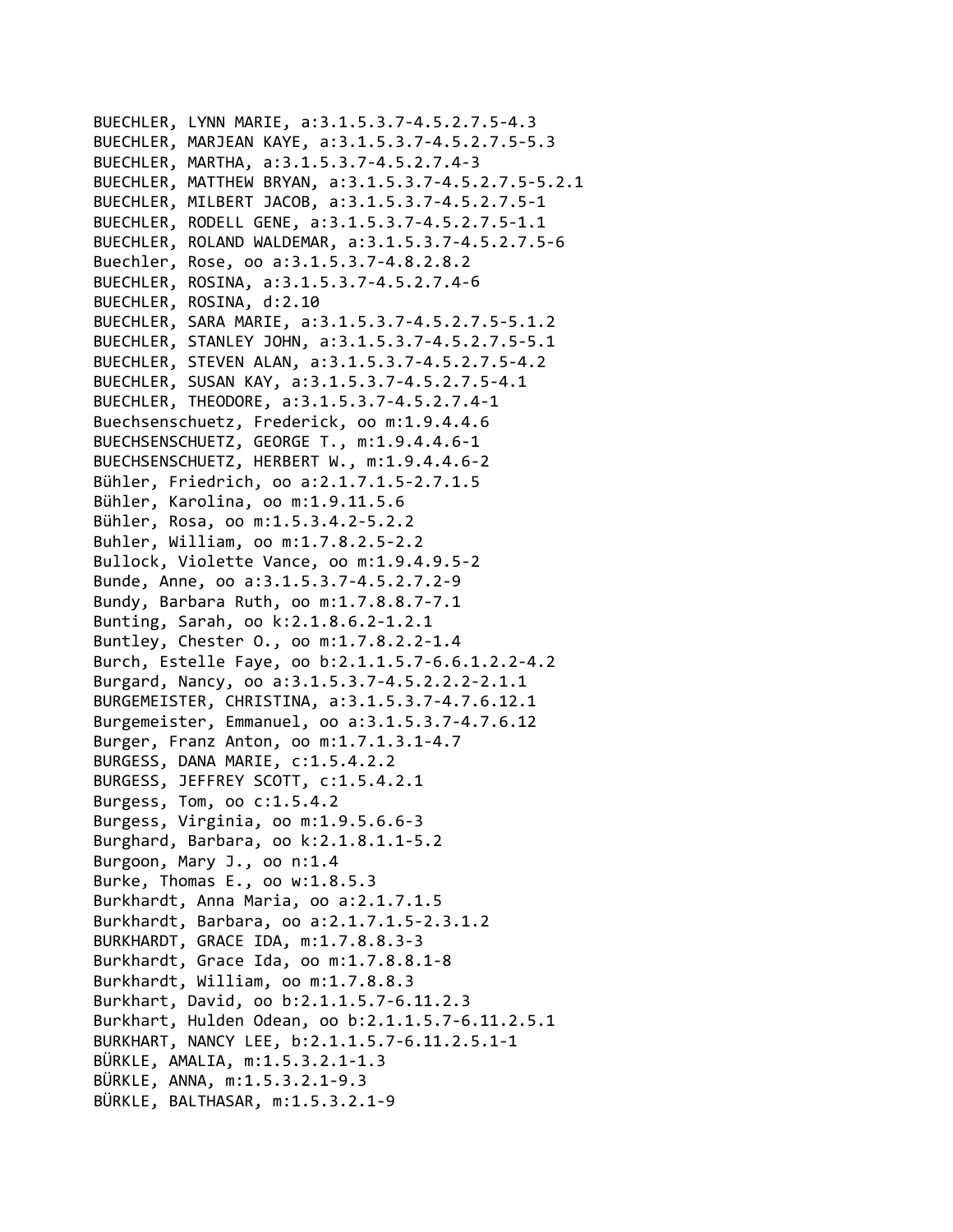```
BÜRKLE, BENJAMIN, m:1.5.3.2
BÜRKLE, BENJAMIN, m:1.5.3.2.7
BÜRKLE, BERNHARD, m:1.5.3.6
BÜRKLE, ELISABETH, m:1.5.3.2.1‐5
BÜRKLE, ELISABETH, m:1.5.3.2.2
BÜRKLE, ELISABETH, m:1.5.3.7
BÜRKLE, FRANZ JOSEF, m:1.5.3.2.1‐9.6
BÜRKLE, FRIDOLIN, m:1.5.3.2.1
Bürkle, Fridolin, oo m:1.9.6.3
BÜRKLE, FRIEDA, m:1.5.3.2.1‐8
BÜRKLE, FRIEDA, m:1.5.3.2.1‐9.7
BÜRKLE, GEORG, m:1.5.3.8
BÜRKLE, GOTTLIEB, m:1.5.3.2.1‐1
BÜRKLE, HEINRICH (HENRY), m:1.5.3.2.1‐4
BÜRKLE, HEINRICH, m:1.5.3.2.1‐9.5
BÜRKLE, HELENA JULIA, m:1.5.3.2.1‐1.7
BÜRKLE, HELENA, m:1.5.3.2.1‐1.6
Bürkle, Johann Georg, oo m:1.5.3
BÜRKLE, JOHANN, m:1.5.3.2.1‐9.4
Bürkle, Johann, oo m:1.5.2.2.4‐5.4
BÜRKLE, JOHANNA HILDEGARD, m:1.5.3.3.3‐6.3
BÜRKLE, JOSEF, m:1.5.3.2.1‐1.2
BÜRKLE, JOSEF, m:1.5.3.2.1‐2
BÜRKLE, JOSEF, m:1.5.3.2.3
Bürkle, Josef, oo m:1.5.3.3.3‐6
BÜRKLE, KATHARINA, m:1.5.3.2.11
BÜRKLE, KLARA, m:1.5.3.2.1‐1.1
BÜRKLE, LANDELIN, m:1.5.3.2.6
BÜRKLE, LORENZ, m:1.5.3.2.12
BÜRKLE, MARIA ANTONIA, m:1.5.3.3
BÜRKLE, MARIA JOSEF, m:1.5.3.2.1‐3
BÜRKLE, MARIA JOSEFA, m:1.5.3.2.9
BÜRKLE, MARIA JOSEFA, m:1.5.3.4
Bürkle, Maria Josefa, oo m:1.7.3.5
Bürkle, Maria Josefa, oo m:1.7.3.8
Bürkle, Maria Magdalena, oo m:1.7.12.13.1
BÜRKLE, MARIA THERESA, m:1.5.3.2.1‐9.2
BÜRKLE, MARIA, m:1.5.3.2.10
BÜRKLE, MELANIA ZITA, m:1.5.3.3.3‐6.2
Bürkle, Melania Zita, oo m:1.7.1.8.1‐4.4
BÜRKLE, OSKAR, m:1.5.3.2.1‐1.5
BÜRKLE, OTILLIA, m:1.5.3.1
BÜRKLE, OTILLIA, m:1.5.3.2.5
BÜRKLE, PAUL ANTON, m:1.5.3.3.3‐6.1
Bürkle, Paul Anton, oo m:1.7.1.8.1‐4.7
BÜRKLE, ROSA, m:1.5.3.2.1‐7
BÜRKLE, SEBASTIAN, m:1.5.3.2.4
BÜRKLE, SOFIA, m:1.5.3.2.1‐1.4
BÜRKLE, THERESIA, m:1.5.3.2.1‐6
BÜRKLE, THERESIA, m:1.5.3.5
```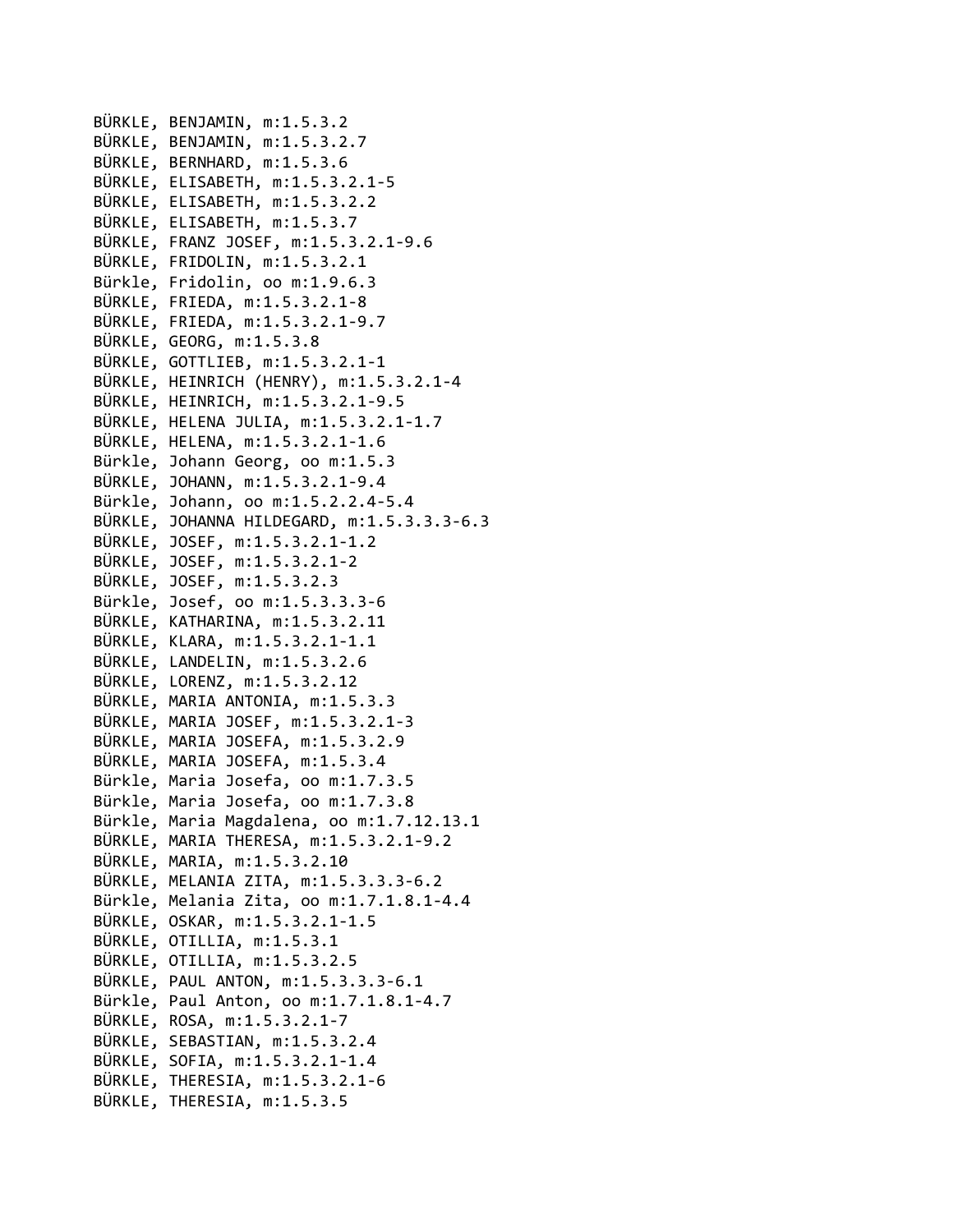```
BÜRKLE, VALENTIN (VALENTINE), m:1.5.3.2.8
BURKLEY, CAROLINA N., m:1.5.3.2.8‐6
BURKLEY, ELIZABETHA (LIZZIE), m:1.5.3.2.8‐3
BURKLEY, JULIA, m:1.5.3.2.8‐2
BURKLEY, MAGDALENA, m:1.5.3.2.8‐1
BURKLEY, MINA, m:1.5.3.2.8‐5
BURKLEY, SOPHIA, m:1.5.3.2.8‐4
Burns, Freeman, oo k:2.1.8.7.3‐2.1
BURNS, JERRY IRVIN, k:2.1.8.7.3‐2.2
Burns, Phyllis, oo b:2.1.1.5.8‐2.4.2.5.3‐2.2
Burns, Thomas J., oo n:1.2.8.1
Buro, Judy L., oo a:3.1.5.3.7‐4.8.2.1.3‐5.2.2
Busaum, Barbara, oo m:1.6.1
Busch, Roni Suzette, oo a:3.1.5.3.7‐4.5.2.7.1‐8.5
Buscher, Linda Rae, oo a:3.1.5.3.7‐4.8.2.1.3‐6.3
Bush, Jessie, oo g:2.2
Bush, William Henry, oo m:1.7.8.2.5‐6.1
BUSHELL, CATHERINE, m:1.7.8.8.5‐6.2
BUSHELL, DORIS, m:1.7.8.8.5‐8.5
BUSHELL, ELISABETH (MABEL) MABEL, m:1.7.8.8.5‐3
BUSHELL, ELSIE MARY, m:1.7.8.8.5‐4
BUSHELL, FELIX EARL, m:1.7.8.8.5‐1
BUSHELL, FERN LILLIAN, m:1.7.8.8.5‐9.1
BUSHELL, FLORENCE JEANETTE, m:1.7.8.8.5‐8.3
BUSHELL, FLORENCE M., m:1.7.8.8.5‐5
BUSHELL, HELEN, m:1.7.8.8.5‐8.6
BUSHELL, MAGGIE, m:1.7.8.8.5‐7
BUSHELL, MARJORIE, m:1.7.8.8.5‐8.2
BUSHELL, RANDALL FRANCIS, m:1.7.8.8.5‐9
BUSHELL, ROBERT V., m:1.7.8.8.5‐8.1
BUSHELL, ROY ROBERT JR., m:1.7.8.8.5‐8.4
BUSHELL, ROY ROBERT SR., m:1.7.8.8.5‐8
BUSHELL, THOMAS W., m:1.7.8.8.5‐9.2
BUSHELL, WILLIAM LACEY JR., m:1.7.8.8.5‐6
Bushell, William Lacey, oo m:1.7.8.8.5
BUSHELL, WILLIAM V., m:1.7.8.8.5‐6.1
BUSHNELL, EARL RAYMOND, b:2.1.1.5.7‐6.11.5.1.2‐2
BUSHNELL, FAE ELIZABETH, b:2.1.1.5.7‐6.11.5.1.2‐1
Bushnell, William Ray, oo b:2.1.1.5.7‐6.11.5.1.2
BUTCHER, ANNA FRANCES, m:1.5.2.2.2‐8.1
Butcher, William Henry, oo m:1.5.2.2.2‐8
BUTCHER, WILLIAM ROBERT, m:1.5.2.2.2‐8.2
Buttenmüller, Richard, oo m:1.5.2.2.4‐2.4.2
Buttenmüller, Wilhelm, oo m:1.9.5.2.9‐1
Butterfield, Florence, oo b:2.1.1.5.7‐6.6.7.4.1
Butzbach, Katharina, oo b:2.1.1.7.4‐7.8.3.9
Butzin, Elsie A., oo f:4.6
Buxton, Jacqueline, oo k:2.1.8.7.5‐2.2
BYERS, ALBERT, b:2.1.1.5.7‐6.6.6.2.6‐4
BYERS, GARY, b:2.1.1.5.7‐6.6.6.2.6‐6
```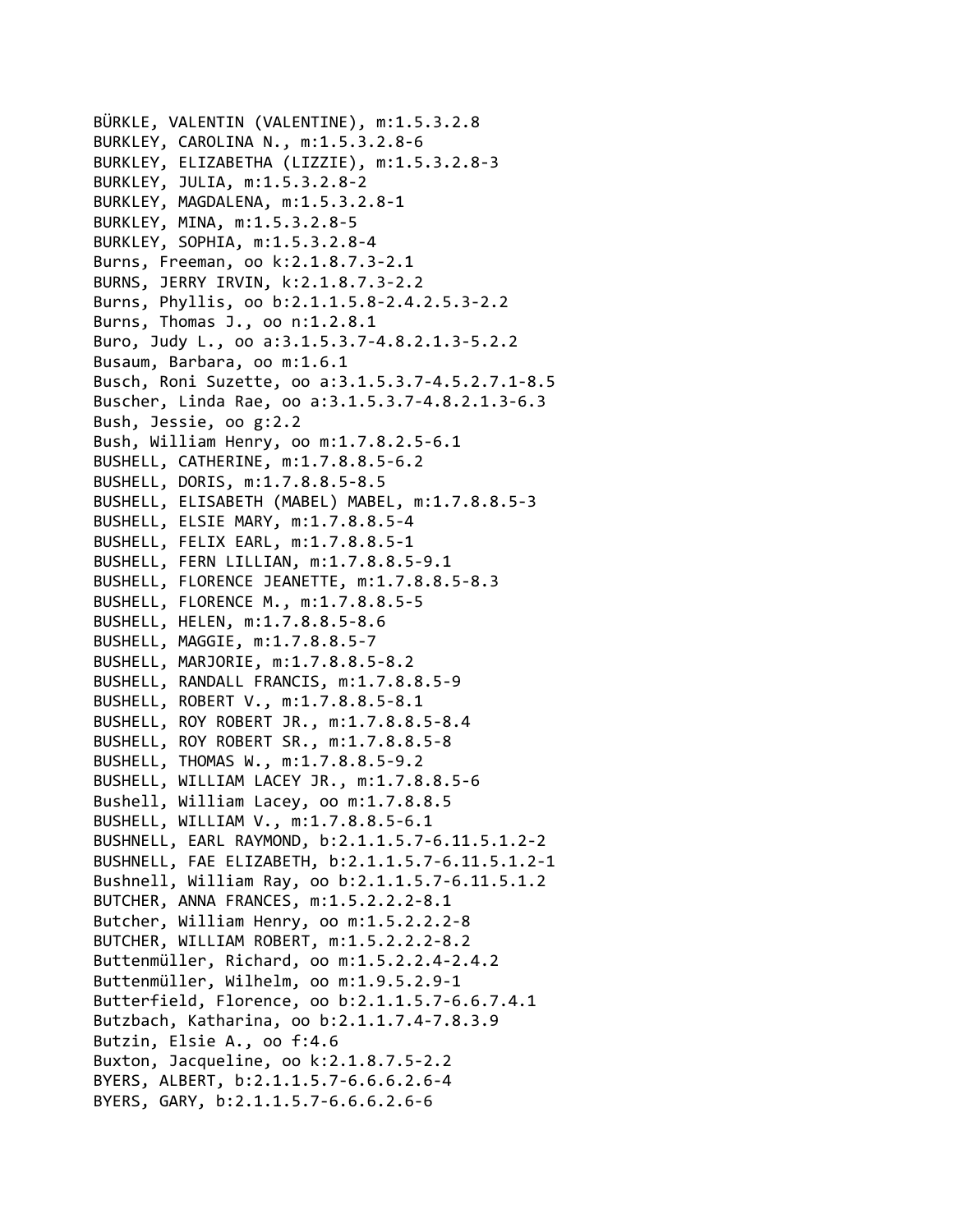BYERS, KENNETH, b:2.1.1.5.7‐6.6.6.2.6‐1 Byers, Leonard, oo b:2.1.1.5.7‐6.6.6.2.6 BYERS, RAYMOND, b:2.1.1.5.7‐6.6.6.2.6‐7 BYERS, RICHARD, b:2.1.1.5.7‐6.6.6.2.6‐3 Byers, Robert, oo w:1.10.2.2 BYERS, VERNON, b:2.1.1.5.7‐6.6.6.2.6‐5 BYERS, WANDA, b:2.1.1.5.7‐6.6.6.2.6‐2 Byrem, Belva Pearl, oo b:2.1.1.5.7‐6.11.4.2.4 Cahn, Michael Donald, oo b:2.1.1.5.7‐6.11.5.6.1.1.1 CAHN, WENDY ANN, b:2.1.1.5.7‐6.11.5.6.1.1.1.1 Cain, Bill, oo m:1.7.8.2.5‐4.6 Caldwell, James, oo w:1.4.4.1 Callier, Robert E., oo m:1.5.2.2.2‐7.1.2 CALNON, Jill Xanne, oo b:2.1.1.5.7‐6.11.5.1.1‐2.2.1 Cambron, Augustine, oo m:1.6.1.1.1‐5.5 Cambron, Joseph Louis Jr., oo k:2.1.8.5.4‐4.1 Campbell, Diane, oo a:3.1.5.3.7‐4.5.2.7.7‐1.4 Campbell, Russell, oo a:3.1.5.3.7‐4.5.2.2.7‐2.4.3 CAMPBELL, SARA, a:3.1.5.3.7‐4.5.2.2.7‐2.4.3.1 CAMPBELL, SHANNON, a:3.1.5.3.7‐4.5.2.2.7‐2.4.3.2 Campbell, William T., oo q:3.4.2 Canady, Dixie, oo b:2.1.1.5.8‐2.4.2.4.1‐2.1 Candy, Shelli, oo k:2.1.8.6.2‐4.1 CANFIELD, BONNIE ARLENE, b:2.1.1.5.7‐6.11.1.2.2‐3 CANFIELD, DONALD, b:2.1.1.5.7‐6.11.1.2.2‐4 Canfield, Fred, oo b:2.1.1.5.7‐6.11.1.2.2 CANFIELD, HAROLD, b:2.1.1.5.7‐6.11.1.2.2‐1 CANFIELD, LARRY EUGENE, b:2.1.1.5.7‐6.11.1.2.2‐2 Cano, Amelia, oo b:2.1.1.5.7‐12.9 Cano, Wilhelmina, oo b:2.1.1.5.7‐12.9 Cantaloube, Nathalie Marie‐Paule, oo x:1.3.1.6.5‐2.2 CAPRICE, ETHAN, f:7.4.6.2.2‐1 CAPRICE, LILLIAN TONI, f:7.4.6.2.2‐2 Caprice, Mike, oo f:7.4.6.2.2 Carey, Patricia Jeannine, oo m:1.5.2.2.2‐16.3 Carion, Melissa Ann, oo a:3.1.5.3.7‐4.5.2.7.5‐5.1.1 Carl, ?, oo b:2.1.1.5.7‐6.6.7.1.6‐1 Carls, Margaret A., oo m:1.7.8.7.3‐2 Carlson, ?, oo a:3.1.5.3.7‐4.5.2.2.9‐3.2 CARLSON, AMBER, a:3.1.5.3.7‐4.8.6.7.1‐5.2.2 Carlson, Calvin, oo a:3.1.5.3.7‐4.8.6.7.1‐5.2 CARLSON, ERIK, a:3.1.5.3.7‐4.8.6.7.1‐5.2.1 CARLSON, HAYLEE, a:3.1.5.3.7‐4.8.6.7.1‐5.2.2.1 Carpenter, ?, oo z268.1.2 CARPENTER, BEN JOSEPH, b:2.1.1.5.7‐6.11.4.2.4‐1.2.2 Carpenter, Dennis R., oo b:2.1.1.5.7‐6.11.4.2.4‐1.2 Carr, Floyd, oo m:1.6.1.1.1‐4.8 Carr, Harriet Maria, oo m:1.7.8.10 Carr, Heather, oo a:3.1.5.3.7‐4.5.2.7.1‐8.3.2 Carrez, Michele Cecile, oo b:2.1.1.1.6‐9.2.9.3.1‐3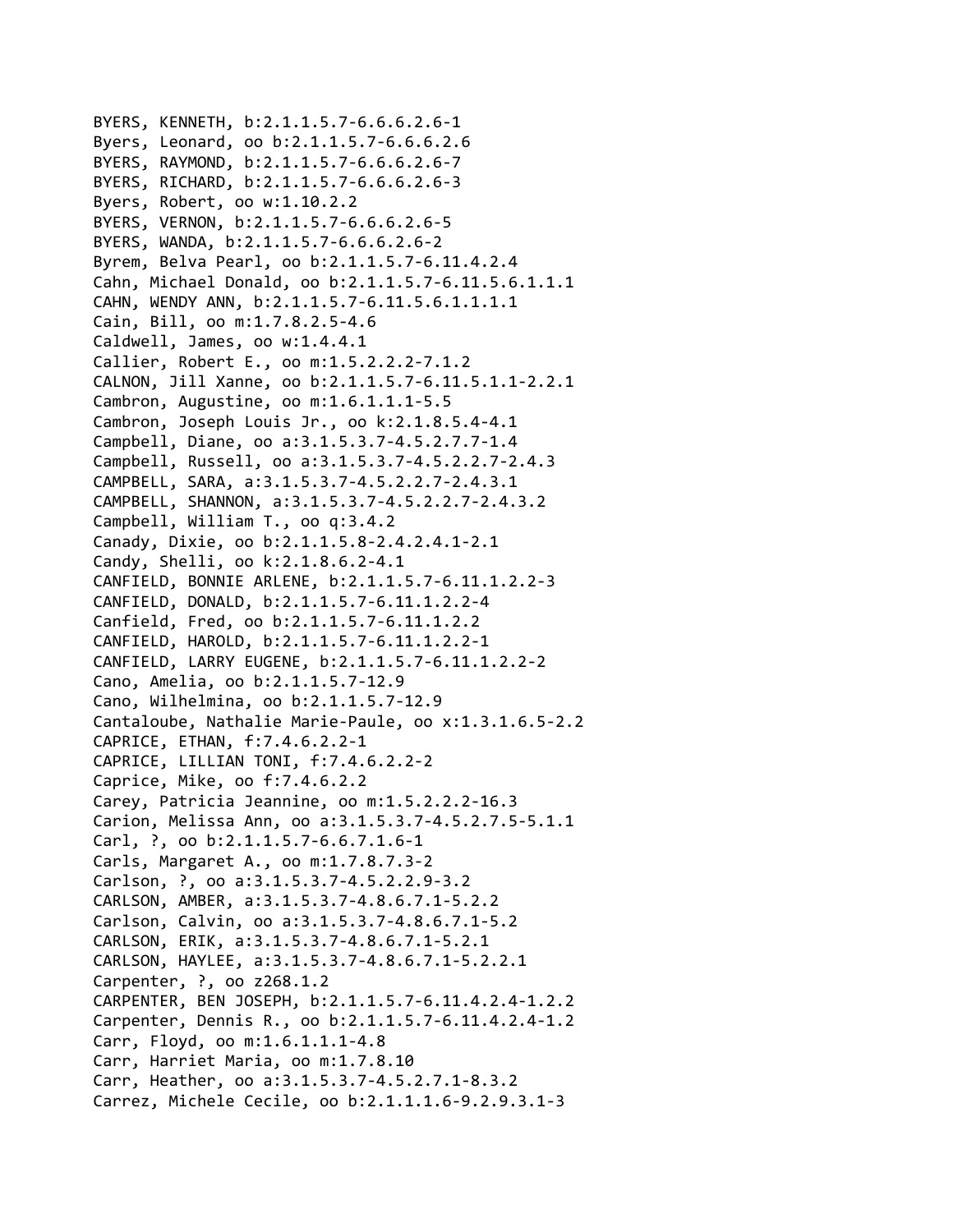Carroll, Martin, oo m:1.5.2.1.2‐5.4 Carron, Albert Peter, oo m:1.5.2.1.8‐1.6 CARRON, ALVIN ANTHONY, m:1.5.2.1.8‐1.4.1 CARRON, ANGELINE (ANGIE) C., m:1.5.2.1.8‐1.6.4 CARRON, CHAUNCEY C., m:1.5.2.2.2‐1.7.1 CARRON, IRENE M., m:1.5.2.1.8‐1.6.1 CARRON, LEANN R., m:1.5.2.1.8‐1.6.9 CARRON, MARIE A., m:1.5.2.1.8‐1.6.7 Carron, Martin James, oo m:1.5.2.1.8‐1.4 Carron, Martin James, oo m:1.5.2.1.8‐1.7 CARRON, MARY JUDITH, m:1.5.2.2.2‐1.7.2 Carron, Oscar Adolph, oo m:1.5.2.2.2‐1.7 CARRON, PAULINE J., m:1.5.2.1.8‐1.6.3 CARRON, ROBERT L., m:1.5.2.1.8‐1.6.6 CARRON, RUTH M., m:1.5.2.1.8‐1.6.2 CARRON, VIRGINIA A., m:1.5.2.1.8‐1.4.2 CARRON, WILMA R., m:1.5.2.1.8‐1.6.8 Carson, Donald F., oo b:2.1.1.5.8‐2.4.2.10.2‐1 CARSON, DONNA JEAN, b:2.1.1.5.8‐2.4.2.10.2‐1.2 CARSON, MARGARET RUTH, b:2.1.1.5.8‐2.4.2.10.2‐1.1 Carter, Ethyl, oo b:2.1.1.5.8‐2.4.2.14.3 Cartledge, John William, oo m:1.5.2.1.5‐10.3 Carver, Patricia Jean, oo b:2.1.1.5.8‐2.4.2.5.2‐3.2 Cashion, Cozy M., oo m:1.6.1.1.1‐3.7 Cecil, Jean Marie, oo k:2.1.8.6.3‐3 Cedarstrom, Etta, oo a:3.1.5.3.7‐4.7.2.12.3‐6 Cernyar, Joseph Laurence, oo m:1.5.2.1.4‐1.4.4 CHADWELL, DARRELL RAYMOND, b:2.1.1.5.7‐6.6.6.3.5.1 Chadwell, Ivan, oo b:2.1.1.5.7‐6.6.6.3.5 Chambers, Clyde E. (Shortie), oo c:1.3 CHAMBERS, CLYDE, c:1.3.3 Chambers, Janet R., oo m:1.5.2.2.2‐7.2.7 CHAMBERS, NORMAN, c:1.3.1 CHAMBERS, SAMUEL, c:1.3.2 Champlin, Lois Yvonne, oo b:2.1.1.5.7‐6.11.5.1.4‐2 ChanNgern, Kohkaeo, oo k:2.1.8.7.2‐1.1 CHAPMAN, JACQUELINE, b:2.1.1.5.7‐6.11.5.6.1.3.3.2 Chapman, Peter Henry, oo m:1.7.8.2.10 CHAPMAN, PHILIP ANDREW, b:2.1.1.5.7‐6.11.5.6.1.3.3.1 Chapman, Philip Ward, oo b:2.1.1.5.7‐6.11.5.6.1.3.3 Charles, Thomas, oo b:2.1.1.5.7‐6.11.7.1.1‐6 Charnon, Anthony Francis, oo m:1.7.8.8.4‐4.1 CHASE, Veronica Alfreda, oo b:2.1.1.5.7‐6.11.5.1.4 Chathams, Barry, oo a:3.1.5.3.7‐4.8.2.1.3‐6.5 Chatterton, Clen, oo b:2.1.1.5.7‐6.11.5.4.3 CHATTERTON, DOROTHY, b:2.1.1.5.7‐6.11.5.4.3.3 CHATTERTON, MABEL LOU, b:2.1.1.5.7‐6.11.5.4.3.1 CHATTERTON, PATRIC MAE, b:2.1.1.5.7‐6.11.5.4.3.2 Chenworth, Doris, oo a:3.1.5.3.7‐4.7.7.10.2 Cherry, Patrick, oo k:2.1.8.6.2‐8.2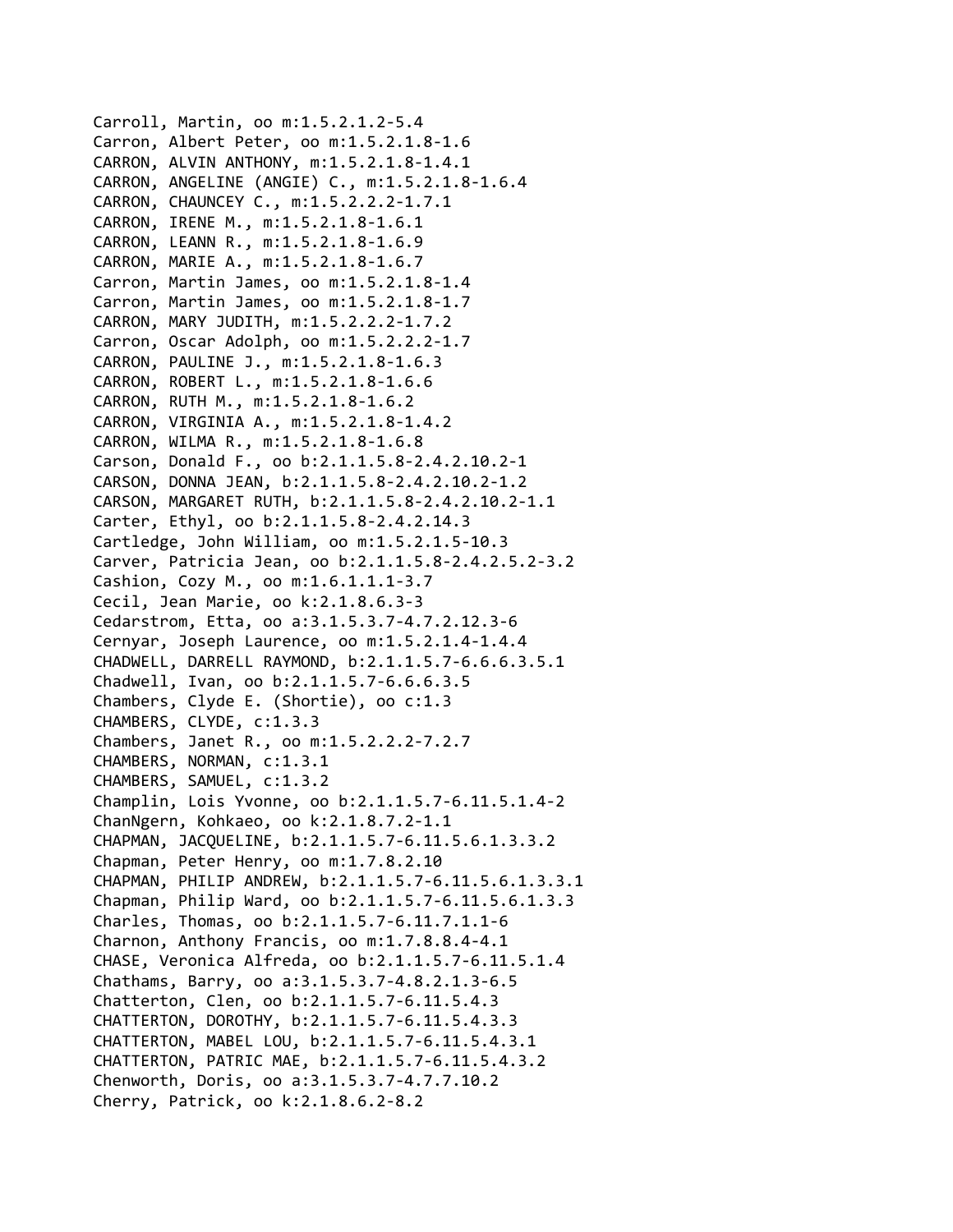Cheves, Eva Kathleen, oo m:1.7.8.2.5‐4.5 Chilton, Don, oo z211 Chiswell, Thomas H., oo w:1.9.4.3 Chitwood, Parker Campbell, oo m:1.9.4.6.4‐5 CHOATS, RANDAL WAYNE, b:2.1.1.5.8‐2.4.2.10.5‐2.2 Choats, Richard Wayne, oo b:2.1.1.5.8‐2.4.2.10.5‐2 CHOATS, VICKIE GAIL, b:2.1.1.5.8‐2.4.2.10.5‐2.1 Christenson, Carl Morrin, oo b:2.1.1.5.7‐6.6.1.2.2‐11 Christian, Herbert J., oo b:2.1.1.5.7‐6.6.8.3 Christl, Clarence Emil, oo a:3.1.5.3.7‐4.8.2.7.5‐7 Christmann, Katharina, oo b:2.1.1.7.4‐2.4.1.2.4 Christmann, Louise, oo b:2.1.1.1.4‐1.6.1.7 Christmann, Margaretha, oo b:2.1.1.7.4‐7.8.3.1 Christopher, Angelo Antonio, oo m:1.7.8.8.7‐4.2 Christy, James Wilson, oo w:1.4.4.4 CHRISTY, LLOYD EVERETT, w:1.4.4.4.1 CHRISTY, MABLE, w:1.4.4.4.2 CHRISTY, MARY CATHERINE, w:1.4.4.4.1‐1 CHRISTY, SAMUEL, w:1.4.4.4.3 Churchman, Jennifer, oo a:3.1.5.3.7‐4.8.2.8.2‐1.2.3 Chuzles, Stanley P., oo m:1.7.8.7.3‐1.7 Cissell, Herman W., oo m:1.6.1.1.1‐1.10 Clark, Betty Lou, oo b:2.1.1.5.7‐6.11.5.1.4‐2 Clark, Lee (Luther), oo a:3.1.5.3.7‐4.8.6.7.7 Clarke, Rob T., oo k:2.1.8.3.1‐2.1 Claussen, Harold, oo b:2.1.1.5.7‐6.6.7.2.5 CLAUSSEN, JERALD FREDERICK, b:2.1.1.5.7‐6.6.7.2.5‐1 CLAUSSEN, ROBERT ERNEST, b:2.1.1.5.7‐6.6.7.2.5‐2 Clay, D. R., oo b:2.1.1.5.7‐6.6.3.8 Cleaton, Andrew R., oo m:1.6.1.1.1‐5.8 Cleek, Patricia, oo m:1.5.2.2.2‐7.1.1 Clegg, Shirley, oo n:1.2.8.5.2 Clement, Lloyd, oo n:1.2.5.7 CLINE, ALEGELA, k:2.1.8.6.2‐2.2.1 Cline, Glen, oo k:2.1.8.6.2‐2.2 CLINE, JESSICA, k:2.1.8.6.2‐2.2.2 CLUCK, FLORENCE, b:2.1.1.5.7‐6.6.1.4.1 CLUCK, LELEITH, b:2.1.1.5.7‐6.6.1.4.2 Clyde, Bruce M., oo a:3.1.5.3.7‐4.8.6.7.5‐3 Cmolik, Carole Lee, oo m:1.7.8.8.9‐9.4 Co., Michael J. Lewandowski Racine, oo m:1.7.8.8.2‐3.2 Coch, Amy, oo w:9.2.3.4.1 Cochran, Cynthia Rae, oo a:3.1.5.3.7‐4.5.2.7.7‐1.2.2 COEN, CHRISTOPHER, a:3.1.5.3.7‐4.5.2.7.2‐9.2.2 COEN, JENNA, a:3.1.5.3.7‐4.5.2.7.2‐9.2.2.1 COEN, KIMBERLY, a:3.1.5.3.7‐4.5.2.7.2‐9.2.1 COEN, MADELYN, a:3.1.5.3.7‐4.5.2.7.2‐9.2.2.2 Coen, Michael, oo a:3.1.5.3.7‐4.5.2.7.2‐9.2 Coerver, Walter Harrison, oo m:1.9.5.6.6 Coffman, Martha Jean, oo b:2.1.1.5.7‐6.6.6.2.7‐1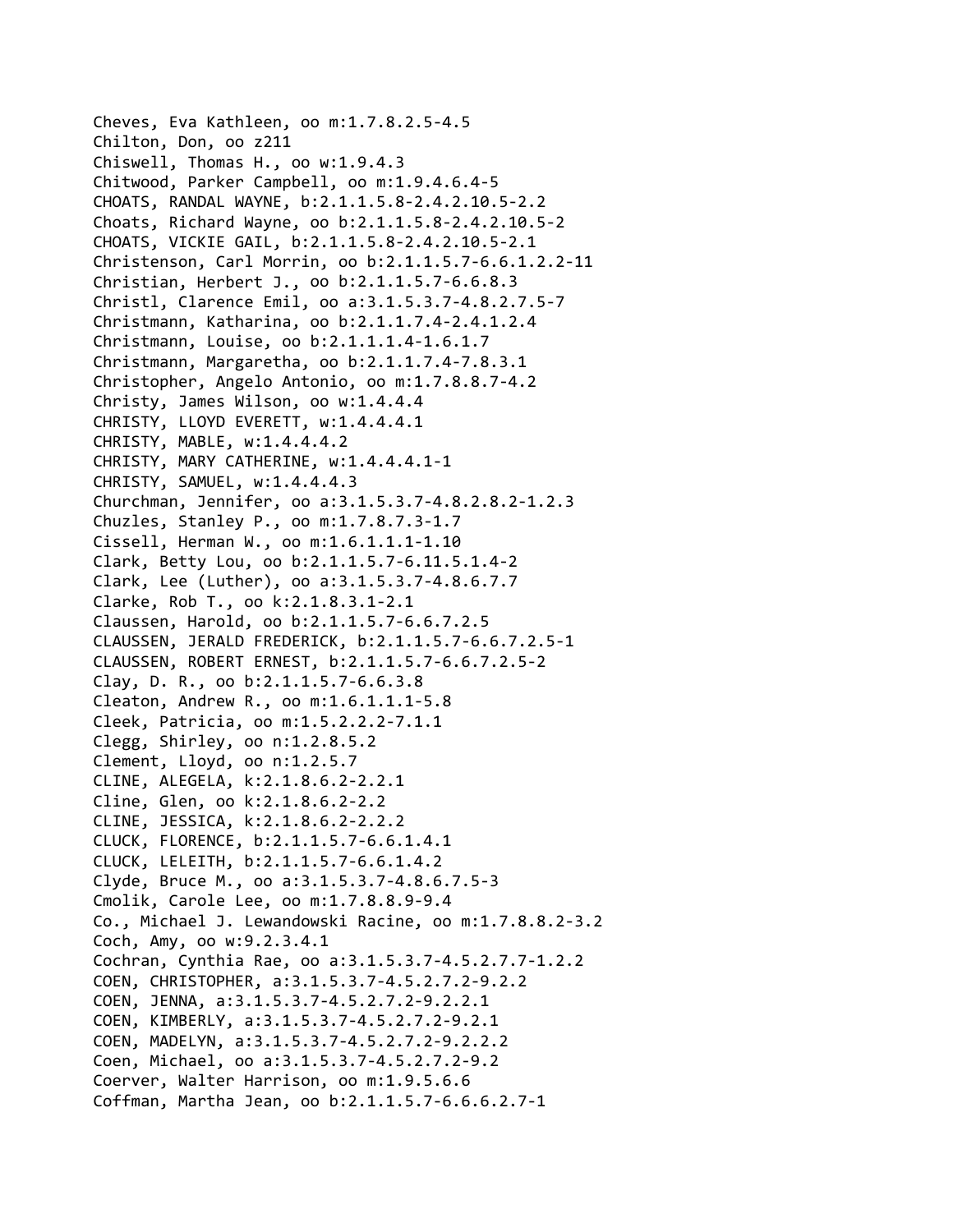Cogburn, Owen H., oo k:2.1.8.5.2‐1.3 COGLEY, LAUREN CELINE, b:2.1.1.5.7‐6.11.5.6.1.3.4.1 Cogley, William, oo b:2.1.1.5.7‐6.11.5.6.1.3.4 Cole, Charles H., oo m:1.7.8.2.6‐3 Cole, Cora, oo b:2.1.1.5.7‐6.6.6.2 Cole, Jim, oo b:2.1.1.5.7‐6.6.6.2.7‐1.2 COLE, JOHN H., m:1.7.8.2.6‐3.2 COLE, MARIAN C., m:1.7.8.2.6‐3.1 Collenberg, Sigrid Baronin Rüdt von, oo b:2.1.1.1.4‐1.6.5.4.2‐2 Collins, Jere A., oo m:1.5.2.2.2‐1.7.2 Collmann, Antje, oo b:2.1.1.1.4‐1.6.5.4.5‐1.2 Collura, Otilo, oo b:2.1.1.5.7‐6.6.4.3.2 Congdon, Phebe Ann, oo b:2.1.1.5.8‐2.4.1 Conley, Cathleen (Kitty), oo a:3.1.5.3.7‐4.5.2.2.1‐5.1 Conley, Janet Lee, oo k:2.1.8.5.2‐4.2.3 Conlin, Jean, oo k:2.1.8.6.2‐1.4 Conrad, Della Mae, oo b:2.1.1.5.7‐6.6.1.2.2 Cook, Frank, oo b:2.1.1.5.7‐6.10.3.1 Cook, Joyce Louise, oo a:3.1.5.3.7‐4.5.2.7.7‐2.1 Cook, Katherine Frances, oo m:1.7.8.2.7‐5.1 Cook, Margaret Louise, oo b:2.1.1.5.8‐2.4.2.5.3 Cook, Mary, oo b:2.1.1.5.7‐6.6.1 Cooper, Don David, oo b:2.1.1.5.8‐2.4.2.5.4‐2 COOPER, JANA DAWN, b:2.1.1.5.8‐2.4.2.5.4‐2.2 COOPER, KIM BERNAY, b:2.1.1.5.8‐2.4.2.5.4‐2.3 COOPER, KYLA RAE, b:2.1.1.5.8‐2.4.2.5.4‐2.1 COOPER, LILY, f:7.7.1.5.1 Cooper, Raj, oo f:7.7.1.5 COOPER, SANDRA DENISE, a:3.1.5.3.7‐4.8.2.8.2‐1.1.1 COOPER, STEPHANIE ANN, a:3.1.5.3.7‐4.8.2.8.2‐1.1.2 Cooper, Wayne, oo a:3.1.5.3.7‐4.8.2.8.2‐1.1 Cope, Clinton Evan, oo a:3.1.5.3.7‐4.8.2.11.9‐1.2 COPE, EVAN ROGERS, a:3.1.5.3.7‐4.8.2.11.9‐1.2.1 COPE, TAYLOR EVERETTE, a:3.1.5.3.7‐4.8.2.11.9‐1.2.2 COPENHAVER, ANDREA RENEE, a:3.1.5.3.7‐4.5.2.7.7‐2.3.2 Copenhaver, David, oo a:3.1.5.3.7‐4.5.2.7.7‐2.3 COPENHAVER, JENNIFER MICHELLE, a:3.1.5.3.7‐4.5.2.7.7‐2.3.1 Coppernoll, Helen, oo b:2.1.1.5.7‐6.6.9.2 CORBEILLE, ELVIRA, m:1.7.8.7.4‐6.3 CORBEILLE, EUCLID (CORKY) FERDINAND, m:1.7.8.7.4‐6.1 Corbeille, Ferdinand C., oo m:1.7.8.7.4‐6 Corbeille, Mildred, oo m:1.7.8.8.3‐2 CORBEILLE, STEPHEN ARTHUR, m:1.7.8.7.4‐6.2 Corbielle, Mildred, oo m:1.7.8.8.6‐5 Cornell, Arthur, oo b:2.1.1.5.7‐6.11.5.3.2 Cornfeld, Edward, oo w:9.2.3.7.4‐1 Correll, Catherine, oo b:2.1.1.5.8‐2.4.2.6 Cosgray, Ilene, oo b:2.1.1.5.7‐6.11.5.6.1.2 Costigan, Dorthy, oo n:1.2.8.5.1 Cote, Bertha K., oo m:1.7.8.2.5‐5.1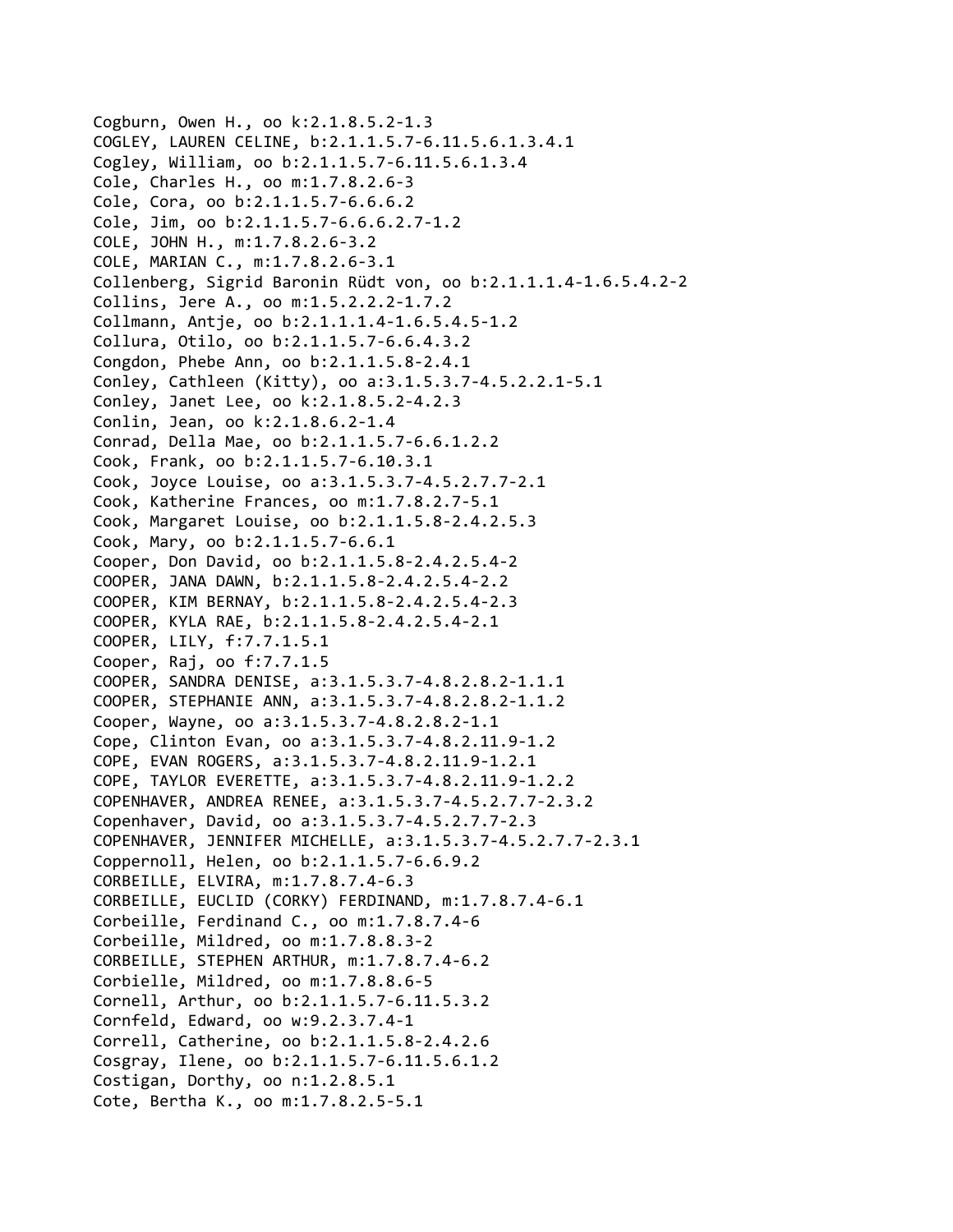Cotton, M. John, oo b:2.1.1.1.6‐9.5.5.5.3 Coulter, Maria C., oo m:1.7.8.2.2‐9 Cox, ?, oo a:3.1.5.3.7‐4.8.2.4.4‐1.5 Cox, David, oo b:2.1.1.5.8‐2.4.2.12.1‐2.2 Cox, Edna Marie, oo m:1.5.2.1.2‐2.6.1 Cox, Joseph Brinkley Jr., oo m:1.5.2.1.4‐1.7.3 COX, MATTHEW, b:2.1.1.5.8‐2.4.2.12.1‐2.2.1 Cox, Maud Ada, oo m:1.9.4.4.5‐3 CRABTREE, BRENT, a:3.1.5.3.7‐4.8.2.1.3‐7.3.1 Crabtree, Jon, oo a:3.1.5.3.7‐4.8.2.1.3‐7.3 CRABTREE, RILEY STEVEN, a:3.1.5.3.7‐4.8.2.1.3‐7.3.2 Crabtree, Sally, oo a:3.1.5.3.7‐4.8.3.4.3‐1.2.1 CRAIG, ADAM FRANKLIN, k:2.1.8.3.2‐1.1.1.1 CRAIG, ALEXANDER RICHARD, k:2.1.8.3.2‐1.1.1.2 CRAIG, CYNTHIA DIANA, k:2.1.8.3.2‐1.1.2 Craig, Paul Franklin, oo k:2.1.8.3.2‐1.1 CRAIG, PAUL STEVEN, k:2.1.8.3.2‐1.1.1 CRAIG, TAYLOR MARIE, m:1.7.8.8.9‐9.1.4.1 Craig, Thomas Joseph, oo m:1.7.8.8.9‐9.1.4 CRAMER, ANDREW STEWART, b:2.1.1.5.7‐6.11.5.1.4‐1.2 CRAMER, BETTY SUZANNE, b:2.1.1.5.7‐6.11.5.1.4‐1.3 CRAMER, CATHERINE SUE, b:2.1.1.5.7‐6.11.5.1.4‐1.1.7 CRAMER, CRAIG WILLIAM, b:2.1.1.5.7‐6.11.5.1.4‐1.1.2 CRAMER, GEORGE D. JR., b:2.1.1.5.7‐6.11.5.1.4‐1.1 Cramer, George D., oo b:2.1.1.5.7‐6.11.5.1.4‐1 CRAMER, JAMIE LEE, b:2.1.1.5.7‐6.11.5.1.4‐1.2.1 CRAMER, JENNIFER MARIE, b:2.1.1.5.7‐6.11.5.1.4‐1.1.5 CRAMER, JONATHAN GEORGE, b:2.1.1.5.7‐6.11.5.1.4‐1.1.4 CRAMER, KARIN LYNN, b:2.1.1.5.7‐6.11.5.1.4‐1.1.1 CRAMER, KATIE LYN, b:2.1.1.5.7‐6.11.5.1.4‐1.2.2 CRAMER, PAUL FRANCIS, b:2.1.1.5.7‐6.11.5.1.4‐1.1.6 CRANFLORE, DAVID, a:3.1.5.3.7‐4.8.2.12.5‐3.1 CRANFLORE, DAWN, a:3.1.5.3.7‐4.8.2.12.5‐3.3 Cranflore, Henry, oo a:3.1.5.3.7‐4.8.2.12.5‐3 CRANFLORE, MARK WILLIAM, a:3.1.5.3.7‐4.8.2.12.5‐3.4 CRANFLORE, MICHAEL, a:3.1.5.3.7‐4.8.2.12.5‐3.2 Cranston, Ann Elizabeth, oo b:2.1.1.5.8‐2.4.2.5 Crappell, Vicki Sue Ryther, oo b:2.1.1.5.8‐2.4.2.5.4‐3.1 Craven, Danny, oo a:3.1.5.3.7‐4.5.2.7.10‐4.3.2 CRAVEN, MICHAEL AARON, a:3.1.5.3.7‐4.5.2.7.10‐4.3.2.1 Crawford, Jessica T., oo a:3.1.5.3.7‐4.8.2.7.2‐2.3 Creitz, Bert, oo f:10.1 CREITZ, GRACE E., f:10.1.2 CREITZ, KATHARINE E., f:10.1.1 CREITZ, ROBERT E., f:10.1.3 Cremer, Leone Catherine, oo m:1.7.8.8.5‐9 Crews, Mary Frances, oo m:1.9.4.4.5‐1 Crigler, Gene Edward, oo m:1.9.4.11.2‐2.3 Criss, Viola, oo a:3.1.5.3.7‐4.8.6.7.1‐2 Crocker, Gladys Celestine Redmond, oo m:1.5.2.1.2‐2.1.5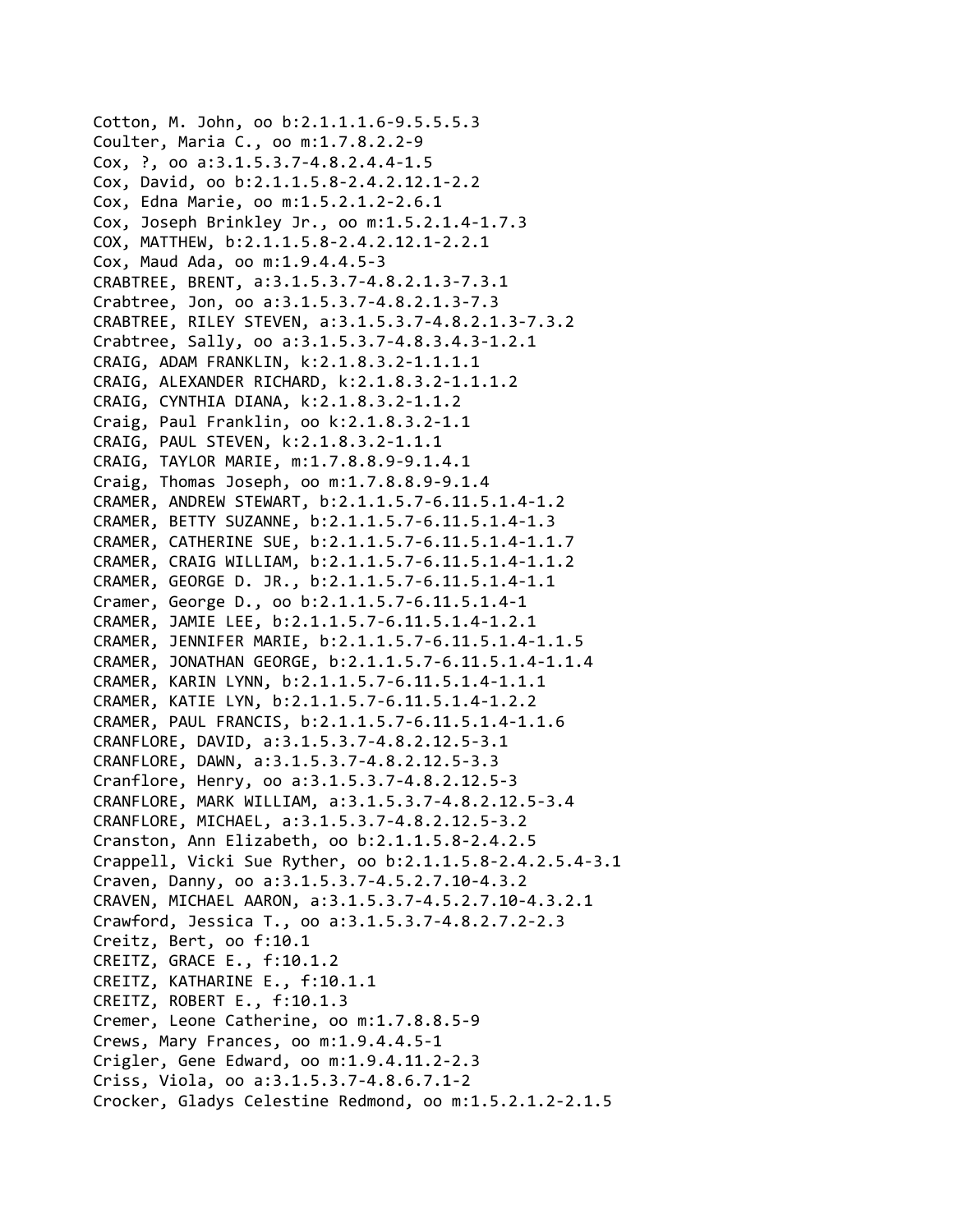```
CROMER, ALBERT JOSEPH, m:1.5.3.3.2‐1.1
CROMER, AMALIA, m:1.5.3.3.5‐2.1
CROMER, AMALIE, m:1.5.3.3.6
CROMER, ANNA JOSEFA, m:1.5.3.3.5‐2.7
CROMER, BENJAMIN, m:1.5.3.3.3
CROMER, BENJAMIN, m:1.5.3.3.3‐4
CROMER, EMILY, m:1.5.3.3.2‐3
Cromer, Felix, oo m:1.5.3.2.9
CROMER, FERDINAND, m:1.5.3.3.2
CROMER, FRANZ JOSEF, m:1.5.3.3.5‐2
Cromer, Franz Josef, oo m:1.5.3.4.2‐7
CROMER, FRANZISKA AMALIA, m:1.5.3.3.3‐1
CROMER, FRIEDA CHRISTINA, m:1.5.3.3.5‐2.8
CROMER, HELENA BERTA, m:1.5.3.3.5‐2.3
CROMER, JOSEF ALFRED, m:1.5.3.3.5‐3.1
CROMER, JOSEF, m:1.5.3.3.1
CROMER, JOSEF, m:1.5.3.3.4
Cromer, Josef, oo m:1.5.3.3
CROMER, JOSEPH JOHN JR., m:1.5.3.3.2‐1.3
CROMER, JOSEPH JOHN, m:1.5.3.3.2‐1
Cromer, Kamilla, oo m:1.7.3.9.6‐1.8
CROMER, KARL JOSEF, m:1.5.3.3.5‐7
CROMER, KARL LUDWIG, m:1.5.3.3.5‐4
CROMER, KATHARINA, m:1.5.3.3.3‐3
CROMER, KATHARINA, m:1.5.3.3.5‐3
CROMER, LEOPOLDINE AMALIE, m:1.5.3.3.5‐5
CROMER, LEOPOLDINE, m:1.5.3.3.5‐2.2
CROMER, LOUISA, m:1.5.3.3.2‐2
CROMER, LUZIA HELENA, m:1.5.3.3.5‐2.6
Cromer, Maria Anna, oo m:1.5.11.8
CROMER, MARIA HEDWIG, m:1.5.3.3.5‐7.1
CROMER, MARIA KLARA, m:1.5.3.3.5‐2.9
CROMER, MARIA MAGDALENA, m:1.5.3.3.5‐2.5
CROMER, MARIA MAGDALENA, oo m:1.7.1.3.1‐4.13
CROMER, MARIA THEKLA, m:1.5.3.3.5‐7.2
CROMER, MARIA THERESIA, m:1.5.3.3.5‐1
CROMER, MELVIN A., m:1.5.3.3.2‐1.2
CROMER, MICHAEL, m:1.5.3.3.3‐2
Cromer, Ottilie, oo m:1.5.1.1.5‐4
Cromer, Paulina, oo m:1.5.1.1.4‐2.5
CROMER, PHILIPP KARL, m:1.5.3.3.5‐6
CROMER, PHILIPP, m:1.5.3.3.5
Cromer, Philipp, oo m:1.5.3.3
Cromer, Philipp, oo m:1.7.5.2.5
CROMER, ROSA FRIEDA, m:1.5.3.3.5‐2.4
CROMER, ROSA, m:1.5.3.3.3‐5
Cromer, Rosa, oo m:1.5.3.4.3‐2
Cromer, Theresa, oo m:1.5.3.2.1‐1.2
CROMER, THERESIA, m:1.5.3.3.3‐6
Cross, Irene K., oo m:1.6.1.1.1‐4.6
```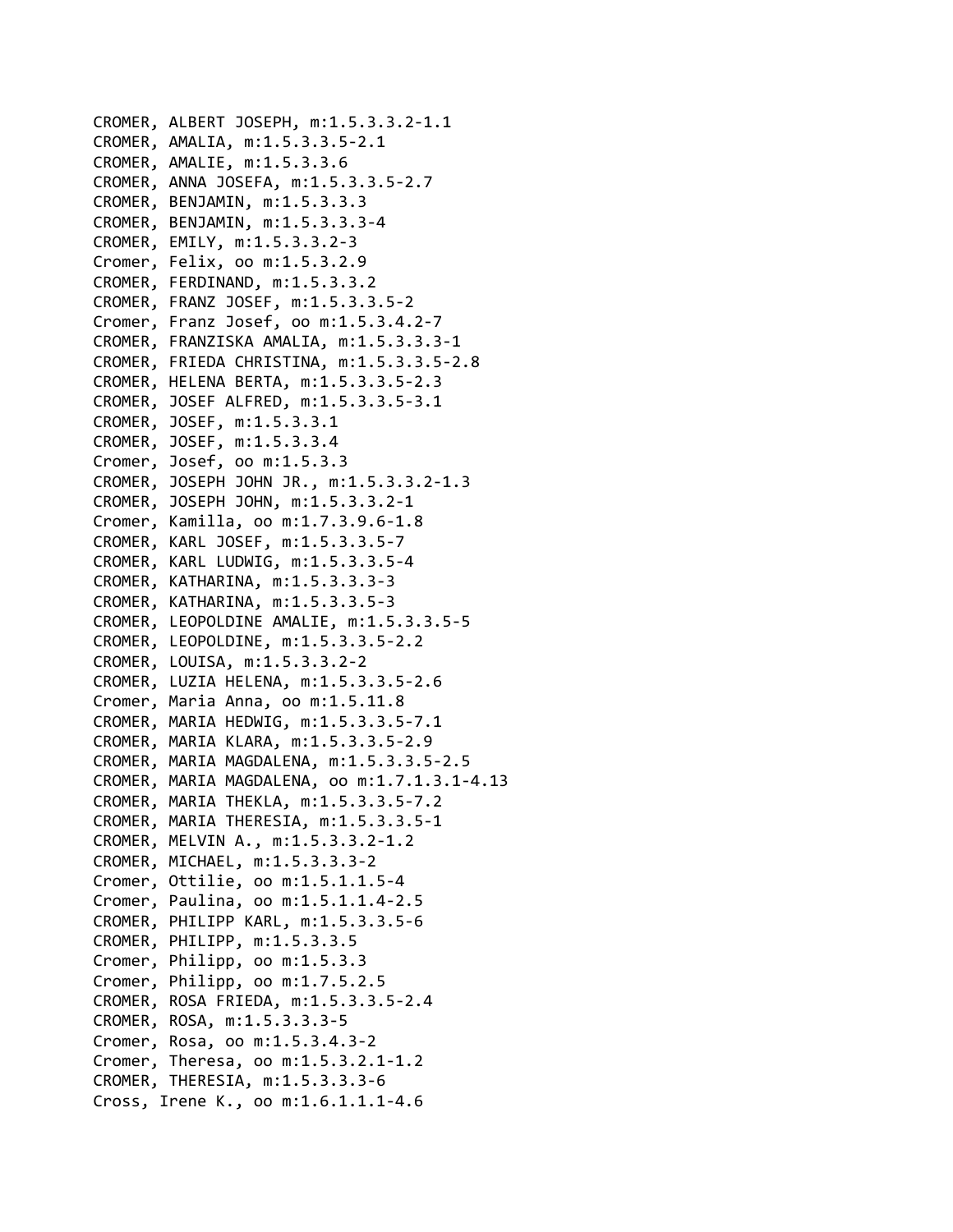Cross, Mildred Marie, oo b:2.1.1.5.8‐2.4.2.4.1 Crowell, Earlie May, oo m:1.5.2.1.4‐1.1 Crutcher, Rose Marie, oo m:1.5.2.2.2‐7.2.1 CRUZ, RICKY, b:2.1.1.5.8‐2.4.2.10.4‐3.1.1 CRUZ, ROBERT, b:2.1.1.5.8‐2.4.2.10.4‐3.1.2 Cruz, Robert, oo b:2.1.1.5.8‐2.4.2.10.4‐3.1 CRUZ, RYAN, b:2.1.1.5.8‐2.4.2.10.4‐3.1.3 Culbertson, Dorothy, oo b:2.1.1.5.7‐6.11.1.2.4 Culey, Dennis (Dan), oo a:3.1.5.3.7‐4.5.2.2.2‐2.2.2.1 CULHAN, BERNADETTE, n:1.2.5.3 Culhan, Garret, oo n:1.2.5 CULHAN, GARRETT FRANCIS, n:1.2.5.6 CULHAN, GENEVIEVE, n:1.2.5.5 CULHAN, MARGARET, n:1.2.5.4 CULHAN, MARIE, n:1.2.5.1 CULHAN, RITA, n:1.2.5.7 CULHAN, VERONICA, n:1.2.5.2 Cullens, Margaret Myra, oo m:1.7.8.8.9‐9 Culm, Gerald Philip, oo m:1.7.8.8.7‐4.3 Cummings, Janet L., oo k:2.1.8.3.4‐1 CUNNINGHAM, CHRISTOPHER PATRICK, k:2.1.8.7.6‐3.1.1 CUNNINGHAM, COLLEEN MARIE, k:2.1.8.7.6‐3.1.2 CUNNINGHAM, JOSEPH ANTHONY, k:2.1.8.7.6‐3.1.3 Cunningham, Mary Margaret, oo b:2.1.1.5.7‐6.11.5.1.3‐2 Cunningham, Thomas Kevin, oo k:2.1.8.7.6‐3.1 Cunnington, Lucas, oo a:3.1.5.3.7‐4.8.6.6.3‐2.1.1 Curboy, Floyd, oo b:2.1.1.5.7‐6.6.1.4.1 Curdy, Clarence, oo a:3.1.5.3.7‐4.8.2.8.2‐3 CURR, AMANDA JANE, b:2.1.1.5.8‐2.4.2.10.2‐2.1.2.1 Curr, Owen, oo b:2.1.1.5.8‐2.4.2.10.2‐2.1.2 CURRAN, BRENDA JOY, n:1.2.3.4.1.5 CURRAN, CHERYL ELAINE, n:1.2.3.4.4 CURRAN, CLAYTON, n:1.2.3.4.1.3.1 Curran, Helen Madeline, oo z255.1.1 CURRAN, JANET KATHLEEN, n:1.2.3.4.2 CURRAN, JOSEPH DEAN, n:1.2.3.4.1.1 CURRAN, KAYTEE, n:1.2.3.4.1.3.3 CURRAN, KEITH WALTER, n:1.2.3.4.1.2 CURRAN, PATRICIA LYNN, n:1.2.3.4.5 CURRAN, ROBERTA JEAN, n:1.2.3.4.1.4 CURRAN, RUTH ANN, n:1.2.3.4.3 CURRAN, THERESA ANN, n:1.2.3.4.1.6 Curran, Walter Earl, oo n:1.2.3.4 CURRAN, WILLIAM EARL, n:1.2.3.4.1.7 CURRAN, WILLIAM JOSEPH II, n:1.2.3.4.1.3 CURRAN, WILLIAM JOSEPH III, n:1.2.3.4.1.3.2 CURRAN, WILLIAM JOSEPH, n:1.2.3.4.1 CURTAZ, ADELHEID, m:1.9.3.7.8 CURTAZ, BERNHARD, m:1.9.3.2 CURTAZ, ELISABETHA, m:1.9.3.7.7‐5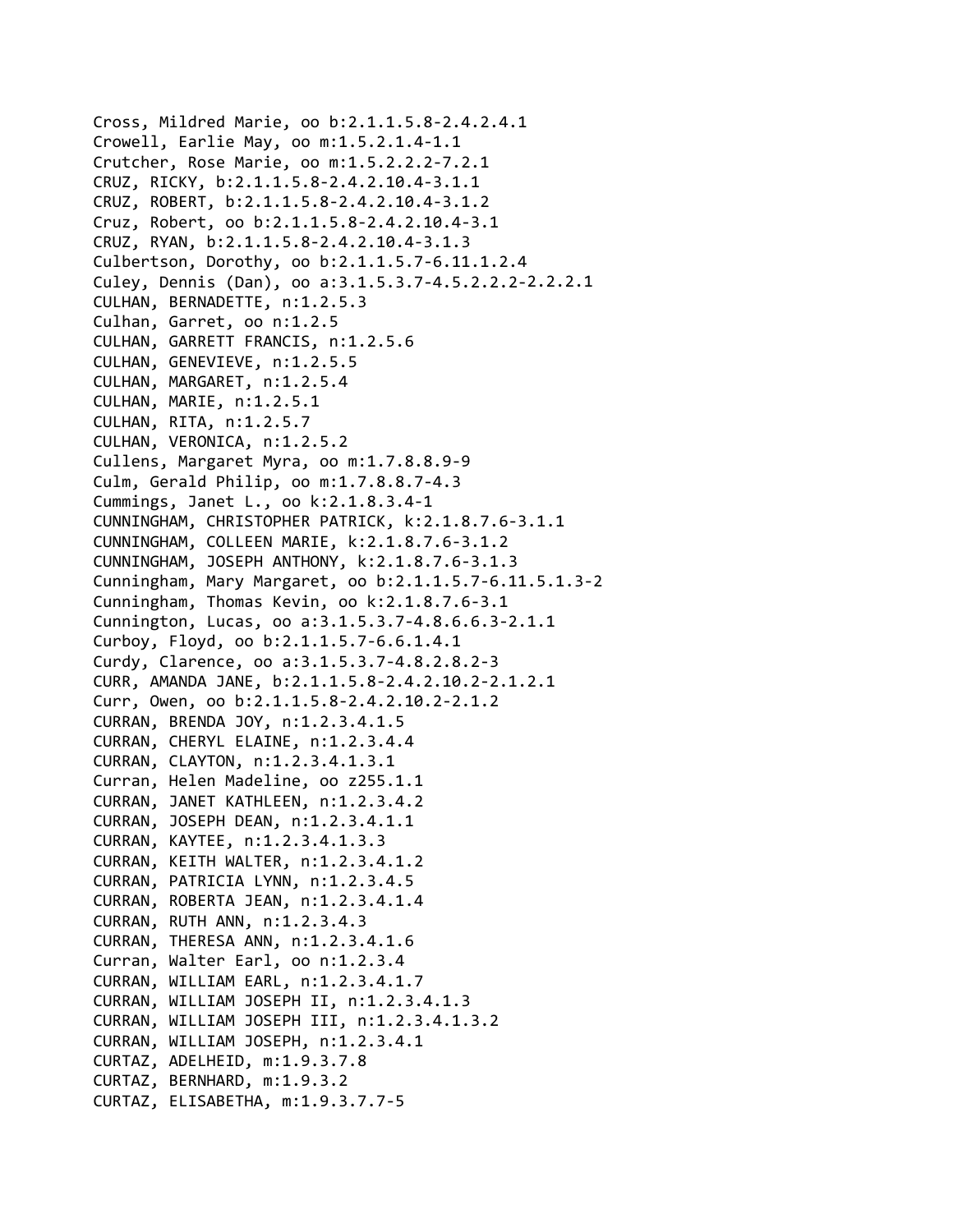```
CURTAZ, ELSA KLARA, m:1.9.3.7.7‐2.1
CURTAZ, EUGEN, m:1.9.3.7.7
CURTAZ, FELIZITAS, m:1.9.3.5
CURTAZ, FRANZ, m:1.9.3.7.7‐2
CURTAZ, FRIDA AGNES, m:1.5.2.1.2‐7.4.1
CURTAZ, HEINRICH, m:1.9.3.7.7‐4
CURTAZ, HELMUT PAUL, m:1.5.2.1.2‐7.4.2.2
CURTAZ, HILDEGARD, m:1.9.3.7.7‐2.2
CURTAZ, IDA, m:1.5.2.1.2‐7.4.3
CURTAZ, JOSEF, m:1.7.12.5.5
CURTAZ, JOSEF, m:1.9.3.4
CURTAZ, JOSEF, m:1.9.3.7.6
Curtaz, Josef, oo m:1.9.3
CURTAZ, KARL BORROMÄUS, m:1.7.12.5.2
CURTAZ, KARL BORROMÄUS, m:1.9.3.7.3
CURTAZ, KARL, m:1.9.3.7.7‐1
CURTAZ, KATHARINA, m:1.9.3.8
CURTAZ, KLARA MARIA, m:1.9.3.7.7‐6
CURTAZ, LYDIA AMALIA, m:1.9.3.7.7‐3
CURTAZ, MAGDALENA, m:1.9.3.3
Curtaz, Magdalena, oo m:1.9.2.5
CURTAZ, MARIA JOSEF, m:1.7.12.5.4
CURTAZ, MARIA JOSEF, m:1.9.3.7.5
CURTAZ, MARIA THERESIA, m:1.9.3.7.7‐2.3
CURTAZ, MARIA VALENTIN, m:1.7.12.5.3
CURTAZ, MARIA VALENTIN, m:1.9.3.7.4
Curtaz, Martha Marie, oo m:1.9.3.7.7‐6.1
CURTAZ, MARTHA, m:1.9.3.7.7‐2.4
CURTAZ, OTTO, m:1.5.2.1.2‐7.4.2
Curtaz, Otto, oo m:1.5.3.4.2‐2.5.1
CURTAZ, PAUL, m:1.9.3.1
CURTAZ, THEODOR FRANZ, m:1.5.2.1.2‐7.4.4
Curtaz, Theodor, oo m:1.5.2.1.2‐7.4
CURTAZ, THERESIA, m:1.9.3.6
CURTAZ, THERESIA, m:1.9.3.7.1
CURTAZ, THERESIA, m:1.9.3.9
CURTAZ, VALENTIN, m:1.9.3.7
Curtaz, Valentin, oo m:1.7.12.5
CURTAZ, WALBURGA, m:1.9.3.7.2
CURTAZ, WERNER JOSEF OTTO, m:1.5.2.1.2‐7.4.2.1
Curtis, Al, oo b:2.1.1.1.6‐9.5.2.4
CURTIS, LLOYD, b:2.1.1.1.6‐9.5.2.4.1
CURTIS, MORRIS, b:2.1.1.1.6‐9.5.2.4.2
Curtis, Sean, oo a:3.1.5.3.7‐4.8.6.6.4‐1.1.1
D'Acquisto, Sharon Diane, oo m:1.7.8.2.5‐1.2.2
Daehler, Leon, oo b:2.1.1.5.7‐6.11.7.1.1‐3
Dafford, Robert, oo b:2.1.1.5.7‐6.6.6.7
Daitche, Georg, oo z232.2
DAITCHE, VALENTIN, z232.2.1
Damaschke, Christine, oo a:3.1.5.3.7‐4.7.2.10.2
```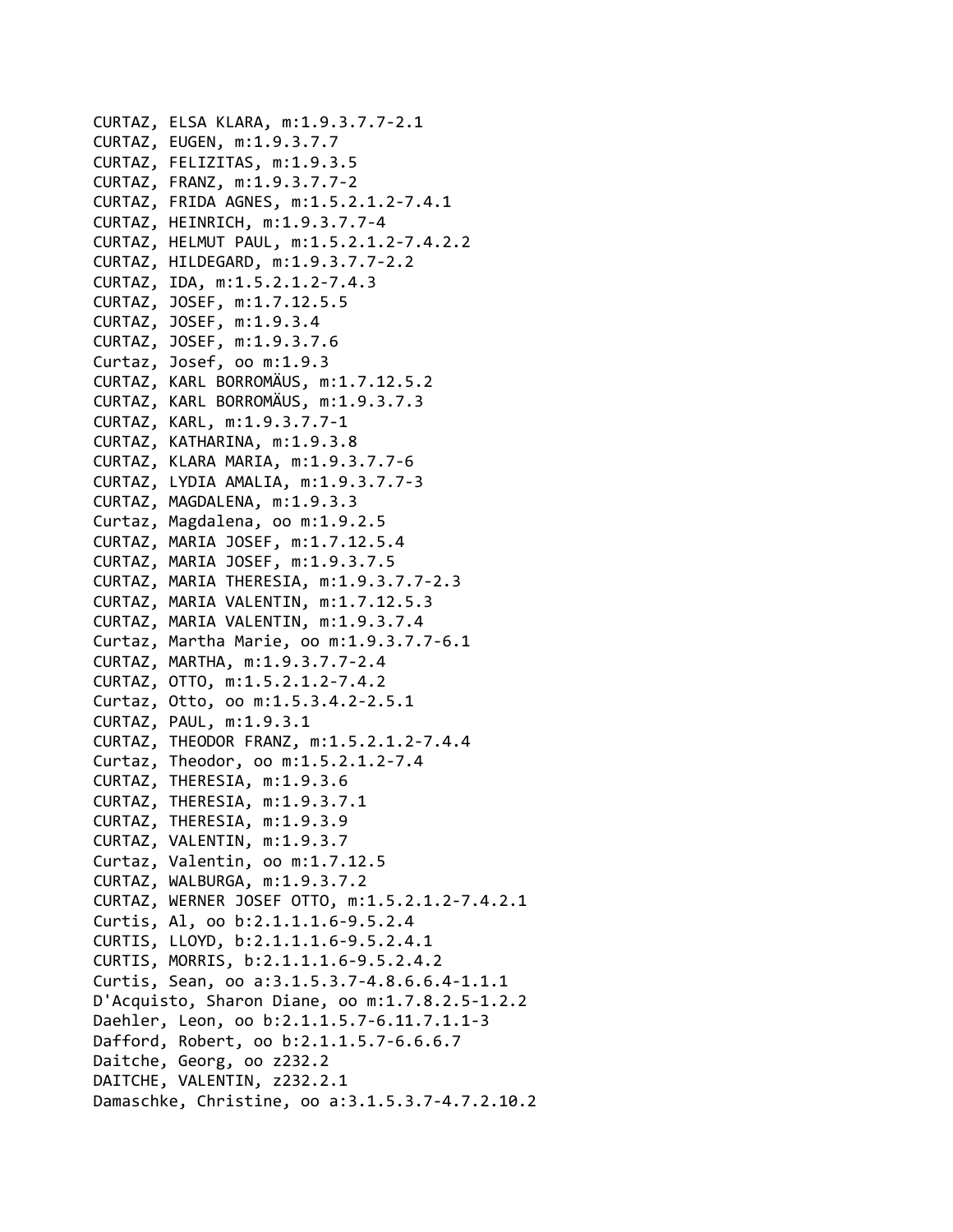```
Dambacher, Lillian E., oo f:1.2
DAMMARELL, JACOB, a:3.1.5.3.7‐4.7.6.14.1‐1.2.1
Dammarell, Thomas, oo a:3.1.5.3.7‐4.7.6.14.1‐1.2
D'Andrea, Joseph, oo b:2.1.1.5.8‐2.4.2.10.2‐5.3
D'ANDREA, ROBERT‐JOHN CLAY, b:2.1.1.5.8‐2.4.2.10.2‐5.3.1
Daniel, Bonnie Lee, oo b:2.1.1.5.7‐6.11.5.1.4‐1.3
Danielsen, Michael, oo b:2.1.1.5.8‐2.4.2.13.7‐1.1
Daniszewski, Donald Joseph, oo m:1.7.8.8.9‐3.1.2
Dannel, Leo, oo a:3.1.5.3.7‐4.8.2.3.4‐7
Dasing, Paul, oo a:3.1.5.3.7‐4.7.6.9.4‐2
Dasovich, Opal Joann, oo m:1.9.4.4.4‐1.3
Daub, Lester R., oo w:5.2.4.1.1
Daubech, Jean‐Luc, oo b:2.1.1.1.6‐9.2.9.3.1‐2.2
Däumer, Emil, oo m:1.7.3.3.1‐1.9
DAVENPORT, LISA RENEE, f:7.4.1.3
Davenport, Marika Ann, oo a:3.1.5.3.7‐4.5.2.7.7‐1.2.1
Davenport, Opal, oo a:3.1.5.3.7‐4.8.2.12.8
DAVENPORT, RANDALL ERNEST, f:7.4.1.1
Davenport, Robert Melvan, oo f:7.4.1
DAVENPORT, SHANTEL M., f:7.4.1.1.1
DAVENPORT, SHEILA IRENE, f:7.4.1.2
Davidson, Roger Allen, oo n:1.2.3.4.2.4
Davidson, Virginia, oo a:3.1.5.3.7‐4.8.6.7.1‐1
Davies, Nancy J., oo b:2.1.1.5.7‐6.11.5.6.1.4
Davis, ?, oo m:1.9.4.6.7‐2
DAVIS, ASHLEIGH, f:3.5.1.2.1
Davis, Barbara, oo k:2.1.8.6.3‐2.1
DAVIS, BRENT, f:3.5.1.2.2
DAVIS, CATHI LYNN, a:3.1.5.3.7‐4.5.2.7.10‐4.2.2
DAVIS, JACOB, a:3.1.5.3.7‐4.5.2.7.10‐4.2.1.2
DAVIS, JESSICA CRISTINE, a:3.1.5.3.7‐4.5.2.7.10‐4.2.1.1
Davis, John Harles Jr., oo a:3.1.5.3.7‐4.5.2.7.10‐4.2
DAVIS, MICHAEL SCOTT, a:3.1.5.3.7‐4.5.2.7.10‐4.2.1
Davis, Nancy J., oo m:1.7.8.8.6‐3.9
DAVIS, NATALIE, f:3.5.1.2.3
Davis, Phylis Ailene, oo a:3.1.5.3.7‐4.8.3.4.3‐3
Davis, Randy, oo f:3.5.1.2
Davis, Sharon Louise, oo c:1.5.1.2
Davis, Wilma Lucille, oo m:1.9.4.6.4‐3.3
DAVITO, ARRIETT HELDEGARD, b:2.1.1.1.6‐9.2.9.3.1‐2.1.2
DAVITO, ELLIOT PIERRE‐HENRI, b:2.1.1.1.6‐9.2.9.3.1‐2.1.1
DAVITO, PIERRE‐HENRI JOSEPH, b:2.1.1.1.6‐9.2.9.3.1‐2.1.3
Davito, Roger, oo b:2.1.1.1.6‐9.2.9.3.1‐2.1
Dawson, Ross H., oo m:1.5.2.1.4‐1.1.2
Day, Barbara, oo b:2.1.1.5.7‐6.11.5.1.3‐1
Day, Conrad B., oo w:7.1
DAY, DORIAN, a:3.1.5.3.7‐4.5.2.7.10‐4.6.2.1
DEAN, AMANDA YVONNE, b:2.1.1.5.8‐2.4.2.10.2‐5.4.2
Dean, Catherine Marie, oo b:2.1.1.5.7‐6.11.5.1.4‐1.1
DEAN, IVAN WAYNE, b:2.1.1.5.8‐2.4.2.10.2‐5.1
```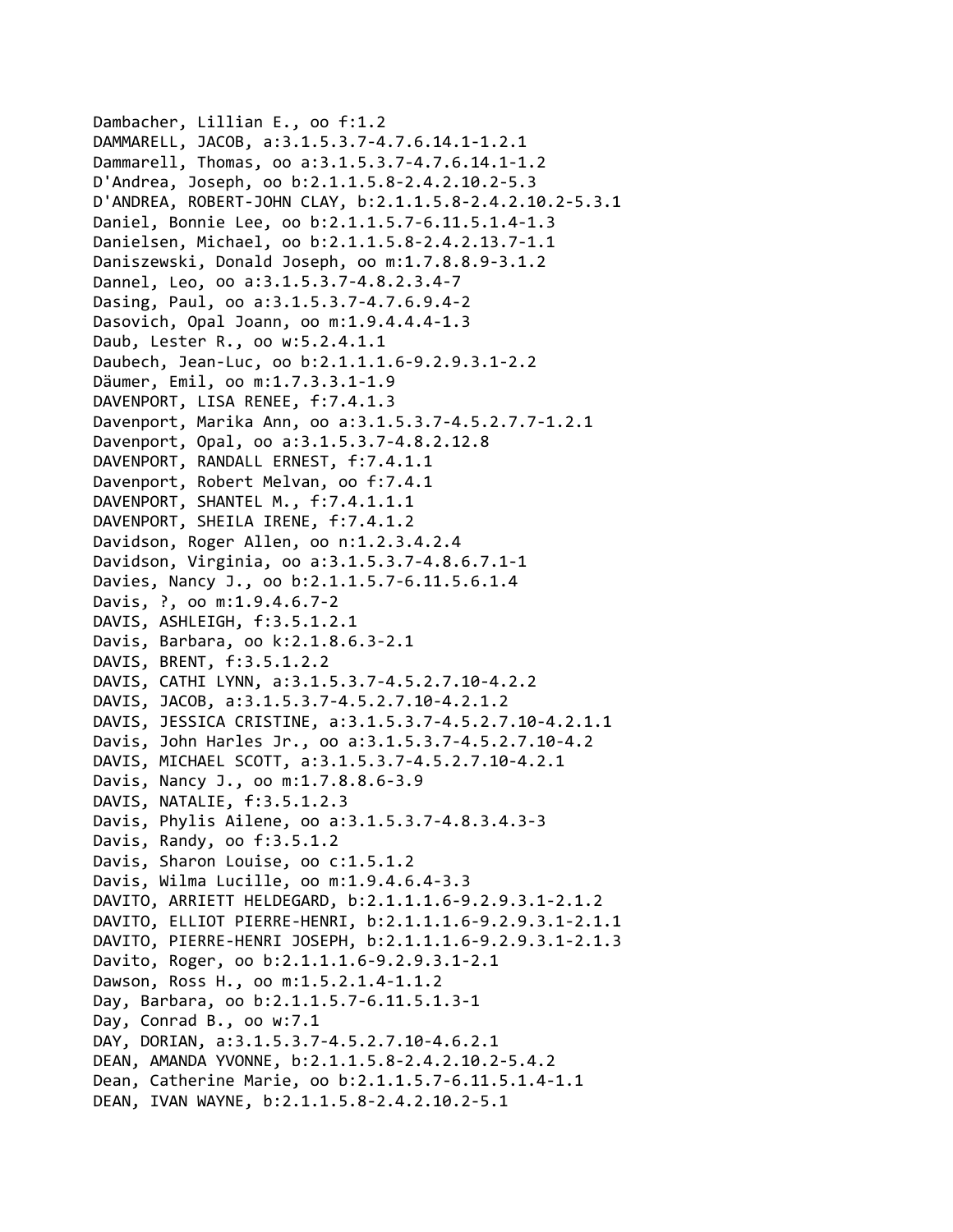Dean, John Merlin, oo b:2.1.1.5.8‐2.4.2.10.2‐5 DEAN, JOSHUA MERLIN, b:2.1.1.5.8‐2.4.2.10.2‐5.4.1 DEAN, MERLIN KEITH, b:2.1.1.5.8‐2.4.2.10.2‐5.4 DEAN, RONDA MARIE, b:2.1.1.5.8‐2.4.2.10.2‐5.2 DEAN, ROSE MARY, b:2.1.1.5.8‐2.4.2.10.2‐5.3 DEAN, SAMUEL JOSEPH, k:2.1.8.7.3‐5.1.3 Deason, Ralph Vance, oo m:1.5.2.1.5‐6.2.3 DeBerg, John, oo a:3.1.5.3.7‐4.5.2.7.7‐4.2 DeBoer, Kathy, oo a:3.1.5.3.7‐4.8.2.12.8‐7 Debruyn, Kathryn, oo b:2.1.1.5.8‐2.4.2.5.3‐1 Debut, Albert, oo b:2.1.1.7.4‐2.3.1.1.1‐1.1.1 DEBUT, ANDRE, b:2.1.1.7.4‐2.3.1.1.1‐1.1.1.1 DEBUT, EMMANUELLE AGNES, b:2.1.1.7.4‐2.3.1.1.1‐1.1.1.2.2 DEBUT, GILBERT, b:2.1.1.7.4‐2.3.1.1.1‐1.1.1.2 DEBUT, ISABELLE ALICE, b:2.1.1.7.4‐2.3.1.1.1‐1.1.1.2.1 DEBUT, JEAN, b:2.1.1.7.4‐2.3.1.1.1‐1.1.1.3 DECAMP, CHARLES EMMITT, b:2.1.1.5.8‐2.4.5.4 DECAMP, EDWARD GEORGE, b:2.1.1.5.8‐2.4.5.9 DECAMP, EMMA ELLEN, b:2.1.1.5.8‐2.4.5.2 DECAMP, FRANK RAUNATUS, b:2.1.1.5.8‐2.4.5.8 DECAMP, FREDERICK MILTON, b:2.1.1.5.8‐2.4.5.7 DECAMP, MARTHA ANN, b:2.1.1.5.8‐2.4.5.3 DECAMP, OLIVER GRANT, b:2.1.1.5.8‐2.4.5.11 DECAMP, SARAH EVELYN, b:2.1.1.5.8‐2.4.5.5 DECAMP, SCHUYLER COLFAX, b:2.1.1.5.8‐2.4.5.6 DeCamp, Silas, oo b:2.1.1.5.8‐2.4.5 DECAMP, SMAUEL SILAS, b:2.1.1.5.8‐2.4.5.10 DECAMP, WILLIAM AUGUSTUS, b:2.1.1.5.8‐2.4.5.1 Decker, Josef, oo m:1.9.11.6 DECKER, THERESIA, m:1.9.11.6.1 Deckmann, Katalin, oo x:1.3.1.5.1 DeClerk, Philomine C., oo m:1.6.1.1.1‐2.1 Dee, Melody, oo b:2.1.1.5.8‐2.4.2.10.1‐2.5 Deering, John, oo k:2.1.8.6.3‐2.1.1 Degen, Rosa, oo a:2.1.7.1.5‐2.3.4.5.3 Degonia, Thomas Milton, oo m:1.9.5.4.2‐2.1 DeGroff, Leslie, oo z268.1.1.1.1 Deguire, Margaret, oo m:1.9.4.9.1 Deisinger, Christine, oo a:3.1.5.3.7‐4.7.8.6.4‐2 Dejesus, P. Pascuol, oo a:3.1.5.3.7‐4.5.2.7.10‐3.1.1 DELANY, ANNIE, n:1.7.2 DELANY, CHARLES, n:1.7.4 DELANY, ELIZABETH F., n:1.7.5 DELANY, JAMES M., n:1.7.3 DELANY, JOHN P., n:1.7.1 DELANY, LARA, n:1.7.6 DELANY, THOMAS E., n:1.7.7 Delany, Thomas, oo n:1.7 Delavay, Pascale, oo x:1.3.1.6.5‐1.1 Deleau, Maria Emile, oo z159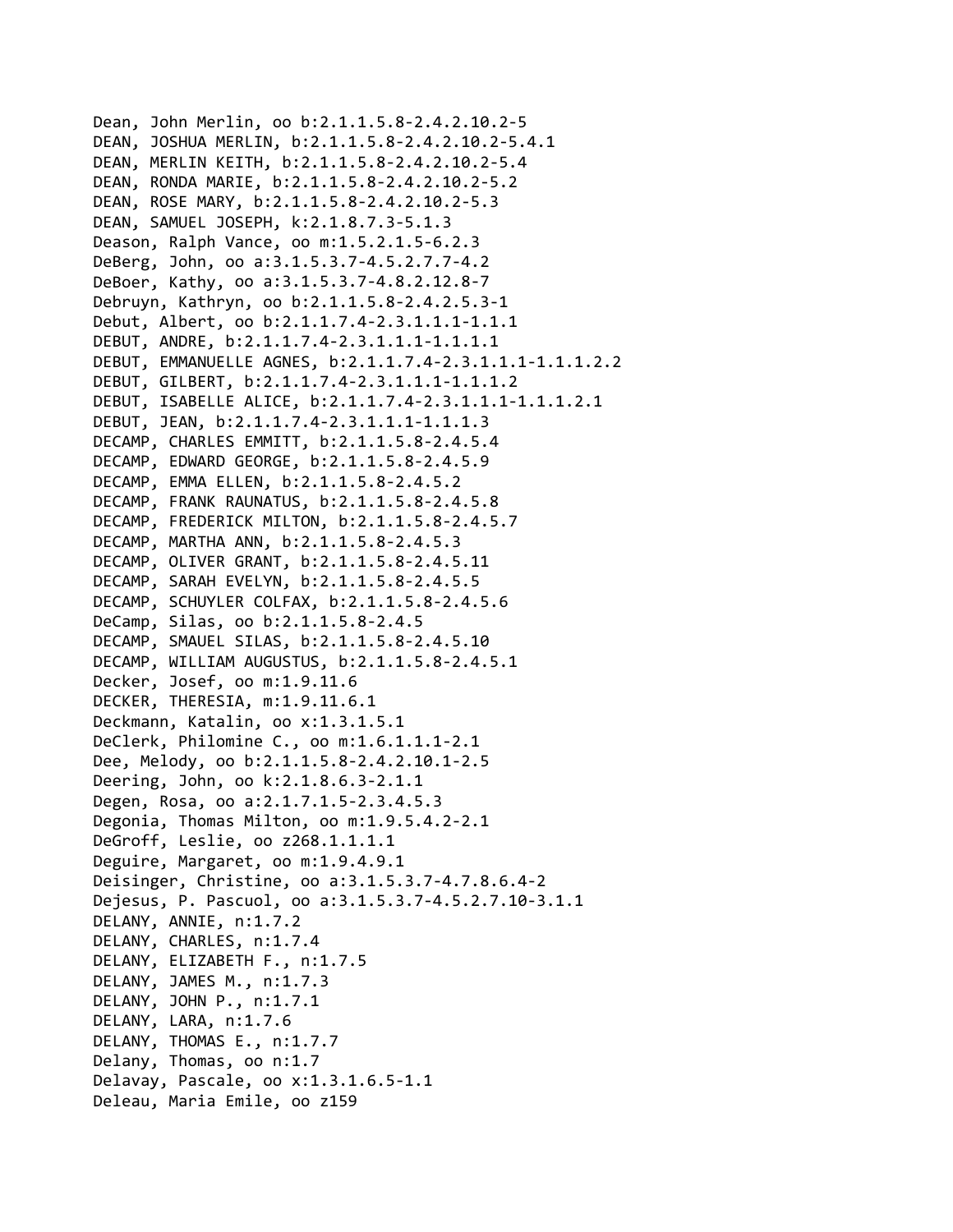```
DELL, STEVEN RAY, b:2.1.1.5.7‐6.6.6.1.2‐3.1
Dell, Ursula Elisabeth, oo m:1.5.3.4.2‐2.2.4
Delles, Maria Cunigunda Johanna, oo b:2.1.1.5.2‐3.3.4
Demcuk, Eugenia, oo a:3.1.5.3.7‐4.8.2.4.3‐8.2.2
Demicell, Dixie Lee, oo a:3.1.5.3.7‐4.8.6.6.6‐1
Denger, Rosina (Rose), oo b:2.1.1.1.6‐9.5.2
Denise, Grethen, oo b:2.1.1.7.4‐2.4.1.2.2‐8.3.2
Denny, ?, oo a:3.1.5.3.7‐4.5.2.7.5‐5.1.2
Denour, Martha, oo b:2.1.1.5.7‐6.11.1
Densmore, Elsie Fay, oo m:1.9.5.4.4‐5
DeOcampo, Margaret (Maggie), oo z253
Dequette, Gary, oo b:2.1.1.5.8‐2.4.2.10.4‐1.1.1
DEQUETTE, MEGAN, b:2.1.1.5.8‐2.4.2.10.4‐1.1.1.1
DEQUETTE, MILES, b:2.1.1.5.8‐2.4.2.10.4‐1.1.1.2
DERENZO, ALLASANDRA GIADA WOODALL, f:7.4.8.3.4
DERENZO, DYLAN LEE WOODALL, f:7.4.8.3.3
Derezinski, Ethel, oo m:1.7.8.2.2‐1.3
Dernbach, Anna, oo m:1.9.11.5.3‐6
Derndinger, Norbert, oo m:1.5.1.1.1‐1.2.1
DESHANO, BRYON LLOYD, k:2.1.8.6.2‐1.3.2
DESHANO, ELIZABETH GRACE, k:2.1.8.6.2‐1.3.1
DeShano, Frederick Paul, oo k:2.1.8.6.2‐1.3
DESHANO, TIMOTHY ADAM, k:2.1.8.6.2‐1.3.3
Deskins, Lisa M., oo a:3.1.5.3.7‐4.5.2.7.10‐3.2.2.1
Desonia, Freda O., oo f:6.4
Destinon, Beth Von, oo c:1.5.4.3
DETTERLINE, JENNIFER MAE, w:9.2.3.8.1‐1.3.2
Detterline, Robert Earl, oo w:9.2.7.3.1‐1
Detterline, Robert, oo w:9.2.3.8.1‐1.3
DETTERLINE, STEPHANIE MAE, w:9.2.3.8.1‐1.3.1
Deuel, Jamie, oo a:3.1.5.3.7‐4.5.2.7.10‐8.2
Devillers, Gisele, oo b:2.1.1.1.6‐9.2.9.3.1‐1
Devior, Glenn, oo a:3.1.5.3.7‐4.5.2.7.10‐3
Dewald, Kathleen (Kathy), oo a:3.1.5.3.7‐4.5.2.2.9‐6
Dewie, Annie, oo w:1.9.3
Deyle, Magdalina, oo a:3.1.5.3.7‐4.8.6.7.2
Diaz, Antonio Pose, oo x:1.3.1.6.5‐3
Dick, Georg, oo a:3.1.5.3.7‐4.7.6.9.6.1
Dick, Philipp, oo b:2.1.1.7.4‐2.4.5.4
Dickey, Frances, oo a:3.1.5.3.7‐4.8.6.6.6‐2
Dickie, Gordon, oo a:3.1.5.3.7‐4.5.2.7.1‐9.2
DICKIE, LINDA MARIE, a:3.1.5.3.7‐4.5.2.7.1‐9.2.1
DICKIE, RYAN SCOTT, a:3.1.5.3.7‐4.5.2.7.1‐9.2.2
Dickson, Jeffrey M., oo k:2.1.8.3.2‐1.2.3
Diede, Gladys, oo a:3.1.5.3.7‐4.5.2.2.7‐1
DIEGEL, ALBERT, a:3.1.5.3.7‐4.7.2.4.6‐2
DIEGEL, EDWARD, a:3.1.5.3.7‐4.7.2.4.6‐3
DIEGEL, EMMA, a:3.1.5.3.7‐4.7.2.4.6‐4
DIEGEL, HENRY, a:3.1.5.3.7‐4.7.2.4.6‐5
DIEGEL, IDA, a:3.1.5.3.7‐4.7.2.4.6‐7
```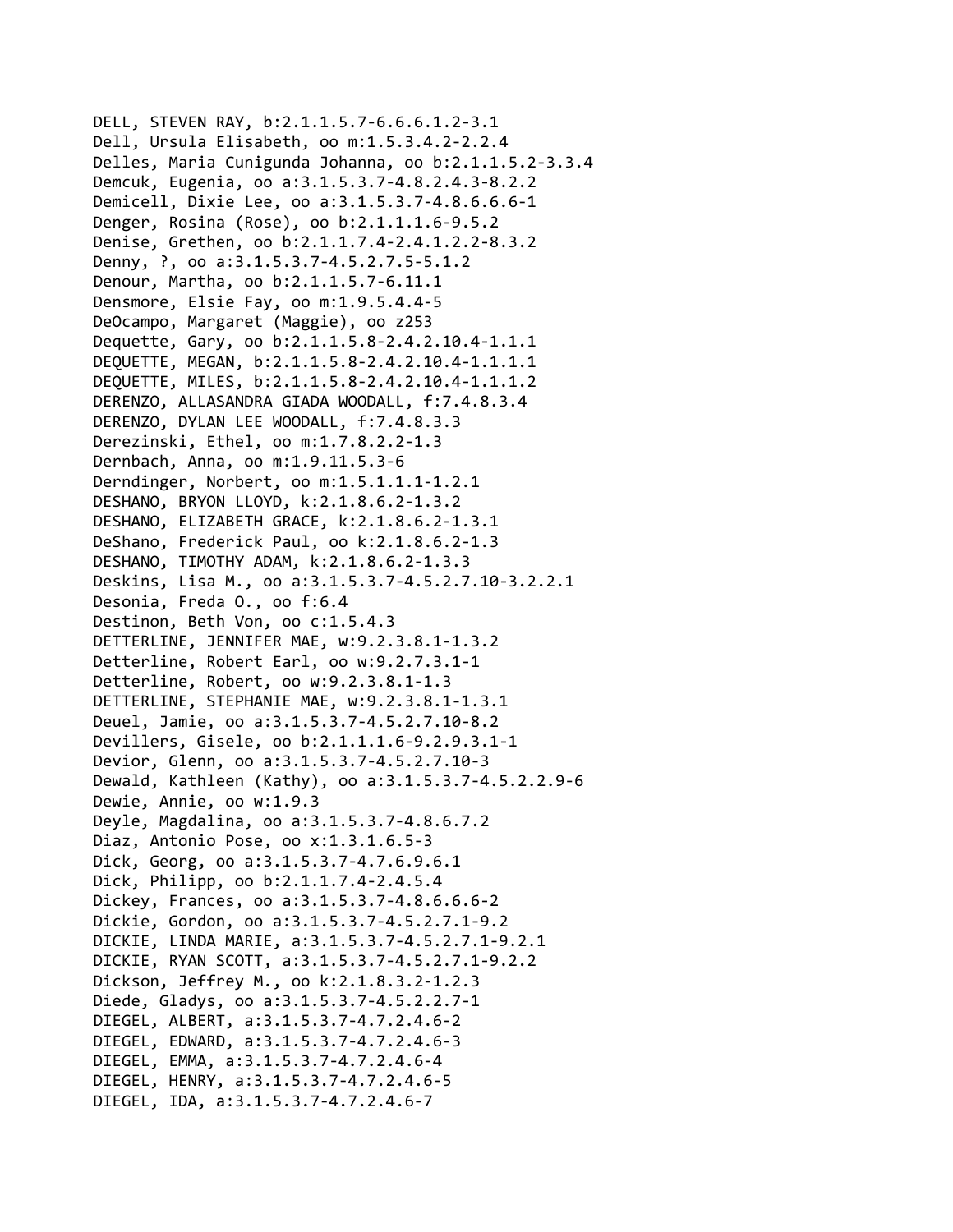DIEGEL, JACOB, a:3.1.5.3.7‐4.7.2.4.6‐6 Diegel, John, oo a:3.1.5.3.7‐4.7.2.4.6 DIEGEL, MARIE MAGDALENA, a:3.1.5.3.7‐4.7.2.4.6‐1 DIEGEL, RIENHOLD, a:3.1.5.3.7‐4.7.2.4.6‐9 DIEGEL, WILLIAM, a:3.1.5.3.7‐4.7.2.4.6‐8 Dieh, Peter, oo b:2.1.1.7.8 Diehl, Amanda, oo w:9.2.7.1 Diehl, Wilhelm, oo b:2.1.1.5.7‐13.2.1.3 Diehl, William Louis Jr., oo k:2.1.8.7.1‐1 Diel, Jacob, oo z155 DIEL, KATHARINA ELISABETHA, z155.1 Diels, Beatrice Linda, oo m:1.7.8.7.6‐3.3 Dierksen, Ursel, oo a:3.1.5.3.7‐4.7.8.7.3‐1 Diesler, Laura M., oo f:3.1 Dieterle, Katharina, oo a:2.1.7.1.5‐2.7.1.1 Dieterle, Maria Christine, oo a:2.1.7.1.5‐2.3.4.5 Dietrich, Dora L., oo a:3.1.5.3.7‐4.5.2.2.6‐3 Dietrich, Elmer, oo a:3.1.5.3.7‐4.8.2.13.2‐3 Dietrich, Karl, oo b:2.1.1.7.4‐2.4.1.2.1‐2 Dietrich, Magdalene, oo d:1.12 Dietterle, Christine, oo a:3.1.5.3.7‐4.7.6.14 Dilks, Margaret E., oo m:1.9.4.11.3‐3 DILL, JASON ALLEN, b:2.1.1.5.8‐2.4.2.10.2‐4.6.1 Dill, Jeff Eugene, oo b:2.1.1.5.8‐2.4.2.10.2‐4.6 DILL, JENNIFER RAE, b:2.1.1.5.8‐2.4.2.10.2‐4.6.2 DILL, JUSTIN KAYE, b:2.1.1.5.8‐2.4.2.10.2‐4.6.3 Dillingham, Joan A., oo m:1.5.2.2.2‐1.3.1 DIMMITT, ALEXA SUZANNE, w:1.4.4.4.1‐1.1.1.1‐1 DIMMITT, CHRISTI DONALEE, w:1.4.4.4.1‐1.1.3 DIMMITT, ELI JEREMY, w:1.4.4.4.1‐1.1.1.1‐2 DIMMITT, ETHAN BRADLEY, w:1.4.4.4.1‐1.1.1.1‐3 Dimmitt, Harold L., oo w:1.4.4.4.1‐1.1 DIMMITT, JAN‐MICHAEL DAVID, w:1.4.4.4.1‐1.1.1.4 DIMMITT, JEREMY ROBERT, w:1.4.4.4.1‐1.1.1.1 DIMMITT, JESSICA‐ANN RYAN, w:1.4.4.4.1‐1.1.1.3 DIMMITT, JOSHUA CALEB, w:1.4.4.4.1‐1.1.1.2 DIMMITT, KATHY ANN, w:1.4.4.4.1‐1.1.2 DIMMITT, ROBERT HAROLD, w:1.4.4.4.1‐1.1.1 Dimon, Donna, oo a:3.1.5.3.7‐4.8.3.4.7‐1 Dinger, Anna Huungeford, oo a:3.1.5.3.7‐4.8.2.7.8 Dirickson, Neal, oo n:1.2.8.5.5‐2 Dirks, Janice, oo a:3.1.5.3.7‐4.5.2.2.1‐3.1 DIXON, ALAN, b:2.1.1.5.8‐2.4.2.10.1‐4.3.1 DIXON, CHARLES DAVID, b:2.1.1.5.8‐2.4.2.10.1‐1 Dixon, Donald, oo a:3.1.5.3.7‐4.8.2.12.8‐6 DIXON, GREGORY CHARLES, b:2.1.1.5.8‐2.4.2.10.1‐4.2 DIXON, HENRIETTA AUDREY, b:2.1.1.5.8‐2.4.2.10.1‐3 DIXON, LELA ADA, b:2.1.1.5.8‐2.4.2.10.1‐2 Dixon, Louie B., oo b:2.1.1.5.8‐2.4.2.10.1 DIXON, LOUIE IRVING, b:2.1.1.5.8‐2.4.2.10.1‐4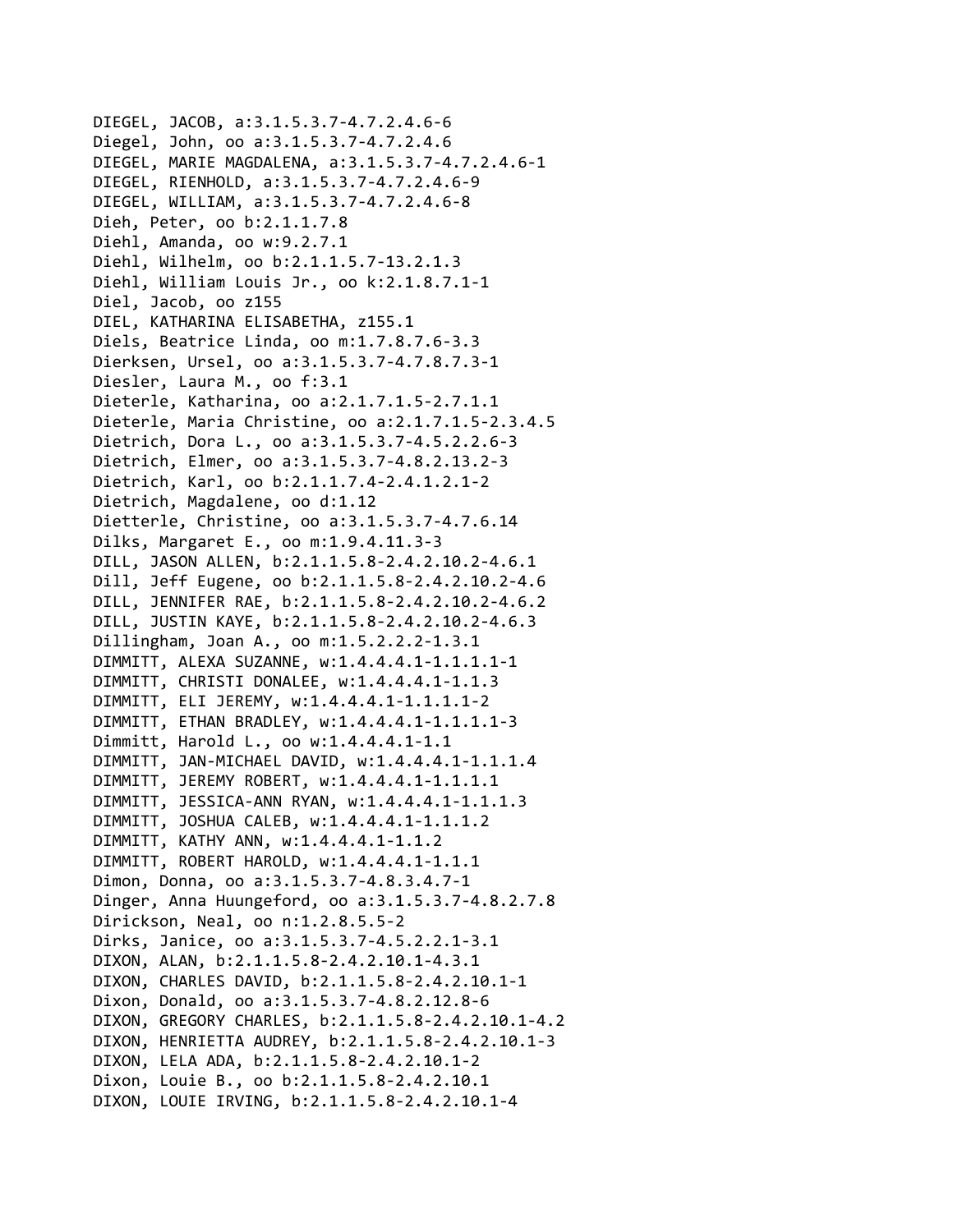```
DIXON, MARSHA ANN, b:2.1.1.5.8-2.4.2.10.1-4.1
DIXON, SCOTT MICHAEL, b:2.1.1.5.8-2.4.2.10.1-4.3
Dockter, Rosina, oo z113
Dodge, Bonnie, oo k:2.1.8.6.2-6
DOEBLER, BRENDA KAY, a:3.1.5.3.7-4.8.2.11.9-1.1
Doebler, Francis George, oo a:3.1.5.3.7-4.8.2.11.9
DOEBLER, GEORGE EVAN, a:3.1.5.3.7-4.8.2.11.9-1
DOEBLER, KARLA JEAN, a:3.1.5.3.7-4.8.2.11.9-1.2
DOEBLER, KAY FRANCENE, a:3.1.5.3.7-4.8.2.11.9-3
DOEBLER, MERLEN HENRY, a:3.1.5.3.7-4.8.2.11.9-2
DOELBER, JACOB JR., z210.1.1
Doelber, Jacob, oo z210.1
DOESCHER, PAMELA S., b:2.1.1.5.8-2.4.2.10.1-2.2.1
DOESCHER, PAULA J., b:2.1.1.5.8-2.4.2.10.1-2.2.2
Doescher, Robert L., oo b:2.1.1.5.8-2.4.2.10.1-2.2
Doherty, Robert Emmet, oo m:1.7.8.2.2-1.10
Döhring, Lydia, oo a:3.1.5.3.7-4.7.6.5.5-1
Dölcher, Hanns, oo a:3.1.3
DOLCINI, JOHN (JD) ALBERT, a:3.1.5.3.7-4.5.2.7.10-4.2.2.1.1
DOLD, CATHERINE ELEANOR, m:1.9.4.2.6
DOLD, EDWARD, m:1.9.4.2.8
Dold, Johann Georg, oo m:1.9.4.2
DOLD, MARY, m:1.9.4.2.5
DOLD, PAULINA, m:1.9.4.2.4
DOLD, PHILLIP, m:1.9.4.2.7
Doll, Martha Katharina, oo m:1.7.1.10.1-1.6
Döller, Babette Margaretha, oo y:1.4.3.8.3-10.6
Domisch, Tom, oo c:1.1.4
Donaldson, Edwin L., oo f:11
DONALDSON, NONA ELLEN, f:11.2
DONALDSON, VERA ELLEN, f:11.1
Donat, Sylvia M., oo m:1.7.8.7.3-1.10
Donelly, Shelley, oo k:2.1.8.6.2-4.3
Dongradi, Annonciade, oo b:2.1.1.1.6-9.2.9.3.1
Donjon, Susan Marie, oo m:1.5.2.2.2-15.2.4
Donnelly, William R., oo a:3.1.5.3.7-4.8.3.4.6
Doose, Edna Marie, oo m:1.7.8.2.8-2
Dorner, Franz Josef, oo m:1.7.7.7
Dorothea, Apolonia (Appie), oo a:3.1.5.3.7-4.5.2.2.2-2.2
Dörr, Albert, oo m:1.5.1.1.4-3
Dörr, Anna, oo b:2.1.1.5.8-2.6.2.3.3
Dorr, Caroline (Lena) V., oo f:9
Dörr, Catharina, oo b:2.1.1.5.8-2.6.2
Dörr, Lisel, oo y:1.4.3.8.3-11.3.5.1
Dorris, Paul Charles, oo m:1.9.4.6.4-3.1
Dorsett, Lynne, oo k:2.1.8.6.2-8
Dorst, Andreas, oo z158
DORST, ANDREAS, z158.1
DORST, JACOB, z158.2
Dorst, Jakob, oo b:2.1.1.5.7-13.1.6
```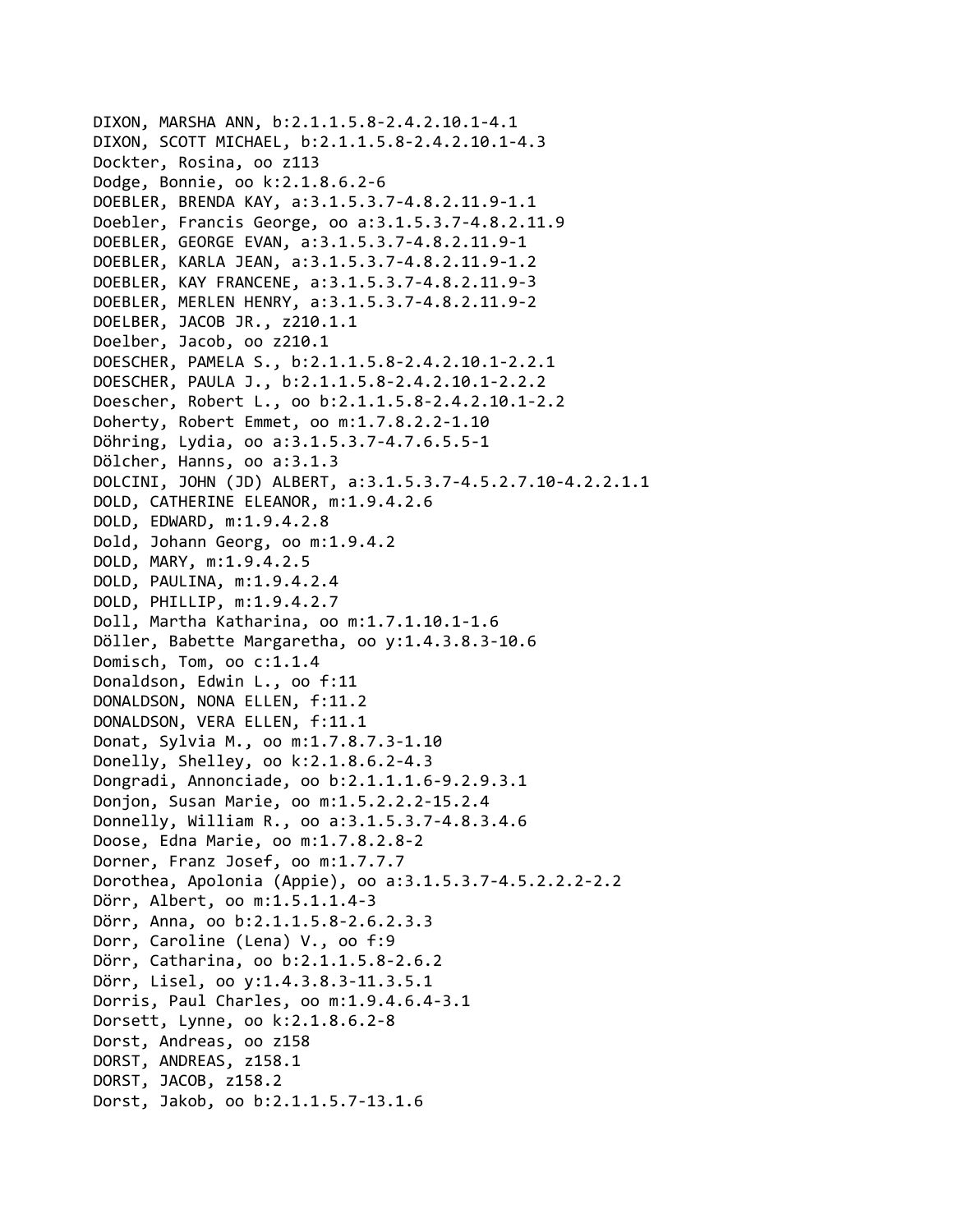DORST, JOHAN JAKOB, z158.9 DORST, JOHANN, z158.4 DORST, KARL, z158.5 DORST, KATHARINA, z158.7 DORST, SOPHIA, z158.8 Dorst, Sophie Wilhelmina, oo b:2.1.1.5.7‐13.1.7 DORST, WILHELM CHRISTIAN, z158.6 DORST, WILHELMINA, z158.3 Dorty, John, oo n:1.2.3.5 Douglas, Franks, oo a:3.1.5.3.7‐4.8.2.4.4‐7.1 Dower, George, oo a:3.1.5.3.7‐4.5.2.2.5‐4 Downie, Carol, oo a:3.1.5.3.7‐4.5.2.7.10‐10 DOWNING, ANNA E., f:10.4 Downing, Clarence E., oo f:10 DOWNING, GRACE M, f:10.3 DOWNING, JENNIE MARGARET, f:10.2 DOWNING, RUTH H., f:10.1 Downs, James Jonathan, oo m:1.5.2.1.5‐3.5 Doyle, Albert, oo a:3.1.5.3.7‐4.5.2.6.9‐4 Drach, Henriette, oo b:2.1.1.1.4‐1.12.2 DRAGOMARETSKAYA, VERA IVANOVNA, a:3.1.5.3.7‐4.3.2.1.1‐1.1.4 Dragomaretskiy, Ivan, oo a:3.1.5.3.7‐4.3.2.1.1‐1.1 Drangstreit, Danielle, oo a:3.1.5.3.7‐4.8.6.7.1‐5.3.1 Draper, Maebell Velair, oo m:1.5.2.1.5‐10.1 Drechsel, Maria, oo z310 Dresing, Carl L., oo k:2.1.8.5.4‐3 DREY, ELIZABETH, m:1.9.4.6.4‐8.3 Drey, Herbert Herman, oo m:1.9.4.6.4‐8 DREY, JOHN E., m:1.9.4.6.4‐8.1 DREY, ROBERT EDWIN, m:1.9.4.6.4‐8.2 Dries, Matilda Theresia, oo k:2.1.8.1.1 Drixler, ?, oo a:3.1.5.3.7‐4.7.6.9.4‐5 DROBNICK, EMMA, w:9.2.3.8.1‐1.3.1.2 Drobnick, Jason, oo w:9.2.3.8.1‐1.3.1 DROBNICK, RYAN, w:9.2.3.8.1‐1.3.1.1 DRUNZER, CHRISTIAN FRIEDRICH, b:2.1.1.7.4‐2.9.4 DRUNZER, DOROTHEA LUISA, b:2.1.1.7.4‐2.9.1 DRUNZER, ELISABETHA KAROLINA, b:2.1.1.7.4‐2.9.6 DRUNZER, ELISABETHA, b:2.1.1.7.4‐2.9.2 DRUNZER, KARL PETER, b:2.1.1.7.4‐2.9.3 Drunzer, Maria, oo b:2.1.1.5.7‐13.2.5.1 Drunzer, Peter, oo b:2.1.1.7.4‐2.9 DRUNZER, WILHELM PETER, b:2.1.1.7.4‐2.9.5 Drury, Rose M., oo m:1.5.2.2.2‐2.3 DUBROVKA, NINA, a:3.1.5.3.7‐4.3.2.6.1 Dubrovka, Vasiliy, oo a:3.1.5.3.7‐4.3.2.6 DUELLO, BENJAMIN WAYNE, a:3.1.5.3.7‐4.8.2.8.2‐1.1.2.1 Duello, Casey, oo a:3.1.5.3.7‐4.8.2.8.2‐1.1.2 DUELLO, DANIELLE LOUISE, a:3.1.5.3.7‐4.8.2.8.2‐1.1.2.2 DUELLO, DOMINIQUE TAYLOR, a:3.1.5.3.7‐4.8.2.8.2‐1.1.2.3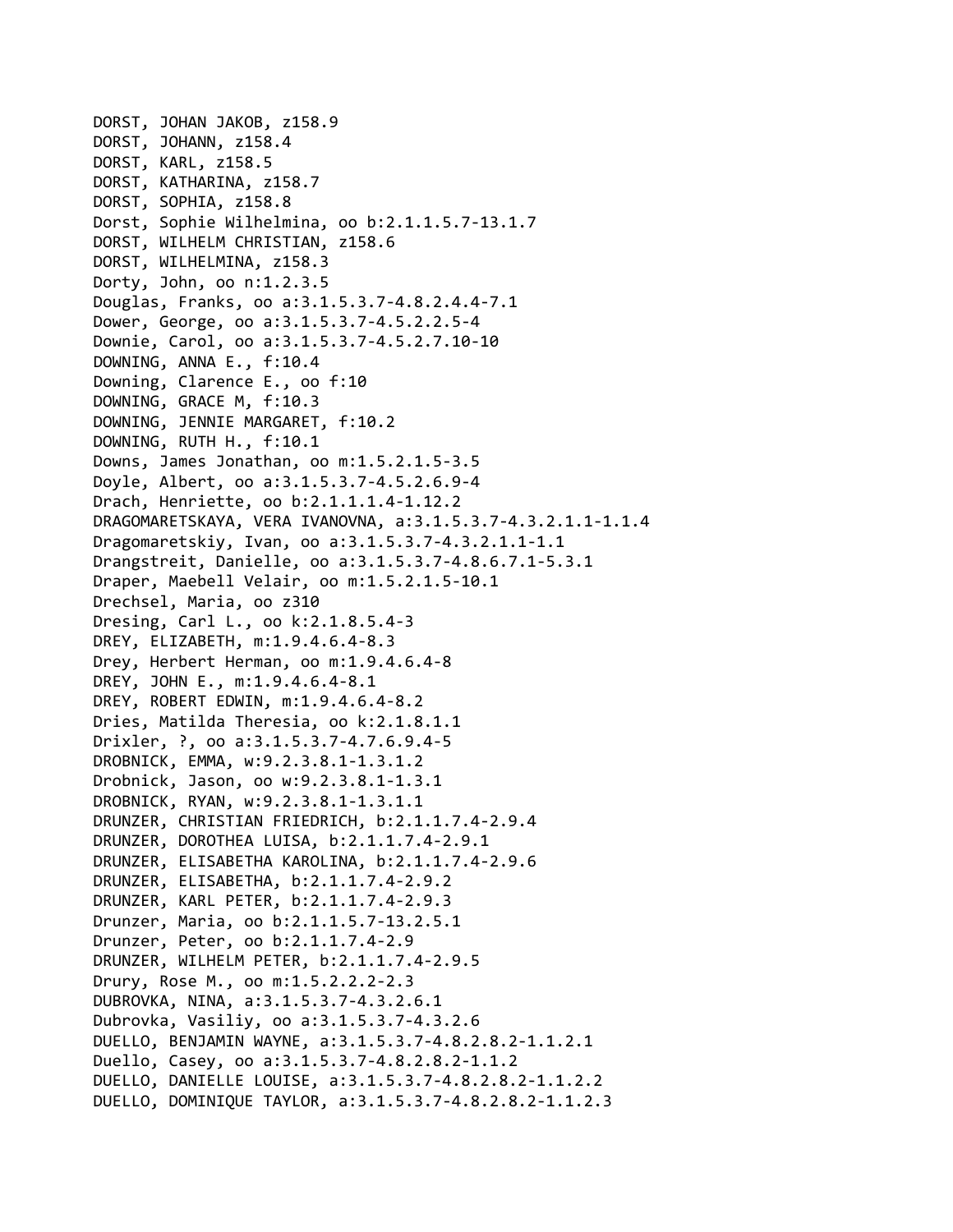```
DUELLO, ELIJAH BERTRAM, a:3.1.5.3.7‐4.8.2.8.2‐1.1.2.4
DUELLO, ZADIE ANNA, a:3.1.5.3.7‐4.8.2.8.2‐1.1.2.5
Duffy, Anna Catherine, oo m:1.7.8.2.7
Duffy, Clarence L., oo k:2.1.8.5.6
Duffy, Robert Andrew, oo m:1.7.8.2.5‐5.4
DUKART, ANNA, a:3.1.5.3.7‐4.8.2.4.10‐2.2
DUKART, EMMA, a:3.1.5.3.7‐4.8.2.4.10‐2.1
Dukart, Franz, oo a:3.1.5.3.7‐4.8.2.4.10‐2
DUKART, NELLI, a:3.1.5.3.7‐4.8.2.4.10‐2.3
Dulas, JoAnn M., oo b:2.1.1.5.7‐6.6.1.2.2‐6.2
Dülker, Johann, oo a:3.1.5.3.7‐2.4
Dull, Ray E., oo b:2.1.1.5.7‐6.6.6.1.2‐3
Dunbar, Lynn Gail, oo b:2.1.1.5.8‐2.4.2.10.2‐4.2
DUNCAN, LEVI, a:3.1.5.3.7‐4.5.2.2.1‐6.2.1
DUNCAN, LOGAN, a:3.1.5.3.7‐4.5.2.2.1‐6.2.2
Duncan, Raymond Royal, oo m:1.6.1.1.1‐5.2
Duncan, Wade, oo a:3.1.5.3.7‐4.5.2.2.1‐6.2
Dundon, Pamela E., oo m:1.7.8.8.7‐2.2.3
Dunker, Joan Elizabeth, oo m:1.5.2.2.2‐7.9.1
Dunn, Cornelius Francis, oo m:1.7.8.2.5‐4.3
Dunn, Robert (Brady), oo a:3.1.5.3.7‐4.5.2.7.10‐3
Dunnick, Billy Gene, oo a:3.1.5.3.7‐4.8.2.12.2‐1
Dunsworth, Edward, oo m:1.5.2.1.5‐10.2
Dürrer, Catharina, oo y:1
Durst, Andreas, oo b:2.1.1.5.4‐1
DURST, EVA CATHARINA, b:2.1.1.1.7‐1
DURST, JOHANN ANDREAS, b:2.1.1.1.7‐2
Durst, Johann Michael, oo b:2.1.1.1.7
Dwyer, Elizabeth, oo m:1.7.8.8.7‐4
DYAKONOV, ANDREY, a:3.1.5.3.7‐4.3.2.1.9‐1.1
Dyakonov, Andrey, oo a:3.1.5.3.7‐4.3.2.1.9‐1
Dymek, Helen, oo m:1.7.8.2.2‐11
Earnest, Franklin, oo w:1.9.4.3.4‐3
EARNEST, MATTHEW LOUIS, w:1.9.4.3.4‐3.1
Easley, George W., oo m:1.9.4.11.2‐2.3
EASLICK, BRENDON, f:7.7.1.3.2
EASLICK, KAYLEEN, f:7.7.1.3.1
Easlick, Sean, oo f:7.7.1.3
East, Jennifer Dawn, oo k:2.1.8.7.2‐1.1.1
Eaton, Frank Leonard, oo m:1.9.4.6.4‐5
Eber, Charles, oo z24.2.1.2
EBER, RUBY, z24.2.1.2.1
Eberle, Maria Theresia, oo m:1.7.1.2.3‐4.13
Eberle, Maria, oo m:1.9.7.3.6‐1.1
Eberley, Charles, oo b:2.1.1.5.4‐2.1.1.9
Eberlin, Anna Louise, oo a:2.1.7.3.1‐2
Eberly, Berry, oo w:9.2.7.5.5‐1
Ebert, Anna Margaretha Babette, oo y:1.4.3.8.3‐11.2
Eble, Franz Xaver, oo m:1.5.3.4.4‐6
Eble, Hans, oo m:1.7.1.8.1‐1.8
```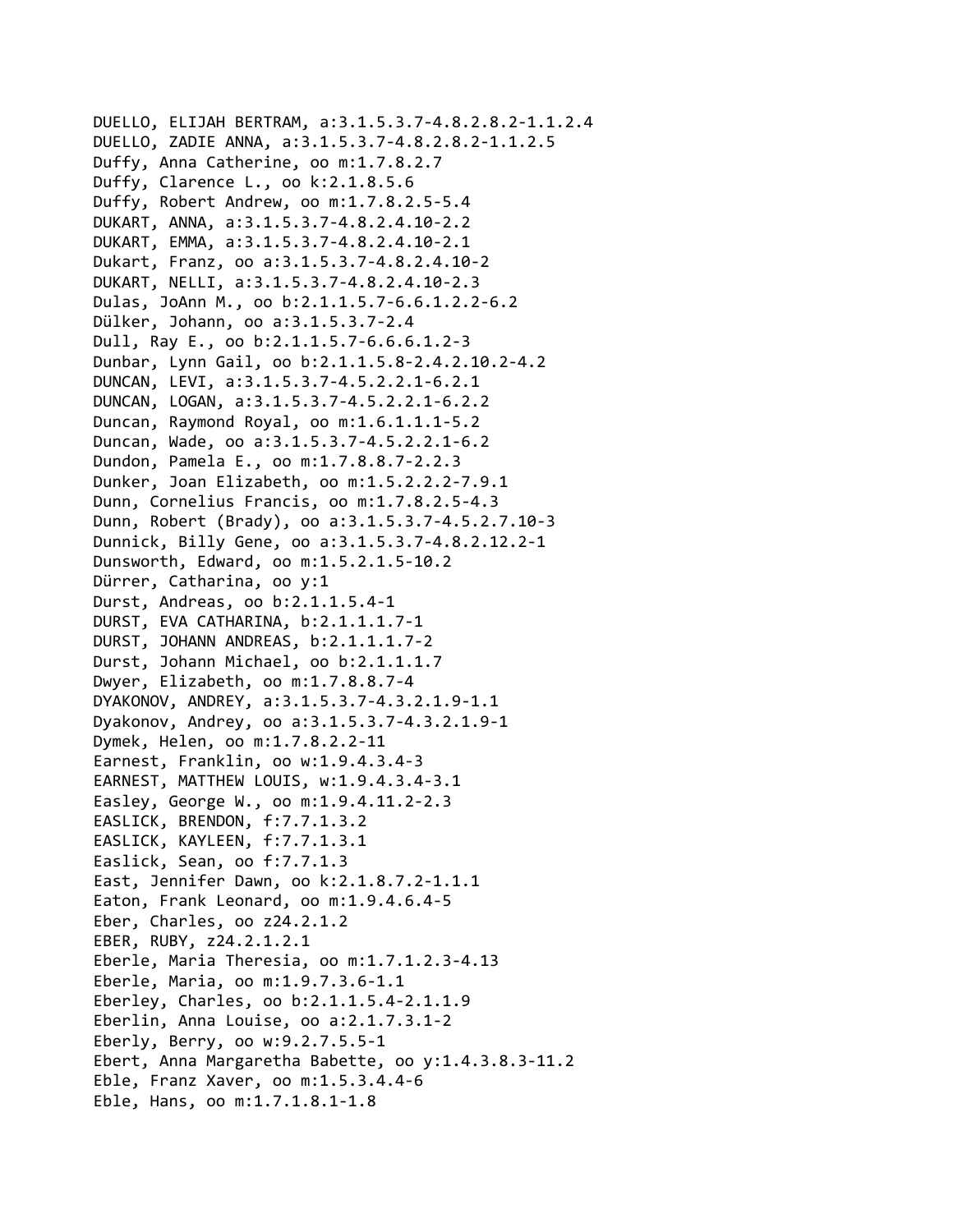Eble, Karl Friedrich, oo m:1.9.3.7.7‐2.2 Ebner, Anna, oo a:2.1.7.1.5‐2.7.1.7.8 Eby, Vera, oo a:3.1.5.3.7‐4.8.2.4.4‐6 Eckel, Philipp, oo m:1.7.8.8.2‐9 ECKENFELS, ALFONS, m:1.9.7.3.1‐1.1 ECKENFELS, ANNA MARIA, m:1.9.7.3.2‐1 ECKENFELS, ANNA MARIA, m:1.9.7.3.3 Eckenfels, Carolina Katharina, oo m:1.9.7.3.4‐5 ECKENFELS, ELISABETH, m:1.9.7.3.2‐3 ECKENFELS, HERMAN, m:1.9.7.3.1‐2 ECKENFELS, HERMANN JOSEF, m:1.9.7.3.1‐1.2 ECKENFELS, KARL, m:1.9.7.3.1‐1 ECKENFELS, KATHARINA, m:1.9.7.3.5 ECKENFELS, LORENZ, m:1.9.7.3.2 Eckenfels, Lorenz, oo m:1.9.7.3.1 ECKENFELS, MAGDALENA, m:1.9.7.3.4 ECKENFELS, MARIA ELISABETH, m:1.9.7.3.1 ECKENFELS, MARIA LUISE, m:1.9.7.3.2‐2 ECKENFELS, MARIA THERESA, m:1.9.7.3.1‐1.3 Eckenfels, Marie Luise, oo m:1.7.1.8.1‐1.3 ECKENFELS, ROSA, m:1.9.7.3.7 Eckenfels, Sebastian, oo m:1.9.7.3 ECKENFELS, VERONICA, m:1.9.7.3.6 Eder, Margaretha, oo y:1.4.3 Edwards, Anne Laura, oo m:1.6.1.1.1‐4.7 Edwards, Arlene, oo b:2.1.1.5.7‐6.11.4.2.9 EDWARDS, BRIAN JAMES, a:3.1.5.3.7‐4.5.2.7.10‐12.3 EDWARDS, BRITNEY ELIZABETH, a:3.1.5.3.7‐4.5.2.7.10‐12.3.2 EDWARDS, CHRISTOPHER JAMES, a:3.1.5.3.7‐4.5.2.7.10‐12.3.1 Edwards, Delsie, oo b:2.1.1.5.7‐6.11.4.2.5 EDWARDS, DIANA JANE, a:3.1.5.3.7‐4.5.2.7.10‐12.2 EDWARDS, FRANK, a:3.1.5.3.7‐4.8.2.7.3‐1.2 Edwards, Frank, oo a:3.1.5.3.7‐4.8.2.7.3‐1 Edwards, James, oo a:3.1.5.3.7‐4.8.2.7.5‐11 EDWARDS, JAMIE MICHELLE, a:3.1.5.3.7‐4.5.2.7.10‐12.1.1 EDWARDS, JOHN, a:3.1.5.3.7‐4.8.2.7.3‐1.1 Edwards, Mable Marie, oo m:1.5.2.1.4‐1.8.1 EDWARDS, MICHAEL JAY (MIKE), a:3.1.5.3.7‐4.5.2.7.10‐12.1 Edwards, Robert (Bob), oo a:3.1.5.3.7‐4.5.2.7.10‐12 Edwards, Thomas Columbus, oo m:1.5.2.1.5‐11‐1 EFFINGER, ALVIN CLARENCE, m:1.9.4.5.1‐12 EFFINGER, ANNA REGINA, m:1.9.4.5.1‐10 EFFINGER, EDWARD FRANK, m:1.9.4.5.1‐5 EFFINGER, ELIZABETH JUSTINA, m:1.9.4.5.1‐1 EFFINGER, FRANK VALENTINE, m:1.9.4.5.1‐6 Effinger, Gary Sr., oo a:3.1.5.3.7‐4.5.2.7.10‐3.1 EFFINGER, HENRY SYLVESTER, m:1.9.4.5.1‐3 EFFINGER, IDA ROSENA, m:1.9.4.5.1‐7 EFFINGER, JOSEPH CORNELIUS, m:1.9.4.5.1‐9 EFFINGER, LOUISE MARY, m:1.9.4.5.1‐4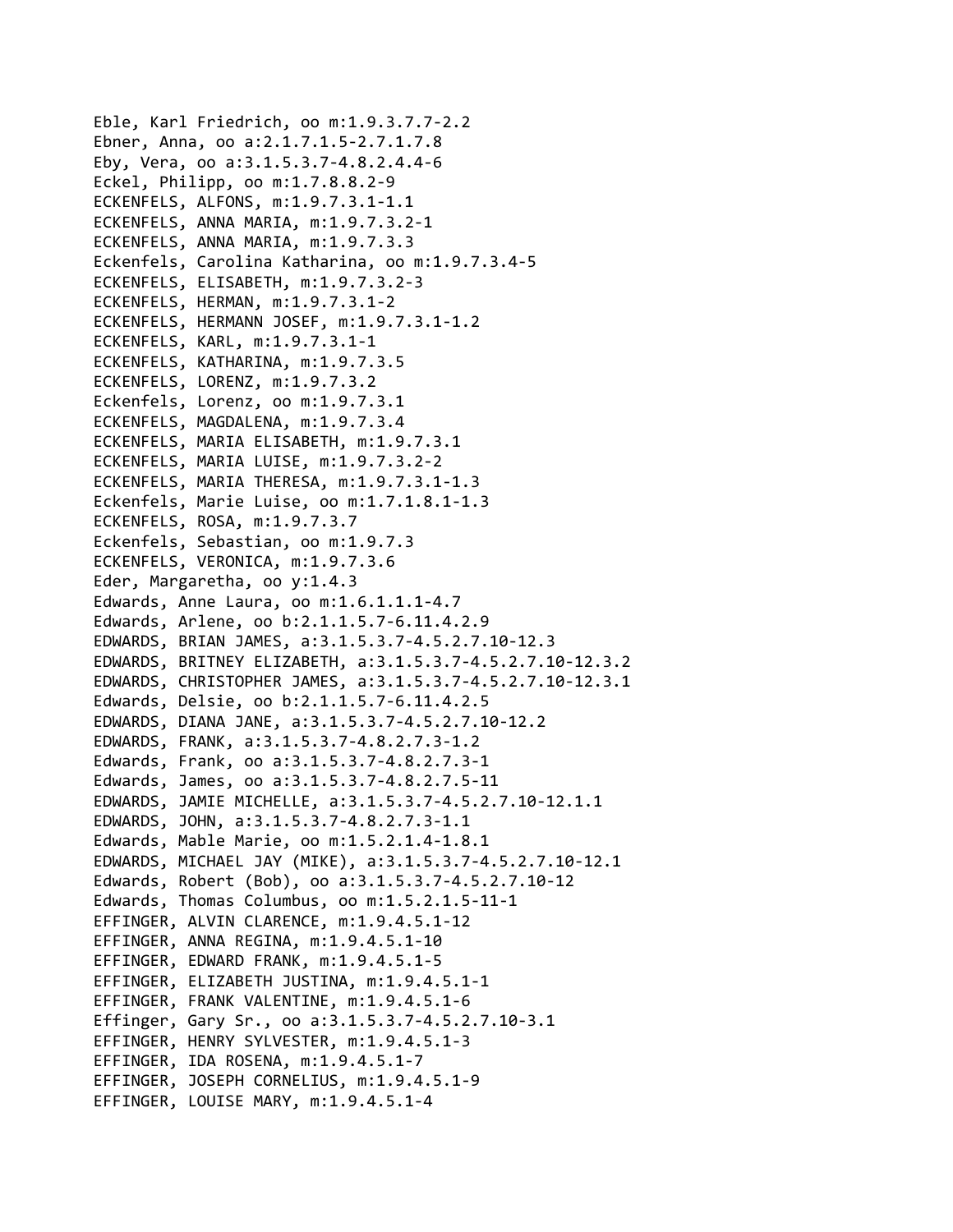```
EFFINGER, ROSELLA GERTRUDE, m:1.9.4.5.1‐11
Effinger, Valentin, oo m:1.9.4.5.1
EFFINGER, VALENTINE LAWRENCE, m:1.9.4.5.1‐8
EFFINGER, WILLIAM THEODORE, m:1.9.4.5.1‐2
Effrein, Augusta Maria, oo m:1.5.2.1.4‐1.10
Egan, James M., oo m:1.7.8.2.5‐3.2
Eggleton, Sarah Ann (Sally), oo k:2.1.8.7.5‐2.1
Eggs, Cäcilia, oo m:1.5.3.3.3‐5.8
Eggum, Joan, oo b:2.1.1.5.8‐2.4.2.11.2‐1.2
EGNER, BRITNEY NICHOLE, a:3.1.5.3.7‐4.8.2.7.5‐12.3.1
EGNER, DYLAN ALEXANDER, a:3.1.5.3.7‐4.8.2.7.5‐12.3.2
EGNER, GERALD CHARLES JR., a:3.1.5.3.7‐4.8.2.7.5‐12.3
Egner, Gerald Charles, oo a:3.1.5.3.7‐4.8.2.7.5‐12
EGNER, KIMBERLY DAWN, a:3.1.5.3.7‐4.8.2.7.5‐12.2
Egner, Maria Margaretha, oo z96
EGNER, PAMELA RAE, a:3.1.5.3.7‐4.8.2.7.5‐12.1
EHLERS, AIMEE K., a:3.1.5.3.7‐4.8.6.6.3‐2.2.2
EHLERS, BRITTANY M., a:3.1.5.3.7‐4.8.6.6.3‐2.1.2
EHLERS, BRYAN L., a:3.1.5.3.7‐4.8.6.6.3‐2.1
Ehlers, Loren W., oo a:3.1.5.3.7‐4.8.6.6.3‐2
EHLERS, MARK E., a:3.1.5.3.7‐4.8.6.6.3‐2.2
EHLERS, MELINDA B., a:3.1.5.3.7‐4.8.6.6.3‐2.2.1
EHLERS, NICOLE E., a:3.1.5.3.7‐4.8.6.6.3‐2.1.1
EHLERS, TAYLOR L., a:3.1.5.3.7‐4.8.6.6.3‐2.2.1.1
Ehmer, Karl, oo m:1.9.2.5.3.1
Ehni, ?, oo a:3.1.5.3.7‐4.7.3.4.2
Ehrard, Catharina, oo z174.1
Ehret, Adolf Josef, oo m:1.9.7.3.4‐4.1
EHRET, ANNA, m:1.9.2.4.6‐1
EHRET, ANNA, m:1.9.2.4.6‐3.1
Ehret, Anton, oo m:1.9.2.4.6
EHRET, BERNHARD, m:1.9.2.4.6‐3.5
EHRET, CAMILL WALDEMAR, m:1.9.2.4.6‐2.3
EHRET, EMILIE, m:1.9.2.4.6‐3.3
EHRET, EUGEN WILLIBALD, m:1.9.2.4.6‐2.2
EHRET, JOSEPH, m:1.9.2.4.6‐3
EHRET, JOSEPH, m:1.9.2.4.6‐3.2
EHRET, JOSEPHA, m:1.9.2.4.6‐3.6
EHRET, KARL, m:1.9.2.4.6‐4
EHRET, KLARA ROSA, m:1.9.2.4.6‐2.1
Ehret, Luise, oo m:1.5.1.1.5‐1.2
Ehret, Magdalene (Maggie), oo a:3.1.5.3.7‐4.5.2.2.2
EHRET, MATHIAS, m:1.9.2.4.6‐2
EHRET, MATHILDE, m:1.9.2.4.6‐3.4
Ehret, Otto Alfred, oo m:1.7.1.10.5‐1.5
Ehrhardt, Charles Wilfred, oo m:1.9.5.6.3‐5
Ehrman, Adolph, oo a:3.1.5.3.7‐4.8.2.2.1
EHRMANN, FRIEDE, d:2.10.5.4
EHRMANN, JAKOB, d:2.10.5.2
EHRMANN, JOHANNES, d:2.10.5.1
```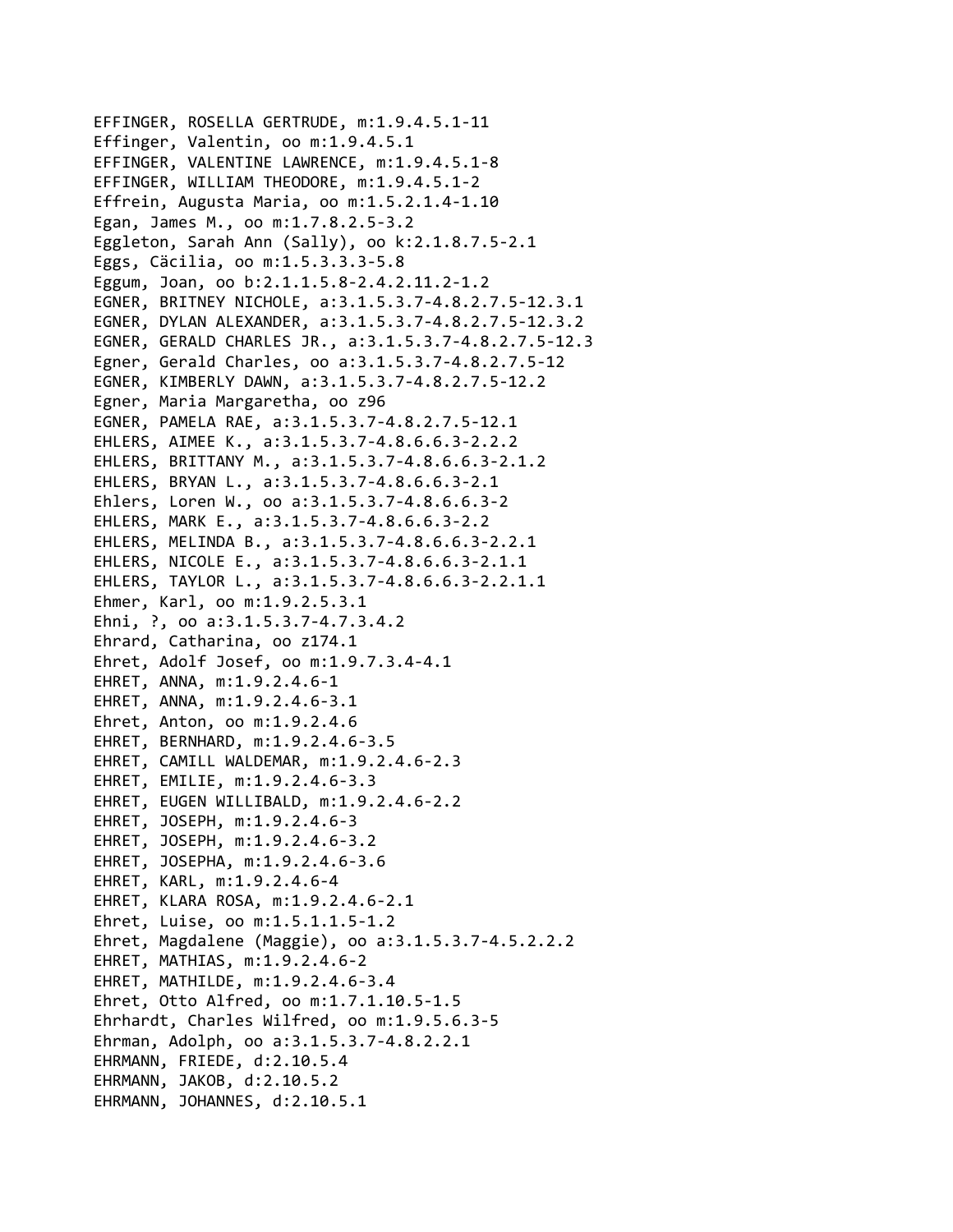```
Ehrmann, Johannes, oo d:2.10.5
EHRMANN, ROSINE (ROSA), d:2.10.5.5
EHRMANN, WALDEMAR, d:2.10.5.3
EICENBICE, BILL, z242
Eichberg, Walrad, oo b:2.1.1.5.2‐3.3.3
Eichhoff, Louis, oo m:1.5.2.2.2‐8.1
EICHHOFF, PAUL E., m:1.5.2.2.2‐8.1.2
EICHHOFF, WILLIAM MICHAEL, m:1.5.2.2.2‐8.1.1
Eichner, Amalie, oo m:1.5.3.4.2‐6.7
Eichner, Maria, oo m:1.9.7.4.4‐10.3
Eigner, Barbara, oo y:1
Eiler, Lydia, oo a:3.1.5.3.7‐4.7.11.6.9‐1
Eisel, Christian, oo b:2.1.1.1.6‐9.2.3
Eisele, Wilhelm Adolf, oo a:3.1.5.3.7‐2.3.5.1.2
Eisemann, Johann, oo z267.2
Eisenbeisz, ?, oo a:3.1.5.3.7‐4.5.2.2.9‐3.1
EISENBEIS, AARON, a:3.1.5.3.7‐4.8.2.1.3‐6.3.3
EISENBEIß, ADAM PHILIPP LUDWIG, b:2.1.1.7.4‐2.4.3
EISENBEIS, ADAM, a:2.1.7.3.1‐3.3
EISENBEIß, ADAM, a:3.1.5.3.7‐2.1
EISENBEIß, ADAM, a:3.1.5.3.7‐2.1.2.6
EISENBEIß, ADAM, a:3.1.5.3.7‐2.3.4
EISENBEIß, ADAM, a:3.1.5.3.7‐2.3.5.3
EISENBEIß, ADAM, a:3.1.5.3.7‐4.7.2.4.5
EISENBEIß, ADAM, a:3.1.5.3.7‐4.7.7.10
EISENBEIß, ADAM, a:3.1.5.3.7‐4.7.7.3
EISENBEIS, ADDIE LANNA, w:9.7.5.2
EISENBEISZ, ADDISON CLARE, a:3.1.5.3.7‐4.5.2.2.1‐6.4.3
EISENBEIß, ADELE, b:2.1.1.1.4‐1.6.5.4.4
EISENBEIS, ADELHEID, z241.1.4
EISENBEIS, ADELIA, a:3.1.5.3.7‐4.5.2.6.5‐5
EISENBEIß, ADELINE, a:3.1.5.3.7‐4.7.2.10.2‐2
EISENBEIS, ADEN JACOB, a:3.1.5.3.7‐4.8.2.1.3‐7.2.2.3
EISENBEIS, ADOLF (ADOLPH), a:3.1.5.3.7‐4.7.12.6
EISENBEIS, ADOLF, b:2.1.1.7.4‐8.4.3.8
EISENBEIß, ADOLF, a:3.1.5.3.7‐4.7.4.1.2‐2.7
EISENBEIß, ADOLF, b:2.1.1.5.7‐13.2.5.2.5
EISENBEIß, ADOLF, b:2.1.1.7.4‐2.4.1.4.7
EISENBEIS, ADOLPH, a:3.1.5.3.7‐4.8.6.6.7
EISENBEIß, ADOLPH, b:2.1.1.5.7‐13.2.5.2
EISENBEIß, ADOLPH, z255
EISENBEISZ, ADREIENE, a:3.1.5.3.7‐4.5.2.2.9‐6.3.1
EISENBEIß, AGATHE, y:1.11
EISENBEIS, AGNES CATHERINE, m:1.5.2.2.2‐1.9
EISENBEIS, AGNES MARIE, k:2.1.8.6.2‐3
EISENBEISZ, AGNES, a:3.1.5.3.7‐4.5.2.2.8‐10
EISENBEIS, AIDEN MATTHEW, a:3.1.5.3.7‐4.5.2.2.5‐3.1.1.1
EISENBEIS, ALAN BERNARD, a:3.1.5.3.7‐4.5.2.2.2‐4.1
EISENBEIß, ALBERT A., b:2.1.1.5.8‐2.4.4.2
EISENBEISS, ALBERT DUANE, a:3.1.5.3.7‐4.8.2.11.7‐1
```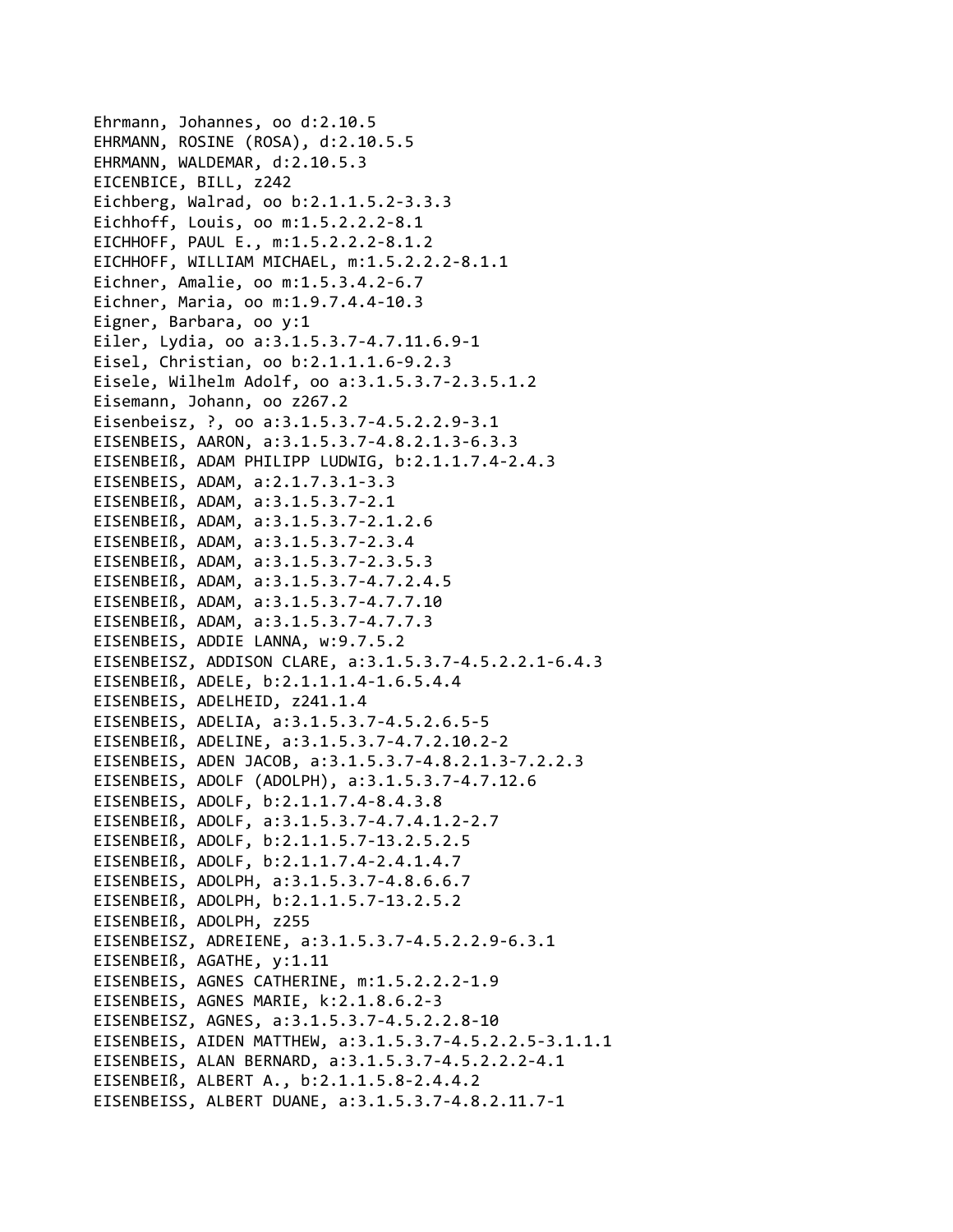```
EISENBEIß, ALBERT E., b:2.1.1.5.8-2.4.8.2
EISENBEIS, ALBERT EMILE, z159.5
EISENBEIS, ALBERT HENRY, 1:1.1
EISENBEISS, ALBERT J., a:3.1.5.3.7-4.8.2.11.7
EISENBEIS, ALBERT JOHN, 1:1.1.1
EISENBEIS, ALBERT JOSEPH, k:2.1.8.6.3-3
EISENBEIS, ALBERT PETER, m:1.5.2.2.2-1.8
EISENBEIS, ALBERT W., a:3.1.5.3.7-4.8.2.9.6
EISENBEIS, ALBERT, b:2.1.1.7.4-2.4.1.2.1-5
EISENBEIS, ALBERT, b:2.1.1.7.4-2.4.1.2.5.3
EISENBEIß, ALBERT, a:2.1.7.1.5-2.7.1.7.8
EISENBEIß, ALBERT, a:3.1.5.3.7-4.7.4.1.2-2.3
EISENBEIß, ALBERT, a:3.1.5.3.7-4.7.4.3.3-8
EISENBEIß, ALBERT, a:3.1.5.3.7-4.7.8.6.5-1
EISENBEIß, ALBERT, b:2.1.1.1.4-1.6.1.7.9
EISENBEIß, ALBERT, b:2.1.1.5.8-2.6.2.3.9
EISENBEISZ, ALBERT, a:3.1.5.3.7-4.5.2.2.1-2
EISENBEISZ, ALBERT, a:3.1.5.3.7-4.5.2.6.8-2
EISENBEISZ, ALBERT, a:3.1.5.3.7-4.5.2.6.8-5
EISENBEISZ, ALBERT, a:3.1.5.3.7-4.7.6.14.3
EISENBEIS, ALBINA, z263
EISENBEIS, ALDEN, z38.1
EISENBEIS, ALEO JAMES, a:3.1.5.3.7-4.8.2.1.3-7.2.2.2
EISENBEIS, ALEX CHRISTOPHER, a:3.1.5.3.7-4.8.2.7.3-4.3.1
EISENBEIß, ALEXANDER HEINRICHOWITSCH, a:3.1.5.3.7-4.7.3.4.3
EISENBEIß, ALEXANDER PHILIP, w:1
EISENBEIß, ALEXANDER, a:3.1.5.3.7-4.7.6.5.7
EISENBEIß, ALEXANDER, a:3.1.5.3.7-4.7.8.6.5
EISENBEISZ, ALFRED A., a:3.1.5.3.7-4.7.11.9.3
EISENBEIß, ALFRED GEORG, b:2.1.1.5.7-13.2.5.2.1
EISENBEIS, ALFRED, z231.1.1
EISENBEIß, ALFRED, a:2.1.7.1.5-2.3.5.3.13
EISENBEIß, ALFRED, a:3.1.5.3.7-4.7.6.5.7.2
EISENBEISZ, ALICE ALVINA, a:3.1.5.3.7-4.5.2.7.10-4
EISENBEIS, ALICE EMILY, c:1.4.2
EISENBEIS, ALICE JOSEPHINE EMILIENNE, z144.2.2
EISENBEIS, ALICE, a:2.1.7.1.5-2.3.1.2.5
EISENBEISZ, ALICE, a:3.1.5.3.7-4.5.2.2.9-1
EISENBEIS, ALLEN JACOB, a:3.1.5.3.7-4.8.2.1.3-7.2
EISENBEIß, ALMA, a:3.1.5.3.7-4.7.2.10.2-9
EISENBEIß, ALMA, a:3.1.5.3.7-4.7.4.1.2-2.1
EISENBEIß, ALMA, a:3.1.5.3.7-4.7.8.6.3-2
EISENBEIß, ALOYS, z53.1
EISENBEIS, ALVA, a:3.1.5.3.7-4.7.2.12.4-1
EISENBEISZ, ALVIN A., a:3.1.5.3.7-4.5.2.2.9-6
EISENBEIS, AMALIA, m:1.5.11.7
Eisenbeis, Amalia, oo m:1.9.5.3
EISENBEIß, AMALIA, a:3.1.5.3.7-4.4.5
EISENBEIß, AMALIE ALBERTINE EMMA, a:2.1.2.10.6-4.3.2
EISENBEIß, AMALIE KATHARINA, b:2.1.1.1.6-9.2.6.4
```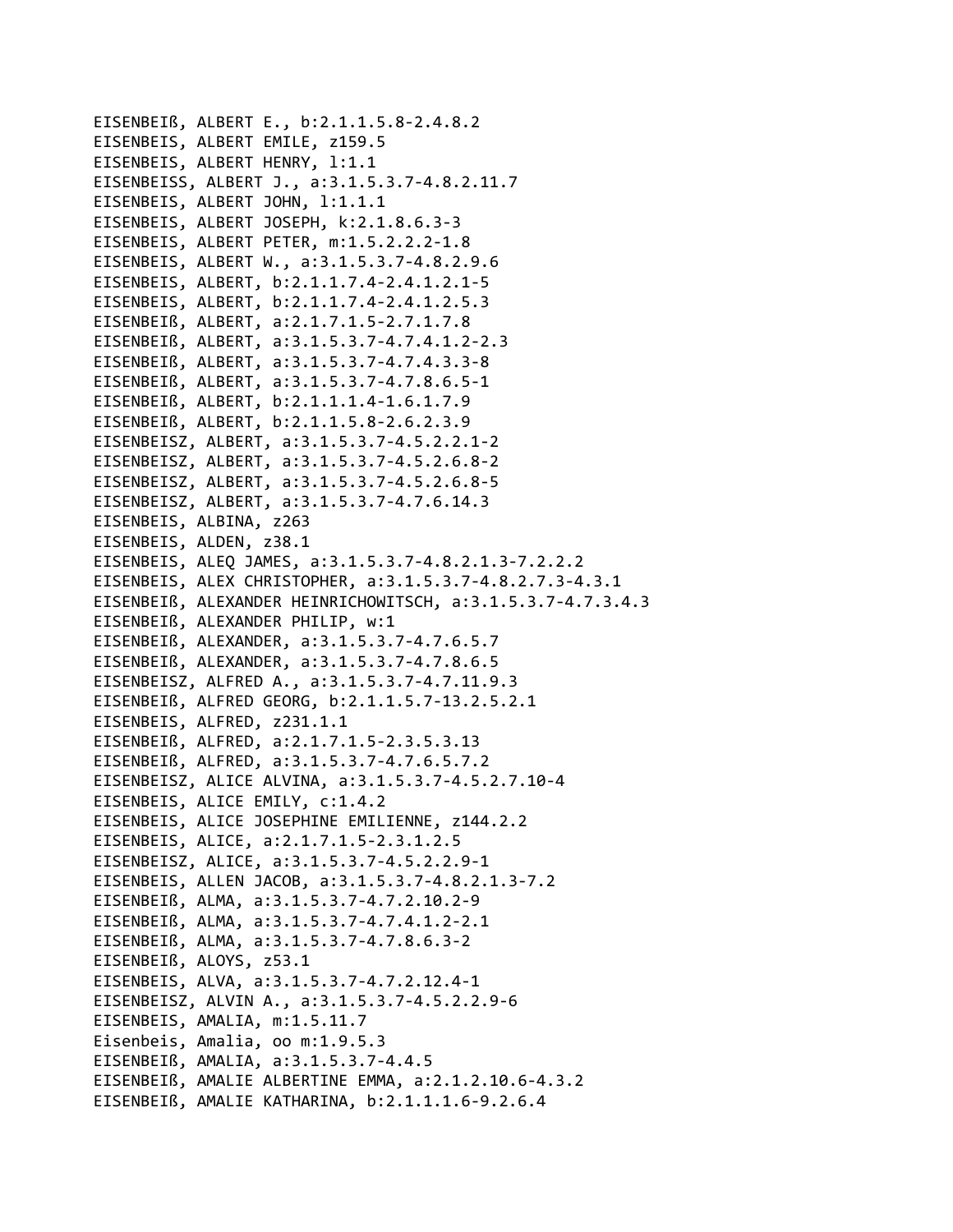```
EISENBEIß, AMALIE, a:3.1.5.3.7-4.7.3.1
EISENBEIß, AMALIE, z121.6
EISENBEIS, AMELIA, b:2.1.1.5.7-13.3.4.2
EISENBEIß, AMELIE LUISE, b:2.1.1.5.7-2.4.9.10
EISENBEIS, AMELIE MARIA, b:2.1.1.5.7-13.9.3
EISENBEISZ, AMY, a:3.1.5.3.7-4.5.2.2.1-3.1.1.2
EISENBEIS, ANATOLIY MARKOVICH, a:3.1.5.3.7-4.3.2.1.5
EISENBEIS, ANDREA KAY, a:3.1.5.3.7-4.8.6.6.4-2.1
EISENBEISZ, ANDREA LYNN, a:3.1.5.3.7-4.5.2.7.1-5.1.6
EISENBEIß, ANDREA, a:3.1.5.3.7-4.7.11.6.9-2.1
EISENBEISZ, ANDREA, a:3.1.5.3.7-4.5.2.2.9-6.3.3
EISENBEIß, ANDREAS CHRISTIAN, b:2.1.1.7.4-7.8.4
EISENBEIß, ANDREAS DAVID, a:2.1.7.1.2
EISENBEIS, ANDREAS JAKOB, b:2.1.1.1.6-9.4.7.7
EISENBEIS, ANDREAS, b:2.1.1.7.4-2.4.1.2.2-8.2.1
EISENBEIS, ANDREAS, z249
EISENBEIß, ANDREAS, a:3.1.5.3.7
EISENBEIß, ANDREAS, a:3.1.5.3.7-4.7.2.6
EISENBEIß, ANDREAS, a:3.1.5.3.7-4.7.6
EISENBEIß, ANDREAS, a:3.1.5.3.7-4.7.6.5
EISENBEIß, ANDREAS, a:3.1.5.3.7-4.7.8.6.4-2.2
EISENBEIß, ANDREAS, b:2.1.1.7.4-2.4.1.4.6
EISENBEIß, ANDREAS, x:1.2
EISENBEIß, ANDREAS, y:1
EISENBEIß, ANDREAS, z11.1
EISENBEIß, ANDREAS, z315
EISENBEIS, ANDREW, m:1.5.2.2.2-12
EISENBEIß, ANDREW, w:5
EISENBEIS, ANDY, b:2.1.1.7.4-2.4.1.2.2-8.3.2.1
EISENBEIß, ANGELIKA, z122.1.4
EISENBEIß, ANGELINA, w:1.1.3
EISENBEIS, ANITA ROSE DUG SOLDIER, a:3.1.5.3.7-4.8.2.1.2-2.1.1
EISENBEIß, ANITA, b:2.1.1.5.7-13.2.5.12.4
EISENBEIS, ANN MARIE, b:2.1.1.7.4-7.8.3.9.1-1.3
EISENBEISS, ANN MARIE, a:3.1.5.3.7-4.8.2.11.2-2
EISENBEIß, ANNA APOLLONIA, b:2.1.1.7.10
EISENBEIS, ANNA BARBARA, k:2.1.9
EISENBEIS, ANNA BARBARA, w:9.2.9
EISENBEIß, ANNA BARBARA, a:2.1.7.1.5-2.3.5.3.10
EISENBEIß, ANNA BARBARA, a:3.1.5.2
EISENBEIß, ANNA BARBARA, a:3.1.6.6
EISENBEIß, ANNA BARBARA, b:2.1.1.1.7
EISENBEIß, ANNA BARBARA, b:2.1.1.5.4
EISENBEIß, ANNA BARBARA, b:2.1.1.5.8-1
EISENBEIß, ANNA BARBARA, y:1.4.3.8.3-11.1.2
EISENBEIS, ANNA CATHARINA, z66
EISENBEIS, ANNA CATHARINA, z67
EISENBEIß, ANNA CATHARINA, a:2.1.7.1.5-3
EISENBEIß, ANNA CATHARINA, a:3.1.5.3.2
EISENBEIß, ANNA CATHARINA, z174.1.2
```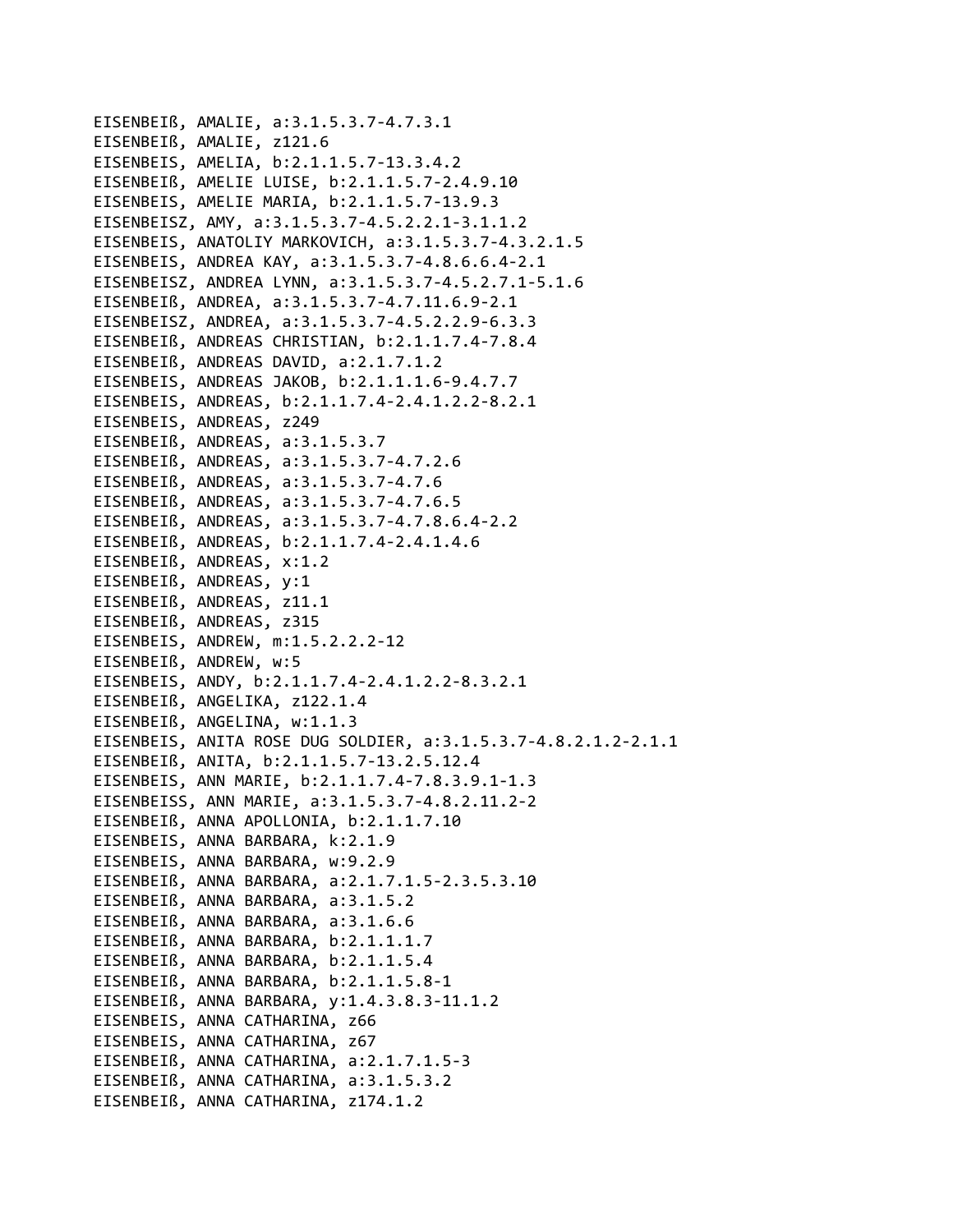EISENBEIß, ANNA CATHARINA, z174.1.3 EISENBEIß, ANNA CHRISTINE, a:2.1.7.1.5-2.7.1.7.9 EISENBEIS, ANNA DOROTHEA, z41.4 EISENBEIß, ANNA DOROTHEA, b:2.1.1.7.11 EISENBEIS, ANNA E., n:1.4.2 EISENBEIS, ANNA ELISABETH, z68 EISENBEIß, ANNA ELISABETH, a:2.1.7.1.5-2.7.1.3.8 EISENBEIß, ANNA ELISABETHA, b:2.1.1.7.7 EISENBEIß, ANNA ELISABETHA, b:2.3 EISENBEIß, ANNA ELISABETHA, y:1.4.3.6 EISENBEIß, ANNA ELISABETHA, z297 EISENBEIS, ANNA ELIZABETH (HARRIET), w:9.7.3 EISENBEIS, ANNA ELIZABETH CLARINDA, w:9.2.8 EISENBEIS, ANNA ELIZABETH, m:1.5.2.2.2-8 EISENBEIß, ANNA ELIZABETH, w:4 EISENBEIß, ANNA ELIZABETH, z171.1.1 EISENBEIS, ANNA LAVERNE (VERNIE), k:2.1.8.7.2-1 EISENBEIß, ANNA LUISE, a:2.1.7.3.1-2.2 EISENBEISZ, ANNA MAE, a:3.1.5.3.7-4.5.2.2.9-7 EISENBEIß, ANNA MAGDALENA, b:2.1.1.5.2-5 EISENBEIS, ANNA MARGARETHA, z40.1 EISENBEIß, ANNA MARGARETHA, a:3.1.5.5 EISENBEIß, ANNA MARGARETHA, b:2.1.1.1.4-2 EISENBEIß, ANNA MARGARETHA, b:2.1.1.1.5 EISENBEIß, ANNA MARGARETHA, k:1 EISENBEIß, ANNA MARGARETHA, y:1.4.3.2 EISENBEIß, ANNA MARGARETHA, y:1.4.3.8.3-10 EISENBEIß, ANNA MARGARETHA, y:1.4.3.8.3-8 EISENBEIß, ANNA MARGARETHA, z311 EISENBEIS, ANNA MARGARETHE, z177.2 EISENBEIß, ANNA MARGARETHE, z174.1.6 EISENBEIS, ANNA MARIA PAULINE, z241.3 EISENBEIS, ANNA MARIA, m:1.5.3.4.2-2.1 Eisenbeis, Anna Maria, oo a:2.1.7.1.5-2.3.4 EISENBEIS, ANNA MARIA, z177.4 EISENBEIß, ANNA MARIA, a:2.1.6 EISENBEIß, ANNA MARIA, a:2.1.7.1.5-2.3.2 EISENBEIß, ANNA MARIA, a:2.1.7.1.5-2.5 EISENBEIß, ANNA MARIA, a:2.1.7.1.5-2.7.1.4 EISENBEIß, ANNA MARIA, a:2.1.7.1.5-2.7.2 EISENBEIß, ANNA MARIA, a:3.1.5.3.1 EISENBEIß, ANNA MARIA, a:3.1.5.3.15 EISENBEIß, ANNA MARIA, a:3.1.5.3.7-2.1.1 EISENBEIß, ANNA MARIA, a:3.1.5.3.7-2.1.2.5 EISENBEIß, ANNA MARIA, a:3.1.5.3.7-2.2 EISENBEIß, ANNA MARIA, a:3.1.5.3.7-2.3.5.1.2 EISENBEIß, ANNA MARIA, a:3.1.5.3.7-2.5 EISENBEIß, ANNA MARIA, a:3.1.5.3.7-4.1 EISENBEIß, ANNA MARIA, a:3.1.5.3.7-4.7.4.3.3-2 EISENBEIß, ANNA MARIA, a:3.1.5.4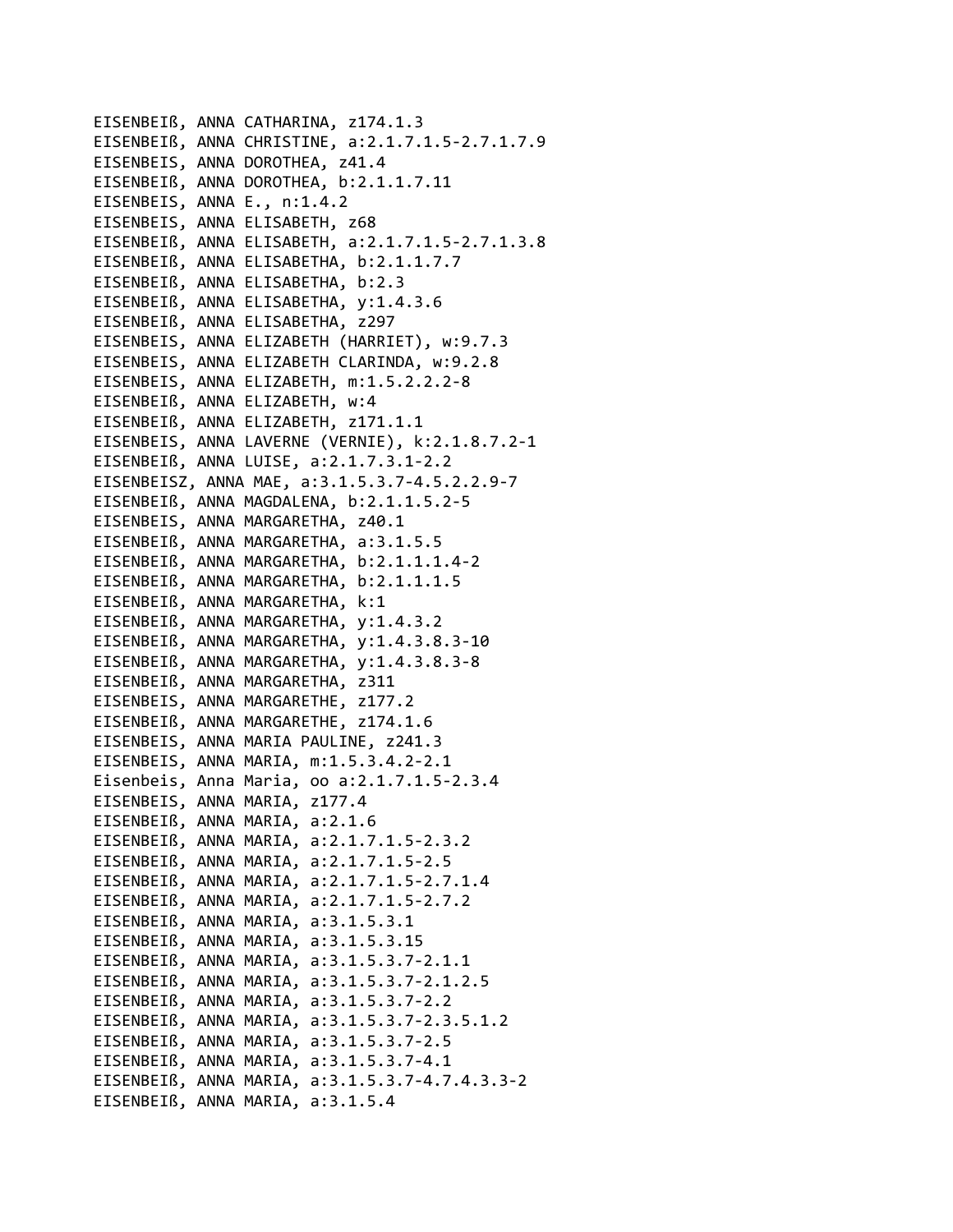EISENBEIß, ANNA MARIA, a:3.1.7 EISENBEIß, ANNA MARIA, b:2.1.1.1.4-1.1 EISENBEIß, ANNA MARIA, i:1.1 EISENBEIß, ANNA MARIA, w:3 EISENBEIß, ANNA MARIA, y:1.4.3.1 EISENBEIß, ANNA MARIA, y:1.4.4 EISENBEIS, ANNA MARIE (RHEA), n:1.2.2.11 EISENBEIS, ANNA MARIE DOROTHEA, z41.3 EISENBEIS, ANNA MARIE, a:3.1.5.3.7-4.8.6.6.5 EISENBEIS, ANNA MAY, k:2.1.8.7.6 EISENBEIS, ANNA, a:3.1.5.3.7-4.7.12.6.1 EISENBEIS, ANNA, a:3.1.5.3.7-4.8.6.7.5 EISENBEIS, ANNA, b:2.1.1.7.4-8.5.5.13 EISENBEIS, ANNA, k:2.1.8.9 EISENBEIS, ANNA, v:1.1 EISENBEIS, ANNA, z197 EISENBEIS, ANNA, z21.1 EISENBEIß, ANNA, a:1.5 EISENBEIß, ANNA, a:2.1.7.1.5-2.4 EISENBEIß, ANNA, a:2.1.7.3.1-1.1.1.1.1-2 EISENBEIß, ANNA, a:3.1.2 EISENBEIß, ANNA, a:3.1.5.3.7-2.1.3 EISENBEIß, ANNA, a:3.1.5.3.7-4.3.1.1 EISENBEIß, ANNA, a:3.1.5.3.7-4.6 EISENBEIß, ANNA, a:3.1.5.3.7-4.7.11.6.1-6 EISENBEIß, ANNA, a:3.1.5.3.7-4.7.11.6.6 EISENBEIß, ANNA, a:3.1.5.3.7-4.7.2.10.2-5 EISENBEIß, ANNA, a:3.1.5.3.7-4.7.4.1.2-7 EISENBEIß, ANNA, a:3.1.5.3.7-4.7.6.5.7.1 EISENBEIß, ANNA, a:3.1.5.3.7-4.7.8.6.3-1 EISENBEIß, ANNA, a:3.1.5.3.7-4.7.8.7.5 EISENBEIß, ANNA, a:3.1.5.6 EISENBEIß, ANNA, a:3.1.6.5 EISENBEIß, ANNA, b:2.1.1.1.4-1.6.1.7.6-2 EISENBEIß, ANNA, b:2.1.1.5.8-2.6.2.3.6 EISENBEIß, ANNA, b:2.1.1.7.4-7.8.3.1.6 EISENBEIß, ANNA, y:1.4.2 EISENBEIß, ANNA, y:1.4.5 EISENBEIß, ANNA, z13.2 EISENBEIß, ANNA, z280 EISENBEIß, ANNA, z318 EISENBEIß, ANNA, z324 EISENBEIS, ANNABELLE, a:2.1.7.1.5-2.3.1.2.7 EISENBEIS, ANNE MARIA, m:1.5.2.2.2-1.7 EISENBEIS, ANNIE HOMAN, w:9.7.5.6 EISENBEISZ, ANNIE, a:3.1.5.3.7-4.5.2.2.8-7 EISENBEIß, ANNIKA EMMA, a:3.1.5.3.7-4.7.8.6.5-1.3.2 EISENBEIS, ANSGAR, b:2.1.1.1.6-9.2.9.3.2-2 EISENBEIS, ANTHONIUS, z139 EISENBEIS, ANTOINE EUGENE OTHON, b:2.1.1.1.6-9.2.9.3.1-3.3.1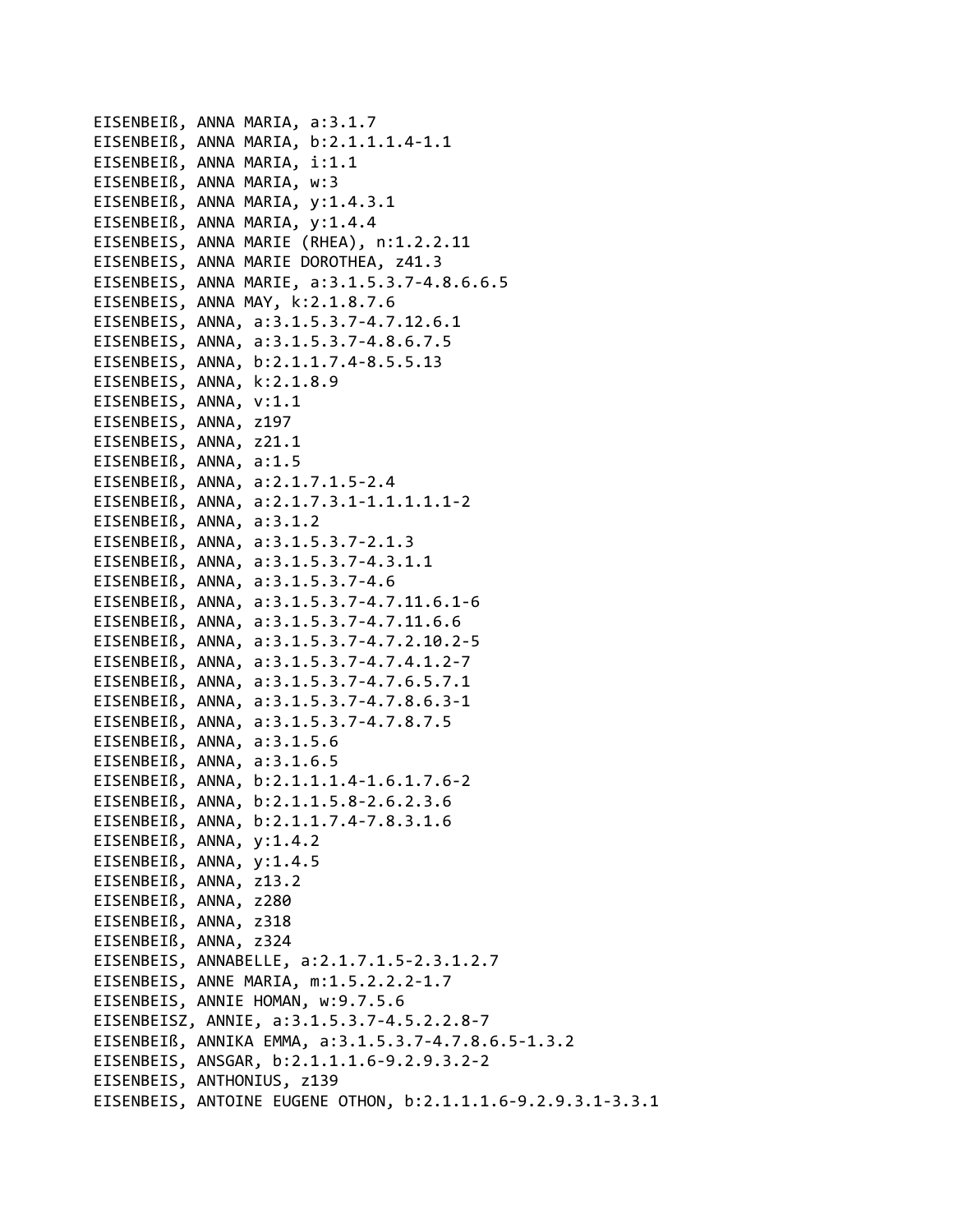EISENBEIS, ANTON RAYMOND, m:1.5.2.2.2-15 EISENBEIS, ANTON WILLIAM, k:2.1.8.2 EISENBEIS, APOLLONIA, m:1.9 EISENBEIß, APOLLONIA, a:2.1.2.5 EISENBEIß, APOLLONIA, b:2.1.1.5.7-13.8 EISENBEIS, APRIL MARIE, a:3.1.5.3.7-4.8.6.6.8-1.1 EISENBEISZ, ARDELLA, a:3.1.5.3.7-4.5.2.2.1-7 EISENBEIS, ARIANA GRACE, a:2.1.7.1.5-2.3.1.1.5-1.1.1.1.1 EISENBEISZ, ARLENE MILDRED, a:3.1.5.3.7-4.8.2.8.8-5 EISENBEISZ, ARNOLD ROBERT, a:3.1.5.3.7-4.5.2.7.10-10 EISENBEIS, ARTHUR (ART), a:3.1.5.3.7-4.8.2.1.3-4 EISENBEIS, ARTHUR BERNARD, k:2.1.8.6.7-1 EISENBEISZ, ARTHUR D., a:3.1.5.3.7-4.5.2.6.8-1 EISENBEISZ, ARTHUR JACOB, a:3.1.5.3.7-4.5.2.7.1-5.1 EISENBEIß, ARTHUR THEODOR, z116.1 EISENBEIS, ARTHUR THOMAS, k:2.1.8.6.2-4.4 EISENBEIS, ARTHUR, a:3.1.5.3.7-4.8.6.7.11 EISENBEIS, ARTHUR, k:2.1.8.6.7 EISENBEISZ, ARTHUR, a:3.1.5.3.7-4.5.2.7.12 EISENBEISZ, ARTHUR, a:3.1.5.3.7-4.5.2.7.1-5 EISENBEISZ, ARTHUR, a:3.1.5.3.7-4.7.2.4.5-1 EISENBEIß, ARTUR, a:3.1.5.3.7-4.7.3.4.3-3 EISENBEISZ, ASHLEY JANE, a:3.1.5.3.7-4.5.2.7.1-5.1.2.2 EISENBEIS, AUGUST FRIEDRICH, b:2.1.1.5.7-13.9.6 EISENBEIß, AUGUST LUDWIG, b:2.1.1.1.4-1.6.1.7.2 EISENBEIß, AUGUST LUDWIG, b:2.1.1.1.4-1.6.1.7.5 EISENBEIS, AUGUST MICHAEL, m:1.5.2.2.2-1.5 EISENBEIS, AUGUST WILHELM CHRISTIAN JOSEPH, z44 EISENBEIß, AUGUST WILHELM CHRISTIAN JOSEPH, i:1.2.2 EISENBEIß, AUGUST WILHELM, z43.3 EISENBEIS, AUGUST, a:3.1.5.3.7-4.8.2.8.10 EISENBEIS, AUGUST, b:2.1.1.5.7-13.9.6.1 EISENBEIS, AUGUST, b:2.1.1.7.4-7.8.3.9.1 EISENBEIS, AUGUST, m:1.5.11.1.3 EISENBEIß, AUGUST, a:2.1.7.3.1-1.1.1.1.4 EISENBEIß, AUGUST, b:2.1.1.1.4-1.12.2.5.7 EISENBEIß, AUGUST, b:2.1.1.1.4-1.12.2.5.8 EISENBEIß, AUGUST, b:2.1.1.1.4-1.6.1.7.8 EISENBEIß, AUGUST, b:2.1.1.5.7-13.1.7.4 EISENBEIß, AUGUST, b:2.1.1.5.7-13.2.4.9 EISENBEIß, AUGUST, b:2.1.1.5.7-13.2.5.7 EISENBEIß, AUGUST, b:2.1.1.5.7-2.4.3.9 EISENBEIß, AUGUST, b:2.1.1.7.4-7.8.3.10 EISENBEIS, AUGUSTE DOROTHEA, z41.2 EISENBEIß, AUGUSTE ELISABETHE, i:1.2.2.3 EISENBEIß, AUGUSTE OTTILIE, z43.2 EISENBEIß, b: SIMON, | EISENBEIß, BALTHASAR, b:2.1.1.5.7-13.2.4 EISENBEIß, BARBARA (ELISABETH), z8 EISENBEIS, BARBARA ELISABETH, b:2.1.1.7.4-7.8.3.9.1-1.5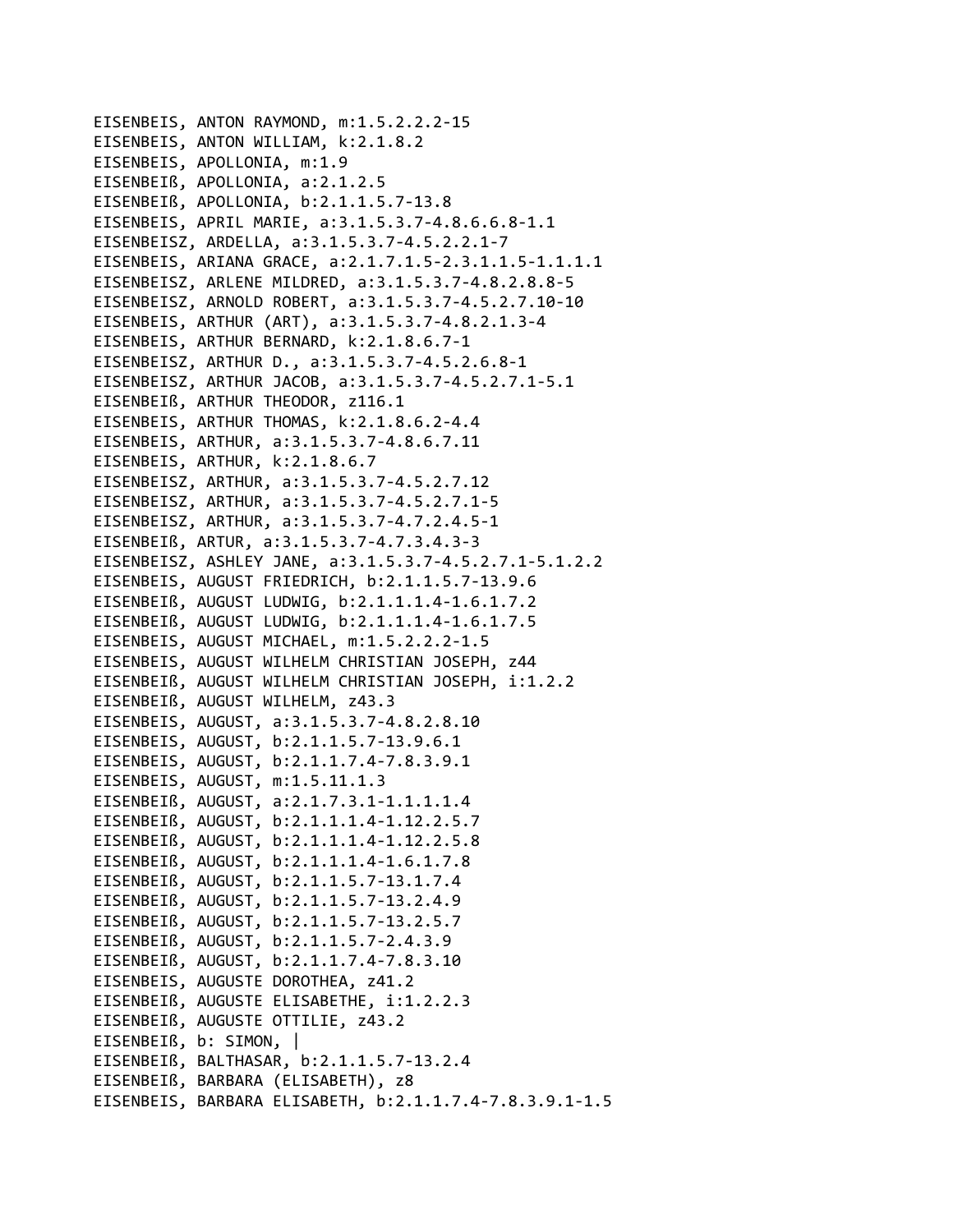EISENBEIS, BARBARA, k:2.1.11 EISENBEIS, BARBARA, z267.1 EISENBEIS, BARBARA, z92 EISENBEIß, BARBARA, a:3.1.3 EISENBEIß, BARBARA, a:3.1.5.3.7‐4.2 EISENBEIß, BARBARA, a:3.1.5.3.7‐4.7.13 EISENBEIß, BARBARA, a:3.1.5.3.7‐4.7.6.10 EISENBEIß, BARBARA, a:3.1.5.3.7‐4.7.7.5 EISENBEIß, BARBARA, a:3.1.5.3.7‐4.8.2.2 EISENBEIß, BARBARA, a:3.1.5.3.9 EISENBEIß, BARBARA, b:2.1.1.5.8‐2.6.2.5 EISENBEIß, BARBARA, i:5 EISENBEIß, BARBARA, y:1.1 EISENBEIß, BARBARA, y:1.2.3 EISENBEIß, BARBARA, y:1.8 EISENBEIS, BEATRICE GISELE ARIETTE, b:2.1.1.1.6‐9.2.9.3.1‐2.2 EISENBEIß, BENJAMIN JONAS, a:3.1.5.3.7‐4.7.8.6.4‐5.2 EISENBEIS, BENJAMIN, m:1.5.11.5 EISENBEISZ, BENNETT, a:3.1.5.3.7‐4.5.2.2.1‐6.4.2 EISENBEIS, BERNARD (BARNEY), a:3.1.5.3.7‐4.5.2.2.2‐4 EISENBEIS, BERNARD (BEN) FRANK, m:1.5.11.8.2‐3 EISENBEIS, BERNHARD J., m:1.5.2.2.2‐1.2 EISENBEIß, BERNHARD KARL, b:2.1.1.7.4‐7.8.8.3 EISENBEIS, BERNHARD, m:1.5.11 EISENBEIS, BERNHARD, m:1.5.11.8 EISENBEIS, BERNHARD, m:1.5.11.8.2 EISENBEIS, BERNHARD, m:1.5.6 Eisenbeis, Bernhard, oo m:1.9.5.5 EISENBEIß, BERNHARD, a:3.1.5.3.7‐4 EISENBEIß, BERNHARD, a:3.1.5.3.7‐4.3 EISENBEIß, BERNHARD, b:2.1.1.7.4‐7.1 EISENBEIß, BERNHARD, b:2.1.1.7.4‐7.8.8 EISENBEIß, BERNHARD, i:1 EISENBEIS, BERNICE MARY, m:1.5.2.2.2‐7.1.2 EISENBEIß, BERTA CAROLINA, b:2.1.1.7.4‐2.6.3.7 EISENBEIß, BERTA HELENE, y:1.4.3.8.3‐11.3.5 EISENBEIS, BERTA KAROLINA, b:2.1.1.1.6‐9.4.1.1.1 EISENBEIß, BERTA MARIA, b:2.1.1.7.4‐7.8.4.5.3 EISENBEIß, BERTA OTTILIE, b:2.1.1.1.4‐1.6.1.6.11 Eisenbeis, Berta, oo b:2.1.1.7.4‐7.8.4.7 EISENBEIß, BERTA, a:2.1.7.3.1‐1.1.1.1.1‐1 EISENBEIß, BERTA, a:3.1.5.3.7‐4.7.2.10.10 EISENBEIß, BERTA, a:3.1.5.3.7‐4.7.4.3.3‐1 EISENBEIß, BERTHA I. R., z255.2 EISENBEIS, BERTHA, a:3.1.5.3.7‐4.8.2.7.7 EISENBEIS, BERTHA, b:2.1.1.7.4‐2.4.1.2.2‐5 EISENBEIS, BERTHA, b:2.1.1.7.4‐8.4.3.6 EISENBEISS, BERTHA, a:3.1.5.3.7‐4.8.2.11.4 EISENBEIß, BERTHA, b:2.1.1.1.4‐1.6.1.7.7 EISENBEIß, BERTHA, b:2.1.1.7.4‐2.4.7.5.4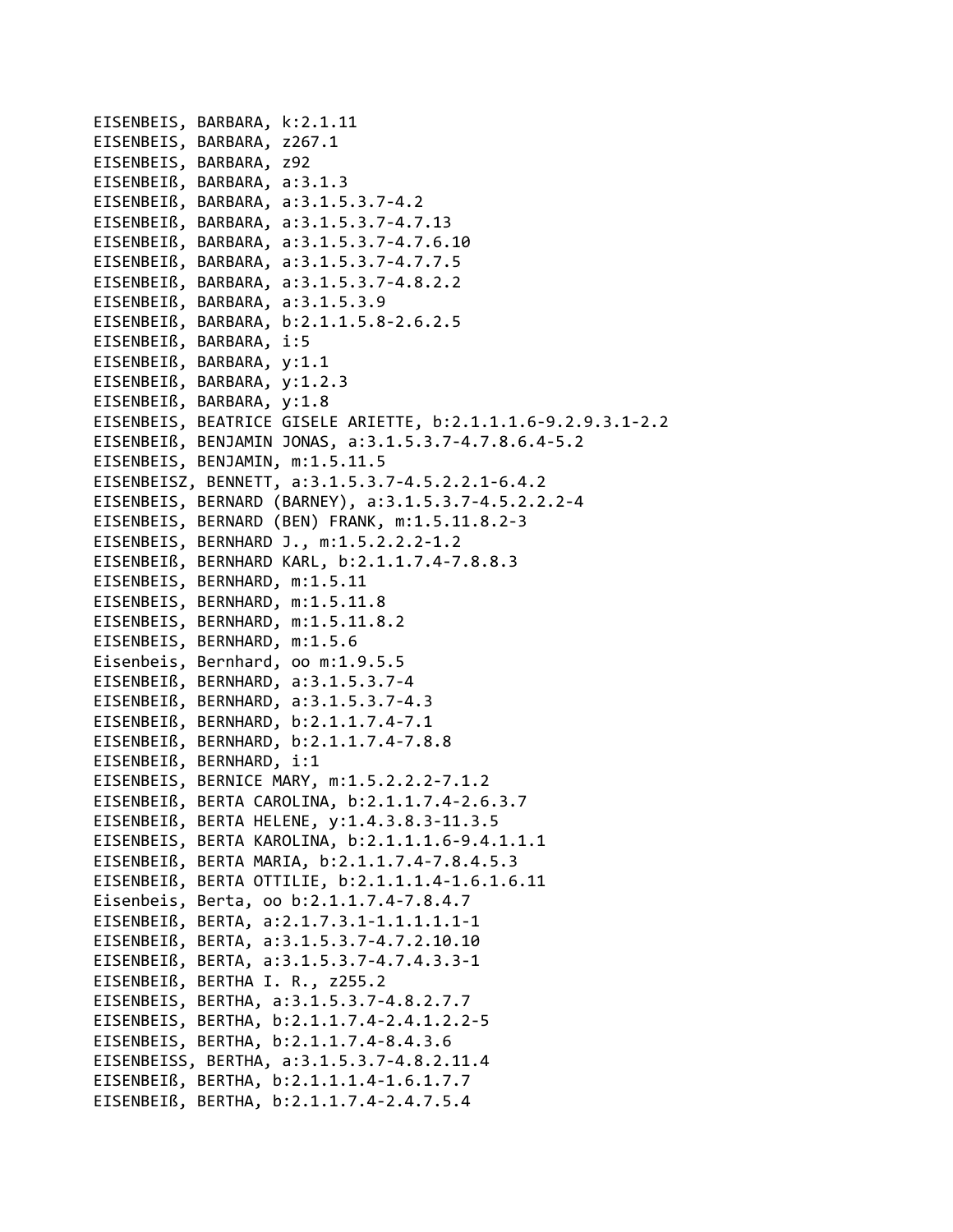EISENBEIß, BERTHA, z57 EISENBEISZ, BERTHA, a:3.1.5.3.7-4.5.2.2.6-2 EISENBEIS, BETTY LOU HELENA, a:3.1.5.3.7-4.8.2.1.3-6.1 EISENBEIS, BETTY, q:5.1 EISENBEIS, BEVERLY JOANN, m:1.5.2.2.2-7.4.4 EISENBEIß, BIANCA, a:3.1.5.3.7-4.7.4.3.3-9.1.1 EISENBEIS, BILL, k:2.1.8.1.1-5.1 EISENBEIS, BILLY, q:5.2 EISENBEIß, BIRGIT, a:3.1.5.3.7-4.7.4.1.2-2.3.1 EISENBEIß, BIRGIT, a:3.1.5.3.7-4.7.8.6.5-1.2 EISENBEIß, BIRGIT, b:2.1.1.1.4-1.6.1.7.6-4.2.1 EISENBEIß, BIRGIT, b:2.1.1.5.8-2.6.2.3.3-2.2 EISENBEIS, BLAINE AUGUST, a:3.1.5.3.7-4.5.2.2.2-4.2 EISENBEIS, BLAINE, a:3.1.5.3.7-4.8.6.7.10-2.2 EISENBEIS, BLAKE JAMES, b:2.1.1.1.6-9.5.2.8.1-1.1.2 EISENBEISZ, BLAKE, a:3.1.5.3.7-4.5.2.2.9-5.2 EISENBEIS, BLANCHE, g:1.1 EISENBEIS, BONNIE FAYE, m:1.5.2.2.2-7.9.2 EISENBEIS, BRADLEY ALLEN, m:1.5.2.2.2-7.9.1 EISENBEISZ, BRADLEY GORDON, a:3.1.5.3.7-4.5.2.7.1-10.2.1 EISENBEIS, BRANDEN, a:3.1.5.3.7-4.8.6.7.10-2.2.1 EISENBEISZ, BRENDA KAY, a:3.1.5.3.7-4.5.2.7.10-6.3 EISENBEIS, BRENNEN BLAINE, a:3.1.5.3.7-4.5.2.2.2-4.2.1.1 EISENBEISZ, BRETT CORY, a:3.1.5.3.7-4.5.2.7.1-10.3.1 EISENBEIS, BRIAN JOSEPH, c:1.5.3.1.1 EISENBEIS, BRIAN STEPHENS, a:3.1.5.3.7-4.8.6.7.4-1.3 EISENBEIS, BRIGITTE, b:2.1.1.7.4-7.8.3.9.3-4 EISENBEIß, BRITTA, a:2.1.7.1.5-2.7.1.2.1-1.1.1 EISENBEISZ, BRYAN CHRISTOPHER, a:3.1.5.3.7-4.5.2.7.10-8.1.2 EISENBEIS, c: JOHANN (JOHN), | EISENBEIß, CAELABINA (KELLEBRINE), w:1.1.4 EISENBEISZ, CALLIE ANN, a:3.1.5.3.7-4.5.2.7.1-5.1.1.1 EISENBEISZ, CAREN, a:3.1.5.3.7-4.5.2.7.1-5.1.3.4 EISENBEIß, CARL CHARLES, b:2.1.1.5.8-2.4.1 EISENBEIß, CARL EMIL, z45.2 EISENBEIS, CARL H. JR., q:3.4.1 EISENBEIS, CARL HEUTER, q:3.4 EISENBEIß, CARL WILHELM, b:2.1.1.7.4-7.8 EISENBEIß, CARL WILHELM, z43 EISENBEIS, CARL, b:2.1.1.1.6-9.4.1.1.2 EISENBEIß, CARL, a:3.1.5.3.7-4.7.2.8 EISENBEIS, CARLA MARIE, m:1.5.2.2.2-7.1.5 EISENBEIß, CARLOS KLAUS GUENTER, z171.1.1.1.1.1 EISENBEIS, CAROL ANN, n:1.2.3.2.1 EISENBEIS, CAROL IDA, a:3.1.5.3.7-4.8.2.1.3-6.2 EISENBEIS, CAROL ROSE, k:2.1.8.6.2-5 EISENBEIS, CAROLE, z144.4.1 EISENBEIß, CAROLINA (MARGARETHA), b:2.1.1.7.4-2.4.4 EISENBEIS, CAROLINA ELISABETHA, b:2.1.1.7.4-8.4.3.7 EISENBEIß, CAROLINA MARGARETHE, b:2.1.1.5.8-2.5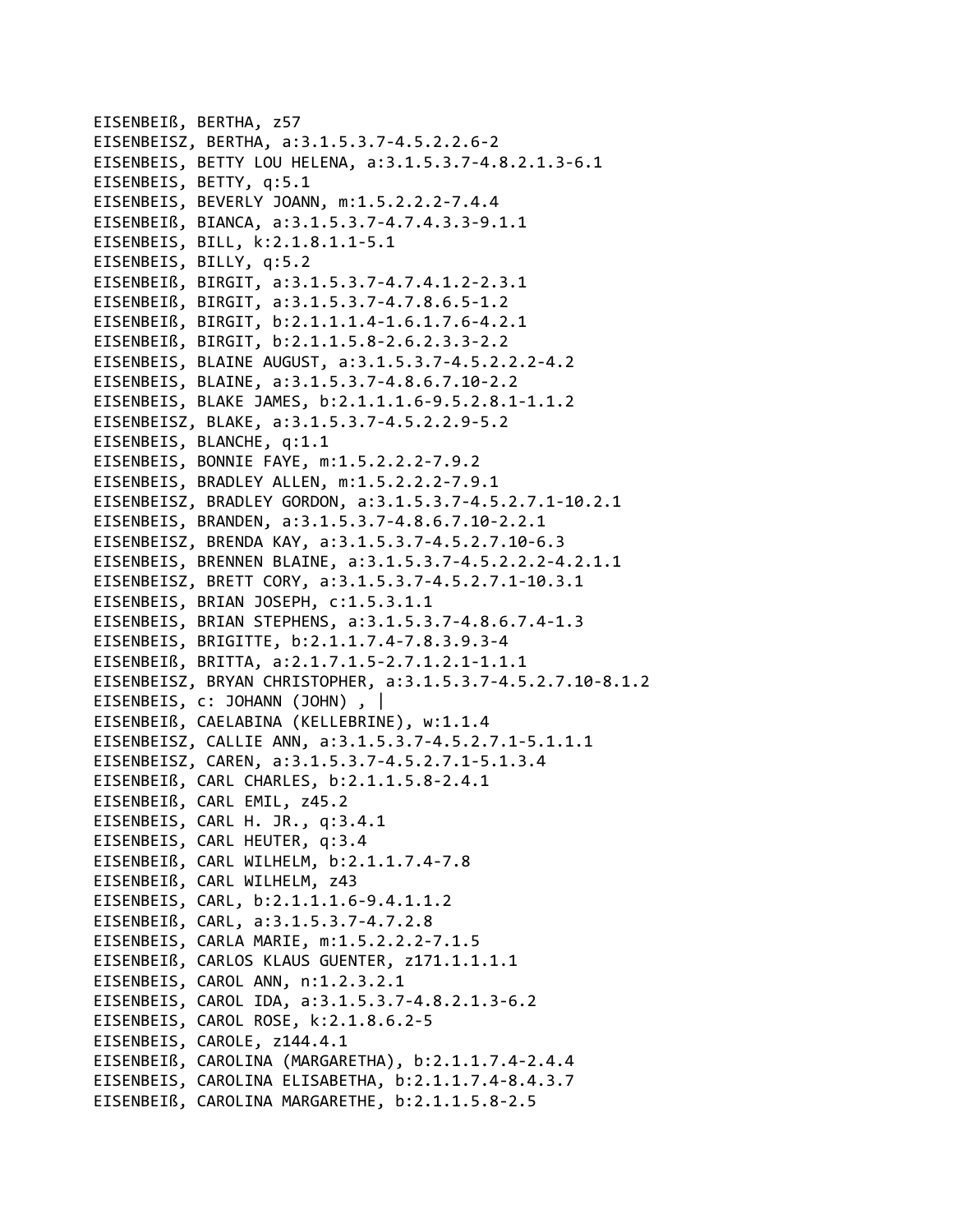EISENBEIS, CAROLINA MARIA, b:2.1.1.7.4‐8.6 EISENBEIS, CAROLINA, b:2.1.1.1.6‐9.4.8 EISENBEIS, CAROLINA, b:2.1.1.5.7‐13.3.1 EISENBEIS, CAROLINA, b:2.1.1.7.4‐8.9 EISENBEIß, CAROLINA, a:2.1.7.1.5‐2.3.5.3.1 EISENBEIß, CAROLINA, z145.1 EISENBEIS, CAROLINE, a:2.1.7.1.5‐2.3.1.2.2 EISENBEIS, CAROLINE, z18.1 EISENBEIß, CAROLINE, b:2.1.1.5.8‐2.4.9 EISENBEIß, CAROLINE, i:2 EISENBEIß, CAROLINE, z121.3 EISENBEIS, CAROLYN ELIZABETH, m:1.5.2.2.2‐7.3.1 EISENBEIß, CASPAR NICOLAUS, b:2.4 EISENBEIß, CASPAR, b:1 EISENBEISZ, CASSANDRA KAY, a:3.1.5.3.7‐4.5.2.7.1‐5.1.3.2 EISENBEIS, CATHARINA BARBARA, b:2.1.1.5.7‐6.1 EISENBEIß, CATHARINA BARBARA, b:2.1.1.5.7‐5 EISENBEIS, CATHARINA CHARLOTTE, b:2.1.1.7.4‐2.4.3.4 EISENBEIß, CATHARINA ELISABETHA, b:2.1.1.5.2‐10 EISENBEIß, CATHARINA JOHANNA, a:3.1.5.3.8.2 EISENBEIß, CATHARINA MAGDALENA, b:2.1.1.5.7‐8 EISENBEIß, CATHARINA MARGARETHA, a:2.1.7.1.1 EISENBEIß, CATHARINA MARGARETHA, b:2.1.1.3 EISENBEIß, CATHARINA MARGARETHA, b:2.1.1.5.7‐2.1 EISENBEIß, CATHARINA SOPHIA, b:2.1.1.7.4‐7.3 EISENBEIß, CATHARINA WILHELMINA, b:2.1.1.1.4‐1.11.2 EISENBEIß, CATHARINA, a:2.1.2.4 EISENBEIß, CATHARINA, a:3.1.5.3.7‐2.3.3 EISENBEIß, CATHARINA, a:3.1.5.3.7‐2.4 EISENBEIß, CATHARINA, a:3.1.5.3.7‐4.4.3 EISENBEIß, CATHARINA, a:3.1.5.3.7‐4.5.3 EISENBEIß, CATHARINA, a:3.1.5.3.7‐5 EISENBEIß, CATHARINA, b:2.1.1.1.6‐9.3 EISENBEIß, CATHARINA, b:2.1.1.5.2‐3.3 EISENBEIß, CATHARINA, b:2.1.1.5.7‐2.4.9.4 EISENBEIß, CATHARINA, b:2.1.1.5.8‐2.6.2.1 EISENBEIß, CATHARINA, b:2.1.1.7.4‐2.6.2 EISENBEIß, CATHARINA, z103 EISENBEIß, CATHARINA, z123 EISENBEIß, CATHARINA, z293 EISENBEIS, CATHARINE, w:9.10 EISENBEIS, CATHARINE, z210.1 EISENBEIß, CATHERINA CHRISTINA, b:2.1.1.1.6‐9.2.3 EISENBEIS, CATHERINE MARIE, b:2.1.1.1.6‐9.2.9.3.1‐1.1 EISENBEIß, CATHERINE WILHELMINE, a:3.1.5.3.7‐4.4.9 EISENBEIS, CATHERINE, k:2.1.8.7.8 EISENBEIS, CATHERINE, m:1.5.2.2.2‐5 EISENBEIS, CATHERINE, w:1.10 EISENBEIS, CATHERINE, w:8.2 EISENBEIß, CATHERINE, w:5.2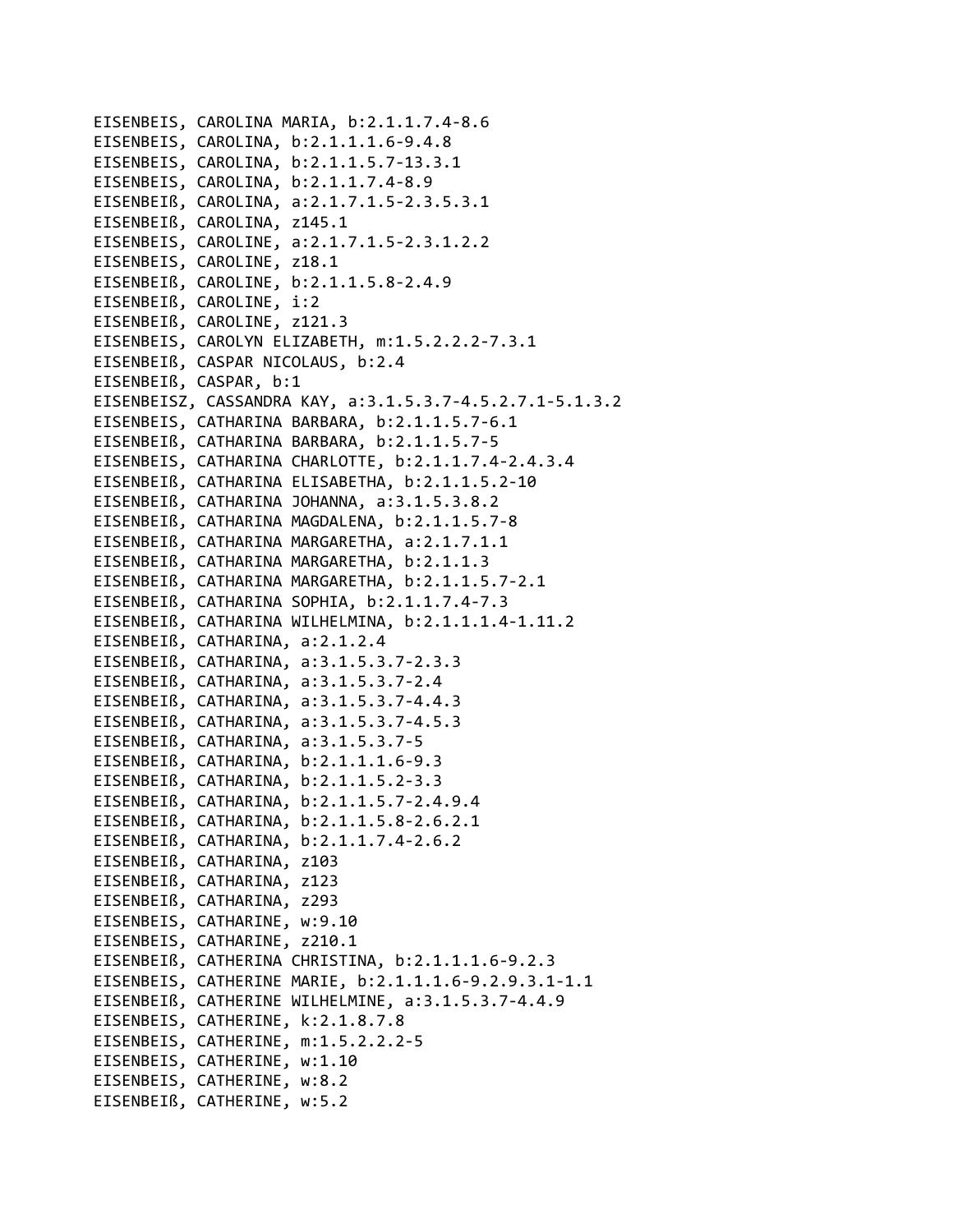EISENBEIß, CATHERINE, w:6 EISENBEIß, CATHERINE, z15 EISENBEIß, CATHRINE, b:2.1.1.5.8‐2.4.3 EISENBEIß, CHARLES E., b:2.1.1.5.8‐2.4.4.1 EISENBEIS, CHARLES F. JR., a:3.1.5.3.7‐4.8.2.7.2‐2.2 EISENBEIS, CHARLES FREDERICK, a:3.1.5.3.7‐4.8.2.7.2‐2 EISENBEIS, CHARLES GEORGES, z159.3 EISENBEIS, CHARLES JOSEPH, n:1.2.2.8 EISENBEIS, CHARLES JR., b:2.1.1.1.6‐9.5.5.2 EISENBEIS, CHARLES M., c:1 EISENBEIß, CHARLES M., b:2.1.1.5.8‐2.4.8.3 EISENBEIS, CHARLES MARTIN (CHARLIE) JR., c:1.4 EISENBEIS, CHARLES W., m:1.5.2.2.2‐9 EISENBEIS, CHARLES WILLIAM, n:1.2.2 EISENBEIS, CHARLES, b:2.1.1.1.6‐9.5.2.2 EISENBEIS, CHARLES, q:3 EISENBEIß, CHARLOTTA KATHARINA, b:2.1.1.7.4‐2.4.7.2 EISENBEIS, CHARLOTTE BERTA, b:2.1.1.7.4‐2.4.1.2.1‐2 EISENBEIS, CHARLOTTE ELVINA, w:9.7.5.4 EISENBEIS, CHARLOTTE L., a:3.1.5.3.7‐4.8.6.6.3‐1 EISENBEIS, CHARLOTTE, b:2.1.1.7.4‐2.4.1.2.3 EISENBEIS, CHARLOTTE, b:2.1.1.7.4‐2.4.5.1 EISENBEIS, CHARLOTTE, w:9.2.4 EISENBEIß, CHARLOTTE, b:2.1.1.5.7‐13.2.5.4 EISENBEIß, CHARLOTTE, b:2.1.1.7.4‐2.4.7.8.6 EISENBEIß, CHARLOTTE, b:2.1.1.7.4‐2.4.8.5 EISENBEISZ, CHELLEY ANN, a:3.1.5.3.7‐4.5.2.7.1‐5.1.3.3 EISENBEISS, CHERYL JEAN, a:3.1.5.3.7‐4.8.2.11.7‐3 EISENBEIS, CHHRISTINA, z206 EISENBEIS, CHRIS JAY, a:3.1.5.3.7‐4.8.2.1.2‐2.1.2 EISENBEISZ, CHRIST M., a:3.1.5.3.7‐4.5.2.2.8 EISENBEIß, CHRIST, a:3.1.5.3.7‐4.8.2.1.2 EISENBEIS, CHRISTIAN (CHRIS) H., a:3.1.5.3.7‐4.8.6.7.2‐2.1.1 EISENBEIß, CHRISTIAN ADOLPH, a:3.1.5.3.7‐4.7.5.1 EISENBEIß, CHRISTIAN BERNHARDT, b:2.1.1.5.8‐3 EISENBEIS, CHRISTIAN CARL, b:2.1.1.1.6‐9.4.1 EISENBEIS, CHRISTIAN D., a:3.1.5.3.7‐4.8.6.6.6 EISENBEIS, CHRISTIAN J., a:3.1.5.3.7‐4.8.2.7 EISENBEIS, CHRISTIAN JAKOB, b:2.1.1.1.6‐9.4.7.1 EISENBEIß, CHRISTIAN JAKOB, b:2.1.1.7.4‐7.8.4.8 EISENBEIß, CHRISTIAN JOHANN, b:2.1.1.1.6‐9.1 EISENBEIß, CHRISTIAN JOSEF, b:2.1.1.5.7‐13.2.5.14 EISENBEIS, CHRISTIAN KARL, b:2.1.1.1.6‐9.4.1.1 EISENBEIß, CHRISTIAN LUDWIG, b:2.1.1.7.4‐2.6.3 EISENBEIS, CHRISTIAN PHILIPP, b:2.1.1.7.4‐8.4.3.1 EISENBEIS, CHRISTIAN PHILIPP, b:2.1.1.7.4‐8.5.2 EISENBEIS, CHRISTIAN PHILIPP, b:2.1.1.7.4‐8.5.5.1 EISENBEIß, CHRISTIAN PHILIPP, b:2.1.1.7.4‐7.8.8.1 EISENBEIß, CHRISTIAN WILHELM, b:2.1.1.1.4‐1.6.1.6.2 EISENBEIß, CHRISTIAN WILHELM, z325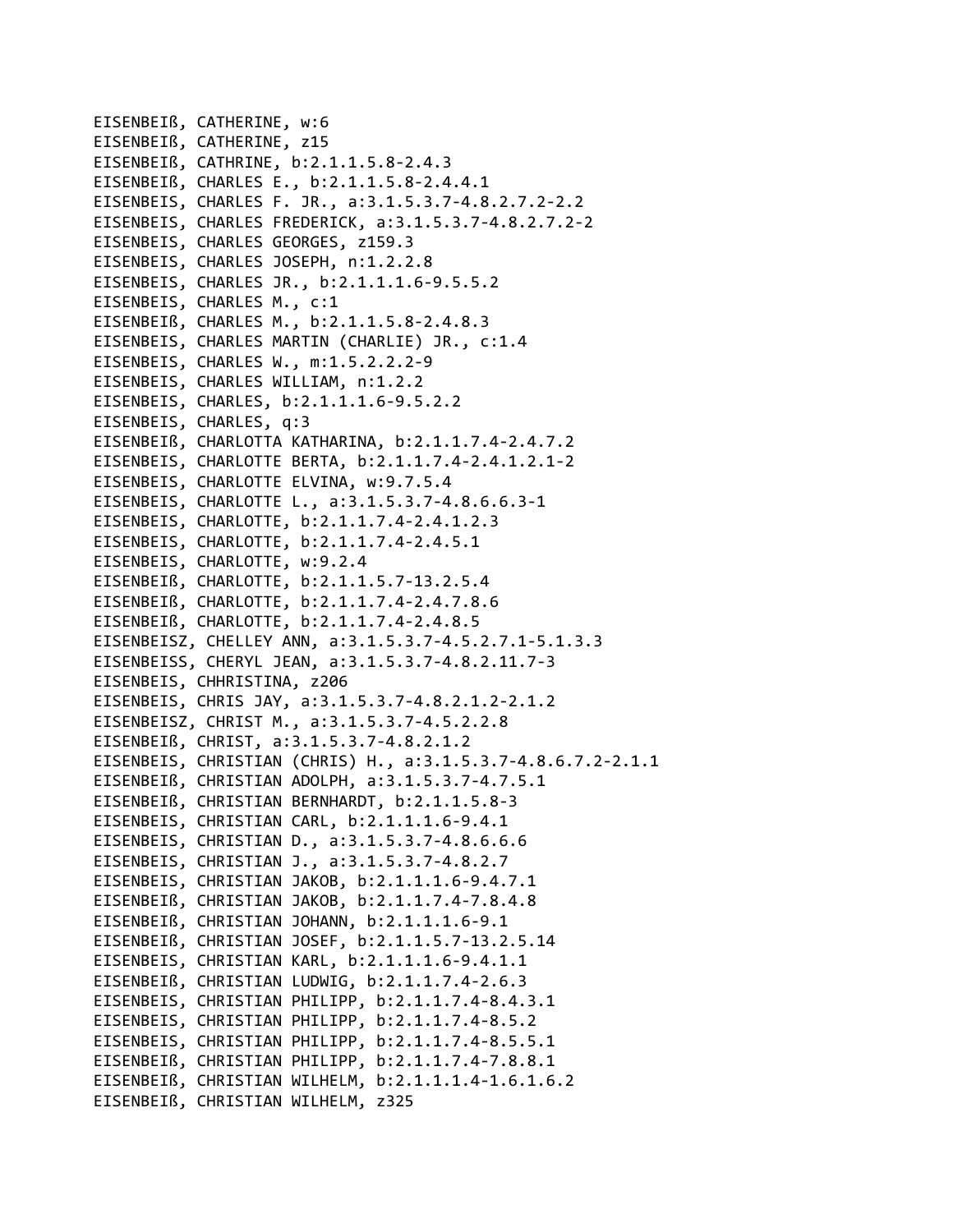EISENBEIS, CHRISTIAN, b:2.1.1.1.6-9.2.9.3.2-1 EISENBEIS, CHRISTIAN, b:2.1.1.7.4-8.4.2 EISENBEIS, CHRISTIAN, b:2.1.1.7.4-8.5.4 EISENBEIS, CHRISTIAN, b:2.1.1.7.4-8.5.5 EISENBEIS, CHRISTIAN, b:2.1.1.7.4-8.5.5.3 Eisenbeis, Christian, oo a:3.1.5.3.7-4.8.6.2 EISENBEIS, CHRISTIAN, w:1.3 EISENBEIS, CHRISTIAN, z117 EISENBEIS, CHRISTIAN, z137 EISENBEIß, CHRISTIAN, a:2.1.7.1.5-2.3.4.5.1 EISENBEIß, CHRISTIAN, a:2.1.7.1.5-2.3.5 EISENBEIß, CHRISTIAN, a:2.1.7.1.5-2.3.5.3.4 EISENBEIß, CHRISTIAN, a:2.1.7.1.5-2.3.5.3.8 EISENBEIß, CHRISTIAN, a:2.1.7.1.5-2.7.1.1 EISENBEIß, CHRISTIAN, a:2.1.7.1.5-2.7.1.3.5 EISENBEIß, CHRISTIAN, a:3.1.5.3.6 EISENBEIß, CHRISTIAN, a:3.1.5.3.7-2.1.2.3.4 EISENBEIß, CHRISTIAN, a:3.1.5.3.7-2.3.2 EISENBEIß, CHRISTIAN, a:3.1.5.3.7-4.4.2 EISENBEIß, CHRISTIAN, a:3.1.5.3.7-4.5.2.6.7 EISENBEIß, CHRISTIAN, a:3.1.5.3.7-4.7 EISENBEIß, CHRISTIAN, a:3.1.5.3.7-4.7.2.10.3 EISENBEIß, CHRISTIAN, a:3.1.5.3.7-4.7.2.4 EISENBEIß, CHRISTIAN, a:3.1.5.3.7-4.7.2.4.1 EISENBEIß, CHRISTIAN, a:3.1.5.3.7-4.7.3 EISENBEIß, CHRISTIAN, a:3.1.5.3.7-4.7.6.7 EISENBEIß, CHRISTIAN, a:3.1.5.3.7-4.7.8.2 EISENBEIß, CHRISTIAN, a:3.1.5.3.7-4.7.8.6.3 EISENBEIß, CHRISTIAN, a:3.1.5.3.7-4.8.1 EISENBEIß, CHRISTIAN, a:3.1.5.3.7-4.8.1.2 EISENBEIß, CHRISTIAN, a:3.1.5.3.7-4.8.1.3 EISENBEIß, CHRISTIAN, a:3.1.5.3.7-4.8.1.7 EISENBEIß, CHRISTIAN, a:3.1.5.3.7-4.8.3.1 EISENBEIß, CHRISTIAN, a:3.1.5.3.7-4.8.3.7 EISENBEIß, CHRISTIAN, b:2.1.1.1.4-1.11.5 EISENBEIß, CHRISTIAN, b:2.1.1.1.4-1.12.2.4.5 EISENBEIß, CHRISTIAN, b:2.1.1.1.4-1.6.5.4.2-2.1 EISENBEIß, CHRISTIAN, b:2.1.1.1.6-9 EISENBEIß, CHRISTIAN, b:2.1.1.5.7-13.6 EISENBEIß, CHRISTIAN, b:2.1.1.5.7-2.4.9 EISENBEIß, CHRISTIAN, b:2.1.1.5.7-2.4.9.1 EISENBEIß, CHRISTIAN, b:2.1.1.5.7-4.5.5 EISENBEIß, CHRISTIAN, b:2.1.1.5.8-10 EISENBEIß, CHRISTIAN, b:2.1.1.7.4-2.3 EISENBEIß, CHRISTIAN, b:2.1.1.7.4-7.8.3.1.4 EISENBEIß, CHRISTIAN, z1 EISENBEIß, CHRISTIAN, z113 EISENBEIß, CHRISTIAN, z115 EISENBEIß, CHRISTIAN, z116 EISENBEIß, CHRISTIAN, z118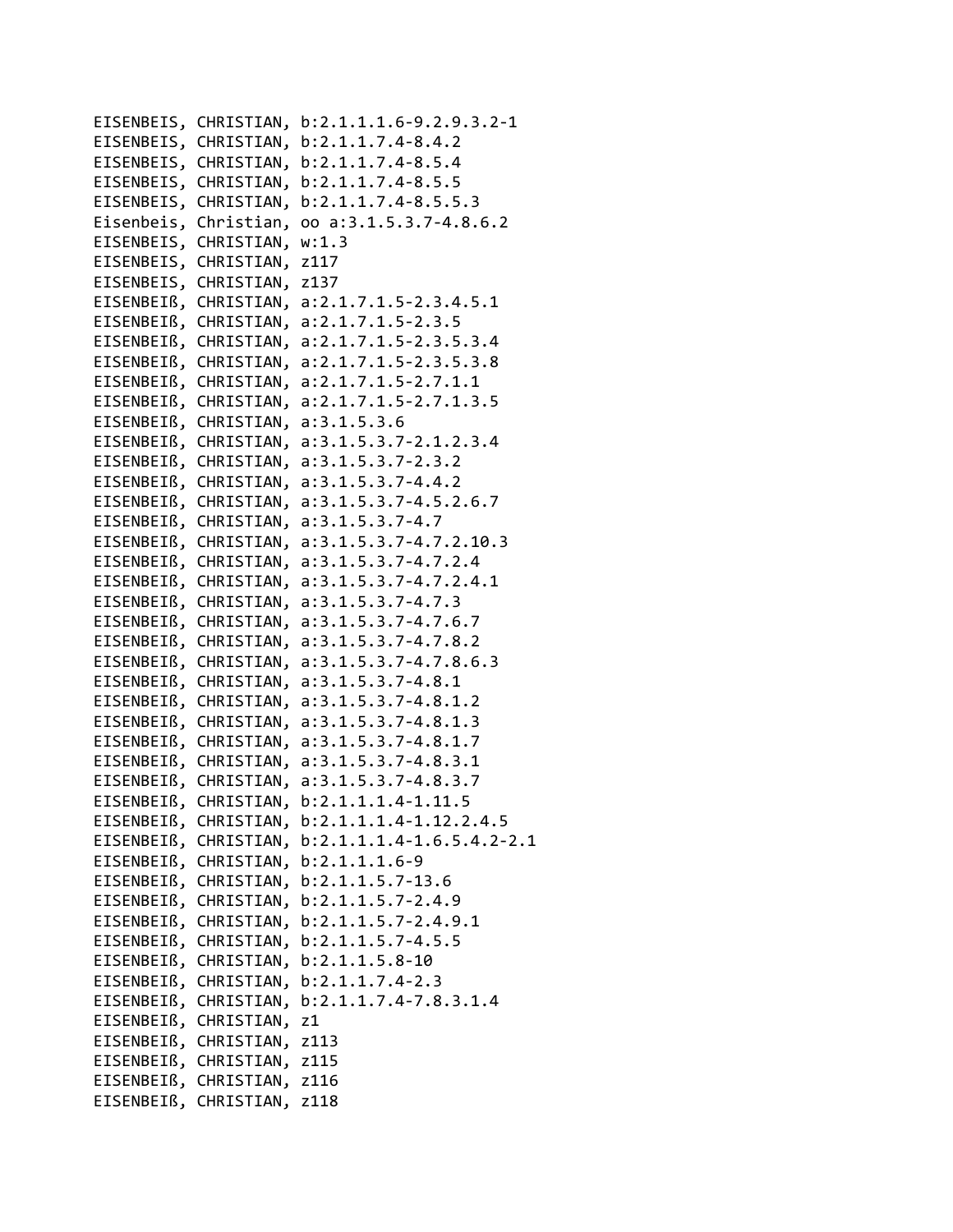EISENBEIß, CHRISTIAN, z162.1 EISENBEIß, CHRISTIAN, z196 EISENBEIß, CHRISTIANA CAROLINA, b:2.1.1.7.4‐2.10 EISENBEIS, CHRISTIANA FRIEDRIKA, z59 EISENBEIß, CHRISTIANA MARIA CATHARINA, z180.1 EISENBEIß, CHRISTIANA, a:3.1.5.3.7‐2.1.2.3.5 EISENBEIß, CHRISTINA BARBARA, a:2.1.7.1.4 EISENBEIß, CHRISTINA CATHARINA, a:3.1.5.3.8.3 EISENBEIß, CHRISTINA CATHARINA, b:2.1.1.7.1 EISENBEIß, CHRISTINA KATHERINA, a:2.1.2.10.3 EISENBEIß, CHRISTINA MARGARETHA, a:2.1.2.10.6‐2 EISENBEISZ, CHRISTINA MARIE, a:3.1.5.3.7‐4.5.2.7.1‐5.1.3.1 EISENBEIS, CHRISTINA, a:3.1.5.3.7‐4.8.6.7.8 EISENBEIß, CHRISTINA, a:1.6 EISENBEIß, CHRISTINA, a:3.1.5.3.12 EISENBEIß, CHRISTINA, a:3.1.5.3.7‐4.5.2.1 EISENBEIß, CHRISTINA, a:3.1.5.3.7‐4.5.2.4 EISENBEIß, CHRISTINA, a:3.1.5.3.7‐4.5.2.7.4 EISENBEIß, CHRISTINA, a:3.1.5.3.7‐4.5.2.9 EISENBEIß, CHRISTINA, a:3.1.5.3.7‐4.7.11.3 EISENBEIß, CHRISTINA, a:3.1.5.3.7‐4.7.6.11 EISENBEIß, CHRISTINA, a:3.1.5.3.7‐4.7.6.8 EISENBEIß, CHRISTINA, a:3.1.5.3.7‐4.7.7.13 EISENBEIß, CHRISTINA, a:3.1.5.3.7‐4.7.7.2.5 EISENBEIß, CHRISTINA, a:3.1.5.3.7‐4.7.8.4 EISENBEIß, CHRISTINA, a:3.1.5.3.7‐4.8.1.6 EISENBEIß, CHRISTINA, a:3.1.5.3.7‐4.8.1.9 EISENBEIß, CHRISTINA, a:3.1.5.3.7‐4.8.2.10 EISENBEIß, CHRISTINA, a:3.1.5.3.7‐4.8.2.6 EISENBEIß, CHRISTINA, a:3.1.5.3.7‐4.8.3.6 EISENBEIß, CHRISTINA, a:3.1.6.2 EISENBEIß, CHRISTINA, z113.1 EISENBEISZ, CHRISTINA, a:3.1.5.3.7‐4.5.2.2.5 EISENBEISZ, CHRISTINA, a:3.1.5.3.7‐4.5.2.2.7‐4 EISENBEIS, CHRISTINE ANN, c:1.5.4.1.3 EISENBEIß, CHRISTINE ELISABETH, a:2.1.7.1.5‐2.7.1.7.6 EISENBEIß, CHRISTINE KATHARINE, z60 EISENBEIS, CHRISTINE PAULE ANNONCIADE, b:2.1.1.1.6‐9.2.9.3.1‐3.1 EISENBEIS, CHRISTINE, a:2.1.7.3.1‐3.2 EISENBEIß, CHRISTINE, a:3.1.5.3.7‐4.7.4.1.1 EISENBEIß, CHRISTINE, a:3.1.5.3.7‐4.7.8.7.1 EISENBEIß, CHRISTINE, a:3.1.5.3.7‐4.8.3.8 EISENBEISZ, CHRISTINE, a:3.1.5.3.7‐4.7.11.9.1 EISENBEIß, CHRISTOPH ALBERT JAKOB, a:2.1.2.10.6‐1.3 EISENBEIß, CHRISTOPH CONRAD, a:3.1.5.3.8.5 EISENBEIS, CHRISTOPH, z177.5 EISENBEIß, CHRISTOPH, a:2.1 EISENBEIß, CHRISTOPH, a:2.1.2 EISENBEIß, CHRISTOPH, a:2.1.2.3 EISENBEIß, CHRISTOPH, a:2.1.2.6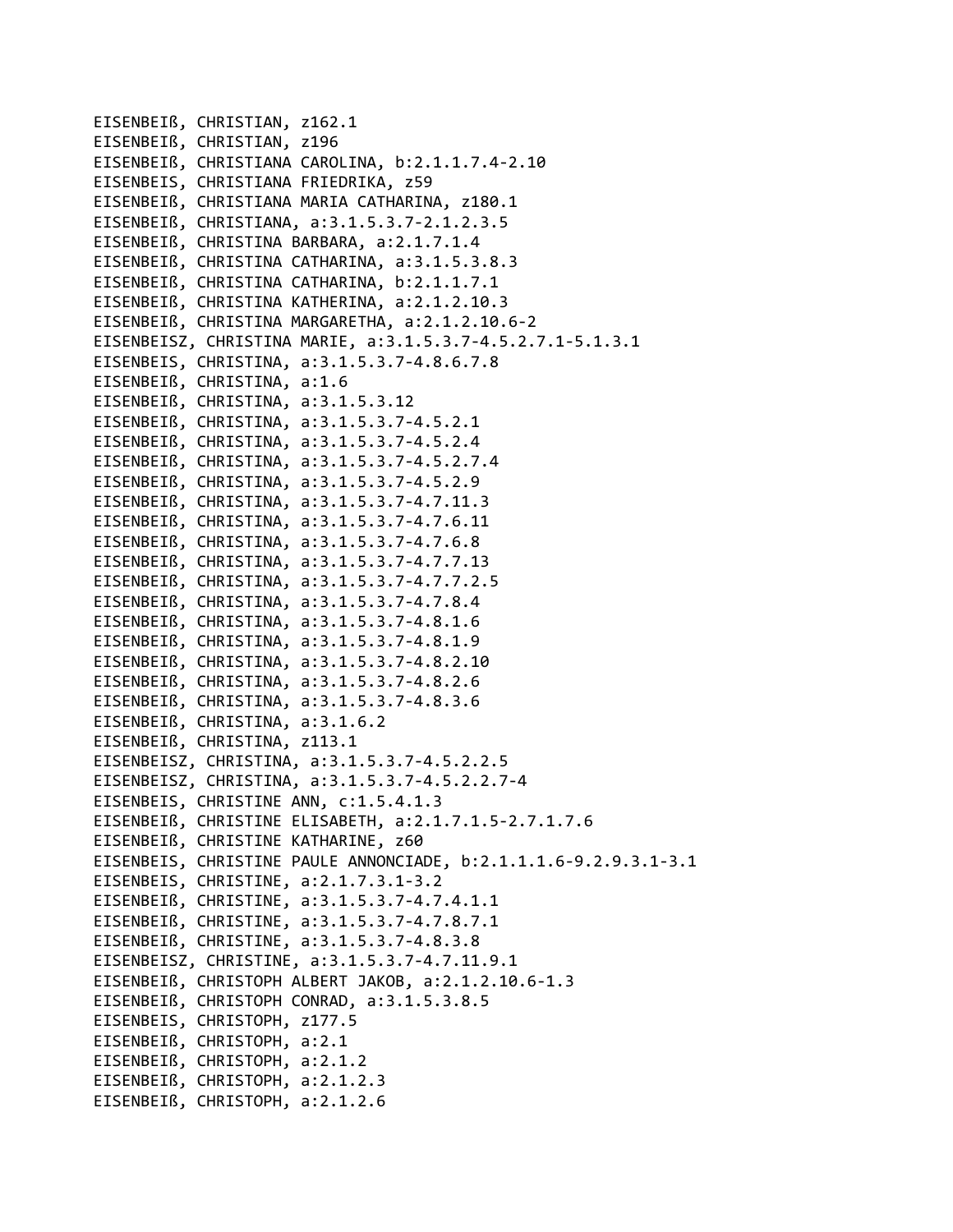EISENBEIß, CHRISTOPH, a:3.1.5.3 EISENBEIß, CHRISTOPH, a:3.1.5.3.10 EISENBEIß, CHRISTOPH, a:3.1.5.3.7-4.7.2.10.6 EISENBEIß, CHRISTOPH, z174 EISENBEIS, CHRISTOPHER ROLF, b:2.1.1.7.4-7.8.3.9.1-1.2 EISENBEISZ, CINDY ELAINE, a:3.1.5.3.7-4.5.2.7.7-2.1.1 EISENBEIS, CIRIAX, z272 EISENBEIS, CLARA JOSEPHINE, k:2.1.8.2.3 EISENBEIS, CLARA VIRGINIA, n:1.2.2.10 EISENBEIS, CLARA, a:3.1.5.3.7-4.8.2.1.3-2 EISENBEIS, CLARA, n:1.5.2 EISENBEIS, CLARA, v:1.5 EISENBEIS, CLARA, w:9.7.9 EISENBEISZ, CLARENCE MONROE (ROY), a:3.1.5.3.7-4.5.2.7.7-2.1 EISENBEISZ, CLARENCE, a:3.1.5.3.7-4.5.2.2.8-8 EISENBEIS, CLAUDIA JEAN, n:1.2.2.9.1 EISENBEIß, CLAUDIA, a:3.1.5.3.7-4.7.8.6.5-1.1 EISENBEIß, CLAUS (CLEMENS), z319 EISENBEIß, CLAUS DIETER, a:3.1.5.3.7-4.7.11.6.9-2 EISENBEIS, CLYDE THOMAS, a:3.1.5.3.7-4.8.2.1.3-7.1 EISENBEISZ, CLYDE, a:3.1.5.3.7-4.5.2.2.9-6.3 EISENBEISZ, CODY JACOB, a:3.1.5.3.7-4.5.2.7.1-5.1.2.1 EISENBEIS, CODY, a:3.1.5.3.7-4.8.6.7.10-2.2.4 EISENBEIS, COELESTIN, m:1.3 EISENBEIS, COLTON HAYES, b:2.1.1.1.6-9.5.2.8.1-1.2.2 EISENBEIS, COREY LEE, a:3.1.5.3.7-4.8.2.1.3-6.3.2 EISENBEIS, CRAIG FREDERICK, b:2.1.1.1.6-9.5.2.8.1-1 EISENBEISZ, CURTIS, a:3.1.5.3.7-4.5.2.2.6-3.2 EISENBEIS, CYNTHIA K., k:2.1.8.6.3-3.2 EISENBEISZ, CYNTHIA, a:3.1.5.3.7-4.5.2.2.9-6.1 EISENBEISZ, DALE EVERETT, a:3.1.5.3.7-4.7.11.9.5-2 EISENBEISZ, DAN ROBERT, a:3.1.5.3.7-4.5.2.7.7-3.3 EISENBEIS, DANIEL JOSEPH, k:2.1.8.6.2-4 EISENBEIß, DANIEL MATTHÄUS, a:3.1.5.3.7-4.7.8 EISENBEIS, DANIEL MICHAEL, n:1.2.2.9.2.1 EISENBEIS, DANIEL W., w:1.3.1.4 EISENBEIS, DANIEL, w:1.6 EISENBEIS, DANIEL, w:1.8 EISENBEIß, DANIEL, a:3.1.5.3.7-4.7.8.9 EISENBEIß, DANIEL, x:1.3 EISENBEIß, DANIEL, x:1.3.4 EISENBEIß, DANIEL, y:1.4.3.8.3-9 EISENBEIß, DANIEL, z13 EISENBEIß, DANIEL, z14.2 EISENBEIS, DARLENE, a:3.1.5.3.7-4.8.2.7.3-5 EISENBEIS, DAVID (D.D.), a:3.1.5.3.7-4.8.6.6 EISENBEISS, DAVID (MONK), a:3.1.5.3.7-4.8.2.11.5 EISENBEIS, DAVID DUANE, a:3.1.5.3.7-4.8.6.6.6-1.1 EISENBEIß, DAVID FRIEDRICH, a:3.1.5.3.7-2 EISENBEIß, DAVID FRIEDRICH, a:3.1.5.3.7-2.3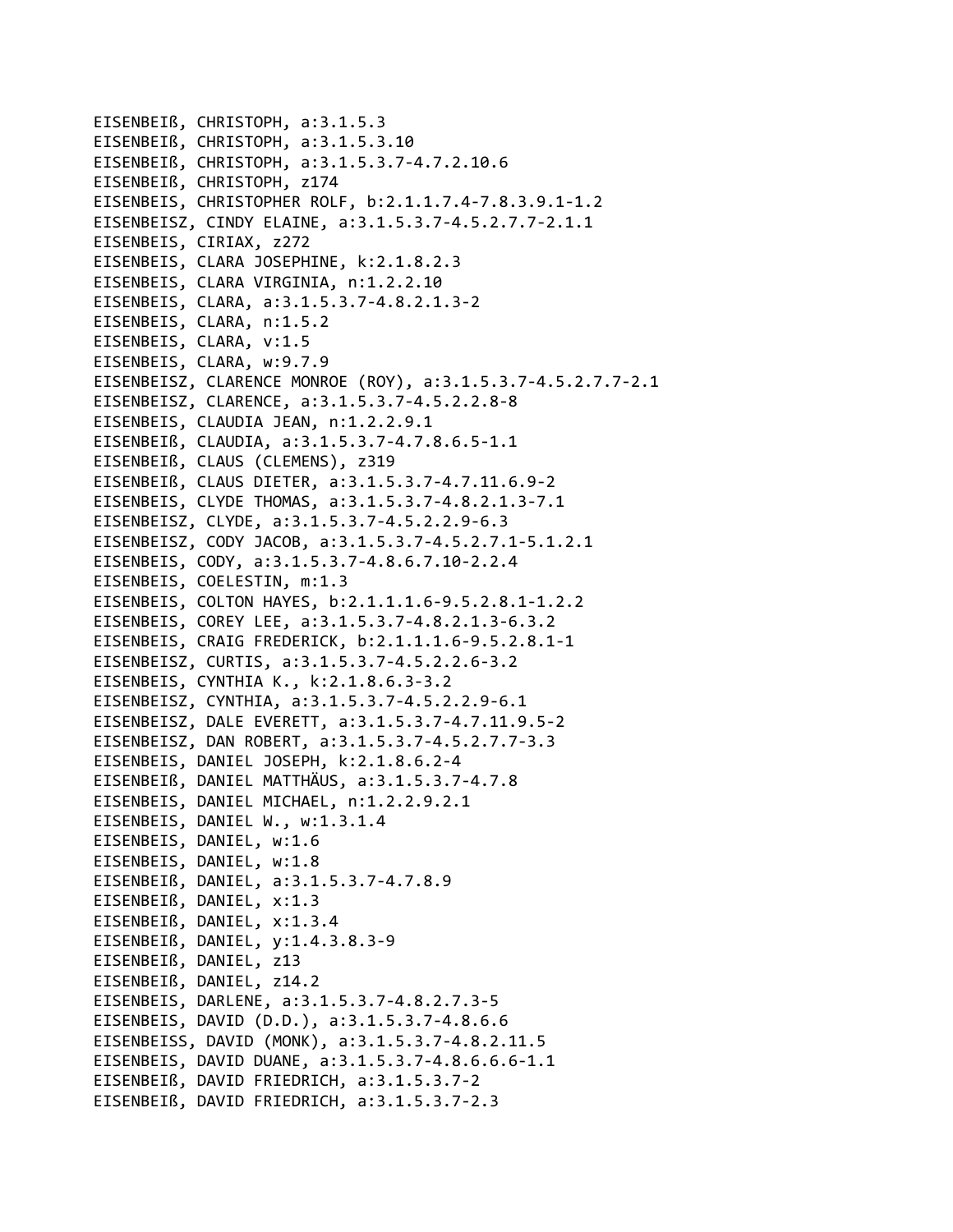EISENBEIß, DAVID FRIEDRICH, z61 EISENBEIß, DAVID H., a:3.1.5.3.7-4.5.2.6.8 EISENBEISZ, DAVID JACOB, a:3.1.5.3.7-4.5.2.7.1-10.1 EISENBEISZ, DAVID JR., a:3.1.5.3.7-4.5.2.2.7-1 EISENBEIS, DAVID LEE, a:3.1.5.3.7-4.8.6.6.6-2 EISENBEIS, DAVID LEE, m:1.5.2.2.2-7.2.6.3 EISENBEISZ, DAVID M., a:3.1.5.3.7-4.5.2.2.7 EISENBEIß, DAVID SIMON, a:3.1.5.3.7-4.7.8.6.4-5.1 EISENBEISS, DAVID WEDDLE, a:3.1.5.3.7-4.8.2.11.5-2 EISENBEIS, DAVID, a:3.1.5.3.7-4.8.2.12.8-5 EISENBEIS, DAVID, a:3.1.5.3.7-4.8.6.5 EISENBEIS, DAVID, a:3.1.5.3.7-4.8.6.6.2 EISENBEIS, DAVID, k:2.1.8.6.2-6.1 EISENBEIS, DAVID, z38.1.1 EISENBEIß, DAVID, a:3.1.5.3.7-4.7.4.1.2-2.5 EISENBEIß, DAVID, b:2.1.1.5.7-13.2.5.12.3.1 EISENBEIß, DAVID, x:1 EISENBEISZ, DAVID, a:3.1.5.3.7-4.5.2.2.1-3.1.2 EISENBEISZ, DAVID, a:3.1.5.3.7-4.8.2.8.8-3.1 EISENBEIS, DAWN ELYNN, a:3.1.5.3.7-4.8.6.6.6-1.3 EISENBEIS, DE ETTA, a:3.1.5.3.7-4.8.2.12.2-1 EISENBEISZ, DEAN, a:3.1.5.3.7-4.7.11.9.4-1 EISENBEIS, DEBBIE, m:1.5.2.2.2-1.3.1.2 EISENBEIS, DEBORAH, a:3.1.5.3.7-4.8.2.12.5-1.1 EISENBEIS, DEBRA ROSE, n:1.2.2.9.4 EISENBEIS, DELBERT JOSEPH, m:1.5.2.2.2-7.1.4 EISENBEIS, DELLA JOY, a:3.1.5.3.7-4.8.2.12.5-4 EISENBEIS, DELMAR, a:3.1.5.3.7-4.8.6.7.4-4 EISENBEIS, DELORES ANN (LORI), k:2.1.8.7.2-3 EISENBEIS, DELORES, a:3.1.5.3.7-4.8.2.12.8-1 EISENBEISZ, DELORES, a:3.1.5.3.7-4.5.2.2.9-2 EISENBEIS, DENNIS CRIS, a:3.1.5.3.7-4.8.6.6.6-1.2 EISENBEISZ, DEREK, a:3.1.5.3.7-4.5.2.7.1-5.1.3 EISENBEIS, DERRICK MICHAEL, a:3.1.5.3.7-4.8.6.6.6-2.2 EISENBEIS, DERRICK THEO, a:3.1.5.3.7-4.8.2.1.3-7.2.2 EISENBEIS, DIANE, k:2.1.8.6.2-2.1 EISENBEISZ, DIANE, a:3.1.5.3.7-4.5.2.2.1-3.1.3 EISENBEIS, DIETER, b:2.1.1.7.4-7.8.3.9.1-3 EISENBEIS, DIETER, v:1.2.1 EISENBEIß, DIETER, a:2.1.7.1.5-2.7.1.2.1-1.1 EISENBEIß, DIETRICH JAKOB, b:2.1.1.7.4-2.4.7 EISENBEIS, DMITRIY MARKOVICH, a:3.1.5.3.7-4.3.2.1.8 EISENBEIS, DOLORES, a:3.1.5.3.7-4.8.2.7.3-3 EISENBEISZ, DOMINIC GORDON, a:3.1.5.3.7-4.5.2.7.1-10.2.1.1 EISENBEIS, DONALD LEE, a:3.1.5.3.7-4.8.6.6.6-2.3 EISENBEISZ, DONALD RAY, a:3.1.5.3.7-4.5.2.7.10-8.3 EISENBEIS, DONALD, k:2.1.8.7.4-2 EISENBEISS, DONNA ARLENE, a:3.1.5.3.7-4.8.2.11.7-2 EISENBEIS, DONNA, k:2.1.8.6.3-2.4 EISENBEISZ, DONNITA CHRISTINE, a:3.1.5.3.7-4.7.11.9.3-3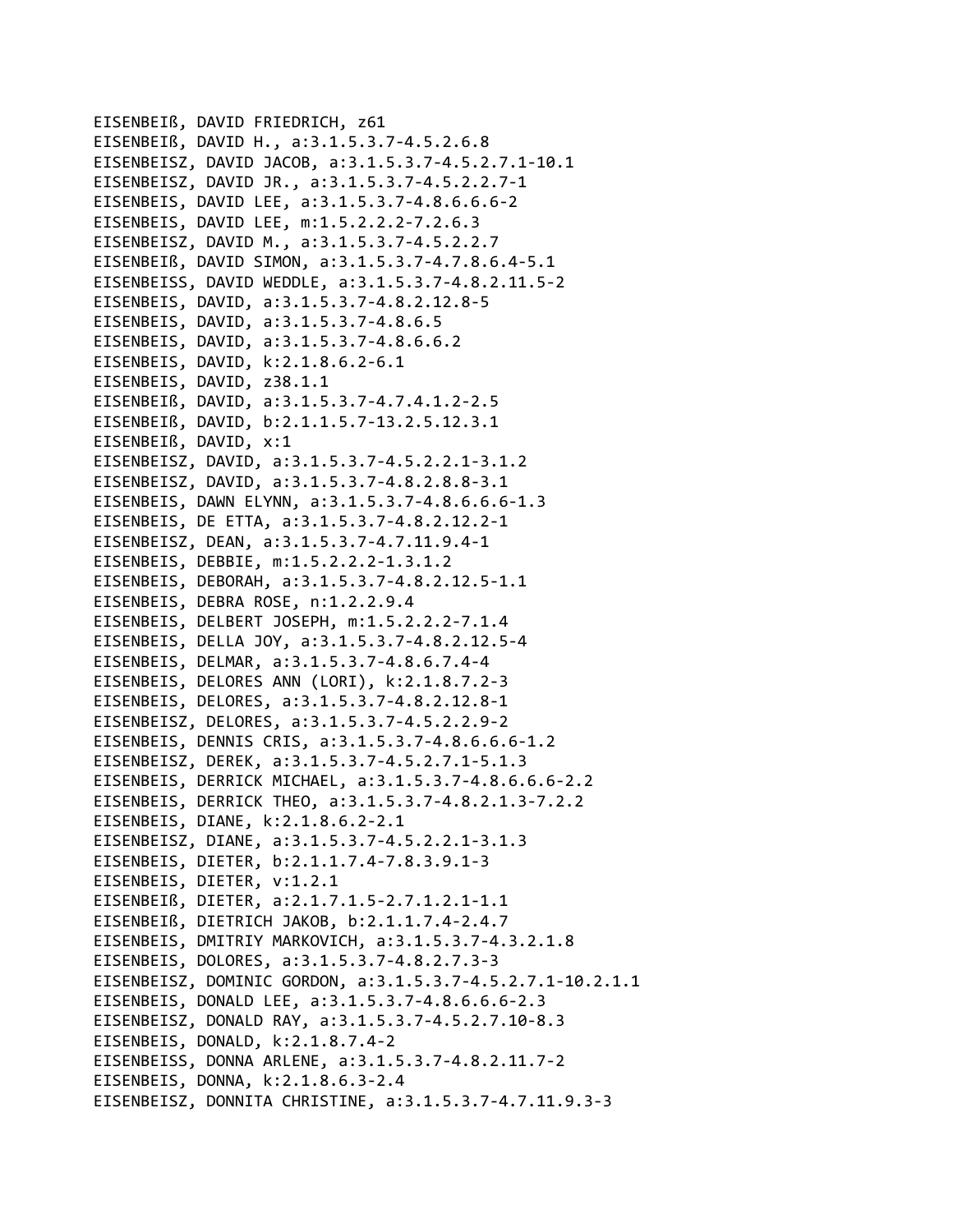```
EISENBEIS, DORIS MARIE, m:1.5.2.2.2-7.2.8
EISENBEIß, DORIS RUTH, i:1.2.2.1.1
EISENBEIS, DORIS, a:3.1.5.3.7-4.8.6.7.4-3
EISENBEIß, DOROTHEA ELISABETHA, b:2.1.1.5.7-10
EISENBEIß, DOROTHEA HENRIETTA, b:2.1.1.7.4-2.6.3.4
EISENBEIß, DOROTHEA KAROLINA, b:2.1.1.7.4-2.6.3.3
EISENBEIß, DOROTHEA MARGARETHA, b:2.1.1.1.6-9.2.1
EISENBEIS, DOROTHEA SOPHIA, a:2.1.7.1.5-2.3.1.1.5-2
EISENBEIS, DOROTHEA, a:2.1.7.1.5-2.3.1.1.3
EISENBEIß, DOROTHEA, a:3.1.5.3.7-2.3.5.1.1
EISENBEIß, DOROTHEA, a:3.1.5.3.7-2.3.5.4
EISENBEIß, DOROTHEA, a:3.1.5.3.7-4.5.2.8
EISENBEIß, DOROTHEA, a:3.1.5.3.8.8
EISENBEIß, DOROTHEA, z107
EISENBEIß, DOROTHEA, z256
EISENBEIß, DOROTHEA, z328
EISENBEISZ, DOROTHEA, a:3.1.5.3.7-4.5.2.7.1-3
EISENBEISZ, DOROTHEA, a:3.1.5.3.7-4.5.2.7.1-4
EISENBEIS, DOROTHY BERNICE, k:2.1.8.3.1-2
EISENBEIS, DOROTHY, a:3.1.5.3.7-4.8.2.7.8-3
EISENBEIS, DOUGLAS CHRIS, a:3.1.5.3.7-4.8.6.6.6-2.1
EISENBEIS, DOUGLAS DUANE, a:3.1.5.3.7-4.8.6.6.6-1
EISENBEIS, DOUGLAS LLOYD, a:3.1.5.3.7-4.5.2.6.5-5.3
EISENBEIS, DOUGLAS MATTHEW, m:1.5.2.2.2-7.2.6.4
EISENBEIS, e: HENRY, |
EISENBEIß, EBERHARD, a:3.1.5.3.7-4.7.8.6.4-5
EISENBEIß, ECKEHARD, a:3.1.5.3.7-4.7.6.5.6-1.3
EISENBEIS, EDGAR JOSEPH, m:1.5.2.2.2-7.2
EISENBEIS, EDITH CHRISTIANE, b:2.1.1.1.6-9.2.9.3.1-2.3
EISENBEIß, EDMUND OTTO, b:2.1.1.1.4-1.6.1.6.10
EISENBEIS, EDMUND, z231.1
EISENBEISZ, EDNA, a:3.1.5.3.7-4.5.2.2.8-4
EISENBEISZ, EDNA, a:3.1.5.3.7-4.5.2.6.6-2
EISENBEIS, EDUARD, a:3.1.5.3.7-4.7.12.2
EISENBEIS, EDUARD, a:3.1.5.3.7-4.7.2.12.2
EISENBEIS, EDUARD, z231
EISENBEIß, EDUARD, a:3.1.5.3.7-4.7.11.8
EISENBEIß, EDUARD, a:3.1.5.3.7-4.7.2.4.8
EISENBEIß, EDUARD, a:3.1.5.3.7-4.7.2.5.6
EISENBEIß, EDUARD, a:3.1.5.3.7-4.7.4.1.2-1
EISENBEIß, EDUARD, a:3.1.5.3.7-4.7.6.13
EISENBEIß, EDUARD, a:3.1.5.3.7-4.7.6.5.6-1
EISENBEIß, EDUARD, a:3.1.5.3.7-4.7.7.2.1
EISENBEIß, EDUARD, a:3.1.5.3.7-4.7.8.6
EISENBEIß, EDUARD, a:3.1.5.3.7-4.7.8.6.2
EISENBEIß, EDUARD, z5
EISENBEIS, EDWARD (DINK), k:2.1.8.7.4
EISENBEIS, EDWARD (EDDI), a:3.1.5.3.7-4.7.7.10.2
EISENBEIS, EDWARD A., k:2.1.8.1.1-5.2
EISENBEISZ, EDWARD G., a:3.1.5.3.7-4.5.2.7.11
```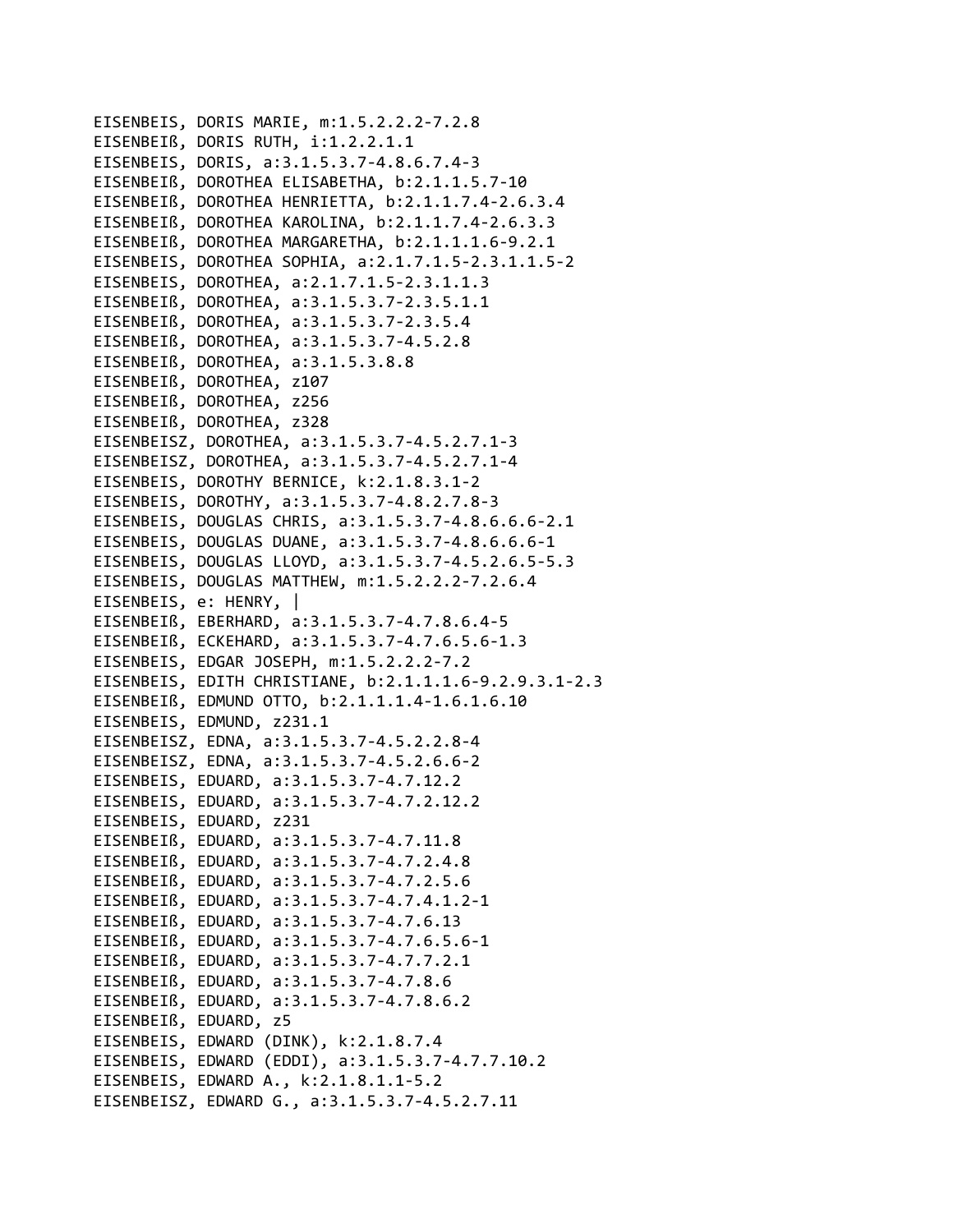```
EISENBEIS, EDWARD, a:3.1.5.3.7-4.8.6.6.3
EISENBEIS, EDWARD, a:3.1.5.3.7-4.8.6.7.10
EISENBEIS, EDWARD, z212
EISENBEISZ, EDWIN (ED) JAY, a:3.1.5.3.7-4.5.2.7.1-5.1.2
EISENBEIS, EDWIN C., k:2.1.8.3.3-1
EISENBEIS, EDWIN M., k:2.1.8.3.3
EISENBEIS, EDWIN, a:3.1.5.3.7-4.5.2.6.5-7
EISENBEIS, EDWIN, a:3.1.5.3.7-4.8.6.7.9
EISENBEIS, EDWIN, q:1.3
EISENBEISZ, EDWIN, a:3.1.5.3.7-4.5.2.7.1-1
EISENBEISZ, EDWIN, a:3.1.5.3.7-4.7.6.14.4
EISENBEIß, EGON, a:2.1.7.3.1-1.1.1.1.3-2.3
EISENBEIß, EHRICH, a:3.1.5.3.7-4.7.7.2.2-1.1
EISENBEIS, EKATERINA TICHONOWNA, a:3.1.5.3.7-4.3.2.5.5
EISENBEIS, ELAINE RUTH, a:3.1.5.3.7-4.8.2.12.2-3
EISENBEISZ, ELEANORA, a:3.1.5.3.7-4.5.2.7.10-3
EISENBEIS, ELEANORE RUTH, a:3.1.5.3.7-4.5.2.6.5-5.1
EISENBEIS, ELEONORE MARIA, z176
EISENBEIß, ELFRIEDE, a:3.1.5.3.7-4.7.4.1.2-5.1
EISENBEIß, ELFRIEDE, b:2.1.1.1.4-1.6.5.4.1
EISENBEIß, ELFRIEDE, x:1.3.1.6.8-2
EISENBEIß, ELFRIEDE, z169.2
EISENBEIß, ELIESE HEDWIG, a:2.1.7.1.5-2.7.1.2.2
EISENBEIS, ELISABETH HILDEGARD, b:2.1.1.1.6-9.4.7.7.5
EISENBEIS, ELISABETH KATHARINA, z241.1.1
EISENBEIS, ELISABETH MARIA, b:2.1.1.7.4-8.4.2.1
EISENBEIß, ELISABETH MARIE, a:2.1.7.3.1-1.1.1.1.2-1
EISENBEIß, ELISABETH SOPHIE BERTA, i:1.2.2.4
EISENBEIS, ELISABETH, a:3.1.5.3.7-4.7.7.7
EISENBEIS, ELISABETH, c:3
EISENBEIS, ELISABETH, m:1.5.11.9
EISENBEIS, ELISABETH, m:1.5.2.2.4
EISENBEIS, ELISABETH, m:1.5.3
Eisenbeis, Elisabeth, oo m:1.7.1.2.4
EISENBEIS, ELISABETH, w:8.4
EISENBEIß, ELISABETH, a:2.1.7.1.5-2.3.4.2
EISENBEIß, ELISABETH, a:2.1.7.1.5-2.7.1.1.1-1
EISENBEIß, ELISABETH, a:2.1.7.1.5-2.7.1.1.1-4.3
EISENBEIß, ELISABETH, a:3.1.5.3.7-4.7.2.1
EISENBEIß, ELISABETH, a:3.1.5.3.7-4.7.7.4.2
EISENBEIß, ELISABETH, b:2.1.1.1.4-1.6.5.4.7
EISENBEIß, ELISABETH, b:2.1.1.5.7-13.2.1.2
EISENBEIß, ELISABETH, x:1.3.1.1
EISENBEIß, ELISABETH, x:1.3.1.6.4
EISENBEIß, ELISABETH, x:1.3.2
EISENBEIß, ELISABETH, z11.5
EISENBEIß, ELISABETH, z174.1.1
EISENBEIß, ELISABETHA BARBARA, a:3.1.5.3.8.1
EISENBEIß, ELISABETHA BARBARA, a:3.1.5.3.8.6
EISENBEIß, ELISABETHA BARBARA, v:1.4.3.8.3-11.1.3.4
```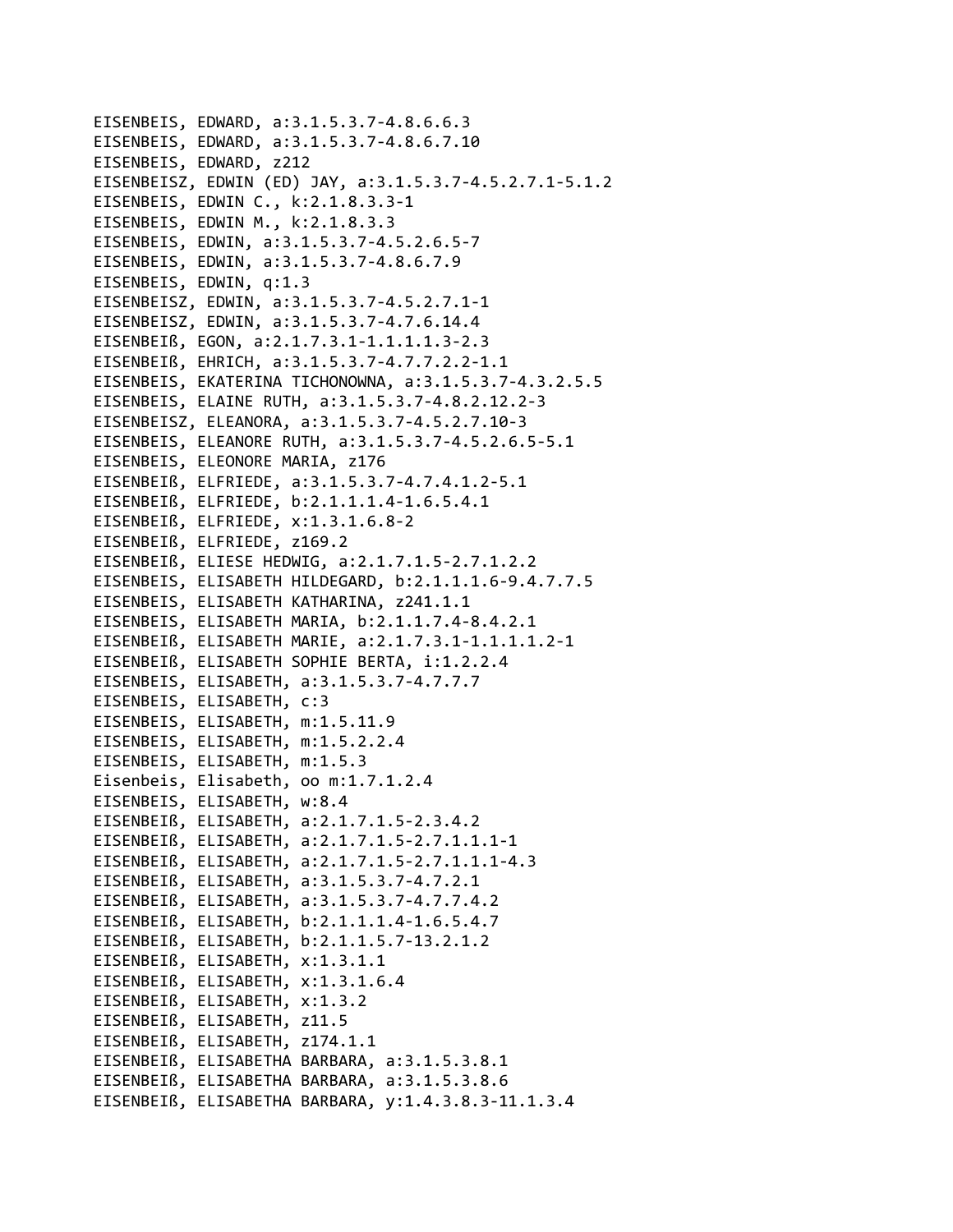```
EISENBEIß, ELISABETHA CATHARINA, b:2.1.1.5.2‐7
EISENBEIS, ELISABETHA HELENA, m:1.5.11.5.3‐4
EISENBEIS, ELISABETHA JULIANA, a:3.1.5.3.7‐4.7.12.3
EISENBEIß, ELISABETHA KATHARINA, a:2.1.7.1.5‐2.7.1.1.3
EISENBEIß, ELISABETHA PAULIN, z121.2
EISENBEIS, ELISABETHA, z40.2
EISENBEIß, ELISABETHA, a:2.1.2.1
EISENBEIß, ELISABETHA, a:2.1.2.2.2
EISENBEIß, ELISABETHA, a:2.1.2.9
EISENBEIß, ELISABETHA, a:2.1.7.1.5‐2.7.1.5
EISENBEIß, ELISABETHA, a:3.1.5.3.7‐4.7.2.4.12
EISENBEIß, ELISABETHA, a:3.1.5.3.7‐4.7.2.4.3
EISENBEIß, ELISABETHA, a:3.1.5.3.7‐4.7.2.5.5
EISENBEIß, ELISABETHA, a:3.1.5.3.7‐4.7.6.2
EISENBEIß, ELISABETHA, a:3.1.5.3.7‐4.7.8.10
EISENBEIß, ELISABETHA, b:2.1.1.1.6‐9.2.11
EISENBEIß, ELISABETHA, b:2.1.1.5.7‐13.2.2
EISENBEIß, ELISABETHA, b:2.1.1.7.4‐2.4.7.4
EISENBEIß, ELISABETHA, z26
EISENBEIß, ELISBABETHA, a:3.1.5.3.7‐4.8.5
EISENBEIß, ELISE MARIE, z50.3
EISENBEIß, ELISE ROSINE, z51.2
EISENBEIß, ELISE, a:2.1.7.3.1‐1.1.1.1.1‐3
EISENBEIS, ELIZABETH (BETTY), a:3.1.5.3.7‐4.8.2.7.4‐1
EISENBEIS, ELIZABETH (LIZZIE), c:1.1
EISENBEIS, ELIZABETH CAROLINE, k:2.1.8.1.1‐4
EISENBEIS, ELIZABETH M., a:3.1.5.3.7‐4.8.6.7.2‐2.1.2
EISENBEIS, ELIZABETH MARY, m:1.5.2.2.2‐7.5
EISENBEIS, ELIZABETH MORGAN, k:2.1.8.1.1‐5.2.2
EISENBEIS, ELIZABETH, k:2.1.8.6.2‐6.4
EISENBEIS, ELIZABETH, m:1.5.11.8.2‐2
EISENBEIS, ELIZABETH, m:1.5.2.2.2‐6.1
EISENBEIS, ELIZABETH, w:9.11
EISENBEIß, ELIZABETH, w:5.3
EISENBEIß, ELIZABETH, w:5.6
EISENBEISZ, ELIZABETH, a:3.1.5.3.7‐4.5.2.2.1‐3.2.2
EISENBEISZ, ELIZABETH, a:3.1.5.3.7‐4.5.2.7.10‐2
EISENBEIS, ELIZABETHA, z25
EISENBEIß, ELKE JOHANNA, b:2.1.1.1.4‐1.6.1.7.6‐4.2.2
EISENBEIS, ELLA MARIE, z137.3
EISENBEIS, ELLA, a:3.1.5.3.7‐4.8.2.7.3‐1
EISENBEIS, ELLA, z37
EISENBEIß, ELLA, a:3.1.5.3.7‐4.7.2.10.2‐6
EISENBEIß, ELLA, a:3.1.5.3.7‐4.7.7.2.1‐2
EISENBEIß, ELLE LUISE, b:2.1.1.7.4‐7.8.4.8.1
EISENBEIS, ELLE YANG, a:3.1.5.3.7‐4.8.2.1.3‐7.1.2.1
EISENBEIS, ELLIS, a:3.1.5.3.7‐4.8.6.7.9‐2
EISENBEIS, ELMER D., w:9.7.5.7
EISENBEISZ, ELMER, a:3.1.5.3.7‐4.5.2.2.1‐3
EISENBEIS, ELNOR, a:3.1.5.3.7‐4.8.2.8.2‐5
```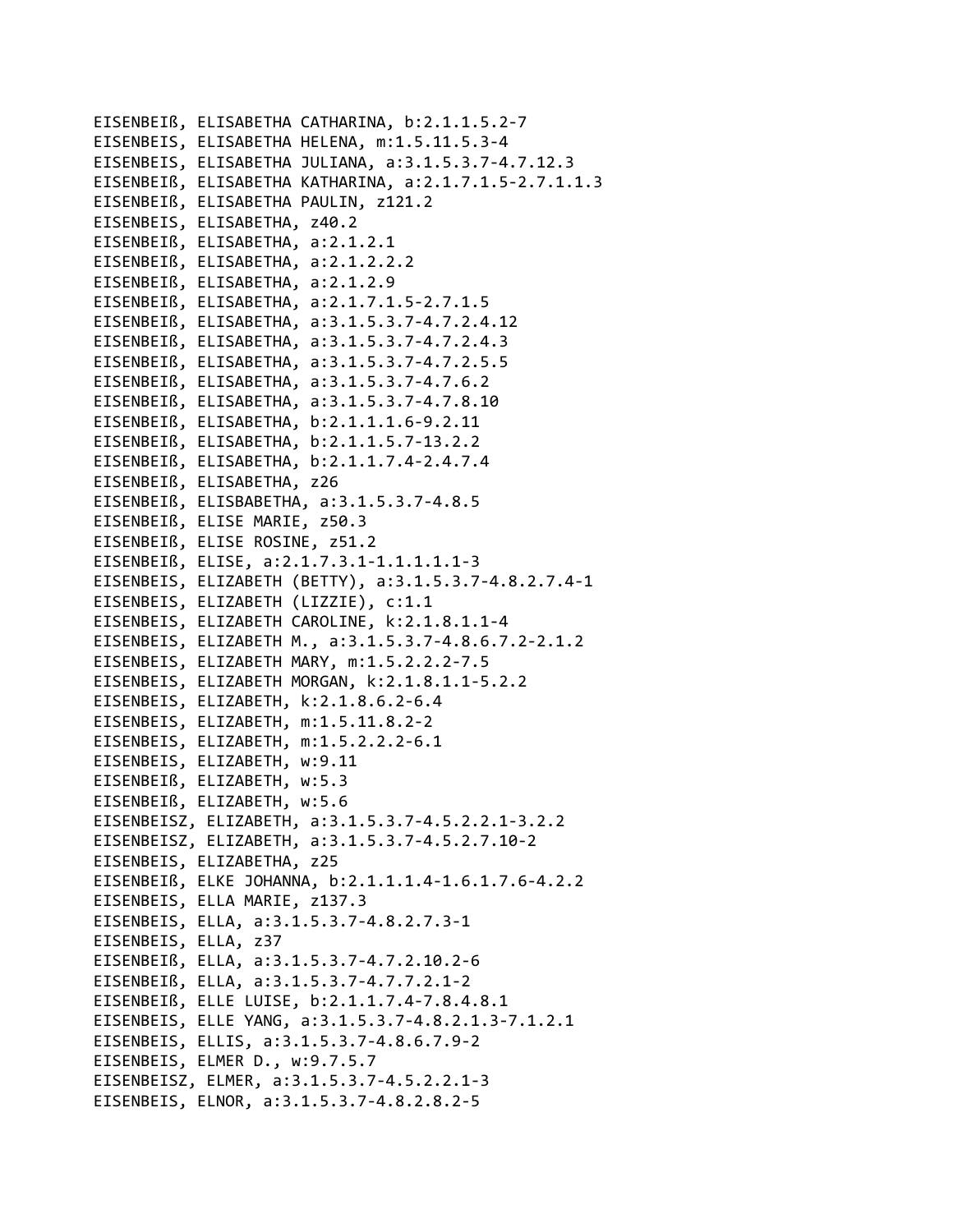```
EISENBEIß, ELSA MARIA, b:2.1.1.7.4‐7.8.4.5.1
EISENBEIS, ELSA, b:2.1.1.7.4‐8.5.5.1.8
EISENBEIS, ELSA, z231.1.2
EISENBEIß, ELSA, a:3.1.5.3.7‐4.7.11.6.1‐3
EISENBEIß, ELSA, a:3.1.5.3.7‐4.7.2.10.1‐3
EISENBEIS, ELSE, b:2.1.1.7.4‐2.4.1.2.4‐3
EISENBEIß, ELSE, a:3.1.5.3.7‐4.7.11.6.10
EISENBEIß, ELSE, a:3.1.5.3.7‐4.7.4.1.2‐5.2
EISENBEIß, ELSE, a:3.1.5.3.7‐4.7.4.3.3‐7
EISENBEIß, ELSE, a:3.1.5.3.7‐4.7.6.9.3‐5
EISENBEIß, ELSE, a:3.1.5.3.7‐4.7.6.9.6.2
EISENBEISZ, ELSIE, a:3.1.5.3.7‐4.5.2.2.8‐1
EISENBEIß, ELWIRA, a:3.1.5.3.7‐4.7.8.6.4‐1
EISENBEIS, EMELIA, z137.2
EISENBEIß, EMIL CHRISTIAN, a:2.1.7.1.5‐2.7.1.2.3
EISENBEIS, EMIL PHILIPP, b:2.1.1.7.4‐8.5.3.1.2
EISENBEIS, EMIL WILHELM, z41.1
EISENBEIS, EMIL, a:3.1.5.3.7‐4.5.2.6.5‐5
EISENBEIS, EMIL, a:3.1.5.3.7‐4.8.2.12.8
EISENBEIß, EMIL, a:2.1.7.3.1‐1.1.1.1.3
EISENBEIß, EMIL, a:2.1.7.3.1‐2.1.1.1.1
EISENBEIß, EMIL, a:3.1.5.3.7‐4.7.2.10.2‐7
EISENBEIß, EMIL, a:3.1.5.3.7‐4.7.4.1.2‐2.6
EISENBEIß, EMIL, a:3.1.5.3.7‐4.7.6.5.5‐4
EISENBEIß, EMIL, a:3.1.5.3.7‐4.7.6.9.3‐4
EISENBEIß, EMIL, a:3.1.5.3.7‐4.7.7.2.1‐3
EISENBEIß, EMIL, a:3.1.5.3.7‐4.7.7.2.2‐2
EISENBEIß, EMIL, a:3.1.5.3.7‐4.7.8.6.2‐1
EISENBEIß, EMIL, z266
EISENBEISZ, EMIL, a:3.1.5.3.7‐4.5.2.2.1‐1
EISENBEIS, EMILIE (AMY) AMY, a:3.1.5.3.7‐4.7.12.6.8
EISENBEIS, EMILIE MATHILDE, a:3.1.5.3.7‐4.7.12.1
EISENBEIß, EMILIE MATHILDE, z121.1
EISENBEIS, EMILIE, b:2.1.1.1.6‐9.4.1.1.5
EISENBEIß, EMILIE, a:3.1.5.3.7‐4.7.11.6.4
EISENBEIß, EMILIE, a:3.1.5.3.7‐4.7.5.3
EISENBEIß, EMILIE, a:3.1.5.3.7‐4.7.7.4.1
EISENBEIß, EMILIE, b:2.1.1.1.4‐1.6.1.6.7
EISENBEIß, EMILIE, b:2.1.1.5.7‐13.2.5.9
EISENBEISZ, EMILY SAMANTHA, a:3.1.5.3.7‐4.5.2.7.7‐2.4.1
EISENBEIS, EMILY, k:2.1.8.6.2‐4.3.3
EISENBEIß, EMILY, c:6.4
EISENBEIS, EMMA J., w:1.3.1.3
EISENBEIß, EMMA MARGARETHA, b:2.1.1.7.4‐2.6.3.8
EISENBEIS, EMMA MARIE, k:2.1.8.2.4
EISENBEIS, EMMA, a:3.1.5.3.7‐4.5.2.6.5‐6
EISENBEIS, EMMA, a:3.1.5.3.7‐4.7.7.10.5
EISENBEIS, EMMA, c:4
EISENBEIS, EMMA, q:4
EISENBEIS, EMMA, w:1.3.2
```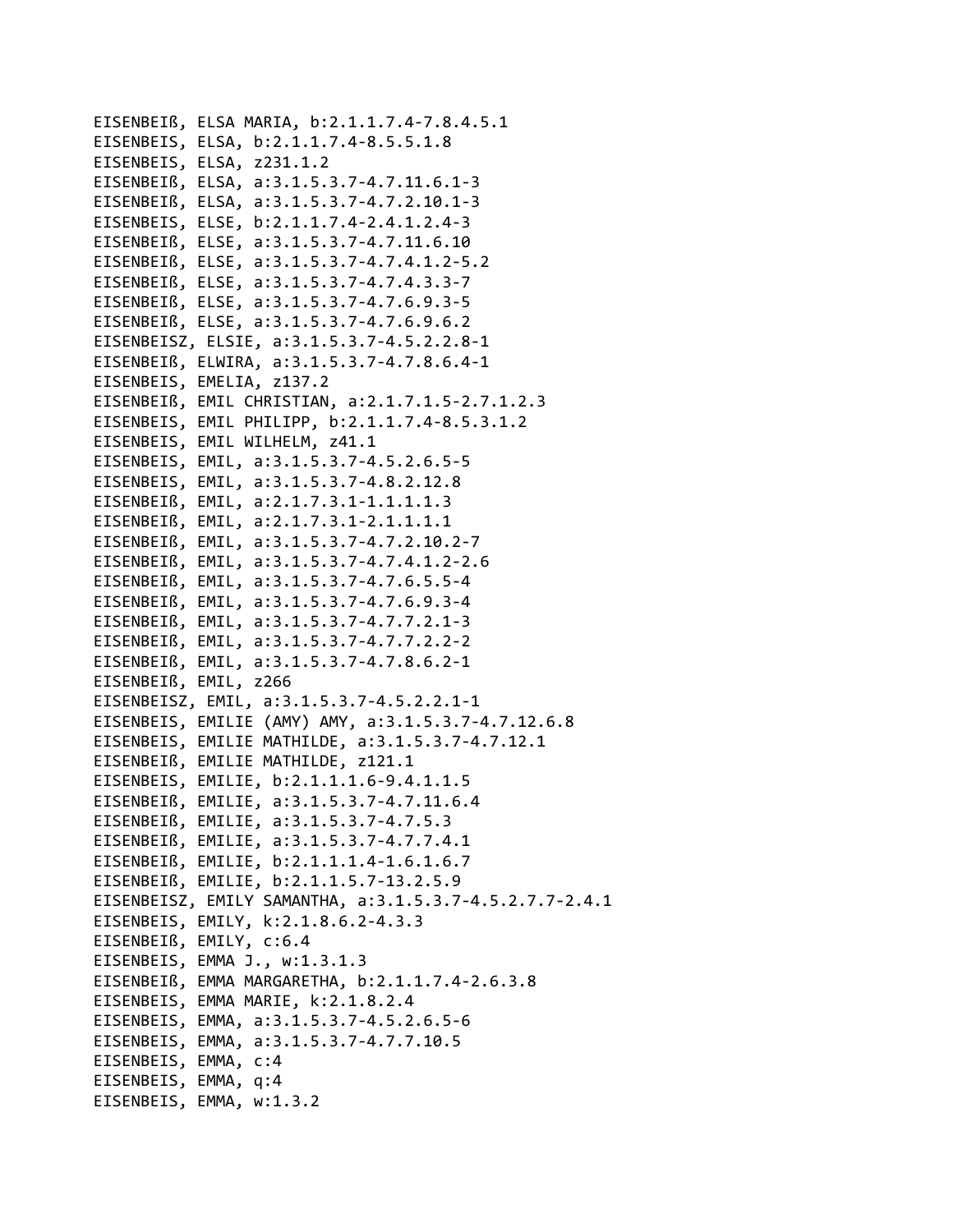EISENBEIS, EMMA, z24.2.2 EISENBEIß, EMMA, a:3.1.5.3.7‐4.7.4.3.3‐10 EISENBEIß, EMMA, a:3.1.5.3.7‐4.7.6.5.4 EISENBEIß, EMMA, a:3.1.5.3.7‐4.7.6.5.5‐2 EISENBEIß, EMMA, a:3.1.5.3.7‐4.7.6.5.7.4 EISENBEIß, EMMA, a:3.1.5.3.7‐4.7.8.7.3‐3 EISENBEIß, EMMA, b:2.1.1.1.4‐1.12.2.5.5 EISENBEIß, EMMA, b:2.1.1.1.4‐1.6.1.4.4 EISENBEIß, EMMA, z255.3 EISENBEIß, ERASTUS , b:2.1.1.5.8‐2.4.8.1 EISENBEIß, ERHA, b:2.1.1.7.4‐7.8.4.8.2 EISENBEIß, ERHARD, a:3.1.5.3.7‐4.7.2.10.11‐1 EISENBEIß, ERIC MATTEO, x:1.3.1.6.5‐6.3 EISENBEISZ, ERIC, a:3.1.5.3.7‐4.7.11.9.5‐1.1 EISENBEISZ, ERICA LYNN, a:3.1.5.3.7‐4.5.2.7.10‐6.5.1 EISENBEIß, ERICH FRANZ, b:2.1.1.5.7‐13.2.5.2.2 EISENBEIß, ERICH, a:3.1.5.3.7‐4.7.4.3.3‐4.3 EISENBEIß, ERICH, b:2.1.1.5.8‐2.6.2.3.3‐2 EISENBEIS, ERIK DAVID, a:3.1.5.3.7‐4.8.6.6.6‐1.1.2 EISENBEIß, ERIKA MARIANNE, a:2.1.7.3.1‐1.1.1.1.1‐6.1 EISENBEIß, ERIKA, a:3.1.5.3.7‐4.7.8.6.5‐4 EISENBEIß, ERIKA, b:2.1.1.1.4‐1.6.5.4.2‐1 EISENBEIß, ERIKA, z122.1.1 EISENBEIß, ERNA LUISE HENRIETTE, b:2.1.1.5.7‐13.2.5.2.3 EISENBEIß, ERNA, a:3.1.5.3.7‐4.7.11.6.1‐2 EISENBEIß, ERNA, a:3.1.5.3.7‐4.7.2.10.7‐1 EISENBEIß, ERNA, a:3.1.5.3.7‐4.7.7.2.2‐4 EISENBEIS, ERNEST, l:1.4 EISENBEIS, ERNESTINE, z144.3 EISENBEIß, ERNST FRIEDRICH RICHARD, b:2.1.1.1.4‐1.6.5.4.2 EISENBEIS, ERNST FRIEDRICH, b:2.1.1.1.6‐9.4.7.4.4 EISENBEIS, ERNST FRIEDRICH, b:2.1.1.7.4‐8.5.3.1.1 EISENBEIß, ERNST GEORG, a:2.1.7.3.1‐1.1.1.1.1‐6 EISENBEIß, ERNST RUDOLF, b:2.1.1.1.4‐1.6.1.7.6‐5 EISENBEIß, ERNST WALTER, b:2.1.1.1.6‐9.2.9.6 EISENBEIS, ERNST, b:2.1.1.5.7‐13.3.6.4 EISENBEIß, ERNST, a:3.1.5.3.7‐2.1.2.3.9 EISENBEIS, ERWALD, b:2.1.1.7.4‐8.5.3.1.4 EISENBEIß, ERWIN FRIEDRICH, a:2.1.7.1.5‐2.7.1.7.7‐2 EISENBEIS, ERWIN WAYNE, a:3.1.5.3.7‐4.8.2.1.3‐6.6 EISENBEIS, ERWIN, a:3.1.5.3.7‐4.8.2.1.3‐6 EISENBEIS, ERWIN, v:1.7 EISENBEIS, ESTHER KATHRYN, a:3.1.5.3.7‐4.8.2.8.2‐1 EISENBEIS, ETHAN, k:2.1.8.6.2‐4.3.2 EISENBEIS, ETHEL EDNA, b:2.1.1.5.7‐6.11.1.4 EISENBEIS, ETIENNE EUGENE, z159.1 EISENBEIS, ETTA ELIZABETH, w:9.7.5.3 EISENBEIS, EUGEN AUGUST, b:2.1.1.7.4‐2.4.1.2.2‐6 EISENBEIß, EUGEN, a:2.1.7.3.1‐1.1.1.1.3‐1 EISENBEIß, EUGEN, a:3.1.5.3.7‐2.1.2.3.10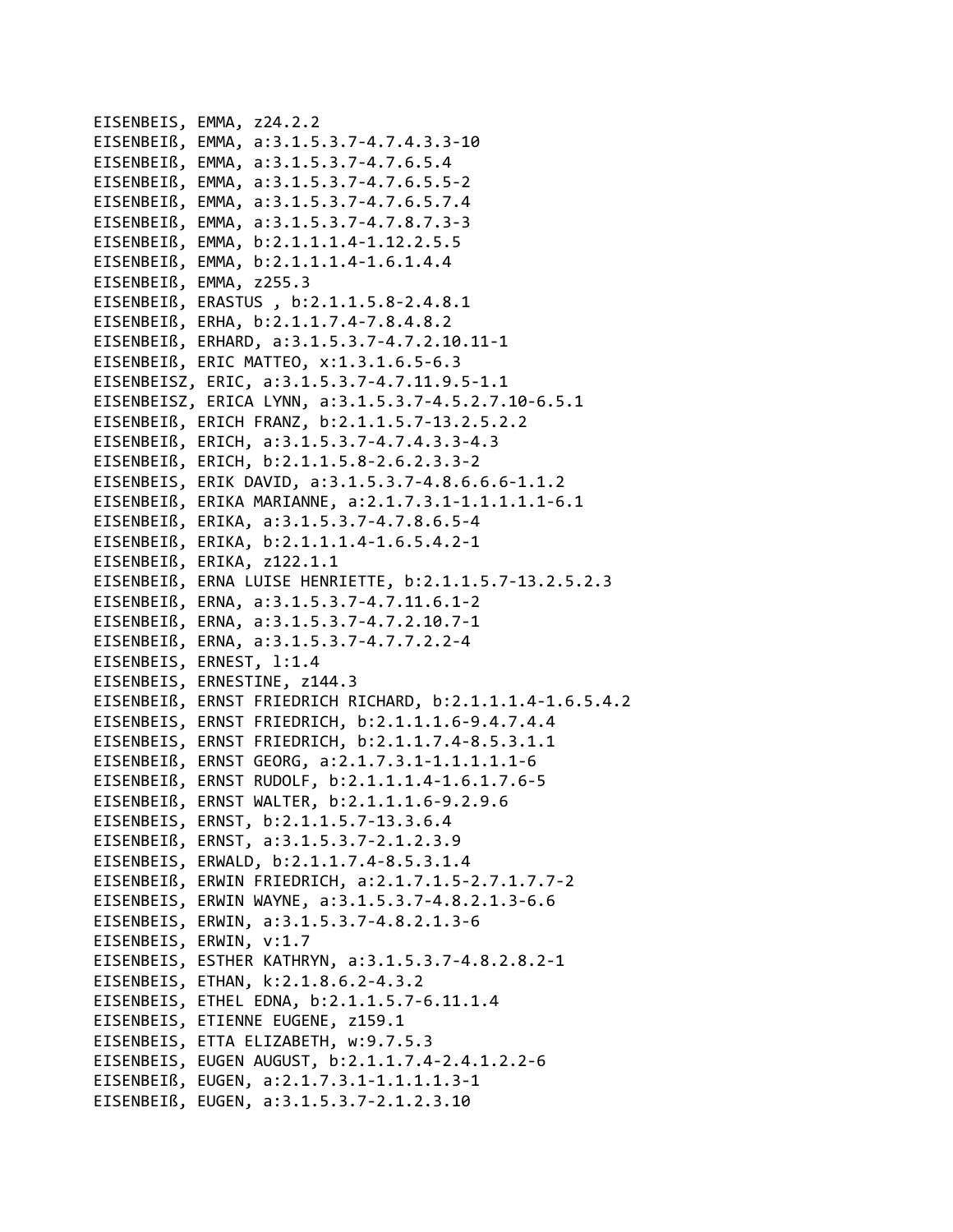EISENBEIß, EUGEN, b:2.1.1.5.7‐13.2.5.15 EISENBEIS, EUGENE FREDERICK, a:3.1.5.3.7‐4.8.2.8.2‐7 EISENBEIS, EUGENE JOSEPH, m:1.5.2.2.2‐1.3.2 EISENBEIS, EUGENE, a:3.1.5.3.7‐4.8.6.7.2‐1 EISENBEIS, EUGENE, z144.1 EISENBEIS, EUGENIE, z144.4 EISENBEIß, EVA BARBARA, a:3.1.5.3.7‐1 EISENBEIß, EVA BARBARA, y:1.4.3.8.1 EISENBEIß, EVA BARBARA, y:1.4.3.8.4 EISENBEIß, EVA BARBARA, z257 EISENBEIß, EVA ELISABETH, x:1.1 EISENBEIß, EVA MARGARETHA, a:2.1.7.1.5‐2.7.1.6 EISENBEIß, EVA MARGARETHE, z174.1.5 EISENBEIß, EVA MARIA, a:2.1.7.1.5‐2.7.1.3.2 EISENBEIS, EVA, a:3.1.5.3.7‐4.8.2.8.3 EISENBEIß, EVA, x:1.3.1.4 EISENBEIß, EVA, x:1.3.1.6.1 EISENBEIß, EVA, x:1.3.1.6.10 EISENBEIß, EVA, z11.6 EISENBEIß, EVA, z11.7 EISENBEIß, EVA, z281 EISENBEIß, EVA, z294 EISENBEIß, EVA, z323 EISENBEIß, EVA, z331 EISENBEIS, EVAN JACOB, b:2.1.1.1.6‐9.5.2.8.1‐1.1.1 EISENBEIS, EVAN, k:2.1.8.6.2‐4.3.1 EISENBEIS, EVERETT F., m:1.5.2.2.2‐7.1.1 EISENBEIß, EWALD, a:3.1.5.3.7‐4.7.8.6.4‐2 EISENBEIß, EWALD, z122.1.3 EISENBEIß, f: MARGARETHA (MARGARET, MAGGIE) AGATHA, | EISENBEIß, FABIAN, a:3.1.5.3.7‐4.7.6.5.6‐1.4.1 EISENBEIS, FELIX PETER NICHOLAS, m:1.5.2.2.2‐16 EISENBEIß, FELIX, a:3.1.5.3.7‐4.7.6.5.6‐1.4.2 EISENBEIS, FERDINAND HENRY, m:1.5.2.2.2‐7.1 EISENBEIS, FERDINAND LAWRENCE, n:1.2 EISENBEIS, FERDINAND, m:1.5.2.2.2 EISENBEIS, FERDINAND, n:1.2.6 EISENBEIS, FERDINAND, z213 EISENBEIß, FERDINAND, b:2.1.1.1.4‐1.6.1.7.6 EISENBEIß, FERDINAND, i:3 EISENBEIß, FLOYD WILLIAM HENRY, z171.1.1.1.2 EISENBEIS, FRANCES J., n:1.2.5 EISENBEIS, FRANCES LILLIAN, c:1.5.2 EISENBEIS, FRANCES, n:1.3 EISENBEIS, FRANCES, w:9.1 EISENBEIS, FRANCIS ANDREW, k:2.1.8.7.2 EISENBEIS, FRANCIS THERESA, n:1.2.3.8 EISENBEIS, FRANCIS, w:9.7.1 EISENBEIS, FRANCOIS JOSEPH, b:2.1.1.1.6‐9.2.9.3.1‐3 EISENBEIS, FRANCOIS, b:2.1.1.7.4‐2.3.1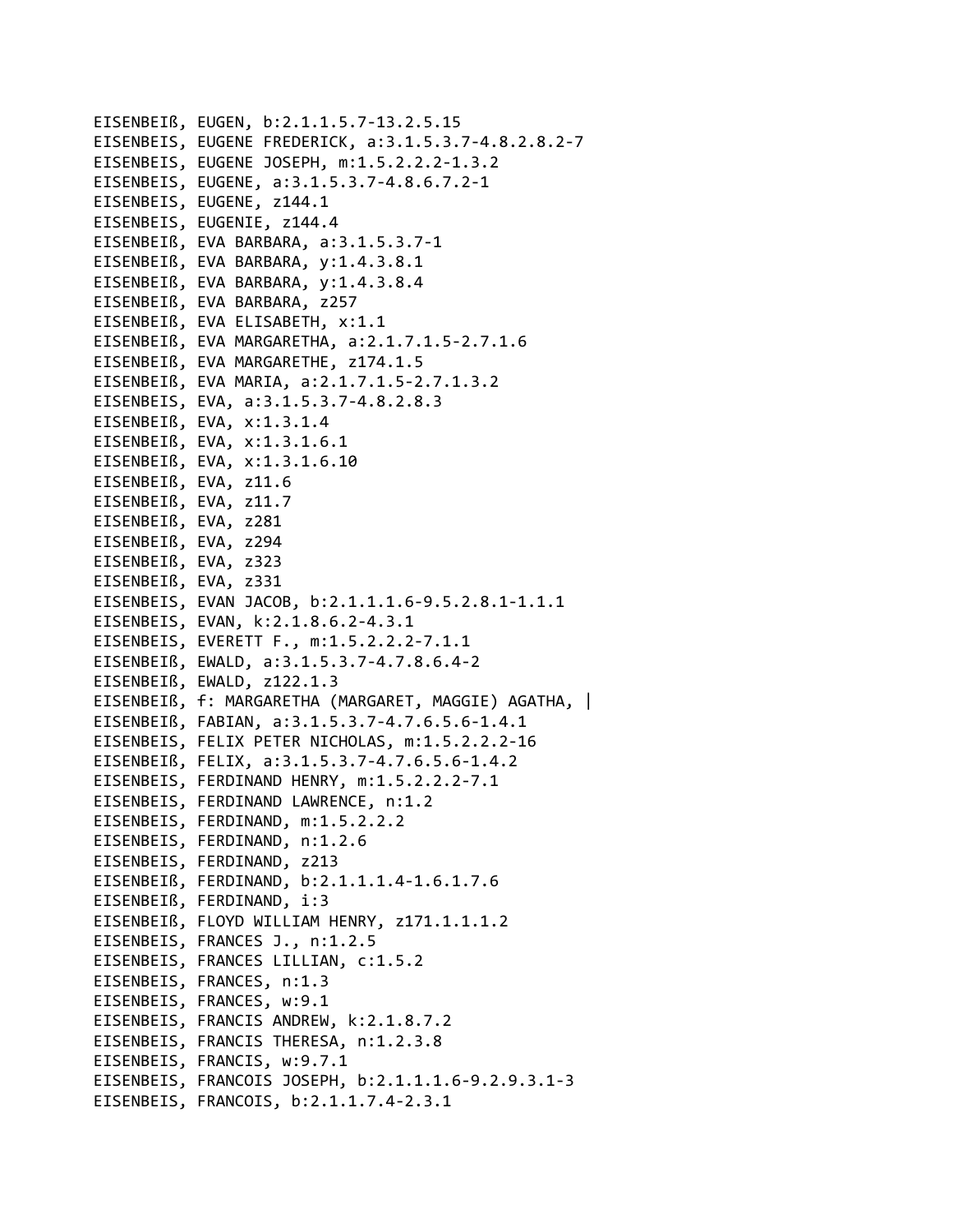EISENBEIS, FRANCOIS‐MARIE (FRANZ), b:2.1.1.7.4‐2.4.1.2.2‐8.3.2 EISENBEIS, FRANK FERDINAND, m:1.5.2.2.2‐11.1 EISENBEIS, FRANK J., m:1.5.2.2.2‐1.3 EISENBEIS, FRANK, n:1.4.5 EISENBEIß, FRANK, a:3.1.5.3.7‐4.7.8.6.2‐2.1 EISENBEIß, FRANK, a:3.1.5.3.7‐4.7.8.6.4‐2.3 EISENBEIß, FRANK, x:1.3.1.5.1‐3.2 EISENBEIß, FRANS ANTON, i:1.2 EISENBEIß, FRANZ AUGUST, i:1.2.2.2 EISENBEIS, FRANZ KARL, m:1.5.11.1.1 EISENBEIß, FRANZ WILHELM, x:1.3.1.6.5‐4 EISENBEIß, FRANZ, a:3.1.5.3.7‐4.7.6.5.7.6 EISENBEIß, FRANZ, b:2.1.1.5.8‐2.6.2 EISENBEIß, FRANZ, b:2.1.1.5.8‐2.6.2.6 EISENBEIß, FRANZ, x:1.3.1.6 EISENBEIß, FRANZ, x:1.3.1.6.8 EISENBEIS, FRANZISKA, m:1.5.11.5.3‐3 EISENBEIß, FRANZISKA, z70 EISENBEIS, FRED (FRITZ) J., m:1.5.2.2.2‐15.4 EISENBEIS, FRED D., a:3.1.5.3.7‐4.8.6.6.1 EISENBEISZ, FRED M., a:3.1.5.3.7‐4.5.2.2.9 EISENBEIS, FRED WM., z24.4 EISENBEIS, FRED, a:3.1.5.3.7‐4.8.2.8.1 EISENBEIß, FREDERICK (FREDDIE), b:2.1.1.5.8‐2.4.6 EISENBEIS, FREDERICK E., c:1.7 EISENBEIS, FREDERICK H., a:3.1.5.3.7‐4.8.2.7.2 EISENBEIS, FREDERICK SEBASTIAN, k:2.1.8.1.1‐3 EISENBEIS, FREDERICK W., b:2.1.1.1.6‐9.5.5.3 EISENBEIS, FREDERICK, b:2.1.1.1.6‐9.5.2 EISENBEIS, FREDERICK, b:2.1.1.1.6‐9.5.2.1 EISENBEIS, FREDERICK, b:2.1.1.1.6‐9.5.2.3 EISENBEIS, FREDERICK, z21 EISENBEIS, FREDERICKA CHRISTINA, a:3.1.5.3.7‐4.8.6.4 EISENBEIS, FREDERICKA ELIZABETHA, a:3.1.5.3.7‐4.8.2.3 EISENBEIS, FREDERIK JACOB, b:2.1.1.1.6‐9.4.1.6 EISENBEISZ, FREDRICH G., a:3.1.5.3.7‐4.5.2.7.10 EISENBEIS, FREDRICK (FRED), k:2.1.8.1 EISENBEIS, FREDRICK A., n:1.5.1 EISENBEIS, FREDRICK, k:2.1.8.6.4 EISENBEIS, FREDRICK, z21.3.3 EISENBEIß, FREDRIKA, a:3.1.5.3.7‐4.5.2.7.6 EISENBEISZ, FREDRIKA, a:3.1.5.3.7‐4.5.2.7.9 EISENBEIS, FRIDA, v:1.3 EISENBEIS, FRIDOLIN, m:1.5.2.2 EISENBEIS, FRIDOLIN, m:1.5.2.2.7‐2 EISENBEISZ, FRIDOLINA, a:3.1.5.3.7‐4.5.2.7.1‐9 EISENBEIS, FRIEDA, b:2.1.1.7.4‐2.4.1.2.2‐11 EISENBEIß, FRIEDA, a:3.1.5.3.7‐4.7.11.6.1‐1 EISENBEIß, FRIEDA, a:3.1.5.3.7‐4.7.2.10.2‐4 EISENBEIß, FRIEDA, a:3.1.5.3.7‐4.7.6.5.5‐5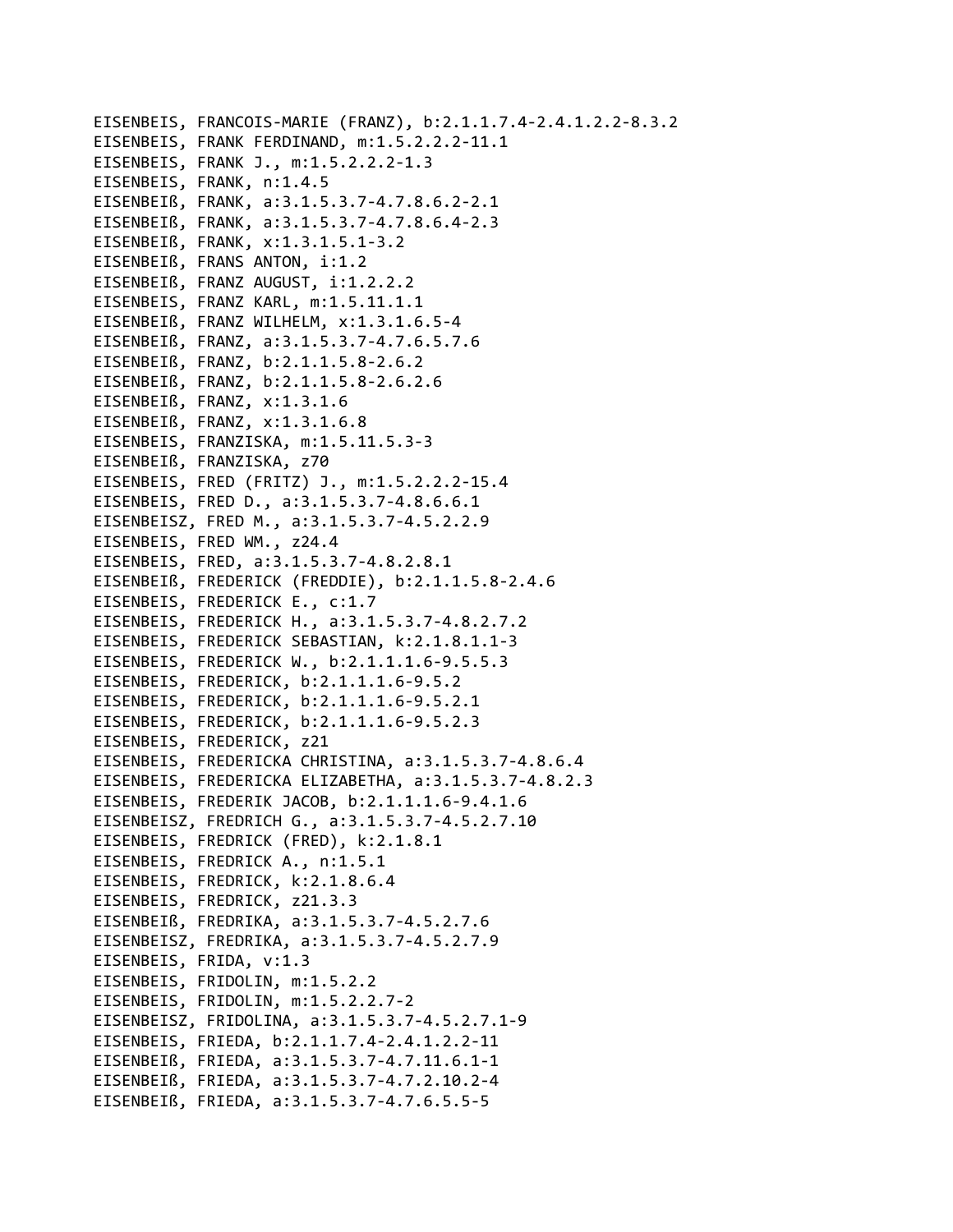```
EISENBEIß, FRIEDA, a:3.1.5.3.7-4.7.6.9.3-1
EISENBEIS, FRIEDERICKA, a:3.1.5.3.7-4.8.6.3
EISENBEIS, FRIEDERIKA, a:3.1.5.3.7-4.8.1.7.2
EISENBEIS, FRIEDERIKA, a:3.1.5.3.7-4.8.1.7.3
EISENBEIß, FRIEDERIKA, a:3.1.5.3.7-4.5.4
EISENBEIß, FRIEDERIKA, a:3.1.5.3.7-4.8.3.5
EISENBEIß, FRIEDERIKA, a:3.1.5.3.7-4.8.3.9
EISENBEIß, FRIEDERIKA, z119
EISENBEIß, FRIEDERIKE CATHARINE, a:3.1.5.3.7-4.4.6
EISENBEIS, FRIEDERIKE, z55
EISENBEIß, FRIEDERIKE, a:3.1.5.3.7-2.1.2.2
EISENBEIß, FRIEDERIKE, a:3.1.5.3.7-2.3.5.6
EISENBEIß, FRIEDERIKE, a:3.1.5.3.7-4.8.1.8
EISENBEISZ, FRIEDOLINA, a:3.1.5.3.7-4.5.2.6.7-3
EISENBEIß, FRIEDRICA, z120
EISENBEISZ, FRIEDRICH (FRED) R., a:3.1.5.3.7-4.7.6.14
EISENBEIß, FRIEDRICH ANDREAS, b:2.1.1.5.7-13.1.7
EISENBEIß, FRIEDRICH ANDREAS, b:2.1.1.5.7-13.1.7.2
EISENBEIß, FRIEDRICH ANDREAS, b:2.1.1.7.4-2.6.3.2
EISENBEIß, FRIEDRICH CARL, b:2.1.1.7.4-7.8.3.5
EISENBEIS, FRIEDRICH CHRISTIAN, b:2.1.1.7.4-8.4.2.3
EISENBEIS, FRIEDRICH CHRISTIAN, b:2.1.1.7.4-8.5.3.1
EISENBEIß, FRIEDRICH CHRISTIAN, b:2.1.1.7.4-7.8.4.5
EISENBEIß, FRIEDRICH EDUARD GUSTAV, a:2.1.2.10.6-4.3.1
EISENBEIß, FRIEDRICH HEINRICH OSCAR, b:2.1.1.1.4-1.6.1.6.4-1
EISENBEIß, FRIEDRICH JAKOB, b:2.1.1.5.7-13.2.6
EISENBEIß, FRIEDRICH KARL (CHARLES), b:2.1.1.5.8-2.4
EISENBEIß, FRIEDRICH KARL, b:2.1.1.5.7-13.7
EISENBEIß, FRIEDRICH KARL, b:2.1.1.7.4-7.8.4.2
EISENBEIß, FRIEDRICH KARL, b:2.1.1.7.4-7.8.4.2.2
EISENBEIß, FRIEDRICH KARL, b:2.1.1.7.4-7.8.8.1.1
EISENBEIß, FRIEDRICH KONRAD, y:1.4.3.8.3-11
EISENBEIS, FRIEDRICH LUDWIG, b:2.1.1.5.7-13.9.5
EISENBEIß, FRIEDRICH PAUL, b:2.1.1.1.6-9.2.8.1.1
EISENBEIS, FRIEDRICH PHILIPP, b:2.1.1.7.4-8.5.3
EISENBEIß, FRIEDRICH WILHELM (WILLY), b:2.1.1.1.4-1.6.5.4.6
EISENBEIß, FRIEDRICH WILHELM PHILIPP, z53
EISENBEIS, FRIEDRICH WILHELM, b:2.1.1.1.6-9.4.7.7.2
EISENBEIS, FRIEDRICH WILHELM, b:2.1.1.5.7-13.9.1
EISENBEIS, FRIEDRICH WILHELM, b:2.1.1.7.4-2.4.1.2.5.1
EISENBEIß, FRIEDRICH WILHELM, b:2.1.1.5.7-2.4.9.9
EISENBEIß, FRIEDRICH WILHELM, b:2.1.1.7.4-7.8.4.9
EISENBEIS, FRIEDRICH, b:2.1.1.1.6-9.4.1.1.4
EISENBEIS, FRIEDRICH, b:2.1.1.1.6-9.4.1.5
EISENBEIS, FRIEDRICH, b:2.1.1.5.7-13.3.3.3
EISENBEIS, FRIEDRICH, b:2.1.1.5.7-13.3.4
EISENBEIS, FRIEDRICH, b:2.1.1.5.7-13.3.4.3
EISENBEIS, FRIEDRICH, b:2.1.1.7.4-2.4.1.2.2-2
EISENBEIS, FRIEDRICH, b:2.1.1.7.4-8.4.1
EISENBEIS, FRIEDRICH, b:2.1.1.7.4-8.5.5.1.2
```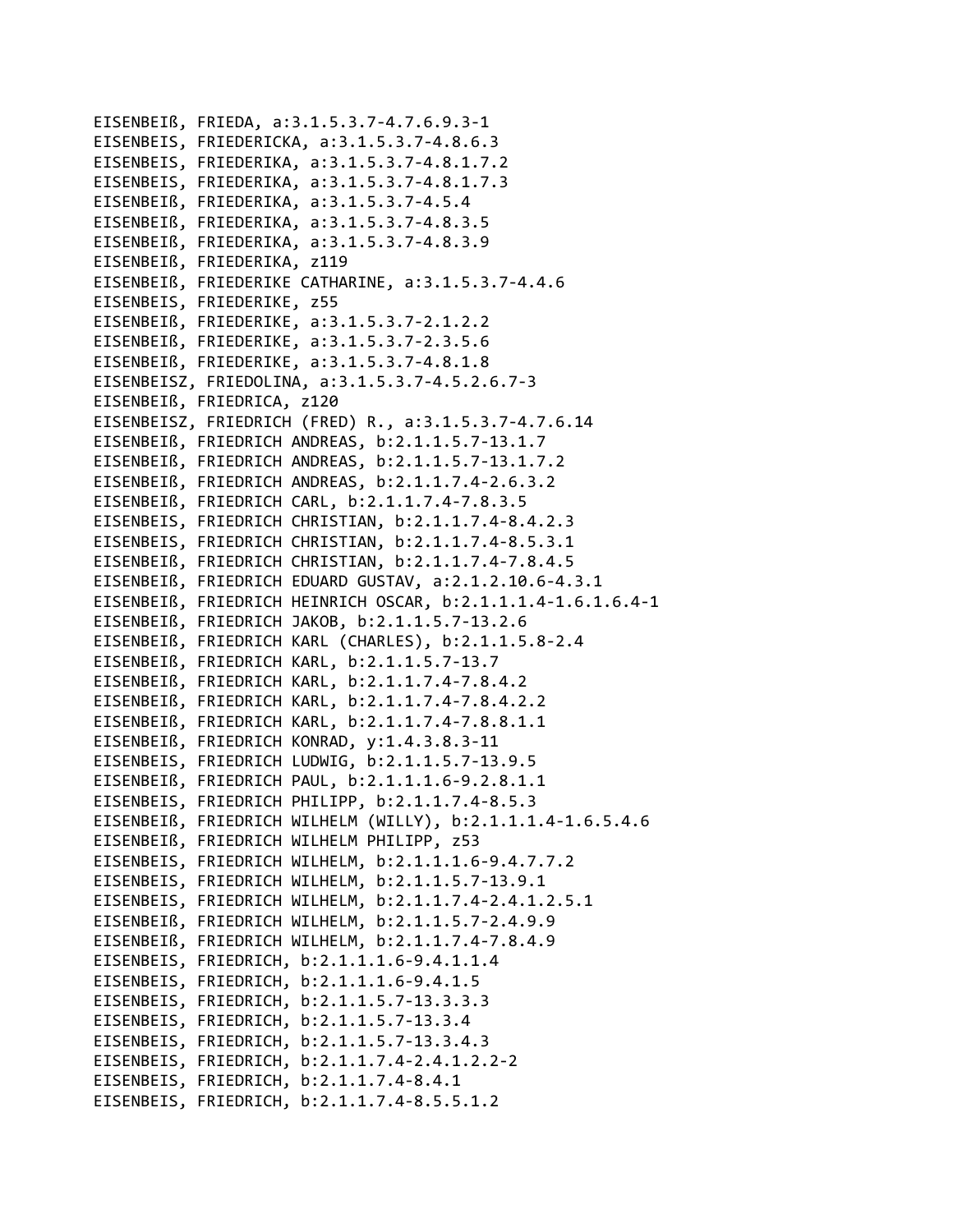EISENBEIß, FRIEDRICH, a:2.1.7.1.5‐2.3.5.3.6 EISENBEIß, FRIEDRICH, a:2.1.7.3.1‐2.1.1.1 EISENBEIß, FRIEDRICH, a:3.1.5.3.7‐2.1.2 EISENBEIß, FRIEDRICH, a:3.1.5.3.7‐2.1.2.1 EISENBEIß, FRIEDRICH, a:3.1.5.3.7‐2.3.5 EISENBEIß, FRIEDRICH, a:3.1.5.3.7‐2.3.5.2 EISENBEIß, FRIEDRICH, a:3.1.5.3.7‐4.7.11 EISENBEIß, FRIEDRICH, a:3.1.5.3.7‐4.7.11.2 EISENBEIß, FRIEDRICH, a:3.1.5.3.7‐4.7.6.9.6 EISENBEIß, FRIEDRICH, a:3.1.5.3.7‐4.7.7.4 EISENBEIß, FRIEDRICH, a:3.1.5.3.7‐4.7.7.4.5 EISENBEIß, FRIEDRICH, a:3.1.5.3.7‐4.7.8.7.3 EISENBEIß, FRIEDRICH, a:3.1.5.3.7‐4.8.2.8 EISENBEIß, FRIEDRICH, a:3.1.5.3.7‐4.9 EISENBEIß, FRIEDRICH, b:2.1.1.1.4‐1.12.2.2 EISENBEIß, FRIEDRICH, b:2.1.1.1.4‐1.12.2.4.4 EISENBEIß, FRIEDRICH, b:2.1.1.1.4‐1.12.2.5.3 EISENBEIß, FRIEDRICH, b:2.1.1.1.4‐1.6.1.6.4 EISENBEIß, FRIEDRICH, b:2.1.1.1.4‐1.6.5.4 EISENBEIß, FRIEDRICH, b:2.1.1.1.6‐9.2.8.1 EISENBEIß, FRIEDRICH, b:2.1.1.5.7‐13.1.7.1 EISENBEIß, FRIEDRICH, b:2.1.1.5.7‐13.2.4.2 EISENBEIß, FRIEDRICH, b:2.1.1.5.7‐13.2.4.3 EISENBEIß, FRIEDRICH, b:2.1.1.5.7‐13.9 EISENBEIß, FRIEDRICH, b:2.1.1.5.7‐2.4.3.2 EISENBEIß, FRIEDRICH, b:2.1.1.7.4‐2.4.7.8.8 EISENBEIß, FRIEDRICH, b:2.1.1.7.4‐7.8.3.1.5 EISENBEIß, FRIEDRICH, b:2.1.1.7.4‐7.8.8.4 EISENBEIß, FRIEDRICH, y:1.4.1 EISENBEIß, FRIEDRICH, y:1.4.3.8.6 EISENBEIß, FRIEDRICH, z2 EISENBEIß, FRITZ GERHARD, a:2.1.7.1.5‐2.7.1.7.3‐1 EISENBEIß, FRITZ, a:2.1.7.1.5‐2.7.1.1.1‐4 EISENBEIß, GABRIEL, z322 EISENBEIß, GABRIEL, z329 EISENBEIS, GAIL NAN, a:3.1.5.3.7‐4.8.2.7.3‐4.2 EISENBEIS, GALEN CAMPBELL, k:2.1.8.1.1‐5.2.1 EISENBEISZ, GARDNER, a:3.1.5.3.7‐4.5.2.2.1‐4 EISENBEIS, GARRICK BLAINE, a:3.1.5.3.7‐4.5.2.2.2‐4.2.1 EISENBEIS, GARTH WILLIAM, b:2.1.1.1.6‐9.5.2.8.1‐1.1 EISENBEIS, GARY, a:3.1.5.3.7‐4.5.2.2.2‐1.1 EISENBEIS, GARY, a:3.1.5.3.7‐4.5.2.2.5‐1.1 EISENBEISZ, GARY, a:3.1.5.3.7‐4.5.2.2.1‐3.1 EISENBEISZ, GENE, a:3.1.5.3.7‐4.5.2.2.1‐3.2 EISENBEISZ, GENE, a:3.1.5.3.7‐4.7.2.4.5‐1.2 EISENBEIß, GEORG CHRISTIAN, b:2.1.1.5.7‐13.1.4 EISENBEIß, GEORG CHRISTIAN, b:2.1.1.5.7‐13.5 EISENBEIß, GEORG CHRISTIAN, b:2.1.1.5.7‐4.2 EISENBEIß, GEORG CHRISTIAN, b:2.1.1.7.4‐2.6.3.1 EISENBEIß, GEORG CHRISTIAN, b:2.1.1.7.4‐7.11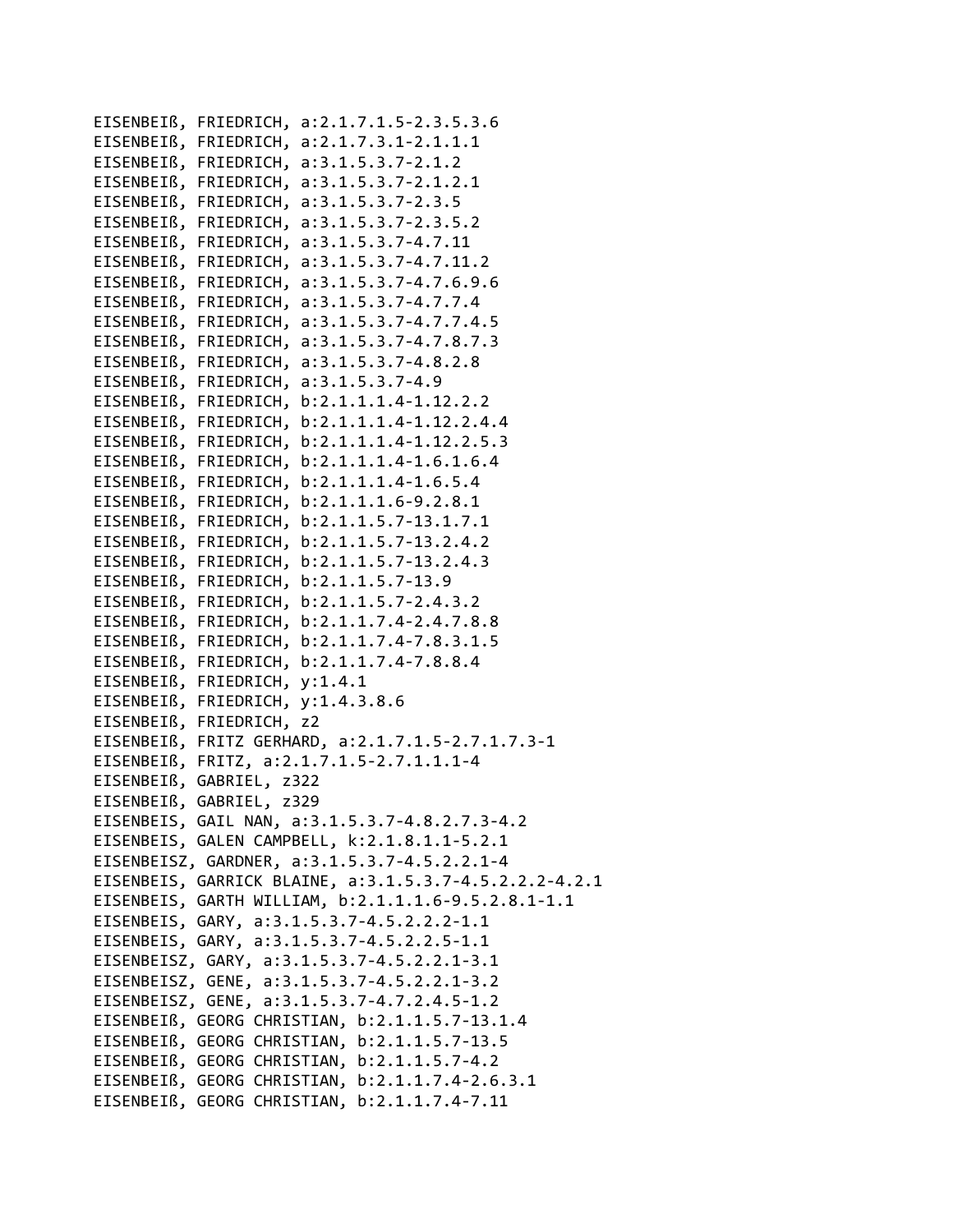```
EISENBEIß, GEORG CHRISTOPH, a:2.1.2.10.6
EISENBEIß, GEORG CHRISTOPH, a:2.1.2.10.6‐1
EISENBEIß, GEORG CHRISTOPH, b:2.1.1.5.7‐1
EISENBEIß, GEORG FRIEDRICH, a:2.1.2.10.6‐3
EISENBEIß, GEORG FRIEDRICH, a:2.1.2.10.6‐4.6
EISENBEIß, GEORG FRIEDRICH, b:2.1.1.5.7‐13.2.5.1
EISENBEIß, GEORG FRIEDRICH, b:2.1.1.5.7‐13.2.5.1.3
EISENBEIß, GEORG FRIEDRICH, b:2.1.1.7.4‐7.6
EISENBEIß, GEORG FRIEDRICH, y:1.4.3.8.3‐11.1.3.3
EISENBEIß, GEORG FRIEDRICH, y:1.4.3.8.3‐2
EISENBEIß, GEORG FRIEDRICH, y:1.4.3.8.3‐4
EISENBEIS, GEORG GOTTLIEB (GEORGE), a:2.1.7.1.5‐2.3.1.1.5‐1
EISENBEIß, GEORG HEINRICH, z50.1
EISENBEIß, GEORG JACOB, b:2.1.1.5.7‐13.3
EISENBEIß, GEORG JOHANN JACOB, b:2.1.1.5.7‐4.5
EISENBEIß, GEORG KARL EDUARD, a:2.1.2.10.6‐1.1
EISENBEIß, GEORG KARL, b:2.1.1.7.4‐2.4.8
EISENBEIß, GEORG LUDWIG, b:2.1.1.1.6‐9.2
EISENBEIS, GEORG MICHAEL, b:2.1.1.7.4‐2.4.1.2.2‐8.1
EISENBEIß, GEORG NICOLAUS, y:1.4.3.8.3‐3
EISENBEIS, GEORG PHILIPP, b:2.1.1.7.4‐8.4.3
EISENBEIS, GEORG THEOBALD, b:2.1.1.5.7‐6.5
EISENBEIS, GEORG VALENTIN, b:2.1.1.1.6‐9.5.6
EISENBEIS, GEORG, b:2.1.1.5.7‐13.3.5
EISENBEIS, GEORG, b:2.1.1.5.7‐13.5.2
EISENBEIS, GEORG, b:2.1.1.7.4‐8.5.5.2
EISENBEIS, GEORG, m:1.5.11.2
Eisenbeis, Georg, oo m:1.5.1.1.1
EISENBEIS, GEORG, v:1
EISENBEIS, GEORG, v:1.2
EISENBEIS, GEORG, z14
EISENBEIß, GEORG, a:2.1.7.3.1‐1.1
EISENBEIß, GEORG, a:2.1.7.3.1‐1.1.1
EISENBEIß, GEORG, a:2.1.7.3.1‐1.1.1.1
EISENBEIß, GEORG, a:2.1.7.3.1‐2.1
EISENBEIß, GEORG, a:2.1.7.3.1‐2.1.1
EISENBEIß, GEORG, a:3.1.5.3.7‐4.7.14
EISENBEIß, GEORG, a:3.1.5.3.7‐4.7.7.11
EISENBEIß, GEORG, a:3.1.5.3.7‐4.7.8.5
EISENBEIß, GEORG, a:3.1.5.3.7‐4.8.3
EISENBEIß, GEORG, b:2.1.1.5.7‐13.2.4.1
EISENBEIß, GEORG, b:2.1.1.5.7‐13.2.5
EISENBEIß, GEORG, b:2.1.1.5.7‐4.5.1
EISENBEIß, GEORG, x:1.3.5
EISENBEIß, GEORG, y:1.3
EISENBEIß, GEORG, y:1.4.3.8.3‐11.1.3.2
EISENBEIß, GEORG, z180
EISENBEIß, GEORG, z313
EISENBEIS, GEORGE A., z215
EISENBEIS, GEORGE ADAM, w:9.7.5
```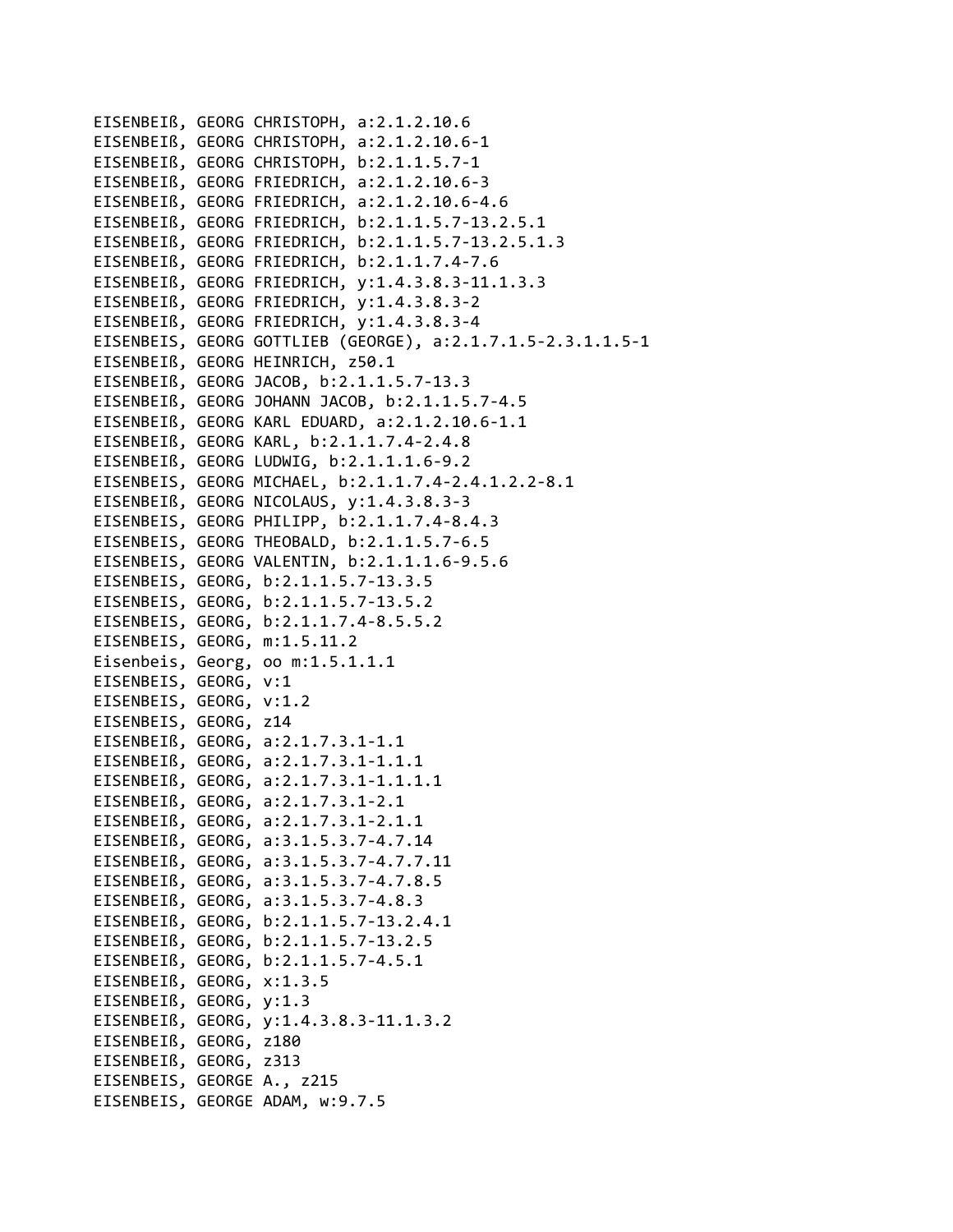```
EISENBEIS, GEORGE AMANDAS, w:9.7.5.5
EISENBEIß, GEORGE CHRISTIAN, b:2.1.1.5.8-2.4.2
EISENBEIS, GEORGE F., z18.3
EISENBEIS, GEORGE JOHN, a:3.1.5.3.7-4.8.6.6.4
EISENBEIS, GEORGE RANDALL, a:3.1.5.3.7-4.8.6.6.4-2.2
EISENBEIS, GEORGE, a:2.1.7.1.5-2.3.1.1.6
EISENBEIS, GEORGE, a:2.1.7.1.5-2.3.1.2
EISENBEIS, GEORGE, a:3.1.5.3.7-4.8.6.7.4
Eisenbeis, George, oo a:3.1.5.3.7-4.5.2.2.5-1
EISENBEIS, GEORGE, q:1
EISENBEIS, GEORGE, w:9.6.3
EISENBEIS, GEORGE, z18
EISENBEIS, GEORGE, z21.3.5
EISENBEIS, GEORGE, z23.1
EISENBEIß, GEORGE, a:2.1.7.3.1-1.1.1.1.1
EISENBEISZ, GEORGE, a:3.1.5.3.7-4.5.2.2.2-1
EISENBEIS, GEORGETTE CHARLOTTE, z159.4
EISENBEIS, GERALD GLENNON, m:1.5.2.2.2-7.10
EISENBEIS, GERALD LEON, a:3.1.5.3.7-4.8.2.11.11-1
EISENBEIS, GERALD ROBERT, k:2.1.8.6.2-8
EISENBEIS, GERALD, k:2.1.8.6.2-8.3
EISENBEIS, GERALDINE ANN, m:1.5.2.2.2-7.2.9
EISENBEIS, GERALDINE L., a:3.1.5.3.7-4.8.6.6.3-3
EISENBEIS, GERARD JANUARUS (JIGGS), n:1.2.2.2
EISENBEIß, GERD, b:2.1.1.1.4-1.6.1.7.6-4.2
EISENBEIS, GERHARD, a:2.1.7.1.5-2.3.1.1.2-1.1
EISENBEIS, GERHARD, b:2.1.1.7.4-7.8.3.9.1-2
EISENBEIS, GERHARD, z254
EISENBEIß, GERHARD, a:3.1.5.3.7-4.7.7.2.6-1
EISENBEISZ, GERHARD, a:3.1.5.3.7-4.5.2.2.1-5
EISENBEIß, GERLINDE, a:2.1.7.1.5-2.7.1.1.1-4.2
EISENBEIS, GERTRUD ELFRIEIDE, b:2.1.1.1.6-9.4.7.5.2
EISENBEIß, GERTRUD, a:2.1.7.3.1-1.1.1.1.1.1-8
EISENBEIß, GERTRUDE, a:3.1.4
EISENBEIß, GERTRUDE, a:3.1.5.3.7-4.7.8.7.3-4
EISENBEIS, GILBERT, a:2.1.7.1.5-2.3.1.2.4
EISENBEIß, GILG (ÄGIDIUS), a:3
EISENBEIß, GISBERT, b:2.1.1.5.8-2.6.2.3.3-2.1
EISENBEISZ, GLENN LEE, a:3.1.5.3.7-4.7.11.9.3-2
EISENBEIS, GLENNON JOHN, m:1.5.2.2.2-7.1.6
EISENBEIß, GOERG CHRISTOPH, a:2.1.2.10.6-4.5
EISENBEIß, GOTTFRIED, a:2.1.7.1.6
EISENBEIß, GOTTFRIED, a:3.1.5.3.7-4.7.2.5.7
EISENBEIß, GOTTFRIED, a:3.1.5.3.7-4.7.4.1.2-2.2
EISENBEIß, GOTTFRIED, a:3.1.5.3.7-4.7.4.1.2-2.4
EISENBEIß, GOTTHILF, a:3.1.5.3.7-4.7.2.10.12
EISENBEIS, GOTTLIEB, a:2.1.7.1.5-2.3.1.1.5
EISENBEIS, GOTTLIEB, a:3.1.5.3.7-4.8.2.9.5
EISENBEIS, GOTTLIEB, v:2
EISENBEIß, GOTTLIEB, a:3.1.5.3.7-4.7.12
```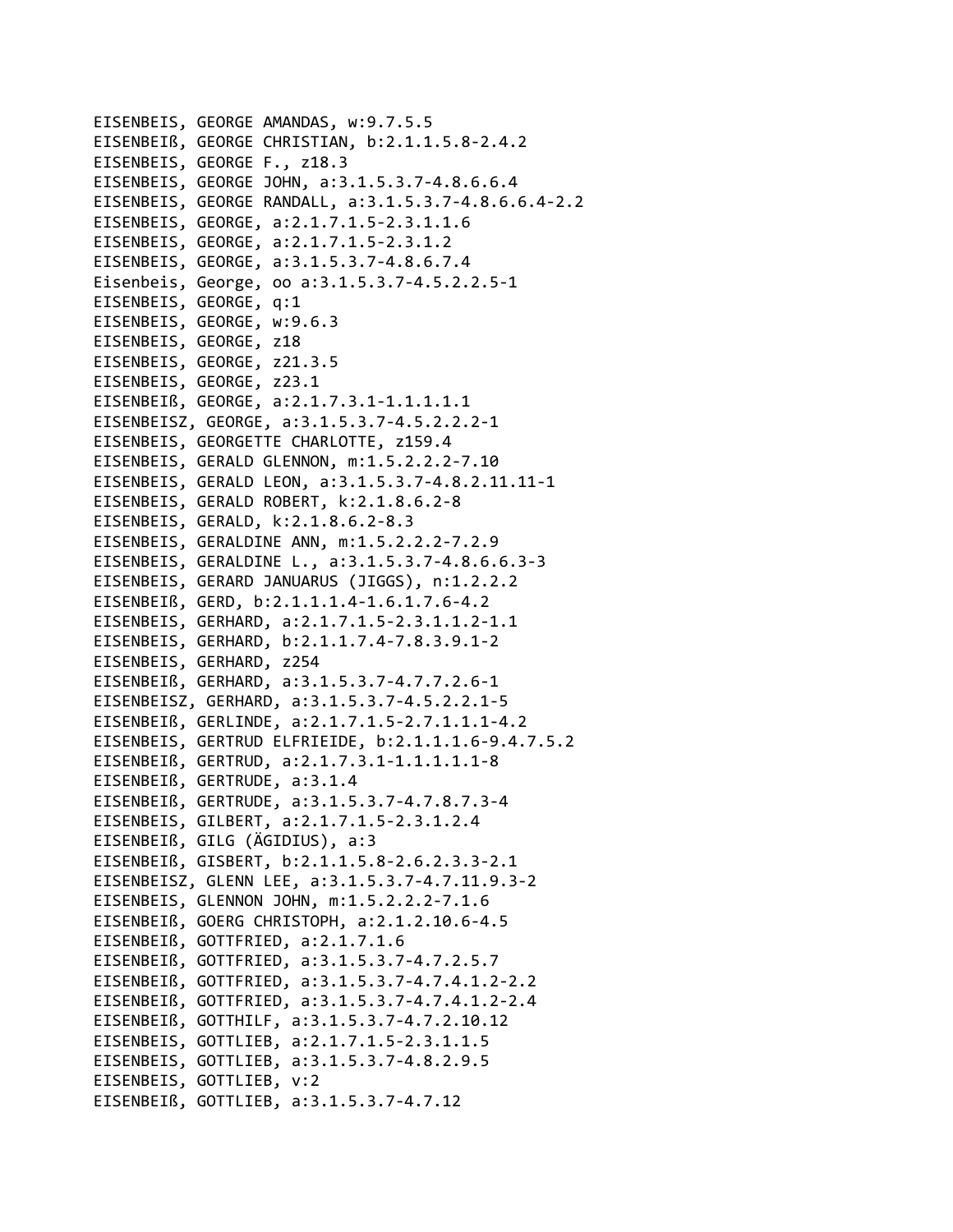```
EISENBEIß, GOTTLIEB, a:3.1.5.3.7‐4.7.14.3
EISENBEIß, GOTTLIEB, a:3.1.5.3.7‐4.7.4.1.2
EISENBEIß, GOTTLIEB, a:3.1.5.3.7‐4.7.8.3
EISENBEIß, GOTTLIEB, b:2.1.1.5.7‐13.2.5.8
EISENBEIß, GOTTLIEB, z121
EISENBEIß, GOTTLIEB, z121.5
EISENBEIß, GOTTLOB, a:2.1.7.1.5‐2.7.1.1.1
EISENBEIß, GOTTLOB, a:2.1.7.1.5‐2.7.1.1.1‐5
EISENBEIß, GOTTLOB, a:2.1.7.1.5‐2.7.1.3.7
EISENBEIß, GOTTLOB, a:2.1.7.1.5‐2.7.1.7.7
EISENBEIß, GOTTLOB, a:3.1.5.3.7‐2.1.2.3.6
EISENBEIS, GRACE ELIZABETH, b:2.1.1.1.6‐9.5.2.8.1‐1.2.3
EISENBEIS, GRACE ELIZABETH, k:2.1.8.3.1‐1
EISENBEIS, GREGORY JOSEPH, b:2.1.1.7.4‐7.8.3.9.1‐1.4
EISENBEIS, GRETCHEN MARIE, n:1.2.2.9.2.2
EISENBEIS, GULLET, z22
EISENBEIS, GUY, z159.3.1
EISENBEISZ, HADLY CARSON, a:3.1.5.3.7‐4.5.2.2.1‐6.4.1
EISENBEISZ, HADLY, a:3.1.5.3.7‐4.5.2.2.1‐6.4
EISENBEISZ, HAILEE JAE, a:3.1.5.3.7‐4.5.2.7.1‐5.1.1.2
EISENBEIß, HANNS, z309
EISENBEIß, HANNSS, z296
EISENBEIS, HANS CHRISTIAN, a:3.1.5.3.7‐4.8.2.7.2‐2.3
EISENBEIß, HANS CHRISTOPH, a:2.1.2.10
EISENBEIß, HANS GEORG, a:2.1.7.3
EISENBEIß, HANS GEORG, z330
EISENBEIß, HANS GÜNTHER, a:3.1.5.3.7‐4.7.11.6.9‐1
EISENBEIß, HANS JACOB, a:2.1.1
EISENBEIß, HANS JACOB, a:2.1.2.8
EISENBEIß, HANS JACOB, a:3.1.6.4
EISENBEIß, HANS JAKOB, a:2.1.7.1
EISENBEIß, HANS JERG, a:2.1.7.2
EISENBEIß, HANS JERG, a:3.1.5.3.5
EISENBEIß, HANS KILLIAN, y:1.4
EISENBEIß, HANS MARTIN, b:2.1.2
EISENBEIß, HANS NICOLAUS, b:1.2
EISENBEIß, HANS NICOLAUS, b:2.2
EISENBEIß, HANS SEINFRIEDT (SEYFRIED), b:2.1.1
EISENBEIß, HANS, a:1
EISENBEIß, HANS, b:2
EISENBEIß, HANS, y:1.4.3.8.3‐11.3.2
EISENBEIß, HANS, z138
EISENBEIß, HANS, z140
EISENBEIß, HANS, z141
EISENBEIß, HANS, z142
EISENBEIß, HANS, z143
EISENBEIß, HANS, z165
EISENBEIß, HANS, z279
EISENBEIß, HANS, z290
EISENBEIß, HANS, z303
```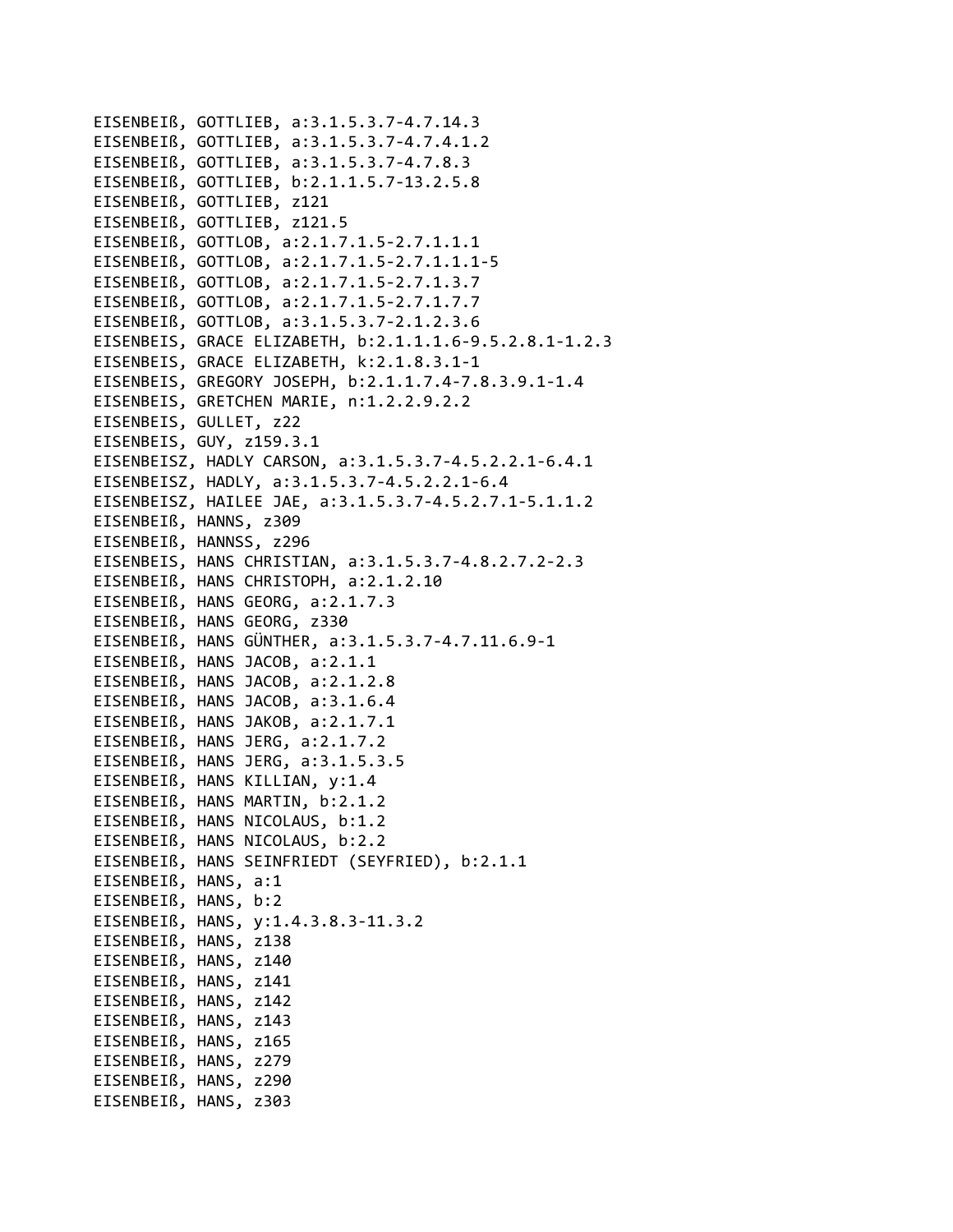EISENBEIß, HANS, z306 EISENBEIß, HANS, z308 EISENBEIß, HANS, z312 EISENBEIß, HANSS NICOL, z316 EISENBEIß, HANSS, z292 EISENBEIß, HANSS, z317 EISENBEIß, HARALD ANTON ROBERT, z171.1.1.1 EISENBEISZ, HAROLD BERNERD, a:3.1.5.3.7‐4.8.2.8.8‐3 EISENBEIS, HAROLD CLIFFORD, a:3.1.5.3.7‐4.8.2.8.2‐6 EISENBEIS, HAROLD EDGAR, m:1.5.2.2.2‐7.2.1 EISENBEISS, HAROLD, a:3.1.5.3.7‐4.8.2.11.11 EISENBEIS, HARRIET, q:3.4.2 EISENBEIS, HARRY CURRAN, z255.1.1.1 EISENBEIß, HARRY ERB, z255.1.1 EISENBEIß, HARRY J., z255.1 EISENBEIS, HARRY, a:3.1.5.3.7‐4.7.12.6.6 EISENBEIS, HARRY, w:9.7.1.2 EISENBEIS, HARTZELL, a:3.1.5.3.7‐4.8.2.12.8‐2 EISENBEIS, HEATHER LYNN, a:3.1.5.3.7‐4.8.6.6.8‐1.2 EISENBEIS, HEATHER, a:3.1.5.3.7‐4.8.6.7.10‐2.2.3 EISENBEIS, HEDWIG KAROLINA, b:2.1.1.7.4‐8.5.5.1.5 EISENBEIS, HEDWIG, b:2.1.1.7.4‐2.4.1.2.1‐8 EISENBEIß, HEDWIG, a:3.1.5.3.7‐4.7.8.6.2‐4 EISENBEIß, HEDWIG, b:2.1.1.7.4‐7.8.4.5.4 EISENBEIS, HEIDI CATHERINE, a:3.1.5.3.7‐4.8.2.7.2‐2.5 EISENBEIS, HEIDI LYN, a:3.1.5.3.7‐4.8.6.6.6‐1.1.1 EISENBEISZ, HEIDI, a:3.1.5.3.7‐4.5.2.2.9‐5.4 EISENBEIß, HEIKE, z243.2 EISENBEIS, HEINRICH (HENRY), z24.2 EISENBEIS, HEINRICH C. (HENRY), a:3.1.5.3.7‐4.8.2.7.8 EISENBEIß, HEINRICH HERMANN, b:2.1.1.5.7‐13.2.5.10 EISENBEIß, HEINRICH JACOB, b:2.1.1.5.8‐2.2 EISENBEIS, HEINRICH JOSEF, z241 EISENBEIS, HEINRICH RICHARD, z137.1 EISENBEIS, HEINRICH WILHELM, z241.1.2 EISENBEIß, HEINRICH WILHELM, a:3.1.5.3.7‐4.5.1 EISENBEIß, HEINRICH, a:3.1.5.3.7‐4.7.11.6 EISENBEIß, HEINRICH, a:3.1.5.3.7‐4.7.11.6.1 EISENBEIß, HEINRICH, a:3.1.5.3.7‐4.7.3.4 EISENBEIß, HEINRICH, b:2.1.1.7.4‐2.4.7.8.7 EISENBEIß, HEINRICH, x:1.3.1 EISENBEIß, HEINRICH, x:1.3.1.2 EISENBEIß, HEINRICH, x:1.3.1.6.12 EISENBEIß, HEINRICH, x:1.3.1.6.7 EISENBEIß, HEINRICH, z182 EISENBEIß, HEINZ HERMANN, a:2.1.7.1.5‐2.7.1.7.3‐2 EISENBEIS, HEINZ, b:2.1.1.1.6‐9.2.9.3.2 EISENBEIß, HEINZ, a:2.1.7.1.5‐2.7.1.2.1‐2 EISENBEIS, HELEN BARBARA (ITSY), k:2.1.8.3.2‐2 EISENBEIS, HELEN GERALDINE, n:1.2.3.1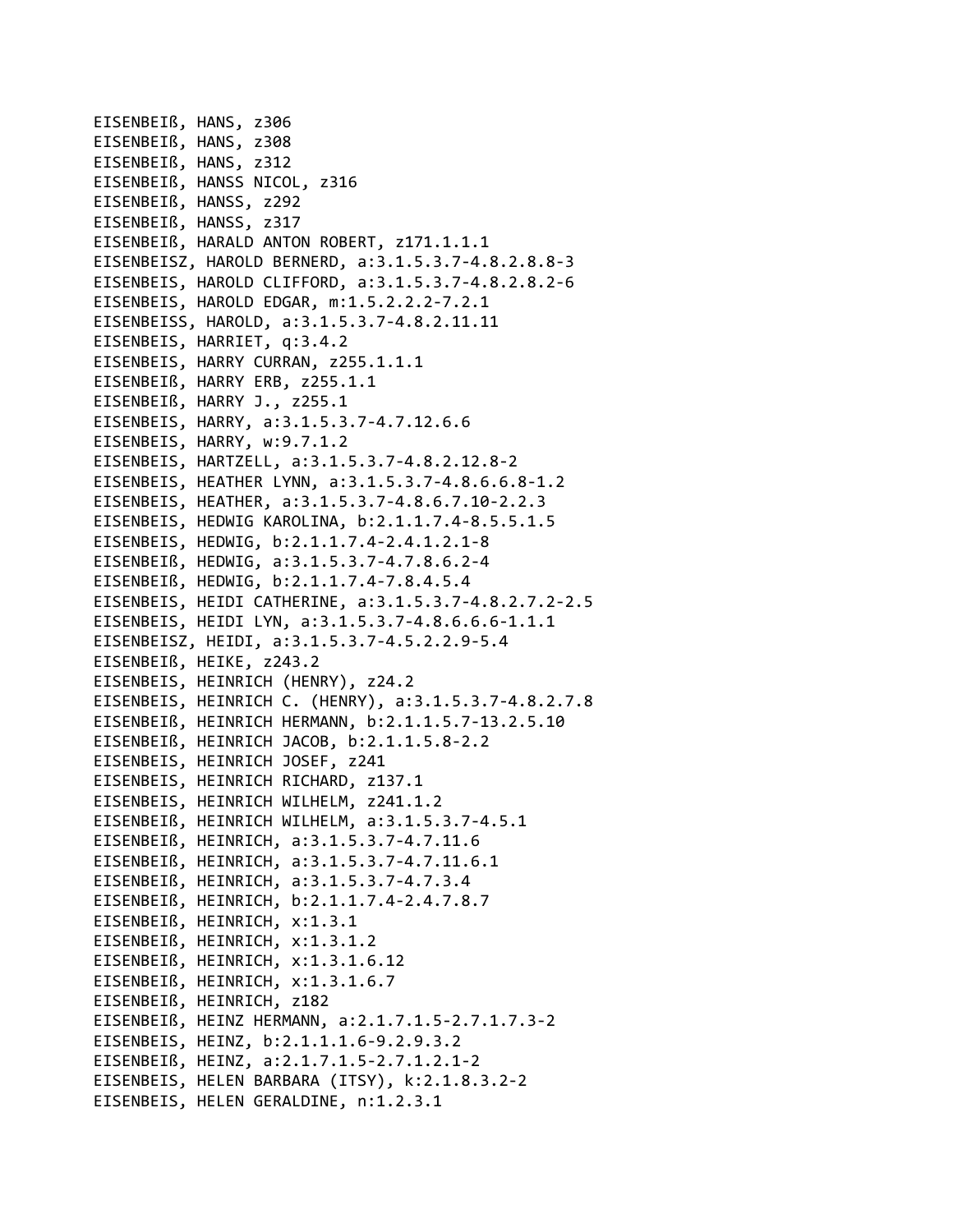```
EISENBEISZ, HELEN VIOLA, a:3.1.5.3.7-4.8.2.8.8-1
EISENBEIS, HELEN, a:3.1.5.3.7-4.7.2.12.3
EISENBEIS, HELEN, a:3.1.5.3.7-4.8.2.8.12
EISENBEIS, HELEN, a:3.1.5.3.7-4.8.2.8.2-2
EISENBEIS, HELENA LOISA FEDRICKA, z21.3.7
EISENBEIS, HELENA W. (LENA), c:2
EISENBEIß, HELENE, a:3.1.5.3.7-4.7.4.3.3-6
EISENBEIß, HELENE, a:3.1.5.3.7-4.7.6.9.6.1
EISENBEIS, HELGA, v:1.7.2
EISENBEIS, HELMA, b:2.1.1.1.6-9.4.7.4.2
EISENBEIß, HELMA, x:1.3.1.6.5-7
EISENBEIß, HELMUT GEORG, a:3.1.5.3.7-4.7.4.3.3-9.2
EISENBEIß, HELMUT, a:3.1.5.3.7-4.7.4.3.3-4.2
EISENBEIß, HELMUT, b:2.1.1.1.4-1.6.5.4.2-3
EISENBEISZ, HELMUTH, a:3.1.5.3.7-4.5.2.2.1-6
EISENBEIS, HENRI CHRISTIAN, b:2.1.1.1.6-9.2.9.3.1-2
EISENBEIS, HENRI, b:2.1.1.7.4-2.4.1.2.2-8.3
EISENBEIß, HENRIETTA SUZANNA, b:2.1.1.1.4-1.11.3
EISENBEIS, HENRIETTA, b:2.1.1.1.6-9.5.2.5
EISENBEIS, HENRIETTA, b:2.1.1.1.6-9.5.4
EISENBEIS, HENRIETTA, c:1.6
EISENBEIS, HENRIETTE WILHELMINE, b:2.1.1.7.4-2.4.1.2.1-4
EISENBEIS, HENRIETTE, b:2.1.1.1.6-9.4.7.9
EISENBEIß, HENRIETTE, b:2.1.1.1.4-1.12.2.5.1
EISENBEIß, HENRIETTE, b:2.1.1.1.4-1.6.4.4
EISENBEISZ, HENRY (HANK), a:3.1.5.3.7-4.5.2.7.1-6
EISENBEIß, HENRY AUGUSTUS, w:1.1.7
EISENBEIS, HENRY FRANCIS, k:2.1.8.2.2
EISENBEIS, HENRY N., m:1.5.2.2.2-1.1
EISENBEIS, HENRY SCHNECK, w:9.2.1
EISENBEIS, HENRY, w:1.9
EISENBEIS, HENRY, w:9.5
EISENBEIS, HENRY, z217
EISENBEIS, HENRY, z24.2.4
EISENBEIS, HENRY, z38
EISENBEIS, HENRY, z38.3
EISENBEISS, HENRY, a:3.1.5.3.7-4.8.2.11.2
EISENBEISZ, HENRY, a:3.1.5.3.7-4.5.2.2.8-3
EISENBEISZ, HENRY, a:3.1.5.3.7-4.5.2.6.7-2
EISENBEIS, HERBERT SEVERIN, m:1.5.2.2.2-7.4
EISENBEIS, HERBERT, q:1.4
EISENBEIß, HERBERT, a:2.1.7.3.1-1.1.1.1.3-2.2
EISENBEIß, HERBERT, a:3.1.5.3.7-4.7.2.10.7-2
EISENBEIß, HERBERT, a:3.1.5.3.7-4.7.6.9.5.1
EISENBEIß, HERBERT, a:3.1.5.3.7-4.7.7.2.1-1
EISENBEIß, HERBERT, a:3.1.5.3.7-4.7.8.6.2-3
EISENBEIß, HERBERT, a:3.1.5.3.7-4.7.8.6.4-4
EISENBEISS, HERBERT, a:3.1.5.3.7-4.8.2.11.12
EISENBEIS, HERMAN HENRY, 1:1.1.2
EISENBEISS, HERMAN THEODORE, a:3.1.5.3.7-4.8.2.11.10-1
```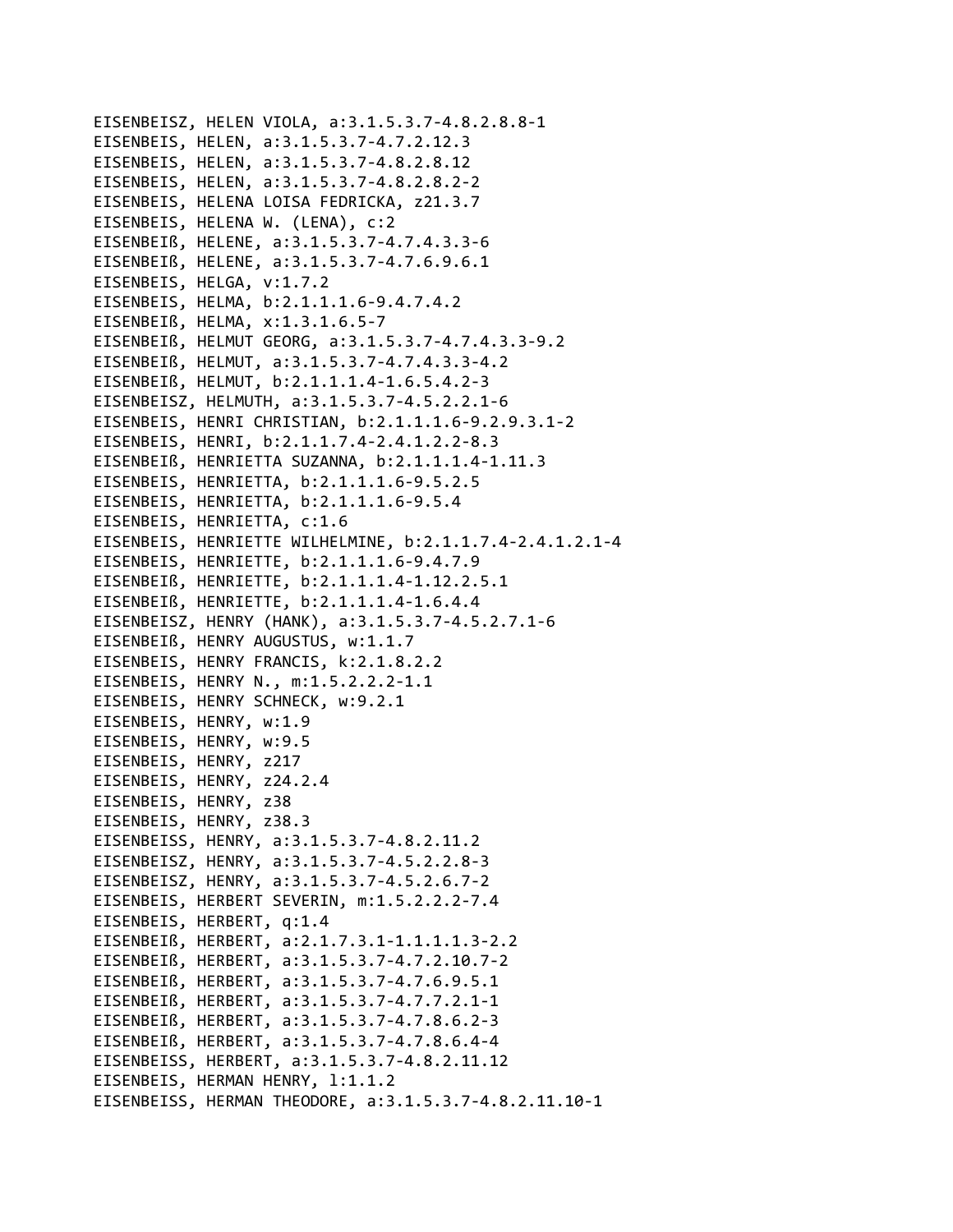EISENBEISS, HERMAN, a:3.1.5.3.7-4.8.2.11.10 EISENBEIß, HERMANN LOUIS, z43.1 EISENBEIS, HERMANN, b:2.1.1.7.4-2.4.1.2.2-8 EISENBEIS, HERMANN, b:2.1.1.7.4-2.4.1.2.4-2 EISENBEIS, HERMANN, z241.2 EISENBEIß, HERMANN, a:2.1.7.1.5-2.3.4.5.3 EISENBEIß, HERMANN, b:2.1.1.1.4-1.12.2.5.4 EISENBEIß, HERMANN, z169.3 EISENBEIß, HERTA, a:3.1.5.3.7-4.7.3.4.3-1 EISENBEIß, HERTA, z122.1.2 EISENBEIß, HILDA JOHANNA, a:3.1.5.3.7-4.7.8.2.2 EISENBEIS, HILDA THERESA, m:1.5.2.2.2-7.8 EISENBEIS, HILDA, a:3.1.5.3.7-4.8.2.1.3-5 EISENBEIS, HILDA, b:2.1.1.1.6-9.5.5.7 EISENBEIS, HILDA, m:1.5.2.2.7-1.3 Eisenbeis, Hilda, oo m:1.7.1.10.1-1.5 EISENBEIß, HILDA, a:3.1.5.3.7-4.7.6.5.5-3 EISENBEISZ, HILDA, a:3.1.5.3.7-4.5.2.6.8-6 EISENBEISZ, HILDA, a:3.1.5.3.7-4.5.2.7.10-1 EISENBEIß, HILDE LUISE ELISABETH, b:2.1.1.5.7-13.2.5.2.4 EISENBEIß, HILDEGARD, a:3.1.5.3.7-4.7.11.6.7.2 EISENBEIß, HILDEGARD, a:3.1.5.3.7-4.7.4.3.3-4.4 EISENBEISS, HILDEGARD, a:3.1.5.3.7-4.8.2.11.9 EISENBEISZ, HILDEGARD, a:3.1.5.3.7-4.5.2.7.10-9 EISENBEIS, HILEILA ANN, a:3.1.5.3.7-4.5.2.2.5-3.1.2 EISENBEIS, HILLARY, k:2.1.8.6.2-4.2.2 EISENBEIß, HOLGER, a:3.1.5.3.7-4.7.2.10.11-1.1 EISENBEISZ, HOPE, a:3.1.5.3.7-4.5.2.2.9-5.1 EISENBEIß, HUBERT, a:3.1.5.3.7-4.7.2.10.1-4 EISENBEIß, HUGO ALEXANDER, z51 EISENBEIß, HUGO EDWARD, b:2.1.1.1.4-1.6.1.6.9 EISENBEIß, HUGO HERMANN, b:2.1.1.5.7-13.2.5.1.1 EISENBEIß, HUGO PHILIPP JOSEPH, z51.1 EISENBEIS, HUGO, b:2.1.1.7.4-2.4.1.2.5.4 EISENBEIß, HUGO, b:2.1.1.1.6-9.2.9.7 EISENBEIS, HULDA, a:3.1.5.3.7-4.7.12.6.4 EISENBEIS, HULDA, b:2.1.1.5.7-13.5.6.1 EISENBEIß, HULDA, a:2.1.7.1.5-2.3.4.5.1-1 EISENBEIß, HULDA, a:3.1.5.3.7-4.7.2.10.11 EISENBEIS, HUNTER, a:3.1.5.3.7-4.8.6.7.10-2.2.1.1 EISENBEIß, i: KILIAN JAKOB, | EISENBEIS, IDA (IDIE), c:1.2 EISENBEIS, IDA LUISE, b:2.1.1.1.6-9.4.7.2.5 EISENBEIS, IDA, b:2.1.1.7.4-2.4.1.2.1-6 EISENBEIß, IDA, a:3.1.5.3.7-4.7.2.10.9 EISENBEIß, IDA, a:3.1.5.3.7-4.7.6.9.3-3 EISENBEIß, IDA, a:3.1.5.3.7-4.7.7.2.2-5 EISENBEIß, IDA, b:2.1.1.1.4-1.6.1.6.5 EISENBEIß, ILSE KLARA, a:2.1.7.3.1-1.1.1.1.1.1-6.2 EISENBEIS, IMELDA M., m:1.5.2.2.2-1.2.2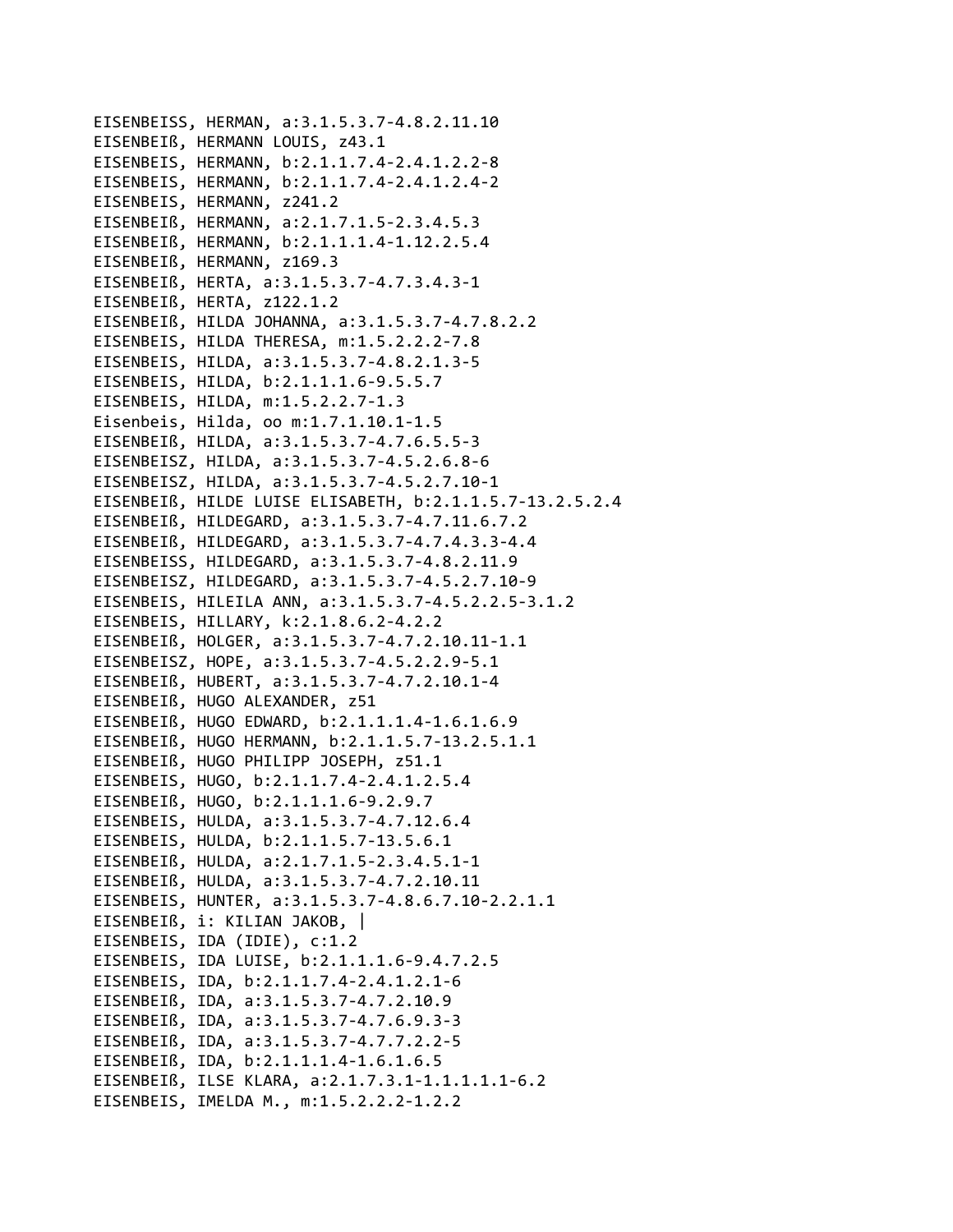EISENBEIS, INFANT, n:1.5.3 EISENBEIß, INGE, a:2.1.7.1.5-2.3.5.3.13.1 EISENBEIß, INGE, z169.1 EISENBEIß, INGO, b:2.1.1.1.4-1.6.1.7.6-4.3 EISENBEIS, INGRID, v:1.7.1 EISENBEIß, INGRID, a:3.1.5.3.7-4.7.2.10.12-1 EISENBEIS, IRENE D., k:2.1.8.6.3-1 EISENBEIS, IRENE MARY, k:2.1.8.6.2-1 EISENBEIS, IRENE, a:3.1.5.3.7-4.8.2.8.2-3 EISENBEIS, IRENE, k:2.1.8.6.1 EISENBEIß, IRENE, a:3.1.5.3.7-4.7.2.5.6.2 EISENBEIS, IRINE, z144.4.2 EISENBEIß, IRINE, c:6.2 EISENBEIß, IRMA KAROLINA, b:2.1.1.7.4-7.8.4.2.1 EISENBEIS, IRMA LOUISE, k:2.1.8.3.4 EISENBEIS, IRMA, b:2.1.1.7.4-2.4.1.2.5.5 EISENBEIß, IRMA, a:3.1.5.3.7-4.7.11.6.7.1 EISENBEIß, IRMGARD EMILIE, a:2.1.7.3.1-1.1.1.1.2-2 EISENBEIS, IRMGARD, x:1.3.1.6.5-5 EISENBEIß, IRMGARD, a:2.1.7.1.5-2.7.1.1.1-3 EISENBEIß, IRMGARD, a:3.1.5.3.7-4.7.8.6.4-3 EISENBEIß, IRMGARD, x:1.3.1.6.12-1 EISENBEIS, JACOB C., a:3.1.5.3.7-4.8.2.7.4 EISENBEIß, JACOB GEORG, a:3.1.5.3.7-4.5.2.7 EISENBEIß, JACOB GEORGE, a:3.1.5.3.7-4.5.2.7.1 EISENBEIß, JACOB H., a:3.1.5.3.7-4.5.2.6.6 EISENBEISZ, JACOB M. JR., a:3.1.5.3.7-4.5.2.2.2-3 EISENBEISZ, JACOB M., a:3.1.5.3.7-4.5.2.2.2 EISENBEIS, JACOB PETER, b:2.1.1.5.7-6.7 EISENBEIS, JACOB R., a:3.1.5.3.7-4.8.6.7.2-2.2.1 EISENBEIS, JACOB, a:3.1.5.3.7-4.8.2.1.2-2 EISENBEIS, JACOB, a:3.1.5.3.7-4.8.6.6.8 EISENBEIS, JACOB, a:3.1.5.3.7-4.8.6.7 EISENBEIS, JACOB, a:3.1.5.3.7-4.8.6.7.2 EISENBEIS, JACOB, b:2.1.1.1.6-9.5.3 EISENBEIS, JACOB, b:2.1.1.7.4-2.4.3.1 EISENBEIS, JACOB, n:1 EISENBEIS, JACOB, n:1.5 EISENBEIS, JACOB, z23 EISENBEIS, JACOB, z65 EISENBEIß, JACOB, a:3.1.5.3.7-4.5.2.3 EISENBEIß, JACOB, a:3.1.5.3.7-4.8.1.4 EISENBEIß, JACOB, a:3.1.5.3.7-4.8.2.1.1 EISENBEIß, JACOB, a:3.1.5.3.7-4.8.3.10 EISENBEIß, JACOB, b:2.1.1.1.6-9.2.10 EISENBEIß, JACOB, w:5.5 EISENBEIß, JACOB, z164 EISENBEIß, JACOB, z49.1 EISENBEIS, JACOBO, z40 EISENBEIß, JAHONAM (HANS), x:1.3.1.5.1-1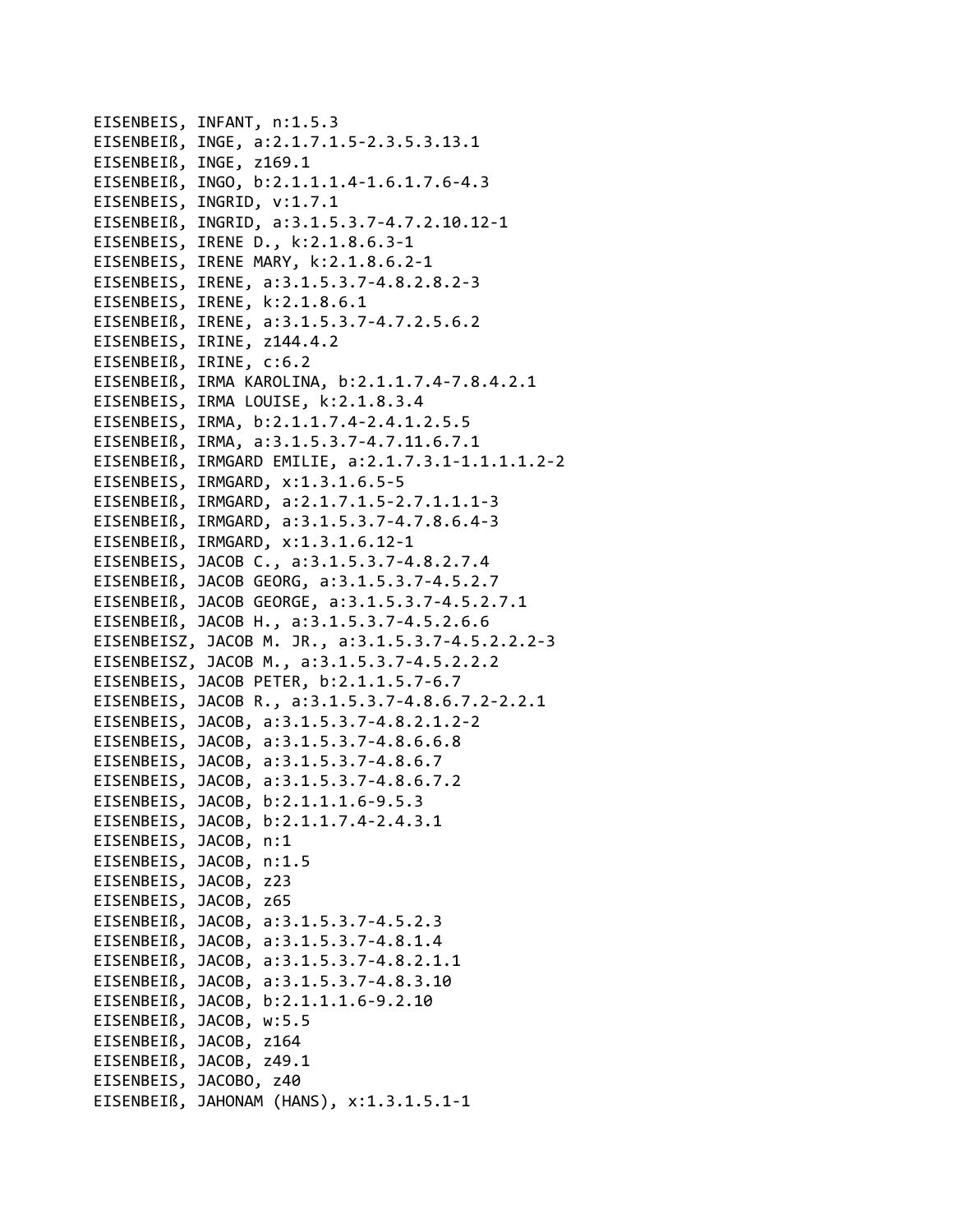EISENBEIß, JAKOB CHRISTIAN MARIE, b:2.1.1.7.4‐2.4.7.3 EISENBEIß, JAKOB FRIEDRICH, a:2.1.2.10.6‐4.3 EISENBEIß, JAKOB FRIEDRICH, a:2.1.7.1.5‐2.7.1.7.3 EISENBEIß, JAKOB FRIEDRICH, b:2.1.1.1.4‐1.6.1.4.3 EISENBEIS, JAKOB HERMANN, b:2.1.1.7.4‐2.4.1.2.2 EISENBEIS, JAKOB JUNIOR, b:2.1.1.5.7‐13.3.3 EISENBEIß, JAKOB KARL, b:2.1.1.1.6‐9.2.6.5 EISENBEIS, JAKOB, a:3.1.5.3.7‐4.8.2.12.5 EISENBEIS, JAKOB, a:3.1.5.3.7‐4.8.2.8.2 EISENBEIS, JAKOB, b:2.1.1.5.7‐13.9.4 EISENBEIS, JAKOB, b:2.1.1.7.4‐2.4.1.2.2‐3 EISENBEIS, JAKOB, z207 EISENBEIß, JAKOB, a:2.1.7.1.5‐2.3.3 EISENBEIß, JAKOB, a:2.1.7.1.5‐2.3.5.3.9 EISENBEIß, JAKOB, a:2.1.7.1.5‐2.7 EISENBEIß, JAKOB, a:3.1.5.3.11 EISENBEIß, JAKOB, a:3.1.5.3.14 EISENBEIß, JAKOB, a:3.1.5.3.7‐4.3.1 EISENBEIß, JAKOB, a:3.1.5.3.7‐4.4.4 EISENBEIß, JAKOB, a:3.1.5.3.7‐4.7.2.10.2 EISENBEIß, JAKOB, a:3.1.5.3.7‐4.8.2 EISENBEIß, JAKOB, a:3.1.5.3.7‐4.8.2.1 EISENBEIß, JAKOB, b:2.1.1.1.4‐1.12.2.3 EISENBEIß, JAKOB, b:2.1.1.1.4‐1.12.3 EISENBEIß, JAKOB, b:2.1.1.1.4‐1.6.1.2 EISENBEIß, JAKOB, b:2.1.1.5.7‐2.4.3.3 EISENBEIß, JAKOB, b:2.1.1.5.7‐2.4.7 EISENBEIß, JAKOB, b:2.1.1.5.7‐2.4.9.11 EISENBEIß, JAKOB, b:2.1.1.5.8‐2.6.2.3 EISENBEIß, JAKOB, b:2.1.1.5.8‐2.6.2.3.3 EISENBEIß, JAKOB, b:2.1.1.5.8‐2.6.2.3.5 EISENBEIß, JAKOB, b:2.1.1.5.8‐2.6.3 EISENBEIß, JAKOB, b:2.1.1.7.4‐2.4.1.4 EISENBEIß, JAKOB, b:2.1.1.7.4‐2.4.1.4.3 EISENBEIß, JAKOB, b:2.1.1.7.4‐2.4.1.4.3‐1 EISENBEIß, JAKOB, i:4 EISENBEIß, JAKOB, x:1.3.1.3 EISENBEIß, JAKOB, x:1.3.1.6.11 EISENBEIß, JAKOB, x:1.3.1.6.16 EISENBEIS, JAMES HERBERT, m:1.5.2.2.2‐7.4.2 EISENBEIS, JAMES IRVIN (IKE), k:2.1.8.3.2‐1 EISENBEISZ, JAMES JOHN, a:3.1.5.3.7‐4.5.2.7.10‐6.8 EISENBEIS, JAMES K., w:9.2.7 EISENBEIS, JAMES LEE, m:1.5.2.2.2‐1.2.3 EISENBEIS, JAN HELEN, m:1.5.2.2.2‐11.2.1 EISENBEISZ, JAN MARIE, a:3.1.5.3.7‐4.5.2.7.7‐2.5 EISENBEIS, JANA JANNELE, k:2.1.8.6.3‐2.3.1 EISENBEISZ, JANET DURENE, a:3.1.5.3.7‐4.5.2.7.7‐2.2 EISENBEIS, JANICE, a:3.1.5.3.7‐4.7.2.12.4‐5 EISENBEIß, JANIK, a:3.1.5.3.7‐4.7.11.6.9‐2.1.1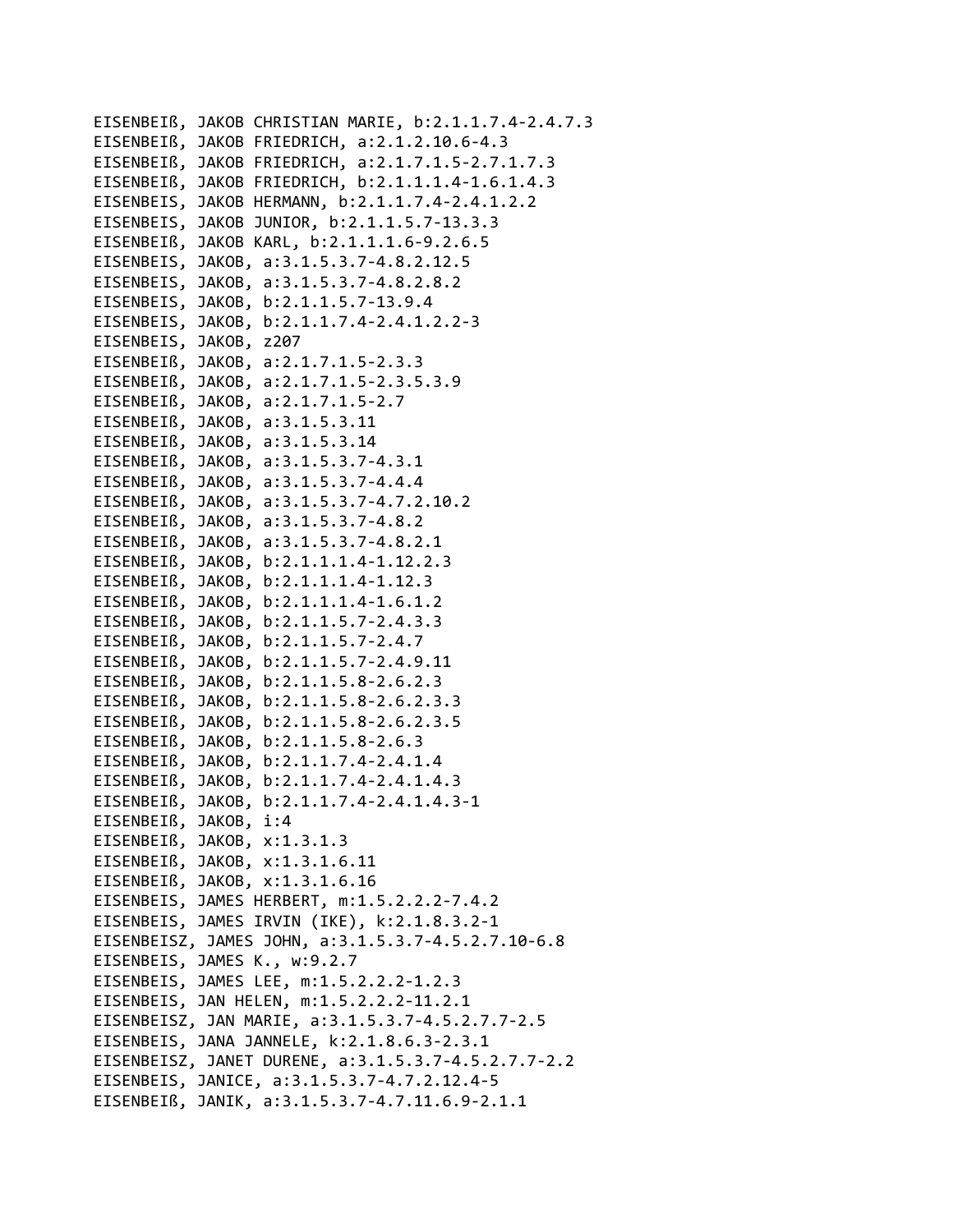```
EISENBEISZ, JASMINE, a:3.1.5.3.7‐4.5.2.2.1‐3.2.1.1
EISENBEIS, JASON CRAIG, b:2.1.1.1.6‐9.5.2.8.1‐1.2
EISENBEIS, JASON W., a:3.1.5.3.7‐4.8.6.7.2‐2.1
EISENBEISZ, JASON, a:3.1.5.3.7‐4.5.2.2.1‐3.2.1
EISENBEIS, JEAN ANNE, k:2.1.8.3.2‐3
EISENBEIS, JEAN JACQUES, b:2.1.1.7.4‐2.3.1.2
EISENBEIß, JEAN JACQUES, a:2.1.7.3.1‐3.1
EISENBEIß, JEAN JACQUES, a:2.1.7.3.1‐3.1.4
EISENBEIß, JEAN JAQUES, a:2.1.7.3.1‐3
EISENBEIS, JEAN OTHON, b:2.1.1.1.6‐9.2.9.3.1‐1
EISENBEIS, JEFF NARUM, a:3.1.5.3.7‐4.8.2.1.3‐7.1.2
EISENBEISZ, JEFFERY DEAN, a:3.1.5.3.7‐4.5.2.7.10‐6.7
EISENBEIS, JEFFREY ARTHUR, a:3.1.5.3.7‐4.8.6.7.11‐2
EISENBEIS, JEFFREY JR. ARTHUR, a:3.1.5.3.7‐4.8.6.7.11‐2.1
EISENBEIS, JENNIFER LYNN, a:3.1.5.3.7‐4.8.2.1.3‐7.2.1
EISENBEIS, JENNIFER, k:2.1.8.6.2‐4.4.1
EISENBEIS, JEREMIAH, w:9.7
EISENBEIS, JEREMY, a:3.1.5.3.7‐4.8.6.7.10‐2.2.2
EISENBEIS, JESSE, a:3.1.5.3.7‐4.8.6.7.10‐2.2.5
EISENBEIS, JESSICA, k:2.1.8.6.2‐4.2.1
EISENBEISZ, JEWELL DIANE, a:3.1.5.3.7‐4.5.2.7.10‐6.4
EISENBEIS, JILL KRISTEN, a:2.1.7.1.5‐2.3.1.1.5‐1.1.2
EISENBEIS, JOANIE, a:3.1.5.3.7‐4.7.12.6.5.3
EISENBEIS, JOANN KAY, a:3.1.5.3.7‐4.8.2.1.3‐7.3
EISENBEIS, JOE BRYAN, k:2.1.8.6.3‐3.4
EISENBEIS, JOEL MATTHEW, k:2.1.8.6.3‐2.3.2
EISENBEIS, JOH. BAPT., z73
EISENBEIß, JOHAN ADAM, a:3.1.5.3.5‐1
EISENBEIS, JOHAN CHRISTIAN (CHRISTOPHER), b:2.1.1.5.7‐6.4
EISENBEIS, JOHAN CHRISTIAN PHILIPP, b:2.1.1.7.4‐8.2
EISENBEIß, JOHAN CHRISTIAN, b:2.1.1.5.7‐2
EISENBEIß, JOHAN GEORG, b:2.1.1.7.4‐2
EISENBEIß, JOHAN GEORG, b:2.1.1.7.4‐2.6
EISENBEIß, JOHAN LUDWIG, b:2.1.1.7.4‐1
EISENBEIß, JOHAN LUDWIG, b:2.1.1.7.4‐2.4
EISENBEIß, JOHAN MARTIN, b:2.1.1.4
EISENBEIß, JOHAN NICKEL, b:2.1.1.1.1
EISENBEIß, JOHAN NICKOLAUS, b:2.1.1.7.4‐6
EISENBEIß, JOHAN NICKOLAUS, b:2.1.1.7.4‐8
EISENBEIß, JOHAN NICOLAUS, b:2.1.1.6
EISENBEIß, JOHANN (HANS) ADAM, b:2.1.1.5
EISENBEIß, JOHANN (HANS), y:1.2
EISENBEIS, JOHANN (JOHN) JR., a:3.1.5.3.7‐4.5.2.6.5
EISENBEIß, JOHANN (JOHN), a:3.1.5.3.7‐4.5.2.6
EISENBEIß, JOHANN ADAM, a:2.1.7.3.1‐2
EISENBEIß, JOHANN ADAM, b:2.1.1.1.6
EISENBEIß, JOHANN ADAM, b:2.1.1.1.6‐5
EISENBEIß, JOHANN ADAM, b:2.1.1.1.6‐7
EISENBEIß, JOHANN ANDREAS, b:2.1.1.5.7‐4.1
EISENBEIß, JOHANN BALTHASAR, b:2.1.1.5.6
```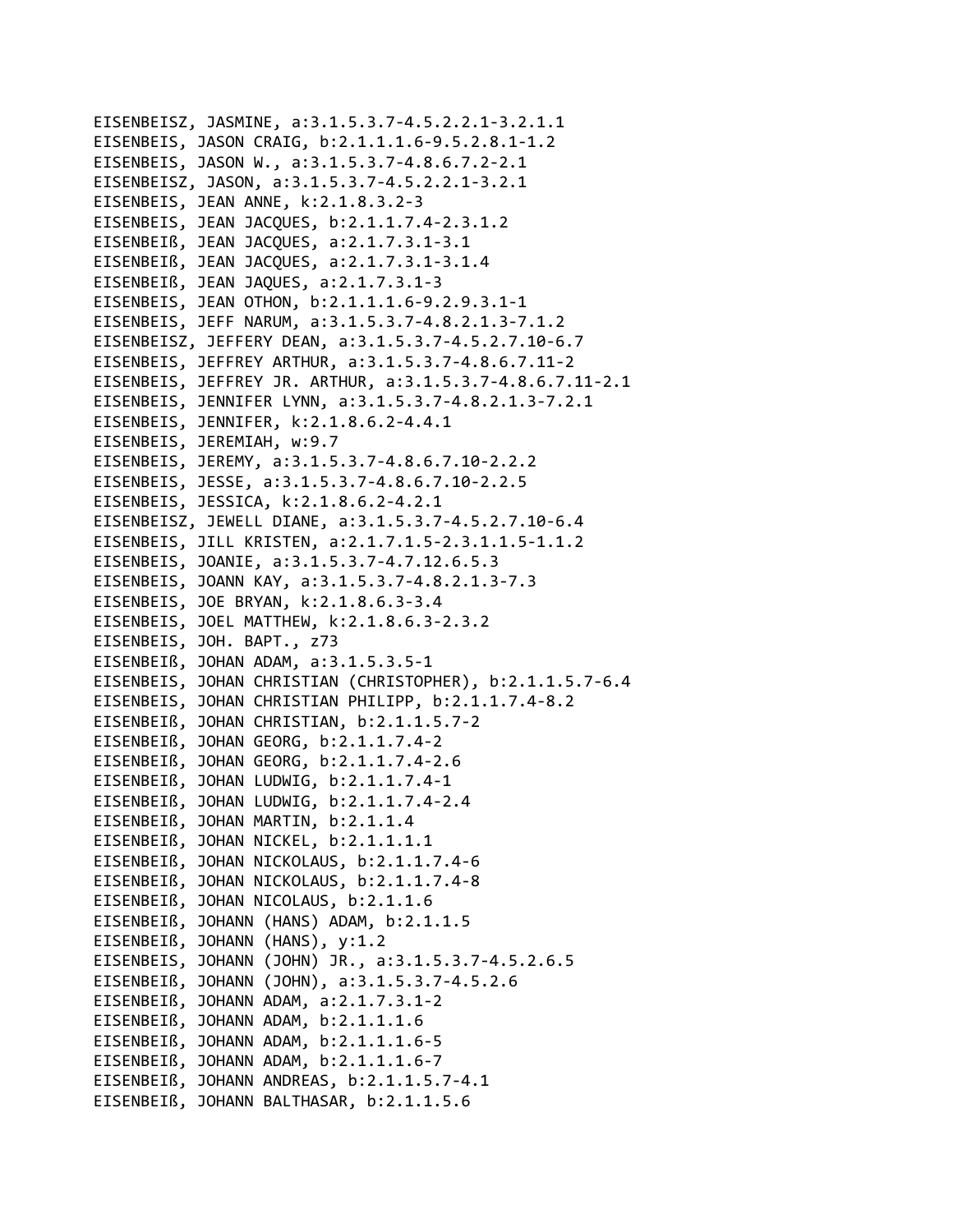```
EISENBEIß, JOHANN BALTHAZAR, b:2.1.1.1.11
EISENBEIß, JOHANN BERNHARD, a:2.1.2.10.4
EISENBEIß, JOHANN BERNHARD, a:3.1.5.3.8
EISENBEIß, JOHANN CHRISTIAN PETER, b:2.1.1.1.4‐1
EISENBEIS, JOHANN CHRISTIAN, b:2.1.1.1.6‐9.4.5
EISENBEIß, JOHANN CHRISTIAN, b:2.1.1.1
EISENBEIß, JOHANN CHRISTIAN, b:2.1.1.1.4
EISENBEIß, JOHANN CHRISTIAN, b:2.1.1.1.4‐1.6.1
EISENBEIß, JOHANN CHRISTIAN, b:2.1.1.1.4‐1.6.1.1
EISENBEIß, JOHANN CHRISTIAN, b:2.1.1.1.6‐9.2.8
EISENBEIß, JOHANN CHRISTIAN, b:2.1.1.5.2‐3.1
EISENBEIß, JOHANN CHRISTIAN, b:2.1.1.5.2‐9
EISENBEIß, JOHANN CHRISTIAN, b:2.1.1.5.8‐4
EISENBEIß, JOHANN CHRISTIAN, b:2.1.1.5.9
EISENBEIß, JOHANN CHRISTIAN, z50
EISENBEIS, JOHANN CHRISTOPH, k:2.1.3
EISENBEIß, JOHANN CHRISTOPH, k:2.2
EISENBEIß, JOHANN CONRAD, b:2.1.1.1.4‐1.11
EISENBEIß, JOHANN CONRAD, y:1.3.1.1.1‐1
EISENBEIß, JOHANN CONRAD, z54
EISENBEIS, JOHANN FRIEDRICH, b:2.1.1.5.7‐6.9
EISENBEIS, JOHANN FRIEDRICH, b:2.1.1.7.4‐8.4
Eisenbeis, Johann Friedrich, oo b:2.1.1.1.4‐1.6.3.1
EISENBEIS, JOHANN FRIEDRICH, z200
EISENBEIß, JOHANN FRIEDRICH, b:2.1.1.1.4‐1.6.1.3
EISENBEIß, JOHANN FRIEDRICH, b:2.1.1.1.4‐1.6.5
EISENBEIß, JOHANN FRIEDRICH, b:2.1.1.5.7
EISENBEIß, JOHANN FRIEDRICH, b:2.1.1.5.7‐6
EISENBEIß, JOHANN FRIEDRICH, y:1.4.3.8.3‐1
EISENBEIß, JOHANN FRIEDRICH, y:1.4.3.8.3‐5
EISENBEIß, JOHANN FRIEDRICH, y:1.4.3.8.7
EISENBEIß, JOHANN FRIEDRICH, z54.1
EISENBEIß, JOHANN GEORG (GEORG), a:3.1.5.3.7‐4.8
EISENBEIS, JOHANN GEORG PETER, k:2.1.4
EISENBEIß, JOHANN GEORG VALENTIN, b:2.1.1.1.6‐9.5
EISENBEIS, JOHANN GEORG, b:2.1.1.7.4‐8.3
EISENBEIS, JOHANN GEORG, v:2.1
EISENBEIß, JOHANN GEORG, a:2.1.7.1.5‐2.3.5.3
EISENBEIß, JOHANN GEORG, a:2.1.7.1.5‐2.3.5.3.2
EISENBEIß, JOHANN GEORG, a:2.1.7.1.5‐2.7.1.1.2
EISENBEIß, JOHANN GEORG, a:2.1.7.3.1
EISENBEIß, JOHANN GEORG, a:2.1.7.3.1‐1
EISENBEIß, JOHANN GEORG, a:3.1.5.3.7‐2.3.5.5
EISENBEIß, JOHANN GEORG, a:3.1.5.3.7‐4.5.2
EISENBEIß, JOHANN GEORG, b:2.1.1.1.6‐3
EISENBEIß, JOHANN GEORG, b:2.1.1.5.2‐1
EISENBEIß, JOHANN GEORG, b:2.1.1.7.4
EISENBEIß, JOHANN GEORG, k:2
EISENBEIß, JOHANN GEORG, y:1.3.1.1.1
EISENBEIß, JOHANN GEORG, y:1.4.3.8.3‐11.1
```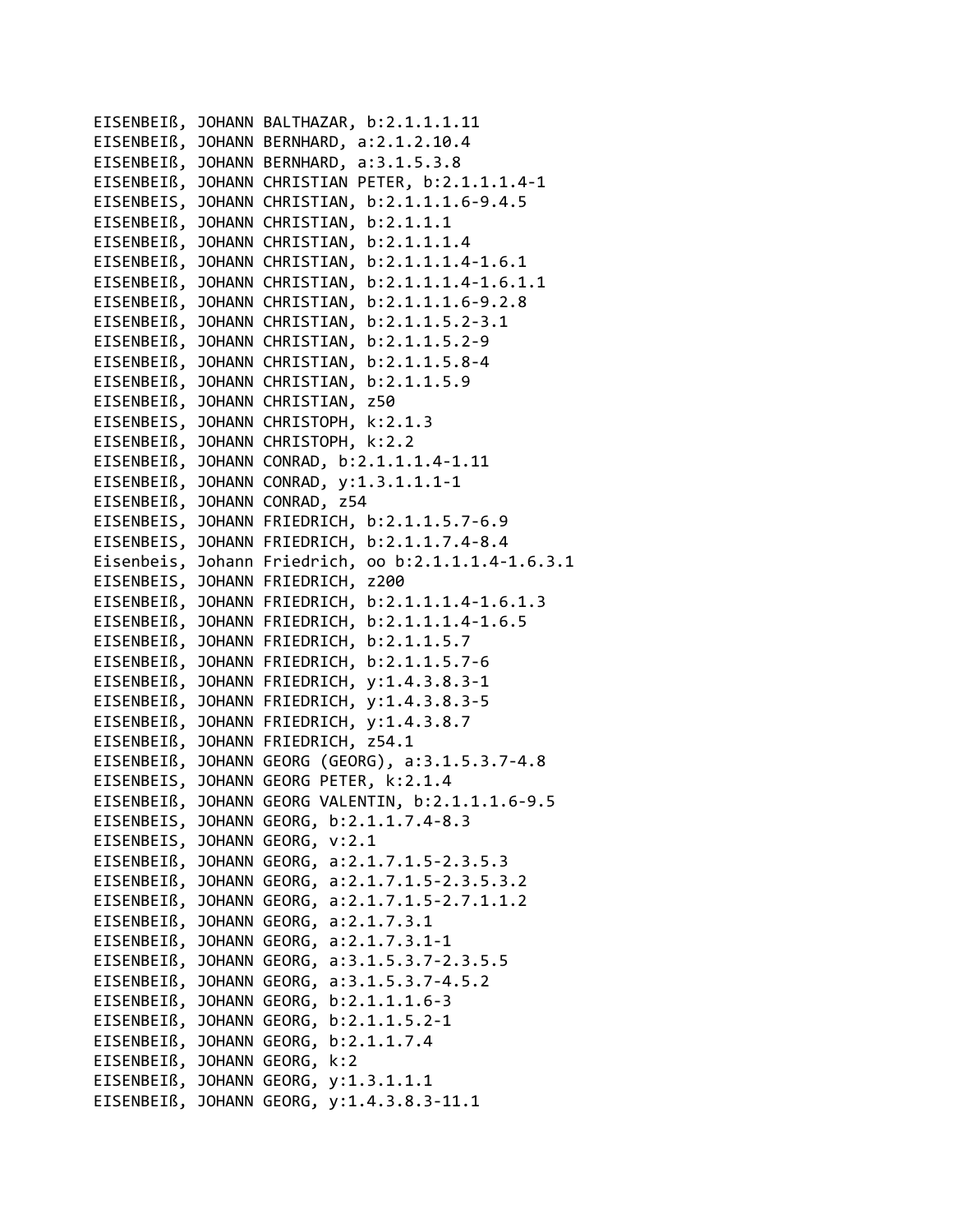EISENBEIß, JOHANN GEORG, y:1.4.3.8.3‐7 EISENBEIß, JOHANN GEORG, z174.1.7 EISENBEIß, JOHANN GEORG, z251 EISENBEIß, JOHANN GEORGE, w:2 EISENBEIß, JOHANN GEORGE, w:5.1 EISENBEIS, JOHANN HEINRICH (HENRY), k:2.1.8 EISENBEIß, JOHANN HEINRICH, z302 EISENBEIß, JOHANN HEINRICH, z310 EISENBEIS, JOHANN JACOB, z82 EISENBEIß, JOHANN JACOB, b:2.1.1.5.8 EISENBEIß, JOHANN JACOB, b:2.1.1.7.4‐7.9 EISENBEIß, JOHANN JACOB, b:2.1.1.7.9 EISENBEIS, JOHANN JAKOB, b:2.1.1.1.6‐9.4.7 EISENBEIS, JOHANN JAKOB, z177 EISENBEIß, JOHANN JAKOB, a:2.1.2.10.6‐4 EISENBEIß, JOHANN JAKOB, a:2.1.2.2.1 EISENBEIß, JOHANN JAKOB, a:2.1.7.1.5 EISENBEIß, JOHANN JAKOB, a:2.1.7.1.5‐2.7.1.2 EISENBEIß, JOHANN JAKOB, b:2.1.1.1.4‐1.12 EISENBEIß, JOHANN JAKOB, b:2.1.1.1.4‐1.3 EISENBEIß, JOHANN JAKOB, b:2.1.1.1.4‐1.6.4 EISENBEIß, JOHANN JAKOB, b:2.1.1.1.4‐1.6.4.3 EISENBEIß, JOHANN JAKOB, b:2.1.1.1.4‐11 EISENBEIß, JOHANN JAKOB, b:2.1.1.1.4‐3 EISENBEIß, JOHANN JAKOB, b:2.1.1.5.8‐2 EISENBEIß, JOHANN JAKOB, b:2.1.1.7.5 EISENBEIß, JOHANN JAKOB, b:2.1.1.8 EISENBEIß, JOHANN JOST (JUSTUS), b:2.1.1.7 EISENBEIß, JOHANN JOST, b:2.1.1.1.6‐4 EISENBEIß, JOHANN JOST, b:2.1.1.1.8 EISENBEIß, JOHANN KONRAD, y:1.4.3.8 EISENBEIß, JOHANN LEONHARD, y:1.4.3.8.3‐11.2 Eisenbeis, Johann Ludwig, oo b:2.1.1.1.4‐1.6.5.1 EISENBEIS, JOHANN LUDWIG, z41 EISENBEIß, JOHANN LUDWIG, b:2.1.1.1.4‐1.6.1.4 EISENBEIS, JOHANN MARTIN, m:1 EISENBEIß, JOHANN MARTIN, a:2.1.7.1.5‐2.3 EISENBEIß, JOHANN MARTIN, a:2.1.7.1.5‐2.3.4 EISENBEIß, JOHANN MARTIN, a:2.1.7.1.5‐2.3.4.5 EISENBEIß, JOHANN MARTIN, a:2.1.7.1.5‐2.7.1.3.4 EISENBEIß, JOHANN MARTIN, a:2.1.7.1.5‐2.7.1.7 Eisenbeiß, Johann Martin, oo a:2.1.7.1.5‐2.7.2 EISENBEIß, JOHANN MARTIN, y:1.4.3.8.3‐12 EISENBEIS, JOHANN MATTHÄUS, k:2.1.1 EISENBEIß, JOHANN MATTHÄUS, k:2.1 EISENBEIß, JOHANN MELCHOIR, y:1.4.3.3 EISENBEIS, JOHANN MICHAEL, b:2.1.1.7.4‐8.10 EISENBEIß, JOHANN MICHAEL, a:3.1.5.3.8.7 EISENBEIß, JOHANN MICHAEL, y:1.4.3.8.3‐11.1.1 EISENBEIß, JOHANN MICHAEL, y:1.4.3.8.3‐11.3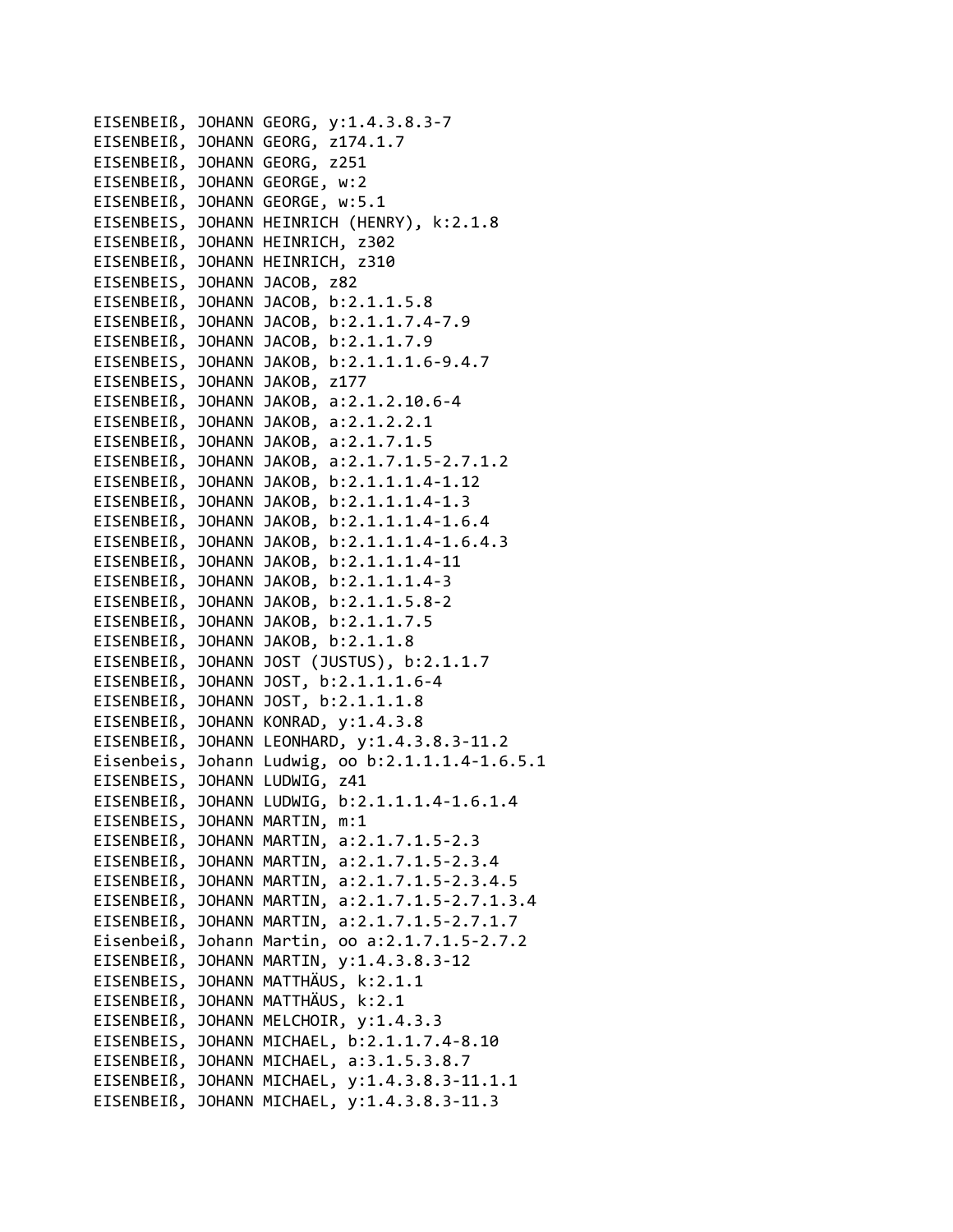EISENBEIß, JOHANN MICHAEL, z183.2 EISENBEIß, JOHANN NICOL, b:2.1.1.1.4‐1.4 EISENBEIß, JOHANN NICOLAS, b:2.1.1.5.7‐2.4.3 EISENBEIS, JOHANN NICOLAUS PETER, b:2.1.1.7.4‐2.4.1.2.1 EISENBEIß, JOHANN NICOLAUS PETER, b:2.1.1.7.4‐2.4.1.2 EISENBEIß, JOHANN NICOLAUS, b:2.1.1.5.7‐13.2.1 EISENBEIß, JOHANN NICOLAUS, z183 EISENBEIß, JOHANN NIKOLAUS (NICKEL), b:2.1.1.1.4‐1.6 EISENBEIß, JOHANN NIKOLAUS (NICKEL), b:2.1.1.5.7‐13.2 EISENBEIS, JOHANN NIKOLAUS, k:2.1.2 EISENBEIS, JOHANN NIKOLAUS, k:2.1.7 EISENBEIß, JOHANN NIKOLAUS, b:2.1.1.1.6‐9.2.9 EISENBEIß, JOHANN NIKOLAUS, b:2.1.1.1.6‐9.9 EISENBEIß, JOHANN NIKOLAUS, y:1.4.3.8.3‐11.1.3 EISENBEIß, JOHANN PETER, b:2.1.1.5.2 EISENBEIß, JOHANN PETER, b:2.1.1.5.2‐6 EISENBEIß, JOHANN PETER, b:2.1.1.5.7‐4 EISENBEIß, JOHANN PETER, b:2.1.1.5.7‐4.4 EISENBEIS, JOHANN PHILIPP, b:2.1.1.7.4‐8.5 EISENBEIß, JOHANN PHILIPP, a:3.1.5.3.7‐4.7.2.5 EISENBEIß, JOHANN PHILIPP, b:2.1.1.7.4‐7.7 EISENBEIß, JOHANN THEOBALD, b:2.1.1.1.6‐1 EISENBEIß, JOHANN ULRICH, y:1.4.3.7 EISENBEIß, JOHANN VALENTIN, b:2.1.1.5.8‐6 EISENBEIS, JOHANN WENDELIN, z177.3 EISENBEIß, JOHANN WILHELM, b:2.1.1.5.7‐13 EISENBEIß, JOHANN WILHELM, b:2.1.1.5.7‐13.1 EISENBEIß, JOHANN WILHELM, b:2.1.1.5.7‐13.1.1 EISENBEIß, JOHANN WILHELM, b:2.1.1.5.7‐2.4 EISENBEIß, JOHANN WOLFGAN, z258 EISENBEIS, JOHANN, a:2.1.7.1.5‐2.3.1.1 EISENBEIS, JOHANN, a:2.1.7.1.5‐2.3.1.1.4 EISENBEIS, JOHANN, a:3.1.5.3.7‐4.5.2.6.2 EISENBEIS, JOHANN, z198 EISENBEIß, JOHANN, a:3.1.5.3.7‐4.5.2.2.3 EISENBEIß, JOHANN, a:3.1.5.3.7‐4.7.2 EISENBEIß, JOHANN, a:3.1.5.3.7‐4.7.2.10.1 EISENBEIß, JOHANN, a:3.1.5.3.7‐4.7.2.2 EISENBEIß, JOHANN, a:3.1.5.3.7‐4.7.2.4.11 EISENBEIß, JOHANN, a:3.1.5.3.7‐4.7.2.4.7 EISENBEIß, JOHANN, a:3.1.5.3.7‐4.7.2.5.3 EISENBEIß, JOHANN, a:3.1.5.3.7‐4.7.4.3.2 EISENBEIß, JOHANN, a:3.1.5.3.7‐4.7.6.9 EISENBEIß, JOHANN, a:3.1.5.3.7‐4.7.6.9.3 EISENBEIß, JOHANN, a:3.1.5.3.7‐4.7.7.2.2‐1 EISENBEIß, JOHANN, a:3.1.5.3.7‐4.7.7.2.6 EISENBEIß, JOHANN, a:3.1.5.3.7‐4.8.4 EISENBEIß, JOHANN, b:2.1.1.5.8‐2.6.2.3.1 EISENBEIß, JOHANN, b:2.1.1.7.4‐2.4.7.7 EISENBEIß, JOHANN, x:1.3.1.6.14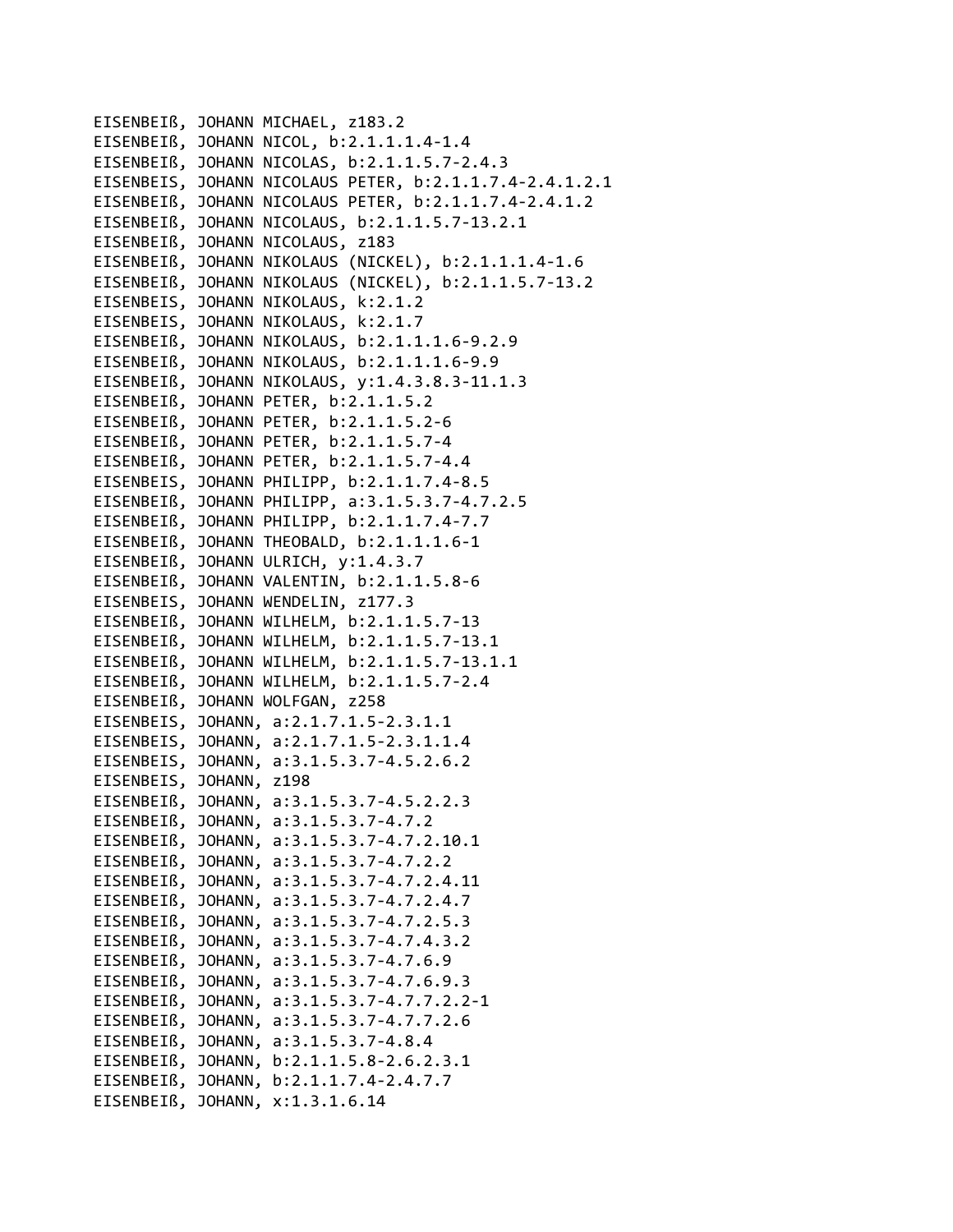|            | EISENBEIß, JOHANN, x:1.3.1.6.9                         |
|------------|--------------------------------------------------------|
| EISENBEIß, | JOHANN, x:1.3.3                                        |
| EISENBEIß, | JOHANN, y:1.3.1                                        |
| EISENBEIß, | JOHANN, y:1.4.3.4                                      |
| EISENBEIß, | JOHANN, y:1.4.3.8.3-6                                  |
| EISENBEIß, | JOHANN, z10.1                                          |
| EISENBEIß, | JOHANN, z11.2                                          |
| EISENBEIß, | JOHANN, z122.1                                         |
| EISENBEIß, | JOHANN, z171.1                                         |
|            | EISENBEIß, JOHANN, z174.1.4                            |
|            | EISENBEIß, JOHANN, z321                                |
|            | EISENBEIß, JOHANN, z327                                |
|            | EISENBEIß, JOHANN, z4                                  |
|            | EISENBEIß, JOHANNA AMALIA, b:2.1.1.7.4-2.4.7.8.4       |
|            | EISENBEIß, JOHANNA CHRISTIANE, a:2.1.2.10.6-4.10       |
|            | EISENBEIß, JOHANNA CHRISTIANE, a:2.1.2.10.6-4.7        |
|            | EISENBEIß, JOHANNA CHRISTIANE, a:2.1.2.10.6-4.9        |
|            | EISENBEIS, JOHANNA LUISE, b:2.1.1.5.7-13.3.6.2         |
| EISENBEIß, | JOHANNA, a:3.1.5.3.7-4.7.2.10.2-8                      |
| EISENBEIß, | JOHANNA, b:2.1.1.1.6-9.2.9.4                           |
| EISENBEIß, | JOHANNE JULIA, z71                                     |
| EISENBEIS, | JOHANNE MARIE DOROTHEE, z64                            |
| EISENBEIß, | JOHANNES (HANS), a:3.1.5                               |
|            | EISENBEIß, JOHANNES (HANS), b:2.1                      |
|            | EISENBEIS, JOHANNES (JOHN), w:9.6.2                    |
|            | EISENBEIß, JOHANNES (JOHN), a:2.1.7.1.5-2.3.1          |
|            | EISENBEIS, JOHANNES MATTHAEUS, a:3.1.5.3.7-2.1.2.3.1-1 |
|            | EISENBEIß, JOHANNES PHILIPP, b:2.1.1.7.4-7.10          |
| Eisenbeis, | Johannes, oo b:2.1.1.5.4-1                             |
| EISENBEIS, | JOHANNES, v:1.6                                        |
|            | EISENBEIß, JOHANNES, a:1.7                             |
|            | EISENBEIß, JOHANNES, a:2.1.2.2                         |
|            | EISENBEIß, JOHANNES, a:2.1.7                           |
|            | EISENBEIß, JOHANNES, a:2.1.7.1.3                       |
|            | EISENBEIß, JOHANNES, a:2.1.7.1.5-2                     |
|            | EISENBEIß, JOHANNES, a:2.1.7.1.5-2.7.1                 |
|            | EISENBEIß, JOHANNES, a:2.1.7.1.5-2.7.1.3               |
|            | EISENBEIß, JOHANNES, a:2.1.7.1.5-2.7.1.3.1             |
|            | EISENBEIß, JOHANNES, a:2.1.7.1.5-2.8                   |
| EISENBEIß, | JOHANNES, a:3.1.5.3.13                                 |
| EISENBEIß, | JOHANNES, a:3.1.5.3.3                                  |
| EISENBEIß, | JOHANNES, a:3.1.5.3.7-2.1.2.3                          |
| EISENBEIß, | JOHANNES, a:3.1.5.3.7-2.1.2.3.3                        |
| EISENBEIß, | JOHANNES, a:3.1.5.3.7-2.3.1                            |
| EISENBEIß, | JOHANNES, a:3.1.5.3.7-2.3.5.1                          |
| EISENBEIß, | JOHANNES, a:3.1.5.3.7-3                                |
|            | EISENBEIß, JOHANNES, a:3.1.5.3.7-4.4                   |
|            | EISENBEIß, JOHANNES, a:3.1.5.3.7-4.7.11.6.9            |
|            | EISENBEIß, JOHANNES, a:3.1.5.3.7-4.7.7                 |
|            | EISENBEIß, JOHANNES, a:3.1.5.3.7-4.7.7.2               |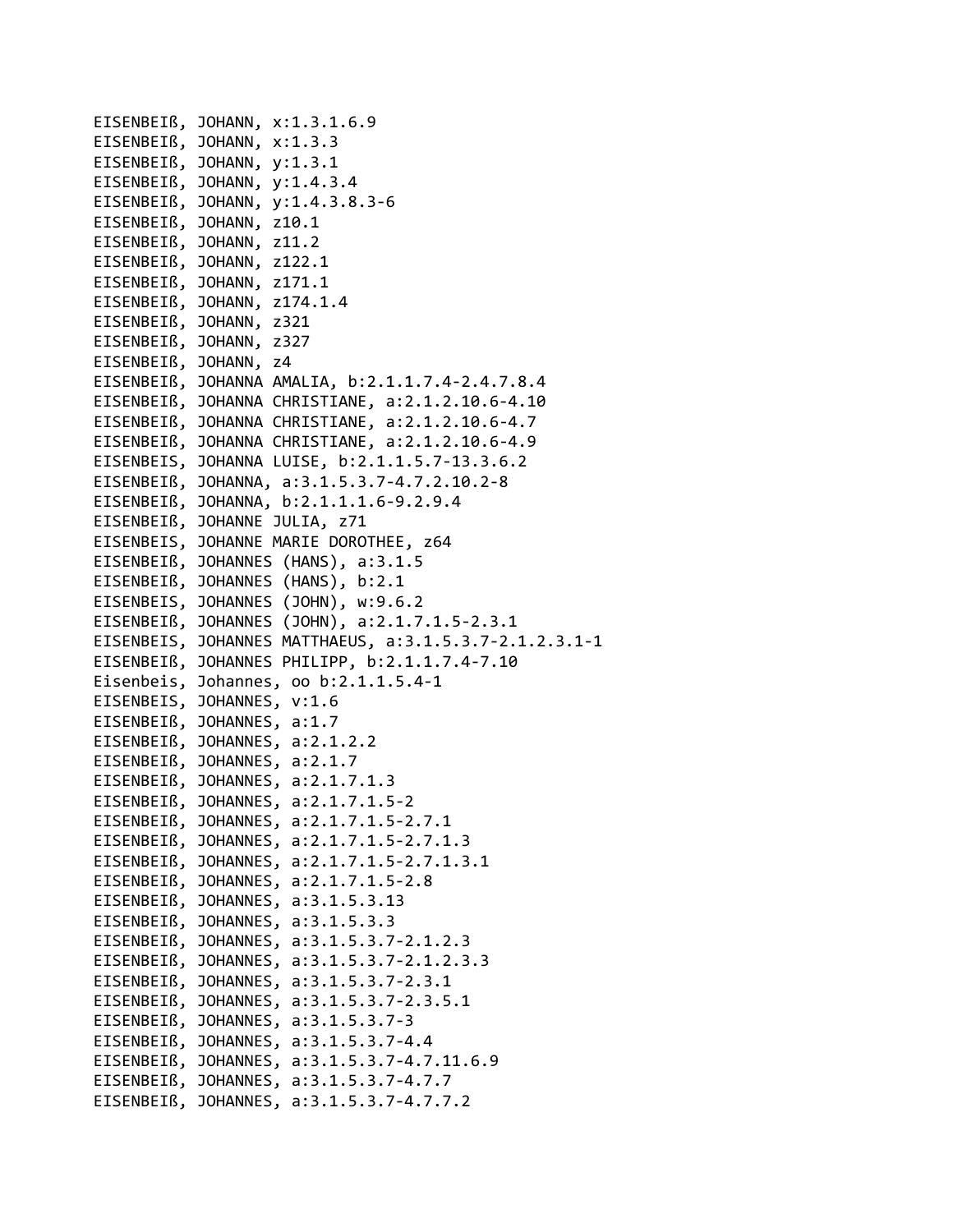EISENBEIß, JOHANNES, b:2.1.1.1.4‐1.6.5.4.2‐2 EISENBEIß, JOHANNES, b:2.1.1.5.2‐3 EISENBEIß, JOHANNES, y:1.2.1 EISENBEIß, JOHANNES, y:1.2.2 EISENBEIß, JOHANNES, y:1.4.3.8.3 EISENBEIß, JOHANNES, z333 EISENBEIß, JOHANNES, z49 EISENBEIß, JOHN A., z205 EISENBEIS, JOHN CODY, a:3.1.5.3.7‐4.8.2.1.3‐6.6.1 EISENBEIS, JOHN FERDINAND, m:1.5.2.2.2‐1.4 Eisenbeis, John Ferdinand, oo m:1.5.2.1.4‐1.9 EISENBEIS, JOHN FRANCIS, k:2.1.8.6 EISENBEIS, JOHN FRANCIS, k:2.1.8.6.2‐2 EISENBEIS, JOHN FRANK, k:2.1.8.6.2 EISENBEIS, JOHN FRANKLIN, k:2.1.8.3.2 EISENBEISS, JOHN FREDERICK, a:3.1.5.3.7‐4.8.2.11.1 EISENBEIS, JOHN FREDRICK, z21.3 EISENBEIß, JOHN G., a:3.1.5.3.7‐4.5.2.7.7 EISENBEIS, JOHN GOTTLIEB, z24 EISENBEIS, JOHN HENRY, w:9.7.5.1 EISENBEISZ, JOHN HENRY, a:3.1.5.3.7‐4.5.2.7.1‐10.4 EISENBEIS, JOHN J., a:3.1.5.3.7‐4.8.2.7.3 EISENBEISS, JOHN J., a:3.1.5.3.7‐4.8.2.11 Eisenbeiss, John J., oo a:3.1.5.3.7‐4.5.2.2.4 EISENBEIß, JOHN JACOB, w:8 EISENBEIS, JOHN JAMES, n:1.2.3.2 EISENBEIS, JOHN JAY, a:3.1.5.3.7‐4.8.2.7.3‐4.4 EISENBEIS, JOHN JOSEPH, n:1.2.3 EISENBEISZ, JOHN M., a:3.1.5.3.7‐4.5.2.2.6 EISENBEIS, JOHN MICHAEL, w:1.1 EISENBEISZ, JOHN NORMAN, a:3.1.5.3.7‐4.5.2.7.7‐3.2 EISENBEIS, JOHN PETER, w:1.5 EISENBEISZ, JOHN R., a:3.1.5.3.7‐4.7.11.9.4 EISENBEIS, JOHN THOMAS, k:2.1.8.6.2‐2.3 EISENBEIS, JOHN, a:2.1.7.1.5‐2.3.1.2.3 EISENBEIS, JOHN, a:3.1.5.3.7‐4.5.2.6.5‐2 EISENBEIS, JOHN, a:3.1.5.3.7‐4.8.2.12.8‐7 EISENBEIS, JOHN, a:3.1.5.3.7‐4.8.2.8.5 EISENBEIS, JOHN, a:3.1.5.3.7‐4.8.2.8.6 EISENBEIS, JOHN, l:1 EISENBEIS, JOHN, m:1.5.2.2.2‐3 EISENBEIS, JOHN, n:1.4 EISENBEIS, JOHN, w:9.2.2 EISENBEIS, JOHN, w:9.8 EISENBEIS, JOHN, z24.3 EISENBEIß, JOHN, a:3.1.5.3.7‐4.5.2.7.3 EISENBEIß, JOHN, a:3.1.5.3.7‐4.8.2.1.3 EISENBEIß, JOHN, c:6.3 EISENBEIß, JOHN, w:9 EISENBEISZ, JOHN, a:3.1.5.3.7‐4.8.2.8.8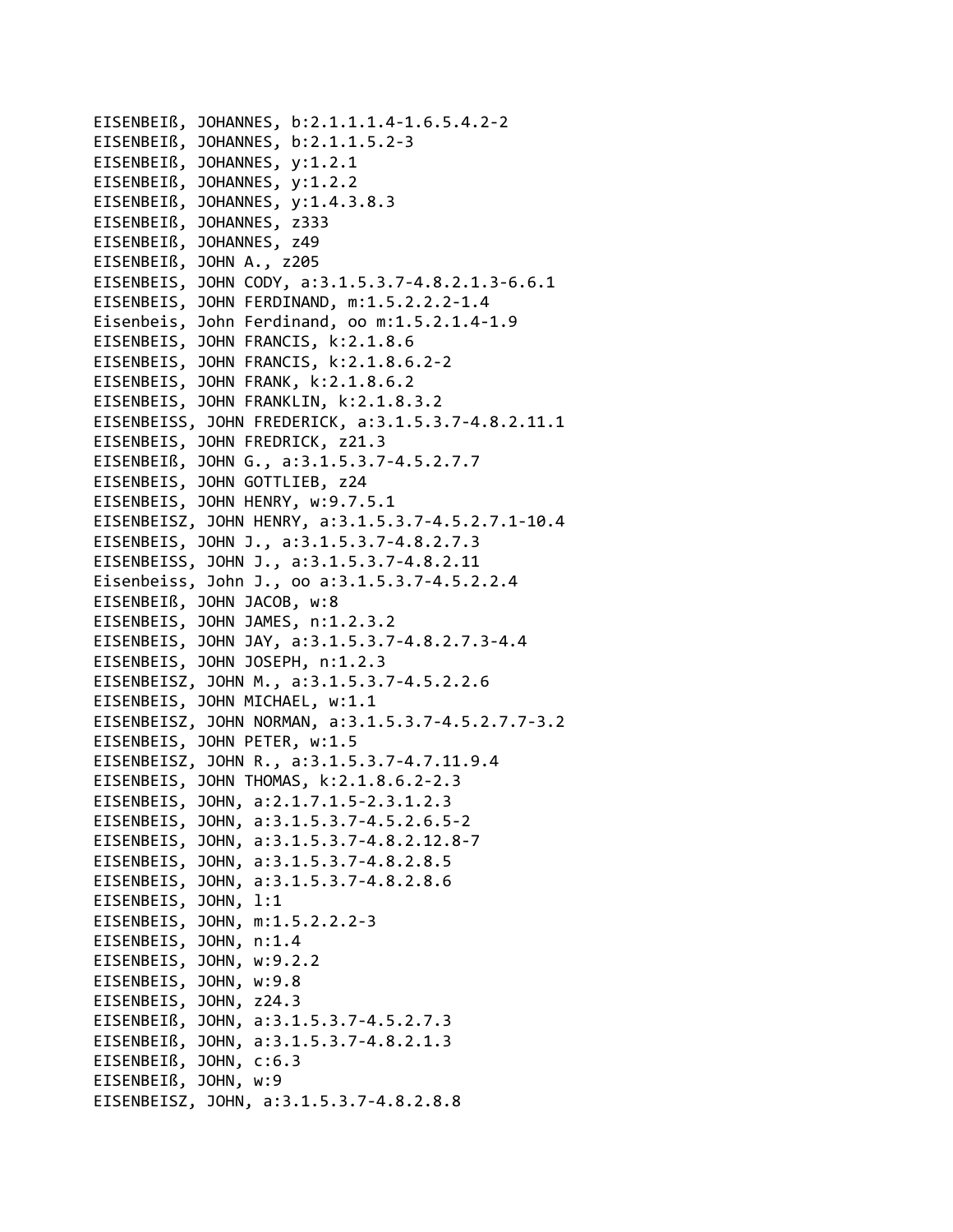```
EISENBEIS, JONATH, a:3.1.5.3.7‐4.8.2.1.3‐1
EISENBEIS, JONATHAN, k:2.1.8.6.2‐4.1.2
EISENBEIß, JÖRG, a:3.1.5.3.7‐4.7.11.6.9‐1.2
EISENBEIß, JÖRG, a:3.1.5.3.7‐4.7.4.3.3‐4.3.2
EISENBEIS, JOSEF KARL HEINRICH, z241.1
EISENBEIS, JOSEF KARL, m:1.5.3.4.2‐2.2.4
EISENBEIS, JOSEF MICHAEL, m:1.5.2.2.7‐1.5
EISENBEIS, JOSEF, m:1.5.11.1
EISENBEIS, JOSEF, m:1.5.11.5.1
EISENBEIS, JOSEF, m:1.5.11.8.1
EISENBEIS, JOSEF, m:1.5.2
EISENBEIS, JOSEF, m:1.5.2.2.5
EISENBEIS, JOSEF, m:1.5.2.2.7
EISENBEIS, JOSEF, m:1.5.2.2.7‐6
Eisenbeis, Josef, oo m:1.5.3.4.2‐2
EISENBEIS, JOSEF, x:1.3.1.6.5‐1
EISENBEIS, JOSEF, z241.2.1
EISENBEIß, JOSEF, x:1.3.1.5.1
EISENBEIS, JOSEPH ALAN, k:2.1.8.6.3‐2.3
EISENBEIS, JOSEPH BERNHARD, m:1.4
EISENBEIS, JOSEPH FERDINAND, m:1.5.2.2.2‐1
EISENBEIS, JOSEPH FRANK, c:1.5.4.3
EISENBEIS, JOSEPH HENRY, c:1.5.4
EISENBEIS, JOSEPH JACOB, k:2.1.8.3.1
EISENBEIS, JOSEPH JEAN JOSEF, b:2.1.1.1.6‐9.2.9.3.1‐3.3.3
EISENBEIS, JOSEPH LEE, k:2.1.8.6.2‐6
EISENBEIS, JOSEPH PETER, k:2.1.8.3
EISENBEIS, JOSEPH ROBERT, c:1.5
EISENBEIS, JOSEPH WARREN, m:1.5.2.2.2‐1.4.2
EISENBEIS, JOSEPH, a:3.1.5.3.7‐4.8.2.9
EISENBEIS, JOSEPH, a:3.1.5.3.7‐4.8.6.7.2‐2.2
EISENBEIS, JOSEPH, b:2.1.1.7.4‐8.5.5.12
EISENBEIS, JOSEPH, k:2.1.8.6.2‐6.2
EISENBEIS, JOSEPH, n:1.2.3.6
EISENBEIß, JOSEPH, a:3.1.6.1
EISENBEIß, JOSEPH, a:3.1.9
EISENBEIß, JOSEPH, b:2.1.1.5.8‐2.6.2.3.7
EISENBEIß, JOSEPH, c:6
EISENBEIß, JOSEPH, x:1.3.1.6.5
EISENBEIß, JOSEPH, x:1.4
EISENBEIß, JOSEPH, z12.1
EISENBEISZ, JOSEPHINA, a:3.1.5.3.7‐4.5.2.6.7‐4
EISENBEIS, JOSEPHINE, b:2.1.1.1.6‐9.5.5.8
EISENBEIS, JOSEPHINE, n:1.2.10
EISENBEIß, JOSEPHINE, a:3.1.5.3.7‐4.4.7
EISENBEIß, JOSEPHINE, c:6.1
EISENBEIß, JOSIAH (JOSHUA) (ISAIAH) E., w:1.1.5
EISENBEIS, JOY, a:3.1.5.3.7‐4.8.2.12.8‐6
EISENBEIS, JOYCE, a:3.1.5.3.7‐4.7.2.12.4‐4
EISENBEIS, JOYCE, a:3.1.5.3.7‐4.8.6.7.11‐1
```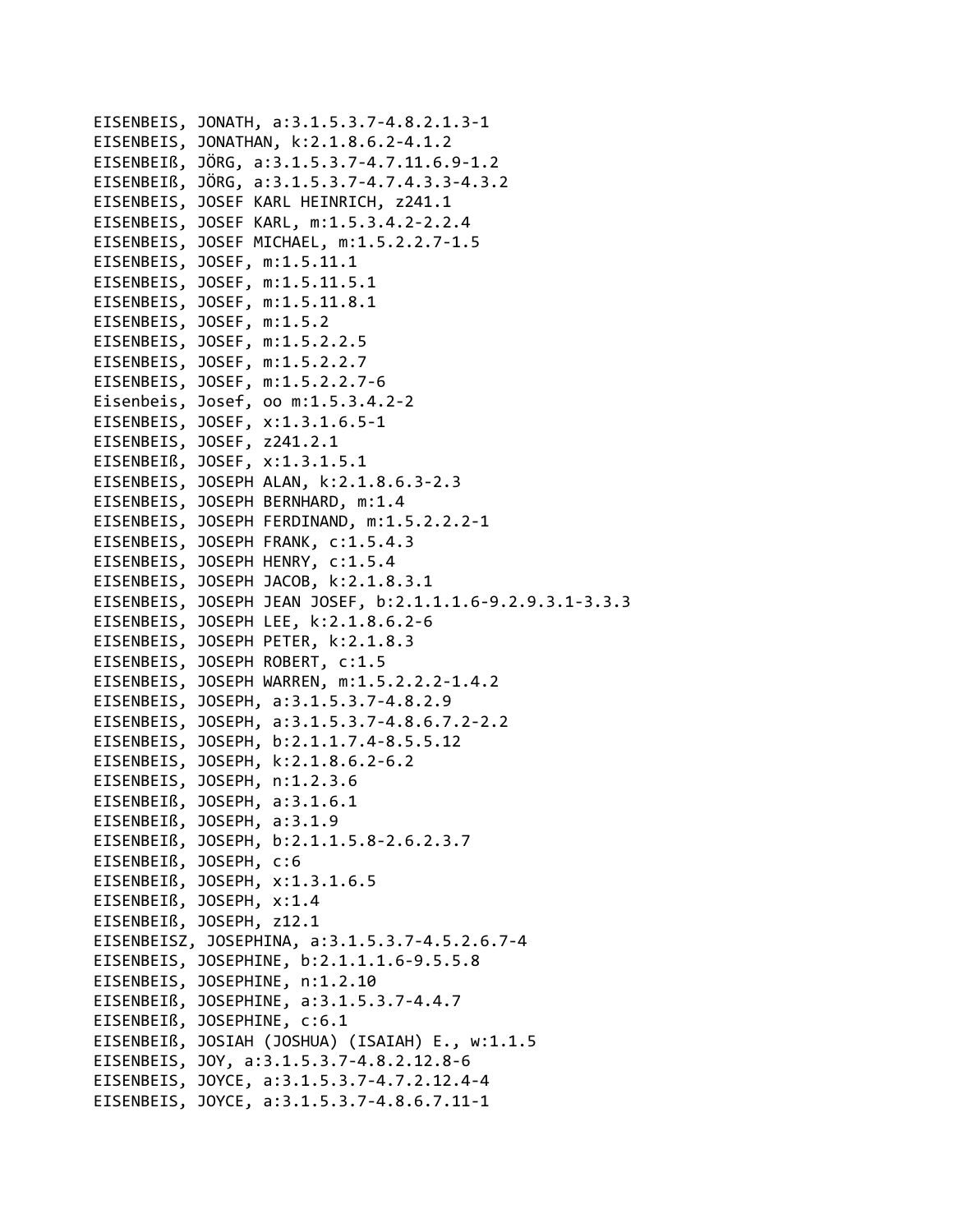```
EISENBEIS, JUDAS THADDÄUS, m:1.5
EISENBEIß, JUDITH, a:2.1.7.3.1-2.1.1.1.1-1
EISENBEIS, JULIA, m:1.5.2.2.2-10
EISENBEIß, JULIANA CATHARINA, b:2.1.1.5.7-3
EISENBEIß, JULIANE, b:2.1.1.1.4-1.6.5.7
EISENBEIß, JULIANE, x:1.3.1.6.15
EISENBEIS, JULIE ANN FAY, a:3.1.5.3.7-4.8.2.1.3-6.5
EISENBEIS, JULIE G., a:3.1.5.3.7-4.8.6.7.2-2.3
EISENBEISZ, JULIE MARIE, a:3.1.5.3.7-4.5.2.7.10-8.1.1
EISENBEIS, JULIUS L., a:3.1.5.3.7-4.8.2.9.3
EISENBEIß, JULIUS, z268
EISENBEIS, JUSTINA, z267.2
EISENBEIß, JUSTINA, a:2.1.2.10.6-4.8
EISENBEIS, JUSTINE, z144.4.3
EISENBEIß, JUSTINE, a:3.1.5.3.7-4.7.2.10.1-1
EISENBEIß, JUTTA, b:2.1.1.1.4-1.6.5.4.5-1
EISENBEIß, K. JULIA, a:3.1.5.3.7-4.7.3.4.1
EISENBEIß, k: SEBASTIAN, |
EISENBEIS, KAETE, b:2.1.1.7.4-7.8.3.9.2
EISENBEIS, KALIN GARY, a:3.1.5.3.7-4.5.2.2.2-1.1.1.1
EISENBEIS, KALIN GARY, a:3.1.5.3.7-4.5.2.2.5-1.1.1.1
EISENBEIS, KALYN MARI, a:3.1.5.3.7-4.8.2.1.3-7.2.2.1
EISENBEIS, KAREN, a:3.1.5.3.7-4.7.2.12.4-6
EISENBEIS, KAREN, k:2.1.8.6.2-7.1
EISENBEIß, KARIN, a:3.1.5.3.7-4.7.6.5.5-4.1
EISENBEIß, KARL (CARL), a:3.1.5.3.7-4.5.2.10
EISENBEIS, KARL (CHARLES), b:2.1.1.1.6-9.5.5
EISENBEIß, KARL ADOLPH, b:2.1.1.1.4-1.6.1.4.2
EISENBEIß, KARL AUGUST CHRISTOPHER FRIEDRICH, a:2.1.2.10.6-1.2
EISENBEIß, KARL AUGUST, b:2.1.1.7.4-2.4.8.4.1-1
EISENBEIS, KARL BORROMÄUS, m:1.5.11.5.5
EISENBEIß, KARL CHRISTIAN, b:2.1.1.7.4-7.8.3.2
EISENBEIß, KARL ERWIN, a:2.1.7.1.5-2.7.1.2.1-1
EISENBEIS, KARL FRIEDRICH, b:2.1.1.1.6-9.4.7.2.6
EISENBEIS, KARL FRIEDRICH, b:2.1.1.7.4-2.4.1.2.4-1
EISENBEIS, KARL FRIEDRICH, m:1.5.10
EISENBEIß, KARL FRIEDRICH, b:2.1.1.1.4-1.6.4.5
EISENBEIß, KARL FRIEDRICH, b:2.1.1.5.7-13.2.1.4
EISENBEIß, KARL FRIEDRICH, b:2.1.1.7.4-7.8.3.9
EISENBEIS, KARL HEINZ, b:2.1.1.7.4-7.8.3.9.3-1
EISENBEIß, KARL JAKOB, a:2.1.7.1.5-2.7.1.2.1
EISENBEIS, KARL JOHANN NIKOLAUS, b:2.1.1.7.4-8.4.3.2
EISENBEIß, KARL JOSEF GEORG, b:2.1.1.7.4-2.4.8.4.8
EISENBEIS, KARL NICOLAUS, b:2.1.1.7.4-2.4.1.2.1-1
EISENBEIß, KARL PETER, b:2.1.1.7.4-2.4.8.4
EISENBEIß, KARL PETER, b:2.1.1.7.4-2.4.8.4.6
EISENBEIS, KARL, b:2.1.1.1.6-9.4.7.4.6
EISENBEIS, KARL, b:2.1.1.5.7-13.3.6.5
EISENBEIS, KARL, b:2.1.1.7.4-2.4.1.2.2-10
EISENBEIS, KARL, b:2.1.1.7.4-2.4.1.2.4
```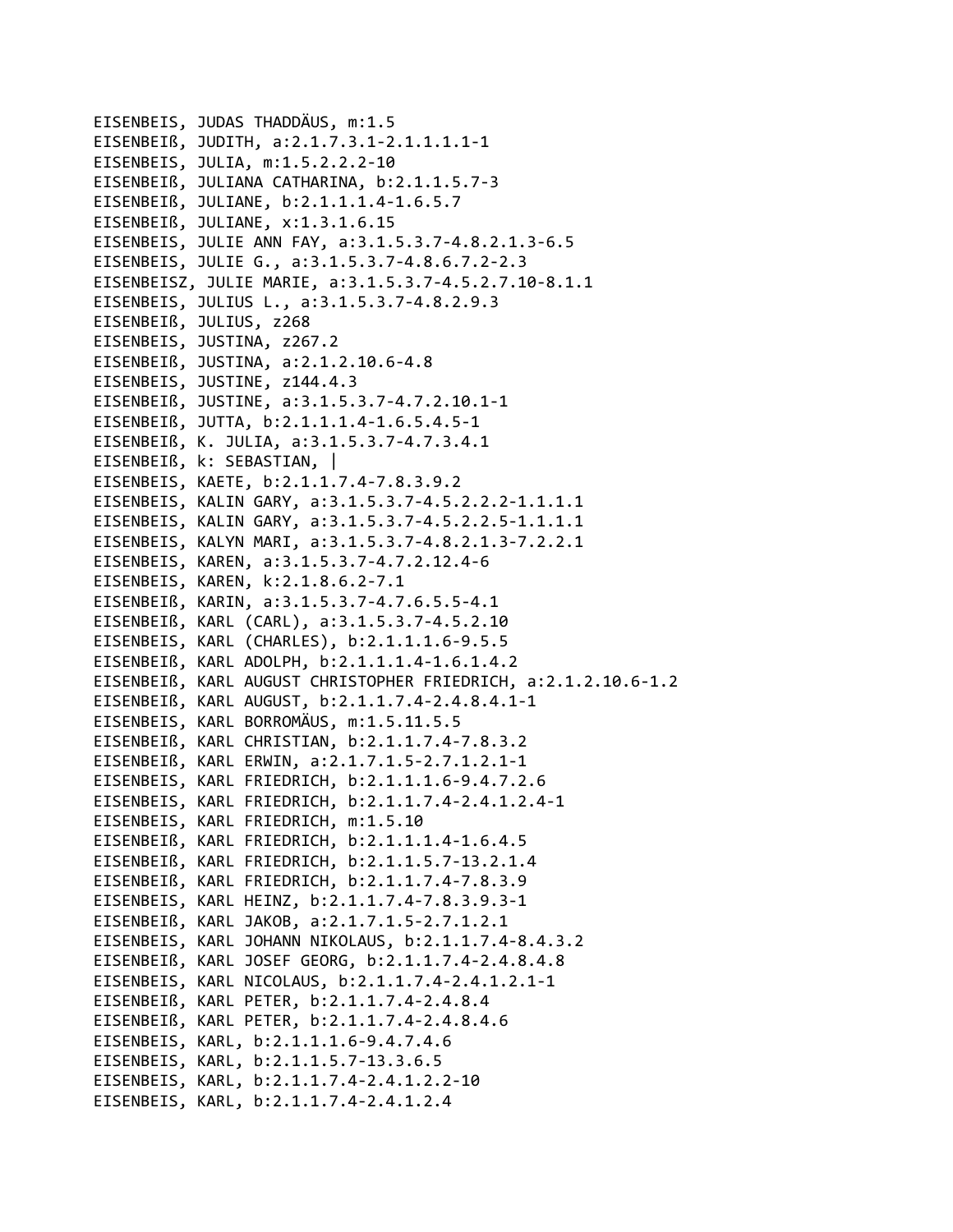```
EISENBEIS, KARL, b:2.1.1.7.4-2.4.5.10
EISENBEIS, KARL, b:2.1.1.7.4-2.4.7.5
EISENBEIS, KARL, b:2.1.1.7.4-8.4.2.4
EISENBEIS, KARL, b:2.1.1.7.4-8.4.5
EISENBEIS, KARL, b:2.1.1.7.4-8.5.3.3
EISENBEIS, KARL, b:2.1.1.7.4-8.5.5.10
EISENBEIS, KARL, b:2.1.1.7.4-8.5.5.9
EISENBEIS, KARL, m:1.5.11.1.2
EISENBEIS, KARL, m:1.5.3.4.2-2.2
Eisenbeis, Karl, oo m:1.9.5.2.6-2
EISENBEIS, KARL, z209
EISENBEIß, KARL, a:2.1.7.3.1-1.1.1.1.2
EISENBEIß, KARL, a:3.1.5.3.7-2.1.2.3.8
EISENBEIß, KARL, b:2.1.1.1.4-1.12.2.5
EISENBEIß, KARL, b:2.1.1.1.4-1.12.2.5.2
EISENBEIß, KARL, b:2.1.1.1.4-1.6.1.6
EISENBEIß, KARL, b:2.1.1.1.4-1.6.1.6.1
EISENBEIß, KARL, b:2.1.1.1.4-1.6.1.7.3
EISENBEIß, KARL, b:2.1.1.1.6-9.4
EISENBEIß, KARL, b:2.1.1.5.7-13.1.3.1
EISENBEIß, KARL, b:2.1.1.5.7-13.2.4.4
EISENBEIß, KARL, b:2.1.1.5.7-13.2.5.6
EISENBEIß, KARL, b:2.1.1.5.7-2.4.3.6
EISENBEIß, KARL, b:2.1.1.7.4-2.4.1.4.5
EISENBEIß, KARL, b:2.1.1.7.4-2.4.7.8.2
EISENBEIß, KARL, b:2.1.1.7.4-2.4.8.4.1
EISENBEIß, KARL, y:1.4.3.8.3-11.3.3
EISENBEISZ, KARL, a:3.1.5.3.7-4.8.2.8.8-3.1.1
EISENBEIS, KAROL KATHARINA, b:2.1.1.1.6-9.4.7.8
EISENBEIS, KAROL WILHELMINE, b:2.1.1.7.4-2.4.1.2.5.2
EISENBEIß, KAROLINA APOLLONIA, b:2.1.1.5.7-13.1.2
EISENBEIß, KAROLINA BARBARA, b:2.1.1.5.8-9
EISENBEIß, KAROLINA DOROTHEA, b:2.1.1.7.4-2.6.3.5
EISENBEIß, KAROLINA ELISABETHA, b:2.1.1.1.6-9.2.6.3
EISENBEIß, KAROLINA ELISABETHA, b:2.1.1.5.7-13.2.4.6
EISENBEIS, KAROLINA KATHARINA, b:2.1.1.5.7-13.9.2
EISENBEIS, KAROLINA KATHARINA, b:2.1.1.7.4-2.4.5.8
EISENBEIß, KAROLINA KATHARINA, b:2.1.1.1.6-9.2.8.1.2
EISENBEIß, KAROLINA KATHARINA, b:2.1.1.7.4-7.8.4.5.2
EISENBEIß, KAROLINA KATHARINA, b:2.1.1.7.4-7.8.4.7.1
EISENBEIS, KAROLINA KATHERINA, b:2.1.1.7.4-8.4.2.2
EISENBEIß, KAROLINA PHILIPPINE, b:2.1.1.7.4-7.8.3.7
EISENBEIß, KAROLINA SOPHIE, b:2.1.1.7.4-2.4.7.5.2
EISENBEIß, KAROLINA WILHELMINA, b:2.1.1.7.4-7.8.7
EISENBEIS, KAROLINA WILHELMINE, b:2.1.1.5.7-13.9.4.2
EISENBEIS, KAROLINA, b:2.1.1.1.6-9.4.4
EISENBEIS, KAROLINA, b:2.1.1.1.6-9.4.7.3
EISENBEIS, KAROLINA, b:2.1.1.1.6-9.4.7.4.1
EISENBEIS, KAROLINA, b:2.1.1.5.7-13.3.3.2
EISENBEIS, KAROLINA, b:2.1.1.7.4-8.4.5.3
```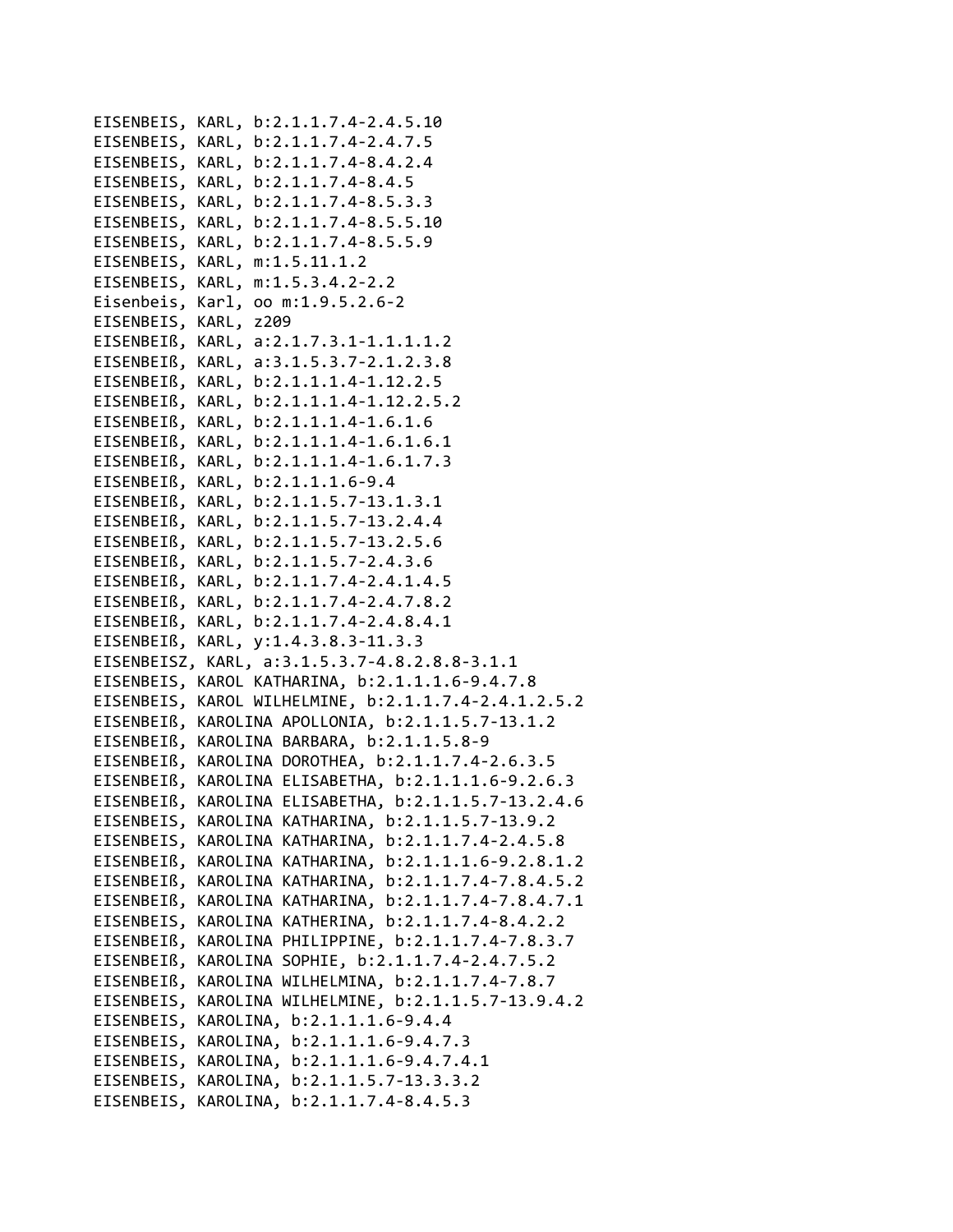```
EISENBEIS, KAROLINA, b:2.1.1.7.4‐8.5.3.2
EISENBEIS, KAROLINA, b:2.1.1.7.4‐8.5.5.1.4
EISENBEIS, KAROLINA, m:1.5.11.5.4
EISENBEIß, KAROLINA, a:3.1.5.3.7‐4.4.1
EISENBEIß, KAROLINA, b:2.1.1.5.7‐13.1.1.4
EISENBEIß, KAROLINA, b:2.1.1.5.7‐2.4.1
EISENBEIß, KAROLINA, b:2.1.1.7.4‐2.4.1.4.4
EISENBEIß, KAROLINA, b:2.1.1.7.4‐2.4.8.4.4
EISENBEIß, KAROLINA, b:2.1.1.7.4‐2.4.8.8
EISENBEIß, KAROLINA, b:2.1.1.7.4‐7.8.8.7
EISENBEIß, KAROLINE SOPHIE, b:2.1.1.5.7‐13.2.5.3
EISENBEIS, KAROLINE, b:2.1.1.1.6‐9.4.1.4
EISENBEIS, KAROLINE, b:2.1.1.7.4‐8.5.5.7
EISENBEIS, KAROLINE, z80
EISENBEIS, KATE, b:2.1.1.1.6‐9.5.2.6
EISENBEIS, KATERINA LUCILLE, a:3.1.5.3.7‐4.8.2.11.11‐2
Eisenbeisz, Katerina, oo a:3.1.5.3.7‐4.8.2.11
EISENBEIß, KATHARINA (KAETHE), x:1.3.1.5.1‐2
EISENBEISZ, KATHARINA (KATHRYN), a:3.1.5.3.7‐4.7.2.4.5‐3
EISENBEISZ, KATHARINA (KATIE), a:3.1.5.3.7‐4.5.2.2.7‐2
EISENBEIS, KATHARINA ANNA MARIA (CATHERINE), b:2.1.1.5.7‐6.10
EISENBEIS, KATHARINA BARBARA, b:2.1.1.7.4‐2.4.5.3
EISENBEIß, KATHARINA ELSA, b:2.1.1.7.4‐2.4.8.4.5
EISENBEIß, KATHARINA HELENA, a:3.1.5.3.7‐4.7.6.9.2
EISENBEIß, KATHARINA KAROLINA, b:2.1.1.7.4‐7.8.4.3
EISENBEIS, KATHARINA LUISA, b:2.1.1.5.7‐13.3.2
EISENBEIß, KATHARINA LUISE, b:2.1.1.5.7‐13.1.6
EISENBEIS, KATHARINA MARGARETHA, b:2.1.1.7.4‐8.7
EISENBEIß, KATHARINA MARGARETHA, b:2.1.1.7.4‐3
EISENBEIß, KATHARINA MARIA BARBARA, b:2.1.1.7.4‐2.4.1.5
EISENBEIS, KATHARINA MARIA, b:2.1.1.1.6‐9.4.7.2.1
EISENBEIß, KATHARINA MARIA, b:2.1.1.7.4‐7.8.6
EISENBEIS, KATHARINA SOPHIA, b:2.1.1.5.7‐13.3.3.1
EISENBEIß, KATHARINA WILHELMINE, b:2.1.1.7.4‐7.8.3.8
EISENBEIS, KATHARINA, a:3.1.5.3.7‐4.8.2.9.1
EISENBEIS, KATHARINA, a:3.1.5.3.7‐4.8.6.1
EISENBEIS, KATHARINA, b:2.1.1.1.6‐9.5.1
EISENBEIS, KATHARINA, b:2.1.1.1.6‐9.5.11
EISENBEIS, KATHARINA, b:2.1.1.1.6‐9.5.9
EISENBEIS, KATHARINA, b:2.1.1.5.7‐13.5.3
EISENBEIS, KATHARINA, b:2.1.1.7.4‐8.4.3.5
EISENBEIS, KATHARINA, b:2.1.1.7.4‐8.4.4
EISENBEIS, KATHARINA, b:2.1.1.7.4‐8.4.5.2
EISENBEIS, KATHARINA, b:2.1.1.7.4‐8.5.5.1.1
EISENBEIS, KATHARINA, b:2.1.1.7.4‐8.5.5.8
EISENBEIS, KATHARINA, m:1.5.2.1
EISENBEIS, KATHARINA, m:1.5.2.2.3
EISENBEIS, KATHARINA, z153
EISENBEIß, KATHARINA, a:3.1.5.3.7‐4.5.2.5
EISENBEIß, KATHARINA, a:3.1.5.3.7‐4.7.14.2
```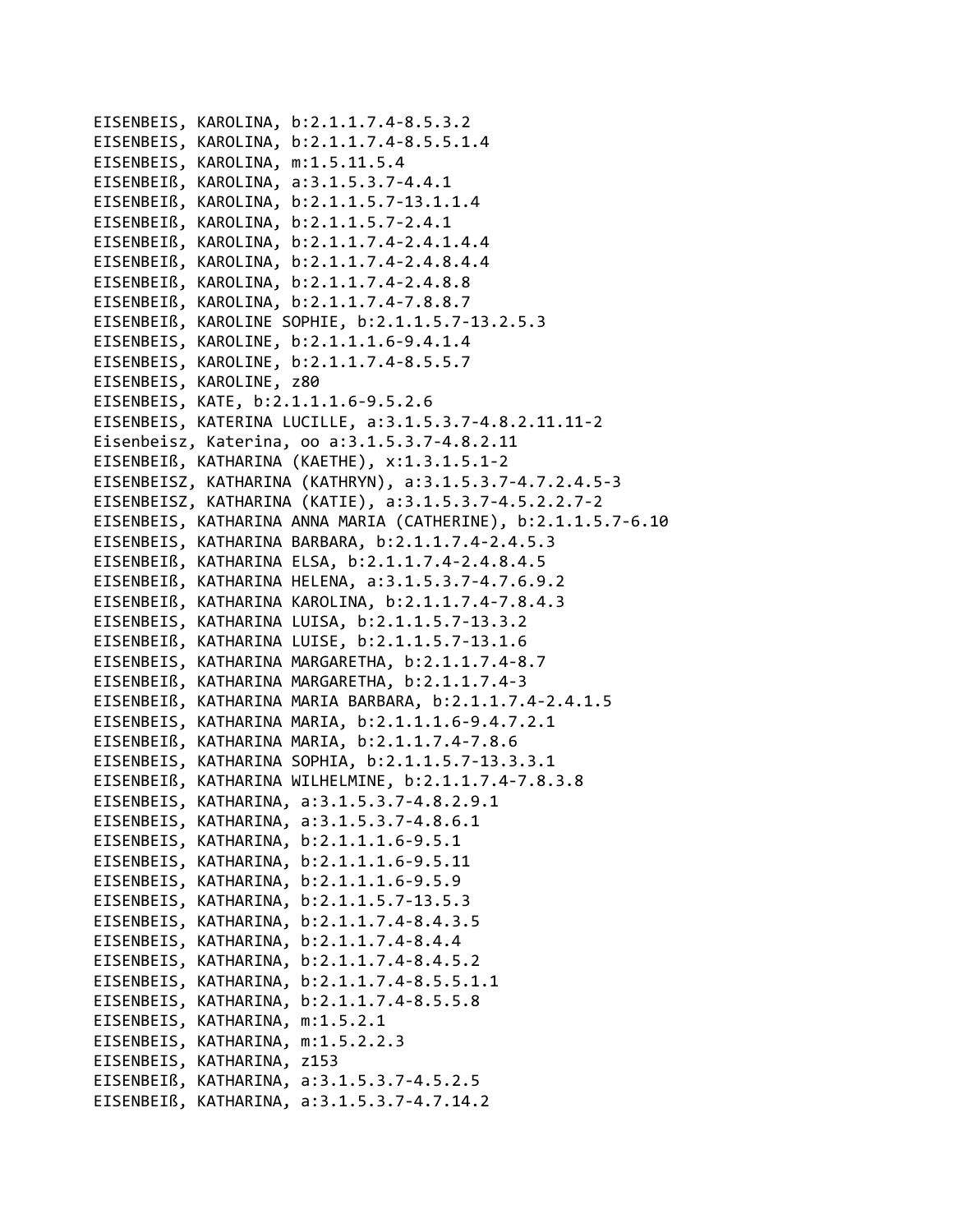```
EISENBEIß, KATHARINA, a:3.1.5.3.7‐4.7.2.4.4
EISENBEIß, KATHARINA, a:3.1.5.3.7‐4.7.2.7
EISENBEIß, KATHARINA, a:3.1.5.3.7‐4.7.4.3.3‐5
EISENBEIß, KATHARINA, a:3.1.5.3.7‐4.7.6.3
EISENBEIß, KATHARINA, a:3.1.5.3.7‐4.7.9
EISENBEIß, KATHARINA, a:3.1.5.3.7‐4.8.2.4
EISENBEIß, KATHARINA, b:2.1.1.1.4‐1.12.2.6
EISENBEIß, KATHARINA, b:2.1.1.1.4‐1.6.4.1
EISENBEIß, KATHARINA, b:2.1.1.1.6‐9.2.6.2
EISENBEIß, KATHARINA, b:2.1.1.5.7‐2.4.4
EISENBEIß, KATHARINA, b:2.1.1.7.4‐2.4.1.4.1
EISENBEIß, KATHARINA, b:2.1.1.7.4‐2.4.7.1
EISENBEIß, KATHARINA, b:2.1.1.7.4‐2.4.7.5.3
EISENBEIß, KATHARINA, b:2.1.1.7.4‐2.4.7.8.5
EISENBEIß, KATHARINA, b:2.1.1.7.4‐7.8.8.2
EISENBEIß, KATHARINA, b:2.1.1.7.4‐7.8.8.6
EISENBEIß, KATHARINA, x:1.3.1.6.6
EISENBEIß, KATHARINA, z11.3
EISENBEIß, KATHARINE LUISE, b:2.1.1.1.4‐1.6.5.2
EISENBEIß, KATHARINE, a:3.1.5.3.7‐4.8.1.5
EISENBEIß, KATHARINE, a:3.1.5.3.7‐4.8.3.2
EISENBEIS, KATHERINA, a:3.1.5.3.7‐4.8.1.7.1
EISENBEIS, KATHERINA, a:3.1.5.3.7‐4.8.6.7.1
EISENBEIß, KATHERINA, a:3.1.5.3.7‐4.7.7.6
EISENBEIß, KATHERINA, a:3.1.5.3.7‐4.8.3.4
EISENBEIS, KATHERINE (KATE), c:5
EISENBEIS, KATHERINE (KATIE), c:1.3
EISENBEISZ, KATHERINE (KATIE), a:3.1.5.3.7‐4.5.2.2.1‐3.1.1.1
EISENBEISS, KATHERINE ELENORA, a:3.1.5.3.7‐4.8.2.11.5‐1
EISENBEIß, KATHERINE, a:2.1.7.1.5‐2.7.1.1.1‐2
EISENBEIß, KATHERINE, a:3.1.5.3.7‐4.5.2.6.1
EISENBEIß, KATHERINE, a:3.1.5.3.7‐4.5.2.7.2
EISENBEISZ, KATHERINE, a:3.1.5.3.7‐4.5.2.2.4
EISENBEIß, KATHINKA MARGARETHE, y:1.3.1.1.1‐1.1
EISENBEIS, KATHLEEN MARIE, m:1.5.2.2.2‐11.1.1
EISENBEISZ, KATHLEEN, a:3.1.5.3.7‐4.8.2.8.8‐3.1.2
EISENBEIß, KATHRIN, a:3.1.5.3.7‐4.7.2.10.11‐1.2
EISENBEIS, KATHRYN RAPHAEL, n:1.2.3.4
EISENBEISZ, KATHY MARIE, a:3.1.5.3.7‐4.5.2.7.7‐2.3
EISENBEISZ, KAYLA, a:3.1.5.3.7‐4.7.11.9.4‐2.1
EISENBEIS, KAYLEE ANN, a:3.1.5.3.7‐4.5.2.2.2‐1.1.1.1.1
EISENBEIS, KAYLEE ANN, a:3.1.5.3.7‐4.5.2.2.5‐1.1.1.1.1
EISENBEISZ, KELLIE, a:3.1.5.3.7‐4.5.2.2.9‐6.3.2
EISENBEIS, KENNETH E., m:1.5.2.2.2‐16.3
EISENBEISZ, KENNETH JOHN, a:3.1.5.3.7‐4.5.2.2.6‐3
EISENBEIS, KENNETH, z38.2.1
EISENBEIS, KENT CHARLES, c:1.5.3.3
EISENBEIS, KERMIT MARTIN, m:1.5.2.2.2‐7.2.7
EISENBEIS, KERRI, a:3.1.5.3.7‐4.8.6.7.4‐1.1
EISENBEIS, KEVIN DANIEL, k:2.1.8.6.2‐4.2
```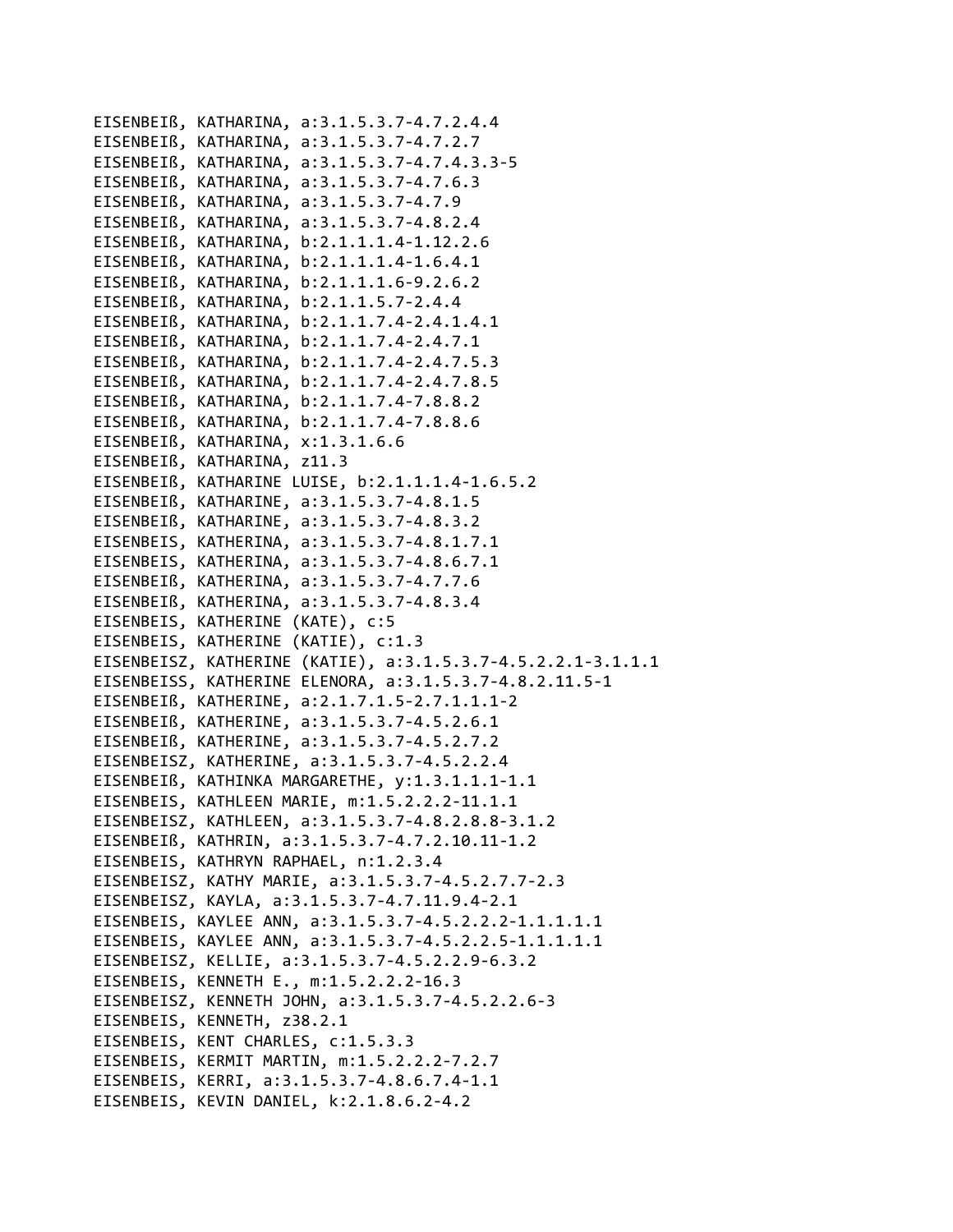EISENBEISZ, KEVIN JAMES, a:3.1.5.3.7-4.5.2.7.1-10.2.2 EISENBEIS, KEVIN ROBERT, c:1.5.3.1 EISENBEIS, KEVIN, m:1.5.2.2.2-11.2.2 EISENBEIS, KIM ELAINE, c:1.5.3.2 EISENBEIS, KIM, k:2.1.8.6.2-7.2 EISENBEIS, KIRK NARUM, a:3.1.5.3.7-4.8.2.1.3-7.1.1 EISENBEIß, KIRSTIN, b:2.1.1.5.8-2.6.2.3.3-2.3 EISENBEIß, KLARA, b:2.1.1.5.7-2.4.9.8 EISENBEIß, KLARA, i:1.2.3 EISENBEIß, KLAUS DIETER, x:1.3.1.5.1-3.1 EISENBEIß, KLAUS, b:2.1.1.1.4-1.6.5.4.5-2 EISENBEIS, KLAVDIA MICHAILOWNA, a:3.1.5.3.7-4.3.2.4 EISENBEIß, KONRAD, a:3.1.5.3.7-4.7.4.1 EISENBEIß, KONRAD, a:3.1.5.3.7-4.7.4.3.1 EISENBEIß, KONRAD, a:3.1.5.3.7-4.7.5 EISENBEIS, KSENIA MARKOVNA, a:3.1.5.3.7-4.3.2.1.9 EISENBEIß, KURT FERDINAND WILHELM, b:2.1.1.1.4-1.6.1.7.6-4 EISENBEIß, KURT GOTTLOB, a:2.1.7.1.5-2.7.1.7.7-1 EISENBEIß, KURT, b:2.1.1.1.4-1.6.5.4.3 EISENBEIS, KYLE JOSEPH, c:1.5.4.3.1 EISENBEIS, LADAWN RENEE, a:3.1.5.3.7-4.8.2.1.3-8.1.1 EISENBEIS, LANAE OPAL, a:3.1.5.3.7-4.8.2.1.2-1.1 EISENBEIS, LANE OWEN, a:3.1.5.3.7-4.8.2.1.2-1.2 EISENBEISZ, LANET, a:3.1.5.3.7-4.5.2.2.1-6.2 EISENBEIS, LARRY DEAN, a:3.1.5.3.7-4.8.2.1.2-2.1 EISENBEIS, LARRY, k:2.1.8.7.4-1 EISENBEISZ, LARRY, a:3.1.5.3.7-4.5.2.2.6-3.1 EISENBEIß, LARS, a:3.1.5.3.7-4.7.4.3.3-4.2.1 EISENBEIS, LAURA MICHELLE, c:1.5.3.1.2 EISENBEIS, LAURIE, a:3.1.5.3.7-4.7.12.6.5.4 EISENBEIS, LAURYN, a:3.1.5.3.7-4.8.6.6.4-2.2.1.2 EISENBEISZ, LAVERNA, a:3.1.5.3.7-4.5.2.2.1-1.1 EISENBEIS, LEAH A., z24.2.1 EISENBEISZ, LEAH ROSE, a:3.1.5.3.7-4.5.2.7.10-6.2.4.1 EISENBEIS, LEATRICE M., m:1.5.2.2.2-1.8.1 EISENBEIS, LELA, a:3.1.5.3.7-4.8.2.8.2-8 EISENBEIS, LENA (HELEN), a:3.1.5.3.7-4.8.2.7.6 EISENBEIS, LENA, b:2.1.1.1.6-9.5.2.7 EISENBEISZ, LENORA, a:3.1.5.3.7-4.5.2.2.9-3 EISENBEIS, LEO, m:1.5.2.2.2-1.6 EISENBEIS, LEONA, a:3.1.5.3.7-4.7.12.6.9 EISENBEIS, LEONA, k:2.1.8.6.6 EISENBEIß, LEONHARD JOHANN, v:1.3.1.1 EISENBEIß, LEONHARD, y:1.4.3.8.3-11.1.3.1 EISENBEIS, LEONID, a:3.1.5.3.7-4.3.2.1.4-1 EISENBEIß, LEOPOLD, a:3.1.5.3.7-4.7.2.10.1-2 EISENBEIS, LEOPOLDINE, m:1.5.2.2.7-8 EISENBEISZ, LEROY (LEE), a:3.1.5.3.7-4.5.2.2.8-9 EISENBEIS, LESA ANN, k:2.1.8.6.3-3.3 EISENBEIS, LESTER LEE, a:3.1.5.3.7-4.8.2.7.3-2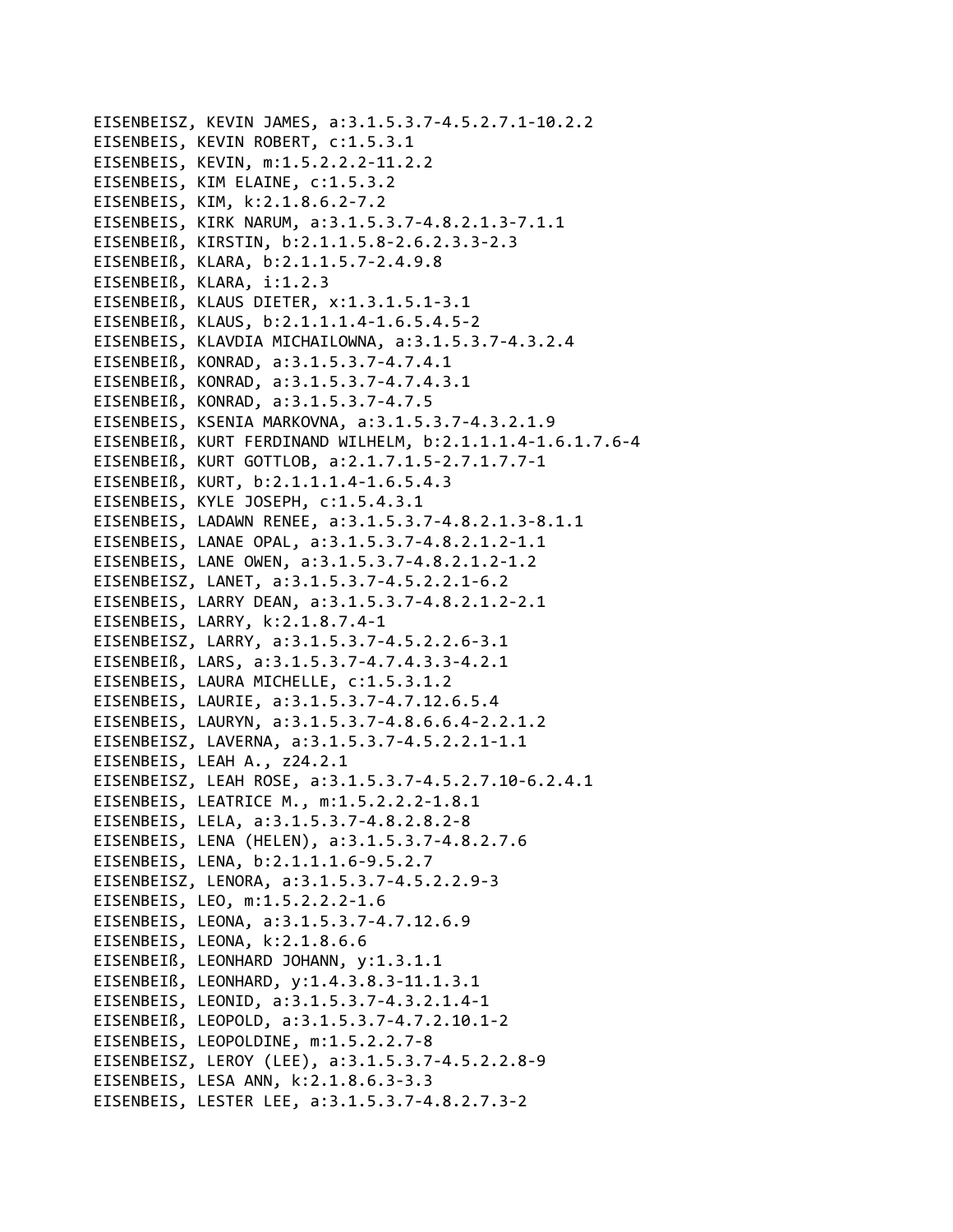EISENBEIß, LIESEL, a:2.1.7.3.1-1.1.1.1.3-2.1 EISENBEIß, LIESL, b:2.1.1.1.4-1.6.5.4.2-2.2 EISENBEIß, LILLI, a:3.1.5.3.7-4.7.3.4.2 EISENBEIS, LILLIAN, b:2.1.1.1.6-9.5.5.5 EISENBEISZ, LILLIAN, a:3.1.5.3.7-4.5.2.2.8-2 EISENBEIß, LINA HERMINE BERTHA, i:1.2.2.5 EISENBEISZ, LINDA ROSE, a:3.1.5.3.7-4.7.11.9.3-4 EISENBEIS, LISA LYN, a:3.1.5.3.7-4.8.2.7.2-2.1 EISENBEIß, LISA, a:2.1.4 EISENBEIß, LISA, a:2.1.5 EISENBEIS, LOGEN KYLE, a:3.1.5.3.7-4.8.2.1.3-6.6.2 EISENBEIS, LOLA, a:3.1.5.3.7-4.8.2.12.8-3 EISENBEIS, LORA FAIRE, a:3.1.5.3.7-4.8.2.1.2-2.2 EISENBEIß, LORE, a:3.1.5.3.7-4.7.2.5.6.1 EISENBEIS, LORETTA ELIZABETH, m:1.5.2.2.2-15.2 EISENBEIS, LORRAINE IDA, c:1.5.1 EISENBEISZ, LORRAINE IRENE, a:3.1.5.3.7-4.5.2.7.7-1 EISENBEIß, LOTHAR, z169 EISENBEIS, LOTTA, b:2.1.1.1.6-9.5.5.2.1 EISENBEIS, LOUIS (LUDWIG), z144 EISENBEIS, LOUIS CHARLES, z159 EISENBEIS, LOUIS, 1:1.2 EISENBEIS, LOUIS, z261.1 EISENBEIß, LOUISA KATHARINA, b:2.1.1.7.4-2.4.1.3 EISENBEIß, LOUISA KATHARINA, b:2.1.1.7.4-7.8.5 EISENBEIS, LOUISA, a:3.1.5.3.7-4.8.2.12.1 EISENBEIS, LOUISA, k:2.1.8.4 EISENBEIS, LOUISA, w:9.7.4 EISENBEIS, LOUISA, z145 EISENBEIS, LOUISA, z157 EISENBEIß, LOUISA, b:2.1.1.5.7-13.1.5 EISENBEIS, LOUISE ANTOINE, z159.2 EISENBEIS, LOUISE AUGUSTE, z42.1 EISENBEIS, LOUISE H., b:2.1.1.1.6-9.5.5.4 EISENBEIS, LOUISE, a:3.1.5.3.7-4.8.6.6.10 EISENBEIS, LOUISE, b:2.1.1.1.6-9.5.2.4 EISENBEIß, LOUISE, b:2.1.1.7.4-2.4.5.5 EISENBEIß, LOUISE, b:2.1.1.7.4-2.4.8.2 EISENBEIß, LOUISE, b:2.1.1.7.4-2.5 EISENBEIß, LOUISE, b:2.1.1.7.4-7.8.4.4 EISENBEISZ, LOXIE, a:3.1.5.3.7-4.5.2.2.1-6.3 EISENBEISZ, LUANE, a:3.1.5.3.7-4.5.2.2.1-6.1 EISENBEIS, LUCILLE E., m:1.5.2.2.2-16.2 EISENBEIS, LUCILLE MAE, a:3.1.5.3.7-4.8.2.12.5-3 EISENBEIß, LUCILLE, c:6.5 EISENBEISZ, LUCILLE, a:3.1.5.3.7-4.5.2.2.9-4 EISENBEIS, LUCY VIRGINIA, n:1.2.8 EISENBEIS, LUDWIG (LOUIS), b:2.1.1.1.6-9.5.7 EISENBEIß, LUDWIG CHRISTIAN, b:2.1.1.7.4-7.8.3.1 EISENBEIß, LUDWIG FERDINAND, b:2.1.1.1.4-1.6.1.4.1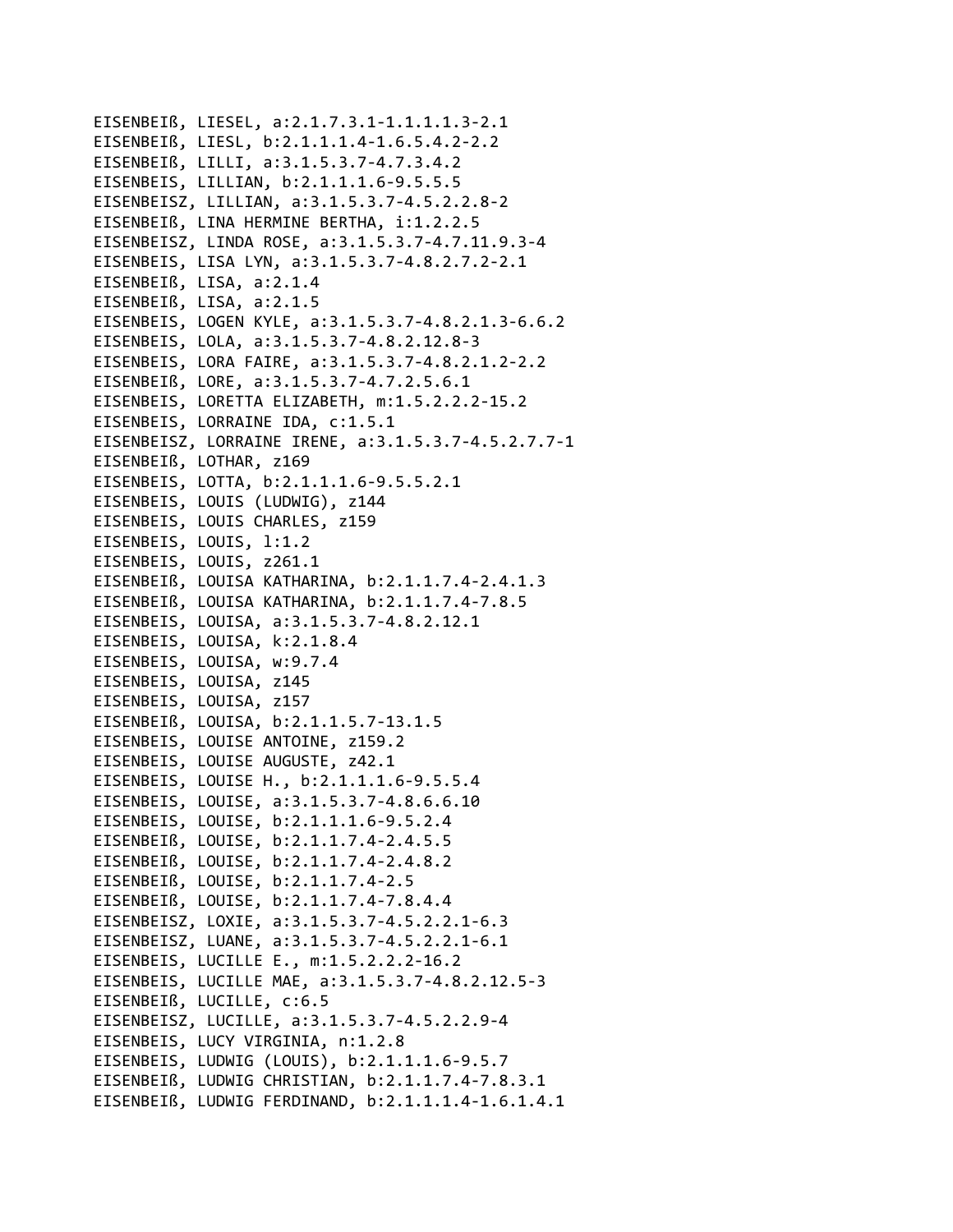EISENBEIß, LUDWIG KARL, b:2.1.1.1.6‐9.2.6 EISENBEIS, LUDWIG PETER, b:2.1.1.7.4‐2.4.1.1.1 EISENBEIS, LUDWIG PETER, b:2.1.1.7.4‐2.4.5.9 EISENBEIS, LUDWIG PHILIPP, b:2.1.1.1.6‐9.4.7.5 EISENBEIS, LUDWIG, b:2.1.1.1.6‐9.4.7.7.4 EISENBEIS, LUDWIG, b:2.1.1.7.4‐2.4.1.1 EISENBEIS, LUDWIG, b:2.1.1.7.4‐2.4.1.2.7 EISENBEIS, LUDWIG, b:2.1.1.7.4‐8.5.3.4 EISENBEIß, LUDWIG, a:3.1.5.3.7‐4.7.7.12 EISENBEIß, LUDWIG, a:3.1.5.3.7‐4.8.7 EISENBEIß, LUDWIG, b:2.1.1.1.4‐1.12.1 EISENBEIß, LUDWIG, b:2.1.1.1.4‐1.12.2 EISENBEIß, LUDWIG, b:2.1.1.1.4‐1.12.2.4 EISENBEIß, LUDWIG, b:2.1.1.1.4‐1.12.2.4.2 EISENBEIß, LUDWIG, b:2.1.1.1.6‐9.2.6.1 EISENBEIß, LUDWIG, b:2.1.1.5.7‐13.2.4.5 EISENBEIß, LUDWIG, b:2.1.1.5.7‐13.2.4.7 EISENBEIß, LUDWIG, b:2.1.1.5.7‐13.2.5.5 EISENBEIß, LUDWIG, b:2.1.1.5.7‐2.4.3.4 EISENBEIß, LUDWIG, b:2.1.1.7.4‐2.4.8.3 EISENBEIß, LUDWIG, b:2.1.1.7.4‐2.4.8.4.3 EISENBEIß, LUDWIG, b:2.1.1.7.4‐7.8.8.5 EISENBEIß, LUDWIG, x:1.3.1.5.1‐3 EISENBEIß, LUDWIG, z181 EISENBEIß, LUISA BARBARA, b:2.1.1.5.2‐8 EISENBEIS, LUISA HENRIETTA, b:2.1.1.1.6‐9.4.9 EISENBEIS, LUISA WILHELMINA, b:2.1.1.7.4‐8.5.1 EISENBEIß, LUISA, b:2.1.1.5.7‐4.5.3 EISENBEIß, LUISA, b:2.1.1.7.4‐7.8.2 EISENBEIS, LUISE EMMA, b:2.1.1.7.4‐8.5.5.1.6 EISENBEIß, LUISE FRIEDERIKE, a:2.1.7.1.5‐2.7.1.3.6 EISENBEIS, LUISE KATHARINA MARIA, b:2.1.1.5.7‐13.3.6.1 EISENBEIS, LUISE KATHARINA, b:2.1.1.7.4‐2.4.1.2.2‐9 EISENBEIß, LUISE KATHARINE, a:2.1.7.1.5‐2.7.1.7.2 EISENBEIß, LUISE MARIA, b:2.1.1.7.4‐2.4.7.9 EISENBEIß, LUISE SOPHIE, b:2.1.1.7.4‐2.6.4 EISENBEIß, LUISE WILHELMINE, b:2.1.1.1.4‐1.6.3 EISENBEIS, LUISE, b:2.1.1.1.6‐9.4.7.6 EISENBEIS, LUISE, b:2.1.1.5.7‐13.3.4.1 EISENBEIß, LUISE, a:3.1.5.3.7‐4.7.11.6.5 EISENBEIß, LUISE, a:3.1.5.3.7‐4.7.6.5.7.7 EISENBEIß, LUISE, a:3.1.5.3.7‐4.7.8.7.2 EISENBEIß, LUISE, b:2.1.1.1.4‐1.12.2.4.6 EISENBEIß, LUISE, b:2.1.1.1.4‐1.6.1.6.3 EISENBEIß, LUISE, b:2.1.1.1.4‐1.6.1.6.6 EISENBEIß, LUISE, b:2.1.1.1.4‐1.6.1.7.4 EISENBEIß, LUISE, b:2.1.1.1.4‐1.6.5.3 EISENBEIß, LUISE, b:2.1.1.5.7‐13.1.1.2 EISENBEIß, LUISE, b:2.1.1.5.8‐2.6.2.3.3‐1 EISENBEIß, LUISE, b:2.1.1.7.4‐2.4.1.4.2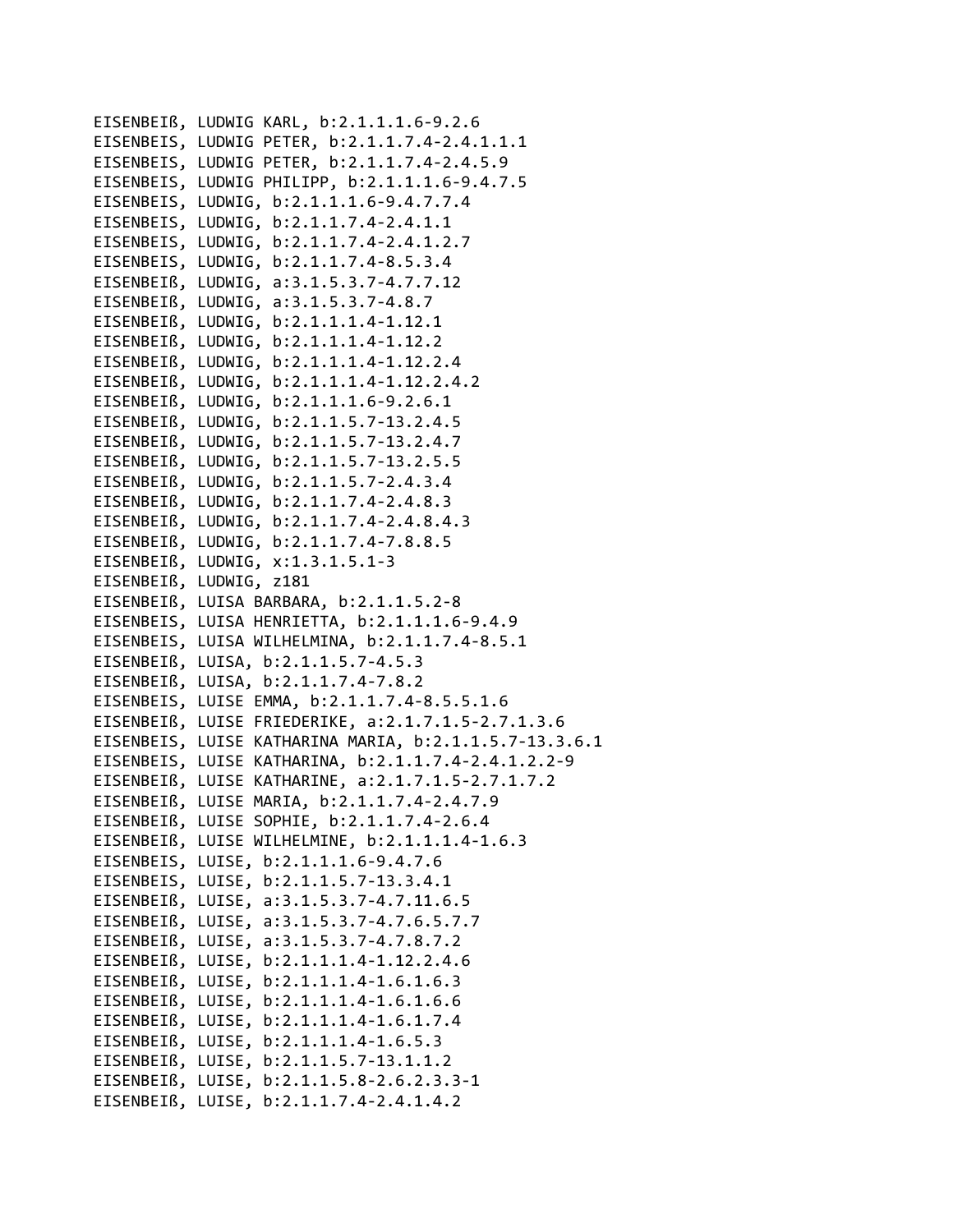```
EISENBEIß, LUISE, b:2.1.1.7.4-2.4.7.5.1
EISENBEIß, LUISE, b:2.1.1.7.4-7.8.3.6
EISENBEIß, LUTZ, z243.1
EISENBEISZ, LYDIA LORETTA, a:3.1.5.3.7-4.7.2.4.8-1
EISENBEIS, LYDIA, a:3.1.5.3.7-4.7.2.12.1
EISENBEIS, LYDIA, a:3.1.5.3.7-4.8.2.7.5
EISENBEIS, LYDIA, a:3.1.5.3.7-4.8.2.8.11
EISENBEIS, LYDIA, a:3.1.5.3.7-4.8.2.8.7
EISENBEIS, LYDIA, a:3.1.5.3.7-4.8.2.8.9
EISENBEIS, LYDIA, a:3.1.5.3.7-4.8.6.7.6
EISENBEIß, LYDIA, a:3.1.5.3.7-4.7.11.7.1
EISENBEIß, LYDIA, a:3.1.5.3.7-4.7.2.5.8
EISENBEIß, LYDIA, a:3.1.5.3.7-4.7.4.1.2-4
EISENBEIß, LYDIA, a:3.1.5.3.7-4.7.4.3.5
EISENBEIß, LYDIA, a:3.1.5.3.7-4.7.4.3.6
EISENBEIß, LYDIA, a:3.1.5.3.7-4.7.7.2.2-3
EISENBEIß, LYDIA, b:2.1.1.1.4-1.6.1.7.6-3
EISENBEIß, LYDIA, b:2.1.1.5.8-2.4.5
EISENBEIß, LYDIA, x:1.3.1.6.5-6.1
EISENBEIß, LYDIA, z9
EISENBEISZ, LYDIA, a:3.1.5.3.7-4.7.11.9.2
EISENBEISZ, LYDIA, a:3.1.5.3.7-4.7.6.14.1
EISENBEIS, LYLA BERNICE, a:3.1.5.3.7-4.8.2.12.5-2
EISENBEIS, LYLE, a:3.1.5.3.7-4.8.2.1.3-8.1
EISENBEIS, LYLE, a:3.1.5.3.7-4.8.2.12.8-4
EISENBEIS, LYLE, a:3.1.5.3.7-4.8.6.6.4-2
EISENBEIS, LYNETTE, a:3.1.5.3.7-4.8.6.7.9-2.1
EISENBEIS, MADALINE, n:1.4.6
EISENBEIS, MADELEINE PAULE ANNE, b:2.1.1.1.6-9.2.9.3.1-3.3.2
EISENBEIß, MADELEINE, a:2.1.7.3.1-3.1.1
EISENBEIß, MADGALENA, a:3.1.5.3.7-4.7.6.9.5
EISENBEIS, MADISUN KAILEIA, a:3.1.5.3.7-4.8.6.6.4-2.2.1.1
EISENBEIS, MAGADALENA L., a:3.1.5.3.7-4.8.6.7.2-2.2.2
EISENBEIS, MAGDALENA (LENA), a:3.1.5.3.7-4.5.2.6.5-1
EISENBEIS, MAGDALENA (MADELINE), a:3.1.5.3.7-4.8.2.12.11
EISENBEIS, MAGDALENA KAROLINA, b:2.1.1.7.4-2.4.5.7
EISENBEIS, MAGDALENA, m:1.1
EISENBEIS, MAGDALENA, m:1.5.9
EISENBEIß, MAGDALENA, a:2.1.2.10.6-4.2
EISENBEIß, MAGDALENA, a:3.1.5.3.7-2.1.2.7
EISENBEIß, MAGDALENA, a:3.1.5.3.7-4.7.1
EISENBEIß, MAGDALENA, a:3.1.5.3.7-4.7.11.5
EISENBEIß, MAGDALENA, a:3.1.5.3.7-4.7.2.4.6
EISENBEIß, MAGDALENA, a:3.1.5.3.7-4.7.5.8
EISENBEIß, MAGDALENA, a:3.1.5.3.7-4.7.6.12
EISENBEIß, MAGDALENA, a:3.1.5.3.7-4.7.6.5.7.3
EISENBEIß, MAGDALENA, a:3.1.5.3.7-4.7.7.14
EISENBEIß, MAGDALENA, a:3.1.5.3.7-4.7.7.4.3
EISENBEIß, MAGDALENA, a:3.1.5.3.7-4.7.7.8
EISENBEIß, MAGDALENA, a:3.1.5.3.7-4.7.8.7.4
```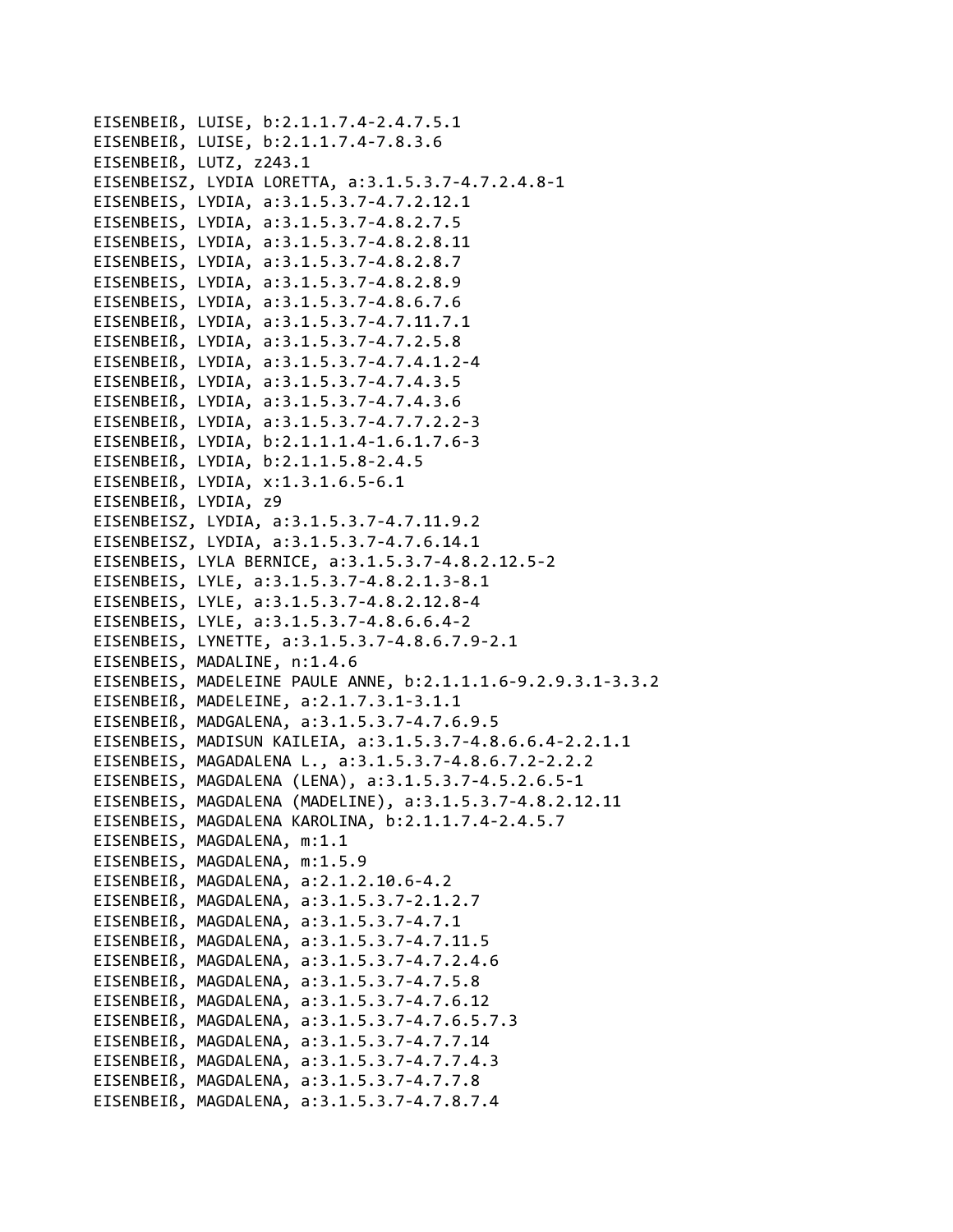```
EISENBEIß, MAGDALENA, b:2.1.1.5.8‐2.6.2.8
EISENBEIß, MAGDALENA, z152
EISENBEIß, MAGDALENA, z164.1
EISENBEISZ, MAGDALENA, a:3.1.5.3.7‐4.5.2.2.2‐2
EISENBEIß, MAGDALENE, a:3.1.5.3.7‐4.4.4.2
EISENBEIß, MAGDALENE, a:3.1.5.3.7‐4.7.8.6.1
EISENBEIß, MAGDALENE, d:1
EISENBEIS, MAGDALINA, a:3.1.5.3.7‐4.8.2.9.4
EISENBEIß, MAIK, a:3.1.5.3.7‐4.7.8.6.2‐2.2
EISENBEIß, MALTHIDE, b:2.1.1.1.6‐9.2.9.2
EISENBEIS, MANDI, a:3.1.5.3.7‐4.8.6.6.4‐2.2.1
EISENBEIß, MANFRED RUDOLF, b:2.1.1.5.7‐13.2.5.12.3
EISENBEIS, MANFRED, b:2.1.1.7.4‐7.8.3.9.3‐3
EISENBEIS, MARGAREET AGNES (SISTER HONORA), n:1.2.2.5
EISENBEIS, MARGARET ANNE, m:1.5.2.2.2‐11.1.2
EISENBEIS, MARGARET ELIZABETH, w:9.7.2
EISENBEIS, MARGARET EMMA VERONICA (BABE), k:2.1.8.7.5
EISENBEIS, MARGARET, m:1.5.2.2.2‐6.2
EISENBEIS, MARGARET, w:1.7
EISENBEIS, MARGARET, w:9.9
EISENBEIS, MARGARETE, k:2.1.10
EISENBEIß, MARGARETE, y:1.4.3.8.3‐11.3.1
EISENBEIß, MARGARETHA CAROLINA, b:2.1.1.5.7‐4.5.2
EISENBEIß, MARGARETHA KAROLINA AGNES, z69
EISENBEIß, MARGARETHA KAROLINA, b:2.1.1.5.7‐13.2.1.3
EISENBEIß, MARGARETHA LISA, b:2.1.1.1.4‐1.2
EISENBEIß, MARGARETHA LUISE STEPHANIE, z72
EISENBEIß, MARGARETHA MAGDALENA, a:3.1.5.3.7‐4.7.2.3
EISENBEIß, MARGARETHA SOPHIE, b:2.1.1.1.4‐1.11.1
EISENBEIß, MARGARETHA SUZANNA, b:2.1.1.1.4‐1.11.4
EISENBEIS, MARGARETHA, a:3.1.5.3.7‐4.8.2.13
EISENBEIS, MARGARETHA, b:2.1.1.5.7‐13.5.1
Eisenbeis, Margaretha, oo b:2.1.1.5.7‐13.3.3
EISENBEIß, MARGARETHA, a:3.1.5.3.7‐2.6
EISENBEIß, MARGARETHA, a:3.1.5.3.7‐4.7.6.1
EISENBEIß, MARGARETHA, a:3.1.5.3.7‐4.7.7.9
EISENBEIß, MARGARETHA, b:2.1.1.1.4‐11.1
EISENBEIß, MARGARETHA, b:2.1.1.1.6‐9.2.4
EISENBEIß, MARGARETHA, b:2.1.1.5.7‐13.4
EISENBEIß, MARGARETHA, b:2.1.1.5.7‐2.4.6
EISENBEIß, MARGARETHA, y:1.10
EISENBEIß, MARGARETHA, y:1.4.3.8.2
EISENBEIß, MARGARETHA, y:1.4.3.8.5
EISENBEIß, MARGARETHA, z13.1
EISENBEIß, MARGARETHA, z171
EISENBEIß, MARGARETHA, z284
EISENBEIß, MARGARETHA, z295
EISENBEIß, MARGARETHA, z314
EISENBEISZ, MARGARETHA, a:3.1.5.3.7‐4.7.2.4.5‐4
EISENBEIß, MARGARETHE SOPHIE ELISABETH, b:2.1.1.1.4‐1.6.2
```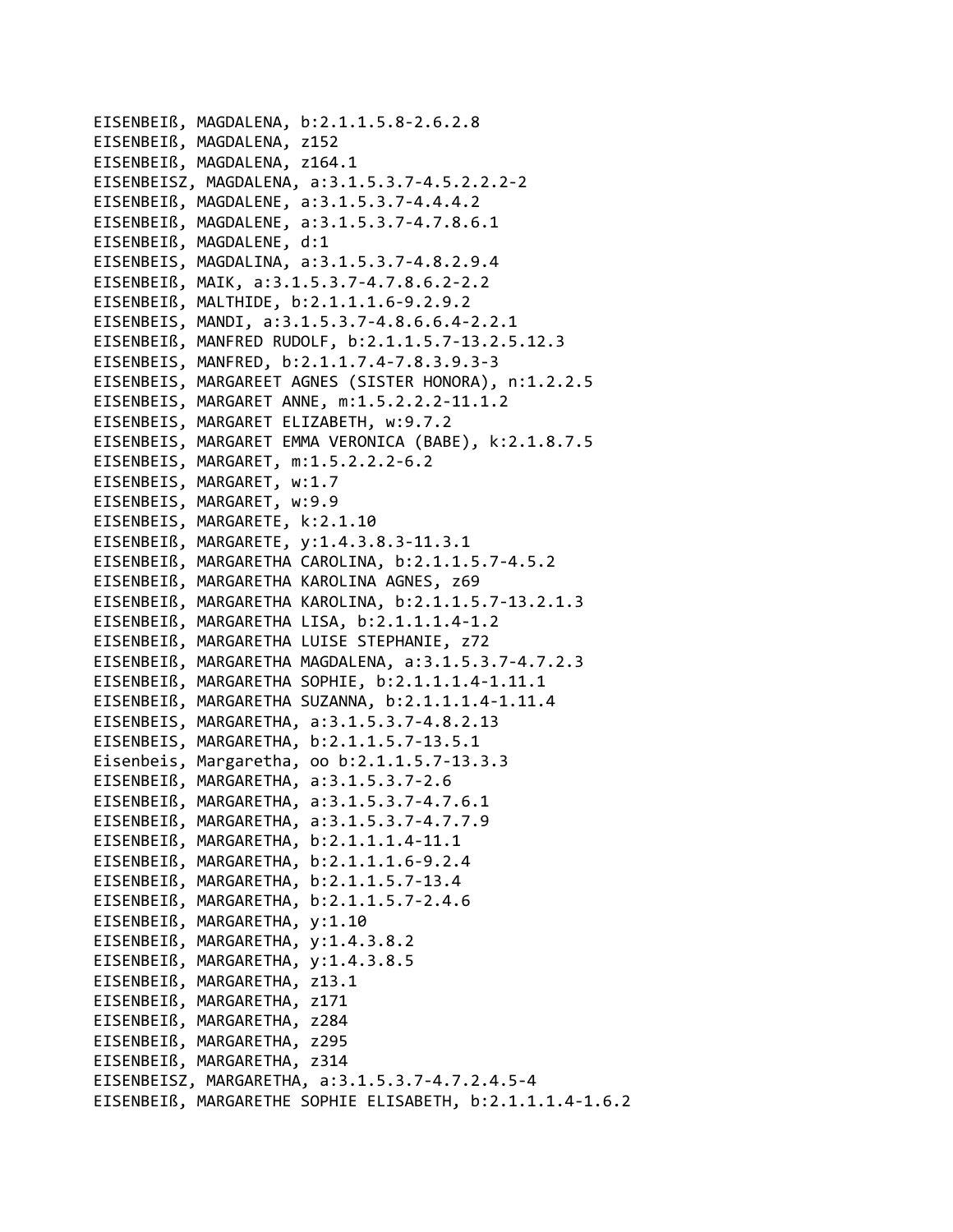```
EISENBEIS, MARGARETHE, z241.1.3
EISENBEIß, MARGARETHE, a:2.1.2.10.6‐4.4
EISENBEIß, MARGARETHE, b:2.1.1.1.4‐1.6.5.6
EISENBEIß, MARGARETHE, b:2.1.1.5.8‐2.6.2.4
EISENBEIß, MARGARETHE, b:2.1.1.7.4‐7.8.3.1.2
EISENBEISZ, MARGIE, a:3.1.5.3.7‐4.5.2.2.1‐2.1
EISENBEIS, MARGUERITE, b:2.1.1.7.4‐2.3.1.1
EISENBEISZ, MARI MAYUMI, a:3.1.5.3.7‐4.5.2.7.7‐3.2.2
EISENBEIS, MARIA (MARY), a:2.1.7.1.5‐2.3.1.1.5‐3
EISENBEIß, MARIA (MARY), a:3.1.5.3.7‐4.5.2.6.9
EISENBEIß, MARIA (MARY), a:3.1.5.3.7‐4.5.2.7.5
EISENBEIß, MARIA AMELIA, b:2.1.1.5.7‐13.2.4.8
EISENBEIß, MARIA ANGELICA, b:2.1.1.1.4‐1.8
EISENBEIS, MARIA ANNA, m:1.5.1
EISENBEIS, MARIA ANNA, m:1.5.1.1.1‐1
EISENBEIS, MARIA ANNA, m:1.5.1.12
EISENBEIS, MARIA ANNA, m:1.5.11.1.5
EISENBEIS, MARIA ANNA, m:1.5.11.4
EISENBEIS, MARIA ANNA, m:1.5.11.5.3‐2
EISENBEIS, MARIA ANNA, m:1.5.2.2.1
EISENBEIS, MARIA ANNA, m:1.5.2.2.7‐3
EISENBEIS, MARIA ANNA, m:1.7
Eisenbeis, Maria Anna, oo m:1.5.3.4.4‐2
EISENBEIß, MARIA APOLLONIA, b:2.1.1.1.6‐2
EISENBEIß, MARIA APOLLONIA, b:2.1.1.1.9
EISENBEIß, MARIA APOLLONIA, b:2.1.1.5.2‐4
EISENBEIß, MARIA APPOLONIA, b:2.1.1.5.7‐12
EISENBEIS, MARIA BARBARA, m:1.8
EISENBEIS, MARIA BARBARA, z201
EISENBEIß, MARIA BARBARA, b:2.1.1.5.1
EISENBEIß, MARIA CAROLA, b:2.1.1.5.8‐2.6.2.7
EISENBEIß, MARIA CATARINA, b:2.1.1.5.8‐7
EISENBEIS, MARIA CATHARINA, b:2.1.1.1.6‐9.4.6
EISENBEIS, MARIA CATHARINA, b:2.1.1.7.4‐8.4.5.1
EISENBEIß, MARIA CATHARINA, b:2.1.1.1.4‐7
EISENBEIß, MARIA CATHARINA, b:2.1.1.1.6‐6
EISENBEIß, MARIA CATHARINA, b:2.1.1.5.2‐2
EISENBEIß, MARIA CATHARINA, b:2.1.1.7.3
EISENBEIß, MARIA CATHARINA, b:2.1.1.7.4‐2.1
EISENBEIß, MARIA CATHARINA, b:2.1.1.7.4‐2.9
EISENBEIß, MARIA CATHARINA, b:2.1.1.7.4‐4
EISENBEIß, MARIA CHRISTIANA, b:2.1.1.7.4‐2.8
EISENBEIß, MARIA CLARA, z51.4
EISENBEIS, MARIA DOROTHEA, z84
EISENBEIß, MARIA DOROTHEA, b:2.1.1.5.3
EISENBEIS, MARIA ELISABETH, k:2.1.8.8
EISENBEIS, MARIA ELISABETH, z199
EISENBEIß, MARIA ELISABETHA KATHARINA, b:2.1.1.5.8‐2.1
EISENBEIß, MARIA ELISABETHA, a:2.1.2.10.1
EISENBEIß, MARIA ELISABETHA, b:2.1.1.1.4‐1.6.1.7.6‐6
```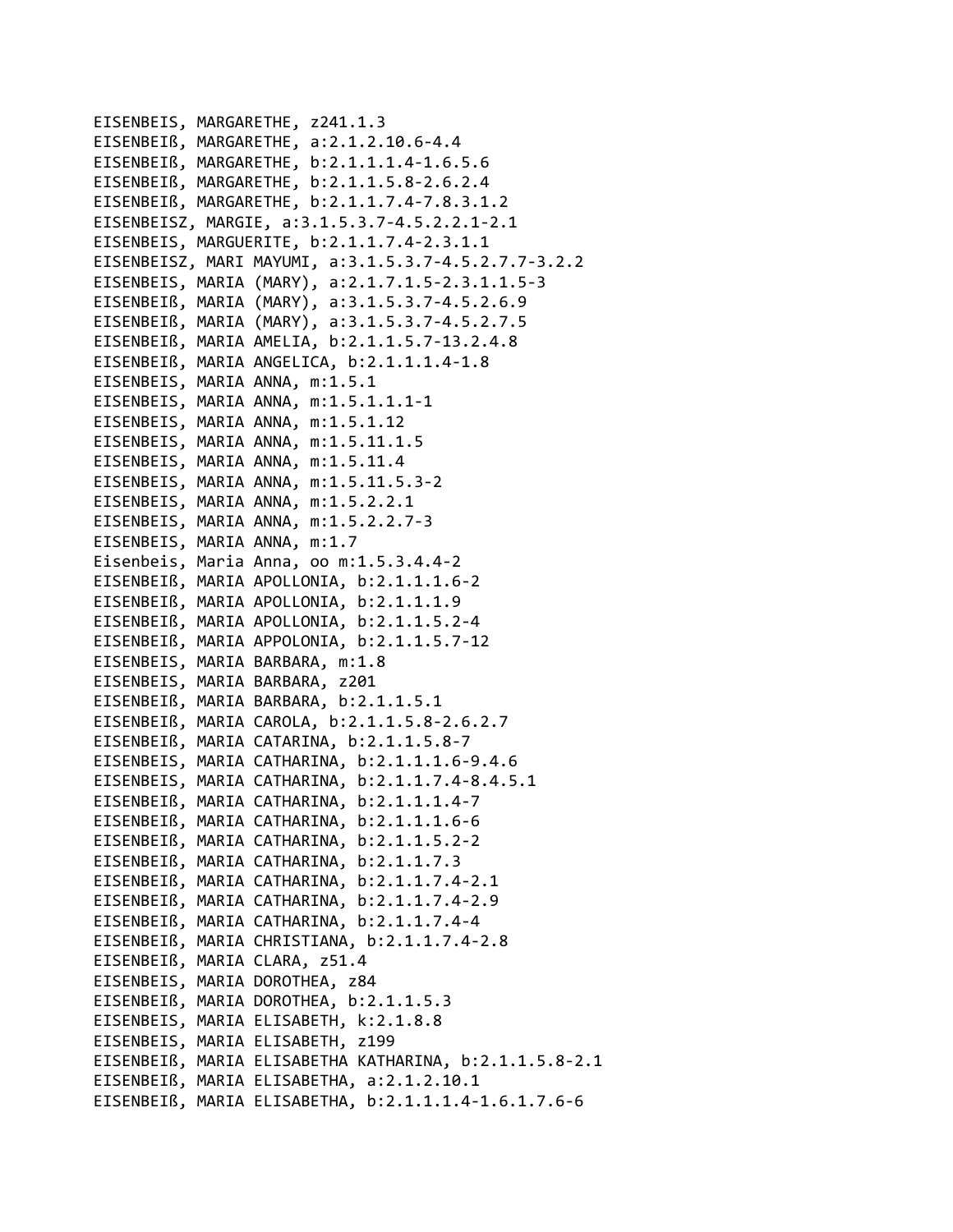```
EISENBEIß, MARIA ELISABETHA, b:2.1.1.1.4‐4
EISENBEIß, MARIA ELISABETHA, b:2.1.1.5.8‐5
EISENBEIß, MARIA ELISABETHA, b:2.1.1.5.8‐8
EISENBEIß, MARIA ELISABETHA, z86
EISENBEIS, MARIA HEDWIG, b:2.1.1.1.6‐9.4.7.7.3
EISENBEIß, MARIA HENRIETTA, b:2.1.1.1.4‐1.10
EISENBEIS, MARIA HILDA, m:1.5.11.8.5
EISENBEIS, MARIA IDDA, m:1.2
EISENBEIS, MARIA JOSEFA, m:1.5.11.10
EISENBEIß, MARIA KAROLINA, b:2.1.1.7.4‐7.8.1
EISENBEIS, MARIA KATHARINA ELISABETHA, z155
EISENBEIß, MARIA KATHARINA, a:2.1.7.1.5‐2.7.1.3.3
EISENBEIß, MARIA KATHARINA, b:2.1.1.1.4‐1.5
EISENBEIß, MARIA KATHARINA, b:2.1.1.1.4‐1.9
EISENBEIß, MARIA KATHARINA, b:2.1.1.1.6‐4.1
EISENBEIß, MARIA KATHARINA, b:2.1.1.1.6‐9.7
EISENBEIß, MARIA KATHARINA, b:2.1.1.5.7‐11
EISENBEIß, MARIA KATHARINA, b:2.1.1.5.7‐2.3
EISENBEIß, MARIA KATHARINA, z151
EISENBEIS, MARIA LOUISA, b:2.1.1.7.4‐8.4.7
EISENBEIß, MARIA LOUISA, b:2.1.1.7.6
EISENBEIß, MARIA LOUISE, a:3.1.5.3.7‐4.7.5.4
EISENBEIß, MARIA LUISA SUZANNA, b:2.1.1.1.6‐9.2.2
EISENBEIS, MARIA LUISA, b:2.1.1.1.6‐9.4.1.3
EISENBEIS, MARIA LUISA, b:2.1.1.1.6‐9.4.2
EISENBEIS, MARIA LUISA, b:2.1.1.1.6‐9.5.8
EISENBEIß, MARIA LUISA, b:2.1.1.5.2‐3.2
EISENBEIß, MARIA LUISA, b:2.1.1.7.4‐7.2
EISENBEIS, MARIA LUISE, b:2.1.1.7.4‐8.5.5.1.3
EISENBEIß, MARIA LUISE, b:2.1.1.1.4‐11.2
EISENBEIß, MARIA LUISE, b:2.1.1.7.4‐2.6.3.6
EISENBEIS, MARIA MAGDALENA, k:2.1.5
EISENBEIS, MARIA MAGDALENA, m:1.5.2.2.7‐4
EISENBEIß, MARIA MAGDALENA, a:2.1.2.11
EISENBEIß, MARIA MAGDALENA, b:2.1.1.1.6‐9.8
EISENBEIß, MARIA MAGDALENA, b:2.1.1.5.7‐2.2
EISENBEIß, MARIA MAGDALENA, b:2.1.1.7.8
EISENBEIS, MARIA MARGARETHA, b:2.1.1.5.7‐6.3
EISENBEIS, MARIA MARGARETHA, b:2.1.1.5.7‐6.8
EISENBEIS, MARIA MARGARETHA, z55.1
EISENBEIß, MARIA MARGARETHA, b:2.1.1.1.4‐1.7
EISENBEIß, MARIA MARGARETHA, b:2.1.1.1.4‐6
EISENBEIß, MARIA MARGARETHA, b:2.1.1.7.2
EISENBEIß, MARIA MARGARETHE, a:2.1.7.1.5‐2.3.4.7
EISENBEIS, MARIA MARKOVNA, a:3.1.5.3.7‐4.3.2.1.6
EISENBEIS, MARIA MARTHA, z177.1
EISENBEIS, MARIA MICHAILOWNA, a:3.1.5.3.7‐4.3.2.2
EISENBEIS, MARIA PAULINA, m:1.5.1.1.1‐2
EISENBEIS, MARIA PHILOMENA, m:1.5.3.4.2‐2.2.2
EISENBEIß, MARIA SARA, b:2.1.1.1.4‐9
```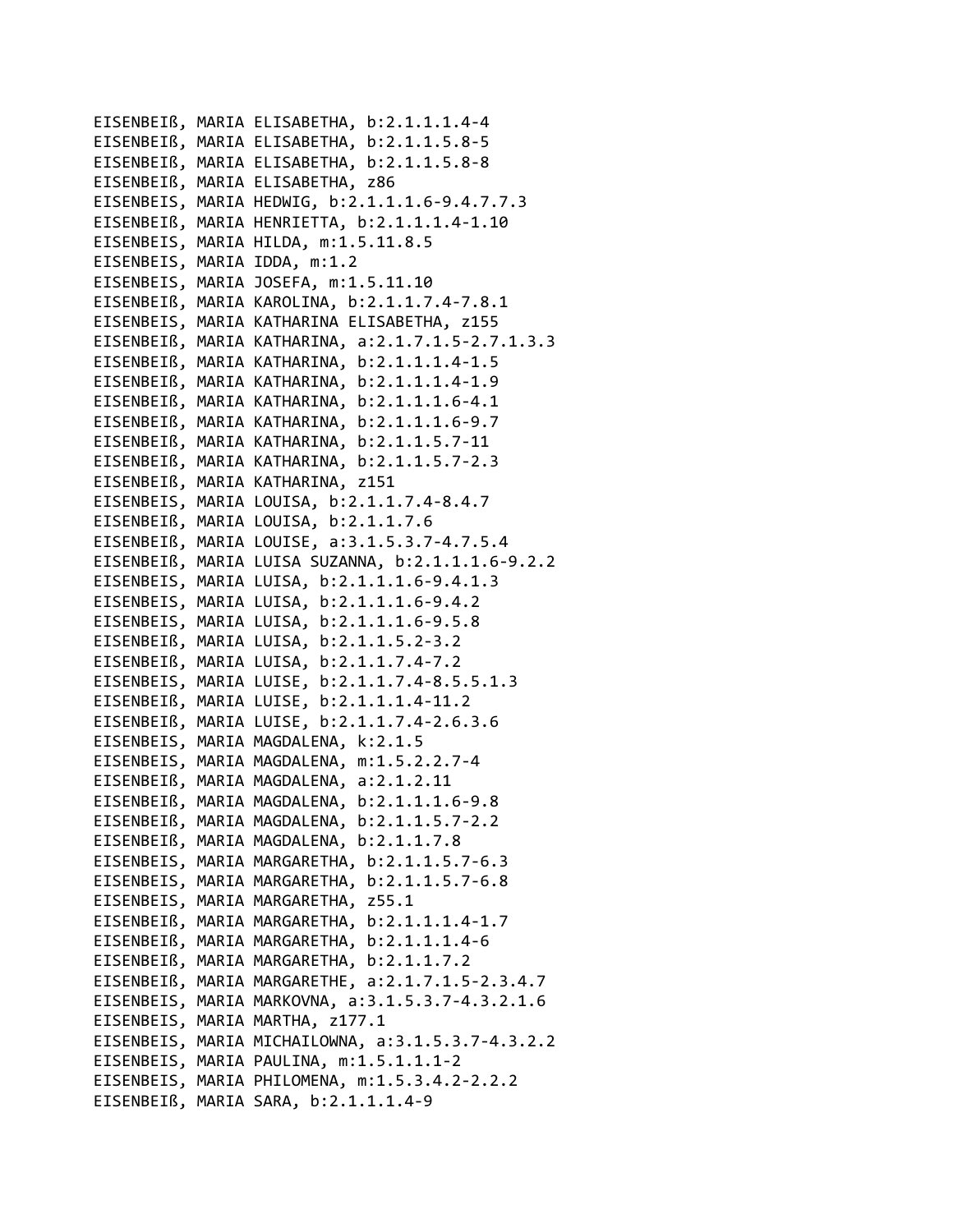```
EISENBEIS, MARIA SOPHIA, b:2.1.1.7.4‐2.4.1.2.9
EISENBEIS, MARIA SOPHIA, b:2.1.1.7.4‐8.4.6
EISENBEIß, MARIA SOPHIA, a:3.1.5.3.7‐4.7.5.5
EISENBEIß, MARIA SOPHIA, b:2.1.1.1.2
EISENBEIß, MARIA SOPHIA, b:2.1.1.2
EISENBEIß, MARIA SOPHIE, b:2.1.1.1.4‐8
EISENBEIß, MARIA SUZANNA, b:2.1.1.1.3
EISENBEIS, MARIA THERESIA, m:1.5.5
EISENBEIS, MARIA THERESIA, m:1.6
EISENBEIS, MARIA WILHELMINA SOPHRINA, b:2.1.1.5.7‐6.2
EISENBEIS, MARIA, a:2.1.7.1.5‐2.3.1.1.2‐2
EISENBEIS, MARIA, a:3.1.5.3.7‐4.7.2.11
EISENBEIS, MARIA, b:2.1.1.7.4‐2.4.1.2.2‐4
EISENBEIS, MARIA, b:2.1.1.7.4‐2.4.3.2
EISENBEIS, MARIA, b:2.1.1.7.4‐2.4.5.2
EISENBEIS, MARIA, b:2.1.1.7.4‐8.5.5.4
EISENBEIS, MARIA, b:2.1.1.7.4‐8.5.5.6
EISENBEIS, MARIA, z179
EISENBEIß, MARIA, a:2.1.7.1.5‐2.3.5.3.5
EISENBEIß, MARIA, a:2.1.7.1.5‐2.3.5.3.7
EISENBEIß, MARIA, a:3.1.5.3.7‐4.7.11.7
EISENBEIß, MARIA, a:3.1.5.3.7‐4.7.14.1
EISENBEIß, MARIA, a:3.1.5.3.7‐4.7.6.4
EISENBEIß, MARIA, b:2.1.1.1.4‐1.6.1.2.1
EISENBEIß, MARIA, b:2.1.1.1.6‐9.2.7
EISENBEIß, MARIA, b:2.1.1.5.7‐2.4.9.2
EISENBEIß, MARIA, b:2.1.1.5.7‐4.5.4
EISENBEIß, MARIA, b:2.1.1.5.8‐2.6.2.2
EISENBEIß, MARIA, b:2.1.1.5.8‐2.6.2.3.8
EISENBEIß, MARIA, b:2.1.1.7.4‐2.4.7.5.5
EISENBEIß, MARIA, b:2.1.1.7.4‐2.4.7.6
EISENBEIß, MARIA, b:2.1.1.7.4‐2.4.8.1
EISENBEIß, MARIA, b:2.1.1.7.4‐7.8.4.2.3
Eisenbeiß, Maria, oo a:3.1.5.3.7‐4.3.1
EISENBEIß, MARIA, x:1.3.1.6.13
EISENBEISZ, MARIA, a:3.1.5.3.7‐4.5.2.7.1‐2
EISENBEIS, MARIANA (MARY), w:9.6.4
EISENBEIß, MARIANNE, b:2.1.1.5.7‐13.2.5.12.2
EISENBEIß, MARIE ERNSTINE, z87
EISENBEISZ, MARIE ESTER, a:3.1.5.3.7‐4.5.2.7.10‐11
EISENBEISZ, MARIE ESTHER (FRITZ), a:3.1.5.3.7‐4.5.2.7.7‐4
EISENBEIS, MARIE FRANCES (SIS), k:2.1.8.7.3
EISENBEIS, MARIE SOPHIA, z146
EISENBEIS, MARIE, a:3.1.5.3.7‐4.8.6.7.3
EISENBEIß, MARIE, a:2.1.7.1.5‐2.7.1.7.1
EISENBEIß, MARIE, a:2.1.7.3.1‐1.1.1.1.1‐5
EISENBEIß, MARIE, x:1.3.1.6.5‐3
EISENBEISZ, MARIE, a:3.1.5.3.7‐4.5.2.2.7‐3
EISENBEIS, MARIETTA, b:2.1.1.7.4‐2.4.1.2.2‐8.4
EISENBEIß, MARINA INGRID, a:3.1.5.3.7‐4.7.4.3.3‐9.2.2
```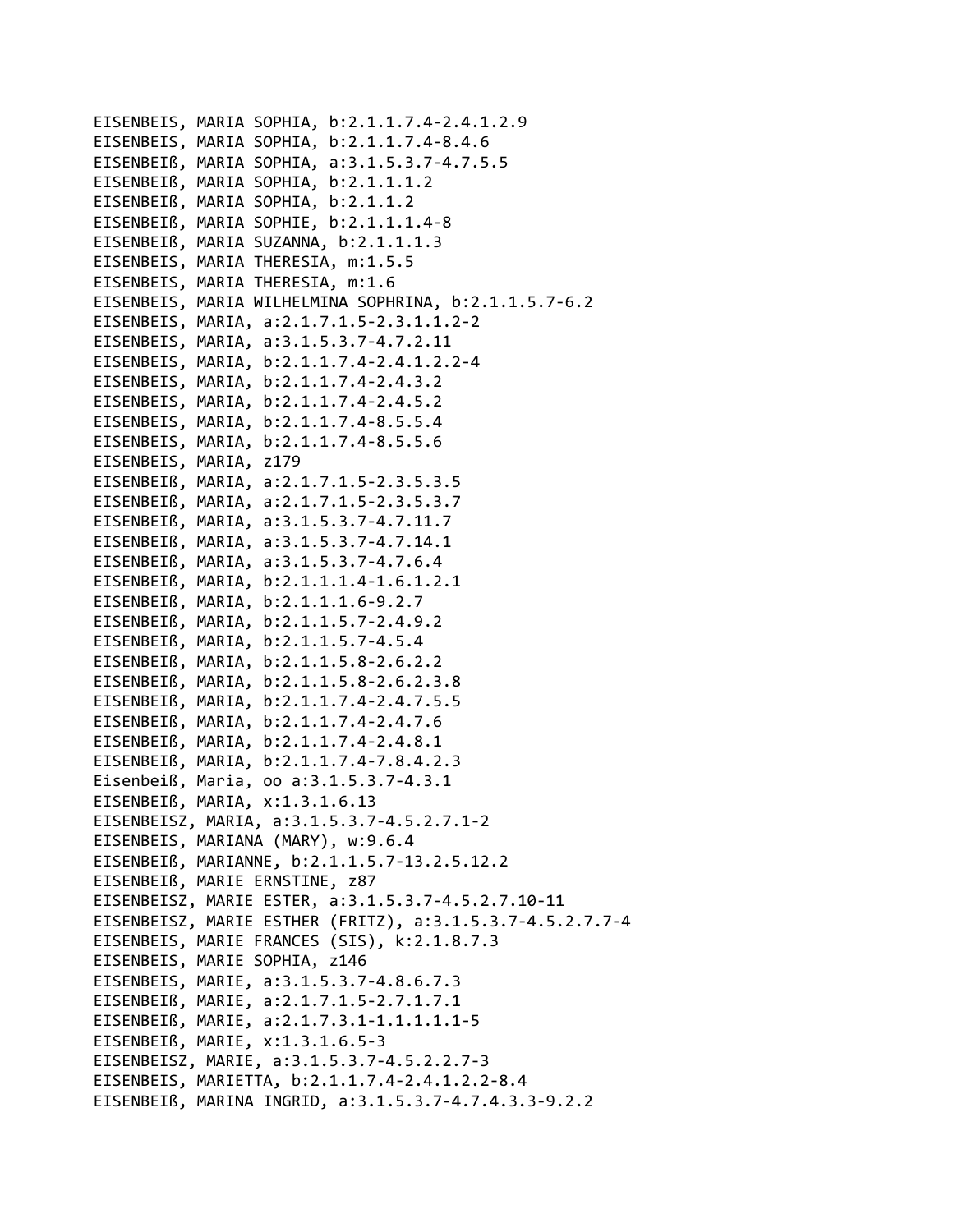```
EISENBEIß, MARIO RALPH, a:3.1.5.3.7-4.7.4.3.3-9.2.1
EISENBEISZ, MARION (CANDI) ALBERTA, a:3.1.5.3.7-4.8.2.8.8-4
EISENBEIS, MARIT ANN, a:3.1.5.3.7-4.8.2.7.2-2.4
EISENBEIS, MARK CHRISTOPHER, a:2.1.7.1.5-2.3.1.1.5-1.1.1
EISENBEIS, MARK MICHAILOWITSCH, a:3.1.5.3.7-4.3.2.1
EISENBEIS, MARK, m:1.5.2.2.2-1.3.1.1
EISENBEIS, MARTA, b:2.1.1.5.7-13.5.5
EISENBEIS, MARTHA CATHERINE, m:1.5.2.2.2-7.7
EISENBEIS, MARTHA N., a:3.1.5.3.7-4.8.6.7.2-2.1.3
EISENBEIS, MARTHA, a:3.1.5.3.7-4.7.12.6.3
EISENBEIS, MARTHA, a:3.1.5.3.7-4.7.7.10.4
EISENBEIS, MARTHA, a:3.1.5.3.7-4.8.2.8.13
EISENBEIS, MARTHA, a:3.1.5.3.7-4.8.2.9.2
EISENBEIß, MARTHA, a:2.1.7.1.5-2.3.5.3.11
EISENBEIß, MARTHA, a:2.1.7.1.5-2.7.1.7.4
EISENBEIß, MARTHA, a:2.1.7.1.5-2.7.1.7.5
EISENBEIß, MARTHA, a:3.1.5.3.7-4.7.11.6.11
EISENBEIß, MARTHA, b:2.1.1.1.4-1.6.1.7.6-7
EISENBEIß, MARTHA, b:2.1.1.7.4-2.4.8.4.1-2
EISENBEISZ, MARTHA, a:3.1.5.3.7-4.5.2.2.7-5
EISENBEISZ, MARTHA, a:3.1.5.3.7-4.5.2.2.8-6
EISENBEISZ, MARTHA, a:3.1.5.3.7-4.5.2.6.8-3
EISENBEISZ, MARTHA, a:3.1.5.3.7-4.7.2.4.5-2
EISENBEIS, MARTIN ANTHONY, m:1.5.2.2.2-7.3
EISENBEIS, MARTIN W., k:2.1.8.7
EISENBEIß, MARTIN, a:3.1.5.3.4
EISENBEIß, MARTIN, a:3.1.5.3.7-4.7.11.1
EISENBEIß, MARTIN, a:3.1.5.3.7-4.7.11.4
EISENBEIß, MARTIN, y:1.9
EISENBEIß, MARTIN, z11.4
EISENBEIS, MARTINE ARMELLE PAULE, b:2.1.1.1.6-9.2.9.3.1-3.2
EISENBEIS, MARVIN E., a:3.1.5.3.7-4.8.2.12.5-1
EISENBEIS, MARY (MARIE), a:3.1.5.3.7-4.8.2.12.10
EISENBEIS, MARY ALICE, a:3.1.5.3.7-4.8.2.12.2-2
EISENBEIS, MARY ANN KAY, a:3.1.5.3.7-4.8.2.1.3-6.4
EISENBEIS, MARY ANN, m:1.5.2.2.2-7.3.3
EISENBEIS, MARY ANN, n:1.2.1
EISENBEIS, MARY C., n:1.4.4
EISENBEIS, MARY CATHERINE (CASSIE), k:2.1.8.7.2-2
EISENBEIS, MARY CATHERINE, w:9.3
EISENBEIS, MARY E., w:9.7.8
EISENBEIS, MARY ELIZABETH, m:1.5.2.2.2-7.6
EISENBEIS, MARY ELIZABETH, n:1.2.11
EISENBEIß, MARY ELIZABETH, w:1.1.1
EISENBEISZ, MARY ELIZABETH, a:3.1.5.3.7-4.5.2.7.10-6.9
EISENBEIS, MARY ELLEN, n:1.2.4
EISENBEIS, MARY FRANSI, w:9.4
EISENBEIS, MARY GENEVA, n:1.2.2.3
EISENBEIS, MARY JEAN, k:2.1.8.6.2-2.2
EISENBEIS, MARY LYNNE, k:2.1.8.6.2-8.2
```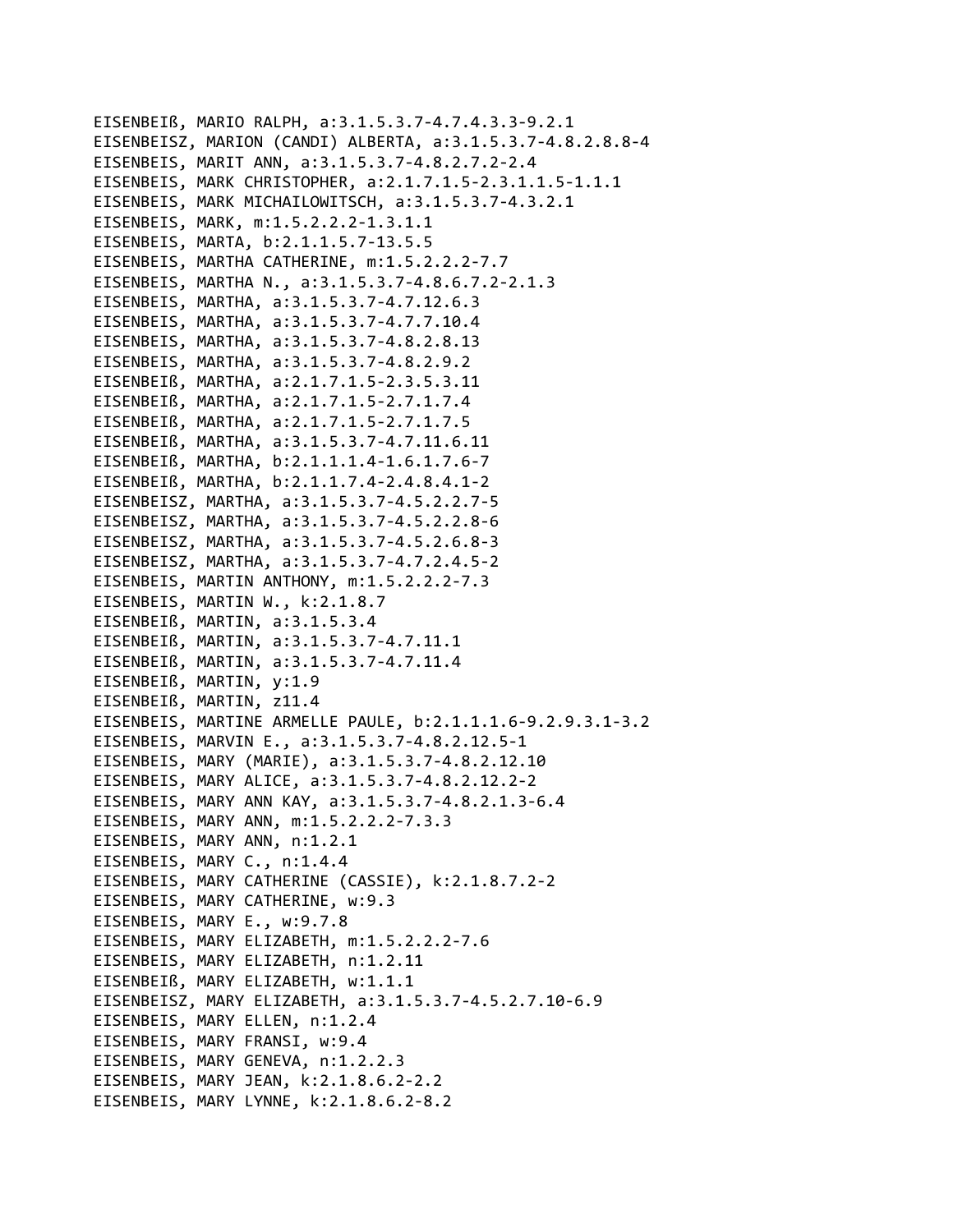EISENBEIS, MARY M., n:1.7 EISENBEIS, MARY M., w:1.3.1.2 EISENBEIS, MARY MARGARET, n:1.2.3.3 EISENBEIS, MARY MARGARET, n:1.2.9 EISENBEIS, MARY PATRICIA, n:1.2.3.7 EISENBEIS, MARY, a:2.1.7.1.5‐2.3.1.1.1 EISENBEIS, MARY, a:2.1.7.1.5‐2.3.1.1.6‐1 EISENBEIS, MARY, a:3.1.5.3.7‐4.7.12.6.5.2 EISENBEIS, MARY, m:1.5.2.2.2‐2 EISENBEIS, MARY, w:9.7.1.1 EISENBEIS, MARY, z21.2 EISENBEIS, MARY, z21.3.2 EISENBEIS, MARY, z24.1 EISENBEIß, MARY, w:5.2.1 EISENBEIß, MARY, w:5.4 EISENBEIß, MARY, w:7.1 EISENBEISZ, MARY, a:3.1.5.3.7‐4.5.2.7.1‐7 EISENBEIS, MARYLAND (MARILYN), m:1.5.2.2.2‐1.4.3 EISENBEIß, MATHEIS, a:3.1.5.3.7‐4.5.2.2 EISENBEISZ, MATHEIS, a:3.1.5.3.7‐4.5.2.2.1 EISENBEIS, MATHIAS, w:9.6 EISENBEISZ, MATHILDA (PEGGY), a:3.1.5.3.7‐4.5.2.7.1‐8 EISENBEIS, MATHILDA, q:2 EISENBEIS, MATHILDA, q:3.3 EISENBEIß, MATHILDE, a:2.1.7.3.1‐1.1.1.1.1‐4 EISENBEIß, MATHILDE, a:3.1.5.3.7‐4.7.4.1.2‐3 EISENBEIß, MATHILDE, a:3.1.5.3.7‐4.7.5.6 EISENBEIß, MATHILDE, a:3.1.5.3.7‐4.7.8.8 EISENBEIß, MATHILDE, b:2.1.1.5.7‐2.4.9.7 EISENBEIß, MATILDA, a:3.1.5.3.7‐4.7.11.6.2 EISENBEIS, MATILDE, z232 EISENBEISS, MATT, a:3.1.5.3.7‐4.8.2.11.3 EISENBEIß, MATTHÄUS, a:3.1.5.3.7‐4.7.2.10 EISENBEIß, MATTHÄUS, a:3.1.5.3.7‐4.7.2.5.2 EISENBEIß, MATTHÄUS, a:3.1.5.3.7‐4.7.7.1 EISENBEIß, MATTHÄUS, a:3.1.5.3.7‐4.7.8.1 EISENBEIß, MATTHÄUS, a:3.1.5.3.7‐4.7.8.7 EISENBEIß, MATTHAUS, z27 EISENBEISZ, MATTHEW HIDEO, a:3.1.5.3.7‐4.5.2.7.7‐3.2.3 EISENBEIß, MATTHIAS DAVID, a:3.1.5.3.7‐4.8.6 EISENBEIS, MATTHIAS, a:2.1.7.1.5‐2.3.1.1.2 EISENBEIS, MATTHIAS, a:2.1.7.1.5‐2.3.1.1.2‐1 EISENBEIS, MATTHIAS, v:1.4 EISENBEIß, MATTHIAS, a:3.1.5.3.7‐2.1.2.3.1 EISENBEIß, MATTHIAS, a:3.1.5.3.7‐4.5 EISENBEIß, MATTHIAS, b:2.1.1.5.8‐2.6 EISENBEIß, MATTHIAS, w:7 EISENBEIß, MATTHIAS, z3 EISENBEIS, MAVIS, a:3.1.5.3.7‐4.7.2.12.4‐2 EISENBEIS, MAVIS, a:3.1.5.3.7‐4.8.6.7.9‐3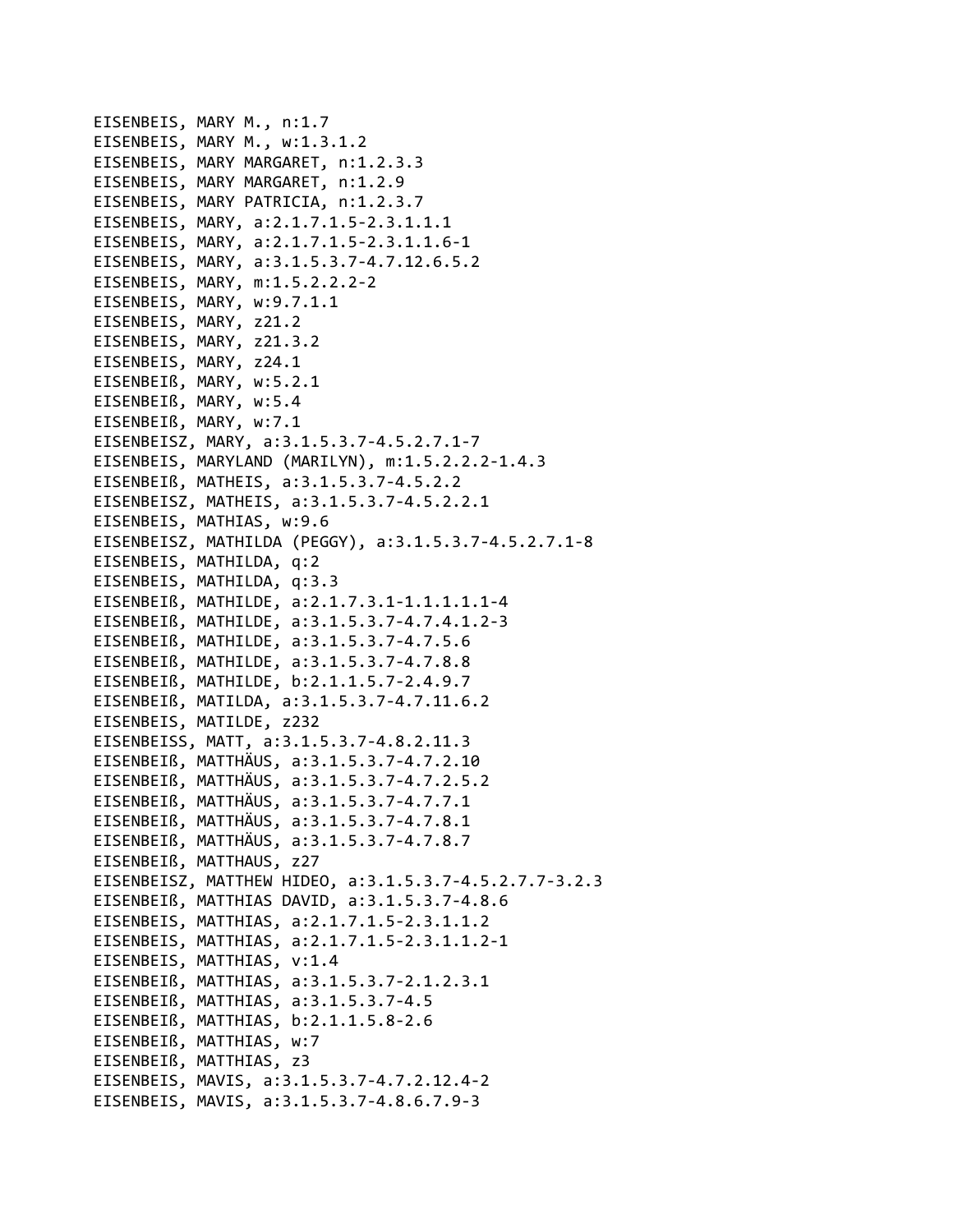```
EISENBEIß, MAX, a:2.1.7.3.1-1.1.1.1.1-7
EISENBEIß, MAX, a:3.1.5.3.7-4.7.2.10.11-1.1.2
EISENBEIS, MAXIMILIAN PHILIPP, b:2.1.1.1.6-9.4.7.4.3
EISENBEIS, MAXIMILIAN, m:1.5.11.5.3
EISENBEIS, MAXIMILIEN PHILIPP, b:2.1.1.1.6-9.4.7.4
EISENBEIß, MECHTHILD, y:1.4.3.8.3-11.3.2.1
EISENBEIS, MEINRAD, m:1.5.2.2.7-1
EISENBEIS, MELANIE, k:2.1.8.3.3-1.1
EISENBEIß, MELCHIOR, y:1.4.3
EISENBEIS, MELINDA, a:3.1.5.3.7-4.7.12.6.5.1
EISENBEIß, MELITTA, a:3.1.5.3.7-4.7.6.9.3-2
EISENBEISS, MELODY LYNNE, a:3.1.5.3.7-4.8.2.11.10-2
EISENBEISZ, MELVIN, a:3.1.5.3.7-4.5.2.2.7-6
EISENBEIS, MERCEDES J., a:3.1.5.3.7-4.8.6.6.3-2
EISENBEIS, META KAROLINA, b:2.1.1.7.4-8.5.3.1.3
EISENBEISZ, MICHAEL (MIKE) ADAM, a:3.1.5.3.7-4.5.2.7.10-6.2.1
EISENBEISZ, MICHAEL (MIKE) ALLEN, a:3.1.5.3.7-4.5.2.7.10-6.5
EISENBEIS, MICHAEL JOSEPH, k:2.1.8.6.2-4.1
EISENBEIS, MICHAEL, z208
EISENBEIS, MICHAEL, z38.1.3
EISENBEIß, MICHAEL, a:2
EISENBEIß, MICHAEL, a:3.1.5.3.7-4.3.2
EISENBEISS, MICHAEL, a:3.1.5.3.7-4.8.2.12
EISENBEIß, MICHAEL, a:3.1.6
EISENBEIß, MICHAEL, x:1.3.1.5
EISENBEIß, MICHAEL, z11
EISENBEIß, MICHAEL, z12
EISENBEIß, MICHAEL, z14.3
EISENBEIS, MICHAIL MICHAILOWITSCH, a:3.1.5.3.7-4.3.2.3
EISENBEIS, MICHEL WILHELM (WILLIAM), b:2.1.1.5.7-6.11
EISENBEIß, MICHEL, a:2.1.3
EISENBEISZ, MICHELE (CHELE) LORRAINE, a:3.1.5.3.7-4.5.2.7.10-10.1
EISENBEISZ, MICHELLE (SHELLY) RENEE, a:3.1.5.3.7-4.5.2.7.10-6.2.2
EISENBEIS, MICHELLE ANNE, c:1.5.4.1.1
EISENBEIS, MIKEL, a:3.1.5.3.7-4.5.2.2.2-1.1.1
EISENBEIS, MIKEL, a:3.1.5.3.7-4.5.2.2.5-1.1.1
EISENBEISZ, MILBERT (GORDON), a:3.1.5.3.7-4.5.2.7.1-10
EISENBEIS, MILDRED CHARLOTTE AUGUSTA, c:1.4.1
EISENBEISZ, MILES, a:3.1.5.3.7-4.5.2.2.9-5.3
EISENBEIß, MILLIE (LILLIE), z268.2
EISENBEISZ, MILTON (MIKE), a:3.1.5.3.7-4.5.2.7.10-6
EISENBEIS, MILTON EUGENE, m:1.5.2.2.2-7.2.3.2
EISENBEIS, MILTON VALENTINE, m:1.5.2.2.2-7.2.3
EISENBEIS, MILTON, a:3.1.5.3.7-4.8.2.9.3-1
EISENBEIß, MINNA LINA, b:2.1.1.7.4-7.8.8.1.2
EISENBEIß, MIRCO FRANK, a:3.1.5.3.7-4.7.4.3.3-9.3.1
EISENBEIS, MITCHELL MARKHAM, b:2.1.1.1.6-9.5.2.8.1-1.4
EISENBEIß, MITHILDE, a:3.1.5.3.7-4.7.2.4.9
EISENBEIS, MONICA CATHRINE, n:1.2.2.4
EISENBEIS, MORITZ, z267
```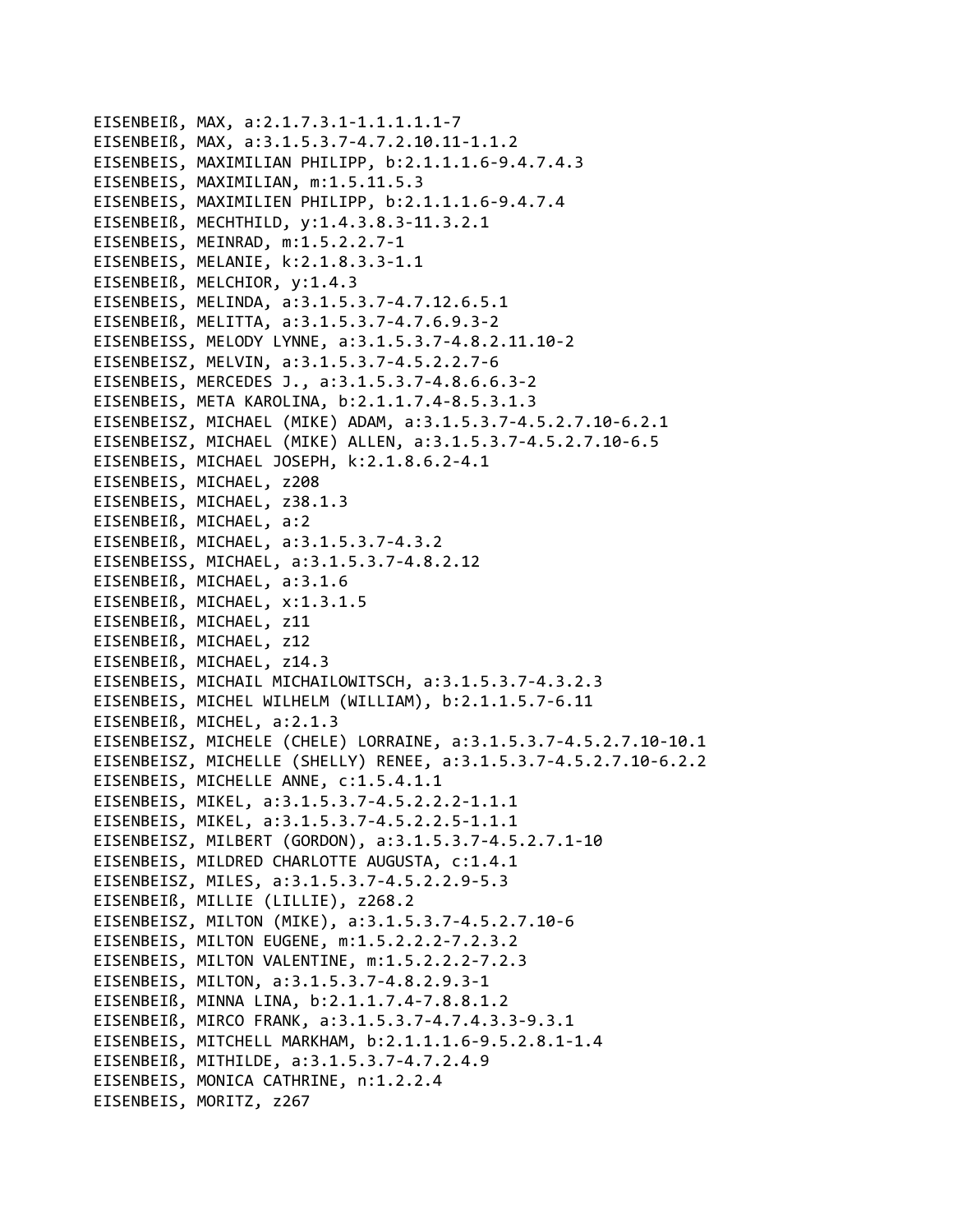EISENBEIS, MORITZ, z42 EISENBEISZ, MORRIS, a:3.1.5.3.7-4.5.2.2.9-5 EISENBEIS, MOURITY, 1:1.5 EISENBEIS, MYRON ERWIN, a:3.1.5.3.7-4.8.2.1.3-6.3 EISENBEIS, NADEZHDA MARKOVNA, a:3.1.5.3.7-4.3.2.1.1 EISENBEIS, NADEZHDA TICHONOWNA, a:3.1.5.3.7-4.3.2.5.3 EISENBEIS, NADINE IRENE ELISABETH, x:1.3.1.6.5-1.2 EISENBEIS, NANCY LYNN, c:1.5.4.2 EISENBEISZ, NANCY LYNN, a:3.1.5.3.7-4.5.2.7.7-3.1 EISENBEISS, NANCY RAE, a:3.1.5.3.7-4.8.2.11.2-1 EISENBEIß, NAOMI ANN, b:2.1.1.1.4-1.6.5.4.6-1.1.1 EISENBEIS, NATALIA MARIE, m:1.5.2.2.2-1.4.4 EISENBEIß, NATHANAEL, a:3.1.5.3.7-4.7.2.5.4 EISENBEIS, NEAL LEE, a:3.1.5.3.7-4.8.6.6.6-2.4 EISENBEIS, NELDA, q:3.2 EISENBEIß, NELE EMILY ELISA, a:3.1.5.3.7-4.7.8.6.5-1.3.3 EISENBEIß, NICOLAUS CASPAR, b:1.1 EISENBEIß, NICOLAUS, z183.1 EISENBEIß, NICOLAUS, z183.3 EISENBEISZ, NICOLE ASAMI, a:3.1.5.3.7-4.5.2.7.7-3.2.1 EISENBEISZ, NICOLE LYNN, a:3.1.5.3.7-4.5.2.7.10-6.6.1 EISENBEIS, NICOLE, k:2.1.8.6.2-8.4 EISENBEIß, NICOLE, a:3.1.5.3.7-4.7.11.6.9-3.3 EISENBEIß, NIELS OLIVER, a:3.1.5.3.7-4.7.8.6.5-1.3.1 EISENBEIS, NIKOLAUS JUNIOR, z178 EISENBEIß, NIKOLAUS, b:2.1.1.5.8-2.6.1 EISENBEIß, NINA-KATHRIN, b:2.1.1.5.8-2.6.2.3.3-2.1.1 EISENBEIS, NOEMI, b:2.1.1.7.4-2.4.1.2.2-8.3.2.1.1 EISENBEIS, NORMA MAE, m:1.5.2.2.2-7.1.3 EISENBEIS, NORMA, a:3.1.5.3.7-4.8.2.7.2-1 EISENBEISZ, NORMAN PAUL, a:3.1.5.3.7-4.5.2.7.7-3 EISENBEIS, NORWIN LEROY, m:1.5.2.2.2-7.2.5 EISENBEIß, OLGA JAKOWLEWNA, a:3.1.5.3.7-4.3.1.2 EISENBEIß, OLGA LUISE, b:2.1.1.1.4-1.6.1.7.6-1 EISENBEIS, OLGA MICHAILOWNA, a:3.1.5.3.7-4.3.2.6 EISENBEIS, OLGA, a:3.1.5.3.7-4.8.2.12.7 EISENBEIß, OLGA, a:3.1.5.3.7-4.7.11.6.3 EISENBEIß, OLGA, a:3.1.5.3.7-4.7.4.1.2-6 EISENBEIß, OLGA, a:3.1.5.3.7-4.7.4.3.3-3 EISENBEIS, OLIMPIADA LJUBOW TICHONOWNA, a:3.1.5.3.7-4.3.2.5.4 EISENBEIS, OLIVER BERNARD, m:1.5.2.2.2-1.2.1 EISENBEIß, OLIVER, a:3.1.5.3.7-4.7.4.3.3-4.3.1 EISENBEIß, OLIVER, a:3.1.5.3.7-4.7.8.6.5-1.3 EISENBEIS, OSCAR KARL, b:2.1.1.1.6-9.4.7.2.4 EISENBEIS, OSCAR KARL, b:2.1.1.1.6-9.4.7.7.1 EISENBEIß, OSKAR, a:3.1.5.3.7-4.7.4.3.3-4.1 EISENBEIß, OSKAR, a:3.1.5.3.7-4.7.6.5.2 EISENBEIß, OSKAR, a:3.1.5.3.7-4.7.6.5.3 EISENBEIß, OSKAR, a:3.1.5.3.7-4.7.6.5.5 EISENBEIß, OSKAR, a:3.1.5.3.7-4.7.8.7.3-1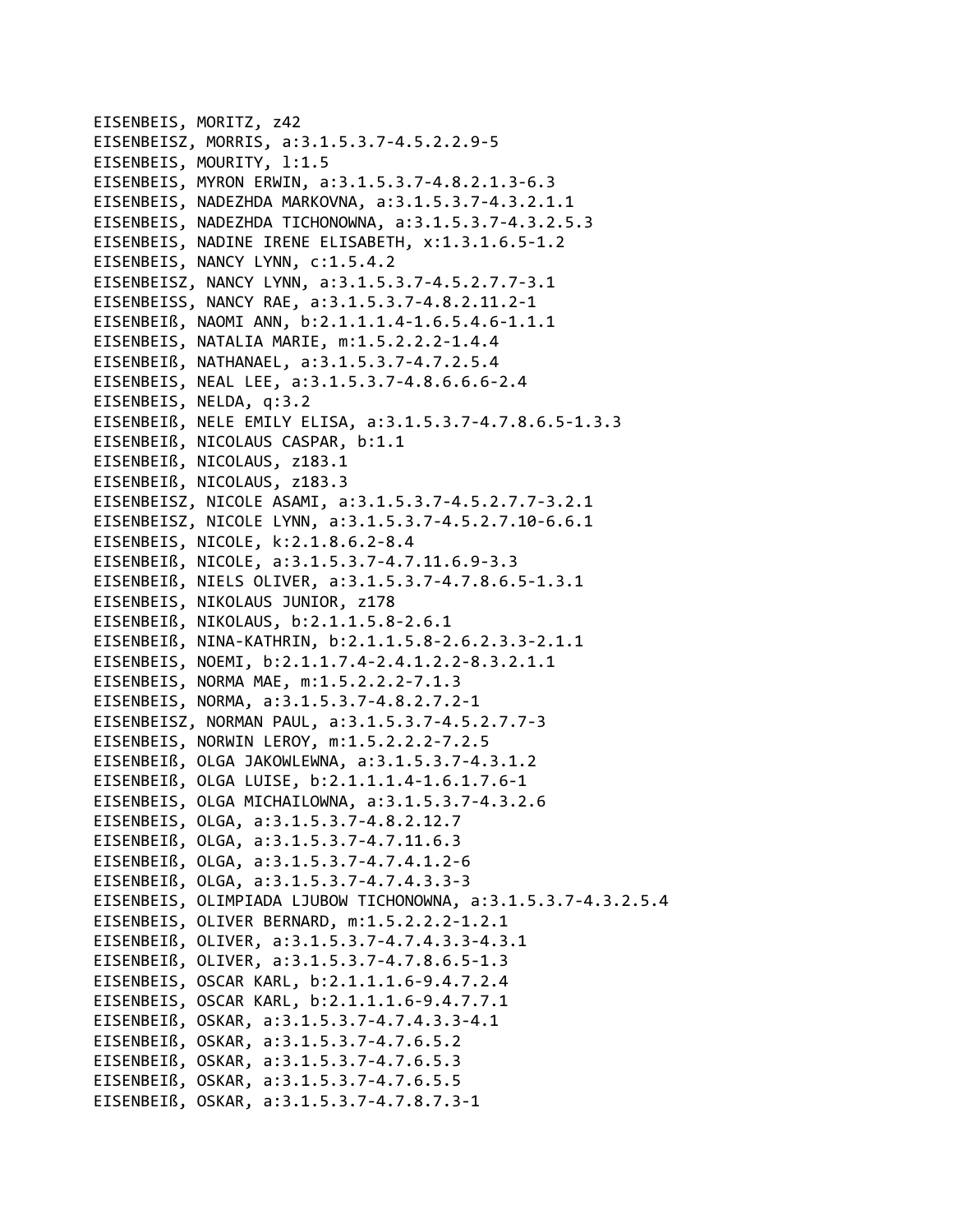```
EISENBEIß, OTHON (OTTO), b:2.1.1.1.6-9.2.9.3
EISENBEIS, OTHON, b:2.1.1.1.6-9.2.9.3.1
Eisenbeis, Othon, oo b:2.1.1.7.4-5.2.1.1.1
EISENBEIS, OTILLIA (TILLIE), a:3.1.5.3.7-4.8.2.12.6
EISENBEIS, OTTILIA, m:1.5.11.1.4
EISENBEIß, OTTILIE, a:3.1.5.3.7-4.7.2.4.10
EISENBEISS, OTTO ERNEST, a:3.1.5.3.7-4.8.2.11.8
EISENBEIS, OTTO, b:2.1.1.1.6-9.5.5.6
EISENBEIS, OTTO, b:2.1.1.7.4-2.4.1.2.1-7
EISENBEIS, OTTO, b:2.1.1.7.4-8.4.3.9
EISENBEIß, OTTO, a:3.1.5.3.7-4.7.11.6.1-4
EISENBEIß, OTTO, a:3.1.5.3.7-4.7.2.10.2-3
EISENBEIß, OTTO, a:3.1.5.3.7-4.7.2.10.7-4
EISENBEIß, OTTO, a:3.1.5.3.7-4.7.4.3.3-4
EISENBEIß, OTTO, a:3.1.5.3.7-4.7.6.5.5-1
EISENBEIß, OTTO, a:3.1.5.3.7-4.7.7.10.1
EISENBEIß, OTTO, a:3.1.5.3.7-4.7.8.6.2-2
EISENBEIß, OTTO, a:3.1.5.3.7-4.7.8.6.3-3
EISENBEIß, OTTO, b:2.1.1.1.4-1.12.2.5.6
EISENBEIß, OTTO, b:2.1.1.5.7-13.2.5.13
EISENBEIß, OTTOMAR, a:3.1.5.3.7-4.7.5.7
EISENBEIS, PATRICIA JOSEPHINE, n:1.2.2.7
EISENBEIS, PATRICIA, z211
EISENBEISZ, PATRICIA, a:3.1.5.3.7-4.5.2.2.7-6.2
EISENBEIS, PATRICK BERNARD, x:1.3.1.6.5-1.1
EISENBEIS, PATRICK JEAN OTHON, b:2.1.1.1.6-9.2.9.3.1-3.3
EISENBEIß, PATRICK, a:3.1.5.3.7-4.7.11.6.9-3.2
EISENBEIS, PAUL EDWARD, m:1.5.2.2.2-7.2.6.1
EISENBEIS, PAUL JEROME, m:1.5.2.2.2-7.2.6
EISENBEIS, PAUL JOHN, k:2.1.8.6.2-4.3
EISENBEIS, PAUL JOSEF, m:1.5.3.4.2-2.2.1
EISENBEIß, PAUL, b:2.1.1.1.4-1.6.5.4.5
EISENBEIß, PAUL, b:2.1.1.5.7-13.1.7.3
EISENBEIß, PAULINA MATHILDE EMILE, z268.1
EISENBEIS, PAULINA, a:3.1.5.3.7-4.8.2.12.9
EISENBEIß, PAULINA, a:3.1.5.3.7-4.7.4.3.4
EISENBEIß, PAULINA, a:3.1.5.3.7-4.7.6.9.4
EISENBEIS, PAULINE, a:3.1.5.3.7-4.7.2.12.5
EISENBEIß, PAULINE, a:2.1.2.10.6-4.5.1.1
EISENBEIß, PAULINE, a:3.1.5.3.7-2.1.2.3.7
EISENBEIß, PAULINE, a:3.1.5.3.7-4.7.7.2.4
EISENBEIß, PAULINE, x:1.3.1.6.2
EISENBEIß, PAULINE, x:1.3.1.6.8-1
EISENBEISZ, PAULINE, a:3.1.5.3.7-4.5.2.2.2-5
EISENBEIS, PEARL, q:3.1
EISENBEIS, PEGGY ANN, m:1.5.2.2.2-7.4.1
EISENBEISZ, PEGGY ANN, a:3.1.5.3.7-4.5.2.7.10-6.1
EISENBEIS, PERCY, q:1.2
EISENBEIß, PETER CHRISTIAN LUDWIG, b:2.1.1.7.4-7.8.3.1.1
EISENBEISZ, PETER EDMUND, a:3.1.5.3.7-4.5.2.7.1-10.3
```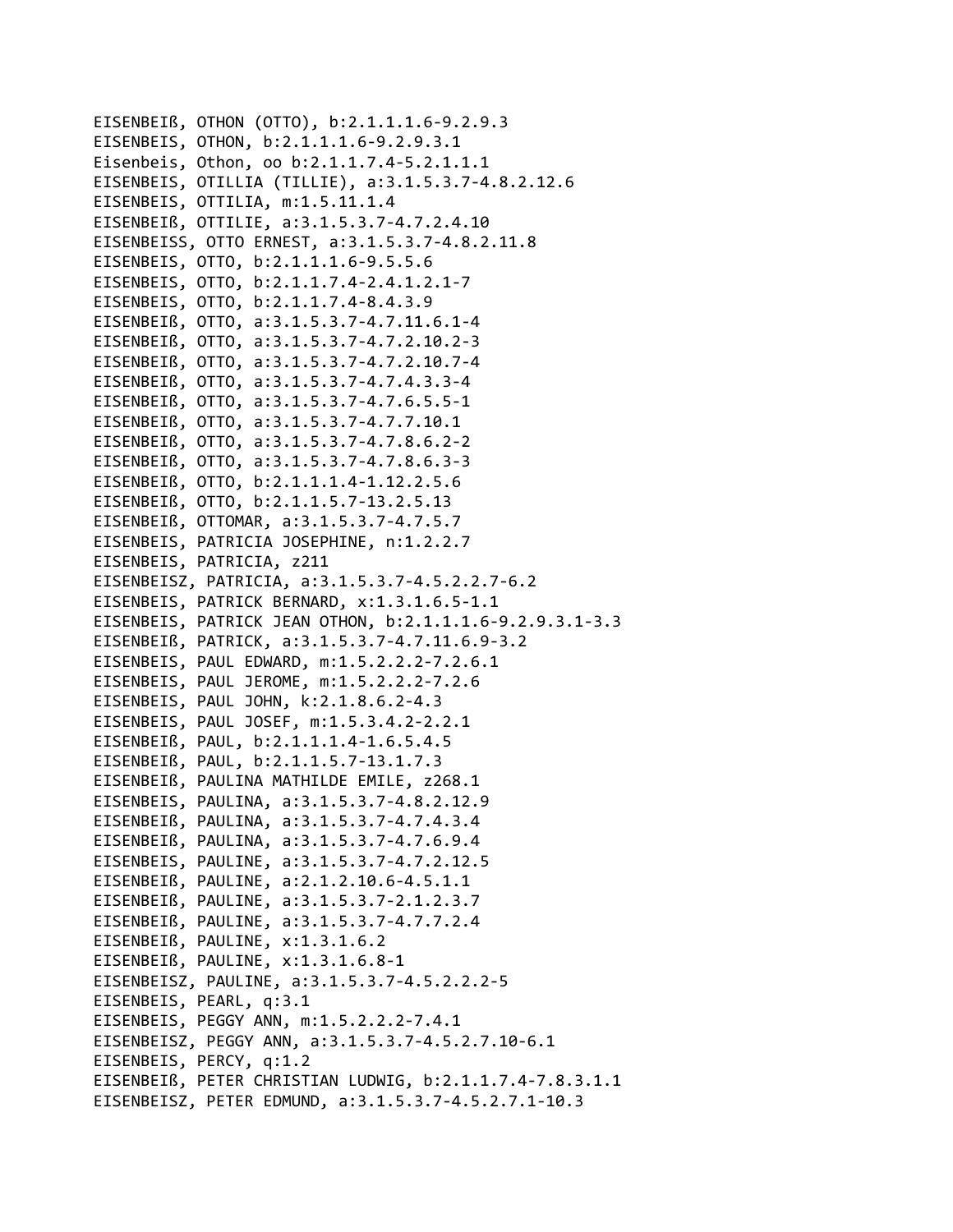```
EISENBEIS, PETER EDWARD, w:9.2.6
EISENBEIS, PETER FRIEDRICH, b:2.1.1.1.6‐9.4.7.2
EISENBEIS, PETER FRIEDRICH, b:2.1.1.1.6‐9.4.7.2.3
EISENBEIß, PETER GEORG KARL, b:2.1.1.5.7‐4.3
EISENBEIS, PETER HENRY, m:1.5.2.2.2‐11
EISENBEIS, PETER JOSEPH, k:2.1.8.7.7
EISENBEIß, PETER JOSEPH, b:2.1.1.7.4‐2.4.5
EISENBEIß, PETER KARL RUDOLPH, b:2.1.1.5.7‐13.2.5.12
EISENBEIS, PETER KARL, b:2.1.1.7.4‐8.5.5.1.7
EISENBEIß, PETER KARL, b:2.1.1.7.4‐7.8.3
EISENBEIS, PETER, b:2.1.1.5.7‐13.5.6
EISENBEIS, PETER, b:2.1.1.5.7‐6.6
EISENBEIS, PETER, b:2.1.1.7.4‐8.5.5.5
EISENBEIS, PETER, m:1.5.4
EISENBEIS, PETER, w:9.2
EISENBEIß, PETER, a:3.1.5.3.7‐4.7.7.2.2
EISENBEIß, PETER, b:2.1.1.5.7‐13.1.3
EISENBEIß, PETER, b:2.1.1.5.8‐2.6.2.3.4
EISENBEIß, PETER, z10
EISENBEIS, PETR MARKOVICH, a:3.1.5.3.7‐4.3.2.1.2
EISENBEIS, PETRONELA, n:1.1
EISENBEIS, PHILIP HENERSON, k:2.1.8.1.1‐2
EISENBEIS, PHILIP LEE, a:3.1.5.3.7‐4.8.2.1.2‐2.1.4
EISENBEIS, PHILIP MARTIN, k:2.1.8.7.1
EISENBEIß, PHILIP WILLIAM, b:2.1.1.1.4‐1.6.5.4.6‐1.2
EISENBEIS, PHILIP, k:2.1.8.10
EISENBEIS, PHILIP, z261
Eisenbeis, Philipp Carl, oo b:2.1.1.7.4‐8.4.3.6
EISENBEIß, PHILIPP CARL, b:2.1.1.7.4‐7.8.3.4
EISENBEIß, PHILIPP CHRISTIAN, b:2.1.1.7.4‐7.8.4.1
EISENBEIß, PHILIPP DANIEL, b:2.1.1.7.4‐2.7
EISENBEIß, PHILIPP FRIEDRICH, b:2.1.1.7.4‐2.4.2
EISENBEIß, PHILIPP JAKOB, b:2.1.1.7.4‐7
EISENBEIß, PHILIPP JAKOB, b:2.1.1.7.4‐7.4
EISENBEIß, PHILIPP KARL, b:2.1.1.7.4‐7.8.4.6
EISENBEIß, PHILIPP KARL, b:2.1.1.7.4‐7.8.4.7
EISENBEIß, PHILIPP OSKAR, b:2.1.1.7.4‐7.8.4.7.2
EISENBEIS, PHILIPP, b:2.1.1.7.4‐8.4.3.4
EISENBEIS, PHILIPP, m:1.5.11.6
EISENBEIS, PHILIPP, m:1.5.11.8.3
EISENBEIS, PHILIPP, m:1.5.11.8.4
EISENBEIS, PHILIPP, m:1.5.2.2.7‐5
EISENBEIß, PHILIPP, a:3.1.5.3.7‐4.7.2.4.2
EISENBEIß, PHILIPP, b:2.1.1.7.4‐2.4.7.8
EISENBEIß, PHILIPP, z162
EISENBEIS, PHILIPPE EMILE, z144.2
EISENBEIß, PHILIPPINE JULIE, z51.3
EISENBEIS, PHILLIP (PHIL), a:3.1.5.3.7‐4.8.2.12.2
EISENBEIS, PHILLIP FRED, k:2.1.8.1.1
EISENBEIS, PHILLIP, z210
```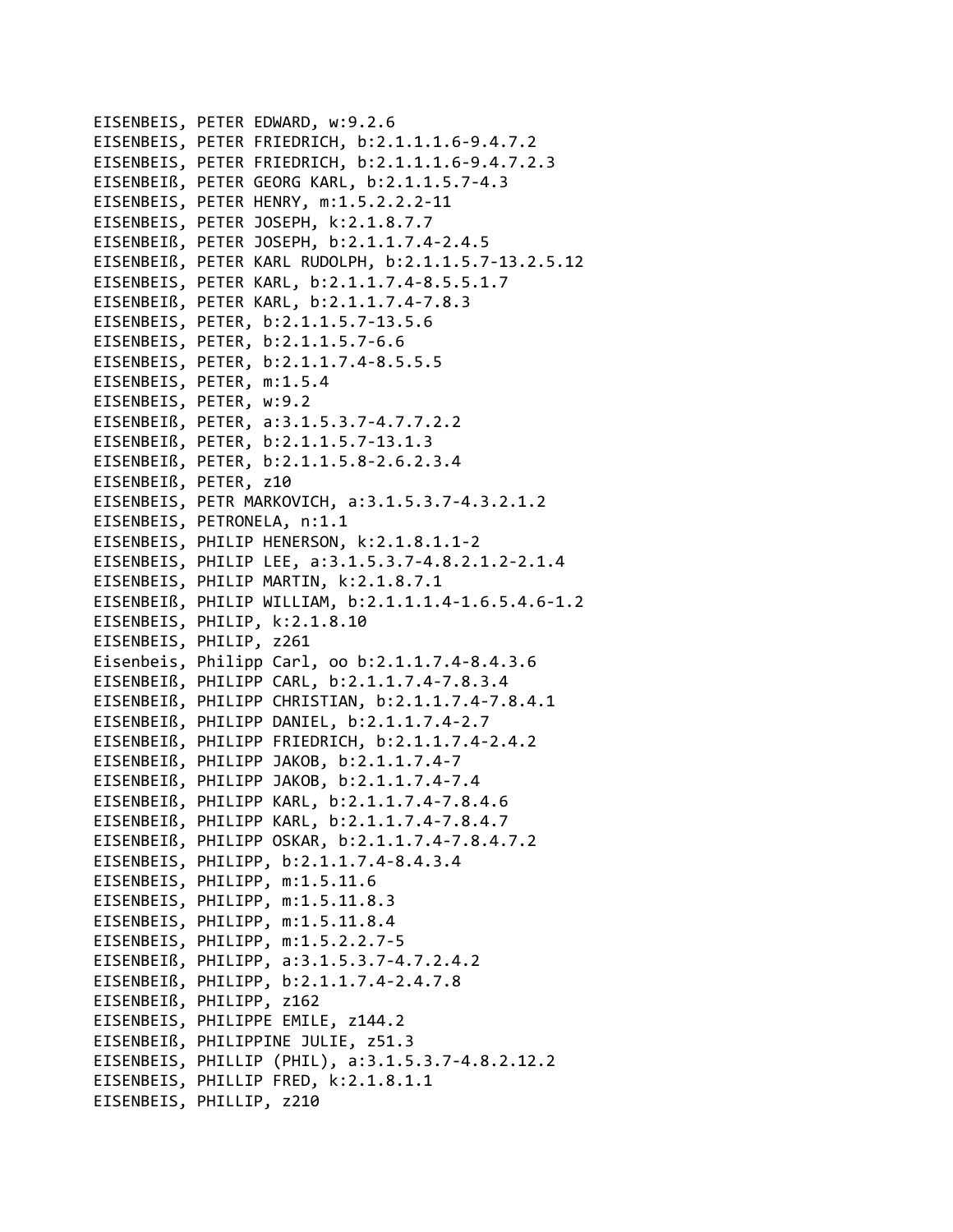```
EISENBEIS, PHYLLIS JEAN, k:2.1.8.7.1-1
EISENBEIS, PIA, m:1.5.2.2.7-1.4
EISENBEIß, PIA, a:3.1.5.3.7-4.7.11.6.9-3.2.2
EISENBEIS, POL RENE', z159.6
EISENBEIS, q: JACOB, |
EISENBEISZ, RACHEAL MARIE, a:3.1.5.3.7-4.5.2.7.1-5.1.4
EISENBEISZ, RAEANN MAE, a:3.1.5.3.7-4.7.11.9.3-1
EISENBEISZ, RAMONA DOROTHY, a:3.1.5.3.7-4.8.2.8.8-2
EISENBEISZ, RANDALL SCOTT, a:3.1.5.3.7-4.5.2.7.1-5.1.1
EISENBEISZ, RANDY, a:3.1.5.3.7-4.7.11.9.5-1
EISENBEISZ, RANDY, a:3.1.5.3.7-4.8.2.8.8-5.1
EISENBEIS, RAYMOND (RAY) ERHARDT, a:3.1.5.3.7-4.8.2.1.3-7
EISENBEIS, RAYMOND BLAISE, n:1.2.2.1
EISENBEIS, RAYMOND GEORGE LOUIS, k:2.1.8.1.1-1
EISENBEIS, RAYMOND JR., k:2.1.8.6.3-2
EISENBEIS, RAYMOND, a:3.1.5.3.7-4.8.6.7.4-1
EISENBEIS, RAYMOND, k:2.1.8.6.3
EISENBEISZ, RAYMOND, a:3.1.5.3.7-4.5.2.7.10-8
EISENBEIS, REBECCA SUZANNE, k:2.1.8.3.2-1.1
EISENBEIS, REBECCA, w:8.3
EISENBEISZ, REBECCA, a:3.1.5.3.7-4.5.2.2.1-5.1.1
EISENBEIß, REGINA BARBARA, z260
EISENBEIß, REGINA, a:3.1.5.3.7-4.7.2.5.1
EISENBEIß, REGINA, z122
EISENBEIß, REGINE MARGARETHA, a:2.1.2.10.6-4.1
EISENBEIS, REINHOLD (REINIE), a:3.1.5.3.7-4.7.12.6.2
EISENBEIS, REINHOLD, a:3.1.5.3.7-4.7.2.12.4
EISENBEIß, REINHOLD, a:3.1.5.3.7-4.7.11.6.8
EISENBEIß, REINHOLD, a:3.1.5.3.7-4.7.4.1.2-5
EISENBEIß, REINHOLD, a:3.1.5.3.7-4.7.4.3.3-9
EISENBEIß, REINHOLD, a:3.1.5.3.7-4.7.8.6.4
EISENBEISZ, REINHOLD, a:3.1.5.3.7-4.5.2.6.8-4
EISENBEISZ, REINHOLD, a:3.1.5.3.7-4.7.11.9.5
EISENBEIS, REUBEN, a:3.1.5.3.7-4.8.2.1.3-8
EISENBEIS, REYNOLD A., m:1.5.2.2.2-14.1
EISENBEIS, RICHARD DANIEL, w:1.3.1
EISENBEIß, RICHARD DAVID, b:2.1.1.1.4-1.6.5.4.6-1.1
EISENBEIS, RICHARD DWIGHT, a:3.1.5.3.7-4.8.6.6.8-1
EISENBEIS, RICHARD E., m:1.5.2.2.2-11.2
EISENBEIS, RICHARD ERICH, b:2.1.1.1.6-9.4.7.7.6
EISENBEIß, RICHARD FELIX, b:2.1.1.1.4-1.6.5.4.6-1
EISENBEIS, RICHARD JAKOB, b:2.1.1.7.4-8.5.3.5
EISENBEIS, RICHARD JOSEPH, m:1.5.2.2.2-7.4.3
EISENBEIS, RICHARD, a:3.1.5.3.7-2.1.2.3.1-2
EISENBEIS, RICHARD, a:3.1.5.3.7-4.8.2.1.2-1
EISENBEIS, RICHARD, b:2.1.1.7.4-2.4.1.2.2-8.2
EISENBEIß, RICHARD, a:3.1.5.3.7-4.7.6.5.1
EISENBEIß, RICHARD, b:2.1.1.1.6-9.2.9.5
EISENBEIß, RICHARD, b:2.1.1.7.4-2.4.8.4.1-3
EISENBEIS, RITA MARIE, m:1.5.2.2.2-7.2.6.2
```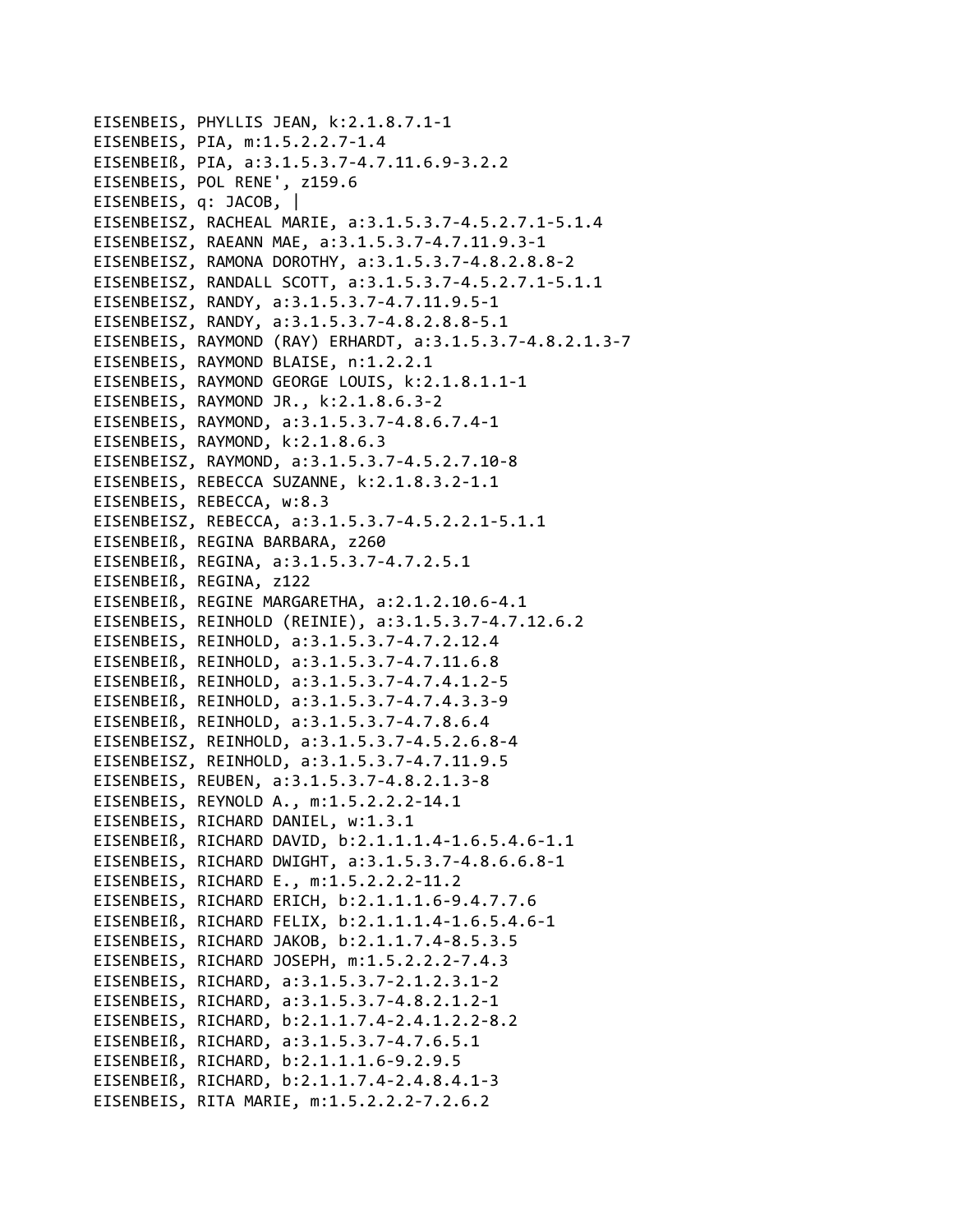EISENBEIß, RITA, a:3.1.5.3.7-4.7.4.1.2-8.1 EISENBEIS, ROBERT ALLEN, a:2.1.7.1.5-2.3.1.1.5-1.1 EISENBEIS, ROBERT C., a:3.1.5.3.7-4.8.2.7.8-1 EISENBEIS, ROBERT CHARLES, c:1.5.3 EISENBEIS, ROBERT CURRAN, z255.1.1.2 EISENBEIS, ROBERT EUGENE, m:1.5.2.2.2-7.2.4 EISENBEIS, ROBERT FELIX, m:1.5.2.2.2-16.1 EISENBEIS, ROBERT FRIEDRICH, b:2.1.1.1.6-9.4.7.5.1 EISENBEISZ, ROBERT HOWARD, a:3.1.5.3.7-4.5.2.7.10-8.1 EISENBEIß, ROBERT IMMANUEL, a:3.1.5.3.7-4.7.2.10.7 EISENBEIS, ROBERT M., z226 EISENBEIS, ROBERT VALENTINE, m:1.5.2.2.2-7.9 EISENBEIS, ROBERT, a:3.1.5.3.7-4.7.12.6.7 EISENBEIS, ROBERT, a:3.1.5.3.7-4.7.7.10.3 EISENBEIS, ROBERT, a:3.1.5.3.7-4.8.6.7.9-1 EISENBEIS, ROBERT, b:2.1.1.7.4-8.4.2.5 EISENBEIS, ROBERT, 1:1.3 EISENBEIß, ROBERT, a:2.1.2.10.6-4.5.1 EISENBEIß, ROBERT, b:2.1.1.1.6-9.2.9.1 EISENBEISZ, ROBERT, a:3.1.5.3.7-4.5.2.2.1-3.1.1 EISENBEISZ, ROBERT, a:3.1.5.3.7-4.5.2.6.8-1.1 EISENBEISZ, RODNEY BLAKE, a:3.1.5.3.7-4.5.2.7.10-6.2 EISENBEISZ, RODNEY DEAN, a:3.1.5.3.7-4.5.2.7.7-2.4 EISENBEIS, ROGER, a:3.1.5.3.7-4.8.6.7.10-2 EISENBEIS, ROLAND F., a:3.1.5.3.7-4.8.2.7.3-4 EISENBEIS, ROLAND, z38.2 EISENBEIß, ROLF JÜRGEN, a:3.1.5.3.7-4.7.11.6.9-3 EISENBEIS, ROLF, b:2.1.1.7.4-7.8.3.9.1-1 EISENBEIS, ROLF, v:1.2.2 EISENBEIß, ROLF, z243 EISENBEIS, RONALD MARTIN, m:1.5.2.2.2-7.3.2 EISENBEIS, RONALD N., m:1.5.2.2.2-1.3.1 EISENBEIS, RONALD RAY, k:2.1.8.6.3-2.1 EISENBEISZ, RONALD, a:3.1.5.3.7-4.5.2.2.1-5.1 EISENBEIß, RONNY, a:3.1.5.3.7-4.7.2.10.11-1.1.1 EISENBEIS, ROSA A., n:1.4.3 EISENBEIS, ROSA WILHELMINE, b:2.1.1.7.4-2.4.1.2.4-5 EISENBEIS, ROSA, a:3.1.5.3.7-4.8.2.8.4 EISENBEIS, ROSA, m:1.5.2.2.7-1.1 EISENBEIS, ROSA, m:1.5.3.4.2-2.4 EISENBEIS, ROSA, m:1.5.3.4.2-2.5 EISENBEIß, ROSA, a:3.1.5.3.7-4.7.7.2.2-2.2 EISENBEIS, ROSALEE (ROSALIE), n:1.2.7 EISENBEIß, ROSALIE, a:3.1.5.3.7-4.7.6.5.6 EISENBEIS, ROSE CECILA, n:1.2.2.6 EISENBEIS, ROSE EMMA, z18.2 EISENBEIS, ROSE, a:2.1.7.1.5-2.3.1.2.1 EISENBEIS, ROSE, a:3.1.5.3.7-4.8.6.6.9 EISENBEIS, ROSE, a:3.1.5.3.7-4.8.6.7.7 EISENBEIS, ROSETTE, w:9.7.7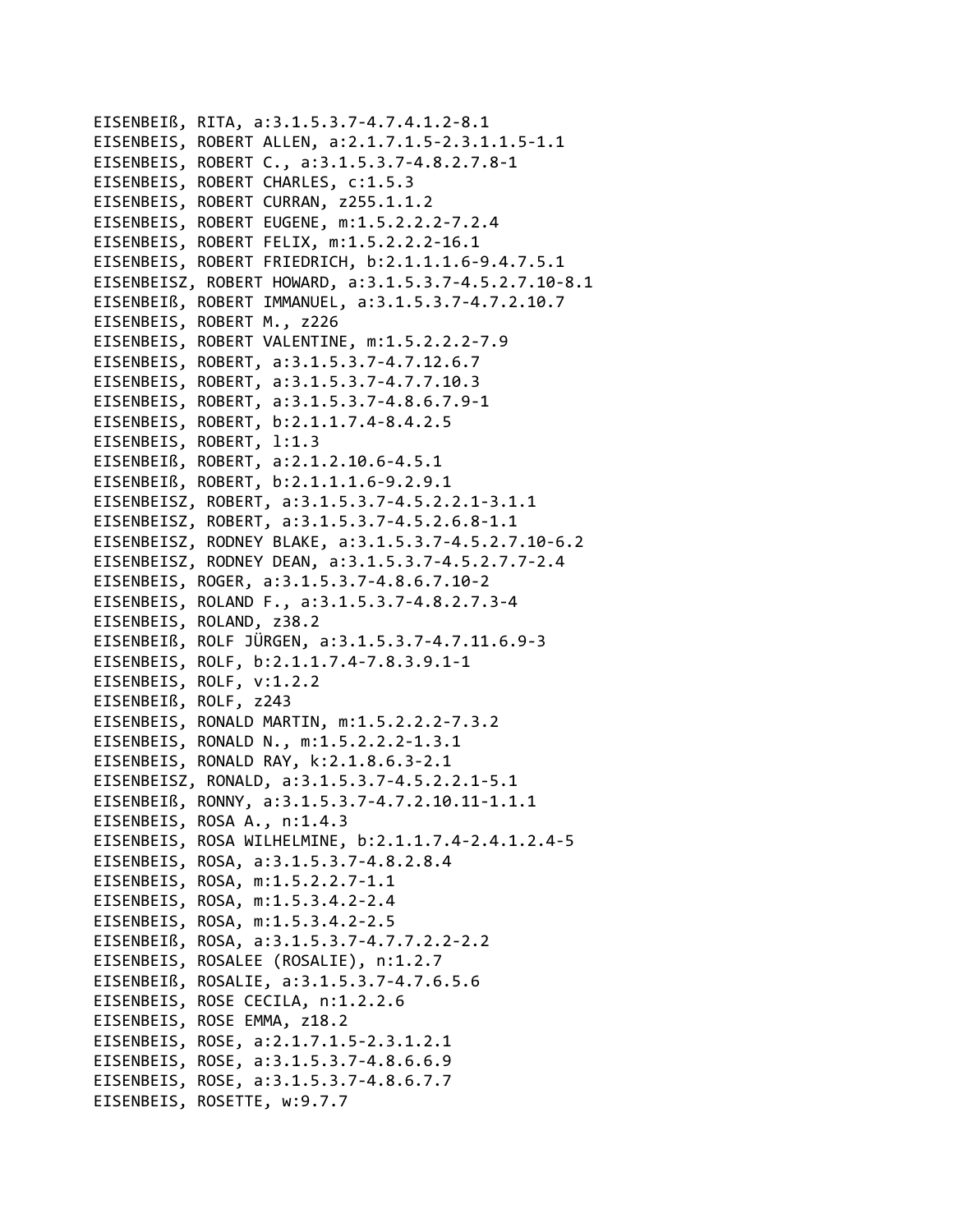EISENBEIS, ROSINA (ROSE) M., m:1.5.2.2.2-14 EISENBEIS, ROSINA, a:3.1.5.3.7-4.5.2.6.3 EISENBEIS, ROSINA, a:3.1.5.3.7-4.8.1.7.4 EISENBEIS, ROSINA, a:3.1.5.3.7-4.8.6.2 Eisenbeis, Rosina, oo a:3.1.5.3.7-4.8.2.7 EISENBEIS, ROSINA, z6 EISENBEIß, ROSINA, a:2.1.7.1.5-2.3.5.3.3 EISENBEIß, ROSINA, a:3.1.5.3.7-2.1.2.3.2 EISENBEIß, ROSINA, a:3.1.5.3.7-2.1.2.4 EISENBEIß, ROSINA, a:3.1.5.3.7-4.5.2.11 EISENBEIß, ROSINA, a:3.1.5.3.7-4.5.2.6.10 EISENBEIß, ROSINA, a:3.1.5.3.7-4.7.10 EISENBEIß, ROSINA, a:3.1.5.3.7-4.7.2.9 EISENBEIß, ROSINA, a:3.1.5.3.7-4.7.4.2 EISENBEIß, ROSINA, a:3.1.5.3.7-4.7.6.6 EISENBEIß, ROSINA, a:3.1.5.3.7-4.7.6.9.1 EISENBEIß, ROSINA, a:3.1.5.3.7-4.8.1.1 EISENBEIß, ROSINA, a:3.1.5.3.7-4.8.2.5 EISENBEIß, ROSINA, a:3.1.5.3.7-4.8.3.3 EISENBEIß, ROSINA, z105 EISENBEIß, ROSINA, z28 EISENBEIß, ROSINA, z29 EISENBEISZ, ROSINA, a:3.1.5.3.7-4.5.2.7.8 EISENBEIß, ROSINE, d:2 EISENBEIS, ROSS NARUM, a:3.1.5.3.7-4.8.2.1.3-7.1.3 EISENBEISZ, ROY ALFRED, a:3.1.5.3.7-4.7.11.9.3-5 EISENBEISZ, RUBEN ALBERT, a:3.1.5.3.7-4.5.2.7.10-5 EISENBEISZ, RUBEN, a:3.1.5.3.7-4.7.6.14.2 EISENBEIß, RUDI, b:2.1.1.5.7-13.2.5.12.1 EISENBEIß, RUDOLF HEINRICH, x:1.3.1.6.5-6 EISENBEIS, RUDOLF KARL, b:2.1.1.7.4-2.4.1.2.4-6 EISENBEIß, RUDOLF MANFRED, z116.2 EISENBEIß, RUDOLF, a:2.1.7.3.1-1.1.1.1.3-2 EISENBEIß, RUDOLF, a:3.1.5.3.7-4.7.11.6.7 EISENBEIß, RUDOLF, a:3.1.5.3.7-4.7.11.9 EISENBEIß, RUDOLF, a:3.1.5.3.7-4.7.4.1.2-8 EISENBEIß, RUDOLF, b:2.1.1.1.4-1.6.1.7.10 EISENBEIS, RUDOLPH HERMAN, z21.3.6 EISENBEIß, RUDOLPH, a:3.1.5.3.7-4.7.2.10.4 EISENBEIß, RUDOLPH, a:3.1.5.3.7-4.7.2.10.8 EISENBEIS, RUTH LORETTA, n:1.2.3.5 EISENBEIS, RUTH, a:2.1.7.1.5-2.3.1.1.2-3 EISENBEISZ, RYLIE ANN, a:3.1.5.3.7-4.5.2.7.10-6.2.2.1 EISENBEIß, SABINA, a:3.1.8 EISENBEIß, SABINE, a:3.1.6.3 EISENBEIß, SADIE, b:2.1.1.5.8-2.4.4.3 EISENBEIS, SALLY ANN, w:9.6.1 EISENBEIß, SALOME, a:3.1.5.1 EISENBEIS, SAMUEL J., a:3.1.5.3.7-4.8.6.7.2-2.2.3 EISENBEISZ, SAMUEL REINHART, a:3.1.5.3.7-4.5.2.2.6-1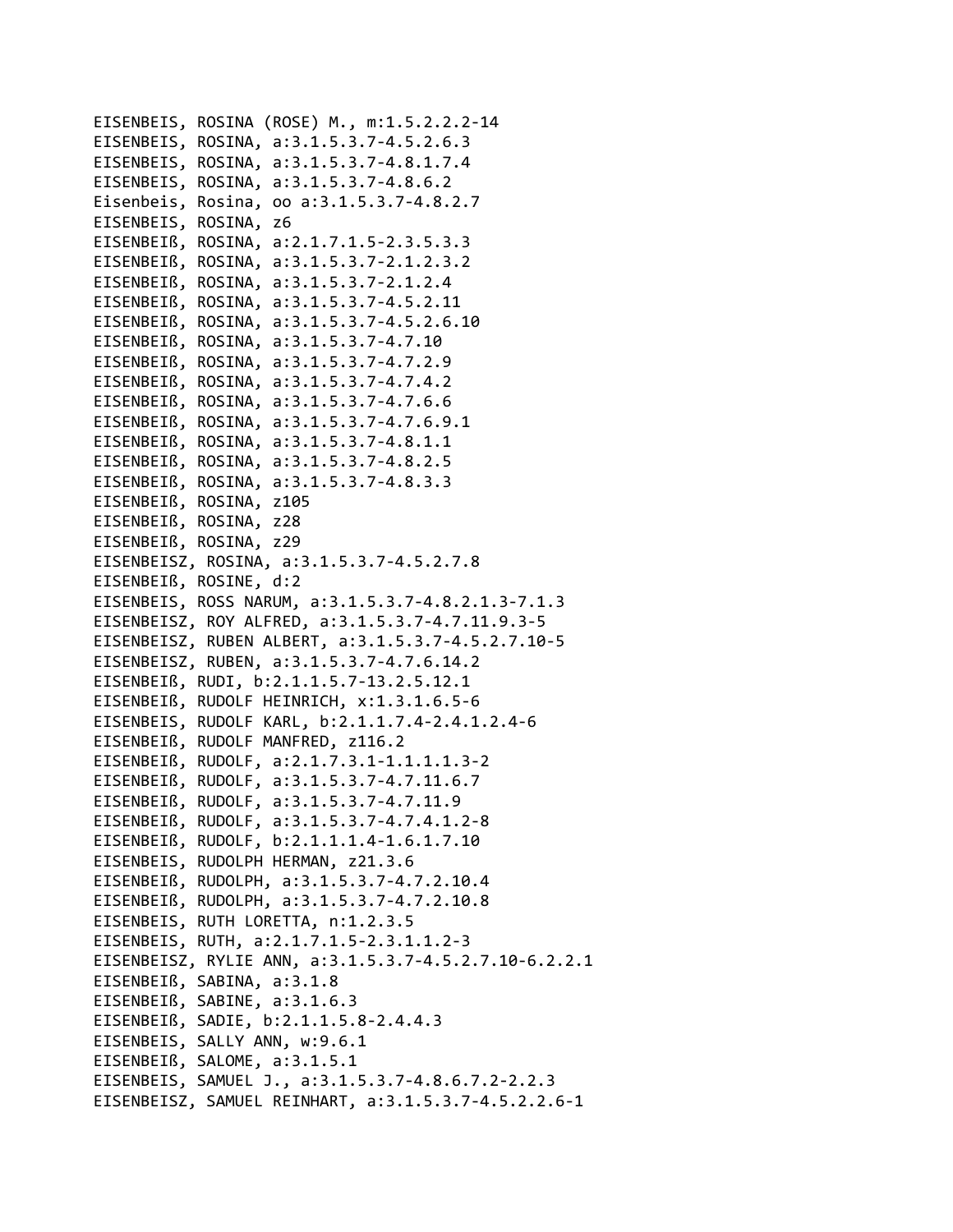EISENBEIS, SAMUEL, w:1.2 EISENBEIS, SAMUEL, w:1.4 EISENBEIß, SAMUEL, b:2.1.1.5.8‐2.4.8 EISENBEIß, SAMUEL, z174.1 EISENBEISZ, SANDI, a:3.1.5.3.7‐4.5.2.2.7‐6.1 EISENBEIS, SANDRA ELLEN, n:1.2.2.9.3 EISENBEIS, SANDRA MARIE, k:2.1.8.6.3‐2.5 EISENBEISZ, SANDRA May, a:3.1.5.3.7‐4.5.2.2.9‐6.2 EISENBEIß, SANDRA, a:3.1.5.3.7‐4.7.6.5.6‐1.3.2 EISENBEIß, SANDRINE, x:1.3.1.6.5‐6.2 EISENBEIß, SARA MARIA, b:2.1.1.1.4‐10 EISENBEIS, SARAH ANN, w:9.2.5 EISENBEIS, SARAH ELIZABETH, k:2.1.8.3.2‐1.2 EISENBEIß, SARAH, b:2.1.1.5.8‐2.4.7 EISENBEIß, SARAH, w:5.7 EISENBEIß, SASCHA, a:3.1.5.3.7‐4.7.11.6.9‐1.1 EISENBEIß, SASCHA, a:3.1.5.3.7‐4.7.4.3.3‐9.1.2 EISENBEIS, SAVANNAH LENA, a:3.1.5.3.7‐4.8.2.1.3‐7.2.3 EISENBEISZ, SCARLETT, a:3.1.5.3.7‐4.5.2.2.9‐6.3.2.1 EISENBEIß, SCHARLOTTA MARIA, b:2.1.1.7.4‐2.6.1 EISENBEIS, SCOTT JOHN, a:3.1.5.3.7‐4.8.2.7.3‐4.3 EISENBEISZ, SCOTT MATTHEW, a:3.1.5.3.7‐4.5.2.7.10‐6.2.4 EISENBEISZ, SCOTT ROBERT, a:3.1.5.3.7‐4.5.2.7.7‐3.3.1 EISENBEIS, SCOTT STEPHENS, a:3.1.5.3.7‐4.8.6.7.4‐1.2 EISENBEISZ, SCOTT, a:3.1.5.3.7‐4.5.2.2.1‐5.1.3 EISENBEIS, SEAN JOSEPH, m:1.5.2.2.2‐7.2.3.3 EISENBEIS, SEAN MATTHEW, a:3.1.5.3.7‐4.5.2.2.5‐3.1.1 EISENBEIS, SEBASTIAN, m:1.5.7 EISENBEIß, SEBASTIAN, z14.1 EISENBEIS, SHARON LEE, a:3.1.5.3.7‐4.8.2.7.3‐2.1 EISENBEIS, SHARON SUE, m:1.5.2.2.2‐7.2.3.1 EISENBEIS, SHERI, a:3.1.5.3.7‐4.8.6.7.10‐2.1 EISENBEISZ, SHIRLEY JANE, a:3.1.5.3.7‐4.5.2.7.10‐12 EISENBEIS, SHIRLEY, a:3.1.5.3.7‐4.7.2.12.4‐3 EISENBEIS, SHIRLEY, a:3.1.5.3.7‐4.8.6.7.10‐1 EISENBEIS, SHIRLEY, c:1.7.1 EISENBEISZ, SIDNEY RAY, a:3.1.5.3.7‐4.5.2.7.10‐6.6 EISENBEIS, SIDNEY WALLACE, b:2.1.1.1.6‐9.5.2.8.1 EISENBEIß, SIEGFRIED, a:2.1.7.1.5‐2.7.1.1.1‐4.1 EISENBEIß, SIEGFRIED, a:3.1.5.3.7‐4.7.6.5.6‐1.4 EISENBEIß, SIEGLINDE, a:3.1.5.3.7‐4.7.4.3.3‐4.5 EISENBEIß, SIEGMUND, a:3.1.5.3.7‐4.7.6.5.6‐1.1 EISENBEIß, SIMON PETRUS, a:3.1 EISENBEIS, SIMON, a:3.1.5.3.7‐4.7.2.12 EISENBEIß, SIMON, a:3.1.1 EISENBEIß, SIMON, a:3.1.5.3.7‐4.7.4 EISENBEIß, SIMON, a:3.1.5.3.7‐4.7.4.3 EISENBEIß, SIMON, z166 EISENBEIß, SIMON, z291 EISENBEIß, SIXT, y:1.5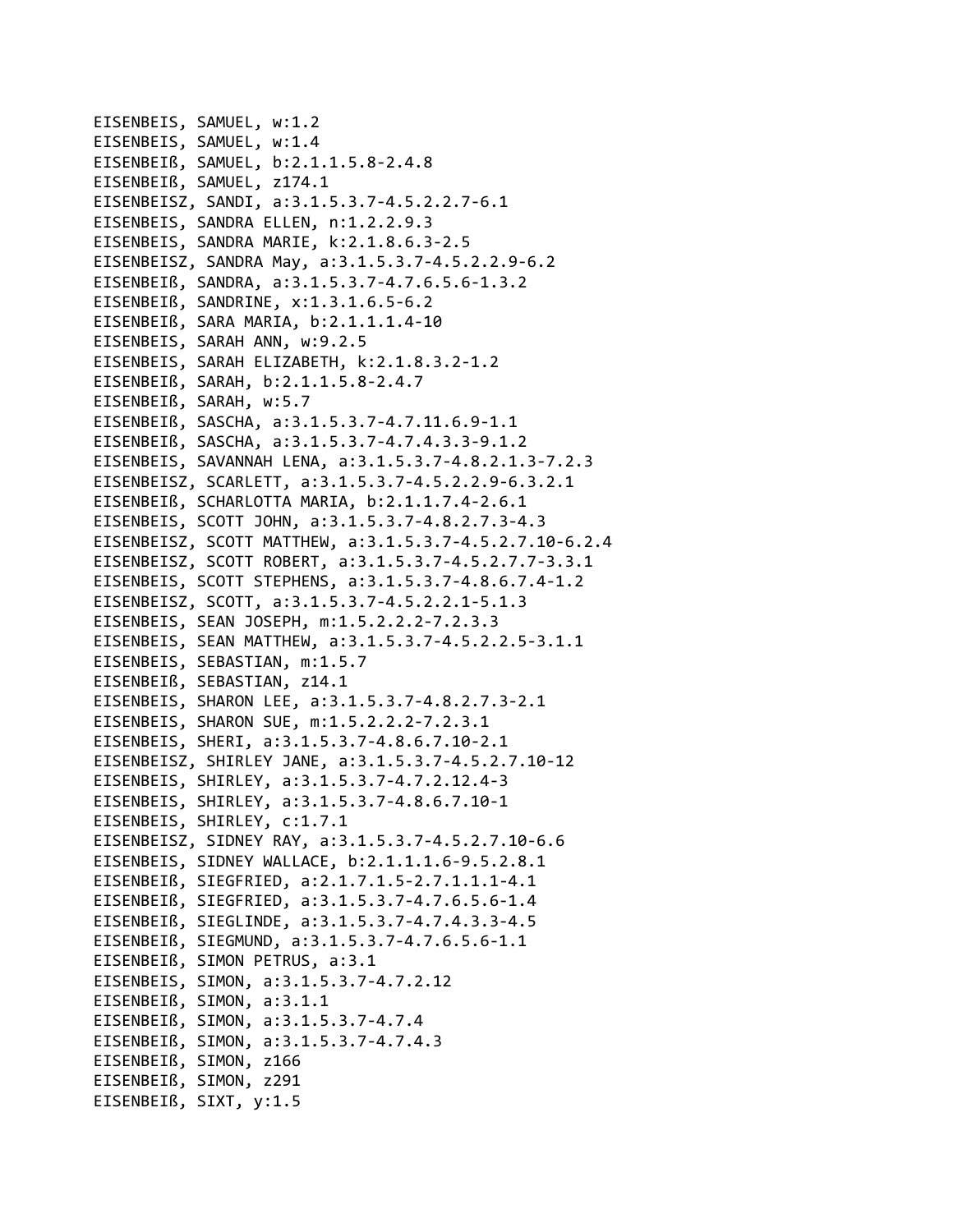```
EISENBEIß, SIXT, y:1.7
EISENBEIS, SOFIA BERTA, m:1.5.3.4.2‐2.2.3
EISENBEIS, SOFIA, m:1.5.3.4.2‐2.3
EISENBEIS, SOFIE, m:1.5.2.2.7‐1.2
EISENBEISZ, SOMMER MARIE, a:3.1.5.3.7‐4.5.2.7.1‐10.3.2
EISENBEIS, SOPHIA CATHARINA ELISABETHA, b:2.1.1.7.4‐8.1
EISENBEIß, SOPHIA CATHARINA, b:2.1.1.5.2‐3.4
EISENBEIß, SOPHIA DOROTHEA, b:2.1.1.7.4‐5
EISENBEIß, SOPHIA FRAZISKA, i:1.2.1
EISENBEIS, SOPHIA LUISA, b:2.1.1.7.4‐8.8
EISENBEIS, SOPHIA LUISE, b:2.1.1.1.6‐9.4.3
EISENBEIS, SOPHIA LUISE, b:2.1.1.5.7‐13.3.6.3
EISENBEIß, SOPHIA MARGARETHA, b:2.1.1.7.4‐2.2
EISENBEIß, SOPHIA MARGARETHA, z151.1
EISENBEIS, SOPHIA WILHELMINA, b:2.1.1.1.6‐9.4.7.2.2
EISENBEIß, SOPHIA WILHELMINE, b:2.1.1.5.7‐9
EISENBEIS, SOPHIA, a:3.1.5.3.7‐4.7.12.5
EISENBEIS, SOPHIA, b:2.1.1.1.6‐9.4.1.2
EISENBEIS, SOPHIA, b:2.1.1.1.6‐9.5.5.1
EISENBEIS, SOPHIA, b:2.1.1.7.4‐2.4.3.5
EISENBEIS, SOPHIA, b:2.1.1.7.4‐2.4.5.6
EISENBEIS, SOPHIA, m:1.5.11.5.3‐1
EISENBEIS, SOPHIA, oo m:1.7.1.10.2‐4
EISENBEIß, SOPHIA, b:2.1.1.1.4‐1.12.4
EISENBEIß, SOPHIA, b:2.1.1.5.7‐13.2.1.1
EISENBEIß, SOPHIE CAROLINE, b:2.1.1.7.4‐2.4.6
EISENBEIß, SOPHIE CATHARINA ELISABETHA, b:2.1.1.5.8‐2.3
EISENBEIß, SOPHIE CHRISTINE, a:2.1.7.1.5‐2.7.1.2.5
EISENBEIß, SOPHIE DOROTHEA, a:2.1.2.10.8
EISENBEIS, SOPHIE ELISABETH ANNONCIADE, b:2.1.1.1.6‐9.2.9.3.1‐2.1
EISENBEIß, SOPHIE JULIANNA, b:2.1.1.1.4‐5
EISENBEIS, SOPHIE LUISE, b:2.1.1.5.7‐13.9.4.1
EISENBEIS, SOPHIE WILHELMINA, b:2.1.1.1.6‐9.4.1.1.3
EISENBEIß, SOPHIE WILHELMINE, b:2.1.1.7.4‐2.4.7.8.1
EISENBEIS, SOPHIE, b:2.1.1.1.6‐9.5.10
EISENBEIS, SOPHIE, b:2.1.1.5.7‐13.5.4
EISENBEIS, SOPHIE, b:2.1.1.7.4‐8.5.5.11
EISENBEIS, SOPHIE, m:1.5.11.5.2
EISENBEIS, SOPHIE, m:1.5.2.2.2‐13
Eisenbeis, Sophie, oo b:2.1.1.1.4‐1.6.1.4
EISENBEIß, SOPHIE, a:3.1.5.3.7‐4.7.3.2
EISENBEIß, SOPHIE, a:3.1.5.3.7‐4.7.3.3
EISENBEIß, SOPHIE, b:2.1.1.1.4‐1.12.2.1
EISENBEIß, SOPHIE, b:2.1.1.1.4‐1.12.2.4.1
EISENBEIß, SOPHIE, b:2.1.1.1.4‐1.6.1.6.8
EISENBEIß, SOPHIE, b:2.1.1.1.4‐1.6.5.1
EISENBEIß, SOPHIE, b:2.1.1.5.7‐2.4.3.1
EISENBEIß, SOPHIE, b:2.1.1.5.7‐2.4.5
EISENBEIß, SOPHIE, b:2.1.1.5.7‐2.4.8
EISENBEIß, SOPHIE, b:2.1.1.5.7‐2.4.9.3
```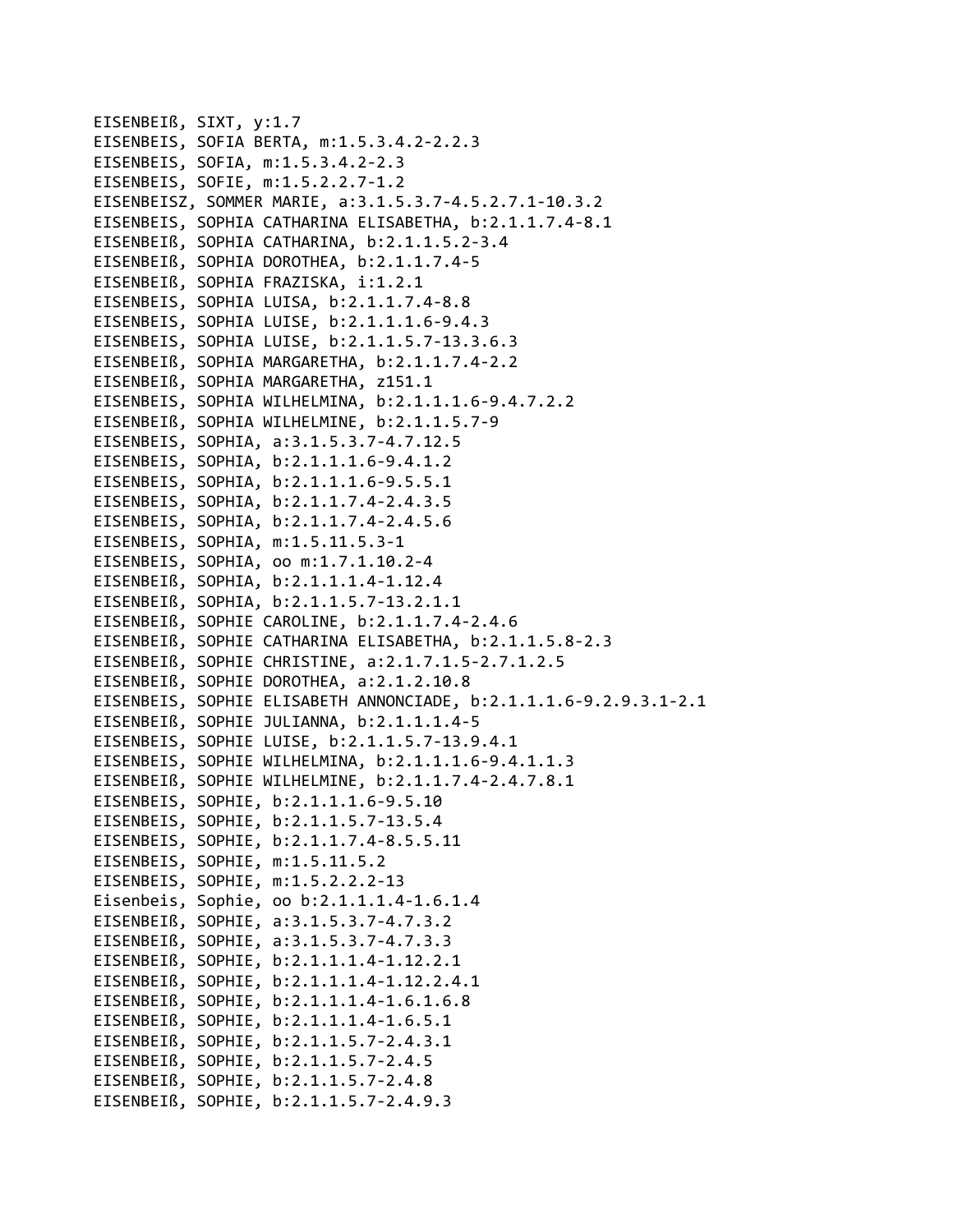```
EISENBEIß, SOPHIE, b:2.1.1.7.4-7.8.3.1.3
EISENBEIß, SOPHIE, z121.4
EISENBEISZ, STACEY ALICE, a:3.1.5.3.7-4.5.2.7.10-6.2.3
EISENBEIS, STEFANIE LYNN, c:1.5.4.1.2
EISENBEIß, STEFFEN, a:3.1.5.3.7-4.7.6.5.6-1.3.1
EISENBEIS, STELLA S., z24.2.3
EISENBEISZ, STEPHANIE ANN, a:3.1.5.3.7-4.5.2.7.1-5.1.5
EISENBEIS, STEPHANIE MARIE, b:2.1.1.7.4-7.8.3.9.1-1.6
EISENBEIS, STEPHANIE, k:2.1.8.6.2-4.1.1
EISENBEIS, SULTAN, b:2.1.1.7.4-2.4.1.2.1-3
EISENBEIS, SUSAN ANN SPRING, a:2.1.7.1.5-2.3.1.1.5-3.1
EISENBEIS, SUSAN D., k:2.1.8.6.3-3.1
EISENBEIS, SUSAN KORA, a:3.1.5.3.7-4.8.2.9.3-1.5
EISENBEIS, SUSAN LYNN, a:3.1.5.3.7-4.8.2.7.3-4.1
EISENBEISZ, SUSAN, a:3.1.5.3.7-4.5.2.2.1-5.1.2
EISENBEIß, SUSANNA CATHARINA, b:2.1.1.5.5
EISENBEIß, SUSANNA MARGARETHA, b:2.1.1.5.7-7
EISENBEIß, SUSANNA, w:1.1.2
EISENBEIß, SUSANNA, y:1.6
EISENBEIß, SUSANNE, a:3.1.5.3.7-4.7.6.5.7.5
EISENBEIß, SUSANNE, a:3.1.5.3.7-4.7.8.6.4-2.1
EISENBEIS, SUZANNA EMILIENNE, z144.2.1
EISENBEIß, SUZANNA KATHARINA, b:2.1.1.1.10
EISENBEIS, SUZANNA MARIA, k:2.1.6
EISENBEIß, SUZANNA, b:2.1.1.1.6-8
EISENBEIß, SVEN, a:3.1.5.3.7-4.7.11.6.9-3.1
EISENBEIS, SYLVIE, b:2.1.1.7.4-2.4.1.2.2-8.3.1
EISENBEIS, TABITHA, k:2.1.8.6.2-2.3.1
EISENBEIS, TAISIA MARKOVNA, a:3.1.5.3.7-4.3.2.1.7
EISENBEIS, TAMMIE, z38.2.2
EISENBEIS, TAMMY, k:2.1.8.6.2-6.5
EISENBEIS, TANJA, b:2.1.1.7.4-7.8.3.9.1-3.1
EISENBEISZ, TARA LEE, a:3.1.5.3.7-4.5.2.7.10-6.7.1
EISENBEIS, TARA, k:2.1.8.6.3-2.1.1
EISENBEIS, TARAN, k:2.1.8.6.2-2.3.2
EISENBEIS, TARI LEIGH, a:3.1.5.3.7-4.5.2.2.2-4.1.1
EISENBEISZ, TED, a:3.1.5.3.7-4.5.2.6.7-1
EISENBEIS, TERESA MARY, k:2.1.8.6.2-4.5
EISENBEIS, TERESA, m:1.5.2.2.2-4
EISENBEIS, TERRY, k:2.1.8.6.2-6.3
EISENBEISZ, TERRY, a:3.1.5.3.7-4.5.2.7.10-5.1
EISENBEIS, THADDEUS B., w:1.3.1.1
EISENBEIß, THEOBALD, a:3.1.5.3.7-4.7.8.7.3-2
EISENBEIS, THEODOR, m:1.5.2.2.7-7
EISENBEIß, THEODOR, y:1.4.3.8.3-11.3.4
EISENBEIS, THEODORE (TED), a:3.1.5.3.7-4.5.2.6.5-3
EISENBEIS, THEODORE CHARLES, k:2.1.8.6.2-7
EISENBEIS, THEODORE, a:3.1.5.3.7-4.7.12.4
EISENBEIS, THEODORE, a:3.1.5.3.7-4.8.2.7.9
EISENBEIS, THEODORE, a:3.1.5.3.7-4.8.2.8.2-9
```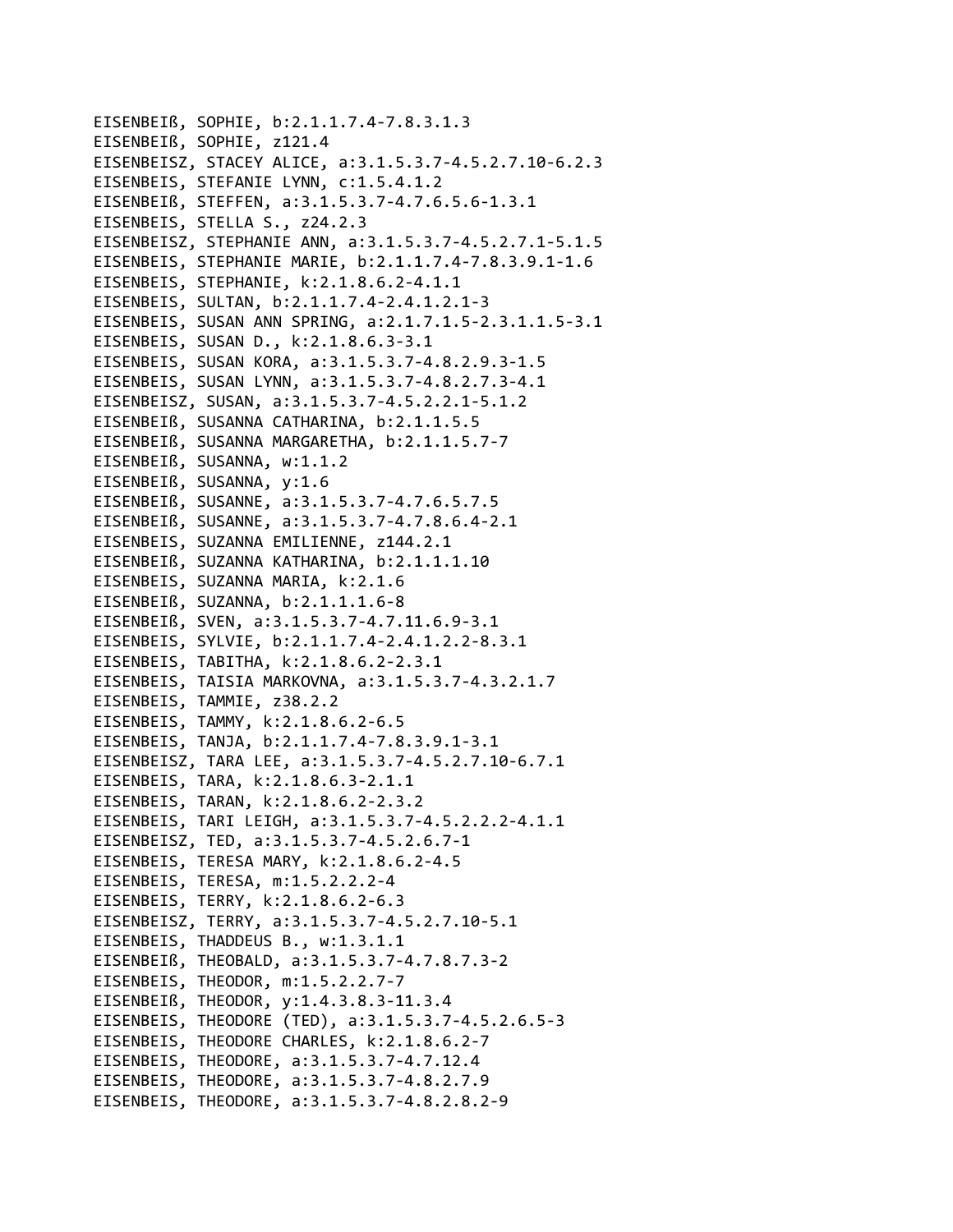EISENBEISS, THEODORE, a:3.1.5.3.7-4.8.2.11.6 EISENBEIS, THERESA ANN, k:2.1.8.6.3-2.2 EISENBEIS, THERESA M., k:2.1.8.2.1 EISENBEIß, THERESE, x:1.3.1.6.5-2 EISENBEIß, THERESIA (ROSA), b:2.1.1.5.8-2.6.2.3.2 EISENBEIS, THERESIA, k:2.1.8.5 EISENBEIS, THERESIA, m:1.5.11.3 EISENBEIS, THERESIA, m:1.5.8 EISENBEIß, THERESIA, x:1.3.1.6.3 EISENBEIß, THERESIE, a:3.1.5.3.7-4.7.2.10.2-1 EISENBEIS, THIERRY, b:2.1.1.1.6-9.2.9.3.1-1.2 EISENBEIS, THOMAS EDWARD, b:2.1.1.7.4-7.8.3.9.1-1.7 EISENBEISZ, THOMAS GORDON, a:3.1.5.3.7-4.5.2.7.1-10.2 EISENBEIS, THOMAS, a:2.1.7.1.5-2.3.1.2.6 EISENBEIß, THOMAS, w:5.8 EISENBEIß, THOMAS, z243.1.1 EISENBEIS, TICHON MICHAILOWITSCH, a:3.1.5.3.7-4.3.2.5 EISENBEIß, TILO, a:2.1.7.3.1-1.1.1.1.3-1.2 EISENBEIß, TIM, a:3.1.5.3.7-4.7.11.6.9-3.2.1 EISENBEIS, TIMOTHY DEAN, a:3.1.5.3.7-4.8.2.1.2-2.1.3 EISENBEISZ, TIMOTHY PAUL, a:3.1.5.3.7-4.5.2.7.10-8.2 EISENBEIS, TIMOTHY, z38.1.2 EISENBEISZ, TIMOTHY, a:3.1.5.3.7-4.7.11.9.5-1.2 EISENBEIß, TOM PASCAL, a:3.1.5.3.7-4.7.2.10.11-1.2.1 EISENBEIS, TRACI, k:2.1.8.6.2-8.1 EISENBEIS, TRAUDL, b:2.1.1.7.4-7.8.3.9.3-2 EISENBEIß, TRAUGOTT, a:3.1.5.3.7-4.7.2.10.7-3 EISENBEISZ, TROY ALLEN, a:3.1.5.3.7-4.5.2.7.7-3.3.2 EISENBEIS, TROY LYNN, a:3.1.5.3.7-4.8.2.1.3-6.3.1 EISENBEIß, UDO, a:2.1.7.3.1-1.1.1.1.3-1.1 EISENBEIß, ULRICH, b:2.1.1.1.4-1.6.1.7.6-4.1 EISENBEIß, ULRICH, y:1.4.3.5 EISENBEIß, URSULA, x:1.3.1.6.12-2 EISENBEIS, VALENTIN, a:3.1.5.3.7-4.3.2.1.2-1 EISENBEIS, VALENTINE VICTOR, b:2.1.1.1.6-9.5.2.8 EISENBEIS, VALENTINE, m:1.5.2.2.2-7 EISENBEIS, VASILIY MARKOVICH, a:3.1.5.3.7-4.3.2.1.4 EISENBEIS, VERA, a:3.1.5.3.7-4.8.2.7.8-2 EISENBEIS, VERNA, a:3.1.5.3.7-4.8.2.9.3-2 EISENBEISZ, VERNON, a:3.1.5.3.7-4.7.11.9.4-2 EISENBEISZ, VERONICA LYNN, a:3.1.5.3.7-4.5.2.7.10-8.4 EISENBEIS, VICTOR KENNETH, m:1.5.2.2.2-7.2.2 EISENBEIS, VICTOR MARKOVICH, a:3.1.5.3.7-4.3.2.1.3 EISENBEISZ, VICTORIA FAY, a:3.1.5.3.7-4.5.2.7.10-8.2.1 EISENBEIS, VICTORIA MARIE, b:2.1.1.1.6-9.5.2.8.1-1.3 EISENBEIß, VIKTOR, a:3.1.5.3.7-4.7.3.4.3-2 EISENBEIS, VIKTORIA, m:1.5.2.2.6 EISENBEISS, VILA IRENE, a:3.1.5.3.7-4.8.2.11.1-1 EISENBEIS, VINZENZ, m:1.5.11.9.1 EISENBEIS, VIOLA, a:3.1.5.3.7-4.8.2.8.2-4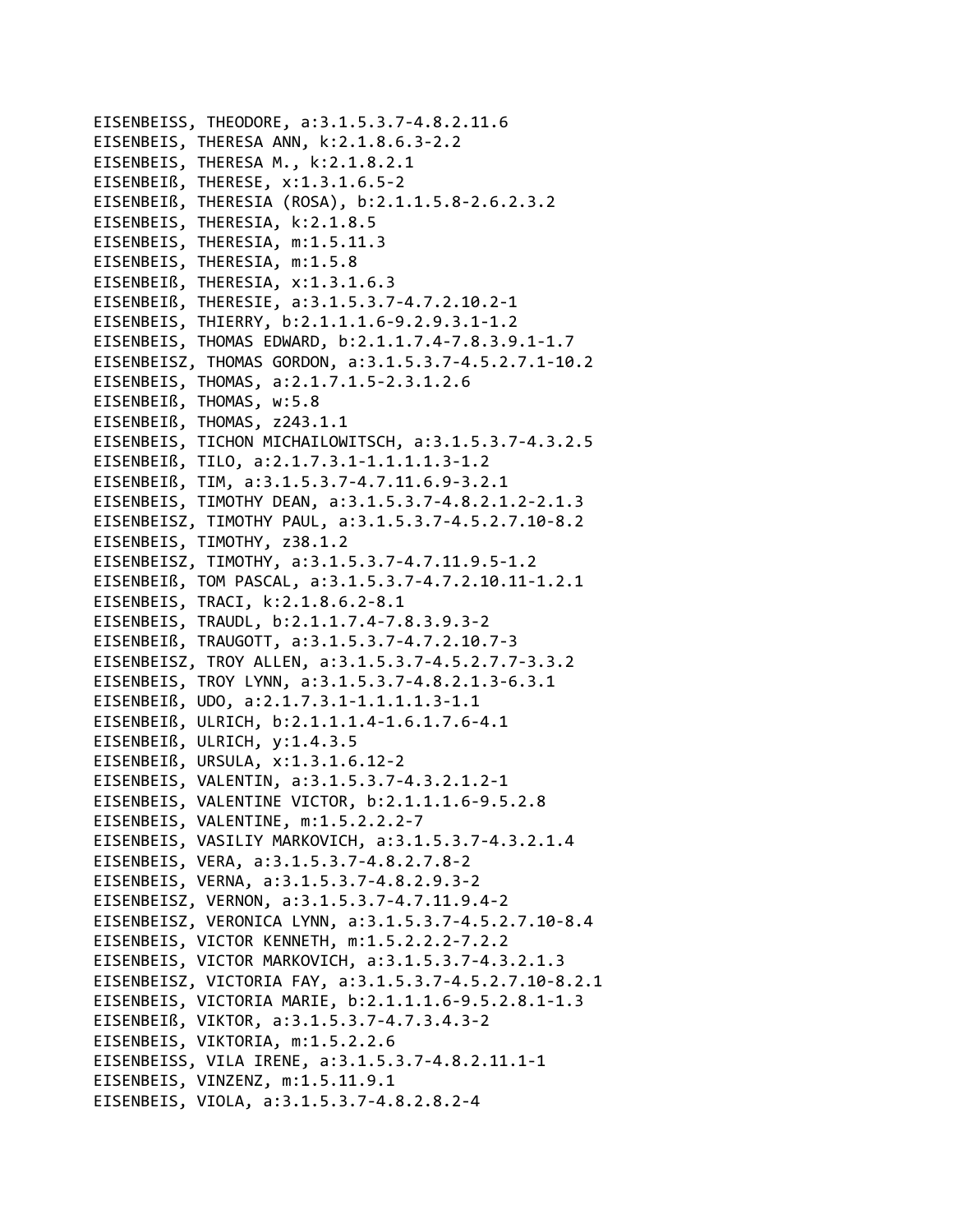EISENBEISZ, VIOLA, a:3.1.5.3.7-4.5.2.2.8-5 EISENBEIS, VIOLET ARLENE, a:3.1.5.3.7-4.8.6.6.4-1 EISENBEISZ, VIOLET ROSE, a:3.1.5.3.7-4.5.2.7.10-7 EISENBEIS, VIOLET, a:3.1.5.3.7-4.8.6.7.4-2 EISENBEIS, VIOLET, z7 EISENBEISZ, VIRGIL, a:3.1.5.3.7-4.7.2.4.5-1.1 EISENBEISS, VIVIAN MARION, a:3.1.5.3.7-4.8.2.11.1-2 EISENBEIS, VIVIAN RUTH, a:2.1.7.1.5-2.3.1.1.5-1.1.1.2 EISENBEIß, w: JOHANN GEORG, | EISENBEISZ, WADE, a:3.1.5.3.7-4.5.2.2.9-6.4 EISENBEIS, WALLACE L., m:1.5.2.2.2-1.8.2 EISENBEIS, WALTER JOHN, a:3.1.5.3.7-4.5.2.6.5-5.2 EISENBEIß, WALTER LUDWIG, b:2.1.1.7.4-7.8.8.1.3 EISENBEIS, WALTER, a:3.1.5.3.7-4.8.2.1.3-3 EISENBEIS, WALTER, a:3.1.5.3.7-4.8.6.7.2-2 EISENBEIS, WALTER, q:5 EISENBEIß, WALTER, b:2.1.1.5.7-13.2.5.1.2 EISENBEIß, WALTHER, a:3.1.5.3.7-4.7.7.2.2-2.1 EISENBEIS, WALTON R., 1:1.1.3 EISENBEIß, WALTRAUD, a:3.1.5.3.7-4.7.6.5.6-1.2 EISENBEIS, WANDA, a:3.1.5.3.7-4.8.2.7.3-6 EISENBEIS, WARREN JOSEPH, m:1.5.2.2.2-1.4.1 EISENBEISZ, WARREN WOODROW, a:3.1.5.3.7-4.5.2.7.7-2 EISENBEIS, WERA TICHONOWNA, a:3.1.5.3.7-4.3.2.5.2 EISENBEIß, WERNER CHRISTIAN JAKOB, a:3.1.5.3.7-4.7.4.3.3-9.1 EISENBEIß, WERNER, a:2.1.7.1.5-2.7.1.1.1-6 EISENBEIß, WERNER, a:3.1.5.3.7-4.7.2.10.7-5 EISENBEIß, WERNER, a:3.1.5.3.7-4.7.8.6.2-5 EISENBEIS, WESLEY, a:3.1.5.3.7-4.7.12.6.5 EISENBEIS, WILFRED J., m:1.5.2.2.2-15.1 EISENBEIS, WILHELM (WILLIAM), a:3.1.5.3.7-4.8.6.6.11 EISENBEIß, WILHELM EDUARD, a:3.1.5.3.7-4.7.5.2 EISENBEIß, WILHELM FRANS, i:1.2.2.1 EISENBEIß, WILHELM LUDWIG, a:3.1.5.3.7-4.7.4.3.3-9.3 EISENBEIß, WILHELM PHILIPP, b:2.1.1.7.4-2.4.7.8.3 EISENBEIS, WILHELM, b:2.1.1.1.6-9.4.7.4.7 EISENBEIS, WILHELM, b:2.1.1.5.7-13.3.6 EISENBEIS, WILHELM, b:2.1.1.7.4-2.4.1.2.2-7 EISENBEIS, WILHELM, b:2.1.1.7.4-2.4.1.2.5 EISENBEIS, WILHELM, z168 EISENBEIß, WILHELM, a:2.1.7.1.5-2.3.4.5.2 EISENBEIß, WILHELM, a:3.1.5.3.7-4.4.4.1 EISENBEIß, WILHELM, a:3.1.5.3.7-4.4.8 EISENBEIß, WILHELM, a:3.1.5.3.7-4.7.4.1.2-2 EISENBEIß, WILHELM, a:3.1.5.3.7-4.7.4.3.3 EISENBEIß, WILHELM, a:3.1.5.3.7-4.7.7.2.3 EISENBEIß, WILHELM, b:2.1.1.1.4-1.12.2.8 EISENBEIß, WILHELM, b:2.1.1.1.4-1.6.1.7 EISENBEIß, WILHELM, b:2.1.1.1.4-1.6.1.7.1 EISENBEIß, WILHELM, b:2.1.1.5.7-13.1.1.3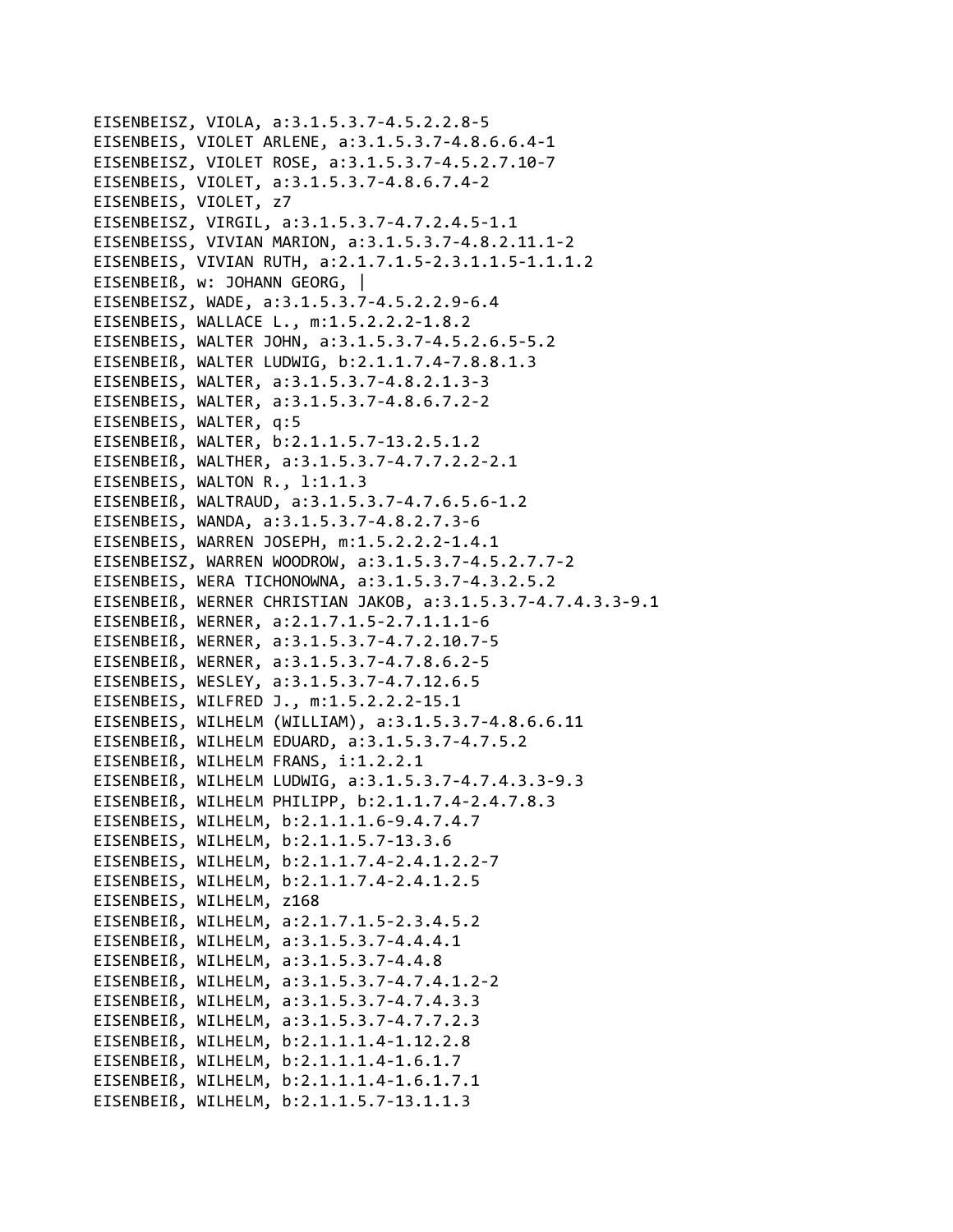```
EISENBEIß, WILHELM, b:2.1.1.5.7‐13.2.3
EISENBEIß, WILHELM, b:2.1.1.5.7‐13.2.5.11
EISENBEIß, WILHELM, b:2.1.1.5.7‐2.4.2
EISENBEIß, WILHELM, b:2.1.1.5.7‐2.4.3.8
EISENBEIß, WILHELM, b:2.1.1.5.7‐2.4.9.6
EISENBEIß, WILHELM, b:2.1.1.7.4‐2.4.1
EISENBEIß, WILHELM, b:2.1.1.7.4‐2.4.8.4.2
EISENBEIß, WILHELMIENE (MENE) KATHARINA, a:2.1.7.1.5‐2.7.1.2.4
EISENBEIS, WILHELMINA, b:2.1.1.7.4‐2.4.1.2.6
EISENBEIS, WILHELMINA, b:2.1.1.7.4‐8.4.3.3
EISENBEIß, WILHELMINA, b:2.1.1.5.7‐13.1.7.5
EISENBEIß, WILHELMINA, b:2.1.1.7.4‐2.4.8.6
EISENBEIS, WILHELMINE ELISABETH, b:2.1.1.1.6‐9.4.7.4.5
EISENBEIS, WILHELMINE KAROLINA, b:2.1.1.7.4‐2.4.1.2.2‐1
EISENBEIß, WILHELMINE KATHARINA, b:2.1.1.5.7‐13.1.1.1
EISENBEIS, WILHELMINE MARIA, z170
EISENBEIß, WILHELMINE MARIE, z50.2
EISENBEIß, WILHELMINE MATHILDE, b:2.1.1.1.6‐9.2.8.1.3
EISENBEIß, WILHELMINE SOPHIE, b:2.1.1.1.4‐1.6.1.3.1
EISENBEIß, WILHELMINE SOPHIE, b:2.1.1.1.4‐1.6.1.4.5
EISENBEIß, WILHELMINE SOPHIE, b:2.1.1.7.4‐2.4.8.4.7
EISENBEIS, WILHELMINE ULMA, b:2.1.1.7.4‐2.4.1.2.4‐4
EISENBEIS, WILHELMINE, b:2.1.1.7.4‐2.4.1.2.8
EISENBEIS, WILHELMINE, b:2.1.1.7.4‐2.4.3.3
EISENBEIS, WILHELMINE, b:2.1.1.7.4‐2.4.5.4
EISENBEIß, WILHELMINE, b:2.1.1.1.4‐1.12.2.4.3
EISENBEIß, WILHELMINE, b:2.1.1.1.4‐1.12.2.7
EISENBEIß, WILHELMINE, b:2.1.1.1.4‐1.6.1.5
EISENBEIß, WILHELMINE, b:2.1.1.1.4‐1.6.4.2
EISENBEIß, WILHELMINE, b:2.1.1.1.4‐1.6.5.5
EISENBEIß, WILHELMINE, b:2.1.1.1.6‐9.2.5
EISENBEIß, WILHELMINE, b:2.1.1.5.7‐2.4.3.5
EISENBEIß, WILHELMINE, b:2.1.1.5.7‐2.4.3.7
EISENBEIß, WILHELMINE, b:2.1.1.5.7‐2.4.9.5
EISENBEIß, WILHELMINE, b:2.1.1.7.4‐2.4.8.7
EISENBEIß, WILHELMINE, b:2.1.1.7.4‐7.8.3.3
EISENBEIß, WILHELMINE, z158
EISENBEIS, WILLAMINA FREDERICKA AUGUSTA, z21.3.1
EISENBEIS, WILLIAM (BILL) CURRAN, z255.1.1.3
EISENBEIS, WILLIAM (BILLY) FERDINAND, m:1.5.2.2.2‐6
EISENBEIS, WILLIAM HAROLD, k:2.1.8.1.1‐5
EISENBEIS, WILLIAM HUDSON, b:2.1.1.1.6‐9.5.2.8.1‐1.2.1
EISENBEIS, WILLIAM JOSEPH, c:1.5.4.1
EISENBEIS, WILLIAM MICHAEL, n:1.2.2.9.2
EISENBEIS, WILLIAM THOMAS, n:1.2.2.9
EISENBEIS, WILLIAM, k:2.1.8.6.5
EISENBEIS, WILLIAM, m:1.5.11.8.2‐1
EISENBEIS, WILLIAM, n:1.4.1
EISENBEIS, WILLIAM, n:1.6
EISENBEIS, WILLIAM, w:8.1
```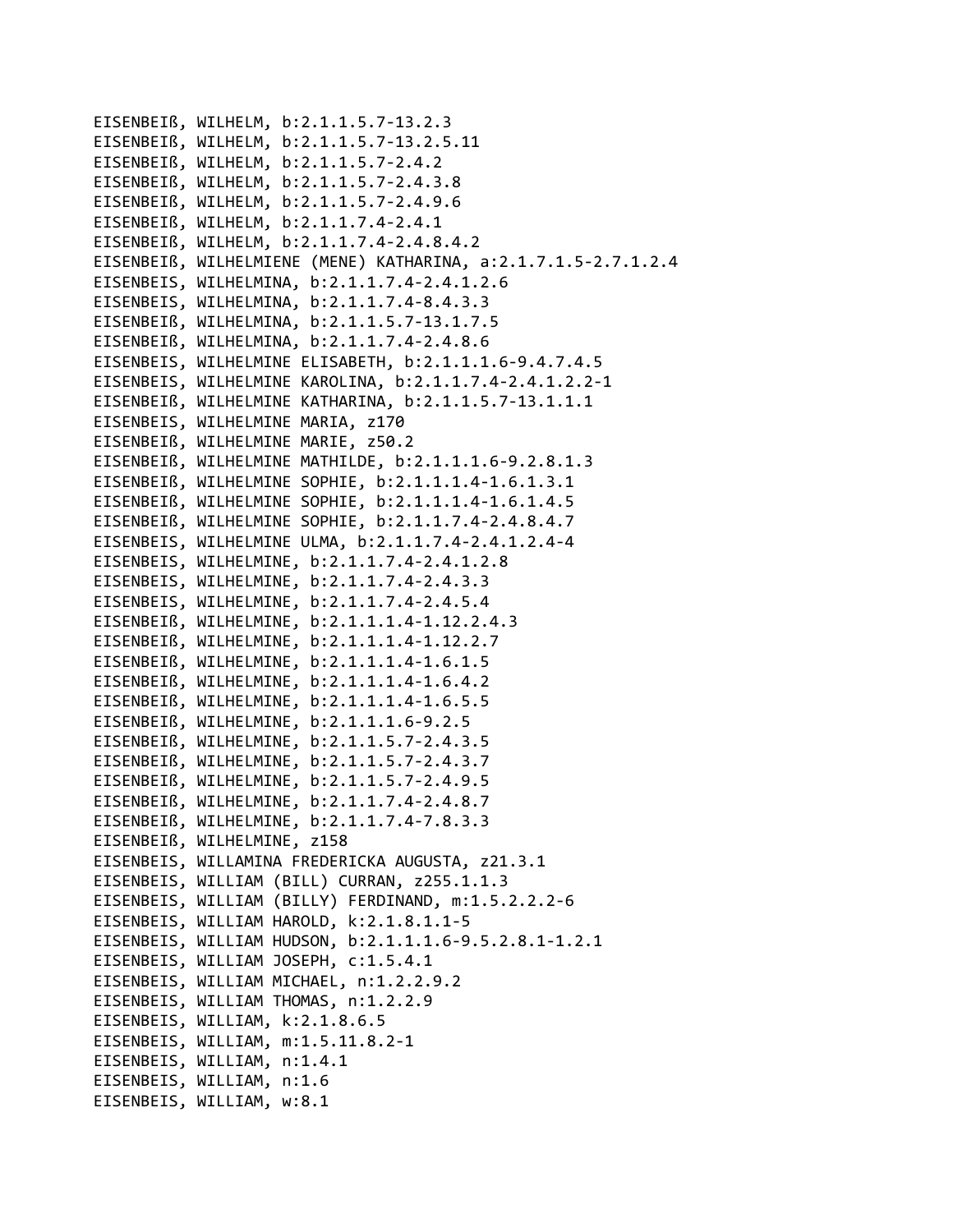EISENBEIS, WILLIAM, w:9.2.3 EISENBEIS, WILLIAM, z21.3.4 EISENBEIß, WILLIAM, b:2.1.1.5.8‐2.4.4 EISENBEIß, WILLIAM, w:1.1.6 EISENBEIS, WILMA J., m:1.5.2.2.2‐15.3 EISENBEIß, WILMA, a:3.1.5.3.7‐4.7.11.6.1‐5 EISENBEIß, WILMA, a:3.1.5.3.7‐4.7.8.6.5‐2 EISENBEIß, WILMA, a:3.1.5.3.7‐4.7.8.6.5‐3 EISENBEIß, WOLDEMAR ALFRED, a:3.1.5.3.7‐4.7.5.1.1 EISENBEIß, WOLDEMAR, a:3.1.5.3.7‐4.7.3.5 EISENBEIß, WOLFGANG FRIEDRICH, a:2.1.7.3.1‐2.1.1.1.1‐2 EISENBEIß, WOLFGANG JAKOB, a:3.1.5.3.8.4 EISENBEIS, x: MICHAEL, | EISENBEIß, y: MARTIN, | EISENBEISE, HENRY C., z218 EISENBEISE, MARIA MARGARETHA, z91 EISENBEISER, ADAM, h:1.1.1 EISENBEISER, ADAM, h:1.1.1.1 EISENBEISER, ADAM, h:1.1.1.1.3 EISENBEISER, DENISE, h:1.1.1.1.4‐3 EISENBEISER, DOROTHEA MAGDALENA, z100 EISENBEISER, DOROTHEA MAGDALENA, z99 EISENBEISER, ELEANOR, g:2.2.2 EISENBEISER, ELISABETH MARIA, h:1.1.1.1.1 EISENBEISER, EMMA LEOPOLDINE, g:2.1 EISENBEISER, EVA, h:1.1.1.1.2 EISENBEISER, FRIEDRICH (FRED), g:1 EISENBEISER, g: JOHANN ADAM, | EISENBEISER, GEORG, h:1.1.1.1.4 EISENBEISER, h: FRANCISEI, | EISENBEISER, HAZEL, g:2.2.1 EISENBEISER, HEINRICH, h:1.1.1.1.5 EISENBEISER, JEAN, g:2.2.3.1 EISENBEISER, JOHANN WILLEBRANDT, z93.3 EISENBEISER, JOHANNES, g:2 EISENBEISER, JOSEPHI (JOSEPH), h:1 EISENBEISER, LESLIE, g:2.2.4 EISENBEISER, LYNN, g:2.2.3 EISENBEISER, NADINE, h:1.1.1.1.4‐1 EISENBEISER, PASCAL, h:1.1.1.1.4‐2 EISENBEISER, PENNY, g:2.2.4.2 EISENBEISER, ROBERT AUGUST, g:2.3 EISENBEISER, TOM, g:2.2.4.1 EISENBEISER, VENDELIN, h:1.1 EISENBEISER, WARREN, g:2.2.5 EISENBEISER, WILHELM ALBRECHT (WILLIAM), g:2.2 EISENBEISERS, ANNA CATHARINE, z93.1 EISENBEISERS, CHRISTINE MARGARETHA, z93.2 EISENBEISERS, PETER, z93 EISENBEIß, Henrietta Suzanna, oo b:2.1.1.7.4‐2.2.1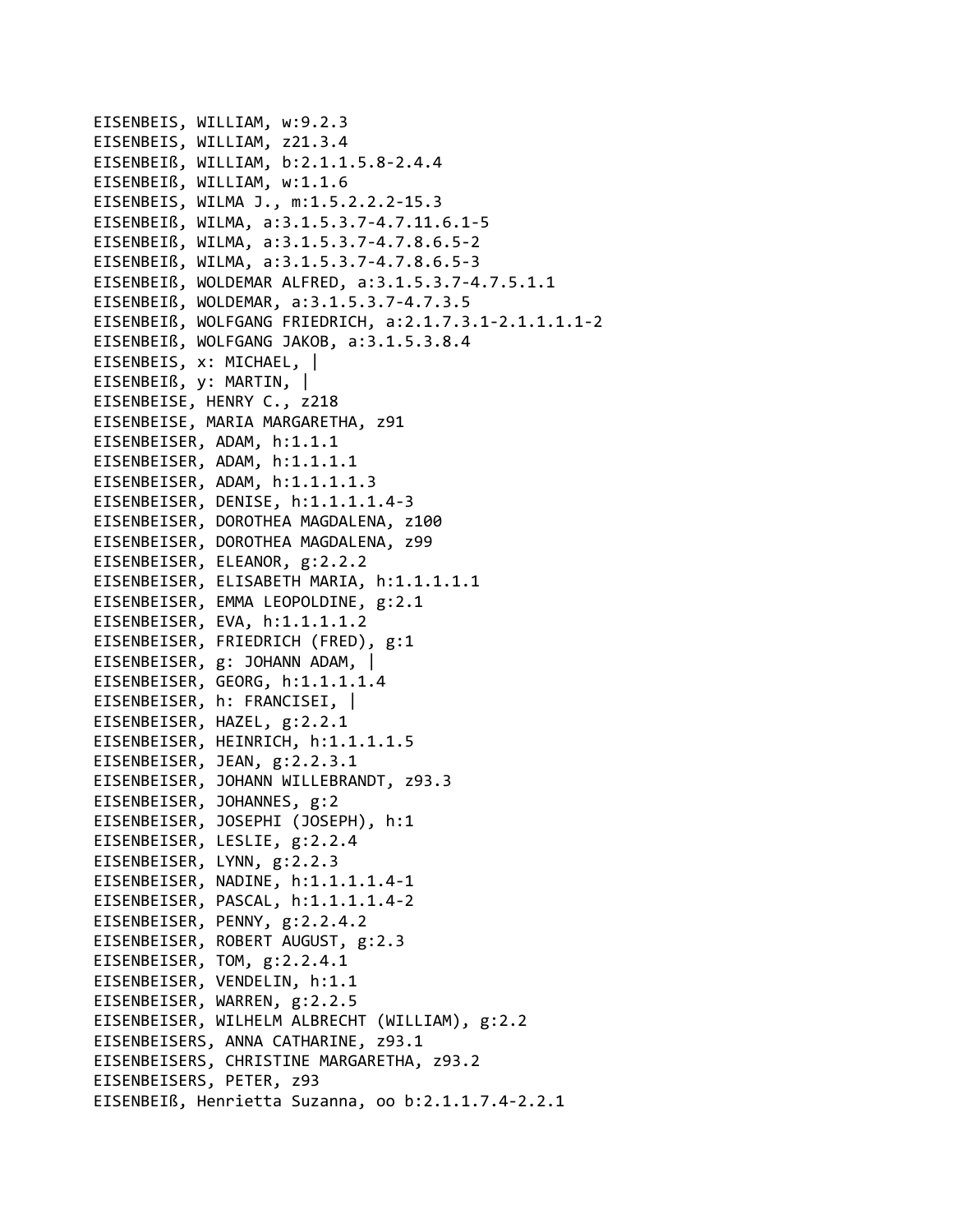EISENBEIß,, ELISABETHA, z49.2 EISENBEIßER, ANNA BARBARA, z95.8 EISENBEIßER, ANNA CATHARINA, z95.7 EISENBEIßER, ANNA CHRISTINA, z95.4 EISENBEIßER, ANNA MARGARETHA, z95.6 EISENBEIßER, HANS CHRISTOFF, z95.1 EISENBEIßER, HANS JACOB, z95.2 EISENBEIßER, HANS LEONHARD, z95.5 EISENBEIßER, HANS LEONHARDT, z95.3 EISENBEIßER, JACOB, z94 EISENBEIßER, JACOB, z95 EISENBEIßER, JOHANN GEORG, z96 EISENBEIßER, JOHANN GEORG, z97 EISENBEIßER, ROSINA MAGDALENA, z97.1 EISENBICE, FREDERIC R., z247 EISENBIES, ALBERT LAWRENCE (LAURIE), e:2.1 EISENBIES, ASHER RYAN, e:2.1.2.2.2 EISENBIES, BAPTIST, z234 EISENBIES, BRODEN WEAVER, e:2.1.2.2.1 EISENBIES, CARRA HELLEN, e:2.2.1.3 EISENBIES, CHARLES (CHARLIE) LINDSEY, e:2.2.1.1 EISENBIES, CHARLES (CHUCK) RAYMOND, e:2.1.3 EISENBIES, CHARLES CYRIL, e:2.4 EISENBIES, CHARLES JOSEPH, e:2 EISENBIES, CHRISTOPHER (CHRIS) LAWRENCE, e:2.1.2.1 EISENBIES, EDITH LOUISE, e:2.3 EISENBIES, ELIZABETH, z233 EISENBIES, GEORGE, z237 EISENBIES, GERALD, e:1.3 EISENBIES, HENRY A., e:1 EISENBIES, HENRY, z245 EISENBIES, JOHN LAWRENCE, e:2.1.2 EISENBIES, JONATHAN LAWRENCE, e:2.1.2.1.1 EISENBIES, JOSEPH HALE, e:2.2.1.2 EISENBIES, JOSEPHINE, z239 EISENBIES, LOIS, e:1.2 EISENBIES, LOUIS, z236 EISENBIES, LOUIS, z246 EISENBIES, MARION, e:1.1 EISENBIES, MARK HALE, e:2.1.2.2 EISENBIES, MOSHEM S., z240 EISENBIES, NATALIE GRACE, e:2.1.2.1.3 EISENBIES, NATHAN JOSEPH, e:2.1.2.3.2 EISENBIES, NONA LEE, e:2.2.2 EISENBIES, PATRICIA LOUISE, e:2.1.1 EISENBIES, PETER, z238 EISENBIES, PHILIPPINES, z235 EISENBIES, RAYMOND (RAY) FREDERICK, e:2.2 EISENBIES, RAYMOND PAUL, e:2.2.1 EISENBIES, SOPHIA KRISTINE, e:2.1.2.3.1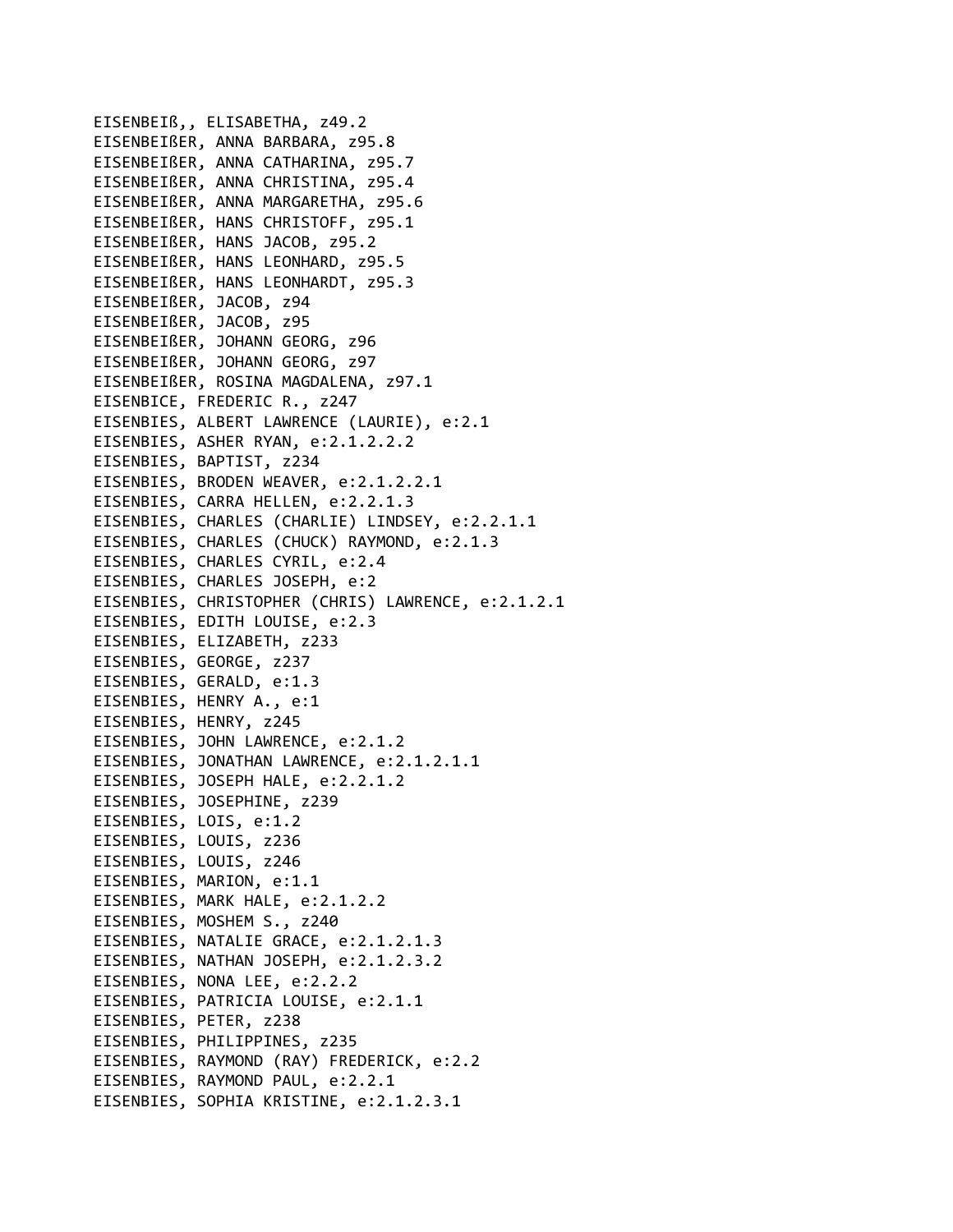EISENBIES, STEPHEN (STEVE) KEELING, e:2.1.2.3 EISENBIES, ZACHARY CHARLES, e:2.1.2.1.2 EISENBISE, ADA ELIZABETH, w:9.2.3.1 EISENBISE, ADRIENNE, w:9.2.3.7.7 EISENBISE, AGNES, w:9.6.2.2.1 EISENBISE, ALBERT, w:1.1.5.1 EISENBISE, ALBERT, w:9.2.3.9 EISENBISE, ALEXANDER, w:1.4.3 EISENBISE, ALICE E., w:9.2.3.6 EISENBISE, ALICE, b:2.1.1.5.7‐6.6.6.2.6 EISENBISE, ALIDA MOSS, w:1.9.4.4 EISENBISE, ALIDA RUTH, b:2.1.1.5.7‐6.11.4.2.2 EISENBISE, ALLAN P., b:2.1.1.5.7‐6.6.9.2 EISENBISE, ALLEN P., w:1.8.6 EISENBISE, ALTA EVELYN, b:2.1.1.5.7‐6.6.6.2.2 EISENBISE, ALVAH N., b:2.1.1.5.7‐6.6.6.2 EISENBISE, ALWILDA, b:2.1.1.5.7‐6.6.7.5 EISENBISE, AMANDA ANN, b:2.1.1.5.7‐6.6.11 EISENBISE, AMANDA MARIA, b:2.1.1.5.7‐6.11.4.2.4‐1.2 EISENBISE, ANDREW DENIS, w:9.6.2.2.4‐2.2.1 EISENBISE, ANGIE, b:2.1.1.5.7‐6.6.6.3.2 EISENBISE, ANN BARBARA, z214.1.3 EISENBISE, ANN DELAINE, b:2.1.1.5.7‐6.6.7.1.6‐1 EISENBISE, ANNA G., w:1.4.4.4 EISENBISE, ANNIE, w:9.2.7.12 EISENBISE, ANNIE, z16.7 EISENBISE, ARDELLA, b:2.1.1.5.7‐6.6.1.2.2‐11 EISENBISE, ARMINDA (MINNIE) A., b:2.1.1.5.7‐6.6.1.3 EISENBISE, ARTHUR DELBERT (ART), b:2.1.1.5.7‐6.11.4.2.5 EISENBISE, ARUBELLA, w:1.3.1.1.3 EISENBISE, BENJAMIN FRANKLIN (FRANK), b:2.1.1.5.7‐6.11.9 EISENBISE, BERT ELLIS, b:2.1.1.5.7‐6.11.2.7 EISENBISE, BERTHA KATHERINE, b:2.1.1.5.7‐6.11.4.1 EISENBISE, BESSE MAE (TRESSIE), b:2.1.1.5.7‐6.11.9.3 EISENBISE, BETTY JEAN, b:2.1.1.5.7‐6.6.6.3.4‐2 EISENBISE, BETTY MAE, w:9.2.3.7.3‐1 EISENBISE, BEULAH MAY, b:2.1.1.5.7‐6.6.6.2.1 EISENBISE, BONNIE MAE, w:9.2.3.8.1‐1.2 EISENBISE, BONNIE, b:2.1.1.5.7‐6.6.1.2.1.2 EISENBISE, BROOKE LOUISE, b:2.1.1.5.7‐6.11.4.2.5‐1.2.1 EISENBISE, BROOKS KRAHENBUHL, w:9.2.7.3.1‐4.1.1 EISENBISE, BRUCE ROLAND, b:2.1.1.5.7‐6.11.1.2.4‐1 EISENBISE, BRUCE, b:2.1.1.5.7‐6.6.7.3.1‐2 EISENBISE, BYRON, b:2.1.1.5.7‐6.6.7.6.4 EISENBISE, CALVIN, w:1.8.4 EISENBISE, CARL MILLER, b:2.1.1.5.7‐6.6.7.4.4 EISENBISE, CARL WARNER, b:2.1.1.5.7‐6.6.7.4.4‐1 EISENBISE, CARMEN JEAN, b:2.1.1.5.7‐6.6.1.2.2‐6.5 EISENBISE, CAROLINE, z16.1 EISENBISE, CARRIE E., w:9.2.7.1.1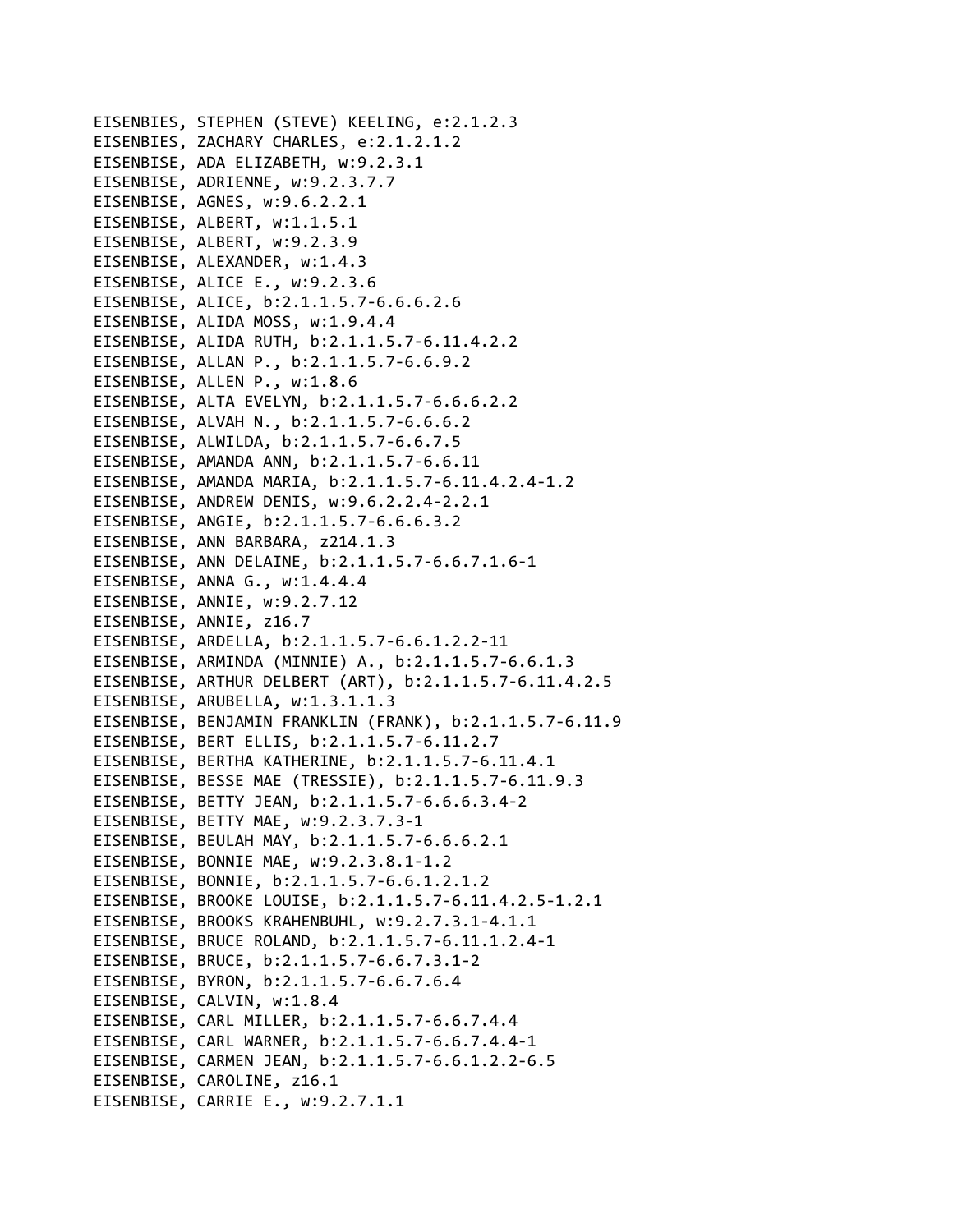EISENBISE, CARRIE, b:2.1.1.5.7‐6.6.9.3 EISENBISE, CATHARINA (KATE), w:9.6.2.3 EISENBISE, CATHERINE, b:2.1.1.5.7‐6.6.3 EISENBISE, CHARLES (CHAS) WARD, b:2.1.1.5.7‐6.6.7.2 EISENBISE, CHARLES JR., b:2.1.1.5.7‐6.6.7.2.6 EISENBISE, CHARLES S., w:9.2.7.3 EISENBISE, CHARLES SIDNEY, w:9.6.2.2.4‐1 EISENBISE, CHARLES WARREN, b:2.1.1.5.7‐6.6.6.3.4‐3 EISENBISE, CHARLES, b:2.1.1.5.7‐6.11.4.2 EISENBISE, CHARLES, b:2.1.1.5.7‐6.6.4.2 EISENBISE, CHARLES, w:9.2.7.3.1‐4 EISENBISE, CHARLOTTE, b:2.1.1.5.7‐6.6.7.6.3 EISENBISE, CHERYL, b:2.1.1.5.7‐6.6.7.3.1‐3 EISENBISE, CHRISTINE ELAINE, w:9.6.2.2.4‐1.1 EISENBISE, CHRISTY LYNN, w:9.2.3.8.1‐1.1.1 EISENBISE, CLARENCE F., w:9.6.2.1.4 EISENBISE, CLARENCE GILBERT, b:2.1.1.5.7‐6.11.1.2.4 EISENBISE, CLARENCE, b:2.1.1.5.7‐6.6.6.2.3 EISENBISE, CLARINCE, b:2.1.1.5.7‐6.6.1.2.2‐2.1 EISENBISE, CLINTON S., b:2.1.1.5.7‐6.6.6.1 EISENBISE, CORA, b:2.1.1.5.7‐6.6.4.3 EISENBISE, DALE, b:2.1.1.5.7‐6.6.1.2.2‐1.3 EISENBISE, DANIEL, w:1.1.5.3.2 EISENBISE, DANIEL, w:1.4.4.3 EISENBISE, DANIEL, w:9.2.7.9 EISENBISE, DARLENE, b:2.1.1.5.7‐6.6.1.2.2‐1.6 EISENBISE, DARRELL, b:2.1.1.5.7‐6.6.1.2.2‐1.8 EISENBISE, DAVID GENE, b:2.1.1.5.7‐6.11.4.2.4‐1 EISENBISE, DAVID JOHN, w:9.6.2.2.4‐2.2.2 EISENBISE, DAVID MERLIN, b:2.1.1.5.7‐6.6.7.1.6‐3 EISENBISE, DAVID W., b:2.1.1.5.7‐6.6.7.4 EISENBISE, DAVID, b:2.1.1.5.7‐6.11.1.2.4‐4 EISENBISE, DAVID, z265.1.1.1 EISENBISE, DEBBIE, b:2.1.1.5.7‐6.6.6.2.7‐1.3 EISENBISE, DEBRA LEE, w:9.2.7.3.1‐4.1 EISENBISE, DELORIS JUNE, b:2.1.1.5.7‐6.6.1.2.2‐12 EISENBISE, DENIS CHARLES, w:9.6.2.2.4‐2.2 EISENBISE, DONALD JAY, b:2.1.1.5.7‐6.6.7.6.5‐1 EISENBISE, DONNA GRACE, b:2.1.1.5.7‐6.6.6.1.2‐2 EISENBISE, DONNA MAE DELL, b:2.1.1.5.7‐6.6.1.2.2‐6.1 EISENBISE, DONNA, b:2.1.1.5.7‐6.6.6.2.7‐2 EISENBISE, DORA MARIE, b:2.1.1.5.7‐6.11.1.2.1 EISENBISE, DORIS, w:9.2.3.7.3‐2 EISENBISE, EARL, b:2.1.1.5.7‐6.6.6.3.1 EISENBISE, EARNEST IRVIN, b:2.1.1.5.7‐6.6.1.2.2‐1 EISENBISE, EDWARD EUGENE, b:2.1.1.5.7‐6.11.4.2.5‐1 EISENBISE, EDWARD MCCARTY RUTHRAUFF, w:1.9.1 EISENBISE, EDWARD RALPH, b:2.1.1.5.7‐6.6.1.2.2‐6.3 EISENBISE, EDWARD, w:9.2.3.7.6 EISENBISE, EDWIN, b:2.1.1.5.7‐6.6.1.2.1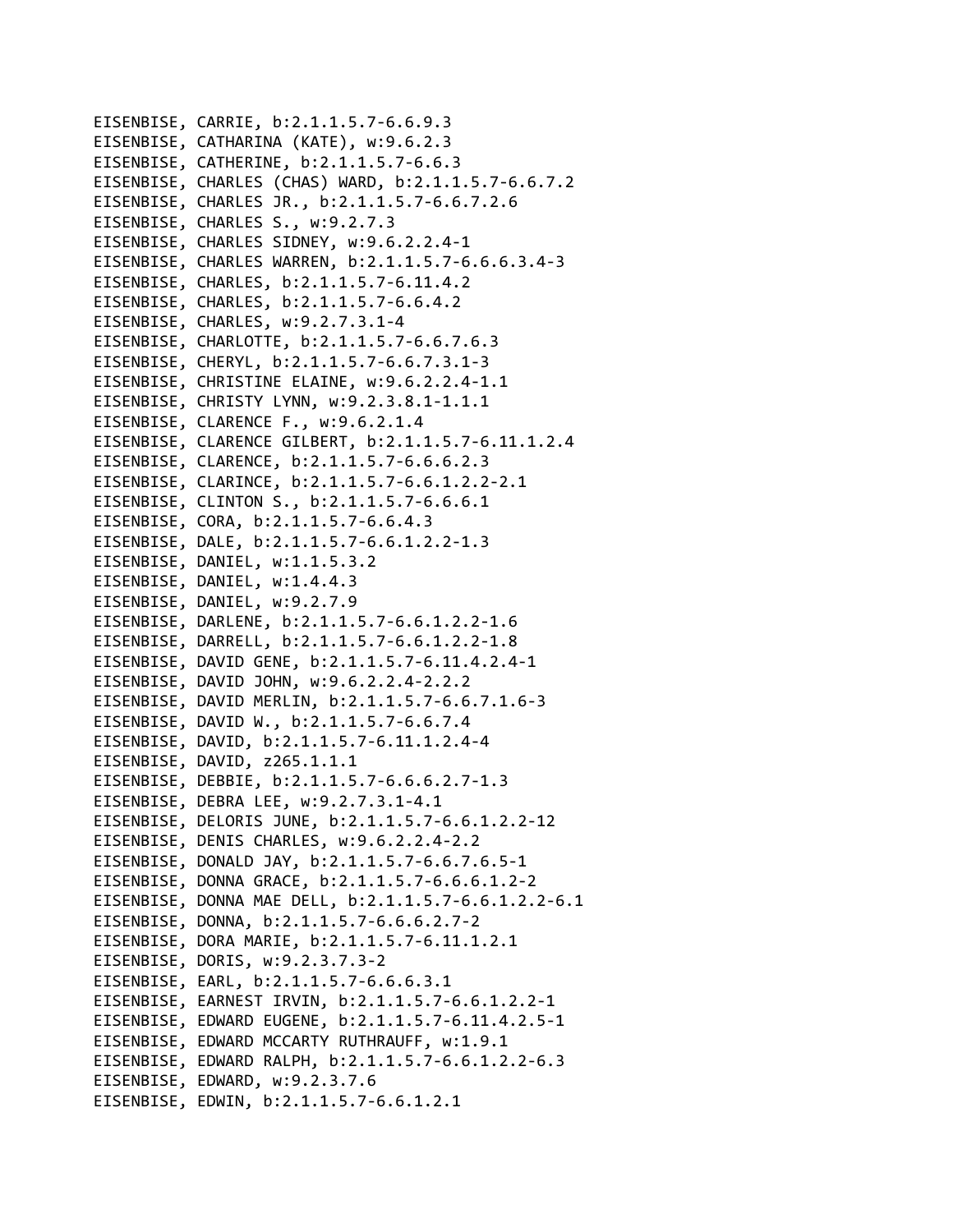EISENBISE, EDWIN, w:1.1.5.3.3 EISENBISE, ELENORA, w:1.3.1.1.2 EISENBISE, ELIAS W., z219 EISENBISE, ELIAS WHITE HALE, w:1.9.4 EISENBISE, ELIZABETH A., w:9.6.2.1.3 EISENBISE, ELIZABETH, b:2.1.1.5.7‐6.6.10 EISENBISE, ELIZABETH, z19.3 EISENBISE, ELLEN, w:9.2.7.6 EISENBISE, ELMER, w:9.2.7.11 EISENBISE, ELVINA, w:9.2.3.4 EISENBISE, ELVINA, w:9.2.3.7.4 EISENBISE, EMILY LOU, b:2.1.1.5.7‐6.11.1.2.4‐3 EISENBISE, EMMA ELIZABETH, w:1.1.7.3 EISENBISE, EMMA, w:9.2.3.5 EISENBISE, EMMA, w:9.2.3.7.5 EISENBISE, EMMA, z17.1 EISENBISE, ERIC ARAND, b:2.1.1.5.7‐6.11.4.2.5‐1.2.2 EISENBISE, ERIC PETER, b:2.1.1.5.7‐6.11.7.1.2‐2 EISENBISE, ESTHER E., w:9.2.7.1.3 EISENBISE, ESTHER MAE, b:2.1.1.5.7‐6.6.7.1.3 EISENBISE, ESTHER, w:9.6.2.1.5‐2 EISENBISE, ETHYL, w:9.2.7.5.1 EISENBISE, ETTA GRACE, b:2.1.1.5.7‐6.11.7.3 EISENBISE, EUGENE ROBERT, b:2.1.1.5.7‐6.6.7.6.2‐1 EISENBISE, EVE ELLEN, b:2.1.1.5.7‐6.11.4.2.5‐1.4 EISENBISE, FANNIE BELLE, b:2.1.1.5.7‐6.11.2.6 EISENBISE, FLORENCE, w:9.2.7.1.2 EISENBISE, FOREST S., b:2.1.1.5.7‐6.6.6.1.2 EISENBISE, FORREST KENNETH, b:2.1.1.5.7‐6.11.4.2.3 EISENBISE, FRANCIS (FRANK), z214.3.1 EISENBISE, FRANCIS C., w:1.1.7.1 EISENBISE, FRANZ (FRANCIS), w:1.8.3 EISENBISE, FREDERICK, b:2.1.1.5.7‐6.6.2 EISENBISE, FREDRICH, z17 EISENBISE, FREDRICK, w:9.2.7.10 EISENBISE, FREEMAN DELL, b:2.1.1.5.7‐6.6.1.2.2‐9 EISENBISE, FREEMAN, b:2.1.1.5.7‐6.6.1.2.3 EISENBISE, GARY, b:2.1.1.5.7‐6.6.7.3.1‐1 EISENBISE, GENEVA JUNE, b:2.1.1.5.7‐6.6.7.6.4‐2 EISENBISE, GEORGE LEON JR., w:9.2.7.3.1‐3 EISENBISE, GEORGE LEON, w:9.2.7.3.1 EISENBISE, GEORGE RALPH, w:9.2.3.7.8 EISENBISE, GEORGE STANLEY, b:2.1.1.5.7‐6.6.7.4.1 EISENBISE, GEORGE WASHINGTON, b:2.1.1.5.7‐6.11.7 EISENBISE, GEORGE WASHINGTON, w:9.2.3.7 EISENBISE, GEORGE, b:2.1.1.5.7‐6.6.1 EISENBISE, GERALD W., z265.1 EISENBISE, GLADYS, b:2.1.1.5.7‐6.6.7.4.3 EISENBISE, GOLDIE, b:2.1.1.5.7‐6.6.6.2.4 EISENBISE, GRACE CATHERINE, b:2.1.1.5.7‐6.6.7.2.2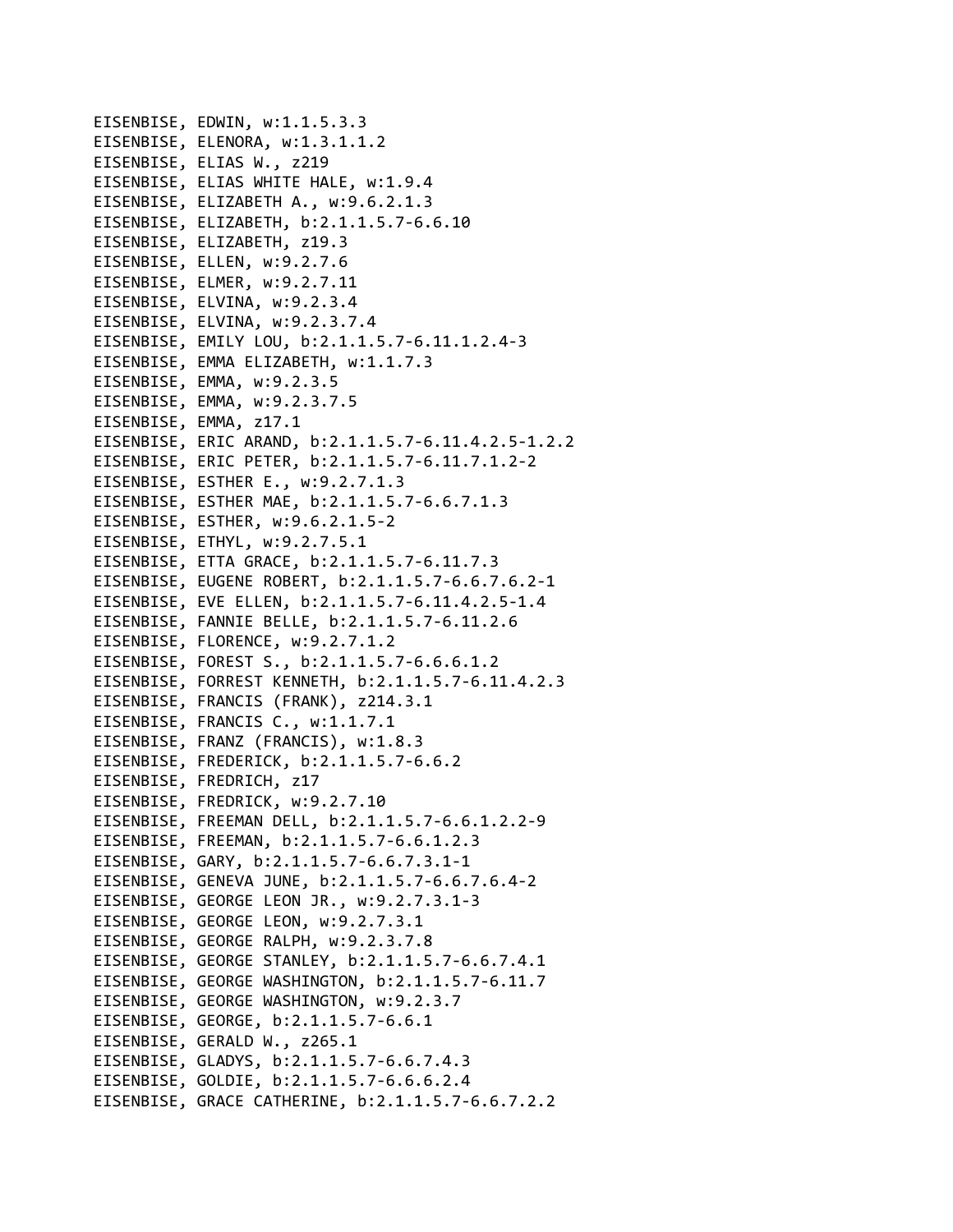EISENBISE, GRACE, w:9.6.2.2.2 EISENBISE, GRACIE, b:2.1.1.5.7‐6.6.6.8 EISENBISE, GRANT WILLIAM, b:2.1.1.5.7‐6.11.1.1 EISENBISE, GREG ALAN, z265.1.1 EISENBISE, HANNAH C., w:1.4.6 EISENBISE, HANNAH JANE, b:2.1.1.5.7‐6.11.3 EISENBISE, HANNAH W., w:1.4.4.2 EISENBISE, HAROLD DELSON, b:2.1.1.5.7‐6.11.7.1.2 EISENBISE, HARRY (HENRY), w:9.6.2.4 EISENBISE, HARRY CRAWFORD, w:1.9.4.1 EISENBISE, HARRY ELLHANNA SCHMUCKER, w:9.2.3.8 EISENBISE, HARRY GEORGE, w:9.2.3.8.1‐1.1 EISENBISE, HARRY JOHN, w:9.2.3.8.1‐1.1.2 EISENBISE, HARRY NEWTON, w:9.2.3.8.1‐1 EISENBISE, HARRY WILLIAM, w:9.2.3.8.1 EISENBISE, HARRY, w:9.2.3.7.3 EISENBISE, HARVEY KNOX, w:9.2.7.5.5 EISENBISE, HAZEL, b:2.1.1.5.7‐6.6.6.2.5 EISENBISE, HEIDI LEE, w:9.2.7.3.1‐4.2 EISENBISE, HELEN LUCILLE, b:2.1.1.5.7‐6.6.7.2.1 EISENBISE, HENRY AUSTIN MULENBURG, w:1.9.3 EISENBISE, HENRY E., z214.4 EISENBISE, HENRY, w:1.1.5.1.1 EISENBISE, HOMER ROYAL, b:2.1.1.5.7‐6.6.7.3.2 EISENBISE, HOWARD CHARLES ALBERT, w:9.6.2.2 EISENBISE, HOWARD HARRISON, w:9.6.2.2.4 EISENBISE, HOWARD RICHARD, w:9.6.2.2.4‐2 EISENBISE, HOWARD, w:9.2.7.7 EISENBISE, IDA FLORENCE, b:2.1.1.5.7‐6.6.1.2.2‐7 EISENBISE, IDA L., w:9.2.3.2 EISENBISE, INA, b:2.1.1.5.7‐6.6.9.1 EISENBISE, IRA BUDD, b:2.1.1.5.7‐6.11.7.1 EISENBISE, IRENE E., w:1.1.7.2.3 EISENBISE, IRMA ANN (BILLIE), b:2.1.1.5.7‐6.11.9.5 EISENBISE, IRVIN GEORGE, b:2.1.1.5.7‐6.6.1.2.2 EISENBISE, IRWIN HENRY, w:1.1.7.2.1 EISENBISE, ISABELLA JANE, w:1.9.2 EISENBISE, JACOB, z16.2 EISENBISE, JAKOB, z19.1 EISENBISE, JAMES K., z214.1.2 EISENBISE, JAMES O., w:9.2.7.5.7 EISENBISE, JAMES ORVILLE, w:9.2.7.5 EISENBISE, JAMES R., z220 EISENBISE, JAMES, b:2.1.1.5.7‐6.6.6.3.4 EISENBISE, JAMIE WAYNE, b:2.1.1.5.7‐6.11.1.2.4‐1.1.3 EISENBISE, JANE MAUREEN, b:2.1.1.5.7‐6.11.7.1.2‐1 EISENBISE, JANE VEE, w:9.6.2.2.4‐2.1.2 EISENBISE, JASPER EZEKIEL, b:2.1.1.5.7‐6.11.1.2.4‐1.1.5 EISENBISE, JAY CLEMENT, b:2.1.1.5.7‐6.6.7.2.4 EISENBISE, JEREMIAH, w:1.4.1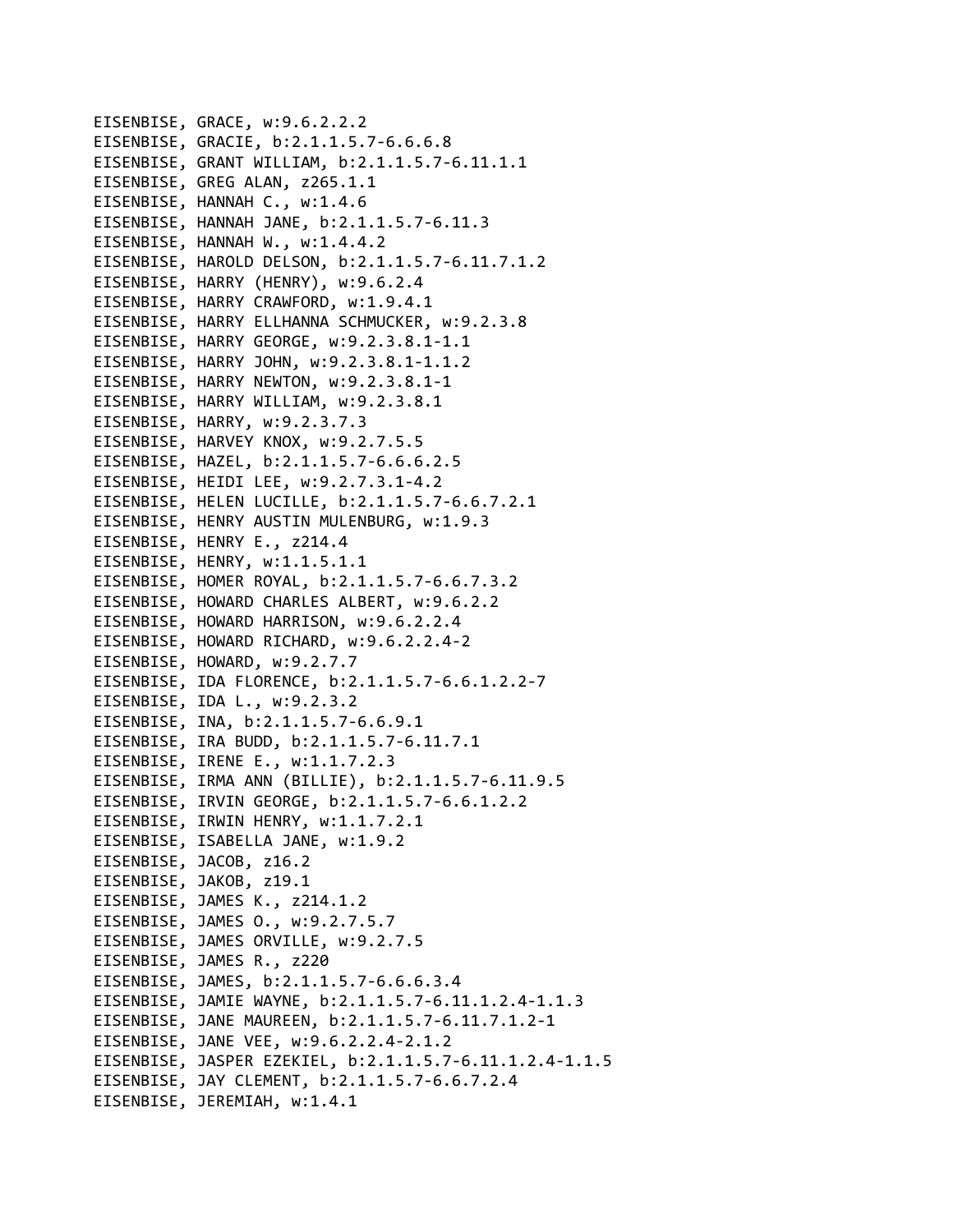EISENBISE, JEREMIAH, z214.3 EISENBISE, JOHN (BUD) M., b:2.1.1.5.7‐6.6.1.2 EISENBISE, JOHN AUGUSTUS, w:1.1.7.2 EISENBISE, JOHN B., z221 EISENBISE, JOHN D., b:2.1.1.5.7‐6.11.8 EISENBISE, JOHN FRANKLIN, w:9.6.2.1.5‐3 EISENBISE, JOHN GILBERT, b:2.1.1.5.7‐6.6.7.6.5 EISENBISE, JOHN H., w:9.6.2.1.2 EISENBISE, JOHN OLIN, b:2.1.1.5.7‐6.6.7.4.5 EISENBISE, JOHN PERCY, w:1.9.4.2 EISENBISE, JOHN RAYMOND, b:2.1.1.5.7‐6.6.7.2.3 EISENBISE, JOHN RICHARD, b:2.1.1.5.7‐6.6.7.4.1‐2 EISENBISE, JOHN, b:2.1.1.5.7‐6.6.7 EISENBISE, JOHN, w:9.6.2.5 EISENBISE, JOHN, z16.5 EISENBISE, JOHN, z214 EISENBISE, JOSEPHINE, b:2.1.1.5.7‐6.11.2.7.1 EISENBISE, JOSEPHINE, b:2.1.1.5.7‐6.6.7.6.1 EISENBISE, JOSHUA, b:2.1.1.5.7‐6.6.7.6 EISENBISE, JUANITA MAY, b:2.1.1.5.7‐6.6.1.2.2‐13 EISENBISE, JUDITH JANE, b:2.1.1.5.7‐6.6.7.2.4‐1 EISENBISE, KATHLEEN ANN, b:2.1.1.5.7‐6.6.7.4.4‐2 EISENBISE, KATHRYN, b:2.1.1.5.7‐6.11.2.5.1 EISENBISE, KATHRYN, w:9.2.7.5.4 EISENBISE, KENNETH, b:2.1.1.5.7‐6.6.7.3.1 EISENBISE, KERRILL ANN, b:2.1.1.5.7‐6.11.4.2.4‐1.1 EISENBISE, KIRK EDWARD, b:2.1.1.5.7‐6.11.4.2.5‐1.2 EISENBISE, LARITA KAY, b:2.1.1.5.7‐6.6.1.2.2‐6.6 EISENBISE, LAURA, w:9.2.3.7.1 EISENBISE, LAURA, w:9.2.7.5.2 EISENBISE, LAURA, w:9.6.2.2.3 EISENBISE, LAUREL ANNE, b:2.1.1.5.7‐6.11.4.2.5‐1.1 EISENBISE, LAURETTA MARINE, b:2.1.1.5.7‐6.6.7.6.4‐4 EISENBISE, LE ROY (ROY), b:2.1.1.5.7‐6.11.4.2.8 EISENBISE, LELITH EMMA, b:2.1.1.5.7‐6.6.1.2.2‐3 EISENBISE, LENA NORA, w:9.2.7.5.6 EISENBISE, LEONA DAISY (DOLLY), b:2.1.1.5.7‐6.6.1.2.2‐4 EISENBISE, LEROY, b:2.1.1.5.7‐6.11.1.2.3 EISENBISE, LESLIE ANN, b:2.1.1.5.7‐6.11.1.2.4‐1.1.1 EISENBISE, LESLIE BERT, b:2.1.1.5.7‐6.6.1.2.2‐6 EISENBISE, LEVI SIMMONS, b:2.1.1.5.7‐6.11.4 EISENBISE, LEWIS J., w:9.2.7.5.3 EISENBISE, LILLIAN, b:2.1.1.5.7‐6.6.6.3.5 EISENBISE, LILY FERN, b:2.1.1.5.7‐6.11.1.2.2 EISENBISE, LINDA, b:2.1.1.5.7‐6.11.1.2.4‐5 EISENBISE, LIZIE, z16.3 EISENBISE, LOLA JUNE, b:2.1.1.5.7‐6.6.6.1.2‐1 EISENBISE, LOUISE ISABEL, w:1.9.4.3 EISENBISE, LOVERIA, w:9.6.2.2.5 EISENBISE, LULU, b:2.1.1.5.7‐6.6.6.6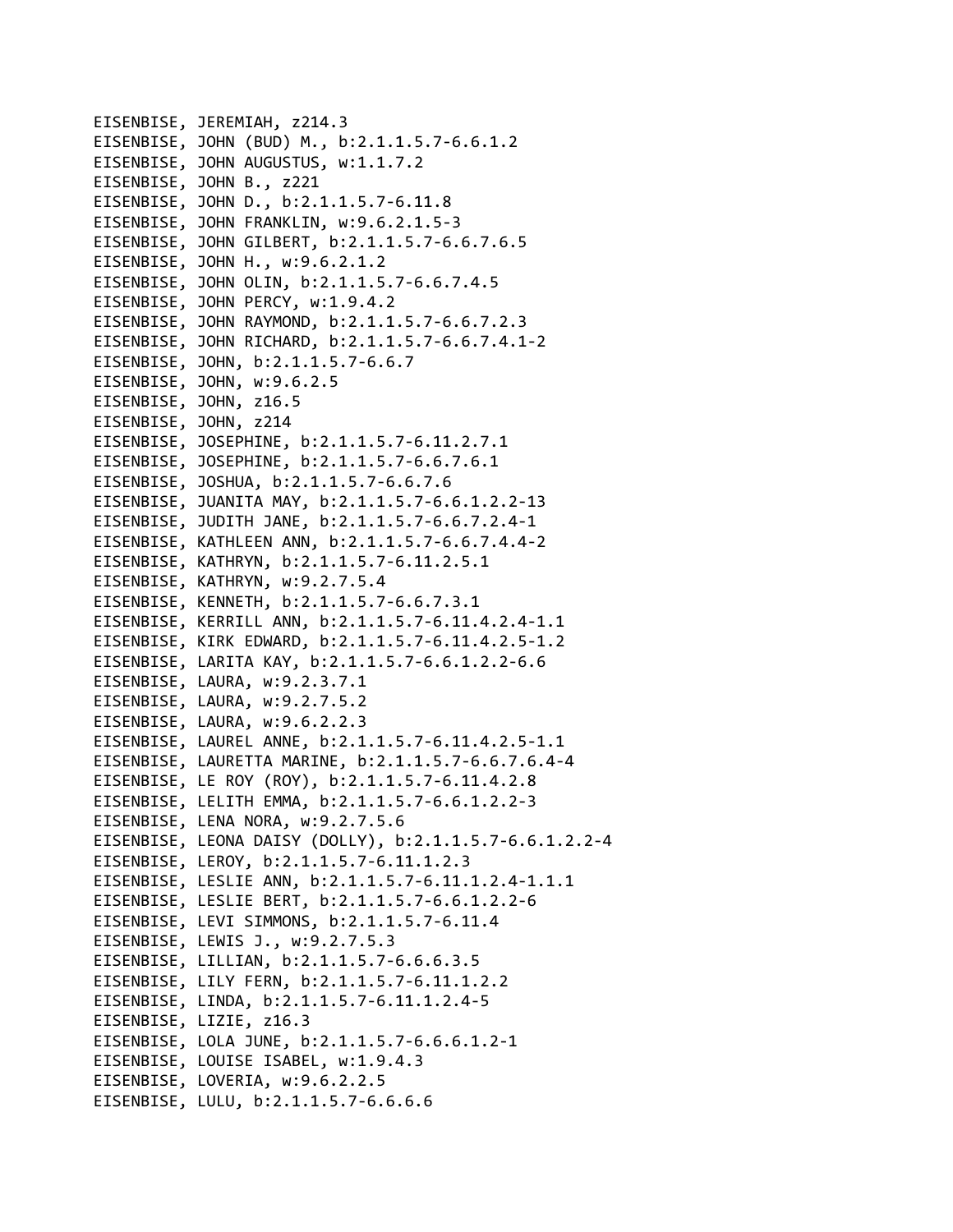```
EISENBISE, MABEL, b:2.1.1.5.7‐6.6.7.1.5
EISENBISE, MAGGIE, z16.4
EISENBISE, MAISIE, z17.2
EISENBISE, MARCELLA, b:2.1.1.5.7‐6.6.1.2.2‐1.1
EISENBISE, MARGARET A., b:2.1.1.5.7‐6.6.1.1
EISENBISE, MARGARET, w:1.8.5.1
EISENBISE, MARGARET, w:9.2.3.7.2
EISENBISE, MARIAN B., w:9.2.7.5.5‐2
EISENBISE, MARIE, w:9.2.7.5.3.1
EISENBISE, MARILYN LUCILLE, b:2.1.1.5.7‐6.6.7.6.5‐2
EISENBISE, MARILYN, b:2.1.1.5.7‐6.6.1.2.2‐1.10
EISENBISE, MARION, b:2.1.1.5.7‐6.6.7.6.4‐1
EISENBISE, MARK GEORGE, w:9.6.2.2.4‐2.1.1
EISENBISE, MARK, b:2.1.1.5.7‐6.6.6.2.7‐1.4
EISENBISE, MARTHA, b:2.1.1.5.7‐6.6.1.4
EISENBISE, MARY A., w:9.6.2.1.1
EISENBISE, MARY ANN, b:2.1.1.5.7‐6.6.7.4.1‐1
EISENBISE, MARY C., w:1.9.5
EISENBISE, MARY CATHERINE, b:2.1.1.5.7‐6.6.7.4.7
EISENBISE, MARY E., w:1.3.1.1.1
EISENBISE, MARY ELIZABETH, w:1.4.2
EISENBISE, MARY ELLEN, w:1.8.2
EISENBISE, MARY ELLEN, w:1.8.5.3
EISENBISE, MARY JANE, w:1.4.5
EISENBISE, MARY JUNE, b:2.1.1.5.7‐6.6.7.1.6‐2
EISENBISE, MARY MARGARET, b:2.1.1.5.7‐6.11.5
EISENBISE, MARY, b:2.1.1.5.7‐6.11.1.3
EISENBISE, MARY, b:2.1.1.5.7‐6.6.8
EISENBISE, MARY, z19.1.1
EISENBISE, MARY, z19.2
EISENBISE, MARY, z214.2.1
EISENBISE, MATTHEW GLEN, b:2.1.1.5.7‐6.11.4.2.8‐2
EISENBISE, MATTHIAS W. JR., w:9.6.2.1.5
EISENBISE, MATTHIAS WERTZ, w:9.6.2.1
EISENBISE, MATTHIAS, z214.2
EISENBISE, MAYNARD, b:2.1.1.5.7‐6.6.1.2.2‐1.5
EISENBISE, MEDES, z19.1.2
EISENBISE, MEGAN NICOLE, b:2.1.1.5.7‐6.11.1.2.4‐1.1.4
EISENBISE, MELISSA APRIL, z253.1
EISENBISE, MERLIN, b:2.1.1.5.7‐6.6.7.1.6
EISENBISE, MICHAEL, b:2.1.1.5.7‐6.6.6.2.7‐1.1
EISENBISE, MINNIE, w:1.1.7.2.4
EISENBISE, MOSHERIN SCHMUCKER SHENFELDER, w:1.9.6
EISENBISE, NANCY LYNN, b:2.1.1.5.7‐6.11.4.2.5‐1.5
EISENBISE, NELLIE IRENE, b:2.1.1.5.7‐6.6.1.2.1.1
EISENBISE, NELLIE LEONA, w:9.2.7.3.1‐1
EISENBISE, NEVA JOAN, b:2.1.1.5.7‐6.6.6.1.2‐3
EISENBISE, NICHOLAS WALTER, b:2.1.1.5.7‐6.11.2
EISENBISE, OPAL (TRENNIE), b:2.1.1.5.7‐6.11.9.4
EISENBISE, ORA MAE, b:2.1.1.5.7‐6.11.4.4
```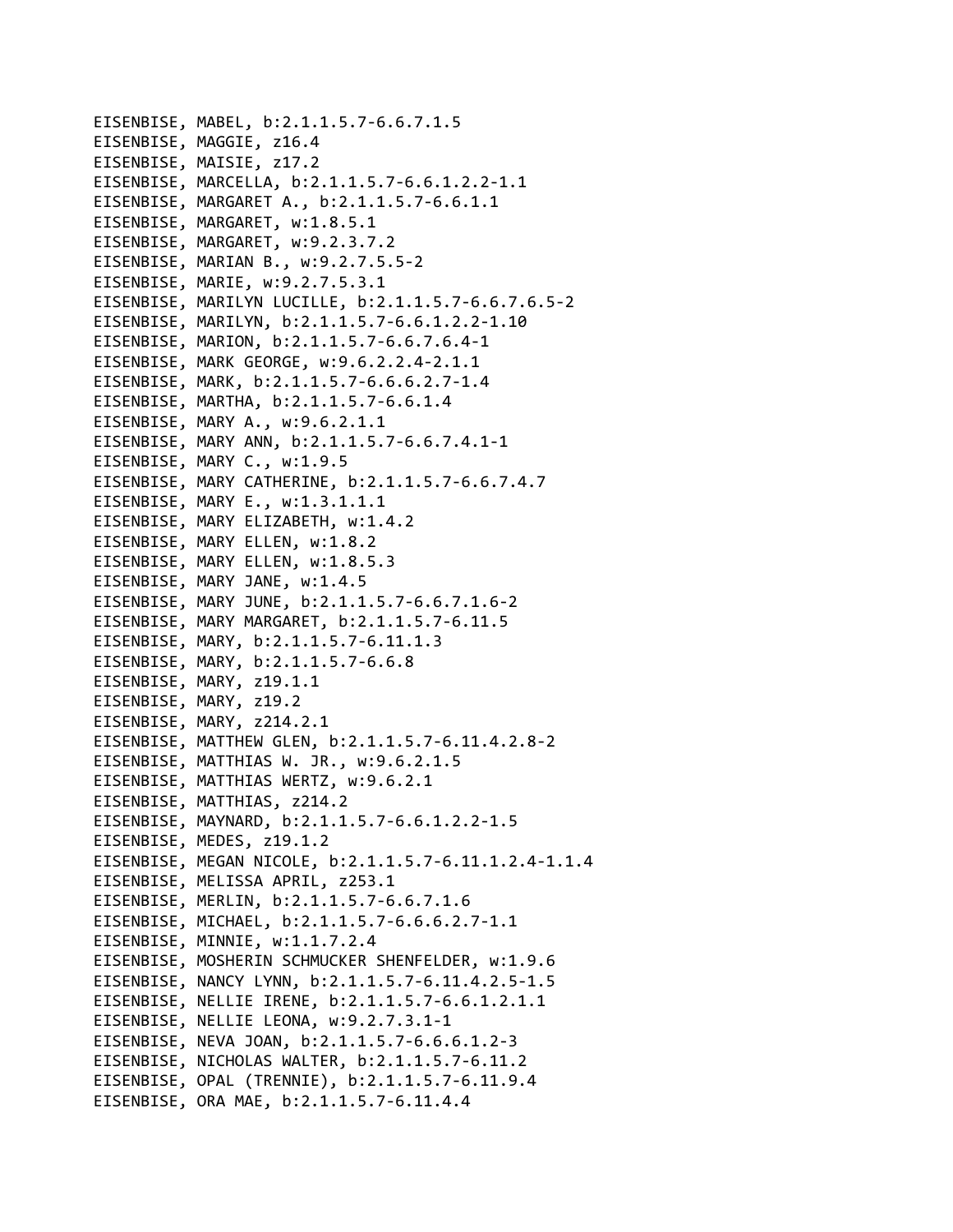EISENBISE, ORION, b:2.1.1.5.7‐6.6.6.1.1 EISENBISE, ORPHA GRACE, b:2.1.1.5.7‐6.11.9.1 EISENBISE, OSCAR J., b:2.1.1.5.7‐6.11.4.3 EISENBISE, OSCAR, b:2.1.1.5.7‐6.6.6.5 EISENBISE, PAM, b:2.1.1.5.7‐6.6.6.2.7‐1.5 EISENBISE, PATRICiA ANN, b:2.1.1.5.7‐6.11.1.2.4‐2 EISENBISE, PATRICIA, b:2.1.1.5.7‐6.6.1.2.2‐1.7 EISENBISE, PATRICKIA, b:2.1.1.5.7‐6.6.6.2.7‐1.2 EISENBISE, PAUL HAROLD, b:2.1.1.5.7‐6.6.7.4.2 EISENBISE, PAUL PERRY, b:2.1.1.5.7‐6.11.7.4 EISENBISE, PAULINE, b:2.1.1.5.7‐6.6.7.1.4 EISENBISE, PERCY HARRY, b:2.1.1.5.7‐6.6.1.2.2‐8 EISENBISE, PETER J., w:9.2.3.3 EISENBISE, PETER W., w:9.2.7.1 EISENBISE, PETER W., z223 EISENBISE, PETER WILLIAM, b:2.1.1.5.7‐6.11.1 EISENBISE, PETER, b:2.1.1.5.7‐6.6.6 EISENBISE, PETER, z214.1 EISENBISE, PHILIP, z16 EISENBISE, PRUDENCE VIVA, b:2.1.1.5.7‐6.11.9.2 EISENBISE, RACHEL W., w:1.4.4.1 EISENBISE, RALPH EDWIN, b:2.1.1.5.7‐6.6.1.2.2‐2 EISENBISE, RALPH LEO (BUD), b:2.1.1.5.7‐6.11.4.2.9 EISENBISE, RALPH LUKE, z253 EISENBISE, RAYMOND EDWARD, b:2.1.1.5.7‐6.11.4.2.1 EISENBISE, REBECCA, b:2.1.1.5.7‐6.6.5 EISENBISE, RICHARD E., w:9.2.7.5.5‐1 EISENBISE, RICHARD JOEL, b:2.1.1.5.7‐6.11.7.1.2‐3 EISENBISE, RICHARD JOHN, w:9.6.2.2.4‐2.1 EISENBISE, RICHARD LEWIS, b:2.1.1.5.7‐6.6.7.2.7 EISENBISE, RILEY A., b:2.1.1.5.7‐6.11.4.2.7 EISENBISE, RITA, b:2.1.1.5.7‐6.6.1.2.2‐13.1 EISENBISE, ROANNE JAMA, b:2.1.1.5.7‐6.11.4.2.8‐1 EISENBISE, ROBERT (JIM) LEE, b:2.1.1.5.7‐6.6.6.2.7‐1 EISENBISE, ROBERT JACOB, w:1.1.5.3 EISENBISE, ROBERT, b:2.1.1.5.7‐6.6.1.2.2‐1.9 EISENBISE, ROLF EGAN, b:2.1.1.5.7‐6.11.4.2.5‐1.3 EISENBISE, RONALD GLENN, b:2.1.1.5.7‐6.6.1.2.2‐6.2 EISENBISE, ROSE ANNIE (ANNA), b:2.1.1.5.7‐6.11.2.3 EISENBISE, ROSETTA, b:2.1.1.5.7‐6.6.1.2.2‐1.2 EISENBISE, ROSETTA, b:2.1.1.5.7‐6.6.6.3.4‐1 EISENBISE, ROYAL (ROY) HENRY, b:2.1.1.5.7‐6.11.2.4 EISENBISE, ROYAL E., b:2.1.1.5.7‐6.6.7.3 EISENBISE, RUBY, b:2.1.1.5.7‐6.6.6.3.3 EISENBISE, RUSSELL EMERSON, b:2.1.1.5.7‐6.6.7.6.2‐2 EISENBISE, RUTH ELAINE, b:2.1.1.5.7‐6.6.7.4.2‐2 EISENBISE, RUTH IRENE, b:2.1.1.5.7‐6.6.7.2.5 EISENBISE, RUTH, b:2.1.1.5.7‐6.6.6.7 EISENBISE, SADIE MAY, b:2.1.1.5.7‐6.6.6.4 EISENBISE, SAMUEL S., z224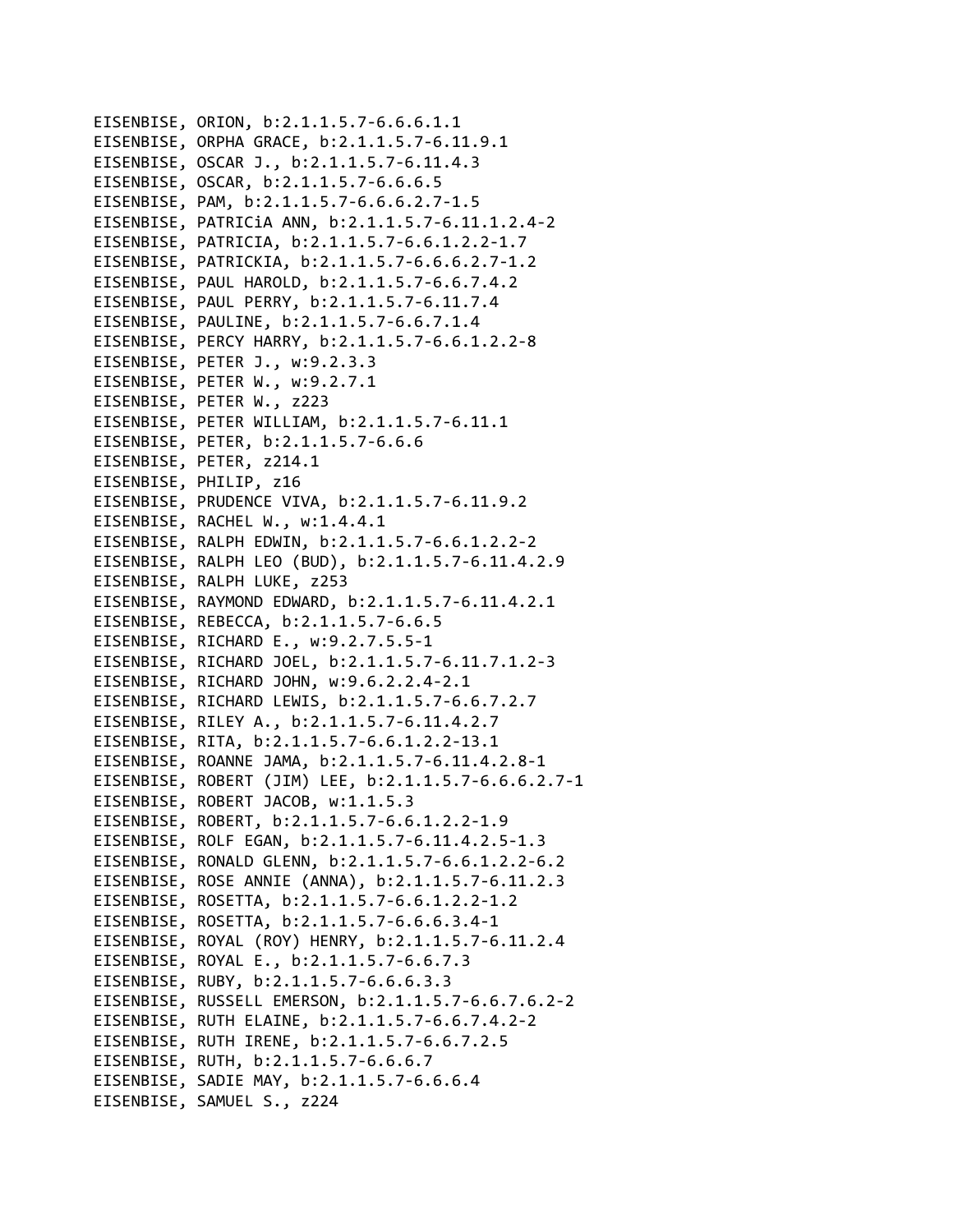EISENBISE, SAMUEL W. JR., w:1.4.4.5 EISENBISE, SAMUEL W., w:1.4.4 EISENBISE, SAMUEL, b:2.1.1.5.7‐6.6.4 EISENBISE, SAMUEL, w:1.8.5 EISENBISE, SAMUEL, w:9.2.7.8 EISENBISE, SARAH S., b:2.1.1.5.7‐6.11.6 EISENBISE, SELMA, w:9.6.2.1.5‐1 EISENBISE, SETH WALTON, b:2.1.1.5.7‐6.11.2.5 EISENBISE, SHARON KATHLEEN, b:2.1.1.5.7‐6.6.1.2.2‐6.4 EISENBISE, SHERMAN, b:2.1.1.5.7‐6.6.6.2.7 EISENBISE, SHERMAN, b:2.1.1.5.7‐6.6.7.6.2 EISENBISE, SHIRLEY, b:2.1.1.5.7‐6.6.1.2.2‐1.4 EISENBISE, SILAS, w:1.1.5.2 EISENBISE, SILVA GEORGE, b:2.1.1.5.7‐6.6.1.2.2‐10 EISENBISE, SISKANA (NON) HIEMA, z253.2 EISENBISE, STELLA DELL, b:2.1.1.5.7‐6.6.7.1.1 EISENBISE, STEVEN CLARENCE, b:2.1.1.5.7‐6.11.1.2.4‐1.1 EISENBISE, STEVEN JOSEPH, b:2.1.1.5.7‐6.11.1.2.4‐1.1.2 EISENBISE, SUSAN MAE, w:9.2.3.8.1‐1.3 EISENBISE, SUSANNA, w:9.2.7.2 Eisenbise, Theresa Marie, oo b:2.1.1.5.7‐6.11.4.2.5‐1 EISENBISE, THOMAS ANDREW, b:2.1.1.5.7‐6.6.7.1 EISENBISE, THOMAS C. H., w:1.1.5.4 EISENBISE, THOMAS FRANKLIN, b:2.1.1.5.7‐6.6.1.2.2‐5 EISENBISE, THOMAS S., z225 EISENBISE, THOMAS, w:1.1.5.3.1 EISENBISE, VADA ARLENE, b:2.1.1.5.7‐6.11.7.1.1 EISENBISE, VAN KIRK, b:2.1.1.5.7‐6.11.4.2.6 EISENBISE, VERA MAE, b:2.1.1.5.7‐6.6.7.4.6 EISENBISE, VERDA ELIZABETH, w:9.2.7.3.1‐2 EISENBISE, VERNA EDITH, b:2.1.1.5.7‐6.11.7.2 EISENBISE, VIOLA DELL, b:2.1.1.5.7‐6.6.7.1.2 EISENBISE, VIRGIL VICTOR, b:2.1.1.5.7‐6.11.4.2.4 EISENBISE, VIVIAN LEE, b:2.1.1.5.7‐6.6.7.6.4‐3 EISENBISE, WARREN D., b:2.1.1.5.7‐6.6.6.3 EISENBISE, WAYNE RILEY, b:2.1.1.5.7‐6.11.4.2.7‐1 EISENBISE, WILLIAM DAVID, b:2.1.1.5.7‐6.6.7.4.2‐1 EISENBISE, WILLIAM G., b:2.1.1.5.7‐6.6.4.1 EISENBISE, WILLIAM H., b:2.1.1.5.7‐6.6.9 EISENBISE, WILLIAM HENRY, w:1.1.7.4 EISENBISE, WILLIAM L., w:1.1.7.2.2 EISENBISE, WILLIAM O., w:9.2.7.4 EISENBISE, WILLIAM S., w:1.8.5.2 EISENBISE, WILLIAM S., z265 EISENBISE, WILLIAM, b:2.1.1.5.7‐6.11.1.2 EISENBISE, WILLIAM, w:1.8.1 EISENBISE, WILLIAM, z16.6 EISENBISE, WILLIAM, z214.1.1 EISENBISE, WILLY WALTER, b:2.1.1.5.7‐6.11.2.2 EISENENBEIS, CASPER, z184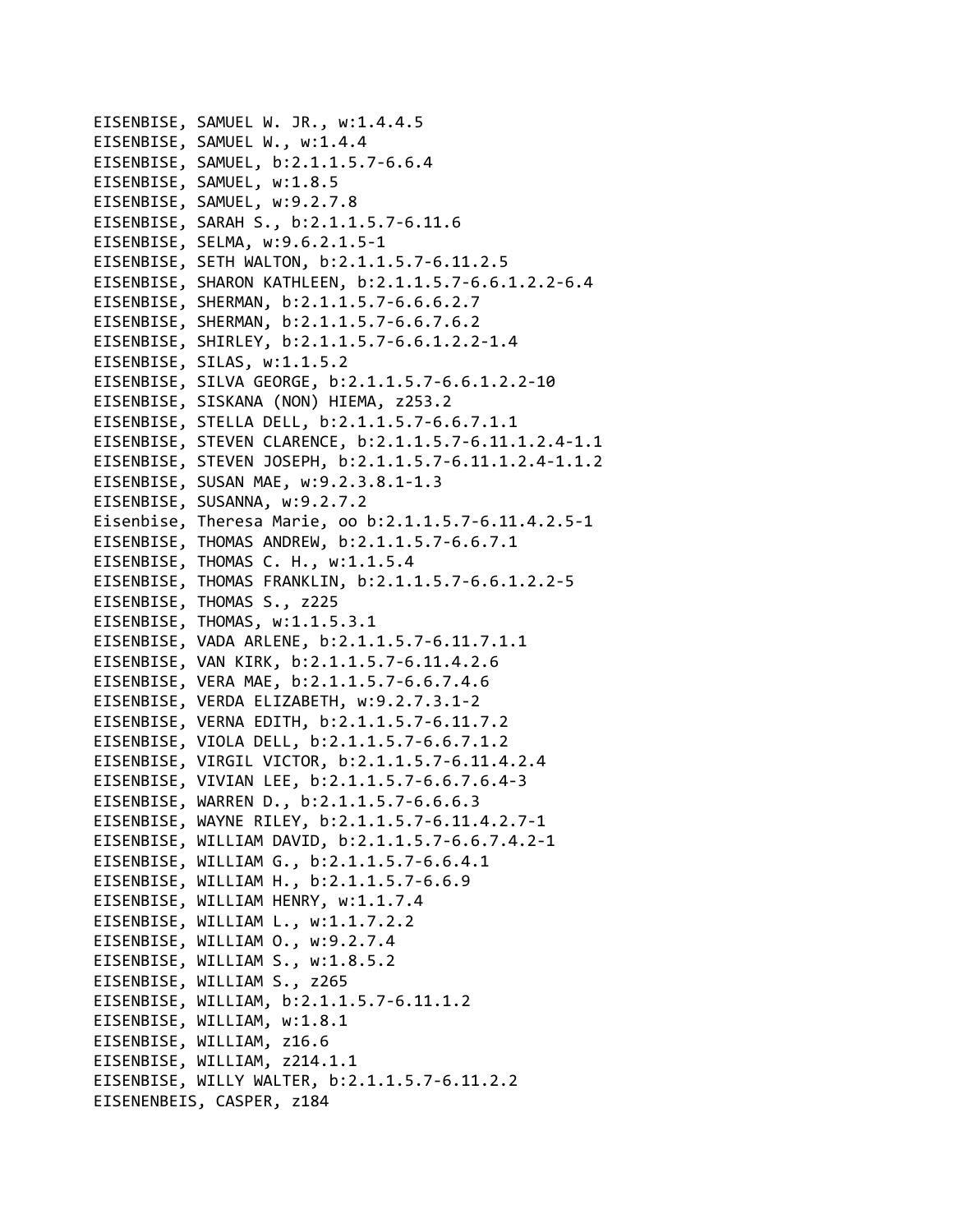EISENENBEIS, HANS GEORG, z185.1 EISENENBEIS, HANS NICOLAUS, z186 EISENENBEIS, HANS NICOLAUS, z192 EISENENBEIS, HANS NICOLAUS, z193 EISENENBEIS, HANS, z185 EISENENBEIS, HANS, z191 EISENENBEIS, NICOLAUS CASPAR, z188 EISENENBEIS, NICOLAUS CASPAR, z190 EISENMANN, EVA, z267.2.1 EISENPEISS, HANSS, z286 EISENSPEISS, HEINZ, z285 Eisler, Henriette, oo b:2.1.1.5.7‐13.2.5.2 EISSENBEIS, HANS, z287 EISSENBEIS, JOST, z289 EISSENBEIS, NIKOL, z288 EISSENBEISS, BARBARA, z89 EISSENBEISS, BARBARA, z90 EISSENBEISS, CARL GOTTLIEB, z45 EISSENBEISS, GEORG, z46 EISSENBEISS, JULIE DOROTHEE, z45.1 EISSENBEIß, KUNZ, z307 EISSENBEIß, NIKOL, z298 EIßENBEIß, PHILIPP, z332 EIßENBEIß, SIEGFRIED KARL VIKTOR, z332.1.1.1.1‐1 EISSENBEISSd, MARGARETHA DOROTHEA, z46.1 EISSENPEIS, CLEMEN, z283 EISSENPEIS, HANS, z282 Eitel, Christina Katharina, oo a:3.1.5.3.8.6.1 EIYSENBEIß, HANS, z301 EIZENBICE, ELIZABETH, z228 Elder, Julia Ann, oo b:2.1.1.5.7‐6.6 Eliason, Gary, oo a:3.1.5.3.7‐4.5.2.7.2‐5.2 Ell, Emil Josef, oo m:1.9.11.5.6‐6 Ellermann, Jutta, oo a:3.1.5.3.7‐4.7.4.1.2‐2.6 ELLERY, DEVON, k:2.1.8.6.2‐5.1 Ellery, Jack, oo k:2.1.8.6.2‐5 ELLERY, JODY, k:2.1.8.6.2‐5.2.1 ELLERY, JOHN D., k:2.1.8.6.2‐5.2 ELLERY, KELLI SUE, k:2.1.8.6.2‐5.4 ELLERY, TINA, k:2.1.8.6.2‐5.3 Ellingson, Lloyd, oo b:2.1.1.5.7‐6.11.7.2.2 ELLIOT, CASSANDRA MARIE, b:2.1.1.5.8‐2.4.2.10.2‐4.8.1 Elliot, David, oo b:2.1.1.5.8‐2.4.2.10.2‐4.8 Elliot, Richard I., oo b:2.1.1.1.6‐9.5.2.6 ELLIOT, TERRIE LOUISE, b:2.1.1.5.8‐2.4.2.10.2‐4.8.2 Elliott, Howard L., oo b:2.1.1.5.7‐6.6.3.3.5 Elliott, Linda Lois, oo b:2.1.1.5.8‐2.4.2.5.2‐3.1 Elliott, Nikki, oo a:3.1.5.3.7‐4.5.2.2.7‐6.2.1 ELLIS, CHARLES KENNETH, b:2.1.1.5.8‐2.4.2.14.2‐7.1 ELLIS, CHARLES, b:2.1.1.5.8‐2.4.2.14.2‐3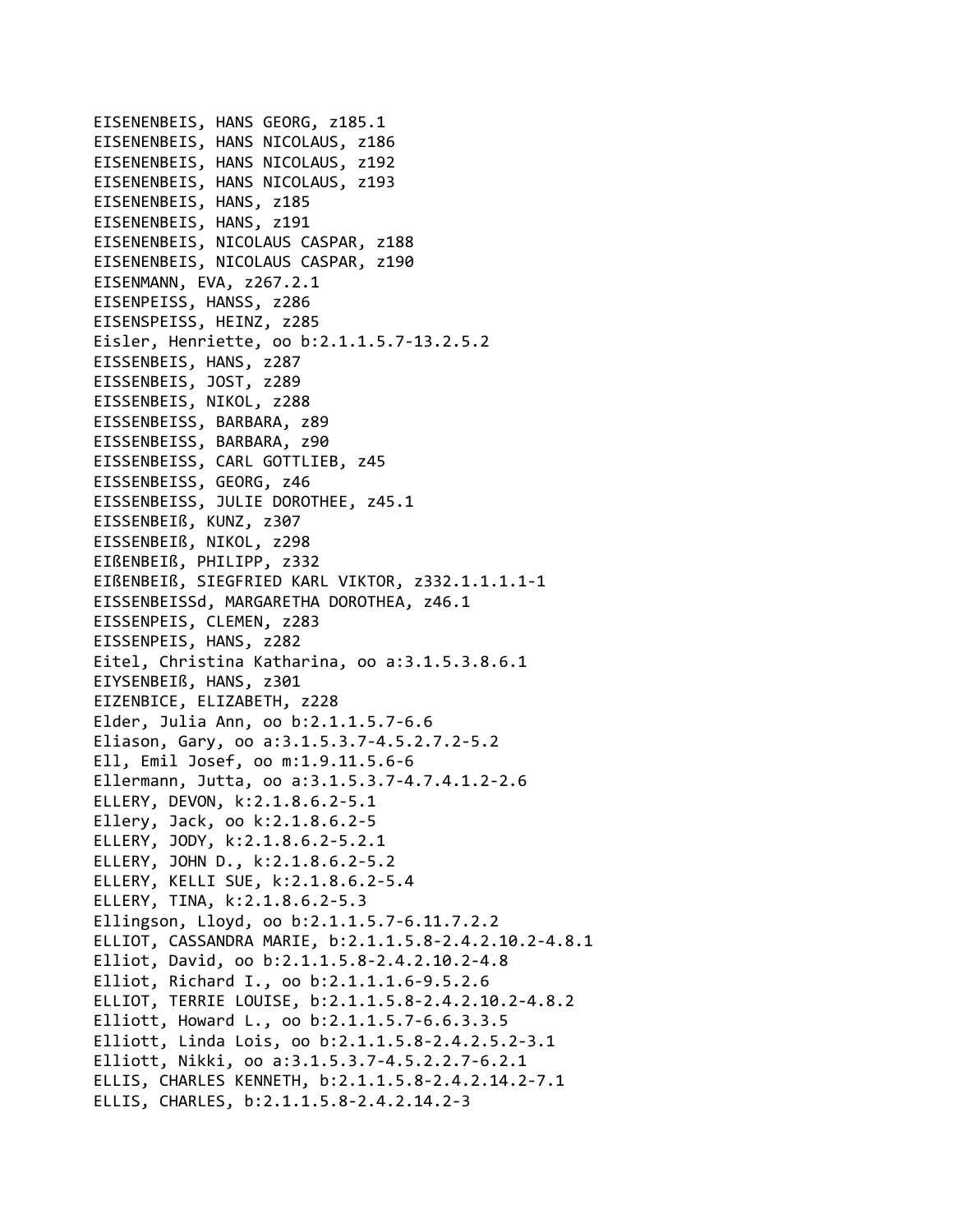```
ELLIS, EVELYN, b:2.1.1.5.8‐2.4.2.14.2‐4
Ellis, Fannie, oo m:1.9.4.9.1‐4
ELLIS, JAMES JEROME, b:2.1.1.5.8‐2.4.2.14.2‐2
ELLIS, JOAN BEVERLY, b:2.1.1.5.8‐2.4.2.14.3‐1
ELLIS, JOHN JACK, b:2.1.1.5.8‐2.4.2.14.2‐7
ELLIS, JUDITH, b:2.1.1.5.8‐2.4.2.14.2‐8
ELLIS, LETA MAY, b:2.1.1.5.8‐2.4.2.14.2‐9
ELLIS, MARIANA, b:2.1.1.5.8‐2.4.2.14.2‐6
ELLIS, MAX IRA, b:2.1.1.5.8‐2.4.2.14.1
ELLIS, MAXINE, b:2.1.1.5.8‐2.4.2.14.1‐1
ELLIS, PATRICIA, b:2.1.1.5.8‐2.4.2.14.2‐1
ELLIS, R. KENNETH, b:2.1.1.5.8‐2.4.2.14.2
Ellis, Robert Ira, oo b:2.1.1.5.8‐2.4.2.14
ELLIS, RODRICK CHAD, b:2.1.1.5.8‐2.4.2.14.2‐5
ELLIS, SANDRA LEE, b:2.1.1.5.8‐2.4.2.14.2‐10
ELLIS, WYMAN D., b:2.1.1.5.8‐2.4.2.14.3
ELLIS, WYMAN DAVID, b:2.1.1.5.8‐2.4.2.14.3‐2
Elser, Margaret, oo m:1.9.4.4.4
Elsner, Ethel, oo k:2.1.8.6.2
Emery, Frank E., oo b:2.1.1.1.6‐9.5.5.8
Emmenegger, Mary, oo m:1.5.11.9.3
EMMERT, ANNA MARGARETHA, y:1.4.3.8.3‐10.1
EMMERT, ANNA MARGARETHA, y:1.4.3.8.3‐10.8
EMMERT, CHARLOTTE ELISABETHA, y:1.4.3.8.3‐10.6.3
EMMERT, CHRISTIANE MARGARETHA, y:1.4.3.8.3‐10.9
EMMERT, EBERHARD, y:1.4.3.8.3‐10.6.7.2
EMMERT, ERNST GOTTFRIED KONRAD, y:1.4.3.8.3‐10.6.7
EMMERT, FRIEDRICH ERDMANN, y:1.4.3.8.3‐10.6.6.5
EMMERT, FRIEDRICH HERMANN, y:1.4.3.8.3‐10.6.6
EMMERT, FRIEDRICH KONRAD, y:1.4.3.8.3‐10.7
EMMERT, GEORG MICHAEL, y:1.4.3.8.3‐10.6
EMMERT, GERTRUD EMMA CHRISTIANA, y:1.4.3.8.3‐10.6.2
EMMERT, GISELA GERTRUD, y:1.4.3.8.3‐10.6.6.3
EMMERT, HANNELOTTE, y:1.4.3.8.3‐10.6.7.3
EMMERT, HANS THEODOR, y:1.4.3.8.3‐10.6.1.2
EMMERT, HANS ULRICH, y:1.4.3.8.3‐10.6.6.4
EMMERT, HARTMUT , y:1.4.3.8.3‐10.6.7.1
EMMERT, HERMANN, y:1.4.3.8.3‐10.6.1.3
EMMERT, HERMANN, y:1.4.3.8.3‐10.6.5
EMMERT, JOHANN MARTIN, y:1.4.3.8.3‐10.5
EMMERT, JOHANN ULRICH, y:1.4.3.8.3‐10.2
EMMERT, JOHANN, y:1.4.3.8.3‐10.4
EMMERT, JOHN BRIAN, b:2.1.1.5.7‐6.6.7.2.2‐2
EMMERT, JÖRG HERMANN, y:1.4.3.8.3‐10.6.6.1
EMMERT, KARL HERMANN, y:1.4.3.8.3‐10.6.1.4
Emmert, Lloyd, oo b:2.1.1.5.7‐6.6.7.2.2
EMMERT, MARGARETHA FRIEDERIKA BABETTA, y:1.4.3.8.3‐10.3
Emmert, Michael (Beckemichael), oo y:1.4.3.8.3‐10
EMMERT, ROWLAND DOUGLAS, b:2.1.1.5.7‐6.6.7.2.2‐1
EMMERT, THEODOR ERNST KARL, y:1.4.3.8.3‐10.6.4
```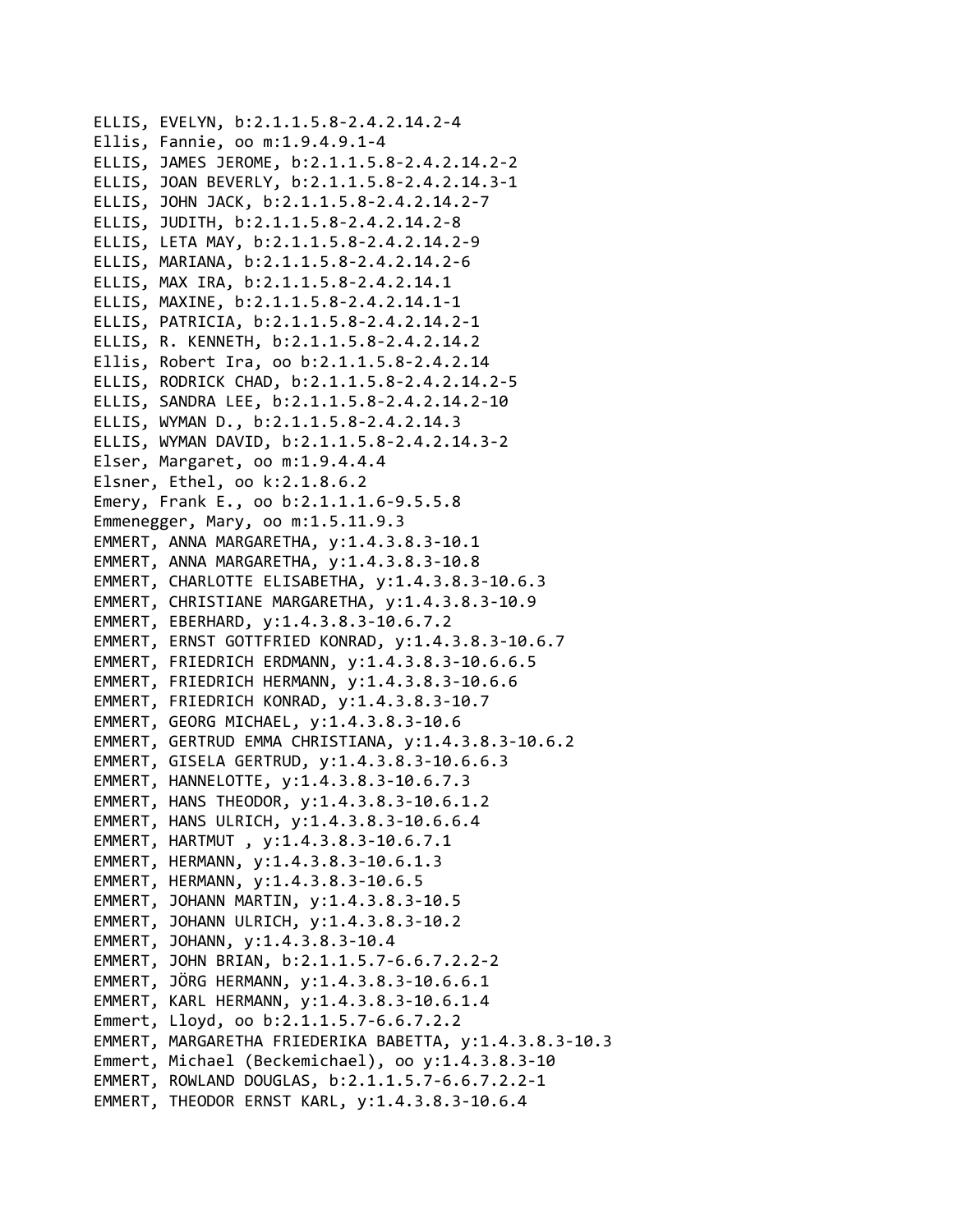```
EMMERT, THEODOR ERNST, y:1.4.3.8.3‐10.6.6.2
EMMERT, ULRICH ERNST, y:1.4.3.8.3‐10.6.1.1
EMMERT, WILHELM GUSTAV MICHAEL, y:1.4.3.8.3‐10.6.1
EMORE, JANE, w:9.2.3.7.5‐1
Emore, Raymond, oo w:9.2.3.7.5
End, Hedwig, oo m:1.5.1.1.4‐2.5.2
Enders, Judy Ly, oo a:3.1.5.3.7‐4.5.2.7.1‐4.1.1
Endres, Wilhelm, oo m:1.9.2.7.3
Engel, Eugen, oo m:1.5.11.5.3‐3.5
Engel, Margarethe, oo z11
Engelhardt, Christoph, oo a:3.1.5.3.7‐4.7.7.2.5
ENGELHARDT, IMMANUEL, a:3.1.5.3.7‐4.7.7.2.5.2
ENGELHARDT, IRMA, a:3.1.5.3.7‐4.7.4.3.3‐3.1
ENGELHARDT, OSKAR, a:3.1.5.3.7‐4.7.7.2.5.1
Engelhardt, Otto, oo a:3.1.5.3.7‐4.7.4.3.3‐3
ENGELHARDT, ROBERT, a:3.1.5.3.7‐4.7.7.2.5.3
ENGELHARDT, ROSEMARIE, a:3.1.5.3.7‐4.7.4.3.3‐3.2
ENGELHARDT, WERNER, a:3.1.5.3.7‐4.7.4.3.3‐3.3
Engelhart, Ann, oo a:3.1.5.3.7‐4.7.2.4.5‐1.2
Engels, Charles E., oo z255.3
Engers, Friedrich Wilhelm, oo b:2.1.1.1.4‐1.12.2.6
Engers, Wilhelm, oo b:2.1.1.1.4‐1.12.2.1
England, ?, oo b:2.1.1.5.8‐2.4.2.5.3‐2.1
ENGLAND, MICHAEL, b:2.1.1.5.8‐2.4.2.5.3‐2.1.1
England, Susie E., oo m:1.5.2.2.2‐15.4
Engler, Fritz Walter, oo m:1.5.2.2.2‐7.1.3
ENNIS, ALICE, n:1.3.2
ENNIS, CATHARINE, n:1.3.1
Ennis, Michael, oo n:1.3
Erb, Herbert Albert, oo m:1.7.1.8.1‐1.3.4
Erb, Julia M., oo z255.1
Erbacher, Mary Beth, oo a:3.1.5.3.7‐4.8.3.4.3‐3.1
Erbersdobler, Johann, oo m:1.7.12.13.1‐4
ERDMANN, ARTHUR, a:3.1.5.3.7‐4.8.2.4.10‐7.1
ERDMANN, ERICH, a:3.1.5.3.7‐4.8.2.4.10‐7.2
ERDMANN, ERIKA, a:3.1.5.3.7‐4.8.2.4.10‐7.4
ERDMANN, HARRY, a:3.1.5.3.7‐4.8.2.4.10‐7.5
Erdmann, Richard, oo a:3.1.5.3.7‐4.8.2.4.10‐7
ERDMANN, RUDOLF, a:3.1.5.3.7‐4.8.2.4.10‐7.3
ERDMIER, ALLEN EUGENE, b:2.1.1.5.7‐6.11.7.1.1‐1
ERDMIER, JANICE CAROL, b:2.1.1.5.7‐6.11.7.1.1‐5
ERDMIER, MARILYN RUTH, b:2.1.1.5.7‐6.11.7.1.1‐3
Erdmier, Noel, oo b:2.1.1.5.7‐6.11.7.1.1
ERDMIER, NOLA JEAN, b:2.1.1.5.7‐6.11.7.1.1‐6
ERDMIER, PHYLLIS JOAN, b:2.1.1.5.7‐6.11.7.1.1‐2
ERDMIER, WILLIAM WAYNE, b:2.1.1.5.7‐6.11.7.1.1‐4
ERICKSON, DONLYN J. (D.J.), a:3.1.5.3.7‐4.8.2.1.3‐5.2.4
ERICKSON, LEANN L., a:3.1.5.3.7‐4.8.2.1.3‐5.2.3
Erickson, Leland, oo a:3.1.5.3.7‐4.8.2.1.3‐5.2
ERICKSON, LUCAS C., a:3.1.5.3.7‐4.8.2.1.3‐5.2.1.2
```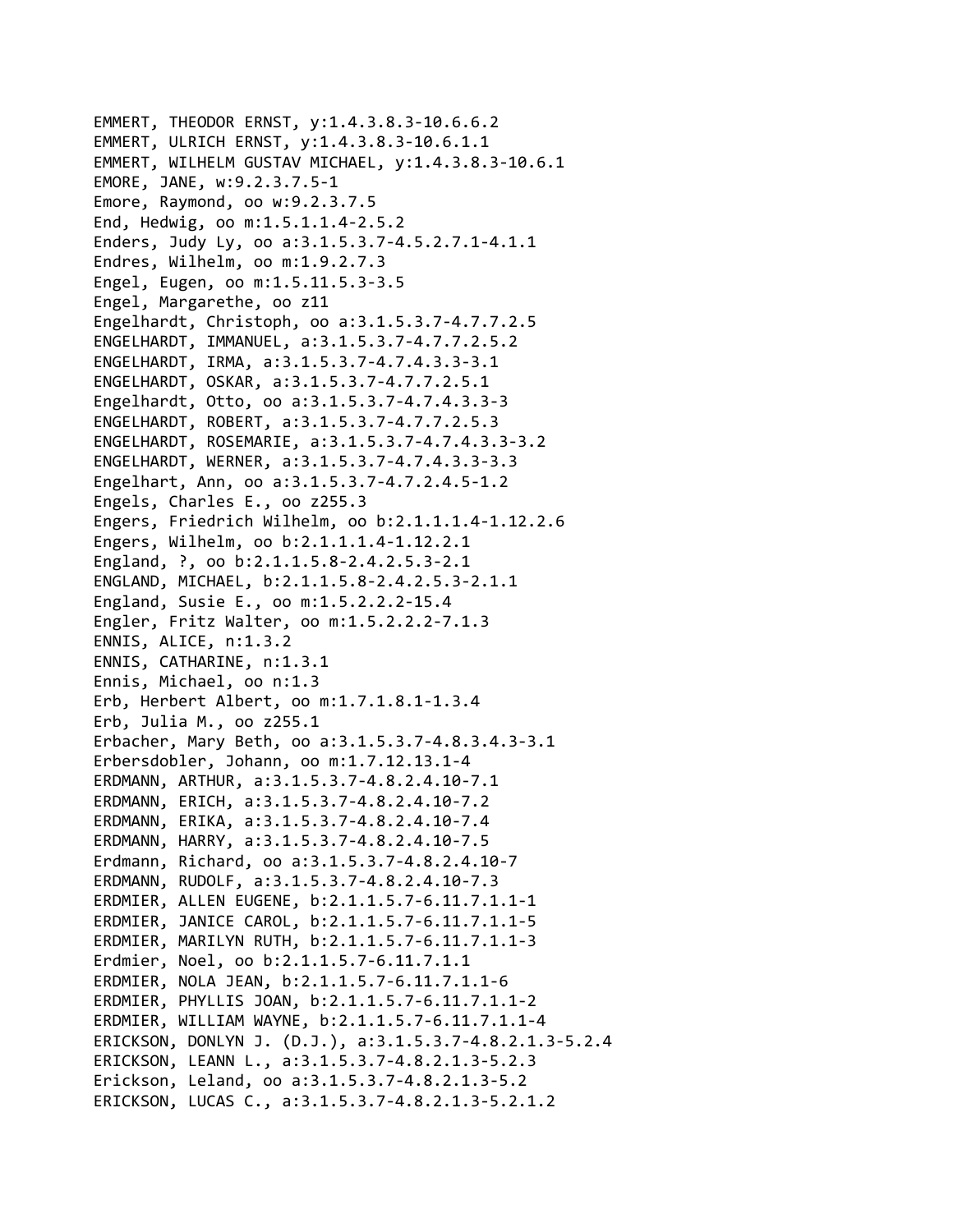```
ERICKSON, MICHAEL J., a:3.1.5.3.7‐4.8.2.1.3‐5.2.1.1
ERICKSON, SCOTT A., a:3.1.5.3.7‐4.8.2.1.3‐5.2.1
Erickson, Thomas J., oo b:2.1.1.5.7‐6.6.1.2.2‐6.5
ERICKSON, TODD L., a:3.1.5.3.7‐4.8.2.1.3‐5.2.2
Erickson, Verna, oo a:3.1.5.3.7‐4.8.2.2.2‐2
Erickspn, June Marie, oo a:3.1.5.3.7‐4.7.2.4.6‐9
ERLENBUSCH, ALEXANDER, a:3.1.5.3.7‐4.8.2.4.3‐8.3.2
Erlenbusch, Andreas, oo a:3.1.5.3.7‐4.8.2.4.3‐8.3
ERLENBUSCH, ANDREY, a:3.1.5.3.7‐4.8.2.4.3‐8.3.3
ERLENBUSCH, CELINA, a:3.1.5.3.7‐4.8.2.4.3‐8.3.2.2
ERLENBUSCH, FLORIAN, a:3.1.5.3.7‐4.8.2.4.3‐8.3.1.1
ERLENBUSCH, JASMIN, a:3.1.5.3.7‐4.8.2.4.3‐8.3.2.1
ERLENBUSCH, NICO, a:3.1.5.3.7‐4.8.2.4.3‐8.3.2.3
ERLENBUSCH, VIKTOR, a:3.1.5.3.7‐4.8.2.4.3‐8.3.1
ERNST, BERTHOLD JOSEF, m:1.7.3.3.3‐2.1.4
ERNST, ELISABETH ISOLDE, m:1.7.3.3.3‐2.1.1
ERNST, HEINRICH JOSEF, m:1.7.3.3.3‐2.1
Ernst, Johanna Theresia, oo m:1.5.3.3.3‐5.1
Ernst, Katharina, oo m:1.9.7.3.2
Ernst, Leopold, oo m:1.5.3.2.1‐9.7
Ernst, Lorenz, oo m:1.7.3.3.3‐2
ERNST, MARGARETHA MARIA, m:1.7.3.3.3‐2.1.3
ERNST, PAULA, m:1.7.3.3.3‐2.1.2
ERNST, SUSANNE, m:1.7.3.3.3‐2.1.5
Erwin, Martin Luther, oo m:1.6.1.1.1‐4.5
Esckers, Christa, oo b:2.1.1.1.6‐9.2.9.3.2
Eselby, Charles, oo w:9.6.2.1.5‐1
ESENBEIS, SUSAN MARIE, b:2.1.1.7.4‐7.8.3.9.1‐1.1
Eslinger, Esther, oo a:3.1.5.3.7‐4.8.6.7.3‐1
Espinoza, Arthur Robert, oo b:2.1.1.5.7‐6.11.5.6.1.3.1
ESPINOZA, TARA RENEE, b:2.1.1.5.7‐6.11.5.6.1.3.1.1
ESPINOZA, TASHA ANN, b:2.1.1.5.7‐6.11.5.6.1.3.1.2
Esselman, Mary Ann, oo m:1.6.1.1.1‐1.3
Estus, Elise, oo i:1.2.2.1.1‐3
Ette, Anna Maria, oo m:1
Ettinghausen, Patricia Lee, oo b:2.1.1.5.7‐6.11.5.1.2‐1.2
Evans, Brian Joseph, oo k:2.1.8.3.2‐1.1.2
EVANS, CASEY AUSTIN, k:2.1.8.3.2‐1.1.2.2
EVANS, DYLAN JOSEPH, k:2.1.8.3.2‐1.1.2.1
EVANS, GEORGE, q:4.2.2
Evans, Oliver, oo q:4.2
EVANS, WALTER, q:4.2.1
Even, Jeanne, oo b:2.1.1.7.4‐2.4.1.2.2‐8.3
Ewards, Eleanor Muriel, oo b:2.1.1.5.7‐6.11.5.1.1‐1
Ewing, Theodore R., oo m:1.5.2.1.2‐2.5.1
Eyestone, Norma Irene, oo b:2.1.1.5.8‐2.4.2.5.4‐1
EYSENBEIS, MATTHES, z305
EYSENBEIß, HANNSS, z299
EYSENBEIß, HANS, z300
EYSENBEYS, ANDRE, a:2.1.7.3.1‐3.1.2.1.2‐2
```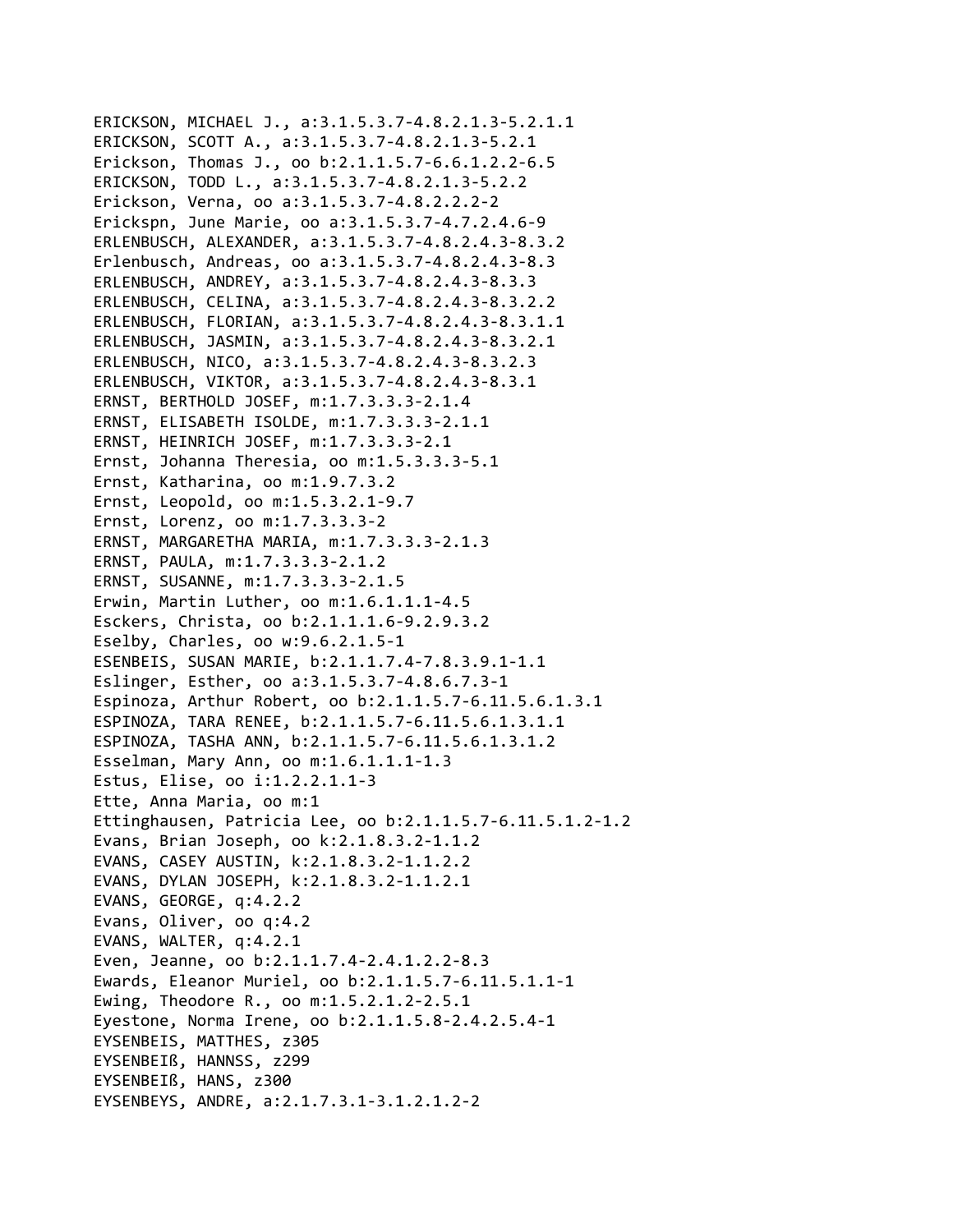```
EYSENBEYS, CATHERINE, a:2.1.7.3.1‐3.1.3
EYSENBEYS, CHARLES, a:2.1.7.3.1‐3.1.2.1
EYSENBEYS, CHARLES, a:2.1.7.3.1‐3.1.2.1.2‐1
EYSENBEYS, DAMIEN, a:2.1.7.3.1‐3.1.2.1.2‐1.1.1
EYSENBEYS, ELISABETH EVELYNE, a:2.1.7.3.1‐3.1.2.1.2‐1.1.5
EYSENBEYS, JULES CHARLES, a:2.1.7.3.1‐3.1.2.1.1
EYSENBEYS, LOUIS, a:2.1.7.3.1‐3.1.2.1.2
EYSENBEYS, LUCIE, a:2.1.7.3.1‐3.1.2.1.2‐1.1.2
EYSENBEYS, NICLAS, z250
EYSENBEYS, SALOMÉ, a:2.1.7.3.1‐3.1.2
EYSENBEYS, SERGE DANIEL, a:2.1.7.3.1‐3.1.2.1.2‐1.1
EYSENBEYS, SERGE GEORGES, a:2.1.7.3.1‐3.1.2.1.2‐1.1.6
EYSENBEYS, STÉPHANE LUC, a:2.1.7.3.1‐3.1.2.1.2‐1.1.7
EYSENBEYS, THIERRY SERGE, a:2.1.7.3.1‐3.1.2.1.2‐1.1.4
EYSENBEYS, VALENTIN, a:2.1.7.3.1‐3.1.2.1.2‐1.1.3
EYSENPEIS, HEINZ, z271
EYSSENPEIß, HANS, z273
EYSSENPEIß, HANS, z274
EYSSENPEIß, HANS, z275
EYSSENPEIß, HANS, z276
EYSSENPEIß, HANS, z277
EYSSENPEIß, HANS, z278
Faherty, William Wallace, oo m:1.6.1.1.1‐3.1
Fahrney, Adah Jun, oo b:2.1.1.5.8‐2.4.2.10
Fahrney, Clint, oo b:2.1.1.5.8‐2.4.2.6.2
FAHRNEY, KATHRYN E., b:2.1.1.5.8‐2.4.2.6.2‐2
FAHRNEY, LUCILLE, b:2.1.1.5.8‐2.4.2.6.2‐1
Failes, Mary, oo b:2.1.1.5.8‐2.4.2.10.1‐4
Faller, Elizabeth, oo m:1.5.2.1.5‐10
Fallert, Arthur Albert, oo m:1.5.2.1.4‐1.2.1
Fallert, Mathilda Frances, oo m:1.5.2.2.2‐4.5
Fallert, Olivia Catherine, oo m:1.5.2.2.2‐1.2
Faris, Jefferson K., oo m:1.7.8.2.8‐2.1
Fasal, Catharine, oo a:3.1.5.3.7‐4.4.4
Fasig, Frank, oo w:9.6.2.2.5
Faßnacht, Henriette, oo m:1.9.2.3.2‐3
Faulke, Jake, oo a:3.1.5.3.7‐4.8.2.8.3
Faust, Elisabeth, oo x:1.3.1.6
Faut, Bertha, oo a:3.1.5.3.7‐4.8.2.4.3‐8
Fauth, Christine, oo a:3.1.5.3.7‐4.7.6.14
Fawcett, Betty, oo f:7.6.1
FAWCETT, CAROL ANN, f:7.4.2.4
Fawcett, James, oo f:7.4.2
FAWCETT, KAREN LYNN, f:7.4.2.1
FAWCETT, SANDRA KAY, f:7.4.2.2
FAWCETT, THOMAS JAMES, f:7.4.2.3
Feddersen, Alfred, oo a:3.1.5.3.7‐4.8.2.12.6
Fehrenbach, Theresia, oo m:1.9.3.2
Fehrenbach, Wilhelm, oo m:1.7.1.10.5‐2.1
Feiock, Susan, oo a:3.1.5.3.7‐4.5.2.7.10‐6.8
```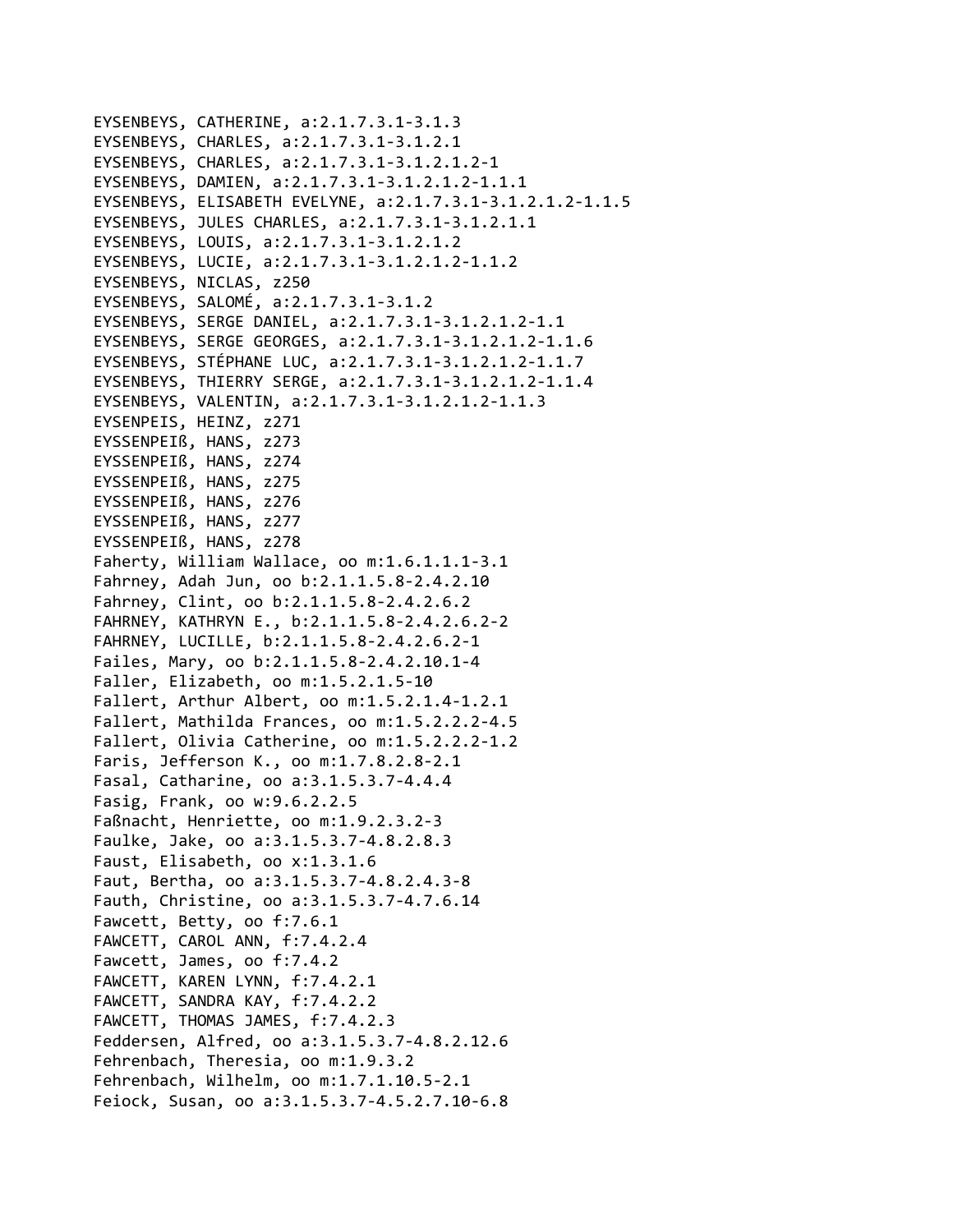Feißt, Karl, oo m:1.7.1.8.1‐1.3.3 Feißt, Rosa, oo m:1.5.11.3.2‐6.1 Feist, Maria Theresia, oo m:1.9.2.7.2‐3.7 Feld, Johann Jacob, oo b:2.1.1.7.8 FELD, KATHARINA MAGDALENA, b:2.1.1.7.8.1 Fell, Elizabeth, oo z261.1 Feltz, Benjamin Harrison, oo m:1.6.1.1.1‐4.3 FEMMER, ASHLEY KAREN, a:3.1.5.3.7‐4.8.2.8.2‐1.1.1.2 FEMMER, JACOB BARNARD, a:3.1.5.3.7‐4.8.2.8.2‐1.1.1.4 FEMMER, KAYLA NICOLE, a:3.1.5.3.7‐4.8.2.8.2‐1.1.1.3 Femmer, Michael Curtis, oo a:3.1.5.3.7‐4.8.2.8.2‐1.1.1 Femmer, Richard Scott, oo a:3.1.5.3.7‐4.8.2.8.2‐1.1.1 FEMMER, ZACHARY MICHAEL, a:3.1.5.3.7‐4.8.2.8.2‐1.1.1.5 Fentzloff, Lieselotte, oo b:2.1.1.1.4‐1.6.5.4.7‐1 Fenwick, Mary (Nora) Elizabeth Elnora, oo m:1.6.1.1.1‐2 Fenwick, William Clarence, oo m:1.6.1.1.1‐6.1 Ferch, Marsyl Joy, oo a:3.1.5.3.7‐4.8.2.12.10‐3 FERRIS, AUSTIN M., k:2.1.8.7.3‐4.3.3 Ferris, Walter M. II, oo k:2.1.8.7.3‐4.3.1 FERRIS, WALTER M. III, k:2.1.8.7.3‐4.3.2 FEUCHTNER, CHRISTIAN NICOLAUS, b:2.1.1.7.4‐2.10.3 FEUCHTNER, DOROTHEA, b:2.1.1.7.4‐2.10.2 FEUCHTNER, JOHANN PETER, b:2.1.1.7.4‐2.10.1 Feuchtner, Johann Wilhelm, oo b:2.1.1.7.4‐7.2 Feuchtner, Karoline, oo b:2.1.1.7.4‐2.4.7.5 Feuchtner, Luise, oo b:2.1.1.7.4‐8.5.5.1 FEUCHTNER, MARIA LOUISA, b:2.1.1.7.4‐2.10.4 Feuchtner, Peter, oo b:2.1.1.7.4‐2.10 FEUCHTNER, SOPHIA, b:2.1.1.7.4‐2.10.5 Feuchtner, Wilhelm, oo z157 Fey, Conrad, oo z158.8 Fichtner, Mathilda, oo a:3.1.5.3.7‐4.5.2.6.1‐3 Fick, Dale K., oo m:1.5.2.2.2‐1.9.2 Ficthorn, Susan B, oo w:1.10.2 Fiebig, Carl J., oo m:1.7.8.2.2‐7.5 Fiedler, Helmut R., oo y:1.3.1.1.1‐1.1.1.2.1 Fiedler, Judith, oo a:3.1.5.3.7‐4.7.2.12.2‐1.1 Fierheller, Lanah E., oo b:2.1.1.5.7‐6.11.3.6 Fierheller, William, oo b:2.1.1.5.7‐6.10.1.3 Fifield, William Wallace, oo a:3.1.5.3.7‐4.5.2.6.5‐1 Fike, Ada, oo b:2.1.1.5.7‐6.6.7.3 Finkbeiner, Agatha, oo a:2.1.7.1.5‐2.3 Finkbeiner, Christina, oo a:2.1.7.1.5‐2.7.1.2 Finkbohner, Jacob Bernhardt, oo a:3.1.5.3.7‐5 FINKBOHNER, JOHANNES, a:3.1.5.3.7‐5.12 Finneman, Katherine, oo m:1.7.8.7.1 Finneman, Mary, oo m:1.7.8.7.7 Firman, Mary Olive, oo b:2.1.1.5.7‐6.11.3.8 Fischer, ?, oo a:3.1.5.3.7‐4.8.6.7.5‐2.1 Fischer, Amalie, oo a:3.1.5.3.7‐4.8.2.4.11‐1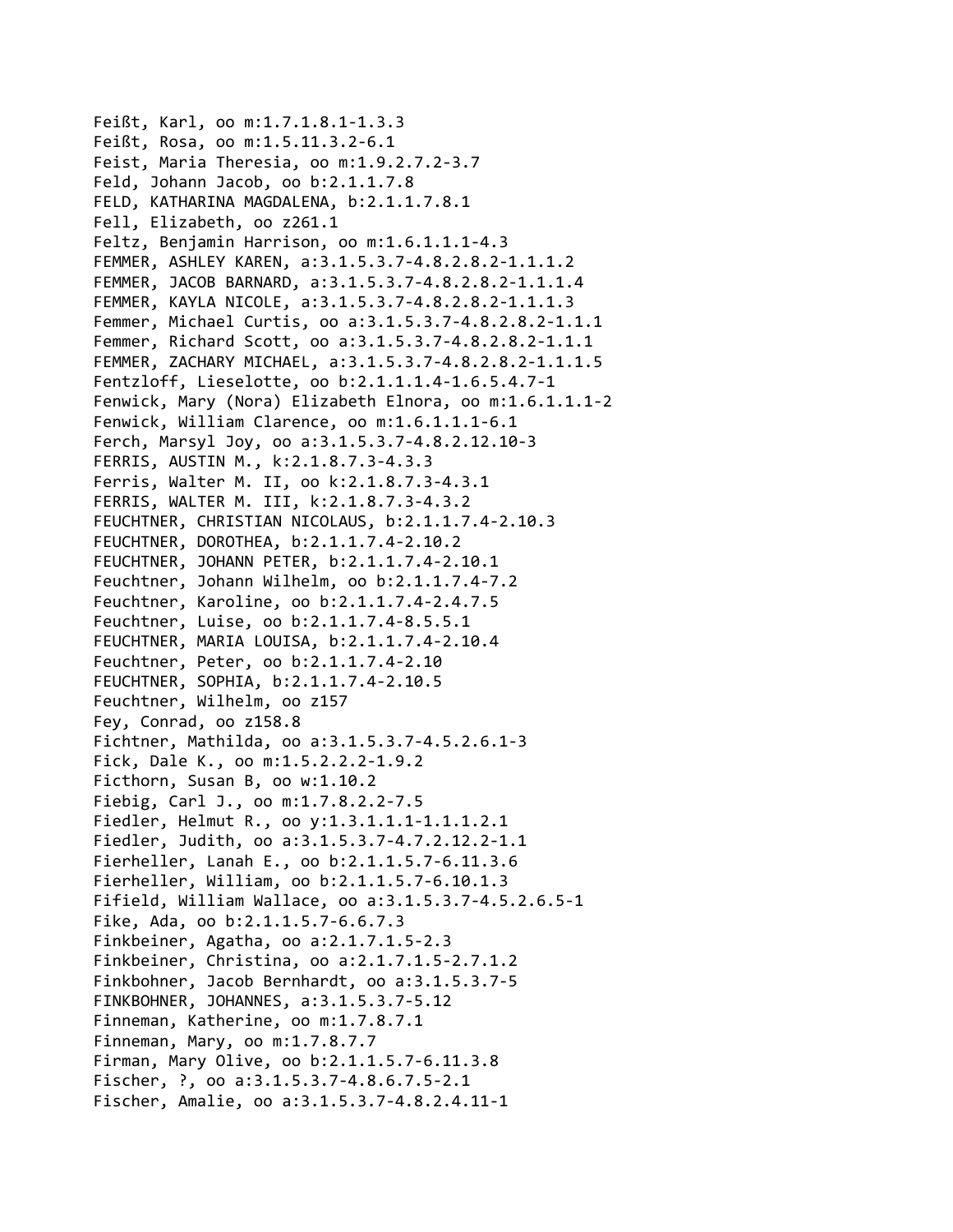```
Fischer, Anabelle, oo b:2.1.1.1.4‐1.6.5.4.6‐1
FISCHER, APRIL, a:3.1.5.3.7‐4.8.6.7.5‐2.1.1
FISCHER, ARTHUR, a:3.1.5.3.7‐4.8.6.7.1‐1
Fischer, Barbara, oo a:3.1.5.3.7‐4.8.2.4.6‐5
FISCHER, EDWIN, a:3.1.5.3.7‐4.8.6.7.1‐2
Fischer, Emma, oo a:3.1.5.3.7‐4.8.6.7.4
FISCHER, ESTHER, a:3.1.5.3.7‐4.8.6.7.1‐5
FISCHER, FLORENCE, a:3.1.5.3.7‐4.8.6.7.1‐6
FISCHER, FRIEDA, a:3.1.5.3.7‐4.8.6.7.1‐4
Fischer, Herman, oo m:1.9.7.3.4‐4
Fischer, Hermann, oo a:3.1.5.3.7‐4.7.8.6.1‐4
Fischer, Hugo C., oo c:2
FISCHER, IRENE, a:3.1.5.3.7‐4.8.6.7.1‐3
FISCHER, KAITLYN, a:3.1.5.3.7‐4.8.6.7.5‐2.1.2
Fischer, Katherine, oo a:3.1.5.3.7‐2.1.2.3
Fischer, Lydia, oo a:3.1.5.3.7‐4.5.2.2.8
Fischer, Maria Anna, oo m:1.9.11.5.3‐2
FISCHER, MARIA MAGDALENA, m:1.9.7.3.4‐4.2
FISCHER, MARKUS, a:3.1.5.3.7‐4.7.8.6.1‐4.1
Fischer, Mary, oo a:3.1.5.3.7‐4.8.2.4.4‐5
Fischer, Mathias Frank, oo m:1.7.8.7.6‐10
Fischer, Regina, oo a:3.1.5.3.7‐4.7.2.5
Fischer, Reinhold F., oo a:3.1.5.3.7‐4.8.6.7.1
FISCHER, RITA AMANTA, m:1.9.7.3.4‐4.1
FISCHER, VICTOR, a:3.1.5.3.7‐4.8.6.7.1‐7
Fisher, Ellen, oo b:2.1.1.5.7‐6.6.3.3
Fisher, Gilbert (Jim) L., oo a:3.1.5.3.7‐4.5.2.6.5‐5
Fisher, Jeri L., oo b:2.1.1.5.8‐2.4.2.10.2‐3.2
Fisher, Rosa, oo b:2.1.1.5.7‐6.11.3.2
Fisk, Donald, oo a:3.1.5.3.7‐4.8.2.7.3‐4.1
FISK, JENNIFER KAY, a:3.1.5.3.7‐4.8.2.7.3‐4.1.1
FISK, KATIE ANN, a:3.1.5.3.7‐4.8.2.7.3‐4.1.2
Fitler, Harry, oo w:1.10.2.1
Fitzsimon, William Anthony, oo m:1.9.4.9.1‐7.1
FIUREN, CHRISTINA MARIE, b:2.1.1.5.7‐6.11.5.1.2‐1.2.2
FIUREN, GERALD LESTER, b:2.1.1.5.7‐6.11.5.1.2‐1.2
Fiuren, Harold Richard, oo b:2.1.1.5.7‐6.11.5.1.2‐1
FIUREN, JAMES, b:2.1.1.5.7‐6.11.5.1.2‐1.2.1
FIUREN, LORI ANN, b:2.1.1.5.7‐6.11.5.1.2‐1.1.3
FIUREN, PATRICIA BERNICE, b:2.1.1.5.7‐6.11.5.1.2‐1.3
FIUREN, RAYMOND EUGENE JR., b:2.1.1.5.7‐6.11.5.1.2‐1.1.1
FIUREN, RAYMOND EUGENE, b:2.1.1.5.7‐6.11.5.1.2‐1.1
FIUREN, SANDRA MARIE, b:2.1.1.5.7‐6.11.5.1.2‐1.1.2
FIUREN, TERESA LOUISE, b:2.1.1.5.7‐6.11.5.1.2‐1.2.3
Fjelstad, Norman Earl, oo a:3.1.5.3.7‐4.5.2.2.7‐2.3.2
Flaig, Gertrud, oo m:1.9.11.10.4‐3
Flaspholer, Albert Bernard, oo m:1.9.5.6.3‐1
Flath, Clara, oo a:3.1.5.3.7‐4.7.2.12.3‐2
Flegel, Bernice, oo a:3.1.5.3.7‐4.8.6.7.3‐2
Fleischmann, Margareta Dorothea, oo z46
```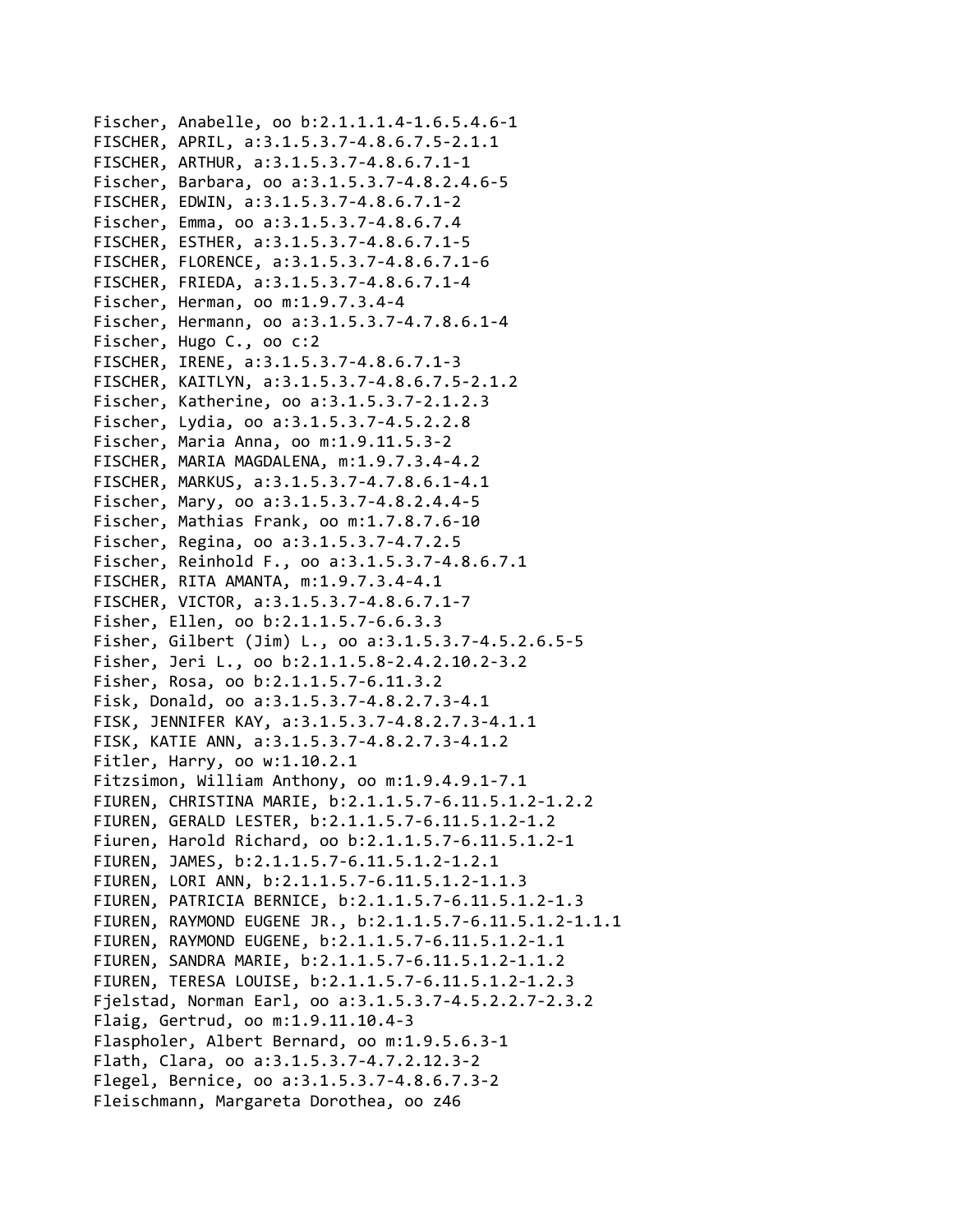Fleming, Sandra (Sandy) Elaine, oo e:2.1.2.1 FLENNER, DILLON, a:3.1.5.3.7‐4.8.6.6.4‐2.1.1 Flenner, Paul, oo a:3.1.5.3.7‐4.8.6.6.4‐2.1 Fletcher, Virginia, oo m:1.5.2.1.2‐5.2.1.4 Flicht, Wilhelm Aug Julius, oo b:2.1.1.7.4‐2.4.1.2.2‐1 Flowers, Kelly L., oo k:2.1.8.6.3‐3.1 Fluas, Katherine, oo z210 Flynn, James Aloysius, oo m:1.9.4.5.1‐11 Fodor, John Frank, oo m:1.7.8.8.2‐7.2 Foley, Charlotte, oo a:3.1.5.3.7‐4.5.2.7.10‐4.4.1 Foley, Mary Margaret, oo m:1.9.4.5.1‐8 Follmard, Catherine, oo b:2.1.1.7.4‐8.4.3 Fonk, Eugene G., oo m:1.7.8.7.3‐6.1 FONTES, ANDREW CHRISTOPHER, a:3.1.5.3.7‐4.8.2.11.9‐3.3.1 FONTES, BRADLEY SCOTT, a:3.1.5.3.7‐4.8.2.11.9‐3.3.2 FONTES, DANIEL EDWARD, a:3.1.5.3.7‐4.8.2.11.9‐3.3.3 Fontes, Robert Anthony, oo a:3.1.5.3.7‐4.8.2.11.9‐3.3 Foos, Mark, oo a:3.1.5.3.7‐4.8.2.8.8‐5.4 Ford, ?, oo k:2.1.8.5.4‐5.4 Ford, Anna M., oo b:2.1.1.5.7‐6.6.4.1 Förderer, Philippine, oo m:1.7.1.10.1‐3 FORMANEK, PETER HALE, e:2.1.1.2.4 Formanek, Peter Raymon, oo e:2.1.1.2 FORMANEK, ROBIN LAUREN, e:2.1.1.2.3 Förster, ?, oo a:3.1.5.3.7‐4.7.4.3.3‐5.4 FOSTER, ANNIKA LEIGH, f:4.6.1.1.1‐1 Foster, Lee, oo f:4.6.1.1.1 Foster, Mick, oo n:1.2.8.5.5‐1 FOSTER, WILLIAM CASH, f:4.6.1.1.1‐2 FOX, CONRAD FLORIAN, m:1.7.8.6.10‐1 Fox, David, oo w:9.10 FOX, ELLA F., m:1.7.8.6.10‐2 FOX, EUGENE A., m:1.7.8.6.10‐6 FOX, EUGENE, m:1.7.8.6.10‐3.2 FOX, FLORENCE BRIDGET, m:1.7.8.6.10‐7 FOX, GERALD J., m:1.7.8.6.10‐9.3 FOX, GRACE A., m:1.7.8.6.10‐8 FOX, HELEN CLARA, m:1.7.8.6.10‐10 FOX, HELEN, m:1.7.8.6.10‐11 FOX, JOHN JACOB JR., m:1.7.8.6.10‐3 Fox, John Jacob Sr., oo m:1.7.8.6.10 FOX, KENNETH E., m:1.7.8.6.10‐9.2 FOX, LAURENCE JOSEPH, m:1.7.8.6.10‐9 FOX, LAWRENCE A., m:1.7.8.6.10‐9.1 Fox, Lois, oo a:3.1.5.3.7‐4.8.3.4.3‐2 FOX, LORRAINE F., m:1.7.8.6.10‐1.1 FOX, MABEL M., m:1.7.8.6.10‐5 FOX, MAY CATHERINE, m:1.7.8.6.10‐12 FOX, MILTON F., m:1.7.8.6.10‐4 FOX, PAUL M., m:1.7.8.6.10‐9.4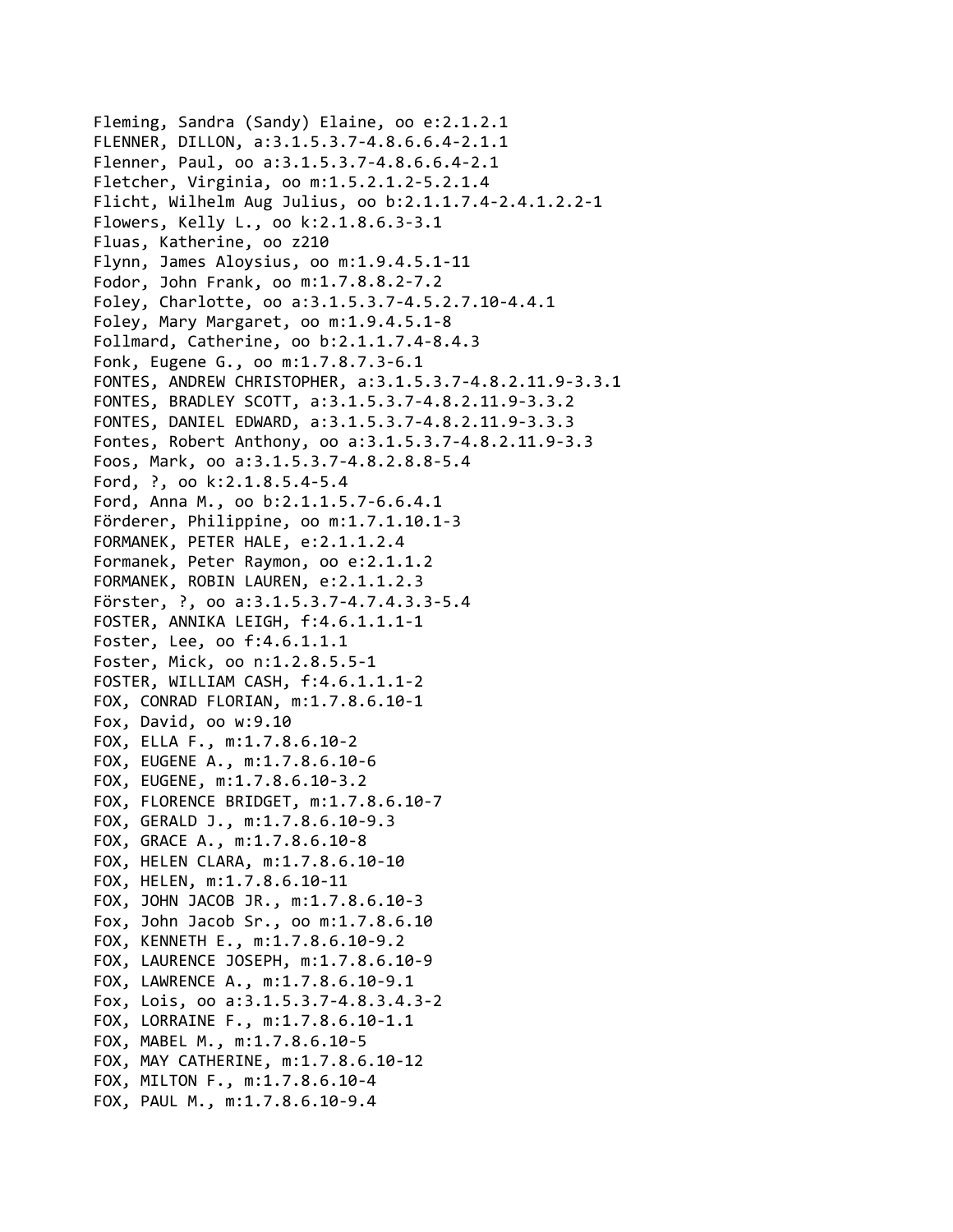```
FOX, ROBERT L., m:1.7.8.6.10‐3.1
Frank, Charles Andrew, oo k:2.1.8.7.6‐2.2
FRANK, CHARLES EDWARD, k:2.1.8.7.6‐2.3
FRANK, ELIZABETH RAE, k:2.1.8.7.6‐2.4
FRANK, HOLLY ANN, k:2.1.8.7.6‐2.5
Frankfurt, Alvina, oo a:3.1.5.3.7‐4.8.6.7.4
FRANKS, BRAD, b:2.1.1.5.8‐2.4.2.6.2‐2.2
FRANKS, GREG, b:2.1.1.5.8‐2.4.2.6.2‐2.1
FRANKS, KEVIN, b:2.1.1.5.8‐2.4.2.6.2‐2.2.1
FRANKS, MOLLY, b:2.1.1.5.8‐2.4.2.6.2‐2.2.2
Franks, Robert, oo b:2.1.1.5.8‐2.4.2.6.2‐2
FRANKS, TED, b:2.1.1.5.8‐2.4.2.6.2‐2.3
FRANTZ, JOHANN REINHARD KARL, b:2.1.1.1.4‐1.7.1
Frantz, Karl Johann Reinhard, oo b:2.1.1.1.4‐1.7
Frantz, Katharina Henriette, oo b:2.1.1.7.4‐2.4.1.2.1
FRANTZ, WILHEMINA, b:2.1.1.1.4‐1.7.1.1
Franz, Brigitta Karolina, oo m:1.5.2.1.2‐7.7.1
Frederick, Charles, oo b:2.1.1.5.7‐6.6.7.1.4‐1
FREDERICK, CHRISTINA, a:3.1.5.3.7‐4.7.7.7.1
FREDERICK, EDWARD, a:3.1.5.3.7‐4.7.7.7.4
FREDERICK, ELSA, a:3.1.5.3.7‐4.7.7.7.3
FREDERICK, JAKOB, a:3.1.5.3.7‐4.7.7.7.2
FREDERICK, MADGALENA, a:3.1.5.3.7‐4.7.7.7.5
Frederick, Samuel, oo a:3.1.5.3.7‐4.7.7.7
Fredrick, Ada E., oo b:2.1.1.5.7‐6.6.3.3.3
Fredrick, Alma, oo b:2.1.1.5.7‐6.6.3.3.1
Fredrickson, Virginia, oo z38.2
Freeman, Bruce, oo a:3.1.5.3.7‐4.5.2.7.1‐9
FREEMAN, FRED H., a:3.1.5.3.7‐4.5.2.7.1‐9.1
FREEMAN, MARY L., a:3.1.5.3.7‐4.5.2.7.1‐9.2
Freeman, Victoria, oo a:3.1.5.3.7‐4.5.2.7.10‐8.1
Freier, Tom, oo a:3.1.5.3.7‐4.7.12.6.5.1
FREMAN, MARCUS, k:2.1.8.6.2‐5.3.2
Freudenberger, Elke, oo a:3.1.5.3.7‐4.7.8.6.4‐2
Freund, Christina Barbara, oo z24
Frey, ?, oo a:2.1.2.11
Frey, Harvey Brumbach, oo w:9.2.7.1.2
FREY, RUTH ELEANOR, w:9.2.7.1.2‐1
Freyberg, Gertrauta, oo a:1
FRICK, CATHERINA, b:2.1.1.5.2‐3.3.1
FRICK, ERNESTINE, b:2.1.1.5.2‐3.3.2
FRICK, ERNST, b:2.1.1.5.2‐3.3.7
FRICK, FRIEDRICH, b:2.1.1.5.2‐3.3.5
Frick, Georg Christian, oo b:2.1.1.5.2‐3.3
FRICK, HEINRICH, b:2.1.1.5.2‐3.3.6
FRICK, LOUISA DOROTHEA, b:2.1.1.5.2‐3.3.3
Frick, Ludwig, oo m:1.9.2.5.2
FRICK, WILHELM, b:2.1.1.5.2‐3.3.4
FRIED, ANDREAS, b:2.1.1.5.7‐12.7
FRIED, CAROLINA LOUISA, b:2.1.1.5.7‐12.8
```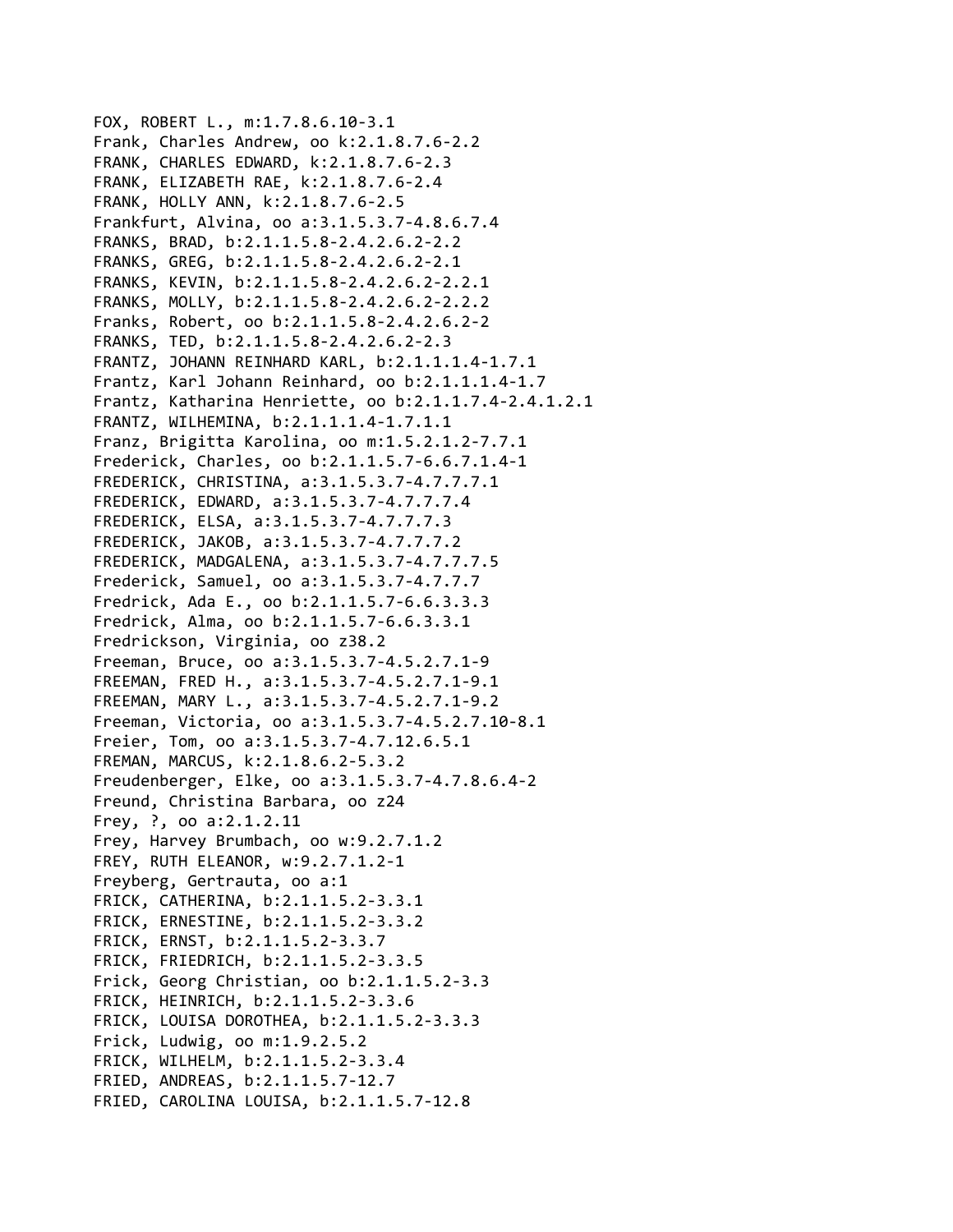Fried, Christian Karl, oo b:2.1.1.7.4‐5.2.1.1 FRIED, ERHARD WALTER, b:2.1.1.7.4‐2.4.7.5.4‐1 FRIED, JAKOB, b:2.1.1.5.7‐12.9 FRIED, JOHANN PETER, b:2.1.1.5.7‐12.3 Fried, Johann Peter, oo b:2.1.1.5.7‐12 FRIED, JOHANNES, b:2.1.1.5.7‐12.5 FRIED, KATHARINA, b:2.1.1.5.7‐12.1 FRIED, LOUISE SOPHIE, b:2.1.1.7.4‐5.2.1.1.1 Fried, Luise Sophie, oo b:2.1.1.1.6‐9.2.9.3 FRIED, MARGARETHA, b:2.1.1.5.7‐12.4 FRIED, MARIA DOROTHEA, b:2.1.1.5.7‐12.2 Fried, Wilhelm Jakob, oo b:2.1.1.7.4‐2.4.7.5.4 FRIED, WILHELM, b:2.1.1.5.7‐12.6 Friedrich, Willi, oo a:2.1.7.3.1‐1.1.1.1.1‐6.2 FRISKE, BAILEY, a:3.1.5.3.7‐4.5.2.2.2‐2.2.3.1 FRISKE, DANIEL PAUL (DAN), a:3.1.5.3.7‐4.5.2.2.2‐2.2.3 FRISKE, ELEANOR, a:3.1.5.3.7‐4.5.2.2.2‐2.1 Friske, Jacob David (Jack), oo a:3.1.5.3.7‐4.5.2.2.2‐2 FRISKE, LINDA RAE, a:3.1.5.3.7‐4.5.2.2.2‐2.3.2 FRISKE, MARY, a:3.1.5.3.7‐4.5.2.2.2‐2.2.2 FRISKE, NANCY, a:3.1.5.3.7‐4.5.2.2.2‐2.2.1 FRISKE, OTTO PAUL (SONNY), a:3.1.5.3.7‐4.5.2.2.2‐2.2 FRISKE, PENNY LOU, a:3.1.5.3.7‐4.5.2.2.2‐2.3.1 FRISKE, ROBERT (BOBBY) DEAN, a:3.1.5.3.7‐4.5.2.2.2‐2.3.4 FRISKE, ROBERT (BOBBY), a:3.1.5.3.7‐4.5.2.2.2‐2.3 FRISKE, SANDRA JEAN, a:3.1.5.3.7‐4.5.2.2.2‐2.3.3 FRITSCH, CECELIA, k:2.1.8.5.3‐1 FRITSCH, JOSEPH J. JR., k:2.1.8.5.3‐2 FRITSCH, JOSEPH J. JR., k:2.1.8.5.3‐3 Fritsch, Joseph J., oo k:2.1.8.5.3 FRITSCH, MARTIN, k:2.1.8.5.3‐4 Fritz, Margaretha Katharina, oo b:2.1.1.1.6‐9.5 Froehle, Rosemary, oo a:3.1.5.3.7‐4.5.2.7.1‐10.2 Fröhlich, Friedrich Christian, oo b:2.1.1.7.4‐2.4.3.5 Fröhlich, Magdalena Margaretha, oo b:2.1.1.7.4‐2.4.1 Froitzheim, Gertrud, oo m:1.9.3.7.7‐1 Frondel, Hermann, oo m:1.9.7.4.7‐2 FRONDEL, NORBERT JOSEF, m:1.9.7.4.7‐2.1 Fry, Forest, oo b:2.1.1.5.7‐6.6.9.3.3 Fuchs, Claudina Elisabetha, oo b:2.1.1.5.2‐3.3.5 Fuchs, Hilda, oo a:3.1.5.3.7‐4.8.2.4.6‐7 Fuchs, Lina, oo b:2.1.1.1.4‐1.12.2.5.4 Fuchs, Raimund Johann, oo m:1.5.2.2.4‐8.6 Fugua, Kathy, oo a:3.1.5.3.7‐4.8.6.6.4‐2.2 Fuhrman, Jeanette C., oo m:1.7.8.8.2‐5.4 Fuhrmann, Sophie Katharina, oo b:2.1.1.1.4‐1.6.1.6.4 Fulgham, Irene, oo a:3.1.5.3.7‐4.8.3.4.7‐1 Fullerton, George Lawrence, oo k:2.1.8.7.2‐1.1.2 FULLERTON, TREVOR LAWRENCE, k:2.1.8.7.2‐1.1.2‐1 Funk, John, oo a:3.1.5.3.7‐4.8.2.3.4‐2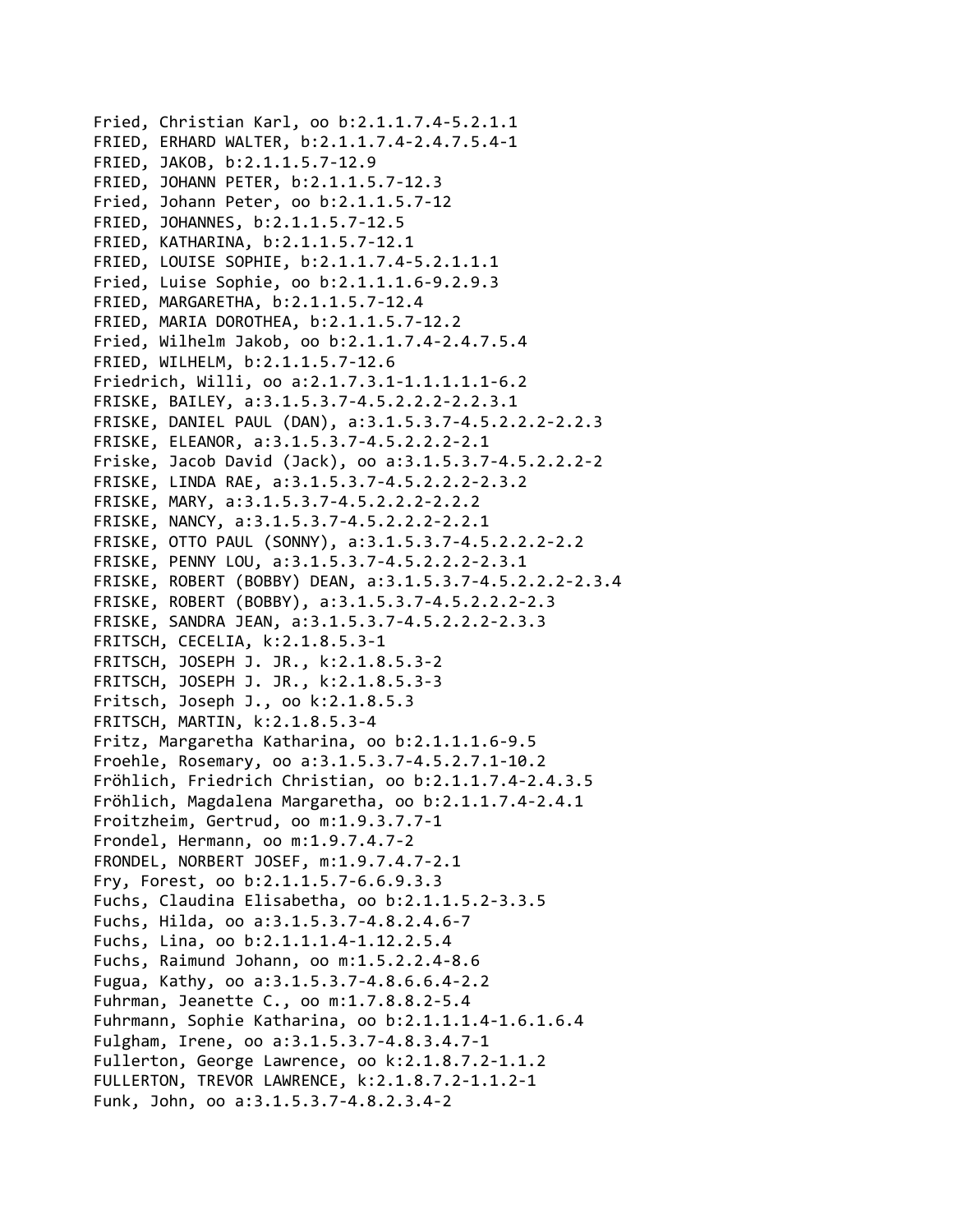Funk, Richard, oo a:3.1.5.3.7‐4.8.2.3.4‐4 FÜTTER, JOSEF, m:1.9.11.10.2‐7.1 Fütterer, Hermann Josef, oo m:1.7.3.7.3‐7.5 Fütterer, Hermann Josef, oo m:1.9.11.10.2‐7 Gabik, Stanley J., oo m:1.7.8.8.6‐3.11 Gabriel, Carl Phillip, oo b:2.1.1.5.8‐2.4.2.6.1 GADBERRY, BRETT, a:3.1.5.3.7‐4.8.2.1.3‐6.1.1 Gadberry, Joe, oo a:3.1.5.3.7‐4.8.2.1.3‐6.1 GAGE, AUSLEY HYATT‐Hale, e:2.2.2.1 GAGE, RAYMOND WHITNEY‐BISHOP, e:2.2.2.2 Gage, Raymond William II, oo e:2.2.2 Gagnon, Paul, oo k:2.1.8.6.2‐1.2 Gaisser, Anna, oo z49 Galey, Brian Teasdale, oo n:1.2.3.4.4.1 GALEY, KATHRYN MARIE, n:1.2.3.4.4.1.1 GALEY, MADISON KRISTINA, n:1.2.3.4.4.1.2 Gallagher, Loraine, oo a:3.1.5.3.7‐4.5.2.7.7‐3 Gallipo, Kathryn Ann, oo a:3.1.5.3.7‐4.5.2.7.10‐6.7 Gallipo, Kay Lynn, oo a:3.1.5.3.7‐4.5.2.7.10‐6.6 Gallus, Elisabeth, oo m:1.7.1.8.1‐1 Galm, Georg, oo m:1.5.3.2.1‐1.7 Gambert, Maria Anna, oo m:1.9.2.5.6 GAMMA, ANITA, m:1.9.4.11.3‐4 GAMMA, ANTON J., m:1.9.4.11.2‐1 GAMMA, CATHERINE (KATIE), m:1.9.4.11.1 GAMMA, CATHERINE, m:1.9.4.11.2‐3 GAMMA, CORA ELLA MARIE, m:1.9.4.11.2‐2.3 GAMMA, DAVID WALLACE, m:1.9.4.11.3‐3 GAMMA, FRANK JOSEPH JR., m:1.9.4.11.2‐2.1 GAMMA, FRANK JOSEPH, m:1.9.4.11.2‐2 GAMMA, JACOB (THEODORE) THEODORE JR., m:1.9.4.11.2‐5 GAMMA, JACOB THEODORE, m:1.9.4.11.2 Gamma, Jacob, oo m:1.9.4.11 GAMMA, JAMES A., m:1.9.4.11.2‐2.2 GAMMA, JAMES M., m:1.9.4.11.2‐6 GAMMA, JOSEPH PATRICK, m:1.9.4.11.3 GAMMA, KATHERINE, m:1.9.4.11.3‐1 GAMMA, LOUISE, m:1.9.4.11.3 GAMMA, MARY LOUISE., m:1.9.4.11.2‐2.4 GAMMA, MARY P., m:1.9.4.11.2‐4 GAMMA, PAULINE, m:1.9.4.11.3‐2 Gampert, Hedwig, oo z171.1 Gampert, Rosa, oo m:1.9.7.4.7‐6 Gänshirt, Klara, oo m:1.9.7.3.2‐3.1 GANT, CELESTYN ATHENA, k:2.1.8.7.2‐2.2.2.1 GANT, CHRISTOPHER BRIAN, k:2.1.8.7.2‐2.2.2 GANT, DAVID ALAN, k:2.1.8.7.2‐2.2.3 GANT, ELIZABETH AMELIA, k:2.1.8.7.2‐2.2.3.2 GANT, GARY LEE, k:2.1.8.7.2‐2.3 Gant, James Edwin, oo k:2.1.8.7.2‐2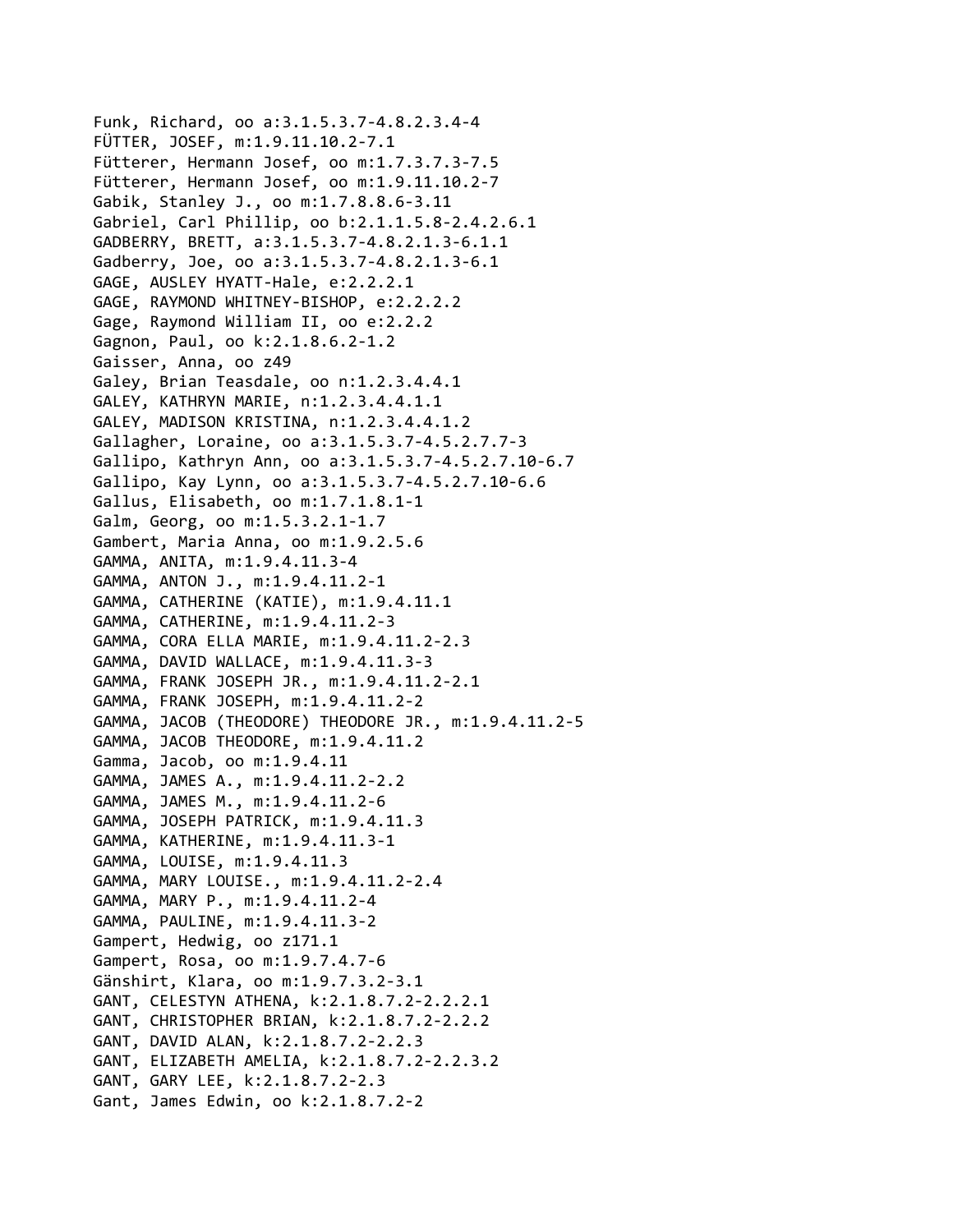GANT, JAMES RICHARD, k:2.1.8.7.2‐2.3.1 GANT, JAMES ROBERT, k:2.1.8.7.2‐2.2.1 GANT, JAMES RONALD, k:2.1.8.7.2‐2.1 GANT, JANIE, k:2.1.8.7.2‐2.1.2 GANT, KEITH LAWSON, k:2.1.8.7.2‐2.3.1.1 GANT, MARY KATHERINE, k:2.1.8.7.2‐2.1.1 GANT, ROBERT LYNN, k:2.1.8.7.2‐2.2 GANT, TIMOTHY WAYNE, k:2.1.8.7.2‐2.2.4 GANT, VALERIE MICHELLE, k:2.1.8.7.2‐2.2.3.1 GARAWAY, MARGARET, z268.1.1 GARAWAY, PAULINE, z268.1.2 Garcia, Lola, oo m:1.5.2.2.2‐7.1.4 Garcia, Rita Angele, oo x:1.3.1.6.5‐1 Gardiner, Helen, oo m:1.7.8.5.8‐5 GARNIER, ALIX ADRIENNE, b:2.1.1.7.4‐2.3.1.1.1‐1.1.1 Garnier, Francois, oo b:2.1.1.7.4‐2.3.1.1.1‐1.1 Garraway, John, oo z268.1 Garraway, John, oo z268.1 GARRETT, CATHERINE, i:1.2.2.1.1‐3.3 GARRETT, CATHY, i:1.2.2.1.1‐1.4 GARRETT, CHERYL, i:1.2.2.1.1‐1.3 GARRETT, DORIS, i:1.2.2.1.1‐2 Garrett, Henry Joseph, oo i:1.2.2.1.1 GARRETT, LINDA, i:1.2.2.1.1‐1.2 Garrett, Myrtella K., oo m:1.5.2.2.2‐1.3 GARRETT, ROBERT JOSEPH, i:1.2.2.1.1‐3 GARRETT, SALLY, i:1.2.2.1.1‐3.2 GARRETT, SHARON, i:1.2.2.1.1‐3.1 GARRETT, THOMAS, i:1.2.2.1.1‐1.1 GARRETT, WILLIAM, i:1.2.2.1.1‐1 Garris, Ethel Olean, oo m:1.7.8.2.6‐8 Garrison, Abraham (Abe), oo b:2.1.1.5.7‐6.11.4.1 GARRISON, ALBERT, b:2.1.1.5.7‐6.11.1.4.3 GARRISON, ARTHUR ALVIN, b:2.1.1.5.7‐6.11.1.4.1 GARRISON, BESSIE, b:2.1.1.5.7‐6.11.4.1.3 GARRISON, CECIL EDNA, b:2.1.1.5.7‐6.11.1.4.4 GARRISON, CECILE, b:2.1.1.5.7‐6.11.4.1.9 GARRISON, CHESTER HAROLD, b:2.1.1.5.7‐6.11.4.1.7 GARRISON, CLARA, b:2.1.1.5.7‐6.11.1.3.1 GARRISON, CLARENCE, b:2.1.1.5.7‐6.11.4.1.10 GARRISON, ELLIS, b:2.1.1.5.7‐6.11.4.1.2 GARRISON, ELSIE, b:2.1.1.5.7‐6.11.4.1.11 GARRISON, FLORENCE, b:2.1.1.5.7‐6.11.1.3.6 GARRISON, GRACE, b:2.1.1.5.7‐6.11.4.1.5 GARRISON, IRENE, b:2.1.1.5.7‐6.11.1.3.4‐1 GARRISON, JAMES ALBERT, b:2.1.1.5.7‐6.11.4.1.12 GARRISON, JUANITA ESTHER, b:2.1.1.5.7‐6.11.1.3.5‐1 GARRISON, LESLIE, b:2.1.1.5.7‐6.11.4.1.6 GARRISON, MARIE ANN, b:2.1.1.5.7‐6.11.1.3.5‐3 GARRISON, MERLE, b:2.1.1.5.7‐6.11.1.3.4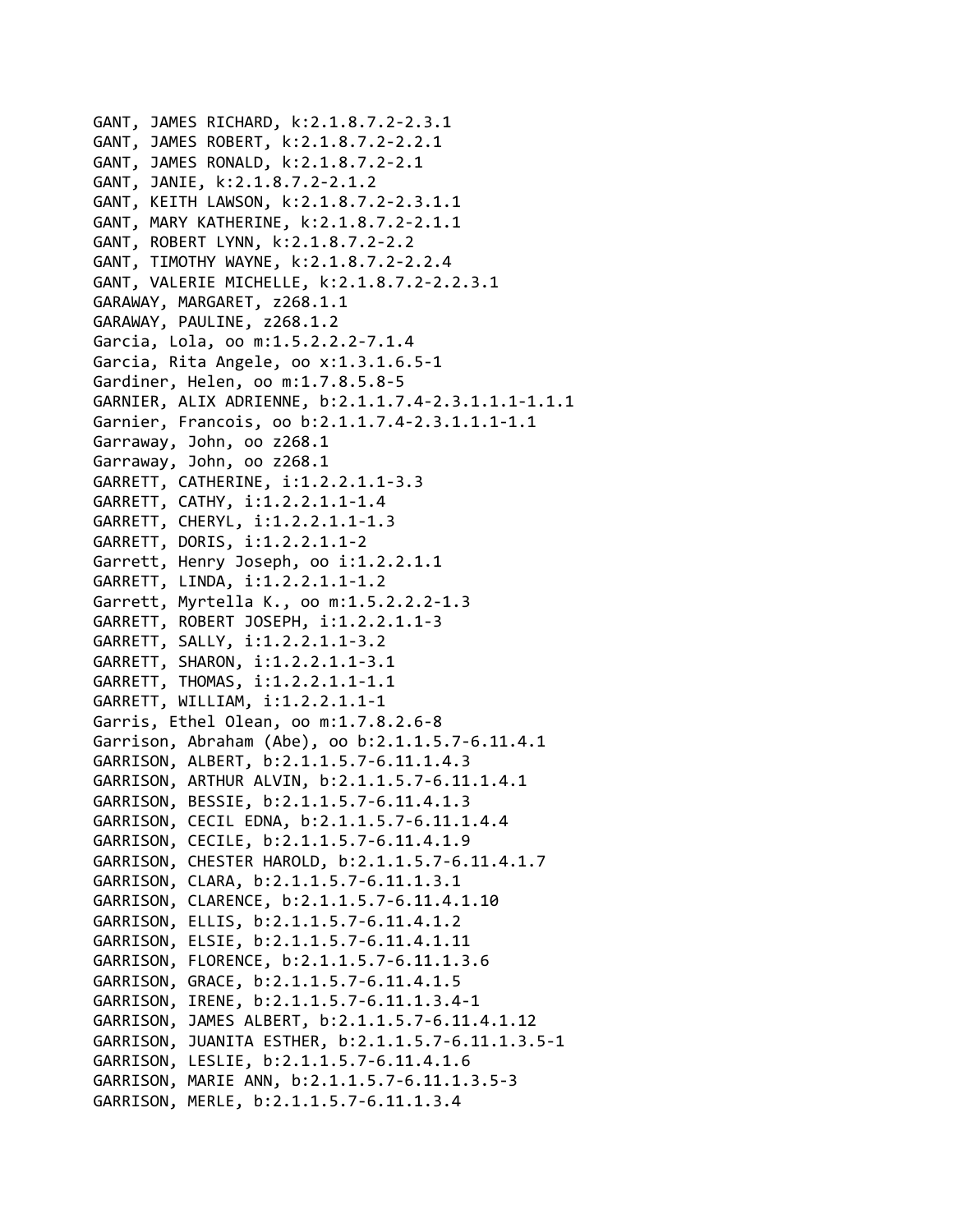```
GARRISON, PEARL IRENE, b:2.1.1.5.7‐6.11.1.4.5
GARRISON, PERCY, b:2.1.1.5.7‐6.11.4.1.8
Garrison, Pheobe Elizabeth, oo b:2.1.1.5.7‐6.11.1.2
GARRISON, RAYMOND FLOYD, b:2.1.1.5.7‐6.11.4.1.1
GARRISON, ROY CLIFFORD, b:2.1.1.5.7‐6.11.1.4.2
GARRISON, ROY EDWARD, b:2.1.1.5.7‐6.11.1.3.5‐2
GARRISON, ROY, b:2.1.1.5.7‐6.11.1.3.5
GARRISON, RUSSELL, b:2.1.1.5.7‐6.11.1.3.2
GARRISON, VERNIE, b:2.1.1.5.7‐6.11.1.3.3
Garrison, Walter, oo b:2.1.1.5.7‐6.11.1.3
Garrison, William, oo b:2.1.1.5.7‐6.11.1.4
GARRISON, ZELLA, b:2.1.1.5.7‐6.11.4.1.4
Garrity, Tom J., oo n:1.2.1
Gärtner, Sophie Louise, oo b:2.1.1.5.7‐13.3.6
Gässler, Hermann, oo a:2.1.7.1.5‐2.7.1.1.1‐3
Gaub, Katherine, oo a:3.1.5.3.7‐4.5.2.7
GAUDREAU, AARON, f:7.4.1.2.2
Gaudreau, Frank, oo f:7.4.1.2
GAUDREAU, KERRY, f:7.4.1.2.1
Gay, Denise, oo k:2.1.8.7.3‐3.1
Geary, Dan, oo b:2.1.1.5.7‐6.6.1.3.3
Gebhart, Karl, oo b:2.1.1.7.4‐7.8.2.2
Gegg, Albin A., oo m:1.5.2.1.4‐1.8.3
GEGG, ALLEN LOUIS, m:1.5.2.1.2‐2.1.4
GEGG, ARGENIA ELEANOR, m:1.9.4.2.4‐1.4
GEGG, AUSTIN LAWRENCE, m:1.5.2.1.2‐2.1.2
GEGG, BERNICE L., m:1.5.2.1.2‐2.1.3
GEGG, BERTHA MARCELLA, m:1.9.4.2.4‐1.7
GEGG, FELIX JOSEPH, m:1.9.4.2.4‐1.2
Gegg, Francis Joseph, oo m:1.9.4.2.6
Gegg, Josephine C., oo m:1.9.4.1.2‐1
Gegg, LaVerne M., oo m:1.5.2.1.2‐2.4.2
Gegg, Lawrence C., oo m:1.5.2.1.2‐2.1
Gegg, Leo, oo m:1.9.4.2.4‐1
GEGG, LEONARD SEVERIN, m:1.9.4.2.4‐1.6
GEGG, LORETTA ANNA, m:1.9.4.2.4‐1.5
GEGG, MARCELINE OLETHA, m:1.5.2.1.2‐2.1.1
GEGG, MARIE EVA, m:1.5.2.1.2‐2.1.6
GEGG, PAULINE THECIA, m:1.9.4.2.4‐1.1
GEGG, QUENTIN J., m:1.5.2.1.2‐2.1.5
Gegg, Regina Genevieve, oo m:1.5.2.1.2‐2.4
GEGG, WENDELIN HENRY, m:1.9.4.2.4‐1.3
Geib, Frieda, oo a:3.1.5.3.7‐4.8.2.4.2‐3
GEIGER, ALFONS JOSEF, m:1.5.1.1.1‐1.2.2.1
GEIGER, CAROLINA, m:1.7.1.2.3‐4.6.1
Geiger, Erika, oo m:1.5.1.1.5‐1.2.2
GEIGER, FERDINAND JOSEF, m:1.5.1.1.1‐1.2.2
Geiger, Ferdinand, oo m:1.5.1.1.1‐1
GEIGER, FRANZ JOSEF, m:1.9.11.5.5‐1
Geiger, Franz Josef, oo m:1.7.1.2.3‐4.6
```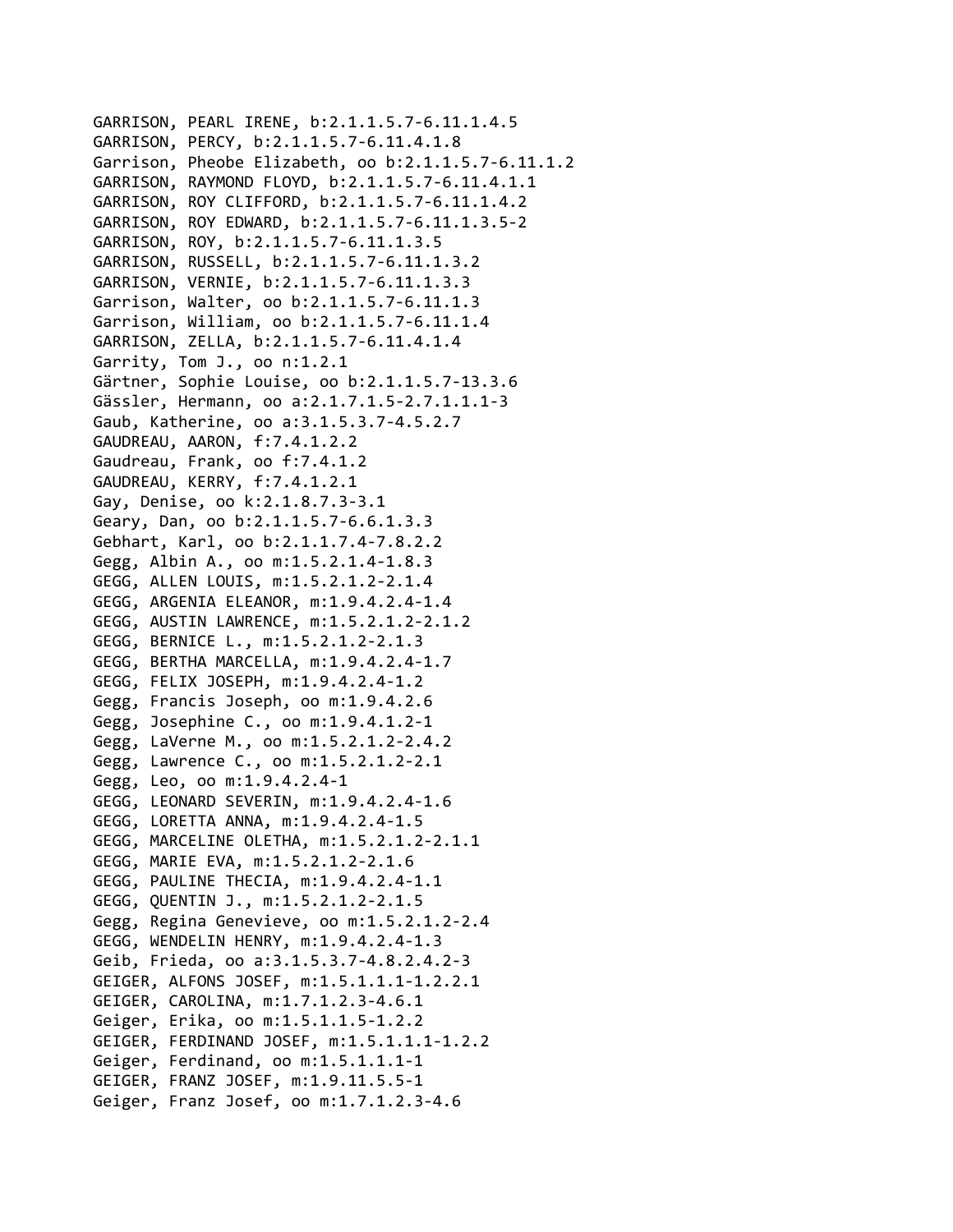```
GEIGER, FRIDA, m:1.5.1.1.1‐1.2.1
GEIGER, JOHANN BAPTIST, m:1.5.1.1.1‐1.1
GEIGER, JOHANNES, m:1.7.1.2.3‐4.6.4
GEIGER, JOSEF, m:1.5.1.1.1‐1.1.2
Geiger, Josef, oo m:1.9.11.5.5
GEIGER, KARL, m:1.5.1.1.1‐1.2.3
GEIGER, LEO, m:1.5.1.1.1‐1.1.3
Geiger, Leo, oo m:1.5.3.4.2‐12.4
GEIGER, LEONARD, m:1.7.1.2.3‐4.6.3
Geiger, Magdalena, oo m:1.9.11
GEIGER, MARIA CHRISTA, m:1.5.1.1.1‐1.2.2.2
GEIGER, MARIA JULIA, m:1.5.1.1.1‐1.1.1
GEIGER, MARIA MAGDALENA, m:1.5.1.1.1‐1.1.4
Geiger, Maria Magdalena, oo m:1.5.3.4.2
GEIGER, MARTIN HERMANN, m:1.7.1.2.3‐4.6.5
GEIGER, MICHAEL, m:1.5.1.1.1‐1.3
GEIGER, THEODOR, m:1.5.1.1.1‐1.2
GEIGER, ZITA, m:1.7.1.2.3‐4.6.2
Geigle, Lina Barbara, oo a:2.1.7.1.5‐2.7.1.7.7‐1
Geiler, Frederick A., oo m:1.9.4.2.4‐1.5
Geiler, Katharina, oo a:2.1.7.3.1‐1.1
Geiser, Emelia, oo a:3.1.5.3.7‐4.8.6.6.1
Geisey, Suzanne Lee, oo b:2.1.1.5.7‐6.11.5.1.3‐1.3
Geist, Christian, oo a:3.1.5.3.7‐4.8.1.7.1.1
Geist, Maria, oo d:1.6
Gengenbacher, Anna, oo m:1.5.2.2.4‐8
George, William, oo b:2.1.1.5.8‐2.4.2.5.2‐3.3.1
GEORGE‐EISENBEIS, CLEMENT YVES JEAN, b:2.1.1.1.6‐9.2.9.3.1‐3.1.2
GEORGE‐EISENBEIS, THOMAS FRANCOIS JACQUES, b:2.1.1.1.6‐9.2.9.3.1‐3.1.1
Geotz, Luise, oo d:1.4
Geppert, Magdalena, oo m:1.7.3.7
GERAGHTY, EDITH MAGDALINE, m:1.7.8.2.5‐5.3
Geraghty, Edward Patrick, oo m:1.7.8.2.5‐5
GERAGHTY, EDWARD W., m:1.7.8.2.5‐5.2
GERAGHTY, MILDRED CECILIA ROSE, m:1.7.8.2.5‐5.4
GERAGHTY, RALPH JAMES, m:1.7.8.2.5‐5.1
GERAGHTY, THOMAS (MILTON) MILTON, m:1.7.8.2.5‐5.5
Gerard, Leona Majenta, oo m:1.5.3.3.2‐1.3
Gerdes, Wayne, oo b:2.1.1.5.7‐6.6.7.1.2
Gerharter, Laurie, oo a:3.1.5.3.7‐4.5.2.2.2‐2.1.3
Gerjets, Joseph, oo b:2.1.1.5.7‐6.6.1.2.2‐13
Gerlach, Bessie, oo k:2.1.8.3.3
Gerlach, Douglas, oo k:2.1.8.6.2‐1.6
GERLACH, JACLYN MARY KATIE, k:2.1.8.6.2‐1.6.2
GERLACH, STEPHANIE MARIE, k:2.1.8.6.2‐1.6.1
GERLACH, VALERIE HALEN, k:2.1.8.6.2‐1.6.3
Gerscheiner, Maria, oo a:3.1.5.3.7‐4.7.3.4
Gerteis, Klara Maria, oo m:1.9.7.3.1‐1.2
Geswindt, Sarah, oo w:9.2.3.7.3
GETHERLE, ANNA MARIA, b:2.1.1.1.9.2
```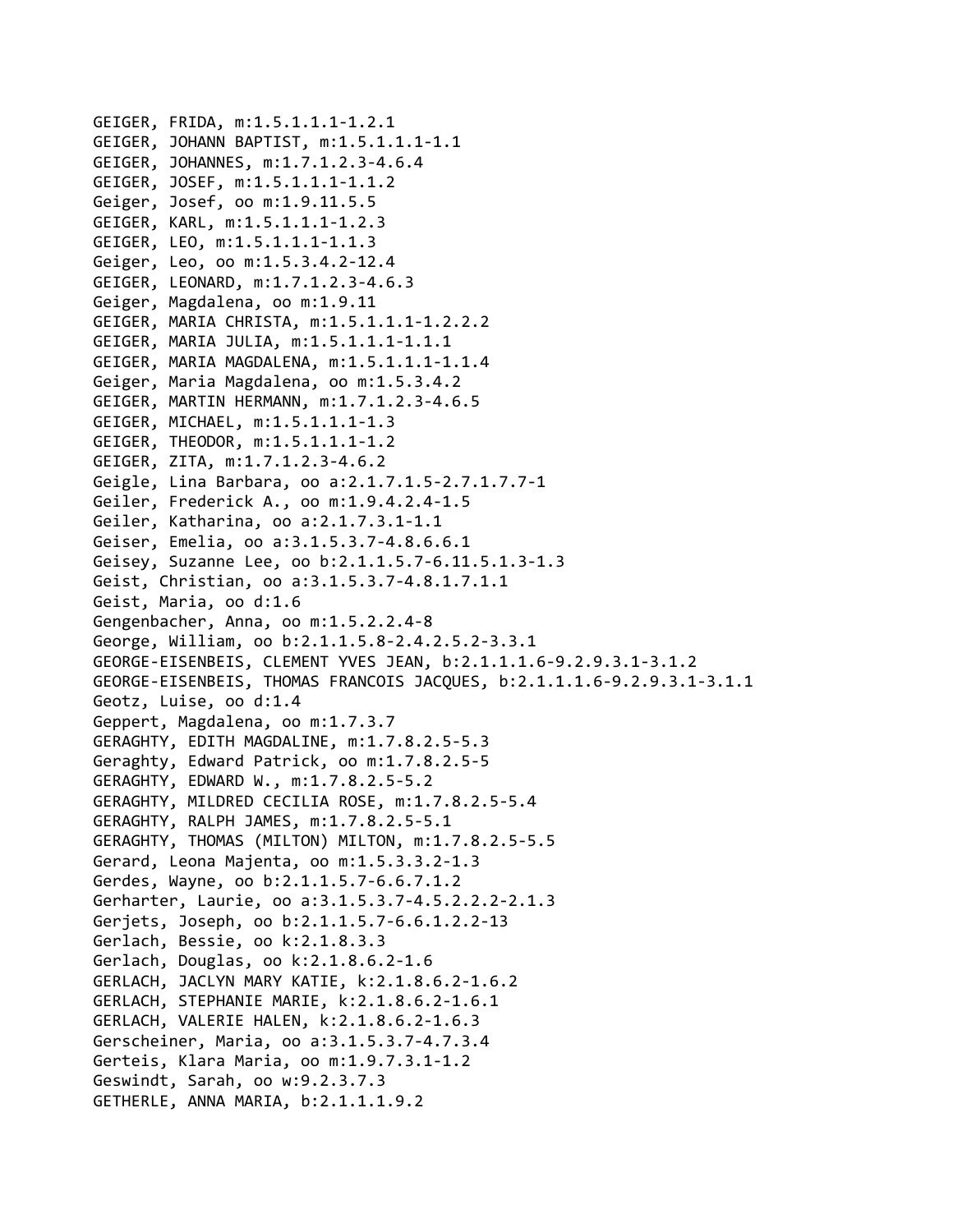GETHERLE, GEORG LUDWIG, b:2.1.1.1.9.1 GETHERLE, SUZANNA LOUISA, b:2.1.1.1.9.3 GHERMAN, ANNA IRENE, m:1.9.4.9.1‐3 GHERMAN, ANNA, m:1.9.4.9.5 GHERMAN, CHARLES THEODORE, m:1.9.4.9.1‐1 GHERMAN, CLAUDE, m:1.9.4.9.3‐2 GHERMAN, CLYDE ANTHONY, m:1.9.4.9.1‐7 GHERMAN, EDWARD JOSEPH, m:1.9.4.9.4 GHERMAN, ELIZABETH, m:1.9.4.9.3 GHERMAN, ELLIS JOSEPH, m:1.9.4.9.1‐4.1 GHERMAN, FREDERICK EDWARD, m:1.9.4.9.4‐2 GHERMAN, JEROME EDWARD, m:1.9.4.9.1‐7.2 GHERMAN, JOAN RUTH, m:1.9.4.9.1‐7.3 GHERMAN, JOSEPH JAMES, m:1.9.4.9.1‐4 GHERMAN, LAWRENCE F., m:1.9.4.9.1‐5 GHERMAN, LENA, m:1.9.4.9.7 GHERMAN, LORINE M., m:1.9.4.9.4‐3 GHERMAN, LOUISE JOSEPHINE, m:1.9.4.9.6 GHERMAN, MABEL, m:1.9.4.9.3‐1 GHERMAN, MARSHALL T. Fr., m:1.9.4.9.1‐6 GHERMAN, PATRICIA (PATSY) ANN, m:1.9.4.9.1‐7.1 GHERMAN, PHILIPPINE, m:1.9.4.9.2 GHERMAN, THEODORE JOSEPH, m:1.9.4.9.1 GHERMAN, WILLIAM AUSTIN, m:1.9.4.9.1‐2 GHERMAN, WILLIAM EMMET, m:1.9.4.9.4‐1 Gidley, Peter, oo m:1.5.2.1.1‐1.3 GIESE, HEATHER L., a:3.1.5.3.7‐4.8.2.1.3‐5.7.1 Giese, Kristine, oo a:3.1.5.3.7‐4.7.2.12.2‐1.3 GIESE, LONDON LEE, a:3.1.5.3.7‐4.8.2.1.3‐5.7.2 Giese, Vance M., oo a:3.1.5.3.7‐4.8.2.1.3‐5.7 Giesler, Ernest Herbert, oo m:1.9.4.2.4‐1.4 Giger, Valeria, oo w:9.7.1 Giges, Valeria, oo z214.3.1 Gilbert, Edsel J., oo m:1.9.5.6.6‐6 Gilbert, Mary Ann, oo b:2.1.1.5.7‐6.6.4 Gilbride, Chuck, oo k:2.1.8.6.2‐2.1 GILBRIDE, JENNIFER, k:2.1.8.6.2‐2.1.1 GILBRIDE, JULI, k:2.1.8.6.2‐2.1.2 Giles, Cynthia Ann, oo k:2.1.8.7.6‐3.3 Gill, Bertha, oo b:2.1.1.5.7‐6.11.4.2 Gill, Glenda, oo a:3.1.5.3.7‐4.5.2.2.9‐5.2 Gillean, Lisa, oo k:2.1.8.6.2‐1.5 Gillespie, Vera Lavone, oo b:2.1.1.5.8‐2.4.2.13.7 GILLETTE, DAVID, b:2.1.1.5.7‐6.11.5.4.1.5 GILLETTE, DOUGLAS, b:2.1.1.5.7‐6.11.5.4.1.2 GILLETTE, HAROLD, b:2.1.1.5.7‐6.11.5.4.1.4 Gillette, Howard, oo b:2.1.1.5.7‐6.11.5.4.1 GILLETTE, HUGH EGBERT, b:2.1.1.5.7‐6.11.5.4.1.1 GILLETTE, ROBERT, b:2.1.1.5.7‐6.11.5.4.1.3 GILLETTE, WILLIAM A., b:2.1.1.5.7‐6.11.5.4.1.5.1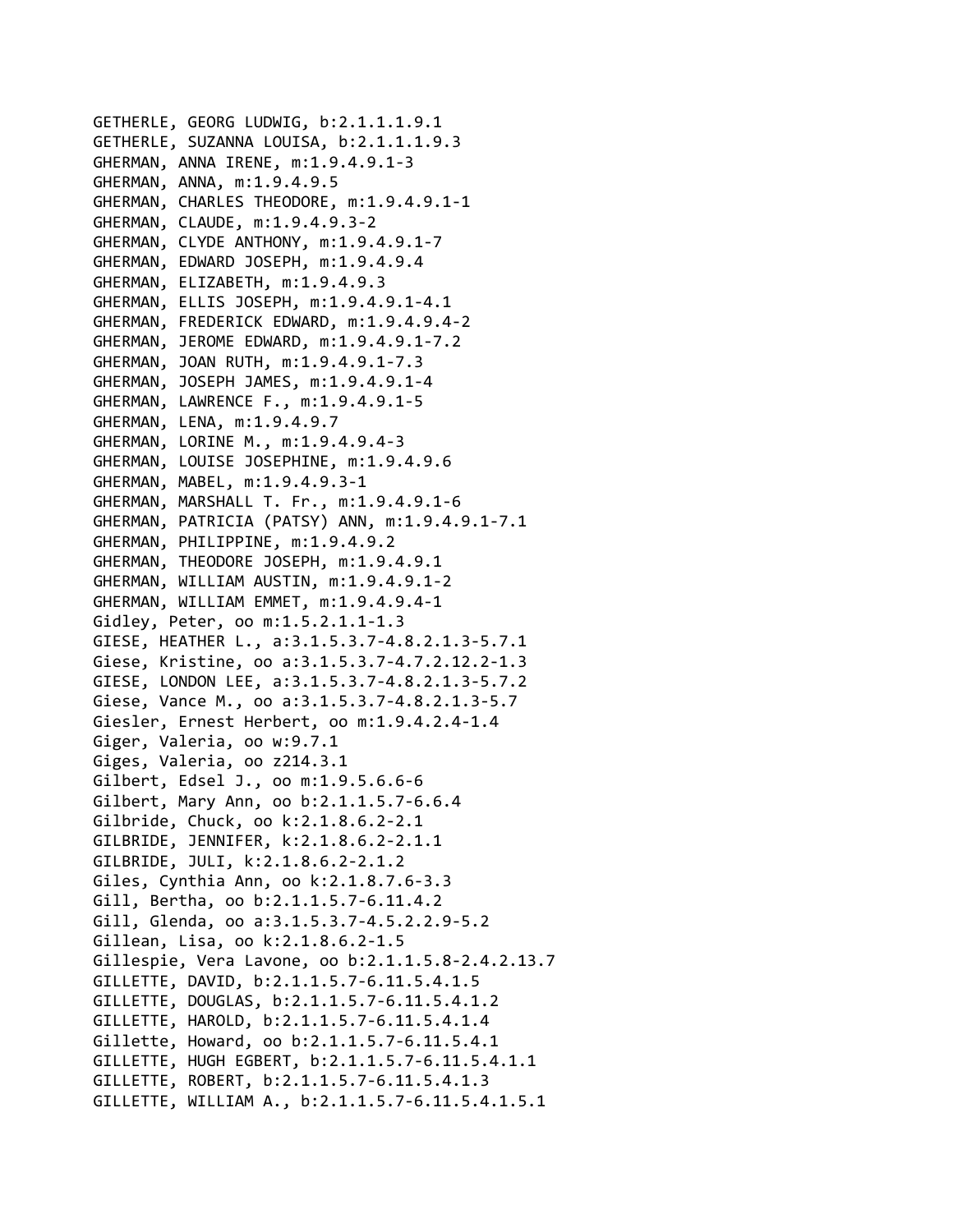Gilliam, Diana L., oo a:3.1.5.3.7‐4.5.2.7.10‐3.2 Gillman, Kevin, oo k:2.1.8.6.2‐1.1.3 Giltrop, Joann Elizabeth, oo f:7.4.7 GILTROP, JOSEPH JAMES, f:7.4.7.1 Gishwiller, Allen, oo b:2.1.1.5.7‐6.6.4.3.3 Gißler, Anna Magdalena, oo m:1.5.1.1.1‐1.2 Gißler, Maria Josefa, oo m:1.5.3.4.2‐6.4 Gißler, Maria Magdalena, oo m:1.5.1.1.1‐1.1 Gist, Martha Hazel, oo z268.1.1.1 Glas, Susanna, oo k:2.1.8 GLASER, CATHERINE, m:1.5.2.1.1‐1.3 GLASER, ELIZABETH, m:1.5.2.1.1‐1.8 GLASER, FRANCIS (FRANK) CHARLES, m:1.5.2.1.1‐1.9 GLASER, JOHN WENDEL, m:1.5.2.1.1‐1.4 Glaser, Joseph, oo m:1.5.2.1.1‐1 Glaser, Juliana, oo m:1.5.2.1.8‐1 GLASER, LOUISE, m:1.5.2.1.1‐1.2 GLASER, MARTIN JOSEPH, m:1.5.2.1.1‐1.7 GLASER, MARY MAGDALENA, m:1.5.2.1.1‐1.1 GLASER, PAULINE E., m:1.5.2.1.1‐1.5 GLASER, ROSE, m:1.5.2.1.1‐1.6 GLASER, SOPHIA C., m:1.5.2.1.1‐1.10 Glasser, Peter Karl, oo b:2.1.1.1.6‐9.4.7.6 Glatt, Francis J. (Fritz), oo a:3.1.5.3.7‐4.5.2.2.8‐10 Glaze, Donnie Ann, oo m:1.5.2.2.2‐7.4.3 Gleiss, Charlotte, oo w:1.10.3.3 Glöckner, Maria Magdelena, oo b:2.1.1.1.4‐11 Gluck, Howard, oo b:2.1.1.5.7‐6.6.1.4 Glück, Maria Amalia, oo m:1.5.11.5.3‐3.4 GOBEL, JOSEPH ALBERT, x:1.3.1.6.5‐2.2 GOBEL, SOLENE ELISABETH, x:1.3.1.6.5‐2.2.1 GOBEL, YOHANN BASTIEN, x:1.3.1.6.5‐2.2.2 Godat, Charles W., oo m:1.5.2.1.1‐1 Goddard, Floyd, oo n:1.2.5.4 GODDARD, JAMES, n:1.2.5.4.1 Goebel, Alfons, oo x:1.3.1.6.5‐2 GOEBEL, MARTHE ELISABETH, x:1.3.1.6.5‐2.1 Goehring, Anna, oo a:3.1.5.3.7‐4.8.6.6.3 GOETZ, AGNES, a:3.1.5.3.7‐4.7.2.4.10‐4 GOETZ, ART, a:3.1.5.3.7‐4.7.2.4.10‐2 Goetz, Fred, oo a:3.1.5.3.7‐4.7.2.4.5‐3 GOETZ, IDA, a:3.1.5.3.7‐4.7.2.4.10‐1 Goetz, John, oo a:3.1.5.3.7‐4.7.2.4.10 GOETZ, TED, a:3.1.5.3.7‐4.7.2.4.10‐3 Göggelmann, Erich, oo d:2.10.5.4.4 Göhringer, Klara, oo m:1.9.2.7.2‐3.5 GOLL, ADOLF, a:3.1.5.3.7‐4.7.2.3.8 GOLL, CHRISTIAN, a:3.1.5.3.7‐4.7.2.3.4 GOLL, ELISABETH, a:3.1.5.3.7‐4.7.2.9.5 GOLL, ELISABETHA, a:3.1.5.3.7‐4.7.2.3.7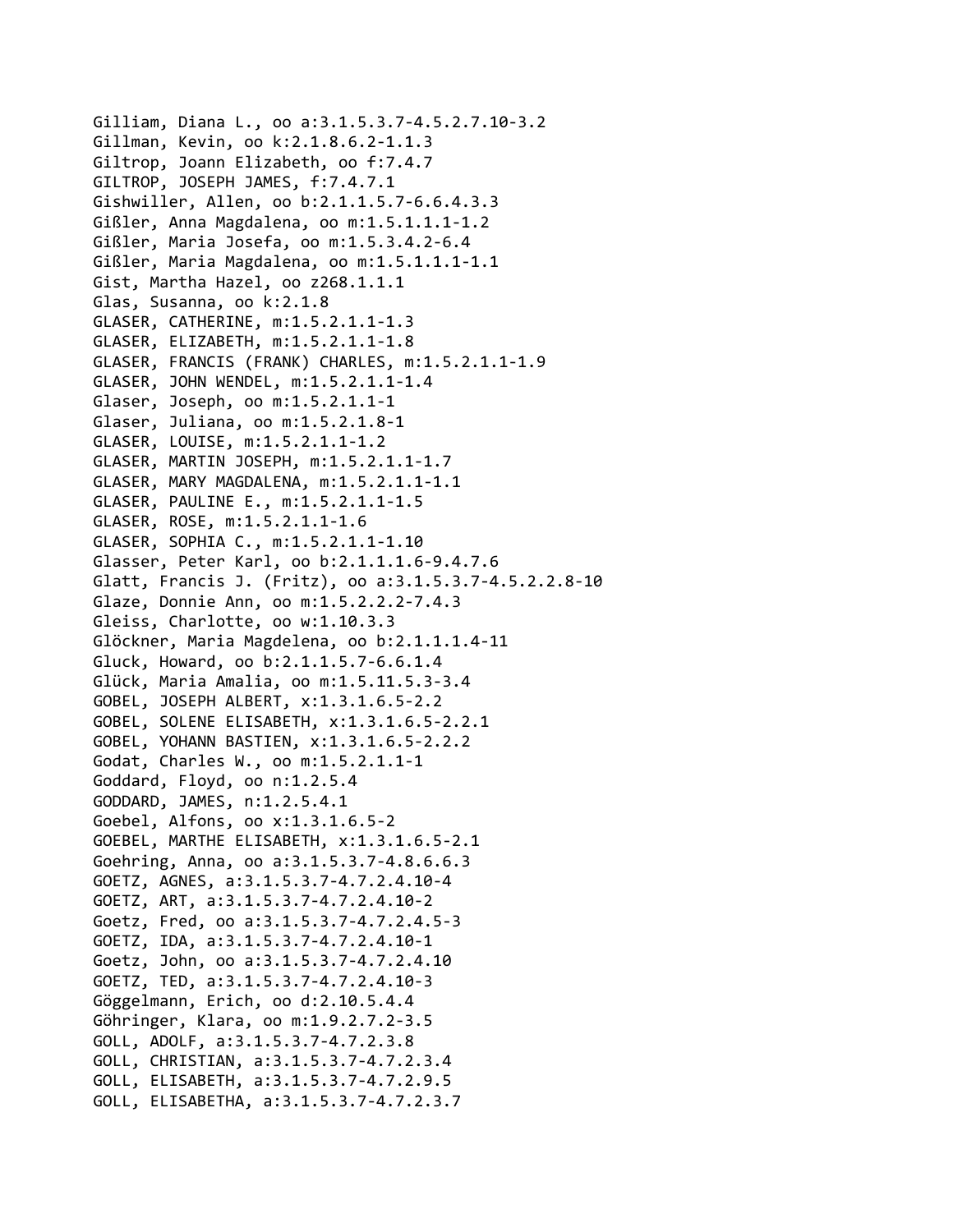```
GOLL, FRIEDRICH, a:3.1.5.3.7‐4.7.2.3.2
GOLL, FRIEDRICH, a:3.1.5.3.7‐4.7.2.9.2
Goll, Friedrich, oo a:3.1.5.3.7‐4.7.2.3
GOLL, GOTTFRIED, a:3.1.5.3.7‐4.7.2.3.10
GOLL, JOHANN, a:3.1.5.3.7‐4.7.2.3.1
GOLL, JOHANN, a:3.1.5.3.7‐4.7.2.3.5
GOLL, JOHANN, a:3.1.5.3.7‐4.7.2.9.4
Goll, Johann, oo a:3.1.5.3.7‐4.7.2.9
GOLL, MAGDALENA, a:3.1.5.3.7‐4.7.2.3.6
GOLL, MAGDALENA, a:3.1.5.3.7‐4.7.2.9.3
GOLL, MARGARETHA, a:3.1.5.3.7‐4.7.2.3.9
GOLL, MARIA, a:3.1.5.3.7‐4.7.2.3.3
GOLL, MARIA, a:3.1.5.3.7‐4.7.2.9.6
GOLL, PAULINA, a:3.1.5.3.7‐4.7.2.9.8
GOLL, PAULINE, a:3.1.5.3.7‐4.7.2.3.12
GOLL, PHILIPP, a:3.1.5.3.7‐4.7.2.3.11
GOLL, ROSINA, a:3.1.5.3.7‐4.7.2.9.1
GOLL, WILLIAM, a:3.1.5.3.7‐4.7.2.9.7
Goller, Karl Georg Friedrich Ernst, oo z71
Goltry, Vernon L., oo n:1.2.2.9.1
GOMEZ, ALICIA CELINE, k:2.1.8.6.2‐1.2.2.1
GOMEZ, DAVID MICHAEL, a:3.1.5.3.7‐4.5.2.7.7‐4.2.1
GOMEZ, JARED ALBERTO, k:2.1.8.6.2‐1.2.4
GOMEZ, JONATHAN, k:2.1.8.6.2‐1.2.2
Gomez, Jose, oo k:2.1.8.6.2‐1.2
GOMEZ, MARK ALLAN, a:3.1.5.3.7‐4.5.2.7.7‐4.2.3
Gomez, Michael, oo a:3.1.5.3.7‐4.5.2.7.7‐4.2
GOMEZ, PHILLIP MATTHEW, a:3.1.5.3.7‐4.5.2.7.7‐4.2.2
GOMEZ, SARITA MICHELLE, k:2.1.8.6.2‐1.2.2
GOMEZ, TIFFANY AUTUSTINA, k:2.1.8.6.2‐1.2.3
GONCHAROV, KONSTANTIN, a:3.1.5.3.7‐4.3.2.1.9‐4.1.1
Goncharov, Sergey, oo a:3.1.5.3.7‐4.3.2.1.9‐4.1
GONCHAROVA, KSENIA, a:3.1.5.3.7‐4.3.2.1.9‐4.1.2
Good, Jacob, oo w:1.8.2
Goodlaxson, James Mark, oo b:2.1.1.5.8‐2.4.2.11.2‐2.2
GOODLAXSON, JESSICA ANN, b:2.1.1.5.8‐2.4.2.11.2‐2.2.2
GOODLAXSON, JUSTIN EUGENE, b:2.1.1.5.8‐2.4.2.11.2‐2.2.1
Goodrich, G.H., oo b:2.1.1.5.7‐6.11.2.3
GOODWIN, CHRISTOPHER MICHAEL, m:1.7.8.8.9‐9.4.1
Goose, Byron Daniels, oo k:2.1.8.7.6‐3.4.2
GOOSE, MAUREEN NICHOLE, k:2.1.8.7.6‐3.4.3
Gootee, Donald, oo k:2.1.8.6.3‐2.5
Gordner, Maria Elisabetha, oo b:2.1.1.5.8‐2
Gordon, Melissa, oo a:3.1.5.3.7‐4.5.2.7.7‐4.3.1
Görger, Julius, oo m:1.7.3.3.1‐1.7
Gorsuch, Margaret Ann, oo m:1.5.2.1.4‐1.7.2
Gorton, Romona, oo k:2.1.8.6.2‐1.1.1
Goshorn, Earl, oo z228.1.3
GOSSARD, FOSTER ELLSWORTH, b:2.1.1.5.7‐6.11.7.3.2
Gossard, Harry Ambrose, oo b:2.1.1.5.7‐6.11.7.3
```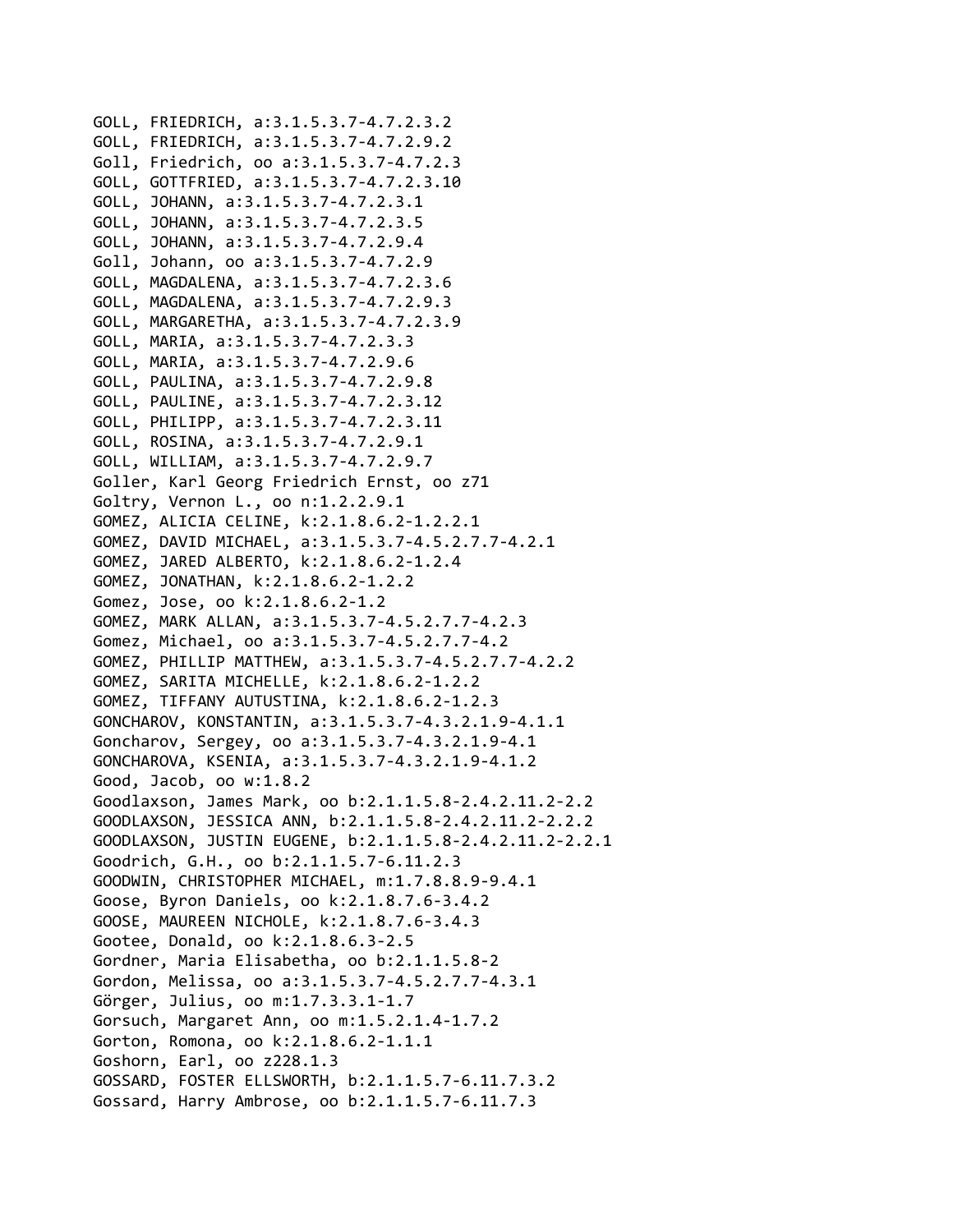GOSSARD, MYRON LEE, b:2.1.1.5.7‐6.11.7.3.1 Gosser, George W., oo w:1.10.2.4 Gösz, Anna Babette Kunigunda, oo y:1.4.3.8.3‐11.1.3.3 Götz, Christine, oo a:3.1.5.3.7‐4.7.2.10 Götz, Friedhelm, oo a:3.1.5.3.7‐4.7.4.3.3‐4.5 Gould, Marlo, oo a:3.1.5.3.7‐4.8.2.7.5‐10 Govreau, Elsie, oo m:1.5.2.1.2‐2.5 Govreau, Nora M., oo m:1.5.2.1.2‐2.6 Graafeiland, Dena Mae, oo m:1.9.4.9.1‐4 GRABER, BERTHA PAULINE, m:1.7.3.3.5‐4 Graber, Esther, oo a:3.1.5.3.7‐4.8.2.1.2‐2 GRABER, FRANZ JOSEF, m:1.7.3.3.5‐2.2 GRABER, HEINRICH ALBAN, m:1.7.3.3.5‐2.4 GRABER, HERMANN, m:1.7.3.3.5‐1 GRABER, JOSEF HERMANN, m:1.7.3.3.5‐2 Graber, Lorenz, oo m:1.7.3.3.5 GRABER, LUISE, m:1.7.3.3.5‐3 GRABER, LYDIA ELISABETH, m:1.7.3.3.5‐2.3 GRABER, OTTO H., m:1.7.3.3.5‐2.1 Grabien, Denise, oo b:2.1.1.5.7‐6.6.6.2.7‐1.1 Graebner, Clarence (Bud), oo f:3.5.1 GRAEBNER, HENRY (JAY) J.P., f:3.5.1.1 GRAEBNER, JIM, f:3.5.1.3 GRAEBNER, KIM, f:3.5.1.2 Graf, Angelika, oo x:1.3.1.6.10‐3.1 Graf, August, oo a:3.1.5.3.7‐4.5.2.2.2‐2.1 GRAF, ELLEN, x:1.3.1.6.10‐3.1.1 Graf, Katharina, oo a:2.1 Graf, Margaretha, oo a:3.1.5.3 Graff, Byron (Sam) Samuel, oo m:1.6.1.1.1‐2.9 Graff, Susanna, oo w:8 Graffe, Annemarie, oo a:2.1.7.1.5‐2.7.1.2.1‐1 Graham, ?, oo w:9.7.5.2 Graham, Alvina, oo a:3.1.5.3.7‐4.5.2.7.2‐1 Gramer, Josef, oo m:1.5.3.3.3‐5.5 Gramer, Maria Agatha, oo m:1.5.2 Gramer, Maria Rosa, oo m:1.9.11.10.4‐1 Gramm, Emma, oo k:2.1.8.6.3 Grams, Jean, oo b:2.1.1.5.8‐2.4.2.10.1‐1 Gran, Brenda Kay, oo k:2.1.8.3.2‐1.1.1 Gran, Elizabeth A., oo m:1.5.2.1.2‐5.3.4 GRANBOIS, ALLISON JO, a:3.1.5.3.7‐4.5.2.2.7‐2.3.4.1 Grand, Erik Esbjörn, oo m:1.7.8.8.2‐4.4 Grandbois, Ronald Dean, oo a:3.1.5.3.7‐4.5.2.2.7‐2.3.4 Gräs, Margaretha Sophie, oo b:2.1.1.5.7‐2 Gräser, Sophia Dorothea, oo b:2.1.1.1.4‐1.11 Grass, George Francis, oo m:1.5.2.2.2‐5.1 Gräss, Maria, oo b:2.1.1.5.7‐13.2.6 GRASS, WILBUR GEORGE, m:1.5.2.2.2‐5.1.1 Grässer, Catharina Elisabetha, oo b:2.1.2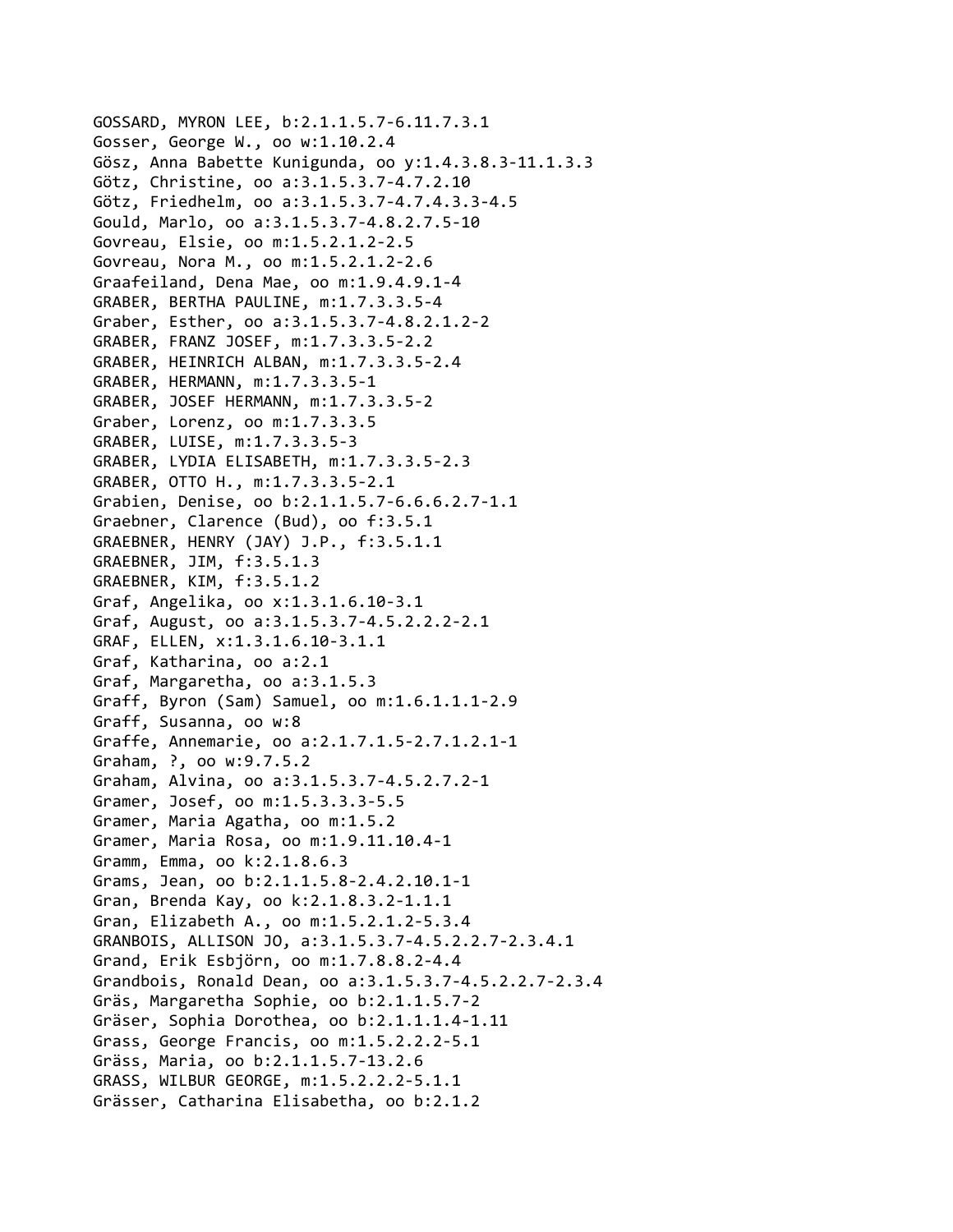Grässer, Hans Nickel, oo b:2.1.1.2 Grasso, David, oo a:3.1.5.3.7‐4.8.2.7.2‐2.1 Gräter, Ludwig Friedrich, oo a:2.1.2.10.6‐4.2 GRAVATTE, ALICE LEONA, k:2.1.8.5.4‐12 GRAVATTE, DORIS JEAN, k:2.1.8.5.4‐3 GRAVATTE, ELFRIEDA RUTH, k:2.1.8.5.4‐9 GRAVATTE, FREDERICK, k:2.1.8.5.4‐5.2 GRAVATTE, HERMAN, k:2.1.8.5.4‐5.3 GRAVATTE, JOANN KATHRYN, k:2.1.8.5.4‐6 GRAVATTE, JOSEPH C., k:2.1.8.5.4‐2 GRAVATTE, JUDITH, k:2.1.8.5.4‐5.7 GRAVATTE, KENNETH LEE, k:2.1.8.5.4‐5 GRAVATTE, MARY BETH, k:2.1.8.5.4‐4.1 GRAVATTE, MARY ETHELDA, k:2.1.8.5.4‐7 GRAVATTE, MARY, k:2.1.8.5.4‐5.6 GRAVATTE, NORMAN JAMES, k:2.1.8.5.4‐10 GRAVATTE, PATRICIA ANN, k:2.1.8.5.4‐5.5 GRAVATTE, RALPH ANTHONY, k:2.1.8.5.4‐11 GRAVATTE, ROBERT E. JR., k:2.1.8.5.4‐1 Gravatte, Robert E., oo k:2.1.8.5.4 GRAVATTE, ROBERT, k:2.1.8.5.4‐5.1 GRAVATTE, SHIRLEY MICHELLE, k:2.1.8.5.4‐8.1 GRAVATTE, THOMAS EUGENE, k:2.1.8.5.4‐8 GRAVATTE, WILLIAM H., k:2.1.8.5.4‐4 GRAVEN, CHRISTOPHER SHAWN, a:3.1.5.3.7‐4.5.2.7.7‐4.3.3 GRAVEN, KEVIN JOHN, a:3.1.5.3.7‐4.5.2.7.7‐4.3.2 GRAVEN, PATRICK THOMAS, a:3.1.5.3.7‐4.5.2.7.7‐4.3.1 Graven, Timothy Patrick, oo a:3.1.5.3.7‐4.5.2.7.7‐4.3 GRAY, DAN, b:2.1.1.5.8‐2.4.2.5.1‐2.2.1 GRAY, DIANNA, b:2.1.1.5.8‐2.4.2.5.1‐2.2.2 Gray, Don, oo b:2.1.1.5.8‐2.4.2.5.1‐2.2 GRAY, JAYSON, a:3.1.5.3.7‐4.8.3.4.3‐4.1.1 GRAY, KIMBERLY KATHERINE, b:2.1.1.5.7‐6.11.2.5.1‐3.1 GRAY, MARY NOREENE, a:3.1.5.3.7‐4.8.3.4.3‐4.2 Gray, Merle Dale, oo b:2.1.1.5.7‐6.11.2.5.1 Gray, Reuben Jay, oo a:3.1.5.3.7‐4.8.3.4.3‐4 GRAY, THOMAS DALE, b:2.1.1.5.7‐6.11.2.5.1‐2 GRAY, WAYNE K. JR., b:2.1.1.5.7‐6.11.2.5.1‐3.2 GRAY, WAYNE KEITH, b:2.1.1.5.7‐6.11.2.5.1‐3 GRAY, WILLIAM, a:3.1.5.3.7‐4.8.3.4.3‐4.1 GRDEN, ANNE HELENE SIERRA, a:3.1.5.3.7‐4.7.6.14.1‐1.1.2 GRDEN, MARY FAITH, a:3.1.5.3.7‐4.7.6.14.1‐1.1.1 Greene, Carol Ann, oo m:1.7.8.8.9‐3.3 Greene, Elizabeth Marie, oo b:2.1.1.5.7‐6.11.5.1.3‐1.1 GREFSHEIM, LILLIAN NORMA, a:3.1.5.3.7‐4.7.6.14.1‐1 Grefsheim, Nels O., oo a:3.1.5.3.7‐4.7.6.14.1 GREFSHEIM, ORRIS ROBERT, a:3.1.5.3.7‐4.7.6.14.1‐2 Gregg, Norman Wayne, oo a:3.1.5.3.7‐4.5.2.7.5‐1.2 Gregory, Clara, oo b:2.1.1.5.7‐6.6.1.2.2‐2 Greiner, Karl Wilhelm Ludwig, oo z72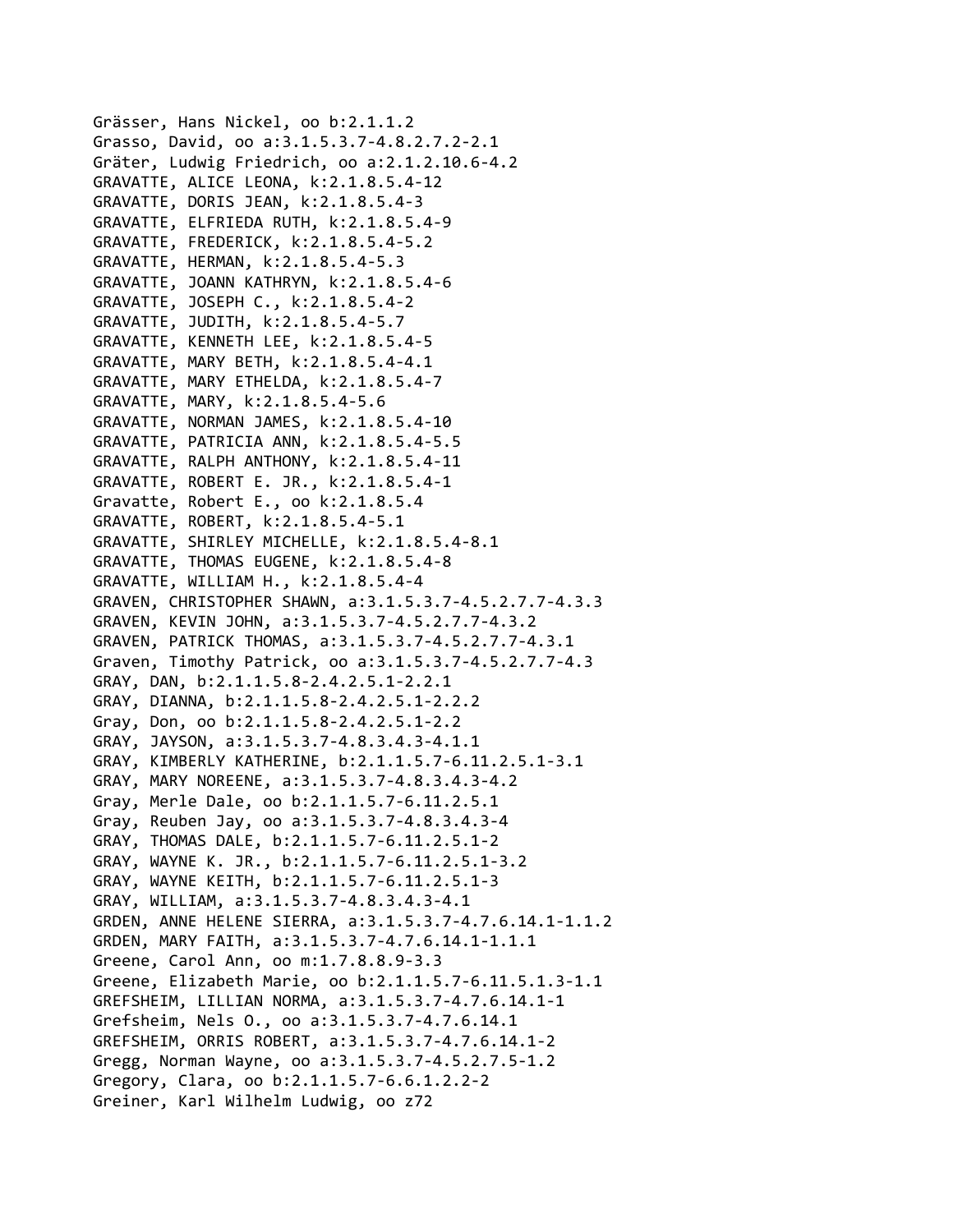```
Greiner, Mary Pauline, oo z21.3
Greise, Margaret L., oo m:1.5.2.1.4‐1.8.2
Grellner, Mary, oo m:1.9.4.5.9
Gremminger, Anna Maria, oo m:1.9.4.1.2
Gremminger, Emma Genevieve, oo m:1.5.2.2.2‐1.8
Gremminger, Mary Rose, oo m:1.5.2.2.2‐1.1
Grenz, Betty Lou, oo a:3.1.5.3.7‐4.5.2.2.8‐8
Grete, ?, oo a:3.1.5.3.7‐4.7.6.11.2
Gribble, ?, oo b:2.1.1.5.8‐2.4.2.13.5‐2.1
GRIBBLE, KENDRA FAE, b:2.1.1.5.8‐2.4.2.13.5‐2.1.1
Grieshaber, Anna Philomena Therese, oo m:1.5.2.1.5‐3.2
Grieshaber, Felix (Ben) Bernard, oo m:1.9.5.4.4‐2
GRIESHABER, GENEVIEVE, m:1.5.2.1.5‐6.4.1
Grieshaber, Mary Anne, oo m:1.9.4.4
Grieshaber, Valentine Joseph, oo m:1.5.2.1.5‐6.4
Griffin, Debra, oo a:3.1.5.3.7‐4.5.2.2.2‐2.1.1.1
Griffin, Edaline Marie, oo m:1.9.4.4.6‐1.1
GRIFFITH, EUNICE, w:1.9.4.4.3
GRIFFITH, FRANK, w:1.9.4.4.1
GRIFFITH, JANET, w:1.9.4.4.2
Griffith, Lyman, oo a:3.1.5.3.7‐4.5.2.2.8‐2
Griffith, M. Frank, oo w:1.9.4.4
GRIFFITH, RICHARD, w:1.9.4.4.4
Griner, Jack, oo a:3.1.5.3.7‐4.8.2.2.4‐5
Grinnik, Ivan Sidorovich, oo a:3.1.5.3.7‐4.3.2.2
Grisham, Lura May, oo b:2.1.1.5.7‐6.11.5.1.4
Grither, Mary Magdalena, oo m:1.5.2.2.2‐1.4.1
Grither, Ray Louis, oo m:1.5.2.2.2‐1.9.1
Grivna, Patricia, oo b:2.1.1.1.4‐1.6.5.4.2‐2
Grohman, Lydia Julia, oo f:5.2
Gronlund, Jerrold Gene, oo a:3.1.5.3.7‐4.5.2.7.10‐6.4
Gronseth, Barbara Lyn, oo m:1.7.8.8.7‐2.2.5
Grospoeler, Frances T., oo m:1.9.4.5.9‐2
Gross, Arthur Frank, oo f:7.2
Gross, Augusta, oo f:4
Gross, Caroline (Lena), oo f:7
GROSS, DOROTHY (DOTTIE), f:7.2.1
Gross, Jake, oo a:3.1.5.3.7‐4.8.2.3.4‐1
Groß, Magdalena, oo m:1.9.2.7
Gross, Myron Joseph, oo m:1.7.8.8.9‐7
Grossman, Amalie, oo a:3.1.5.3.7‐4.7.3.4.3
Großmann, Christoph Wilhelm Konrad, oo a:2.1.7.1.5‐2.3.5.3.1
Grosz, Carl, oo b:2.1.1.1.4‐1.6.5.5
Grover, Henry (Harry) Sebastian, oo m:1.7.8.7.7‐1
Gruber, Barbara, oo y:1.4.3.8
Grunel, Adam, oo z152
GRUNEL, JOHANN NICOLAUS, z152.1
Grüner, Gunter, oo a:3.1.5.3.7‐4.7.8.6.5‐4.1
Grunwald, ?, oo a:3.1.5.3.7‐4.7.7.5.2
Grusmier, Beverly Arlene, oo m:1.7.8.8.4‐6.3
```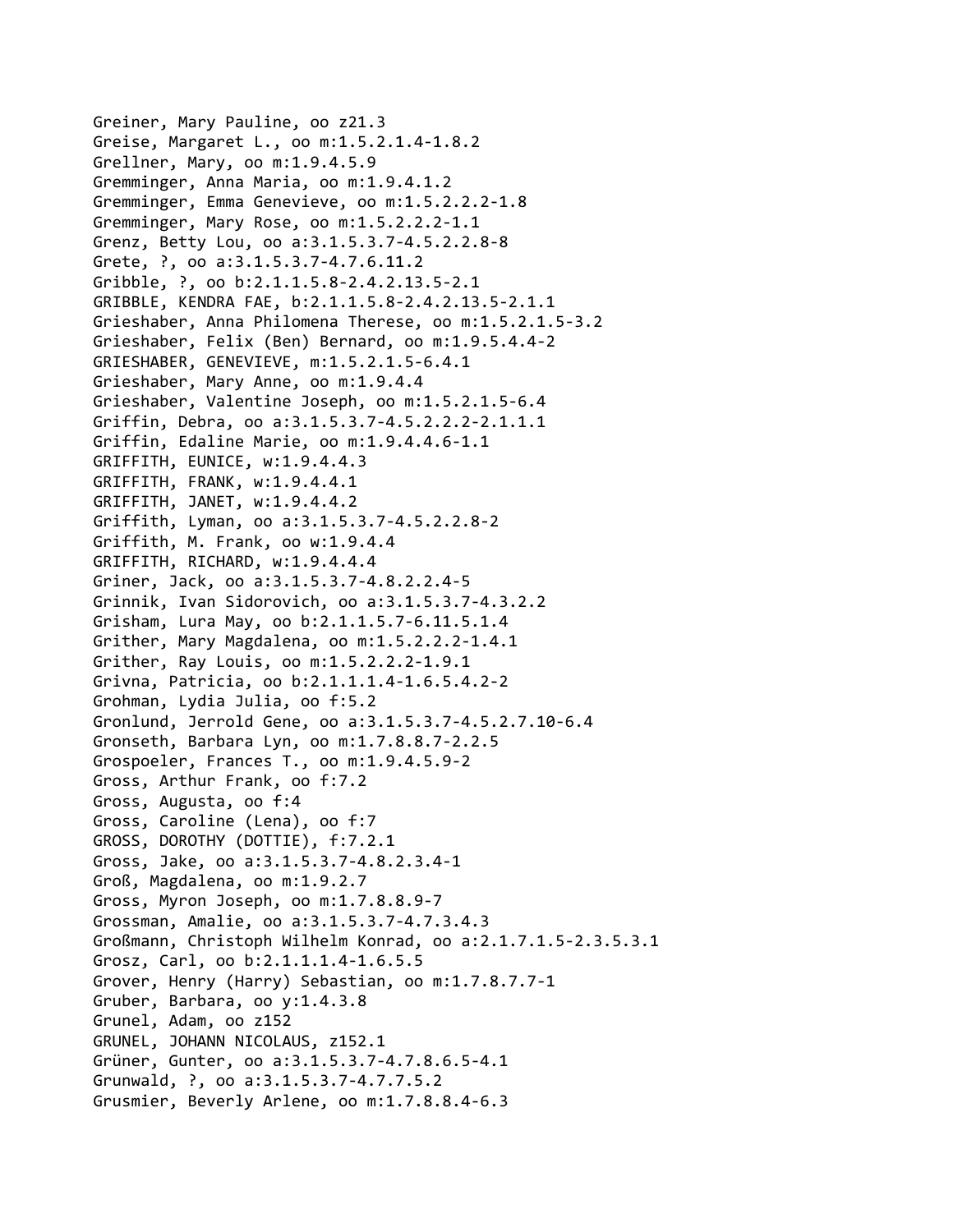GRUßITZKI, ALEXANDER, a:3.1.5.3.7‐4.8.2.4.6‐3.3 GRUßITZKI, ANNA, a:3.1.5.3.7‐4.8.2.4.6‐3.1 Grußitzki, Peter, oo a:3.1.5.3.7‐4.8.2.4.6‐3 GRUßITZKI, WALDEMAR, a:3.1.5.3.7‐4.8.2.4.6‐3.2 Gruwer, Charles W., oo a:3.1.5.3.7‐4.8.2.12.5‐4 GRUWER, KRISTEN, a:3.1.5.3.7‐4.8.2.12.5‐4.1 Grzill, Mary A., oo m:1.7.8.2.2‐7.2 Gschwender, Alois, oo m:1.7.3.9.6‐1.11 Guenther, Daniela, oo x:1.3.1.6.10‐5 Guhl, Anna Maria, oo a:3.1.5.3.7 GUILLAMA, ASHLEY MARIA, x:1.3.1.6.13‐2.2.3 GUILLAMA, CORINNE ROCHELLE, x:1.3.1.6.13‐2.2.2 GUILLAMA, GARRET TIMOTHY, x:1.3.1.6.13‐2.2.1 Guillama, Timothy Andrew, oo x:1.3.1.6.13‐2.2 Guimond, Karen, oo a:3.1.5.3.7‐4.8.3.4.3‐1.2 Günder, Barbara, oo b:2.1.1.7.4‐5.1 GUNSCH, DEBORAH L., a:3.1.5.3.7‐4.8.2.1.3‐5.1.2 GUNSCH, LORI L., a:3.1.5.3.7‐4.8.2.1.3‐5.1.3 GUNSCH, LYNELL K., a:3.1.5.3.7‐4.8.2.1.3‐5.1.1 Gunsch, Ronald E., oo a:3.1.5.3.7‐4.8.2.1.3‐5.1 Gunter, Terry Lorayne, oo b:2.1.1.5.7‐6.11.5.1.4‐1.1 GÜNTHER, ALFONS, m:1.9.7.4.4‐7.3 GÜNTHER, AMALIA, m:1.9.7.4.8 GÜNTHER, AMALIE, m:1.9.7.4.4‐12 GÜNTHER, ANNA, m:1.9.7.4.4‐5 GÜNTHER, ANNA, m:1.9.7.4.4‐9 GÜNTHER, AUGUST, m:1.9.7.4.4‐11 GÜNTHER, AUGUST, m:1.9.7.4.4‐4 GÜNTHER, AUGUST, m:1.9.7.4.4‐8 GÜNTHER, BERTHA, m:1.9.7.4.4‐15 GÜNTHER, ELISABETH, m:1.9.7.4.4‐6 GÜNTHER, ELISE (LISELOTTE) LUISE, m:1.9.7.4.4‐7.4 GÜNTHER, GERTRUD MARGARETHA, m:1.9.7.4.4‐7.2 GÜNTHER, HILDEGARD, m:1.9.7.4.4‐7.6 GÜNTHER, JDA, m:1.9.7.4.11‐3 GÜNTHER, JOSEF WILHELM, m:1.9.7.4.10 GÜNTHER, JOSEF, m:1.9.7.4.4‐7.1 Günther, Karl Wilhelm, oo m:1.9.7.4 GÜNTHER, KARL, m:1.9.7.4.4‐2 GÜNTHER, KARL, m:1.9.7.4.4‐3 GÜNTHER, LANDOLIN, m:1.9.7.4.11 GÜNTHER, LANDOLIN, m:1.9.7.4.5 GÜNTHER, LANDOLIN, m:1.9.7.4.6 GÜNTHER, LANDOLIN, m:1.9.7.4.9 GÜNTHER, LORENZ, m:1.9.7.4.1 GÜNTHER, LORENZ, m:1.9.7.4.4‐7 GÜNTHER, MAGDALENA, m:1.9.7.4.4‐1 GÜNTHER, MAGDALENA, m:1.9.7.4.4‐10 GÜNTHER, MARIA ANNA, m:1.9.7.4.3 GÜNTHER, MARIA ELISABETH, m:1.9.7.4.11‐1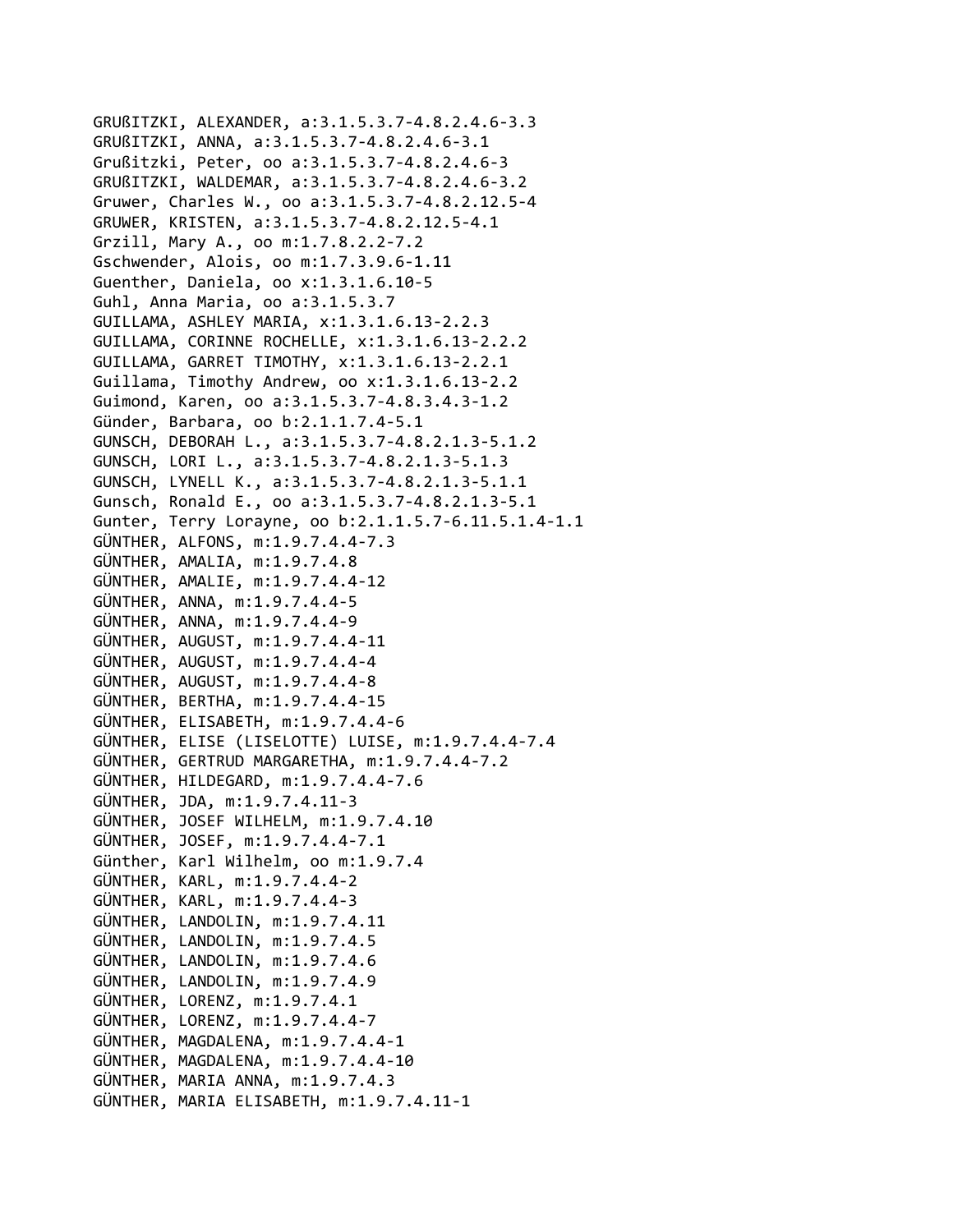GÜNTHER, MARIA KARL, m:1.9.7.4.2 GÜNTHER, MARIA LORENZ, m:1.9.7.4.4 Günther, Maria Lorenz, oo m:1.9.11.5.2 Günther, Maria Margaretha, oo b:2.1.1.7.4‐2.4.1.2.2 GÜNTHER, MAXIMILLIAN, m:1.9.7.4.11‐4 GÜNTHER, MONIKA, m:1.9.7.4.4‐7.5 GÜNTHER, OTTILIA, m:1.9.7.4.7 GÜNTHER, OTTILIE, m:1.9.7.4.4‐14 GÜNTHER, PAULINE, m:1.9.7.4.4‐13 GÜNTHER, PETER PAUL, m:1.9.7.4.11‐2 Gurley, John Wright, oo m:1.9.5.6.4‐8 Gushurst, Julius, oo m:1.9.7.4.4‐6 Gustafsun, Edwin, oo a:3.1.5.3.7‐4.8.2.7.5‐4 Gutenkunst, Josef, oo m:1.5.3.3.5‐2.1 Gutherle, Johan Georg, oo b:2.1.1.1.9 Guthmiller, Alita, oo a:3.1.5.3.7‐4.5.2.7.5‐4 Guthmiller, Becky, oo a:3.1.5.3.7‐4.5.2.2.2‐2.3.1.1 Guthmiller, Floyd, oo a:3.1.5.3.7‐4.8.6.7.6‐2 Guthmiller, Margaret, oo a:3.1.5.3.7‐4.8.6.1.11 Gutmannn, Alfons, oo m:1.5.2.2.7‐1.4 Güttler, Emma, oo m:1.9.11.5.3‐4 GWIN, DENISE, b:2.1.1.5.8‐2.4.2.5.1‐2.1.1 GWIN, LELAND, b:2.1.1.5.8‐2.4.2.5.1‐2.1.2 Gwin, Wayne, oo b:2.1.1.5.8‐2.4.2.5.1‐2.1 HAAS, ADAM T., m:1.7.8.8.10 Haas, Adam T., oo m:1.7.8.2.5‐2 HAAS, ADELAIDE ALICE, m:1.7.8.2.2 HAAS, AGATHA, m:1.7.3.9 HAAS, ALBERT ALLEN, m:1.7.8.8.1‐10 HAAS, ALEXANDRA (LEXIE) ROSE, m:1.7.8.8.9‐9.4.2.1 HAAS, ALEXIUS, m:1.7.3.7.3‐4 HAAS, ALFONS MARIA, m:1.5.3.4.2‐6.5 HAAS, ALICE GENEVA, m:1.7.8.2.7‐1 HAAS, ALLEN LEO, m:1.7.8.8.4‐3 HAAS, ALLEN PETER, m:1.7.8.8.4‐3.1 HAAS, ALONZO L., m:1.7.8.2.8‐5 HAAS, ALVIN NICHOLAS, m:1.7.8.2.5‐2.4 HAAS, AMALIE, m:1.5.3.4.1 HAAS, AMALIE, m:1.7.3.7.8 HAAS, AMANDA CATHERINE, m:1.7.8.2.5‐2.2 HAAS, AMELIA (EMMA JOSIE) JOSEPHINE, m:1.7.8.2.5‐3 Haas, Amelia (Emma Josie) Josephine, oo m:1.7.8.8.2‐2 HAAS, AMY M., m:1.7.8.8.4‐6 HAAS, ANASTASIA, m:1.7.8.8.1‐1 HAAS, ANNA IRENE, m:1.7.8.6.5‐4 HAAS, ANNA MARIA, m:1.9.2.5.3.1 HAAS, ANNA MARIA, m:1.9.2.5.6‐2.1 HAAS, ANNA, m:1.5.3.4.2‐12.2 HAAS, ANNA, m:1.7.8.8.9‐10 HAAS, ANNA, m:1.9.2.7.3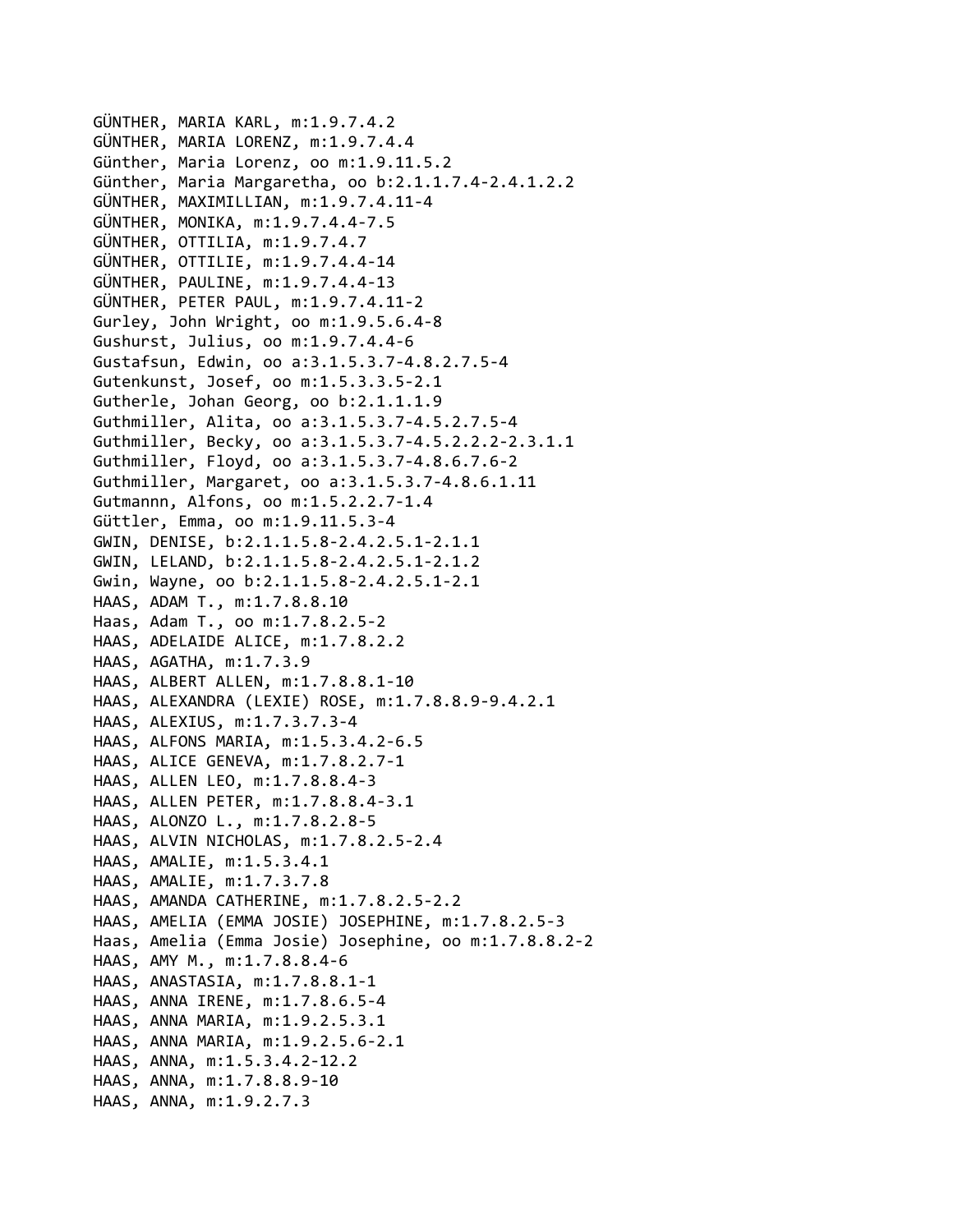```
Haas, Anna, oo m:1.9.5.2.9‐2
HAAS, ANNETTE ELEANORE, m:1.7.8.8.7‐9
HAAS, ANTON, m:1.5.3.4.2‐12.5
HAAS, ANTON, m:1.7.3.7
HAAS, ANTON, m:1.7.3.7.4
HAAS, ANTON, m:1.7.3.7.7
HAAS, ARTHUR J., m:1.7.8.8.4‐4
HAAS, ARTHUR P., m:1.7.8.8.4‐3.6
HAAS, AUGUST, m:1.7.8.2.13
HAAS, AUGUSTINE, m:1.7.8.10
HAAS, BARBARA CAROL, m:1.7.8.8.9‐9.3
HAAS, BARBARA M., m:1.7.8.2.5‐2
Haas, Barbara M., oo m:1.7.8.8.10
HAAS, BARTHOLOMEW (FERDINAND) FERDINAND, m:1.7.8.2.9
HAAS, BENEDIKT, m:1.9.2.6
HAAS, BERNHARD, m:1.5.3.4.2‐12.3
HAAS, BERNICE ADELAIDE, m:1.7.8.6.4‐1.3
HAAS, BERTA, m:1.5.3.4.2‐1
HAAS, BERTA, m:1.5.3.4.2‐6.13
HAAS, BERTHA, m:1.9.2.7.2
HAAS, BERTHOLD, m:1.5.3.4.2‐6.4
HAAS, BERTHOLD, m:1.5.3.4.2‐9
HAAS, BERTRAND V., m:1.7.8.2.5‐6.10
HAAS, BRIGITTE ELISABETH, m:1.5.3.4.2‐6.2.2
HAAS, CAMERON, m:1.7.8.8.9‐9.2.1.1
HAAS, CAROL MARGARITE, m:1.7.8.6.5‐1.1
HAAS, CAROLINE ROSE, m:1.7.8.2.5‐1.2
HAAS, CATHERINE (KATIE), m:1.7.8.8.1‐7
HAAS, CECELIA ANNA, m:1.7.8.8.11
HAAS, CHARLES PATRICK, m:1.7.8.8.9‐3.3.7
HAAS, CHARLES, m:1.7.8.6.1
HAAS, CHARLES, m:1.7.8.8.9‐12
HAAS, CHRISTINA LYNN, m:1.7.8.8.9‐3.3.6
HAAS, CHRISTINA, m:1.5.3.4.2‐5
HAAS, CLARA M., m:1.7.8.6.5‐2
HAAS, CLARENCE FELIX, m:1.7.8.2.5‐2.1
HAAS, CLARIBEL MARY, m:1.7.8.2.5‐6.6
HAAS, CLEMENTINE J., m:1.7.8.8.1‐3
HAAS, DALE THOMAS, m:1.7.8.8.9‐3.3
HAAS, DAVID, m:1.7.8.8.1‐13
HAAS, DOLORES MARGUERITE, m:1.7.8.8.9‐9.1
HAAS, DONALD ERIC, m:1.7.8.8.9‐3.1.3
HAAS, DOROTHY (DEE) FRANCES, m:1.7.8.8.4‐3.5
HAAS, EARL ADAM, m:1.7.8.8.7‐4
HAAS, EDITH M., m:1.7.8.2.5‐6.5
HAAS, EDMUND, m:1.5.3.4.4‐5
HAAS, EDNA MARY, m:1.7.8.8.9‐2
HAAS, EDNA, m:1.7.8.2.5‐6.3
HAAS, EDWARD PETER, m:1.7.8.2.5‐2.3
HAAS, EDWIN, m:1.5.3.4.4‐2
```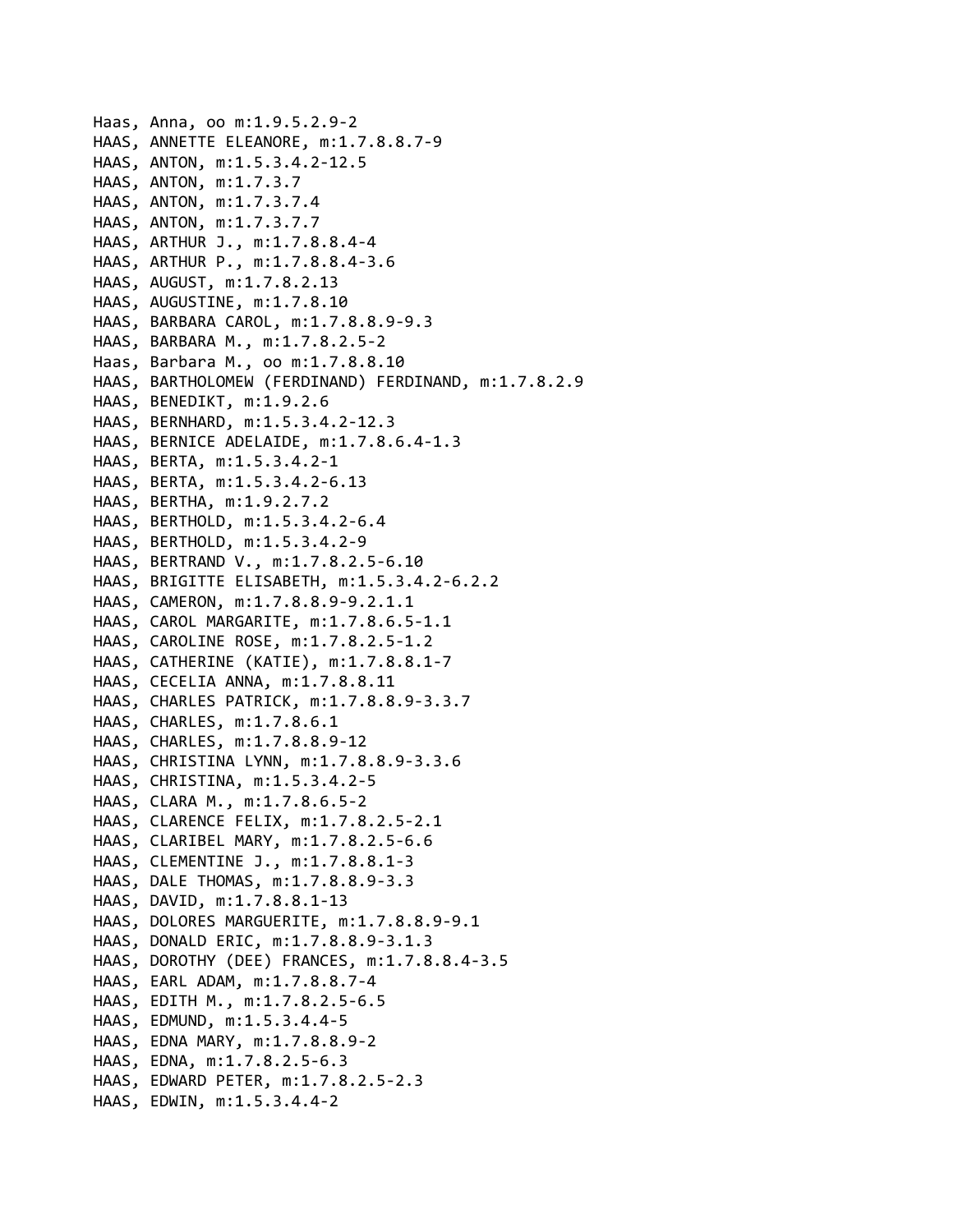```
Haas, Edwin, oo m:1.5.11.5.3‐2
HAAS, EGON FRANZ, m:1.5.3.4.2‐6.2.1
HAAS, ELEANORA, m:1.7.8.7
HAAS, ELENORA DELLA, m:1.7.8.2.7‐2
HAAS, ELISABETH, m:1.7.3.13
HAAS, ELISABETHA CÄCILIA, m:1.5.3.4.2‐6.9
HAAS, ELISABETHA, m:1.9.2.2
HAAS, ELISABETHA, m:1.9.2.5.5
HAAS, ELIZABETH (BESSIE) ANN, m:1.7.8.6.4‐3
HAAS, ELIZABETH (Lizzie), m:1.7.8.8.3
HAAS, ELIZABETH ANN, m:1.7.8.8.9‐3.3.8
HAAS, ELIZABETH ANN, m:1.9.2.3.2‐6.3.1
HAAS, ELSIE IDA, m:1.7.8.2.8‐3
HAAS, ERIKA MARIA, m:1.5.3.4.2‐6.2.4
HAAS, ESTHER GENEVIEVE, m:1.7.8.8.7‐7
HAAS, EUGENE J., m:1.7.8.8.7‐12
HAAS, EVELYNE, m:1.7.8.8.9‐3.2.1
HAAS, EVELYNE, m:1.7.8.8.9‐3.3.2
HAAS, FELIX HUBERT, m:1.7.8.8.1‐6
HAAS, FELIX NABOR, m:1.5.3.4.2‐6.6
HAAS, FELIX RUBEN, m:1.7.8.8.12
HAAS, FELIX, m:1.7.3.7.5
HAAS, FELIX, m:1.7.8.8
HAAS, FEMALE, m:1.7.8.8.9‐1
HAAS, FIDEL, m:1.7.8.6.8
HAAS, FLORENCE A., m:1.7.8.6.5‐5
HAAS, FLORENCE, m:1.7.8.8.7‐5
HAAS, FRANCES CORNEILIA, m:1.7.8.2.7‐5.2
HAAS, FRANCES, m:1.7.8.8.4‐4.2
HAAS, FRANCIS (FRANK) DANIEL, m:1.7.8.8.9
HAAS, FRANCIS JOSEPH, m:1.7.8.8.1
HAAS, FRANCIS JOSEPH, m:1.7.8.8.4‐2
HAAS, FRANCIS JOSEPH, m:1.7.8.8.9‐3
HAAS, FRANCIS M., m:1.7.8.8.9‐11
HAAS, FRANCIS MICHAEL, m:1.7.8.8.4‐5.2
HAAS, FRANCISCA ELONORE, m:1.7.8.6.10
HAAS, FRANK DANIEL, m:1.7.8.8.9‐6
HAAS, FRANK JOSEPH II, m:1.7.8.2.7‐5
HAAS, FRANK JOSEPH III, m:1.7.8.2.7‐5.1
HAAS, FRANZ JOSEF, m:1.7.3.7.3‐1.2
HAAS, FRANZ JOSEF, m:1.9.2.3.2‐8
HAAS, FRANZ SALES, m:1.9.2.5.6‐4
HAAS, FRANZ XAVER, m:1.5.3.4.2‐6.11
HAAS, FRANZ, m:1.7.3.7.3‐5
HAAS, FRANZISKA, m:1.7.3.1
HAAS, FRANZISKA, m:1.7.3.7.6
HAAS, FREIDA MAGDALENA, m:1.5.3.4.2‐7
Haas, Frieda Magdalena, oo m:1.5.3.3.5‐2
HAAS, FRIEDERIKE, m:1.9.2.5.2.1
HAAS, GARRETT JAMES, m:1.7.8.8.9‐9.4.2
```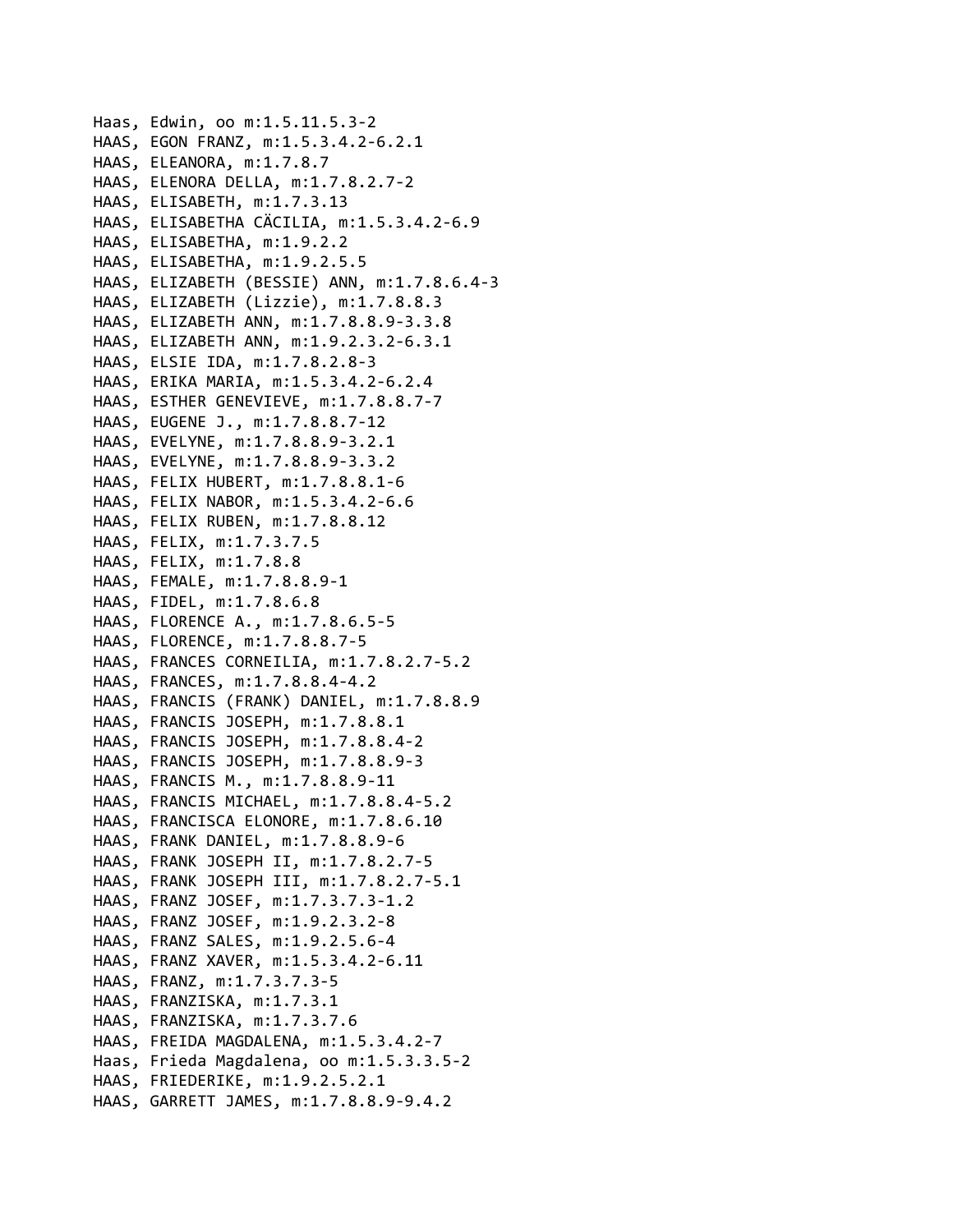```
HAAS, GENEVA ELIZABETH, m:1.7.8.6.4‐1.2
HAAS, GEORG, m:1.9.2.4
HAAS, GEORG, m:1.9.2.5.6‐3
HAAS, GEORGE HENRY, m:1.7.8.2.7‐4
HAAS, GEORGE M., m:1.7.8.8.7
HAAS, GEORGE RAYMOND, m:1.7.8.2.7‐4.1
HAAS, GEORGE W., m:1.7.8.8.1‐8.1
HAAS, GEORGE WILLIAM, m:1.7.8.8.1‐8
HAAS, GEORGE WILLIAM, oo m:1.7.8.8.3‐3
HAAS, GERDA MAGDALENA, m:1.7.3.7.3‐1.1
HAAS, GERTRUD JOSEFA, m:1.5.11.5.3‐2.3
HAAS, GERTRUDE M., m:1.7.8.8.9‐14
HAAS, GERTUD HELENA LUDWINA, m:1.5.3.4.2‐6.12
HAAS, GLENN FRANCIS, m:1.7.8.8.9‐3.2
HAAS, GLENN REXFORD, m:1.7.8.2.9‐2
HAAS, GOMER PHILLIP, m:1.7.8.2.8‐2
HAAS, GRACE MARIE, m:1.7.8.2.5‐2.6
HAAS, HAROLD CHARLES, m:1.7.8.8.4‐7
HAAS, HARRY J., m:1.7.8.8.9‐5
HAAS, HEDWIG, m:1.7.3.1.6‐2
HAAS, HEINRICH JOSEPH, m:1.9.2.3.2‐6.2
HAAS, HEINRICH, m:1.7.3.7.3‐3
HAAS, HELEN DORTHEA, m:1.7.8.2.8‐2.1
HAAS, HELEN ELIZABETH, m:1.7.8.8.9‐4
HAAS, HELENA, m:1.5.3.4.2‐12.4
Haas, Helena, oo m:1.5.1.1.1‐1.1.3
HAAS, HENRY CHARLES, m:1.7.8.2.11
HAAS, HENRY ELIHU, m:1.7.8.2.3
HAAS, HENRY H., m:1.7.8.2.5‐6.7
HAAS, HENRY JACOB, m:1.7.8.2.5‐6
HAAS, HENRY WILLIAM, m:1.7.8.6.4‐1
HAAS, HERMANN JOSEPH, m:1.9.2.3.2‐7
HAAS, HERMANN, m:1.7.3.7.3‐2
HAAS, JACOB JAMES, m:1.7.8.6.5
HAAS, JACOB JOSEPH, m:1.7.8.2.5
HAAS, JAMES E., m:1.7.8.2.5‐6.4
HAAS, JAMES PHILLIP, m:1.7.8.8.9‐9.4
HAAS, JAMES W. SR., m:1.7.8.8.4‐3.3
HAAS, JANET LOUISE, m:1.7.8.8.9‐3.1.2
HAAS, JANET, m:1.7.8.8.9‐3.3.1
HAAS, JEANETTE F., m:1.7.8.2.5‐6.1
HAAS, JEANETTE J., m:1.7.8.8.4‐3.2
HAAS, JEANETTE MARGARET, m:1.7.8.8.7‐10
HAAS, JOAN ANN, m:1.7.8.8.7‐4.3
HAAS, JOHANN (JOHN) J., m:1.7.8.6.6
HAAS, JOHANN ARTUR, m:1.5.3.4.4‐1
HAAS, JOHANN EVANGELIST, m:1.7.3.11
HAAS, JOHANN EVANGELIST, m:1.7.3.12
Haas, Johann, oo a:3.1.5.3.7‐2.1.2.2
Haas, Johannes Evangelist, oo m:1.9.2
```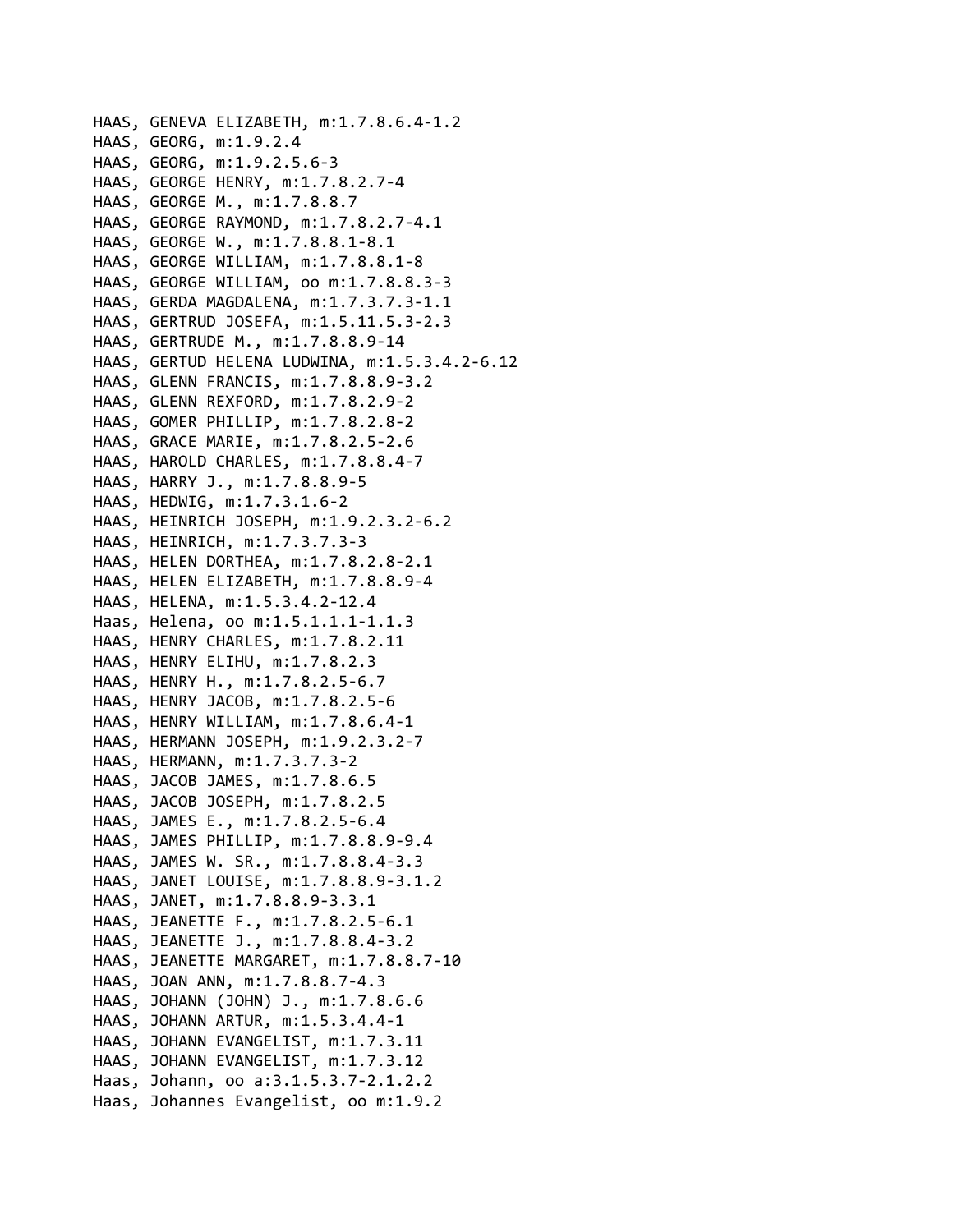```
HAAS, JOHANNES, m:1.9.2.8
HAAS, JOHN JOSEPH, m:1.7.8.8.9‐3.4
HAAS, JOHN, m:1.7.8.8.9‐8
HAAS, JOSEF ALOIS, m:1.5.3.4.2‐6.3
HAAS, JOSEF ANTON, m:1.7.3.7.3
HAAS, JOSEF, m:1.9.2.4.3
HAAS, JOSEF, m:1.9.2.4.4
HAAS, JOSEF, m:1.9.2.5.3.2
HAAS, JOSEF, m:1.9.2.5.4
Haas, Josef, oo m:1.5.3.4
HAAS, JOSEFA, m:1.7.3.7.3‐10
HAAS, JOSEPH (FRANK) FRANK, m:1.7.8.2.7
HAAS, JOSEPH EDWARD, m:1.7.8.8.4‐8
HAAS, JOSEPH LAWRENCE, m:1.7.8.8.1‐8.2
HAAS, JOSEPH WILHELM, m:1.9.2.3.2‐8.1
HAAS, JOSEPH, m:1.7.8.8.1‐4
HAAS, JOSEPH, m:1.9.2.3
HAAS, JOSEPH, m:1.9.2.5.6‐2
HAAS, JOSEPH, m:1.9.2.5.6‐2.3
Haas, Joseph, oo m:1.7.8
HAAS, JOSEPHA PAULINE, m:1.7.8.5
HAAS, JOSEPHA, m:1.7.3.3.4
HAAS, JOSEPHA, m:1.7.3.3.5
HAAS, JOSEPHINE GENEVIEVE, m:1.7.8.8.1‐2
HAAS, JULIA MARGARET, m:1.7.8.8.9‐7
HAAS, JULIA, m:1.5.3.4.4‐4
HAAS, JULIUS WENDELIN, m:1.5.3.4.2‐12.6
HAAS, JULIUS, m:1.5.3.4.2
HAAS, JULIUS, m:1.5.3.4.2‐11
HAAS, JULIUS, m:1.5.3.4.2‐12
HAAS, JULIUS, m:1.7.3.7.3‐7.1
Haas, Julius, oo m:1.9.2.7.2‐3.4
HAAS, KARL AUGUST, m:1.7.3.7.1
Haas, Karl August, oo m:1.7.3.1.6
HAAS, KARL FRIEDRICH, m:1.5.3.4.2‐6.8
HAAS, KARL, m:1.9.2.3.2‐3
HAAS, KARL, m:1.9.2.4.1
HAAS, KARL, m:1.9.2.4.2‐4
HAAS, KARL, m:1.9.2.5.6
HAAS, KARL, m:1.9.2.5.6‐2.2
HAAS, KARL, m:1.9.2.7
HAAS, KASMIR, m:1.7.3.1.6‐1
HAAS, KATHARINA (KATE), m:1.7.8.8.5
HAAS, KATHARINA, m:1.7.8.3
HAAS, KATHARINA, m:1.9.2.3.2‐2
HAAS, KATHARINA, m:1.9.2.3.3
Haas, Katharina, oo a:3.1.5.3.7‐4.7.8.7
HAAS, KATHERINE RENEE, m:1.7.8.8.9‐3.3.9
HAAS, KATIE, m:1.7.8.2.1
HAAS, KENDALL, m:1.7.8.8.9‐9.2.1.2
```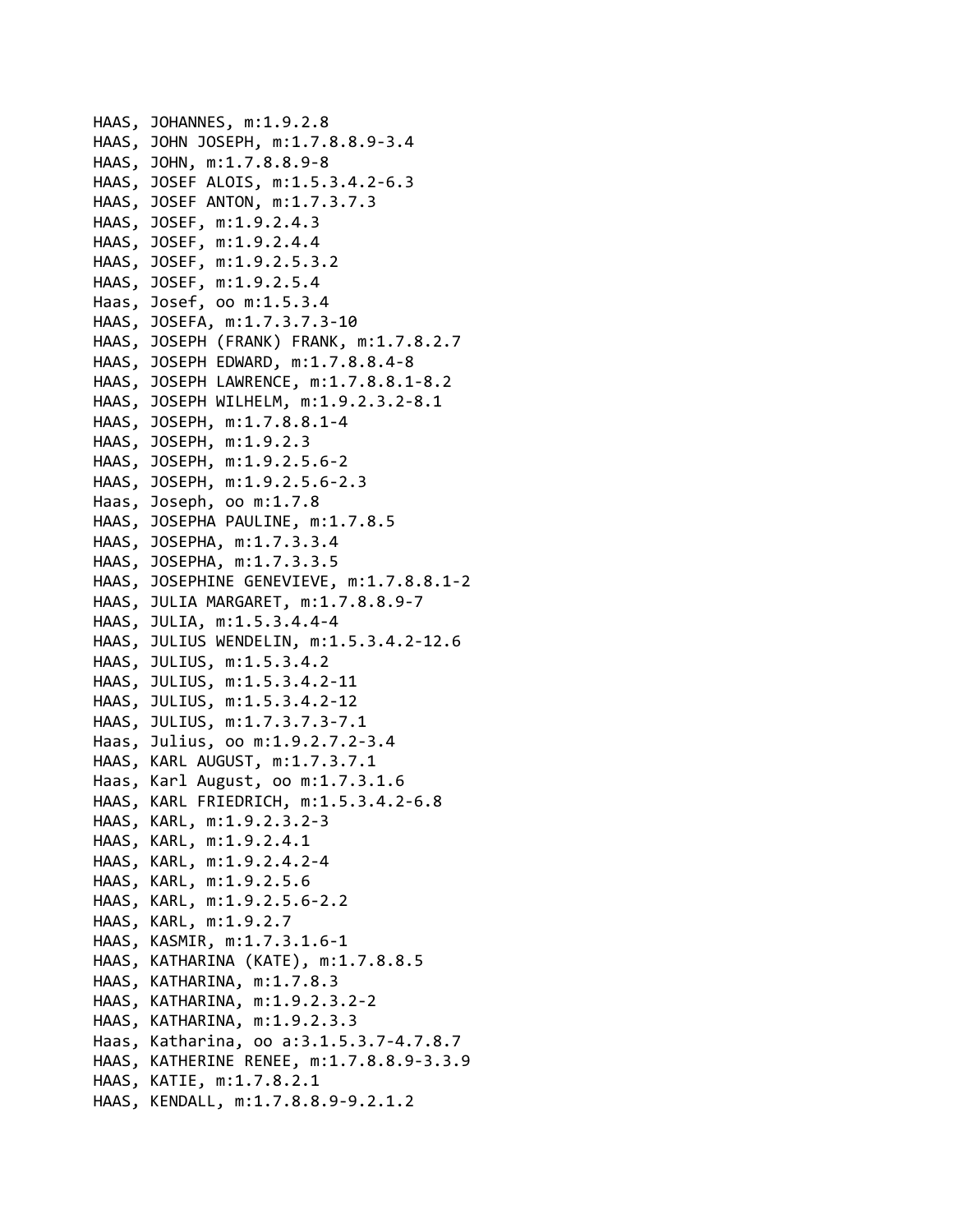```
HAAS, KIRK, m:1.7.8.8.9‐3.2.3
HAAS, KLARA, m:1.5.3.4.2‐12.9
HAAS, KLAUS OSKAR, m:1.5.3.4.2‐6.2.3
HAAS, KONRAD, m:1.5.3.4.2‐12.8
HAAS, KONRAD, m:1.7.3.3
HAAS, LANDELIN JACOB, m:1.7.8.6.7
HAAS, LANDELIN, m:1.7.3.2
HAAS, LANDELIN, m:1.7.8.6
HAAS, LAUREN RAE, m:1.7.8.8.9‐9.4.2.2
HAAS, LAURENCE, m:1.7.8.8.1‐9
HAAS, LAURINA ELSIE, m:1.7.8.8.7‐8
HAAS, LEO, m:1.5.3.4.4‐3
HAAS, LEONARD P., m:1.7.8.8.1‐11
HAAS, LEROY (BUTCH) FRANCIS, m:1.7.8.2.5‐6.9
HAAS, LORAINE P., m:1.7.8.2.8‐4
HAAS, LORENZ, m:1.5.3.4.4
HAAS, LORENZ, m:1.7.3.7.3‐7
HAAS, LORENZ, m:1.9.2.1
Haas, Lorenz, oo m:1.7.10.8.2
HAAS, LOUIS MICHAEL Col., m:1.7.8.2.5‐1.1
HAAS, LUCY AGNES, m:1.7.8.6.5‐3
HAAS, LUISE, m:1.7.3.3.6
HAAS, LUISE, m:1.9.2.4.2
HAAS, LYDIA CLARA, m:1.7.8.2.5‐1.2
Haas, Lydia, oo a:3.1.5.3.7‐4.7.4.1.2‐2
HAAS, MABEL MARIE, m:1.7.8.8.7‐3
HAAS, MAGDALENA ROSALIA, m:1.9.2.3.2‐8.2
HAAS, MAGDALENA, m:1.7.3.1.6‐4
HAAS, MAGDALENA, m:1.7.3.10
HAAS, MAGDALENA, m:1.7.3.7.3‐7.2
HAAS, MAGDALENA, m:1.7.3.7.3‐7.5
HAAS, MAGDALENA, m:1.7.3.7.3‐8
HAAS, MAGDALENA, m:1.9.2.3.1
HAAS, MAGDALENA, m:1.9.2.3.4
HAAS, MAGDALENA, m:1.9.2.4.6
HAAS, MAGDALENA, m:1.9.2.5.2
HAAS, MAGDALENA, m:1.9.2.5.6‐5
HAAS, MAGDALENA, m:1.9.2.7.1
HAAS, MARCELLA AGNES, m:1.7.8.8.1‐14
HAAS, MARGARET CECELIA, m:1.7.8.2.5‐2.5
HAAS, MARGARET, m:1.7.8.2.5‐6.8
HAAS, MARGARET, m:1.7.8.8.4‐1
HAAS, MARGARET, m:1.7.8.8.6
HAAS, MARIA ANNA, m:1.7.3.1.6‐3
HAAS, MARIA ANNA, m:1.7.3.3.1
HAAS, MARIA ANNA, m:1.7.3.6
HAAS, MARIA ANNA, m:1.7.3.7.2
HAAS, MARIA ANNA, m:1.7.3.7.3‐9
HAAS, MARIA ANNA, m:1.7.8.11
HAAS, MARIA ANNA, m:1.9.2.4.2‐3
```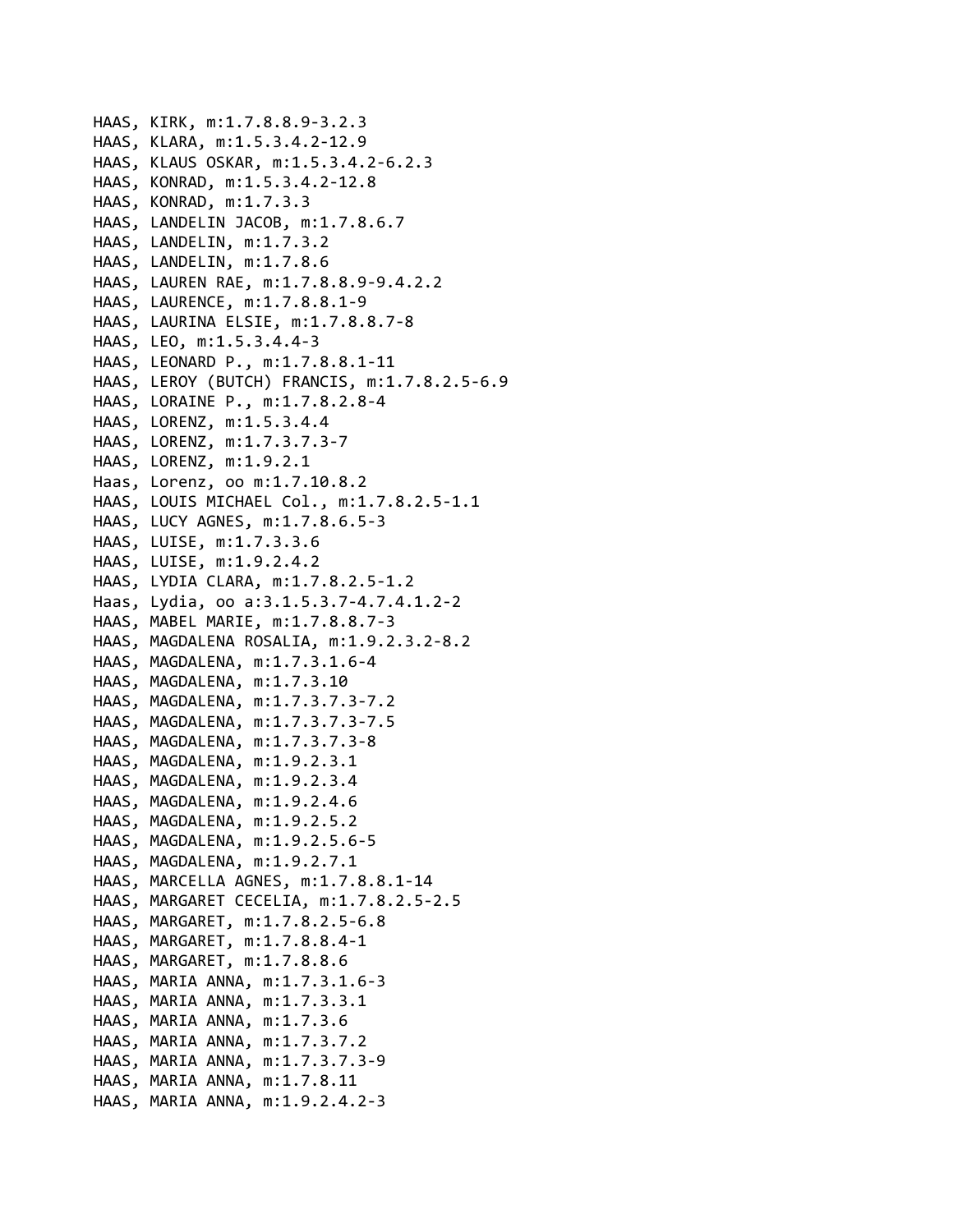```
HAAS, MARIA ANTONIA, m:1.7.8.9
HAAS, MARIA BENEDIKT, m:1.9.2.3.2‐1
HAAS, MARIA ELISABETHA, m:1.5.11.5.3‐2.2
HAAS, MARIA FRANZISKA, m:1.7.3.7.10
HAAS, MARIA HELENA, m:1.7.8.8.8
HAAS, MARIA I., m:1.7.8.8.2
HAAS, MARIA JOSEFA, m:1.5.3.4.2‐4
HAAS, MARIA JOSEFA, m:1.5.3.4.3
HAAS, MARIA JOSEFA, m:1.7.3.4
HAAS, MARIA JOSEFA, m:1.7.3.7.11
HAAS, MARIA JOSEPHA, m:1.7.8.4
HAAS, MARIA JOSEPHA, m:1.7.8.6.2
HAAS, MARIA JULIA, m:1.5.3.4.4‐6
HAAS, MARIA LOUISE, m:1.9.2.4.2‐1
HAAS, MARIA MAGDALENA, m:1.9.2.3.2‐4
HAAS, MARIA OTTILIA, m:1.7.8.2.6
HAAS, MARIA THERESIA, m:1.5.3.4.2‐6.1
HAAS, MARIA THERESIA, m:1.7.3.7.3‐6
HAAS, MARIA THERESIA, m:1.7.3.7.3‐7.4
Haas, Maria Theresia, oo m:1.5.2.1.2‐7.1
HAAS, MARIA, m:1.7.8.2.4
HAAS, MARIE ELLA, m:1.7.8.2.7‐6
HAAS, MARIE, m:1.7.8.8.7‐6
HAAS, MARK G., m:1.7.8.8.9‐9.5
HAAS, MARK, m:1.7.8.8.9‐3.2.2
HAAS, MARY A., m:1.7.8.8.1‐5
HAAS, MARY ANNE, m:1.7.8.6.9
HAAS, MARY ELIZABETH, m:1.7.8.8.4‐4.1
HAAS, MARY IDA, m:1.7.8.8.1‐8.3
HAAS, MARY, m:1.7.8.8.9‐13
HAAS, MATHILDE, m:1.5.3.4.2‐12.7
HAAS, MATHILDE, oo m:1.7.1.3.1‐4.11
HAAS, MAX ANTON, m:1.5.3.4.2‐6.10
HAAS, MAX JOSEF, m:1.5.3.4.2‐6
HAAS, MAXIMILLIAN JOSEF, m:1.7.8.3.1
HAAS, MICHAEL, m:1.7.3.7.3‐1
HAAS, MICHAEL, m:1.9.2.5
HAAS, MICHAEL, m:1.9.2.5.1
Haas, Michael, oo m:1.5.3.4
Haas, Michael, oo m:1.7.1.3.1‐3.2
Haas, Michael, oo m:1.7.3
HAAS, MICHAEL, oo m:1.7.4
Haas, Michael, oo m:1.9.3.3
HAAS, MILTON HENRY, m:1.7.8.6.4‐1.4
HAAS, NANCY ANN, m:1.7.8.8.9‐3.1.4
HAAS, NANCY, m:1.7.8.8.9‐3.3.3
HAAS, NICHOLAS, m:1.7.8.2.5‐1
HAAS, NORA H., m:1.7.8.2.7‐3
HAAS, NORBET H., m:1.7.8.2.5‐2.8
HAAS, OLGA ANNA, m:1.5.3.4.2‐6.15
```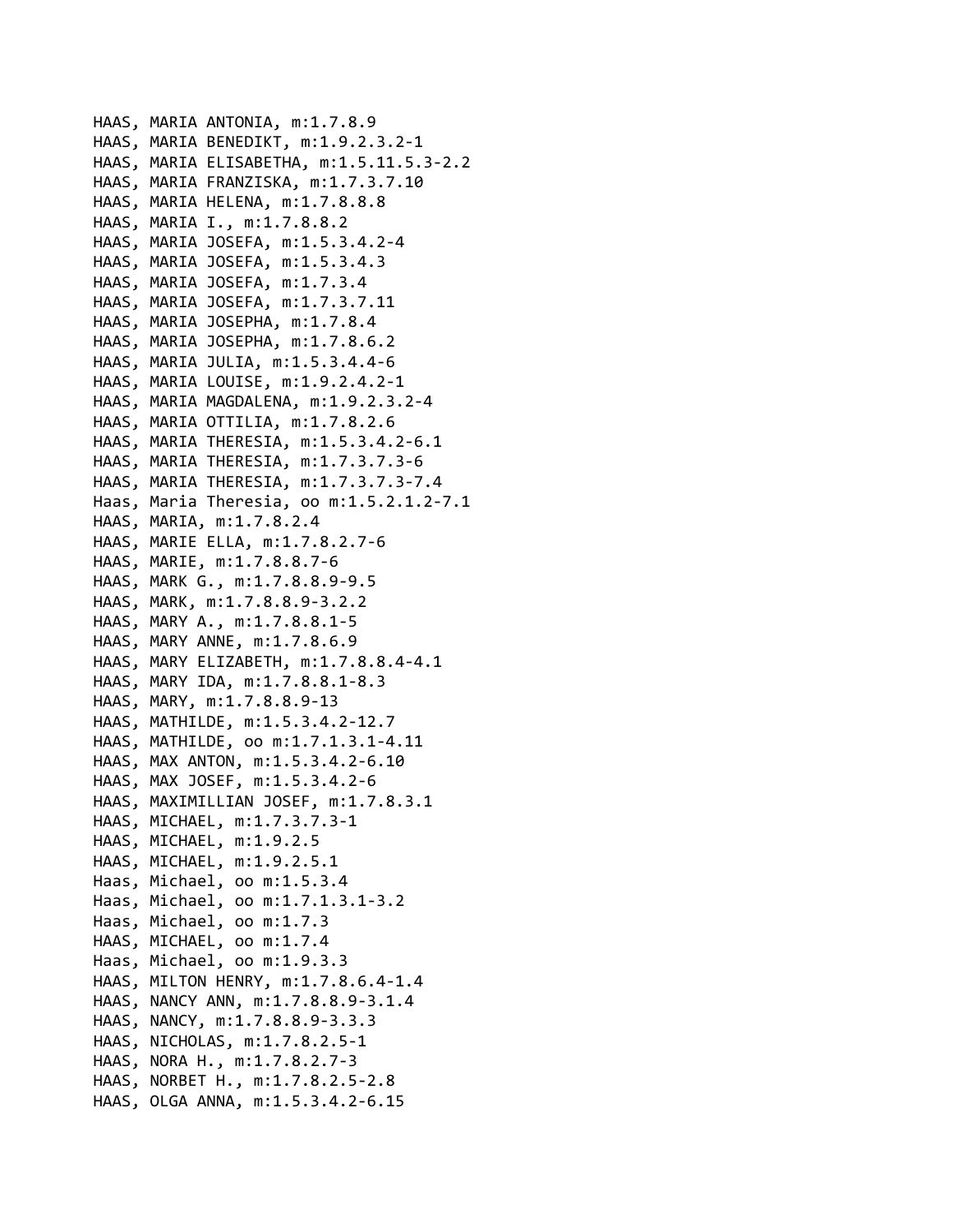```
HAAS, OLIVE CATHERINE, m:1.7.8.8.7‐1
HAAS, OSCAR J., m:1.7.8.6.5‐1
HAAS, OSKAR, m:1.5.3.4.2‐13
HAAS, OSKAR, m:1.5.3.4.2‐3
HAAS, OSKAR, m:1.5.3.4.2‐6.2
HAAS, OTILLA ANNE, m:1.7.8.2.5‐4
HAAS, OTILLIA, m:1.7.3.7.3‐7.3
HAAS, OTTILIA, m:1.9.2.3.2‐6.3
HAAS, PAULINE C., m:1.7.8.2.8‐1
HAAS, PAULINE, m:1.7.8.6.3
HAAS, PEARL CLEMENTINE, m:1.7.8.2.11‐1
HAAS, PERCY FORREST, m:1.7.8.2.11‐3
HAAS, PETER BARTHOLOMEWS, m:1.7.8.2.8
Haas, Peter Bartholomews, oo m:1.7.8.6.3‐1
HAAS, PETER FELIX, m:1.7.8.8.4
HAAS, PETER JUDE, m:1.7.8.8.4‐5.1
HAAS, PETER P., m:1.7.8.8.4‐5
HAAS, PHILIP JOSEPH, m:1.7.8.2
HAAS, PHILIPP JOSEPH, m:1.9.2.3.2‐5
HAAS, PHILIPP, m:1.7.8.1
HAAS, PHILIPP, m:1.9.2.3.2‐6
HAAS, PHILLIP, m:1.7.8.2.12
HAAS, PHYLLIS M., m:1.7.8.2.8‐2.2
HAAS, RAYMOND WILLIAM, m:1.7.8.6.4‐1.1
HAAS, RAYMOND WILLIAM, m:1.7.8.8.7‐11
HAAS, REED ROSS, m:1.7.8.2.11‐2
HAAS, REGAN CHRISTINE, m:1.7.8.8.9‐9.2.2
HAAS, RICHARD J., m:1.7.8.8.4‐4.4
HAAS, ROBERT A., m:1.7.8.8.4‐3.4
HAAS, ROBERT ARNOLD, m:1.7.8.8.9‐3.1.1
HAAS, ROBERT ARTHUR, m:1.7.8.8.7‐13
HAAS, ROBERT GEORGE, m:1.7.8.8.7‐4.1
HAAS, ROSA JULIA, m:1.7.8.2.10
HAAS, ROSA, m:1.5.3.4.2‐8
HAAS, ROSE EMILINE, m:1.7.8.2.5‐5
HAAS, ROY EDWARD, m:1.7.8.2.9‐1
HAAS, RUBEN F., m:1.7.8.8.13
HAAS, SILVESTER, m:1.9.2.7.4
HAAS, SOFIA JULIA, m:1.5.3.4.2‐2
Haas, Sofia Julia, oo m:1.5.11.8.1
HAAS, SOFIA, m:1.5.11.5.3‐2.4
HAAS, SOFIA, m:1.7.3.7.3‐11
HAAS, SOFIE, m:1.7.3.7.3‐12
HAAS, STEPHEN G., m:1.7.8.8.1‐12
HAAS, TERESA H., m:1.7.8.8.1‐15
HAAS, THERESA MARY, m:1.7.8.8.9‐3.3.5
HAAS, THERESE, m:1.7.3.3.2
HAAS, THERESIA, m:1.5.3.4.2‐6.14
HAAS, THERESIA, m:1.7.3.3.3
HAAS, THERESIA, m:1.7.3.7.9
```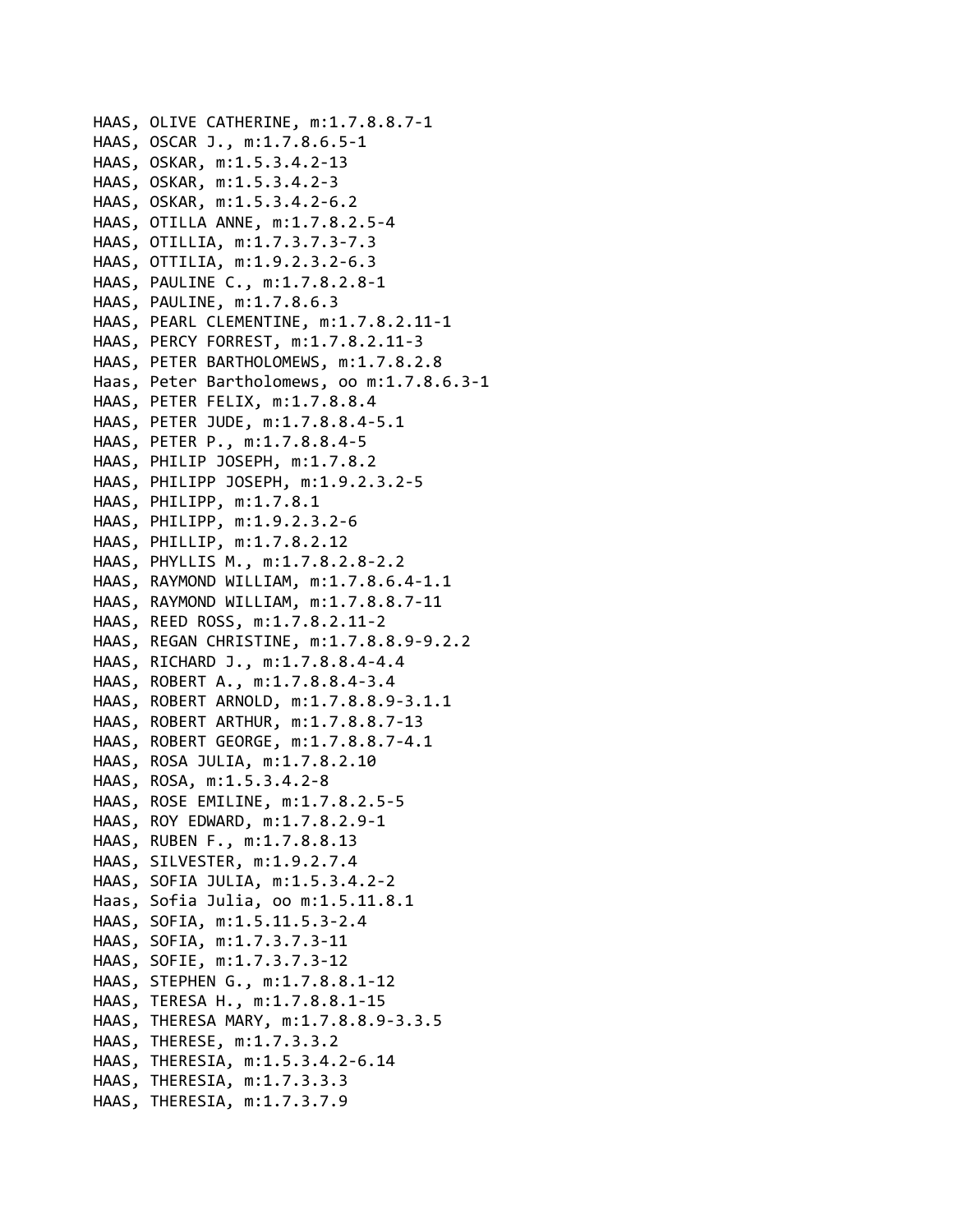HAAS, THERESIA, m:1.9.2.3.2‐6.1 HAAS, THERESIA, m:1.9.2.5.3 HAAS, THOMAS ALYOSIOUS, m:1.7.8.8.9‐9 HAAS, THOMAS FRANK, m:1.7.8.8.9‐9.2 HAAS, THOMAS JOHN, m:1.7.8.8.9‐9.2.1 HAAS, THOMAS, m:1.7.8.8.9‐3.3.4 HAAS, VERONICA ANGELINA, m:1.7.8.2.5‐2.7 HAAS, VICTORIA (DORA) SUSANNA, m:1.7.8.8.7‐2 HAAS, VIKTORIA, m:1.9.2.5.6‐1 HAAS, VIRGINIA JEAN, m:1.7.8.8.7‐4.2 HAAS, WILFRED HENRY, m:1.7.8.2.5‐6.2 HAAS, WILHELM EMIL, m:1.9.2.4.2‐2 HAAS, WILHELM, m:1.5.3.4.2‐6.7 HAAS, WILHELM, m:1.9.2.3.2 HAAS, WILHELM, m:1.9.2.4.5 HAAS, WILLIAM A., m:1.7.8.8.4‐4.3 HAAS, WILLIAM C., m:1.7.8.6.4‐2 HAAS, WILLIAM, m:1.7.8.6.4 HAAS,, JOSEF, m:1.7.3.8 HAAS,, MICHAEL, m:1.7.3.5 Haaser, Mathilde, oo m:1.7.1.2.3‐4.2 Haasz, Heinrich, oo x:1.1 Haasz, Helene, oo z12 Habel, Horst, oo a:3.1.5.3.7‐4.7.4.1.2‐5.2 Haberland, Art, oo c:1.1.2 Häberlein, Lina, oo m:1.9.11.6.1‐7 Habermann, Eva, oo m:1.7.3.1.7 Hache, Wilhelmine Auge, oo z41 Hachmann, Susanne, oo b:2.1.1.1.4‐1.6.5.4.1‐1.3 Hacker, Gertrud, oo m:1.5.2.1.2‐6.1.2 Hacker, Gertrud, oo m:1.5.2.2.4‐8.2 Hackett, Timothy Alan (Tim), oo b:2.1.1.5.7‐6.11.5.5.3‐1.1 Hackett, Timothy Alan, oo b:2.1.1.5.7‐6.11.5.5.3‐1.1 Hadaway, Walter Ellis, oo b:2.1.1.5.7‐6.11.5.1.2 Haeckler, Erika Elisabeth, oo m:1.5.2.1.8‐6.4 HAFFERKAMP, CHARLES J., c:3.1 Hafferkamp, John, oo c:3 HAFFERKAMP, NETTIE, c:3.3 HAFFERKAMP, WALTER J., c:3.2 Haffler, Tom, oo k:2.1.8.3.2‐2.1 Hagenmüller, Karl, oo m:1.5.11.5.3‐3 HAHN, ANNA, m:1.5.3.4.3‐1 HAHN, EDWIN, m:1.5.3.4.3‐2 HAHN, EDWIN, oo m:1.5.3.3.3‐5 HAHN, ELISABETH, m:1.5.3.4.3‐5 HAHN, FRANZ JOSEF, m:1.5.3.3.3‐5.8 HAHN, FRANZISKA, m:1.5.3.3.3‐5.5 HAHN, HERMAN JOSEF, m:1.5.3.3.3‐5.7 Hahn, Herman Josef, oo m:1.7.3.7.3‐6.5 HAHN, JOSEF, m:1.5.3.3.3‐5.9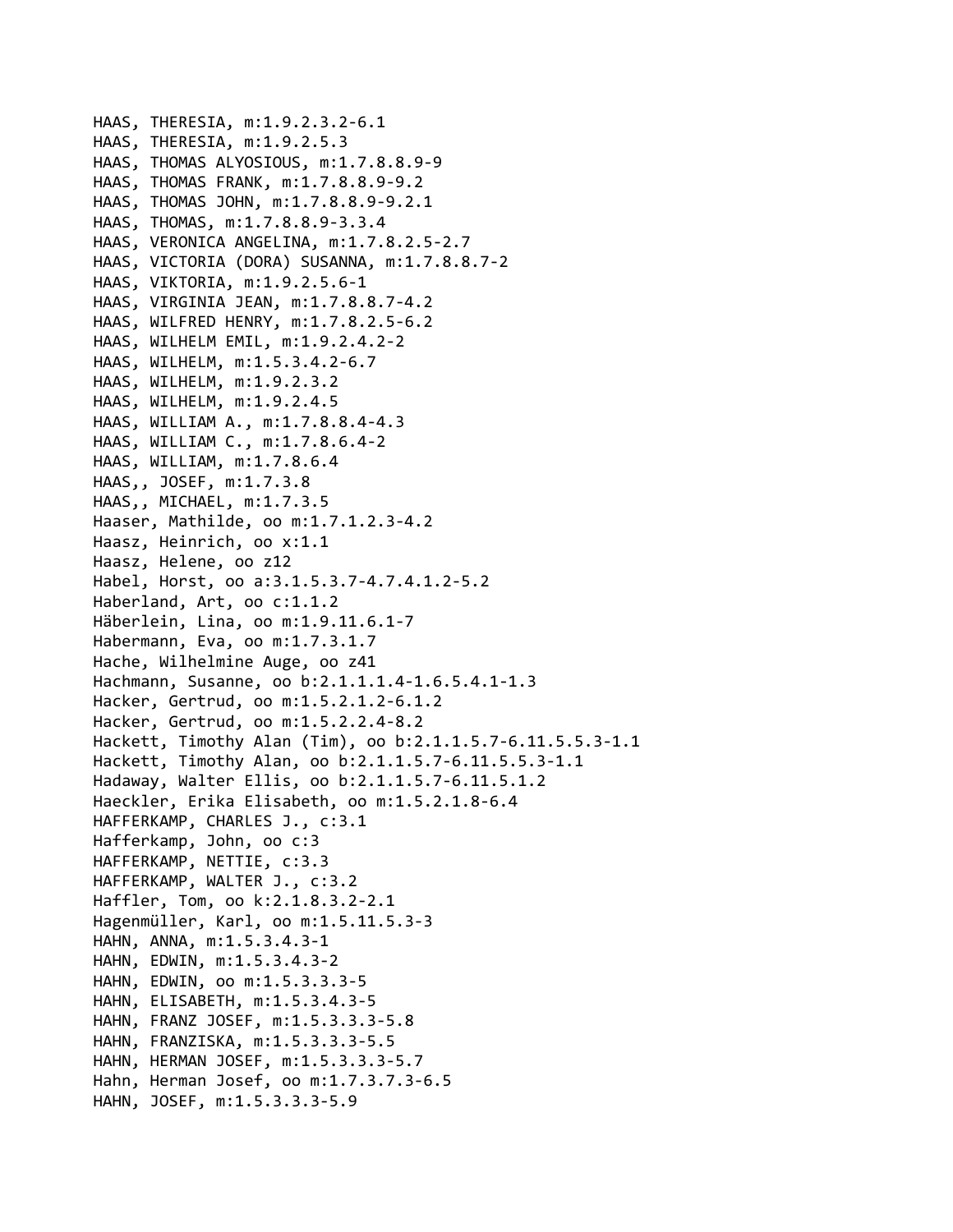```
HAHN, JOSEFINE, m:1.5.3.3.3‐5.2
HAHN, KLARA, m:1.5.3.3.3‐5.3
HAHN, LUDWIG OTTO, m:1.5.3.4.3‐3
HAHN, LUDWIG OTTO, m:1.5.3.4.3‐4
HAHN, LUDWIG, m:1.5.3.3.3‐5.1
HAHN, MARIA, m:1.5.3.3.3‐5.11
HAHN, OSKAR, m:1.5.3.3.3‐5.4
HAHN, OSKAR, m:1.5.3.3.3‐5.6
Hahn, Oskar, oo m:1.7.12.13.1‐5
HAHN, PHILIPP, m:1.5.3.3.3‐5.10
Hahn, Valentin, oo m:1.5.3.4.3
HÄHNCHEN, FRIEDRICH, b:2.1.1.7.4‐8.8.3
Hähnchen, Johan Georg, oo b:2.1.1.7.4‐8.8
HÄHNCHEN, LUISA, b:2.1.1.7.4‐8.8.1
HÄHNCHEN, SOPHIA LUISA, b:2.1.1.7.4‐8.8.2
Haiß, Martha, oo m:1.5.3.4.2‐6.8
Haist, Christina, oo a:2.1.7.1.5‐2.3.3
Haitz, Katharina, oo m:1.9.2.4.6‐2
Hake, Dorothea, oo a:3.1.5.3.7‐4.5.2.6.8‐1
Haldo, Suzanna, oo b:2.1.1.1.4‐1.12
Hale, Grace Lee, oo e:2
Hall, Charles D., oo a:3.1.5.3.7‐4.7.2.12.4‐5
Hall, John W., oo m:1.7.8.6.5‐5
Hall, Mathew John, oo a:3.1.5.3.7‐4.5.2.7.10‐4.2.2
Hall, Suzanne Dale, oo b:2.1.1.5.7‐6.11.5.1.4‐3.1
Hall, Vernon C., oo m:1.7.8.7.4‐4.1
Halla, Lottie M., oo m:1.7.8.7.4‐3
Haller, Karl Friedrich, oo m:1.7.3.7.3‐1.1
Halley, ?, oo b:2.1.1.5.8‐2.4.2.5.3‐2.3
HALLEY, JACOB, b:2.1.1.5.8‐2.4.2.5.3‐2.3.1
HALLEY, MEGAN, b:2.1.1.5.8‐2.4.2.5.3‐2.3.2
HALLOBAUGH, AUSTIN LYNN, k:2.1.8.6.2‐1.3.1.1
Hallobaugh, Jonathan, oo k:2.1.8.6.2‐1.3.1
Halt, Eduard, oo a:3.1.5.3.7‐4.7.4.1.2‐4
Halt, Emilie, oo a:3.1.5.3.7‐4.7.2.10.2
Ham, Warren, oo a:3.1.5.3.7‐4.5.2.2.9‐4
HAMILTON, ANAKA LYNN, a:3.1.5.3.7‐4.8.2.1.3‐7.2.1.1
Hamilton, Ed, oo a:3.1.5.3.7‐4.8.2.1.3‐7.2.1
HAMILTON, RHETT JACOB, a:3.1.5.3.7‐4.8.2.1.3‐7.2.1.2
HAMLIN, JAMES JOSEPH, c:1.5.1.3
HAMLIN, JERALD PHILLIP, c:1.5.1.4
Hamlin, Joseph James, oo c:1.5.1
HAMLIN, RICHARD ROBERT, c:1.5.1.1
HAMLIN, RONALD FRANK, c:1.5.1.2
Hammond, Debbie Jean, oo a:3.1.5.3.7‐4.5.2.7.10‐12.1
Hammond, Frances Nixon, oo a:3.1.5.3.7‐4.8.6.7.1‐7
Hanawalt, Ivah Louise, oo b:2.1.1.5.8‐2.4.2.5.2
Händchen, Christine Luise, oo b:2.1.1.7.4‐5.2
Händchen, Friedrich, oo b:2.1.1.7.4‐2.2.1.5
Händchen, Katharina Margaretha, oo b:2.1.1.7.4‐5.4
```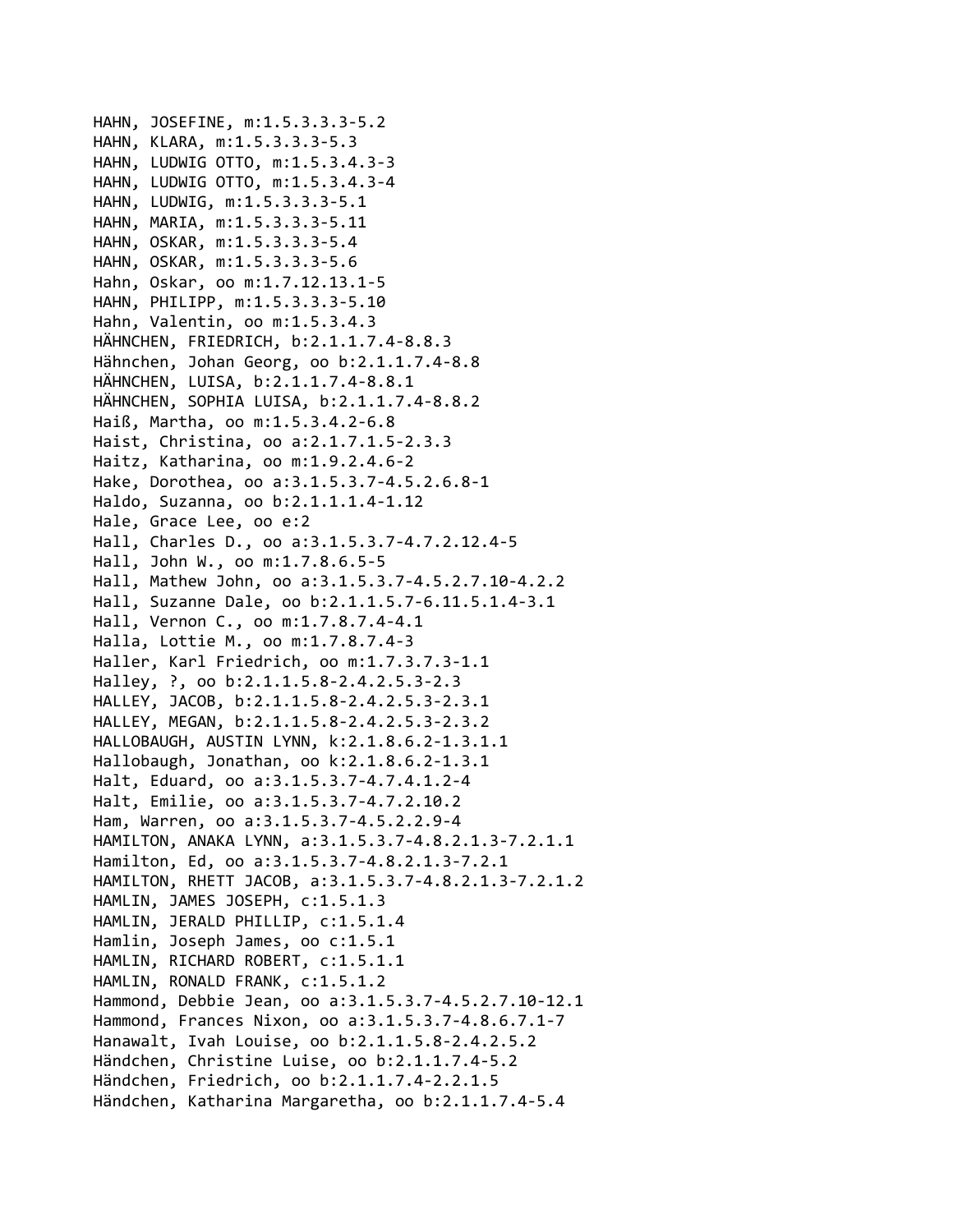```
HANDEL, DEBORA, a:3.1.5.3.7‐4.8.2.7.3‐6.2
HANDEL, ERIC, a:3.1.5.3.7‐4.8.2.7.3‐6.1
Handel, Maynard, oo a:3.1.5.3.7‐4.8.2.7.3‐6
Handley, Helen, oo a:3.1.5.3.7‐4.8.2.7.3‐4.3
Handy, ?, oo a:3.1.5.3.7‐4.8.2.7.3‐3
Haney, Elizabeth, oo b:2.1.1.5.8‐2.4.8
HANK, ANTON, m:1.5.3.4.2‐5.1
HANK, FRIDA, m:1.5.3.4.2‐5.7
Hank, Karl Otto, oo m:1.5.3.4.2‐5
HANK, KONRAD, m:1.5.3.4.2‐5.4
HANK, KONRAD, m:1.5.3.4.2‐5.5
HANK, MARIA ANNA, m:1.5.3.4.2‐5.3
HANK, MATHILDE, m:1.5.3.4.2‐5.2
HANK, ROSA, m:1.5.3.4.2‐5.6
Hanley, Angel Michelle, oo a:3.1.5.3.7‐4.5.2.2.2‐4.2.1
Hanlon, John, oo m:1.7.8.6.9
Hanlon, Mary Elizabeth, oo m:1.7.8.6.10‐1
Hannemann, Julitta, oo b:2.1.1.1.6‐9.2.9.3.2‐1
Hannemann, Maria, oo a:3.1.5.3.7‐4.7.8.7.3
Hansen, ?, oo a:3.1.5.3.7-4.5.2.2.2-2.1.1.3
HANSEN, CAYDEN, a:3.1.5.3.7‐4.5.2.2.2‐2.1.1.3.2
Hansen, Dorothea Christina, oo a:2.1.7.1.5‐2.7.1.2.1
Hansen, Dorothy, oo a:3.1.5.3.7‐4.5.2.2.2‐3
Hansen, Mamie K., oo m:1.7.8.8.2‐6
HANSEN, NEVEAH, a:3.1.5.3.7‐4.5.2.2.2‐2.1.1.3.1
Hansen, Norma Ann, oo b:2.1.1.5.8‐2.4.2.12.1‐3
Hansen, Oliver, oo m:1.7.8.2.5‐6.3
Hansen, Rhonda H. M., oo a:3.1.5.3.7‐4.8.6.7.2‐2.1
Hansmann, Anna, oo m:1.7.1.3.1‐4
Hansmann, Karolina, oo m:1.7.1.2.3‐4
Hanson, ?, oo b:2.1.1.5.7‐6.11.1.3.1‐4
Hanson, Hawkin, oo a:3.1.5.3.7‐4.7.2.4.6‐4
Hanson, Herb, oo a:3.1.5.3.7‐4.5.2.7.10‐11
Hanson, Irving H., oo a:3.1.5.3.7‐4.7.7.10.5
HANSON, LYLE RONALD, a:3.1.5.3.7‐4.7.7.10.5.1
HANSON, RUSSEL NORRIS, a:3.1.5.3.7‐4.7.7.10.5.2
HANSON, VIRGINIA MAE, a:3.1.5.3.7‐4.7.7.10.5.3
Harch, Mary B., oo b:2.1.1.5.7‐6.10.1
Hard, Marjorie Susan, oo m:1.9.4.11.1‐7.2
Hardy, David, oo a:3.1.5.3.7‐4.5.2.2.7‐5
Hargerman, Dennis M., oo b:2.1.1.5.7‐6.6.1.2.2‐4.5
Harig, Catharina Margaretha, oo b:2.1.1.5.2‐2.1
Harig, Katharina Luise, oo b:2.1.1.1.4‐1.6.5
HARMON, BEATRICE, b:2.1.1.5.7‐6.11.1.3.3‐1
Harmon, Hershel, oo b:2.1.1.5.7‐6.11.1.3.3
Harmon, Paul, oo w:9.2.7.3.1‐4.2
HARMON, ROY, b:2.1.1.5.7‐6.11.1.3.3‐2
Harmon, Verna Lee, oo k:2.1.8.5.4‐4
Harnes, Dee Dee, oo f:7.7.1.1.1
Harnisch, Katharina, oo x:1.3.1
```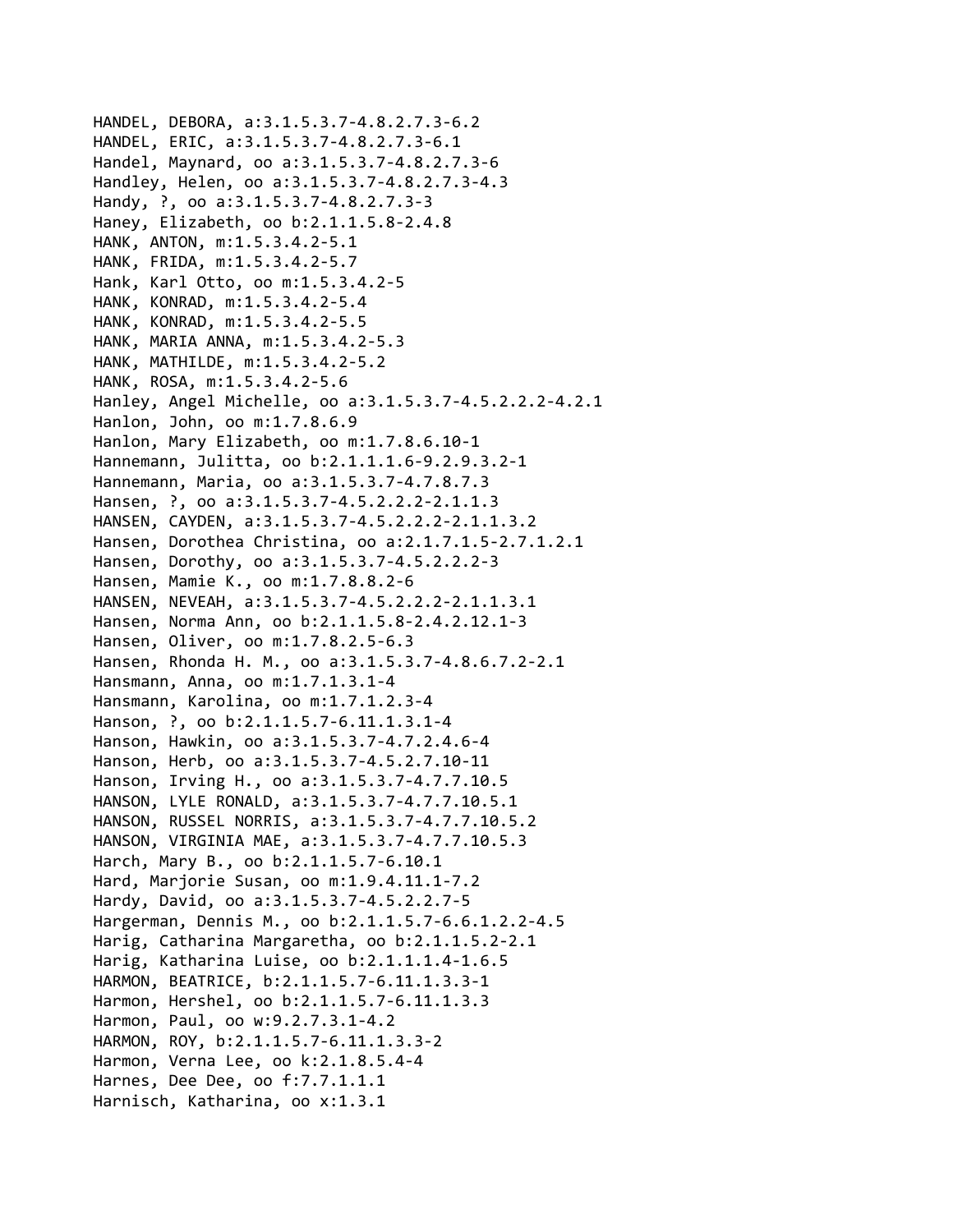```
Harns, Phyllis Ann, oo b:2.1.1.5.8‐2.4.2.10.2‐4.3
Harper, Sherry Lane, oo k:2.1.8.7.2‐2.1
HARR, ANNA MARIA, a:3.1.5.3.7‐5.5
HARR, CATHARINA MARGARETHA, a:3.1.5.3.7‐5.4
HARR, CHRISTIAN, a:3.1.5.3.7‐5.1
HARR, CHRISTIAN, a:3.1.5.3.7‐5.8
Harr, Christian, oo a:3.1.5.3.7‐5
HARR, CHRISTINA CATHERINA, a:3.1.5.3.7‐5.10
HARR, DARYL REINY, a:3.1.5.3.7‐4.8.6.6.4‐1.1
HARR, DARYL, z7.1
HARR, DAVID FRIEDRICH, a:3.1.5.3.7‐5.7
Harr, Esther, oo a:3.1.5.3.7‐4.8.6.7.3‐3
HARR, EVA MARGARETHA, a:3.1.5.3.7‐5.3
HARR, JACOB, a:3.1.5.3.7‐5.9
Harr, Jakob, oo a:2.1.7.1.5‐2.3.4.2
HARR, LUDWIG JACOB, a:3.1.5.3.7‐5.6
HARR, MICHAEL, a:3.1.5.3.7‐5.2
HARR, MICHELE KAROLINE, a:3.1.5.3.7‐4.8.6.6.4‐1.1.2
HARR, PAMALA DAWN, z7.2
HARR, PAMELA DAWN, a:3.1.5.3.7‐4.8.6.6.4‐1.2
Harr, Reinhold (Reiny) Gedion, oo a:3.1.5.3.7‐4.8.6.6.4‐1
Harr, Reinhold Gideon, oo z7
HARR, SHANNON KAROLINE, a:3.1.5.3.7‐4.8.6.6.4‐1.1.1
HARRAH, DAVID JR., b:2.1.1.1.6‐9.5.5.5.3‐1
Harrah, David, oo b:2.1.1.1.6‐9.5.5.5.3
HARRAH, SUSAN, b:2.1.1.1.6‐9.5.5.5.3‐2
Harris, James Brent, oo m:1.5.2.2.2‐11.1.2
Harris, James David, oo n:1.2.3.7.1
Harris, Julie, oo w:9.6.2.2.4‐2.1
HARRIS, MARGARET (MEG) ELIZABETH, m:1.5.2.2.2‐11.1.2.2
Harris, Martha, oo k:2.1.8.1.1‐5
Harris, Sarah, oo k:2.1.8.7.3‐1.3.1
Harrison, Henry H., oo m:1.7.8.2.11‐1
Harsch, Anna Friederike, oo a:2.1.7.1.5‐2.7.1.7.7
HART, BARBARA LOUISE, b:2.1.1.5.8‐2.4.2.10.2‐4.8
HART, BECKY ANN, b:2.1.1.5.8‐2.4.2.10.2‐4.2.2
HART, CHRISTIN RENAE, b:2.1.1.5.8‐2.4.2.10.2‐4.2.1
HART, DIANA LEA, b:2.1.1.5.8‐2.4.2.10.2‐4.1
Hart, Ellwood Beideman, oo w:9.2.7.3.1‐2
HART, GARY ROBERT, b:2.1.1.5.8‐2.4.2.10.2‐4.3
HART, JACOB MELVIN, b:2.1.1.5.8‐2.4.2.10.2‐4.3.2
HART, LAWRENCE DALE, b:2.1.1.5.8‐2.4.2.10.2‐4.4
HART, LOUISA ANNETTE, b:2.1.1.5.8‐2.4.2.10.2‐4.6
HART, MARGARET ANN, b:2.1.1.5.8‐2.4.2.10.2‐4.5
HART, MARNI MICHELLE, b:2.1.1.5.8‐2.4.2.10.2‐4.3.1
Hart, Melvin Mertis, oo b:2.1.1.5.8‐2.4.2.10.2‐4
HART, ROBERT HOWARD, b:2.1.1.5.8‐2.4.2.10.2‐4.7
HART, STEVEN LOUIS, b:2.1.1.5.8‐2.4.2.10.2‐4.2
HART, ZACKERY ROBERT, b:2.1.1.5.8‐2.4.2.10.2‐4.3.3
Hartel, Joanne Edna, oo a:3.1.5.3.7‐4.8.2.1.3‐7.2
```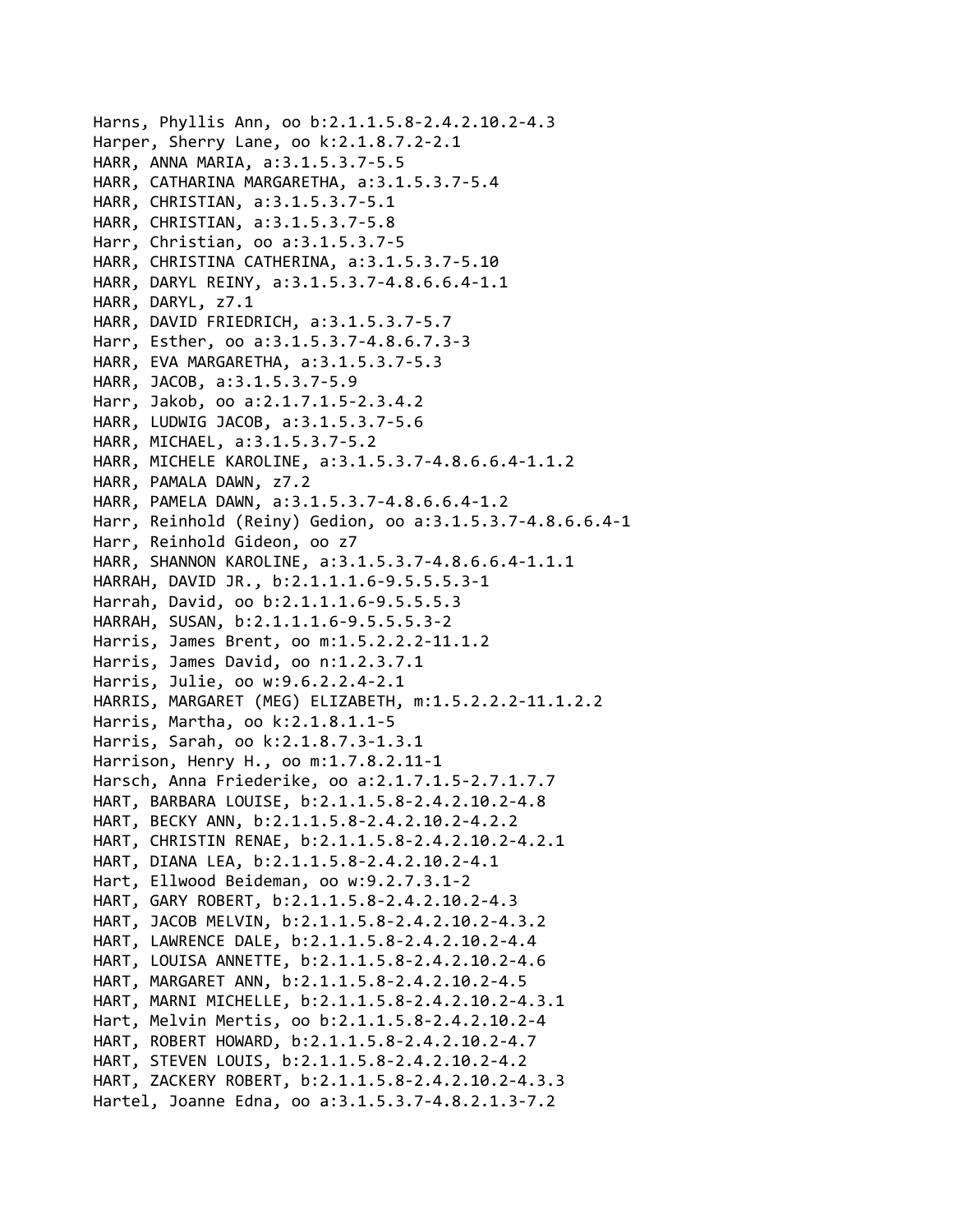Harter, Johanna, oo m:1.5.2.1.2 Harter, Theresa Elisabeth, oo m:1.5.2.2.2‐1.2 Hartman, Cora, oo w:1.10.3.7 Hartmann, Johann Jakob, oo a:2.1.7.1.5‐2.7.1.7.5 Hartmann, Paul, oo a:3.1.5.3.7‐4.7.2.10.10.3 Hartmann, Rosina, oo a:3.1.5.3.7‐4.7.2.4.8 Hartog, Robert DeWayne, oo b:2.1.1.5.7‐6.11.1.2.2‐3 Hartwick, Cora E., oo m:1.9.4.11.2‐2 Harvey, ?, oo b:2.1.1.5.8‐2.4.5.3 Harvey, Hewitt (Chick) Sylvester, oo m:1.7.8.8.7‐2 HARVEY, JAMES MICHAEL, m:1.7.8.8.7‐2.2.1 HARVEY, KAREN MARIE, m:1.7.8.8.7‐2.2.4 HARVEY, KATHLEEN ANN, m:1.7.8.8.7‐2.2.2 HARVEY, MICHAEL JOSEPH, m:1.7.8.8.7‐2.2.5 HARVEY, RICHARD (DICKIE BIRD) FRANCIS, m:1.7.8.8.7‐2.3 HARVEY, ROBERT CHARLES, m:1.7.8.8.7‐2.2 HARVEY, RUTH MARIAN, m:1.7.8.8.7‐2.1 HARVEY, WILLIAM P., m:1.7.8.8.7‐2.2.3 Haseman, William Alfred, oo c:1.4.2 HASHA, CHRIS, b:2.1.1.5.8‐2.4.2.10.4‐2.1.1.1 Hasha, Larry, oo b:2.1.1.5.8‐2.4.2.10.4‐2.1.1 HASHA, PHILIP, b:2.1.1.5.8‐2.4.2.10.4‐2.1.1.2 Hass, Irene, oo a:3.1.5.3.7‐4.7.11.9.5 HASSENCAHL, ALEXANDRA RAE, a:3.1.5.3.7‐4.8.2.8.2‐1.2.1.1 Hassencahl, Don, oo a:3.1.5.3.7‐4.8.2.8.2‐1.2.1 HASSENCAHL, MORGAN LEIGH, a:3.1.5.3.7‐4.8.2.8.2‐1.2.1.2 HASTINGS, ADDIE M., b:2.1.1.5.8‐2.4.2.3.2 HASTINGS, CHARLES A., b:2.1.1.5.8‐2.4.2.3.1 Hastings, George W., oo b:2.1.1.5.8‐2.4.2.3 HASTINGS, IRVING, b:2.1.1.5.8‐2.4.2.3.5 HASTINGS, MYRTLE, b:2.1.1.5.8‐2.4.2.3.4 HASTINGS, ROBERT ROY, b:2.1.1.5.8‐2.4.2.3.3 Hauch, Louisa Catherine, oo m:1.7.8.6.5 Hauck, Ruprecht, oo m:1.7.1.10.5‐2.6 Hauge, Rozella May, oo a:3.1.5.3.7‐4.5.2.7.7‐2 Haugh, John Joseph, oo m:1.7.8.2.2‐1.6 HAUSAUER, ALBERT, a:3.1.5.3.7‐4.8.2.4.11‐2 HAUSAUER, ALBERT, a:3.1.5.3.7‐4.8.2.4.4‐7 HAUSAUER, ALWIN, a:3.1.5.3.7‐4.8.2.4.4‐10 HAUSAUER, ANDREAS, a:3.1.5.3.7‐4.8.2.4.6‐5.5 HAUSAUER, ANNA, a:3.1.5.3.7‐4.8.2.4.3‐7.3.2 HAUSAUER, ANNA, a:3.1.5.3.7‐4.8.2.4.3‐8.2 HAUSAUER, ANNA, a:3.1.5.3.7‐4.8.2.4.6‐7.2 HAUSAUER, ANNETTA, a:3.1.5.3.7‐4.8.2.4.3‐1.2 HAUSAUER, ANNETTE, a:3.1.5.3.7‐4.8.2.4.6‐1.1 HAUSAUER, ARTHUR, a:3.1.5.3.7‐4.8.2.4.3‐8.1 HAUSAUER, BARBARA, a:3.1.5.3.7‐4.8.2.4.10 HAUSAUER, CAROL, a:3.1.5.3.7‐4.8.2.4.4‐6.4 HAUSAUER, CHRISTIAN (CHRIST), a:3.1.5.3.7‐4.8.2.4.7‐1 HAUSAUER, CHRISTIAN, a:3.1.5.3.7‐4.8.2.4.8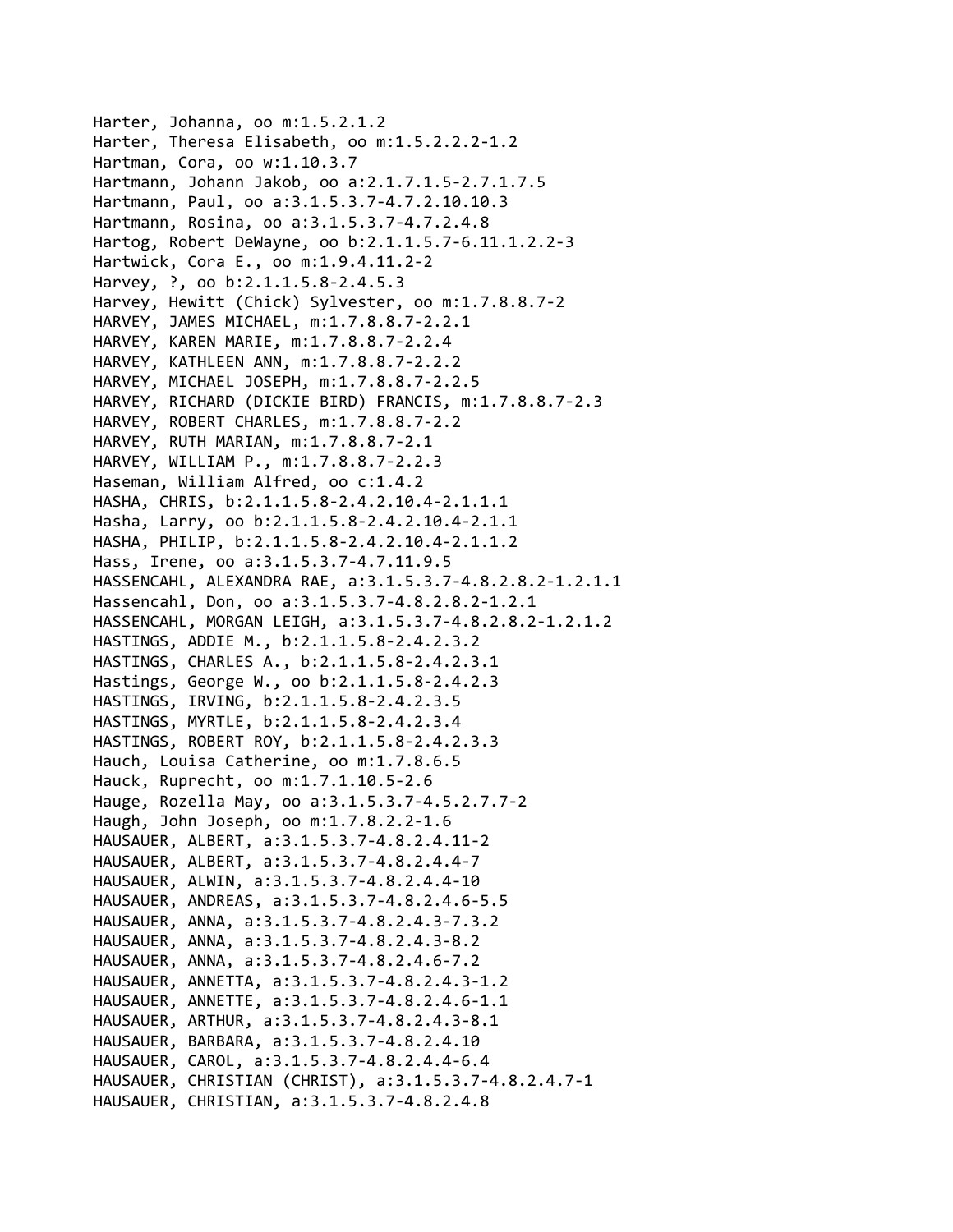HAUSAUER, CHRISTINA, a:3.1.5.3.7‐4.8.2.4.5 HAUSAUER, CHRISTINE, a:3.1.5.3.7‐4.8.2.4.3‐8.4.1 HAUSAUER, COLLEEN, a:3.1.5.3.7‐4.8.2.4.4‐5.2 HAUSAUER, DIANE, a:3.1.5.3.7‐4.8.2.4.4‐7.1 HAUSAUER, EBY, a:3.1.5.3.7‐4.8.2.4.4‐6.3 HAUSAUER, EDUARD, a:3.1.5.3.7‐4.8.2.4.6‐2.1 HAUSAUER, EDWIN, a:3.1.5.3.7‐4.8.2.4.4‐8 HAUSAUER, ELENA, a:3.1.5.3.7‐4.8.2.4.3‐8.3 HAUSAUER, ELISABETH, a:3.1.5.3.7‐4.8.2.4.4‐2 HAUSAUER, ELISABETH, a:3.1.5.3.7‐4.8.2.4.9 HAUSAUER, ELLA, a:3.1.5.3.7‐4.8.2.4.11‐1.3 HAUSAUER, ELVIRA, a:3.1.5.3.7‐4.8.2.4.3‐1.1.1 HAUSAUER, ERICH, a:3.1.5.3.7‐4.8.2.4.3‐7.3 HAUSAUER, ERIKA, a:3.1.5.3.7‐4.8.2.4.11‐1.1 HAUSAUER, ERNESTINA, a:3.1.5.3.7‐4.8.2.4.6‐5.2 HAUSAUER, ERNSTINA, a:3.1.5.3.7‐4.8.2.4.6‐4 HAUSAUER, ERWIN, a:3.1.5.3.7‐4.8.2.4.3‐7.3.1 HAUSAUER, FRED, a:3.1.5.3.7‐4.8.2.4.4‐5.1 HAUSAUER, FRIEDA, a:3.1.5.3.7‐4.8.2.4.3‐7.2 HAUSAUER, FRIEDERICH, a:3.1.5.3.7‐4.8.2.4.6‐7 HAUSAUER, FRIEDRICH, a:3.1.5.3.7‐4.8.2.4.7 HAUSAUER, FRIEDRICH, a:3.1.5.3.7‐4.8.2.4.7‐2 HAUSAUER, GEORG, a:3.1.5.3.7‐4.8.2.4.11‐1 HAUSAUER, GEORG, a:3.1.5.3.7‐4.8.2.4.4 HAUSAUER, GEORG, a:3.1.5.3.7‐4.8.2.4.6‐2 Hausauer, Georg, oo a:3.1.5.3.7‐4.8.2.4 HAUSAUER, GUSTAV, a:3.1.5.3.7‐4.8.2.4.6‐5.3 HAUSAUER, GUSTAV, a:3.1.5.3.7‐4.8.2.4.6‐6 HAUSAUER, HEINRICH (HENRY), a:3.1.5.3.7‐4.8.2.4.4‐6 HAUSAUER, HELMUT, a:3.1.5.3.7‐4.8.2.4.3‐7.1 HAUSAUER, HILDA, a:3.1.5.3.7‐4.8.2.4.3‐4 HAUSAUER, IRMA, a:3.1.5.3.7‐4.8.2.4.6‐2.2 HAUSAUER, JAKOB (JACK), a:3.1.5.3.7‐4.8.2.4.4‐9 HAUSAUER, JAKOB, a:3.1.5.3.7‐4.8.2.4.3 HAUSAUER, JAKOB, a:3.1.5.3.7‐4.8.2.4.3‐2 HAUSAUER, JOHANN, a:3.1.5.3.7‐4.8.2.4.3‐1 HAUSAUER, JOHANN, a:3.1.5.3.7‐4.8.2.4.6 HAUSAUER, JOHANN, a:3.1.5.3.7‐4.8.2.4.6‐1 HAUSAUER, JOHANN, a:3.1.5.3.7‐4.8.2.4.6‐5.1 HAUSAUER, JOSEPH FREDDY, a:3.1.5.3.7‐4.8.2.4.7‐2.1 HAUSAUER, JOSEPH, a:3.1.5.3.7‐4.8.2.4.11 HAUSAUER, JUNE, a:3.1.5.3.7‐4.8.2.4.4‐6.1 HAUSAUER, KARL, a:3.1.5.3.7‐4.8.2.4.3‐6 HAUSAUER, KAROLINA, a:3.1.5.3.7‐4.8.2.4.3‐3 HAUSAUER, KAROLINA, a:3.1.5.3.7‐4.8.2.4.3‐7.1.1 HAUSAUER, KATHARINA (KATHI), a:3.1.5.3.7‐4.8.2.4.4‐1 HAUSAUER, KATHARINA, a:3.1.5.3.7‐4.8.2.4.2 HAUSAUER, KATHARINA, a:3.1.5.3.7‐4.8.2.4.6‐3 HAUSAUER, KAY, a:3.1.5.3.7‐4.8.2.4.4‐6.2 HAUSAUER, LILLI, a:3.1.5.3.7‐4.8.2.4.3‐1.1.2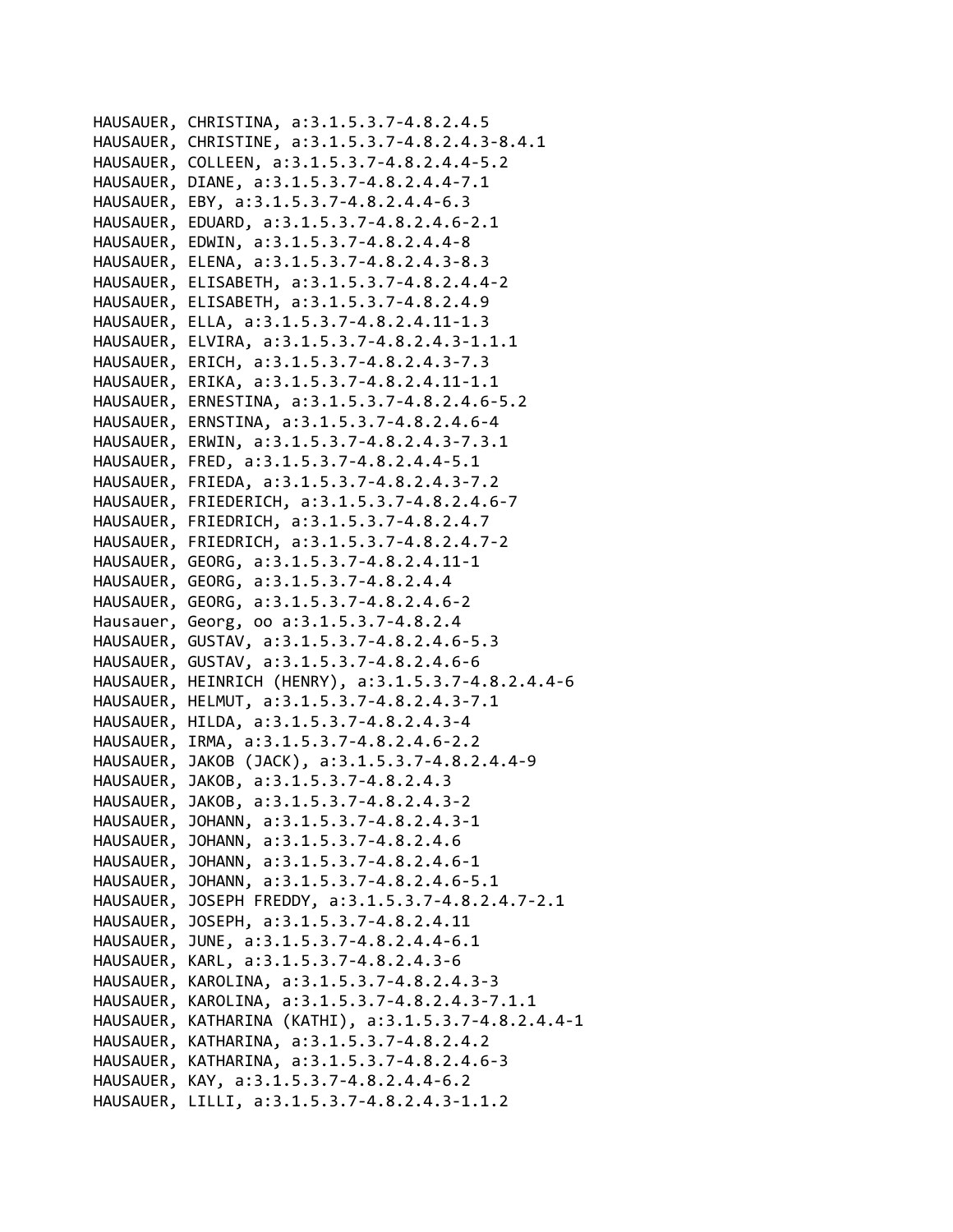```
HAUSAUER, LINDA, a:3.1.5.3.7‐4.8.2.4.4‐11
HAUSAUER, LORA, a:3.1.5.3.7‐4.8.2.4.3‐7.4
HAUSAUER, LYDIA, a:3.1.5.3.7‐4.8.2.4.7‐5
HAUSAUER, NELLI, a:3.1.5.3.7‐4.8.2.4.11‐1.2
HAUSAUER, OLGA, a:3.1.5.3.7‐4.8.2.4.11‐1.4
HAUSAUER, OLGA, a:3.1.5.3.7‐4.8.2.4.6‐2.1.2
HAUSAUER, OTTO, a:3.1.5.3.7‐4.8.2.4.3‐1.1
HAUSAUER, PAULINA (PAULA), a:3.1.5.3.7‐4.8.2.4.4‐4
HAUSAUER, PETER, a:3.1.5.3.7‐4.8.2.4.3‐8
HAUSAUER, PETRA, a:3.1.5.3.7‐4.8.2.4.3‐8.4.3
HAUSAUER, PHILIPP, a:3.1.5.3.7‐4.8.2.4.3‐7
HAUSAUER, REGINE, a:3.1.5.3.7‐4.8.2.4.3‐8.4.2
HAUSAUER, ROSA, a:3.1.5.3.7‐4.8.2.4.6‐7.1
HAUSAUER, ROSINA (ROSI), a:3.1.5.3.7‐4.8.2.4.4‐3
HAUSAUER, ROSINA, a:3.1.5.3.7‐4.8.2.4.1
HAUSAUER, ROSINA, a:3.1.5.3.7‐4.8.2.4.7‐4
HAUSAUER, SOPHIE, a:3.1.5.3.7‐4.8.2.4.3‐5
HAUSAUER, VALENTINA, a:3.1.5.3.7‐4.8.2.4.3‐2.1
HAUSAUER, VALENTINA, a:3.1.5.3.7‐4.8.2.4.6‐5.4
HAUSAUER, WALDEMAR, a:3.1.5.3.7‐4.8.2.4.6‐2.1.1
HAUSAUER, WALTER, a:3.1.5.3.7‐4.8.2.4.3‐8.4
HAUSAUER, WILHELM (BILL), a:3.1.5.3.7‐4.8.2.4.4‐5
HAUSAUER, WILHELM, a:3.1.5.3.7‐4.8.2.4.6‐5
HAUSAUER, WILHELM, a:3.1.5.3.7‐4.8.2.4.6‐7.3
HAUSAUER, WILHELMINE, a:3.1.5.3.7‐4.8.2.4.7‐3
Haviland, Erma Catherine, oo b:2.1.1.5.7‐6.11.7.3.1
Hawkins, Gale, oo b:2.1.1.5.8‐2.4.2.10.2‐2.1
Hayden, Mary Margaret (Marge), oo m:1.5.2.2.2‐1.7.1
HAYES, DENNIS JOSEPH, n:1.2.3.3.3
HAYES, DOROTHY, n:1.2.5.2.3
HAYES, ELIZABETH, n:1.2.5.2.2
HAYES, EUGENE, n:1.2.5.2.1
Hayes, Frank Weber, oo m:1.7.8.8.7‐1.2
Hayes, Hazel, oo b:2.1.1.5.8‐2.4.2.14.2‐7
HAYES, JAMES RICHARD, n:1.2.3.3.4
HAYES, JAMES, n:1.2.5.2.10
HAYES, JOAN, n:1.2.5.2.5
HAYES, JUDITH, n:1.2.5.2.9
HAYES, LAWRENCE, n:1.2.5.2.8
HAYES, MARY ELLEN, n:1.2.3.3.5
HAYES, MATTHEW LAWRENCE JR., n:1.2.3.3.9
Hayes, Matthew Lawrence, oo n:1.2.3.3
HAYES, MAXINE, n:1.2.5.2.6
HAYES, PATRICIA JANE, n:1.2.3.3.6
HAYES, PEGGY ANN, n:1.2.3.3.2
HAYES, RICHARD, n:1.2.5.2.4
HAYES, ROBERT DEAN, n:1.2.3.3.1
HAYES, SANDRA KAY, n:1.2.3.3.8
HAYES, SHARON RUTH, n:1.2.3.3.7
HAYES, WILLIAM, n:1.2.5.2.7
```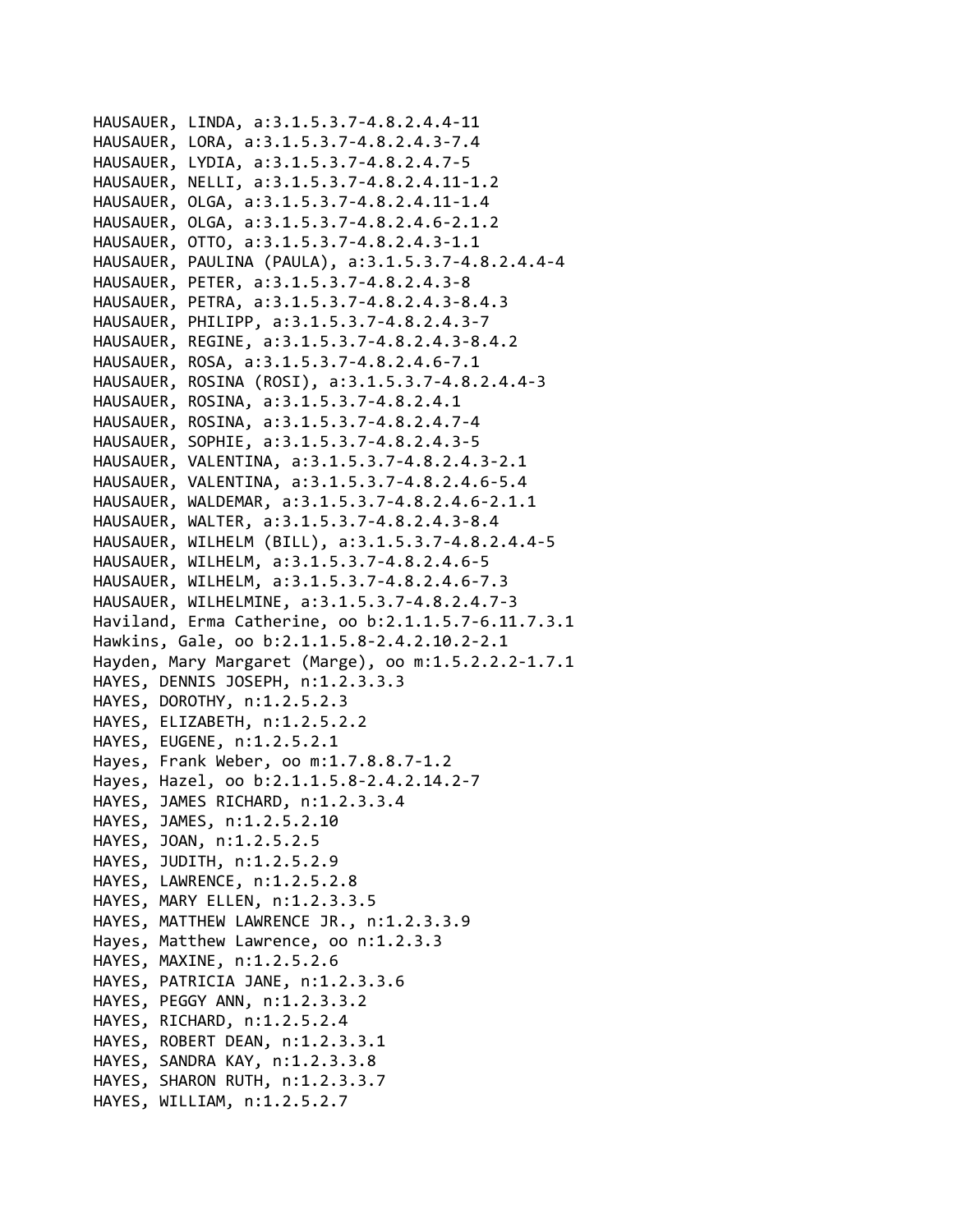Hayes, William, oo n:1.2.5.2 Hayman, Harvey Vernon, oo m:1.5.2.1.4‐1.5.3 Hazen, Howard Henry, oo m:1.7.8.2.5‐6.5 Heather, John, oo a:3.1.5.3.7‐4.8.2.7.6 Heberlie, Thelena Marie, oo m:1.5.2.2.2‐15.2.5 Heberling, Katalin, oo x:1.3.1.5 Heck, Christina, oo a:3.1.5.3.7‐4.7.2.12 Heck, Myrtle Mae, oo m:1.5.2.1.2‐2.1.4 Heckman, ?, oo w:9.9 Heflin, Mary Rusha, oo m:1.5.2.2.2‐6 Hegeman, Mary Grace, oo m:1.7.8.7.3‐5.4 Heidenreich, Caroline Carrie, oo m:1.7.8.8.2‐3 HEIDENREICH, CAROLINE, m:1.7.8.8.2‐4.1 HEIDENREICH, EUGENE L., m:1.7.8.8.2‐4.8 HEIDENREICH, FRANCIS J., m:1.7.8.8.2‐4.3 HEIDENREICH, GERALD D., m:1.7.8.8.2‐4.7 HEIDENREICH, JOHN ANTHONY, m:1.7.8.8.2‐4.6 Heidenreich, John Benjamin, oo m:1.7.8.8.2‐4 HEIDENREICH, LAWRENCE, m:1.7.8.8.2‐4.9 HEIDENREICH, LUCILLE, m:1.7.8.8.2‐4.10 HEIDENREICH, MABEL, m:1.7.8.8.2‐4.2 HEIDENREICH, MARGARET (MAGGIE), m:1.7.8.8.2‐4.5 HEIDENREICH, MARIE C., m:1.7.8.8.2‐4.4 HEIDGEN, CHARLES FREDERICK, m:1.7.8.8.1‐15.2 HEIDGEN, LEON JOSEPH JR., m:1.7.8.8.1‐15.1 Heidgen, Leon Joseph, oo m:1.7.8.8.1‐15 HEIDGEN, MARY TERESE, m:1.7.8.8.1‐15.3 Heidinger, Alwin, oo a:3.1.5.3.7‐4.7.8.7.4‐1 Heidt, Sarah Ann, oo a:3.1.5.3.7‐4.5.2.7.10‐6.2.4 Heigle, Roy Thomas, oo e:2.1.1.8 Heil, Andrew, oo k:2.1.8.5.4‐7 HEIL, ISABELA ALICIA , a:2.1.7.1.5‐2.3.1.1.5‐3.1.1.1 HEIL, KEVIN G., a:2.1.7.1.5‐2.3.1.1.5‐3.1.1 HEIL, OWEN CRISTIAN, a:2.1.7.1.5‐2.3.1.1.5‐3.1.1.3 HEIL, SAREE MILAYNA, a:2.1.7.1.5‐2.3.1.1.5‐3.1.1.2 Heil, Stephen W., oo a:2.1.7.1.5‐2.3.1.1.5‐3.1 HEILIGERS, DANIELA, b:2.1.1.7.4‐2.4.1.2.2‐8.4.1.1 HEILIGERS, DETLEF, b:2.1.1.7.4‐2.4.1.2.2‐8.4.1 HEILIGERS, RALPH, b:2.1.1.7.4‐2.4.1.2.2‐8.4.1.3 HEILIGERS, SABRINA, b:2.1.1.7.4‐2.4.1.2.2‐8.4.1.2 Heiligers, Walter, oo b:2.1.1.7.4‐2.4.1.2.2‐8.4 Heilman, Carolyn M., oo a:3.1.5.3.7‐4.5.2.7.1‐10.3 Heinen, Hans, oo a:2.1.7.3.1‐1.1.1.1.1‐3 Heintzman, Larry, oo a:3.1.5.3.7‐4.8.6.7.8‐1 Heinzelmann, Mathilde, oo a:3.1.5.3.7‐4.7.6.9.6 Heisig, ?, oo a:3.1.5.3.7‐4.7.2.10.12‐1 HEISLER, DALE EMERSON, b:2.1.1.5.7‐6.11.7.2.1 Heisler, Frank Howard, oo b:2.1.1.5.7‐6.11.7.2 HEISLER, VALLEY VERNETTE, b:2.1.1.5.7‐6.11.7.2.2 Heitzmann, Alfred Joseph, oo m:1.7.1.8.1‐1.3.9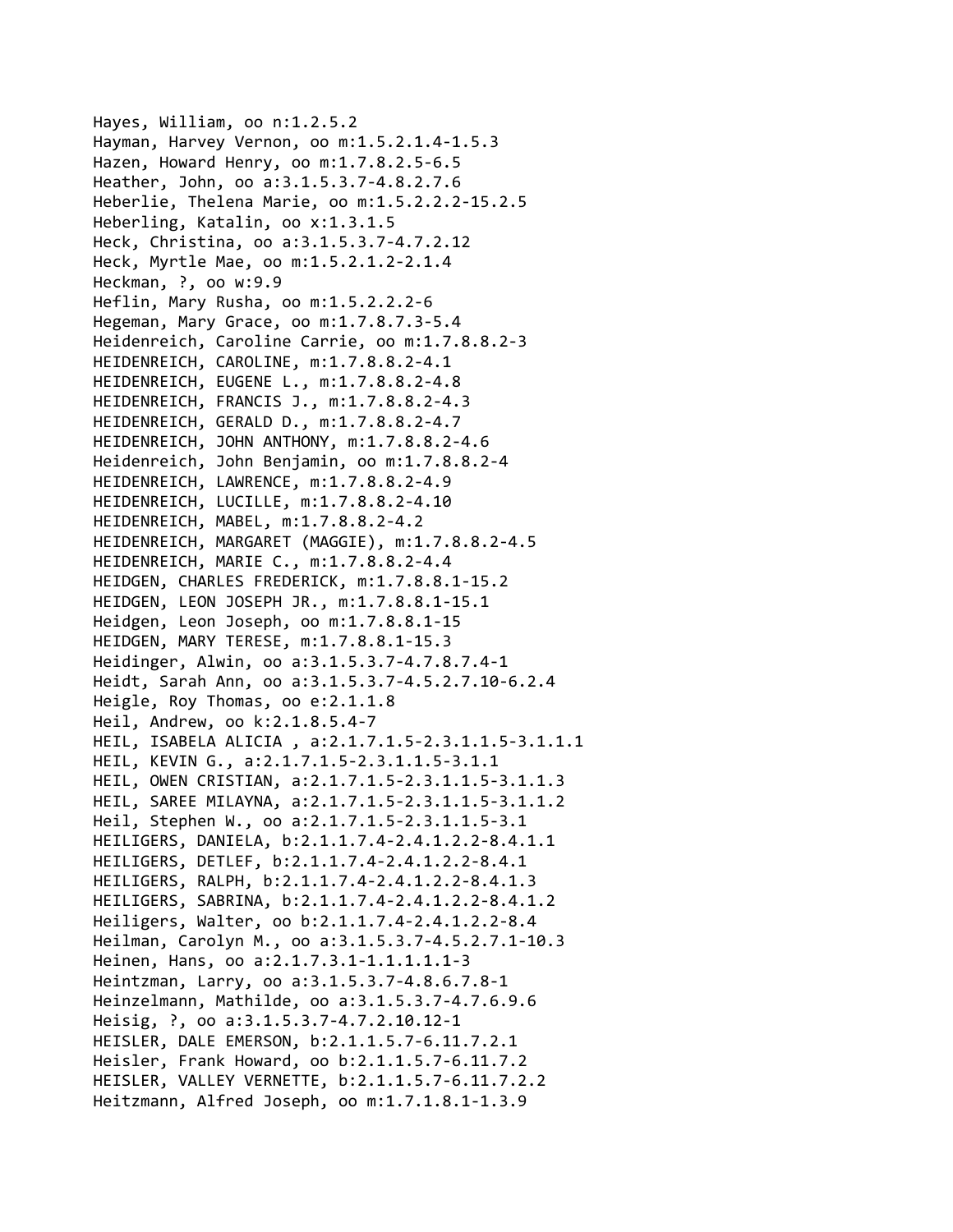Heitzmann, Luise, oo m:1.7.3.3.3‐4 HELD, ALFRED, m:1.7.10.8.3‐9.1 Held, Friedrich, oo m:1.7.10.8.3‐9 Held, Karolina, oo m:1.7.10.8.3‐2 Held, Luise, oo m:1.5.2.2.4‐5 HELD, ROBERT, m:1.7.10.8.3‐9.2 Helfert, Michael Robert, oo m:1.5.2.2.2‐11.1.1 Hell, Andreas, oo b:2.1.1.1.4‐1.6.2 Hell, Michel, oo b:2.1.1.5.7‐13.5.4 Heller, Richard Joseph, oo b:2.1.1.5.7‐6.11.5.1.4‐1.3 Hellfritzsch, Margaretha, oo z319 Hellmuth, John, oo a:3.1.5.3.7‐4.8.2.3 Hellwig, Jakob, oo b:2.1.1.7.4‐8.1.3 Hellwig, Leah, oo a:3.1.5.3.7‐4.8.6.6.8 Hellwig, Lydia, oo a:3.1.5.3.7‐4.8.6.6.6 Hellwig, Peter Jakob, oo b:2.1.1.5.7‐13.2.1.1 Helm, Christine, oo a:3.1.5.3.7‐4.7.11.9 Helm, Ella, oo a:3.1.5.3.7‐4.8.2.4.7‐1 HELPINGSTINE, EVELYN, b:2.1.1.5.7‐6.6.6.2.5‐1 HELPINGSTINE, LOLA PEARL, b:2.1.1.5.7‐6.6.6.2.5‐4 HELPINGSTINE, MORINE, b:2.1.1.5.7‐6.6.6.2.5‐2 Helpingstine, Oliver, oo b:2.1.1.5.7‐6.6.6.2.5 HELPINGSTINE, WARREN, b:2.1.1.5.7‐6.6.6.2.5‐3 Helzinger, Klara, oo a:2.1.7.3.1‐1.1.1.1.1‐6 Hemf, Ruth, oo x:1.3.1.6.4‐2 Hemmerel, Frank, oo b:2.1.1.5.7‐6.6.7.2.1 Hemminger, Elisabeth Dorothee, oo a:3.1.5.3.8.6.3 Hempstead, Judith, oo f:7.3.2.1 Hendersen, Randy Lee, oo a:3.1.5.3.7‐4.5.2.7.10‐4.1.1 Hendricks, Shawna, oo k:2.1.8.7.2‐2.3.1 HENKE, ALBERT, a:3.1.5.3.7‐4.7.4.3.4‐7 HENKE, ELSE, a:3.1.5.3.7‐4.7.4.3.4‐8 HENKE, FRIEDRICH, a:3.1.5.3.7‐4.7.4.3.4‐4 Henke, Friedrich, oo a:3.1.5.3.7‐4.7.4.3.4 HENKE, HELENE, a:3.1.5.3.7‐4.7.4.3.4‐3 HENKE, JAKOB, a:3.1.5.3.7‐4.7.4.3.4‐6 HENKE, LYDIA, a:3.1.5.3.7‐4.7.4.3.4‐5 HENKE, OTTO, a:3.1.5.3.7‐4.7.4.3.4‐1 HENKE, REINHOLD, a:3.1.5.3.7‐4.7.4.3.4‐2 HENKE, ROBERT, a:3.1.5.3.7‐4.7.4.3.4‐9 Henkel, Friedrich Wilhelm, oo b:2.1.1.7.4‐8.4.5.3 Henle, Geraldine, oo a:3.1.5.3.7‐4.8.2.1.2‐1.2 Hennegar, ?, oo b:2.1.1.1.6‐9.5.2.6 Hennemann, Joseph Ignatz, oo m:1.6.1.1.1‐4.5 Henningson, Ethel, oo a:3.1.5.3.7‐4.8.2.7.5‐3 Hennington, Vera Jane, oo b:2.1.1.5.7‐6.11.5.1.1‐2 HENRY, JACK AUSTIN, b:2.1.1.5.8‐2.4.2.11.2‐2.1.2 Henry, John William, oo b:2.1.1.5.8‐2.4.2.11.2‐2.1 Henry, Joseph, oo w:5.6 HENRY, MICHAEL KYLE, b:2.1.1.5.8‐2.4.2.11.2‐2.1.4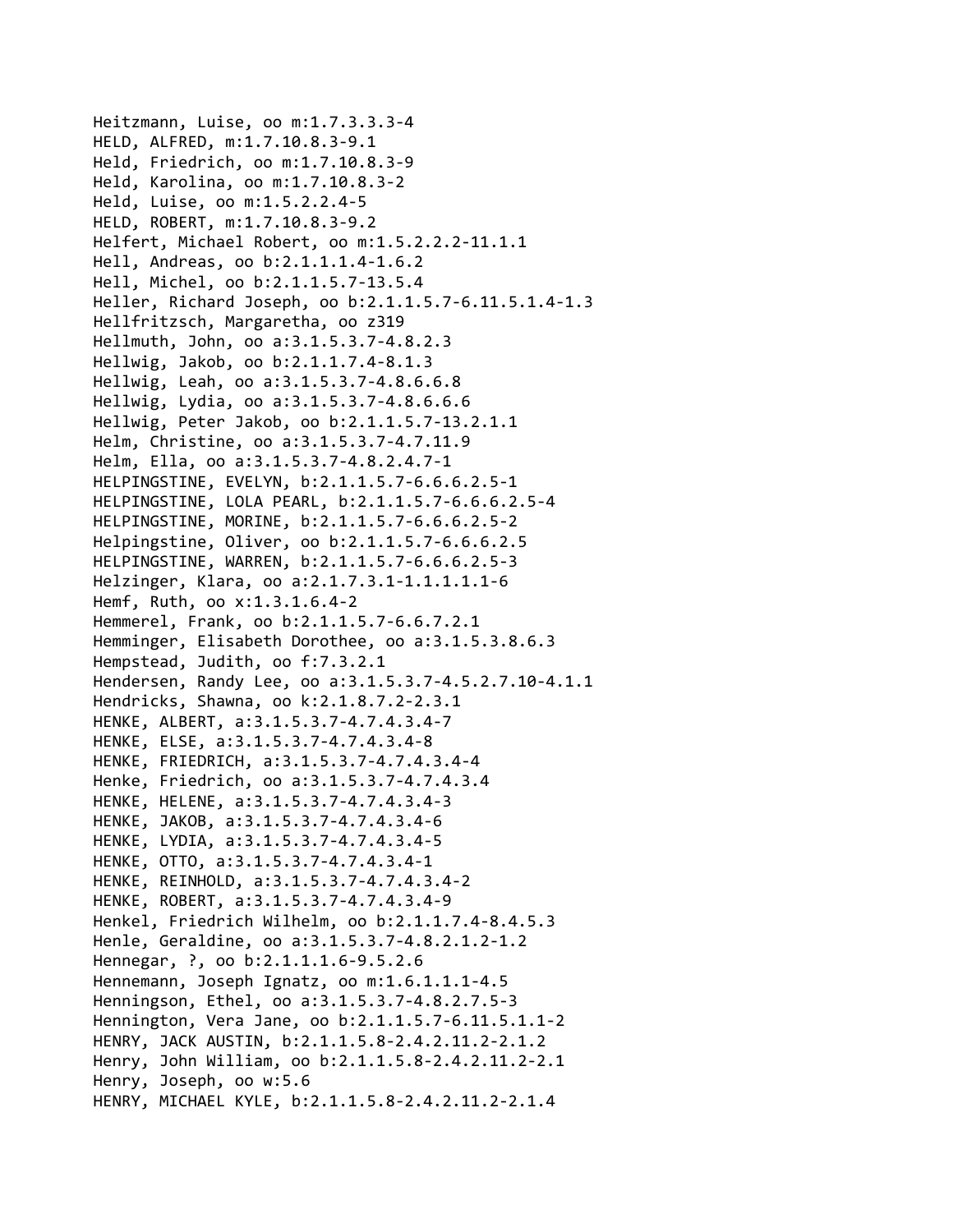Henry, Patricia Ann, oo m:1.5.2.2.2‐16.3 HENRY, PATRICK ORAN, b:2.1.1.5.8‐2.4.2.11.2‐2.1.3 HENRY, SARAH JEAN, b:2.1.1.5.8‐2.4.2.11.2‐2.1.1 Hense, Frieda Marlene, oo m:1.7.8.8.9‐3.2 Henson, Nora Alice (Alice), oo m:1.5.2.1.4‐1.8 Hepper, Adolph, oo a:3.1.5.3.7‐4.8.2.13.2‐4 Herbert, Nichole Marie, oo a:2.1.7.1.5‐2.3.1.1.5‐3.1.1 Herbst, Anna Margaretha, oo y:1.4.3.4 Hercher, Enola, oo m:1.9.4.4.8‐1 Hercher, Maria Anna, oo m:1.5.3.4.2‐9 Hering, Hans, oo a:2.1.6 Herman, Alois (Tuffy), oo a:3.1.5.3.7‐4.5.2.7.4‐4 Herman, Maria (Mary), oo a:3.1.5.3.7‐4.8.2.7.3 Hermann, Arthur Edward, oo m:1.5.2.1.2‐5.3.2 Hermann, Helen M., oo m:1.5.2.1.2‐5.1.2 Hermann, Johannes, oo a:3.1.5.3.7‐4.7.2.5.5 Hernandez, Alice, oo a:3.1.5.3.7‐4.8.6.7.4‐4 HERNANDEZ, TABIANNA MARIE, a:3.1.5.3.7‐4.5.2.7.10‐4.6.3.1 Hernendiz, Remaro, oo a:3.1.5.3.7‐4.5.2.7.10‐4.6.3 Herr, ?, oo x:1.3.1.6.8‐2 HERR, KARLI, x:1.3.1.6.8‐2.3 HERR, MICHAEL, x:1.3.1.6.8‐2.2 HERRERA, AMBERLY IRENE, f:7.4.8.2.1 Herrera, Eugene Richard, oo f:7.4.8.2 HERRERA, EUGENE ROMERO, f:7.4.8.2.2 HERRERA, ISAIAH FLORES, f:7.4.8.2.1‐1 HERSCHBERG, ROBERT ARNOLD, m:1.7.8.8.9‐3.1 Herschede, Elisabeth, oo m:1.7.8.6.4‐1 Hertel, Alfred J., oo a:3.1.5.3.7‐4.8.2.8.2‐5 Hertel, Christina, oo a:3.1.5.3.7‐4.8.2.2.3 Hertel, Martha, oo a:3.1.5.3.7‐4.8.2.2.4 Hertel, Matthes, oo z281 Hertle, Rosina, oo a:3.1.5.3.7‐4.8.1 Hertlein, Georg Adam, oo z89 HERTWECK, ELLA, m:1.7.10.8.3‐8.2 Hertweck, Heinrich, oo m:1.5.3.4.2‐5.3 Hertweck, Herbert Josef, oo m:1.9.7.3.1‐1.3 HERTWECK, HILDEGARD FREDERIKE, m:1.7.10.8.3‐5.1 HERTWECK, JDA BERTHA, m:1.7.10.8.3‐5.4 HERTWECK, LUCIA JDDA, m:1.7.10.8.3‐5.6 HERTWECK, LYDIA JOHANNA, m:1.7.10.8.3‐5.3 Hertweck, Margaretha Gertrud, oo m:1.5.3.4.2‐2.3.3 HERTWECK, MARGARETHA, m:1.7.10.8.3‐8.1 HERTWECK, MAX, m:1.7.10.8.3‐5.5 Hertweck, Max, oo m:1.7.10.8.3‐5 Hertweck, Otto, oo m:1.7.10.8.3‐8 HERTWECK, PAULINE MARGARETHA, m:1.7.10.8.3‐5.2 Hertwig, Joseph, oo m:1.9.11.6.1‐1 Hertz, Heather Marie, oo a:3.1.5.3.7‐4.8.6.7.5‐4.3 Herzog, Herbert Theodor, oo m:1.7.3.3.3‐2.1.2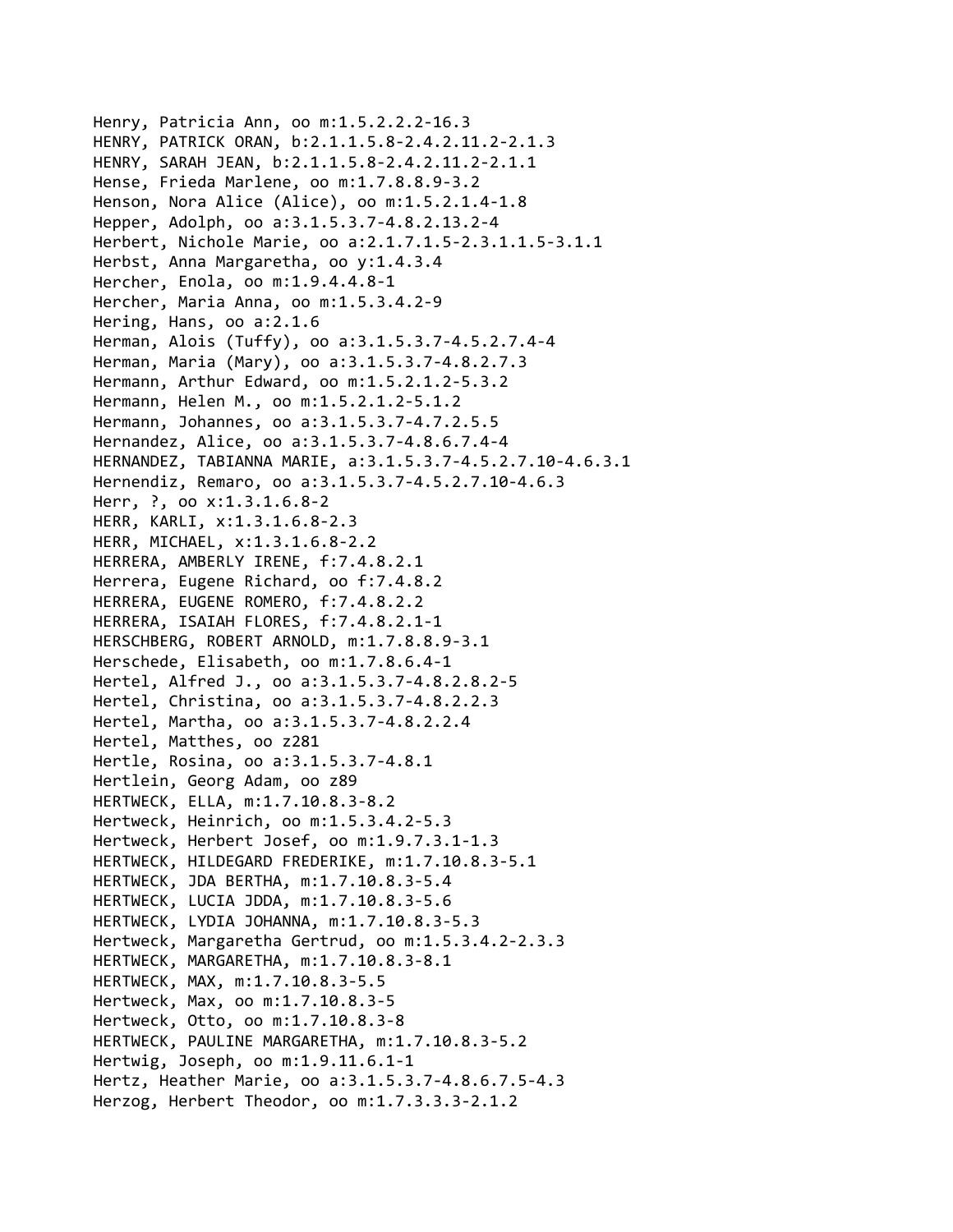Herzog, Karl, oo m:1.7.3.7.3‐7.5 Herzog, Lidia, oo a:3.1.5.3.7‐4.7.5.1 Herzog, Luise, oo m:1.9.11.5.6‐4 Herzog, Maria Elizabeth, oo m:1.5.2.1.4‐1 Herzog, Mathilde, oo a:3.1.5.3.7‐4.7.3 Herzog, Richard Edward, oo m:1.7.8.2.2‐1.9 Herzog, Teresa E., oo m:1.5.2.1.5‐10 HESS, FRANCIS JOSEPH, m:1.9.4.2.4‐5 Heß, Luise, oo m:1.7.3.3.3‐2.1 Heß, Maria Anna, oo m:1.9.1 Hess, Phillip E., oo k:2.1.8.6.3‐3.3 HETTICK, DEWAYNE, a:3.1.5.3.7‐4.5.2.6.6‐2.1 Hettick, Fred, oo a:3.1.5.3.7‐4.5.2.6.6‐2 HETTICK, HARLEY, a:3.1.5.3.7‐4.5.2.6.6‐2.2 Heuther, Dorothy, oo q:3 Heutmaker, Georgette Lee, oo b:2.1.1.5.7‐6.11.5.1.4‐1.2 Hewett, Robert O., oo m:1.9.4.1.2‐3 Hibbard, Carol Leona Crow, oo a:3.1.5.3.7‐4.5.2.7.5‐1.3 Hibler, Christopher Arthur, oo w:1.9.4.3 HIBLER, CHRISTOPHER ARTHUR, w:1.9.4.3.1 HIBLER, CHRISTOPHER ARTHUR, w:1.9.4.3.4‐2 HIBLER, CHRISTOPHER ARTHUR, w:1.9.4.3.4‐2.2 HIBLER, DOROTHY ANN, w:1.9.4.3.4‐1.3 HIBLER, ELAINE LOUISE, w:1.9.4.3.3 HIBLER, HAROLD EISENBISE, w:1.9.4.3.2 HIBLER, JON MICHAEL JR., w:1.9.4.3.4‐1.1 HIBLER, JON MICHAEL, w:1.9.4.3.4‐1 HIBLER, LYDIA MARGARET, w:1.9.4.3.4‐1.2 HIBLER, MELISSA LOU‐ALYCE, w:1.9.4.3.4‐3 HIBLER, PATRICK ANDREW, w:1.9.4.3.4‐2.3 HIBLER, WINSTON MURRAY HUNT, w:1.9.4.3.4 HIBLER, WINSTON MURRAY HUNT, w:1.9.4.3.4‐2.1 Hickman, Lester Virginia Ann, oo m:1.9.4.4.4‐1 HICKS, AMY, b:2.1.1.1.6‐9.5.5.5.3‐2.1 HICKS, CLAYTON, b:2.1.1.1.6‐9.5.5.5.3‐2.2 Hicks, Dennis, oo b:2.1.1.1.6‐9.5.5.5.3‐2 Hicks, Leona, oo b:2.1.1.5.8‐2.4.2.13.6 Hidler, Ursula, oo a:3.1.5.3.7‐4.7.8.6.2‐3 Hieb, Lydia, oo a:3.1.5.3.7‐4.8.6.1.9 HIEB, MARGARET, a:3.1.5.3.7‐4.5.2.2.2‐2.1.3.1.1 Hieb, Rudolph, oo a:3.1.5.3.7‐4.8.6.1.8 Higgins, Theodore M., oo m:1.9.4.9.5‐1 High, Travis Edward, oo n:1.2.2.9.2.2 Hilger, Sybilla Ann, oo m:1.7.8.7.1‐1 Hill, Dennis, oo b:2.1.1.5.7‐6.11.4.2.4‐1.2 Hill, Irvin, oo w:9.2.3.7.4 Hill, Lester, oo n:1.2.2.6 Hill, Lois C., oo m:1.7.8.7.8.4 HILL, MARYILYN, w:9.2.3.7.4‐1 Hill, Norma Francis, oo b:2.1.1.5.7‐6.11.5.6.1.1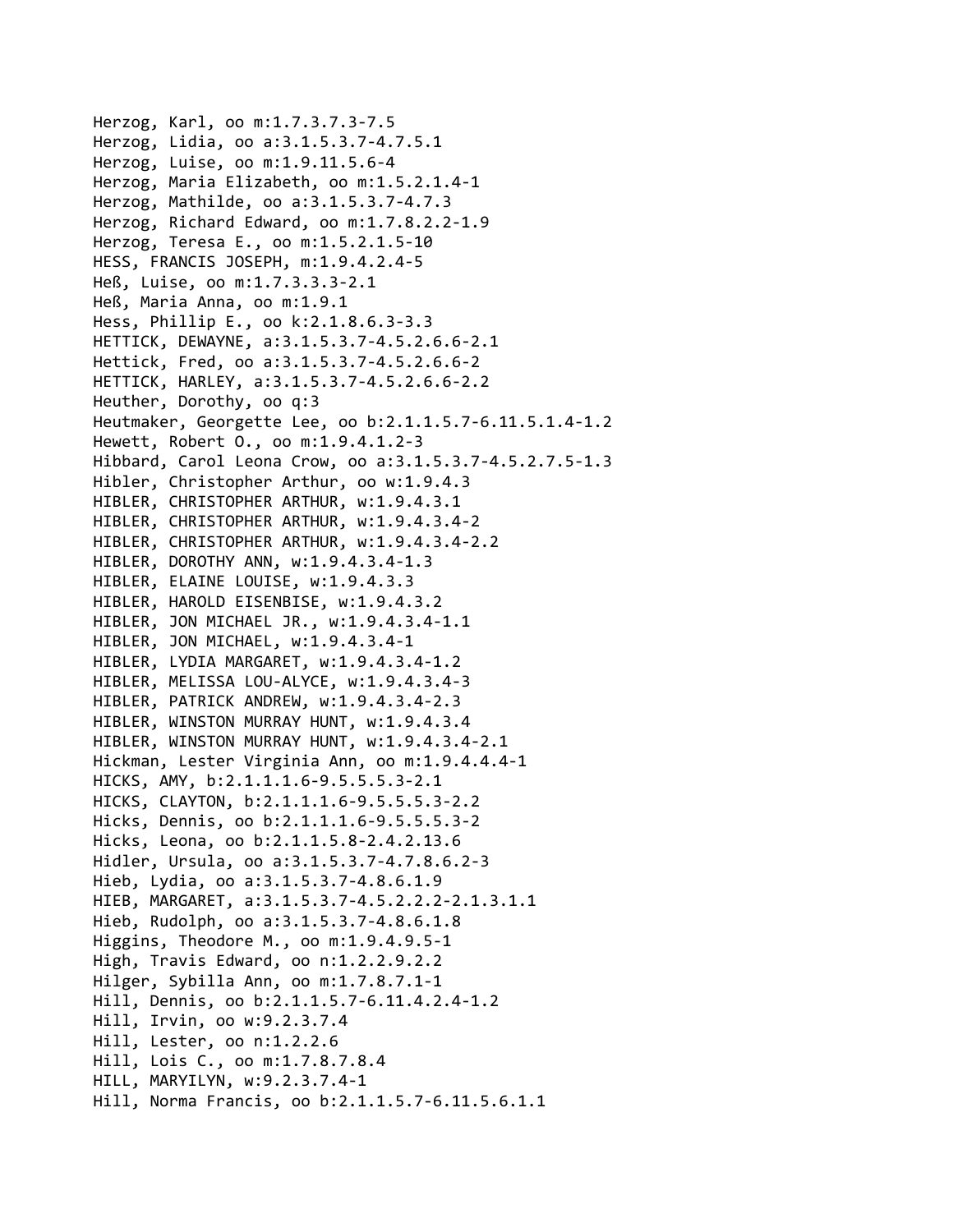Hill, Norma Francis, oo b:2.1.1.5.7‐6.11.5.6.1.1 Hilts, Frances Bell, oo b:2.1.1.5.7‐6.6.1.2.2‐5 Himitch, Evgeniya, oo a:3.1.5.3.7‐4.3.2.5.2‐2 Himmelsbach, Elisabeth, oo m:1.7.12.13 Himmelsbach, Hedwig Elisabeth, oo m:1.9.11.5.6‐2.1 Himmelsbach, Heinrich, oo z267.2.1 HIMMELSPACH, THERESIA, z267.2.1.1 HINCK, RUTH HENRIETTA, k:2.1.8.2.4.1 Hinebaugh, Harry, oo b:2.1.1.5.7‐6.11.3.7 Hinley, Forest, oo b:2.1.1.5.7‐6.6.6.6.1 Hinsman, Frank Joseph, oo m:1.7.8.7.3‐1.2 Hinsz, ?, oo a:3.1.5.3.7‐4.8.2.13.1‐3 Hirsch, Margaretha, oo b:2.1.1.7.4‐2.1.1 Hirsch, Maria Margaretha, oo b:2.1.1.7.3‐6.3 Hirsch, Regina, oo a:2.1.2.10.6‐4 Hirsch, Wilhelmine, oo b:2.1.1.1.6‐9.4.1.1 Hirschmann, Katharina, oo z177.5 Hirschmann, Margareta Josepha, oo i:1 Hirsh, Anna C., oo m:1.7.8.2.2‐7.1 Hirte, Louis Martin, oo m:1.6.1.1.1‐5.8 Hoar, Swen Van, oo b:2.1.1.5.7‐6.11.3.1.1‐1 Hobby, Haskell, oo a:3.1.5.3.7‐4.8.2.8.2‐2 HOCH, ANDREAS, a:3.1.5.3.7‐4.8.2.4.3‐5.3.2 Hoch, Eugen, oo a:3.1.5.3.7‐4.8.2.4.3‐5.3 HOCH, SEBASTIAN, a:3.1.5.3.7‐4.8.2.4.3‐5.3.1 HOCHHALTER, BETTY, a:3.1.5.3.7‐4.8.6.7.6‐3 Hochhalter, Edward, oo a:3.1.5.3.7‐4.8.6.7.6 HOCHHALTER, ELMER, a:3.1.5.3.7‐4.8.6.7.6‐1 Hochhalter, Lea, oo a:3.1.5.3.7‐4.8.6.7.11 HOCHHALTER, WILMA, a:3.1.5.3.7‐4.8.6.7.6‐2 Hochstetter, Hertha, oo a:3.1.5.3.7‐4.5.2.7.5‐1 Hockelmann, Maria Anna, oo m:1.7.1.10.5‐2 Hodges, Bertha Kathleen, oo b:2.1.1.5.7‐6.11.5.1.3‐1.4 Hoeger, Friedrich, oo z9 Hoeh, Maria Katharina, oo b:2.1.1.1.4‐1.6.1.7.6 Hoer, Heinrich Christian Friedrich, oo b:2.1.1.7.4‐7.8.4.3 Hofer, Carol, oo a:3.1.5.3.7‐4.8.2.1.2‐2.1.2 Hofer, Johannes, oo a:2.1.7.1.5‐2.7.1.2.5 Hoff, Suzy, oo a:3.1.5.3.7‐4.8.2.1.3‐5.3 Hoffer, Ernst Martin, oo a:2.1.7.3.1‐1.1.1.1.1‐6.1 Hoffman, ?, oo a:3.1.5.3.7‐4.7.7.5.1 Hoffman, James, oo d:1.13 Hoffman, Karl Johan, oo b:2.1.1.5.7‐4.5.2 Hoffman, Louis Francis, oo m:1.7.8.2.5‐6.8 Hoffman, Patty, oo a:3.1.5.3.7‐4.5.2.7.2‐9.1 Hoffman, Shirley, oo a:3.1.5.3.7‐4.8.6.7.10‐2 Hoffmann, Margaretha, oo b:2.1.1.5.4‐3.2.1 Hofmann, Hildegard Beyer, oo m:1.5.3.4.2‐2.2.1 Hogan, Marjorie Livingstone, oo b:2.1.1.5.7‐6.11.5.1.1‐1 Hogenmiller, Karen Ann, oo m:1.5.2.1.2‐5.2.1.2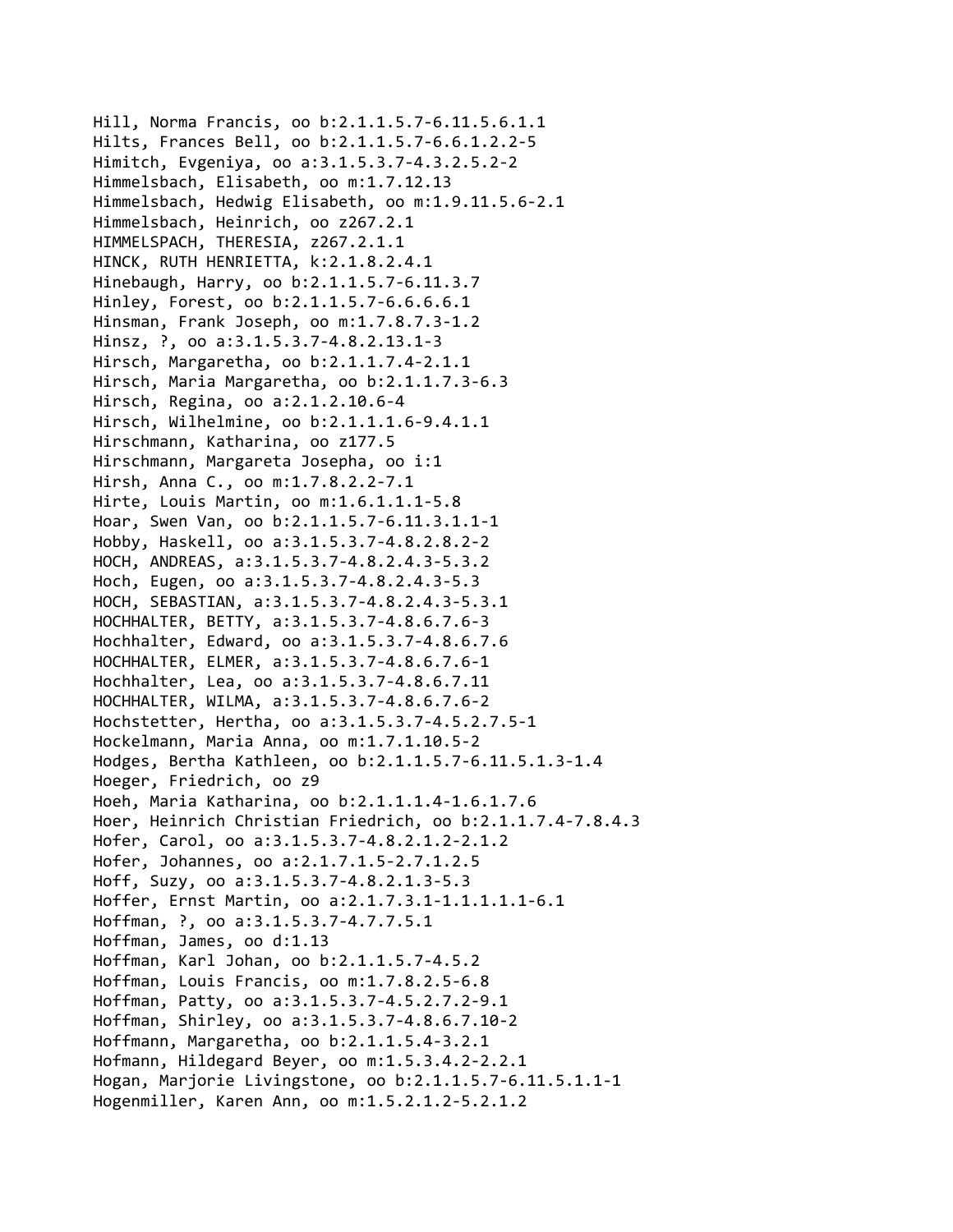Hogenmüller, Bernhard, oo m:1.5.11.3.1 HOGENMÜLLER, EMIL, m:1.5.11.5.3‐3.4 HOGENMÜLLER, FRANZ JOSEF, m:1.5.11.5.3‐3.2 Hogenmüller, Hermann Josef, oo m:1.5.11.5.3‐2.4 HOGENMÜLLER, KARL, m:1.5.11.5.3‐3.1 HOGENMÜLLER, KLARA MAGDALENA, m:1.5.11.5.3‐3.3 HOGENMÜLLER, KLARA, m:1.5.11.5.3‐3.5 Hogenmüller, Rosalia, oo m:1.9.11.10.2‐2 Hogenmüller, Viktoria, oo m:1.5.3.4.2‐12 Hohenäcker, Katharina, oo a:3.1.5.3.7‐4.8.2.4.6‐2 Höhn, Johann, oo a:3.1.5.3.7‐4.7.14 Hollinger, Daniel, oo b:2.1.1.5.8‐2.1 Hollinger, Elisebetha, oo z158.2 Hollinger, Katharina Louise, oo b:2.1.1.7.4‐2.4.1.4 Hollmuller, Eva Christina, oo g: Holt, Arnold, oo a:3.1.5.3.7‐4.8.6.6.3‐3 HOLT, JORDON, a:3.1.5.3.7‐4.8.6.6.3‐3.2 HOLT, TERRY, a:3.1.5.3.7‐4.8.6.6.3‐3.1 Holway, Michael, oo b:2.1.1.5.7‐6.6.1.2.2‐6.6 Holzentaler, Wilhelm, oo m:1.7.1.8.1‐3 Holzer, Joan, oo a:3.1.5.3.7‐4.8.2.8.2‐2.2 Holzinger, Anni, oo a:2.1.7.1.5‐2.7.1.7.7‐2 Holzwarth, Katharina, oo a:2.1.2 Homan, Annie, oo w:9.7.5 Honecker, Frieda, oo b:2.1.1.1.6‐9.2.9.6 Hönig, Anna Margaretha, oo y:1.4.3.3 Hoog, Henry L., oo m:1.5.2.1.2‐2.2.1 Hoog, Marie Elisabeth, oo m:1.5.2.2.2‐16 Hoog, Mary Elisabeth, oo m:1.5.2.1.2‐5 Hoopes, Charlotte H., oo w:1.9.4.2 Hoover, Catharine, oo w:1.4.4 Hoover, Connie, oo b:2.1.1.5.7‐6.11.2.5.1‐3 Hopen, Betty, oo m:1.5.2.2.2‐7.2.3 Hopkins, Doris, oo w:1.9.4.3.2 Hoppe, Gustave Ludwig Albert "August", oo m:1.7.8.2.8‐3 HOPPSTÄDER, GEORG WILHELM, b:2.1.1.5.7‐5.1 Hoppstäder, Georg, oo b:2.1.1.5.7‐5 HOPPSTÄDER, JOHANN GEORG, b:2.1.1.5.7‐5.4 HOPPSTÄDER, JOHANN PETER, b:2.1.1.5.7‐5.5 HOPPSTÄDER, KATHARINA, b:2.1.1.5.7‐5.2 Hoppstäder, Katharina, oo b:2.1.1.5.7‐13.5 HOPPSTÄDER, MARIA APOLLONIA, b:2.1.1.5.7‐5.7 HOPPSTÄDER, MARIA ELISABETHA, b:2.1.1.5.7‐5.6 HOPPSTÄDER, SOPHIA CATHARINA ELISABETHA, b:2.1.1.5.7‐5.3 HOPPSTÄDER, SOPHIA, b:2.1.1.5.7‐5.8 HOPWOOD, BELDEN, b:2.1.1.5.8‐2.4.2.2.1 Hopwood, Beryl Avis, oo b:2.1.1.5.8‐2.4.2.11.1 HOPWOOD, ETTA, b:2.1.1.5.8‐2.4.2.2.3 HOPWOOD, IDA, b:2.1.1.5.8‐2.4.2.2.2 Hopwood, John Frederick, oo b:2.1.1.5.8‐2.4.2.2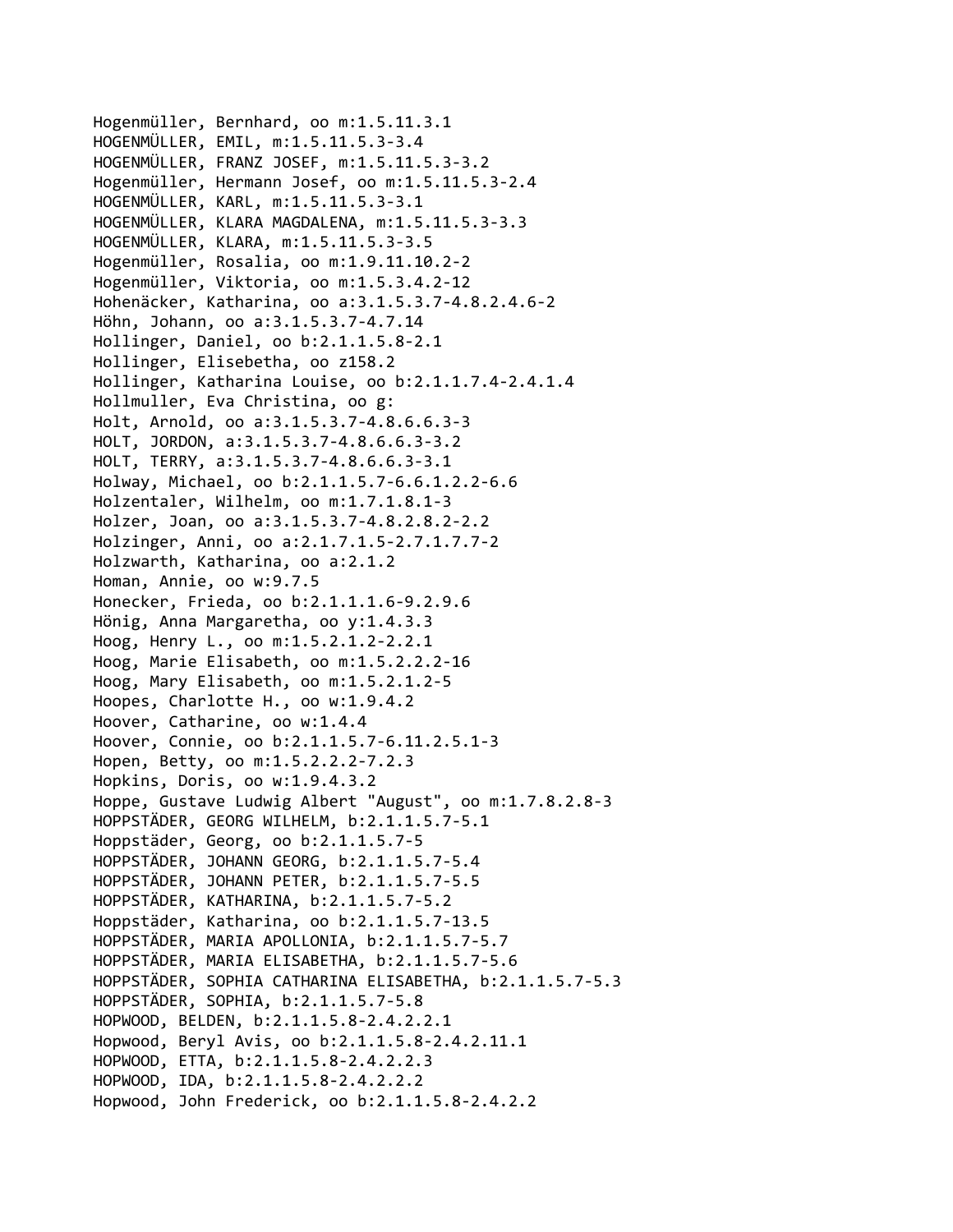```
HOPWOOD, LILLIAN, b:2.1.1.5.8‐2.4.2.2.4
Horet, Albert, oo a:3.1.5.3.7‐4.7.11.6.11
Hornberger, Catharina Dorothea, oo a:2.1.7.1.5‐2
Hornberger, Elisabeth, oo a:2.1.7.1.5‐2.7.1
Horner, Clara E., oo m:1.7.8.2.5‐6
Horning, Phyllis, oo a:3.1.5.3.7‐4.8.6.7.5‐2
HORNUNG, FRANZ, z267.2.1.1.1
HORNUNG, KATHARINA, z267.2.1.1.2
Hornung, Simon, oo z267.2.1.1
Horton, ?, oo b:2.1.1.5.7‐6.6.7.1.4‐1
Horton, Jeffery Thomas, oo a:3.1.5.3.7‐4.5.2.7.7‐1.1
Horvath, Stephen R., oo m:1.7.8.8.6‐3.6
Hose, Leonard Frederick, oo b:2.1.1.5.7‐6.11.7.1.2‐1
Hoskins, Marilyn Deane, oo b:2.1.1.5.8‐2.4.2.10.2‐3.3
Hossley, William Jacob, oo m:1.7.8.2.2‐9.7
Hostad, Ingrid, oo m:1.7.8.8.7‐13
Hotrick, Susan, oo w:5.2.4
HOTTMANN, CATHARINA, z123.1
Hottmann, David, oo a:3.1.5.3.7‐4.8.1.7.3
Hottmann, David, oo z123
HOTTMANN, JAKOB, z123.2
Hottmann, Katherine, oo a:3.1.5.3.7‐4.5.2.6
Hottmann, Otto, oo a:3.1.5.3.7‐4.5.2.6.1‐8
House, Barbara Ann, oo a:3.1.5.3.7‐4.5.2.2.2‐4.1
HOUSER, KRISTIN, k:2.1.8.5.2‐4.3.1
Houser, Stephen F., oo k:2.1.8.5.2‐4.3
HOUSNER, CHARLES JOHANN, f:5.1
HOUSNER, EARL GEORGE, f:5.4
HOUSNER, ELAINE ESTHER, f:5.4.5
HOUSNER, ESTHER, f:5.1.1
HOUSNER, FREDERICK W., f:5.2.3
HOUSNER, GEORGE, f:5.1.2
Housner, George, oo f:5
HOUSNER, HERBERT, f:5.4.3
HOUSNER, IRMA MARGUERITA, f:5.2.1
HOUSNER, NETTIE IDA, f:5.3
HOUSNER, NORMA, f:5.4.4
HOUSNER, RICHARD J., f:5.2.2
HOUSNER, ROBERT R., f:5.4.2
HOUSNER, WILLIAM E., f:5.4.1
HOUSNER, WILLIAM FREDERICK, f:5.2
Houston, Linnea Foushee, oo k:2.1.8.7.3‐1.1.2
Houy, Catharina, oo b:2.1.1.5.8‐2.6
Houzen, Dan Van, oo k:2.1.8.6.2‐7.1
HOUZEN, DEREK VAN, k:2.1.8.6.2‐7.1.2
HOUZEN, KATLYN VAN, k:2.1.8.6.2‐7.1.1
Howard, Robert Kenneth, oo b:2.1.1.5.7‐6.11.5.1.4‐2.1
HOWARD, SUSAN, b:2.1.1.5.7‐6.6.6.2.7‐1.6
Howard, Wanda Bramblett, oo b:2.1.1.5.7‐6.6.6.2.7‐1
Howell, Tim, oo k:2.1.8.6.2‐5.3
```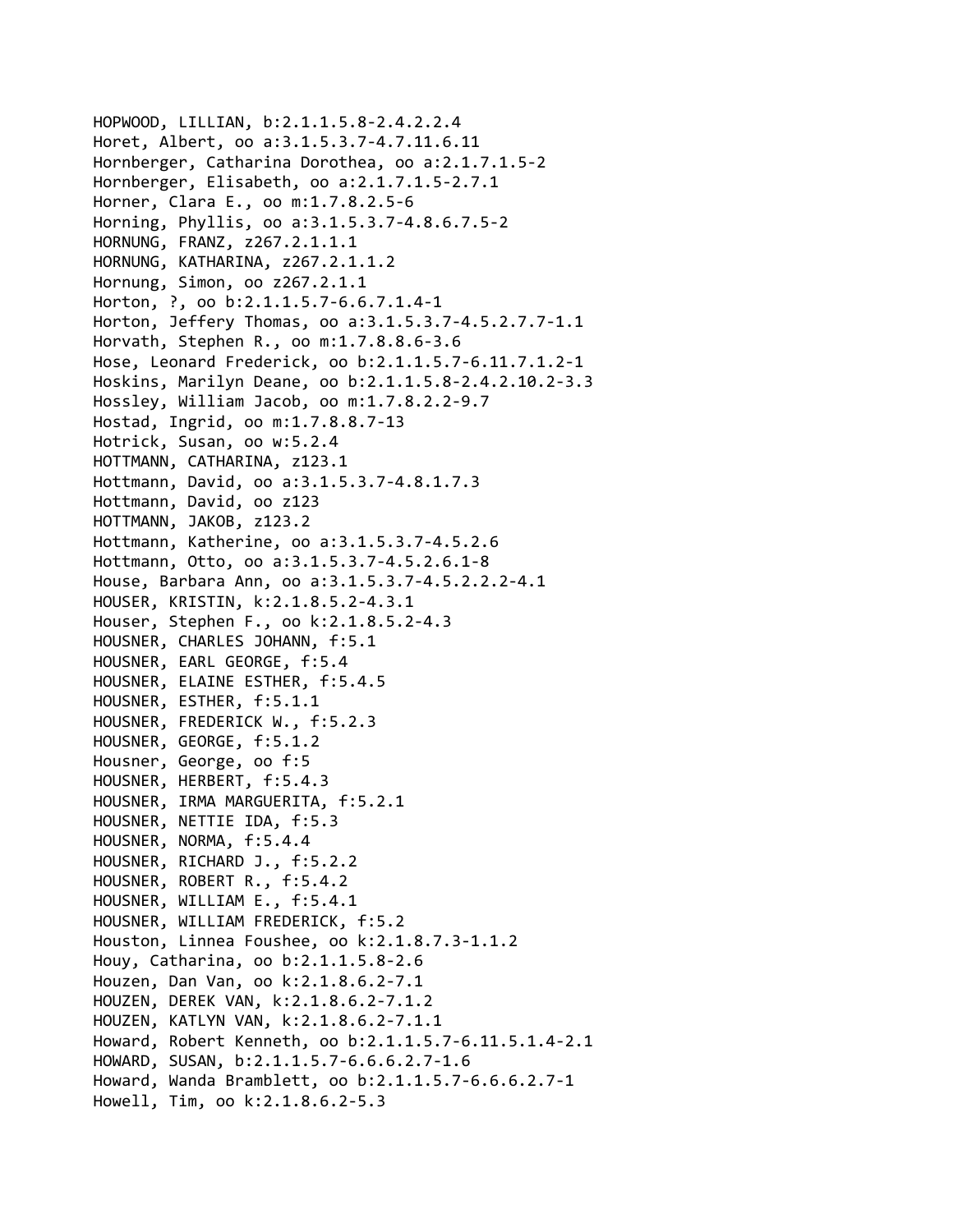HOWELL, TIMMY JR., k:2.1.8.6.2‐5.3.1 Hoye, Timothy Kevin, oo m:1.5.2.2.2‐11.1.1 HRUSKA, PATRICIA MARIE, e:2.1.1.1 Hruska, Robert, oo e:2.1.1 HRUSKA, ROBIN DALE, e:2.1.1.2 Hübchen, Johann, oo b:2.1.1.1.6‐9.4.3 HÜBCHEN, KATHARINA LUISE, b:2.1.1.1.6‐9.4.3.2 HÜBCHEN, PHILIPP KARL, b:2.1.1.1.6‐9.4.3.1 Hubel, Eleonora, oo m:1.7.7 Hübel, Karolina, oo m:1.9.2.3 Huber, Albert, oo a:3.1.5.3.7‐4.5.2.2.9‐1 Huber, Alfred Matthias, oo m:1.9.3.7.7‐2.2 Huber, Anna Maria, oo m:1.9.4.1.2‐2.5 HUBER, ELISABETH, m:1.9.7.3.7‐1 Huber, Erna Katharina, oo a:3.1.5.3.7‐4.8.2.12.2 Huber, Erwin, oo m:1.5.2.1.5‐9.2 Huber, Hans, oo m:1.9.11.6.1‐5.10 Huber, Herman, oo m:1.5.3.4.2‐6.9 HUBER, JOHANNA PAULINE, m:1.9.7.3.7‐3 Huber, Josef, oo m:1.9.7.3.7 HUBER, KLARA AMALIA, m:1.9.7.3.7‐2 Huber, Richard, oo a:3.1.5.3.7‐4.8.2.2.5 Huber, Theresia, oo m:1.5.3.3.5 Huber, Wilhelmina (Minnie), oo a:3.1.5.3.7‐4.8.2.12 Hubmann, Klaus, oo y:1.3.1.1.1‐1.1.1.2.2 HUCK, ANNA THERESIA, m:1.9.5.2.6‐2 HUCK, ANNA THERESIA, oo m:1.5.3.4.2‐2.2 HUCK, BERTA ANNA, m:1.5.3.4.2‐2.5.2 Huck, Elisabeth Mary, oo m:1.5.2.1.5‐11 HUCK, ELISABETH, m:1.9.5.2.6‐3 Huck, Emil, oo m:1.5.3.4.2‐2.5 Huck, Gerda Elisabetha, oo m:1.5.1.1.4‐2.2.3 HUCK, GISELA MARIA, m:1.5.3.4.2‐2.5.1 HUCK, GISELA MARIA, m:1.5.3.4.2‐2.5.3 Huck, Gisela Maria, oo m:1.5.2.1.2‐7.4.2 Huck, Johann (Josef) Georg, oo m:1.9.5.2.6 Huck, Johanna M., oo m:1.5.2.2.2‐2.5 HUCK, KARL, m:1.9.5.2.6‐1 Huck, Odile L., oo m:1.5.2.2.2‐2.11 Huckaby, Ernest Aaron, oo b:2.1.1.5.7‐6.11.4.2.4‐1.1 HUCKABY, MICHAEL ERNEST, b:2.1.1.5.7‐6.11.4.2.4‐1.1.1 HUCKABY, VERONICA (RONI) LYNN, b:2.1.1.5.7‐6.11.4.2.4‐1.1.2 Huebner, Emily, oo b:2.1.1.5.7‐6.6.1.3.4 Huertas, Paul Francis, oo b:2.1.1.5.8‐2.4.2.5.4‐2.2 HUERTAS, PAULINE DAWN, b:2.1.1.5.8‐2.4.2.5.4‐2.2.1 HUERTAS, RUSSELL FRANCIS (RUSTY), b:2.1.1.5.8‐2.4.2.5.4‐2.2.2 Huetner, Anna Barbara, oo c: Huff, Charlotte, oo b:2.1.1.7.4‐8.5.2 Huff, Earl E., oo m:1.5.2.1.4‐1.1.3 Hufnagel, Birgit, oo y:1.3.1.1.1‐1.1.1.2.3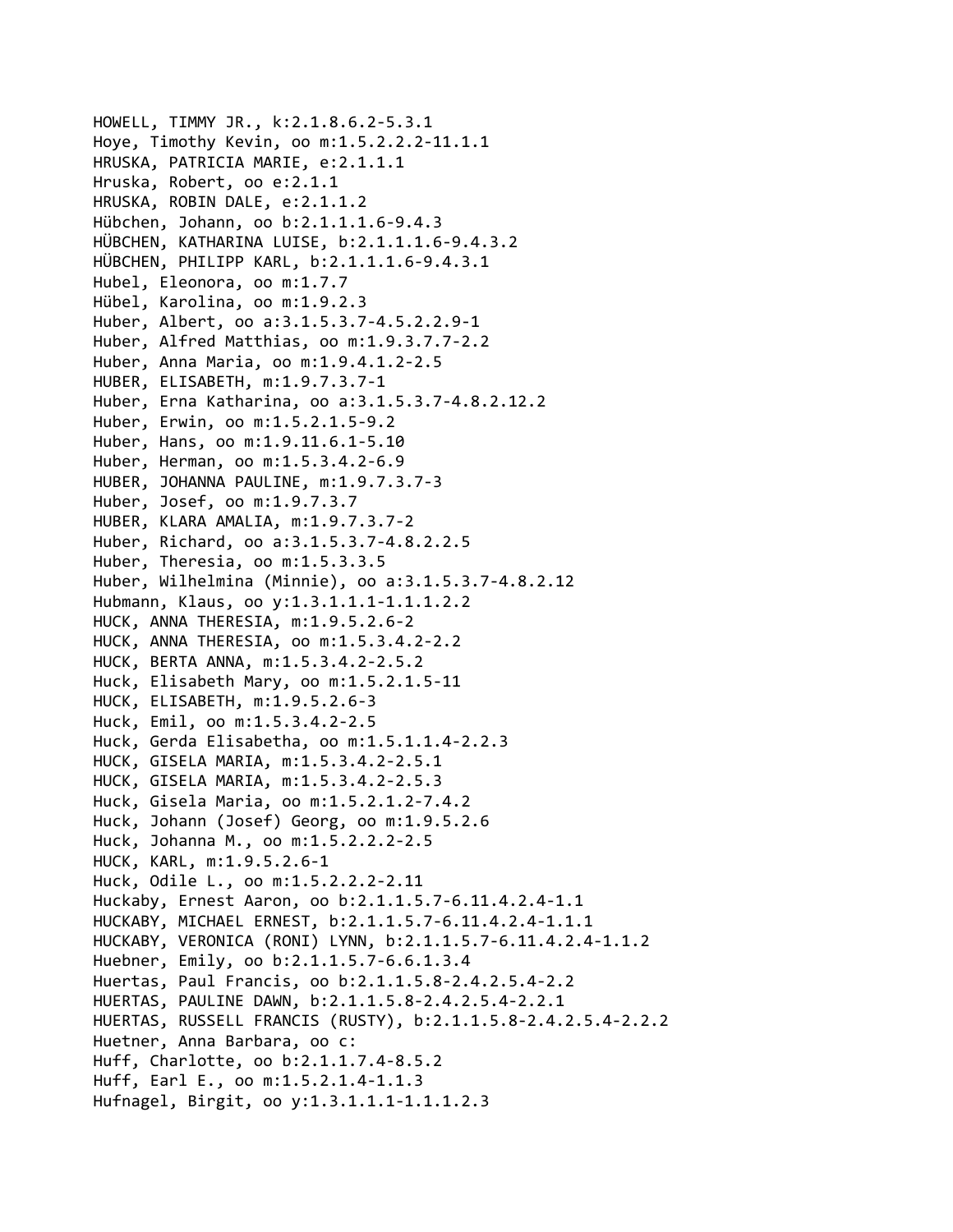```
Huft, Otilie (Tillie), oo a:3.1.5.3.7‐4.5.2.2.1‐5
HUG, ANTON, m:1.7.10
HUG, ANTON, m:1.7.10.2
HUG, ANTON, m:1.7.2
HUG, CHRISTIAN, m:1.7.10.4
HUG, CHRISTIAN, m:1.7.7.5
Hug, Christian, oo m:1.7
HUG, EUPHROSINE, m:1.7.4
HUG, GEORG, m:1.7.13
HUG, GERTRUD, m:1.7.12
HUG, JOSEF, m:1.7.10.6
HUG, JOSEF, m:1.7.6
HUG, JOSEPHA (MARIA) BENEDIKTE, m:1.7.8
HUG, JOSEPHA, m:1.7.7.8
HUG, KARL, m:1.7.10.3
HUG, KARL, m:1.7.7.6
HUG, KATHARINA, m:1.7.10.1
HUG, KATHARINA, m:1.7.10.9
HUG, MAGDALENA, m:1.7.3
HUG, MAGDALENA, m:1.7.7.2
HUG, MARIA AGATHA, m:1.7.9
HUG, MARIA ANNA, m:1.7.13.1
HUG, MARIA ANNA, m:1.7.5
HUG, MARIA JOSEFA, m:1.7.10.8
Hug, Maria Josefa, oo m:1.9.5.1
HUG, MICHAEL, m:1.7.10.5
HUG, MICHAEL, m:1.7.7
HUG, MICHAEL, m:1.7.7.1
HUG, MONIKA, m:1.7.1
HUG, OTTILIA, m:1.7.7.7
HUG, PHILIPP, m:1.7.10.7
HUG, PHILIPP, m:1.7.7.3
HUG, THERESIA, m:1.7.11
HUG, THERESIA, m:1.7.7.4
HUGHES, AMANDA, b:2.1.1.5.8‐2.4.2.13.5‐2.3.1
Hughes, David, oo b:2.1.1.5.8‐2.4.2.13.5‐2.3
Hughes, Glen, oo k:2.1.8.7.3‐4.3
HUGHES, KERRI D., k:2.1.8.7.3‐4.3.1
Hughes, Marilyn, oo w:1.9.4.3.4‐2
HUGHES, MEGAN, b:2.1.1.5.8‐2.4.2.13.5‐2.3.2
HULL, ALTA BELLE, b:2.1.1.5.7‐6.11.9.1.2
HULL, BRUCE ALAN, b:2.1.1.5.7‐6.11.9.1.7
HULL, DAVID LEE, b:2.1.1.5.7‐6.11.9.1.6
HULL, EDWARD NELSON, b:2.1.1.5.7‐6.11.9.1.4
HULL, FRANK WALLACE, b:2.1.1.5.7‐6.11.9.1.1
HULL, ORPHA MAE, b:2.1.1.5.7‐6.11.9.1.3
HULL, ROBERT ORVIE, b:2.1.1.5.7‐6.11.9.1.5
Hull, Wallace, oo b:2.1.1.5.7‐6.11.9.1
Hulvey, Nancy, oo w:9.2.7.3.1‐4
Hummel, Alberta Ruth, oo b:2.1.1.5.7‐6.11.7.1.2
```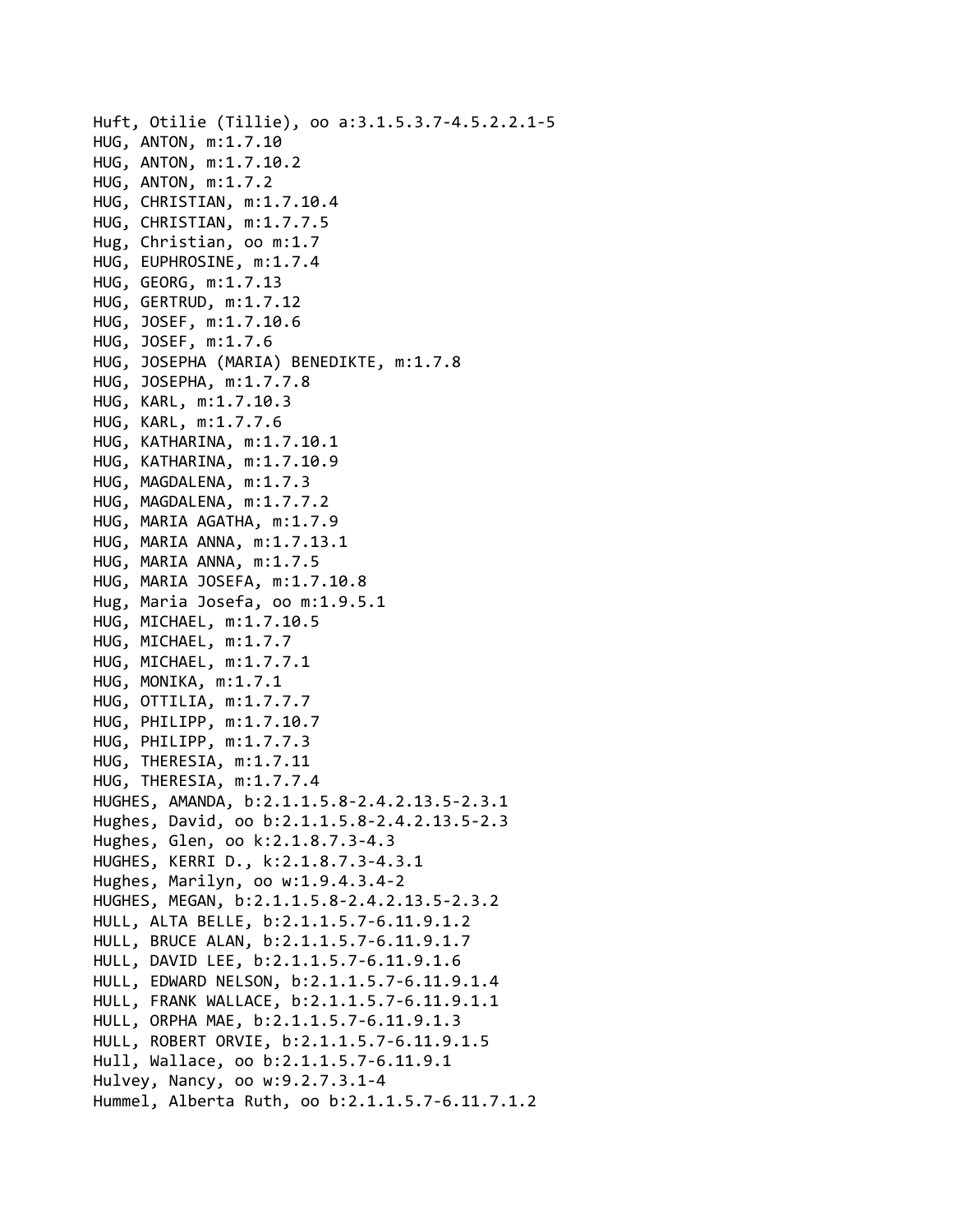Humphrey, Steven, oo b:2.1.1.5.8‐2.4.2.13.2 HUNDLEY, JOHN LEE, k:2.1.8.6.1‐1 Hundley, John, oo k:2.1.8.6.1 Hundsdorfer, Otto, oo z169.2 HUNDSDORFER, PETER, z169.2.2 HUNDSDORFER, RUTH, z169.2.1 HUNDSINGER, ALOIS, m:1.9.3.7.8.8 HUNDSINGER, HEDWIG, m:1.9.3.7.8.7 HUNDSINGER, JOHANNA, m:1.9.3.7.8.1 HUNDSINGER, JOSEF, m:1.9.3.7.8.5 Hundsinger, Kaspar, oo m:1.9.3.7.8 HUNDSINGER, KLARA, m:1.9.3.7.8.3 HUNDSINGER, MARIA VIKTORIA, m:1.9.3.7.8.2 HUNDSINGER, OTTO HEINRICH, m:1.9.3.7.8.6 HUNDSINGER, SOFIE, m:1.9.3.7.8.4 Hungerford, Sarah Jane (Jen), oo b:2.1.1.5.8‐2.4.2.4 Hunnicutt, ?, oo b:2.1.1.5.8‐2.4.2.13.5‐2 HUNNICUTT, BEVERLY, b:2.1.1.5.8‐2.4.2.13.5‐2.2 HUNNICUTT, DIANE, b:2.1.1.5.8‐2.4.2.13.5‐2.1 Hunnicutt, Tara Lynn, oo b:2.1.1.5.7‐6.11.5.1.1‐2.2.1 HUNNICUTT, VIRGINIA, b:2.1.1.5.8‐2.4.2.13.5‐2.3 Hunt, Ellen Yancey II, oo a:3.1.5.3.7‐4.8.2.11.2‐1.2 Hunt, Mary Kathryn, oo m:1.5.2.2.2‐4.1.1 Hupfer, Maria Theresia, oo m:1.9.2.5 Hurley, Ida, oo m:1.7.8.2.6‐7 Hurst, Berta, oo m:1.5.2.2.4‐5.1 Hurst, Otto Heinrich, oo m:1.7.1.10.5‐1.4 Huss, Katharina, oo a:3.1.5.3.7‐2.1.2.3 Husz, Barbara, oo a:3.1.5.3.7‐2.3.5 Husz, Dorothea, oo a:3.1.5.3.7‐2.3.5.1 Hutchinson, Betty, oo k:2.1.8.6.2‐2 HUTCHINSON, KYLE BRICE, a:3.1.5.3.7‐4.5.2.2.1‐2.1.1.1 Hutchinson, Todd, oo a:3.1.5.3.7‐4.5.2.2.1‐2.1.1 Hutchinson, William Ernest, oo m:1.9.4.1.2‐2.4 Huth, Desa, oo b:2.1.1.1.4‐1.6.5.4.2‐2 Hutson, Daniel Fortune, oo a:3.1.5.3.7‐4.8.2.11.9‐1.1 Hutter, Anna, oo a:2.1.7.1.5‐2.3.1.1.5 Huttinger, Caroline, oo m:1.5.3.2.8 Hutton, Joseph Jay, oo m:1.9.4.6.4‐3.2 Hutton, Mildren, oo q:3.4 Hylton, Leah, oo b:2.1.1.5.7‐6.6.7.1.1‐1 Hymer, Monika, oo x:1.3.1.6.10‐2.1 i:, genealogy section moved to, z244 ICENBICE, ALANA RAE, b:2.1.1.5.8‐2.4.2.5.2‐3.3 ICENBICE, ANDREW MICHAEL, b:2.1.1.5.8‐2.4.2.4.1‐2.5.1 ICENBICE, ANITA MARIE, b:2.1.1.5.8‐2.4.2.4.1‐2.2 ICENBICE, ANNA ELISABETH, b:2.1.1.5.8‐2.4.2.5.3‐2 ICENBICE, BARBARA ANN, b:2.1.1.5.8‐2.4.2.4.1‐2.5 ICENBICE, BARBARA JEAN, b:2.1.1.5.8‐2.4.2.10.2‐5 ICENBICE, BECKY, b:2.1.1.5.8‐2.4.2.11.1‐2.3.1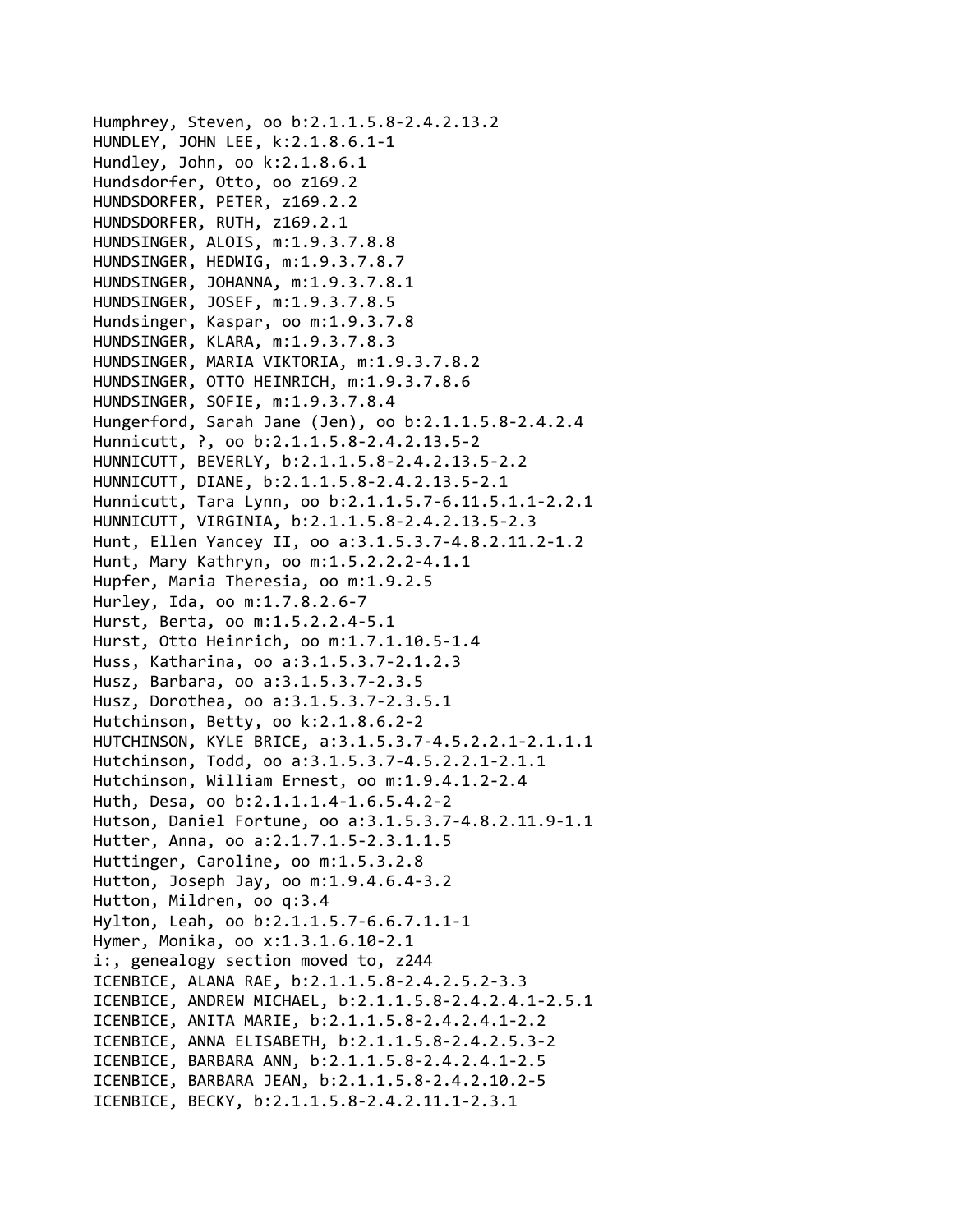ICENBICE, BESSIE MAY, b:2.1.1.5.8‐2.4.2.10.1 ICENBICE, BETTY JOYCE, b:2.1.1.5.8‐2.4.2.10.5‐2 ICENBICE, BONNIE JEAN, b:2.1.1.5.8‐2.4.2.10.2‐3.1 ICENBICE, CALLO EZRA, b:2.1.1.5.8‐2.4.2.10.3 ICENBICE, CAROL MARIE, b:2.1.1.5.8‐2.4.2.11.1‐3.4 ICENBICE, CHARLES MELVIN, b:2.1.1.5.8‐2.4.2.5 ICENBICE, CHRISTOPHER DAVID, b:2.1.1.5.8‐2.4.2.4.2‐1.3 ICENBICE, CLEM FAHRNEY, b:2.1.1.5.8‐2.4.2.10.5 ICENBICE, CLINT CHARLES, b:2.1.1.5.8‐2.4.2.5.2 ICENBICE, CLOYD JONATHAN (SPIKE), b:2.1.1.5.8‐2.4.2.4.1 ICENBICE, DALE MELVIN, b:2.1.1.5.8‐2.4.2.5.3‐3 ICENBICE, DARLENE KAY, b:2.1.1.5.8‐2.4.2.5.3‐3.6 ICENBICE, DAVID BENJAMIN, b:2.1.1.5.8‐2.4.2.4 ICENBICE, DAVID JOSEPH, b:2.1.1.5.8‐2.4.2.4.1‐2.3.2 ICENBICE, DAVID, b:2.1.1.5.8‐2.4.2.5.3‐3.5 ICENBICE, DEAN MELVIN, b:2.1.1.5.8‐2.4.2.5.4‐1 ICENBICE, DIANA, b:2.1.1.5.8‐2.4.2.5.3‐3.4 ICENBICE, DORIS MAE, b:2.1.1.5.8‐2.4.2.5.4‐2 ICENBICE, ELVIN M. (ROWDY), b:2.1.1.5.8‐2.4.2.1.2 ICENBICE, ERIN ELIZABETH, b:2.1.1.5.8‐2.4.2.5.2‐3.4.1 ICENBICE, ERNEST LEE (BUD), b:2.1.1.5.8‐2.4.2.11.1‐3.2 ICENBICE, ERNEST LESTER (BARNEY), b:2.1.1.5.8‐2.4.2.11.1 ICENBICE, ETHEL E., b:2.1.1.5.8‐2.4.2.6.1 ICENBICE, ETTA, b:2.1.1.5.8‐2.4.2.6.2 ICENBICE, EVAN DIRK, b:2.1.1.5.8‐2.4.2.4.2‐1.2.1 ICENBICE, EVELYN LOUISE, b:2.1.1.5.8‐2.4.2.10.2‐1 ICENBICE, EVERETT WADE (PETE), b:2.1.1.5.8‐2.4.2.11.1‐3.3 ICENBICE, FLOYD LAMAR, b:2.1.1.5.8‐2.4.2.11.1‐1 ICENBICE, GEORGE CHRISTIAN, b:2.1.1.5.8‐2.4.2.6 ICENBICE, GEORGE R., b:2.1.1.5.8‐2.4.2.5.5 ICENBICE, H.BLANCHE, b:2.1.1.5.8‐2.4.2.5.1 ICENBICE, HAZEL BLANCHE, b:2.1.1.5.8‐2.4.2.11.2 ICENBICE, HOWARD EARL, b:2.1.1.5.8‐2.4.2.10.2‐2 ICENBICE, HOWARD, b:2.1.1.5.8‐2.4.2.6.3 ICENBICE, IONA IRENE, b:2.1.1.5.8‐2.4.2.5.2‐4 ICENBICE, IVAN EARL, b:2.1.1.5.8‐2.4.2.10.2 ICENBICE, IVAN JACKSON (RED), b:2.1.1.5.8‐2.4.2.11.1‐3 ICENBICE, IVEN JOSHUA (RUSTY), b:2.1.1.5.8‐2.4.2.11 ICENBICE, JAMES IVAN, b:2.1.1.5.8‐2.4.2.10.2‐3.2.1 ICENBICE, JAMES LEO, b:2.1.1.5.8‐2.4.2.10.2‐3.2 ICENBICE, JAMES LEON, b:2.1.1.5.8‐2.4.2.11.1‐2.2 ICENBICE, JASON DAVID, b:2.1.1.5.8‐2.4.2.10.2‐3.2.2 ICENBICE, JENIFER, b:2.1.1.5.8‐2.4.2.11.1‐2.3.2 ICENBICE, JENNY DELL, b:2.1.1.5.8‐2.4.2.10.4 ICENBICE, JOHN MELVIN, b:2.1.1.5.8‐2.4.2.1 ICENBICE, JORI MARIE, b:2.1.1.5.8‐2.4.2.5.2‐3.2.1.1 ICENBICE, JOSEPH LEE, b:2.1.1.5.8‐2.4.2.4.1‐2.3 ICENBICE, JOSEPH, b:2.1.1.5.8‐2.4.2.9 ICENBICE, KEITH LOWELL, b:2.1.1.5.8‐2.4.2.5.2‐3.2.1 ICENBICE, KENNETH LEE, b:2.1.1.5.8‐2.4.2.10.5‐3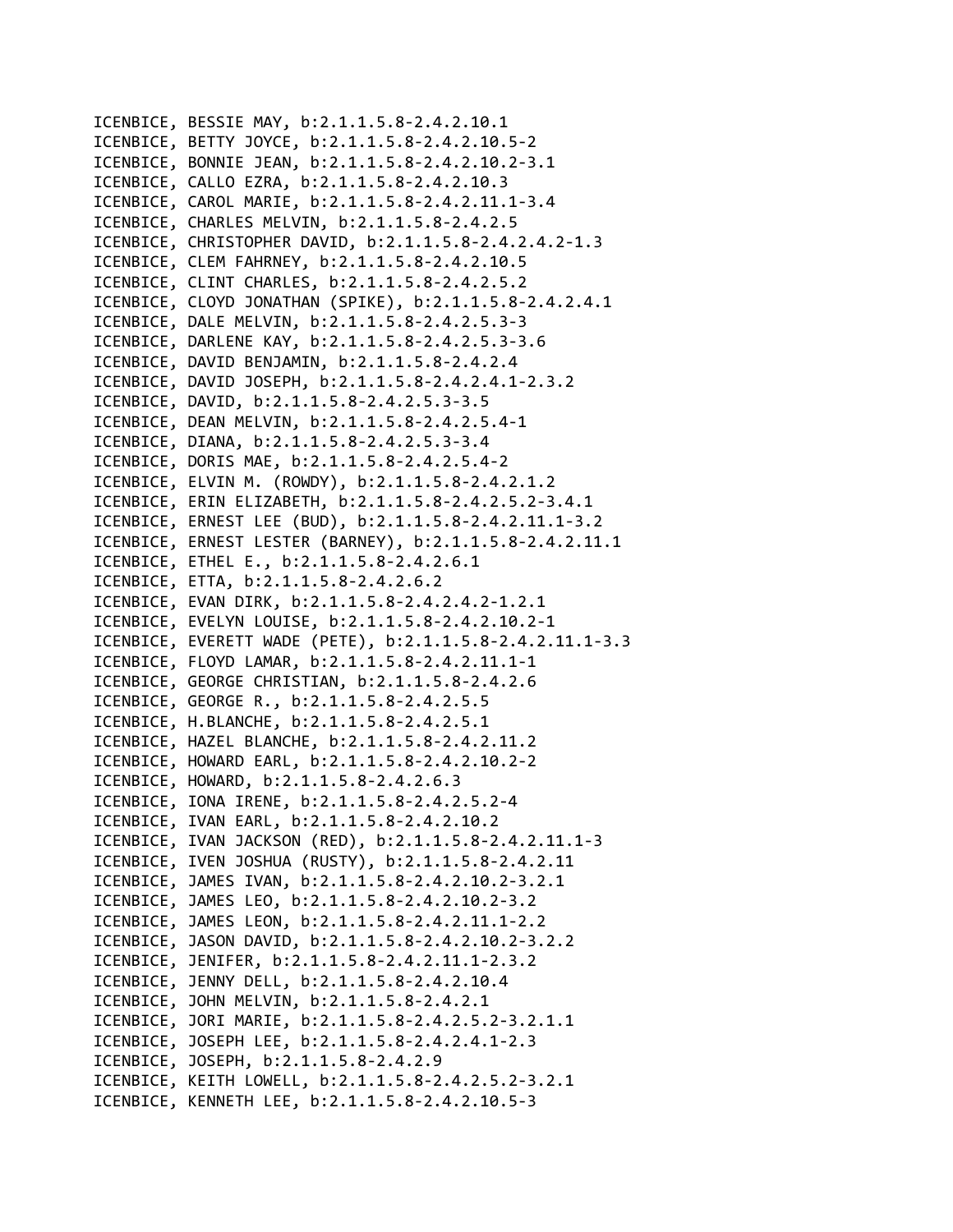ICENBICE, KENNETH LOWELL JR., b:2.1.1.5.8‐2.4.2.5.2‐3.4 ICENBICE, KENNETH LOWELL, b:2.1.1.5.8‐2.4.2.5.2‐3 ICENBICE, LARRY LEO, b:2.1.1.5.8‐2.4.2.5.2‐3.1 ICENBICE, LEO CALVIN, b:2.1.1.5.8‐2.4.2.10.2‐3 ICENBICE, LESLIE LANAE, b:2.1.1.5.8‐2.4.2.5.2‐3.1.3 ICENBICE, LINDA FAE, b:2.1.1.5.8‐2.4.2.10.2‐2.1 ICENBICE, LISA LEE, b:2.1.1.5.8‐2.4.2.5.2‐3.1.2 ICENBICE, LORI LYNN, b:2.1.1.5.8‐2.4.2.5.2‐3.1.1 ICENBICE, LYDIA NANCY, b:2.1.1.5.8‐2.4.2.2 ICENBICE, MARGARET ANN, b:2.1.1.5.8‐2.4.2.10.2‐4 ICENBICE, MARIE MICHELLE, b:2.1.1.5.8‐2.4.2.10.2‐3.3.1 ICENBICE, MARTHA ANN (MATTIE), b:2.1.1.5.8‐2.4.2.12 ICENBICE, MATTHEW CHRISTOPHER, b:2.1.1.5.8‐2.4.2.4.1‐2.3.1 ICENBICE, MATTHEW WAYNE, b:2.1.1.5.8‐2.4.2.5.2‐3.4.2 ICENBICE, MAX DONALD, b:2.1.1.5.8‐2.4.2.4.1‐2 ICENBICE, MELODY DAWN, b:2.1.1.5.8‐2.4.2.10.2‐3.3.3 ICENBICE, MELVIA IONA, b:2.1.1.5.8‐2.4.2.1.4 ICENBICE, MERIAM, b:2.1.1.5.8‐2.4.2.5.2‐1 ICENBICE, MICHAEL DEAN, b:2.1.1.5.8‐2.4.2.10.2‐3.3 ICENBICE, MICHAEL MAX, b:2.1.1.5.8‐2.4.2.4.1‐2.1 ICENBICE, MICHAEL NEAL, b:2.1.1.5.8‐2.4.2.4.1‐2.1.1 ICENBICE, MICHAEL, b:2.1.1.5.8‐2.4.2.5.3‐3.1 ICENBICE, MILLIE MAY, b:2.1.1.5.8‐2.4.2.13 ICENBICE, MINNIE DELL, b:2.1.1.5.8‐2.4.2.14 ICENBICE, MISTY LYNN, b:2.1.1.5.8‐2.4.2.10.2‐3.3.2 ICENBICE, MURIAL, b:2.1.1.5.8‐2.4.2.5.2‐2 ICENBICE, NANCY LEA, b:2.1.1.5.8‐2.4.2.5.2‐3.2.3 ICENBICE, NORMA GENE, b:2.1.1.5.8‐2.4.2.5.4‐3 ICENBICE, NORMA KAE, b:2.1.1.5.8‐2.4.2.10.2‐2.3 ICENBICE, ORRIE MELVIN, b:2.1.1.5.8‐2.4.2.5.3 ICENBICE, PATRICIA, b:2.1.1.5.8‐2.4.2.5.3‐3.2 ICENBICE, PHINEAS J. (PHIN) (PJ), b:2.1.1.5.8‐2.4.2.4.2 ICENBICE, PHINEAS JEROME JR., b:2.1.1.5.8‐2.4.2.4.2‐1 ICENBICE, RHONDA SUE, b:2.1.1.5.8‐2.4.2.5.3‐1.1 ICENBICE, RICHARD LEE, b:2.1.1.5.8‐2.4.2.5.2‐3.2 ICENBICE, RODNEY JEROME, b:2.1.1.5.8‐2.4.2.4.2‐1.3.1 ICENBICE, ROGER ALVIN, b:2.1.1.5.8‐2.4.2.11.1‐2.3 ICENBICE, RUBY LEIGHTON, b:2.1.1.5.8‐2.4.2.10.5‐1 ICENBICE, RUSSELL CLARK, b:2.1.1.5.8‐2.4.2.5.4 ICENBICE, SADIE VIRGINIA, b:2.1.1.5.8‐2.4.2.1.1 ICENBICE, SALEM EZRA, b:2.1.1.5.8‐2.4.2.10 ICENBICE, SAMUEL, b:2.1.1.5.8‐2.4.2.7 ICENBICE, SARAH ELIZABETH, b:2.1.1.5.8‐2.4.2.3 ICENBICE, SARAH LOUISE, b:2.1.1.5.8‐2.4.2.4.2‐1.3.2 ICENBICE, SHARON RAE, b:2.1.1.5.8‐2.4.2.10.2‐2.2 ICENBICE, SHEILA LYNN, b:2.1.1.5.8‐2.4.2.11.1‐3.1 ICENBICE, STEVE, b:2.1.1.5.8‐2.4.2.5.3‐3.3 ICENBICE, STEVEN JEROME, b:2.1.1.5.8‐2.4.2.4.2‐1.2 ICENBICE, STEVEN, b:2.1.1.5.8‐2.4.2.10.5‐3.1 ICENBICE, SUSAN JANE, b:2.1.1.5.8‐2.4.2.11.1‐2.1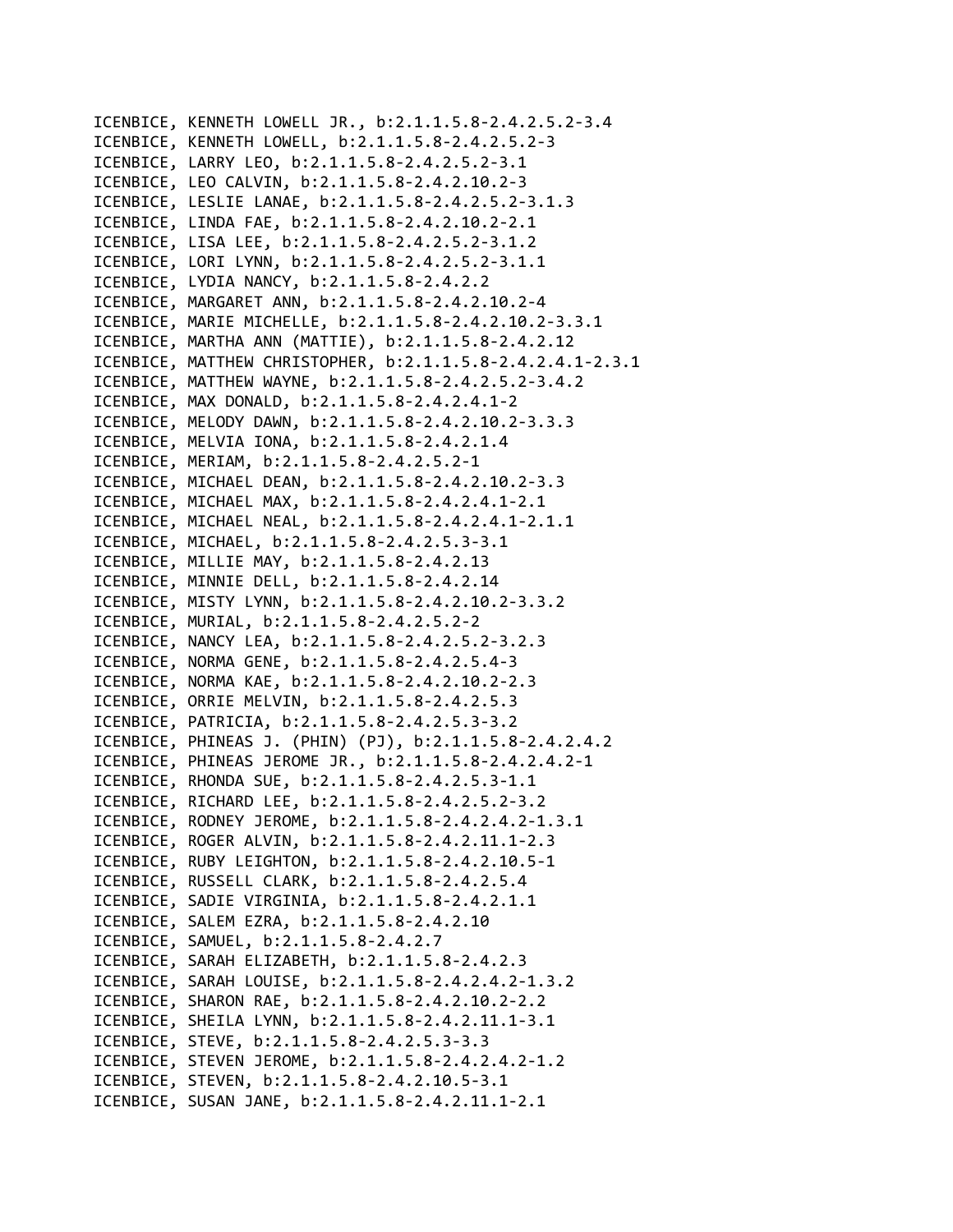ICENBICE, SUZANNE JANE, b:2.1.1.5.8‐2.4.2.4.2‐1.1 ICENBICE, THOMAS VAUGHN, b:2.1.1.5.8‐2.4.2.4.1‐2.4 ICENBICE, VAUGHN JOHNSTON, b:2.1.1.5.8‐2.4.2.4.1‐1 ICENBICE, WAYNE WILLIAM, b:2.1.1.5.8‐2.4.2.5.3‐1 ICENBICE, WENDY JOSEPHINE, b:2.1.1.5.8‐2.4.2.4.1‐2.4.1 ICENBICE, WESLEY J., b:2.1.1.5.8‐2.4.2.1.3 ICENBICE, WILLIAM DONALD (BILL), b:2.1.1.5.8‐2.4.2.11.1‐2 ICENBICE, WILLIAM, b:2.1.1.5.8‐2.4.2.8 Ikenberry, ?, oo b:2.1.1.5.7‐6.6.7.6.1 IKENBERRY, LOUISE, b:2.1.1.5.7‐6.6.7.6.1‐2 IKENBERRY, MARGARET, b:2.1.1.5.7‐6.6.7.6.1‐1 Ikenberry, Viola, oo b:2.1.1.5.7‐6.6.7.6.2 ILE, JOY MARIE, b:2.1.1.5.7‐6.6.1.2.2‐4.4 ILE, JUDY DAWIN, b:2.1.1.5.7‐6.6.1.2.2‐4.5 Ile, Melvin Henry, oo b:2.1.1.5.7‐6.6.1.2.2‐4 ILG, JANINA, a:3.1.5.3.7‐4.7.8.6.5‐4.2.1 ILG, JANIS, a:3.1.5.3.7‐4.7.8.6.5‐4.2.2 Ilg, Markus, oo a:3.1.5.3.7‐4.7.8.6.5‐4.2 ILLI, ALEXANDER, a:3.1.5.3.7‐4.8.2.4.3‐8.2.2 ILLI, INGA, a:3.1.5.3.7‐4.8.2.4.3‐8.2.1 ILLI, JULIANE, a:3.1.5.3.7‐4.8.2.4.3‐8.2.2.2 ILLI, MICHELLE, a:3.1.5.3.7‐4.8.2.4.3‐8.2.2.1 Illi, Waldemar, oo a:3.1.5.3.7‐4.8.2.4.3‐8.2 Iltesberger, Doris, oo b:2.1.1.7.4‐2.4.1.2.2‐8.4.1 Ingold, Susan Kay, oo b:2.1.1.5.8‐2.4.2.12.1‐2.3 Ingram, Bob, oo a:3.1.5.3.7‐4.7.2.4.6‐7 Irons, Barry Lynn, oo a:3.1.5.3.7‐4.5.2.7.5‐5.3 IRONS, BENJAMIN GRANT, a:3.1.5.3.7‐4.5.2.7.5‐5.3.1 IRONS, SAMUEL JAMES, a:3.1.5.3.7‐4.5.2.7.5‐5.3.2 Irvin, Gene, oo a:3.1.5.3.7‐4.8.2.12.2‐2 Irwin, Walter J., oo m:1.6.1.1.1‐1.4 Isbell, William Leroy, oo m:1.5.2.1.5‐6.4.2 Isbell, William Leroy, oo m:1.5.2.1.5‐6.4.2 ISENBICE, CATHERINE, z230.3 ISENBICE, CHRISTIAN, z229 ISENBICE, FREDERICK, z230.2 ISENBICE, GEORGE, z230.1 ISENBICE, JOHN, z230.8 ISENBICE, MARY, z230.4 ISENBICE, PETER, z230 ISENBICE, PETER, z230.7 ISENBICE, REBECCA, z230.5 ISENBICE, SAMUEL, z230.6 ISENBICE, WILLIAM WILKILM, z229.1 ISENBICE, WILLIAM, z230.9 ISENBISE, CATHERINE, z248 ISENBISE, CHANCEY, b:2.1.1.5.8‐2.4.1.1 Isenman, Elizabeth, oo m:1.5.2.2.2 Isenmann, Maria, oo m:1.5.2.1.5 Islo, Konrad Rolf Peter, oo x:1.3.1.6.4‐3.2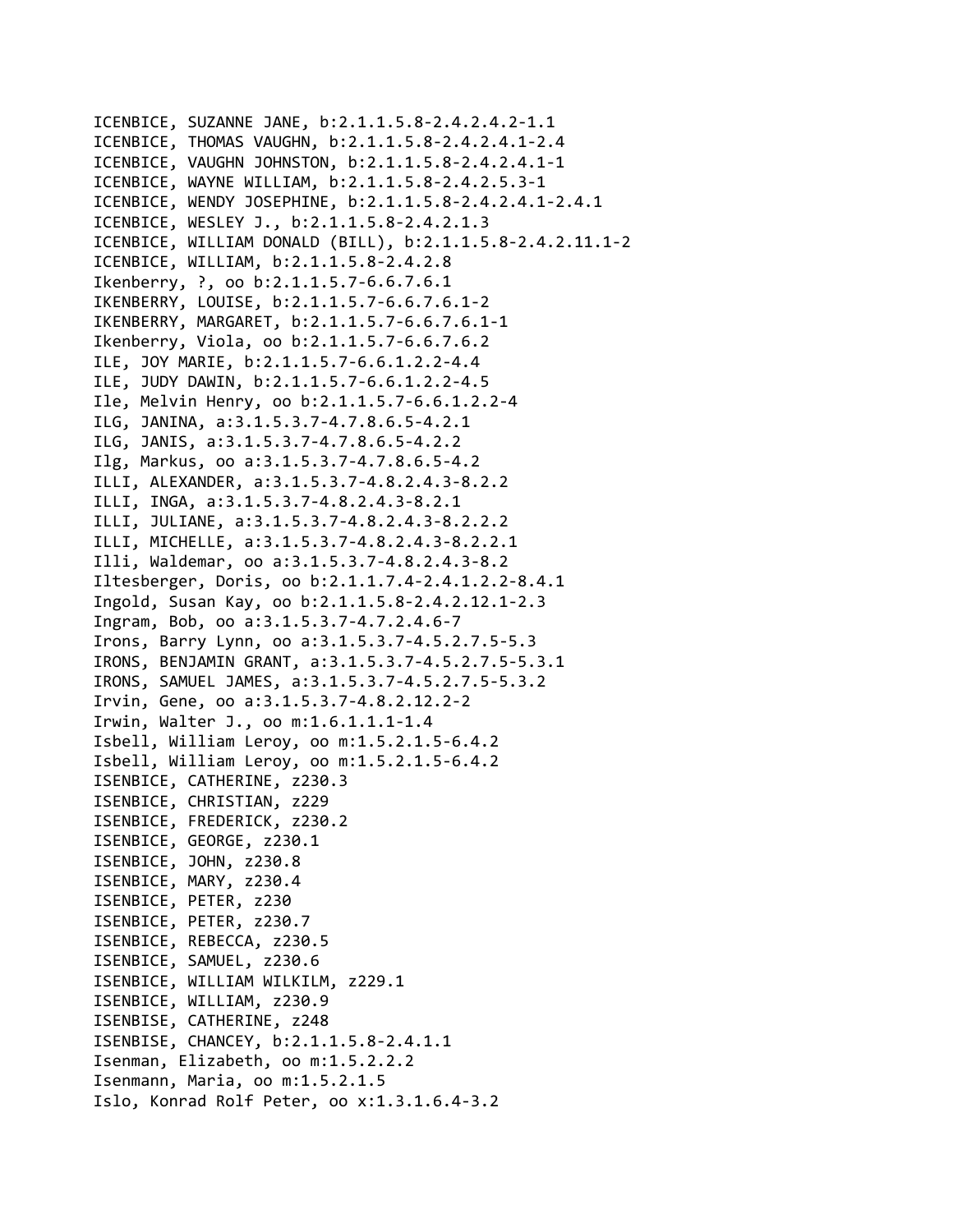Ittner, Elisabetha Barbara, oo y:1.4.3.8.3‐11.1 Iverson, Raymond Joseph, oo m:1.7.8.2.6‐1.2 Jabs, Edmund, oo a:3.1.5.3.7‐4.8.2.4.7‐3 JACK, DONALD EUGENE, b:2.1.1.5.8‐2.4.2.11.2‐2 JACK, JANE ANN, b:2.1.1.5.8‐2.4.2.11.2‐2.2 JACK, KATHRYN LOUISE, b:2.1.1.5.8‐2.4.2.11.2‐1 JACK, LINDA JEAN, b:2.1.1.5.8‐2.4.2.11.2‐2.1 JACK, LORA ANN, b:2.1.1.5.8‐2.4.2.11.2‐3.1.1 JACK, LUKE ADAM, b:2.1.1.5.8‐2.4.2.11.2‐3.1.2 JACK, WILLIAM HAROLD JR., b:2.1.1.5.8‐2.4.2.11.2‐3.1 JACK, WILLIAM HAROLD SR., b:2.1.1.5.8‐2.4.2.11.2‐3 Jack, William, oo b:2.1.1.5.8‐2.4.2.11.2 JACKSON, JACOB COLE, k:2.1.8.7.2‐2.1.1.2 Jackson, James Michael, oo k:2.1.8.7.2‐2.1.1 JACKSON, TAYLOR ANN, k:2.1.8.7.2‐2.1.1.1 Jacob, Jacobina, oo b:2.1.1.5.2‐3.3.6 JACOB, JAMES MATTHEW, f:7.4.2.2.3 JACOB, RAYMOND HENRY JR., f:7.4.2.2.1 Jacob, Raymond Henry, oo f:7.4.2.2 JACOB, VICKY LYNN, f:7.4.2.2.2 Jacobs, Clara A., oo m:1.7.8.8.9‐3 JACOBS, ELISHA, n:1.2.3.8.1.4 JACOBS, JESSICA ELISHA, n:1.2.3.8.1.3 JACOBS, JOSIAH, n:1.2.3.8.1.2 JACOBS, TAMBERLAIN JEANNE, n:1.2.3.8.1.1 Jacobs, Timathy Jay, oo n:1.2.3.8.1 Jacobsen, Arthur J., oo m:1.7.8.2.5‐1.2.1 Jacoby, John, oo b:2.1.1.5.7‐6.6.4.3 JACOBY, NEVA, b:2.1.1.5.7‐6.6.4.3.3 JACOBY, ROY, b:2.1.1.5.7‐6.6.4.3.2 JACOBY, RUSSEL, b:2.1.1.5.7‐6.6.4.3.1 Jaeger, Thomas, oo m:1.7.8.8.9‐3.1.2 Jaffarian, Margaret, oo b:2.1.1.5.8‐2.4.2.10.4‐4 Jäger, Alfons, oo m:1.7.1.3.1‐4.15 Jagersberg, Rosemary J., oo m:1.7.8.8.4‐3.3 Jaggers, Denise E., oo k:2.1.8.3.4‐1.2 Jakob, Heinrich, oo x:1.3.1.6.10 JAKOB, HELMUT, x:1.3.1.6.10‐5 JAKOB, LEA CAMILLE, x:1.3.1.6.10‐5.1 JAKOB, SIEGFRIED RUDOLF, x:1.3.1.6.10‐4 JAMES, ETHAN, a:3.1.5.3.7‐4.5.2.7.2‐9.2.1.1 James, Josh, oo a:3.1.5.3.7‐4.5.2.7.2‐9.2.1 James, Louise, oo b:2.1.1.5.8‐2.4.2.5.1‐3 Jamis, Mary Virginie, oo n:1.2 JAMISON, HELEN LUCILLE, b:2.1.1.5.7‐6.6.7.6.3‐2 Jamison, Henry, oo b:2.1.1.5.7‐6.6.7.6.3 Jamison, Judy Carol, oo k:2.1.8.7.3‐3.2 JAMISON, WANDA MARIE, b:2.1.1.5.7‐6.6.7.6.3‐1 Janek, Anna Rose, oo f:8.1 Janes, Sophie Katherine, oo b:2.1.1.1.4‐1.12.2.4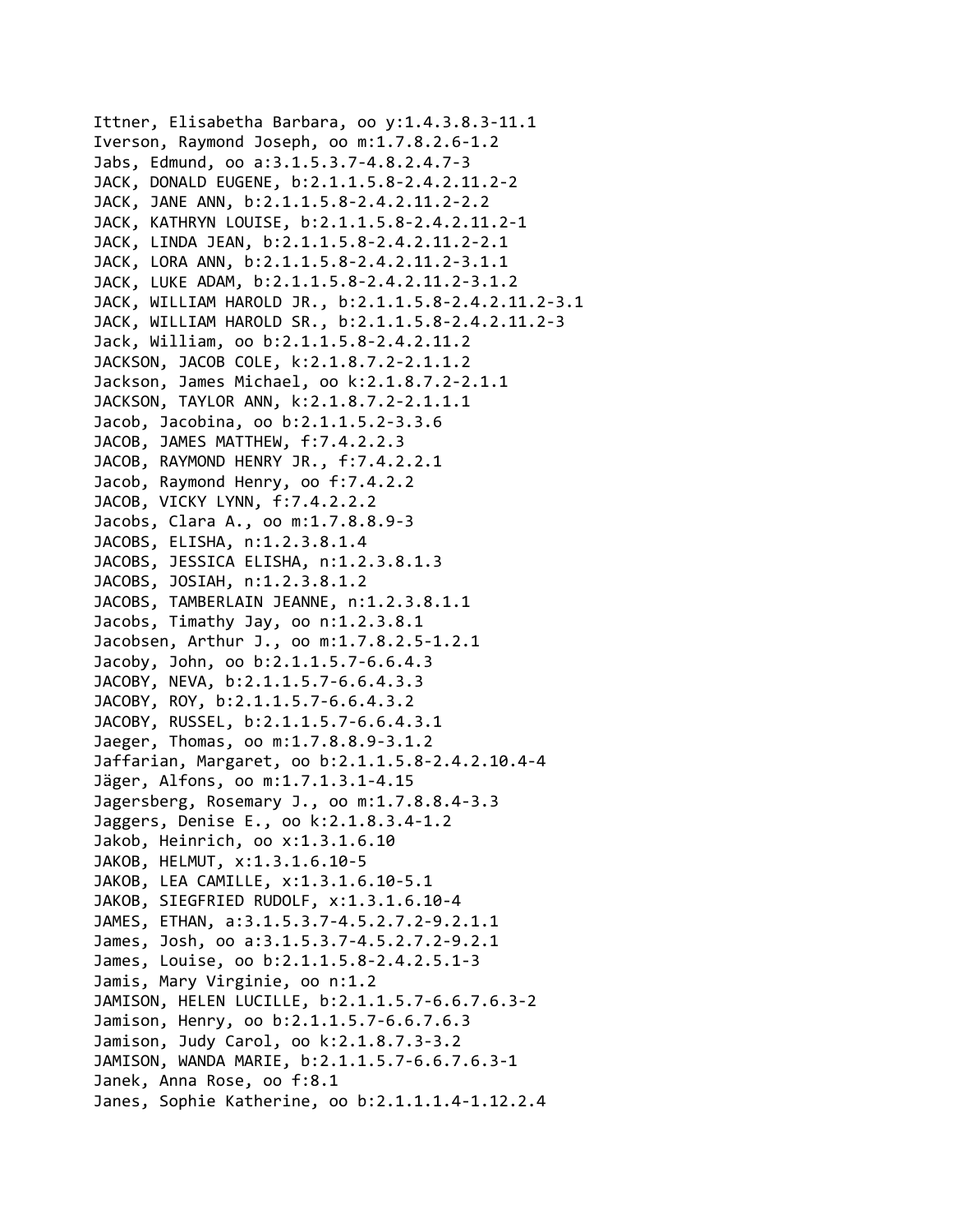Janke, LeRoy, oo a:3.1.5.3.7‐4.8.6.7.5‐1 Janke, Rosina, oo a:3.1.5.3.7‐4.7.2.10 Jansen, ?, oo b:2.1.1.5.7‐6.11.1.3.1‐2 Januchowsky, Erma, oo m:1.9.4.5.9‐1 Jay, Mike, oo k:2.1.8.6.2‐7.2 Jeannot, Maria Ernestine Gabrielle, oo z159.5 Jehle, Luzia Sofie, oo m:1.5.11.8.5‐1 Jenewein, Friedrich, oo b:2.1.1.7.4‐7.8.3.3 Jenewein, Katherine, oo b:2.1.1.7.4‐7.8.4.5 Jenewein, Peter, oo b:2.1.1.7.4‐8.1.5 Jenkins, Ross, oo b:2.1.1.5.7‐6.6.7.4.3 JENNEWEIN, BERNHARD, b:2.1.1.7.4‐5.8 JENNEWEIN, GEORG LUDWIG, b:2.1.1.7.4‐5.7 JENNEWEIN, GEORG PHILIPP, b:2.1.1.7.4‐5.2 JENNEWEIN, JOHANN CHRISTIAN, b:2.1.1.7.4‐5.4 JENNEWEIN, JOHANN GEORG, b:2.1.1.7.4‐5.1 JENNEWEIN, JOHANN NIKOLAUS, b:2.1.1.7.4‐5.2.1 JENNEWEIN, JOHANN NIKOLAUS, b:2.1.1.7.4‐5.3 JENNEWEIN, JOHANN VALENTIN, b:2.1.1.7.4‐5.6 JENNEWEIN, SOPHIA ELISABETHA, b:2.1.1.7.4‐5.5 JENNEWEIN, SOPHIE, b:2.1.1.7.4‐5.2.1.1 Jennewein, Valentin, oo b:2.1.1.7.4‐5 Jennings, Lucille Ethal, oo m:1.7.8.2.2‐7.6 JENSEN, KENNETH ALFRED, m:1.7.8.8.7‐8.1 Jensen, Shelley Jane, oo a:3.1.5.3.7‐4.5.2.7.1‐5.1.2 JENSEN, THOMAS LYLE, m:1.7.8.8.7‐8.2 Jensen, Thorwald Miller, oo m:1.7.8.8.7‐8 JEOMETTE, TAKOTA, a:3.1.5.3.7‐4.5.2.7.10‐3.5.3.1 JERSTAD, AVA NOELLE, a:3.1.5.3.7‐4.8.6.7.5‐4.1.1 JERSTAD, JACK LINCOLN, a:3.1.5.3.7‐4.8.6.7.5‐4.1.2 Jerstad, Robert, oo a:3.1.5.3.7‐4.8.6.7.5‐4.1 Jeske, Christian, oo a:3.1.5.3.7‐4.7.8.6.1‐3 JESSUP, GERALD WAYNE, b:2.1.1.5.8‐2.4.2.10.4‐2.2 JESSUP, JOHN, b:2.1.1.5.8‐2.4.2.10.4‐2.2.1 JESSUP, JOLENE, b:2.1.1.5.8‐2.4.2.10.4‐2.2.2 JESSUP, KEITH EUGENE, b:2.1.1.5.8‐2.4.2.10.4‐2.3 JESSUP, KENDRA, b:2.1.1.5.8‐2.4.2.10.4‐2.3.1 JESSUP, LEAH, b:2.1.1.5.8‐2.4.2.10.4‐2.3.2 JESSUP, VIRGINIA JUNE, b:2.1.1.5.8‐2.4.2.10.4‐2.1 Jessup, Willard Norman, oo b:2.1.1.5.8‐2.4.2.10.4‐2 Jett, Charles Holly, oo b:2.1.1.5.7‐6.11.5.6.1.1.1.1 JETT, MOLLY JANE, b:2.1.1.5.7‐6.11.5.6.1.1.1.1.1 JEWETT, RHETT W., b:2.1.1.5.8‐2.4.2.10.1‐2.4.2 Jewett, Rick, oo b:2.1.1.5.8‐2.4.2.10.1‐2.4 JEWETT, ROSS W., b:2.1.1.5.8‐2.4.2.10.1‐2.4.1 Jgl, Hermine Franziska, oo m:1.9.7.4.7‐2.1 JLL, ANNA MARIA, m:1.7.3.3.1‐5 JLL, CAMILLA, m:1.7.3.3.1‐1.9 JLL, ELISABETH, m:1.7.3.3.1‐1.4 JLL, EMIL, m:1.7.3.3.1‐1.5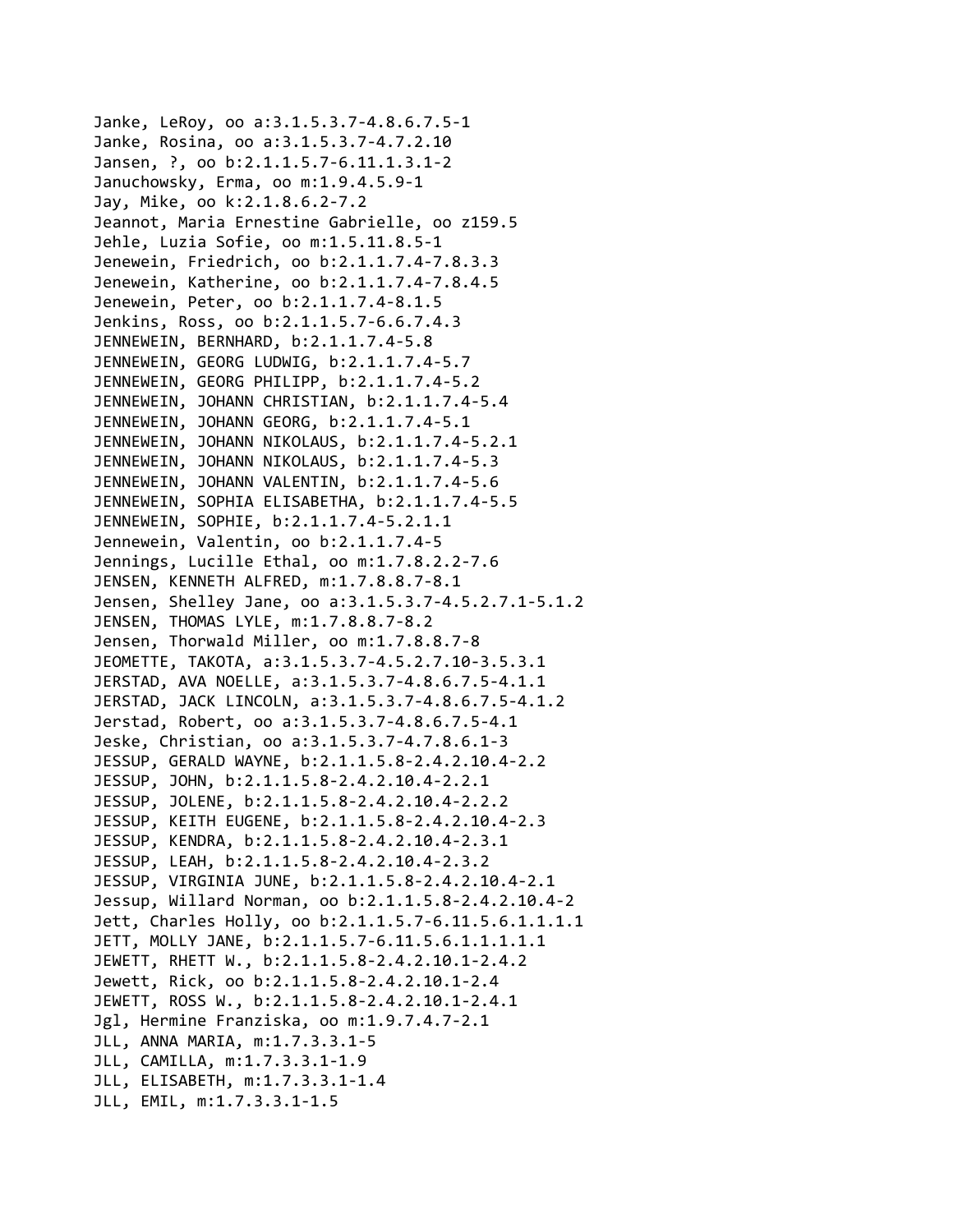```
JLL, FERDINAND, z267.1.2.6
JLL, FRANZ XAVER, m:1.7.3.3.1‐9
JLL, HERMANN, m:1.7.3.3.1‐6
Jll, Johann Baptist, oo z267.1.2
JLL, JOHANN BAPTIST, z267.1.2.8
JLL, JOHANN EVANGELIST, m:1.7.3.3.1‐2
JLL, JOHANNES, m:1.7.3.3.1‐3
JLL, JOSEF, m:1.7.3.3.1‐4
Jll, Josef, oo m:1.7.3.3.1
JLL, JOSEFINE, m:1.7.3.3.1‐1.7
JLL, KLARA, m:1.7.3.3.1‐1.8
JLL, LORENZ, m:1.7.3.3.1‐7
JLL, LUISE, m:1.7.3.3.1‐1.3
JLL, MARIA KARL, m:1.7.3.3.1‐1
JLL, MARIA KARL, m:1.7.3.3.1‐1.1
JLL, MARIA MAGDALENA, m:1.7.3.3.1‐1.2
JLL, MARIA MAGDALENA, m:1.7.3.3.1‐8
JLL, PAULINE, z267.1.2.7
JLL, SOFIE, m:1.7.3.3.1‐1.6
JOERGER, ANNA ELISABETH, m:1.9.4.1.6
JOERGER, FRANK XAVIER, m:1.9.4.1.2‐1
Joerger, George, oo w:1.1.3
JOERGER, IDA MARY ROSINA, m:1.9.4.1.2‐3
JOERGER, JACOB, m:1.9.4.1.1
JOERGER, JOSEPH ANDREW, m:1.9.4.1.1‐1
JOERGER, MAGDALENA, m:1.9.4.1.3
JOERGER, MARIA BARBARA, m:1.9.4.1.2‐2
JOERGER, MARY, m:1.9.4.1.4
JOERGER, NICHOLAS, m:1.9.4.1.2
JOERGER, SOPHIA, w:1.1.3.2
JOERGER, TERSA, m:1.9.4.1.5
Joggerst, Hilda Rosa, oo m:1.5.2.2.2‐1.5
Joggerst, Peter Anthony, oo m:1.9.4.2.4‐1.1
John, Philipp, oo z145.1.3
John, Sophia, oo b:2.1.1.5.7‐2.4.3
JOHNS, BRIAN KEITH, b:2.1.1.5.8‐2.4.2.10.5‐1.3
Johns, Darrel Thomas, oo b:2.1.1.5.8‐2.4.2.10.5‐1
JOHNS, DEBRA LEE, b:2.1.1.5.8‐2.4.2.10.5‐1.1
JOHNS, VANEDA RAE, b:2.1.1.5.8‐2.4.2.10.5‐1.2
Johnson, ?, oo a:3.1.5.3.7‐4.8.2.7.4‐1.2
JOHNSON, AARON MATTHEW, b:2.1.1.5.8‐2.4.2.5.2‐4.1.2
Johnson, Albert J., oo m:1.7.8.8.2‐5.2
JOHNSON, ALLEN MICHAEL, b:2.1.1.5.8‐2.4.2.5.2‐4.1.1
JOHNSON, AMARA BETH, a:3.1.5.3.7‐4.5.2.2.1‐6.1.1.2
JOHNSON, ANN MARIE, b:2.1.1.5.8‐2.4.2.5.2‐4.1.3
JOHNSON, ASHER LEE, a:3.1.5.3.7‐4.5.2.2.2‐2.3.2.1.2
JOHNSON, CHARLES MICHAEL, a:3.1.5.3.7‐4.8.2.8.2‐1.2.3
JOHNSON, CHARLES, k:2.1.8.5.2‐4.1.1
JOHNSON, CHERRI SUE, a:3.1.5.3.7‐4.8.2.8.2‐1.2.4
JOHNSON, DANIEL RAY, a:3.1.5.3.7‐4.5.2.7.10‐8.4.3
```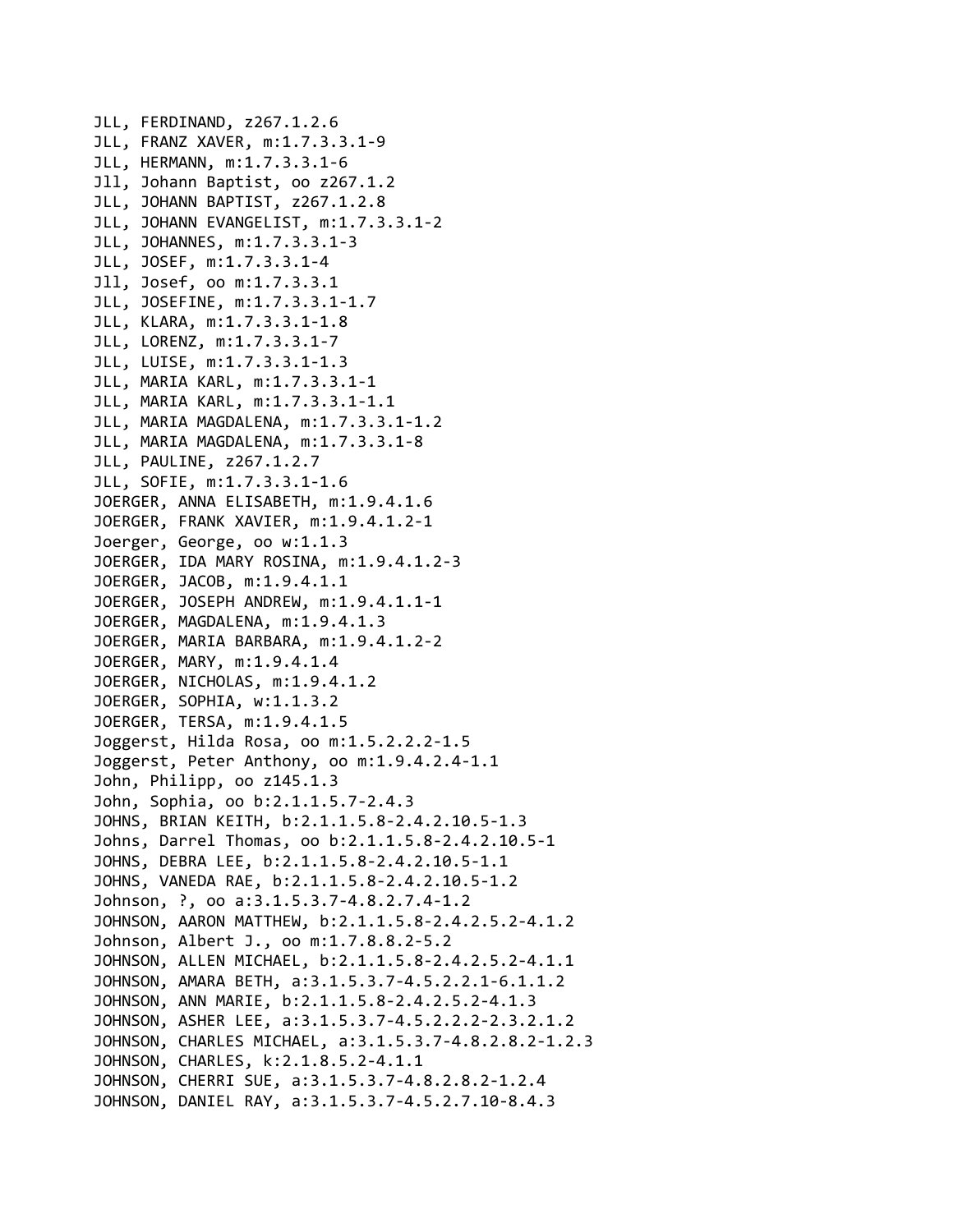```
JOHNSON, DARREN RYAN, b:2.1.1.5.8‐2.4.2.11.2‐1.4.2
Johnson, Doreen, oo a:3.1.5.3.7‐4.5.2.2.7‐2.4.1
Johnson, Dorothy Adelia, oo w:1.9.4.3.4
JOHNSON, DUSTIN ROBERT, b:2.1.1.5.8‐2.4.2.11.2‐1.4.1
JOHNSON, EMILY, k:2.1.8.5.2‐4.1.3
Johnson, Emma H., oo m:1.9.4.11.3‐3
JOHNSON, FAITH ELIZABETH, a:3.1.5.3.7‐4.5.2.7.10‐8.4.2
Johnson, Farrell Raymond, oo b:2.1.1.5.8‐2.4.2.5.2‐4
Johnson, Gary Gene, oo a:3.1.5.3.7‐4.5.2.7.5‐1.4
JOHNSON, GRACE MADALINE, a:3.1.5.3.7‐4.8.2.8.2‐1.2.3.1
JOHNSON, GRAYSON LEE, k:2.1.8.7.3‐5.2.1
Johnson, Griffin Lee, oo k:2.1.8.7.3‐5.2
Johnson, Hilda, oo a:3.1.5.3.7‐4.7.2.12.3‐1
JOHNSON, ISABEL APPHIA, a:3.1.5.3.7‐4.5.2.2.1‐6.1.1.1
Johnson, Jack, oo b:2.1.1.5.7‐6.11.4.2.2
JOHNSON, JADE, a:3.1.5.3.7‐4.5.2.2.1‐6.1.2
JOHNSON, JAMES, k:2.1.8.5.2‐4.1.2
JOHNSON, JAY ROBERT, a:3.1.5.3.7‐4.5.2.2.2‐2.3.2.1
Johnson, Jay, oo a:3.1.5.3.7‐4.5.2.2.2‐2.3.2
Johnson, Jerald L., oo a:3.1.5.3.7‐4.5.2.2.1‐6.1
Johnson, John, oo a:3.1.5.3.7‐4.5.2.7.10‐8.4
JOHNSON, KAYLA MARIE, a:3.1.5.3.7‐4.5.2.7.10‐8.4.1
Johnson, Kenton J., oo m:1.7.8.2.5‐6.6
JOHNSON, KRIS MICHELLE, a:3.1.5.3.7‐4.5.2.7.10‐8.4.4
JOHNSON, KYLE DAVID, a:3.1.5.3.7‐4.8.2.8.2‐1.3.1
JOHNSON, LAWSON JUNIOR (DICK), a:3.1.5.3.7‐4.8.2.8.2‐1.3
Johnson, Lawson, oo a:3.1.5.3.7‐4.8.2.8.2‐1
JOHNSON, LUKE, a:3.1.5.3.7‐4.5.2.2.1‐6.1.1
Johnson, Marie Abigail, oo m:1.7.8.7.4‐1.3
Johnson, Michael E., oo k:2.1.8.5.2‐4.1
Johnson, Mildred, oo a:3.1.5.3.7‐4.7.7.10.5.2
Johnson, Myrna Marion, oo m:1.7.8.8.9‐5
JOHNSON, MYRON DALE, a:3.1.5.3.7‐4.8.2.8.2‐1.2
Johnson, Opal, oo b:2.1.1.5.7‐6.6.1.2.2‐8
Johnson, Robert Lee, oo b:2.1.1.5.8‐2.4.2.11.2‐1.4
JOHNSON, RYDER J., a:3.1.5.3.7‐4.5.2.2.2‐2.3.2.1.1
JOHNSON, SHARNA RAE, a:3.1.5.3.7‐4.8.2.8.2‐1.2.1
JOHNSON, SHELLY LYNN, a:3.1.5.3.7‐4.8.2.8.2‐1.2.2
JOHNSON, SHERYL LEE, b:2.1.1.5.8‐2.4.2.5.2‐4.2
JOHNSON, STACEY LYNN, a:3.1.5.3.7‐4.8.2.8.2‐1.3.2
JOHNSON, TAYLOR JAY (T.J.), a:3.1.5.3.7‐4.5.2.2.2‐2.3.2.2
JOHNSON, TERRY ALLEN, b:2.1.1.5.8‐2.4.2.5.2‐4.1
JOHNSON, THELMA KAREN, a:3.1.5.3.7‐4.8.2.8.2‐1.1
Johnson, Vickie, oo b:2.1.1.5.8‐2.4.2.11.2‐1.3
Johnston, Blaine A., oo w:1.4.4.4.1‐1.1.2.1
JOHNSTON, HOPE MALIA ANN, w:1.4.4.4.1‐1.1.2.1.1
Johnston, Marjorie, oo b:2.1.1.5.8‐2.4.2.6.3
Johnston, Martha Ann, oo b:2.1.1.5.8‐2.4.2.4.1
JOHNSTON, PACEY KAI, w:1.4.4.4.1‐1.1.2.1.2
Jokela, Esther (Es) Wilhelmina, oo e:2.1
```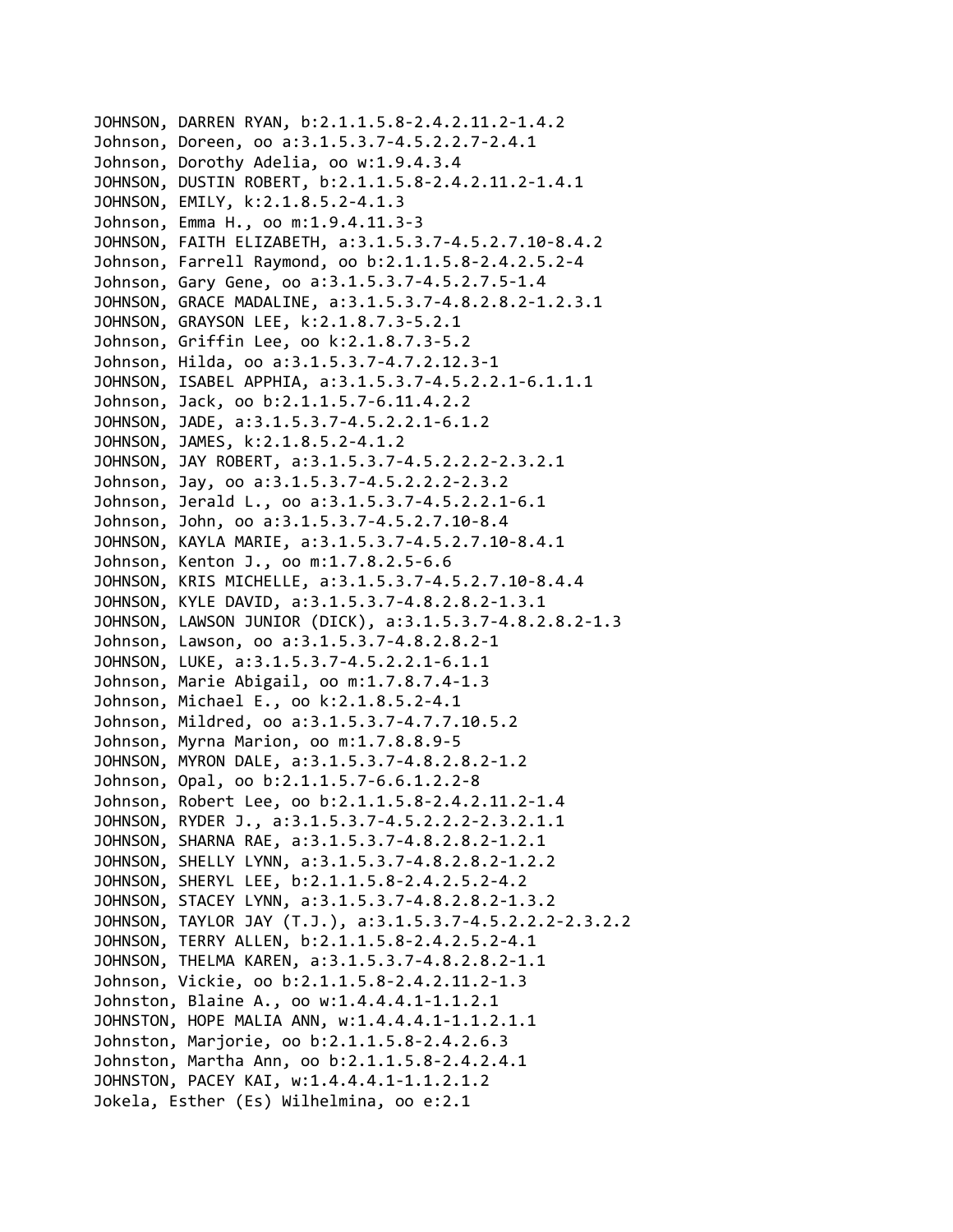```
Jokerst, Anthony B., oo m:1.5.2.1.2‐2.1.3
Jokerst, Bertha Augusta, oo m:1.5.2.1.5‐7.1
Jokerst, Leo William, oo m:1.5.2.2.2‐5.6
Jokerst, Mary M., oo m:1.5.2.1.1‐1.4
Jolly, Herbert, oo b:2.1.1.5.7‐6.6.1.2.2‐4.4
Jones, ?, oo m:1.7.8.5.8‐2
Jones, Arthur George, oo m:1.7.8.8.7‐2.1
Jones, Garfield St Aubrin, oo k:2.1.8.3.1‐2.1.1
Jones, Georgia Ann, oo m:1.7.8.6.7
Jones, Hattie B., oo b:2.1.1.5.8‐2.4.2.5
JONES, JALEN ALEXANDER, k:2.1.8.3.1‐2.1.1.1
Jones, Mitch, oo b:2.1.1.5.8‐2.4.2.10.2‐1.2.2
JONES, RILEY, a:3.1.5.3.7‐4.8.2.12.10‐3.1.1
Jones, Samuel Kemp, oo a:3.1.5.3.7‐4.8.2.12.10‐3.1
JORDAN, JOHN LEE, k:2.1.8.7.8‐1
Jordan, John Owen, oo k:2.1.8.7.8
Jörger, Jacob, oo m:1.9.4.1
Jörger, Johann, oo m:1.7.9
Jörger, Maria Anna, oo m:1.9.5.2
Josephine, Marian, oo b:2.1.1.5.7‐6.11.9.1.4
Jost, Ludwig, oo b:2.1.1.7.4‐2.4.8.1
JOX, ADELHEID, m:1.9.11.5.6‐5
JOX, APOLLONIA, m:1.9.11.5.4
Jox, Bernhard, oo m:1.9.11.5
JOX, ELISABETH, m:1.9.11.5.5
JOX, ELISABETH, m:1.9.11.5.6‐6
JOX, FERDINAND, m:1.9.11.5.6
JOX, FERDINAND, m:1.9.11.5.6‐4
JOX, FRIEDHILDE MARIA, m:1.9.11.5.6‐4.2
JOX, JOSEPH, m:1.9.11.5.6‐3
JOX, KAROLINA, m:1.9.11.5.6‐2
JOX, LORENZ, m:1.9.11.5.1
JOX, LUKAS, m:1.9.11.5.6‐1
JOX, MAGDALENA, m:1.9.11.5.2
Jox, Magdalena, oo m:1.9.7.4.4
JOX, MANFRED, m:1.9.11.5.6‐4.1
JOX, MARIA, m:1.9.11.5.3
JOYNER, CRAIG, a:3.1.5.3.7‐4.8.6.6.3‐1.2
JOYNER, KASANDRA JEAN, n:1.2.3.4.1.4.1
JOYNER, KIMBERLY, a:3.1.5.3.7‐4.8.6.6.3‐1.3
Joyner, Lee, oo n:1.2.3.4.1.4
JOYNER, STEPHANY, a:3.1.5.3.7‐4.8.6.6.3‐1.1
Joyner, William, oo a:3.1.5.3.7‐4.8.6.6.3‐1
JUDD, COLLAN DEAN, k:2.1.8.7.2‐1.1.1.1
Judd, Rebecca, oo a:3.1.5.3.7‐4.5.2.7.1‐8.2
Juech, Arthur William, oo m:1.7.8.7.6‐3
JUECH, DANIEL M., m:1.7.8.7.6‐3.4
JUECH, FLORENCE J., m:1.7.8.7.6‐3.2
JUECH, MARVIN, m:1.7.8.7.6‐3.3
JUECH, WILBUR DANIEL, m:1.7.8.7.6‐3.1
```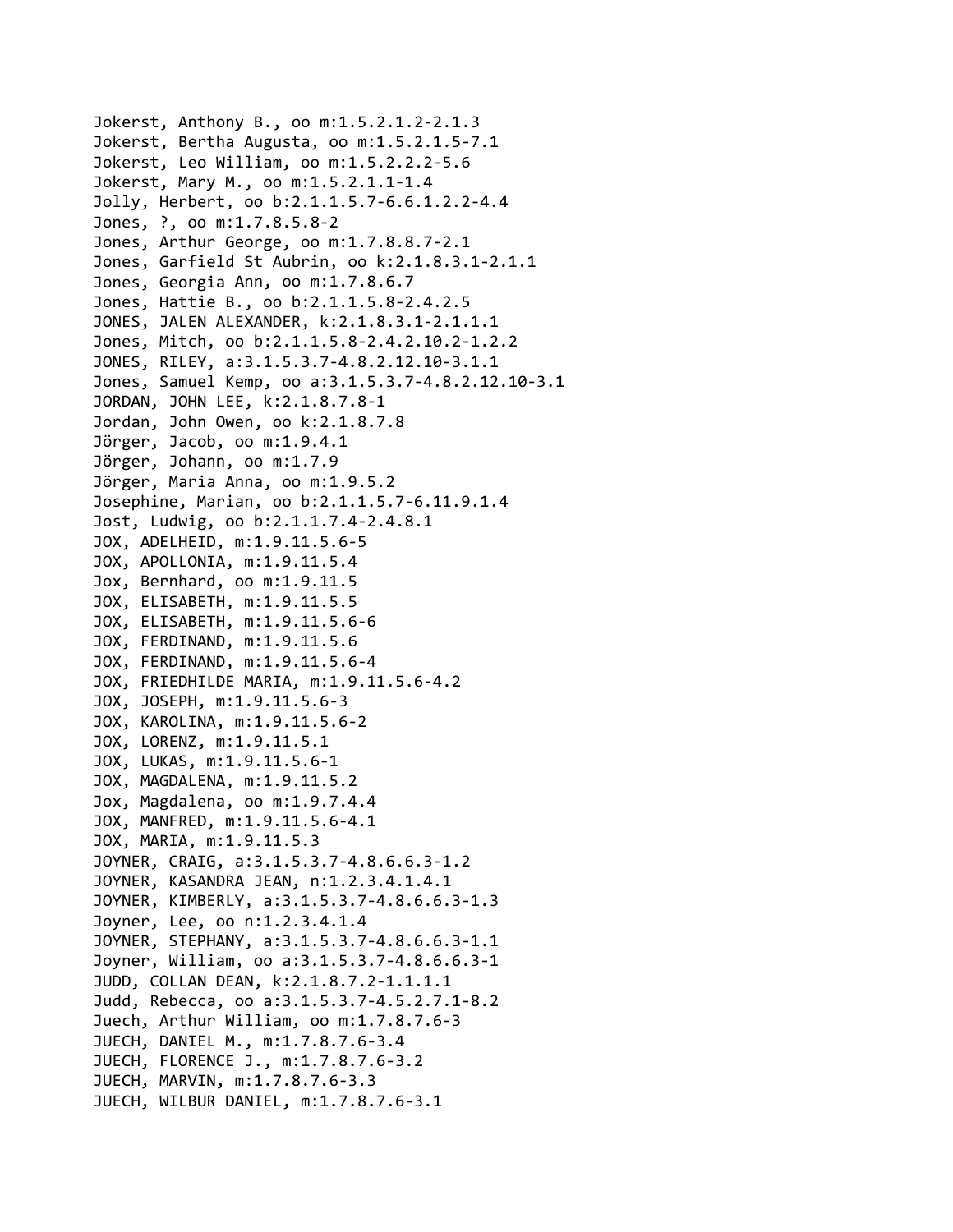Julien, Wilbur C., oo m:1.7.8.2.2‐1.11 Jundt, Christine, oo a:3.1.5.3.7‐4.5.2.6.7 Jundt, Delores, oo a:3.1.5.3.7‐4.8.6.7.4‐1 Jundt, Katherine, oo a:3.1.5.3.7‐4.5.2.7.1 Jung, Adelheid, oo m:1.5.1.1.5‐1.6 JUNG, CATHARINA, b:2.1.1.7.4‐2.1.3 Jung, Daniel, oo a:3.1.5.3.7‐4.5.2.2.2‐2.1.1.2 Jung, Elisabetha, oo a:3.1.5.3.7‐4.7.8.6 JUNG, GEORG PHILIPP, b:2.1.1.7.4‐2.1.1 Jung, Jacob, oo b:2.1.1.7.4‐2.1 Jung, Johan Nicol, oo b:2.1.1.5.2‐4 JUNG, JOHANN NICOLAUS, b:2.1.1.5.2‐4.1 Jung, Luise Katharina, oo b:2.1.1.5.4‐2 Jung, Margot, oo b:2.1.1.5.8‐2.6.2.3.3‐2 JUNG, MARIA CAROLINA, b:2.1.1.7.4‐2.1.2 JUNG, MARIA SOPHIA, b:2.1.1.5.2‐4.2 Jung, Mariam Dorthea, oo a:3.1.5.3.7‐4.5.2.7.1‐10 JUNGHANNSZ, KATRIN, x:1.3.1.6.4‐3.3.2 Junghannsz, Roland, oo x:1.3.1.6.4‐3.3 JUNGHANNSZ, SVEN, x:1.3.1.6.4‐3.3.1 Jürging, Kristin, oo a:3.1.5.3.7‐4.7.8.6.2‐2.2 Just, Maria, oo b:2.1.1.1.4‐1.6.5.4.2 Justman, Audrey Augusta, oo m:1.7.8.8.7‐2.3 k:2.1.8.6, of Magdalene Stettenbenz oo, oo k:2.1.8.7 k:2.1.8.7.2, of Edna Anastasia Kuriger oo, oo k:2.1.8.5.2 Kaelin, Lawrence T., oo k:2.1.8.5.2‐1.4 KAGALICHENKO, EVGENIA, a:3.1.5.3.7‐4.3.2.1.1‐1.1.1 KAGALICHENKO, KARINA, a:3.1.5.3.7‐4.3.2.1.1‐1.1.1.2 KAGALICHENKO, KRISTINA, a:3.1.5.3.7‐4.3.2.1.1‐1.1.1.1 KAGALICHENKO, YAROSLAV, a:3.1.5.3.7‐4.3.2.1.1‐1.1.1.3 Kaiser, ?, oo a:3.1.5.3.7‐4.8.6.4 Kaiser, Edwin P. Jr., oo k:2.1.8.5.1‐7 KAISER, EUGEN, a:3.1.5.3.7‐4.8.2.4.3‐2.1.2 Kaiser, Frieda, oo m:1.9.7.4.4‐7 Kaiser, Howard, oo b:2.1.1.5.7‐6.6.1.2.2‐12 KAISER, JACOB, a:3.1.5.3.7‐4.8.6.4.2 Kaiser, Johann Baptist, oo m:1.9.7.3.2‐1 KAISER, JOHANN, m:1.9.7.3.2‐1.2 KAISER, KARL FRIEDRICH, m:1.9.7.3.2‐1.1 Kaiser, Katharina, oo a:3.1.5.3.7‐4.5.2.2 Kaiser, Katharina, oo a:3.1.5.3.7‐4.8.3 KAISER, KATHERINE, a:3.1.5.3.7‐4.8.6.4.1 KAISER, VIKTOR, a:3.1.5.3.7‐4.8.2.4.3‐2.1.1 Kaiser, Wilhelm, oo a:3.1.5.3.7‐4.8.2.4.3‐2.1 Kakushin, Tihon, oo a:3.1.5.3.7‐4.3.2.5.1 KAKUSHIN, VITALIY, a:3.1.5.3.7‐4.3.2.5.1.1 Kälble, Franz Josef, oo m:1.7.1.3.1‐3.2 Kälble, Maria Anna, oo m:1.7.1.3.1‐3.7 Kallenberger, Edwin P., oo a:3.1.5.3.7‐4.5.2.2.7‐3 Kallenberger, John, oo a:3.1.5.3.7‐4.5.2.2.5‐3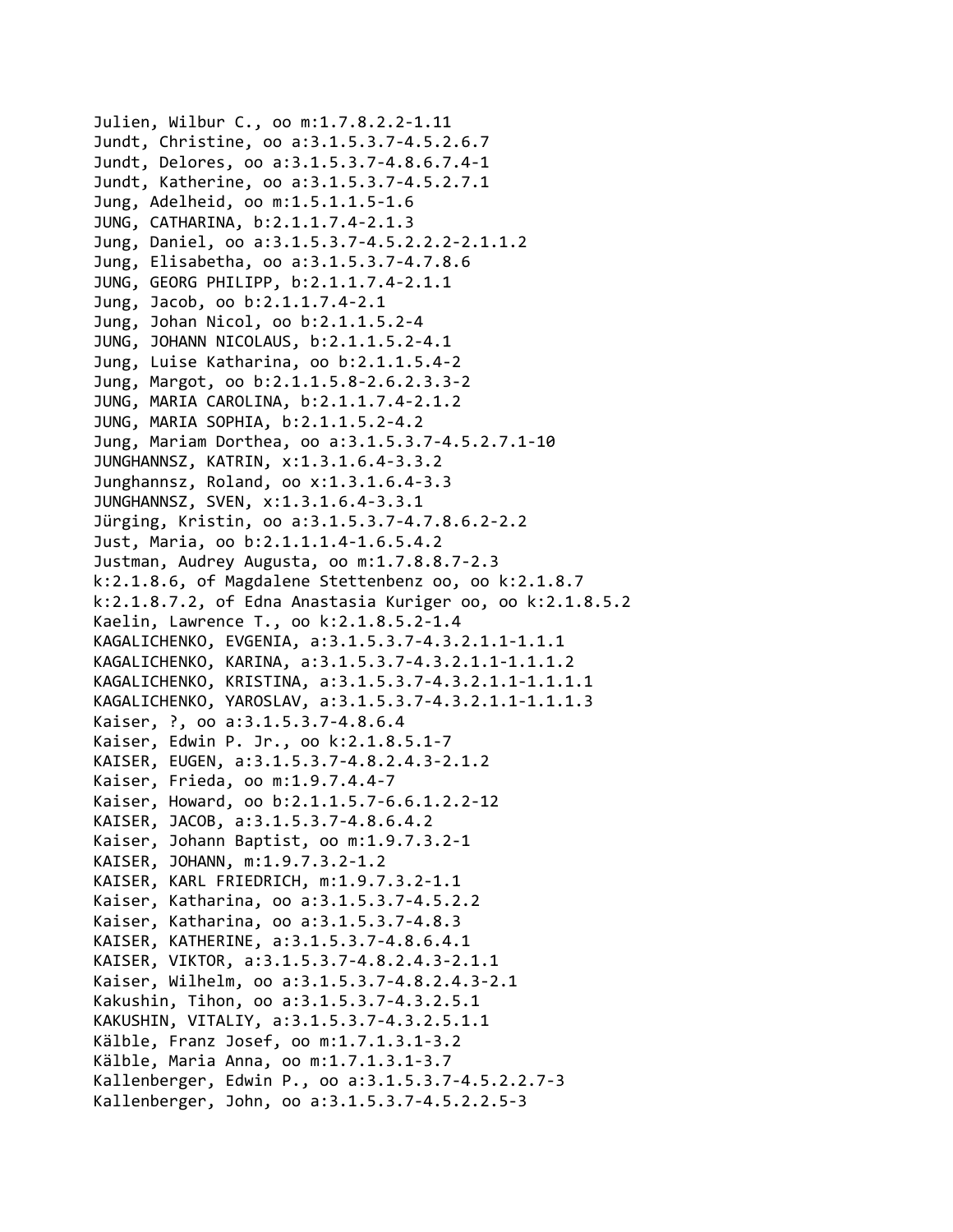```
KALLENBERGER, PERRY, a:3.1.5.3.7‐4.5.2.2.5‐3.1
Kalmbach, John Michael, oo g:2.1
Kalt, Ottilia, oo m:1.7.13
Kaltenschnee, Alice, oo m:1.7.8.7.7‐2
Kammann, Richard Charles, oo m:1.5.2.2.2‐1.9.3
Kammerer, Gertrude, oo a:3.1.5.3.7‐4.5.2.2.1‐4
Kammerlander, Berthold, oo m:1.9.7.4.4‐7.5
Kaniuth, ?, oo a:3.1.5.3.7‐4.7.6.9.3‐3
KAPOSTINS, RALPH MARK, x:1.3.1.6.8‐1.1
Kapostins, Uldis, oo x:1.3.1.6.8‐1
KAPP, ELLIS VICTOR, a:3.1.5.3.7‐4.8.6.7.3‐2
KAPP, ELMER, a:3.1.5.3.7‐4.8.6.7.3‐3
Kapp, Konrad, oo a:3.1.5.3.7‐4.8.6.7.3
KAPP, RAY, a:3.1.5.3.7‐4.8.6.7.3‐1
Kappes, Adam, oo z6
KAPPES, FRED, z6.2
KAPPES, JOHANN, z6.1
Karalus, Paul, oo b:2.1.1.1.4‐1.6.5.4.7‐2
KARALUS, SIMON, b:2.1.1.1.4‐1.6.5.4.7‐2.1
KARCHER, CHERYL LYNN, k:2.1.8.7.6‐2.1
KARCHER, DONNA DENISE, k:2.1.8.7.6‐2.2
Karcher, James Rodney, oo k:2.1.8.7.6‐2
Karl, Emma R., oo m:1.5.2.2.2‐15
Karpinski, Eleanor Josephine, oo b:2.1.1.5.7‐6.11.9.1.6
KARPIY, LYDIA ROMANOVNA, a:3.1.5.3.7‐4.3.2.5.1
Karst, Jakob, oo b:2.1.1.1.6‐9.4.1.2
Karwoski, Anton S., oo m:1.7.8.8.2‐5.3
Karyuk, Tatiana, oo a:3.1.5.3.7‐4.3.2.5.5‐1.1
KASANKE, CHRISTOPHER P., a:3.1.5.3.7‐4.8.2.1.3‐5.1.2.1
KASANKE, NICHOLAS J., a:3.1.5.3.7‐4.8.2.1.3‐5.1.2.2
Kasanke, Willis W., oo a:3.1.5.3.7‐4.8.2.1.3‐5.1.2
Kathary, Lucille Elizabeth, oo b:2.1.1.5.7‐6.11.5.1.1
KATZENBERGER, CHRISTINA LOUISE, k:2.1.8.3.1‐2.1.1
Katzenberger, Joseph C., oo k:2.1.8.3.1‐2.1
KATZENBERGER, KATHRYN KIRSTED, k:2.1.8.3.1‐2.1.2
Katzenmeyer, Heinz, oo a:3.1.5.3.7‐4.7.8.6.4‐1
KATZENMEYER, JÜRGEN, a:3.1.5.3.7‐4.7.8.6.4‐1.3
KATZENMEYER, RAINER, a:3.1.5.3.7‐4.7.8.6.4‐1.2
KATZENMEYER, VOLKER, a:3.1.5.3.7‐4.7.8.6.4‐1.1
Kauer, Adalbert, oo x:1.3.1.6.12‐2
KAUER, ANGELIKA, x:1.3.1.6.12‐2.1
KAUER, ANIA, x:1.3.1.6.12‐2.3
KAUER, MARION, x:1.3.1.6.12‐2.2
Käuffelin, Margareta, oo a:2.1.2.8
Kaufman, Anette, oo a:3.1.5.3.7‐4.8.2.1.2‐2.1
KauhaaPo, Shaaron K., oo a:3.1.5.3.7‐4.8.2.11.7‐3
KAUL, ARDELLA ARVINA, a:3.1.5.3.7‐4.5.2.2.7‐2.2
KAUL, BONNIE LOU, a:3.1.5.3.7‐4.5.2.2.7‐2.6
Kaul, Elisabetha, oo a:3.1.5.3.7‐4.8
KAUL, ELROY GORDON, a:3.1.5.3.7‐4.5.2.2.7‐2.3
```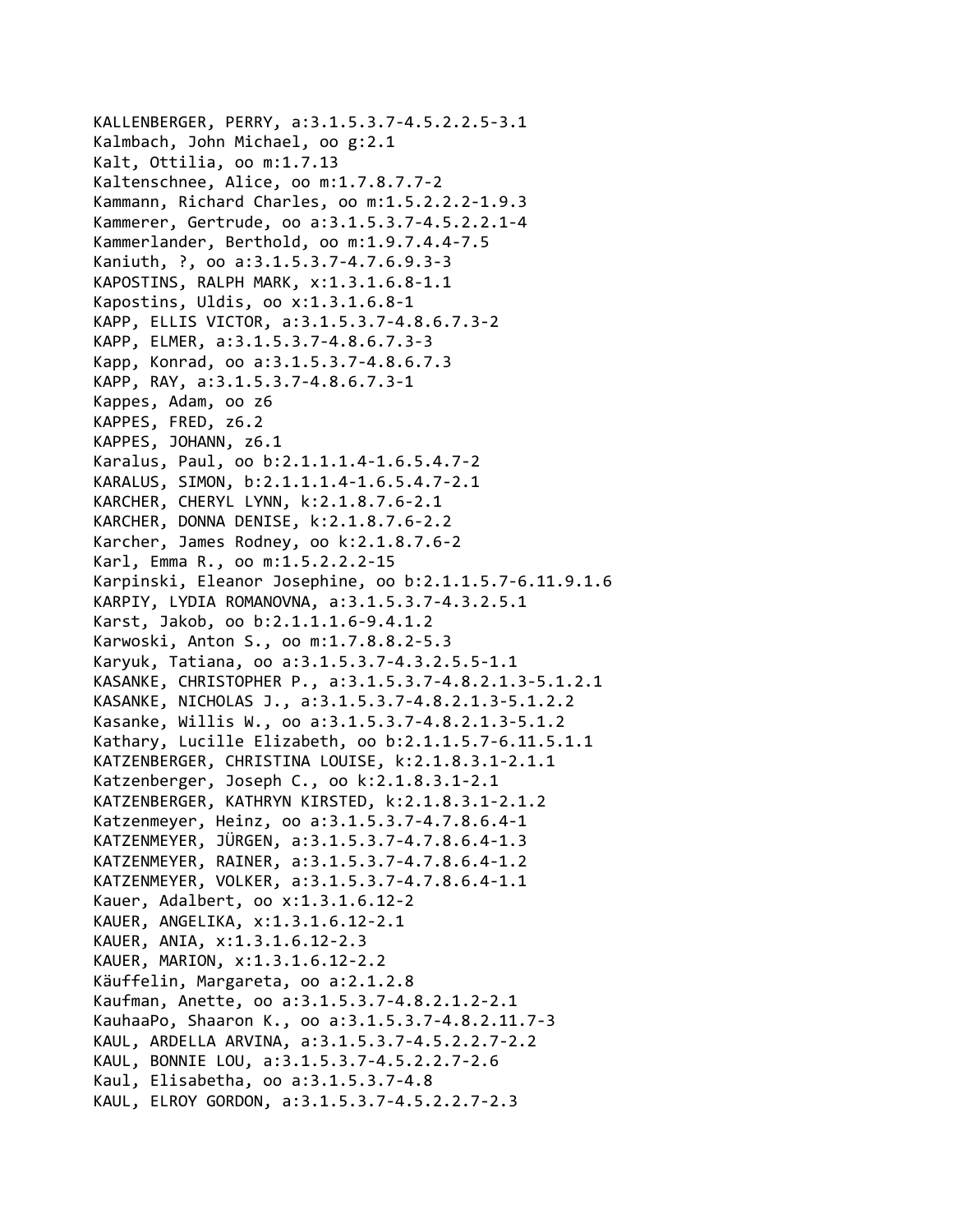```
Kaul, Gottlieb, oo a:3.1.5.3.7‐4.5.2.2.7‐2
KAUL, HEATHER MARIE, a:3.1.5.3.7‐4.5.2.2.7‐2.3.1.1
KAUL, RANDY LEROY, a:3.1.5.3.7‐4.5.2.2.7‐2.3.6
KAUL, REBECCA LYNN, a:3.1.5.3.7‐4.5.2.2.7‐2.3.2
KAUL, RENEE LYNETTE, a:3.1.5.3.7‐4.5.2.2.7‐2.3.5
KAUL, RITCHIE ALLEN, a:3.1.5.3.7‐4.5.2.2.7‐2.3.1
KAUL, ROBIN LEE, a:3.1.5.3.7‐4.5.2.2.7‐2.3.3
KAUL, ROCHELLE LUANN, a:3.1.5.3.7‐4.5.2.2.7‐2.3.4
KAUL, ROLAND LESTER, a:3.1.5.3.7‐4.5.2.2.7‐2.1
Kaul, Rosina, oo a:3.1.5.3.7‐4.8.6.1.11
KAUL, RYAN JAMES, a:3.1.5.3.7‐4.5.2.2.7‐2.3.1.2
KAUL, SHARLENE VERONA, a:3.1.5.3.7‐4.5.2.2.7‐2.4
KAUL, VIVIAN JANE, a:3.1.5.3.7‐4.5.2.2.7‐2.5
Kaupp, Karl, oo a:3.1.5.3.7‐2.1.2.3.7
Kautz, Margareta Anna, oo m:1.5.11.5.3‐1.1
Kaylor, Earl, oo b:2.1.1.5.7‐6.6.7.1.3‐1
Kaz, Maria Elisabeth, oo z97
Kean, Sophia, oo w:1.1
KEATING, ANN, n:1.2.5.1.3
KEATING, EDWARD, n:1.2.5.5.4
KEATING, JEAN, n:1.2.5.1.4
Keating, John, oo n:1.2.5.5
KEATING, JOSEPH, n:1.2.5.1.7
Keating, Leo, oo n:1.2.5.1
KEATING, LOUIS, n:1.2.5.1.2
KEATING, MARY ELLEN, n:1.2.5.1.1
KEATING, MAURICE, n:1.2.5.5.2
KEATING, MICK, n:1.2.5.1.8
KEATING, PATRICIA, n:1.2.5.1.6
KEATING, PAUL, n:1.2.5.5.3
KEATING, RITA, n:1.2.5.1.5
KEATING, ROSEMARIE, n:1.2.5.1.9
KEATING, WAYNE, n:1.2.5.5.1
Keck, Anna Maria, oo a:3.1.5.3.7‐4
Keck, Ray L., oo a:3.1.5.3.7‐4.5.2.7.4‐3
Keemie, John, oo b:2.1.1.5.7‐6.11.9.4
Keen, Sophia, oo z214
Keim, Irvin, oo b:2.1.1.5.7‐6.6.8.4
Keiser, Howard A., oo w:1.10.7.1
Keith, Roberta C., oo a:3.1.5.3.7‐4.8.2.1.3‐5.2.4
Keller, ?, oo a:3.1.5.3.7‐4.7.2.4.10‐1
Keller, Alfred Rudolf, oo m:1.9.7.3.3‐2.1
Keller, Andreas, oo b:2.1.1.5.7‐4.5.3
Keller, Anna Luise, oo a:3.1.5.3.7‐4.7.2.5.6
Keller, Barbara, oo b:2.1.1.7.4‐2.10.3
KELLER, DAVID, a:3.1.5.3.7‐4.8.2.4.1‐1
Keller, David, oo a:3.1.5.3.7‐4.8.2.4.1
Keller, Dorothea, oo b:2.1.1.7.4‐2.10.1
Keller, Dorothy, oo a:3.1.5.3.7‐4.8.2.7.7‐1
Keller, Eva, oo h:1.1.1.1
```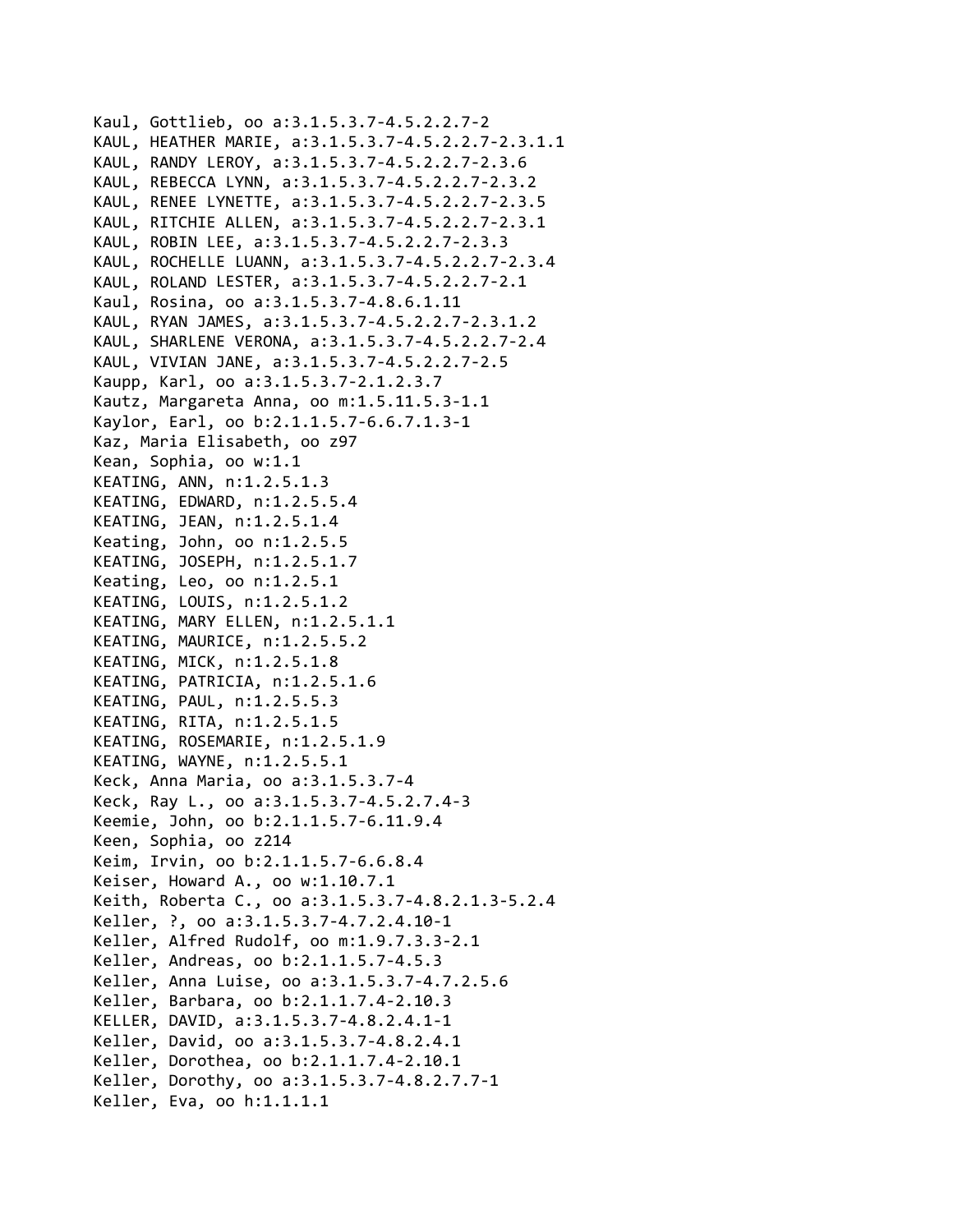Keller, Gertrud Gisela, oo m:1.9.7.3.3‐2.2 Keller, Helen Louise, oo b:2.1.1.5.8‐2.4.2.4.1‐1 KELLER, JODIE MAE, w:9.2.3.8.1‐1.2.1 Keller, Lillian May, oo m:1.7.8.6.5‐1 Keller, Lillian May, oo m:1.7.8.8.2‐2 Keller, Luisa Margaretha, oo b:2.1.1.5.7‐13.1 Keller, Luise, oo z5 KELLER, MADELEN ROSE (ROSINA), a:3.1.5.3.7‐4.8.2.4.1‐2 Keller, Maria Dorothea Katharina, oo b:2.1.1.7.4‐2.6.3 Keller, Martha, oo a:3.1.5.3.7‐4.5.2.2.1‐2 Keller, Michael, oo b:2.1.1.5.7‐13.3.1 Keller, Robert, oo w:9.2.3.8.1‐1.2 Keller, Walter Josef, oo m:1.5.3.4.2‐2.3.2 Keller, Wilhelm Peter, oo b:2.1.1.5.7‐13.1.1.2 Kelley, Gertrude Lucy, oo m:1.9.4.6.7 Kelly, Becky, oo a:3.1.5.3.7‐4.5.2.7.10‐3.1.2 Kelly, James Patrick, oo w:1.4.4.4.1‐1.1.2.2 Kelly, Kathi, oo a:3.1.5.3.7‐4.8.6.7.1‐5.1 KELSEY, CHARLENE DAWN, a:3.1.5.3.7‐4.5.2.7.1‐4.2 Kelsey, Clarence Raymond, oo a:3.1.5.3.7‐4.5.2.7.1‐4 KELSEY, KATHERINE CECILIA, a:3.1.5.3.7‐4.5.2.7.1‐4.1 KELTNER, CHARLES HENRY, b:2.1.1.5.7‐6.6.3.1.1 KELTNER, CHARLES LLOYD, b:2.1.1.5.7‐6.6.3.3.6 Keltner, Cora Elizabeth, oo b:2.1.1.5.7‐6.11.3.3 KELTNER, CORA MYRTLE, b:2.1.1.5.7‐6.6.3.3.4 KELTNER, CORA, b:2.1.1.5.7‐6.6.3.9 KELTNER, EDWIN, b:2.1.1.5.7‐6.6.3.7 KELTNER, FRANK, b:2.1.1.5.7‐6.6.3.3.2 KELTNER, HARRY GLENN, b:2.1.1.5.7‐6.6.3.3.7 KELTNER, HENRY ELVA, b:2.1.1.5.7‐6.6.3.3.1 KELTNER, HENRY HARRISON, b:2.1.1.5.7‐6.6.3.4 Keltner, Henry, oo b:2.1.1.5.7‐6.6.3 KELTNER, JOHN H., b:2.1.1.5.7‐6.6.3.3 KELTNER, JULIA, b:2.1.1.5.7‐6.6.3.10 KELTNER, LEWIS ELMER, b:2.1.1.5.7‐6.6.3.12 KELTNER, MARY, b:2.1.1.5.7‐6.6.3.2 KELTNER, MILTON, b:2.1.1.5.7‐6.6.3.5 KELTNER, PETER R., b:2.1.1.5.7‐6.6.3.1 KELTNER, PORTER, b:2.1.1.5.7‐6.6.3.11 KELTNER, SADIE ETHEL, b:2.1.1.5.7‐6.6.3.3.5 KELTNER, WILLIAM E., b:2.1.1.5.7‐6.6.3.3.3 KELTNER, WILLIAM, b:2.1.1.5.7‐6.6.3.6 Kemm, Anna Christina, oo z95 KEMNITZ, CALEB, b:2.1.1.5.7‐6.6.1.3.4‐1.1.2.3 KEMNITZ, CLAYTON JOHN, b:2.1.1.5.7‐6.6.1.3.4‐1.1.2.2 KEMNITZ, KYLE, b:2.1.1.5.7‐6.6.1.3.4‐1.1.2.4 KEMNITZ, REBECCA, b:2.1.1.5.7‐6.6.1.3.4‐1.1.2.1 Kemnitz, Timothy, oo b:2.1.1.5.7‐6.6.1.3.4‐1.1.2 Kemp, Annette, oo a:3.1.5.3.7‐4.8.2.3.4‐3 Kempf, Erna Eugenie, oo m:1.7.10.8.3‐2.4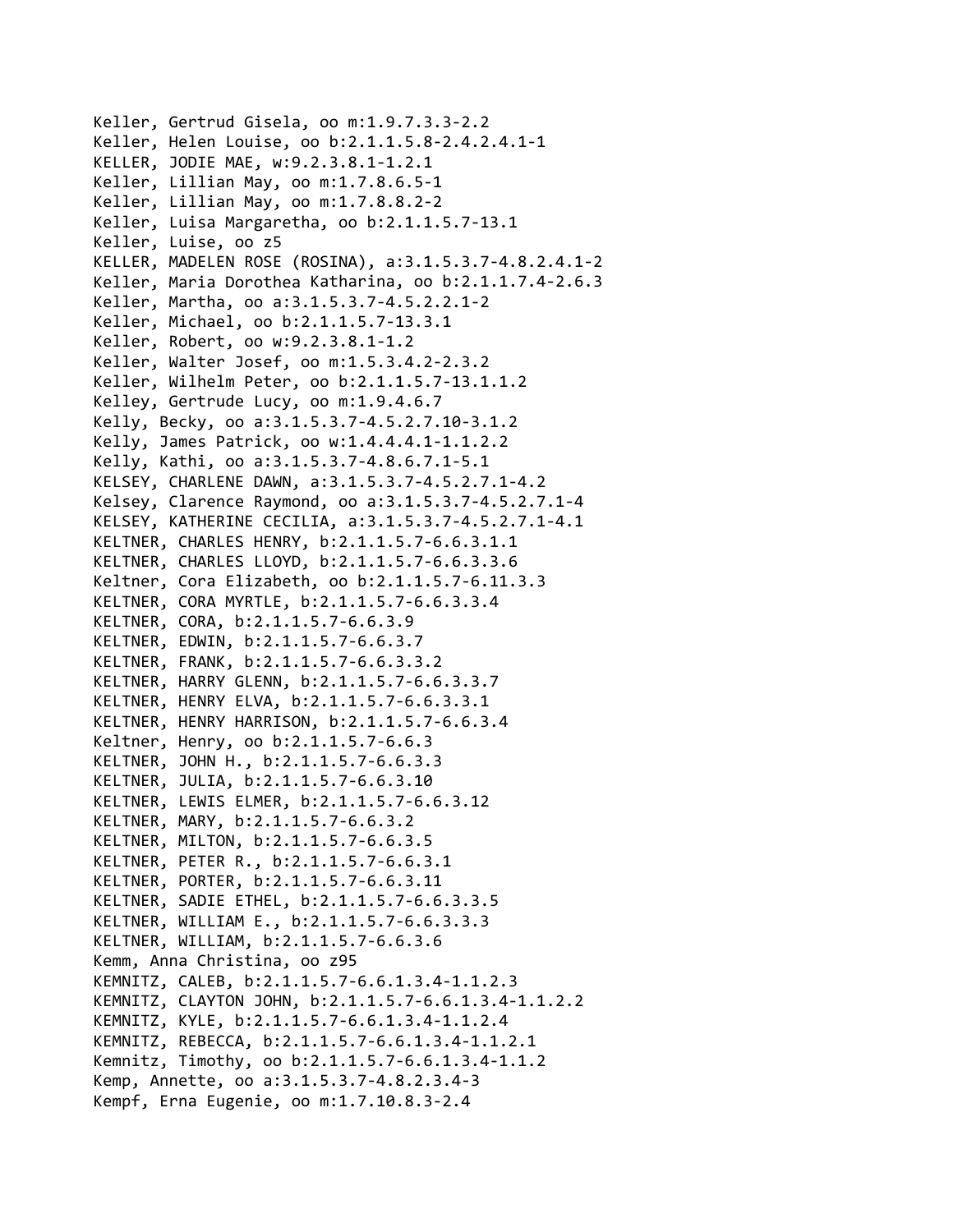Kempf, Margaretha, oo m:1.9.3.7 Kempf, Richard, oo m:1.7.10.8.3‐2.2 Kempf, Sofia, oo m:1.7.12.13 Kempf, Sofie, oo m:1.7.1.10.5‐4 Kench, Barbara Lee, oo f:7.7.1 Kendrick, Belinda, oo k:2.1.8.7.3‐1.1 Kennenberg, Lillian, oo c:1.7 Kenyon, Lloyd, oo b:2.1.1.5.7‐6.6.1.4.2 Kern, Berta, oo m:1.7.1.10.5‐4 Kernan, Margaret (Peggy), oo w:9.6.2.2.4‐1 KERNS, DORTHY JO, e:2.1.1.3 KERNS, EDWARD ALFRED, f:4.1.3.1 Kerns, Edward Alfred, oo f:4.1.3 KERNS, JACQUELIN (JACKIE) FRANCES, e:2.1.1.8 KERNS, KAYE VIVIANNE, e:2.1.1.5 KERNS, NANCY LOUISE, e:2.1.1.4 KERNS, REBECCA (BECKIE) ANN, e:2.1.1.7 KERNS, VERNON LOUIS (LOU) JR., e:2.1.1.6 Kerns, Vernon Louis, oo e:2.1.1 Kerth, Frances M., oo m:1.7.8.8.3‐1 Kerth, Francis M., oo m:1.7.8.8.6‐3 Kertz, Alice M., oo m:1.5.2.2.2‐7.1 KERTZ, ALPHONSE C., m:1.5.2.2.2‐2.10 KERTZ, ANDREW M., m:1.5.2.2.2‐4.5 KERTZ, ANDREW MARTIN, m:1.5.2.2.2‐4.5.3 KERTZ, ANTON L., m:1.5.2.2.2‐2.8 KERTZ, CHARLES HENRY, m:1.5.2.2.2‐4.6 KERTZ, CLARENCE J., m:1.5.2.2.2‐4.1.1 KERTZ, DALE VINCENT, m:1.5.2.2.2‐4.1.1.1 KERTZ, DOROTHY MARY, m:1.5.2.2.2‐4.5.1 KERTZ, ELIZABETH A., m:1.5.2.2.2‐2.7 KERTZ, EMMA ROSE, m:1.5.2.2.2‐4.9 KERTZ, FERDINAND JOHN, m:1.5.2.2.2‐2.4 KERTZ, GEORGE HENRY, m:1.5.2.2.2‐2.5 KERTZ, HENRY M., m:1.5.2.2.2‐4.8 KERTZ, HERBERT ANDREW, m:1.5.2.2.2‐4.5.2 KERTZ, HERMAN JOHN, m:1.5.2.2.2‐4.1 KERTZ, JOSEPH MATHIAS, m:1.5.2.2.2‐2.2 KERTZ, LAWRENCE B., m:1.5.2.2.2‐4.7 KERTZ, LEO VALENTINE, m:1.5.2.2.2‐4.3 KERTZ, LEONARD NICHOLAS, m:1.5.2.2.2‐2.3 Kertz, Mary M., oo m:1.5.2.2.2‐1 KERTZ, MARY MAGDALENA, m:1.5.2.2.2‐2.1 KERTZ, MICHAEL LOUIS, m:1.5.2.2.2‐2.6 Kertz, Michael, oo m:1.5.2.2.2‐4 KERTZ, NICHOLAS H., m:1.5.2.2.2‐2.11 Kertz, Nicholas, oo m:1.5.2.2.2‐2 KERTZ, PATRICIA ANN, m:1.5.2.2.2‐2.3.2 KERTZ, PAUL URBAN Rev., m:1.5.2.2.2‐2.9 KERTZ, PHILOMENA T., m:1.5.2.2.2‐4.4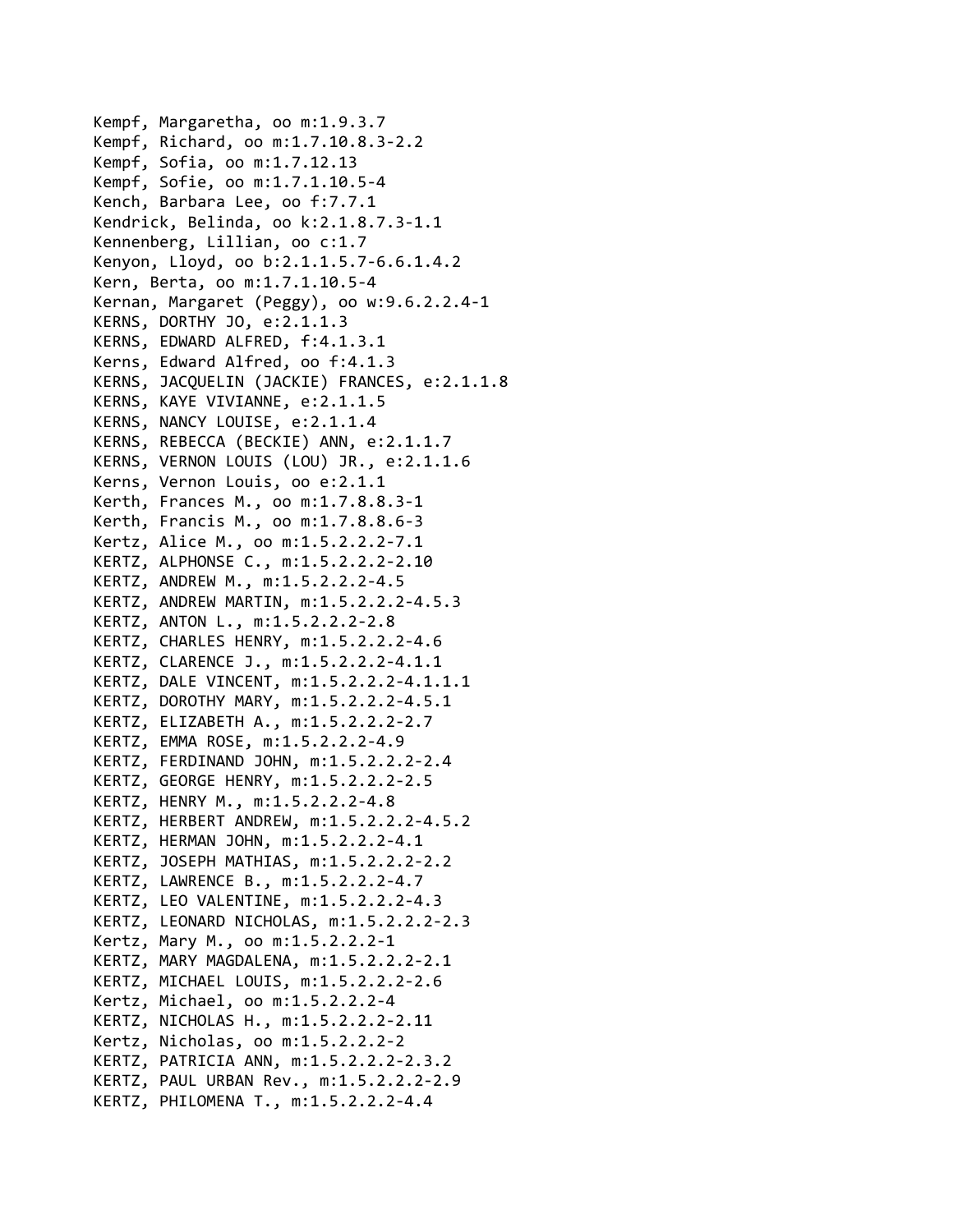KERTZ, ROSE MARIE, m:1.5.2.2.2‐2.3.1 KERTZ, WILLIAM JOSEPH, m:1.5.2.2.2‐4.2 Kerzmann, Francis, oo a:3.1.5.3.7‐4.5.2.7.2‐5.5 Keser, Nicholas, oo m:1.5.2.1.5‐4.5 Kessler, Friedrich, oo b:2.1.1.7.4‐8.5.3.2 Ketcherside, Mary, oo m:1.5.2.2.2‐7.1.4 Kettula, Jake, oo a:3.1.5.3.7‐4.5.2.7.2‐4 Kiefer, Dorothy Ruth, oo m:1.9.4.6.7‐4 Kiefer, Heinrich, oo m:1.9.11.3 Kiefer, Josephine, oo k:2.1.8.3.1 Kiefer, Thomas, oo b:2.1.1.5.8‐2.4.2.10.2‐2.1 Kierig, Karl Heinrich Christian, oo b:2.1.1.7.4‐2.10.4 KIESS, ANESA, a:3.1.5.3.7‐4.8.2.4.3‐8.2.1.2 Kiess, Artur, oo a:3.1.5.3.7‐4.8.2.4.3‐8.2.1 KIESS, TIM, a:3.1.5.3.7‐4.8.2.4.3‐8.2.1.1 Kießling, Hildegard, oo y:1.3.1.1.1‐1.1.1.2 Kilgus, Jakob Friedrich, oo a:3.1.5.3.7‐2.1.2.4 Killian, Woodrow, oo w:9.2.3.7.1‐1 KILLION, JAMES MICHAEL, a:3.1.5.3.7‐4.5.2.7.10‐6.1.2 KILLION, JEFFERY JAMES, a:3.1.5.3.7‐4.5.2.7.10‐6.1.3 KILLION, TAMI JO, a:3.1.5.3.7‐4.5.2.7.10‐6.1.1 Killion, Walt Stoughton, oo a:3.1.5.3.7‐4.5.2.7.10‐6.1 Kimball, Robin, oo a:3.1.5.3.7‐4.8.2.7.2‐2.2 Kimble, ?, oo n:1.2.8.5.3 Kime, Charles, oo b:2.1.1.5.7‐6.11.4.1.9 Kimes, Mary, oo w:9.2.7.3.1 Kimm, Regena, oo b:2.1.1.5.8‐2.4.2.11.2‐1.3 KINCAIDE, ARMOUR DAVID, m:1.7.8.7.6‐2.2 KINCAIDE, BEATRICE C., m:1.7.8.7.6‐2.3 KINCAIDE, JAMES LAWRENCE, m:1.7.8.7.6‐2.6 KINCAIDE, JOSEPH H., m:1.7.8.7.6‐2.5 Kincaide, Joseph, oo m:1.7.8.7.6‐2 KINCAIDE, RICHARD DANIEL, m:1.7.8.7.6‐2.1 KINCAIDE, ROSE, m:1.7.8.7.6‐2.4 Kinder, Jakob, oo b:2.1.1.7.4‐2.4.8.7 Kinder, Willis William, oo m:1.7.8.2.2‐9.6 Kindle, Margarete, oo m:1.9.2.7.2‐3.3 KING, ADAM, b:2.1.1.5.7‐6.11.5.6.1.2.2.1 KING, ALEXANDER, b:2.1.1.5.7‐6.11.5.6.1.2.2.2 King, Alice Amalie, oo m:1.5.3.4.2‐6.8 King, Archie, oo b:2.1.1.5.7‐6.11.5.6.1.2.2 King, Irma Klara, oo m:1.5.3.4.2‐6.2 KING, MOLLY, b:2.1.1.5.7‐6.11.5.6.1.2.2.3 King, William, oo m:1.9.5.6.6‐4 Kinman, Sadie, oo b:2.1.1.5.7‐6.11.3.3 Kinstler, Adelaide (Addie), oo w:1.4.4.4.1‐1.1.1.2 Kirchner, Anton, oo m:1.5.2.1.1‐1.1 Kirchner, Mary, oo m:1.5.2.1.4‐2 Kireev, Oleg, oo a:3.1.5.3.7‐4.3.2.5.5‐3 KIREEVA, NATALIA, a:3.1.5.3.7‐4.3.2.5.5‐3.1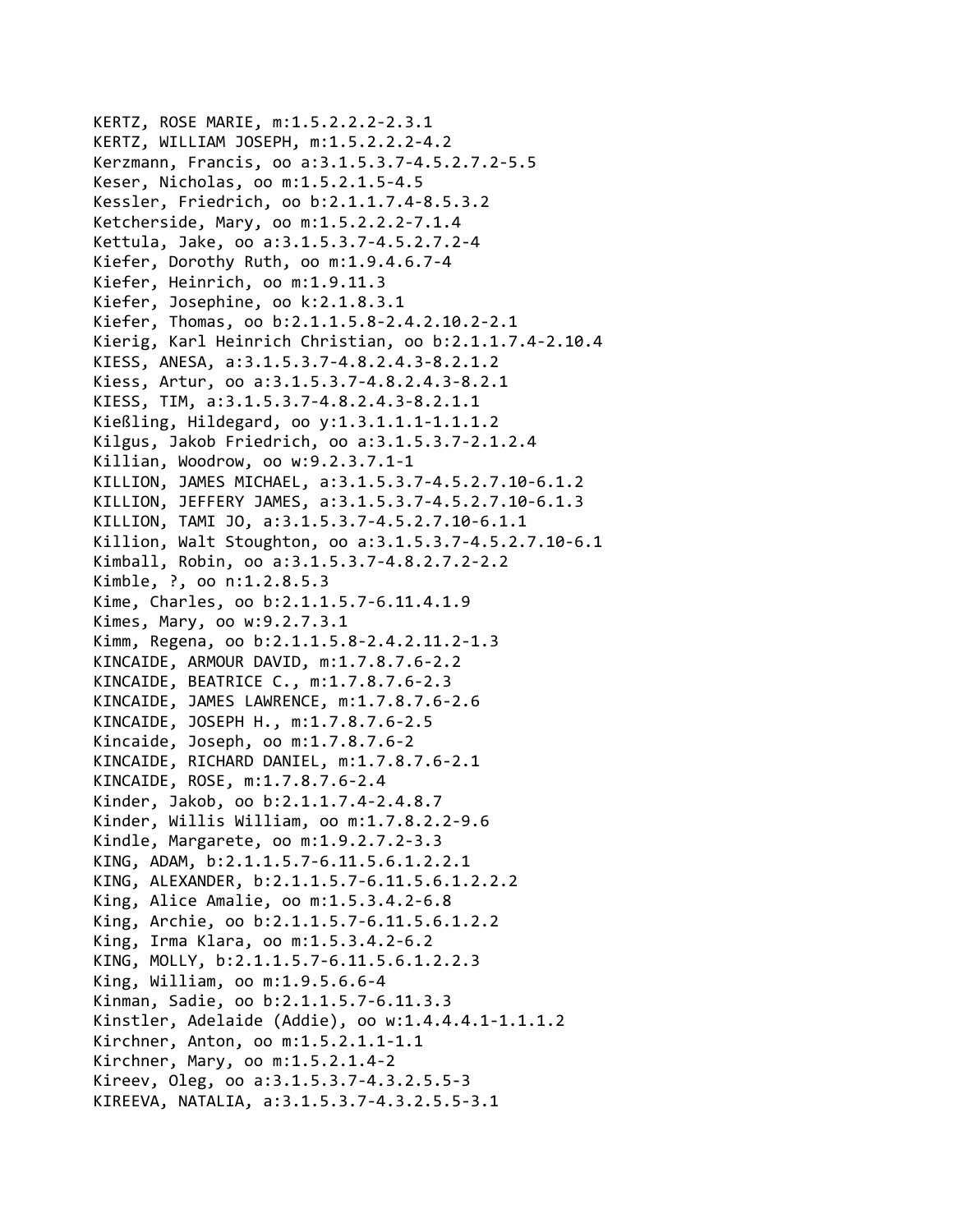```
KIREEVA, TATIANA, a:3.1.5.3.7‐4.3.2.5.5‐3.2
Kirsch, ?, oo a:3.1.5.3.7‐4.8.2.4.5
Kirschenmann, Katherina, oo a:3.1.5.3.7‐4.8.2.9
Kirschman, Herb, oo a:3.1.5.3.7‐4.8.2.7.8‐2
Kirski, Emily, oo m:1.7.8.2.5‐1
Kirt, Laverne Lillian Shuber‐, oo m:1.7.8.8.6‐3.4
Kisel, Ivanna Michilovna, oo a:3.1.5.3.7‐4.3.2.1.6‐2
KISER, BRADLEY CHARLES, a:3.1.5.3.7‐4.5.2.7.7‐2.2.1
KISER, LAUREN ELIZABETH, a:3.1.5.3.7‐4.5.2.7.7‐2.2.2
Kiser, Steve Charles, oo a:3.1.5.3.7‐4.5.2.7.7‐2.2
Kist, Betty Ann, oo m:1.5.2.1.2‐2.2.2
Kist, Dorothy Mae, oo m:1.5.2.2.2‐1.4.2
KITIRATSCHKI, ANNA MARIA, m:1.7.3.1.4‐3
KITIRATSCHKI, KARL, m:1.7.3.1.4‐2
KITIRATSCHKI, LUISE, m:1.7.3.1.4‐1
Kitiratschki, Mathias, oo m:1.7.3.1.4
Kitzman, Anna Elvina, oo b:2.1.1.5.7‐6.11.5.5
Klaisz, Anna Maria, oo a:2.1.7.1.5‐2.3.5
Klaisz, Johann, oo a:3.1.5.3.7‐2.1.2.5
KLANE, IAN MICHAEL, y:1.3.1.1.1‐1.1.1.1.2.3
KLANE, JACK, y:1.3.1.1.1‐1.1.1.1.2.2
Klane, Jon, oo y:1.3.1.1.1‐1.1.1.1.2
KLANE, THOMAS, y:1.3.1.1.1‐1.1.1.1.2.1
Klausmann, Josef, oo z267.1
KLAUSMANN, JOSEF, z267.1.1
Klee, ?, oo a:2.1.2.10.6‐4.8
KLEE, AMALIE, m:1.7.3.3.3‐2
KLEE, ANNA MARIA, m:1.7.3.3.3‐5
KLEE, JOHANN BAPTIST, m:1.7.3.3.3‐4
Klee, Lorenz, oo m:1.7.3.3.3
KLEE, SOPHIA BARBARA, m:1.7.3.3.3‐3
KLEE, VERONICA BARBARA, m:1.7.3.3.3‐1
Klein, Agnes, oo a:3.1.5.3.7‐4.8.2.4.2‐7
Klein, Erwin, oo a:3.1.5.3.7‐4.7.7.2.4‐3
Klein, Gerald, oo n:1.2.2.9.3
Klein, Karolina, oo b:2.1.1.1.4‐1.6.3.2
Klein, Karoline, oo b:2.1.1.1.6‐9.4.7.4
Klein, Luise, oo b:2.1.1.7.4‐8.5.5.3
Klein, Maria Angelika, oo b:2.1.1.1.4‐1
Klein, Nikolaus, oo b:2.1.1.7.4‐2.4.8.2
Klem, Franz Josef, oo m:1.9.6.2
KLENK, ALLEN EUGENE, b:2.1.1.5.8‐2.4.2.11.2‐1.2
KLENK, JAMES WESLEY, b:2.1.1.5.8‐2.4.2.11.2‐1.3
KLENK, JEREMY JASON, b:2.1.1.5.8‐2.4.2.11.2‐1.3.1
KLENK, JILL CHRISTINE, b:2.1.1.5.8‐2.4.2.11.2‐1.3.2
KLENK, JOSHUA OWEN THOMAS, b:2.1.1.5.8‐2.4.2.11.2‐1.2.2
Klenk, Leah Marie, oo b:2.1.1.5.8‐2.4.2.11.2‐3
Klenk, Letty Jean, oo b:2.1.1.5.8‐2.4.2.11.2‐2
KLENK, MARK ALLEN, b:2.1.1.5.8‐2.4.2.11.2‐1.2.1
KLENK, SARA ELLEN, b:2.1.1.5.8‐2.4.2.11.2‐1.3.3
```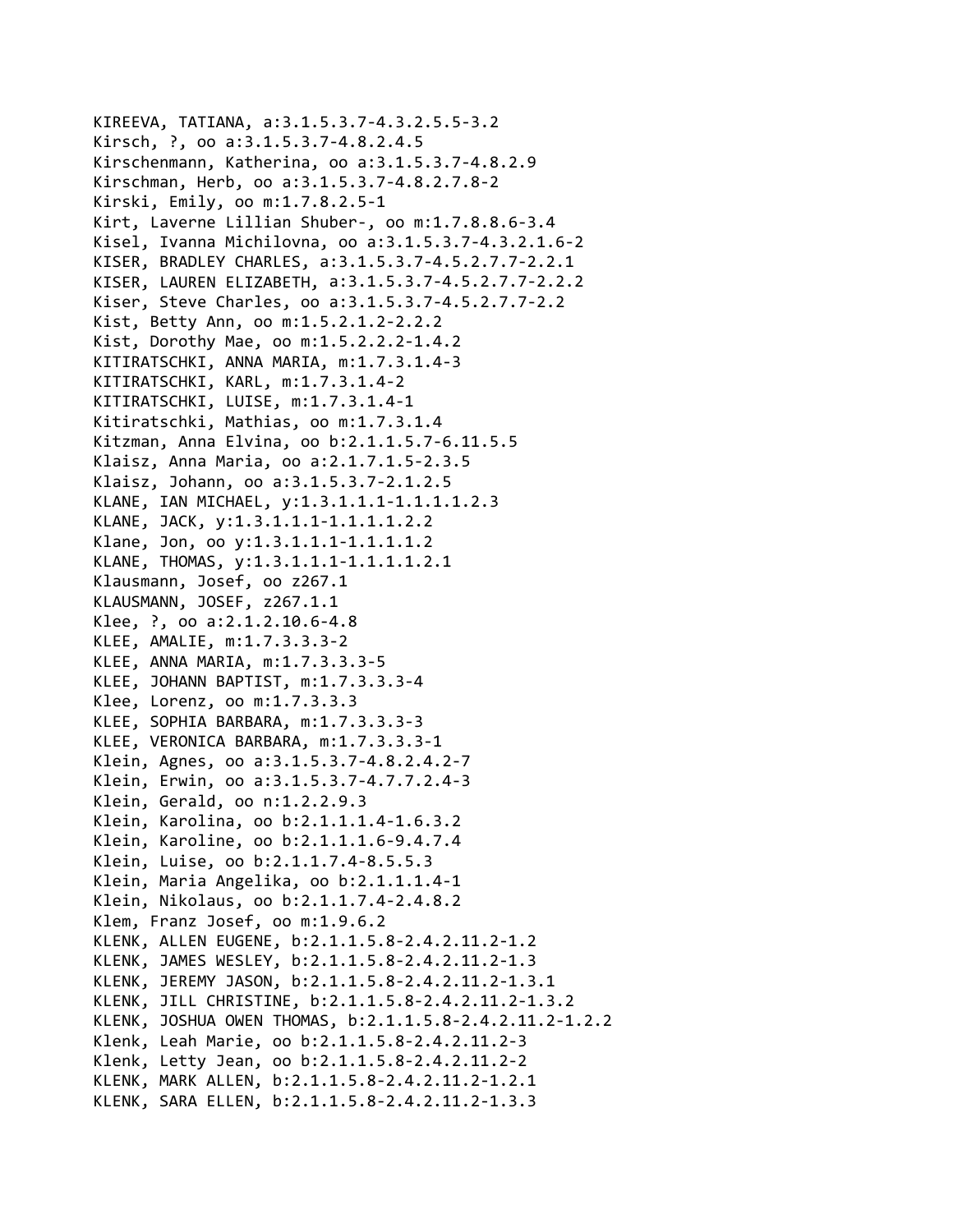```
KLENK, SARAH MARIE KATHARINE, b:2.1.1.5.8‐2.4.2.11.2‐1.2.3
KLENK, VERA DIANE, b:2.1.1.5.8‐2.4.2.11.2‐1.4
KLENK, VERNA ELAINE, b:2.1.1.5.8‐2.4.2.11.2‐1.1
Klenk, Wesley, oo b:2.1.1.5.8‐2.4.2.11.2‐1
Klepsil, Katherine, oo a:3.1.5.3.7‐4.8.2.3.4
Kliebenstein, Georg Christian, oo b:2.1.1.5.7‐13.1.2
KLIMCHAK, ALEKSANDR VIKTOROVICH, a:3.1.5.3.7‐4.3.2.5.5‐2.2
KLIMCHAK, DANIIL, a:3.1.5.3.7‐4.3.2.5.5‐2.1.7
KLIMCHAK, DARIA, a:3.1.5.3.7‐4.3.2.5.5‐2.1.3
KLIMCHAK, DENIS, a:3.1.5.3.7‐4.3.2.5.5‐2.1.5
KLIMCHAK, DMITRIY, a:3.1.5.3.7‐4.3.2.5.5‐2.1.1
KLIMCHAK, ELIZAVETA, a:3.1.5.3.7‐4.3.2.5.5‐2.1.6
Klimchak, Grigory Andreevich, oo a:3.1.5.3.7‐4.3.2.5.5
KLIMCHAK, KARINA ALEKSANDROVNA, a:3.1.5.3.7‐4.3.2.5.5‐1.2.1
KLIMCHAK, LUDMILA, a:3.1.5.3.7‐4.3.2.5.5‐2
KLIMCHAK, MAKSIM, a:3.1.5.3.7‐4.3.2.5.5‐2.1.4
KLIMCHAK, NIKITA, a:3.1.5.3.7‐4.3.2.5.5‐1.1.2
KLIMCHAK, OKSANA, a:3.1.5.3.7‐4.3.2.5.5‐1.2
KLIMCHAK, PAVEL, a:3.1.5.3.7‐4.3.2.5.5‐1.1.1
KLIMCHAK, RUSLAN VIKTOROVICH, a:3.1.5.3.7‐4.3.2.5.5‐2.1
KLIMCHAK, SERGEY, a:3.1.5.3.7‐4.3.2.5.5‐1.1
KLIMCHAK, SVYATOSLAV, a:3.1.5.3.7‐4.3.2.5.5‐1.1.3
KLIMCHAK, TAMARA, a:3.1.5.3.7‐4.3.2.5.5‐3
KLIMCHAK, TATIANA, a:3.1.5.3.7‐4.3.2.5.5‐2.1.2
KLIMCHAK, VLADIMIR, a:3.1.5.3.7‐4.3.2.5.5‐1
Kline, Lois M., oo m:1.7.8.8.5‐9.2
Klinger, Johann Peter, oo z174.1.2
Klinger, Peter, oo z15
Klink, John W., oo w:9.2.7.1.2‐1
Klise, William Ivan, oo b:2.1.1.5.8‐2.4.2.10.2‐3.1.3
Klopp, Nora, oo w:9.2.7.5
KLOSS, DONALD JOSEPH, m:1.7.8.8.4‐6.3
KLOSS, FRANCIS P., m:1.7.8.8.4‐6.1
KLOSS, JAYNE M., m:1.7.8.8.4‐6.2
Kloss, Joseph Francis, oo m:1.7.8.8.4‐6
KLOSS, JUDITH M., m:1.7.8.8.4‐6.4
Kludt, Lydie, oo z118
Klump, Stephen Roger, oo m:1.5.2.2.2‐15.2.2
Klumpp, Elisabeth Rosine (Rosina), oo a:2.1.7.1.5‐2.3.5.3
KNAPP, JOHAN JOST, b:2.1.1.1.3‐1
Knapp, John Daniel, oo b:2.1.1.1.3
Knauft, George, oo a:3.1.5.3.7‐4.7.6.12.1
Knebl, Konrad, oo z267.2.1.1.2
Kneppel, Lorna Ann, oo a:3.1.5.3.7‐4.5.2.7.5‐1.1
Knight, Lois Jerelea, oo c:1.5.3
Knippel, Lucille Margaret, oo m:1.7.8.7.6‐2.1
Knöbel, Anna Maria, oo m:1.9.7.4.11‐4
Knodel, Alfred, oo a:3.1.5.3.7‐4.7.7.2.4‐1
Knoles, Freida Eileen, oo b:2.1.1.5.7‐6.11.4.2.9
Knoll, Tina, oo b:2.1.1.5.7‐6.6.1.3.4‐1.1.3
```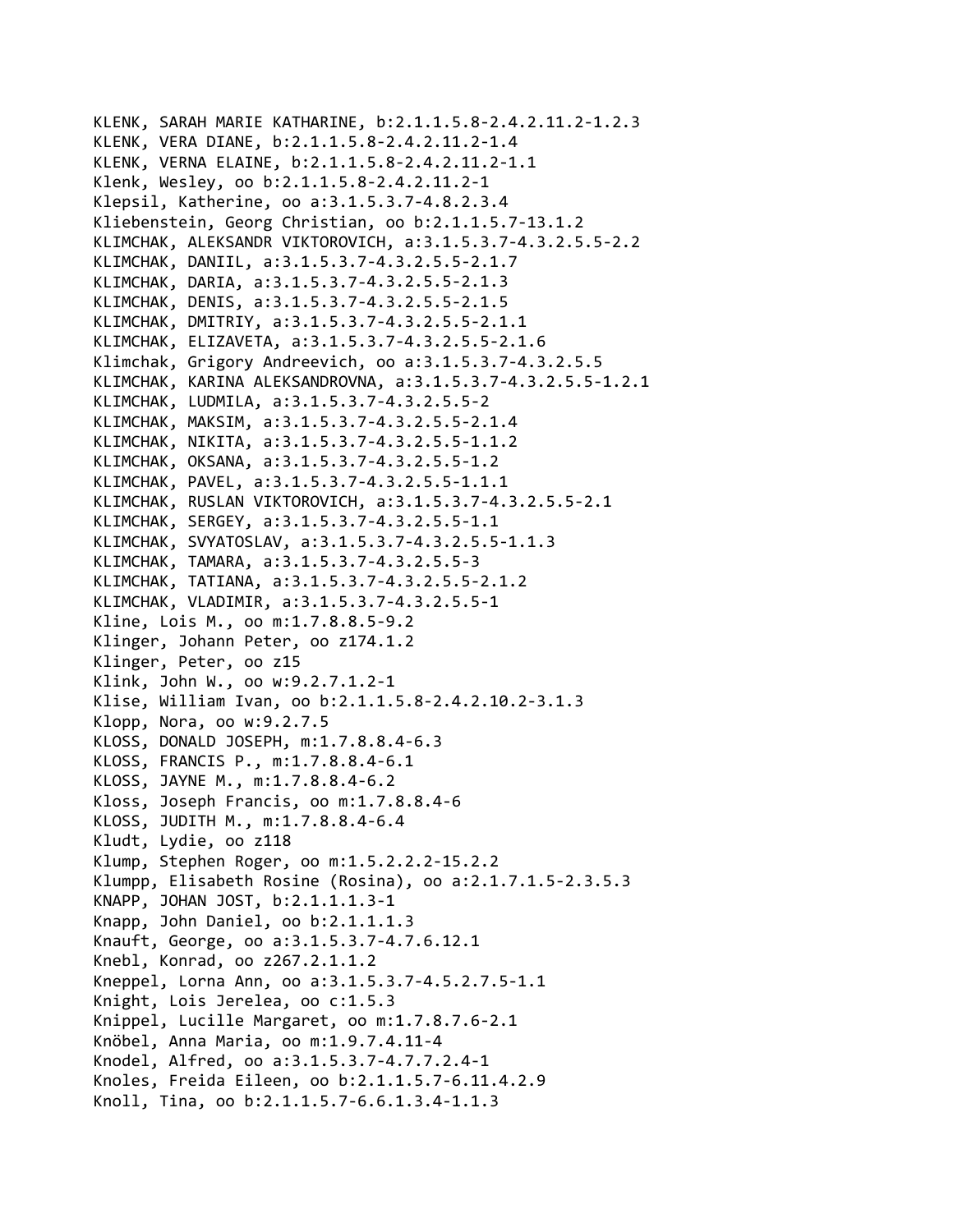```
Knotts, Jack Marcel, oo m:1.5.2.1.8‐1.6.1
Knox, Josephine, oo b:2.1.1.5.7‐6.11.5.6
KOCH, ALEXIS TAYLOR, a:3.1.5.3.7‐4.5.2.7.7‐1.2.1.1
KOCH, BARRY LELAND, a:3.1.5.3.7‐4.5.2.7.7‐1.5
Koch, Cornelia, oo z243.1
KOCH, GARY WAYNE, a:3.1.5.3.7‐4.5.2.7.7‐1.2
Koch, Grant Wesley, oo a:3.1.5.3.7‐4.5.2.7.7‐1
KOCH, JASON PETER, a:3.1.5.3.7‐4.5.2.7.7‐1.2.1
Koch, John Gerhart, oo m:1.9.5.4.2‐7
KOCH, JULIANNA CAROLYN, a:3.1.5.3.7‐4.5.2.7.7‐1.2.2.2
KOCH, KAREN LUCILLE, a:3.1.5.3.7‐4.5.2.7.7‐1.1
KOCH, KARRA ELAINE, a:3.1.5.3.7‐4.5.2.7.7‐1.2.2.1
KOCH, LARRY DEAN, a:3.1.5.3.7‐4.5.2.7.7‐1.4
Koch, Louis Carl, oo m:1.7.8.5.8‐2
KOCH, NATHAN PETER, a:3.1.5.3.7‐4.5.2.7.7‐1.2.1.2
KOCH, PAUL EUGENE, a:3.1.5.3.7‐4.5.2.7.7‐1.2.2
KOCH, SHARON LEE, a:3.1.5.3.7‐4.5.2.7.7‐1.3
Koch, Sophia, oo b:2.1.1.5.4‐3.2
KOCH, TRAVIS WAYNE, a:3.1.5.3.7‐4.5.2.7.7‐1.2.3
Kocher, Maria Anna, oo m:1.7.8.6
Kocher, Walburga, oo m:1.5.11
Koehler, Walter Dominick, oo m:1.5.2.1.1‐1.5
Koeller, Leah, oo w:1.1.7
Koenig, Clinton, oo a:3.1.5.3.7‐4.8.2.7.5‐6
KOENIGSMANN, CHRISTA, b:2.1.1.1.4‐1.6.5.4.7‐2
KOENIGSMANN, JOCHEN, b:2.1.1.1.4‐1.6.5.4.7‐1.3
Koenigsmann, Leonhard, oo b:2.1.1.1.4‐1.6.5.4.7
KOENIGSMANN, MICHAEL, b:2.1.1.1.4‐1.6.5.4.7‐1.2
KOENIGSMANN, TEUT, b:2.1.1.1.4‐1.6.5.4.7‐1
KOENIGSMANN, URSEL, b:2.1.1.1.4‐1.6.5.4.7‐1.1
Koerner, Albert, oo a:3.1.5.3.7‐4.8.2.1.3‐2
KOERNER, ELLROY ALAN, a:3.1.5.3.7‐4.8.2.1.3‐2.1
Koerner, Emma, oo a:3.1.5.3.7‐4.8.2.12.5
KOERNER, GREG ALAN, a:3.1.5.3.7‐4.8.2.1.3‐2.1.2
Koerner, Maria, oo a:3.1.5.3.7‐4.8.2.1.1
KOERNER, TODD ALAN, a:3.1.5.3.7‐4.8.2.1.3‐2.1.1
Kogelnig, Irmfried (Irma), oo x:1.3.1.6.6‐1
KOHLER, ALBERTINE, m:1.9.7.3.3‐2
KOHLER, AMALIA, m:1.9.7.3.3‐4
Kohler, Amalie, oo m:1.5.11.5
KOHLER, ANNA FRANZISKA, m:1.9.7.3.3‐1
KOHLER, BERNHARD OSKAR, m:1.9.7.3.3‐6
Köhler, Catharina, oo z296
KOHLER, CHRISTINA LUISE, m:1.5.3.4.2‐5.2.4
Kohler, Franz Josef, oo m:1.7.1.10.5‐1
KOHLER, FRANZ KARL, m:1.5.3.4.2‐5.2.2
Kohler, Franz, oo m:1.5.3.4.2‐5.2
Kohler, Gertrud (Gerda), oo m:1.7.10.8.3‐5.5
KOHLER, JDA, m:1.7.1.10.5‐1.4
Kohler, Johannes, oo m:1.9.7.3.3
```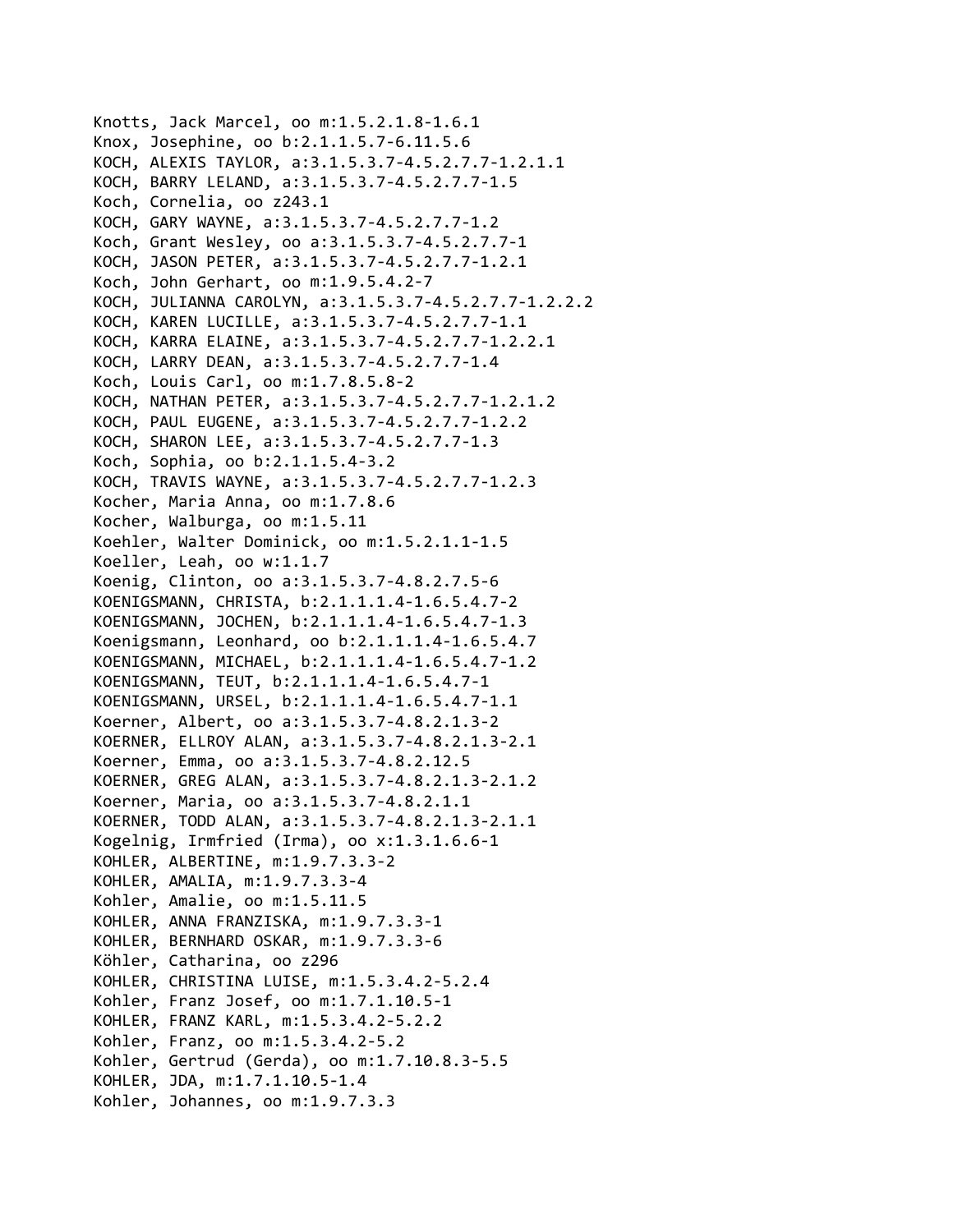KOHLER, JOSEF AUGUST, m:1.9.7.3.3‐7 Köhler, Kamilla, oo m:1.5.3.3.5‐7 Kohler, Luise, oo m:1.5.3.4.2‐5.1 Kohler, Luise, oo m:1.7.1.3.1‐3 Kohler, Luise, oo m:1.9.7.4.11 Kohler, Maria Anna, oo m:1.7.1.10.4 KOHLER, MARIA THERESIA, m:1.7.1.10.5‐1.6 KOHLER, MATHILDE, m:1.7.1.10.5‐1.3 KOHLER, OSKAR, m:1.9.7.3.3‐3 KOHLER, PAUL KONRAD, m:1.5.3.4.2‐5.2.3 KOHLER, PAULA, m:1.7.1.10.5‐1.5 KOHLER, PHILIPP, m:1.7.1.10.5‐1.1 Kohler, Philipp, oo m:1.5.1.2 Kohler, Philipp, oo m:1.7.1.10.1‐1.4 KOHLER, PIA JOHANNA, m:1.9.7.3.3‐5 KOHLER, RICHARD KARL, m:1.5.3.4.2‐5.2.1 KOHLER, SOFIE, m:1.7.1.10.5‐1.2 Köhler, Sofie, oo m:1.5.3.2.1‐1 KOHLER, THEKLA, m:1.7.1.10.5‐1.7 Kolb, Alvina, oo a:3.1.5.3.7‐4.8.6.6.11 Kölble, Ferdinand, oo m:1.9.5.2.9‐9 Kolher, Marie, oo a:2.1.7.1.5‐2.3.1.1.2‐1 Kollenberg, Aurelia G., oo m:1.5.2.2.2‐7.2.2 KOLTZ, EMILIE, b:2.1.1.5.7‐6.6.1.3.4‐1.1.1.2 Koltz, Kyle Kenneth, oo b:2.1.1.5.7‐6.6.1.3.4‐1.1.1 KOLTZ, MEREDITH, b:2.1.1.5.7‐6.6.1.3.4‐1.1.1.1 Konecny, Marie Elizabeth, oo m:1.7.8.8.6‐3.4 Köninger, Valentin, oo m:1.5.2.2.6 KOPECKY, ANNA MARIE, n:1.2.3.4.1.5.2 Kopecky, Fredrick A., oo n:1.2.3.4.1.5 KOPECKY, JOHN REBEL, n:1.2.3.4.1.5.1 Kopf, Franz, oo m:1.5.11.8.5‐2 Kopf, Josef, oo m:1.5.3.4.2‐2.5.3 Kopf, Wilhelm, oo m:1.5.11.5.3‐2.3 KOPP, BERTHOLD, m:1.5.3.4.2‐2.3.4 Kopp, Catharina, oo b:2.1.1.7.4‐5.8 KOPP, ERIKA ANNA, m:1.5.3.4.2‐2.3.5 Kopp, Franz Josef, oo m:1.5.3.4.2‐2.3 Kopp, Magdalena, oo m:1.9.2.4 KOPP, MARGARETE MARIA, m:1.5.3.4.2‐2.3.2 Kopp, Maria Lina, oo m:1.9.11.5.4‐8 KOPP, PAULA MARIA, m:1.5.3.4.2‐2.3.1 Kopp, Rosalia, oo m:1.9.2.3.2‐8 KOPP, WOLFGANG JOSEF, m:1.5.3.4.2‐2.3.3 Kormeier, Luzia Maria, oo m:1.5.1.1.5‐4.1.2 KORNACHER, ELISABETH, y:1.4.3.8.3‐10.6.2.4 KORNACHER, FRIEDRICH, y:1.4.3.8.3‐10.6.2.5 Kornacher, Hermann, oo y:1.4.3.8.3‐10.6.2 KORNACHER, HERMANN, y:1.4.3.8.3‐10.6.2.3 KORNACHER, JOHANNES, y:1.4.3.8.3‐10.6.2.1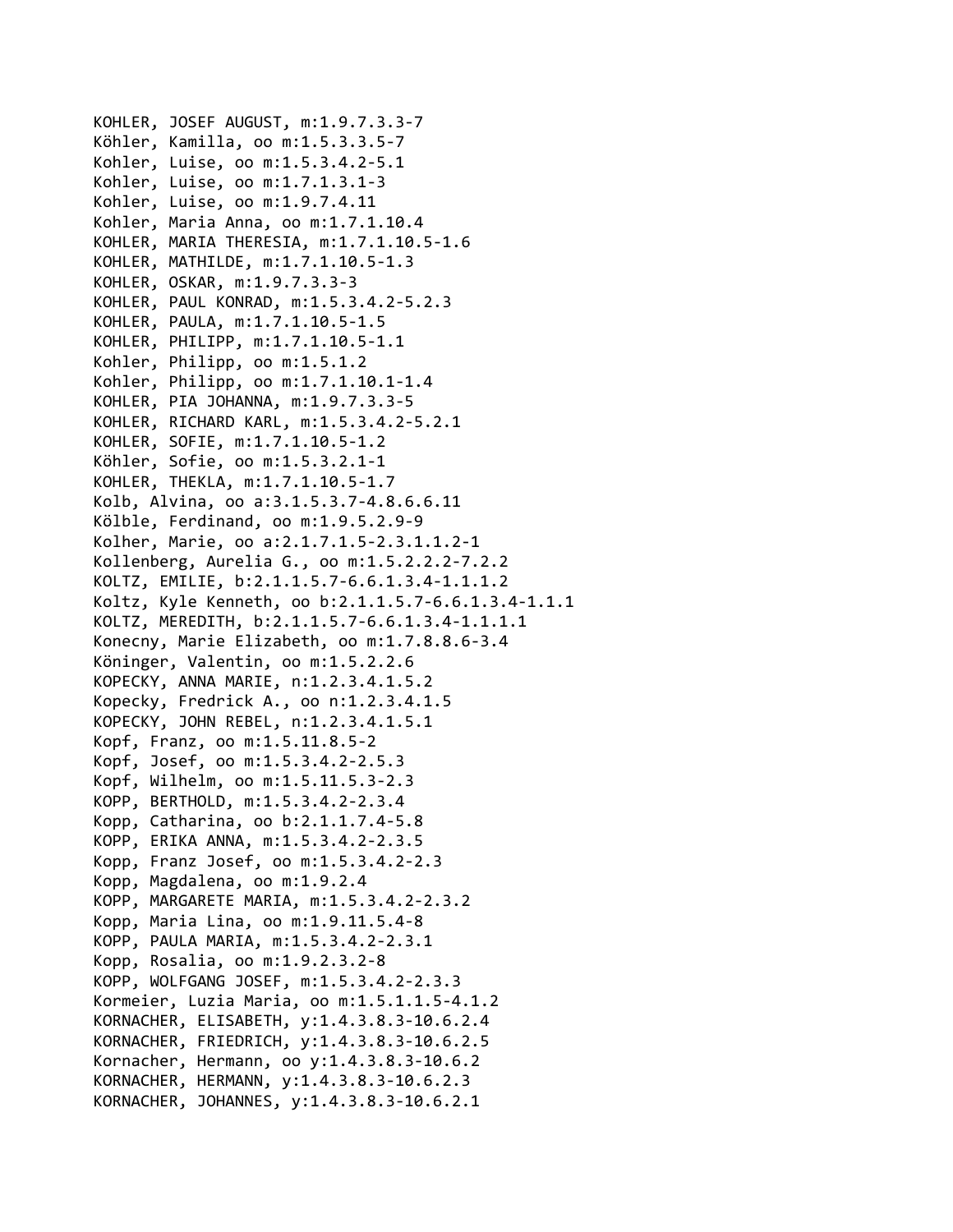```
KORNACHER, THEO, y:1.4.3.8.3‐10.6.2.2
Kornmeier, Gertrud, oo m:1.5.3.4.2‐5.2.3
Kornmeier, Norbert Lorenz, oo m:1.9.3.7.7‐6.2
Kortwright, Cheryl Short, oo a:3.1.5.3.7‐4.5.2.6.1‐4.1.1
Köstlin, Karl, oo a:2.1.7.3.1‐1.1.1.1.1‐2
Kovac, Kata, oo h:1.1.1.1
Kovacs, Sussana, oo h:1
Kraenzle, Elizabeth Theresa, oo m:1.5.2.1.2‐5.3
Kraenzle, Leo Andrew, oo m:1.5.2.1.2‐5.5
KRAFT, ALEXANDER, a:3.1.5.3.7‐4.7.6.11.3
Kraft, Alfred, oo a:3.1.5.3.7‐4.7.6.11
Kraft, Donald, oo b:2.1.1.5.7‐6.11.7.1.1‐2
KRAFT, ELISABETH, a:3.1.5.3.7‐4.7.6.11.1
KRAFT, ELLA, a:3.1.5.3.7‐4.7.6.11.4
KRAFT, FRIEDRICH, a:3.1.5.3.7‐4.7.6.11.2
Krahenbuhl, Lee, oo w:9.2.7.3.1‐4.1
Krakow, Max Ernst Paul, oo b:2.1.1.1.6‐9.4.7.2.1
Krämer, Franz, oo m:1.5.1.1.1‐1.1.1
Kramer, Johann, oo b:2.1.1.7.4‐2.4.1.2.3
Kranz, Sophie, oo a:3.1.5.3.7‐4.7.4.3.3‐9
KRANZFELDER, AUGUST, z267.1.2.5
KRANZFELDER, BARBARA, z267.1.2
KRANZFELDER, FERDINAND, z267.1.3
KRANZFELDER, FRANZISKA, z267.1.2.4
Kranzfelder, Johannes, oo z267.1
KRANZFELDER, ROMAN, z267.1.2.1
KRANZFELDER, THERESIA, z267.1.4
KRANZFELDER, VIKTOR, z267.1.2.3
Krapf, George, oo m:1.6.1.1.1‐2.10
Krause, Ferdinand, oo d:1.9
Krauß, Karl Gottlieb, oo a:2.1.7.1.5‐2.3.5.3.3
KREBS, ELSA MAIA, m:1.7.10.8.3‐6.1
Krebs, Elsa Maria, oo m:1.7.1.2.3‐4.12
Krebs, Josef, oo m:1.7.10.8.3‐6
KREBS, PAUL, m:1.7.10.8.3‐6.2
Krebs, Wilhelm, oo m:1.7.10.8.3‐7
Kreider, Anna Maria Elizabeth, oo w:1
Kreiser, Dorothea, oo b:2.1.1.1.4‐1.11
Krejci, Ruth M., oo m:1.7.8.7.6‐2.6
Krekeler, Elisabeth, oo a:3.1.5.3.7‐4.8.2.4.7‐2
Kreller, Lester, oo n:1.2.2.7
Kremer, Harvey V., oo b:2.1.1.5.7‐6.6.1.2.2‐3.2
KRENZEL, JODI L., a:3.1.5.3.7‐4.8.2.1.3‐5.5.1
Krenzel, Matt, oo a:3.1.5.3.7‐4.8.2.1.3‐5.5
KRENZEL, RYAN J., a:3.1.5.3.7‐4.8.2.1.3‐5.5.2
Kreps, Dennis Allen, oo w:9.2.7.3.1‐4.1
Kressig, Leo George, oo m:1.9.5.6.3‐3
Kreutzer, Wayne Keith, oo m:1.7.8.8.2‐7.3
Krietler, Martha Magdalena, oo m:1.5.2.1.2‐2.1.2
Kroeff, George Joannes, oo m:1.7.8.7.3‐2.2
```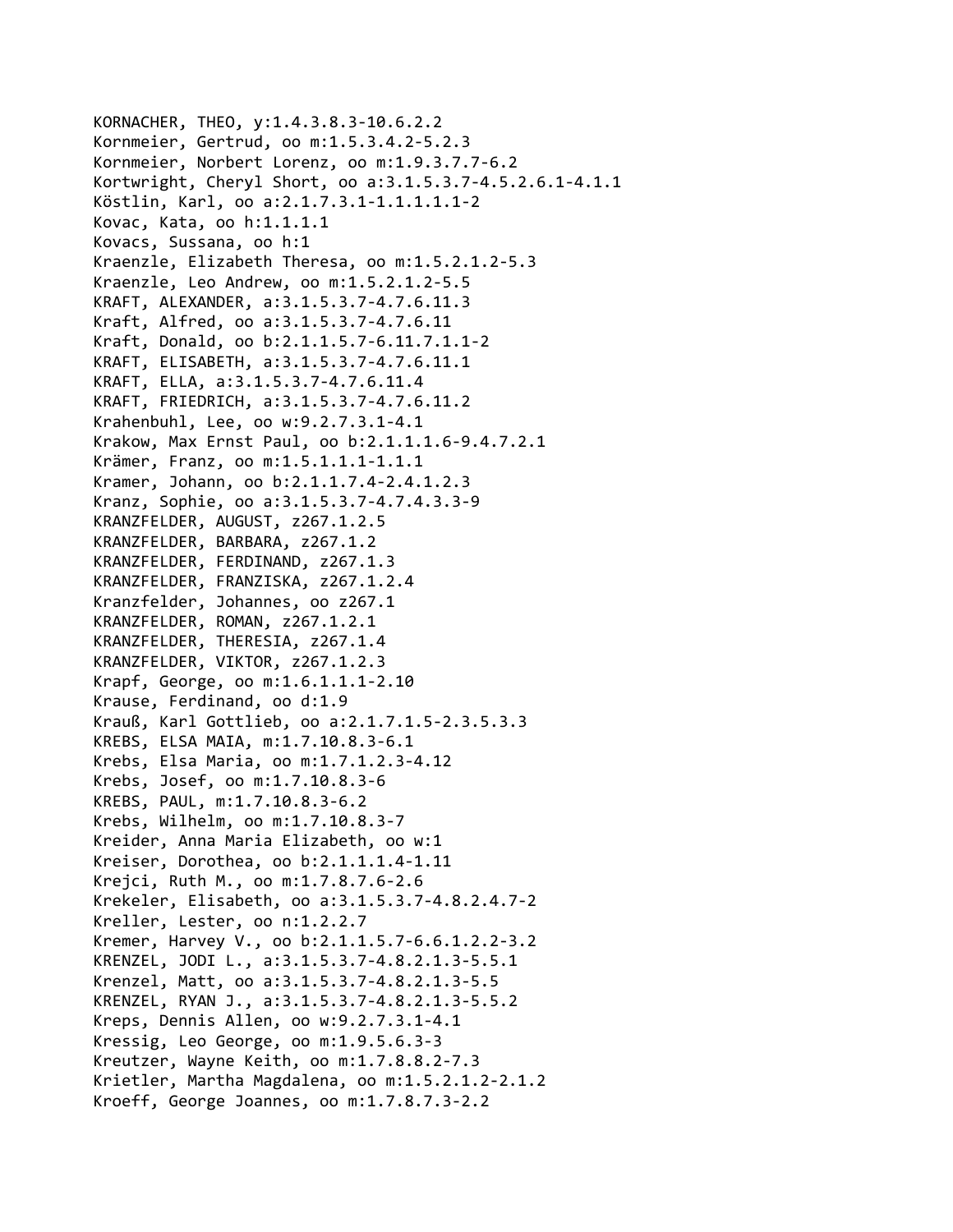```
Krogstadt, Jennifer, oo b:2.1.1.5.8‐2.4.2.10.1‐2.1.1
Kron, Katharina, oo b:2.1.1.1.6‐9.5
Kropinski, C. Scott, oo w:9.6.2.2.4‐1.1.1
KROPINSKI, CHRISTINE, w:9.6.2.2.4‐1.1.1.1
Kroupa, ?, oo z169.1.1
Kruckner, Herman, oo w:9.2.7.5.6‐2
Krueger, Hulda F., oo a:3.1.5.3.7‐4.7.2.12.4
Krüger, Oskar, oo a:3.1.5.3.7‐4.7.4.3.4‐8
KRUM, ALEXANDER JOHN, b:2.1.1.5.8‐2.4.2.10.2‐5.2.1
KRUM, ALICIA ROSE, b:2.1.1.5.8‐2.4.2.10.2‐5.2.2
Krum, John Carl, oo b:2.1.1.5.8‐2.4.2.10.2‐5.2
Krummer, Klara Christine, oo m:1.5.1.1.4‐2.2.1
Kruseck, Annie Elizabeth, oo w:9.6.2.1
KUBATIN, ISABEL, a:3.1.5.3.7‐4.8.2.4.3‐7.2.2
KUBATIN, LILLI, a:3.1.5.3.7‐4.8.2.4.3‐7.2.1
Kubatin, Robert, oo a:3.1.5.3.7‐4.8.2.4.3‐7.2
Kübler, Sophia, oo a:2.1.7.3.1
KUCKER, BRADEN, a:3.1.5.3.7‐4.5.2.2.2‐2.1.2.2.3
KUCKER, CHASE, a:3.1.5.3.7‐4.5.2.2.2‐2.1.2.2.1
Kucker, Darin, oo a:3.1.5.3.7‐4.5.2.2.2‐2.1.2.2
KUCKER, KARA, a:3.1.5.3.7‐4.5.2.2.2‐2.1.2.2.4
KUCKER, PAYTON, a:3.1.5.3.7‐4.5.2.2.2‐2.1.2.2.2
Kuderer, Andreas, oo m:1.9.7.3.3‐2
KUDERER, ANNELIESE, m:1.9.7.3.3‐2.3
Kuderer, Anneliese, oo m:1.5.1.1.4‐2.5.3
KUDERER, LUCIA JOHANNA, m:1.9.7.3.3‐2.1
KUDERER, WILLI, m:1.9.7.3.3‐2.2
Kuehn, Rosine Caroline, oo m:1.5.2.1.2‐5.2
Kuemichel, Katherine Carol, oo x:1.3.1.6.13‐1
Kueneth, Dorothea, oo z53
Kuenzel, Betty Jean, oo a:3.1.5.3.7‐4.8.2.2.4‐4
Küfner, Margarethe, oo a:2.1.7.1.5‐2.7.1.1.1‐5
Kugelmann, Susanna Barbara, oo y:1.3.1.1.1
Kuhn, ?, oo b:2.1.1.5.7‐6.6.7.1.6‐2
Kuhn, Franz, oo b:2.1.1.1.4‐1.6.5.4.4
KÜHNLE, MICHAEL, a:3.1.5.3.7‐4.8.2.4.3‐1.1.1.1
KÜHNLE, PETER, a:3.1.5.3.7‐4.8.2.4.3‐1.1.1.2
Kühnle, Thomas, oo a:3.1.5.3.7‐4.8.2.4.3‐1.1.1
KULM, ALEXANDER, d:1.11
KULM, ALEXANDER, d:1.2
KULM, ALEXANDER, d:1.6
Kulm, Alexander, oo d:1
Kulm, Allen, oo a:3.1.5.3.7‐4.8.2.9.3‐2
KULM, CHRISTIAN, d:1.12
KULM, ELIZABETH, d:1.9
KULM, GEORGE, d:1.4
KULM, JACOB, d:1.1
KULM, JOHANN (JOHN), d:1.10
KULM, KATHARINA, d:1.3
KULM, KATHERINE, d:1.13
```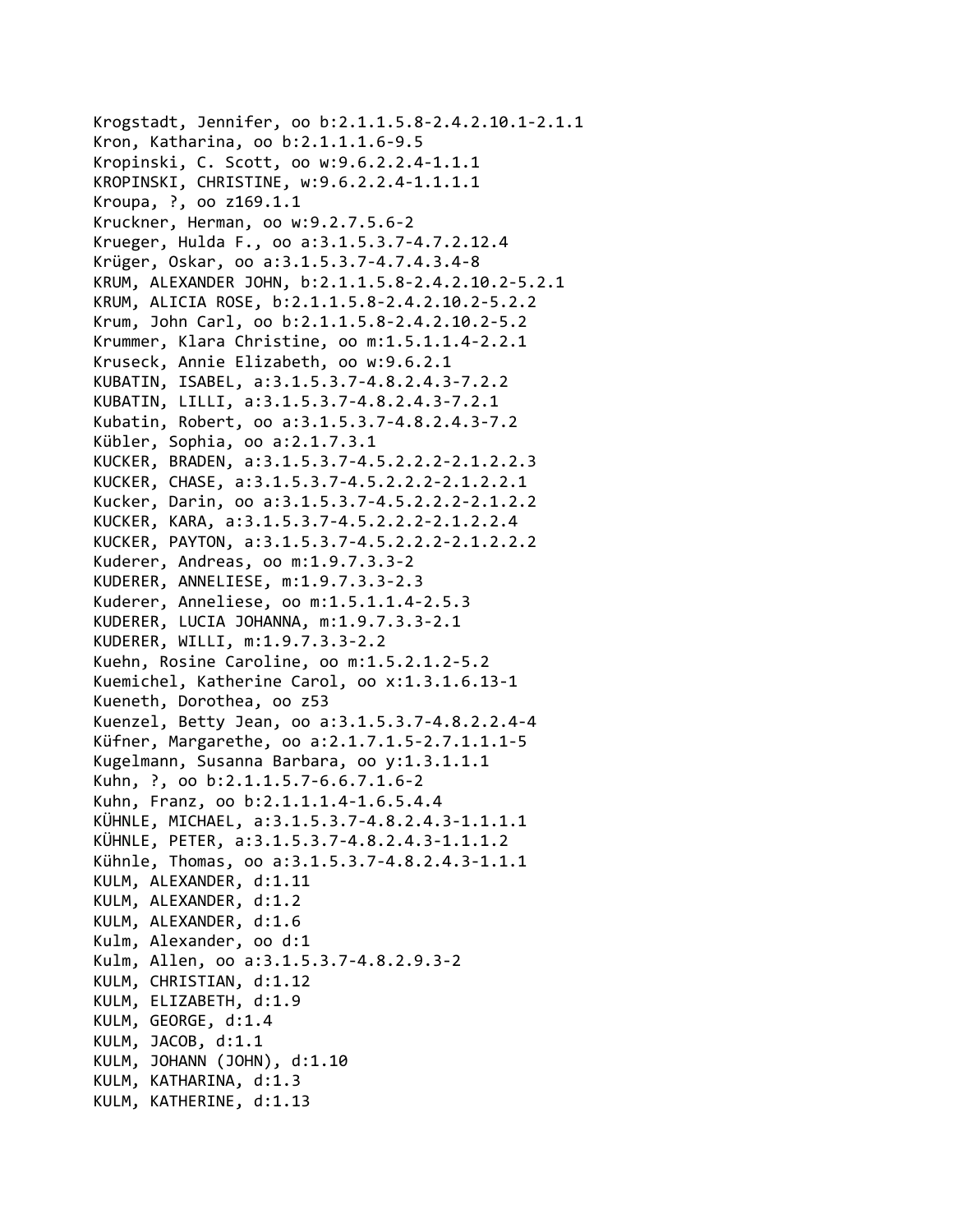```
KULM, MAGDALENA, d:1.8
KULM, MATTHAUS, d:1.7
KULM, ROSINE, d:1.5
Kulp, Helena Elizabeth, oo m:1.6.1.1.1‐2.11
KUMP, CARL ERIC, x:1.3.1.6.13‐2.1
Kump, Frank, oo x:1.3.1.6.13‐2
KUMP, MARINA ANITA, x:1.3.1.6.13‐2.3
KUMP, TINA RENEE, x:1.3.1.6.13‐2.2
KUNDE, JENNIFER, a:3.1.5.3.7‐4.5.2.2.1‐1.1.2.1
KUNDE, JESSICA, a:3.1.5.3.7‐4.5.2.2.1‐1.1.2.2
KUNDE, JOSHUA, a:3.1.5.3.7‐4.5.2.2.1‐1.1.2.3
KUNDE, KERMA, a:3.1.5.3.7‐4.5.2.2.1‐1.1.1
Kunde, Louis, oo a:3.1.5.3.7‐4.5.2.2.1‐1.1
KUNDE, STEVEN, a:3.1.5.3.7‐4.5.2.2.1‐1.1.2
KUNKEL, DEBRA, a:3.1.5.3.7‐4.8.2.12.10‐1.2
KUNKEL, DONALD SYLVESTER, a:3.1.5.3.7‐4.8.2.12.10‐1
KUNKEL, DONNA MARIE, a:3.1.5.3.7‐4.8.2.12.10‐2
KUNKEL, JOHANN PHILIPP WILHELM, b:2.1.1.5.2‐10.3
Kunkel, Johannes, oo b:2.1.1.5.2‐10
KUNKEL, JOHN, a:3.1.5.3.7‐4.8.2.12.10‐1.1
KUNKEL, SOPHIA CATHARINA, b:2.1.1.5.2‐10.2
KUNKEL, SOPHIA MARGARETHA, b:2.1.1.5.2‐10.1
Kunkel, Sylvester, oo a:3.1.5.3.7‐4.8.2.12.10
KUNKLE, ANN ELIZABETH, a:3.1.5.3.7‐4.8.2.12.10‐3.1
KUNKLE, DALE MICHAEL, a:3.1.5.3.7‐4.8.2.12.10‐3
KUNKLE, SUSAN MARIE, a:3.1.5.3.7‐4.8.2.12.10‐3.2
Kunstberger, Hammerschmied, oo a:2.1.2.11
Kuntz, Robert Jack, oo a:3.1.5.3.7‐4.5.2.7.7‐2.1.1
Kuntz, Roy, oo a:3.1.5.3.7‐4.8.6.7.8‐2
Kuntzman, George, oo w:9.3
KUNZ, AMALIE, m:1.5.1.1.5‐7
Kunz, Anna Gertrud, oo m:1.7.1.8.1‐4.3
KUNZ, ANNA MARIA, m:1.5.1.1.5‐6.1
KUNZ, BERTHOLD WENDELIN, m:1.5.1.1.5‐1.2.2
KUNZ, BRIGITTE LUISE, m:1.5.1.1.5‐1.2.1.1
KUNZ, EDMUND JOSEF, m:1.5.1.1.5‐1.2.1
Kunz, Edmund Josef, oo m:1.5.3.5.5‐4.3
KUNZ, FRIDOLIN, m:1.5.1.1.5‐3
KUNZ, GEORG, m:1.5.1.1.5‐5
KUNZ, HANS ERNST, m:1.5.1.1.5‐1.2.1.2
KUNZ, HEINRICH, m:1.5.1.1.5‐1.4
KUNZ, HELMUT HEINRICH, m:1.5.1.1.5‐1.2.1.3
KUNZ, JOSEF ERNST, m:1.5.1.1.5‐1.2
KUNZ, JOSEF, m:1.5.1.1.5‐1
KUNZ, KARL JOSEF, m:1.5.1.1.5‐6.2
KUNZ, KARL, m:1.5.1.1.5‐1.5
KUNZ, KARL, m:1.5.1.1.5‐1.6
KUNZ, LORENZ, m:1.5.1.1.5‐2
KUNZ, LORENZ, m:1.5.1.1.5‐6
Kunz, Lorenz, oo m:1.5.1.1.5
```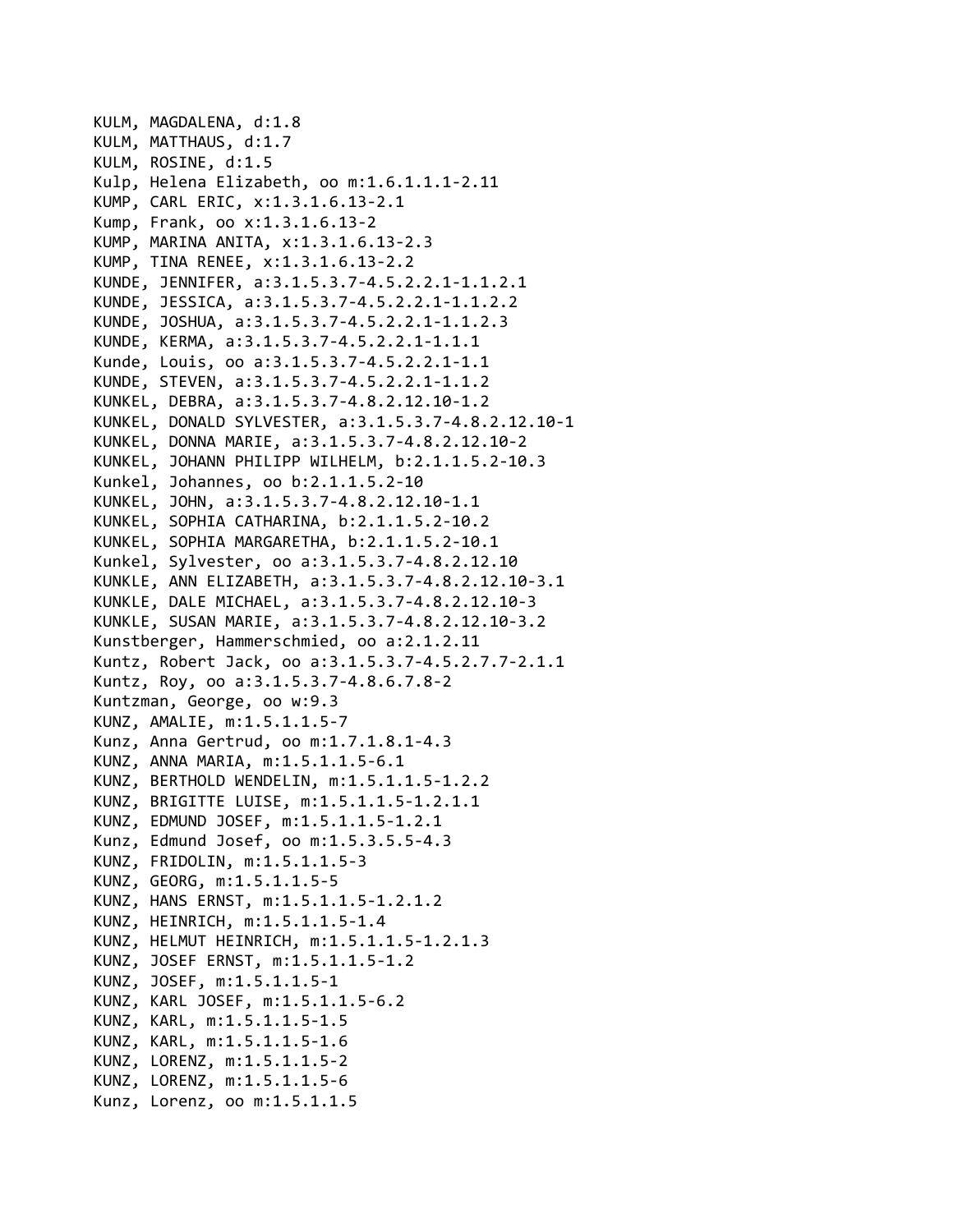```
Kunz, Luise, oo b:2.1.1.1.4‐1.6.1.2
Kunz, Magdalena, oo m:1.9.7.3.1‐1
Kunz, Maria Rosa, oo m:1.7.3.3.5‐2
KUNZ, MARIA THERESIA, m:1.5.1.1.5‐6.3
KUNZ, MARIA, m:1.5.1.1.5‐1.1
KUNZ, MARIE, m:1.5.1.1.5‐4.1
Kunz, Marie, oo m:1.7.1.3.1‐4.1
KUNZ, MAX, m:1.5.1.1.5‐1.3
KUNZ, MICHAEL, m:1.5.1.1.5‐4
Kunz, Philipp Franz, oo m:1.5.2.1.2‐7.4.1.2
Kupferer, Emma, oo k:2.1.8.7
Kuprey, Konstantin Andreevich, oo a:3.1.5.3.7‐4.3.2.1.7
KUPREY, KONSTANTIN, a:3.1.5.3.7‐4.3.2.1.7‐1.2
KUPREY, SERGEY, a:3.1.5.3.7‐4.3.2.1.7‐1.1.1
KUPREY, VADIM, a:3.1.5.3.7‐4.3.2.1.7‐1.1
KUPREY, VALERIY, a:3.1.5.3.7‐4.3.2.1.7‐1
Kuriger, Edna Anastasia, oo k:2.1.8.7.2
Kuriger, Lillian Anna, oo k:2.1.8.5.2
Kurle, Eva, oo a:3.1.5.3.7‐4.5.2.6.6
Kurtz, Annie M., oo m:1.6.1.3.8
Kurtz, Daniel S., oo m:1.5.2.1.2‐5.2.1.1
Kürtz, Georg, oo m:1.5.3.4.2‐2.3.1
KUSSATZ, JENS, a:3.1.5.3.7‐4.7.6.5.6‐1.2.3
Kussatz, Kurt, oo a:3.1.5.3.7‐4.7.6.5.6‐1.2
KUSSATZ, SIMONE, a:3.1.5.3.7‐4.7.6.5.6‐1.2.2
KUSSATZ, THOMAS, a:3.1.5.3.7‐4.7.6.5.6‐1.2.1
Kutarna, Marian, oo a:3.1.5.3.7‐4.5.2.6.5‐5.2
Kuthbert, Catherine, oo b:2.1.1.5.7‐6.11.4.2.4‐1
Kuzeny, Marianne Gubbins, oo m:1.5.2.2.2‐7.2.3
Kwarcinski, Marie Margaret, oo m:1.7.8.2.2‐7.9
Labrenz, Ida, oo a:3.1.5.3.7‐4.7.8.7.3
Ladely, Charlotte Ellen (Lottie), oo b:2.1.1.5.8‐2.4.2.11
Ladley, Henry, oo z24.2.3
LADLEY, HENRY, z24.2.3.1
LaGuardia, Tom, oo b:2.1.1.5.7‐6.6.6.2.7‐1.6
LAIB, ALFRED, a:3.1.5.3.7‐4.7.4.1.2‐6.3
LAIB, ELSE ELFRIEDE, a:3.1.5.3.7‐4.7.4.1.2‐6.2
Laib, Reinhold, oo a:3.1.5.3.7‐4.7.8.6.1‐3
Laib, Robert, oo a:3.1.5.3.7‐4.7.4.1.2‐6
LAIB, RUDOLF, a:3.1.5.3.7‐4.7.4.1.2‐6.1
LaLone, Rose Hannah, oo n:1.2.2.9
LAMB, FOREST D., b:2.1.1.5.7‐6.11.4.2.4‐1.2.1
Lamb, Todd, oo b:2.1.1.5.8‐2.4.2.5.2‐3.1.2
Lambrecht, Friedrich, oo b:2.1.1.1.6‐9.5.4
Lamendola, Joseph J., oo k:2.1.8.6.2‐1
LAMERS, JAMES HENRY, m:1.7.8.8.7‐9.3
Lamers, John George, oo m:1.7.8.8.7‐9
LAMERS, JOHN THEODORE, m:1.7.8.8.7‐9.2
LAMERS, JOSEPH ROY, m:1.7.8.8.7‐9.5
LAMERS, KATHRYN MARY, m:1.7.8.8.7‐9.6
```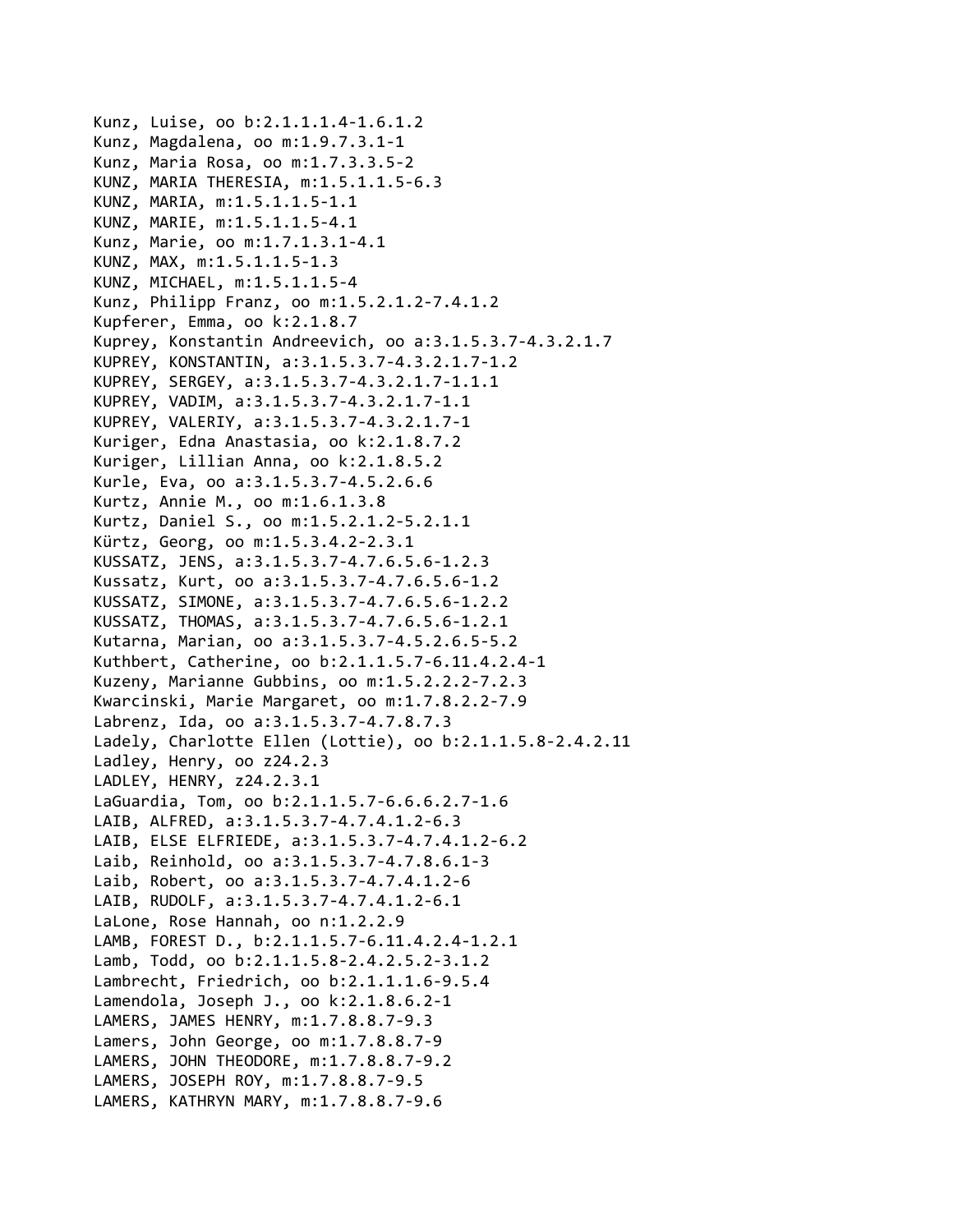```
LAMERS, LAWRENCE GEORGE, m:1.7.8.8.7‐9.4
LAMERS, MICHAEL DONALD, m:1.7.8.8.7‐9.7
LAMERS, SHIRLEY ANN, m:1.7.8.8.7‐9.1
LAMMERT, MARILYN LEE, e:2.3.2
Lammert, Raymond (Ray) Ferdinand, oo e:2.3
LAMMERT, RAYMOND FERDINAND, e:2.3.1
LAMONT, CARLI JO, a:3.1.5.3.7‐4.5.2.2.7‐2.6.3
LAMONT, CASEY, a:3.1.5.3.7‐4.5.2.2.7‐2.6.2
LAMONT, LORI, a:3.1.5.3.7‐4.5.2.2.7‐2.6.1
Lamont, Robert II, oo a:3.1.5.3.7‐4.5.2.2.7‐2.6
Lampe, Gislinde, oo a:3.1.5.3.7‐4.7.2.10.11‐1
LaMure, John D., oo m:1.5.2.2.2‐7.4.1
Landaeta, Jennifer (Jenny) Rebecca, oo e:2.1.2.3
Landenberger, Christina, oo a:3.1.5.3.7‐4.8.2.4.3
Landis, Jennie, oo w:9.2.3.7
Landry, Mary Yolanda, oo m:1.7.8.2.2‐13.3
LANDT, ARLENE, a:3.1.5.3.7‐4.8.2.12.1‐1
LANDT, DALE (BUDDY), a:3.1.5.3.7‐4.8.2.12.1‐2
LANDT, RICK, a:3.1.5.3.7‐4.8.2.12.1‐2.1
Landt, Roy, oo a:3.1.5.3.7‐4.8.2.12.1
LANDT, STEVE, a:3.1.5.3.7‐4.8.2.12.1‐2.2
LANDT, TODD, a:3.1.5.3.7‐4.8.2.12.1‐2.3
Landvatter, Selma R., oo m:1.7.8.7.6‐9
Lane, Margaret (Peggy) Ann, oo b:2.1.1.5.7‐6.11.4.4.6
Lane, Nancy S., oo f:7.3.2
Lane, Patricia Ann, oo b:2.1.1.5.8‐2.4.2.11.1‐3
Lang, Christian Jacob, oo z158.7
Lang, Elisabeth, oo z10
Lang, Ludwig, oo b:2.1.1.7.4‐8.5.5.11
LANGE, ANDREW, a:3.1.5.3.7‐4.5.2.2.7‐2.6.1.1
Lange, Brigitte, oo b:2.1.1.1.4‐1.6.5.4.1‐1.2
Lange, Donald, oo a:3.1.5.3.7‐4.5.2.2.9‐7
LANGE, HALIE, a:3.1.5.3.7‐4.5.2.2.7‐2.6.1.2
Lange, Scott, oo a:3.1.5.3.7‐4.5.2.2.7‐2.6.1
Langenecker, Aug, oo a:3.1.5.3.7‐2.3.5.1.1
Langenhop, Carl E., oo k:2.1.8.3.1‐1
Langhorst, Harmut, oo b:2.1.1.1.4‐1.6.5.4.1‐1.1
Langhus, Linda Ann, oo a:3.1.5.3.7‐4.8.2.7.2‐2
LANGTON, ALEXIS HAILEY, a:3.1.5.3.7‐4.5.2.7.1‐8.3.4.3
LANGTON, CHASE, a:3.1.5.3.7‐4.5.2.7.1‐8.3.4.1
LANGTON, HAILEY LYNN, a:3.1.5.3.7‐4.5.2.7.1‐8.3.4.2
Langton, Jared, oo a:3.1.5.3.7‐4.5.2.7.1‐8.3.4
LaPlant, ?, oo m:1.5.2.1.5‐6.2.2
LAPPAN,  ROSE MARY, f:3.4.1
Lappan, Francis Lester, oo f:3.4
LARGY‐EISENBEIS, PIERRE, b:2.1.1.1.6‐9.2.9.3.1‐2.2.1
LaRosa, Ann G., oo m:1.5.11.9.3‐1.2
LaROSE, CHARLES J., m:1.5.2.1.4‐1.2.2
LaRose, Jules Edward, oo m:1.5.2.1.4‐1.2
LaROSE, JULIA MARY, m:1.5.2.1.4‐1.2.1
```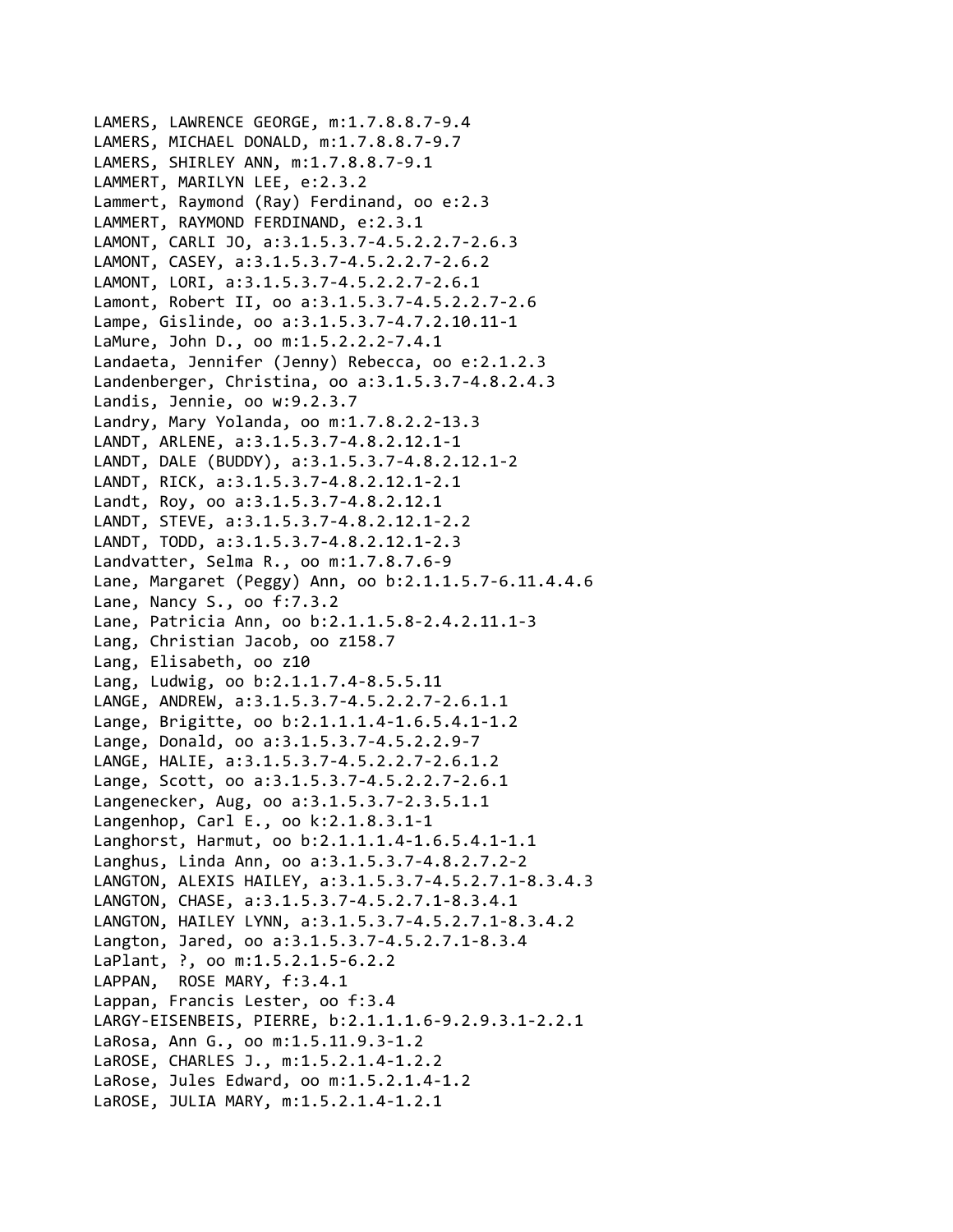```
Larsen, Gregory Scott, oo b:2.1.1.5.8‐2.4.2.5.3‐3.6
LARSON, ARRON, b:2.1.1.5.8‐2.4.2.10.4‐4.3.2
Larson, Art, oo b:2.1.1.5.8‐2.4.2.10.4‐4.3
LARSON, CAYLA, a:3.1.5.3.7‐4.5.2.2.9‐5.1.3
LARSON, CODY, a:3.1.5.3.7‐4.5.2.2.9‐5.1.2
LARSON, COY, a:3.1.5.3.7‐4.5.2.2.9‐5.1.1
Larson, Douglas, oo a:3.1.5.3.7‐4.5.2.2.9‐5.1
Larson, Harold, oo b:2.1.1.5.7‐6.6.1.2.2‐1.7
Larson, Jeanette, oo m:1.7.8.8.5‐8
LARSON, JOEL, b:2.1.1.5.8‐2.4.2.10.4‐4.3.1
Larson, Regina Elizabeth, oo b:2.1.1.5.7‐6.11.3.1.1
LASCHKEWITSCH, CLIFFORD DEAN, a:3.1.5.3.7‐4.7.2.4.8‐1.2
LASCHKEWITSCH, CLINTON GEAN, a:3.1.5.3.7‐4.7.2.4.8‐1.3
Laschkewitsch, Jacob Nicholes, oo a:3.1.5.3.7‐4.7.2.4.8‐1
LASCHKEWITSCH, LARRY LEE, a:3.1.5.3.7‐4.7.2.4.8‐1.1
LASFARGUETTE, ELODIE AURELIE, x:1.3.1.6.5‐2.1.4
LASFARGUETTE, EMILIE MATHILDE, x:1.3.1.6.5‐2.1.3
LASFARGUETTE, FANNY ELISABETH, x:1.3.1.6.5‐2.1.2
Lasfarguette, Francis Clement, oo x:1.3.1.6.5‐2.1
LASFARGUETTE, SANDINE, x:1.3.1.6.5‐2.1.1
Lathrop, Susan, oo b:2.1.1.5.7‐6.11.5.7
LAUDERBAUGH, EVELYN, z24.2.1.4.3
LAUDERBAUGH, FLORENCE, z24.2.1.4.2
LAUDERBAUGH, RICHARD, z24.2.1.4.1
Lauderbaugh, Russell, oo z24.2.1.4
LAUDERBAUGH, RUSSELL, z24.2.1.4.4
LAUER, ALBRECHT FRIEDRICH, m:1.5.1.1.4‐2.2.1
LAUER, AMALIA MARIA, m:1.5.1.1.4‐2.1
Lauer, Anna Maria Dorothea, oo b:2.1.1.5.8‐2.4
LAUER, ANNA MARIA, m:1.5.1.1.4‐2.4
LAUER, ANNELIESE CHRISTEL, m:1.5.1.1.4‐2.5.1.4
LAUER, ARTUR JOSEF, m:1.5.1.1.4‐2.5.1
LAUER, BIRGIT, m:1.5.1.1.4‐2.5.3.1
LAUER, CLAUDIA, m:1.5.1.1.4‐2.5.2.1
LAUER, ELLY MARIA CHRISTA, m:1.5.1.1.4‐2.2.3.1
Lauer, Ernst August, oo m:1.9.3.7.7‐2.1
LAUER, EUGEN HERMANN, m:1.5.1.1.4‐2.2.3
LAUER, FRIEDRICH, m:1.5.1.7.2.2
Lauer, Friedrich, oo m:1.5.1.1.4‐2
Lauer, Friedrich, oo m:1.5.1.7.2
Lauer, Georg Christian, oo b:2.1.1.5.4‐7
Lauer, Georg Christian, oo b:2.1.1.5.4‐8
Lauer, Georg Friedrich, oo b:2.1.1.5.7‐13.9.2
LAUER, HELMUT JOSEF, m:1.5.1.1.4‐2.5.1.3
LAUER, HERMANN JOSEF, m:1.5.1.7.2.3
LAUER, HILDEGARD GENOVEFA, m:1.5.1.1.4‐2.5.1.2
LAUER, HUGO FELIX, m:1.5.1.1.4‐2.5.2
LAUER, INGRID BARBARA, m:1.5.1.1.4‐2.2.3.2
LAUER, JOSEF FRIEDRICH, m:1.5.1.1.4‐2.2
LAUER, JOSEF, m:1.5.1.1.4‐2.3
```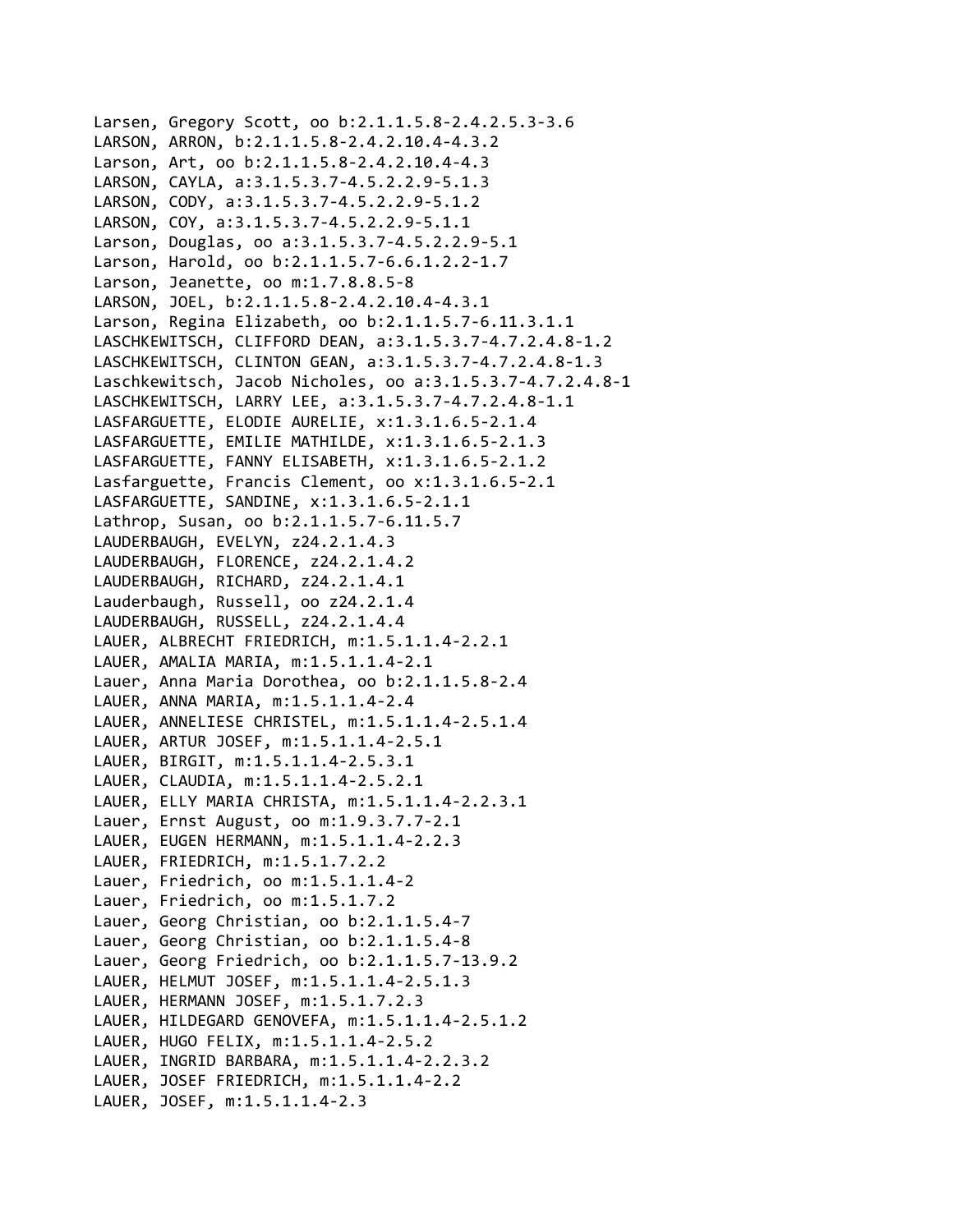```
LAUER, JOSEF, m:1.5.1.1.4‐2.5
LAUER, JURGEN FRANZ JOSEF, m:1.5.1.1.4‐2.5.2.2
LAUER, KARL HERMANN, m:1.5.1.1.4‐2.2.1.2
Lauer, Karolina, oo b:2.1.1.1.6‐9.2.8
LAUER, LEONIE SONJA, m:1.5.1.1.4‐2.5.2.3
LAUER, MANFRED STEFAN ERNST, m:1.5.1.1.4‐2.2.3.3
LAUER, MARIA ELIZABETH, m:1.5.1.1.4‐2.2.4
LAUER, PETRA ANGELIKA, m:1.5.1.1.4‐2.2.1.4
LAUER, RICHARD PAUL, m:1.5.1.1.4‐2.5.3
Lauer, Richard Paul, oo m:1.9.7.3.3‐2.3
LAUER, ULRIKE MONIKA, m:1.5.1.1.4‐2.5.3.2
LAUER, VINZENZ, m:1.5.1.7.2.1
LAUER, WILFRIED, m:1.5.1.1.4‐2.5.1.1
LAUER, WILLI JOHANN, m:1.5.1.1.4‐2.2.2
LAUER, WILLI ULRICH, m:1.5.1.1.4‐2.2.1.1
LAUER, WOLFGANG KLAUS, m:1.5.1.1.4‐2.2.1.3
LAUFEN, EDMUND, b:2.1.1.5.8‐2.6.2.1.1
Laufen, Gerard Joseph, oo b:2.1.1.5.8‐2.6.2.1
LAUFEN, RUDOLF JOSEF, b:2.1.1.5.8‐2.6.2.1.1‐1
Laufer, Lawrence A, oo m:1.7.8.7.6‐8
Laughlin, Viola L., oo m:1.9.5.6.6‐1
Laurie, D., oo a:3.1.5.3.7‐4.8.6.6.3‐1.1
LAURIE, DUANE, a:3.1.5.3.7‐4.8.6.6.3‐1.1.2
LAURIE, MICHELE, a:3.1.5.3.7‐4.8.6.6.3‐1.1.1
LAUTENSCHLÄGER, ELISABETH, a:3.1.5.3.7‐4.8.2.4.7‐4.1
Lautenschlager, Johann Adam, oo z174.1.5
Lautenschlager, Johann Christoph Philipp, oo z87
Lautenschläger, Michael, oo a:3.1.5.3.7‐4.8.2.4.7‐4
LAUTENSCHLÄGER, WALDEMAR, a:3.1.5.3.7‐4.8.2.4.7‐4.2
Lavarde, Sophie, oo a:2.1.7.3.1‐3.1.2.1.2‐1.1
Lavien, Fred, oo b:2.1.1.5.7‐6.11.1.3.1
LaVigne, Edwin Taylor, oo m:1.7.8.2.8‐4
LAVRUKH, ANITA, a:3.1.5.3.7‐4.3.2.1.6‐1.2.1
LAVRUKH, ELENA, a:3.1.5.3.7‐4.3.2.1.6‐1.2
Lavrukh, Orest, oo a:3.1.5.3.7‐4.3.2.1.6‐1
LAVRUKH, SERGEY, a:3.1.5.3.7‐4.3.2.1.6‐1.1
Law, Betty Kathryn, oo b:2.1.1.5.7‐6.11.7.2.1
Law, Leta M., oo b:2.1.1.5.8‐2.4.2.14.2
Lawson, Barbara Marion, oo b:2.1.1.5.7‐6.11.5.1.1‐1
Lawson, Bob, oo k:2.1.8.6.2‐5.3
LAWSON, IAN PATRICK, k:2.1.8.3.2‐3.3.1
Lawson, Terry Jackson, oo k:2.1.8.3.2‐3.3
Layser, Neal, oo w:9.2.7.5.6‐1
LEACH, JUDITH ANN, f:4.3.1.1
Leach, Ralph E., oo f:4.3
LEACH, RICHARD EDGAR, f:4.3.2
LEACH, WILLIS L., f:4.3.1
LEAVITT, ELLE MARY, a:3.1.5.3.7‐4.5.2.7.1‐9.2.1.1
Leavitt, Lucas Michael, oo a:3.1.5.3.7‐4.5.2.7.1‐9.2.1
Lee, Lori, oo b:2.1.1.5.7‐6.11.5.6.1.4.4
```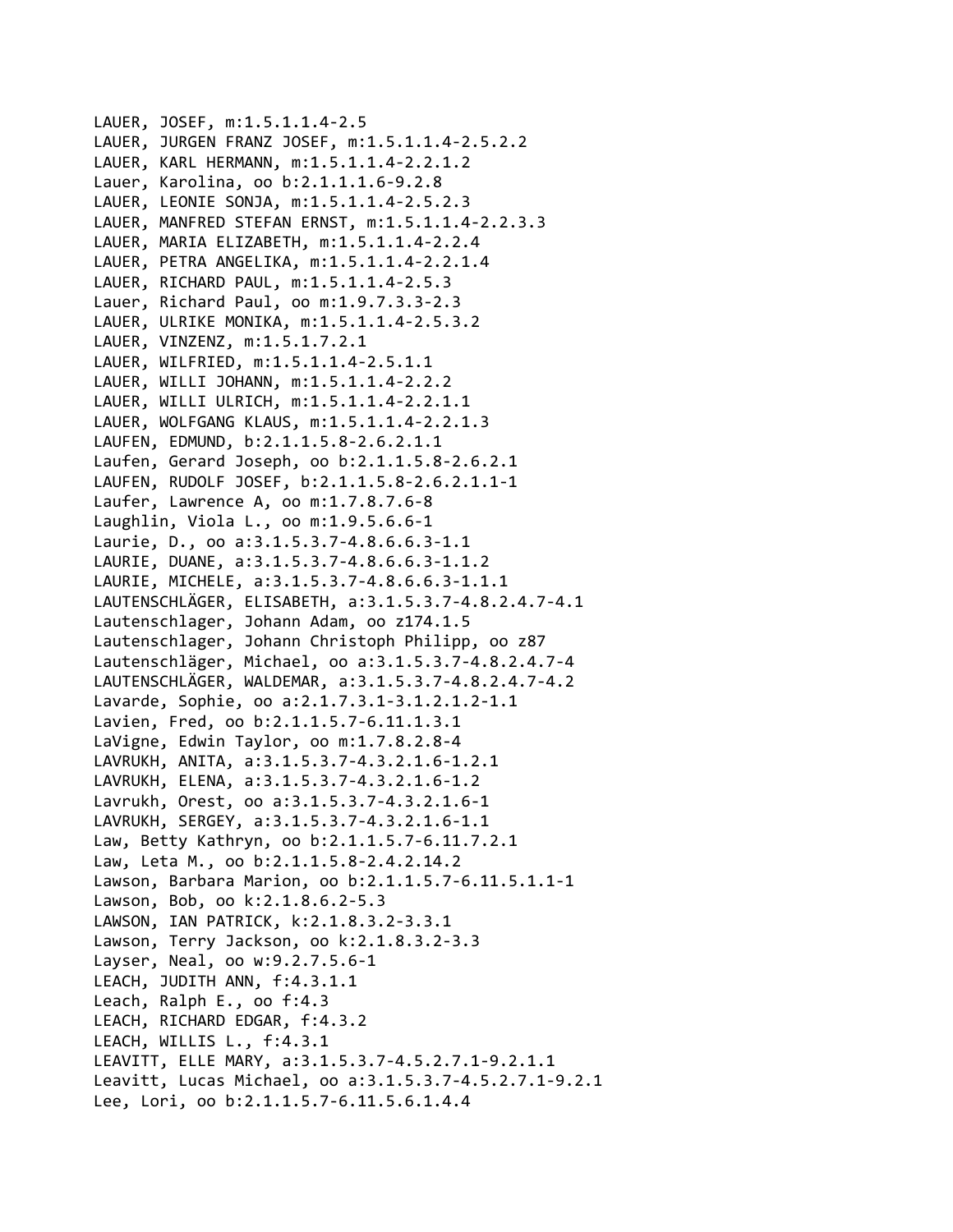Leemann, Aug, oo b:2.1.1.1.6‐9.5.10 Leeper, Nancy Elizabeth, oo m:1.5.2.1.4‐1.4.6 Lefebre, Elisabeth, oo z241.2 Legler, Maria Anna, oo m:1.7.1.3.1 Legler, Theresia, oo m:1.7.1.3.3 Legler, Theresia, oo m:1.7.1.8 LeGrande, Raymond John, oo b:2.1.1.5.8‐2.4.2.4.1‐2.2 Lehberger, Merlus, oo b:2.1.1.7.4‐2.6.4 Lehman, J.S., oo b:2.1.1.5.7‐6.11.4.1 Lehmann, Franz, oo m:1.9.11.6.1‐5.6 Lehmann, Karolina, oo m:1.9.1.1 Lehr, Martha, oo a:3.1.5.3.7‐4.5.2.6.9‐5 Lehr, Marvin, oo a:3.1.5.3.7‐4.8.2.8.8‐4 Leibengut, Elisabetha Karolina Christiana, oo b:2.1.1.5.7‐13.2.4 LEIBENGUTH, ANDREAS, b:2.1.1.5.4‐3.2.1 Leibenguth, Anna Margaretha Katharin, oo b:2.1.1.1.6‐9.2 LEIBENGUTH, CHRISTIAN PETER, b:2.1.1.5.4‐2.1.1.6 LEIBENGUTH, CHRISTIAN, b:2.1.1.5.4‐3.2.2 LEIBENGUTH, ELISABETH, b:2.1.1.5.4‐2.1.1.3 Leibenguth, Frantz, oo b:2.1.1.1.4‐1.11.4.2 LEIBENGUTH, HUGO KARL, b:2.1.1.1.4‐1.11.4.2.1 LEIBENGUTH, JOHANN ANDREAS, b:2.1.1.5.4‐3.2 Leibenguth, Johann Andreas, oo b:2.1.1.5.4‐3 Leibenguth, Johann Christian, oo b:2.1.1.5.4‐2.1 LEIBENGUTH, JOHANN JAKOB, b:2.1.1.5.4‐2.1.1 LEIBENGUTH, JOHANN JAKOB, b:2.1.1.5.4‐2.1.1.2 LEIBENGUTH, KAROLINE, b:2.1.1.5.4‐2.1.1.11 Leibenguth, Katharina Charlotte, oo b:2.1.1.5.7‐13.2.5 LEIBENGUTH, KATHARINA, b:2.1.1.5.4‐2.1.1.9 LEIBENGUTH, LUISE MARGARETHE, b:2.1.1.5.4‐2.1.1.1 LEIBENGUTH, MARGARETHE, b:2.1.1.5.4‐2.1.1.5 LEIBENGUTH, MARIA MAGDALENA, b:2.1.1.5.4‐2.1.1.8 Leibenguth, Maria Margaretha, oo b:2.1.1.1.4‐1.7.1 LEIBENGUTH, MARIA, b:2.1.1.5.4‐2.1.1.10 LEIBENGUTH, NICHOLAS, b:2.1.1.5.4‐2.1.1.13 LEIBENGUTH, PETER, b:2.1.1.5.4‐2.1.1.7 LEIBENGUTH, PHILIPP, b:2.1.1.5.4‐2.1.1.4 LEIBENGUTH, SUSANNA CATHARINA, b:2.1.1.5.4‐3.1 LEIBENGUTH, WILHELMINE KATHARINA, b:2.1.1.1.4‐1.11.4.2.2 Leicht, ?, oo a:3.1.5.3.7‐4.8.1.7.3 LEICHT, ELISABETH, a:3.1.5.3.7‐4.8.2.4.3‐5.2 LEICHT, ELVIRA, a:3.1.5.3.7‐4.8.2.4.3‐5.4 LEICHT, ERIKA, a:3.1.5.3.7‐4.8.2.4.3‐5.1 LEICHT, FRIEDA, a:3.1.5.3.7‐4.8.2.4.3‐5.3 Leicht, Glenda Karoline, oo a:3.1.5.3.7‐4.8.6.6.4‐1.1 Leicht, Reinhold, oo a:3.1.5.3.7‐4.8.2.4.3‐5 Leiendecker, Jaclyn Ann, oo m:1.5.2.2.2‐1.2.3 Leinbach, Louisa, oo w:1.1.7.2 Leingang, Aimee, oo a:3.1.5.3.7‐4.8.6.7.10‐2.2 Leingang, Clara, oo a:3.1.5.3.7‐4.8.6.7.10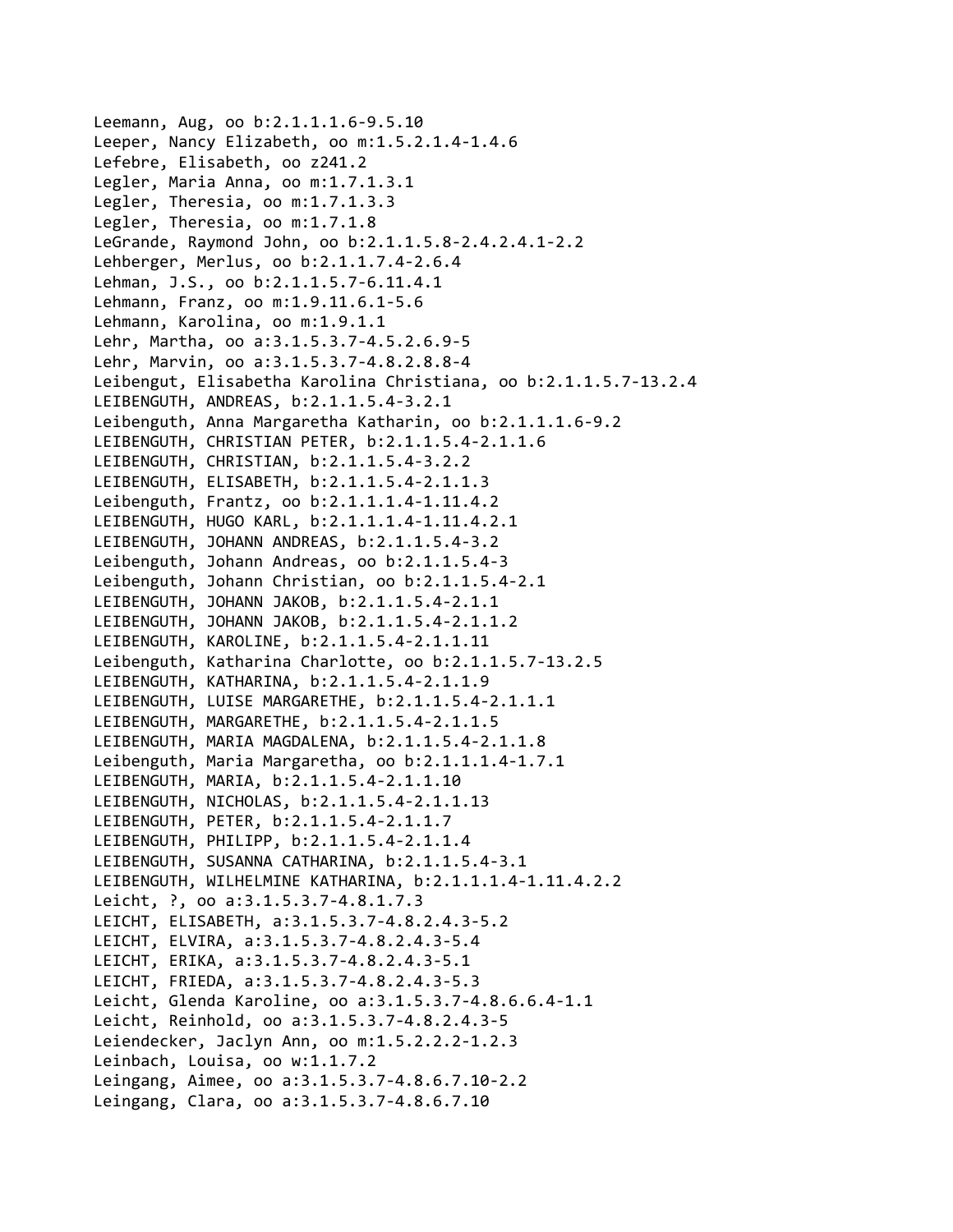```
Leinhardt, Katharina, oo m:1.5.3.2.1
Leitgeber, Johann, oo z64
Leitz, Anna, oo k:2.1.8.1
Lembke, Henni, oo y:1.4.3.8.3‐10.6.7
Lemke, Agnes Dorothea, oo m:1.5.3.3.2‐1
Lense, Corrine H., oo a:3.1.5.3.7‐4.5.2.7.2‐10
LENZ, Lori, oo b:2.1.1.5.7‐6.11.5.1.1‐2.2.2
Leseur, Dominique Marie, oo b:2.1.1.7.4‐2.3.1.1
LESEUR, JEAN, b:2.1.1.7.4‐2.3.1.1.1‐1
LESEUR, MARIE, b:2.1.1.7.4‐2.3.1.1.1‐1.1
Lessor, Annie Elizabeth, oo m:1.7.8.5.8
Lester, Verna M., oo a:3.1.5.3.7‐4.5.2.7.5‐1
Letz, Anna Maria, oo x:1
Leuchtmann, Louise J., oo m:1.9.4.4.4‐3.2
Leuven, Robert F. Van, oo a:3.1.5.3.7‐4.8.3.4.3‐1.1
LEVITSKAYA, TATIANA, a:3.1.5.3.7‐4.3.2.1.9‐4.1
Levitskiy, ?, oo a:3.1.5.3.7‐4.3.2.1.9‐4
LEWIS, JULIE, n:1.2.3.3.5.3
LEWIS, KENNETH, n:1.2.3.3.5.1
LEWIS, MATTHEW, n:1.2.3.3.5.2
Lewis, Thelma Louise Forsyth, oo b:2.1.1.5.7‐6.11.4.2.4‐1
Libkin, Henry, oo n:1.2.1
Lichtenberger, Heinrich, oo z153.1
Lichty, Bertha O., oo b:2.1.1.5.7‐6.6.7.2
Lickfelt, Eloise, oo a:3.1.5.3.7‐4.5.2.7.1‐5.1
Liedtke, Annelotte, oo b:2.1.1.5.8‐2.4.2.13.5‐3
Lienert, Lorenz, oo m:1.9.7.3.7‐2
LIENHARDT, KATHARINA, m:1.9.6.3
LIENHARDT, LANDELIN, m:1.9.6.1
Lienhardt, Landelin, oo m:1.9.6
LIENHARDT, VALENTINA, m:1.9.6.2
Lietz, Alice Irene, oo m:1.9.4.11.2‐2
LIETZAU, DOROTHY, c:1.2.1
Lietzau, Otto, oo c:1.2
Light, Jennifer, oo a:3.1.5.3.7‐4.5.2.7.10‐4.3.3
Light, John Ethan, oo b:2.1.1.5.7‐6.6.1.2.2‐6.1
LIKNESS, WENDY DAWN, a:3.1.5.3.7‐4.5.2.2.7‐2.5.1
Likness, Wenzel Darrell, oo a:3.1.5.3.7‐4.5.2.2.7‐2.5
Lilienthal, Metha, oo a:3.1.5.3.7‐4.7.8.7.3‐2
Limbach, Elizabeth Jeanette, oo m:1.7.8.8.2‐4.4.1
Lindeman, Francis, oo b:2.1.1.5.7‐6.11.7.1.1‐2
Lindsey, Bonnie, oo e:2.2.1
Lines, Alice, oo b:2.1.1.5.7‐6.6.7.6.5
Lintner, Leah Elizabeth, oo a:3.1.5.3.7‐4.8.6.7.2‐2.1.1
Lipke, Alan Lee, oo a:3.1.5.3.7‐4.5.2.7.10‐4.1
Lipscomb, Tom, oo b:2.1.1.5.7‐6.6.6.2.7‐1.5
Lis, Alexander, oo a:2.1.7.1.5‐2.7.1.1.1‐4.3
Lisk, Joyce, oo b:2.1.1.5.8‐2.4.2.13.7‐2
Lithgow, Elizabeth, oo m:1.7.8.2.9
Litteken, George James, oo m:1.5.2.1.4‐1.7.3
```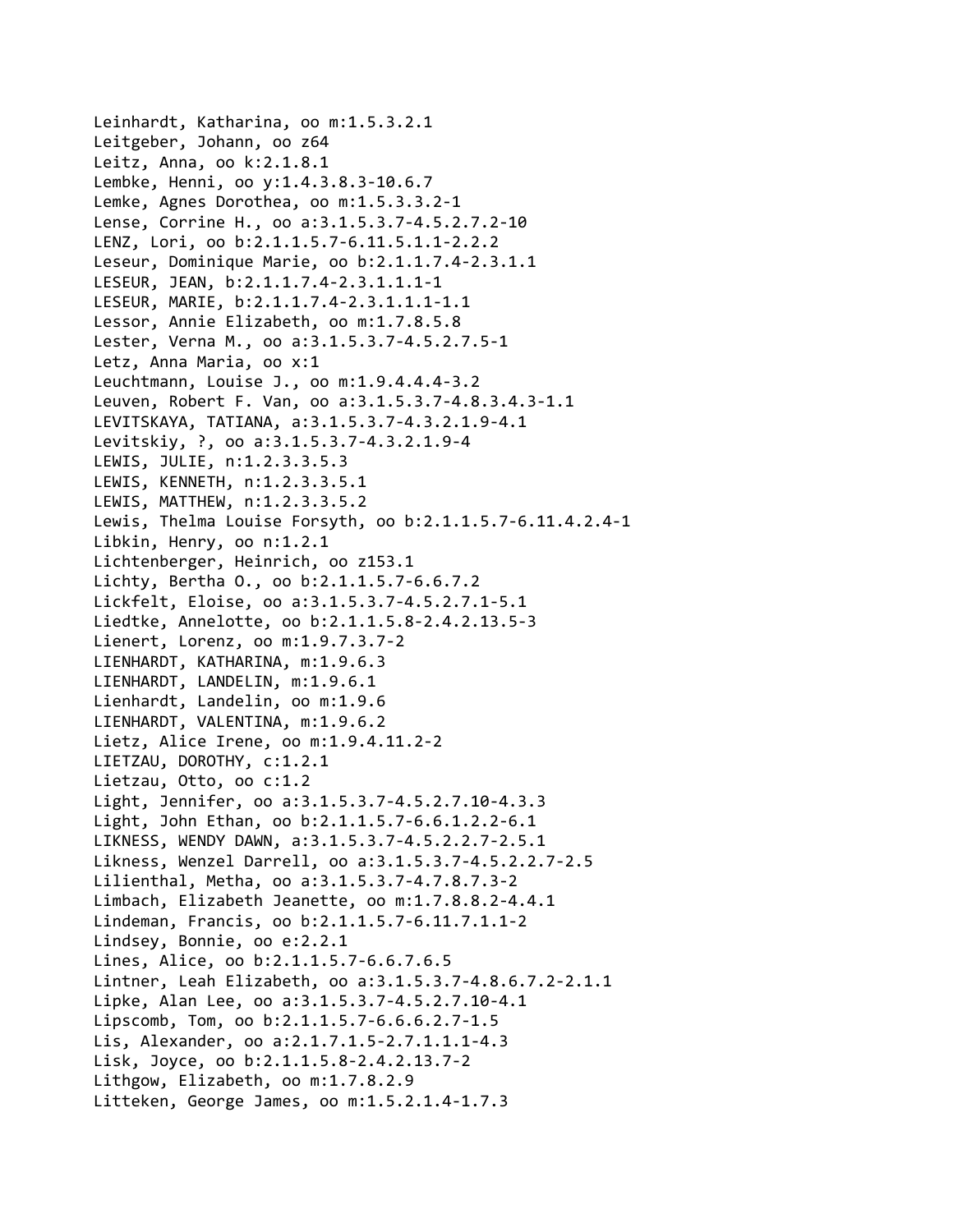Litterst, Franz Xaver, oo m:1.9.5.2.9‐10 Litterst, Franziska, oo m:1.5.11.5.3 Little, Everett, oo b:2.1.1.5.7‐6.6.6.6.2 Little, Maryhelen L., oo k:2.1.8.5.2‐1.2 Littlefield, Howard Chester, oo m:1.7.8.7.4‐4.3 Litvinenko, Olga, oo a:3.1.5.3.7‐4.3.2.5.2‐2.1 Litz, ?, oo a:3.1.5.3.7‐4.7.7.2.4‐2 Litz, Elsie, oo a:3.1.5.3.7‐4.5.2.6.1‐10 Litzau, LaVerna Edith, oo a:3.1.5.3.7‐4.8.2.8.2‐6 LLOYD, ANDREW HOLTON, k:2.1.8.6.2‐1.2.1 LLOYD, ANDREW MITCHELL, k:2.1.8.6.2‐1.1.1.3 LLOYD, BRANDON MATTHEW, k:2.1.8.6.2‐1.1.1.2 LLOYD, CHRISTOPHER MICHAEL, k:2.1.8.6.2‐1.1.1.1 Lloyd, Jack Holton, oo k:2.1.8.6.2‐1 LLOYD, JAMES ANDREW, k:2.1.8.6.2‐1.5 LLOYD, JAMES, k:2.1.8.6.2‐1.5.1 LLOYD, JOHN MICHAEL, k:2.1.8.6.2‐1.4.1 LLOYD, JOHN THOMAS, k:2.1.8.6.2‐1.4 LLOYD, KATHRYN MARIE, k:2.1.8.6.2‐1.2 LLOYD, KRISTI LYNN, k:2.1.8.6.2‐1.1.2 LLOYD, LIANA RENEE, k:2.1.8.6.2‐1.1.3 LLOYD, MARY ELLEN, k:2.1.8.6.2‐1.3 LLOYD, PETER CHRISTOPHER, k:2.1.8.6.2‐1.1.1 LLOYD, ROBERT JOSEPH, k:2.1.8.6.2‐1.1 LLOYD, THERESA ANN, k:2.1.8.6.2‐1.6 Lloyd, Thomas Ruffner, oo m:1.9.4.9.3‐1 Lobenstein, circa 1622 in, oo y: Löbl, Günter Helmut, oo m:1.9.7.4.4‐7.6 Locker, Johann Heinrich, oo z297 Lockrem, Lorna Mae, oo m:1.7.8.8.7‐9.2 Loercher, Married Lorenz, oo z95.4 LOETE‐WHITCOMB, ASHTON, a:3.1.5.3.7‐4.5.2.7.1‐8.3.1.1 Logler, Hubert, oo m:1.5.11.3.2‐6.5 Logstrom, Karey, oo a:3.1.5.3.7‐4.8.2.9.3‐1.4 Lohlemfar, Ernst, oo b:2.1.1.1.4‐1.6.5.2 Lohmeier, Edward Otto, oo m:1.6.1.1.1‐1.2 LOHRENTZ, GRETA MARIE, a:3.1.5.3.7‐4.8.2.1.2‐2.2.1 Lohrentz, Kenneth Peter, oo a:3.1.5.3.7‐4.8.2.1.2‐2.2 LOHRENTZ, MICHELLE, a:3.1.5.3.7‐4.8.2.1.2‐2.2.2 Lojko, Valerie Michello, oo a:3.1.5.3.7‐4.5.2.7.10‐4.4.1 Lone, Christie Allison, oo b:2.1.1.5.7‐6.11.5.1.1‐1.3 LONG, RACHAEL NICOLE, k:2.1.8.7.5‐1.4.1 LONG, TERRY HURSHEL JR., k:2.1.8.7.5‐1.4.2 Long, Terry Hurshel, oo k:2.1.8.7.5‐1.4 Longe, Ron, oo a:3.1.5.3.7‐4.8.6.6.3‐1.3 Longo, Gisele, oo b:2.1.1.1.6‐9.2.9.3.1‐2 Loomis, Tonya Ann (Tone), oo b:2.1.1.5.7‐6.11.4.2.8 Lopez, ?, oo z7.2 LOPEZ, ADAM JASON, a:3.1.5.3.7‐4.8.6.6.4‐1.2.2 Lopez, Dennis George, oo a:3.1.5.3.7‐4.8.6.6.4‐1.2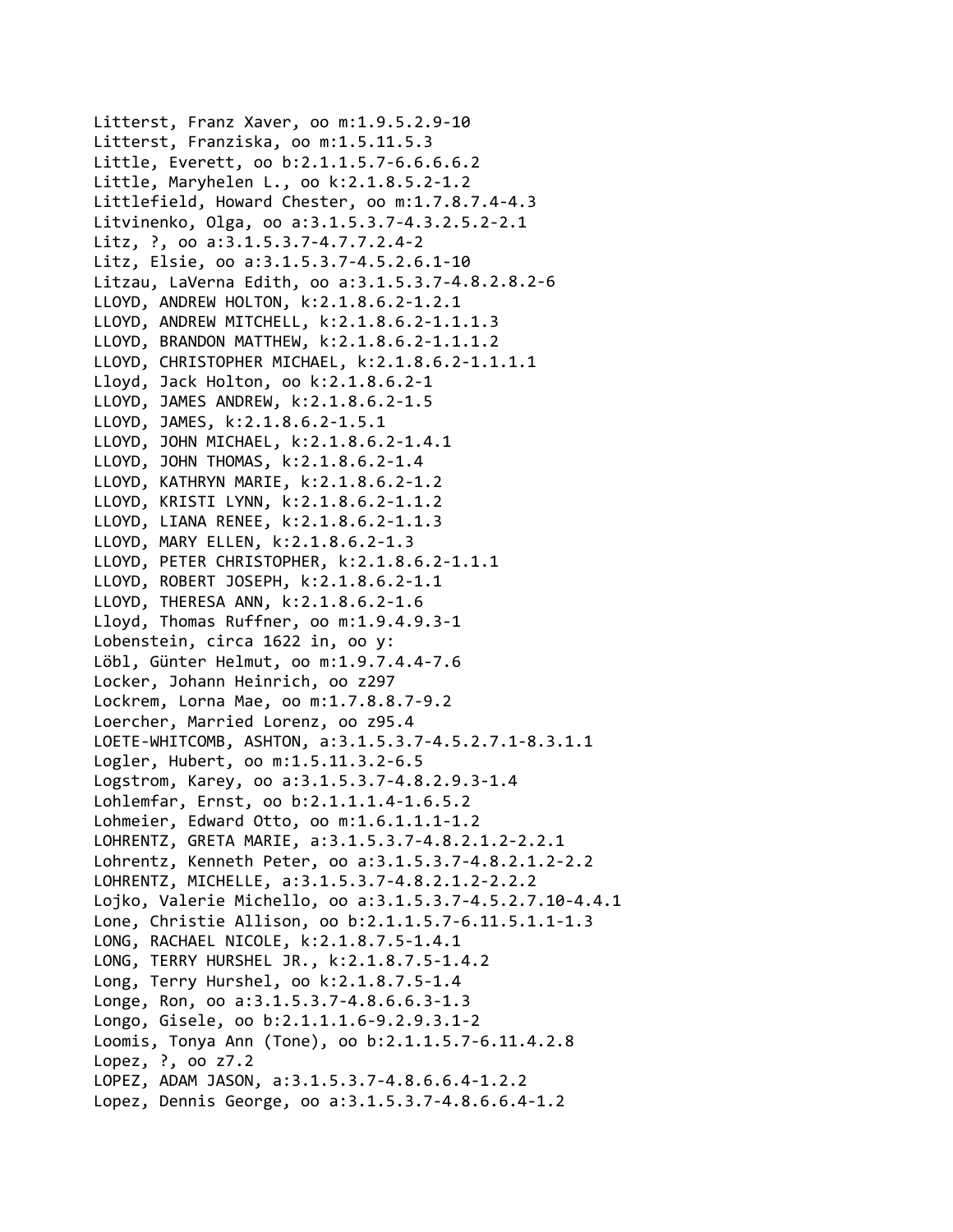LOPEZ, LIBBY CHRISTINA, a:3.1.5.3.7‐4.8.6.6.4‐1.2.1 Lorber, Elisabeth, oo m:1.5.11.7‐1 Lorecke, Johanne Ida, oo z50 LOTSCHER, JULIEN LUIS RODOLPHE, x:1.3.1.6.5‐6.2.1 LOTSCHER, NICOLAS SYLVAIN HENRI, x:1.3.1.6.5‐6.2.2 Lotscher, Patrick Rene, oo x:1.3.1.6.5‐6.2 Loughlin, Orley, oo a:3.1.5.3.7‐4.5.2.2.8‐4 Louis, Donald B., oo m:1.5.2.1.8‐1.6.9 Lovell, Lynn Frances, oo a:3.1.5.3.7‐4.5.2.7.1‐8.3 Lowery, Kathleen (Kathi) Ann, oo b:2.1.1.1.6‐9.5.2.8.1‐1 Lowry, Herbert, oo q:3.3 Ludwick, Jessie, oo b:2.1.1.5.7‐6.6.3.3.2 LUDWIG, FRIEDRICH CHRISTIAN ADAM, b:2.1.1.7.4‐8.5.1.1 Ludwig, Friedrich, oo b:2.1.1.7.4‐8.5.1 Ludwigs, Otto Heinrich, oo m:1.9.3.7.7‐3.1 LUEDER, DARLENE, a:3.1.5.3.7‐4.8.2.8.2‐2.1 LUEDER, JAMES, a:3.1.5.3.7‐4.8.2.8.2‐2.2 Lueder, Otto, oo a:3.1.5.3.7‐4.8.2.8.2‐2 Luedicke, ?, oo m:1.7.8.2.2‐1.10 Luedtke, Jane Eleanor, oo m:1.7.8.7.3‐1.9 Luick, Rösl, oo m:1.7.1.8.1‐1.3.10 LUJAN, CHRISTOPHER ANDREW, b:2.1.1.5.8‐2.4.2.11.1‐3.4.1 Lujan, Samuel William, oo b:2.1.1.5.8‐2.4.2.11.1‐3.4 LUJAN, SONJIA LYNN, b:2.1.1.5.8‐2.4.2.11.1‐3.4.2 Lund, George C., oo b:2.1.1.5.7‐6.11.9.1.2 Lunders, Becky Marie, oo a:3.1.5.3.7‐4.5.2.7.5‐5.1 Lundstrom, Lana, oo a:3.1.5.3.7‐4.8.6.7.10‐2.2 LUNSTEN, DIANA, b:2.1.1.5.8‐2.4.2.10.4‐1.1.1 LUNSTEN, DWAYNE, b:2.1.1.5.8‐2.4.2.10.4‐1.1.2 Lunsten, Richard, oo b:2.1.1.5.8‐2.4.2.10.4‐1.1 Lupkes, Debra Jean, oo a:3.1.5.3.7‐4.5.2.7.1‐5.1.1 LUSH, JUSTIN, k:2.1.8.7.5‐3.1.1 Lush, Lanny, oo k:2.1.8.7.5‐3.1 Lutch, Donald, oo f:7.6.1.1 LUTCH, MARCIE, f:7.6.1.1.1 Luton, Katie Belle, oo k:2.1.8.3.3‐1 Lutz, Lillie K., oo w:9.2.7.5.3 LYNCH, CHARLES EDWARD II, k:2.1.8.7.5‐2 LYNCH, CHARLES EDWARD III, k:2.1.8.7.5‐2.1 Lynch, Charles Edward, oo k:2.1.8.7.5 LYNCH, CHARLES MARTIN (CHIP), k:2.1.8.7.5‐2.1.1 LYNCH, DEBORAH, k:2.1.8.7.5‐3.1 LYNCH, FLORIAN MAY, k:2.1.8.7.5‐1 Lynch, Frank, oo w:9.6.2.2.2 LYNCH, GERALD, n:1.2.8.7.3 LYNCH, HAYLEY MARIE, k:2.1.8.7.5‐2.2.2 LYNCH, HELEN SARAH, m:1.7.8.6.5‐2.2 LYNCH, JAMES, n:1.2.8.7.2 Lynch, Jim, oo n:1.2.8.7 LYNCH, JOHN ANDREW, k:2.1.8.7.5‐3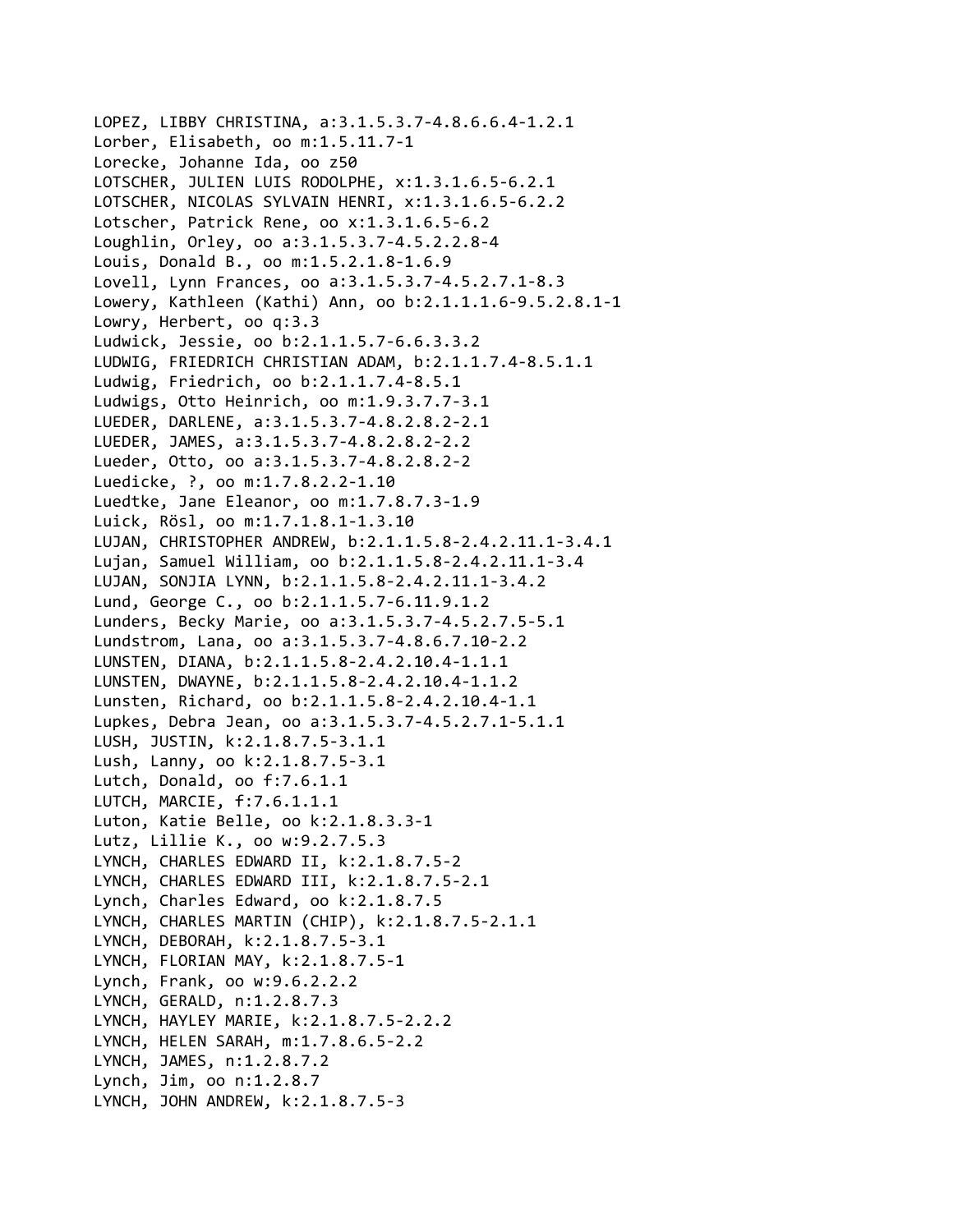```
LYNCH, JOSEPH EDWARD, k:2.1.8.7.5‐2.1.2
Lynch, Kamala (Kamie) Arlene, oo a:3.1.5.3.7‐4.8.2.1.3‐7.2.2
LYNCH, MARY ELLEN, n:1.2.8.7.1
LYNCH, MICHAEL JASON, k:2.1.8.7.5‐2.2.1
LYNCH, MICHAEL JOSEPH, k:2.1.8.7.5‐2.2
LYNCH, MILDRED L., m:1.7.8.6.5‐2.1
LYNCH, ROBERT LEE, k:2.1.8.7.5‐4
LYNCH, ROBERT T., m:1.7.8.6.5‐2.3
LYNCH, TEENA, k:2.1.8.7.5‐3.2
Lynch, Thomas H., oo m:1.7.8.6.5‐2
LYNCH, WILLIAM JOSEPH, k:2.1.8.7.5‐5
Lynde, Amy, oo m:1.5.2.2.2‐11.1.2.1
Lysaught, Victoria A., oo b:2.1.1.5.8‐2.4.2.12.1‐3.1
M.Gunther, Lillian, oo m:1.7.8.7.6‐3.4
Maag, Albertine, oo m:1.5.2.2.4‐2.1
Mabe, Sarah Elizabeth, oo a:3.1.5.3.7‐4.5.2.7.7‐4.2.1
Macak, Josephine G., oo m:1.7.8.6.4‐1.4
MACKEN, DANIEL CADY, b:2.1.1.5.8‐2.4.2.10.2‐1.1.2
Macken, Marvin W., oo b:2.1.1.5.8‐2.4.2.10.2‐1.1
MACKEN, PATRICK CARSON, b:2.1.1.5.8‐2.4.2.10.2‐1.1.1
Mackey, ?, oo b:2.1.1.5.7-6.10
MACKEY, ALLIE, b:2.1.1.5.7‐6.10.3.1
MACKEY, AMBER ROSE, a:3.1.5.3.7‐4.8.2.11.2‐1.1.1.2
MACKEY, ANNA, b:2.1.1.5.7‐6.10.1.3
Mackey, Chad Lawrence, oo a:3.1.5.3.7‐4.8.2.11.2‐1.1.1
MACKEY, CHARLES, b:2.1.1.5.7‐6.10.2.2
MACKEY, EMERY, b:2.1.1.5.7‐6.10.2.3
MACKEY, FREDERICK E., b:2.1.1.5.7‐6.10.1
MACKEY, GEORGE, b:2.1.1.5.7‐6.10.3
MACKEY, HENRY, b:2.1.1.5.7‐6.10.2.1
MACKEY, JOHN, b:2.1.1.5.7‐6.10.2
MACKEY, LIZZIE, b:2.1.1.5.7‐6.10.1.1
MACKEY, NANCY, b:2.1.1.5.7‐6.10.1.2
MACKEY, RYAN LAWRENCE, a:3.1.5.3.7‐4.8.2.11.2‐1.1.1.1
MACKEY, TRAVIS WILLIAM, a:3.1.5.3.7‐4.8.2.11.2‐1.1.1.3
Mackorn, Josephine, oo m:1.9.4.5.1‐3
MADCHE, AMANDA FAYE, a:3.1.5.3.7‐4.8.2.1.3‐6.5.1
MADCHE, EVE LYNNE, a:3.1.5.3.7‐4.8.2.1.3‐6.5.2
Madche, Ferdnand, oo a:3.1.5.3.7‐4.8.2.1.3‐6.5
Madden, Mary Lou, oo a:3.1.5.3.7‐4.8.2.11.10
MÄDER, EWALD ROBERT, m:1.5.2.2.4‐2.4.1
MÄDER, JOHANNA THERESIA, m:1.5.2.2.4‐2.4.2
Mäder, Karl Robert, oo m:1.5.2.2.4‐2.4
Mader, Robert Leroy, oo b:2.1.1.5.7‐6.6.3.3.4
Madsack, Shelley Anne, oo b:2.1.1.1.6‐9.5.2.8.1‐1.1
Magenton, Kora, oo a:3.1.5.3.7‐4.8.2.9.3‐1
Mahkorne, George, oo b:2.1.1.5.7‐6.11.1.3.6
MAHKORNE, PHYLLIS, b:2.1.1.5.7‐6.11.1.3.6‐1
MAHKORNE, RONALD, b:2.1.1.5.7‐6.11.1.3.6‐2
Mahler, Edward Henry, oo m:1.7.8.8.1‐8.3
```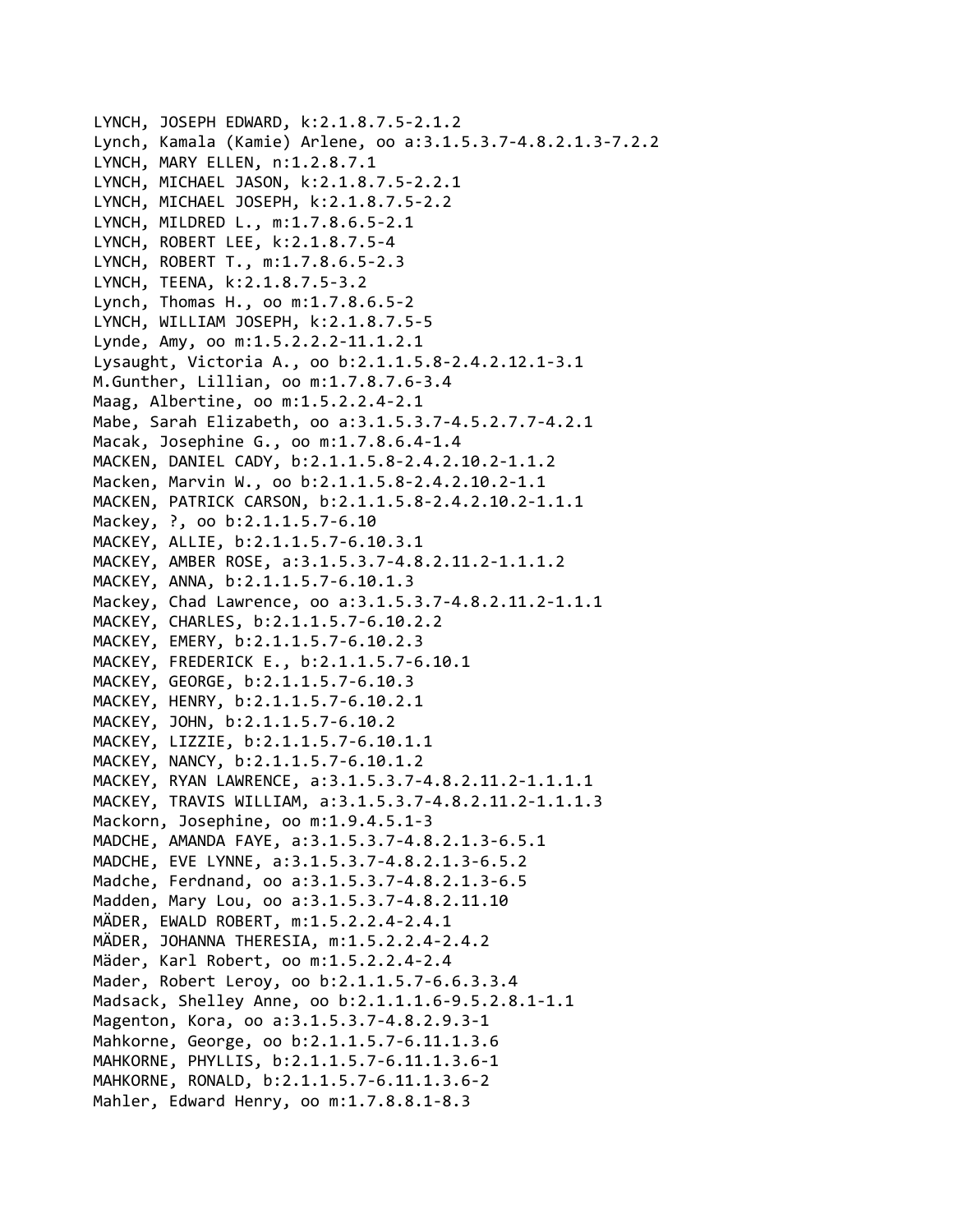```
Maier, August, oo a:3.1.5.3.7‐4.8.2.7.7
Maier, Dominic, oo k:2.1.8.5.1
MAIER, DOMINICK, k:2.1.8.5.1‐6
MAIER, DON, a:3.1.5.3.7‐4.8.2.7.7‐1
MAIER, DOROTHY ROSELLA, k:2.1.8.5.1‐1
Maier, Elsa, oo m:1.5.3.4.4‐1
MAIER, ETHEL CLARA, k:2.1.8.5.1‐7
Maier, Josef, oo m:1.5.2.1.2‐7.4.3
Maier, Karl Friedrich, oo m:1.7.1.3.1‐3.5
MAIER, MARTIN JOSEPH, k:2.1.8.5.1‐3
Maier, Mathilda, oo a:3.1.5.3.7‐4.8.2.7.8
MAIER, RUTH, k:2.1.8.5.1‐4
MAIER, SYLVESTER, k:2.1.8.5.1‐2
MAIER, WILLIAM CHARLES, k:2.1.8.5.1‐5
Main, Delphine Amelia, oo m:1.7.8.2.6‐1.3
Maister, Betty A., oo m:1.7.8.8.5‐5.5
Major, ?, oo a:3.1.5.3.7-4.8.3.4.6
Major, Marian A., oo m:1.7.8.2.6‐1.1
Major, Nellie Leona, oo w:9.2.7.3
Maker, James, oo a:3.1.5.3.7‐4.8.2.8.2‐2.1
Maki, Karla Loretta, oo a:3.1.5.3.7‐4.5.2.7.7‐3.3
Male, ?, oo b:2.1.1.7.4-2.4.7.8.4
Maleri, Anna Maria, oo m:1.7.3.3.3‐2.1
Malsam, Albert, oo a:3.1.5.3.7‐4.8.6.7.1‐4
Mammel, Rudolf, oo a:3.1.5.3.7‐4.7.11.6.4
MANCEBO, FRANK HENRIQUE II, a:3.1.5.3.7‐4.5.2.7.7‐3.1.1
Mancebo, Frank, oo a:3.1.5.3.7‐4.5.2.7.7‐3.1
Mangold, Maria Magdalena, oo a:3.1.5.3.8.6.6
Mann, Luise, oo b:2.1.1.5.8‐2.6.2.3
Manning, Beryl, oo a:3.1.5.3.7‐4.7.2.4.6‐1
Manser, ?, oo b:2.1.1.5.7-6.11.2.5.1-3.1
MAPLE, MAX DANIEL, b:2.1.1.5.7‐6.11.5.1.4‐3.2.2
Marberry, Nancy Ruth, oo m:1.5.2.1.5‐6.4.3
March, Blanch, oo w:9.2.3.8.1
Marchetti, Jim, oo n:1.2.2.11
MARCONI, GINA MARIE, m:1.7.8.8.9‐9.1.4
MARCONI, GREGORY, m:1.7.8.8.9‐9.1.2
MARCONI, ROBERT, m:1.7.8.8.9‐9.1.3
MARCONI, ROCCO, m:1.7.8.8.9‐9.1.1
Marconi, Vincent M., oo m:1.7.8.8.9‐9.1
MARDESA, JILL, a:3.1.5.3.7‐4.8.6.6.3‐3.3
Mardesa, Joseph, oo a:3.1.5.3.7‐4.8.6.6.3‐3
MARIE, CATHERINE, k:2.1.8.5.4‐5.4
Marie, Jean, oo n:1.2.8.7.3
Maring, Richard W., oo m:1.5.2.2.2-7.8.1
Markham, Kathy Renee, oo a:3.1.5.3.7‐4.8.2.1.3‐8.1
Markham, Mary Issabel, oo b:2.1.1.1.6‐9.5.2.8
Markowski, Helen, oo b:2.1.1.5.7‐6.11.9.1.1
MARKS, JOHN ANDREW (DREW), a:3.1.5.3.7‐4.5.2.7.1‐4.2.1
Marks, John Wayne, oo a:3.1.5.3.7‐4.5.2.7.1‐4.2
```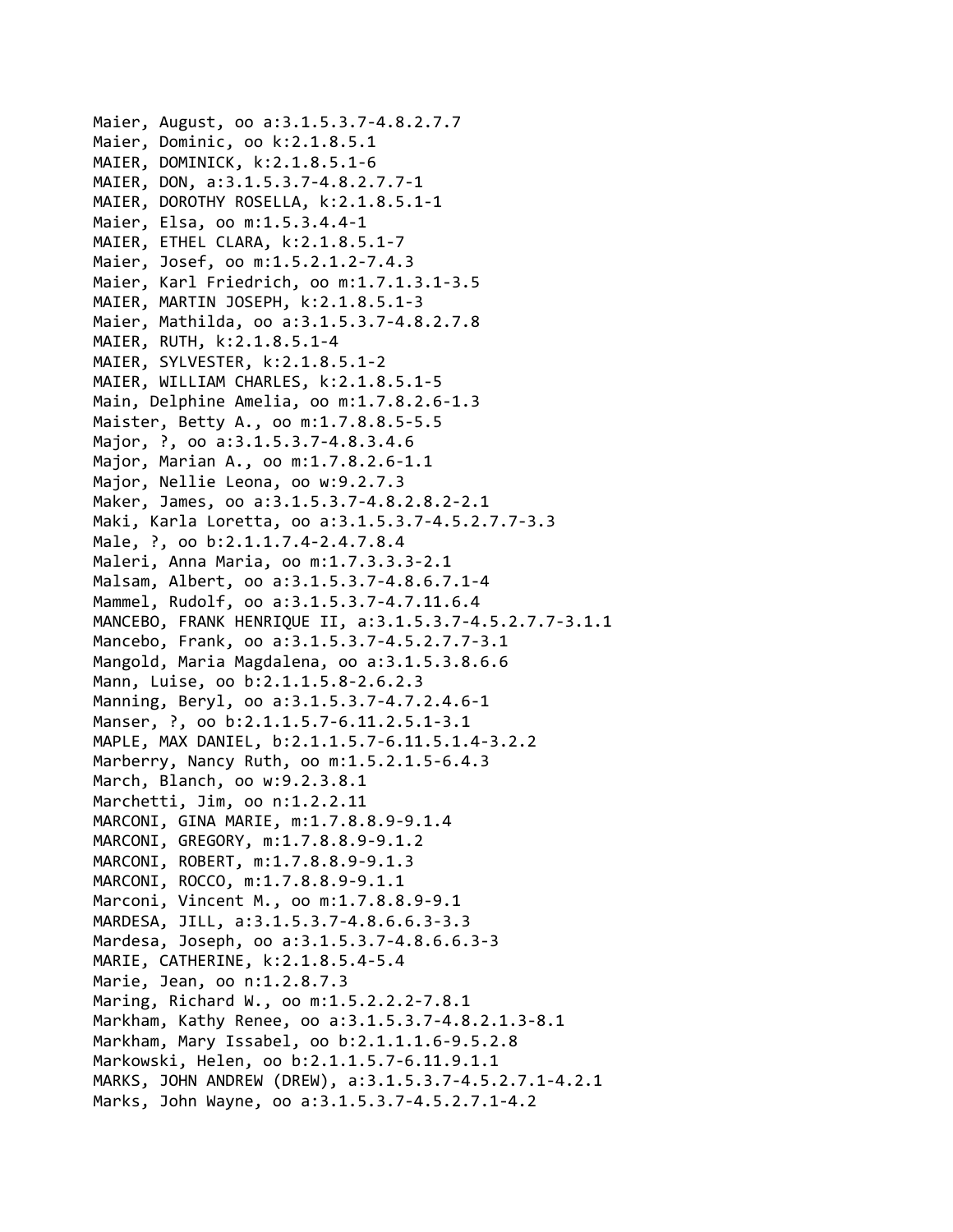Marple, Albert Ray, oo b:2.1.1.5.7‐6.11.5.1.4‐3 MARPLE, BRENT EDWARD, b:2.1.1.5.7‐6.11.5.1.4‐3.1.3 MARPLE, CORI ELIZABETH, b:2.1.1.5.7‐6.11.5.1.4‐3.2.1 MARPLE, LARRY EDWARD, b:2.1.1.5.7‐6.11.5.1.4‐3.1 MARPLE, MAX DANIEL, b:2.1.1.5.7‐6.11.5.1.4‐3.2 MARPLE, RANDALL TROY, b:2.1.1.5.7‐6.11.5.1.4‐3.3 MARPLE, RYAN DANIEL, b:2.1.1.5.7‐6.11.5.1.4‐3.1.1 MARPLE, SPENCER RAY, b:2.1.1.5.7‐6.11.5.1.4‐3.1.2 Marquardt, William, oo c:5.1 MARSCHALL, HENRIETTA, b:2.1.1.7.4‐2.2.1.2 MARSCHALL, JAKOB, b:2.1.1.7.4‐2.2.1.1 MARSCHALL, JOHAN JOSEPH, b:2.1.1.7.4‐2.2.1 MARSCHALL, KARL NICOLAUS, b:2.1.1.7.4‐2.2.2 MARSCHALL, LOUISA, b:2.1.1.7.4‐2.2.1.5 Marschall, Louisa, oo b:2.1.1.7.4‐8.8.3 Marschall, Nicolaus, oo b:2.1.1.7.4‐2.2 MARSCHALL, SOPHIA CAROLINA, b:2.1.1.7.4‐2.2.1.3 MARSCHALL, SOPHIA KAROLINA, b:2.1.1.7.4‐2.2.1.4 Marsh, Josephine O., oo m:1.7.8.2.6‐5 Marsh, Katharine (Kate) E., oo b:2.1.1.1.6‐9.5.5 MARSHALL, ALLAN WILSON, b:2.1.1.5.8‐2.4.2.12.1‐1 MARSHALL, ANITA HOPE, b:2.1.1.5.8‐2.4.2.12.1‐1.2 Marshall, Charles Sherman, oo b:2.1.1.5.8‐2.4.2.1.1 Marshall, Charles Sherman, oo b:2.1.1.5.8‐2.4.2.12 MARSHALL, CLARE, b:2.1.1.5.8‐2.4.2.12.3 Marshall, Donald, oo b:2.1.1.5.7‐6.11.9.1.3 MARSHALL, EVELYN M., b:2.1.1.5.8‐2.4.2.12.2 MARSHALL, HAROLD WILLIAM (PETE), b:2.1.1.5.8‐2.4.2.12.1 MARSHALL, JOAN ELIZABETH, b:2.1.1.5.8‐2.4.2.12.1‐3.2 MARSHALL, JOHN NORMAN, b:2.1.1.5.8‐2.4.2.12.1‐3.1 MARSHALL, MARTHA JANE, b:2.1.1.5.8‐2.4.2.12.1‐2 MARSHALL, RICHARD CHARLES, b:2.1.1.5.8‐2.4.2.12.1‐3 MARSHALL, SUSAN JANE, b:2.1.1.5.8‐2.4.2.12.1‐1.1 MARTEL, LYDIA, a:3.1.5.3.7‐4.5.2.6.6‐1 Martell, Lea, oo a:3.1.5.3.7‐4.8.6.7.9 MARTIN, AIMEE ELIZABETH, a:3.1.5.3.7‐4.8.3.4.3‐1.2.3 MARTIN, ANDREW FRANKLIN, a:3.1.5.3.7‐4.8.3.4.3‐1.2.1 Martin, Bertha, oo b:2.1.1.5.7‐6.11.5.10 Martin, Daniel Edwin, oo a:3.1.5.3.7‐4.8.3.4.3‐1 Martin, Danny, oo b:2.1.1.5.7‐6.11.4.2.4‐1.1 Martin, Delton, oo a:3.1.5.3.7‐4.5.2.7.2‐5.8 Martin, Heinrich, oo b:2.1.1.7.4‐2.4.8.8 MARTIN, JACK FRANKLIN, a:3.1.5.3.7‐4.8.3.4.3‐1.2 MARTIN, JACKSON FRANKLIN, a:3.1.5.3.7‐4.8.3.4.3‐1.2.1.1 Martin, Jakobea, oo a:2.1.7.3.1 MARTIN, JEAN ELAINE, a:3.1.5.3.7‐4.8.3.4.3‐1.1 Martin, John Julius, oo k:2.1.8.5.6 Martin, Joseph Christopher, oo n:1.2.3.4.2.1 Martin, Katharina, oo a:3.1.5.3.7‐4.8.2.4.6 MARTIN, LEO EDWARD, k:2.1.8.5.6‐1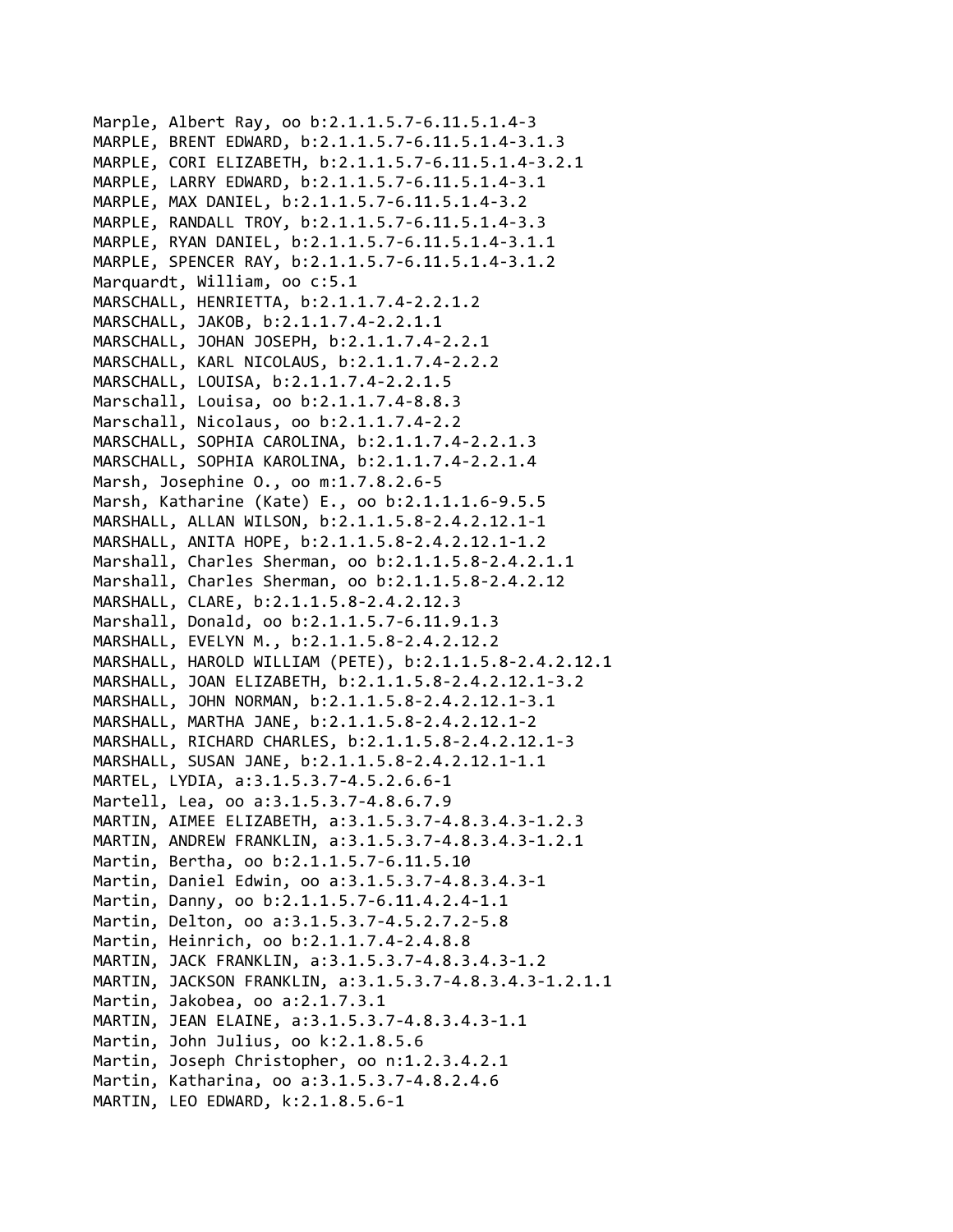```
Martin, Luise, oo m:1.7.1.10.5‐2.2
MARTIN, MAEVE CATHRINE, n:1.2.3.4.2.1.4
MARTIN, MATTHEW JOSEPH, n:1.2.3.4.2.1.1
MARTIN, SAMATHA ROSE, n:1.2.3.4.2.1.3
MARTIN, SARAH LOUISE, n:1.2.3.4.2.1.2
Martin, Susan Lea, oo b:2.1.1.5.7‐6.11.5.1.4‐3.2
MARTIN, TYLER STEVEN, a:3.1.5.3.7‐4.8.3.4.3‐1.2.2
MARTINDALE, AMY L., f:7.3.2.2.3
MARTINDALE, ANN, f:7.3.1.7
MARTINDALE, CAROL, f:7.3.2.4
MARTINDALE, DAVID, f:7.3.1.9
MARTINDALE, EMERSON JANETTE, a:3.1.5.3.7‐4.5.2.7.10‐3.2.2.1.1
MARTINDALE, HARRY W. JR., f:7.3.1.8
MARTINDALE, HARRY W. SR., f:7.3.1
MARTINDALE, JILL R., f:7.3.2.1.2
MARTINDALE, JO, f:7.3.2.3
MARTINDALE, KATIE L., f:7.3.2.1.1
MARTINDALE, LANDON WALKER, a:3.1.5.3.7‐4.5.2.7.10‐3.2.2.1.2
MARTINDALE, LESLIE ELIZABETH, a:3.1.5.3.7‐4.5.2.7.10‐3.2.2.2
MARTINDALE, MARY, f:7.3.1.1
MARTINDALE, MICHAEL JOHN, f:7.3.1.10
MARTINDALE, MOLLY, f:7.3.1.2
MARTINDALE, PATRICK, f:7.3.1.3
MARTINDALE, PEGGY, f:7.3.2.2
MARTINDALE, RAYMOND HAROLD JR., f:7.3.2.1
MARTINDALE, RAYMOND HAROLD SR., f:7.3.2
MARTINDALE, ROBERT, f:7.3.1.4
MARTINDALE, SUE, f:7.3.1.5
MARTINDALE, TIMOTHY JR., a:3.1.5.3.7‐4.5.2.7.10‐3.2.2.1
Martindale, Timothy, oo a:3.1.5.3.7‐4.5.2.7.10‐3.2.2
Martindale, William Augustus, oo f:7.3
MARTINDALE, WILLIAM, f:7.3.1.6
Martinowa, Anna, oo a:3.1.5.3.7‐4.8.2.4.10‐1
MARTSOLF, ALMEDA, b:2.1.1.5.7‐6.6.6.2.4‐1
MARTSOLF, DONALD, b:2.1.1.5.7‐6.6.6.2.4‐3
MARTSOLF, EARL, b:2.1.1.5.7‐6.6.6.2.4‐4
Martsolf, Ed, oo b:2.1.1.5.7‐6.6.6.2.4
MARTSOLF, GOLDIE RUTH, b:2.1.1.5.7‐6.6.6.2.4‐7
MARTSOLF, PEARL, b:2.1.1.5.7‐6.6.6.2.4‐2
MARTSOLF, RUSSELL, b:2.1.1.5.7‐6.6.6.2.4‐5
MARTSOLF, WILMA, b:2.1.1.5.7‐6.6.6.2.4‐6
MARTYNENKO, JEANNE, a:3.1.5.3.7‐4.3.2.6.1‐1
Martynenko, Polikarp, oo a:3.1.5.3.7‐4.3.2.6.1
MARTYNENKO, VALENTIN, a:3.1.5.3.7‐4.3.2.6.1‐2
Marx, Rudolf, oo a:2.1.7.3.1‐1.1.1.1.3‐2.1
Maser, Cynthia Erin, oo m:1.7.8.8.9‐9.2.1
Maser, Katharine, oo z117
MASIDONIO, CHRYSTAL LYNN, b:2.1.1.5.7‐6.11.5.1.1‐2.4.1
Masidonio, John Jason, oo b:2.1.1.5.7‐6.11.5.1.1‐2.4
Maslenuk, Natalia Stepanovna, oo a:3.1.5.3.7‐4.3.2.5.5‐1
```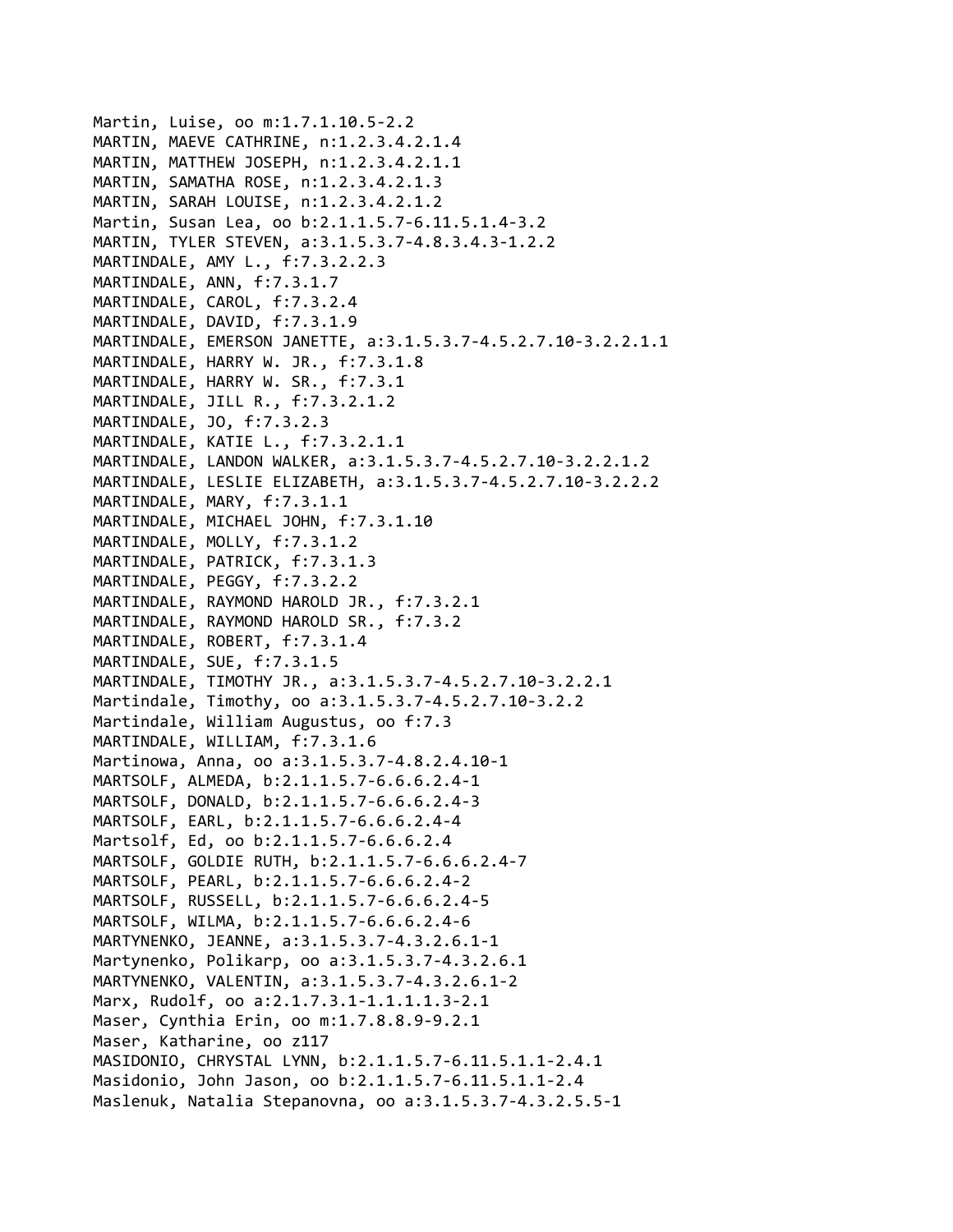Mason, Eva, oo b:2.1.1.5.7‐6.11.4.2.6 Mast, Christina, oo a:3.1.5.3.7‐2.1.2.6 Masters, Clara E., oo b:2.1.1.5.7‐6.6.4.1 Mather, Clifford Alvin, oo b:2.1.1.5.8‐2.4.2.11.2‐1.4 Mathias, Theresa, oo a:3.1.5.3.7‐4.7.2.12.3‐3 Mathieson, Elwin Arthur, oo b:2.1.1.5.7‐6.6.1.2.2‐3.4 Mathis, Johnny, oo a:3.1.5.3.7‐4.7.2.12.3‐5 Matsumoto, Blaine Eric, oo a:3.1.5.3.7‐4.5.2.7.10‐10.1 MATSUMOTO, JUSTIN THOMAS, a:3.1.5.3.7‐4.5.2.7.10‐10.1.1 MATSUMOTO, KATIE RENEE, a:3.1.5.3.7‐4.5.2.7.10‐10.1.2 Matt, Anna Maria, oo a:3.1.5.3 Mattern, Mary, oo a:3.1.5.3.7‐4.8.6.7.1‐5.3 Mattingly, Nancy Lee, oo k:2.1.8.7.2‐2.2 Maule, J., oo a:3.1.5.3.7‐4.8.2.3.6 Maurice, ?, oo m:1.5.2.1.5-10.4 MAUTZ, ALBERT, a:3.1.5.3.7‐4.7.2.12.3‐6 Mautz, Edward, oo a:3.1.5.3.7‐4.7.2.12.3 MAUTZ, EMMA, a:3.1.5.3.7‐4.7.2.12.3‐5 MAUTZ, FRED, a:3.1.5.3.7‐4.7.2.12.3‐2 MAUTZ, HERB, a:3.1.5.3.7‐4.7.2.12.3‐3 MAUTZ, LYDIA, a:3.1.5.3.7‐4.7.2.12.3‐4 MAUTZ, REUBEN, a:3.1.5.3.7‐4.7.2.12.3‐1 Maxfield, Barbara Jean, oo m:1.7.8.2.6‐1.3 Maxson, Leslie, oo m:1.5.2.1.2‐2.1.1 MAXWELL, AUGUST SAINT‐JOHN, f:7.4.6.2.1‐1 MAXWELL, CAYLEE JO VIERKE, f:7.4.6.2.2 MAXWELL, JAYDEN OLIVIA, f:7.4.6.2.1‐2 MAXWELL, JERAMIE MICHAEL, f:7.4.6.2.1 Maxwell, Ronald D., oo f:7.4.6.2 May, Wendy Carol, oo f:7.7.1.2 Mayer, Elisabeth, oo x:1.3.1.6.5 Mayer, Lydia, oo a:3.1.5.3.7‐4.8.2.9.3 Mayer, Maria Margaretha, oo a:2.1.2.10.6 Mayer, Rosine Harsch, oo d:1.7 Maziarz, Victoria M., oo f:7.4.4.3 McBride, Marie Lucille, oo m:1.9.5.6.7 McCabe, James Rosetta, oo m:1.6.1.1.1‐5.1 McCabe, Lorraine (Babe) A., oo m:1.7.8.7.4‐6.1 MCCAFFERTY, JOHN THOMAS, b:2.1.1.5.8‐2.4.2.10.5‐1.2.1 McCafferty, John, oo b:2.1.1.5.8‐2.4.2.10.5‐1.2 McCall, ?, oo b:2.1.1.5.7‐6.11.1.4.4‐2 McCall, Art, oo a:3.1.5.3.7‐4.8.2.11.1‐1 McCall, Patricia Lynn, oo k:2.1.8.3.2‐2.2 McCallister, Jeanie Ann, oo a:3.1.5.3.7‐4.5.2.7.5‐5.2 McCarty, Jane, oo w:1.9 McCauley, Mary Joanne, oo k:2.1.8.5.2‐4 MCCLAIN, ANNETT, n:1.2.8.5.5‐1 MCCLAIN, LAURA, n:1.2.8.5.5‐2 Mcclain, Robert, oo n:1.2.8.5.5 McClanahan, Carol A., oo m:1.5.2.2.2‐7.4.2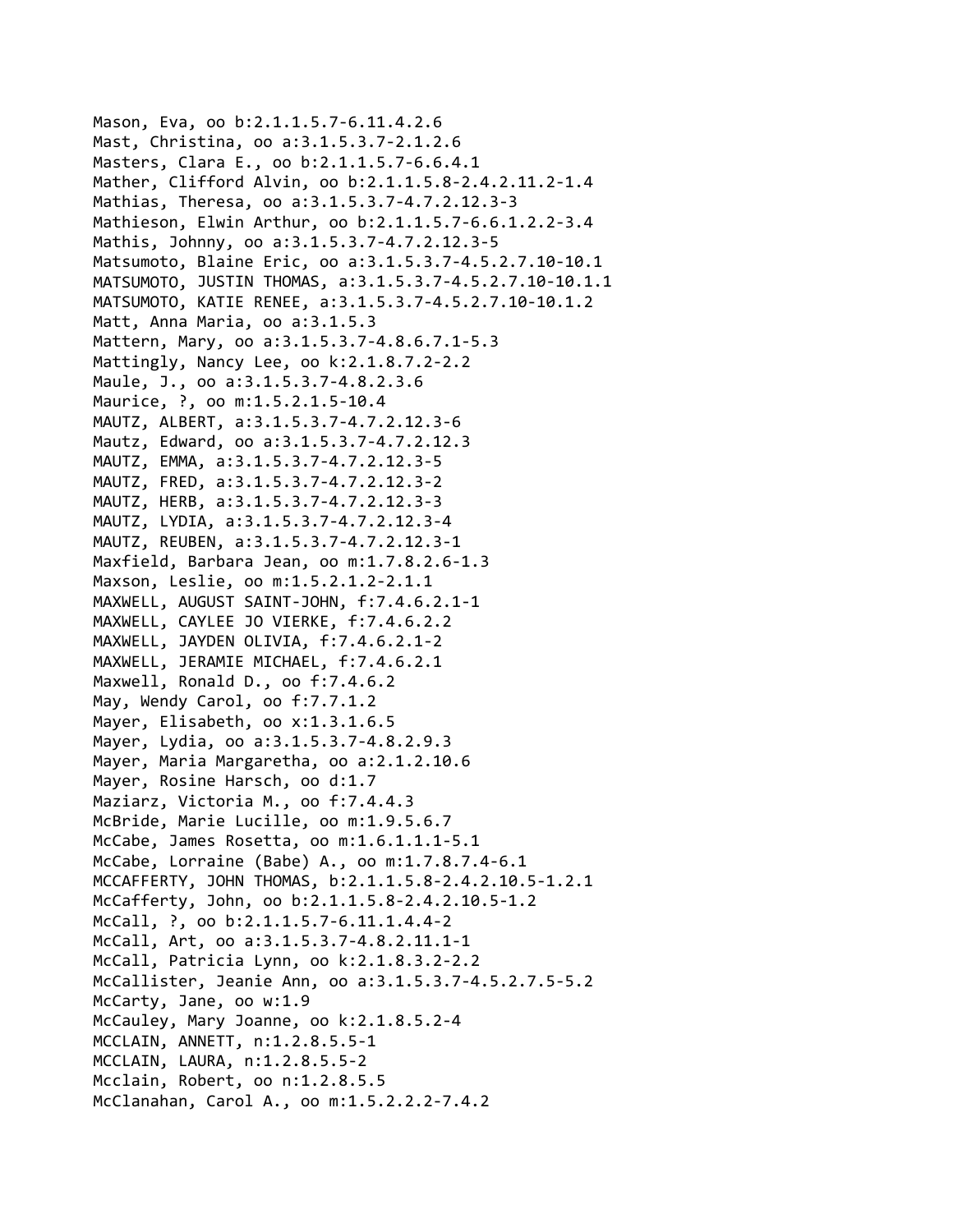MCCLANAHAN, MILDRED MARIE, m:1.5.2.1.8‐1.5.2 McClanahan, Peter Percy, oo m:1.5.2.1.8‐1.5 MCCLANAHAN, ROBERT J., m:1.5.2.1.8‐1.5.1 MCCLANAHAN, RUBY, m:1.5.2.1.8‐1.5.4 MCCLANAHAN, WILFRED EDWARD, m:1.5.2.1.8‐1.5.3 McClellan, Emery, oo k:2.1.8.3.4 McClug, Clarence A., oo m:1.9.4.6.4‐5 Mcclure, James Gideon, oo m:1.6.1.1.1‐4.1 McClure, Juanita May, oo m:1.7.8.2.7‐5 McClure, Wilbert P., oo m:1.7.8.6.5‐4.2 McCommon, Stella, oo b:2.1.1.5.8‐2.4.2.5.1‐2 McConnell, Steven, oo n:1.2.3.4.2.2 McCormack, Timothy James, oo n:1.2.3.4.5 McCoy, Margaret A., oo m:1.9.5.6.2‐2 McCreary, JoAnn, oo m:1.5.2.2.2‐7.2.4 MCCULLOUGH, COLLEEN, w:9.6.2.2.4‐1.1.1 MCCULLOUGH, ERIN, w:9.6.2.2.4‐1.1.4 MCCULLOUGH, JOHN B, w:9.6.2.2.4‐1.1.2 MCCULLOUGH, PATRICK CHARLES, w:9.6.2.2.4‐1.1.3 McCullough, Patrick, oo w:9.6.2.2.4‐1.1 McDaniel, Charles, oo a:2.1.7.1.5‐2.3.1.2.2 McDaniel, Elliott Edward, oo m:1.5.2.1.2‐2.4.1 McDermott, Frances, oo k:2.1.8.7.7 McDonald, William, oo a:3.1.5.3.7‐4.8.2.12.7‐1 McDonalds, Ellen, oo b:2.1.1.5.8‐2.4.2.5.1‐3.4 McDonnell, Gerald, oo a:3.1.5.3.7‐4.8.2.12.8‐1 McDonough, Dorothy T., oo f:7.3.1 McDowell, John, oo a:3.1.5.3.7‐4.8.2.11.1‐2 MCELHOES, KEVIN ANDREW, b:2.1.1.5.8‐2.4.2.10.2‐4.5.2 MCELHOES, LAWRENCE DALE, b:2.1.1.5.8‐2.4.2.10.2‐4.5.1 McElhoes, William Albert Jr., oo b:2.1.1.5.8‐2.4.2.10.2‐4.5 McElwain, Darren T., oo k:2.1.8.5.2‐4.6 McEwing, Wolford (Hollis) Hollis, oo m:1.6.1.1.1‐1.6 McFadden, Adeline, oo b:2.1.1.5.7‐6.11.3.1.3 MCGINLEY, DAYNA, k:2.1.8.3.4‐3 MCGINLEY, GERALD (JERRY) D., k:2.1.8.3.4‐2 MCGINLEY, JEFFREY ALAN, k:2.1.8.3.4‐2.1 MCGINLEY, JENNIFER DALE, k:2.1.8.3.4‐2.3 MCGINLEY, LORI LYNN, k:2.1.8.3.4‐2.2 MCGINLEY, MICHAEL L., k:2.1.8.3.4‐1.1 McGinley, Thomas Clark, oo k:2.1.8.3.4 MCGINLEY, THOMAS II CLARK, k:2.1.8.3.4‐1 MCGINLEY, THOMAS JAMES, k:2.1.8.3.4‐1.2.1 MCGINLEY, THOMAS P., k:2.1.8.3.4‐1.2 MCGRATH, MARGARET ERIN ELIZABETH (MAGGIE), k:2.1.8.7.3‐5.1.1 MCGRATH, OWEN PATRICK, k:2.1.8.7.3‐5.1.2 McGrath, R. Patrick, oo k:2.1.8.7.3‐5.1 MCGUIRE, JAMES LEE, k:2.1.8.7.3‐2.1 MCGUIRE, MICHAEL PATRICK, k:2.1.8.7.6‐2.1.2 McGuire, Mickey, oo k:2.1.8.7.3‐2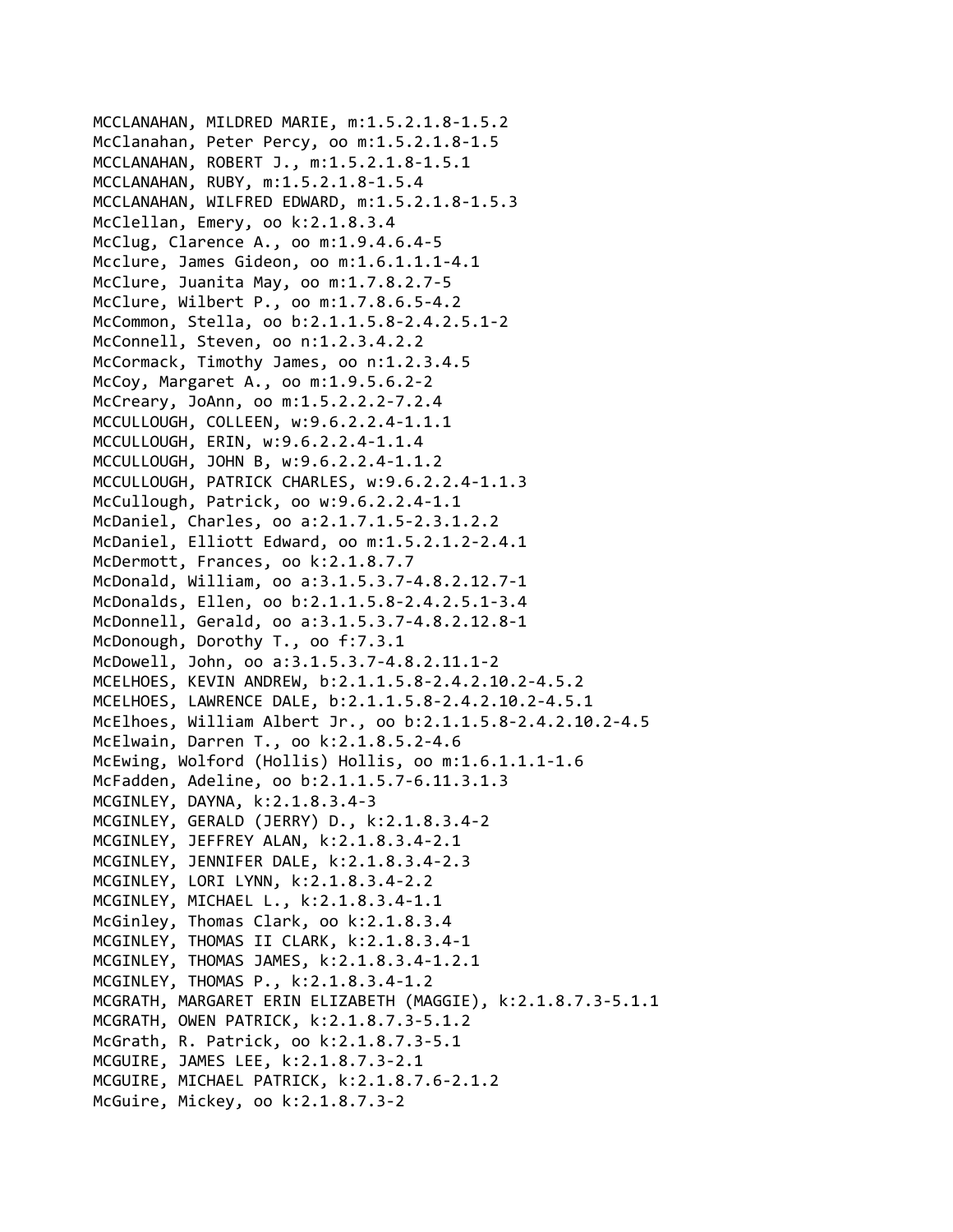MCGUIRE, NICHOLAS ALAN, k:2.1.8.7.6‐2.1.1 McGuire, Patrick Michael, oo k:2.1.8.7.6‐2.1 McHale, Ruth Loretta, oo m:1.6.1.1.1‐3.3 MCHENRY, BRENT, e:2.1.1.5.1 MCHENRY, VERNON SCOTT, e:2.1.1.5.2 McHenry, William Byrd, oo e:2.1.1.5 McHugh, James Irvin (Irvie), oo k:2.1.8.3.2 McInnis, Julie, oo f:6.1.2.1 McInroy, Waldo Auga, oo b:2.1.1.5.7‐6.6.1.2.2‐7 McIntire, Judy, oo b:2.1.1.5.8‐2.4.2.10.1‐2.5 McKay, James H., oo e:2.3.2 McKee, Edward, oo a:3.1.5.3.7‐4.7.2.12.3‐4 McKeen, Jesse Herbert, oo m:1.9.5.4.2‐2.6 McKenna, Helen Winnen, oo m:1.7.8.8.7‐1.1 McKenzie, ?, oo m:1.5.2.1.8‐1.6.4 McKirchy, Orrin James, oo m:1.9.4.6.4‐3.4 MCLAIN, BEVERLY, b:2.1.1.5.8‐2.4.2.5.1‐2.2 MCLAIN, CHARLES ROBERT (BOB), b:2.1.1.5.8‐2.4.2.5.1‐3 MCLAIN, CONNIE RAY, b:2.1.1.5.8‐2.4.2.5.1‐3.1 MCLAIN, DONNA FAE, b:2.1.1.5.8‐2.4.2.5.1‐3.2 MCLAIN, FORREST W., b:2.1.1.5.8‐2.4.2.5.1‐2 McLain, LaRee J., oo m:1.5.2.1.5‐6.4.3 MCLAIN, LINDA LOU, b:2.1.1.5.8‐2.4.2.5.1‐3.5 MCLAIN, MARLENE, b:2.1.1.5.8‐2.4.2.5.1‐2.1 MCLAIN, NEVA, b:2.1.1.5.8‐2.4.2.5.1‐1 MCLAIN, ROBERT, b:2.1.1.5.8‐2.4.2.5.1‐3.4 MCLAIN, WILLIAM R., b:2.1.1.5.8‐2.4.2.5.1‐3.3 McLain, William R., oo b:2.1.1.5.8‐2.4.2.5.1 McLean, Kathleen Remy, oo c:1.5.3.1 McMahon, Gloria Irene, oo m:1.5.2.1.4‐1.4.5 MCMANUS, JAKE RILEY, a:3.1.5.3.7‐4.5.2.7.1‐4.1.1.1 McManus, James J., oo a:3.1.5.3.7‐4.5.2.7.1‐4.1 MCMANUS, SHAWN KELSEY, a:3.1.5.3.7‐4.5.2.7.1‐4.1.1 McNair, Edwin, oo q:3.1 MCNAIR, HARRIET, q:3.1.1 McNamara, John Thomas, oo m:1.7.8.7.1‐1.6 McNew, Harry, oo m:1.6.1.1.1‐2.5 McNulty, Mary Ann, oo b:2.1.1.7.4‐7.8.3.9.1‐1 Me'nestreau, Thierry, oo b:2.1.1.7.4‐2.3.1.1.1‐1.1.1.2.2 Medley, Christine A., oo m:1.9.4.9.1 Meehan, Harry Leo, oo w:1.9.4.3.3 MEEHAN, PATRICIA ELAINE LOUISE, w:1.9.4.3.3‐1 Meer, Lillian B., oo m:1.6.1.1.1‐2.12 Meier, Ingeburg Anna, oo m:1.5.3.4.2‐2.3.4 Meinert, Judy Claire, oo m:1.7.8.8.7‐9.3 Meinke, Alma Marie, oo f:7.6 Meis, Juliana, oo b:2.1.1.7.4‐2.4.5 Meis, Maria Katharina, oo b:2.1.1.1.6‐9.4.1 Meisner, Joseph David, oo b:2.1.1.5.8‐2.4.2.5.2‐4.2 MEISNER, MEHRIA, b:2.1.1.5.8‐2.4.2.5.2‐4.2.2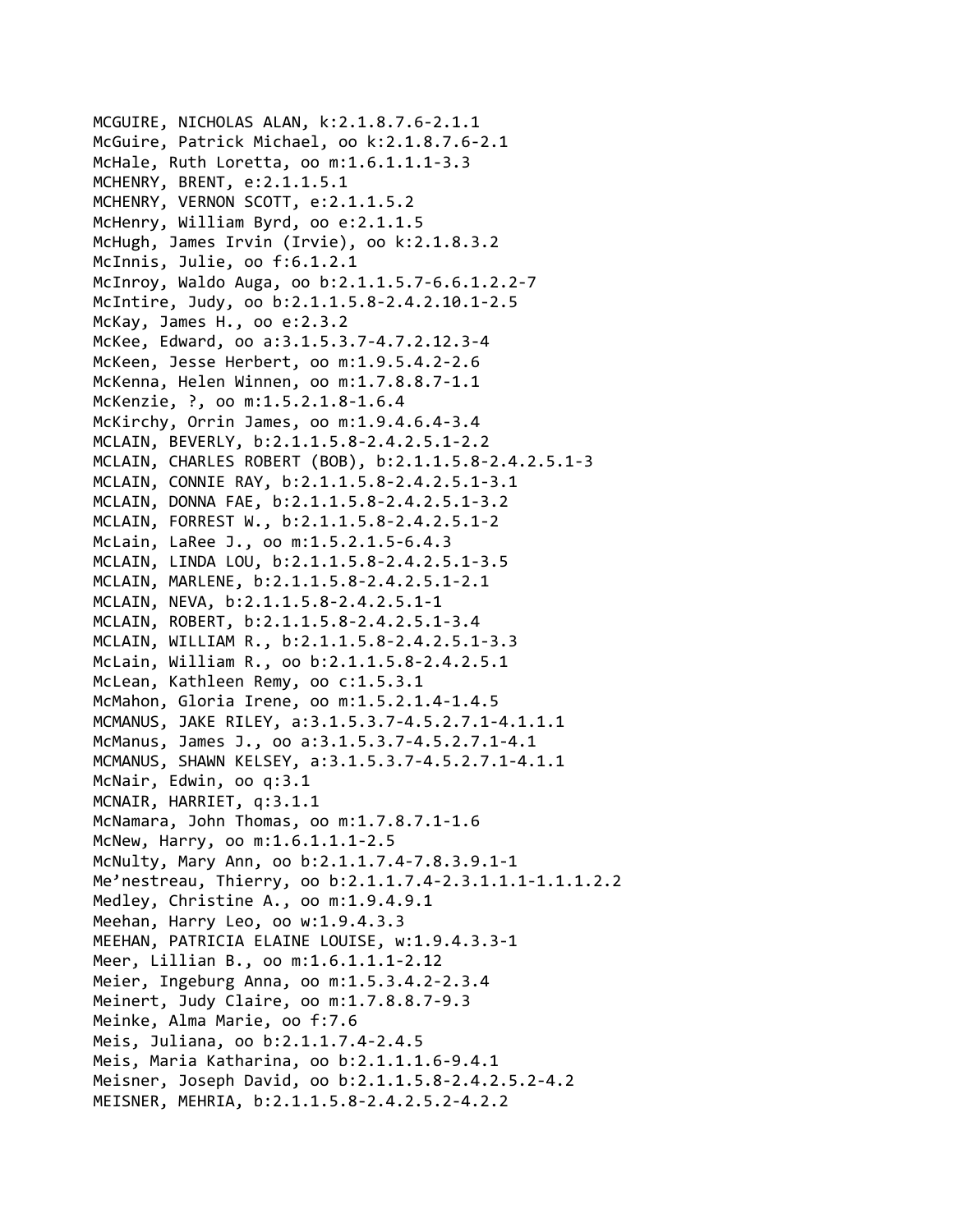```
MEISNER, SEAN EDISON, b:2.1.1.5.8‐2.4.2.5.2‐4.2.1
Melcher, Hattie Helena Minna, oo a:3.1.5.3.7‐4.5.2.2.2‐4
Melchert, ?, oo a:3.1.5.3.7‐4.7.6.9.3‐5
Melven, John (Moody) Moody, oo m:1.5.2.1.2‐1.5
Menard, George Welda, oo m:1.6.1.1.1‐4.1
Menard, Mary Elizabeth, oo m:1.9.5.6.2
Mengel, Alexander, oo a:3.1.5.3.7‐4.8.2.4.3‐7.4
MENGEL, PETER, a:3.1.5.3.7‐4.8.2.4.3‐7.4.1
MENGEL, PHILIPP, a:3.1.5.3.7‐4.8.2.4.3‐7.4.2
Menn, Flora, oo k:2.1.8.7.1
Mensch, Karolina, oo b:2.1.1.1.6‐9.4.3.1
Mentz, Monique, oo x:1.3.1.6.5‐6
Mergenthaler, Edward J., oo m:1.5.2.2.2‐10
Merian, Annie, oo e:1
Merkel, Anna Katharina, oo m:1.9.11.6.1‐5.1
Merkel, Bonnie Lee, oo a:3.1.5.3.7‐4.5.2.7.5‐6
Merklin, Albert, oo m:1.5.2.1.2‐7.7
MERKLIN, URSULA MARIA, m:1.5.2.1.2‐7.7.3
MERKLIN, WERNER FRANZ JOSEF, m:1.5.2.1.2‐7.7.1
Merriott, Terri Lynn, oo b:2.1.1.5.7‐6.11.5.6.1.1.4
MERTENS, AUBREY MARIE, a:3.1.5.3.7‐4.5.2.7.10‐3.2.1.1
MERTENS, ERIN MARGERET, a:3.1.5.3.7‐4.5.2.7.10‐3.2.1.2
Mertens, Ralph Herman, oo m:1.5.2.1.8‐1.6.8
Mertens, Thomas George, oo a:3.1.5.3.7‐4.5.2.7.10‐3.2.1
MESLER, ALANNA BREANNE, k:2.1.8.3.1‐2.3.1.2
MESLER, AUBRIN DANAE, k:2.1.8.3.1‐2.3.1.1
Mesler, Ronald Lee II, oo k:2.1.8.3.1‐2.3.1
MESSINGER, ADOLF, a:3.1.5.3.7‐4.7.6.9.4‐3
Messinger, Adolf, oo a:3.1.5.3.7‐4.7.6.9.4
MESSINGER, ALEXANDER, a:3.1.5.3.7‐4.7.6.9.4‐7
MESSINGER, ANNA, a:3.1.5.3.7‐4.7.6.9.4‐6
MESSINGER, BERNHARD, a:3.1.5.3.7‐4.7.6.9.4‐8
MESSINGER, ELLA, a:3.1.5.3.7‐4.7.6.9.4‐5
MESSINGER, ELSE, a:3.1.5.3.7‐4.7.6.9.4‐1
Messinger, Friederike, oo a:3.1.5.3.7‐4.7.7.4
MESSINGER, LILLI, a:3.1.5.3.7‐4.7.6.9.4‐2
MESSINGER, OLGA, a:3.1.5.3.7‐4.7.6.9.4‐4
Metga, Jrmgard, oo m:1.9.7.3.2‐1.3
Metz, Martha, oo b:2.1.1.5.4‐2.1.1.6
Metzger, Johann Michael, oo z97.1
Metzler, Eric, oo a:3.1.5.3.7‐4.8.2.8.2‐1.2.1
METZLER, ZACHARY WILLIAM, a:3.1.5.3.7‐4.8.2.8.2‐1.2.1.3
Mewes, Ida May, oo b:2.1.1.5.8‐2.4.2.11.1‐2
Mex, Jasmin Angelika, oo h:1.1.1.1.4
Meyer, Albert C., oo m:1.5.2.1.2‐2.4.6
MEYER, ANGELA MARCENE, b:2.1.1.5.8‐2.4.2.5.2‐3.3.1
MEYER, DANIELLE ILENE, b:2.1.1.5.8‐2.4.2.5.2‐3.3.2
Meyer, Dennis Roy, oo b:2.1.1.5.8‐2.4.2.5.2‐3.3
Meyer, Elisabeth Emmy, oo y:1.4.3.8.3‐10.6.6
Meyer, Elizabeth, oo m:1.9.4.5.5‐5
```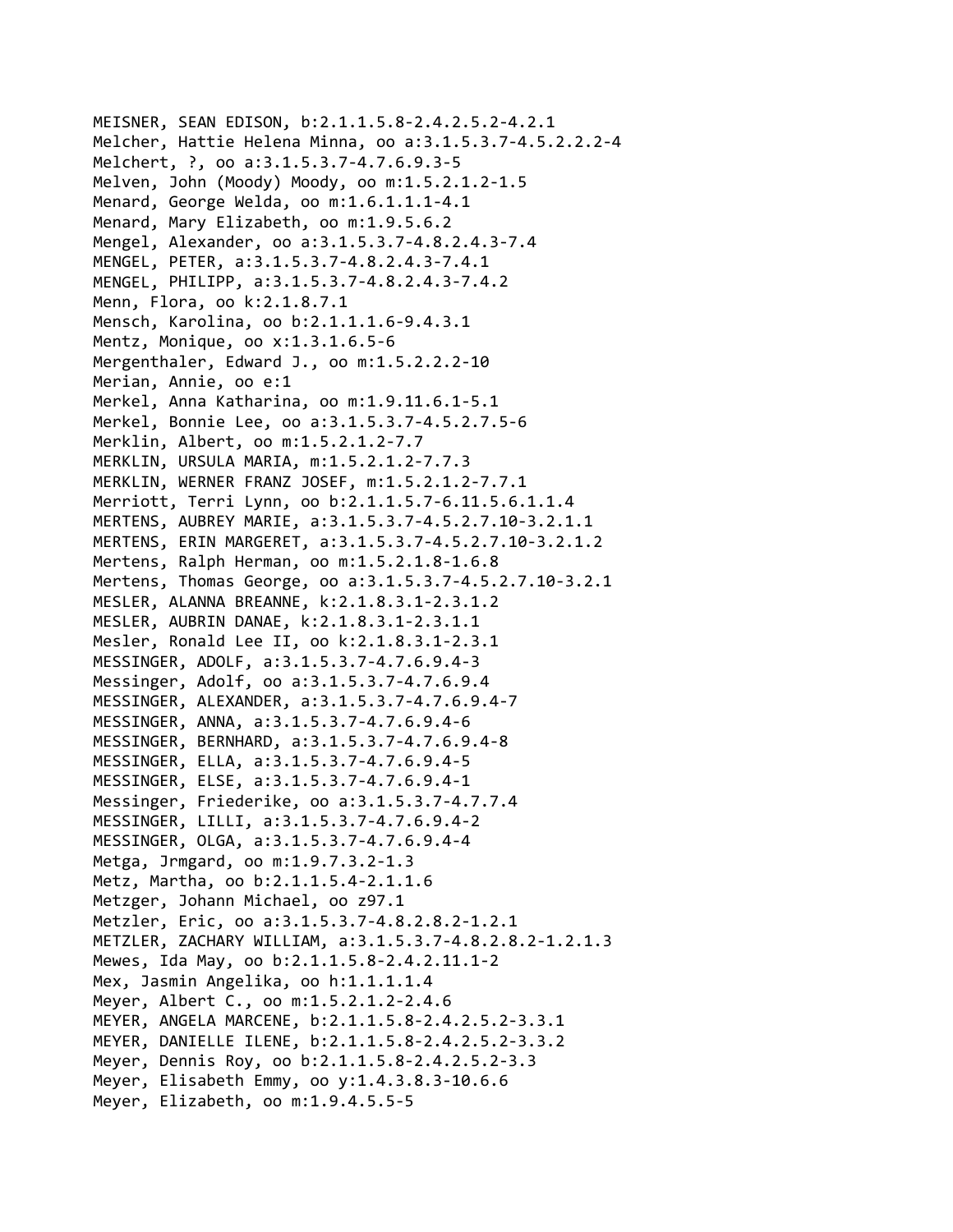Meyer, Emelia, oo a:3.1.5.3.7‐4.5.2.2.6 Meyer, Emilia (Amelia), oo z24.2 Meyer, Frederick, oo m:1.7.8.7.6‐3.2 MEYER, MONICA RAE, b:2.1.1.5.8‐2.4.2.5.2‐3.3.3 Meyer, Ruth, oo a:3.1.5.3.7‐4.8.2.7.3‐2 Meyerhöffer, Ursula Margaretha, oo y:1.4.3.8.3‐11.1.3 Meyers, Connie Lynn, oo b:2.1.1.5.8‐2.4.2.11.2‐3.1 Meyers, Ford, oo e:2.1.1.1 MEYERS, WHITNEY HALE, e:2.1.1.1.1 Michael, Bärbel Elfriede, oo a:3.1.5.3.7‐4.7.4.3.3‐9.2 Michael, Clarence, oo m:1.7.8.6.4‐1.3 Michel, Monika, oo a:2.1.7.3.1‐1.1.1.1.3‐2.3 Michelfelder, Otto, oo a:2.1.7.3.1‐1.1.1.1.2‐2 Michles, Loveria, oo w:9.6.2.2 MIDDLEKAUF, KAYLA, a:3.1.5.3.7‐4.8.6.6.3‐3.3.2 MIDDLEKAUF, RACHEL, a:3.1.5.3.7‐4.8.6.6.3‐3.3.1 MIDDLEKAUF, RAYAN, a:3.1.5.3.7‐4.8.6.6.3‐3.3.3 Middlekauf, Steve, oo a:3.1.5.3.7‐4.8.6.6.3‐3.3 Mieth, Hermann, oo m:1.7.1.8.1‐4.2 MIICK, Rita Marie, oo b:2.1.1.5.7‐6.11.5.5.3‐1 Mika, Emilie (Milchen), oo b:2.1.1.7.4‐2.4.1.2.2‐8.2 MIKENAS, ANNE HEE JIN, a:3.1.5.3.7‐4.8.2.7.3‐4.2.2 Mikenas, John, oo a:3.1.5.3.7‐4.8.2.7.3‐4.2 MIKENAS, MICHAEL VICTOR, a:3.1.5.3.7‐4.8.2.7.3‐4.2.1 MIKULECKY, ALEXANDER P., m:1.7.8.8.2‐5.4 MIKULECKY, ALEXANDER, m:1.7.8.8.2‐5 MIKULECKY, ARLENE G., m:1.7.8.8.2‐7.3 MIKULECKY, EDITH M., m:1.7.8.8.2‐3.2 MIKULECKY, EUGENE A., m:1.7.8.8.2‐7.1 MIKULECKY, FRANCIS JOSEPH, m:1.7.8.2.5‐3.3 MIKULECKY, FRANCIS JOSEPH, m:1.7.8.8.2‐2 Mikulecky, Francis Joseph, oo m:1.7.8.2.5‐3 MIKULECKY, FRANCIS, m:1.7.8.2.5‐3.4 MIKULECKY, GEORGE C., m:1.7.8.8.2‐3.1 MIKULECKY, HELEN L., m:1.7.8.8.2‐7.2 MIKULECKY, HELEN, m:1.7.8.2.5‐3.5 MIKULECKY, HERBERT A., m:1.7.8.8.2‐5.5 MIKULECKY, HUBERT FELIX, m:1.7.8.8.2‐6 MIKULECKY, JACOB EDWARD, m:1.7.8.2.5‐3.6 MIKULECKY, JEROME P., m:1.7.8.8.2‐8 MIKULECKY, JOSEPH, m:1.7.8.8.2‐7 Mikulecky, Joseph, oo m:1.7.8.8.2 MIKULECKY, JOSEPHINE H., m:1.7.8.8.2‐5.3 MIKULECKY, KATHERINE (KATE) C., m:1.7.8.8.2‐9 MIKULECKY, MADELINE B., m:1.7.8.2.5‐3.1 MIKULECKY, MARGARET, m:1.7.8.8.2‐5.2 MIKULECKY, MARIA (MAGGIE) MAGDALENA, m:1.7.8.8.2‐4 MIKULECKY, MARIA, m:1.7.8.8.2‐1 MIKULECKY, MARIE CAROLINE, m:1.7.8.2.5‐3.2 MIKULECKY, MARIE O., m:1.7.8.8.2‐5.1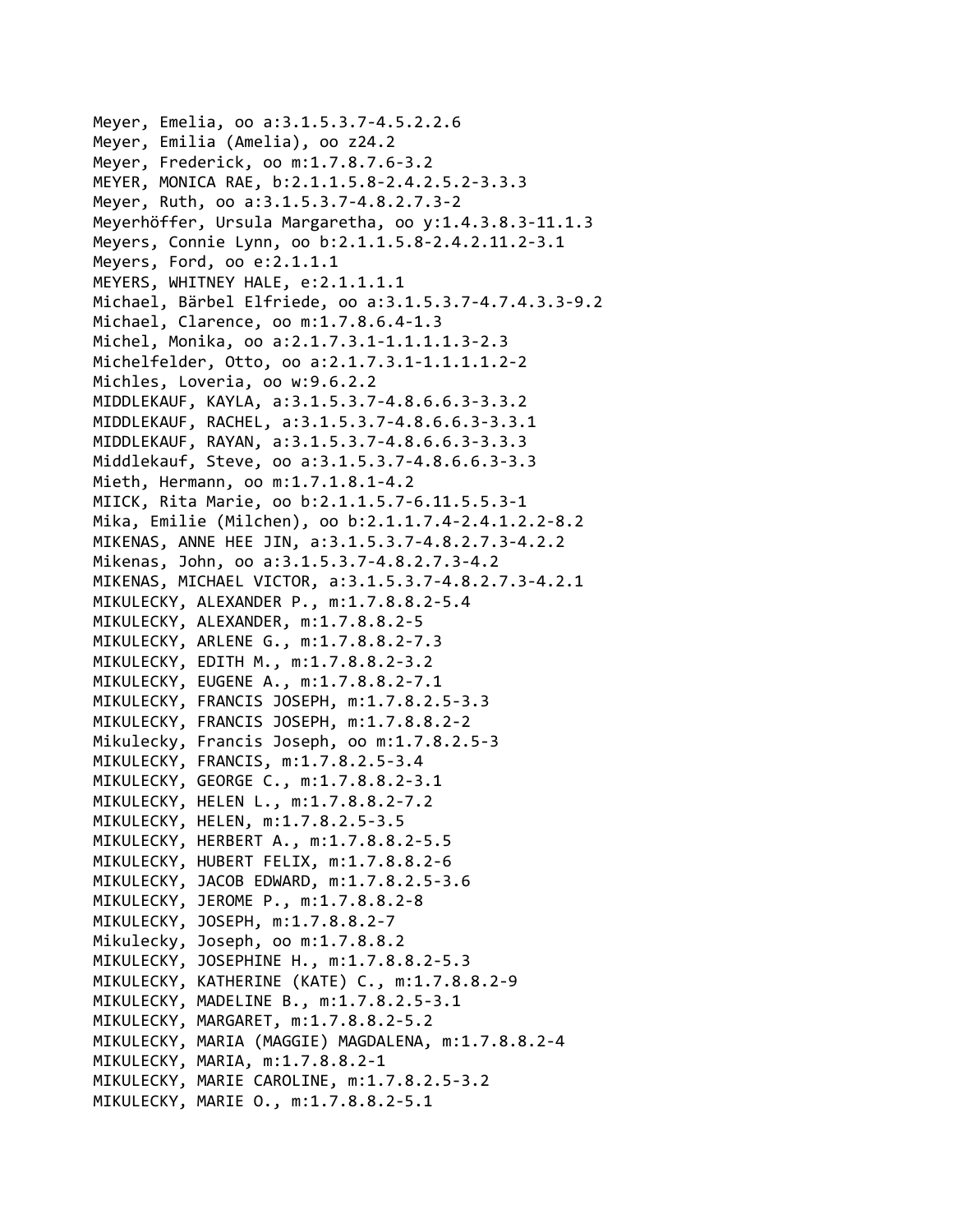```
MIKULECKY, MARY EDITH NOLL, m:1.7.8.8.2‐3.3
MIKULECKY, MILDRED DOROTHY, m:1.7.8.8.2‐6.1
MIKULECKY, RICHARD R., m:1.7.8.8.2‐5.6
MIKULECKY, ROSE ANASTASIA, m:1.7.8.8.2‐10
MIKULECKY, WILLIAM DAVID, m:1.7.8.8.2‐3
Milbradt, K., oo a:3.1.5.3.7‐4.7.6.9.4‐1
MILES, Arthur, oo b:2.1.1.5.7‐6.11.5.4.4
Milfeld, John Michael, oo m:1.6.1.2
MILFELD, MICHAEL, m:1.6.1.2.1
Miller, ?, oo b:2.1.1.5.7-6.6.6.2.7-1.3
Miller, Arlice Mae, oo a:3.1.5.3.7‐4.8.2.12.10‐1
Miller, Catherine, oo m:1.7.8.8.3‐2
Miller, Catherine, oo m:1.7.8.8.6‐5
Miller, Dawn, oo f:7.4.8.1
Miller, Donna Marie, oo a:3.1.5.3.7‐4.8.2.1.3‐2.1
Miller, Elizabeth, oo b:2.1.1.5.7‐6.6.7.4
Miller, Elvina, oo m:1.9.5.4.2‐2.3
Miller, Eric M., oo a:3.1.5.3.7‐4.5.2.7.10‐3.3.1
MILLER, JACOB, a:3.1.5.3.7‐4.8.1.7.1.3
Miller, Jakob, oo a:3.1.5.3.7‐4.8.1.7.4
Miller, Jane, oo b:2.1.1.5.7‐6.11.1
Miller, Josephine, oo b:2.1.1.5.7‐6.11.2
Miller, Judith, oo b:2.1.1.5.7‐6.11.2.5.1‐3
Miller, Louis, oo b:2.1.1.5.7‐6.11.7.1.1
MILLER, LYDIA, a:3.1.5.3.7‐4.8.1.7.1.1
Miller, Melvin Andrew, oo m:1.5.2.1.2‐5.3.3
Miller, Myrtle E., oo m:1.6.1.1.1‐3.4
MILLER, PHILLIP, a:3.1.5.3.7‐4.8.1.7.1.2
Miller, Phillip, oo a:3.1.5.3.7‐4.8.1.7.1
MILLER, SAMATHA RAY‐ANN, a:3.1.5.3.7‐4.5.2.7.10‐3.3.1.1
Miller, Susanne, oo b:2.1.1.7.4‐2.4.1.2.2‐8
Mills, Carol, oo b:2.1.1.5.8‐2.4.2.10.1‐3.2
MILLS, CLARK WIETH, b:2.1.1.5.7‐6.6.6.6.3
Mills, Edward, oo b:2.1.1.5.7‐6.6.6.6
MILLS, LLOYD RAYMOND, b:2.1.1.5.7‐6.6.6.6.1
MILLS, LUCILLE RUTH, b:2.1.1.5.7‐6.6.6.6.2
Mills, Mark A., oo k:2.1.8.5.2‐4.4
MILLS, MILDRED OLIVE, b:2.1.1.5.7‐6.6.6.6.4
Mills, Virgil Franklin, oo m:1.5.2.1.4‐1.5.1
Miner, Jayne Elaine, oo b:2.1.1.5.7‐6.11.7.3.2
Minix, Carol, oo b:2.1.1.5.7-6.11.5.6.1.1.3
Minker, John, oo w:9.2.3.5
Minter, Velvia Louise, oo b:2.1.1.5.8‐2.4.2.10.5‐3
Mirch, Lillian Lucille, oo a:3.1.5.3.7‐4.8.2.11.11
Mirikitani, Lori May, oo a:3.1.5.3.7‐4.5.2.7.7‐3.2
Mischo, Florence, oo m:1.7.8.8.2‐5
Mitchell, Biddie, oo k:2.1.8.7.3‐3.2
Mitchell, Darlene, oo g:2.2.4
Mitchell, E.L., oo a:3.1.5.3.7‐4.8.2.8.2‐3
Mitter, Albert, oo m:1.9.7.4.4‐7.2
```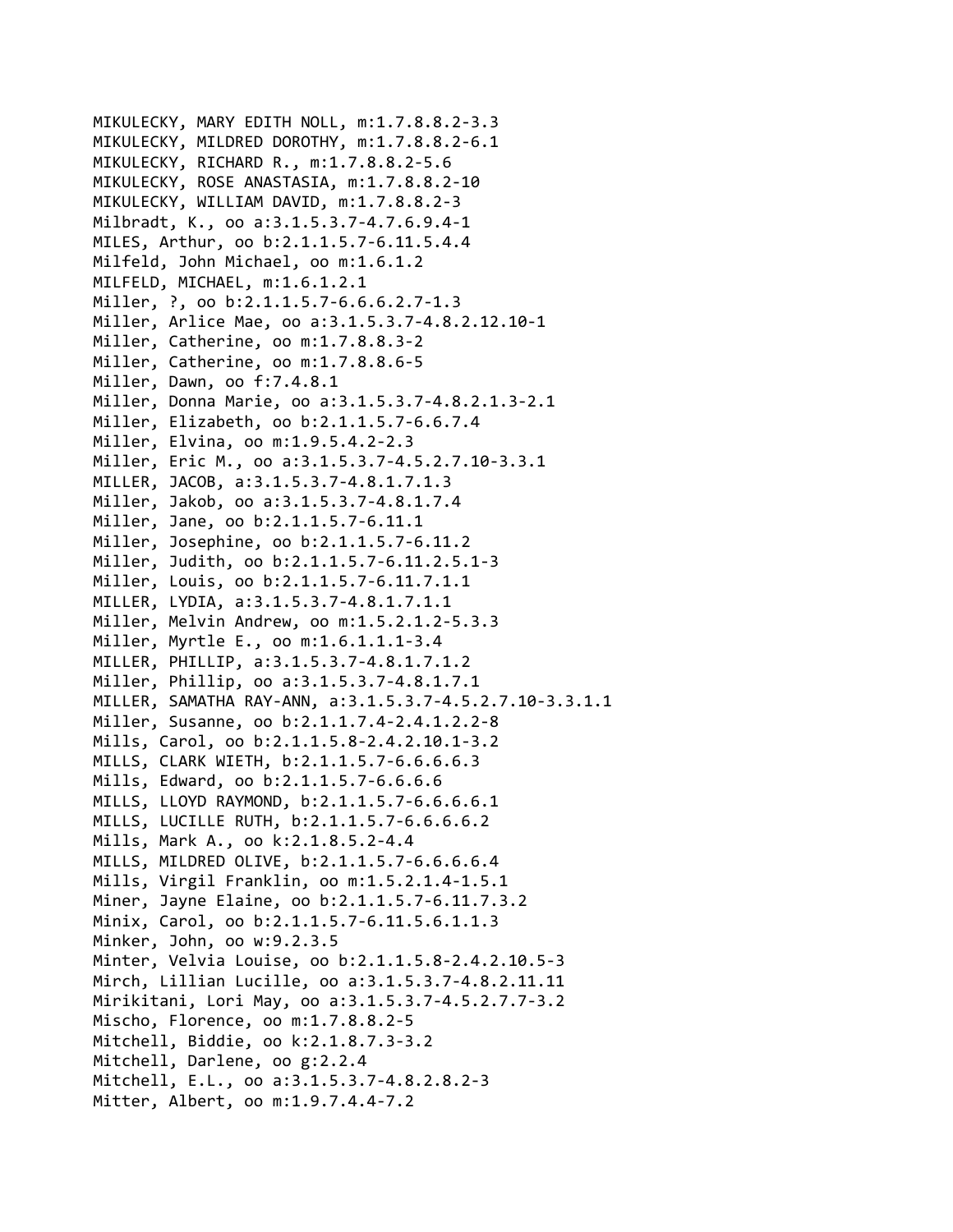```
Moberg, Marilyn, oo a:3.1.5.3.7‐4.8.2.8.2‐1.2
Modde, Clarence Joseph, oo m:1.6.1.1.1‐6.6
Moeller, Irvin, oo a:3.1.5.3.7‐4.8.2.12.2‐1
MÖGLING, NELLI, a:3.1.5.3.7‐4.8.2.4.10‐6.1
Mögling, Theodor, oo a:3.1.5.3.7‐4.8.2.4.10‐6
Mohan, Gregory, oo b:2.1.1.5.7‐6.6.1.2.2‐1.2
Mohl, Bertha, oo b:2.1.1.5.7‐6.6.6.3.1
Mohr, Ellna Blanche, oo b:2.1.1.5.8‐2.4.2.13.5
Mohrbacher, Adam C., oo m:1.7.8.6.3
Mohrbacher, Adam C., oo m:1.7.8.7.4
MOHRBACHER, AMANDA LOUISE, m:1.7.8.7.4‐6
MOHRBACHER, BENJAMIN JACOB, m:1.7.8.7.4‐1
MOHRBACHER, BENJAMIN M., m:1.7.8.7.4‐1.1
MOHRBACHER, ELEANOR KATHERINE, m:1.7.8.7.4‐4
MOHRBACHER, ELVIRA, m:1.7.8.7.4‐8
MOHRBACHER, FLORENCE BARBARA, m:1.7.8.7.4‐7
MOHRBACHER, HARVEY BENJAMIN, m:1.7.8.7.4‐1.2
MOHRBACHER, JOSEPHINE B., m:1.7.8.7.4‐2
MOHRBACHER, LESLIE OSCAR, m:1.7.8.7.4‐1.3
MOHRBACHER, MAGDALENA R., m:1.7.8.6.3‐1
MOHRBACHER, MAGDALENA R., oo m:1.7.8.2.8
MOHRBACHER, OSCAR SYLVESTER, m:1.7.8.7.4‐5
MOHRBACHER, ROBERT, m:1.7.8.7.4‐9
MOHRBACHER, THEODORE FELIX, m:1.7.8.7.4‐3
Molina, Lacey Lynette, oo a:3.1.5.3.7‐4.5.2.2.5‐3.1.1
MOLINE, EMMA, k:2.1.8.2.1.2
MOLINE, JOHN, k:2.1.8.2.1.1
Moline, John, oo k:2.1.8.2.1
MOLINE, MARCELLA MILDRED, k:2.1.8.2.1.4
MOLINE, THERESA ALBERTA, k:2.1.8.2.1.3
MOLINE, VERNA JOSEPHINE, k:2.1.8.2.1.5
Molks, Monica, oo b:2.1.1.1.4‐1.6.5.4.7‐1.2
Moll, Daniel, oo m:1.6.1.3.9
Moll, Oscar, oo b:2.1.1.5.7‐6.11.2.6
Moll, Oscar, oo b:2.1.1.5.7‐6.11.3.4
Möller, Manfred, oo a:3.1.5.3.7‐4.7.4.3.3‐4.4
Monahon, Clara, oo b:2.1.1.5.8‐2.4.2.11.1‐2.3
Monk, Heiner Paul, oo m:1.9.11.5.4‐1
Montgomery, Frank V., oo m:1.6.1.1.1‐6.4
Montgomery, Keith, oo k:2.1.8.6.2‐1.2.4
Montz, Barbara, oo w:9.6.2.1.5‐3
Moomaw, Herman, oo b:2.1.1.5.7‐6.6.7.1.4
MOOMAW, MARGARITE ELLEN, b:2.1.1.5.7‐6.6.7.1.4‐1
MOOMAW, VIOLA MAE, b:2.1.1.5.7‐6.6.7.1.4‐2
MOORE, CHELSEA, a:3.1.5.3.7‐4.8.2.1.3‐7.2.3.1
Moore, Diana S., oo b:2.1.1.5.8‐2.4.2.10.1‐2.3
Moore, Lisa, oo b:2.1.1.5.7‐6.11.4.2.4‐1.1.1
Moore, Lura Jenny, oo m:1.6.1.1.1‐1.9
Moore, Mary Myrtle, oo m:1.6.1.1.1‐6.5
MOORE, NATHAN, a:3.1.5.3.7‐4.8.2.1.3‐7.2.3.2
```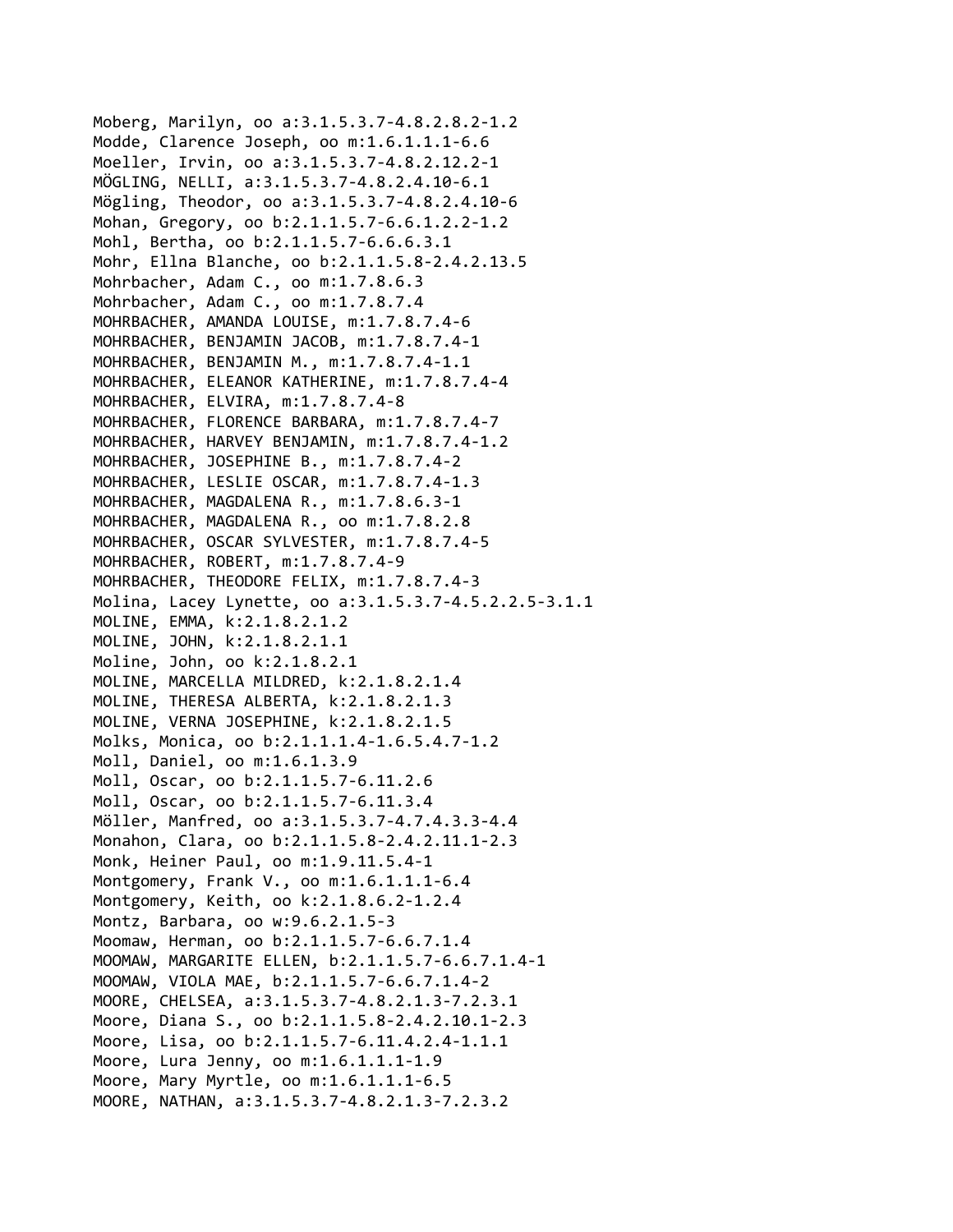```
Moore, Norma Lea, oo a:3.1.5.3.7‐4.8.2.1.3‐7.2
Moore, Patsy, oo k:2.1.8.7.3‐3
Moore, Thomas, oo a:2.1.7.1.5‐2.3.1.2.5
Moore, Trever, oo a:3.1.5.3.7‐4.8.2.1.3‐7.2.3
Moran, John, oo a:3.1.5.3.7‐4.8.2.12.5‐2
Moran, Mary Katherine (Kathy), oo b:2.1.1.5.8‐2.4.2.12.1‐2.4
Morast, Evelyn, oo a:3.1.5.3.7‐4.8.2.1.3‐6
Moreland, Calvin, oo a:3.1.5.3.7‐4.8.2.11.1‐2
MORGAN, CLAIR LA VERNE, b:2.1.1.5.7‐6.11.5.8.3‐1
Morgan, Fred, oo b:2.1.1.5.7‐6.11.5.8.3
Morgan, Virginia M., oo m:1.9.4.4.6‐2.1
Morgen, ?, oo a:3.1.5.3.7‐4.8.2.13.2‐2
Morgenstern, Anna Catharina, oo b:2.1.1.5.7
MORITZ, ADELAIDE, m:1.7.8.2.2‐4
MORITZ, ADELAIDE, m:1.7.8.2.2‐9.1
MORITZ, ALICE, m:1.7.8.2.2‐7.5
MORITZ, ANNA BLANCHE, m:1.7.8.2.2‐9.4
MORITZ, ANNA, m:1.7.8.2.2‐5
MORITZ, BERNARD A., m:1.7.8.2.2‐9.3
MORITZ, CATHERINE, m:1.7.8.2.2‐1
MORITZ, CHARLES, m:1.7.8.2.2‐11
MORITZ, CLARENCE ANTHONY, m:1.7.8.2.2‐13.3
MORITZ, FABIANN C., m:1.7.8.2.2‐7.3
MORITZ, FRANCIS CHARLES, m:1.7.8.2.2‐7.4
MORITZ, FRANK J., m:1.7.8.2.2‐9
MORITZ, HERBERT ANTHONY, m:1.7.8.2.2‐13
MORITZ, HOWARD, m:1.7.8.2.2‐9.5
MORITZ, IRMA MAE, m:1.7.8.2.2‐13.1
MORITZ, JOHN, m:1.7.8.2.2‐3
MORITZ, JOSEPH B., m:1.7.8.2.2‐9.2
MORITZ, LEO ARTHUR, m:1.7.8.2.2‐7.1
MORITZ, LEONARD FRANCIS, m:1.7.8.2.2‐13.2
MORITZ, LUCILLE, m:1.7.8.2.2‐13.6
MORITZ, MARY LUCILLE, m:1.7.8.2.2‐6
MORITZ, NICHOLAS MICHAEL, m:1.7.8.2.2‐14
MORITZ, OTTILIA T., m:1.7.8.2.2‐10
MORITZ, PETER JOSEPH, m:1.7.8.2.2‐7.9
MORITZ, PETER S., m:1.7.8.2.2‐2
Moritz, Peter S., oo m:1.7.8.2.2
MORITZ, PHILLIP, m:1.7.8.2.2‐7
MORITZ, RAYMOND A., m:1.7.8.2.2‐13.5
MORITZ, RICHARD, m:1.7.8.2.2‐7.7
MORITZ, ROBERT (T. ROBERT) THEODORE, m:1.7.8.2.2‐7.6
MORITZ, ROSA L., m:1.7.8.2.2‐8
MORITZ, ROSE MARIE, m:1.7.8.2.2‐9.6
MORITZ, RUTH E., m:1.7.8.2.2‐9.7
MORITZ, STANLEY, m:1.7.8.2.2‐7.2
MORITZ, THERESA, m:1.7.8.2.2‐13.4
MORITZ, VERONICA HELEN, m:1.7.8.2.2‐12
Morlock, ElRoy Edward, oo a:3.1.5.3.7‐4.8.2.8.8‐5
```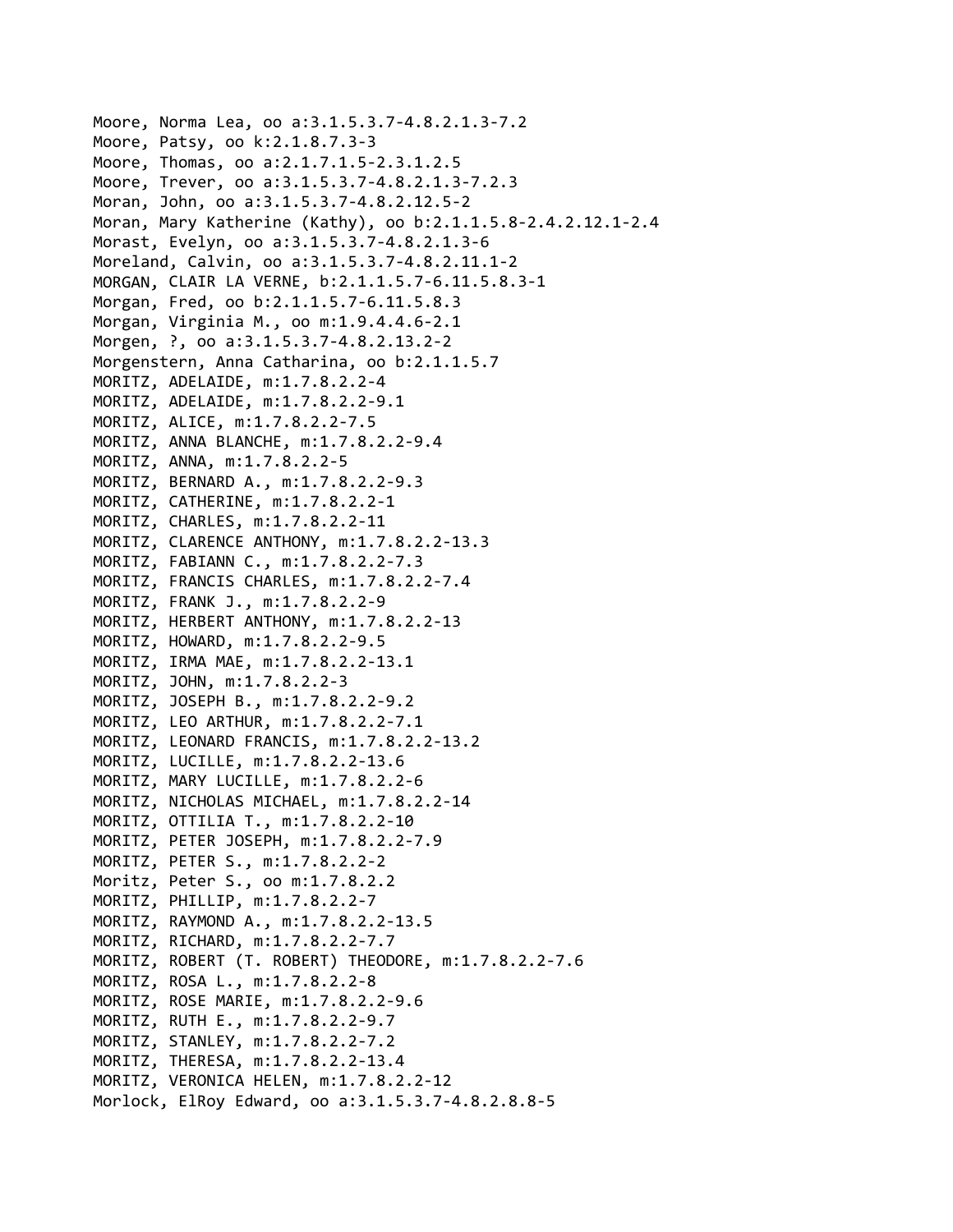```
MORLOCK, RACHEL, a:3.1.5.3.7‐4.8.2.8.8‐5.6
MORLOCK, RHONDA, a:3.1.5.3.7‐4.8.2.8.8‐5.5
MORLOCK, RODNEY, a:3.1.5.3.7‐4.8.2.8.8‐5.2
MORLOCK, RONNIE, a:3.1.5.3.7‐4.8.2.8.8‐5.3
MORLOCK, ROXANE, a:3.1.5.3.7‐4.8.2.8.8‐5.4
Moroff, Käthe, oo z169
Morris, Craig, oo b:2.1.1.5.8‐2.4.2.10.4‐1.2.1
Morris, Joann, oo n:1.2.8.5.2
MORRIS, MONICA, b:2.1.1.5.8‐2.4.2.10.4‐1.2.1.1
Morris, Rebecca Blanton, oo k:2.1.8.3.2‐1
MORRISON, AMY LYNN, b:2.1.1.5.7‐6.11.5.1.1‐2.2.3
Morrison, Hadley Frederick, oo b:2.1.1.5.7‐6.11.5.1.1‐2.2
Morrison, Hadley Frederick, oo b:2.1.1.5.7‐6.11.5.1.1‐2.2
MORRISON, KEVIN HADLEY, b:2.1.1.5.7‐6.11.5.1.1‐2.2.1
MORRISON, RYAN LEE, b:2.1.1.5.7‐6.11.5.1.1‐2.2.2
Morsch, Joseph, oo b:2.1.1.1.4‐1.11.4
Mosbach, Georg, oo m:1.9.11.5.6‐2
MOSBACH, HEINZ EGON BERNHARD, m:1.9.11.5.6‐2.1
Mosbach, Johann Baptist, oo m:1.7.4
Mosbach, Josefine, oo m:1.7.1.3.1‐3.6
Mosbach, Joseph, oo m:1.7.1.2.3‐4.8
Mosbach, Lorenz (Laurentius), oo m:1.7.4
Moseley, David, oo k:2.1.8.7.2‐2.1.2
MOSELEY, JORDYN RAE, k:2.1.8.7.2‐2.1.2.1
MOSELEY, KATHERINE GRACE, k:2.1.8.7.2‐2.1.2.2
Moser, Adolf, oo m:1.5.3.4.2‐5.6
MOSER, ALFRED JOSEF, m:1.5.3.5.5‐2.2
MOSER, AMALIA, m:1.5.1.1.1
Moser, Amalie, oo m:1.5.11.2
MOSER, ANGELIKA, a:3.1.5.3.7‐4.8.2.4.3‐5.1.1
MOSER, BENJAMIN, m:1.5.1.3
Moser, Bernhard, oo m:1.7.1.8.1‐4.6
Moser, Darrel, oo a:3.1.5.3.7‐4.7.12.6.8
MOSER, DIANA, a:3.1.5.3.7‐4.8.2.4.3‐7.4.3
MOSER, ELSA MARIA, m:1.5.3.5.5‐2.7
MOSER, EMIL LORENZ, m:1.7.1.10.1‐1.5
MOSER, EMIL LORENZ, oo m:1.5.2.2.7‐1.3
MOSER, FELIX, a:3.1.5.3.7‐4.8.2.4.3‐7.4.4
MOSER, FERDINAND, m:1.5.3.4.2‐5.6.3
Moser, Fjodor, oo a:3.1.5.3.7‐4.8.2.4.3‐7.4
MOSER, FRANZ PAUL, m:1.7.1.10.1‐1.6
MOSER, FRANZ RICHARD, m:1.5.3.5.5‐2.6
MOSER, FRANZ, m:1.7.1.10.1‐4
Moser, Franz, oo m:1.7.1.3.1‐3.1
MOSER, FRANZISKA, m:1.7.1.10.1‐1.2
Moser, Franziska, oo m:1.7.1.2.3‐4.7
Moser, Heinrich Herman, oo m:1.9.2.4.6‐2.1
MOSER, HEINRICH, m:1.7.1.10.1‐2
Moser, Heinrich, oo m:1.7.1.10.1
MOSER, HERMANN, m:1.7.1.10.1‐3
```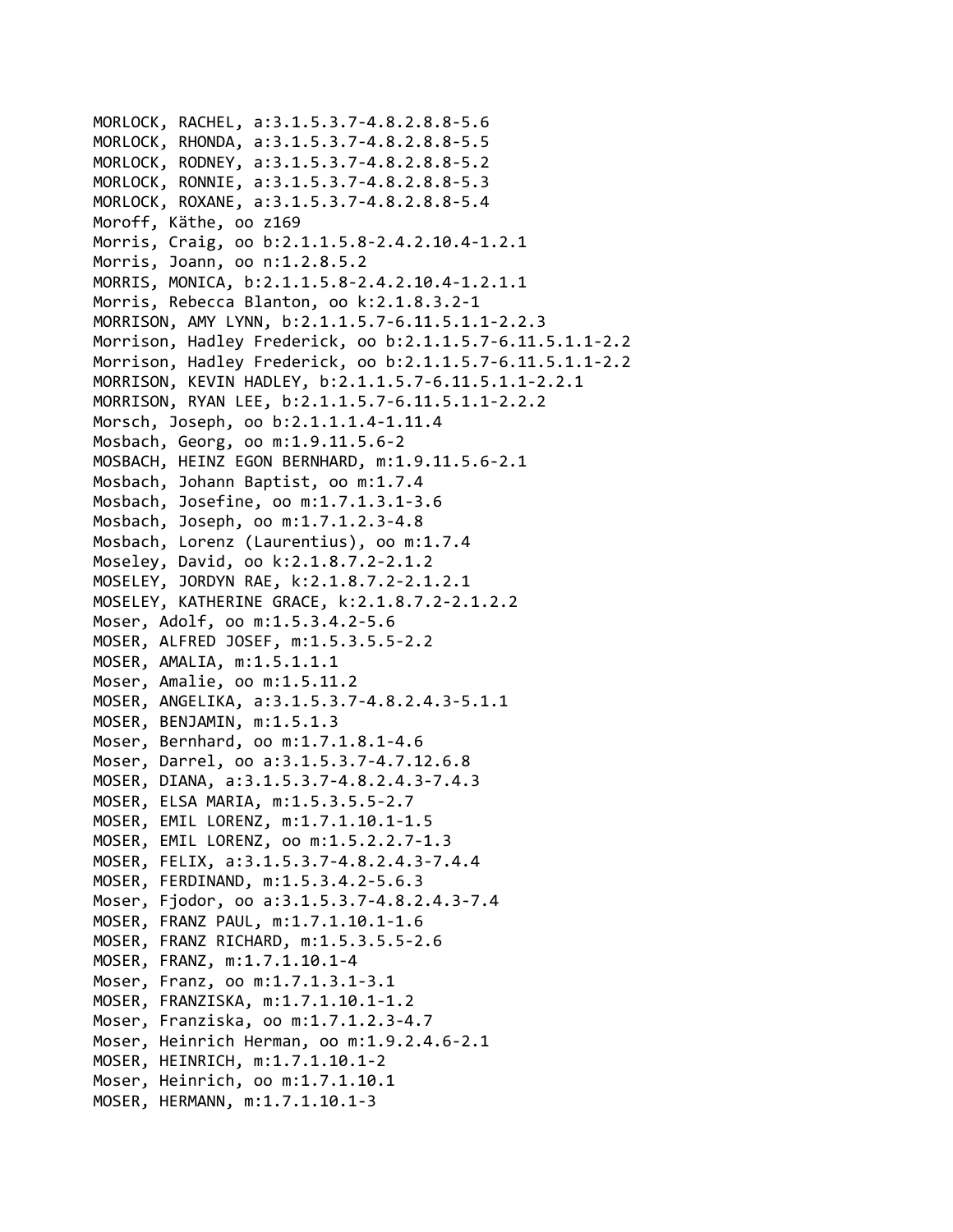```
MOSER, HILDA, m:1.5.3.5.5‐2.3
MOSER, HILDEGARD, m:1.5.3.5.5‐2.4
MOSER, JOHANN ENGLEBERT, m:1.5.1.5
MOSER, JOSEF, m:1.5.1.10
MOSER, JOSEF, m:1.7.1.10.1‐5
Moser, Josef, oo m:1.5.1
MOSER, JULIUS ERNST, m:1.5.3.5.5‐2.1
MOSER, KARL, m:1.5.3.5.5‐2.5
Moser, Katharina, oo m:1.7.3.7.3‐7
Moser, Leo, oo m:1.5.3.5.5‐2
Moser, Lothar Walter, oo m:1.5.3.4.2‐5.2.4
Moser, Magdalena, oo m:1.5.2
MOSER, MANUEL, a:3.1.5.3.7‐4.8.2.4.3‐5.1.2
MOSER, MARGARETA, m:1.5.3.4.2‐5.6.1
MOSER, MARIA AMALIA, m:1.5.1.6
MOSER, MARIA AMALIE, m:1.5.1.7
MOSER, MARIA AMELIA, m:1.5.1.4
MOSER, MARIA ANNA, m:1.5.1.1.2
MOSER, MARIA ANNA, m:1.5.1.1.4
MOSER, MARIA ANNA, m:1.5.1.11
MOSER, MARIA ANNA, m:1.7.1.10.1‐1.4
MOSER, MARIA ANNA, oo m:1.7.1.10.5‐1.1
Moser, Maria Elisabeth, oo m:1.7.1.3.1‐4.16
MOSER, MARIA JOSEPHA, m:1.5.1.2
MOSER, MARIA THERESIA, m:1.5.1.8
MOSER, MARKUS, m:1.7.1.10.1‐1
MOSER, MARKUS, m:1.7.1.10.1‐1.3
MOSER, MICHAEL, m:1.5.1.1
Moser, Oliver John, oo m:1.5.2.2.2‐2.1.8
MOSER, PAULINA, m:1.5.1.1.3
MOSER, THERESIA, m:1.5.1.1.5
MOSER, THERESIA, m:1.5.1.9
Moser, Theresia, oo m:1.7.1.10
Moser, Waldemar, oo a:3.1.5.3.7‐4.8.2.4.3‐5.1
MOSER, WENDELIN, m:1.7.1.10.1‐1.1
MOSER, WILHELN, m:1.5.3.4.2‐5.6.2
Moses, Flora Mae, oo b:2.1.1.5.7‐6.11.9
Mosher, Patricia Lynn, oo f:7.4.6.4
Mosmann, Barbara, oo m:1
Moßach, Theresia, oo m:1.7.1.8.1
Mößner, Gertrud, oo m:1.7.1.10.5‐1.1
Most, Gertrude, oo f:6.1.2
MOTZEL, ALBERT JOSEPH, m:1.9.4.5.9‐1
MOTZEL, ALFRED, m:1.9.4.5.5‐3
MOTZEL, ANGELINA LOUISE, m:1.9.4.5.8
MOTZEL, ANNA E., m:1.9.4.5.6
Motzel, Cornelius (Conrad), oo m:1.9.4.5
MOTZEL, EDNA ROSE, m:1.9.4.5.5‐4
MOTZEL, EDWIN FRANCIS, m:1.9.4.5.9‐2
MOTZEL, ELMER F., m:1.9.4.5.5‐5
```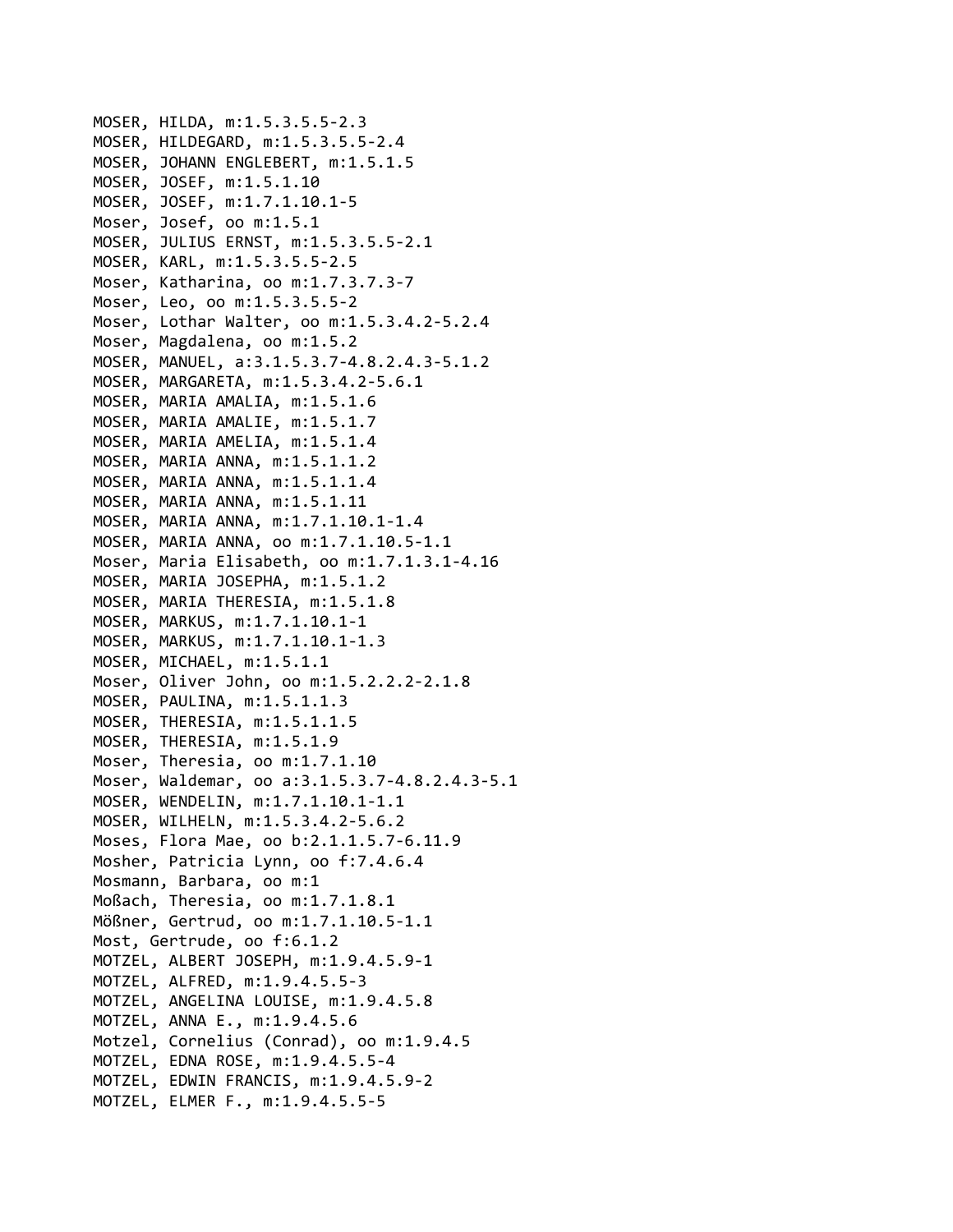MOTZEL, EMILIE, m:1.9.4.5.2 MOTZEL, EMMA PAULINE, m:1.9.4.5.7 MOTZEL, EMMA, m:1.9.4.5.5‐2 MOTZEL, FRANK WILLIAM WENDOLIN, m:1.9.4.5.5 MOTZEL, IVAN OTTO, m:1.9.4.5.5‐1 MOTZEL, LEO WILLIAM, m:1.9.4.5.9 MOTZEL, MARY JOSEPHINE, m:1.9.4.5.1 MOTZEL, MICHAEL HENOST, m:1.9.4.5.3 MOTZEL, ROSALINDA (LENA) PHILLIPINA, m:1.9.4.5.4 MOUTRAY, CECELIA, a:3.1.5.3.7‐4.5.2.2.7‐6.2.1.1 Moutray, Cliff, oo a:3.1.5.3.7‐4.5.2.2.7‐6.2 MOUTRAY, HOPE, a:3.1.5.3.7‐4.5.2.2.7‐6.2.3.1 MOUTRAY, KEVIN, a:3.1.5.3.7‐4.5.2.2.7‐6.2.3 MOUTRAY, NATHAN, a:3.1.5.3.7‐4.5.2.2.7‐6.2.2 MOUTRAY, SHAUN, a:3.1.5.3.7‐4.5.2.2.7‐6.2.1 Moyer, Darwin Edward, oo b:2.1.1.5.7‐6.11.5.1.4‐2.1 Muchlich, ?, oo b:2.1.1.5.8‐2.4.2.2.4 MUCHLICH, ALVA, b:2.1.1.5.8‐2.4.2.2.4‐1 MUCHLICH, GERTRUDE, b:2.1.1.5.8‐2.4.2.2.4‐2 Muchlich, John, oo b:2.1.1.5.8‐2.4.2.2.2 Muchlich, Minnie, oo b:2.1.1.5.8‐2.4.2.2.1 MUEHLHAEUSLER, ALONZO VALENTINE, m:1.9.5.4.4‐5 MUEHLHAEUSLER, BENENIA, m:1.9.5.4.4‐6 MUEHLHAEUSLER, CONRAD J., m:1.9.5.4.4 MUEHLHAEUSLER, LAVERNE A., m:1.9.5.4.4‐3 MUEHLHAEUSLER, MARY GLADYS, m:1.9.5.4.4‐2 MUEHLHAEUSLER, RUBY CAROLINE, m:1.9.5.4.4‐4 MUEHLHAEUSLER, RUDOLF, m:1.9.5.4.4‐1 Mueller, Joe, oo a:3.1.5.3.7‐4.7.2.4.5‐4 Mueller, Otto A., oo a:3.1.5.3.7‐4.5.2.7.2‐8 Mueller, Wendelinus, oo m:1.9.11.3 Muellersman, Corinne E., oo m:1.9.4.11.1‐2 Muenzenthaler, Wilhelm, oo z69 Mühlenbacher, Elisabetha, oo b:2.1.1.7.4‐8.4.3 MUHLHAUSLER, ANDREW, m:1.9.5.4.6 MUHLHAUSLER, CHRISTIAN, m:1.9.5.4.5 MUHLHAUSLER, FRANCIS JOSEPH, m:1.9.5.4.8 MUHLHAUSLER, JANE FRANCES, m:1.9.5.4.7 Mühlhäusler, Josef, oo m:1.9.5.4 Mühlhäusler, Konrad, oo m:1.9.5.4 MUHLHAUSLER, MARY A., m:1.9.5.4.3 Mühlhäusler, Ottilia, oo m:1.7.3.1.3 MUHLHAUSLER, THERESIA MAY, m:1.9.5.4.2 Mühlhäußler, Anna Johanna, oo m:1.9.5 Muhlke, Arthur Joseph, oo m:1.7.8.2.5‐2.2 Mulholland, John William, oo b:2.1.1.5.8‐2.4.2.10.2‐4.1 MULIK, CATHRINE LUCILE, n:1.2.8.5.2‐1 MULIK, CHARLES A., n:1.2.8.5.1 MULIK, DONALD E., n:1.2.8.5.4 MULIK, GARY, n:1.2.8.5.2‐5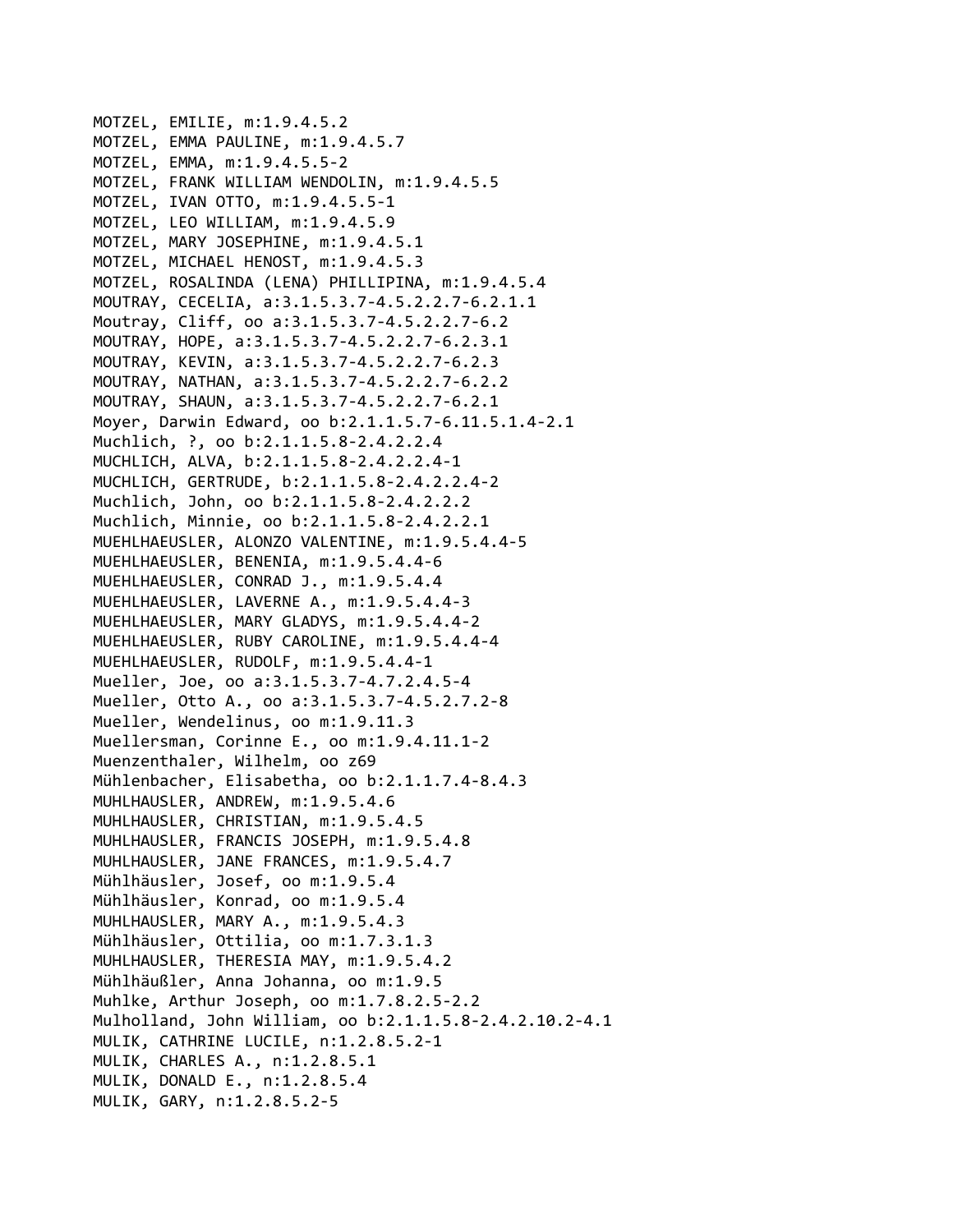```
MULIK, JAMES, n:1.2.8.5.4‐2
MULIK, JANE F., n:1.2.8.5.3
MULIK, JANETTE, n:1.2.8.5.2‐2
MULIK, KATHRINE DIANE, n:1.2.8.5.4‐3
MULIK, KENNETH J., n:1.2.8.5.2
MULIK, LAWRENCE, n:1.2.8.5.2‐3
Mulik, Marion Anthony, oo n:1.2.8.5
Mulik, Marion, oo n:1.2.8.5
MULIK, MARK, n:1.2.8.5.1‐4
MULIK, MICHAEL, n:1.2.8.5.2‐4
MULIK, MICHELLE, n:1.2.8.5.4‐1
MULIK, PAUL, n:1.2.8.5.1‐2
MULIK, REBECCA, n:1.2.8.5.1‐3
MULIK, TERESA, n:1.2.8.5.1‐1
MULIK, VIRGINIA A., n:1.2.8.5.5
Müller, Albert, oo d:2.10.5.4
MÜLLER, ALEXANDER, a:3.1.5.3.7‐4.8.2.4.3‐1.2.1
Müller, Alexander, oo a:3.1.5.3.7‐4.8.2.4.3‐1.2
MÜLLER, AMALIE, m:1.5.11.3.2‐2
Müller, Andreas, oo b:2.1.1.1.6‐9.4.8
Müller, Anna Maria Margaretha, oo b:2.1.1.1.6‐9
Müller, Anna Maria, oo m:1.7.1.10.5‐6
Müller, Annemarie Ilse, oo y:1.3.1.1.1‐1.1.1.1
Müller, Christian, oo a:3.1.5.3.7‐4.7.8.4
Müller, Christine, oo a:3.1.5.3.7‐4.7.11
Müller, Cunigunda, oo b:2.1
Müller, Daniel, oo b:2.1.1.1.6‐6
MÜLLER, DORIS, d:2.10.5.4.3
Müller, Elisabeth Rosa, oo m:1.9.2.4.6‐2.2
MÜLLER, EMMA CAROLINA, b:2.1.1.7.4‐2.6.3.3.1
Muller, Ferdinand Johann Georg, oo b:2.1.1.7.4‐2.6.3.3
Müller, Georg Jakob, oo b:2.1.1.1.6‐9.2.6.3
Müller, Georg Jakob, oo b:2.1.1.1.6‐9.2.6.4
Müller, Gertrud, oo m:1.9.2.4.6‐3.5
Müller, Hammerschmied, oo a:2.1.2.11
MÜLLER, HANS, d:2.10.5.4.2
Muller, Heinrich, oo b:2.1.1.1.6‐9.5.9
Müller, Jacob, oo b:2.1.1.5.2‐2.3
Müller, Karl Aug Friedrich Wilhelm, oo b:2.1.1.7.4‐2.4.7.2
MÜLLER, KARL LUDWIG, m:1.5.11.3.2‐6.6
Müller, Karolina, oo b:2.1.1.5.7‐13.2.5
Müller, Karolina, oo b:2.1.1.7.4‐8.5.5.2
Müller, Karoline Luise, oo b:2.1.1.7.4‐8.5.3.1
MÜLLER, KONRAD VALENTIN, m:1.5.11.3.2‐5
MÜLLER, KONRAD, m:1.5.11.3.2‐3
MÜLLER, KONRAD, m:1.5.11.3.2‐6.1
MÜLLER, LENA, a:3.1.5.3.7‐4.8.2.4.3‐1.2.2
Müller, Luise, oo b:2.1.1.7.4‐2.4.8.4
Müller, Luise, oo b:2.1.1.7.4‐8.5.5.5
Müller, Luise, oo m:1.7.3.3.1‐1
```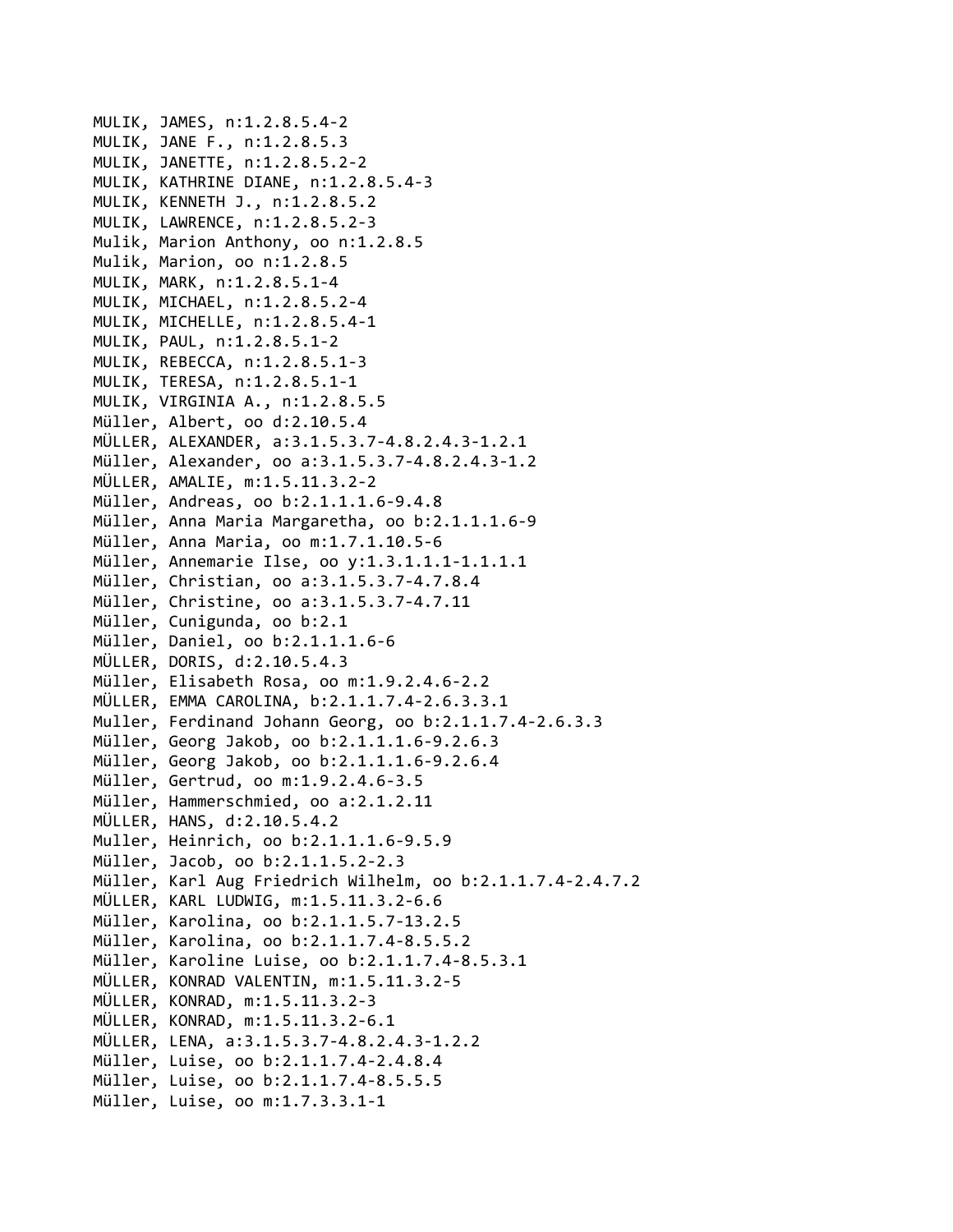Müller, Madeleine, oo b:2.1.1.7.4‐2.3 Müller, Magdalena, oo m:1.5.2.2.4‐2 Müller, Manfred, oo m:1.9.2.3.2‐6.3.3 Müller, Margaretha, oo z316 MÜLLER, MARIA AGATHA, m:1.5.11.3.2‐6.7 MÜLLER, MARIA ANNA, m:1.5.11.3.1 Müller, Maria Anna, oo m:1.9.2.3.2‐6 Müller, Maria Barbara, oo b:2.1.1.7.4‐2.4.3 Müller, Maria, oo b:2.1.1.5.7‐2.4 Müller, Marie Madeleine, oo z144.2 MÜLLER, MARTA MARIA, m:1.5.11.3.2‐6.5 MÜLLER, MAX, m:1.5.11.3.2‐6 MÜLLER, MAX, m:1.5.11.3.2‐6.2 MÜLLER, MAXIMILIAN KARL, m:1.5.11.3.2‐6.4 MÜLLER, MEINRAD, m:1.5.11.3.2‐1 MÜLLER, PAULA ELISABETH, m:1.5.11.3.2‐6.3 Müller, Peter Heinrich, oo b:2.1.1.7.4‐2.4.5.2 MÜLLER, PHILIPP, m:1.5.11.3.2 MÜLLER, REINHOLD, d:2.10.5.4.1 Müller, Rosa, oo m:1.5.2.2.7‐1 MÜLLER, SOPHIE, b:2.1.1.7.4‐2.4.5.2.1 Müller, Suzanna Margaretha, oo b:2.1.2 MÜLLER, THERESIA, m:1.5.11.3.2‐4 MÜLLER, URSULA, d:2.10.5.4.4 Müller, Valentin, oo m:1.5.11.3 Müller, Wilhelm, oo b:2.1.1.7.4‐2.4.8.5 Mullis, Allen R., oo b:2.1.1.5.8‐2.4.2.10.1‐2.1 MULLIS, ARIANN, b:2.1.1.5.8‐2.4.2.10.1‐2.1.1.1 MULLIS, BENJAMIN R., b:2.1.1.5.8‐2.4.2.10.1‐2.1.1 MULLIS, DAVID A., b:2.1.1.5.8‐2.4.2.10.1‐2.1.2 MULLIS, JESSICA, b:2.1.1.5.8‐2.4.2.10.1‐2.1.1.2 MULLIS, MEGAN JUNE, b:2.1.1.5.8‐2.4.2.10.1‐2.1.4.1 MULLIS, STEVEN W., b:2.1.1.5.8‐2.4.2.10.1‐2.1.3 MULLIS, THOMAS L., b:2.1.1.5.8‐2.4.2.10.1‐2.1.4 Mulne, Stephanie, oo w:1.9.4.3.4‐2 Mumper, Perry, oo m:1.9.5.4.4‐4 Mundy, Joe, oo a:3.1.5.3.7‐4.5.2.2.5‐6 Munns, James (Dick) Richard, oo m:1.7.8.8.9‐9.3 Munsch, Herman, oo a:3.1.5.3.7‐4.5.2.7.2‐5.1 Munz, Ursula, oo m:1.9.11.5.6‐4.1 Murch, Lillian Lucille, oo a:3.1.5.3.7‐4.8.2.11.11 Murkenitz, Carl, oo b:2.1.1.1.4‐1.6.5.7 Murlin, Dorothea, oo w:1.4.4.4.1 Murphy, Valentine, oo m:1.9.5.4.4‐6 Murray, Mary, oo a:3.1.5.3.7‐4.8.6.7.1‐5.1.1 Murschel, Reinhold, oo a:3.1.5.3.7‐4.8.2.4.3‐3 Muscia, Carolyn, oo c:1.5.4 Muser, Frieda Emilie, oo a:2.1.7.3.1‐1.1.1.1.2 Mußler, Frieda Benedikta, oo m:1.5.1.1.1‐1.2.2 Mußler, Ida, oo m:1.5.1.1.4‐2.2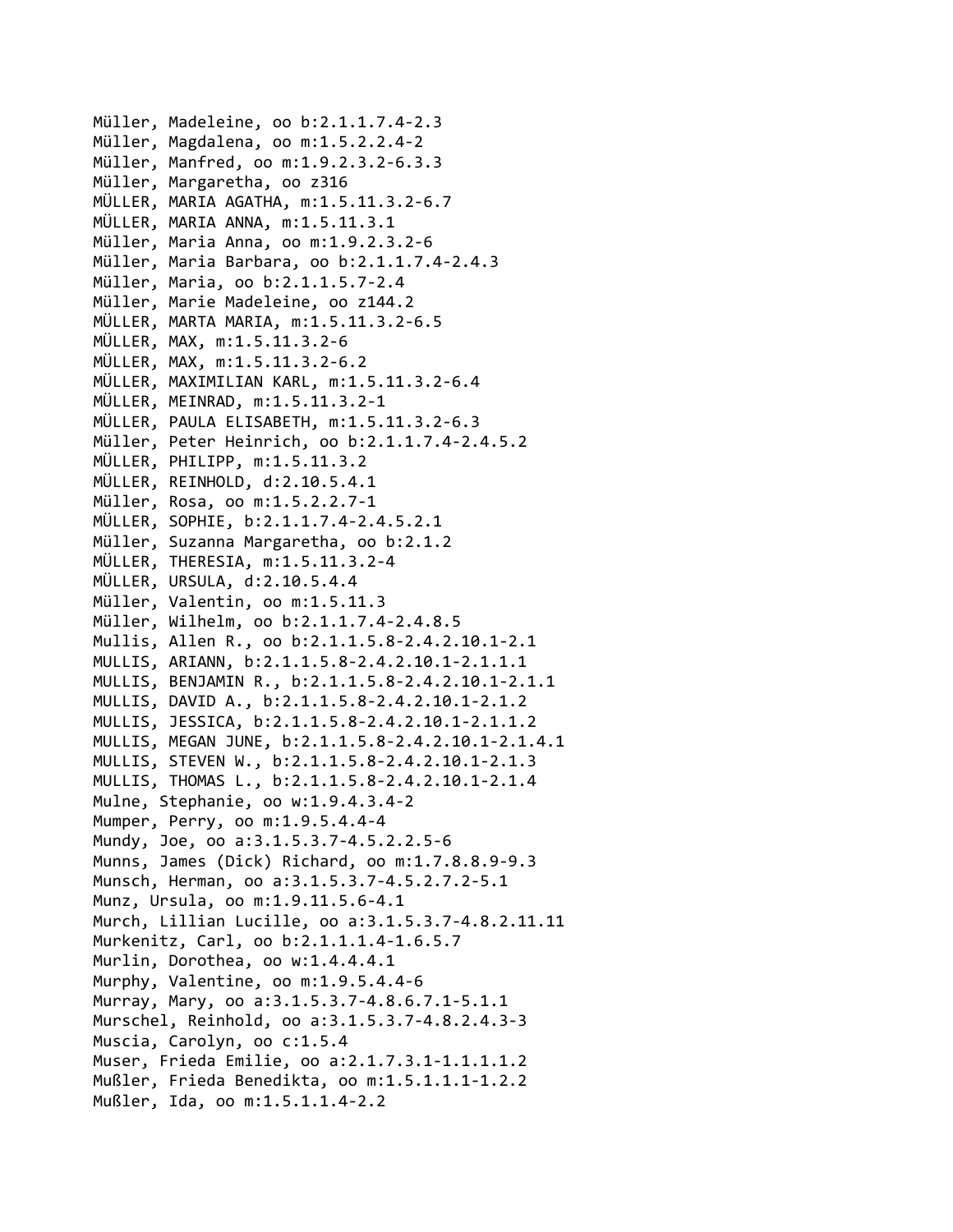```
Mutz, Justina Cathrina, oo z61
Mutz, Rosa, oo m:1.9.11.5.4‐3
Muz, Justina Catharina, oo a:3.1.5.3.7‐2
MYER, ADRIENNE DAWN, b:2.1.1.5.7‐6.11.5.6.1.5.1
MYER, AILEEN, b:2.1.1.5.7‐6.11.5.6.1.4.5.2
MYER, ALICE, b:2.1.1.5.7‐6.11.5.7.1
MYER, ALVIN GLEN, b:2.1.1.5.7‐6.11.5.6.1.2
MYER, ALVIN, b:2.1.1.5.7‐6.11.5.6.5
MYER, AMY LYNN, b:2.1.1.5.7‐6.11.5.6.1.4.3.2
MYER, ANN MARIE, b:2.1.1.5.7‐6.11.5.6.1.4.1
MYER, ARTHUR HAROLD, b:2.1.1.5.7‐6.11.5.6.1.1
MYER, ARTHUR LEE, b:2.1.1.5.7‐6.11.5.5
MYER, BENJAMIN, b:2.1.1.5.7‐6.11.5.6.1.1.3.2
MYER, BERNICE NORA, b:2.1.1.5.7‐6.11.5.5.3
MYER, BESSIE, b:2.1.1.5.7‐6.11.5.2.3
MYER, BETH MARIE, b:2.1.1.5.7‐6.11.5.6.1.4.3.3
MYER, BYRON HUGH, b:2.1.1.5.7‐6.11.5.6.1.4.4.1
MYER, CHARLES (CHAS) ELSWORTH, b:2.1.1.5.7‐6.11.5.2
MYER, CHARLES DOUGLAS, b:2.1.1.5.7‐6.11.5.6.1.4.5
MYER, CHARLES DOUGLAS, b:2.1.1.5.7‐6.11.5.6.1.4.5.1
MYER, CHRISTINE THALIA, b:2.1.1.5.7‐6.11.5.1.4‐2.1
MYER, CLARENCE B., b:2.1.1.5.7‐6.11.5.3.1
MYER, COLE DAVID GLENN, b:2.1.1.5.7‐6.11.5.6.1.2.1.2.1
MYER, DANIELLE LEE, b:2.1.1.5.7‐6.11.5.6.1.4.4.2
MYER, DAVID GLENN, b:2.1.1.5.7‐6.11.5.6.1.2.1
MYER, DAVID GLENN, b:2.1.1.5.7‐6.11.5.6.1.2.1.2
MYER, DEAN ANDREW, b:2.1.1.5.7‐6.11.5.6.1.5.2
MYER, DEBRA JANE, b:2.1.1.5.7‐6.11.5.1.1‐2.4
MYER, DICY BELLE, b:2.1.1.5.7‐6.11.5.9
MYER, DOUGLAS EDWARD, b:2.1.1.5.7‐6.11.5.1.3‐1.4
MYER, EARL BAKER, b:2.1.1.5.7‐6.11.5.1.3‐1
MYER, EARL CHESTER, b:2.1.1.5.7‐6.11.5.1.3
MYER, EARL DAY, b:2.1.1.5.7‐6.11.5.1.3‐1.1
MYER, EARL THOMAS, b:2.1.1.5.7‐6.11.5.1.3‐1.1.1
MYER, EDGAR FRED, b:2.1.1.5.7‐6.11.5.6.1.5
MYER, EDWIN ALBERT, b:2.1.1.5.7‐6.11.5.6.2
MYER, ELIZABETH MAY, b:2.1.1.5.7‐6.11.5.1.4‐3
MYER, ERNEST ALBERT, b:2.1.1.5.7‐6.11.5.7
MYER, EVELYN, b:2.1.1.5.7‐6.11.5.10.1
MYER, EVERETT, b:2.1.1.5.7‐6.11.5.10.2
MYER, FAY WALTER, b:2.1.1.5.7‐6.11.5.1
MYER, FLORIN, b:2.1.1.5.7‐6.11.5.3.3
MYER, GERALD, b:2.1.1.5.7‐6.11.5.10.7
MYER, GLEN JAMES, b:2.1.1.5.7‐6.11.5.1.1‐2.3
MYER, GRACE, b:2.1.1.5.7‐6.11.5.10.6
MYER, HAROLD EVERETT, b:2.1.1.5.7‐6.11.5.6.1
MYER, HATTIE JANE, b:2.1.1.5.7‐6.11.5.8
MYER, JAMES ARTHUR, b:2.1.1.5.7‐6.11.5.6.1.1.3
MYER, JAMES JR., b:2.1.1.5.7‐6.11.5.10.3
MYER, JAMES L., b:2.1.1.5.7‐6.11.5.10
```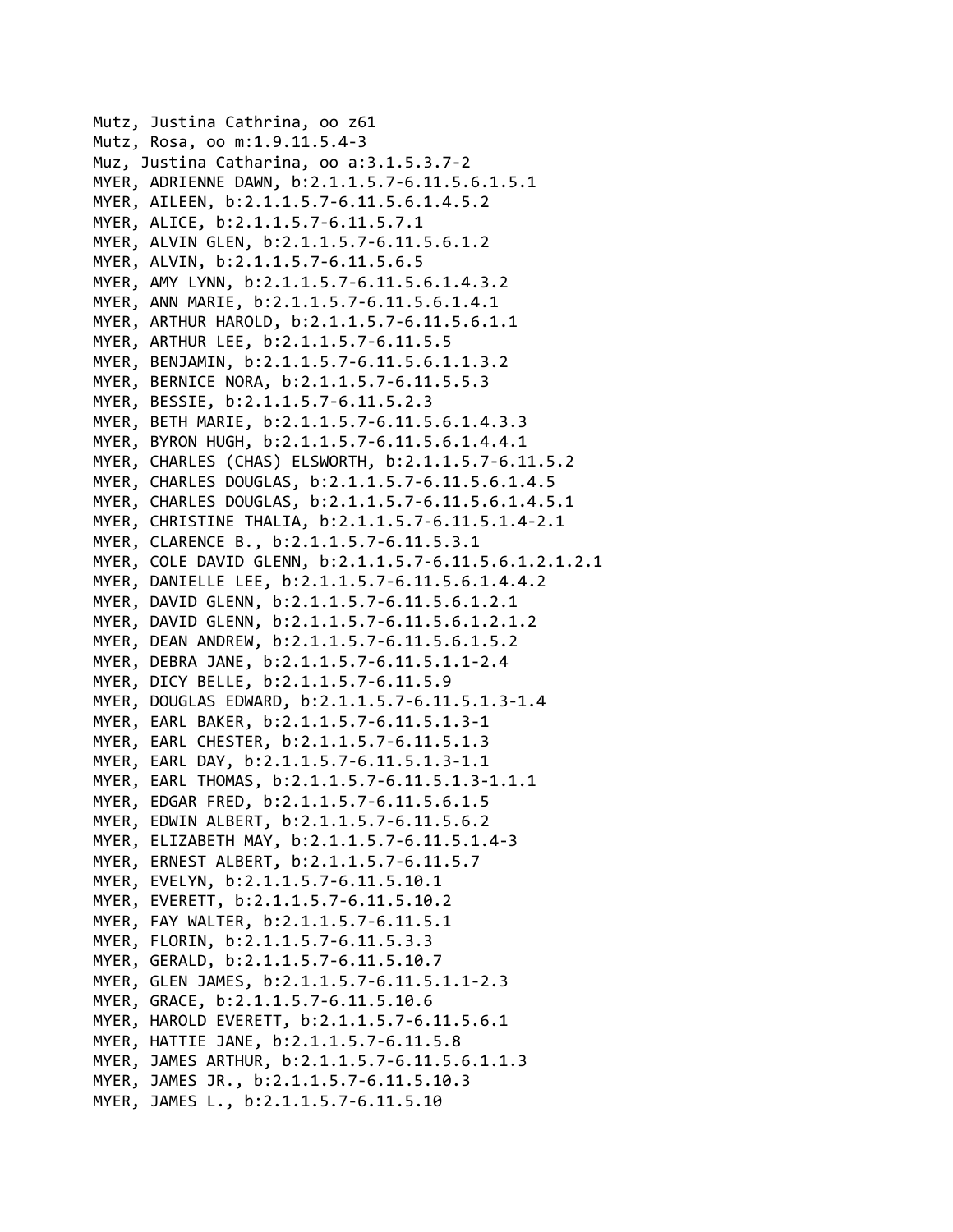MYER, JAMES LEE, b:2.1.1.5.7‐6.11.5.1.1‐2 MYER, JEREMY DAVID, b:2.1.1.5.7‐6.11.5.6.1.4.3.1 MYER, JILL KRISTINE, b:2.1.1.5.7‐6.11.5.1.3‐1.4.2 MYER, JOHN CUNNINGHAM, b:2.1.1.5.7‐6.11.5.1.3‐2.2 MYER, JONATHAN, b:2.1.1.5.7‐6.11.5.6.1.1.3.3 Myer, Joseph (Jos), oo b:2.1.1.5.7‐6.11.5 MYER, JOSEPH EDGAR, b:2.1.1.5.7‐6.11.5.6 MYER, JULIA MARIE, b:2.1.1.5.7‐6.11.5.1.3‐1.2 MYER, KATHERINE ELIZABETH, b:2.1.1.5.7‐6.11.5.1.1‐1.3.1 MYER, KENNETH JAY, b:2.1.1.5.7‐6.11.5.1.1‐2.1 MYER, KENNETHY HUGH, b:2.1.1.5.7‐6.11.5.6.1.4.4 MYER, KRISTA SUZANNE, b:2.1.1.5.7‐6.11.5.1.3‐1.3.1 MYER, LAURA MARIE, b:2.1.1.5.7‐6.11.5.6.1.3 MYER, LEE IRA, b:2.1.1.5.7‐6.11.5.1.1 MYER, LINDA ANNE, b:2.1.1.5.7‐6.11.5.1.3‐2.1 MYER, LINDA SUE, b:2.1.1.5.7‐6.11.5.6.1.4.2 MYER, MABEL, b:2.1.1.5.7‐6.11.5.6.7 MYER, MADELYN SUE, b:2.1.1.5.7‐6.11.5.1.4‐1 MYER, MARCI ALISON, b:2.1.1.5.7‐6.11.5.1.1‐2.3.1 MYER, MARGARET BIRTHA MARY, b:2.1.1.5.7‐6.11.5.5.1 MYER, MARGARET LUCILLE, b:2.1.1.5.7‐6.11.5.1.1‐1.2 MYER, MARIE C., b:2.1.1.5.7‐6.11.5.3.2 MYER, MARIFAITH KATHERINE, b:2.1.1.5.7‐6.11.5.6.1.2.2 MYER, MARJORIE JEAN, b:2.1.1.5.7‐6.11.5.6.1.1.2 MYER, MARY JANE, b:2.1.1.5.7‐6.11.5.6.1.2.1.1 MYER, MARY LEE, b:2.1.1.5.7‐6.11.5.1.1‐1.1 MYER, MATTHEW GARRETT, b:2.1.1.5.7‐6.11.5.1.3‐1.1.3 MYER, MICHAEL CHARLES, b:2.1.1.5.7‐6.11.5.6.1.4.5.3 MYER, MYRTLE BERNICE, b:2.1.1.5.7‐6.11.5.1.2 MYER, NATHAN, b:2.1.1.5.7‐6.11.5.6.1.1.3.1 MYER, NICHOLAS JAMISON, b:2.1.1.5.7‐6.11.5.1.1‐2.3.2 MYER, OPAL, b:2.1.1.5.7‐6.11.5.10.5 MYER, OSCAR LLOYD, b:2.1.1.5.7‐6.11.5.6.3 MYER, PETER JOSEPH, b:2.1.1.5.7‐6.11.5.1.3‐1.1.2 MYER, RALPH C., b:2.1.1.5.7‐6.11.5.6.1.4 MYER, RALPH DAVID, b:2.1.1.5.7‐6.11.5.6.1.4.3 MYER, RALPH, b:2.1.1.5.7‐6.11.5.2.1 MYER, RICHARD ARTHUR, b:2.1.1.5.7‐6.11.5.5.2 MYER, RICHARD LEE JR., b:2.1.1.5.7‐6.11.5.1.1‐1.3 MYER, RICHARD LEE, b:2.1.1.5.7‐6.11.5.1.1‐1 MYER, ROBERT STANLEY, b:2.1.1.5.7‐6.11.5.1.3‐2 MYER, ROSA MAE, b:2.1.1.5.7‐6.11.5.4 MYER, ROSS RODERICK, b:2.1.1.5.7‐6.11.5.11 MYER, ROXANNE RENEE, b:2.1.1.5.7‐6.11.5.1.3‐1.4.1 MYER, SCOTT RAYMOND, b:2.1.1.5.7‐6.11.5.1.3‐1.3.2 MYER, SHARON ANN, b:2.1.1.5.7‐6.11.5.6.1.1.1 MYER, SHELLY JEANNINE, b:2.1.1.5.7‐6.11.5.6.1.4.6 MYER, SHERRY GAY, b:2.1.1.5.7‐6.11.5.1.1‐2.2 MYER, TAMMA RAY, b:2.1.1.5.7‐6.11.5.6.1.5.3 MYER, TIMOTHY HAROLD, b:2.1.1.5.7‐6.11.5.6.1.1.4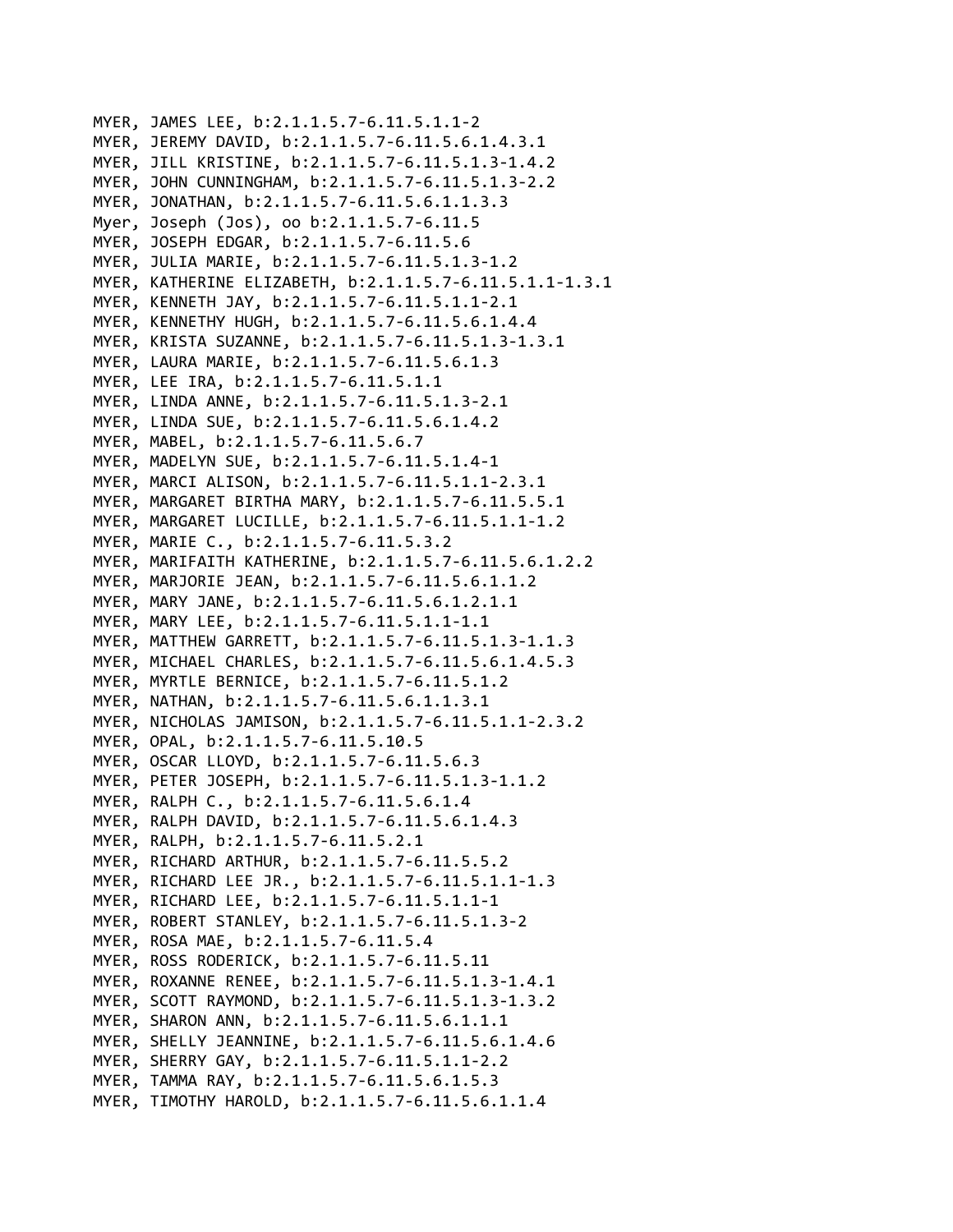```
MYER, TIMOTHY ROBERT, b:2.1.1.5.7‐6.11.5.1.3‐1.3
MYER, VELMA, b:2.1.1.5.7‐6.11.5.10.4
MYER, VERNIE, b:2.1.1.5.7‐6.11.5.2.2
MYER, VIRGINIA MAY, b:2.1.1.5.7‐6.11.5.1.3‐3
MYER, VIRGINIA MAY, b:2.1.1.5.7‐6.11.5.6.1.2.1.2.2
MYER, WALTER GRISHAM, b:2.1.1.5.7‐6.11.5.1.4‐2
MYER, WALTER RAY, b:2.1.1.5.7‐6.11.5.1.4
MYER, WAYNE, b:2.1.1.5.7‐6.11.5.3.1‐1
MYER, WAYNE, b:2.1.1.5.7‐6.11.5.6.1.5.4
MYER, WAYNE, b:2.1.1.5.7‐6.11.5.6.4
MYER, WILLIAM JOSEPH, b:2.1.1.5.7‐6.11.5.3
MYER, WILLIAM, b:2.1.1.5.7‐6.11.5.6.6
Myers, Arnold Ellis, oo b:2.1.1.5.7‐6.11.7.1.2‐1
Myers, Constance, oo b:2.1.1.5.7‐6.6.7.1.1‐3
Myers, Emma C., oo b:2.1.1.5.7‐6.6.1.2
MYERS, EMMETT, b:2.1.1.5.7‐6.6.1.3.4‐1
MYERS, FLAVE, b:2.1.1.5.7‐6.6.1.3.4
Myers, Franklin, oo b:2.1.1.5.7‐6.6.1.1
Myers, Henry B., oo b:2.1.1.5.7‐6.6.1.3
MYERS, HENRY FLOYE, b:2.1.1.5.7‐6.6.1.3.1
MYERS, JESSE, b:2.1.1.5.7‐6.6.1.1.3
MYERS, LEWIS A., b:2.1.1.5.7‐6.6.1.3.2
MYERS, LUVA, b:2.1.1.5.7‐6.6.1.3.3
MYERS, LYMAN, b:2.1.1.5.7‐6.6.1.1.1
Myers, Margaret, oo b:2.1.1.5.7‐6.6.9
MYERS, MINNIE A., b:2.1.1.5.7‐6.6.1.1.2
Myers, Ralph E., oo m:1.9.4.6.4‐2.2
Myers, Richard, oo a:2.1.7.1.5‐2.3.1.1.1
MYERS, SHARON, b:2.1.1.5.7‐6.6.1.3.4‐1.1
MYERS, STEVEN, b:2.1.1.5.7‐6.6.1.3.4‐1.2
Naar, Elizabeth, oo w:1.9.4.3.4‐2
NAASZ, ALBERT, a:3.1.5.3.7‐4.7.4.3.6‐2
NAASZ, BERTA, a:3.1.5.3.7‐4.7.4.3.6‐1
NAASZ, ELSE, a:3.1.5.3.7‐4.7.4.3.6‐6
Naasz, Emma, oo a:3.1.5.3.7‐4.7.4.3.3‐4
NAASZ, HELENE, a:3.1.5.3.7‐4.7.4.3.6‐3
NAASZ, HERBERT, a:3.1.5.3.7‐4.7.4.3.6‐4
NAASZ, HILDEGARD, a:3.1.5.3.7‐4.7.8.7.4‐1
Naasz, Johannes, oo a:3.1.5.3.7‐4.7.8.7.4
Naasz, Ludwig, oo a:3.1.5.3.7‐4.7.4.3.6
NAASZ, OTTO, a:3.1.5.3.7‐4.7.8.7.4‐3
Naasz, Pauline, oo a:3.1.5.3.7‐4.7.4.1.2
NAASZ, REINHOLD, a:3.1.5.3.7‐4.7.4.3.6‐5
NAASZ, ROBERT, a:3.1.5.3.7‐4.7.8.7.4‐2
Nadisch, Martin, oo b:2.1.1.5.7‐2.4.1
NADVOTSKAYA, ALEKSANDRA, a:3.1.5.3.7‐4.3.2.5.5‐3.1.1
NADVOTSKAYA, NADEZHDA, a:3.1.5.3.7‐4.3.2.5.5‐3.1.2
Nadvotskiy, ?, oo a:3.1.5.3.7‐4.3.2.5.5‐3.1
Naeger, Germanum, oo m:1.9.4.9
Naeger, Leonard Peter, oo m:1.9.4.2.4‐1.7
```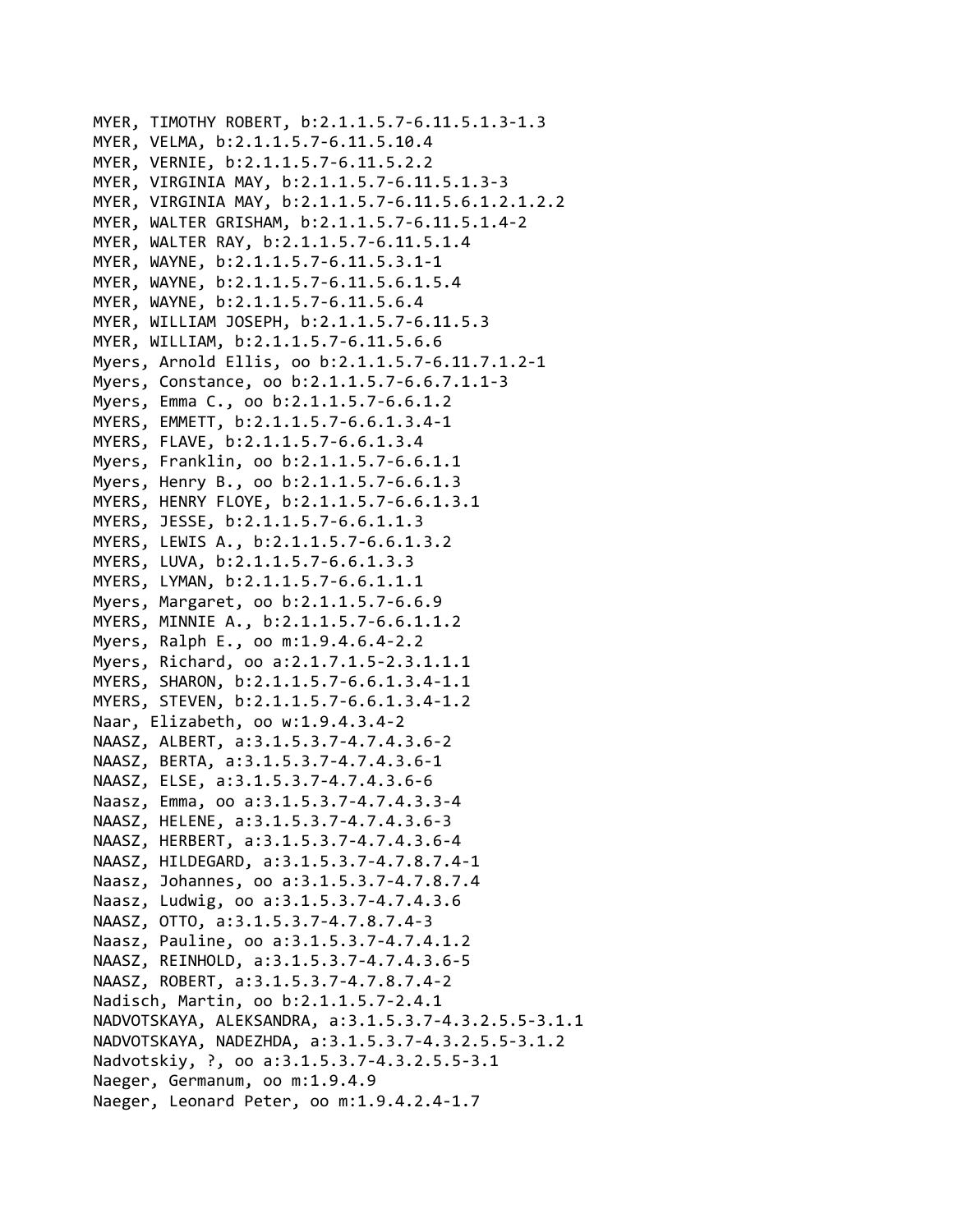```
Naeger, Maria, oo m:1.9.4.6
Naeger, Martha Regina, oo m:1.9.4.2.4‐1.2
NAGEL, ANNEMARIE, a:3.1.5.3.7‐4.7.4.1.1.4
Nagel, Brunhilde, oo m:1.9.11.6.1‐5.7
Nagel, Catherine, oo w:9
NAGEL, EDUARD, a:3.1.5.3.7‐4.7.4.1.1.2
NAGEL, HELENE, a:3.1.5.3.7‐4.7.4.1.1.6
NAGEL, IMMANUEL, a:3.1.5.3.7‐4.7.4.1.1.8
Nagel, Johannes, oo a:3.1.5.3.7‐4.7.4.1.1
Nagel, Katharina, oo a:3.1.5.3.7‐4.7.4.3.3
NAGEL, LUISE, a:3.1.5.3.7‐4.7.4.1.1.3
NAGEL, LUISE, a:3.1.5.3.7‐4.7.4.1.1.5
NAGEL, PAULINE, a:3.1.5.3.7‐4.7.4.1.1.7
NAGEL, REINHOLD, a:3.1.5.3.7‐4.7.4.1.1.1
Nagle, Sarah Ann, oo w:9.7.1
Naka, Satomi, oo f:7.4.4.2
Narum, Sheryl Sue, oo a:3.1.5.3.7‐4.8.2.1.3‐7.1
Nash, Maud Mary, oo m:1.6.1.1.1‐2.6
Naumann, Anna Barbara, oo m:1.9.5.6
Naumann, Leona M., oo m:1.5.2.1.5‐4.1
NAVRATIL, JOSHUA J., a:3.1.5.3.7‐4.8.2.1.3‐5.4.3
Navratil, Lawrence P. (Larry), oo a:3.1.5.3.7‐4.8.2.1.3‐5.4
Neef, Anna, oo a:3.1.5.3
Negley, ?, oo q:
Neidenbach, Heinrich, oo b:2.1.1.7.4‐7.8.3.8
Nein, Helen, oo w:9.6.2.2.4
Nelle, Margarete, oo a:3.1.5.3.7‐4.7.4.1.2‐8
Nellis, Violet, oo g:2.2.3
Nelson, Cynthia (Cindy) Louise, oo w:1.4.4.4.1‐1.1.1
Nelson, Gertrude, oo b:2.1.1.5.7‐6.6.1.2.2‐9
Nelson, Henry, oo b:2.1.1.5.8‐2.4.2.13.7‐2.1
Nelson, Marvin, oo a:3.1.5.3.7‐4.8.2.7.5‐6
Nelson, Norman, oo a:3.1.5.3.7‐4.8.2.7.5‐1
Nelson, Olga Marie, oo m:1.7.8.7.3‐5
Nelson, Robert, oo a:3.1.5.3.7‐4.8.2.7.5‐5
Nelson, Winnie Lou, oo m:1.5.2.1.4‐1.7.2
Nenow, James, oo a:3.1.5.3.7‐4.7.12.6.9
Neth, Margaretha, oo z115
Nettleton, Rachel, oo a:3.1.5.3.7‐4.8.6.7.4‐1
Neu, Friedrich, oo b:2.1.1.7.4‐2.4.1.4.1
Neufang, Katharina, oo b:2.1.1.1.4‐1.12.2.5
Neufang, Sophia Wilhelmina Charlotte, oo b:2.1.1.7.4‐8.5
Neuman, Barbara Jean, oo n:1.2.3.4.1
Neuman, Hulda, oo a:3.1.5.3.7‐4.7.7.2.1‐3
Neumann, Charlotta, oo b:2.1.1.7.4‐2.4.8
NEUNINGER, ANTON, m:1.7.5.1
NEUNINGER, FERDINAND, m:1.7.5.2.1
Neuninger, Franz Jakob, oo m:1.7.5
NEUNINGER, THERESIA, m:1.7.5.2
NEUNINGER, VALENTINA, m:1.7.5.3
```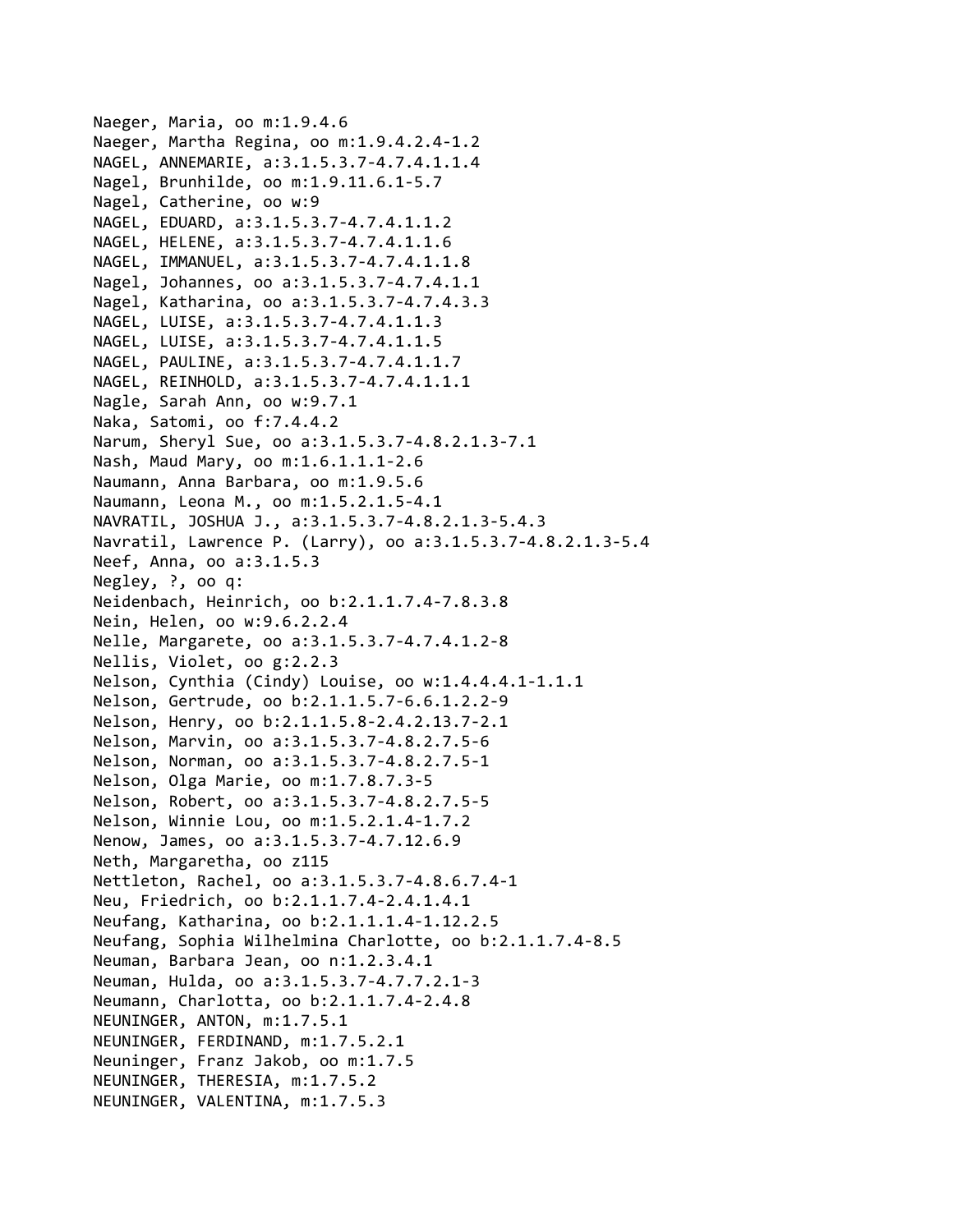Neves, Richard A., oo a:3.1.5.3.7‐4.5.2.7.7‐1.1 New, Paul George, oo e:1.1 NEWELL, HELEN MARIE, m:1.7.8.8.7‐1.2 Newell, Henry Francis, oo m:1.7.8.8.7‐1 NEWELL, RAYMOND HENRY, m:1.7.8.8.7‐1.1 NEWELL, WILLIAM, m:1.7.8.8.7‐1.3 Newham, Marjory Hubble, oo b:2.1.1.5.8‐2.4.2.10.1‐1 Newhouse, Shelly Lynn, oo a:3.1.5.3.7‐4.8.2.7.5‐12.3 Newman, Paul, oo b:2.1.1.5.7‐6.11.4.2.2 Newton, Robert J., oo k:2.1.8.7.6‐1.4 NICELY, MARSHALL, b:2.1.1.5.8‐2.4.2.12.1‐3.2.1 Nicely, William S., oo b:2.1.1.5.8‐2.4.2.12.1‐3.2 Nichols, Meredith L., oo m:1.7.8.7.1‐1.3 Nicholson, Evelyn Mae, oo f:10.4.1 Nickel, Eugene, oo a:3.1.5.3.7‐4.5.2.6.9‐1 Nickelmann, Wilhelmine, oo b:2.1.1.7.4‐7.8.8.1 Nickey, Edith, oo b:2.1.1.5.7‐6.6.7.6.2‐1 Nicq, Dorothee, oo b:2.1.1.1.6‐9.2.9.3.1‐3.3 Niemeyer, Agnes, oo m:1.9.4.5.5‐3 Niergard, Sophie, oo b:2.1.1.5.7‐2.4.9 Nieszner, Helmut, oo a:3.1.5.3.7‐4.7.4.1.2‐8.1 Nigg, Laurie, oo a:3.1.5.3.7‐4.5.2.2.2‐2.1.3 Nigh, Leonard, oo m:1.7.8.2.2‐1.8 Niholakeas, Tina, oo k:2.1.8.6.2‐8.3 Nill, Emma, oo a:3.1.5.3.7‐4.7.6.5.5‐4 Nill, Friedrich, oo a:3.1.5.3.7‐4.7.14.2 Nipper, Maria (Mary) Anna, oo z21.3.6 NITSCHKE, AUGUST, a:3.1.5.3.7‐4.7.13.4 NITSCHKE, BARBARA, a:3.1.5.3.7‐4.7.13.1 Nitschke, Johann, oo a:3.1.5.3.7‐4.7.13 Nitschke, Johannes, oo a:3.1.5.3.7‐4.7.6.5.4 NITSCHKE, KATHARINA, a:3.1.5.3.7‐4.7.13.3 NITSCHKE, MAGDALENA, a:3.1.5.3.7‐4.7.13.2 NOACK, CHRISTOPHER LEE, k:2.1.8.7.5‐1.1.1 Noack, David Arnold, oo k:2.1.8.7.5‐1.1 NOCK, ELEONORA, m:1.9.4.2.2 NOCK, ELEONORA, m:1.9.4.2.3 NOCK, KATHARINA, m:1.9.4.2.1 Nock, Lorenz, oo m:1.9.4.2 Nock, Pauline, oo m:1.9.2.3.2‐7 Noe, Elizabeth Angeline, oo m:1.7.8.8.4‐4 NOE, KILE WAYNE, f:7.4.8.2.4 NOE, MERCEDES (SADIE) IRENE WOODALL, f:7.4.8.2.3 Noe, Stephen, oo f:7.4.8.2 Noerdershaeuser, Cathrian, oo z73 Nolan, Mary Lou, oo k:2.1.8.6.2‐2 NOLL, ALBERT ALEXANDER, m:1.7.8.8.6‐3.10 NOLL, ANNA I., m:1.7.8.8.6‐3.8 NOLL, ANTHONY L., m:1.7.8.8.6‐3.2 NOLL, CATHERINE, m:1.7.8.8.5‐2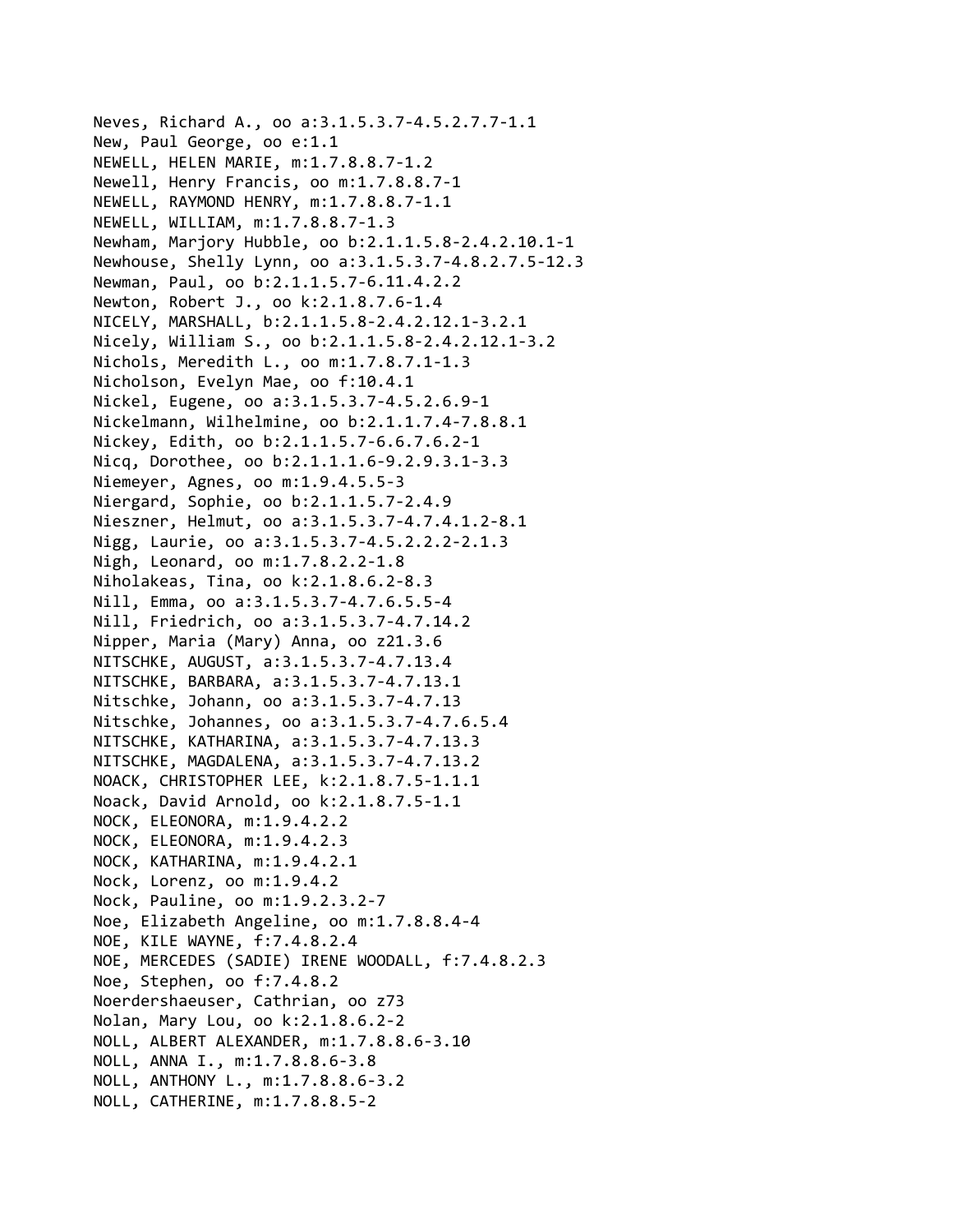NOLL, CATHERINE, m:1.7.8.8.6‐2 NOLL, CLAUDINE M., m:1.7.8.8.6‐3.11 Noll, Conrad George, oo m:1.7.8.8.6 NOLL, DOROTHY CLAUDINE, m:1.7.8.8.6‐3.1 NOLL, EDWARD PETER, m:1.7.8.8.3‐2 NOLL, EDWARD PETER, m:1.7.8.8.6‐5 NOLL, EUGENE P., m:1.7.8.8.6‐3.13 NOLL, FRANCES (TOOTS) C., m:1.7.8.8.6‐3.6 NOLL, FRANK K., m:1.7.8.8.6‐6 NOLL, HELEN C., m:1.7.8.8.6‐3.7 NOLL, LAWRENCE P.(Bud), m:1.7.8.8.6‐3.9 NOLL, LEO EDWARD, m:1.7.8.8.6‐3.5 NOLL, MARGARET ADELINE, m:1.7.8.8.6‐5.1 NOLL, MARY MARGARETHA, m:1.7.8.8.6‐1 NOLL, ROBERT PETER JR., m:1.7.8.8.6‐3.3 NOLL, ROBERT PETER SR., m:1.7.8.8.3‐1 NOLL, ROBERT PETER SR., m:1.7.8.8.6‐3 NOLL, WILLIAM EDWARD, m:1.7.8.8.6‐3.4 NOLL, WILLIAM MARTIN, m:1.7.8.8.6‐4 NOLTER, DUSTY, a:3.1.5.3.7‐4.5.2.2.2‐2.1.3.2 NOLTER, JESSE, a:3.1.5.3.7‐4.5.2.2.2‐2.1.3.1 NOLTER, TRACY, a:3.1.5.3.7‐4.5.2.2.2‐2.1.3.3 NOLTNER, LESLIE, a:3.1.5.3.7‐4.5.2.2.2‐2.1.1.3 NOLTNER, ABBY, a:3.1.5.3.7‐4.5.2.2.2‐2.1.1.1.1 NOLTNER, GARY, a:3.1.5.3.7‐4.5.2.2.2‐2.1.1 Noltner, Jack, oo a:3.1.5.3.7‐4.5.2.2.2‐2.1 NOLTNER, JEANNE, a:3.1.5.3.7‐4.5.2.2.2‐2.1.2 NOLTNER, JENNIFER, a:3.1.5.3.7‐4.5.2.2.2‐2.1.1.2 NOLTNER, JOHN, a:3.1.5.3.7‐4.5.2.2.2‐2.1.3 NOLTNER, SHANE, a:3.1.5.3.7‐4.5.2.2.2‐2.1.1.1 Nooteboom, Gary, oo y:1.3.1.1.1‐1.1.1.1.1 Norton, Janice, oo a:3.1.5.3.7‐4.7.11.9.4‐2 Novak, Marilyn Elizabeth, oo a:2.1.7.1.5‐2.3.1.1.5‐1.1 Nowak, Helen E., oo m:1.6.1.1.1‐3.6 Nübel, Gottlieb, oo a:2.1.7.1.5‐2.7.1.7.1 Nultemeier, Roy, oo a:3.1.5.3.7‐4.5.2.2.8‐1 NÜRGARD, JOHAN PETER, b:2.1.1.5.2‐2.1 Nürgard, Johann Peter, oo b:2.1.1.5.2‐2 NÜRGARD, KATHARINA MARGARETHA, b:2.1.1.5.2‐2.2 NÜRGARD, LOUISA BARBARA, b:2.1.1.5.2‐2.3 NÜRGARD, WILHELMINA CATHARINA, b:2.1.1.5.2‐2.4 Nusz, Diane, oo a:3.1.5.3.7‐4.5.2.6.1‐4.1.1 O'BRIEN, DOUGLAS, f:6.1.1.1 O'Brien, William, oo f:6.1.1 O'Bryan, Mary Sherrill, oo k:2.1.8.7.6‐3 O'Bryan, Pamela, oo k:2.1.8.7.2‐2.3 OAKES, JANICE KAY, f:6.2.3.3 Oakes, Robert William, oo f:6.2.3 OAKES, RON, f:6.2.3.1 OAKES, RUTH, f:6.2.3.2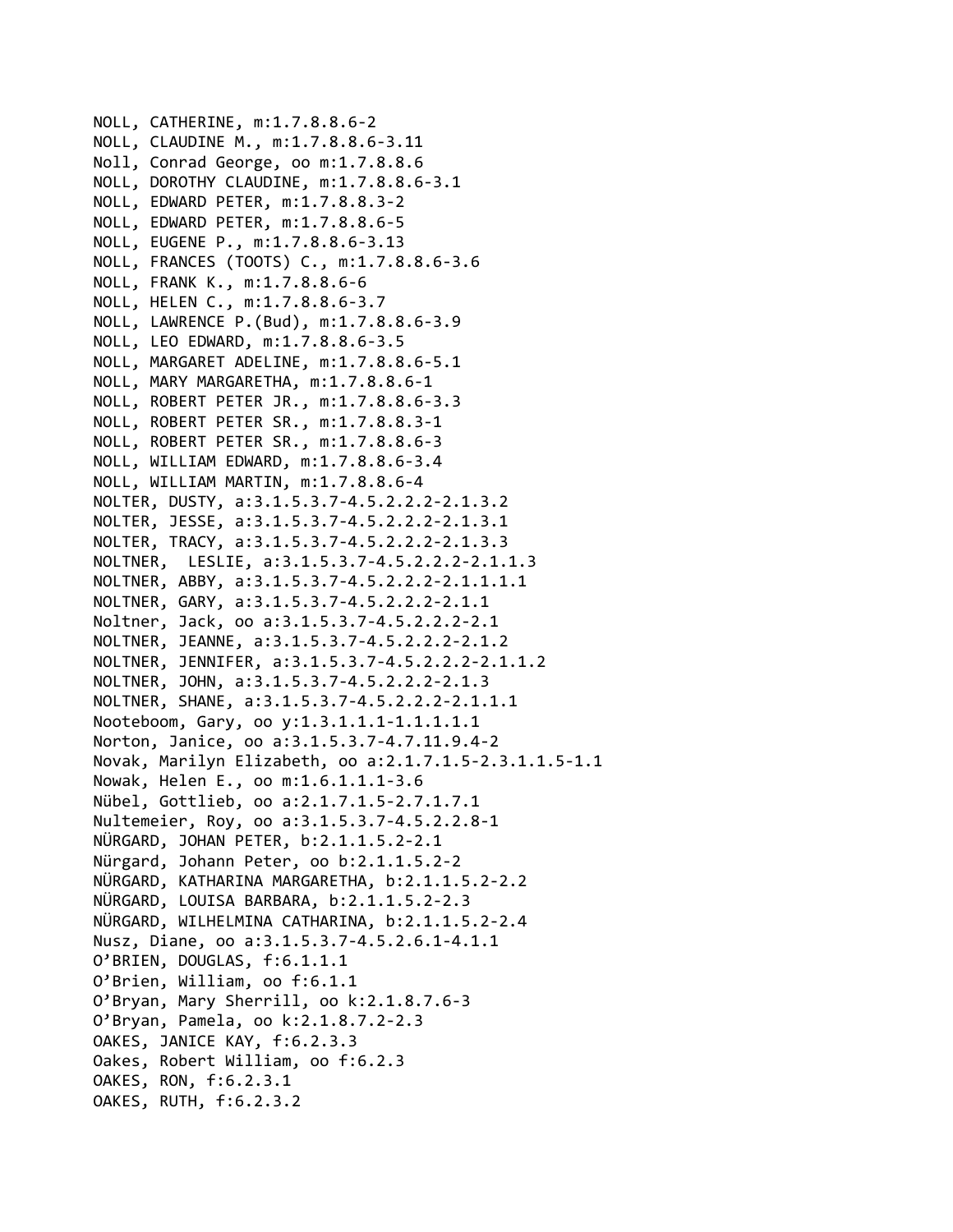```
Oakley, Joseph David, oo b:2.1.1.5.8‐2.4.2.14.2‐10
OAKLEY, TRUDI DEE, b:2.1.1.5.8‐2.4.2.14.2‐10.1
Obenauer, Christina, oo a:3.1.5.3.7‐4.7.7
Obenauer, Lydia, oo z6.2
Ober, Anne Angélique, oo a:2.1.7.3.1‐3.1.2.1.2‐1.1
Oberlander, Magdalena, oo a:3.1.5.3.7‐4.8.2.2.2
Obermiller, Della Ann, oo m:1.7.8.2.2‐7.4
Oberrieden, Caroline, oo z144
OCHS, BARBARA JOYCE, b:2.1.1.5.8‐2.4.2.13.7‐2.1
OCHS, CHARLES PAUL, b:2.1.1.5.8‐2.4.2.13.7‐3
OCHS, CHRISTINA, b:2.1.1.5.8‐2.4.2.13.5‐3.1
OCHS, CINDY ELISABETH, b:2.1.1.5.8‐2.4.2.13.5‐3.4
OCHS, CLEVELAND PAUL, b:2.1.1.5.8‐2.4.2.13.5‐3
OCHS, DAVID EARL, b:2.1.1.5.8‐2.4.2.13.1
OCHS, DENNIS EUGENE, b:2.1.1.5.8‐2.4.2.13.7‐2.2
OCHS, ELLIS VERN, b:2.1.1.5.8‐2.4.2.13.7
OCHS, ERICA MORGAN, b:2.1.1.5.8‐2.4.2.13.7‐1.3
OCHS, EUGENE VERN, b:2.1.1.5.8‐2.4.2.13.7‐2
OCHS, EVELYN JANE, b:2.1.1.5.8‐2.4.2.13.5‐2
OCHS, GERALD, b:2.1.1.5.8‐2.4.2.13.6‐2
OCHS, JAMES RICHARD, b:2.1.1.5.8‐2.4.2.13.7‐1
OCHS, JON AARON, b:2.1.1.5.8‐2.4.2.13.7‐1.2
OCHS, KEVIN GARY BRIDGES, b:2.1.1.5.8‐2.4.2.13.7‐3.1
OCHS, KIMBERLY DAWN, b:2.1.1.5.8‐2.4.2.13.7‐1.1
OCHS, LELA ELIZABETH, b:2.1.1.5.8‐2.4.2.13.2
OCHS, MABEL DELLA, b:2.1.1.5.8‐2.4.2.13.4
OCHS, MELVIN WAYNE, b:2.1.1.5.8‐2.4.2.13.6
OCHS, MURLENE, b:2.1.1.5.8‐2.4.2.13.6‐1
OCHS, MYRTLE ANN, b:2.1.1.5.8‐2.4.2.13.3
Ochs, Paul, oo b:2.1.1.5.8‐2.4.2.13
OCHS, ROBIN NICOLE ELLISA, b:2.1.1.5.8‐2.4.2.13.7‐3.2
OCHS, RONALD WALTER, b:2.1.1.5.8‐2.4.2.13.5‐3.3
OCHS, STANLEY, b:2.1.1.5.8‐2.4.2.13.6‐3
OCHS, STEVEN PAUL, b:2.1.1.5.8‐2.4.2.13.5‐3.2
OCHS, WALDO WESLEY, b:2.1.1.5.8‐2.4.2.13.5‐1
OCHS, WARREN WESLEY, b:2.1.1.5.8‐2.4.2.13.5
O'Connell, Cecelia, oo m:1.5.2.1.5‐7.3
O'Day, Mary Lucy, oo m:1.7.8.8.4
ODENBACH, DEVIN, a:3.1.5.3.7‐4.5.2.2.9‐6.1.2
ODENBACH, JONATHAN, a:3.1.5.3.7‐4.5.2.2.9‐6.1.3
ODENBACH, MELINA, a:3.1.5.3.7‐4.5.2.2.9‐6.1.4
Odenbach, Michael, oo a:3.1.5.3.7‐4.5.2.2.9‐6.1
ODENBACH, NATHAN, a:3.1.5.3.7‐4.5.2.2.9‐6.1.1
O'Donnell, Paul, oo a:3.1.5.3.7‐4.5.2.2.8‐6
Oechslin, Mathilde Amalie, oo z45
Oeh, Franz Xaver, oo m:1.9.2.7.2‐3.6
Oehme, Guenter Stefan, oo x:1.3.1.6.4‐3.2
OEHME, MANDY, x:1.3.1.6.4‐3.2.1
OEHME, RICO RONNY, x:1.3.1.6.4‐3.2.2
Oelssner, Anna, oo b:2.4
```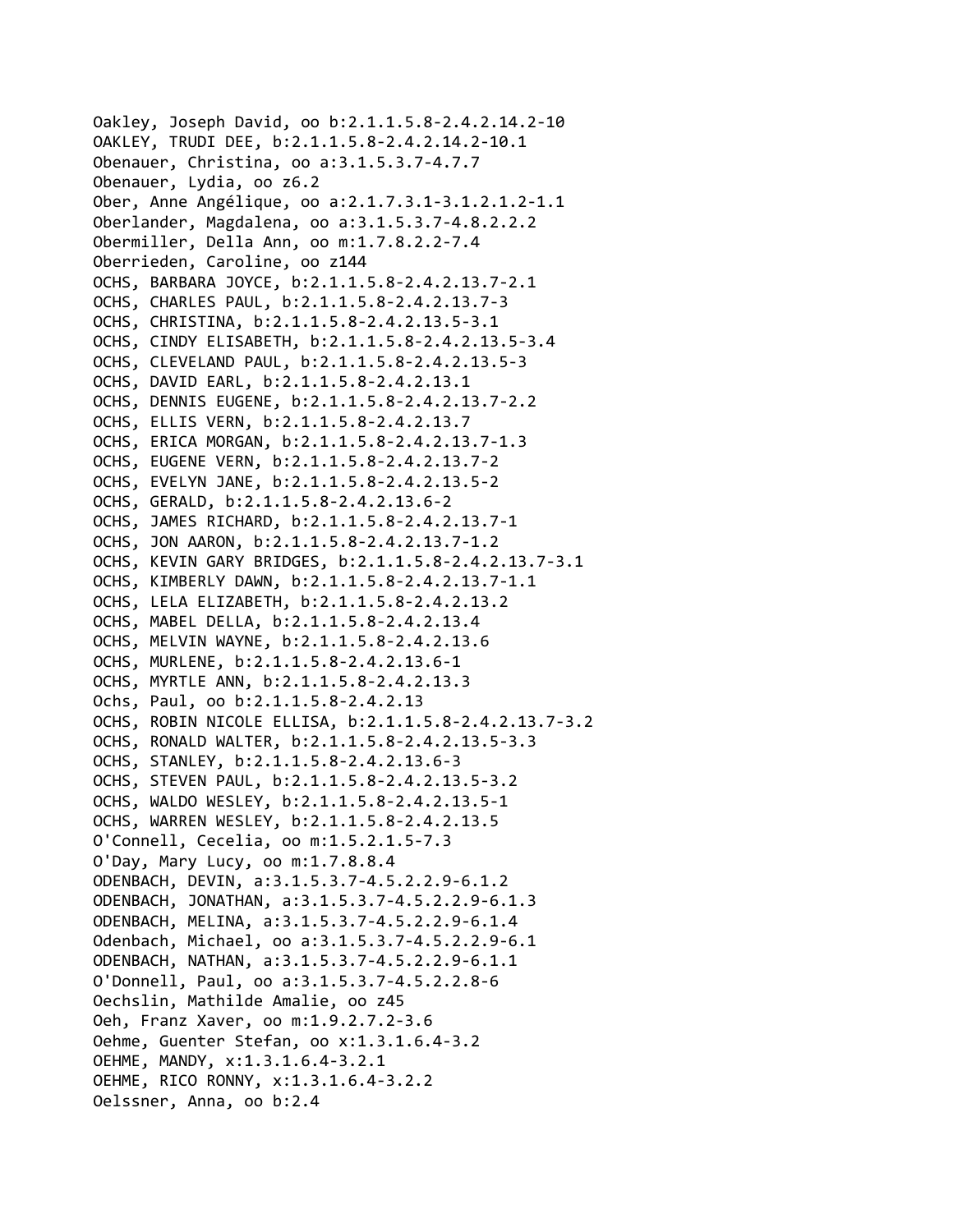Offenbacher, Eva Katharina, oo a:2.1.2.10 Öffinger, Elisabeth, oo m:1.5.3.2.1 Ogard, Alton, oo a:3.1.5.3.7‐4.8.2.13.2‐1 Ohlig, Eva Katharina, oo a:2.1.7.3 Okenfuss, Raymond Maxillion, oo m:1.5.2.1.2‐1.8 OKERSTROM, GARRET, a:3.1.5.3.7‐4.5.2.2.2‐2.2.2.1.2 Okerstrom, Jason, oo a:3.1.5.3.7‐4.5.2.2.2‐2.2.2.1 OKERSTROM, ZACHARY M., a:3.1.5.3.7‐4.5.2.2.2‐2.2.2.1.1 O'Leary, Josephine Marie, oo m:1.9.5.6.2‐4 Oleynichenko, Igor Valentinovich, oo a:3.1.5.3.7‐4.3.2.5.2‐3.1 OLEYNIK, ANDREY, a:3.1.5.3.7‐4.3.2.5.4‐1.2 Oleynik, Grigoriy, oo a:3.1.5.3.7‐4.3.2.5.4‐1 OLEYNIK, IRINA, a:3.1.5.3.7‐4.3.2.5.4‐1.1 Oleynik, Vyacheslav, oo a:3.1.5.3.7‐4.3.2.1.9‐4.2 OLLIFFE, HEATHER, b:2.1.1.5.8‐2.4.2.10.4‐5.2.2 OLLIFFE, JENNIFER, b:2.1.1.5.8‐2.4.2.10.4‐5.2.1 Olliffe, Jim, oo b:2.1.1.5.8‐2.4.2.10.4‐5.2 Olpe, Stanley Lewis in, oo n:1.2.3.3.5 Olsen, Asgar, oo n:1.2.2.6 OLSON, CAROL RAE, b:2.1.1.5.7‐6.6.1.2.2‐3.5 OLSON, DONALD DUANE, b:2.1.1.5.7‐6.6.1.2.2‐3.1 OLSON, DONNA FAE, b:2.1.1.5.7‐6.6.1.2.2‐3.2 Olson, Eddy, oo b:2.1.1.5.7‐6.6.1.2.2‐3 OLSON, GERALD LEE, b:2.1.1.5.7‐6.6.1.2.2‐3.6 OLSON, KITTIE ELLEN, b:2.1.1.5.7‐6.6.1.2.2‐3.3 Olson, Mabel Gertrude, oo m:1.7.8.8.2‐8 Olson, Robert, oo b:2.1.1.5.7‐6.6.9.3.2 OLSON, SHIRLEY MAE, b:2.1.1.5.7‐6.6.1.2.2‐3.4 O'Neal, James C., oo m:1.9.4.9.3 Operle, Geraldine Doris, oo m:1.5.2.2.2‐5.1.1 Opp, George, oo d:2.1 O'Reilly, Maureen, oo b:2.1.1.5.7‐6.11.5.1.4‐3.1 Orio, Margaret Dai, oo m:1.7.8.8 Orlando, Janice Marie, oo w:9.2.3.8.1‐1.1 Orman, Troy Van, oo a:3.1.5.3.7‐4.5.2.2.1‐5.1.2 Orr, Margie Fern, oo a:3.1.5.3.7‐4.8.2.11.7 Ory, Bertha Barbara, oo f:2.3 Osborn, Marion, oo n:1.2.3.4.1 Osezenski, Helen, oo a:3.1.5.3.7‐4.8.2.4.4‐7 Oshe, Mable, oo b:2.1.1.5.7‐6.11.5.1.1 Ost, ?, oo a:3.1.5.3.7‐4.7.5.1 Ost, Elisabetha, oo b:2.1.1.7.4‐2.6.3 Ost, Justine, oo a:3.1.5.3.7‐4.7.8.2 Ost, Rosina, oo a:3.1.5.3.7‐4.7.8.2 Osteen, Gilda Fay, oo m:1.5.2.1.4‐1.7.2 OSTER, ADAM, d:2.10.1 Oster, Dennis, oo a:3.1.5.3.7‐4.5.2.7.2‐5.6 Oster, Frank, oo a:3.1.5.3.7‐4.5.2.9 OSTER, FREDERICKA, a:3.1.5.3.7‐4.5.2.9.3 Oster, Fredericka, oo a:3.1.5.3.7‐4.5.2.2.5‐2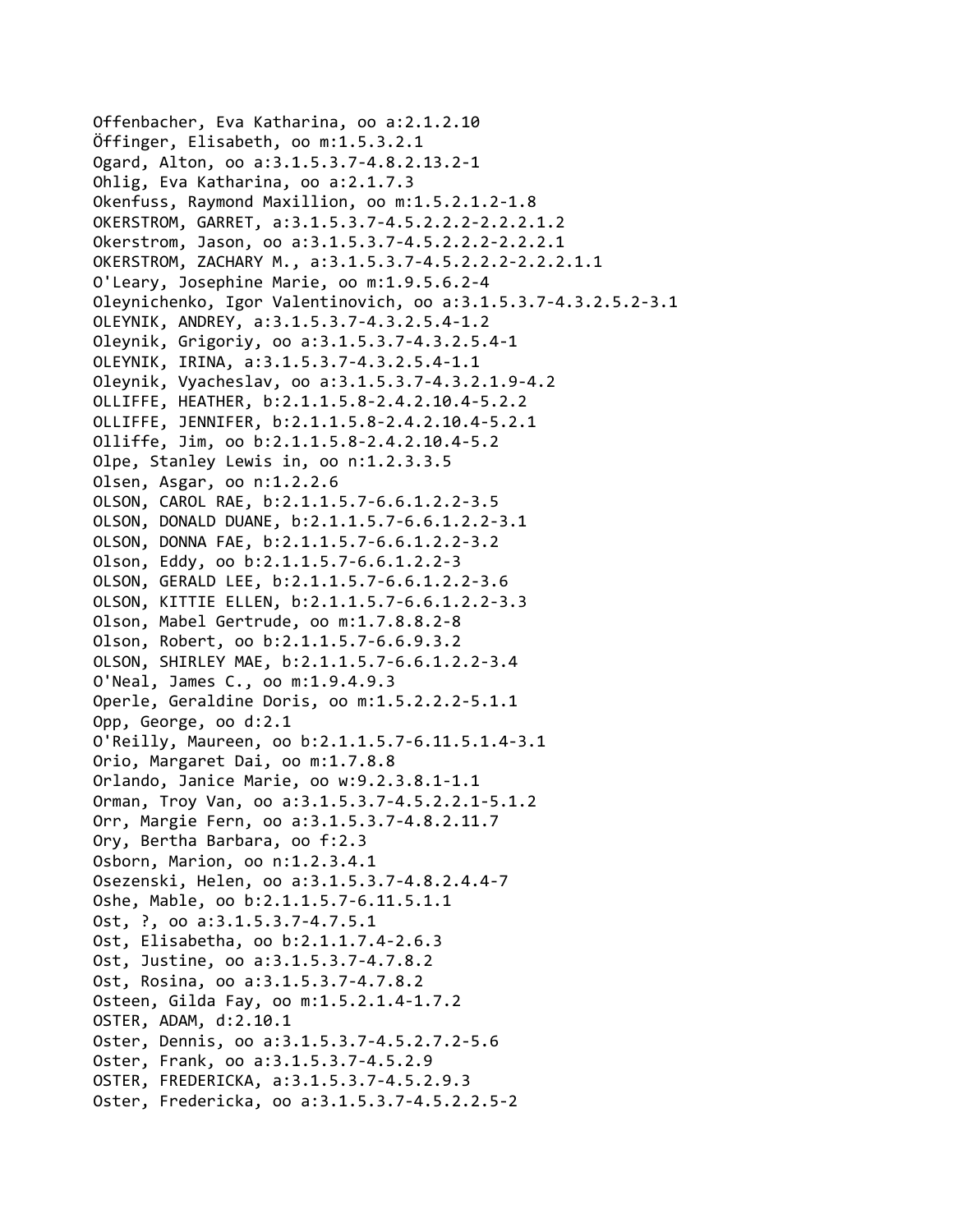```
OSTER, FRIEDRICH, d:2.10.2
Oster, Hans, oo a:2.1.7.3.1‐1.1.1.1.1‐8
OSTER, JACOB, a:3.1.5.3.7‐4.5.2.9.2
OSTER, JAKOB, d:2.10.3
Oster, Jakob, oo d:2.10
OSTER, JOHN, a:3.1.5.3.7‐4.5.2.9.1
OSTER, KATHARINA, d:2.10.4
Oster, Magdalena, oo a:3.1.5.3.7‐4.7.2
OSTER, MARIE, a:3.1.5.3.7‐4.5.2.9.5
OSTER, ROSINA, a:3.1.5.3.7‐4.5.2.9.4
OSTER, ROSINA, d:2.10.5
Oster, Rosina, oo a:3.1.5.3.7‐4.5.2.2.1
Oster, Rosina, oo a:3.1.5.3.7‐4.7.2.4
OSWALD, CHRISTIAN, a:3.1.5.3.7‐4.8.2.4.3‐5.2.2
Oswald, Eduard, oo a:3.1.5.3.7‐4.8.2.4.3‐5.2
OSWALD, SOPHIE, a:3.1.5.3.7‐4.8.2.4.3‐5.2.1
Oteman, Dorothy Marie, oo m:1.7.8.8.2‐7.1
Ott, Birgit Carola, oo z171.1.1.1
Ottenbacher, Dean, oo a:3.1.5.3.7‐4.5.2.2.2‐2.1.2
OTTENBACHER, KRISTI, a:3.1.5.3.7‐4.5.2.2.2‐2.1.2.1
OTTENBACHER, TAMERA RAY, a:3.1.5.3.7‐4.5.2.2.2‐2.1.2.2
OTTENBACHER, TREVOR, a:3.1.5.3.7‐4.5.2.2.2‐2.1.2.3
Overland, Dennis R., oo b:2.1.1.5.7‐6.6.1.2.2‐6.4
Overton, Susette Marie, oo b:2.1.1.5.8‐2.4.2.12.1‐2.5
OWENS, DINA MARIE, k:2.1.8.7.3‐5.2
Owens, George, oo k:2.1.8.7.3‐5
OWENS, VICKY LYNN, k:2.1.8.7.3‐5.1
Owrs, Bernice Dora, oo m:1.7.8.2.5‐1.1
Pabst, Alois, oo m:1.9.2.5.6‐2.1
Pabst, Anton, oo m:1.7.3.1.2
Pabst, Barbara Ann, oo m:1.9.4.11.3‐3
Pabst, Magdalena, oo m:1.9.2.3.2
PACK, CLAYTON JOSEPH, k:2.1.8.7.3‐1.3.1
Pack, Joseph, oo k:2.1.8.7.3‐1.3
Pack, Linda Louise, oo m:1.9.4.9.1‐7.2
Paderson, Pearl, oo b:2.1.1.5.7‐6.11.4.4.5
Page, Wanda, oo a:3.1.5.3.7‐4.8.2.12.8‐5
Paladiy, Petr Pavlovich, oo a:3.1.5.3.7‐4.3.2.5.5‐3.2
Palluck, Ethan, oo a:3.1.5.3.7‐4.5.2.2.2‐2.1.2.1
PALLUCK, JOCELYN, a:3.1.5.3.7‐4.5.2.2.2‐2.1.2.1.3
PALLUCK, JOSEPH (JOEY), a:3.1.5.3.7‐4.5.2.2.2‐2.1.2.1.2
PALLUCK, JOSH, a:3.1.5.3.7‐4.5.2.2.2‐2.1.2.1.1
Palmara, Josef, oo m:1.9.7.4.4‐7.4
Palmer, Christopher, oo a:3.1.5.3.7‐4.8.6.7.11‐1.1
Palmer, Jonas W., oo m:1.5.2.2.2‐1.8.1
Parden, Ralph Dexter, oo m:1.7.8.2.2‐13.1
Paris, Hélène Didier, oo a:2.1.7.3.1‐3.1.2.1.2
Parker, Jean L., oo f:4.6.1
Parker, Lillian C., oo m:1.9.4.9.1‐2
Parker, Vicki, oo a:3.1.5.3.7‐4.8.6.6.3‐2.2
```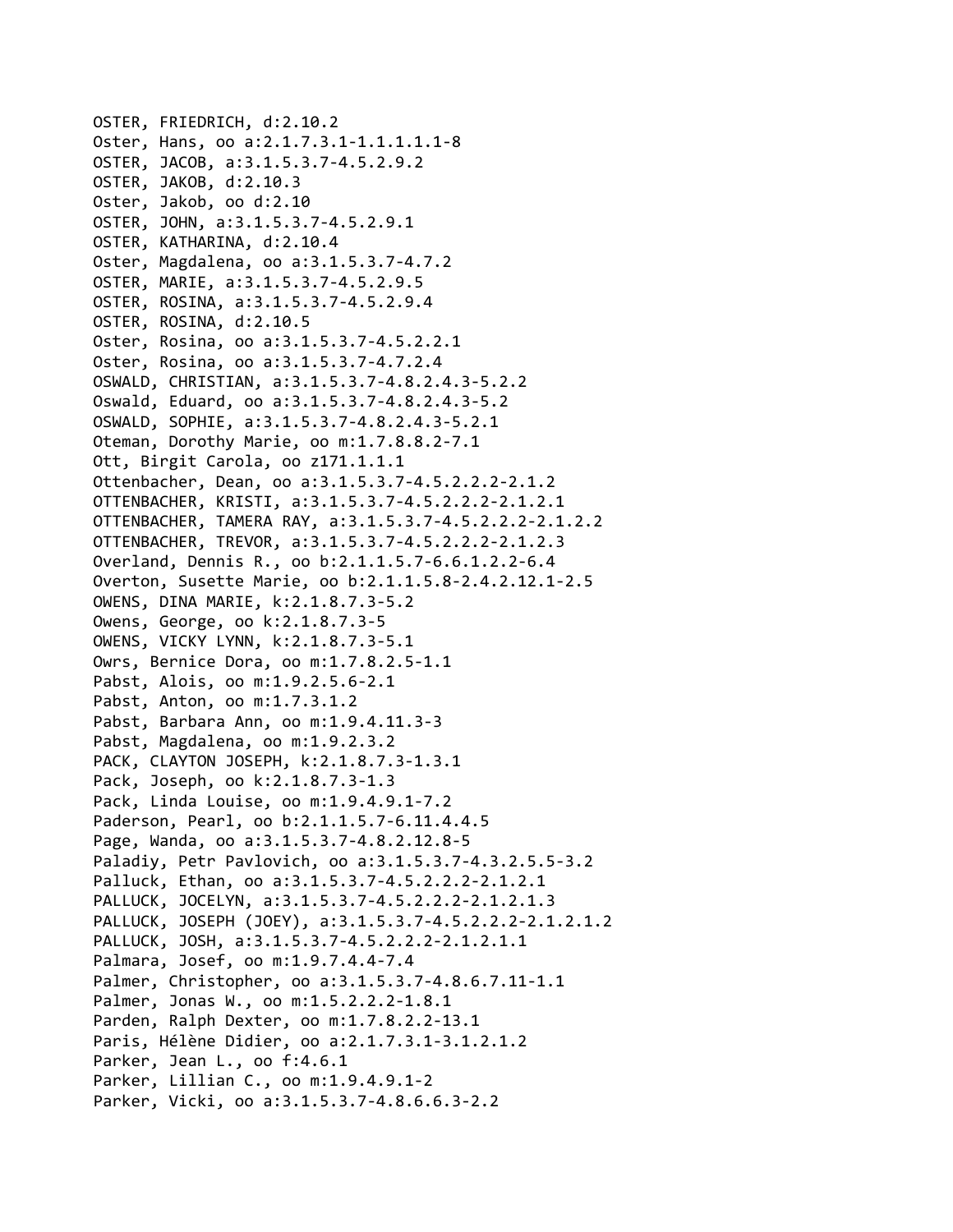```
Parks, Suzanne, oo k:2.1.8.6.2‐4.4
Parmentier, Marcelle Germaine Emilienne, oo a:2.1.7.3.1‐3.1.2.1.2‐2
Parmentier, Margaret, oo n:1.2.8.2
Parsons, Christina Marie, oo a:3.1.5.3.7‐4.5.2.7.7‐2.4
Partenier, Jay, oo a:3.1.5.3.7‐4.8.2.8.8‐5.5
Patmore, Michael Wayne, oo k:2.1.8.3.4‐2.3
Patten, Charles Lee, oo b:2.1.1.5.8‐2.4.2.11.2‐1.1
PATTEN, RANDY CHARLES, b:2.1.1.5.8‐2.4.2.11.2‐1.1.1
Patton, Carrie Dawn, oo a:3.1.5.3.7‐4.5.2.7.5‐1.5
Patton, Eva, oo z228.1.2
Patton, George, oo w:1.4.2
Paul, Adam, oo z232.3
PAUL, ELENA, z232.3.2
PAUL, IRMA, z232.3.1
Pauley, Becky, oo a:3.1.5.3.7‐4.8.2.8.2‐1.3.1
Pauls, Emil, oo b:2.1.1.1.4‐1.6.5.4.2‐1
PAULS, ROSEMARIE, b:2.1.1.1.4‐1.6.5.4.2‐1.1
PAULSON, GRACE ANN (GRACIE), b:2.1.1.5.7‐6.11.5.5.3‐1.1.1
Paulson, James Andrew (Jim), oo b:2.1.1.5.7‐6.11.5.5.3‐1.1
Paulson, James Andrew, oo b:2.1.1.5.7‐6.11.5.5.3‐1.1
PAULSON, JOHN JOSEPH (JACK), b:2.1.1.5.7‐6.11.5.5.3‐1.1.2
Paulus, Georg, oo y:1.4.3.8.3‐8
Pautz, Lucile L., oo m:1.5.3.3.2‐1.1
Pavlov, Petr, oo a:3.1.5.3.7‐4.3.2.5.4
PAVLOVA, ELENA, a:3.1.5.3.7‐4.3.2.5.4‐2
PAVLOVA, NATALIA, a:3.1.5.3.7‐4.3.2.5.4‐1
Payen, Marcelle Marie Irma, oo z159.6
PAYNE, CHARLES WELLS, a:3.1.5.3.7‐4.8.2.11.2‐1.4.2.2
PAYNE, KYLE RICHARD, a:3.1.5.3.7‐4.8.2.11.2‐1.4.1
Payne, Richard Wells, oo a:3.1.5.3.7‐4.8.2.11.2‐1.4
PAYNE, TREVOR WELLS, a:3.1.5.3.7‐4.8.2.11.2‐1.4.2
PAZ, JONATHEN EISENBEIS, a:3.1.5.3.7‐4.8.2.1.2‐2.1.1.2
PAZ, NEYLA EISENBEIS, a:3.1.5.3.7‐4.8.2.1.2‐2.1.1.1
Paz, Paulino, oo a:3.1.5.3.7‐4.8.2.1.2‐2.1.1
PEACH, DALIN ROBERT, b:2.1.1.5.7‐6.11.5.1.3‐2.1.1
Peach, David Andrew, oo b:2.1.1.5.7‐6.11.5.1.3‐2.1
PEAPHON, ARNOLD (BUD) R., f:4.1.2
PEAPHON, ELLEN M., f:4.1.1
PEAPHON, LEONA E., f:4.1.3
Peaphon, William Edward, oo f:4.1
Pearson, Selma, oo w:9.6.2.1.5
Pearson, Thomas C., oo b:2.1.1.5.8‐2.4.7
Pederson, Mike, oo a:3.1.5.3.7‐4.5.2.2.2‐2.3.3
Peel, Laurence, oo b:2.1.1.5.7‐6.11.4.1.11
Pena, Jesus Rual, oo k:2.1.8.5.4‐9
Peña, Olivia Rojas, oo a:3.1.5.3.7‐4.5.2.2.1‐3.2.1
Pence, Rebecca, oo w:1.8
Penley, Marian F., oo m:1.9.4.9.4‐1
Pennes, Jaime, oo a:3.1.5.3.7‐4.8.2.11.2‐1.4.2
PEREZ, CARLA JAMIE, z268.1.1.1.2
```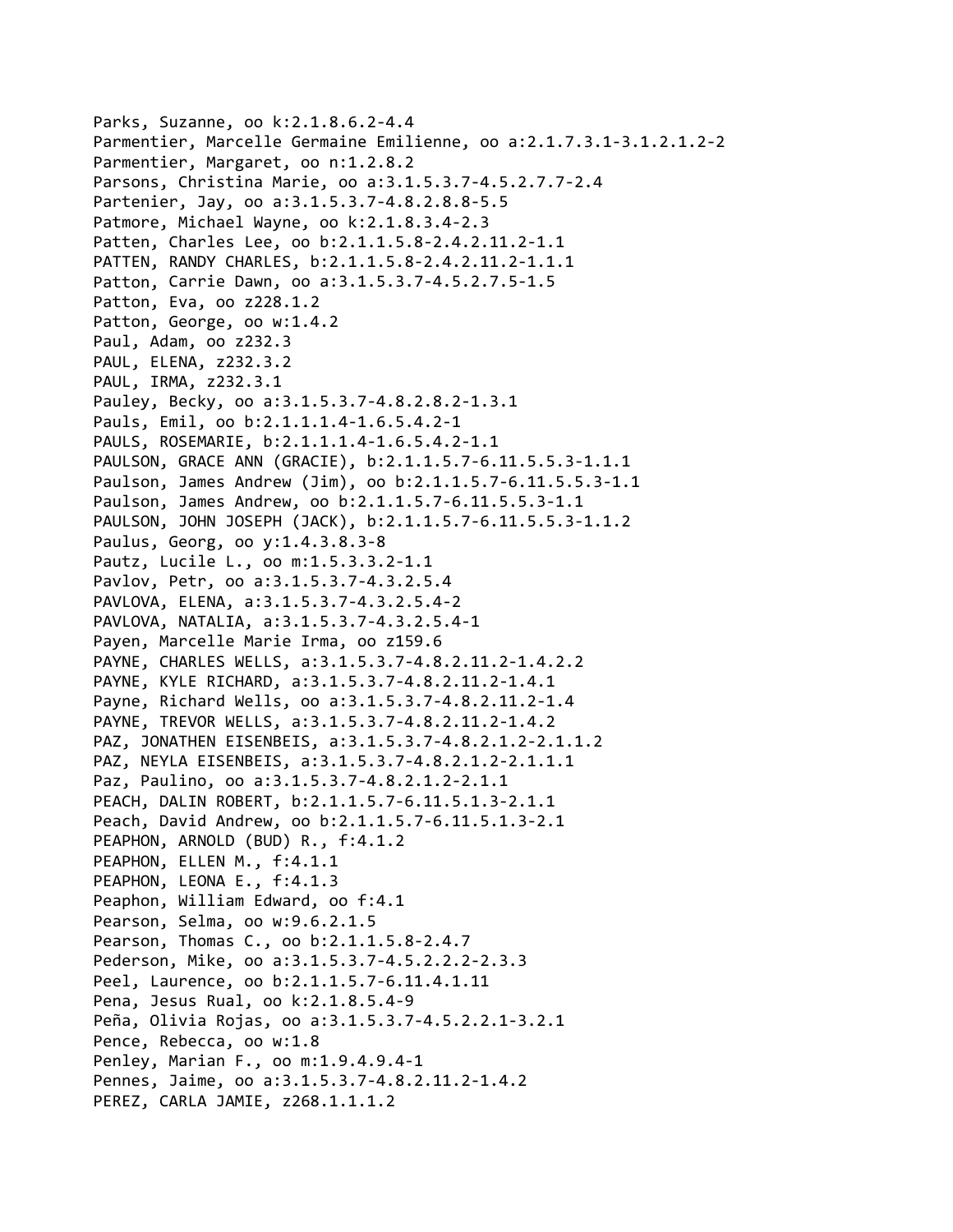PEREZ, JENNIVER, z268.1.1.1.1‐2 PEREZ, JOHN CARLOS, z268.1.1.1 PEREZ, JOHN MICHAEL, z268.1.1.1.1 Perez, Manuel, oo z268.1.1 PEREZ, SCOTT MICHAEL, z268.1.1.1.1‐1 PERKINS, BERNADETTE (BUNNIE) MADONNA, m:1.7.8.8.7‐7.3 PERKINS, RALPH CHARLES, m:1.7.8.8.7‐7.2 PERKINS, RONALD JAMES, m:1.7.8.8.7‐7.1 Perkins, Roy, oo m:1.7.8.8.7‐7 PERLENFEIN, BARBARA LEE, a:3.1.5.3.7‐4.8.2.7.5‐12 PERLENFEIN, BONNIE JEAN, a:3.1.5.3.7‐4.8.2.7.5‐11 PERLENFEIN, DIANA MAE, a:3.1.5.3.7‐4.8.2.7.5‐10 PERLENFEIN, DORIS, a:3.1.5.3.7‐4.8.2.7.5‐5 PERLENFEIN, ETHEL, a:3.1.5.3.7‐4.8.2.7.5‐8 PERLENFEIN, GRACE M., a:3.1.5.3.7‐4.8.2.7.5‐2 PERLENFEIN, HELEN, a:3.1.5.3.7‐4.8.2.7.5‐7 Perlenfein, John, oo a:3.1.5.3.7‐4.8.2.7.5 PERLENFEIN, JOYCE, a:3.1.5.3.7‐4.8.2.7.5‐6 PERLENFEIN, LLOYD, a:3.1.5.3.7‐4.8.2.7.5‐3 PERLENFEIN, MARJORIE, a:3.1.5.3.7‐4.8.2.7.5‐4 PERLENFEIN, VIVIAN, a:3.1.5.3.7‐4.8.2.7.5‐1 PERLENFEIN, WILLIAM CHARLES, a:3.1.5.3.7‐4.8.2.7.5‐9 Perletti, Paolo, oo b:2.1.1.1.4‐1.6.5.4.7‐1.1 Perret, Friedrich, oo b:2.1.1.1.4‐1.7.1.1.1‐1 PERRMANN, CATHARINA MARGARETHA, z26.1 Perrmann, Friedrich, oo z26 Perry, Betty Lou, oo b:2.1.1.5.7‐6.11.5.1.4‐2 Persons, Bryon Joe, oo b:2.1.1.5.8‐2.4.2.10.1‐3.1 PERSONS, GARY LEE, b:2.1.1.5.8‐2.4.2.10.1‐3.1.2 PERSONS, KATRINA, b:2.1.1.5.8‐2.4.2.10.1‐3.1.5 PERSONS, LAWRENCE J., b:2.1.1.5.8‐2.4.2.10.1‐3.1.1 PERSONS, MICHAEL W., b:2.1.1.5.8‐2.4.2.10.1‐3.1.3 PERSONS, RAYBURN, b:2.1.1.5.8‐2.4.2.10.1‐3.1.4 PERSONS, TIMOTHY, b:2.1.1.5.8‐2.4.2.10.1‐3.1.6 Peter, Konrad Leopold, oo m:1.9.3.7.7‐6.5 Peters, Audrey Lynne, oo b:2.1.1.5.7‐6.11.5.1.1‐2.3 Peters, Jeanette A. Marie, oo m:1.7.8.2.5‐6.4 Peters, Mary Ellen, oo m:1.7.8.8.1‐15.2 Petersen, Donald M., oo a:3.1.5.3.7‐4.8.2.8.8‐1 Petersen, Viggo Ferdinand, oo m:1.7.8.7.4‐7 PETERSON, ASHLEY NICOLE, a:3.1.5.3.7‐4.8.2.8.2‐1.2.2.1 PETERSON, AUSTIN MICHAEL, a:3.1.5.3.7‐4.8.2.8.2‐1.2.2.2 Peterson, Cleona, oo e:2.1 PETERSON, DELANA MARIE, b:2.1.1.5.8‐2.4.2.10.2‐1.2.3 Peterson, Douglas E., oo b:2.1.1.5.8‐2.4.2.10.2‐1 Peterson, Frank, oo b:2.1.1.5.7‐6.11.5.8 PETERSON, FRANKLIN I., b:2.1.1.5.7‐6.11.5.8.2 PETERSON, GERALD KENNETH, b:2.1.1.5.8‐2.4.2.10.2‐1.2.1 Peterson, Gerald Paul, oo b:2.1.1.5.8‐2.4.2.10.2‐1.2 Peterson, Glen Paul, oo a:3.1.5.3.7‐4.5.2.7.7‐1.3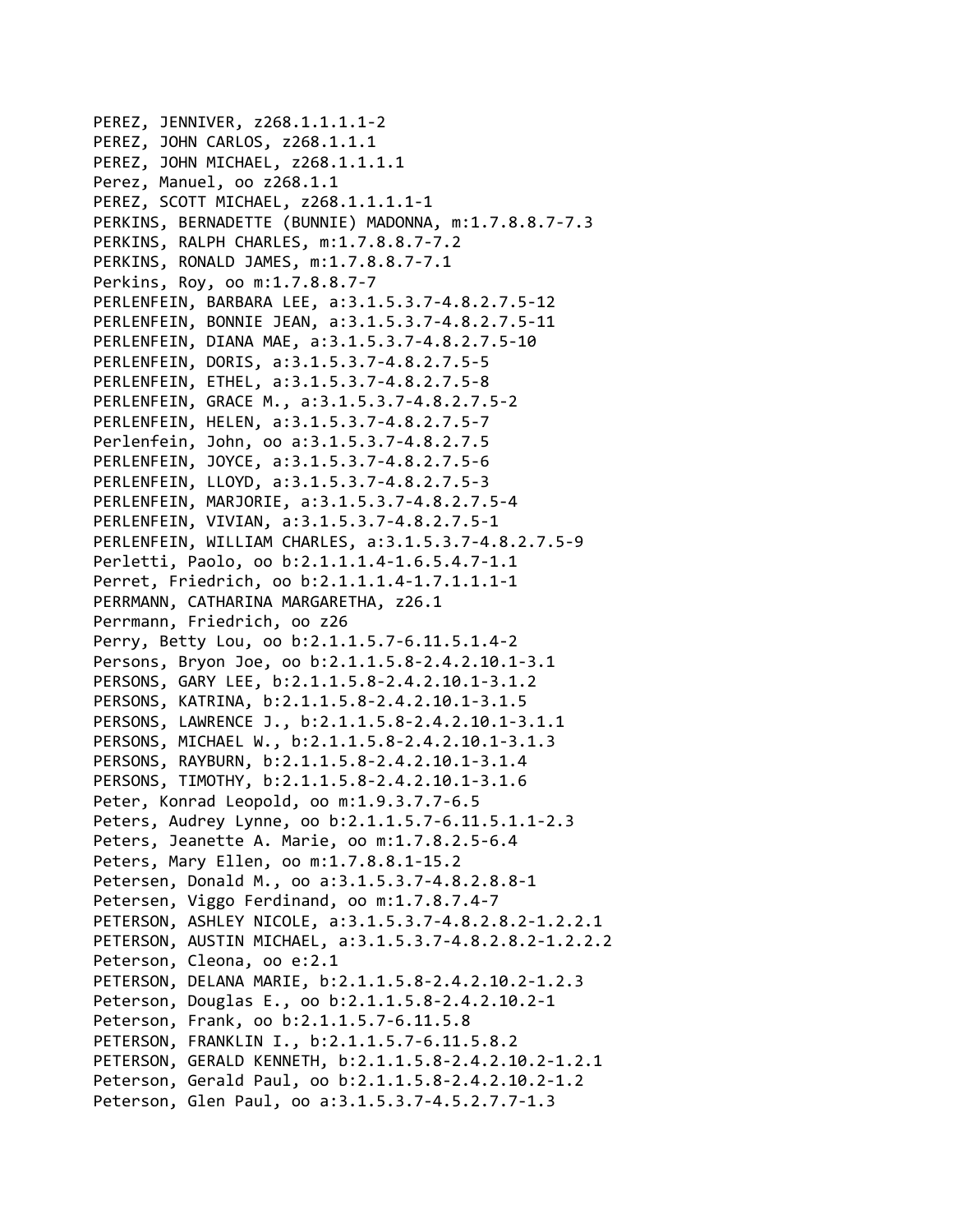Peterson, Jeff, oo a:3.1.5.3.7‐4.8.2.8.2‐1.2.2 PETERSON, KATELYN BETH, a:3.1.5.3.7‐4.8.3.4.3‐3.1.1.2 PETERSON, MARGARET LOUISE, b:2.1.1.5.8‐2.4.2.10.2‐1.2.2 PETERSON, VIRGIL J., b:2.1.1.5.7‐6.11.5.8.1 Petrenko, ?, oo a:3.1.5.3.7‐4.3.2.1.1‐1.2 PETRENKO, DANIIL, a:3.1.5.3.7‐4.3.2.1.1‐1.2.1 Petrequin, Charles F., oo m:1.5.2.1.5‐9 PETRESIN, ANDREA BIRGIT, x:1.3.1.6.4‐3.2 Petresin, Anton, oo x:1.3.1.6.4 PETRESIN, ELKE STEFFI, x:1.3.1.6.4‐3.3 PETRESIN, EMIL, x:1.3.1.6.4‐1 PETRESIN, GERDA ANDREA, x:1.3.1.6.4‐3.1 Petresin, Paul, oo x:1.3.1.6.3 PETRESIN, PAUL, x:1.3.1.6.3‐1 PETRESIN, PAUL, x:1.3.1.6.4‐3 PETRESIN, YVAN (JOHANN), x:1.3.1.6.4‐2 PETRESZIN, FRANK, x:1.3.1.6.4‐2.4 PETRESZIN, GERD, x:1.3.1.6.4‐2.2 PETRESZIN, KLAUS, x:1.3.1.6.4‐2.1 PETRESZIN, PAUL, x:1.3.1.6.4‐2.3 PETRESZIN, SARAH, x:1.3.1.6.4‐2.2.1 PETRESZIN‐SPRING, NATHALIE, x:1.3.1.6.4‐2.3.2 PETRESZIN‐SPRING, SVEN CHRISTIAN, x:1.3.1.6.4‐2.3.1 Pettet, John E., oo m:1.9.4.4.4‐1.2 Peyen, Suzanne Eloïse, oo z159.3 PFANNENSTIEL, CHRISTINE, a:3.1.5.3.7‐4.7.11.9.3‐3.1 Pfannenstiel, Leon Edward, oo a:3.1.5.3.7‐4.7.11.9.3‐3 Pfeifer, Gary, oo a:3.1.5.3.7‐4.7.11.9.2 Pfeiffer, ?, oo z243.2 Pfeiffer, Hedwig, oo x:1.3.1.6.10‐2 Pfeiffer, Lisa K., oo k:2.1.8.5.2‐1.1 Pfeiffle, LeRoy, oo a:3.1.5.3.7‐4.7.2.12.4‐1 Pfeifle, Christine Magdalene, oo a:3.1.5.3.7‐2.1.2.3.1 Pfeifle, Tillie, oo a:3.1.5.3.7‐4.8.6.6.4 Pfeng, Martina Ingrid, oo x:1.3.1.6.10‐3.2 Pfisterer, Anna (Annie), oo e: Pfitzer, Alexander, oo a:3.1.5.3.7‐4.7.7.2.4 PFITZER, BRUNO, a:3.1.5.3.7‐4.7.8.2.2.2 PFITZER, CHRISTIAN, a:3.1.5.3.7‐4.7.6.1.4 PFITZER, ELSA, a:3.1.5.3.7‐4.7.7.2.4‐2 PFITZER, FRIEDA, a:3.1.5.3.7‐4.7.7.2.4‐1 PFITZER, HELMUT, a:3.1.5.3.7‐4.7.8.2.2.1 Pfitzer, Imanuel, oo a:3.1.5.3.7‐4.7.8.2.2 Pfitzer, Jakob, oo a:3.1.5.3.7‐4.7.6.1 Pfitzer, Jakob, oo a:3.1.5.3.7‐4.7.6.6 PFITZER, KATHARINA, a:3.1.5.3.7‐4.7.6.1.2 PFITZER, KATHARINA, a:3.1.5.3.7‐4.7.6.1.5 PFITZER, KLARA, a:3.1.5.3.7‐4.7.7.2.4‐3 PFITZER, MARGARETHA, a:3.1.5.3.7‐4.7.6.1.1 Pfitzer, Margaretha, oo a:3.1.5.3.7‐4.7.2.4.5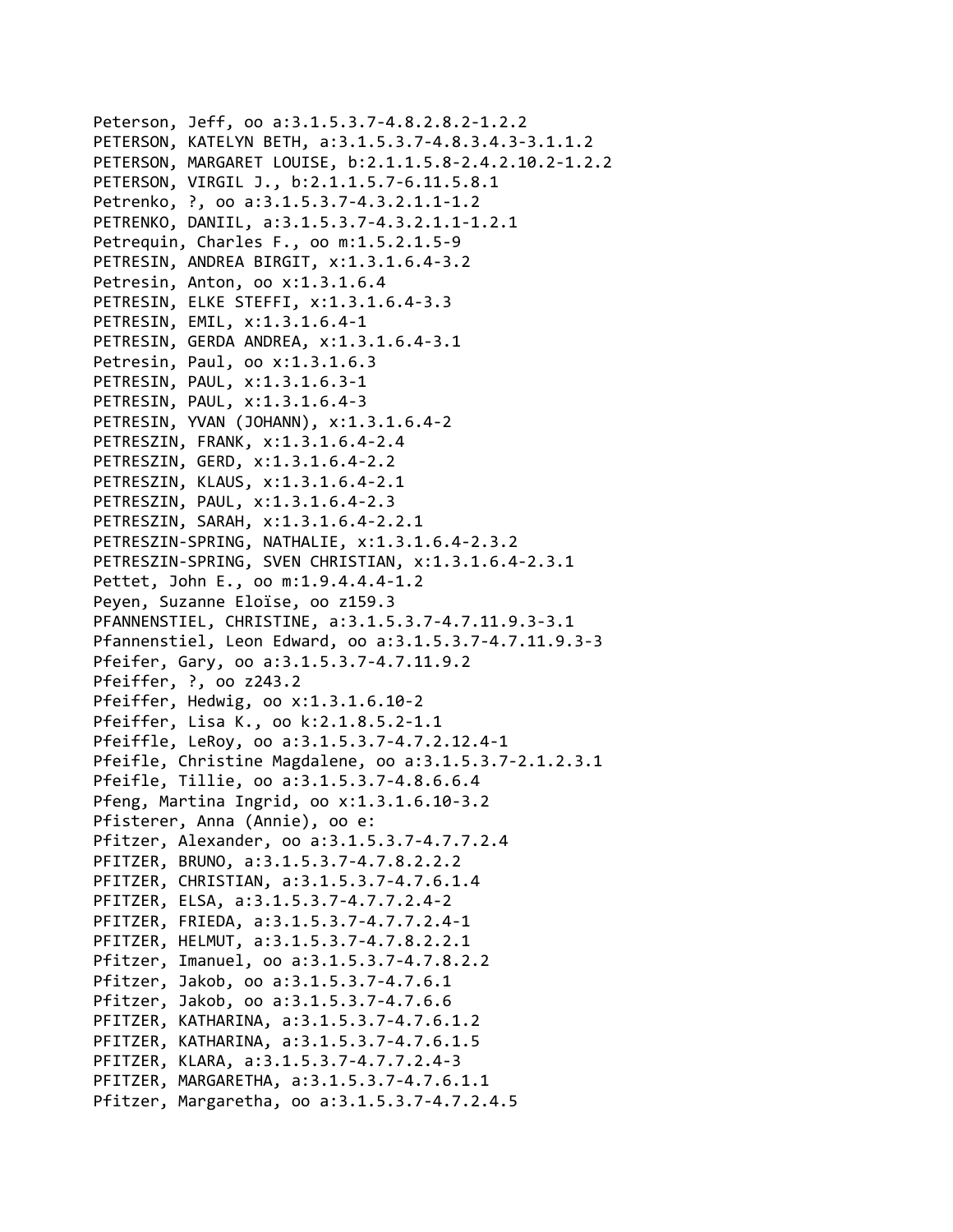```
PFITZER, MATHILDE (TILDE), a:3.1.5.3.7‐4.7.7.2.4‐4
Pfitzer, Ottilie, oo a:3.1.5.3.7‐4.7.2.10.1
PFITZER, OTTO, a:3.1.5.3.7‐4.7.8.2.2.4
PFITZER, PHILIPP (WEISZER PHILIPP), a:3.1.5.3.7‐4.7.6.1.3
Pfitzer, Robert, oo a:3.1.5.3.7‐4.7.6.9.3‐2
PFITZER, WILLI, a:3.1.5.3.7‐4.7.8.2.2.3
Pflugfelder, Maria Elisabetha, oo a:2.1.2.10
Pfnister, Myrna, oo b:2.1.1.5.8‐2.4.2.13.7‐1
Pfundstein, Maria Anna, oo m:1.7.1.2.3
Pherigo, Amy Annette, oo n:1.2.3.4.4.3
Philipp, Max, oo a:2.1.7.3.1‐1.1.1.1.1‐3
Philippi, Aug Wilhelm, oo b:2.1.1.7.4‐7.8.8.2
Phillippi, Amos, oo w:1.1.4
Phillips, Bertha H., oo m:1.5.2.1.4‐1.2.2
Phillips, Betty, oo b:2.1.1.5.7‐6.11.1.2.3
Piehl, Mary A., oo f:6.1
PIERALI, CLARA, x:1.3.1.6.5‐3.1.1
PIERALI, CYNTHIA, x:1.3.1.6.5‐3.1.2
PIERALI, HELIA, x:1.3.1.6.5‐3.1.3
Pierali, Jaher Ali, oo x:1.3.1.6.5‐3.1
Pierce, Dorothy La Vonne, oo b:2.1.1.5.7‐6.11.4.2.7
Pierce, Ethel Louise, oo b:2.1.1.5.8‐2.4.2.10.4‐4
Pierce, Mary Beth, oo k:2.1.8.3.2‐2.3
Pike, Edwin Frederick, oo w:1.9.4.3.3
Pillep, Natalia Selma (Nellie F.), oo b:2.1.1.1.6‐9.5.5.2
Pinkstan, Allen, oo n:1.2.8.5.3
PINKSTAN, CHRISOPHER, n:1.2.8.5.3‐1
PINKSTAN, DAVID, n:1.2.8.5.3‐3
PINKSTAN, MICHAEL, n:1.2.8.5.3‐5
PINKSTAN, SUSAN, n:1.2.8.5.3‐4
PINKSTAN, THOMAS, n:1.2.8.5.3‐2
Pirk, Louise B., oo m:1.7.8.8.2‐7
PITTS, AIYANA MARIE, a:3.1.5.3.7‐4.5.2.7.1‐8.5.1.1
PITTS, JEMMIAH JAEL, a:3.1.5.3.7‐4.5.2.7.1‐8.5.1.3
PITTS, JEREMIAH CLIFFORD, a:3.1.5.3.7‐4.5.2.7.1‐8.5.1.2
Pitts, Leonard Jr., oo a:3.1.5.3.7‐4.5.2.7.1‐8.5.1
Plaisted, Viola, oo m:1.7.8.2.11‐2
Plantage, Katharina, oo z145.1.5
Platzer, George Joseph, oo m:1.7.8.6.4‐3
Plell, Magdalena, oo h:1.1
Plevani, Enza, oo a:3.1.5.3.7‐4.8.2.11.7‐1
Plottnik, Gerhard, oo m:1.9.2.3.2‐6.3.2
Plunkett, John Scott, oo m:1.7.8.8.2‐10
Poggemoeller, Harry Charles, oo m:1.5.2.1.8‐1.2
Pohlman, Kathryn, oo c:1.5.1.1
Poirier, Mable, oo n:1.2.2.8
Polacek, Dennis M., oo b:2.1.1.5.7‐6.11.5.1.1‐1.2
POLACEK, KELLY, b:2.1.1.5.7‐6.11.5.1.1‐1.2.1
POLACEK, LAURIE MARIE, b:2.1.1.5.7‐6.11.5.1.1‐1.2.2
POLCHOW, BETTY LOU, a:3.1.5.3.7‐4.8.2.12.7‐2
```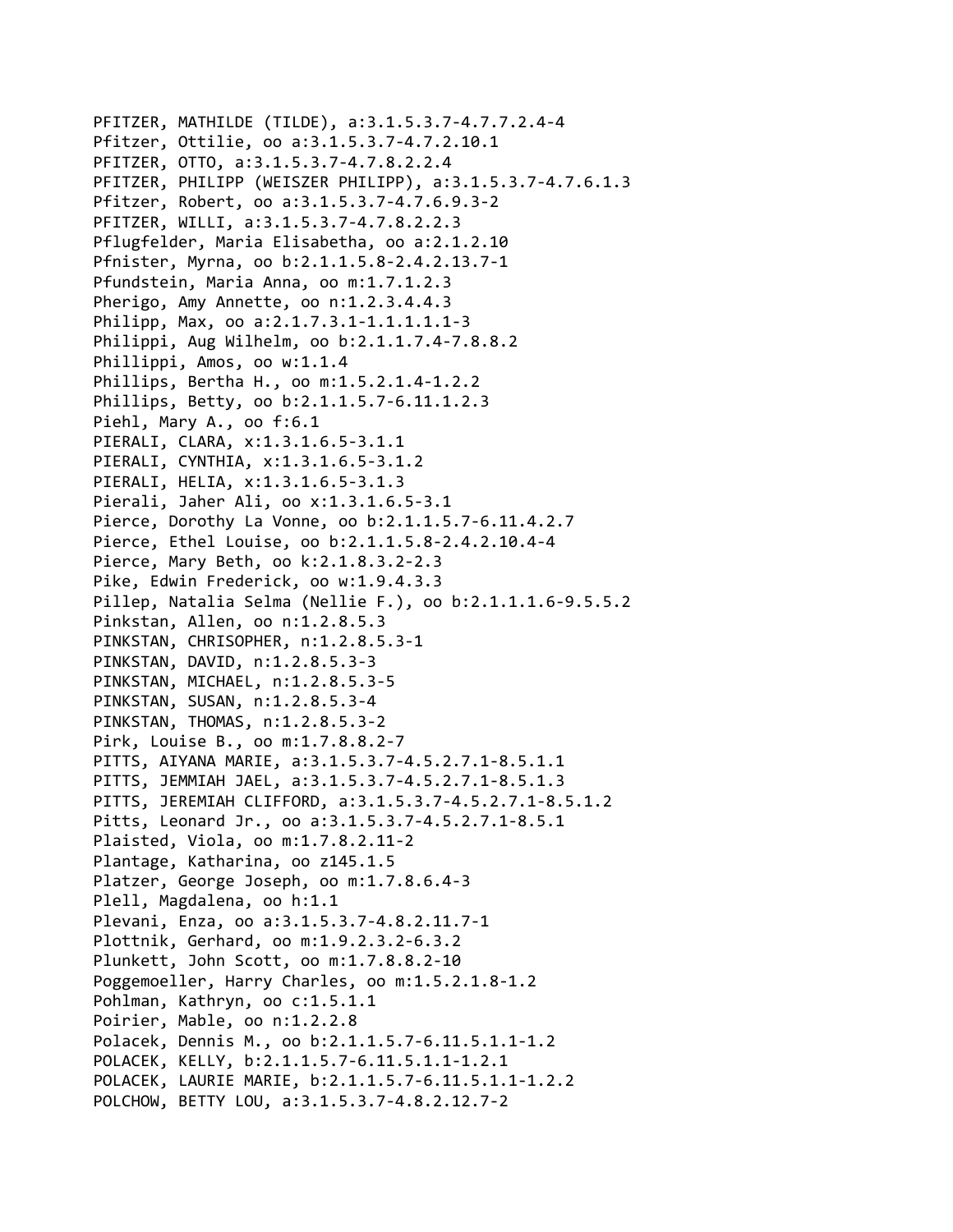```
POLCHOW, PEGGY, a:3.1.5.3.7‐4.8.2.12.7‐1
Polchow, Robert John (Bob), oo a:3.1.5.3.7‐4.8.2.12.7
POLE, ELENA, a:3.1.5.3.7‐4.3.2.1.9‐4.2
Pole, Sergey, oo a:3.1.5.3.7‐4.3.2.1.9‐4
Poling, Travis, oo a:3.1.5.3.7‐4.8.6.7.4‐1.1
Pollard, Connie Lou, oo b:2.1.1.5.7‐6.11.7.1.2‐3
Pollard, Howard E., oo m:1.7.8.8.1‐15.3
Pollard, Jacquelyn Rita, oo m:1.7.8.8.9‐3.1.1
Poncebaker, F. M., oo w:1.4.4.2
Poole, ?, oo k:2.1.8.5.4‐5.6
Pooler, Peneolope Sandra, oo e:2.1.2.2
POPKEN, CANDY MARIE, a:3.1.5.3.7‐4.5.2.7.10‐4.4.2
POPKEN, ELSE, a:3.1.5.3.7‐4.5.2.7.10‐4.4.1.1
Popken, James Leonard Jr., oo a:3.1.5.3.7‐4.5.2.7.10‐4.4
POPKEN, STEEN, a:3.1.5.3.7‐4.5.2.7.10‐4.4.1.2.GAVIN
POPKIN, JAMES 3RD L., a:3.1.5.3.7‐4.5.2.7.10‐4.4.1
POPP, ADAM JOSEPH, f:7.4.4.3.2
POPP, ADELAIDE, f:6.2.1
POPP, ALMA A., f:4.3
POPP, ANDREW, f:6.1.2.1.1
POPP, ANNA (ANNIE) KATHRINA, f:11
Popp, Anna Margaretha, oo k:2.1
POPP, ANNA MARIA, f:12
POPP, ARTHUR FREDERICK, f:3.8
POPP, BARBARA, f:2
POPP, BERTHA MARGARETHE, f:7.2
POPP, BETTY ANN, f:6.1.1
POPP, BRUCE ARTHUR, f:7.6.2
POPP, CARL (BUCK) JOHN, f:7.4
POPP, CARRIE, f:7.6.2.1
POPP, CHARLES J, f:7
POPP, CHARLES L., f:7.1.2
POPP, CLARA H. A., f:3.4
POPP, COURTNEY, f:6.1.2.1.2
POPP, DEBRA, f:7.6.1.1
POPP, DIANA CAROL, f:7.4.4.4
POPP, DONALD R., f:7.6.3
POPP, DOROTHY IRENE, f:7.4.1
POPP, EDWARD, f:4.2
POPP, EDWIN CHARLES, f:6.4
Popp, Elisabeth A., oo m:1.7.8.2.5‐2.3
POPP, ELIZABETH CAROLINE, f:3.1.2
POPP, ELIZABETH, f:9.1
POPP, ELSIE, f:3.2
POPP, FLORENCE A., f:6.5
POPP, FLORES, f:7.5
POPP, FREDERICK (MIKE) A., f:4.5
POPP, GEORGE (JIGGER) ALBERT, f:7.6
POPP, GEORGE J., f:9
POPP, GLENDA, f:7.6.2.2
```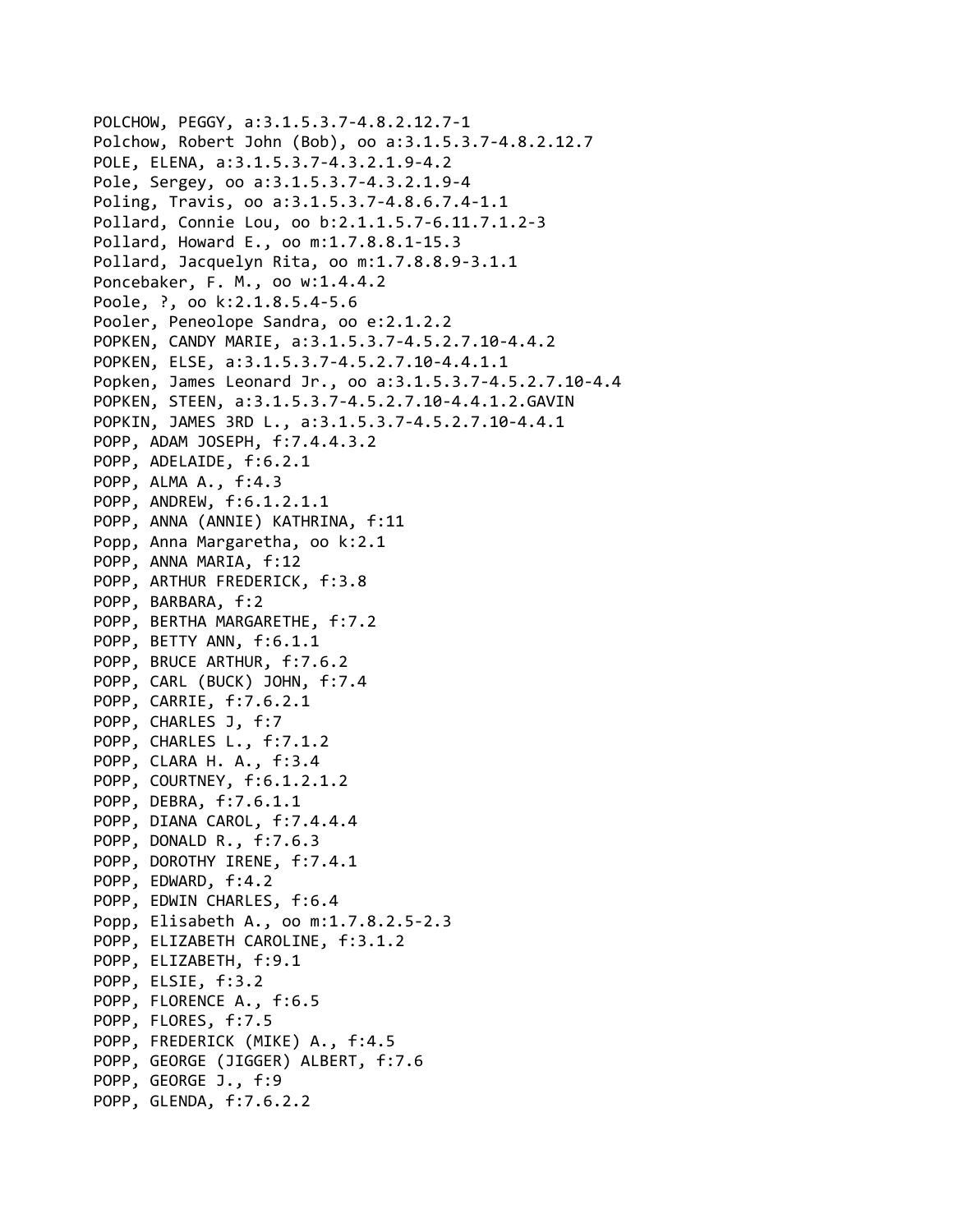POPP, HAROLD J., f:3.5 POPP, HARVEY W. J., f:3.9 POPP, HELEN LOUISE, f:7.4.3 POPP, HENRIETTA (NETTIE), f:4.7 POPP, HENRIETTE (NETTIE), f:8 POPP, HERBERT, f:7.4.5 POPP, HOWARD GEORGE, f:7.6.1 POPP, IRVING ANDREW, f:6.1 POPP, IRVING PATRICK, f:6.1.2.1 POPP, JACK RICHARD, f:7.1.3 POPP, JAMES ARTHUR, f:7.4.7 POPP, JAMES KEVIN, f:7.4.7.1.3 POPP, JAMIE MARIE, f:7.6.2.3.1 POPP, JOEL EUGENE, f:7.4.7.1.2 POPP, JOHANN (JOHN), f:3 POPP, JOHANN FRIEDRICH (FRED), f:4 POPP, JOHN (BUD) BAUM, f:3.5.2 POPP, JOHN MARTIN, f:6.2.4 POPP, JOHN, f:3.7 POPP, JOSHUA JAMES, f:7.4.7.1.1 Popp, Karl (Charles) Konrad, oo f: POPP, KATHARINE, f:3.1.1 POPP, KATHERINE (KATE OR GERTIE) GERTRUDE, f:10 POPP, KENT CHRISTOPHER, f:7.4.4.2.2 POPP, LAURA E., f:3.6 POPP, LINDA FRIEDA, f:7.7 POPP, LINDA MARY, f:3.3 POPP, LINDA, f:7.6.1.2 POPP, LORAN HERBERT, f:6.3 POPP, LORAN S., f:6.2.2 POPP, LOUIS FREDERICK, f:7.1 POPP, LOUISE A., f:4.1 POPP, MARGARET J., f:7.1.1 POPP, MARGARET MARIE, f:4.4 POPP, MARGARETHA, f:1 POPP, MARGERIE MARIE, f:7.4.6 POPP, MARION F., f:6.4.1 POPP, MARK D., f:4.6.1.3 POPP, MARTIN EARL, f:6.2 POPP, MICHAEL BRUCE, f:7.6.2.3 POPP, MICHAEL DAVID, f:7.6.2.3.2 POPP, MINNIE C., f:7.3 POPP, NANCY EILEEN, f:7.4.8 POPP, NATALIE I., f:3.5.1 POPP, NORMA ANN, f:7.4.2 POPP, NORMAN GEORGE, f:3.1 POPP, PHILLIP RICHARD, f:7.4.4.2 POPP, RHONDA KAYE, f:4.6.1.4 POPP, RICHARD CARL, f:7.4.4 POPP, RICHARD, f:4.6.2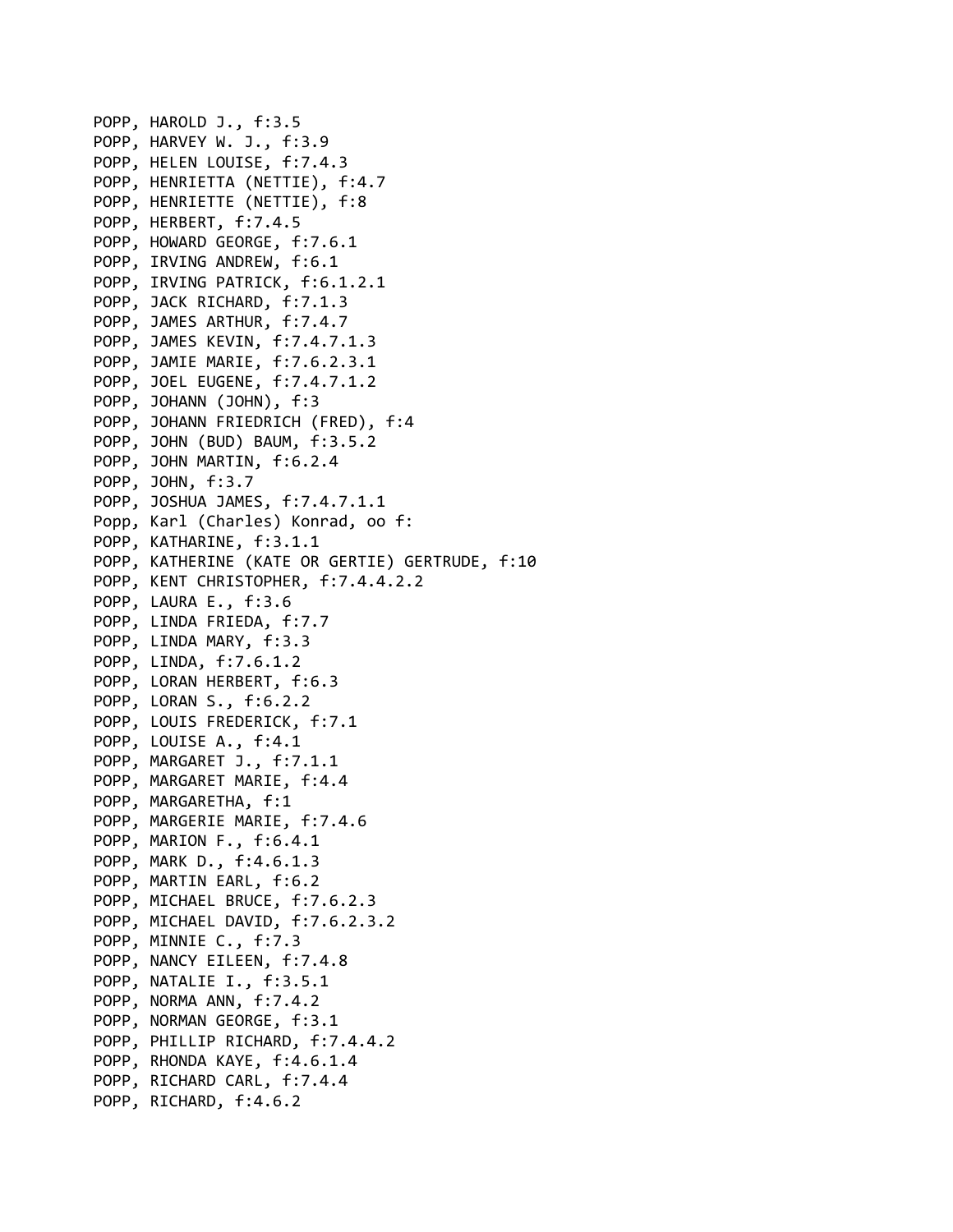POPP, RICKY FRED, f:7.4.4.3 POPP, ROBERT ALBERT, f:6.1.2 POPP, RONALD W., f:4.6.1 POPP, RUTH ELLEN, f:6.2.3 POPP, SANDRA J., f:4.6.1.1 POPP, SELENA ANNE, f:7.4.4.2.1 POPP, SHERRIE J., f:6.3.1 POPP, STEPHEN CARL, f:7.4.4.1 POPP, STEPHEN R., f:4.6.1.2 POPP, STEPHEN, f:6 POPP, STUART H., f:6.1.3 POPP, WALTER E., f:6.4.2 POPP, WILHELMINA (MINNIE), f:5 POPP, WILLIAM J., f:4.6 POPP, ZACHARY RICHARD, f:7.4.4.3.1 Poppe, Jürgen, oo a:3.1.5.3.7‐4.7.8.7.3‐4 POPPELMAN, ADELHEIDI F., m:1.7.8.6.5‐4.2 POPPELMAN, CARL E., m:1.7.8.6.5‐4.1 Poppelman, Carl, oo m:1.7.8.6.5‐4 Porchey, Lawrence Elmer, oo m:1.6.1.1.1‐5.2 PORKERT, JAN, a:3.1.5.3.7‐4.8.2.4.3‐5.4.1 PORKERT, LUCA MARCEL, a:3.1.5.3.7‐4.8.2.4.3‐5.4.2 Porkert, Marc Stefan, oo a:3.1.5.3.7‐4.8.2.4.3‐5.4 Porter, Elizabeth, oo w:1.10.9 Poser, Fanita Matilda, oo m:1.9.4.6.4‐2 POSSE‐DIAZ, BRIGITTE MARIE CARMEN, x:1.3.1.6.5‐3.1 Post, Anna Amanda, oo m:1.5.2.1.4‐1.1.1 POTTER, AMY LYNN, k:2.1.8.3.1‐2.3.1 POTTER, BARBARA ELLEN, k:2.1.8.3.1‐2.4 POTTER, CAROL LOUISE, k:2.1.8.3.1‐2.2 Potter, Eva, oo f:7.1 POTTER, JAMES THOMAS, k:2.1.8.3.1‐2.3 POTTER, JENNIFER ALICE, k:2.1.8.3.1‐2.3.2 POTTER, KYLE JAMES, k:2.1.8.3.1‐2.3.3 POTTER, MARTHA JO, k:2.1.8.3.1‐2.1 Potter, Thomas, oo k:2.1.8.3.1‐2 Poulsen, Johannah, oo m:1.7.8.6.4‐1.1 Powers, James Wilford, oo m:1.7.8.8.5‐5.1 Pratt, Maud, oo z228.1.5 PRATTE, FRANCIS JULES, m:1.9.5.6.5‐2 PRATTE, GEORGE THOMAS, m:1.9.5.6.5‐4 PRATTE, HILDA MARY, m:1.9.5.6.5‐1 Pratte, Jules Francis, oo m:1.9.5.6.5 PRATTE, MATILDA G., m:1.9.5.6.5‐3 Preusz, Birgit, oo a:3.1.5.3.7‐4.7.4.3.3‐9.3 Price, John, oo w:1.9.2 Provart, Mabel Lucienne, oo m:1.6.1.1.1‐3.2 Pruce, Shirley Margaret, oo m:1.9.4.11.3‐3 PRUTSMAN, SHANE FINN, a:3.1.5.3.7‐4.5.2.7.10‐3.5.2 PRUTSMAN, SHOAN PROMIS, a:3.1.5.3.7‐4.5.2.7.10‐3.5.1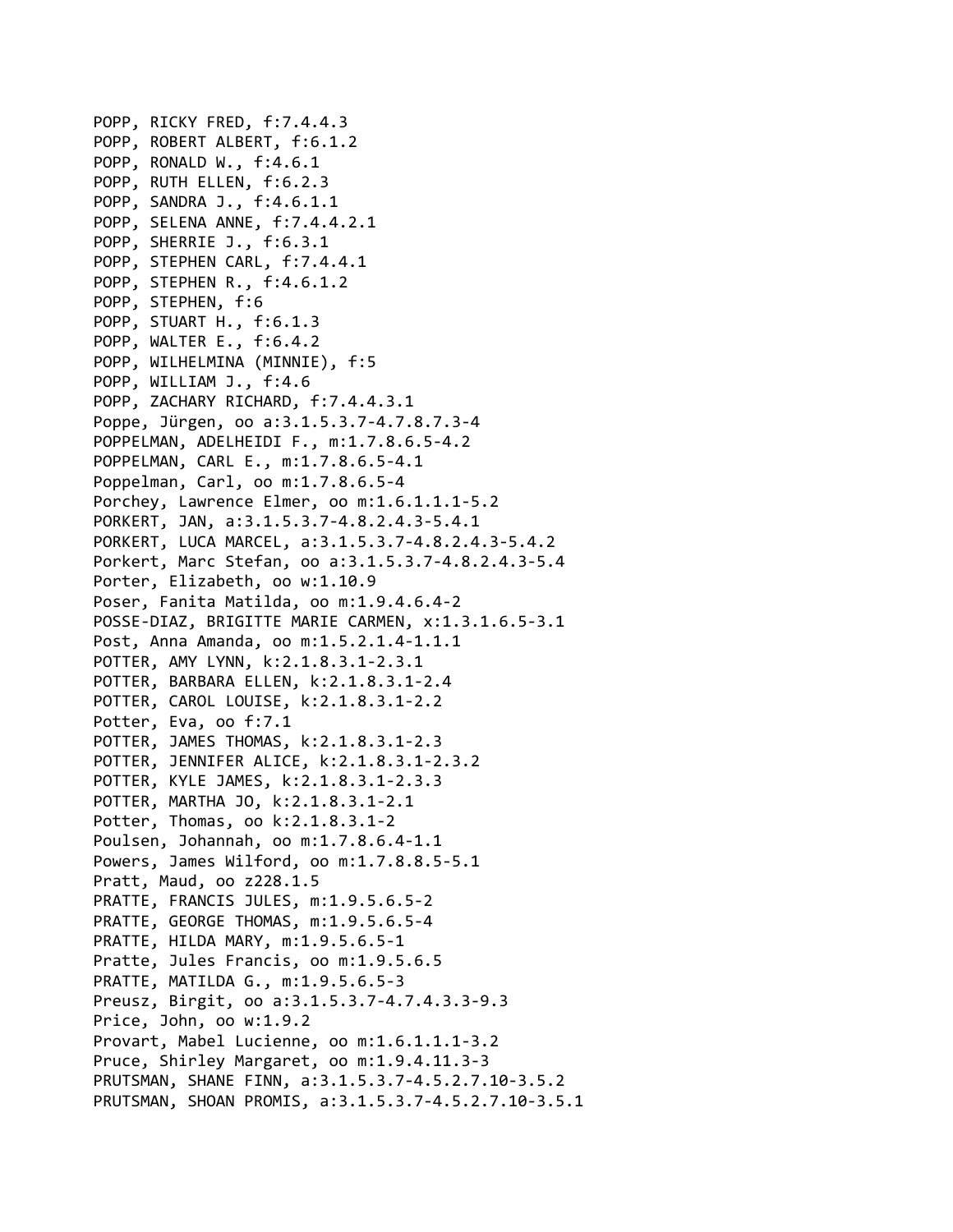```
PRUTSMAN, SLOAN GERALD, a:3.1.5.3.7‐4.5.2.7.10‐3.5.3
Prutsman, Stephen Porter, oo a:3.1.5.3.7‐4.5.2.7.10‐3.5
Pudwell, Ellis, oo a:3.1.5.3.7‐4.8.6.6.9
Puterbaugh, George, oo b:2.1.1.5.7‐6.6.1.1.2
Pyle, Lee, oo m:1.9.5.4.2‐6
Quale, Wayne, oo b:2.1.1.5.7‐6.6.1.2.2‐1.6
Quarti, Gerda, oo a:2.1.7.3.1‐1.1.1.1.3‐2.2
Quartier, Tracey Monique, oo a:3.1.5.3.7‐4.5.2.2.7‐2.2.1
Quick, Craig Ian, oo b:2.1.1.5.8‐2.4.2.10.2‐3.3.1
Quinton, Sarah May, oo b:2.1.1.5.7‐6.11.3.1.2
Raber, Johan, oo b:2.1.1.7.4‐2.9.2
Raber, Wilhelm Jakob, oo b:2.1.1.7.4‐8.4.2.1
Rademaker, Mary, oo k:2.1.8.7.4
RADER, ALYSSA LYNN, a:3.1.5.3.7‐4.5.2.7.10‐4.5.2.1
Rader, Jasmine, oo a:3.1.5.3.7‐4.8.2.11.2‐1.1.2
Rader, Richard Lee, oo a:3.1.5.3.7‐4.5.2.7.10‐4.5
RADER, STEVEN RICHARD, a:3.1.5.3.7‐4.5.2.7.10‐4.5.2
Radke, Ingrid, oo a:3.1.5.3.7‐4.5.2.7.10‐8
Radolfszell, ?, oo a:2.1.7.1.5‐2.3.5.3.13
Rahn, Ursula, oo z243
RAINER, GERHARD, a:2.1.7.1.5‐2.3.1.1.2‐1.1.1
Raisz, Adam, oo m:1.7.1.2.1
RAISZ, ELISABETH (ELISA), m:1.7.1.2.1‐1
Rajber, Borbala, oo x:1.3
Ralston, David S., oo m:1.9.5.4.4‐3
Ramauge', Ade`le Augine, oo b:2.1.1.7.4‐2.3.1.1.1‐1
Ramsey, Amber, oo a:3.1.5.3.7‐4.5.2.6.1‐4.1.1.1
Randazzo, Joseph F., oo m:1.5.2.2.2‐1.4.4
Rank, Pauline Frances, oo b:2.1.1.5.8‐2.4.2.4.1‐2
Rapp, Theresia, oo m:1.9.7.4.7‐5
Rasmussen, Robert Christian, oo m:1.7.8.8.5‐9.1
Rath, Anna Maria, oo a:3.1.5.3.7‐2.3.5
Ratzlaff, Lydia L, oo a:3.1.5.3.7‐4.8.3.4.7
Rau, ?, oo a:3.1.5.3.7‐4.7.12.6.5.3
RAU, DAVID LAWRENCE, a:3.1.5.3.7‐4.5.2.7.10‐4.1.2
RAU, KIMBERLY JEAN, a:3.1.5.3.7‐4.5.2.7.10‐4.1.1
RAU, MAKENA MARIE, a:3.1.5.3.7‐4.5.2.7.10‐4.1.2.2
Rau, Ruth Ellen, oo b:2.1.1.5.8‐2.4.2.10.4‐3
RAU, ZACKERY FRANCES ALAN, a:3.1.5.3.7‐4.5.2.7.10‐4.1.2.1
Rauechle, Barbara, oo k:2.1.8.3
Rauh, ?, oo y:1.4.3.8.3‐11.1.2
Rausch, Friedrich, oo b:2.1.1.1.4‐1.6.4.2
RAUSCH, JAKOB, b:2.1.1.1.4‐1.6.3.2
Rausch, Jakob, oo b:2.1.1.1.4‐1.6.3
RAUSCH, SOPHIE, b:2.1.1.1.4‐1.6.3.1
Rausch, Sophie, oo b:2.1.1.1.4‐1.6.1.3
Rausch, Wilhelmine Karoline, oo b:2.1.1.1.4‐1.6.1
Rauscher, Luise, oo a:2.1.7.3.1‐1.1.1.1.3
Ray, Marcella, oo w:9.6.2.1.5‐3
Ray, Meda Myron, oo m:1.7.8.5.8‐5
```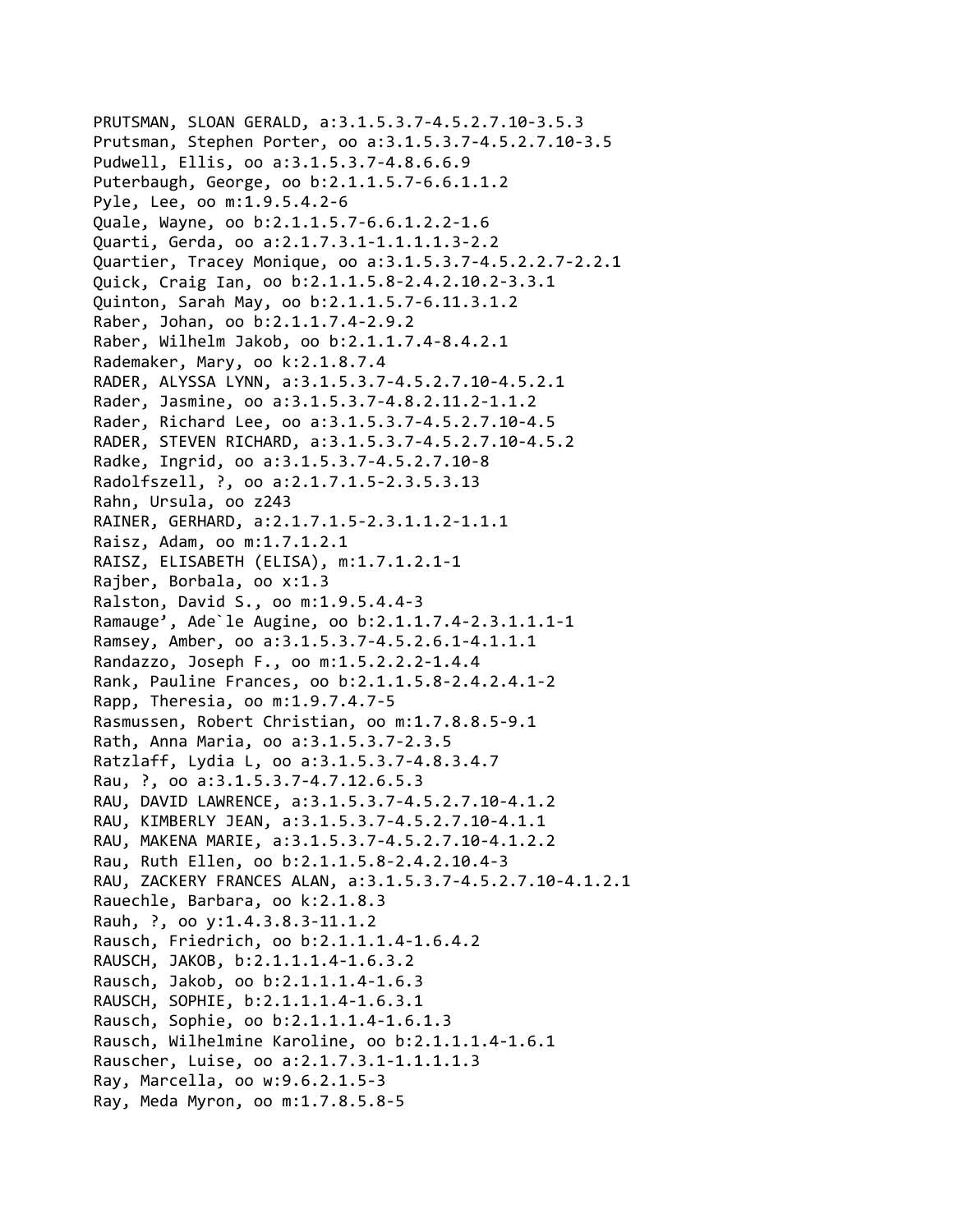Rayburn, Charles, oo a:3.1.5.3.7‐4.8.2.13.1‐5 Raynaud, Sonia Christine, oo b:2.1.1.7.4‐2.3.1.1.1‐1.1.1.2 Reber, Catherine Elizabeth, oo w:9.2.7 Recart, Pierretta, oo z159.3.1 Rech, Katherine, oo b:2.1.1.7.4‐2.4.8.4.1 Rechlin, Karl Wilhelm, oo b:2.1.1.1.4‐1.6.5.3 RECK, ALAN CHARLES, b:2.1.1.5.8‐2.4.2.12.1‐1.1.2 RECK, DANIEL MARSHALL, b:2.1.1.5.8‐2.4.2.12.1‐1.1.1 Reck, Richard Alan, oo b:2.1.1.5.8‐2.4.2.12.1‐1.1 Records, Jackie, oo a:3.1.5.3.7‐4.5.2.7.5‐1.3 Redell, Allen, oo a:3.1.5.3.7‐4.7.2.12.4‐6 REDFIELD, BETTY JANE, b:2.1.1.5.8‐2.4.2.10.4‐5 REDFIELD, BRAD, b:2.1.1.5.8‐2.4.2.10.4‐3.2.2 REDFIELD, BRANDON, b:2.1.1.5.8‐2.4.2.10.4‐3.2.1 REDFIELD, CALEB, b:2.1.1.5.8‐2.4.2.10.4‐4.2.2 REDFIELD, CHELSEA, b:2.1.1.5.8‐2.4.2.10.4‐3.3.2 REDFIELD, DON CLIFFORD, b:2.1.1.5.8‐2.4.2.10.4‐4 REDFIELD, DONNA LOUISE, b:2.1.1.5.8‐2.4.2.10.4‐4.1 REDFIELD, EVA MAY, b:2.1.1.5.8‐2.4.2.10.4‐1 REDFIELD, JAMES LLOYD, b:2.1.1.5.8‐2.4.2.10.4‐3.3 REDFIELD, JEREMY, b:2.1.1.5.8‐2.4.2.10.4‐4.2.1 REDFIELD, KYLE, b:2.1.1.5.8‐2.4.2.10.4‐3.3.1 REDFIELD, LYLE EDGAR JR., b:2.1.1.5.8‐2.4.2.10.4‐3 Redfield, Lyle Edgar, oo b:2.1.1.5.8‐2.4.2.10.4 REDFIELD, MICA, b:2.1.1.5.8‐2.4.2.10.4‐4.2.3 REDFIELD, RHONDA ELLEN, b:2.1.1.5.8‐2.4.2.10.4‐3.1 REDFIELD, RICHARD LYLE, b:2.1.1.5.8‐2.4.2.10.4‐3.2 REDFIELD, ROBERT CHARLES, b:2.1.1.5.8‐2.4.2.10.4‐4.2 REDFIELD, SHAWN, b:2.1.1.5.8‐2.4.2.10.4‐3.2.3 REDFIELD, SUSAN GEANETTE, b:2.1.1.5.8‐2.4.2.10.4‐4.3 REDFIELD, WILMA JUNE, b:2.1.1.5.8‐2.4.2.10.4‐2 Redmond, Ruth Teresa, oo m:1.7.8.8.7‐2.2 Redwood, Flora, oo b:2.1.1.5.7‐6.6.7.4.2 Reed, Alpha Mary, oo m:1.6.1.1.1‐4.2 Reed, Clara, oo m:1.7.8.2.11 Reed, Dorothy G., oo m:1.5.2.2.2‐14.1 Reed, Emma Estella, oo m:1.5.2.1.4‐1.5 Reed, Ron, oo b:2.1.1.5.8‐2.4.2.10.2‐2.1 Reed, Tonya, oo k:2.1.8.7.5‐2.2.1 Rees, Gertrud Elisabeth, oo m:1.7.1.10.5‐2.3 Reese, Grover, oo b:2.1.1.5.7‐6.11.4.1.5 refinneJ, refinneJ, oo a:3.1.5.3.7‐4.8.2.1.3‐7.1.3 Regenauer, Katherine, oo k:2.1.8.10 Regitz, Georg Christian Ludwig, oo b:2.1.1.5.7‐10.1 Regitz, Johann, oo b:2.1.1.7.3‐5 Regitz, Johann, oo b:2.1.1.7.3‐6.2 Regitz, Louisa Katharina, oo b:2.1.1.5.7‐13.2 Reichenbach, Heinrich Graf, oo b:2.1.1.1.4‐1.6.5.4.1‐1.1.2 REICHENBACH, HEINRICH LEOPOLD GRAF, b:2.1.1.1.4‐1.6.5.4.1‐1.1.2.1 REICHENBACH, LUISE SOPHIE GRAFIN, b:2.1.1.1.4‐1.6.5.4.1‐1.1.2.2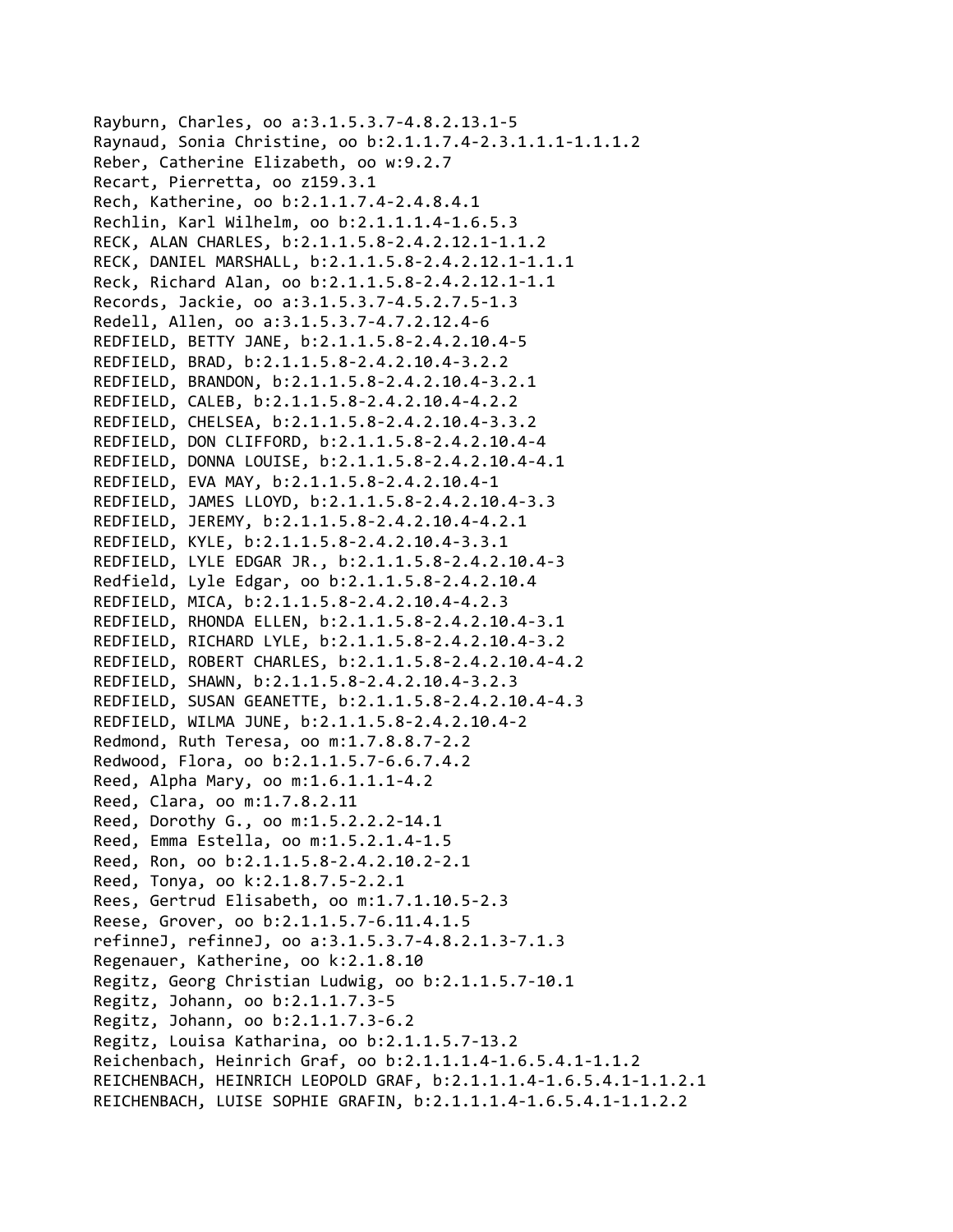Reichert, Carolyn H., oo m:1.7.8.2.5‐2.3 Reichert, Genevieve Elizabeth, oo m:1.7.8.2.5‐2.1 Reichert, Karl Friedrich, oo m:1.7.3.9.6‐1.12 Reichwein, Pamella Jean, oo m:1.7.8.8.9‐9.2 Reidt, Leroy John, oo m:1.5.2.1.8‐1.6.3 Reif, Anna, oo y:1.3 Reif, Susanna Catherina, oo b:2.1.1.7.4‐2 Reiger, Lizzie, oo a:3.1.5.3.7‐4.5.2.6.1‐2 Reigle, Lucy E., oo w:1.4.6.5 Reigler, Verna, oo b:2.1.1.5.7‐6.6.6.3.4 Reihung, Peter, oo z13.2 REILAND, ANTHIONY PETER, m:1.7.8.7.6‐9 REILAND, CAROLINE A., m:1.7.8.7.6‐3 REILAND, CLARA, m:1.7.8.7.6‐4 REILAND, DAN M., m:1.7.8.7.6‐11 REILAND, DANIEL F., m:1.7.8.7.6‐6 REILAND, DANIEL M., m:1.7.8.7.6‐7 Reiland, Daniel, oo m:1.7.8.7.6 REILAND, ELLA N., m:1.7.8.7.6‐5 REILAND, JOSEPHINE J., m:1.7.8.7.6‐8 Reiland, Lorraine Clementine, oo m:1.7.8.7.1‐1.2 REILAND, LOUISA A., m:1.7.8.7.6‐10 REILAND, MARY, m:1.7.8.7.6‐2 Reiley, John, oo m:1.5.2.1.4‐1.10.1 Reilly, Ralph Alfred, oo m:1.6.1.1.1‐2.13 Reiman, Lydia Meidinger, oo a:3.1.5.3.7‐4.8.2.7.2 Reinege, Marlies, oo a:3.1.5.3.7‐4.7.8.7.4‐2 Reinhard, Georg, oo m:1.5.3.2.1‐1.1 REINHARD, HERMANN JOSEF, m:1.5.3.2.1‐1.1.4 Reinhard, Hermann Josef, oo m:1.9.11.10.2‐8 Reinhard, Josefa, oo m:1.5.3.3.3 REINHARD, KLARA, m:1.5.3.2.1‐1.1.3 Reinhard, Maria Josepha, oo m:1.9.4 REINHARD, MARTHA ANNA, m:1.5.3.2.1‐1.1.5 Reinhard, Martha Anna, oo m:1.5.2.2.4‐5.5 REINHARD, OSKAR, m:1.5.3.2.1‐1.1.1 REINHARD, PAULA MARIA, m:1.5.3.2.1‐1.1.2 Reiniger, Emma Emilia, oo m:1.6.1.3.4 Reinke, Marianne Pearl, oo f:7.4.4 Reinschmiedt, Christine, oo a:3.1.5.3.7‐4.7.11.6.7 Reis, Bernard, oo a:3.1.5.3.7‐4.8.6.7.1‐3 Reis, Maria (Mary), oo z21 Reis, Pennie E., oo a:3.1.5.3.7‐4.8.6.7.2‐2.2 Reis, Wes, oo a:3.1.5.3.7‐4.8.2.7.8‐3 Reiter, Barbara M., oo m:1.7.8.7.3 Reiter, Josephine Magdalena, oo m:1.7.8.2.5 Reiter, Leanne Janette, oo a:3.1.5.3.7‐4.5.2.7.1‐8.4 Reithmüller, Adam, oo a:3.1.5.3.7‐4.7.8.8 Reitzel, Geraldine, oo k:2.1.8.5.4‐5 Remillard, Patricia Ann, oo m:1.7.8.8.7‐8.1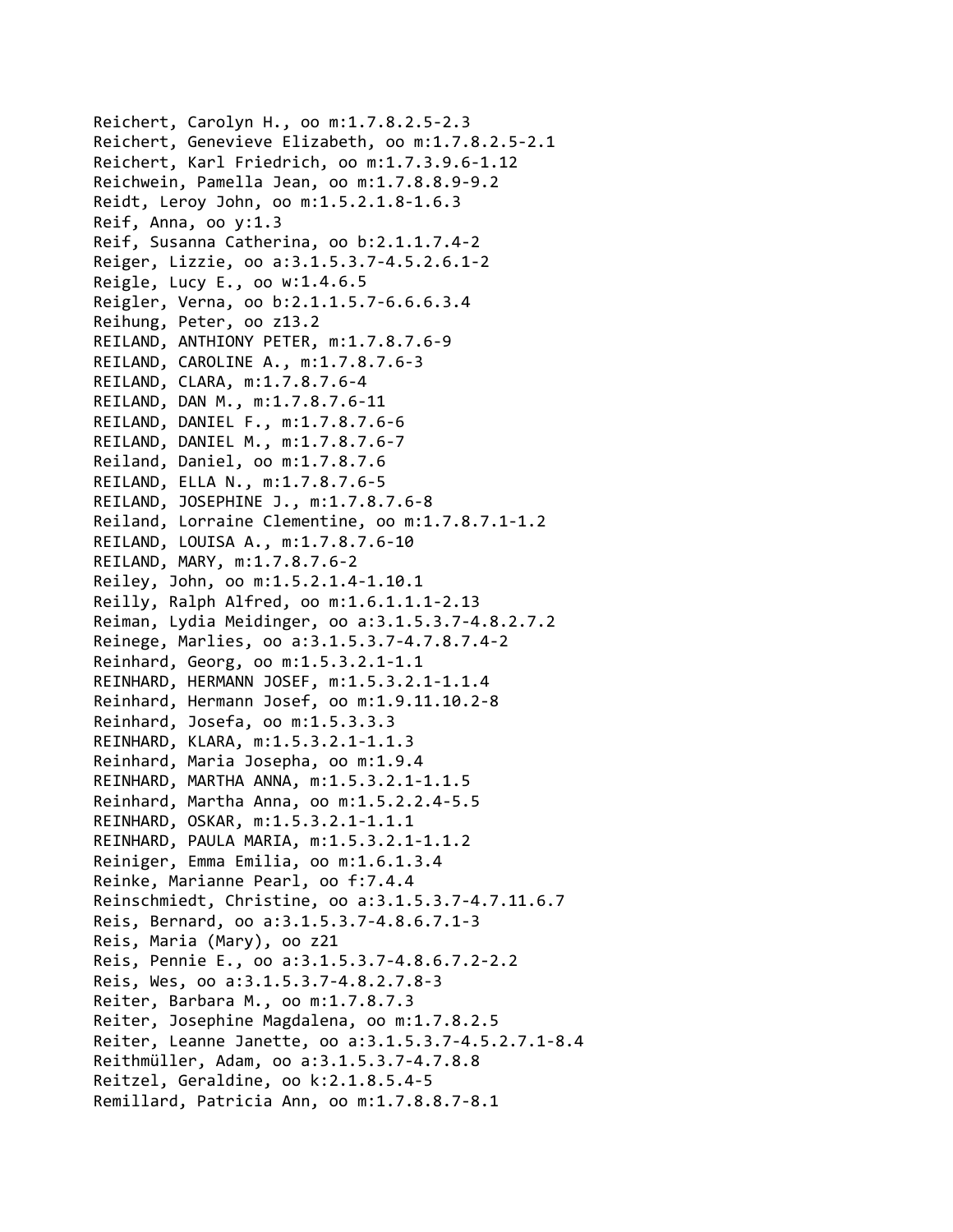```
Renckenberger, Frédéric, oo a:2.1.7.3.1‐3.2
Renich, Elisa Kirchhöfer, oo d:1.12
RENKE, ADAM, a:3.1.5.3.7‐4.7.7.5.3
Renke, Hilda, oo a:3.1.5.3.7‐4.5.2.7.2‐2
RENKE, JOHANNA, a:3.1.5.3.7‐4.7.7.5.2
Renke, Karl, oo a:3.1.5.3.7‐4.7.7.5
RENKE, MADGALENE, a:3.1.5.3.7‐4.7.7.5.1
RENNER, DANIELLE R., a:3.1.5.3.7‐4.8.2.1.3‐5.1.1.1
Renner, Gary L., oo a:3.1.5.3.7‐4.8.2.1.3‐5.1.1
Renner, Horaito, oo b:2.1.1.5.7‐6.6.3.10
RENNER, KELSEY M., a:3.1.5.3.7‐4.8.2.1.3‐5.1.1.2
Rensner, Virginia, oo c:1.1.6
Renz, Oskar, oo a:3.1.5.3.7‐4.7.11.6.6
Renz, Reinhold, oo y:1.4.3.8.3‐11.3.5.2
Resch, Franz Karl, oo m:1.5.3.4.2‐2.1
RESCH, GERTRUD MARIA, m:1.5.3.4.2‐2.1.3
RESCH, JOSEFA MARIA, m:1.5.3.4.2‐2.1.4
RESCH, OSKAR RICHARD, m:1.5.3.4.2‐2.1.2
RESCH, ROBERT JOSEPH, m:1.5.3.4.2‐2.1.1
Resh, David, oo w:9.2.3.8.1‐1.1.1
Rettig, Johann Peter, oo z67
RETZER, LUDWIG, a:3.1.5.3.7‐4.8.2.5.1
Retzer, Ludwig, oo a:3.1.5.3.7‐4.8.2.5
RETZER, ROSINA, a:3.1.5.3.7‐4.8.2.5.2
Reu, Trudy, oo n:1.2.2.9.2
Reuer, Christina, oo d:1.10
Reule, Alma, oo a:3.1.5.3.7‐4.7.8.6.2‐1
Rewick, Ellen, oo b:2.1.1.5.7‐6.6.1.2.2‐1.3
Reynolds, Karol Lynn, oo a:3.1.5.3.7‐4.8.6.6.6‐1.1
Rice, Clyde, oo n:1.2.2.7
Rice, Connie Jean, oo m:1.5.2.2.2‐15.2.4
RICE, DOMINIC, k:2.1.8.6.2‐5.1.2
Rice, Don, oo k:2.1.8.6.2‐5.1
RICE, ERIN, k:2.1.8.6.2‐5.1.1
RICHARDSON, ANN MERIE, b:2.1.1.5.7‐6.11.9.5.1
Richardson, Lawrence, oo b:2.1.1.5.7‐6.11.9.5
Richter, Gertrud Gerda, oo x:1.3.1.6.4‐3
Ricker, Esther Christine Dorothea, oo a:3.1.5.3.7‐4.8.2.1.3‐7
Rickerson, Harriet Jane, oo b:2.1.1.1.6‐9.5.2.8.1
Riecker, Margaretha, oo a:3.1.5.3.7‐4.7.7.10
Riede, Helen Margaret, oo a:3.1.5.3.7‐4.8.2.11.1
RIEDER, AMALIA, m:1.7.12.10
RIEDER, AUGUSTIN, m:1.7.12.12
RIEDER, FERDINAND, m:1.7.12.6
RIEDER, JOSEFA, m:1.7.12.7
RIEDER, KARL, m:1.7.12.14
RIEDER, KARL, m:1.7.12.2
RIEDER, KARL, m:1.7.12.9
RIEDER, MARIA ANNA, m:1.7.12.15
RIEDER, OTILIA, m:1.7.12.4
```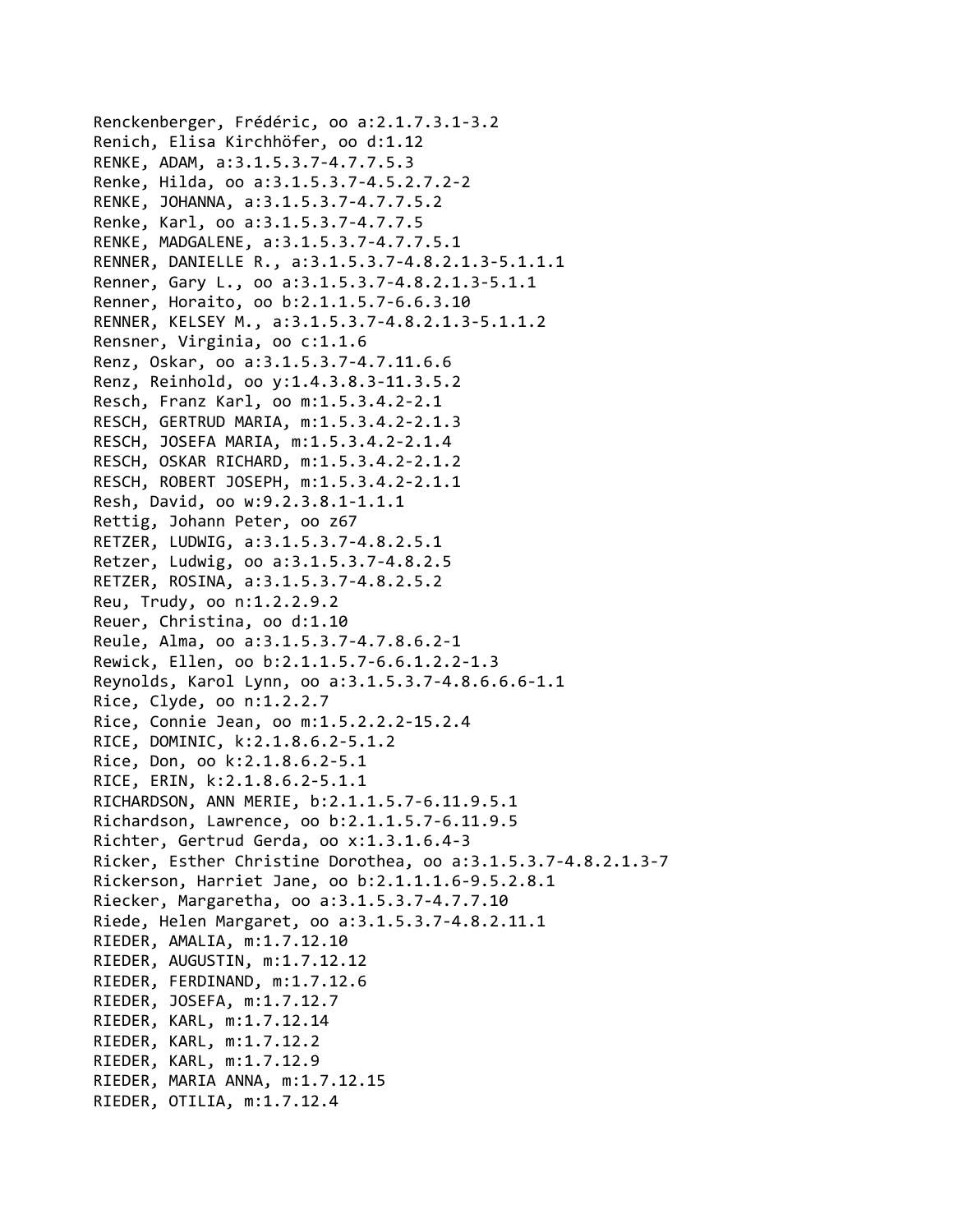```
RIEDER, OTTILIA, m:1.7.12.3
RIEDER, PHILIPP, m:1.7.12.1
Rieder, Sebastian, oo m:1.7.12
RIEDER, THERESIA, m:1.7.12.8
RIEDER, VALENTIN, m:1.7.12.11
RIEDINGER, KATHARINA SOPHIE, b:2.1.1.1.4‐1.11.4.2
Riedling, ?, oo a:3.1.5.3.7‐4.7.2.10.9.2
RIEGER, ANNEMARIE, a:3.1.5.3.7‐4.7.8.6.1‐4
Rieger, Christina, oo a:3.1.5.3.7‐4.8.2.4.3‐2
RIEGER, EMIL, a:3.1.5.3.7‐4.7.8.6.1‐2
Rieger, Heinz, oo y:1.4.3.8.3‐11.3.2.1
RIEGER, HILDE, a:3.1.5.3.7‐4.7.8.6.1‐1
Rieger, Katherine, oo a:3.1.5.3.7‐4.5.2.7.10
Rieger, Lydia, oo a:3.1.5.3.7‐4.8.2.4.3‐1
Rieger, Magdalina, oo a:3.1.5.3.7‐4.7.2.4.6‐2
RIEGER, OLGA, a:3.1.5.3.7‐4.7.8.6.1‐3
Rieger, Rudolf, oo a:3.1.5.3.7‐4.7.8.6.1
RIEKER, EDUARD, a:3.1.5.3.7‐4.7.7.2.2‐3.1
Rieker, Eugen, oo a:3.1.5.3.7‐4.7.7.2.2‐3
RIEKER, JAKOB, a:3.1.5.3.7‐4.7.7.2.2‐3.2
RIEKER, NATALIE, a:3.1.5.3.7‐4.7.7.2.2‐3.3
Ries, Anna, oo a:3.1.5.3.7‐4.8.2.1.2
Ries, Lena, oo a:3.1.5.3.7‐4.8.2.1.3
Riether, Amalia, oo m:1.9.3.7
RIETHER, ELENORA, m:1.7.12.5
Riether, Elenora, oo m:1.9.3.7
Riether, Elisabeth, oo m:1.5.2.2
Riether, Erich August, oo m:1.5.3.2.1‐1.1.2
RIETHER, FELIX LIENHARD, m:1.7.12.5.1
RIETHER, FRIEDA, m:1.7.12.13.1‐4
RIETHER, HILDA, m:1.7.12.13.1‐5
Riether, Hilda, oo m:1.5.3.3.3‐5.6
RIETHER, JOSEF, m:1.7.12.13.1‐2
RIETHER, KARL, m:1.7.12.13.1
RIETHER, MARIA MAGDALENA, m:1.7.12.13.1‐1
RIETHER, PHILIPP, m:1.7.12.13
RIETHER, SOPHIA, m:1.7.12.13.1‐3
Riether, Theresia, oo m:1.7.3.7.3
RIGNEY, WILLIAM JR., b:2.1.1.5.7‐6.11.2.5.1‐1.1
Rigney, William, oo b:2.1.1.5.7‐6.11.2.5.1‐1
Riley, Joshua, oo a:3.1.5.3.7‐4.5.2.2.1‐3.2.2
Riley, Lois, oo b:2.1.1.5.7‐6.6.1.2.2‐1.3
Ringer, Frank, oo a:3.1.5.3.7‐4.5.2.7.10‐8.3.1
RINGER, JENNIFER, a:3.1.5.3.7‐4.5.2.7.10‐8.3.1
RINGER, MADISON, a:3.1.5.3.7‐4.5.2.7.10‐8.3.1.2
Ringwald, Joseph P., oo m:1.5.2.2.2‐2.1.9
Rirecker, Aug Ferdinand Hugo, oo b:2.1.1.5.7‐13.3.6.2
Risch, Sandra, oo a:3.1.5.3.7‐4.8.2.4.3‐8.3.2
Ritchie, Delilah H., oo b:2.1.1.5.8‐2.4.2.1
Ritter, Brunhilde Elfriede, oo a:3.1.5.3.7‐4.7.4.3.3‐4.3
```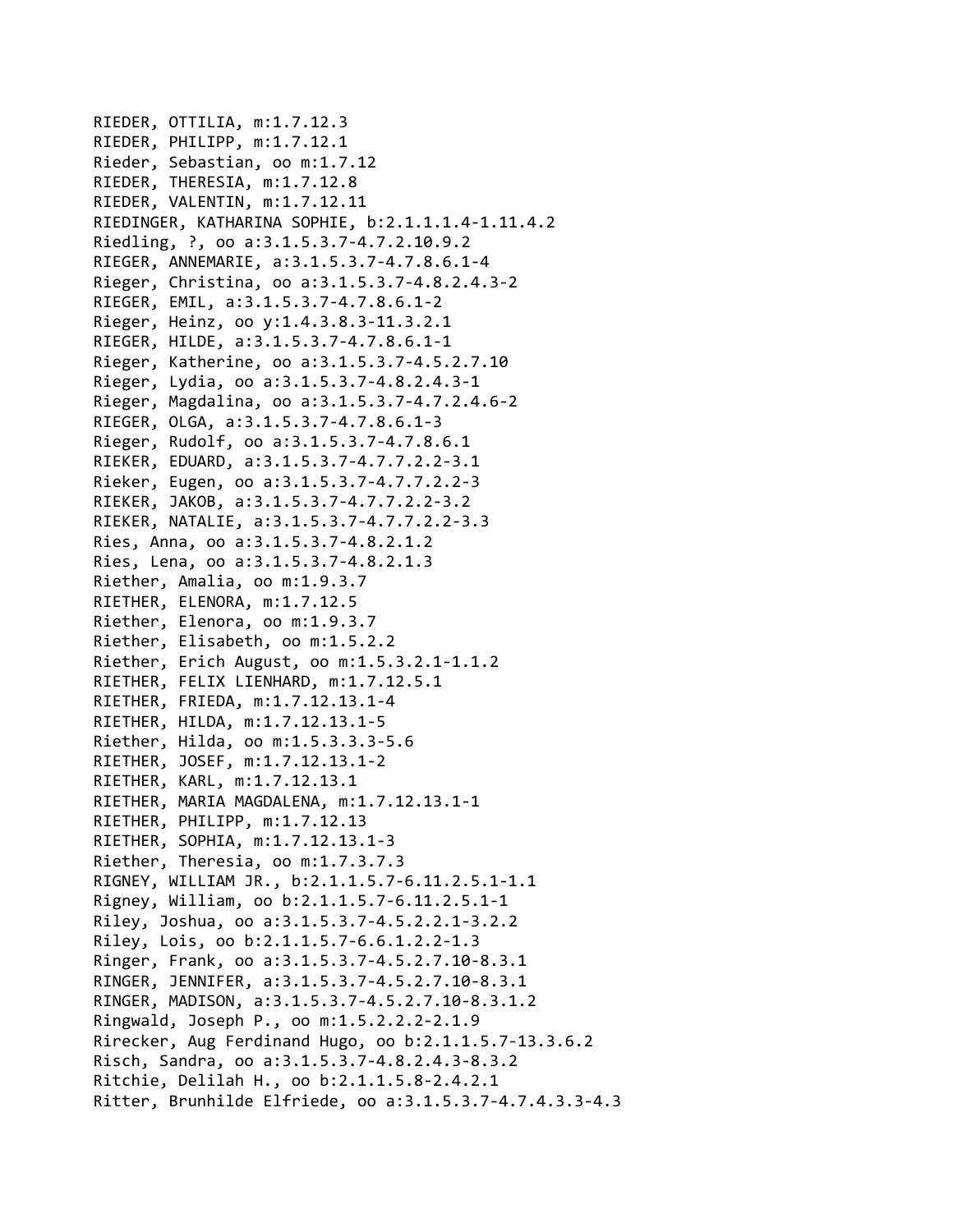```
Ritter, Franz Josef, oo m:1.7.3.9.6‐1.2
Ritter, Jacob George, oo a:3.1.5.3.7‐4.8.2.3.7
Ritter, Olga, oo a:3.1.5.3.7‐4.8.2.4.3‐7.3
Riviere, Randy Lee, oo a:3.1.5.3.7‐4.8.6.6.6‐1.3
RIVIERE, ROBERT LEE, a:3.1.5.3.7‐4.8.6.6.6‐1.3.1
RIVIERE, RYAN CHRISTIAN, a:3.1.5.3.7‐4.8.6.6.6‐1.3.2
RIVIERE, ZACHARY RANDALL, a:3.1.5.3.7‐4.8.6.6.6‐1.3.3
Rizzatto, Louie, oo a:3.1.5.3.7‐4.5.2.7.2‐7
Roach, Honora Annastasia, oo n:1.2.3
ROADES, BRIAN CHRISTOPHER, a:3.1.5.3.7‐4.8.2.7.5‐12.1.2
ROADES, HEATHER MARIE, a:3.1.5.3.7‐4.8.2.7.5‐12.1.1
Roades, Robert, oo a:3.1.5.3.7‐4.8.2.7.5‐12.1
Robar, Betty Lou, oo f:4.4.1
Roberts, Edmund Adelbert, oo m:1.9.4.6.4‐7
Roberts, Gary W., oo k:2.1.8.6.3‐3.2
Robey, Harry Charles, oo b:2.1.1.5.7‐6.11.2.5.1
ROBEY, RANDI, b:2.1.1.5.7‐6.11.2.5.1‐4
ROBINSON, CRAIG BAKER, b:2.1.1.5.7‐6.11.5.1.3‐1.2.1
Robinson, Daisy Pearl, oo a:3.1.5.3.7‐4.8.3.4.5
Robinson, Donald Edward, oo b:2.1.1.5.7‐6.11.5.1.3‐1.2
Robinson, Glenda Nell, oo m:1.9.4.11.1‐7.1
ROBINSON, GRANT GENE, b:2.1.1.5.7‐6.11.5.1.3‐1.2.2
Robinson, Nancy, oo k:2.1.8.5.2‐1
RODDEWIG, RICHARD, b:2.1.1.5.7‐6.11.2.7.1‐1
Roddewig, Roy, oo b:2.1.1.5.7‐6.11.2.7.1
Rodehau, Willi, oo a:3.1.5.3.7‐4.7.7.2.2‐4
Röderer, Hedwig Helene, oo m:1.5.11.5.3‐2.1
Röderer, Klara Johanna, oo m:1.9.7.4.11‐2
Röderer, Oskar, oo m:1.9.7.3.2‐3.2
Röderer, Otto, oo m:1.7.3.3.5‐3
Rodgers, Thomas Leo, oo m:1.5.2.1.8‐1.6.7
Rodrigue, Carmen, oo m:1.5.2.1.5‐6.3.1
Roemmich, Edward, oo a:3.1.5.3.7‐4.8.6.7.5
ROEMMICH, MARY ANN, a:3.1.5.3.7‐4.8.6.7.5‐3
ROEMMICH, SHIRLEY MAE, a:3.1.5.3.7‐4.8.6.7.5‐4
Roesler, Alfred, oo a:3.1.5.3.7‐4.7.6.11.4
Rogers, Kandace, oo k:2.1.8.6.2‐1.4
Rohmann, Katharina, oo x:1.3.1.6.13‐7
Rohrbach, Ida Mae, oo w:9.2.3.8.1‐1
Rohrbach, Johann Ludwig, oo b:2.1.1.1.6‐9.2.11
Rohrbach, Juliana, oo a:3.1.5.3.7‐4.5.2.2.7
Rohrbach, Katharina, oo b:2.1.1.7.4‐7.8.4
Rohrbach, Katharina, oo z158.6
Rohrback, Luise, oo b:2.1.1.5.7‐13.1.3
Rohrer, Albert, oo m:1.9.11.6.1‐5.4
Roller, Mary, oo m:1.7.8.6.4
Roller, Nane Emilie, oo a:2.1.7.1.5‐2.7.1.7.3
Romacker, Maria, oo m:1.9.3.7.8.5
ROMANI, LISA SANTA MARIE, b:2.1.1.1.6‐9.2.9.3.1‐2.3.1
Romley, Rose Ann, oo m:1.7.8.8.7‐8.2
```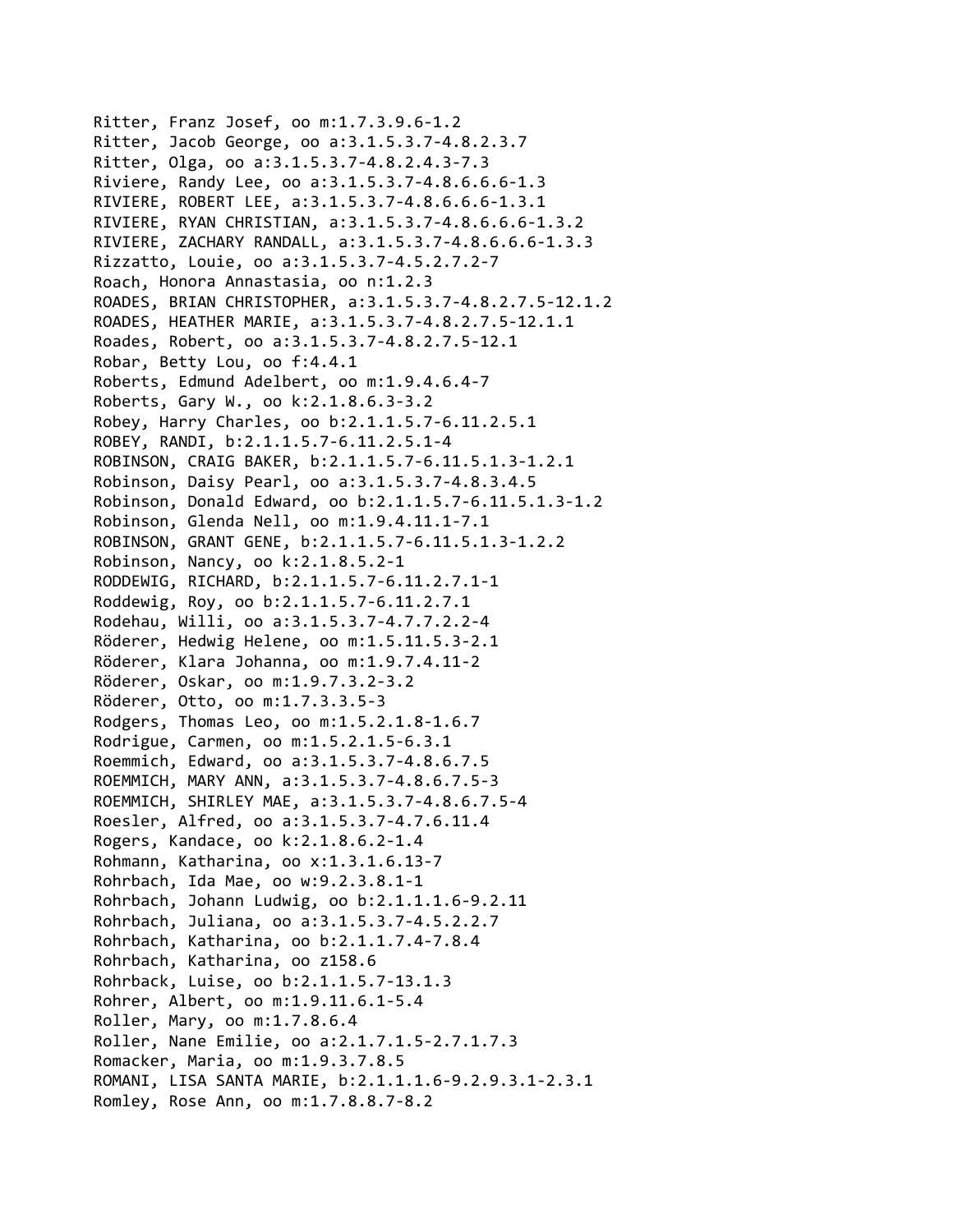```
ROMMEREIM, MATTHEW PAUL, a:3.1.5.3.7‐4.8.2.7.5‐12.2.2
ROMMEREIM, SHAWNA LEE, a:3.1.5.3.7‐4.8.2.7.5‐12.2.1
Rommereim, Terry, oo a:3.1.5.3.7‐4.8.2.7.5‐12.2
Römmlich, Emma, oo a:3.1.5.3.7‐4.8.2.4.3‐1.1
RONGEN, ALEXANDER CHARLES PAUL, a:3.1.5.3.7‐4.8.6.7.5‐4.2.1
Rook, Jessica Louise, oo a:3.1.5.3.7‐4.5.2.2.7‐2.3.6
ROOKS, ETHAN WILLIAM, a:3.1.5.3.7‐4.8.2.8.2‐1.2.4.1
Rooks, Mark, oo a:3.1.5.3.7‐4.8.2.8.2‐1.2.4
Root, Joseph James, oo m:1.5.3.3.2‐2
Rose, Angie Murrell, oo e:2.1.1.6
Rose, Lester F., oo m:1.7.8.8.5‐5.4
ROSE, MIKAELA, a:3.1.5.3.7‐4.5.2.7.10‐3.1.1.1
Rosenbaum, Heinrich Christian, oo b:2.1.1.7.4‐2.4.3.2
ROSER, HERMANN, m:1.9.7.3.6‐2
ROSER, JDA, m:1.9.7.3.6‐3
ROSER, LORENZ, m:1.9.7.3.6‐4
ROSER, MORITZ HERBERT, m:1.9.7.3.6‐5
Roser, Moritz, oo m:1.9.7.3.6
ROSER, PAULINE, m:1.9.7.3.6‐1
ROSKENS, CODY LYNN, b:2.1.1.5.7‐6.11.5.5.3‐1.2.1
Roskens, Timothy Lynn, oo b:2.1.1.5.7‐6.11.5.5.3‐1.2
Roskens, Timothy Lynn, oo b:2.1.1.5.7‐6.11.5.5.3‐1.2
Rosner, Leo, oo a:3.1.5.3.7‐4.7.3.4.3‐1
ROSS, CLARA MAXINE, m:1.9.4.6.4‐3.2
ROSS, DOROTHY (GERRY) GERALDINE, m:1.9.4.6.4‐3.1
ROSS, MARQUARITE L., m:1.9.4.6.4‐3.4
Ross, Marvin Arthur, oo m:1.7.8.2.5‐2.6
ROSS, WILLIAM CLINTON, m:1.9.4.6.4‐3.3
Ross, William Ramon, oo m:1.9.4.6.4‐3
Röszler, Friederike, oo a:3.1.5.3.7‐4.7.6.9.3
Roszow, ?, oo a:3.1.5.3.7‐4.7.4.1.2‐2.7
Roth, Elisabeth, oo m:1.7.3.7.3‐3
ROTH, ELIZABETH, m:1.5.2.1.2‐5.2.1.3
Roth, Ethel M., oo m:1.5.2.2.2‐4.8
Roth, Friedrich, oo a:2.1.7.1.5‐2.7.1.3.3
ROTH, GERALD LOUIS, m:1.5.2.1.2‐5.2.1.2
Roth, Hilda E., oo m:1.5.2.1.2‐5.1
ROTH, JAMES, m:1.5.2.1.2‐5.2.1.4
Roth, Louis G., oo m:1.5.2.1.2‐5.2.1
Roth, Louise, oo m:1.7.1.10.2‐2
ROTH, MARY LOUISE, m:1.5.2.1.2‐5.2.1.1
Roth, Maston James, oo m:1.9.5.4.2‐2.5
ROTH, PATRICIA R., m:1.5.2.1.2‐5.2.1.6
ROTH, PAUL GERARD, m:1.5.2.1.2‐5.2.1.7
Roth, Regina Caroline, oo m:1.5.2.2.2‐4.1
ROTH, ROBERT G., m:1.5.2.1.2‐5.2.1.5
Roth, Thomas M., oo b:2.1.1.5.7‐6.6.1.2.2‐3.3
Rothert, Wally Xäthe, oo m:1.7.3.3.5‐2.4
Rothfuss, Marie, oo a:3.1.5.3.7‐2.1.2.3.3
Rothfusz, Geneva (Genny) A., oo a:3.1.5.3.7‐4.8.6.7.2‐2
```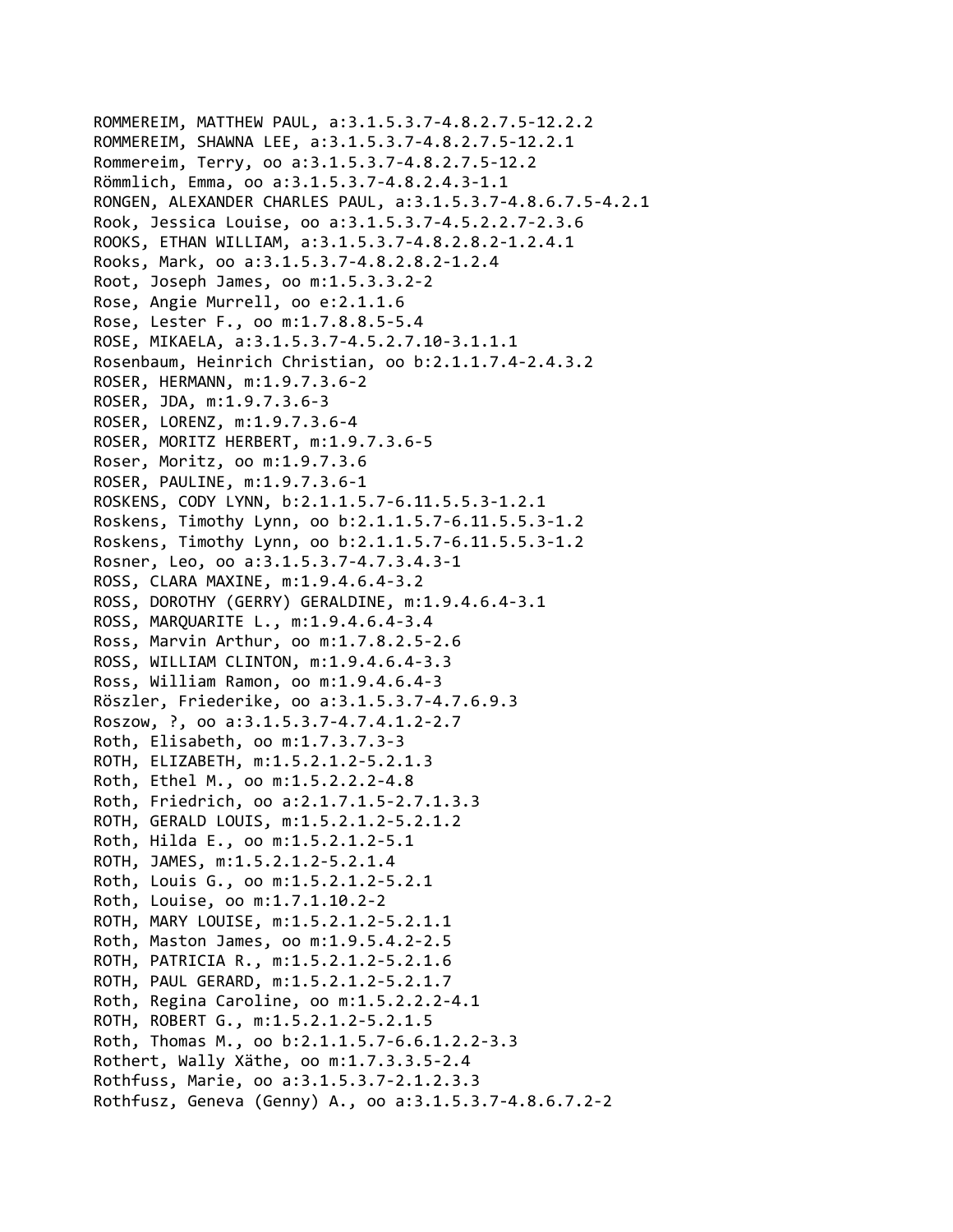```
Rotter, Rudolf, oo m:1.5.3.3.3‐6.2
ROTTLER, ADELHEID, m:1.5.11.9.4
ROTTLER, ADOLF, m:1.5.1.1.5‐4.1.2
ROTTLER, ADOLF, m:1.7.1.8.1‐4
Rottler, Adolf, oo m:1.9.11.10.3
ROTTLER, AGNES, oo m:1.5.3.4.2‐6.1.2
ROTTLER, ALFRED JOSEF, m:1.7.1.8.1‐1.3.8
ROTTLER, ALFRED JOSEF, oo m:1.9.11.10.2‐4.3
ROTTLER, ALFRED, m:1.7.1.8.1‐1
ROTTLER, ALFRED, m:1.7.1.8.1‐1.1
ROTTLER, ALFRED, m:1.7.1.8.1‐1.3.5
ROTTLER, AMALIA, m:1.7.1.8.1‐2
ROTTLER, ANNA APOLLONIA, m:1.5.11.9.7
ROTTLER, ANNA MAGDALENA, m:1.5.2.1.2‐5.5
ROTTLER, ANNA MARIA, m:1.5.2.1.2‐7.10
Rottler, Anna Maria, oo m:1.5.3.5.5‐4
ROTTLER, ANNA, m:1.7.1.10.4‐5
ROTTLER, ANTON, m:1.7.1.3.1‐4.8
ROTTLER, AUGUST HENRY, m:1.5.2.1.2‐5.2
ROTTLER, BALBINA, m:1.7.1.2.1
ROTTLER, BALBINA, m:1.7.1.2.3‐6
ROTTLER, BARBARA ECHLANTINA, m:1.5.2.1.2‐1.3
ROTTLER, BARBARA, m:1.5.2.1.2‐7.4
ROTTLER, BASILIUS, m:1.7.1.3.3
ROTTLER, BENEDIKT, m:1.7.1.5
ROTTLER, BENJAMIN F., m:1.5.2.1.2‐5
ROTTLER, BENJAMIN FRIDOLIN, m:1.5.2.1.2‐2.6
ROTTLER, BENJAMIN HARRISON, m:1.5.2.1.5‐6.2
ROTTLER, BENJAMIN, m:1.7.1.10.4
ROTTLER, BENJAMIN, m:1.7.1.10.6‐1
ROTTLER, BERNHARD RICHARD, m:1.5.2.1.2‐7.1.1.2
ROTTLER, BERNHARD, m:1.7.1.10.8
ROTTLER, BERTHOLD MICHAEL, m:1.5.2.1.2‐7.1.3
ROTTLER, BERTHOLD MICHAEL, m:1.5.3.4.2‐6.1.3
ROTTLER, CARL HERMAN, m:1.5.2.1.2‐5.3
ROTTLER, CAROLINE (CARRIE), m:1.7.1.10.6‐4
ROTTLER, CATHERINA, m:1.5.2.1.5‐1
ROTTLER, CATHERINE (KATIE), m:1.5.2.1.5‐4
ROTTLER, CATHERINE MARY, m:1.5.2.1.5‐9.1
ROTTLER, CHARLES H., m:1.5.2.1.2‐5.3.4
ROTTLER, CHARLES, m:1.5.2.1.2‐1
ROTTLER, CHRISTIANE MARIE, m:1.5.2.1.2‐7.1.2.1
ROTTLER, CORNELIA MARY, m:1.5.2.1.5‐11‐1
ROTTLER, DENIS VERNON, m:1.5.2.1.5‐6.3.2
ROTTLER, DOROTHY MAE, m:1.5.2.1.2‐5.1.1
ROTTLER, EDUARD, m:1.5.2.1.2‐7.6
ROTTLER, EDUARD, m:1.7.1.3.1‐4.10
ROTTLER, EDUARD, m:1.7.1.3.1‐6
ROTTLER, EDWIN, m:1.7.1.3.1‐3.6
ROTTLER, EGON KARL, m:1.5.2.1.2‐7.1.1.1
```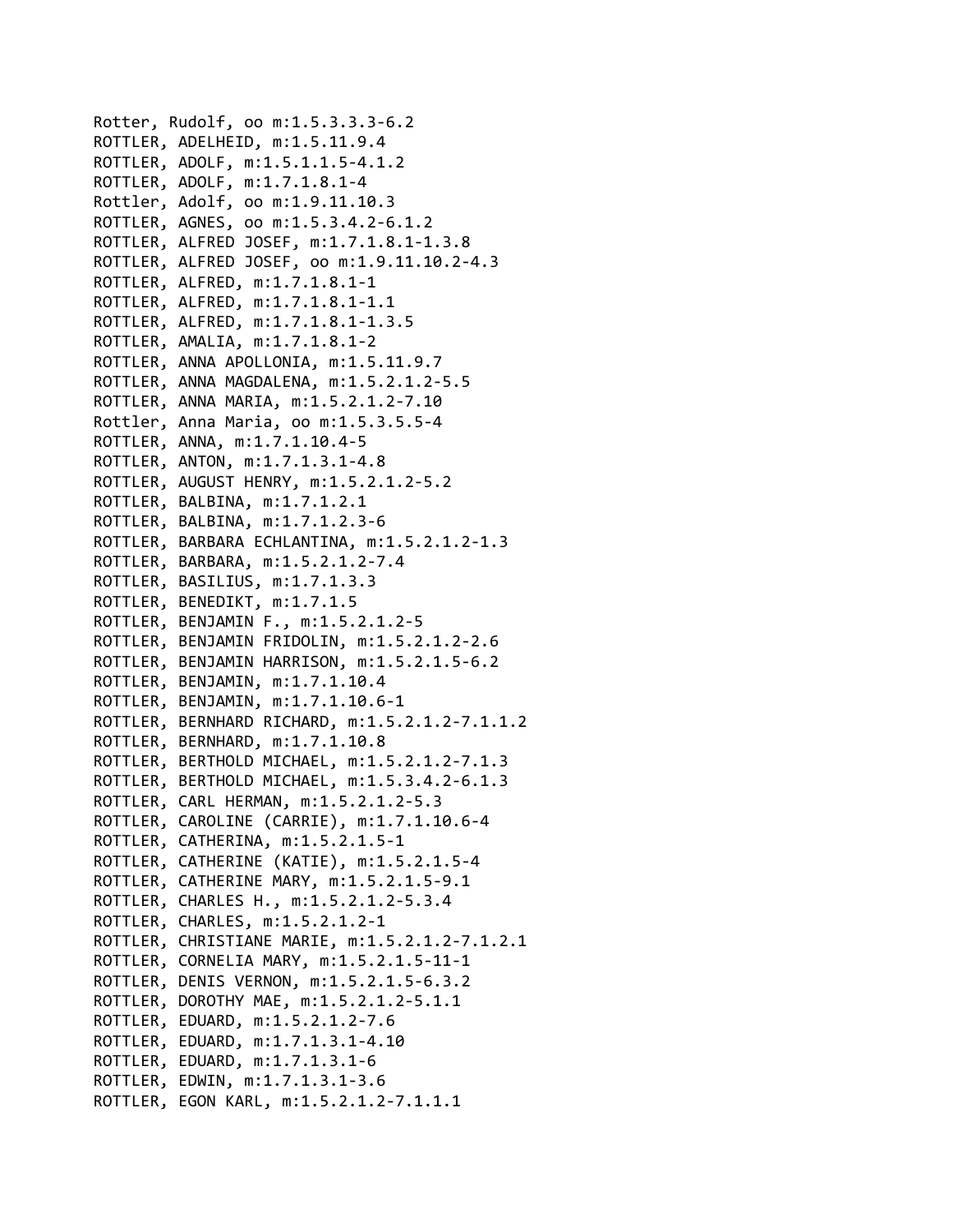ROTTLER, ELEANORA, m:1.7.1.3.5 ROTTLER, ELENORA, m:1.5.2.1.2‐2.1 ROTTLER, ELISABETH, m:1.5.2.1.3 ROTTLER, ELISABETH, m:1.5.2.1.4 ROTTLER, ELISABETH, m:1.7.1.3.2 ROTTLER, ELISABETH, m:1.7.1.8.1‐4.1 Rottler, Elisabeth, oo m:1.5 Rottler, Elisabeth, oo m:1.9.4.3 ROTTLER, ELISABETHA, m:1.7.1.8.1‐1.3.6 ROTTLER, ELIZABETH (BETTY) G., m:1.5.2.1.5‐10.4 ROTTLER, ELIZABETH (BETTY) MARIE, m:1.5.11.9.3‐1.1 ROTTLER, ELIZABETH BALBINA, m:1.5.11.9.5‐1 ROTTLER, EMIL, m:1.7.1.2.3‐4.9 ROTTLER, EMIL, m:1.7.1.3.1‐4.13 Rottler, Emil, oo m:1.5.3.3.5‐2.5 ROTTLER, EVELYN VERONICA, m:1.5.2.1.2‐1.8 ROTTLER, FELIX JOHANNES, m:1.5.2.1.2‐7.1.4 ROTTLER, FELIX JOSHANNES, m:1.5.3.4.2‐6.1.4 ROTTLER, FELIX, m:1.7.1.8.1‐5 ROTTLER, FERDINAND, m:1.7.1.10.2 ROTTLER, FERDINAND, m:1.7.1.10.2‐1 ROTTLER, FRANCIS JEROME, m:1.5.2.1.2‐2.3 ROTTLER, FRANCIS XAVIER EDWIN, m:1.5.2.1.2‐2.4 ROTTLER, FRANK A., m:1.5.11.9.5‐2 ROTTLER, FRANZ (FRANK), m:1.5.11.9.5 Rottler, Franz (Frank), oo m:1.9.11.10.1 ROTTLER, FRANZ JOSEF, m:1.7.1.2.3‐1 ROTTLER, FRANZ JOSEF, m:1.7.1.3.1‐4.5 ROTTLER, FRANZ JOSEF, m:1.7.1.8.1‐1.3.2 ROTTLER, FRANZ JOSEF, m:1.7.1.8.1‐1.5 ROTTLER, FRANZ SALES, m:1.7.1.8.1‐1.6 ROTTLER, FRANZ XAVER, m:1.5.1.1.5‐4.1.1 ROTTLER, FRANZ XAVER, m:1.7.1.10.4‐3 Rottler, Franz Xaver, oo m:1.7.1.3.1‐3.3 ROTTLER, FREDELEN ANDREW, m:1.5.2.1.5‐11 ROTTLER, FREDERICK (FRED) O., m:1.5.11.9.3‐1.2 ROTTLER, FREDERICK JOSEPH, m:1.5.2.1.2‐5.1 ROTTLER, FREDERICK WILLIAM, m:1.5.2.1.2‐1.2 ROTTLER, FREDOLIN JOSEPH, m:1.5.2.1.2‐2.6.1 ROTTLER, FRIDOLIN, m:1.5.2.1.2‐3 ROTTLER, FRIDOLIN, m:1.5.2.1.7 ROTTLER, FRIEDA MARIA, m:1.5.2.1.2‐7.9 Rottler, Frieda Maria, oo m:1.9.11.10.2‐1 ROTTLER, FRIEDA, m:1.5.11.9.6 ROTTLER, FRIEDA, m:1.7.1.8.1‐1.8 ROTTLER, FRIEDRICH, m:1.7.1.2 ROTTLER, FRIEDRICH, m:1.7.1.2.3‐5 Rottler, Friedrich, oo m:1.9.6 ROTTLER, GENEVIEVE CATHERINE, m:1.5.2.1.5‐6.4 ROTTLER, GEORGE FREDERICK, m:1.5.2.1.2‐1.7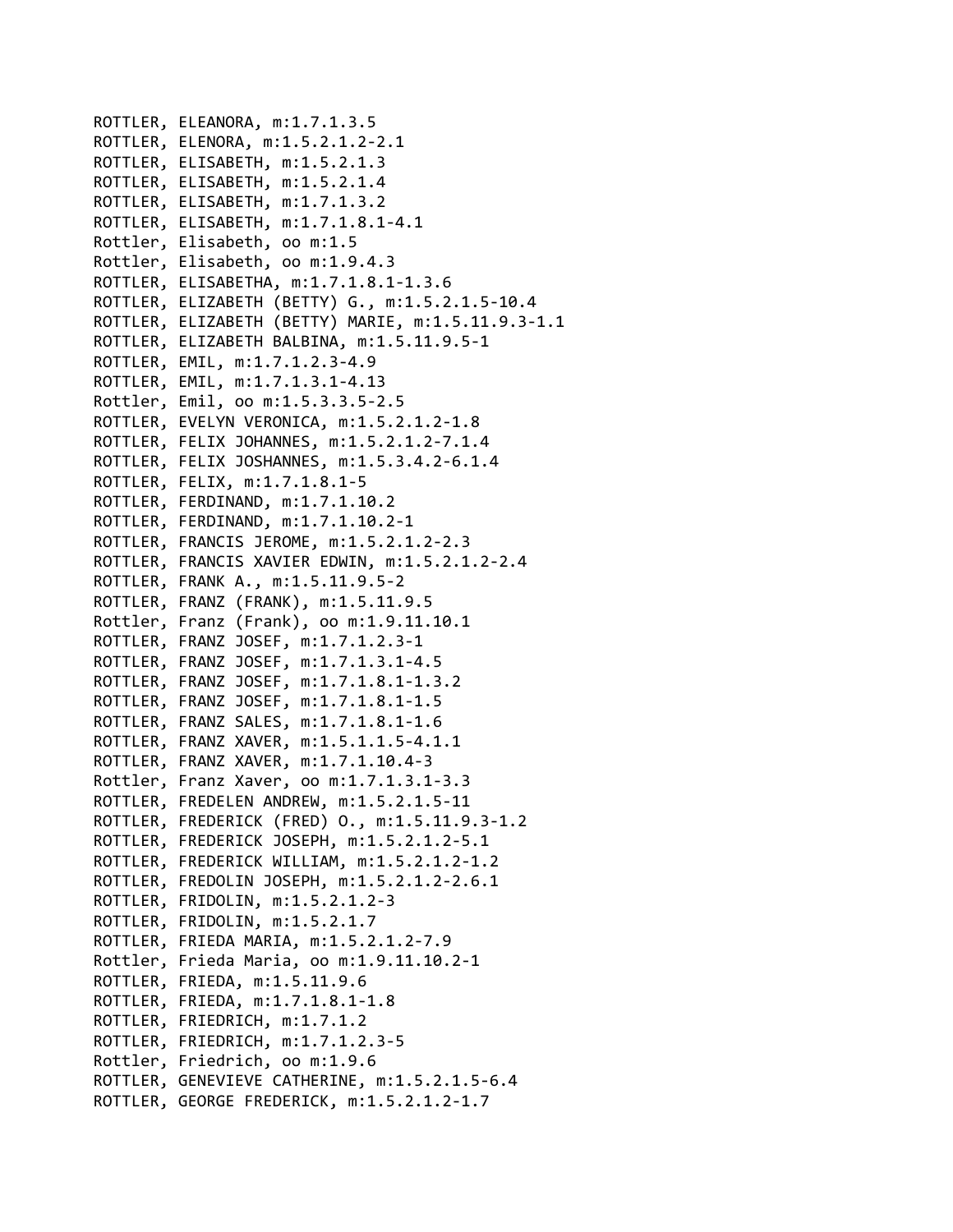```
ROTTLER, GERTRUD ANNA MARIA, m:1.5.11.5.3‐1.2
ROTTLER, GLENNON CHARLES, m:1.5.2.1.2‐5.1.2
ROTTLER, HARVEY FRANCIS, m:1.5.2.1.2‐5.1.3
ROTTLER, HEDWIG, m:1.7.1.3.1‐4.15
ROTTLER, HEINRICH, m:1.7.1.3.1‐4.14
ROTTLER, HELEN RUTH, m:1.5.2.1.5‐6.2.3
ROTTLER, HELENA, m:1.7.1.2.3‐4.5
ROTTLER, HELENA, m:1.7.1.2.3‐4.8
ROTTLER, HENRY (HARRY) EUGENE, m:1.5.2.1.2‐2.5
ROTTLER, HERMANN, m:1.7.1.2.3‐4.1
ROTTLER, HERMANN, m:1.7.1.2.3‐4.3
ROTTLER, HILDEGARD, m:1.7.1.8.1‐1.3.4
ROTTLER, HUBERT, m:1.7.1.2.3‐4.12
ROTTLER, HUBERT, oo m:1.7.10.8.3‐6.1
ROTTLER, IONA LARINA, m:1.5.2.1.5‐6.2.2
ROTTLER, JEANETTA M., m:1.5.2.1.2‐2.4.6
ROTTLER, JOHANN, m:1.5.2.1.6
ROTTLER, JOHANN, m:1.7.1.10.4‐1
ROTTLER, JOHANN, m:1.7.1.10.4‐4
Rottler, Johann, oo m:1.7.1
ROTTLER, JOHANNA, m:1.5.2.1.2‐7.5
ROTTLER, JOHANNA, m:1.7.1.2.3‐3.1
ROTTLER, JOSEF FRIEDRICH, m:1.5.2.1.2‐7.1.2
ROTTLER, JOSEF FRIEDRICH, m:1.5.3.4.2‐6.1.2
ROTTLER, JOSEF PETER, m:1.7.1.2.2
ROTTLER, JOSEF, m:1.5.2.1.2
ROTTLER, JOSEF, m:1.5.2.1.2‐7.1
ROTTLER, JOSEF, m:1.7.1.10
ROTTLER, JOSEF, m:1.7.1.10.2‐4
ROTTLER, JOSEF, m:1.7.1.2.3
ROTTLER, JOSEF, m:1.7.1.3.1‐2
ROTTLER, JOSEF, m:1.7.1.3.1‐4.4
ROTTLER, JOSEF, m:1.7.1.3.1‐5
ROTTLER, JOSEF, m:1.7.1.3.4
ROTTLER, JOSEF, m:1.7.1.9
Rottler, Josef, oo m:1.5.11.5.3‐1
ROTTLER, JOSEF, oo m:1.5.2.1.2‐7
ROTTLER, JOSEF, oo m:1.5.3.4.2‐6.1
ROTTLER, JOSEPH WENDELIN, m:1.5.2.1.2‐1.6
ROTTLER, JOSEPH, m:1.5.2.1.5‐2
ROTTLER, JOSEPHINE (JOSSIE), m:1.7.1.10.6‐5
ROTTLER, JULIA, m:1.7.1.3.1‐4.3
ROTTLER, JULIUS, m:1.5.11.5.3‐1.3
ROTTLER, JUSTINA, m:1.7.1.3.1‐4.9
ROTTLER, KAMILL, m:1.7.1.2.3‐4.10
ROTTLER, KARL BORROMÄUS, m:1.7.1.2.3‐4.2
ROTTLER, KARL, m:1.7.1.3.1‐7
ROTTLER, KAROLINA, m:1.7.1.3.1‐3.2
Rottler, Karolina, oo m:1.7.3.7.3‐1
ROTTLER, KATHARINA, m:1.5.2.1.1
```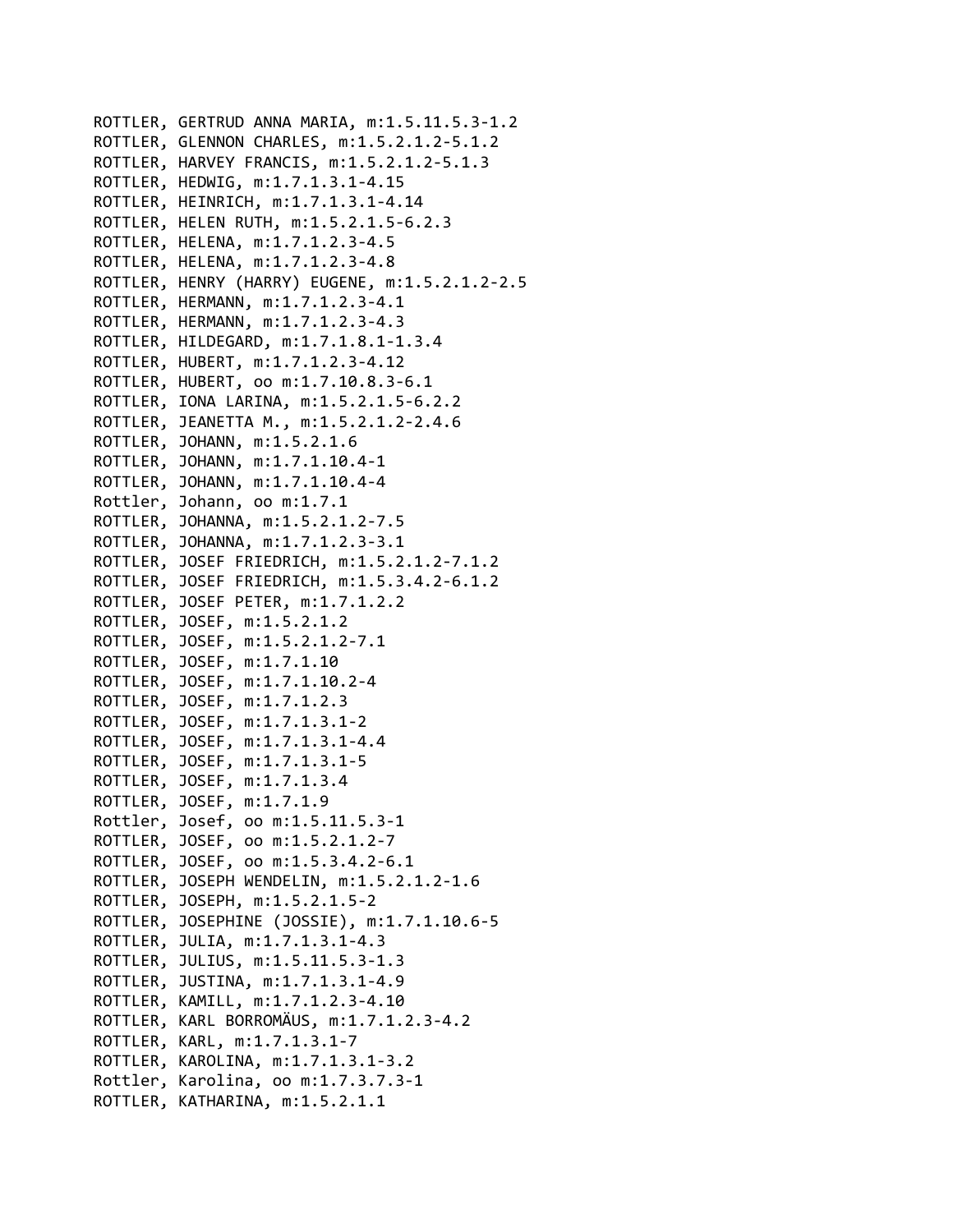ROTTLER, KATHARINA, m:1.7.1.10.5 ROTTLER, KATHARINA, m:1.7.1.3.1‐1 ROTTLER, KATHARINA, m:1.7.1.3.1‐4.7 ROTTLER, KATHARINA, m:1.7.1.8.4 Rottler, Kathleen R., oo m:1.5.2.1.2‐5.2.1.5 ROTTLER, KLARA, m:1.7.1.8.1‐4.5 ROTTLER, KLAUS LORENZ, m:1.7.1.8.1‐1.3.10 ROTTLER, KONRAD, m:1.7.1.3.1‐4.1 Rottler, Konrad, oo m:1.5.1.1.5‐4.1 Rottler, Kreszentia, oo m:1.5.1.1 ROTTLER, LEO ANDREW, m:1.5.2.1.2‐5.3.1 ROTTLER, LEO JR., m:1.5.11.9.3‐1 ROTTLER, LEO, m:1.5.11.9.3 ROTTLER, LEO, m:1.7.1.2.3‐4.4 ROTTLER, LEONA L., m:1.5.2.1.2‐2.4.5 ROTTLER, LEONARD, m:1.5.2.1.2‐2.4.3 ROTTLER, LINUS V., m:1.5.2.1.2‐2.4.2 ROTTLER, LIOBA, m:1.7.1.8.1‐1.3.7 ROTTLER, LORENZ, m:1.7.1.10.2‐3 ROTTLER, LORENZ, m:1.7.1.3.1‐3 ROTTLER, LORENZ, m:1.7.1.3.1‐3.4 ROTTLER, LORENZ, m:1.7.1.3.1‐4.6 ROTTLER, LORENZ, m:1.7.1.8.1‐1.2 ROTTLER, LUDWIG WINHURST, m:1.5.2.1.2‐1.4 ROTTLER, LUISA, m:1.7.1.3.1‐3.5 ROTTLER, LUKAS, m:1.7.1.8.1 ROTTLER, MAGDALENA, m:1.7.1.8.1‐4.6 ROTTLER, MAGDALENA, m:1.7.1.8.3 ROTTLER, MARGARET AGNES, m:1.5.2.1.5‐9.2 ROTTLER, MARGARETHA, m:1.7.1.10.6‐2 ROTTLER, MARIA AGATHA, m:1.7.1.6 ROTTLER, MARIA ANNA (MARIANA), m:1.5.2.1.8 ROTTLER, MARIA ANNA, m:1.5.2.1.5‐8 ROTTLER, MARIA ANNA, m:1.7.1.10.3 ROTTLER, MARIA ANNA, m:1.7.1.2.3‐2 ROTTLER, MARIA ANNA, m:1.7.1.3.1‐3.1 ROTTLER, MARIA ANNA, m:1.7.1.3.1‐4.2 ROTTLER, MARIA ANNA, oo m:1.7.1.10.1‐4 Rottler, Maria Anna, oo m:1.9.4.6 ROTTLER, MARIA BARBARA SOPHIA, m:1.5.2.1.2‐5.4 ROTTLER, MARIA FRIEDA, m:1.5.2.1.2‐7.2 ROTTLER, MARIA JOSEFA, m:1.7.1.10.1 ROTTLER, MARIA KATHRINA, m:1.7.1.8.1‐1.3.3 Rottler, Maria Ludewine, oo m:1.5.3.3.3‐6.1 ROTTLER, MARIA LUDWINE, m:1.7.1.8.1‐4.7 ROTTLER, MARIA MAGDALENA, m:1.5.2.1.2‐7 ROTTLER, MARIA MAGDALENA, m:1.7.1.2.3‐3 Rottler, Maria Magdalena, oo m:1.7.1.3.1‐5 ROTTLER, MARIA ROSA, m:1.7.1.1 ROTTLER, MARIA ROSALIA, m:1.7.1.2.3‐4.6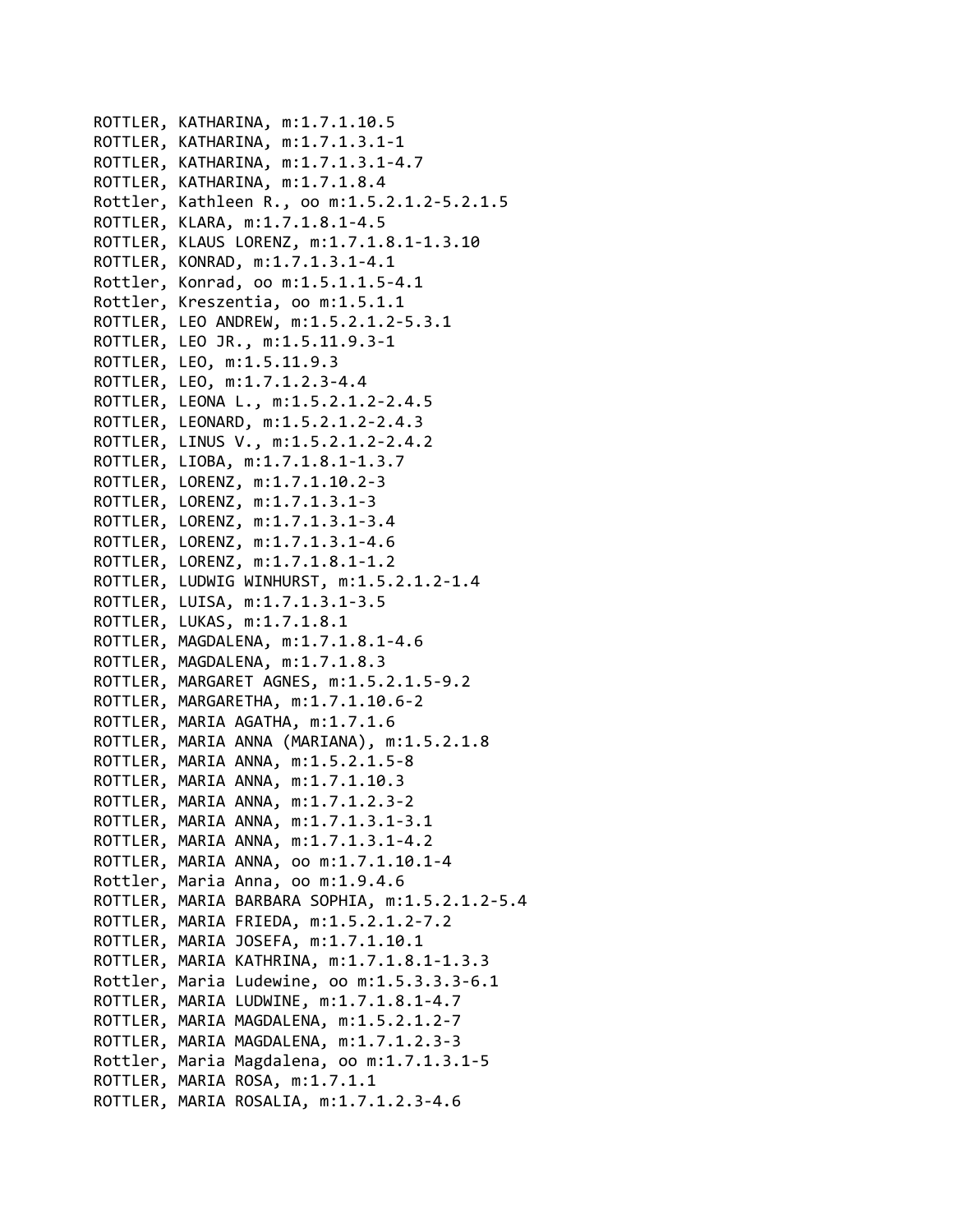```
Rottler, Maria Rosalia, oo m:1.9.11.5.5‐1
ROTTLER, MARIA SOPHIA, m:1.7.1.4
ROTTLER, MARIA THERESIA, m:1.5.2.1.2‐4
ROTTLER, MARIA THERESIA, m:1.5.2.1.2‐6
ROTTLER, MARIA, m:1.7.1.3.1‐4.17
ROTTLER, MARTHA CATHERINE, m:1.5.2.1.2‐5.3.2
ROTTLER, MARTHA, m:1.7.1.2.3‐4.11
ROTTLER, MARTINA VERONIKA, m:1.5.1.1.5‐4.1.2.1
ROTTLER, MARY (LAURA) CAROLINE, m:1.5.2.1.2‐1.5
ROTTLER, MARY CATHERINE, m:1.5.2.1.2‐1.1
ROTTLER, MARY, m:1.5.2.1.5‐5
ROTTLER, MATHIAS, m:1.7.1.3.6
ROTTLER, MAXIMILIAN (MAX), m:1.5.11.9.2
ROTTLER, MAXIMILLIAN, m:1.7.1.8.1‐1.3
Rottler, Maximillian, oo m:1.9.7.3.2‐2
ROTTLER, MERCEDES ANGELINE, m:1.5.2.1.2‐5.3.3
ROTTLER, MICHAEL, m:1.7.1.10.6
ROTTLER, MICHAEL, m:1.7.1.8
ROTTLER, MONIKA, m:1.7.1.3
ROTTLER, NICHOLAS VALENTINE, m:1.5.2.1.5‐6.3
ROTTLER, NICHOLAS WENDELIN, m:1.5.2.1.5‐6.3.1
ROTTLER, ODESSA C., m:1.5.2.1.2‐2.4.1
ROTTLER, OSWALD, m:1.7.1.2.3‐3.2
ROTTLER, PATRICK MARION, m:1.5.2.1.5‐10.1
ROTTLER, PAUL A., m:1.5.2.1.2‐2.4.4
ROTTLER, PAUL ROBERT, m:1.7.1.2.3‐4.13
ROTTLER, PAUL, m:1.7.1.2.3‐4
ROTTLER, PAUL, m:1.7.1.3.1‐4.16
ROTTLER, PAULINE, m:1.7.1.8.1‐3
ROTTLER, PAULINE, m:1.7.1.8.1‐4.2
ROTTLER, PAULINE, oo m:1.5.11.7‐1
ROTTLER, PETER F., m:1.7.1.2.4
ROTTLER, PETER F., oo m:1.5.11.9
ROTTLER, PHILIPP, m:1.7.1.10.2‐2
ROTTLER, PHILIPP, m:1.7.1.3.1‐3.7
ROTTLER, RAPHAEL BENJAMIN, m:1.5.2.1.2‐2.6.3
ROTTLER, REINHARDT WILL, m:1.5.2.1.5‐6.1
ROTTLER, REINHOLD, m:1.7.1.8.2
ROTTLER, RICHARD JOSEF, m:1.5.2.1.2‐7.1.1
ROTTLER, RICHARD JOSEF, m:1.5.3.4.2‐6.1.1
Rottler, Rita Agnes, oo m:1.5.2.1.2‐7.1.2
ROTTLER, RITA, m:1.7.1.8.1‐1.3.9
ROTTLER, ROBERT R., m:1.5.2.1.5‐10.5
ROTTLER, ROBERTA K., m:1.5.2.1.2‐2.5.1
ROTTLER, ROSA, m:1.5.2.1.2‐7.7
ROTTLER, ROSA, m:1.7.1.3.1‐3.3
Rottler, Rosa, oo m:1.7.1.10.4‐3
ROTTLER, ROSALIA, m:1.7.1.10.4‐2
ROTTLER, ROSALIA, m:1.7.1.8.1‐1.7
ROTTLER, ROSAMUND (AMANDA) AMANDA, m:1.5.2.1.2‐2.2
```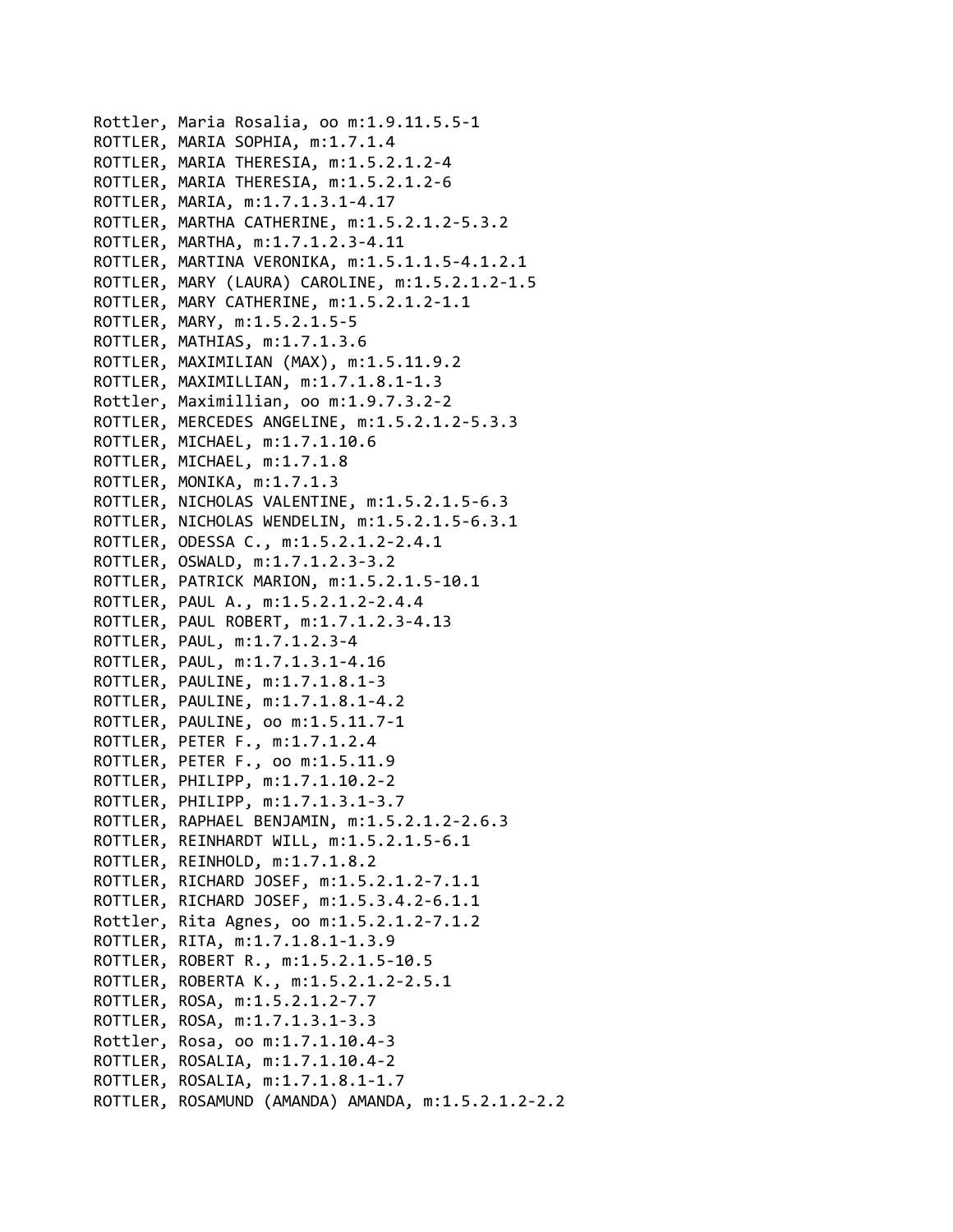```
ROTTLER, ROSEMARY ELIZABETH, m:1.5.2.1.2‐5.2.1
ROTTLER, ROSINA, m:1.5.2.1.5‐3
ROTTLER, RUDOLF, m:1.7.1.8.1‐4.4
ROTTLER, RUDOLPH JAMES, m:1.5.2.1.2‐2.6.2
ROTTLER, RUTH, m:1.5.2.1.5‐10.3
ROTTLER, SOFIA, m:1.7.1.3.1‐4.12
ROTTLER, SOPHIA MARY, m:1.5.2.1.5‐7
ROTTLER, STEFAN, m:1.5.2.1.2‐7.3
ROTTLER, STEFAN, m:1.7.1.2.3‐4.7
ROTTLER, STEFAN, oo m:1.7.1.10.1‐1.2
ROTTLER, STEPHAN, m:1.7.1.10.7
ROTTLER, TERESIA, m:1.5.11.9.5‐3
ROTTLER, THEODOR, m:1.7.1.8.1‐4.3
ROTTLER, THEOLA A., m:1.5.2.1.2‐5.2.2
ROTTLER, THERESA ELIZABETH, m:1.5.2.1.5‐9
ROTTLER, THERESIA, m:1.7.1.3.7
ROTTLER, THERESIA, m:1.7.1.7
ROTTLER, THOMAS J., m:1.5.2.1.5‐10.6
ROTTLER, THOMAS, m:1.7.1.3.1
ROTTLER, THOMAS, m:1.7.1.3.1‐4
ROTTLER, THOMAS, m:1.7.1.3.1‐4.11
Rottler, Thomas, oo m:1.5.3.4.2‐12.7
ROTTLER, ULRIKE BRIGITTE, m:1.5.1.1.5‐4.1.2.2
ROTTLER, VALENTINE FREDERICK, m:1.5.2.1.5‐10
ROTTLER, VALENTINE WILLIAM, m:1.7.1.10.6‐3
ROTTLER, VALENTINE, m:1.5.2.1.2‐2
ROTTLER, VALENTINE, m:1.5.2.1.5
ROTTLER, VERNEAL M., m:1.5.2.1.5‐10.2
ROTTLER, WALTER HEINRICH, m:1.5.11.5.3‐1.1
ROTTLER, WENDELIN JOHN, m:1.5.2.1.5‐6
ROTTLER, WENDELIN, m:1.5.2.1.5‐12
Rottler, Wendelin, oo m:1.5.2.1
ROTTLER, WILBUR W. C., m:1.5.2.1.5‐6.2.1
ROTTMANN, EARL D., f:4.7.1
Rottmann, Fred E. Jr., oo f:4.7
Rough, Donald E., oo k:2.1.8.7.6‐1.3
Roush, Adelia M., oo m:1.5.2.2.2‐7.2
Rowley, Ernest, oo b:2.1.1.5.7‐6.6.7.1.5
Royer, Sarah, oo w:1.4.6.3
Rozander, ?, oo b:2.1.1.5.7‐6.11.3.1.4
ROZANDER, GEORGE WASHINGTON, b:2.1.1.5.7‐6.11.3.1.4‐4
ROZANDER, GROVER, b:2.1.1.5.7‐6.11.3.1.4‐3
ROZANDER, LYLE, b:2.1.1.5.7‐6.11.3.1.4‐2
ROZANDER, MARY, b:2.1.1.5.7‐6.11.3.1.4‐1
ROZANDER, VIVIAN, b:2.1.1.5.7‐6.11.3.1.4‐5
ROZIER, GEORGE ALOYZIOUS, m:1.9.5.6.4‐1
ROZIER, HUGH THOMAS, m:1.9.5.6.4‐6
ROZIER, LEO J., m:1.9.5.6.4‐7
ROZIER, MARIE THERESA, m:1.9.5.6.4‐8
ROZIER, MYRNA, m:1.9.5.6.4‐3
```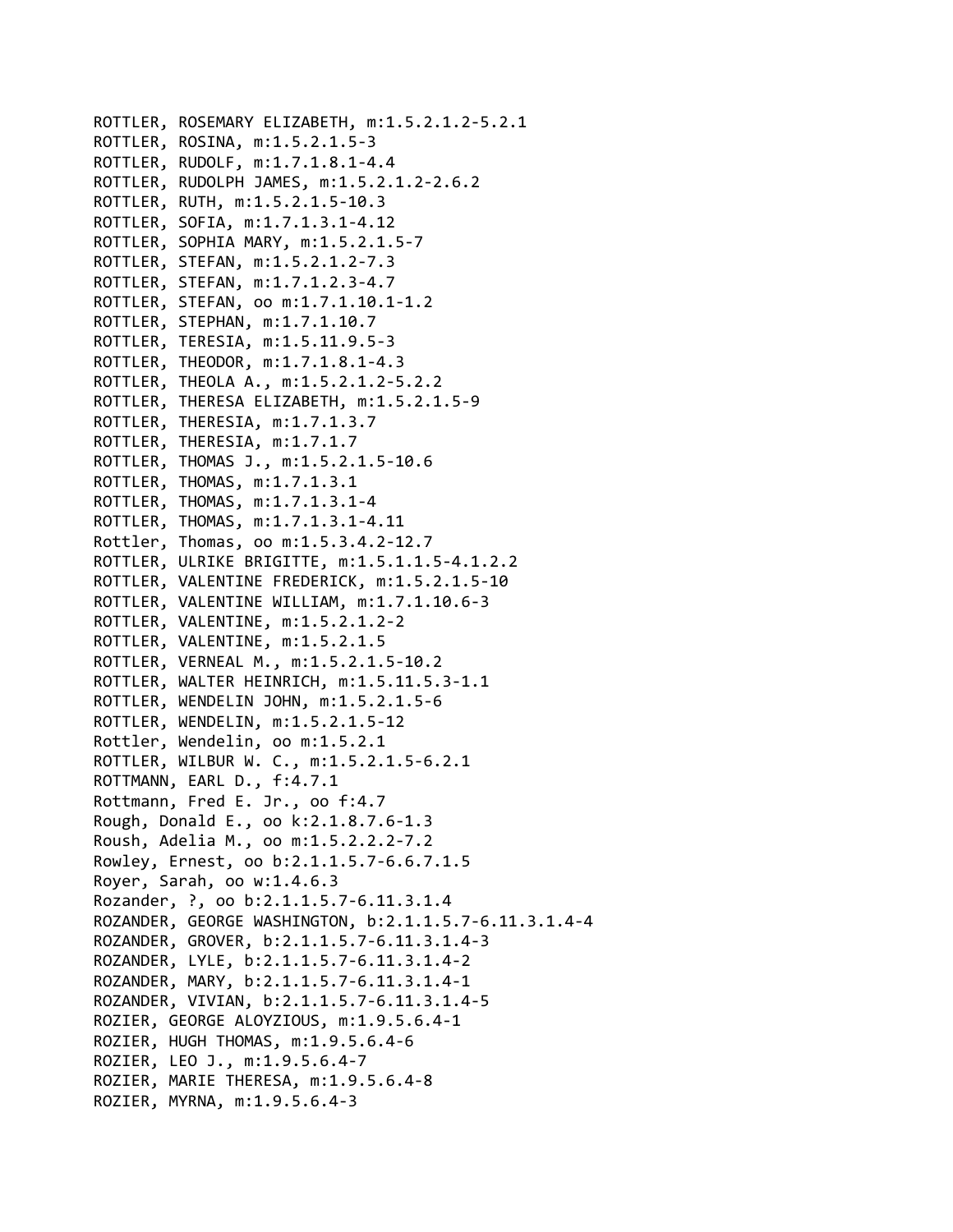ROZIER, NATALIE ANN, m:1.9.5.6.4‐2 ROZIER, NAUMAN FRANCIS, m:1.9.5.6.4‐4 ROZIER, PAUL GLENNON, m:1.9.5.6.4‐5 Rozier, Pratte Adolph, oo m:1.9.5.6.4 Ruckenbiel, Gislinde, oo a:3.1.5.3.7‐4.7.4.3.3‐5.1 Rudhardt, Pfannenschmied, oo a:2.1.2.11 Rüdinger, Friedrich, oo b:2.1.1.1.4‐1.11.4 RÜDINGER, KATHARINA WILHELMINA, b:2.1.1.1.4‐1.11.4.1 Rudolf, Franz Xaver, oo m:1.5.11.5.3‐2 Rudolf, Jacob, oo a:3.1.5.3.7‐4.8.6.7.5 RUDOLF, JEANETTE, a:3.1.5.3.7‐4.8.6.7.5‐1 Rudolf, Karl, oo a:2.1.7.1.5‐2.7.1.6 RUDOLF, KIM, a:3.1.5.3.7‐4.8.6.7.5‐2.1 RUDOLF, MARVIN LEROY (LEROY), a:3.1.5.3.7‐4.8.6.7.5‐2 RUDOLF, MAX, m:1.5.11.5.3‐2.1 Rudolf, Paula, oo m:1.5.3.4.2‐6.2 Rudolph, Edward John, oo m:1.7.8.2.2‐1.7 Rudow, Warren, oo a:3.1.5.3.7‐4.8.6.6.5 Rudy, Andreas, oo b:2.1.1.7.4‐2.4.5.3 Rudy, Nikolaus, oo b:2.1.1.7.4‐2.4.5.1 RUEHLE, RICA, x:1.3.1.6.4‐3.1.2 RUEHLE, SANDRA, x:1.3.1.6.4‐3.1.1 Ruf, Philipp, oo m:1.5.3.2.1‐1.3 Ruffing, Maria, oo b:2.1.1.7.4‐8.5.3 RUGG, DAVID LLOYD, b:2.1.1.5.8‐2.4.2.5.4‐3.1 Rugg, Lloyd Axmere, oo b:2.1.1.5.8‐2.4.2.5.4‐3 Ruggaber, Vernon Albert, oo m:1.7.8.7.3‐1.6 Rumbaugh, Louis, oo a:3.1.5.3.7‐4.8.2.2.4‐1 Rumen, Ethel P., oo m:1.7.8.6.10‐3.1 Runden, Johann Bernhard, oo m:1.7.1.8.1‐4.1 Runkel, James Herman, oo m:1.7.8.8.7‐9.1 RUPP, ALEXIS MADISON, m:1.7.8.8.9‐9.2.2.1 RUPP, BRAEDON TEMPEST, m:1.7.8.8.9‐9.2.2.2 Rupp, John T., oo m:1.7.8.8.9‐9.2.2 Rupp, Mary J., oo m:1.9.4.5.5 RUPP, SEBASTIAN SCOTT, m:1.7.8.8.9‐9.2.2.3 Rurhle, Lothar, oo x:1.3.1.6.4‐3.1 Russi, Maria Catharina, oo b:2.1.1.7 Russy, Katharina Elisabetha, oo b:2.1.1.7.4‐8.1.2 Rutan, Julia, oo z230 Ruter, Victoria, oo a:3.1.5.3.7‐4.5.2.6.8‐5 RUTHER, KATHRYN ANN, a:3.1.5.3.7‐4.7.6.14.1‐1.3 RUTHER, LINDA CHRISTINE, a:3.1.5.3.7‐4.7.6.14.1‐1.2 RUTHER, THOMAS (JR) ROBERT, a:3.1.5.3.7‐4.7.6.14.1‐1.1 Ruther, Thomas Robert, oo a:3.1.5.3.7‐4.7.6.14.1‐1 Ryan, Dolores, oo b:2.1.1.5.7‐6.11.1.2.4‐1 Ryberg, Eugene (Gene) P., oo a:3.1.5.3.7‐4.8.6.7.5‐4 RYBERG, JASON PAUL, a:3.1.5.3.7‐4.8.6.7.5‐4.3 RYBERG, TAWNYA SUE, a:3.1.5.3.7‐4.8.6.7.5‐4.2 RYBERG, TINA MARIE, a:3.1.5.3.7‐4.8.6.7.5‐4.1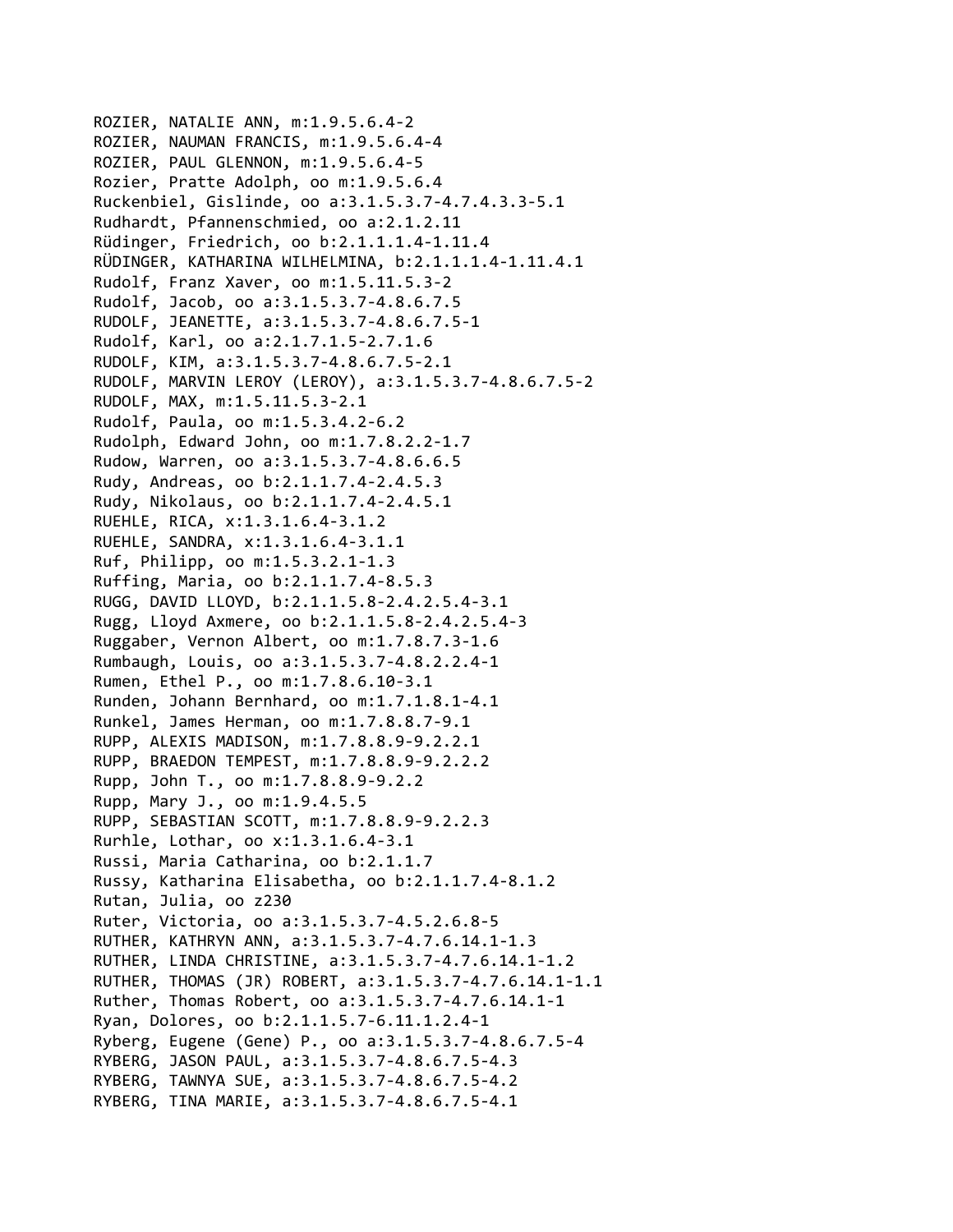SAAR, AMALIA, m:1.5.3.5.5‐5 SAAR, AMALIE, m:1.5.3.5.2 SAAR, ANTON, m:1.5.3.5.5 Saar, Anton, oo m:1.5.3.5 Saar, Anton, oo m:1.7.10.8.1 SAAR, ERNST, m:1.5.3.5.5‐1 SAAR, FRANZ, m:1.5.3.5.5‐7 Saar, Frieda, oo m:1.5.1.1.5‐6 SAAR, JOSEFA, m:1.5.3.5.3 Saar, Karl, oo m:1.7.5.2 SAAR, KATHARINA, m:1.7.5.2.5 Saar, Katharina, oo m:1.5.3.3.5 Saar, Katharina, oo m:1.7.10 SAAR, LEO, m:1.5.3.5.5‐3 SAAR, MALE, m:1.5.3.5.4 SAAR, MARIA ANNA, m:1.5.3.5.5‐6 SAAR, MARIA ANNA, m:1.7.5.2.3 SAAR, PHILIPP, m:1.5.3.5.1 SAAR, VERONIKA, m:1.7.5.2.2 SAAR, VERONIKA, m:1.7.5.2.6 Sabota, George, oo a:3.1.5.3.7‐4.8.2.11.2‐2 Sacherer, Ella Rita, oo m:1.5.3.5.5‐4.4 Sachs, Carol J., oo m:1.5.2.2.2‐7.2.5 Sachs, George L. Jr., oo m:1.5.2.2.2‐7.2.9 Sackreiter, Aaron, oo a:3.1.5.3.7‐4.5.2.2.1‐6.3.1 Sadler, Merle Elizabeth, oo k:2.1.8.7.5‐1.3 SADOWSKY, CLARISSA LEIGH, x:1.3.1.6.13‐6.2 SADOWSKY, DANIELLE CHRISTINE, x:1.3.1.6.13‐6.1 Sadowsky, John Scott, oo x:1.3.1.6.13‐6 Sager, Christiana Magdelena, oo b:2.1.1.5.7‐2 Sager, Maria Catharina Luisa, oo b:2.1.1.5.7‐4 SAHR, BLANKA LUZIA, m:1.5.3.5.5‐4.2 SAHR, BLANKA LUZIA, m:1.5.3.5.5‐4.3 Sahr, Blanka Luzia, oo m:1.5.1.1.5‐1.2.1 SAHR, EGON KARL, m:1.5.3.5.5‐4.4 SAHR, HEINRICH, m:1.5.3.5.5‐4 Sahr, Heinrich, oo m:1.7.1.3.1‐4.2 SAHR, HELMUT JOSEF, m:1.5.3.5.5‐4.1 SAHR, MARIA AUGUSTA, m:1.5.3.5.5‐2 Sakkestad, Ellen, oo a:3.1.5.3.7‐4.8.2.11.2‐1.3 Sälinger, Ernst Egon, oo m:1.9.7.4.7‐4.4 Saller, Regina (Sophie) Sophia, oo m:1.5.11.8.2 Salsbury, Myrtle, oo a:3.1.5.3.7‐4.8.6.7.4‐1 Salvador, Buffy Lee, oo a:3.1.5.3.7‐4.5.2.7.10‐4.1.2 Samish, Arned, oo w:9.6.2.2.3 Samples, Norma Jean, oo m:1.5.2.1.5‐10.5 Sampson, Deb J., oo a:3.1.5.3.7‐4.8.2.1.3‐5.2.1 Samsel, Leota, oo a:3.1.5.3.7‐4.5.2.7.2‐5.4 SANCHEZ, CIARA, a:3.1.5.3.7‐4.5.2.7.10‐4.3.1.2 Sanchez, John, oo a:3.1.5.3.7‐4.5.2.7.10‐4.3.1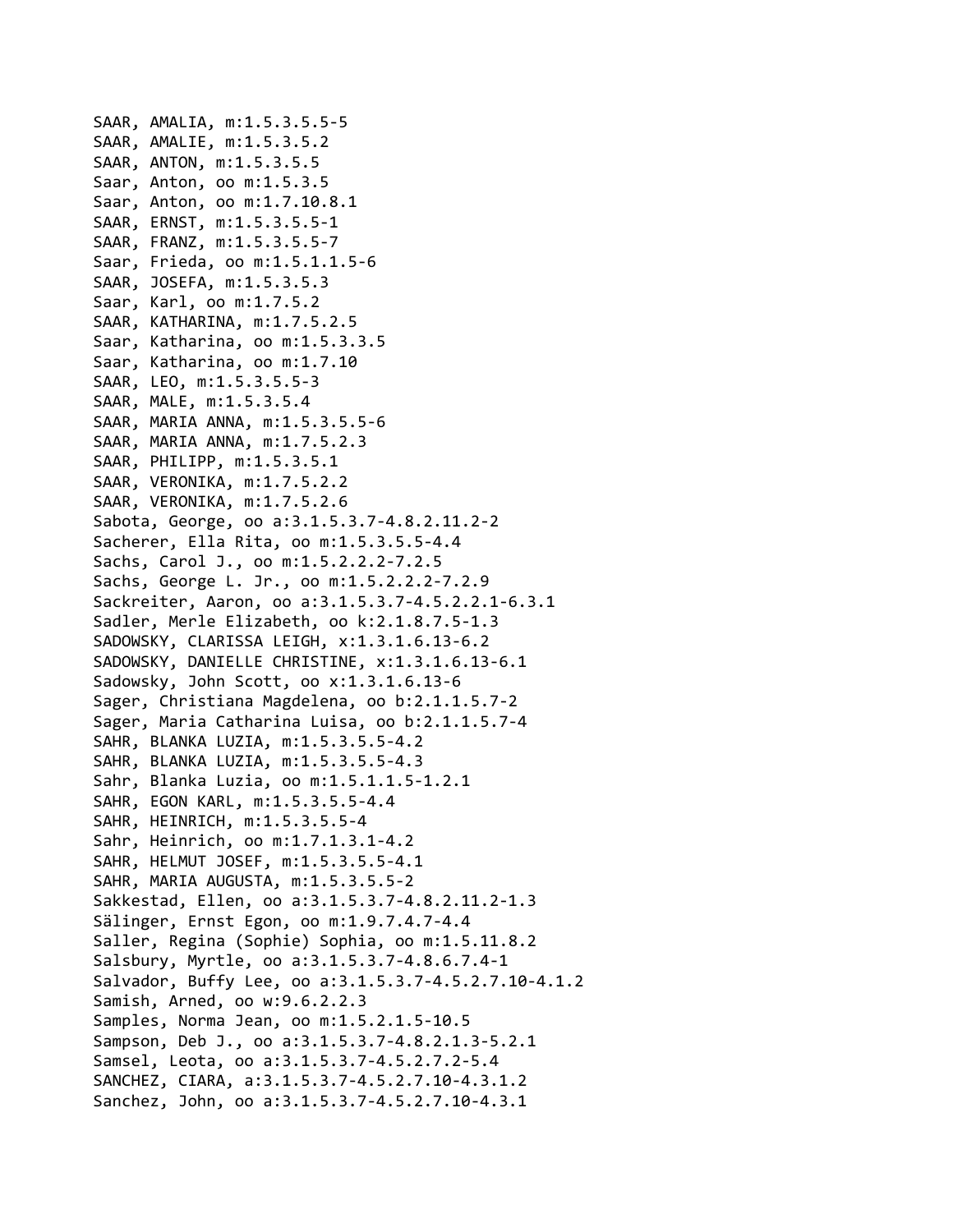SAND, ADELAIDE G., m:1.7.8.7.7‐1 SAND, ALEXANDER ROBERT JOSEPH, m:1.7.8.7.3‐5 SAND, ALLEN LEROY, m:1.7.8.7.3‐5.4 SAND, ANNA M., m:1.7.8.7.4 SAND, CHARLES B., m:1.7.8.7.1 SAND, CLARE ELEANOR, m:1.7.8.7.1‐1.5 SAND, DAVID JOSEPH, m:1.7.8.7.3‐3 SAND, DAVID PETER, m:1.7.8.7.7‐3 SAND, DOROTHY ANN, m:1.7.8.7.1‐1.6 SAND, ELEANOR ELIZABETH, m:1.7.8.7.1‐3 SAND, ESTHER (SALLY) B., m:1.7.8.7.3‐2.2 SAND, FELIX WILLIAM, m:1.7.8.7.2 SAND, FREDERICK NICHOLAS, m:1.7.8.7.7‐2 SAND, FREDERICK, m:1.7.8.7.5 SAND, GENEVIEVE, m:1.7.8.7.3‐5.3 SAND, GEORGE JACOB, m:1.7.8.7.1‐1 SAND, IRENE MARGARET, m:1.7.8.7.3‐2.1 SAND, JACOB J., m:1.7.8.7.3 Sand, Jacob, oo m:1.7.8.7 SAND, JOSEPHA (JOSEPHINE) M., m:1.7.8.7.6 SAND, JOSEPHINE, m:1.7.8.7.6‐1 SAND, LEO NICHOLAS, m:1.7.8.7.3‐2 SAND, LOUISA ANN, m:1.7.8.7.3‐1 SAND, MAGDALENA, m:1.7.8.7.8 SAND, MARJORIE, m:1.7.8.7.3‐5.2 SAND, MARY CATHERINE, m:1.7.8.7.1‐1.4 SAND, MARY RITA, m:1.7.8.7.7‐4 SAND, NORBERT ADAM, m:1.7.8.7.3‐4 SAND, NORBERT PETER, m:1.7.8.7.1‐1.2 SAND, OSWALD JOHN, m:1.7.8.7.1‐1.3 SAND, PETER FRANZ, m:1.7.8.7.1‐2 SAND, QUIRINUS P., m:1.7.8.7.7 SAND, VINCENT CHARLES, m:1.7.8.7.1‐1.1 SAND, VIVIAN LOIS, m:1.7.8.7.3‐5.1 Sanders, Beulah Alice, oo b:2.1.1.5.7‐6.11.3.2.1 Sanders, Nancy, oo z268.1.1.1.1 SANDERS, NANCY, z268.1.1.1.1‐3 SANDERSON, ADAM MICHAEL, f:7.4.6.4.1 SANDERSON, AMANDA LYNNE, f:7.4.6.4.2 SANDERSON, CHERYL LYNN, f:7.4.6.1 Sanderson, George, oo f:7.4.6 SANDERSON, KIMBERLY MARTHA, f:7.4.6.3 SANDERSON, MICHAEL WILLIAM, f:7.4.6.4 SANDERSON, PAMELA SUE, f:7.4.6.2 SANDERSON, TYLER, f:7.4.6.4.3 Sandmeier, Adolph, oo a:3.1.5.3.7‐4.8.6.7.1‐5 SANDMEIER, AIMEE, a:3.1.5.3.7‐4.8.6.7.1‐5.1.3 SANDMEIER, BRANDON, a:3.1.5.3.7‐4.8.6.7.1‐5.3.1.1 SANDMEIER, CATHY RAE, a:3.1.5.3.7‐4.8.6.7.1‐5.2 SANDMEIER, DOMINICK JR., a:3.1.5.3.7‐4.8.6.7.1‐5.1.1.1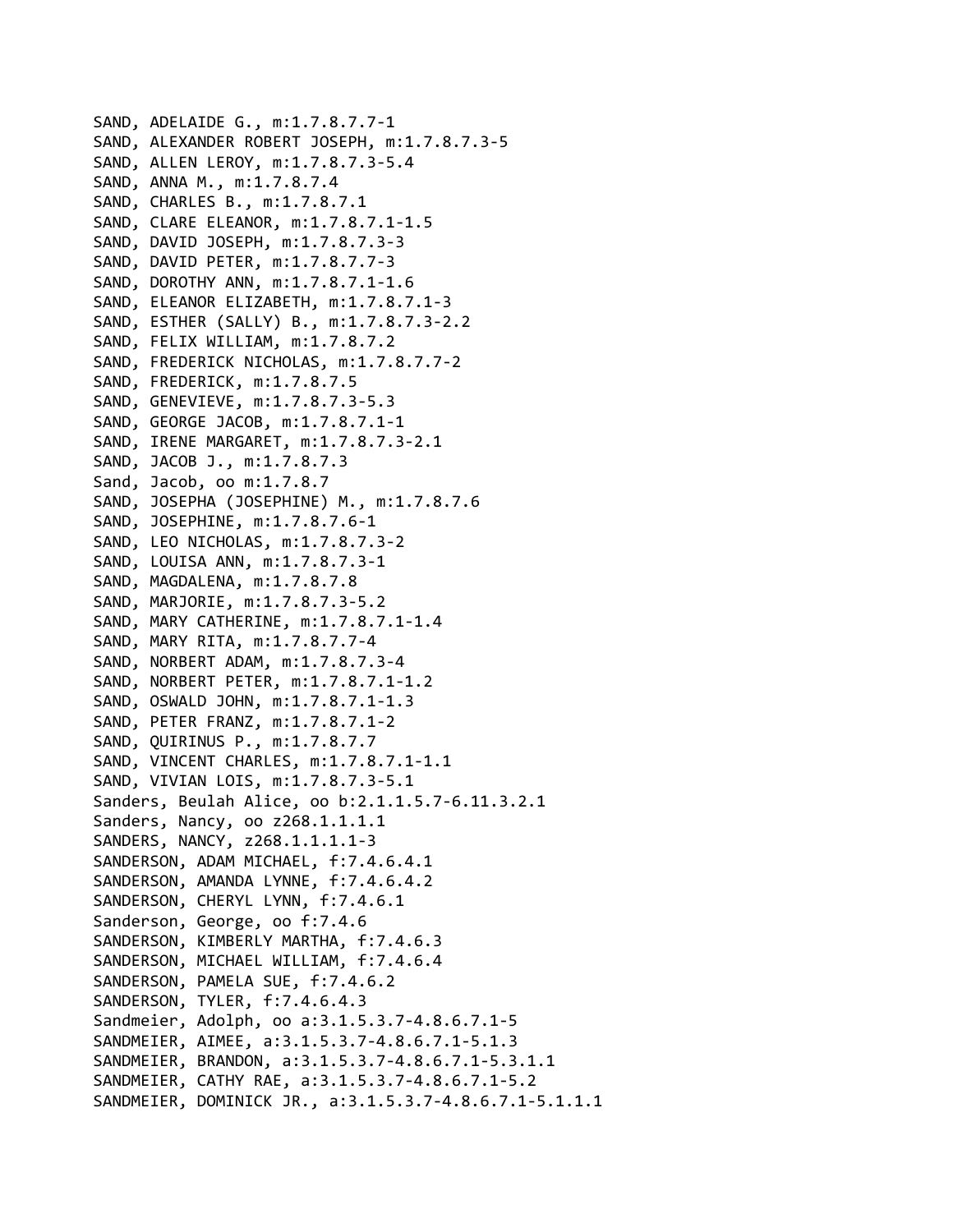```
SANDMEIER, DOMINICK, a:3.1.5.3.7‐4.8.6.7.1‐5.1.1
SANDMEIER, GENE ALLEN, a:3.1.5.3.7‐4.8.6.7.1‐5.1
SANDMEIER, HEIDI, a:3.1.5.3.7‐4.8.6.7.1‐5.1.2
SANDMEIER, JASON, a:3.1.5.3.7‐4.8.6.7.1‐5.3.1
SANDMEIER, JERRY DALE, a:3.1.5.3.7‐4.8.6.7.1‐5.3
Sandmeir, ?, oo a:3.1.5.3.7‐4.5.2.9.4
Sandoval, John R., oo a:3.1.5.3.7‐4.8.2.11.7‐2
SANDS, LORRAINE MURIEL, m:1.7.8.7.3‐6.1
SANDS, OSCAR QUIRINUS, m:1.7.8.7.3‐6
Sandt, Joseph A., oo m:1.9.4.5.5‐2
Sandvig, Christopher Alan, oo b:2.1.1.5.7‐6.6.1.3.4‐1.1.4
SANDVIG, COURTNEY ELIZABETH, b:2.1.1.5.7‐6.6.1.3.4‐1.1.4.1
SANTOS, GREGG, a:3.1.5.3.7‐4.8.2.7.3‐5.2
SANTOS, MANETTE, a:3.1.5.3.7‐4.8.2.7.3‐5.1
Santos, Manuel, oo a:3.1.5.3.7‐4.8.2.7.3‐5
Santucci, Joseph P., oo m:1.7.8.8.9‐3.1.4
Sarah, Eunice, oo a:3.1.5.3.7‐4.8.6.7.6‐1
Sasle, Euphrasia, oo m:1.5.11.9.5‐2
SATTLER, BERTHA MARGARETHA, b:2.1.1.1.4‐1.7.1.1.1‐1
SATTLER, CARL, b:2.1.1.1.4‐1.7.1.1.2
SATTLER, JACOB LUDWIG, b:2.1.1.1.4‐1.7.1.1.1
Sattler, Johann Nicol, oo b:2.1.1.7.2‐1
Sattler, Johann Nikolaus, oo b:2.1.1.1.4‐1.7.1.1
Sättler, Johann Nikolaus, oo b:2.1.1.5.7‐13.1.1.1
Sattler, Karl, oo b:2.1.1.7.4‐7.8.3.6
SATTLER, MARIA, z153.1
Sattler, Nikolaus, oo z153
Sattler, Wilhelmina, oo b:2.1.1.7.4‐2.4.1.2
Sauber, Johann Adam, oo a:3.1.5.3.7‐2.1.2.3.2
Sauberan, Al, oo k:2.1.8.6.6
SAUBERAN, BOBBIE, k:2.1.8.6.6‐1
SAUBERAN, JERRY, k:2.1.8.6.6‐2
SAUER, ALOIS, m:1.9.11.6.1‐7
SAUER, ANNA, m:1.9.11.6.1‐1
Sauer, Bernhard, oo m:1.9.11.6.1
Sauer, Emanuel W., oo a:3.1.5.3.7‐4.5.2.6.1‐4.1
SAUER, EMIL, m:1.9.11.6.1‐10
SAUER, EMMA, m:1.9.11.6.1‐5
SAUER, HELENA, m:1.9.11.6.1‐9
SAUER, JODI LYNN, a:3.1.5.3.7‐4.5.2.6.1‐4.1.1.2
SAUER, JOHANN, m:1.9.11.6.1‐2
SAUER, JOSEPH, m:1.9.11.6.1‐6
SAUER, JOYCE MARIE, a:3.1.5.3.7‐4.5.2.6.1‐4.1.3
SAUER, MARIA THERESIA, m:1.9.11.6.1‐3
SAUER, MYRA JEAN, a:3.1.5.3.7‐4.5.2.6.1‐4.1.4
SAUER, RITA KATHLEEN, a:3.1.5.3.7‐4.5.2.6.1‐4.1.2
SAUER, RODNEY SCOTT, a:3.1.5.3.7‐4.5.2.6.1‐4.1.1.1
Sauer, Ruth, oo m:1.5.3.4.2‐12.6
SAUER, SAMANTHA JO, a:3.1.5.3.7‐4.5.2.6.1‐4.1.1.1.1
SAUER, STANLEY L., a:3.1.5.3.7‐4.5.2.6.1‐4.1.1
```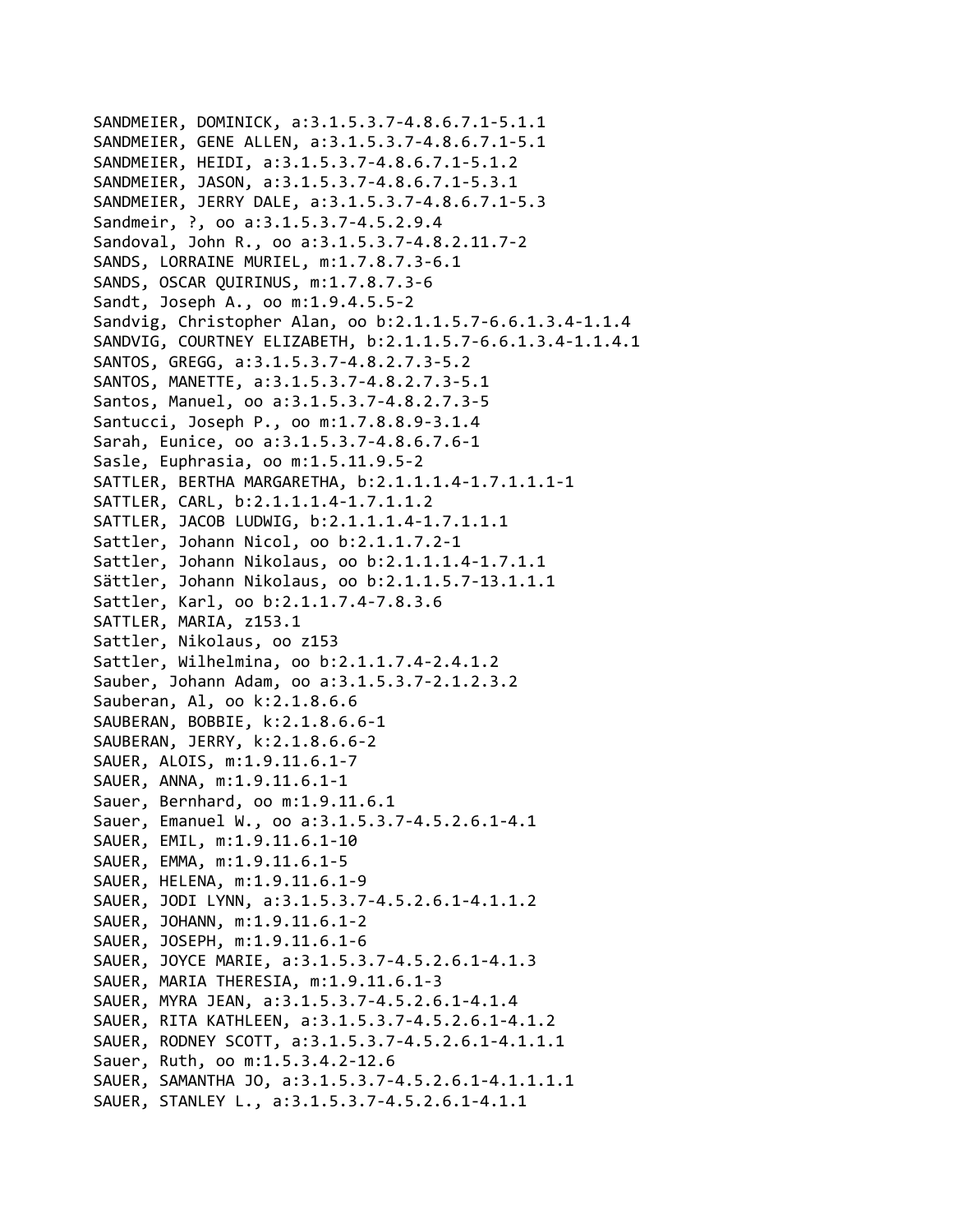```
SAUER, THEODOR, m:1.9.11.6.1‐11
SAUER, THEODOR, m:1.9.11.6.1‐4
SAUER, THERESIA, m:1.9.11.6.1‐8
SAUER, TYLER JAY, a:3.1.5.3.7‐4.5.2.6.1‐4.1.1.1.2
Sauerborn, Lilli, oo x:1.3.1.6.12
Sauerwein, Paula, oo a:3.1.5.3.7‐4.5.2.2.2‐2.3.2.1
Sauter, Joni Marie, oo b:2.1.1.5.8‐2.4.2.5.2‐3.2.1
Savanyu, Mary Jean, oo m:1.7.8.8.9‐3.3
Savard, Rita, oo m:1.9.4.5.1‐9
Savasta, Teresa, oo a:3.1.5.3.7‐4.8.2.12.8‐4
Sayers, William Edward (Bill), oo m:1.5.11.9.3‐1.1
Sayler, Lily, oo a:3.1.5.3.7‐4.8.6.1.12
Saylor, George, oo z214.1.3
SAYLOR, KELSEY JO, a:3.1.5.3.7‐4.5.2.7.10‐6.1.1.1
Saylor, Michael, oo a:3.1.5.3.7‐4.5.2.7.10‐6.1.1
SCALLON, ERIN ELISABETH, x:1.3.1.6.13‐5.3
Scallon, Gregory E., oo x:1.3.1.6.13‐5
SCALLON, REBECCA DENISE, x:1.3.1.6.13‐5.1
SCALLON, RYAN S., x:1.3.1.6.13‐5.2
SCALLON, SHANNON M., x:1.3.1.6.13‐5.4
Scanlan, Mary (Mamie) Estelle, oo m:1.7.8.8.9
SCHACH, FRANCIS GEORGE, m:1.5.2.1.8‐6.2
SCHACH, JOHN ANDRIAN, m:1.5.2.1.8‐6.3
SCHACH, LOUIS JOSEPH, m:1.5.2.1.8‐6.1
Schach, Louis Joseph, oo m:1.5.2.1.8‐6
SCHACH, RAPHAEL J. Col., m:1.5.2.1.8‐6.4
Schade, Elsa, oo m:1.5.2.1.8‐5
Schädel, Ursula, oo y:1.3
Schaefer, Susanna, oo z268
SCHAEFFER, DAVID PILKINGTON, w:9.2.3.4.1‐1
Schaeffer, David, oo w:9.2.3.4
SCHAEFFER, FREDERICK, w:9.2.3.4.1
SCHAEFFER, JOSEPH, w:9.2.3.4.3
SCHAEFFER, PHILIPP, a:3.1.5.3.7‐4.8.3.4.1
Schaeffer, Philipp, oo z103
SCHAEFFER, PHILIPP, z103.1
Schaeffer, Phillip, oo a:3.1.5.3.7‐4.8.3.4
SCHAEFFER, WILLIAM, w:9.2.3.4.2
Schäf, Georg, oo a:3.1.5.3.7‐4.7.8.6.1‐1
Schäfer, ?, oo m:1.7.3.3.5‐4
Schäfer, Aloisia, oo m:1.9.7.3.4‐5.1
Schäfer, Emil Hermann, oo m:1.7.1.8.1‐1.3.6
Schäfer, Friedrich, oo a:3.1.5.3.7‐4.7.11.6.2
Schafer, Jeff A., oo a:3.1.5.3.7‐4.8.2.1.3‐5.2.3
Schäfer, Lene, oo a:3.1.5.3.7‐4.7.7.2.2‐2
Schaff, Alexander J., oo m:1.7.8.6.4‐1.2
Schaff, Rose C., oo m:1.7.8.8.2‐5.5
SCHAFFER, JACOB P, a:3.1.5.3.7‐4.8.3.4.2
Schafflin, Sandra, oo k:2.1.8.7.2‐1.1.1.1
Schaffner, Antone, oo a:3.1.5.3.7‐4.7.12.6.1
```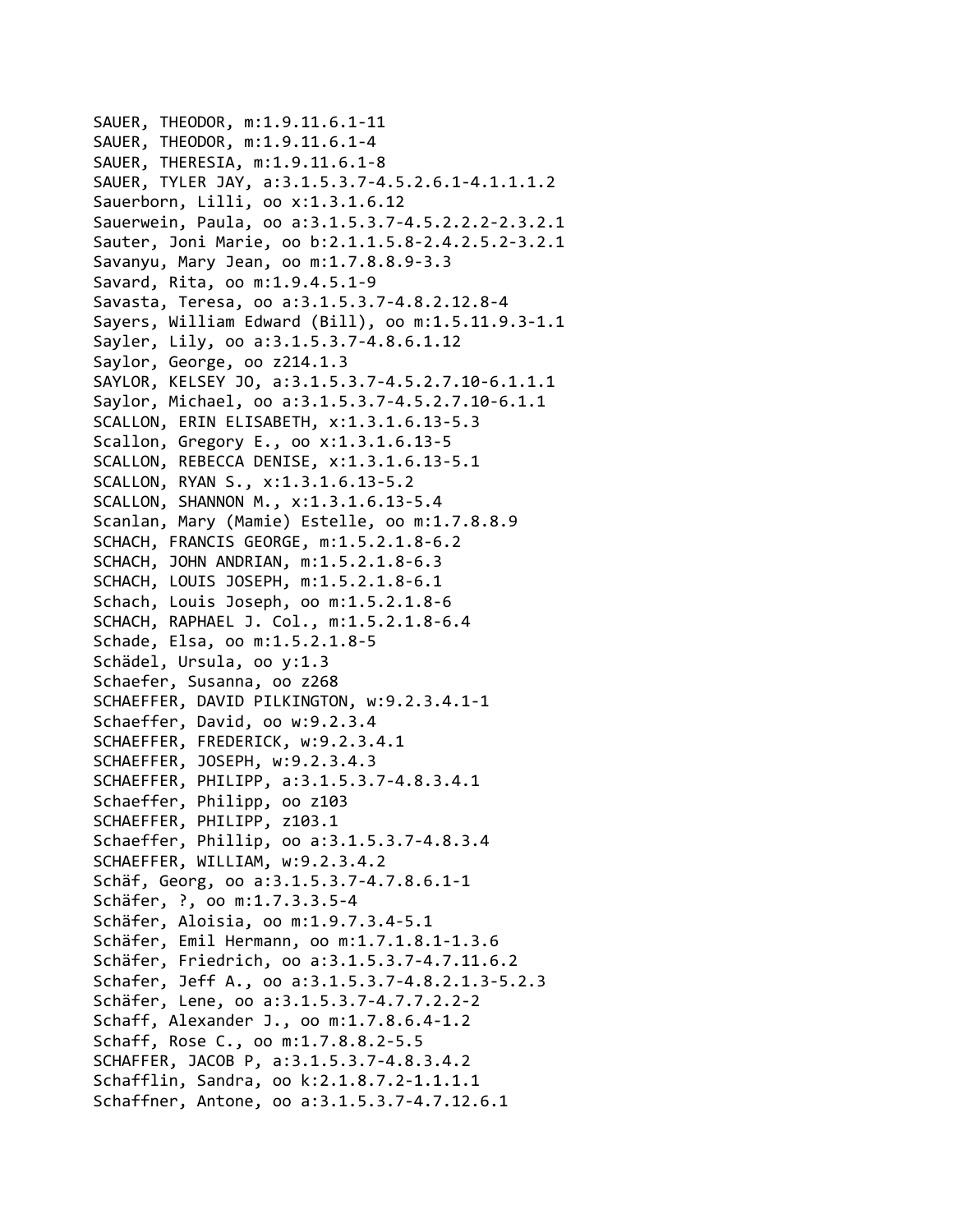SCHAIBLE, ALBERT, a:3.1.5.3.7‐4.8.2.4.2‐1.2 SCHAIBLE, CHRISTIAN, a:3.1.5.3.7‐4.5.3.5 Schaible, Friedrich, oo a:3.1.5.3.7‐4.8.2.4.2‐1 SCHAIBLE, GEORG FRIEDRICH , a:3.1.5.3.7‐4.5.3.6 SCHAIBLE, JACOB, a:3.1.5.3.7‐4.5.3.1 Schaible, Johann Georg, oo a:3.1.5.3.7‐4.5.3 SCHAIBLE, JOHANN, a:3.1.5.3.7‐4.5.3.2 SCHAIBLE, KATHARINA, a:3.1.5.3.7‐4.5.3.4 SCHAIBLE, LEONTINA, a:3.1.5.3.7‐4.8.2.4.2‐1.3 Schaible, Luise, oo a:3.1.5.3.7‐4.7.8.6.2 SCHAIBLE, MATTHAEUS, a:3.1.5.3.7‐4.5.3.3 SCHAIBLE, ROBERT, a:3.1.5.3.7‐4.8.2.4.2‐1.1 SCHAIBLE, ROSINA, a:3.1.5.3.7‐4.5.3.7 Schaible, Rosina, oo a:3.1.5.3.7‐4.8.2.4.5‐2 Schaitberger, Elizabeth, oo f:3 Schaitjuk, Rosalie, oo a:3.1.5.3.7‐4.7.7.2.2‐1 Schaming, Marie Lucie, oo a:2.1.7.3.1‐3.1.2.1.2‐1 Schank, Luise, oo b:2.1.1.7.4‐7.8.4.8 Schanz, Anna Maria, oo a:2.1.7.3.1‐2.1 Scharf, Helena, oo z162.1 Scharf, Maria Helena, oo b:2.1.1.7.4‐8.5.5 Schaßberger, Otto, oo a:2.1.7.1.5‐2.3.5.3.10 Schatz, ?, oo a:3.1.5.3.7‐4.7.2.4.10‐4 SCHATZ, DELORIS, a:3.1.5.3.7‐4.8.2.13.2‐2 SCHATZ, ENA, a:3.1.5.3.7‐4.8.2.13.2‐1 SCHATZ, GLADYS, a:3.1.5.3.7‐4.8.2.13.2‐3 Schatz, Joe, oo a:3.1.5.3.7‐4.8.2.13.2 Schatz, John, oo a:3.1.5.3.7‐4.7.2.4.10 SCHATZ, LAVERN, a:3.1.5.3.7‐4.8.2.13.2‐4 Schätzle, Albertina, oo m:1.5.2.2.7 Schätzle, Fritz, oo m:1.5.2.1.2‐6.1.1 Schätzle, Fritz, oo m:1.5.2.2.4‐8.1 SCHAUB, AMALIA, m:1.9.7.4.7‐2 SCHAUB, ANNA MARIA, m:1.9.7.4.7‐1 SCHAUB, ERNST JOSEF, m:1.9.7.3.2‐1.4 SCHAUB, FRANZ ANTON, m:1.9.7.4.7‐5 Schaub, Franz, oo m:1.9.7.3.2‐1 SCHAUB, FRITZ FRANZ LORENZ, m:1.9.7.3.2‐1.3 SCHAUB, HELMET LUDWIG, m:1.9.7.4.7‐4.3 SCHAUB, HUGO LORENZ, m:1.9.7.4.7‐4.2 SCHAUB, JOHANNES, m:1.9.7.4.7‐4.5 SCHAUB, JOHANNES, m:1.9.7.4.7‐4.6 SCHAUB, JOSEF, m:1.9.7.4.7‐6 SCHAUB, LANDOLIN, m:1.9.7.4.7‐3 SCHAUB, LORE THERESIA, m:1.9.7.4.7‐4.4 SCHAUB, LUDWIG, m:1.9.7.4.7‐4 Schaub, Ludwig, oo m:1.9.7.4.7 SCHAUB, MARGARETHA MARIA, m:1.9.7.3.2‐1.5 SCHAUB, RUPERT BLASIUS, m:1.9.7.4.7‐4.1 Schaumberger, Catharina, oo y:1.3.1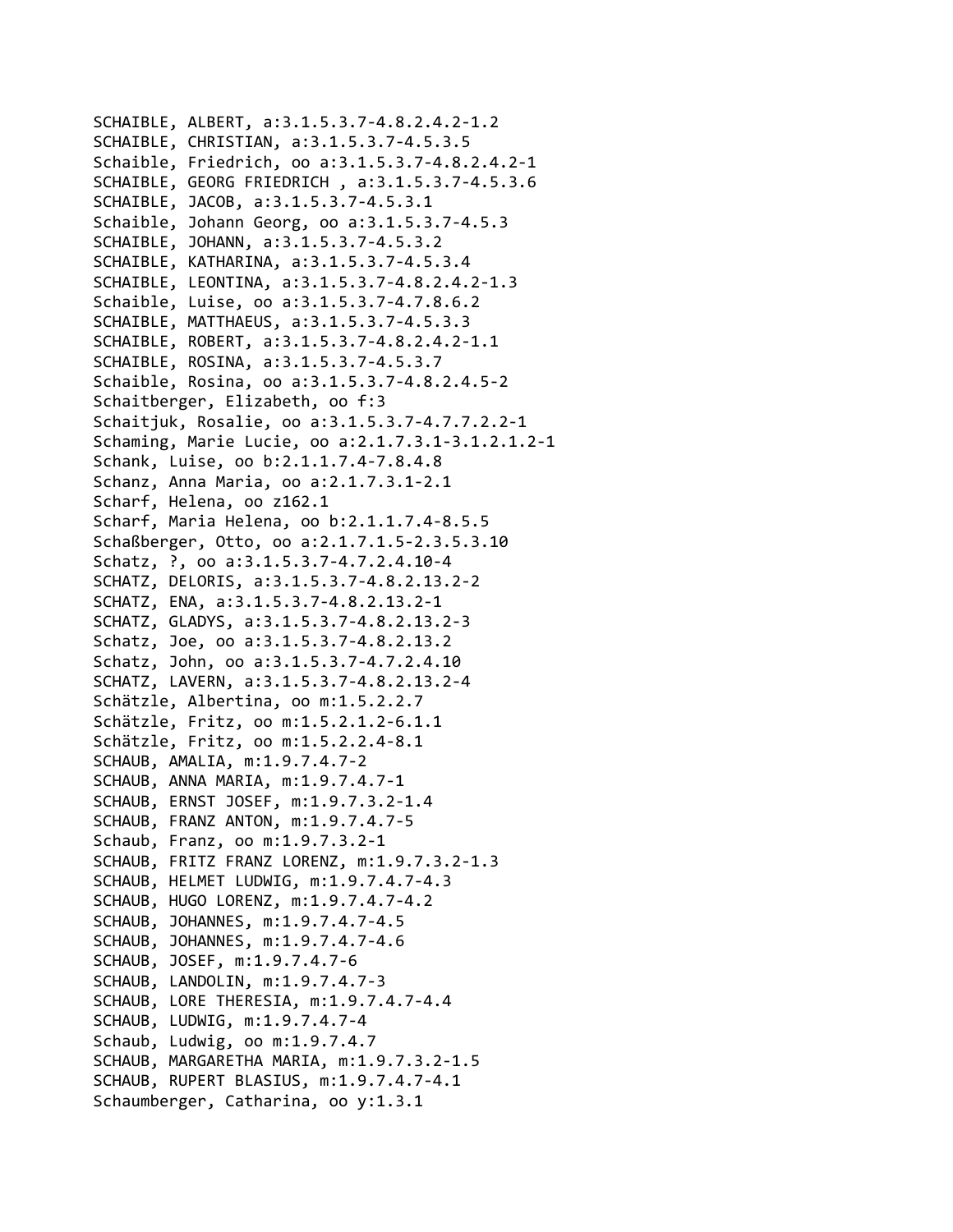Schaupp, Ernst Josef, oo m:1.5.11.8.5‐3 Scheibel, Gustav, oo m:1.7.1.10.5‐1.3 Scheidecker, Katharina, oo a:2.1.7.3.1‐2.1.1.1 Scheider, Wilhelm, oo m:1.9.7.4.4‐9 Scheidlhauer, ?, oo b:2.1.1.1.4‐6 Scheithauer, Peter, oo b:2.1.1.5.7‐5.2 Scheller, ?, oo a:3.1.5.3.7‐4.7.2.10.10.4 SCHENTZEL, CALEB JACOB, a:3.1.5.3.7‐4.5.2.7.1‐5.1.5.2 SCHENTZEL, HANNAH GRACE, a:3.1.5.3.7‐4.5.2.7.1‐5.1.5.3 Schentzel, Kurt Allen, oo a:3.1.5.3.7‐4.5.2.7.1‐5.1.5 SCHENTZEL, LOGAN DANIEL, a:3.1.5.3.7‐4.5.2.7.1‐5.1.5.1 Scherbenski, Anna, oo a:3.1.5.3.7‐4.5.2.2.9 Scherf, Hans, oo z280 Schermann, Elizabeth, oo z210.1.1 Scherping, Carl Leonard, oo f:7.7 SCHERPING, DAVID RICHARD, f:7.7.1.2 SCHERPING, JEANNE ANN, f:7.7.1.3 SCHERPING, JEREMY DANIEL, f:7.7.1.2.1 SCHERPING, JODY LYNN, f:7.7.1.4 SCHERPING, LAUREN ASHLEY, f:7.7.1.2.2 SCHERPING, MELINDA (MINDY) KAY, f:7.7.1.5 SCHERPING, PEGGY SUE, f:7.7.1.1 SCHERPING, RICHARD LEE, f:7.7.1 Scherrer, Anna S. ?, oo m:1.7.8.8.6‐5 Scheuenstuhl, Margaretha, oo y:1.4.3 Scheuer, Henrietta (Etta), oo c:1 SCHEULEN, GLENNON V., m:1.9.4.4.4‐3.2 SCHEULEN, GRACE L., m:1.9.4.4.4‐3.1 Scheulen, Joseph, oo m:1.9.4.4.4‐3 Scheurenbrand, Karl Joseph, oo z59 Scheurer, Erna, oo a:3.1.5.3.7‐4.7.8.6.4 Schick, Anna, oo a:3.1.5.3.7‐4.5.2.7.11 Schick, William, oo a:3.1.5.3.7‐4.5.2.7.9 Schieben, Anna Maria, oo b:2.1.1.5.8‐2.6.2.1.1 SCHIERMEISTER, DARLENE F., a:3.1.5.3.7‐4.5.2.7.2‐5.5 SCHIERMEISTER, HARVEY P., a:3.1.5.3.7‐4.5.2.7.2‐5.3 Schiermeister, Jacob Jr., oo a:3.1.5.3.7‐4.5.2.7.2‐5 SCHIERMEISTER, JEWEL G., a:3.1.5.3.7‐4.5.2.7.2‐5.7 SCHIERMEISTER, MARLENE M., a:3.1.5.3.7‐4.5.2.7.2‐5.6 SCHIERMEISTER, MYRON J., a:3.1.5.3.7‐4.5.2.7.2‐5.4 SCHIERMEISTER, SHERRY S., a:3.1.5.3.7‐4.5.2.7.2‐5.8 SCHIERMEISTER, STEVEN A., a:3.1.5.3.7‐4.5.2.7.2‐5.9 SCHIERMEISTER, TWILA J., a:3.1.5.3.7‐4.5.2.7.2‐5.1 SCHIERMEISTER, VIOLET S., a:3.1.5.3.7‐4.5.2.7.2‐5.2 Schiewe, Jacob, oo d:1.9 Schill, Norma H., oo m:1.7.8.2.5‐6.2 Schiller, Helena, oo a:3.1.5.3.7‐4.8.2.4.3‐8.3.1 Schilli, Veronica, oo m:1.5.2.1.2‐1 Schilling, Frances Genevieve, oo m:1.6.1.1.1‐2.2 Schilling, Jacob, oo a:3.1.5.3.7‐4.5.2.6.6‐1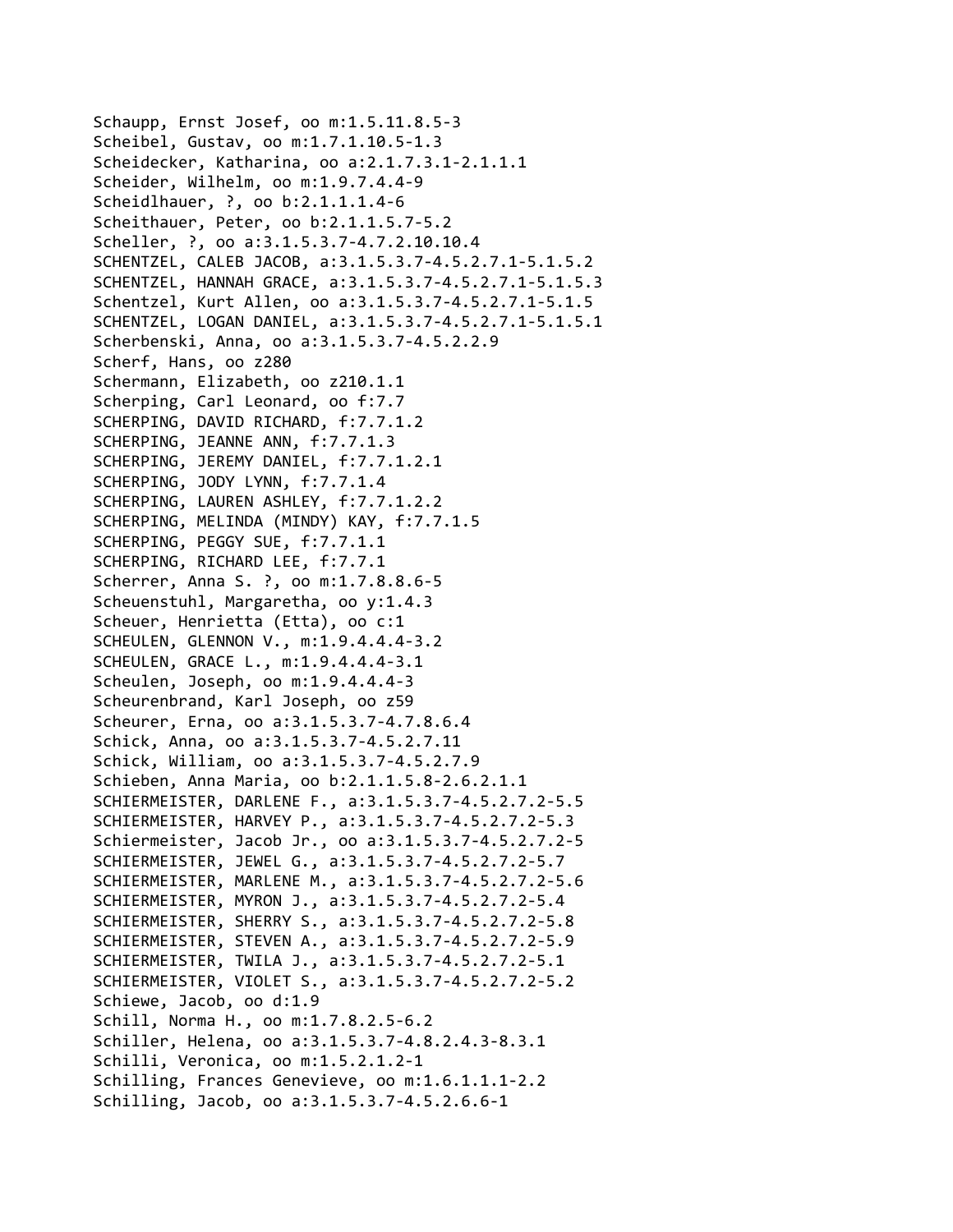Schilling, Katherine, oo d:1.12 Schilly, Adeline O., oo m:1.5.2.2.2‐2.2 Schimke, Eileek Kay, oo a:3.1.5.3.7‐4.5.2.7.1‐5.1.3 Schimke, Ida, oo a:3.1.5.3.7‐4.7.2.9.4 Schindler, Barbara, oo z51 Schinke, Erich, oo x:1.3.1.6.12‐2 SCHINKE, MIRA, x:1.3.1.6.12‐2.4 SCHISLER, DUSTIN JAMES, k:2.1.8.3.2‐1.2.2 Schisler, Richard Charles, oo k:2.1.8.3.2‐1.2 SCHISLER, RYAN JAMES, k:2.1.8.3.2‐1.2.4 SCHISLER, SCOTT RICHARD, k:2.1.8.3.2‐1.2.1 SCHISLER, WENDY ELIZABETH, k:2.1.8.3.2‐1.2.3 Schlachter, Elizabeth, oo b:2.1.1.5.7‐6.11.5.3 Schlacter, Elizabeth, oo b:2.1.1.5.7‐6.11.5.1 SCHLAHT, ALBERT CHRISTIAN, a:3.1.5.3.7‐4.8.2.2.4‐3 SCHLAHT, BARBARA, a:3.1.5.3.7‐4.8.2.2.1 SCHLAHT, BERTHA, a:3.1.5.3.7‐4.8.2.2.2‐3 SCHLAHT, CHRISTIAN, a:3.1.5.3.7‐4.8.2.2.4 SCHLAHT, EMMA, a:3.1.5.3.7‐4.8.2.2.2‐5 SCHLAHT, ERNA PAULINE, a:3.1.5.3.7‐4.8.2.2.4‐5 SCHLAHT, FRED, a:3.1.5.3.7‐4.8.2.2.6 Schlaht, Fred, oo a:3.1.5.3.7‐4.8.6.1.10 SCHLAHT, GARY EMIL, a:3.1.5.3.7‐4.8.2.2.4‐4 SCHLAHT, HENRY ALBERT, a:3.1.5.3.7‐4.8.2.2.2‐2 SCHLAHT, JACOB, a:3.1.5.3.7‐4.8.2.2.3 SCHLAHT, JOHANN (JOHN), a:3.1.5.3.7‐4.8.2.2.2 SCHLAHT, JOHANN, a:3.1.5.3.7‐4.8.2.2.2‐1 Schlaht, John, oo a:3.1.5.3.7‐4.8.2.2 SCHLAHT, JOSEPH, a:3.1.5.3.7‐4.8.2.2.7 SCHLAHT, MARTHA EMMA, a:3.1.5.3.7‐4.8.2.2.4‐1 SCHLAHT, MARTHA, a:3.1.5.3.7‐4.8.2.2.2‐4 SCHLAHT, REUBEN ARTHUR, a:3.1.5.3.7‐4.8.2.2.4‐2 SCHLAHT, ROSINA, a:3.1.5.3.7‐4.8.2.2.5 Schlappich, Chester, oo w:9.2.3.7.3‐1 Schleeh, Mina, oo a:2.1.7.1.5‐2.3.5.3.9 Schlegel, Margarethe, oo k:2.1 Schleiblinger, Luzia Gertrud, oo m:1.7.3.7.3‐6.11 Schlenk, Sofie, oo m:1.7.1.10.1‐1.1 Schlepp, Emma, oo a:3.1.5.3.7‐4.7.8.6.5 Schlepp, Ida, oo a:3.1.5.3.7‐4.7.8.6.3 Schleppe, Catharina Margaretha, oo b:2.1.1.1.6‐9 Schlessmann, Elisabeth Maria, oo b:2.1.1.1.6‐9.4.7.7 Schley, Andreas, oo b:2.1.1.1.4‐11.2 Schley, Anna Maria, oo b:2.1.1.1.6‐4 Schley, Katharina Luise, oo b:2.1.1.1.4‐1.6.1.6 Schley, Katharina Luise, oo b:2.1.1.1.6‐9.2.8.1 Schley, Sophie, oo b:2.1.1.1.4‐1.6.4 Schlez, Gretchen, oo y:1.4.3.8.3‐10.6.1 SCHLIESMANN, FRANCIS G., m:1.7.8.8.5‐5.2 Schliesmann, George Joseph, oo m:1.7.8.8.5‐5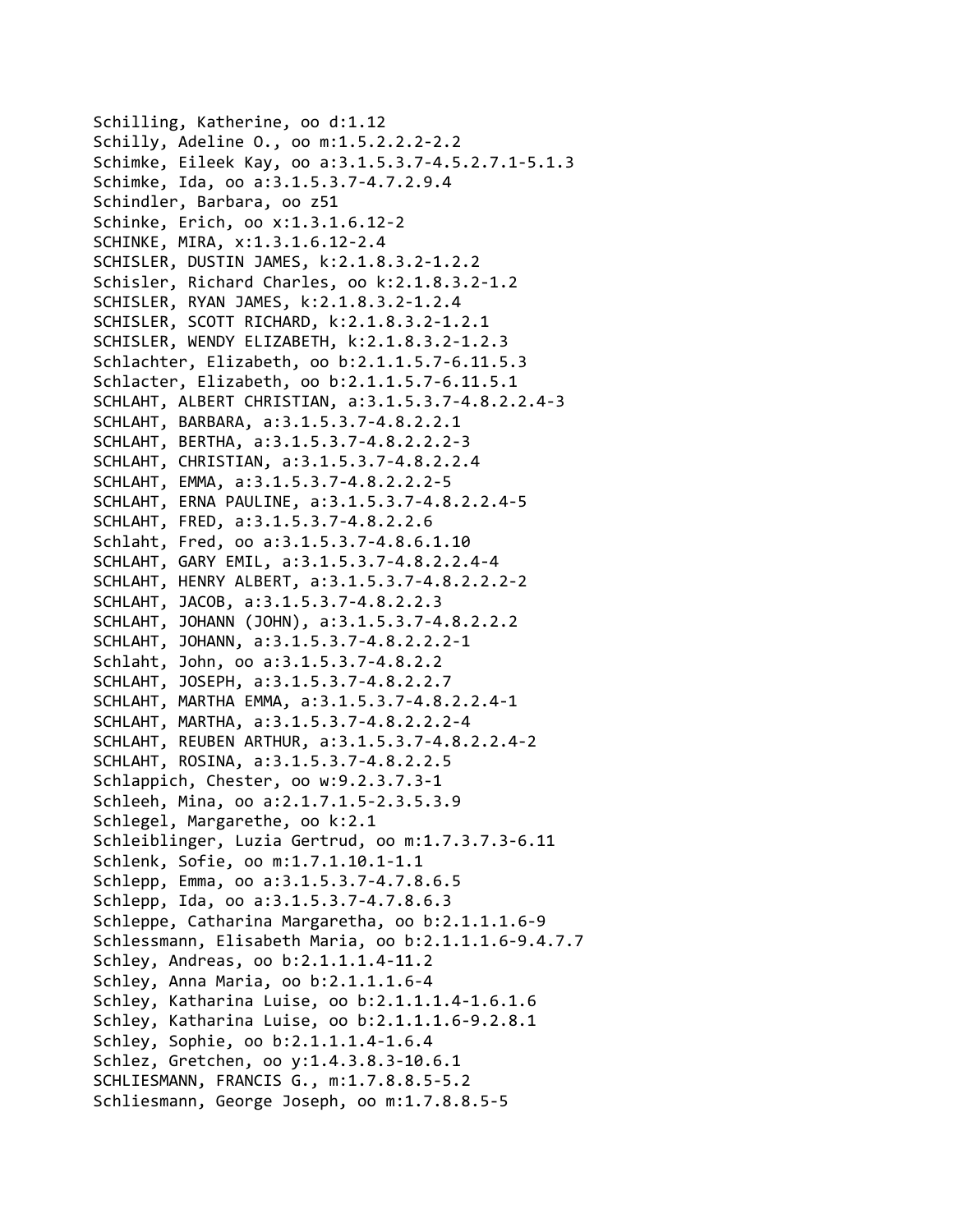SCHLIESMANN, JOAN F., m:1.7.8.8.5‐5.4 SCHLIESMANN, KATHRYN G., m:1.7.8.8.5‐5.1 SCHLIESMANN, RAYMOND JOHN, m:1.7.8.8.5‐5.3 SCHLIESMANN, RICHARD G., m:1.7.8.8.5‐5.5 Schmale, Elise Friederike, oo a:3.1.5.3.7‐4.7.4.1.2‐2.3 Schmälzlen, Katherina, oo a:3.1.5.3.7‐2.3 Schmälzlen, Matthäus, oo a:3.1.5.3.7‐2.2 Schmeck, Susanna (Susan), oo z214.1 Schmeer, Katharina, oo b:2.1.1.7.4‐2.4.1.1 Schmeer, Sophia Christiana Catharina, oo b:2.1.1.7.4‐2.4 Schmeichel, Valentina, oo a:3.1.5.3.7‐4.8.2.4.3‐7.1 Schmeider, Barbara (Apollonia) Apollonia, oo m:1.9.4.2.4‐5 Schmeltzer, Susanna (Anna) Margaretha, oo b:2.1.1 Schmelzer, Maria Philippina, oo b:2.1.1.5.7‐10.3 Schmelzer, Philipp, oo b:2.1.1.7.4‐8.4.5.2 Schmid, Dorothea Margarethe, oo a:2.1.2.10.6‐4.3 Schmid, Eva, oo a:2.1.7.1.5‐2.3.4.5.1 Schmid, Thekla, oo m:1.5.1.1.4‐2.5 Schmid, Theresia, oo m:1.7.3.3 SCHMIDT, AGATHA ROSELLA, k:2.1.8.5.6 SCHMIDT, AMALIA, m:1.5.1.1.4‐3 Schmidt, Bertha, oo a:3.1.5.3.7‐4.8.2.4.2‐4 SCHMIDT, CATHARINA CAROLINA, z180.1.2 SCHMIDT, CHARLES ANTHONY JR., k:2.1.8.5.2‐4.2 SCHMIDT, CHARLES ANTHONY SR., k:2.1.8.5.2‐4 Schmidt, Christian Andreas, oo b:2.1.1.7.4‐2.9.2 Schmidt, Christian, oo z180.1 SCHMIDT, DAVID C., k:2.1.8.5.2‐1.2 SCHMIDT, DERRECK, k:2.1.8.5.2‐4.2.2 SCHMIDT, DONALD LEE, k:2.1.8.5.2‐3 SCHMIDT, DOUGLAS BARRY, k:2.1.8.5.2‐4.5 SCHMIDT, EDWARD HENRY LUDOVICUM, k:2.1.8.5.5 SCHMIDT, ETHEL HEDWIG, k:2.1.8.5.4 Schmidt, Euphronina Amalia, oo y:1.2 Schmidt, Francis (Frank), oo k:2.1.8.5 SCHMIDT, FRANCIS LEO (FRANK), w:1.9.4.3.3‐1.1 Schmidt, Friedrich Wilhelm, oo z158.3 Schmidt, Friedrich, oo b:2.1.1.7.4‐2.4.5.5 Schmidt, Harold, oo w:1.9.4.3.3‐1 Schmidt, Jakob Wilhelm, oo b:2.1.1.7.4‐2.6.2.1 Schmidt, Johann Gottfried, oo z99 SCHMIDT, JOSEPH A. JR., k:2.1.8.5.2‐1 SCHMIDT, JOSEPH ANDREW SR., k:2.1.8.5.2 SCHMIDT, JOSEPH, m:1.5.1.1.4‐5 SCHMIDT, KAREN L., k:2.1.8.5.2‐1.3 Schmidt, Karl Andreas, oo b:2.1.1.1.4‐1.11.4.1 SCHMIDT, KARL, m:1.5.1.1.4‐4 Schmidt, Karl, oo m:1.5.1.1.4 SCHMIDT, KATHARINA LOUISA, b:2.1.1.7.4‐7.8.2.1 Schmidt, Katharina, oo b:2.1.1.7.4‐2.4.1.2.5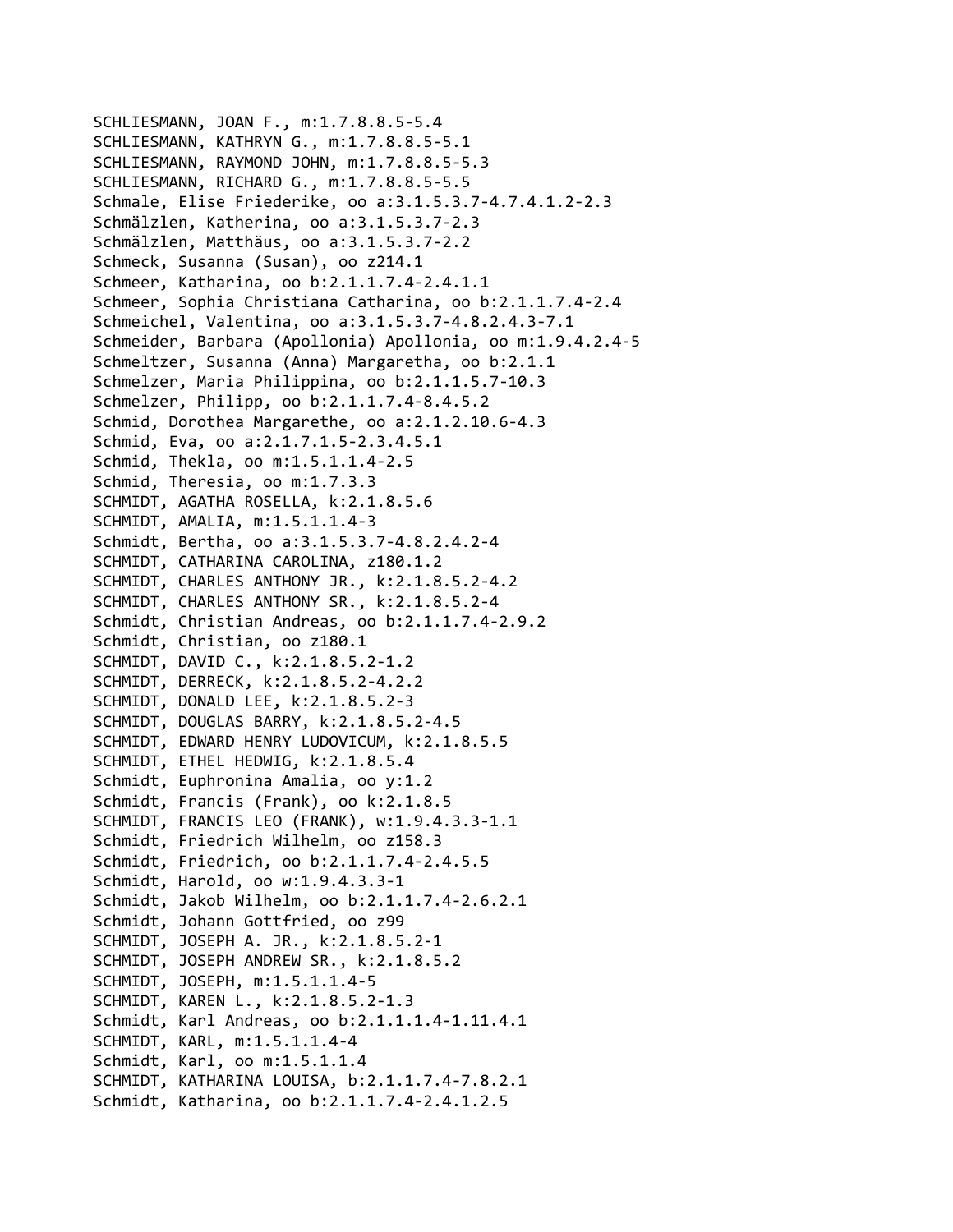```
SCHMIDT, KEVIN JOSEPH, w:1.9.4.3.3‐1.3
SCHMIDT, KIMBERLEY ANN, k:2.1.8.5.2‐4.4
SCHMIDT, LESLIE R., k:2.1.8.5.2‐1.4
SCHMIDT, LISA MARIE, k:2.1.8.5.2‐4.1
Schmidt, Louise Elisabeth, oo b:2.1.1.7.4‐7.8.8
SCHMIDT, LOUISE WILHELMINE, b:2.1.1.7.4‐7.8.2.2
Schmidt, Ludwig, oo b:2.1.1.7.4‐7.8.2
SCHMIDT, MARIA AMALIA, m:1.5.1.1.4‐1
SCHMIDT, MARIA ANNA, m:1.5.1.1.4‐2
Schmidt, Maria Anna, oo m:1.5.1.7.2.2
Schmidt, Maria Wilhelmina, oo b:2.1.1.5.7‐13.1.1
SCHMIDT, MARILYN DIANE, w:1.9.4.3.3‐1.2
SCHMIDT, MARY CECILIA, k:2.1.8.5.2‐2
SCHMIDT, MARY JULIE, k:2.1.8.5.2‐4.3
SCHMIDT, MINDY, k:2.1.8.5.2‐4.2.3
SCHMIDT, PATRICIA JEAN, k:2.1.8.5.2‐5
SCHMIDT, PAUL J., k:2.1.8.5.2‐1.1
Schmidt, Richard, oo g:2.2.3.1
Schmidt, Robert, oo c:4
SCHMIDT, RODNEY, k:2.1.8.5.2‐4.2.1
SCHMIDT, SHELLEY JO, k:2.1.8.5.2‐4.6
SCHMIDT, SOPHIA CATHARINA, z180.1.3
Schmidt, Sophia, oo z162
SCHMIDT, SUSAN M., k:2.1.8.5.1
SCHMIDT, THERESA, k:2.1.8.5.3
Schmidt, Verna Mae, oo m:1.7.8.8.7‐7.2
Schmiedt, Anna, oo a:3.1.5.3.7‐4.7.7.2.2
Schmieg, Aug, oo y:1.4.3.8.3‐11.3.5
SCHMIEG, JOHANNES, y:1.4.3.8.3‐11.3.5.1
SCHMIEG, MARGARETE, y:1.4.3.8.3‐11.3.5.2
SCHMIEG, SIEGFRIED THEODOR, y:1.4.3.8.3‐11.3.5.3
Schmitt, Gilbert Mathias, oo m:1.7.8.7.1‐1.5
Schmitt, Sophie, oo k:2.1.8.2
Schmittner, Louise A., oo m:1.9.4.4.8
Schmolze, Maria Louisa, oo b:2.1.1.5.7‐13.3
Schnabel, Jakob, oo a:3.1.5.3.7‐4.8.2.10
SCHNAIBLE, CORNELIUS, a:3.1.5.3.7‐4.7.2.12.2‐1
SCHNAIBLE, JAMES, a:3.1.5.3.7‐4.7.2.12.2‐1.1
SCHNAIBLE, JOHNATHAN E., a:3.1.5.3.7‐4.7.2.12.2‐1.3.2
SCHNAIBLE, PATRICK, a:3.1.5.3.7‐4.7.2.12.2‐1.2
SCHNAIBLE, THOMAS J., a:3.1.5.3.7‐4.7.2.12.2‐1.3.1
SCHNAIBLE, THOMAS R., a:3.1.5.3.7‐4.7.2.12.2‐1.3
SCHNAIDT, ALFRED, a:3.1.5.3.7‐4.7.8.7.1‐1
SCHNAIDT, ANNA, a:3.1.5.3.7‐4.7.8.7.1‐2
Schnaidt, Johann, oo a:3.1.5.3.7‐4.7.8.7.1
SCHNECK, ELLA, a:3.1.5.3.7‐4.7.8.7.5‐1
SCHNECK, REINHOLD, a:3.1.5.3.7‐4.7.8.7.5‐2
Schneck, Reinhold, oo a:3.1.5.3.7‐4.7.8.7.5
Schneck, Susanna, oo w:9.2
Schneegelsberg, Georg, oo a:3.1.5.3.7‐4.7.4.3.3‐2.1
```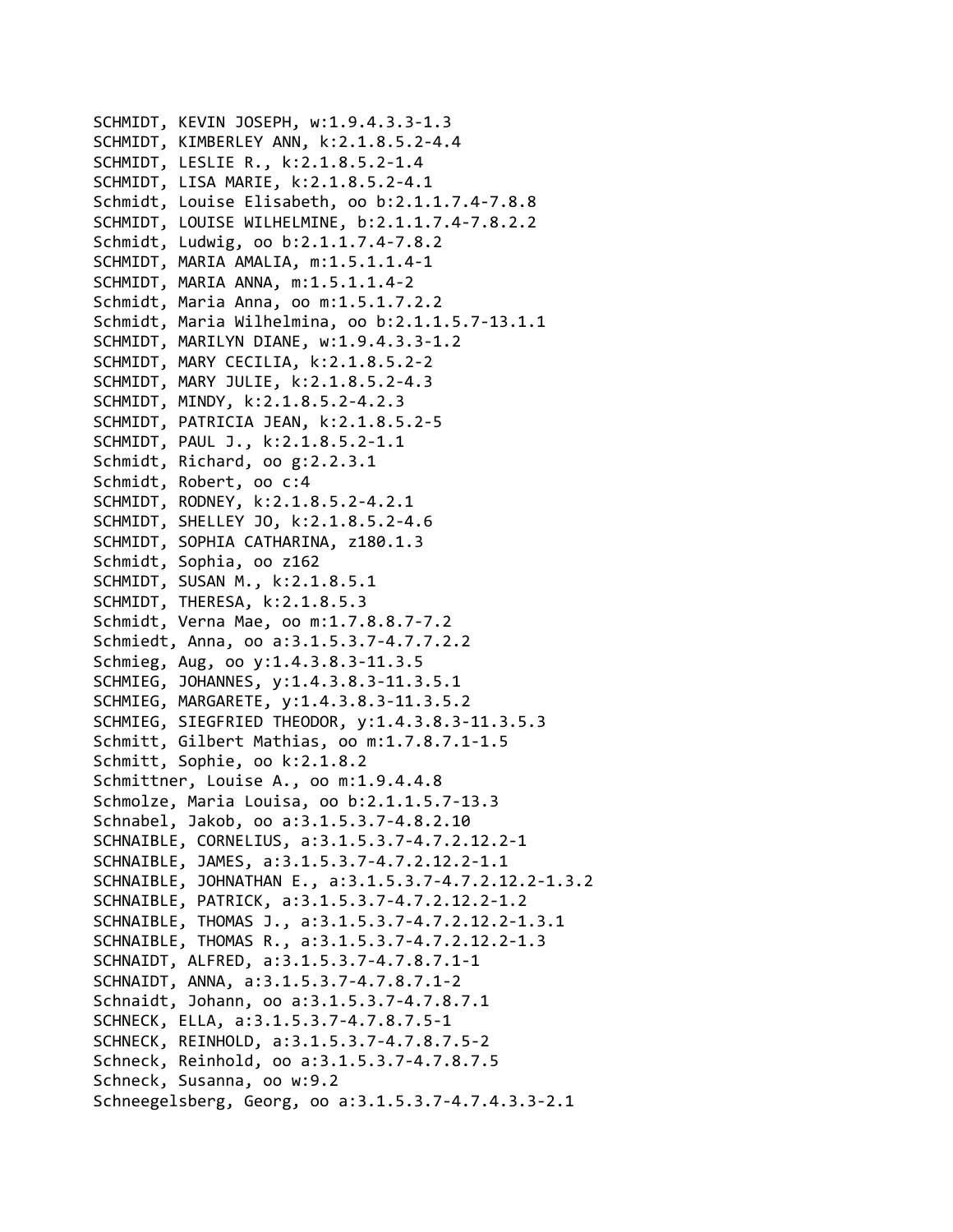SCHNEIDER, ALBERT, a:3.1.5.3.7‐4.5.2.6.9‐5 SCHNEIDER, ALICE, a:3.1.5.3.7‐4.5.2.6.9‐7 SCHNEIDER, ALVIN, a:3.1.5.3.7‐4.5.2.6.9‐2 SCHNEIDER, CATHARINA ELISABETHA, b:2.1.1.7.2‐1 SCHNEIDER, DONALD, a:3.1.5.3.7‐4.8.2.13.1‐2 SCHNEIDER, DONNA, a:3.1.5.3.7‐4.8.2.13.1‐5 Schneider, Elizabeth P., oo a:2.1.7.1.5‐2.3.1.1.5‐1.1.1 SCHNEIDER, EMIL, a:3.1.5.3.7‐4.5.2.6.9‐3 SCHNEIDER, ESTHER, a:3.1.5.3.7‐4.5.2.6.9‐1 Schneider, Eugene, oo a:3.1.5.3.7‐4.5.2.6.9 Schneider, Fred, oo a:3.1.5.3.7‐4.8.2.13 Schneider, Friedrich, oo a:2.1.7.1.5‐2.7.1.1.1‐2 SCHNEIDER, HILDA, a:3.1.5.3.7‐4.5.2.6.9‐6 SCHNEIDER, IDA, a:3.1.5.3.7‐4.8.2.13.2 Schneider, Jeanette, oo k:2.1.8.5.4‐1 Schneider, Johann Balthasar, oo b:2.1.1.7.2 Schneider, Johann Georg, oo a:2.1.2.9 Schneider, Johann Karl, oo m:1.9.7.4.4‐12 Schneider, Johann Nicol, oo b:2.1.1.7.2 SCHNEIDER, MARILYN, a:3.1.5.3.7‐4.8.2.13.1‐6 Schneider, Mary Anne, oo n:1 SCHNEIDER, NORMAN, a:3.1.5.3.7‐4.8.2.13.1‐1 SCHNEIDER, OTTO A., a:3.1.5.3.7‐4.8.2.13.1 Schneider, Rosa, oo m:1.7.1.10.5‐2.7 SCHNEIDER, SHIRLEY, a:3.1.5.3.7‐4.8.2.13.1‐4 SCHNEIDER, VIOLA, a:3.1.5.3.7‐4.5.2.6.9‐4 SCHNEIDER, VIRGINIA, a:3.1.5.3.7‐4.8.2.13.1‐3 SCHNEIDER, WILLIAM R., a:3.1.5.3.7‐4.5.2.6.9‐8 Schneiker, Adam, oo x:1.3.1.6.13 SCHNEIKER, ALBERT, x:1.3.1.6.13‐3 SCHNEIKER, BRYAN SCOTT, x:1.3.1.6.13‐1.1 SCHNEIKER, CHRISTINE, x:1.3.1.6.13‐1.1.3 SCHNEIKER, ELISABETH KATIE, x:1.3.1.6.13‐7.2 SCHNEIKER, EMY, x:1.3.1.6.13‐1.1.2 SCHNEIKER, GABRIELLE, x:1.3.1.6.13‐6 SCHNEIKER, HANS ADAM, x:1.3.1.6.13‐7.1 SCHNEIKER, HILDEGARD, x:1.3.1.6.13‐2 SCHNEIKER, INGEBORG, x:1.3.1.6.13‐4 SCHNEIKER, IRENE ELISABETH, x:1.3.1.6.13‐5 SCHNEIKER, JOSEF, x:1.3.1.6.13‐1 SCHNEIKER, ROBERT, x:1.3.1.6.13‐1.2 SCHNEIKER, ROLAND VALENTINE, x:1.3.1.6.13‐7 SCHNEIKER, SARAH, x:1.3.1.6.13‐1.1.1 SCHNEIKER, STEFAN ROLAND, x:1.3.1.6.13‐7.3 SCHNEIKER, THOMAS, x:1.3.1.6.13‐1.2.1 SCHNEITZER, BILLY, z24.2.1.3 Schnellenberger, Elizabeth A., oo k:2.1.8.7.6‐1 SCHNITZER, ELEANOR, z24.2.1.2 Schnitzer, George, oo z24.2.1 SCHNITZER, GEORGE, z24.2.1.1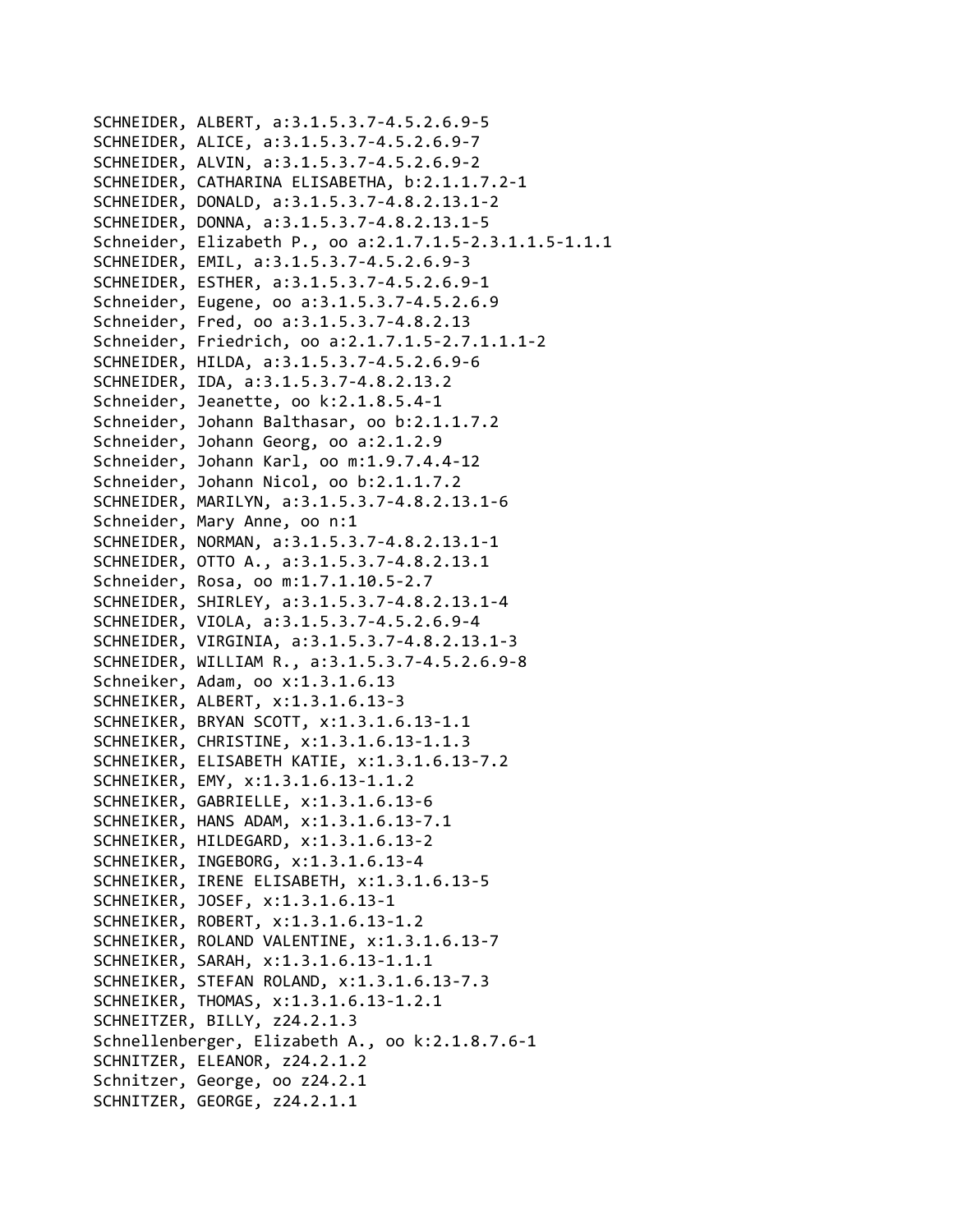```
SCHNITZER, RUBY, z24.2.1.4
SCHOCK, ALBERT, a:3.1.5.3.7‐4.8.2.4.5‐1.1
SCHOCK, BARBARA, a:3.1.5.3.7‐4.8.2.3.6
Schock, Barbara, oo a:3.1.5.3.7‐4.8.2.8
SCHOCK, BARBARA, z119.11
SCHOCK, BARBARA, z119.5
SCHOCK, BERTHA, a:3.1.5.3.7‐4.5.2.2.5‐4
SCHOCK, CHRIST, a:3.1.5.3.7‐4.8.2.3.4‐5
SCHOCK, CHRIST, a:3.1.5.3.7‐4.8.2.3.8
SCHOCK, CHRISTIAN, z119.10
SCHOCK, CHRISTIAN, z119.4
SCHOCK, CHRISTIAN, z119.6
SCHOCK, CHRISTINA, z119.9
SCHOCK, EDNA, a:3.1.5.3.7‐4.5.2.2.5‐6
SCHOCK, ELISABETH, z119.8
SCHOCK, ERICH, a:3.1.5.3.7‐4.8.2.4.5‐1.3
SCHOCK, FRED, a:3.1.5.3.7‐4.8.2.3.4‐3
SCHOCK, FRIEDERIKA, a:3.1.5.3.7‐4.8.2.3.2
SCHOCK, FRIEDERIKA, a:3.1.5.3.7‐4.8.2.3.3
SCHOCK, FRIEDERIKE, z119.13
SCHOCK, FRIEDERIKE, z119.14
SCHOCK, GOTTLIEB, a:3.1.5.3.7‐4.8.2.3.1
SCHOCK, GOTTLIEB, a:3.1.5.3.7‐4.8.2.3.5
Schock, Gottlieb, oo a:3.1.5.3.7‐4.8.2.3
Schock, Gottlieb, oo z119
SCHOCK, GOTTLIEB, z119.12
SCHOCK, GOTTLIEB, z119.15
SCHOCK, GOTTLIEB, z119.3
SCHOCK, HILDA, a:3.1.5.3.7‐4.8.2.4.5‐1.2
SCHOCK, JACOB (JAKE), a:3.1.5.3.7‐4.5.2.2.5‐2
Schock, Jacob, oo a:3.1.5.3.7‐4.5.2.2.5
Schock, Jacob, oo a:3.1.5.3.7‐4.5.2.9.3
Schock, Johann, oo a:3.1.5.3.7‐4.8.2.4.5‐1
SCHOCK, JOHANN, z119.7
SCHOCK, JOHN, a:3.1.5.3.7‐4.8.2.3.4
SCHOCK, JULIUS, a:3.1.5.3.7‐4.8.2.3.4‐6
SCHOCK, KATHARINA, z119.2
SCHOCK, KATHERINE (KATIE), a:3.1.5.3.7‐4.5.2.2.5‐1
SCHOCK, LYDIA, a:3.1.5.3.7‐4.5.2.2.5‐3
SCHOCK, LYDIA, a:3.1.5.3.7‐4.8.2.3.4‐1
SCHOCK, MAGGIE, a:3.1.5.3.7‐4.8.2.3.4‐2
SCHOCK, MARTHA, a:3.1.5.3.7‐4.5.2.2.5‐5
SCHOCK, PHILIPPINA, z119.1
SCHOCK, ROSE, a:3.1.5.3.7‐4.8.2.3.4‐4
SCHOCK, ROSE, a:3.1.5.3.7‐4.8.2.3.7
SCHOCK, VIOLA, a:3.1.5.3.7‐4.8.2.3.4‐7
Schoemaker, Debbie, oo a:3.1.5.3.7‐4.5.2.7.10‐3.4
Schoemaker, Elizabeth, oo q:1
SCHOENFELDER, ALEXANDER HEINRICH, w:1.10.5
Schoenfelder, Asaph, oo w:1.10
```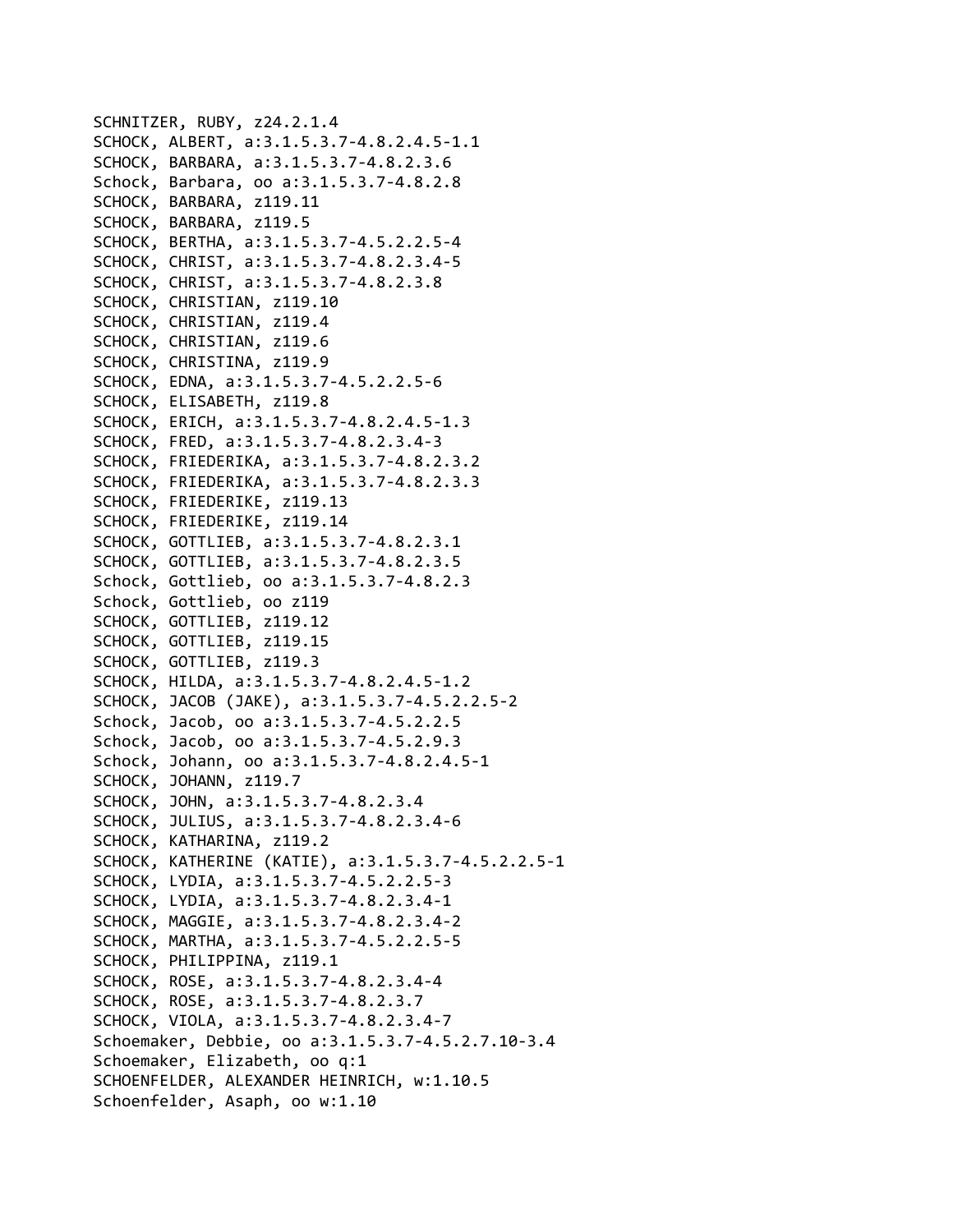SCHOENFELDER, DANIEL PETER, w:1.10.2 SCHOENFELDER, ELLEN, w:1.10.2.3 SCHOENFELDER, EMMA ELIZABETH, w:1.10.6 SCHOENFELDER, EVE L., w:1.10.2.2 SCHOENFELDER, GRACE (GERTRUDE), w:1.10.9.1 SCHOENFELDER, HARVEY, w:1.10.2.5 SCHOENFELDER, JACOB MILLER, w:1.10.9 SCHOENFELDER, LILLIE M. (NORA), w:1.10.2.4 SCHOENFELDER, MAIRA ELIZABETH, w:1.10.1 SCHOENFELDER, MARY JANE, w:1.10.4 SCHOENFELDER, MARY, w:1.10.2.1 SCHOENFELDER, REBECCA MARIA, w:1.10.3 SCHOENFELDER, SARAH JANE, w:1.10.7 SCHOENFELDER, WILLIAM, w:1.10.8 Schofield, Dawn, oo a:3.1.5.3.7‐4.5.2.6.1‐4.1.1.1 Schönborn, ?, oo a:3.1.5.3.7‐4.8.2.4.1‐2 Schönleben, Barbara, oo y:1.4.3.8.3‐5 Schooley, Virgilia Lenox, oo b:2.1.1.5.8‐2.4.2.12.1‐1 Schöpfer, Hans Rudolph, oo b:2.1.1.1.4‐10 SCHOPP, CLAUDIA, a:3.1.5.3.7‐4.8.2.7.3‐3.1 Schopp, Ervin, oo a:3.1.5.3.7‐4.8.2.7.3‐3 Schoppert, Ekaterina, oo z231.1 SCHOPPERT, ERNA, z232.1 SCHOPPERT, GELENA, z232.3 SCHOPPERT, IRA (IRENE), z232.2 Schoppert, Leonhard, oo z232 Schor, Frieda Louise Jean, oo i:1.2.2.1 Schorr, Doris, oo b:2.1.1.5.8‐2.6.2.3.3‐2.1 Schors, Irmgard, oo b:2.1.1.7.4‐7.8.3.9.1‐3 Schott, Benjamin Franklin, oo m:1.5.2.2.2‐7.7 SCHOTT, BRENDA MARIE, m:1.5.2.2.2‐7.7.1 Schott, Katherina, oo a:3.1.5.3.7‐4.7.2.12 SCHOTT, STEPHEN JOSEPH, m:1.5.2.2.2‐7.7.2 Schrag, Olga, oo a:3.1.5.3.7‐4.8.2.1.2‐1 Schrägle, Magdalena, oo a:3.1.5.3.7‐2.1.2 Schreiner, Louisa Anna, oo b:2.1.1.5.8‐2.4.2.10.2 Schrempp, Karl Boromäus, oo m:1.7.3.7.3‐6.9 Schrempp, Karoline, oo m:1.5.3.2.1‐9 Schrempp, Klara, oo m:1.7.3.7.3‐6.6 Schrempp, Konrad, oo m:1.7.3.7.3‐7.4 Schroder, Aaron Henry, oo b:2.1.1.5.7‐6.11.5.5.1 SCHRODER, BERNARD JOHN (JOHN), b:2.1.1.5.7‐6.11.5.5.3‐1.3 SCHRODER, BERNARD LEE (BERNIE), b:2.1.1.5.7‐6.11.5.5.3‐1 SCHRODER, HANNAH ELIZABETH, b:2.1.1.5.7‐6.11.5.5.3‐1.3.1 Schröder, Heinrich, oo b:2.1.1.1.6‐9.4.7.3 Schroder, John (Jack) Albert, oo b:2.1.1.5.7‐6.11.5.5.3 Schröder, Kurt, oo a:3.1.5.3.7‐4.7.6.9.6.2 SCHRODER, MARY‐BETH, b:2.1.1.5.7‐6.11.5.5.3‐1.2 SCHRODER, PAMELA ANN (PAM), b:2.1.1.5.7‐6.11.5.5.3‐1.1 SCHRODER, ROSE EILEEN, b:2.1.1.5.7‐6.11.5.5.3‐1.4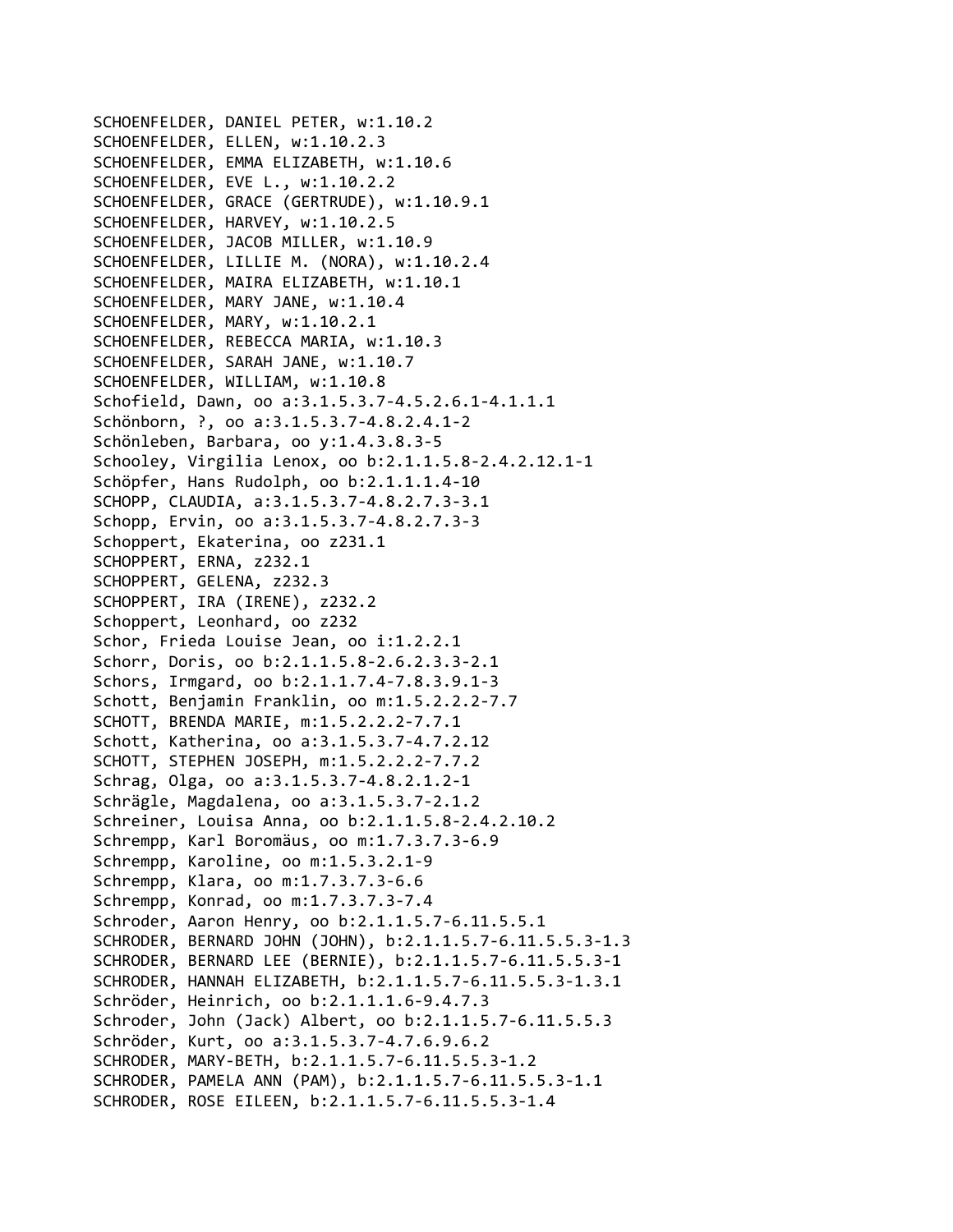Schroeder, Nellie Victoria, oo f:6.2 Schroeder, William H., oo m:1.5.2.1.1‐1.10 Schropp, Luise, oo m:1.9.2.4.6‐3 Schröter, Petra, oo a:3.1.5.3.7‐4.7.2.10.11‐1.1 Schubmehl, Nikolau, oo b:2.1.1.7.4‐8.5.5.8 Schubmehl, Nikolaus, oo b:2.1.1.7.4‐8.5.5.13 Schuh, Emma Loretta, oo a:3.1.5.3.7‐4.7.2.12.2‐1 SCHÜHLE, BENEDIKT, m:1.9.7.3.4‐5 SCHÜHLE, ELISABETH, m:1.9.7.3.4‐4 SCHÜHLE, FRANZ BERNHARD, m:1.9.7.3.4‐5.1 Schühle, Franz Wilhelm Anton, oo m:1.9.7.3.4 SCHÜHLE, FRANZ, m:1.9.7.3.4‐5.2 SCHÜHLE, LORENZ, m:1.9.7.3.4‐9 SCHÜHLE, MARIA ANNA, m:1.9.7.3.4‐3 SCHÜHLE, MARIA MAGDALENA, m:1.9.7.3.4‐6 SCHÜHLE, MARIA ROSA, m:1.9.7.3.4‐2 SCHÜHLE, MARIA, m:1.9.7.3.4‐5.3 SCHÜHLE, MARIA, m:1.9.7.3.4‐8 SCHÜHLE, MAX JOSEF, m:1.9.7.3.4‐1 SCHÜHLE, MAX JOSEF, m:1.9.7.3.4‐10 SCHÜHLE, ROSA, m:1.9.7.3.4‐7 Schuler, Johann Adam, oo a:2.1.7.3.1‐2.2 Schuler, Maria, oo b:2.1.1.1.4‐1.6.5.4 Schuller, John C., oo m:1.7.8.2.2‐7.3 SCHULTE, AGNES M., m:1.9.4.11.1‐2.1 SCHULTE, ANTONE F., m:1.9.4.11.1‐1 SCHULTE, ELIZABETH PAULINE, m:1.9.4.11.1‐5 Schulte, Ella Mary, oo m:1.9.4.11.2 SCHULTE, FRANKLIN (FRANK) SYLVESTER, m:1.9.4.11.1‐4 SCHULTE, JOHN BURTON, m:1.9.4.11.1‐6 Schulte, John F., oo m:1.9.4.11.1 SCHULTE, JOSEPH C., m:1.9.4.11.1‐2 SCHULTE, MARIE ANTONETTE, m:1.9.4.11.1‐3 SCHULTE, ROBERT W., m:1.9.4.11.1‐2.2 SCHULTE, RUTH MARY, m:1.9.4.11.1‐7 Schultheisz, Anna Margaretha, oo y:1.9 Schultz, Barbara Ann, oo m:1.7.8.8.7‐9.5 Schulz, Dale, oo k:2.1.8.3.2‐2.1 Schulz, Josef, oo m:1.5.11.10 Schulz, Lester Robert, oo f:3.1.2 Schulz, Martha E., oo m:1.7.8.7.4‐1 Schulz, Ottilia, oo m:1.5.11.1 SCHULZ, ROBERT NORMAN, f:3.1.2.1 Schulze, Gerhard, oo a:3.1.5.3.7‐4.7.2.10.1‐3 Schulze, Inge, oo b:2.1.1.7.4‐2.4.1.2.2‐8.1 Schumacher, Arthur, oo a:3.1.5.3.7‐4.5.2.7.4‐3 SCHUMACHER, BEVERLY ANN, a:3.1.5.3.7‐4.5.2.7.10‐4.2 SCHUMACHER, BRANDON GENE, a:3.1.5.3.7‐4.5.2.7.10‐4.6.4 SCHUMACHER, BRANDY LYNN, a:3.1.5.3.7‐4.5.2.7.10‐4.6.1 SCHUMACHER, BRENDA LEE, a:3.1.5.3.7‐4.5.2.7.10‐4.5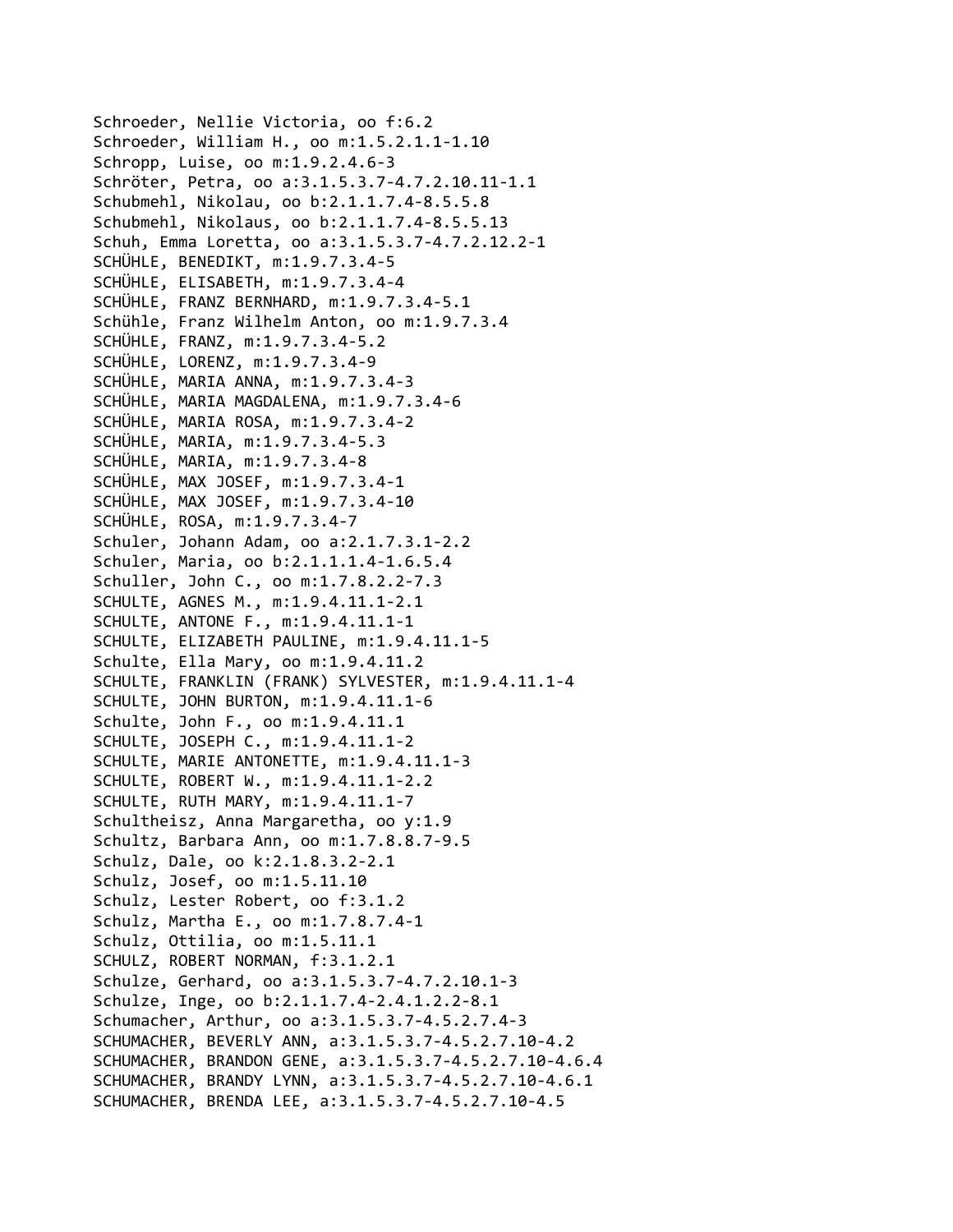```
SCHUMACHER, DELORIS BERNICE, a:3.1.5.3.7‐4.5.2.6.1‐4.2
SCHUMACHER, DONNA MAY, a:3.1.5.3.7‐4.5.2.7.10‐4.4
Schumacher, Eugene G., oo a:3.1.5.3.7‐4.5.2.7.10‐4
SCHUMACHER, H. LORAINE, a:3.1.5.3.7‐4.5.2.6.1‐4.1
Schumacher, Hans Jakob, oo a:2.1.2.1
Schumacher, Helen Terisa, oo a:3.1.5.3.7‐4.5.2.7.10‐6
SCHUMACHER, JEANNE MARIE, a:3.1.5.3.7‐4.5.2.7.10‐4.1
SCHUMACHER, JERRY WAYNE, a:3.1.5.3.7‐4.5.2.7.10‐4.6
SCHUMACHER, NICOLE RENA, a:3.1.5.3.7‐4.5.2.7.10‐4.6.3
Schumacher, Rosina M., oo a:3.1.5.3.7‐4.5.2.2.6
Schumacher, Rosina, oo a:3.1.5.3.7‐4.8.6.1.4
Schumacher, Rudolph, oo a:3.1.5.3.7‐4.5.2.6.1‐4
SCHUMACHER, SAVANNA ROSE, a:3.1.5.3.7‐4.5.2.7.10‐4.6.2
SCHUMACHER, SHARON, a:3.1.5.3.7‐4.5.2.7.10‐4.3
SCHUMACHER, TAWNY MARIE, a:3.1.5.3.7‐4.5.2.7.10‐4.5.1
Schumann, Margerite Valerie, oo a:2.1.7.3.1‐2.1.1.1.1
Schumer, Carolyn Sue, oo m:1.5.2.2.2‐1.9.4
Schuon, Ingeborg Elise, oo a:3.1.5.3.7‐4.7.11.6.9‐2
SCHÜRBARTH, AMALIE, m:1.5.1.7.1
SCHÜRBARTH, BENJAMIN, m:1.5.1.7.3
Schürbarth, Franz Michael, oo m:1.5.1.7
SCHÜRBARTH, LORENZ, m:1.5.1.7.4
SCHÜRBARTH, MARIA ANNA, m:1.5.1.7.2
Schürbarth, Maria Anna, oo m:1.5.3.3.3
Schürbarth, Maria Anna, oo m:1.7.1.3.1‐4
Schürlein, ?, oo z257
Schurowa, Larissa, oo a:3.1.5.3.7‐4.8.2.4.10‐10
Schust, Sophia I., oo f:5.1
Schute, Franciscus Christ, oo m:1.8
Schutten, Beatrice Lorraine, oo m:1.7.8.8.6‐3.5
Schutterle, Catherine, oo a:2.1.7.3.1‐3
Schutterlin, Caroline, oo a:2.1.7.3.1‐3
Schütz, Bernhard, oo b:2.1.1.7.4‐2.4.1.2.5.2
Schütz, Peter, oo b:2.1.1.7.4‐2.4.1.2.5.2
Schwaderer, Hermann, oo a:2.1.2.10.6‐4.5.1.1
Schwaderer, Sofie, oo a:2.1.2.10.6‐4.5.1
Schwan, Michaela, oo a:3.1.5.3.7‐4.5.2.7.1‐10.2.1
Schwan, Patricia Lynn, oo a:3.1.5.3.7‐4.5.2.2.7‐2.3.1
Schwan, Susan Matilda, oo w:1.4.6.5.1
Schwanz, Maria, oo m:1.9.7.4.7‐3
Schwartz, Adrian Aloysius, oo m:1.9.4.1.2‐2
SCHWARTZ, ADRIAN HARRY, m:1.9.4.1.2‐2.5
SCHWARTZ, BERNADINE CLARA, m:1.9.4.1.2‐2.4
SCHWARTZ, EDWIN REINHARD, m:1.9.4.1.2‐2.2
SCHWARTZ, FRANCIS XAVIER, m:1.9.4.1.2‐2.3
SCHWARTZ, HERBERT LEONARD, m:1.9.4.1.2‐2.1
Schwartz, Jill, oo a:3.1.5.3.7‐4.5.2.2.1‐1.1.2
Schwartz, Karen, oo a:3.1.5.3.7‐4.8.6.7.10‐2
Schwartzwalter, Maria, oo a:3.1.5.3.7‐4.7.12.6
SCHWARZ, ANTHONY, m:1.6.1.3.2
```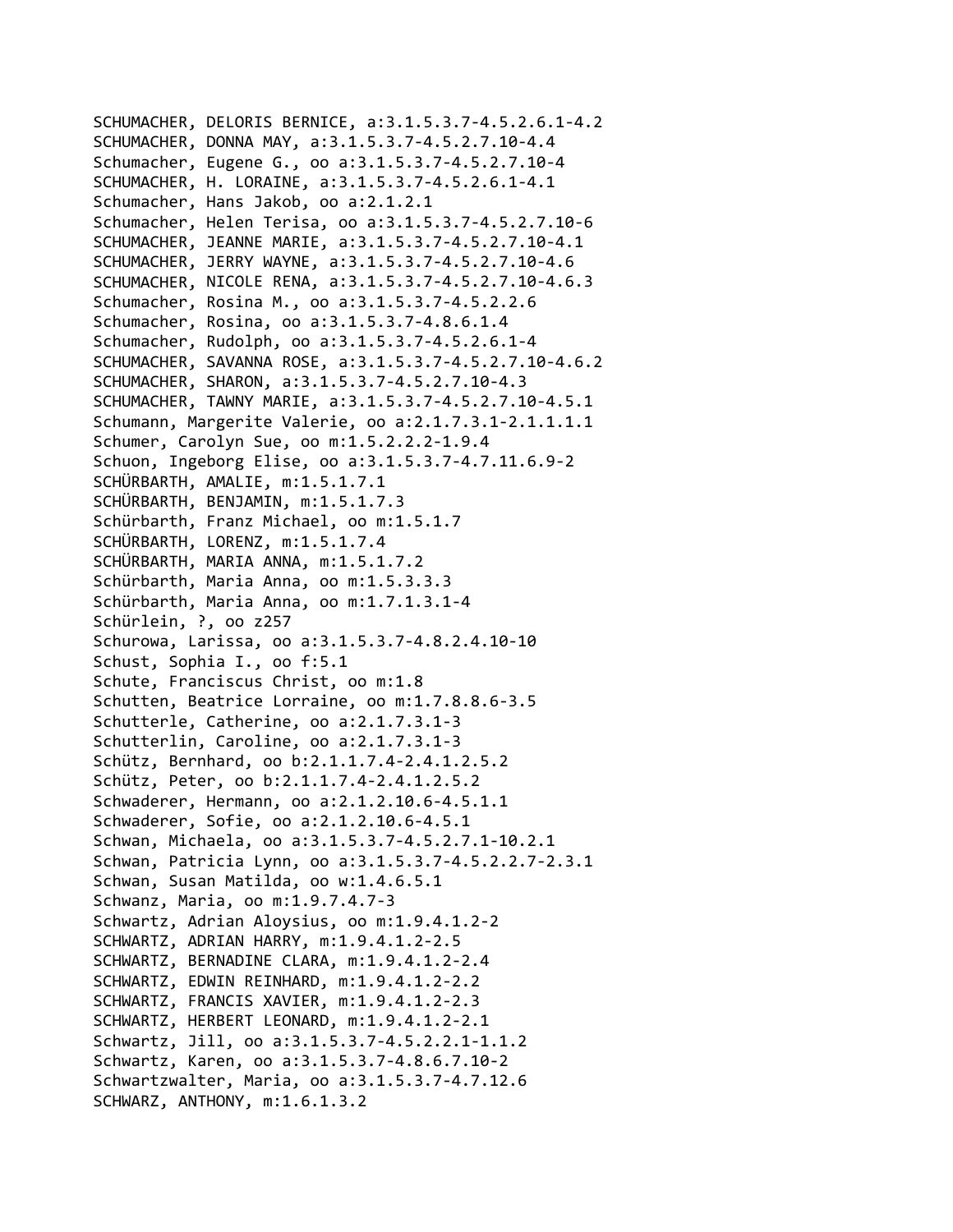```
Schwarz, Anton, oo m:1.6.1.3
SCHWARZ, ANTONE D., m:1.6.1.3.4
Schwarz, Augustine (August), oo m:1.6.1.3
SCHWARZ, AUGUSTINE, m:1.6.1.3.8
SCHWARZ, CATHARINA, m:1.6.1.3.6
SCHWARZ, CHRISTINA, m:1.6.1.3.7
Schwarz, Elsa, oo a:3.1.5.3.7‐4.7.6.5.6‐1
SCHWARZ, FELIX G., m:1.6.1.3.5
SCHWARZ, JOHN, m:1.6.1.3.3
SCHWARZ, JOSEPH, m:1.6.1.3.1
Schwarz, Karoline (Carrie), oo y:1.3.1.1.1‐1.1.1
Schwarz, Maria Theresia, oo m:1.5.3.4.2‐12.8
SCHWARZ, SUSAN, m:1.6.1.3.9
Schwedler, Auge Henriette, oo z43
Schwedler, Auge Henriette, oo z43
Schwedler, Auge, oo z42
Schwedler, Johanne Bertha, oo z43
Schwehm, Katharina Dorothea, oo b:2.1.1.7.4‐2.6.2.3
Schweigert, Amalia, oo m:1.9.4.1.1
Schweigert, Edmund William, oo m:1.5.2.2.2‐15.2
SCHWEIGERT, ELISE M., m:1.5.2.2.2‐15.2.6
Schweigert, Gilbert George, oo m:1.5.2.2.2‐15.3
Schweigert, Henry Nicholas, oo m:1.5.2.1.5‐9.1
SCHWEIGERT, JOAN F., m:1.5.2.2.2‐15.2.2
Schweigert, Katharina, oo a:3.1.5.3.7‐4.7.4
Schweigert, Loretta Elizabeth, oo m:1.5.2.2.2‐5.3
SCHWEIGERT, MARK KEVIN, m:1.5.2.2.2‐15.2.5
SCHWEIGERT, MARY J., m:1.5.2.2.2‐15.2.7
SCHWEIGERT, NORBERT (BUTCH) PATRICK, m:1.5.2.2.2‐15.2.3
SCHWEIGERT, RONALD ANTHONY, m:1.5.2.2.2‐15.2.1
SCHWEIGERT, WAYNE FREDERICK, m:1.5.2.2.2‐15.2.4
Schweikert, Adele, oo a:3.1.5.3.7‐4.7.6.5.5
Schweikert, Pauline, oo a:3.1.5.3.7‐4.7.6.5.5
Schweinsberg, Christine Schenk von, oo b:2.1.1.1.4‐1.6.5.4.1‐1.2.1
Schweiss, Florence Margaret, oo m:1.5.2.2.2‐5.5
Schweizer, Elisabetha, oo a:3.1.5.3.8
Schwem, Peter, oo z180.1.1
Schwenckh, Johann Geog, oo z49.2
SCHWENDEMANN, AMALIA, m:1.9.7.3
SCHWENDEMANN, AMALIE, m:1.9.7.2
SCHWENDEMANN, CLEMENS, m:1.9.7.1
SCHWENDEMANN, ELISABETH, m:1.9.7.4
Schwendemann, Lorenz, oo m:1.9.7
Schwender, Jakob, oo b:2.1.1.7.4‐2.4.7.1
SCHWENDER, KARL, b:2.1.1.7.4‐8.5.5.7.1
Schwender, Karl, oo b:2.1.1.7.4‐8.5.5.7
Schwent, Anna Magdalena, oo m:1.5.2.1.5‐6
Schwent, Helen, oo m:1.9.5.6.5‐4
Schweyer, Anna Maria, oo a:3.1.5.3.7‐5.9
Schweyer, Wilhelm, oo a:3.1.5.3.7‐4.7.3.1
```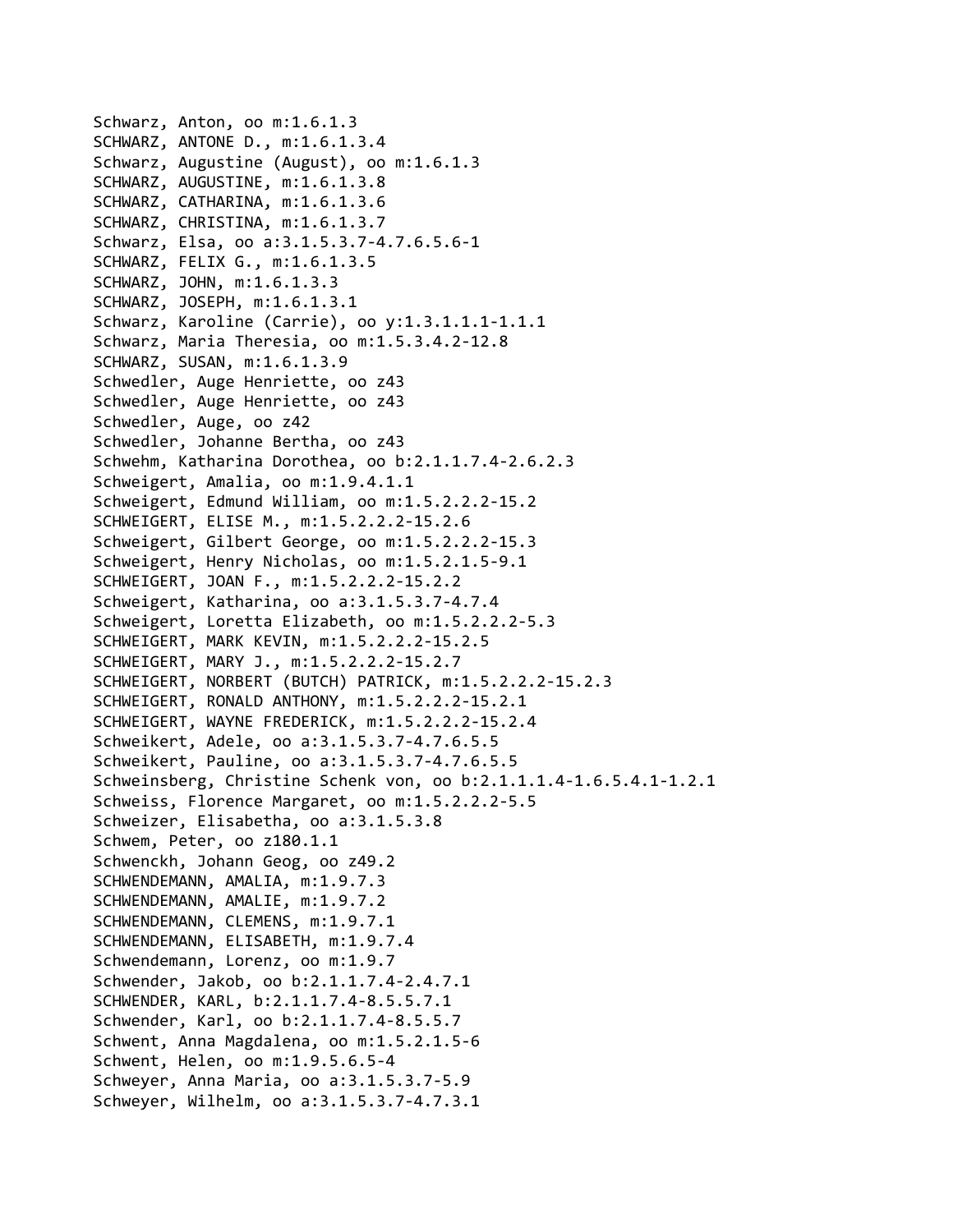Schwindt, Katharina, oo a:3.1.5.3.7‐4.7 Scotchmere, Elizabeth, oo q:3.4.1 Scott, Jane L., oo m:1.7.8.2.5‐6.10 Scott, Lane Thomas, oo a:3.1.5.3.7‐4.8.6.7.9‐3.2 Scott, Rosalie J., oo m:1.7.8.5.9 SCOTT, SEAN U., a:3.1.5.3.7‐4.8.2.1.3‐5.5.1.1 Scott, Tony A., oo a:3.1.5.3.7‐4.8.2.1.3‐5.5.1 Scrivner, Myrtle Florence, oo a:3.1.5.3.7‐4.5.2.6.5‐5 Searcy, Debra Lyn, oo b:2.1.1.5.7‐6.11.5.1.4‐3.2 Searing, Evelyn M., oo m:1.7.8.2.5‐2.4 Sebova, Tatiana Nikolaevna, oo a:3.1.5.3.7‐4.3.2.1.9‐2.1 Seckinger, Werner, oo m:1.5.3.4.2‐5.6.1 SEDLAK, ANTONIA ISABELL, x:1.3.1.6.10‐3.2.1 SEDLAK, BERND, x:1.3.1.6.10‐3.2 SEDLAK, PETER UWE, x:1.3.1.6.10‐3.1 Sedlak, Siegfried, oo x:1.3.1.6.10‐3 Seefried, Gordon, oo a:3.1.5.3.7‐4.8.6.7.4‐3 Seeger, Anna Elisabetha, oo a:3.1.5.3 Seeger, Karl, oo a:2.1.7.1.5‐2.7.1.7.9 Seever, Karl Ludwig, oo m:1.5.3.3.5‐2.2 Seger, Donna Marie, oo k:2.1.8.6.2‐4.2 Seger, Karoline, oo m:1.9.7.3.1‐1 Seher, Ruth, oo a:3.1.5.3.7‐4.7.12.6.2 Sehl, Mary Anna, oo m:1.7.8.8.7 Seibel, Carol, oo a:3.1.5.3.7‐4.8.6.7.9‐2 Seidenspinner, Alex, oo c:5 SEIDENSPINNER, LILLIAN, c:5.1 Seider, Thomas, oo w:1.3.2 Seidschlaw, Terry, oo a:3.1.5.3.7‐4.8.6.7.6‐3 Seifer, Mattie Buckwalter, oo b:2.1.1.5.7‐6.6.1.2.1 Seitel, Helene, oo m:1.9.2.5.6‐2.2 Seitel, Ludowika, oo m:1.9.2.5.6‐2 Seitel, Olga Paula, oo m:1.5.2.2.4‐2.10 SEITZ, ADOLF, m:1.5.2.2.4‐8 Seitz, Adolf, oo m:1.5.2.1.2‐6.1 Seitz, Adolf, oo m:1.5.2.2.4 SEITZ, AGATHA, m:1.9.5.2.9‐1 SEITZ, ALEXANDER JOSEPH, m:1.7.8.7.3‐1.1 SEITZ, AMALIE, m:1.9.1.1.1 SEITZ, AMALIE, m:1.9.5.4 SEITZ, AMALIE, m:1.9.5.4.1 SEITZ, ANNA MARIA, m:1.5.2.2.4‐2.3 SEITZ, ANNA MARIE, m:1.5.2.1.4‐1.10.1 SEITZ, ANNIE, m:1.9.5.6.3 SEITZ, ANTHONY JOSEPH, m:1.5.2.1.4‐1.1 SEITZ, ANTON, m:1.9.5.2.9‐5 SEITZ, APOLLOINIA, m:1.9.4.7 SEITZ, APOLLONIA, m:1.9.11.9 SEITZ, APOLLONIA, m:1.9.6 Seitz, Apollonia, oo m:1.7.1.2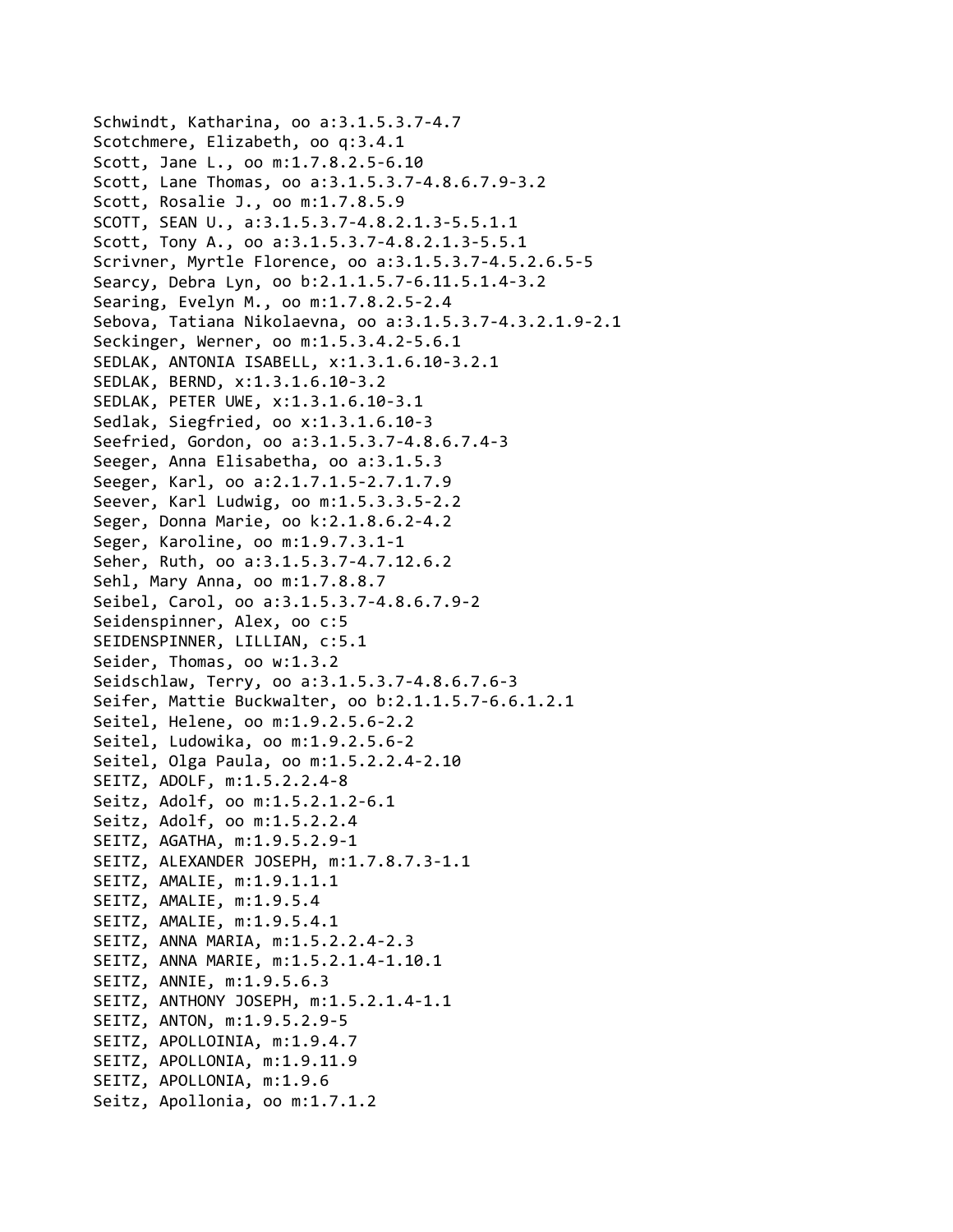```
SEITZ, AUGUST, m:1.5.2.2.4‐2.5
Seitz, Barbara, oo m:1.5.2.1.2
SEITZ, BEATRICE A., m:1.9.4.6.7‐2
SEITZ, BENEDIKT, m:1.9.1
SEITZ, BENEDIKT, m:1.9.5.1
Seitz, Benedikt, oo m:1.7.10.8
SEITZ, BENJAMIN, m:1.5.11.7‐1
SEITZ, BENJAMIN, oo m:1.7.1.8.1‐3
SEITZ, BETTY JEAN, m:1.5.2.1.4‐1.7.1
SEITZ, CATHERINE, m:1.9.4.4.7
SEITZ, CHARLES ALOYSIOUS, m:1.9.4.6.7‐1
SEITZ, CHARLES EDWARD, m:1.5.2.1.4‐1.7.2
SEITZ, CHARLES RUSSELL, m:1.5.2.1.4‐1.8.1
SEITZ, CHARLES WILLIAM, m:1.5.2.1.4‐1.8
SEITZ, CHARLES, m:1.9.4.4.1
SEITZ, CLARA A., m:1.7.8.7.3‐1.5
SEITZ, CLARA IRENE, m:1.9.5.6.2‐6
SEITZ, CLARA MARY, m:1.9.5.6.4
Seitz, Conrad Charles, oo m:1.7.8.7.3‐1
SEITZ, DANIEL G., m:1.5.2.1.4‐1.4.2
SEITZ, DORIS URSULA, m:1.5.2.1.2‐6.1.3.1
SEITZ, DOROTHY DELL, m:1.5.2.1.4‐1.5.3
SEITZ, DOROTHY MAE, m:1.9.4.4.4‐1.1
SEITZ, EDMUND MARKUS, m:1.5.2.2.4‐2.10
SEITZ, EDWARD FELIX, m:1.5.2.1.4‐1.7
SEITZ, EDWARD HAE, m:1.9.4.4.4‐1.3
SEITZ, EDWARD HENRY, m:1.9.4.4.4‐1
SEITZ, EDWARD, m:1.9.4.4.2
SEITZ, EDWARD, m:1.9.4.6.1
SEITZ, EDWIN T., m:1.7.8.7.3‐1.10
SEITZ, ELEONORA, m:1.9.4.2
SEITZ, ELISABETH (LIZZIE), m:1.9.4.5
SEITZ, ELISABETH, m:1.5.2.2.4‐7
SEITZ, ELISABETH, m:1.9.11.10
SEITZ, ELISABETH, m:1.9.5.2.9‐4
SEITZ, ELISABETHA, m:1.9.5.2.9‐6
SEITZ, ELIZABETH, m:1.9.4.4.6
SEITZ, ELIZABETH, m:1.9.4.6.5
SEITZ, ELIZABETH, m:1.9.5.6.1
SEITZ, ELIZABETHA, m:1.9.2
SEITZ, EMILY MARY, m:1.9.4.4.5
SEITZ, EMMA ODEAL, m:1.5.2.1.4‐1.5.1
SEITZ, EMMA, m:1.9.5.2.9‐9
SEITZ, EUGENE I., m:1.7.8.7.3‐1.9
SEITZ, FERDINAND, m:1.5.2.2.4‐9
SEITZ, FERDINAND, m:1.9.11.1
SEITZ, FERDINAND, m:1.9.11.2
SEITZ, FERDINAND, m:1.9.11.8
SEITZ, FRANCIS (FRANK) RUSSELL, m:1.5.2.1.4‐1.10
Seitz, Franz Benedikt, oo m:1.9
```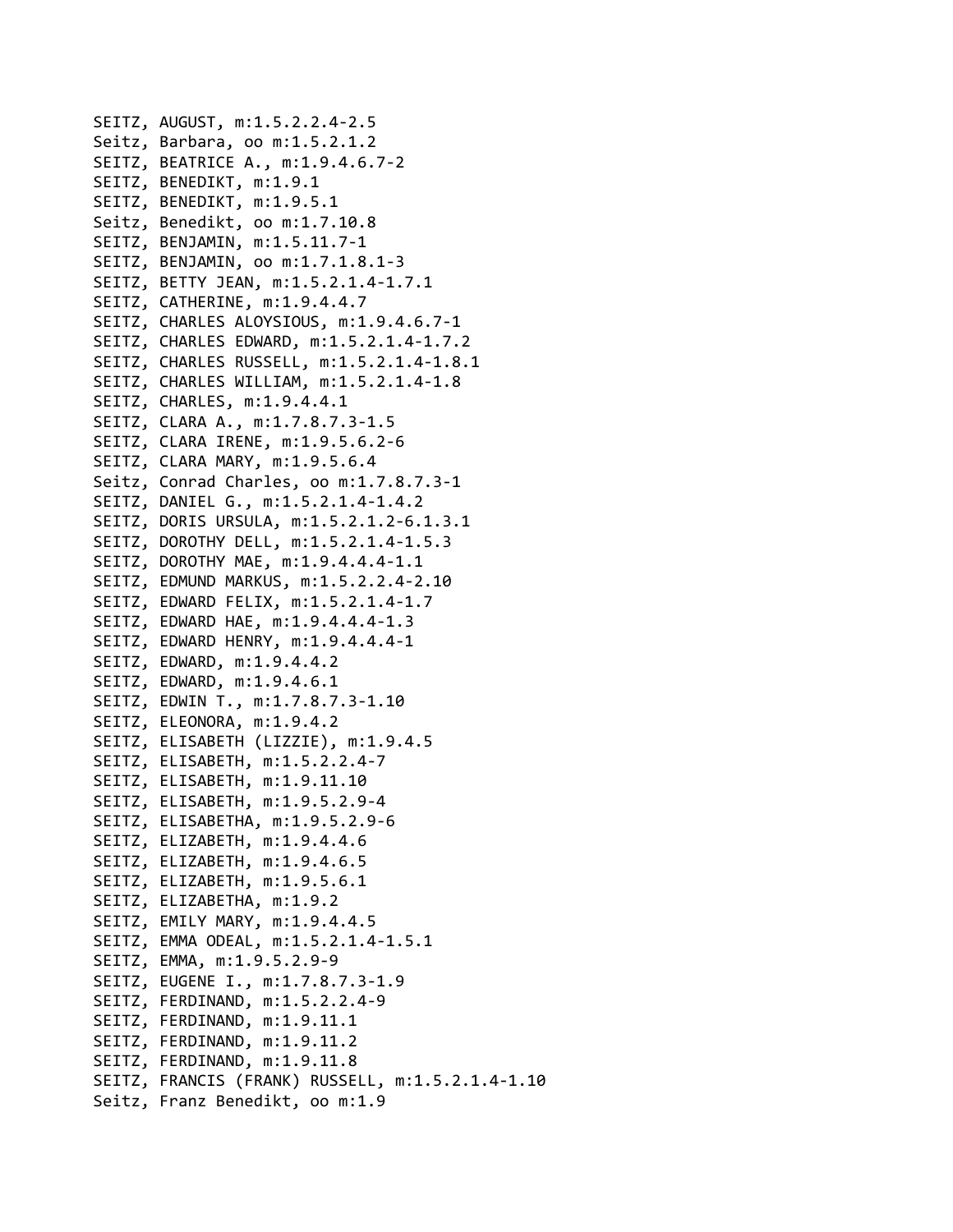```
SEITZ, FRANZ JOSEF, m:1.5.2.1.2‐6.1.2
SEITZ, FRANZ JOSEF, m:1.5.2.2.4‐5.1
SEITZ, FRANZ JOSEF, m:1.5.2.2.4‐8.2
SEITZ, FRANZ XAVIER, m:1.9.5.2.7
SEITZ, FRANZ XAVIER, m:1.9.5.2.8
SEITZ, FRANZ XAVIER, m:1.9.8
SEITZ, FRANZISKUS, m:1.5.2.2.4‐3
SEITZ, FRED G., m:1.5.2.1.4‐1.4.1
SEITZ, FREDERICK HENRY, m:1.9.5.6.6‐2
SEITZ, FREDERICK LOUIS, m:1.9.4.4.4‐1.4
SEITZ, FRIDOLIN, m:1.9.10
SEITZ, FRIEDA, m:1.5.2.2.4‐5.4
Seitz, Frieda, oo m:1.5.3.2.1‐9.4
SEITZ, GENEVIEVE C., m:1.9.5.6.6‐4
SEITZ, GENEVIEVE GRACE, m:1.9.5.6.2‐5
SEITZ, GENEVIEVE M., m:1.9.5.6.5
SEITZ, GENOVEA, m:1.9.9
SEITZ, GEORG, m:1.9.1.1
SEITZ, GEORGE (FRED) FREDOLIN, m:1.5.2.1.4‐1.4
SEITZ, GEORGE ADRIAN, m:1.9.4.6.7‐4
SEITZ, GEORGE JOSEPH, m:1.9.5.6.2
SEITZ, GEORGE LILBORN, m:1.9.5.6.2‐2
SEITZ, GEORGE, m:1.9.5.2.9‐11
SEITZ, GERTRUD MARIA, m:1.5.2.1.2‐6.1.3
SEITZ, GERTRUD MARIA, m:1.5.2.2.4‐8.3
SEITZ, GERTRUD, m:1.9.5.2.9‐3
SEITZ, GLADYS, m:1.9.4.6.7‐3
SEITZ, GREGORY J., m:1.9.5.6.6‐3
SEITZ, HEINRICH, m:1.5.2.1.2‐6.1.4
SEITZ, HEINRICH, m:1.5.2.2.4‐8.4
SEITZ, HELEN O., m:1.7.8.7.3‐1.7
Seitz, Helmut Josef, oo m:1.5.1.1.4‐2.2.4
SEITZ, HENRY GUSTAV, m:1.9.5.6.7
Seitz, Henry P., oo m:1.7.8.8.1‐2
SEITZ, HENRY WILLIAM, m:1.9.4.4.4
SEITZ, HERBERT, m:1.5.2.2.4‐5.6
SEITZ, HILDA JOHANNA, m:1.9.5.6.6
SEITZ, IRENE A., m:1.9.5.6.6‐6
SEITZ, IRENE, m:1.9.4.4.4‐3
SEITZ, JOHANN, m:1.5.2.2.4‐2
SEITZ, JOHANNA ELISABETH, m:1.9.5.2.5
SEITZ, JOSEF, m:1.5.2.2.4‐5
SEITZ, JOSEF, m:1.9.4
SEITZ, JOSEF, m:1.9.4.3
Seitz, Josef, oo m:1.5.2.1.4
SEITZ, JOSEFA, m:1.5.11.7‐2
SEITZ, JOSEFA, m:1.7.10.8.2
Seitz, Josefa, oo m:1.5.3.4.4
SEITZ, JOSEFINE MAGDALENA, m:1.5.2.2.4‐2.7
SEITZ, JOSEPH BERNARD, m:1.5.2.1.4‐1.4.5
```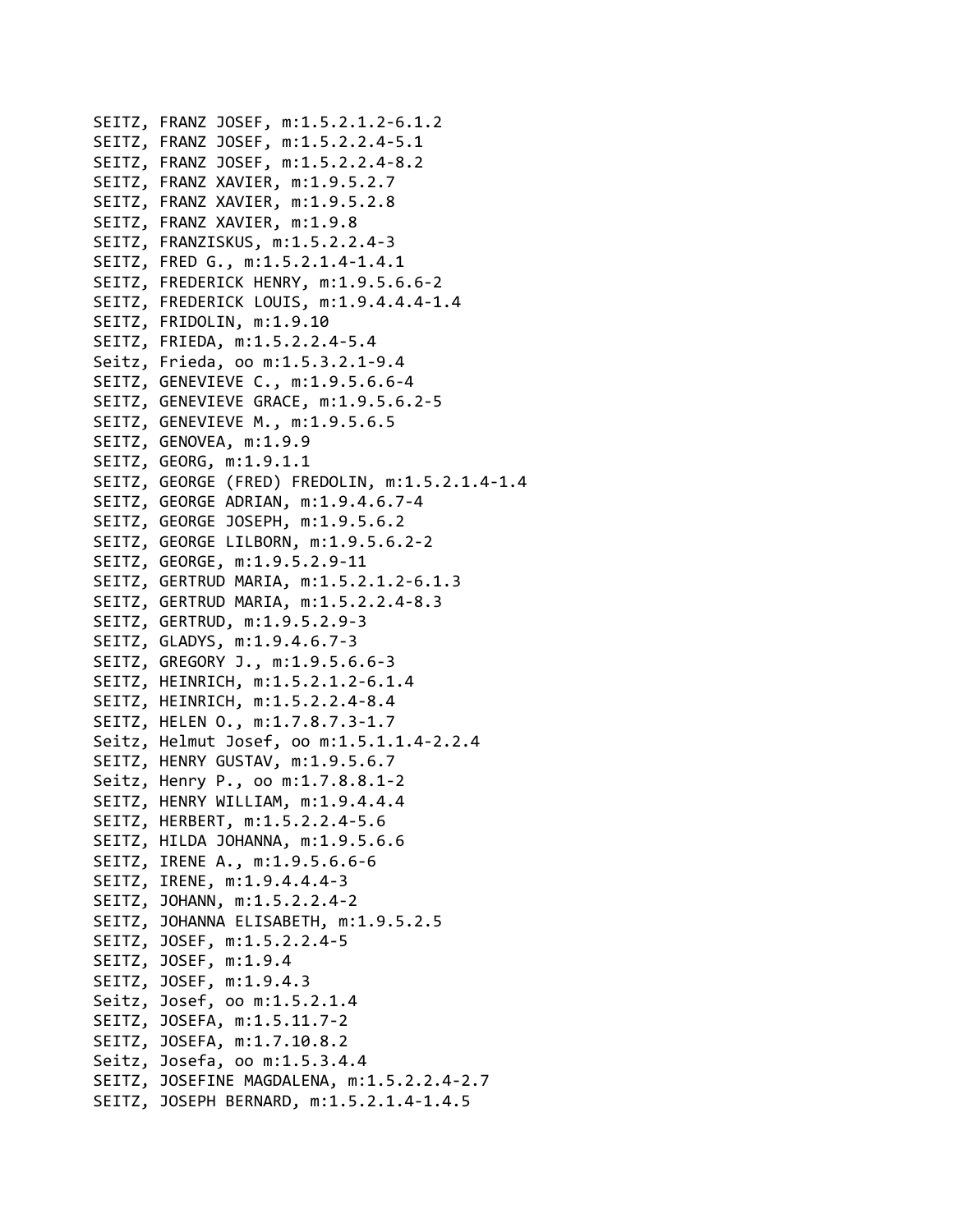```
SEITZ, JOSEPH REED SR., m:1.5.2.1.4‐1.5.2
SEITZ, JOSEPH, m:1.5.2.1.4‐1
SEITZ, KARIN GERTRUD, m:1.5.2.1.2‐6.1.2.1
SEITZ, KARL MARTIN, m:1.9.5.2.1
SEITZ, KARL, m:1.5.2.2.4‐10
SEITZ, KARL, m:1.5.2.2.4‐2.2
SEITZ, KARL, m:1.9.5.2
SEITZ, KARL, m:1.9.5.2.9
SEITZ, KARL, m:1.9.5.2.9‐7
SEITZ, KARL, oo m:1.7.1.10.5‐2.4
SEITZ, KATHARINA, m:1.5.2.2.4‐5.2
SEITZ, KATHARINA, m:1.5.2.2.4‐5.3
SEITZ, KATHERINE, m:1.9.4.12
SEITZ, KILLIAN VALENTINE, m:1.9.5.6.6‐1
SEITZ, KLARA, m:1.5.2.2.4‐2.4
SEITZ, KONRAD, m:1.5.2.2.4‐2.1
SEITZ, KONRAD, m:1.9.5.2.9‐2
SEITZ, KONRAD, m:1.9.5.3
Seitz, Konrad, oo m:1.5.11.7
Seitz, Konrad, oo m:1.5.3.4.2‐12.2
SEITZ, LEON JOSEPH, m:1.5.2.1.4‐1.8.2
SEITZ, LEOPOLD, m:1.9.4.10
SEITZ, LESSIE RAE, m:1.9.4.4.4‐1.2
SEITZ, LEWIS WILLIAM, m:1.9.4.4.4‐2
SEITZ, LORENZ ALOYSIUS, m:1.9.4.6.6
SEITZ, LOUISA, m:1.9.4.4.3
SEITZ, LUCILLE MAY, m:1.5.2.1.4‐1.1.3
SEITZ, LUKAS, m:1.9.11
SEITZ, LUKAS, m:1.9.11.4
SEITZ, LUKAS, m:1.9.11.7
SEITZ, MAGDALENA, m:1.9.11.3
SEITZ, MAGDALENA, m:1.9.3
SEITZ, MARGARET MABEL KATHERINE, m:1.7.8.7.3‐1.4
SEITZ, MARIA (MARITA) THERESA, m:1.5.2.2.4‐2.10‐2
SEITZ, MARIA AMALIA, m:1.7.10.8.3
SEITZ, MARIA ANNA, m:1.7.10.8.1
SEITZ, MARIA ANNA, m:1.9.11.6
SEITZ, MARIA ANNA, m:1.9.4.1
SEITZ, MARIA ANNA, m:1.9.5.2.2
SEITZ, MARIA ANNA, m:1.9.5.2.9‐10
SEITZ, MARIA ANNA, m:1.9.5.5
Seitz, Maria Anna, oo m:1.5.11.8
Seitz, Maria Anna, oo m:1.5.3.5.5
Seitz, Maria Anna, oo m:1.9.7.3.2‐1.1
SEITZ, MARIA ELISABETH, m:1.5.2.1.2‐6.1.1
SEITZ, MARIA ELISABETH, m:1.5.2.2.4‐8.1
SEITZ, MARIA JOSEFA, m:1.9.5.2.3
SEITZ, MARIA JOSEPHA, m:1.9.4.9
SEITZ, MARIA KATHARINA, m:1.9.5.2.4
SEITZ, MARIA KLARA, m:1.9.7
```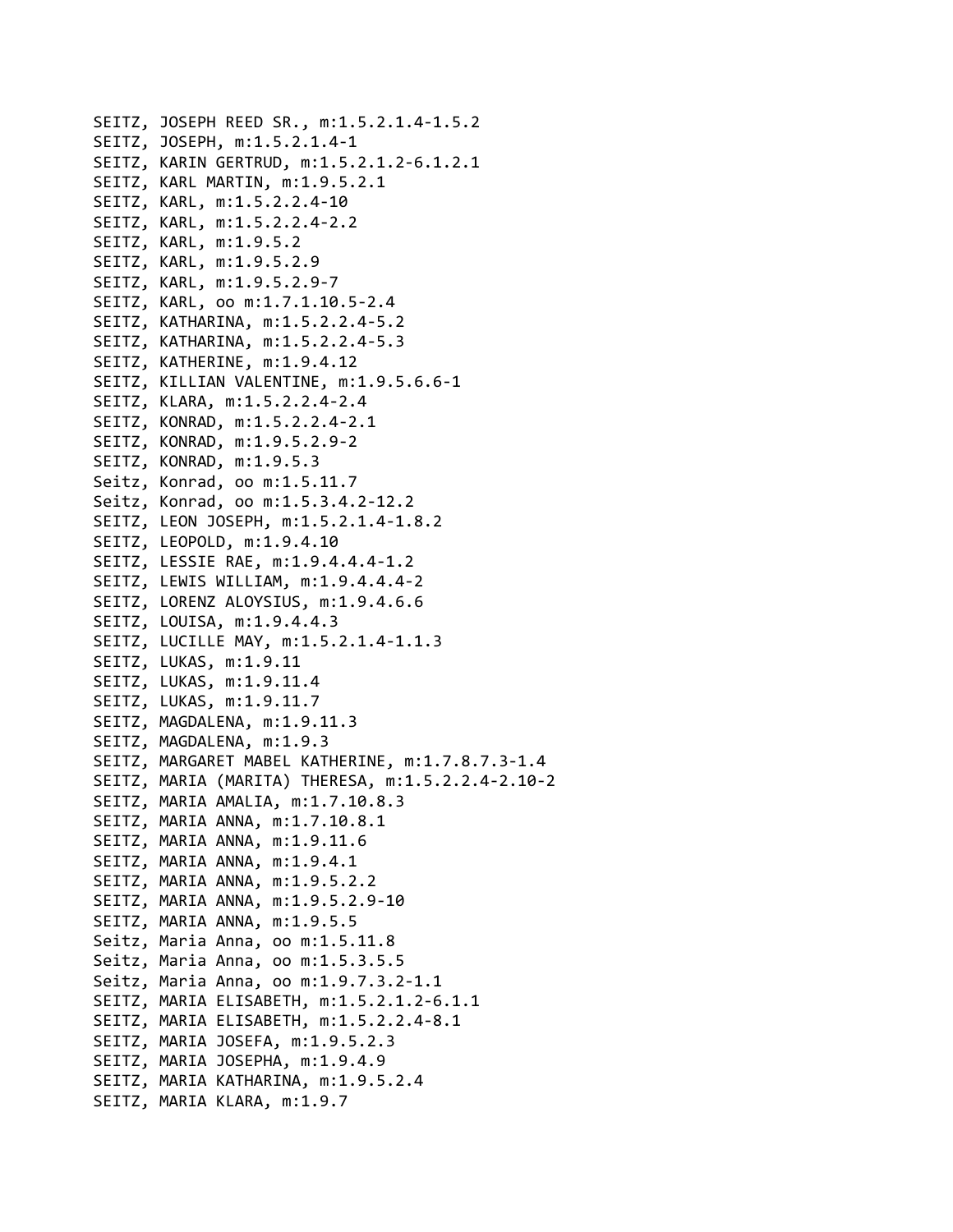```
SEITZ, MARTIN, m:1.9.5
SEITZ, MARY (ELIZABETH) ELIZABETH, m:1.5.2.1.4‐1.3
SEITZ, MARY (KATHERINE) THERESA KATHERINE, m:1.5.2.1.4‐1.2
SEITZ, MARY (STELLA) AGNES STELLA, m:1.5.2.1.4‐1.9
Seitz, Mary Agnes Stella, oo m:1.5.2.2.2‐1.4
SEITZ, MARY GENEVIEVE, m:1.5.2.1.4‐1.4.4
SEITZ, MAXAMILLIAN WILLIAM JOSEPH, m:1.9.4.6.2
SEITZ, MELBA A., m:1.9.5.6.2‐1
SEITZ, MICHAEL, m:1.9.4.6
Seitz, Michael, oo m:1.5.2.1.8
SEITZ, MILDRED E., m:1.7.8.7.3‐1.6
SEITZ, NICHOLAS HARRISON JR., m:1.5.2.1.4‐1.5.4
SEITZ, NICHOLAS HARRISON, m:1.5.2.1.4‐1.5
SEITZ, NORBERT, m:1.5.2.2.4‐2.8
SEITZ, NORMA JEAN, m:1.5.2.1.4‐1.8.3
SEITZ, ODILE MAGDALENA, m:1.5.2.1.4‐1.6
SEITZ, OSKAR, m:1.5.2.2.4‐2.6
SEITZ, OSKAR, m:1.9.5.2.9‐8
SEITZ, PATRICIA JO, m:1.5.2.1.4‐1.5.5
SEITZ, PAUL G., m:1.9.5.6.6‐5
SEITZ, PAUL LEON, m:1.5.2.1.4‐1.4.6
SEITZ, PAULINE, m:1.9.4.11
SEITZ, PERCY WALTER, m:1.9.4.4.8‐1
SEITZ, PHILOMENA, m:1.9.5.2.6
SEITZ, RAYMOND F., m:1.7.8.7.3‐1.8
SEITZ, RAYMOND JOSEPH, m:1.5.2.1.4‐1.1.1
SEITZ, REINHARD KONRAD, m:1.5.2.2.4‐2.10‐1
SEITZ, RICHARD FELIX, m:1.5.2.2.4‐5.5
Seitz, Richard Felix, oo m:1.5.3.2.1‐1.1.5
SEITZ, ROBERT EDWARD, m:1.5.2.1.4‐1.4.3
SEITZ, ROSA BALBINA, m:1.5.2.2.4‐8.6
SEITZ, ROSA, m:1.5.2.2.4‐1
SEITZ, ROSA, m:1.5.2.2.4‐4
Seitz, Rosa, oo m:1.7.8.2
SEITZ, RUDOLF ADOLF, m:1.5.2.2.4‐8.5
SEITZ, RUSSELL MENARD, m:1.9.5.6.2‐4
SEITZ, RUTH MARY, m:1.7.8.7.3‐1.2
SEITZ, SHIRLEY LOUISE, m:1.5.2.1.4‐1.7.3
SEITZ, SILVIA, m:1.5.2.2.4‐2.10‐3
SEITZ, SOPHIA M., m:1.9.4.6.4
SEITZ, THERESIA, m:1.5.2.2.4‐6
SEITZ, THERESIA, m:1.9.11.5
SEITZ, THOMAS THEODORE, m:1.9.4.4.8
SEITZ, THOMAS, m:1.9.4.4
SEITZ, VALENTIN, m:1.9.4.8
SEITZ, VALENTINE, m:1.9.5.6
SEITZ, VIOLA RUTH, m:1.5.2.1.4‐1.1.2
SEITZ, VIOLA, m:1.5.2.1.4‐1.11
Seitz, Walburga, oo m:1.9.3.7
SEITZ, WALTER E., m:1.9.5.6.2‐3
```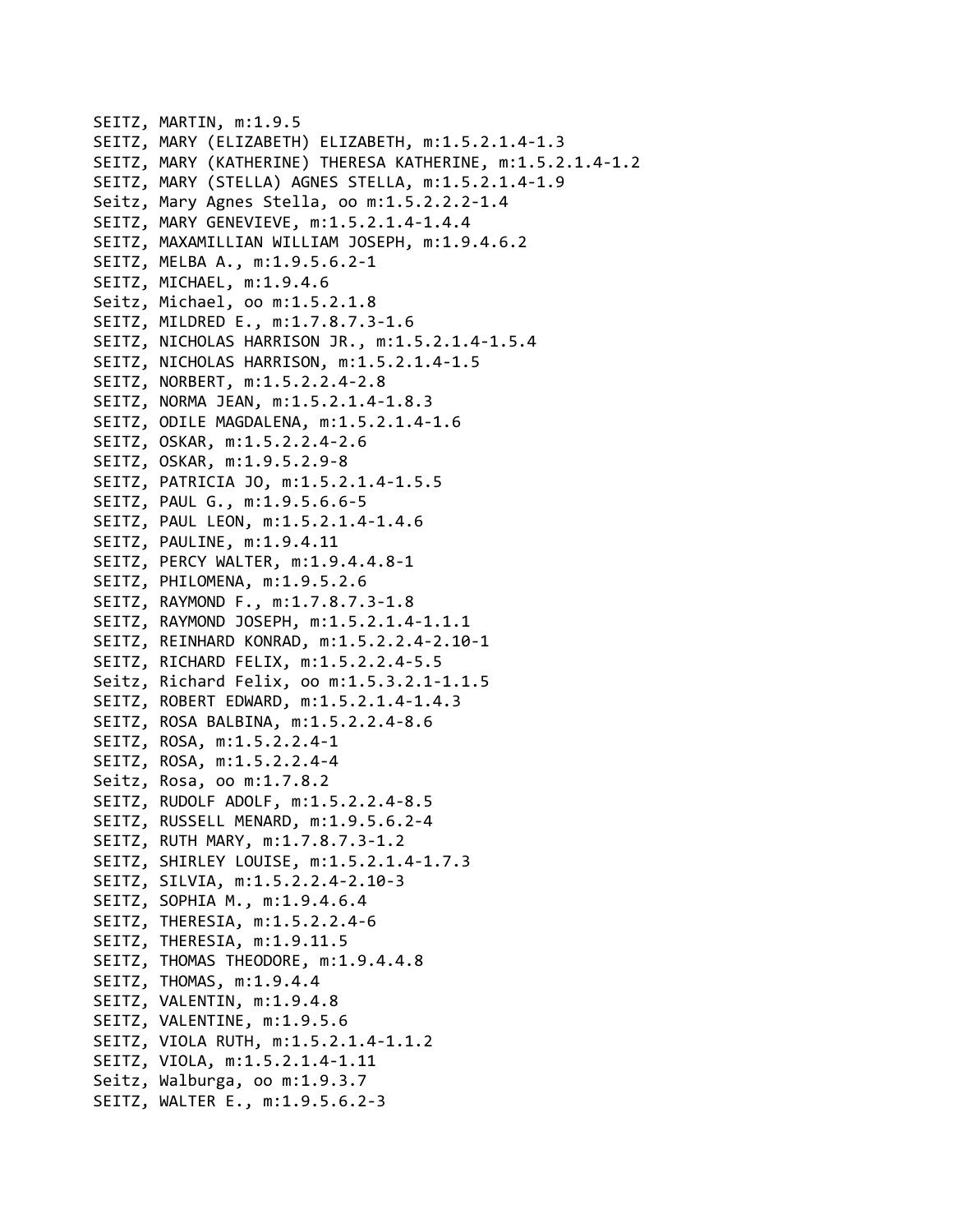SEITZ, WALTER J., m:1.9.5.6.6‐7 SEITZ, WALTER LEO, m:1.7.8.7.3‐1.3 Seitz, Wilfried Josef, oo m:1.9.11.5.6‐4.2 SEITZ, WILLIAM ANTON, m:1.9.4.4.9 SEITZ, WILLIAM L., m:1.9.4.4.4‐2.1 SEITZ, WILLIAM MARTIN, m:1.9.4.6.7 SEITZ, WILLIBALD, m:1.5.2.2.4‐2.9 Selheimer, Jane Elizabeth Agusta, oo w:1.9.4 Sell, Anna, oo w:9 Sellin, Sara Louise, oo m:1.7.8.8.9‐9.4.2 SELLINGER, ALICE E., m:1.5.2.1.8‐5.1 SELLINGER, ELIZABETH, m:1.5.2.1.8‐4 Sellinger, George, oo m:1.5.2.1.8 SELLINGER, LAURA MARIE, m:1.5.2.1.8‐5.2 SELLINGER, MARY ANN, m:1.5.2.1.8‐6 SELLINGER, TERESA, m:1.5.2.1.8‐2 SELLINGER, WENDELL BERNHARDT, m:1.5.2.1.8‐5 SELLINGER, WILLIAM, m:1.5.2.1.8‐3 SENFF, CASPAR, b:2.1.1.1.4‐1.6.5.4.1‐1.1.1.1 SENFF, CHRISTOPH, b:2.1.1.1.4‐1.6.5.4.1‐1.1.1.2 Senff, Michael, oo b:2.1.1.1.4‐1.6.5.4.1‐1.1.1 Senger, Kathy, oo a:3.1.5.3.7‐4.5.2.2.2‐2.2.3 Sepp, Edwin, oo a:3.1.5.3.7‐4.5.2.6.8‐3 Sesker, Sunday, oo a:3.1.5.3.7‐4.7.11.9.5‐2 SESTERO, ANDREW THOMAS, b:2.1.1.5.8‐2.4.2.10.2‐2.2.1 SESTERO, CHRISTINE MARIE, b:2.1.1.5.8‐2.4.2.10.2‐2.2.2 SESTERO, JILL ANN, b:2.1.1.5.8‐2.4.2.10.2‐2.2.3 Sestero, Ron J., oo b:2.1.1.5.8‐2.4.2.10.2‐2.2 Severson, Mildred, oo a:3.1.5.3.7‐4.8.2.2.4‐2 Sewald, Caroline, oo m:1.5.2.1.4‐3 Sewald, Elizabeth M., oo m:1.5.2.1.4‐5 Sewald, Mary Anna, oo m:1.5.2.1.4‐4 Seybold, Jakob, oo a:3.1.5.3.8.6 Seymour, Annette Teresa, oo k:2.1.8.6.2‐1.1 Seymour, Mary Lou, oo k:2.1.8.6.2‐4 Shaak, Edith, oo w:9.2.7.5.5 Shaak, Joseph, oo w:9.2.7.5.4 Shade, George, oo b:2.1.1.5.8‐2.4.2.12.2 SHADE, JANE, b:2.1.1.5.8‐2.4.2.12.2‐2.2 SHADE, JERRY MARSHALL, b:2.1.1.5.8‐2.4.2.12.2‐1 SHADE, KAY, b:2.1.1.5.8‐2.4.2.12.2‐2.1 SHADE, ROBERT G., b:2.1.1.5.8‐2.4.2.12.2‐2 Shady, Karen Margaret, oo m:1.5.2.2.2‐7.3.2 Shaeffer, Edward E., oo w:9.2.3.7.7 Shafer, Bonnie Sue, oo b:2.1.1.5.8‐2.4.2.11.1‐3.3 Shafer, William, oo b:2.1.1.5.8‐2.4.3 SHAFFER, AARON TYLER, a:3.1.5.3.7‐4.8.3.4.3‐3.1.1.1 SHAFFER, ALBERT J, a:3.1.5.3.7‐4.8.3.4.2‐1 SHAFFER, ALBERTA RUTH, a:3.1.5.3.7‐4.8.3.4.7‐2 SHAFFER, BETTY, a:3.1.5.3.7‐4.8.3.4.2‐7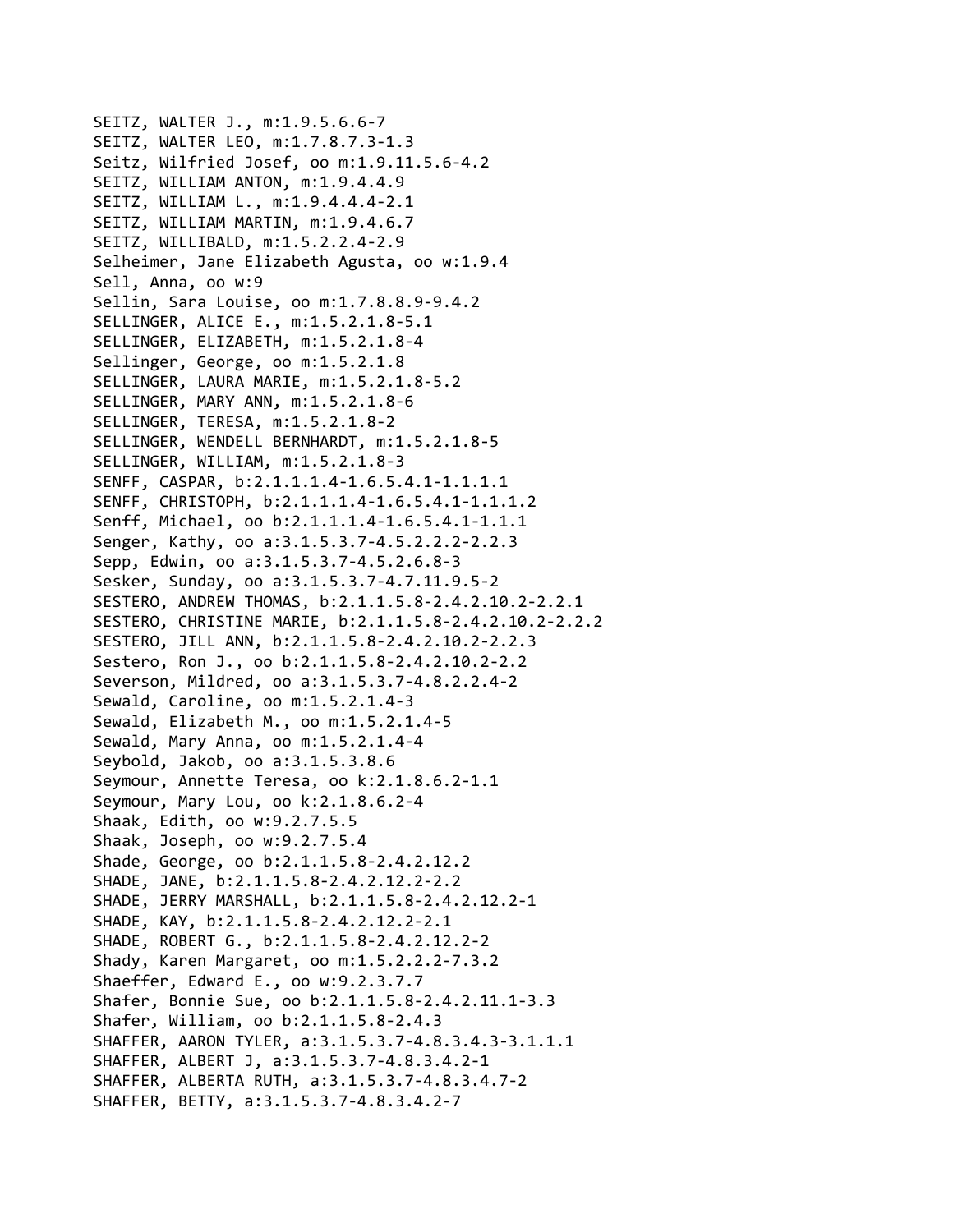SHAFFER, CARL V., a:3.1.5.3.7‐4.8.3.4.2‐5 SHAFFER, CAROL FAE, a:3.1.5.3.7‐4.8.3.4.4‐3 SHAFFER, CATHERINE PHYLIS, a:3.1.5.3.7‐4.8.3.4.4‐2 SHAFFER, CHRISTIAN CONRAD, a:3.1.5.3.7‐4.8.3.4.4‐5 SHAFFER, CHRISTIAN P, a:3.1.5.3.7‐4.8.3.4.4 SHAFFER, DOROTHEA, a:3.1.5.3.7‐4.8.3.4.2‐3 SHAFFER, ELLSWORTH PHILLIP, a:3.1.5.3.7‐4.8.3.4.7‐1 SHAFFER, FLORENCE, a:3.1.5.3.7‐4.8.3.4.2‐6 SHAFFER, FREDA ELOISE, a:3.1.5.3.7‐4.8.3.4.4‐1 SHAFFER, FREDA, a:3.1.5.3.7‐4.8.3.4.2‐4 SHAFFER, FREDERIKA (FREDA), a:3.1.5.3.7‐4.8.3.4.6 SHAFFER, JAMES DAVIS, a:3.1.5.3.7‐4.8.3.4.3‐3.1 SHAFFER, JANICE LEHL, a:3.1.5.3.7‐4.8.3.4.4‐4 SHAFFER, JOHN (JOHAN), a:3.1.5.3.7‐4.8.3.4.5 SHAFFER, JUDITH KATHERINE, a:3.1.5.3.7‐4.8.3.4.3‐3.2 SHAFFER, JULIA A, a:3.1.5.3.7‐4.8.3.4.2‐2 SHAFFER, JULIE, a:3.1.5.3.7‐4.8.3.4.3‐3.1.2 SHAFFER, KATHERINA (KATIE), a:3.1.5.3.7‐4.8.3.4.3 SHAFFER, KATHLEEN ALICE, a:3.1.5.3.7‐4.8.3.4.7‐3 SHAFFER, LESLIE MAREN, a:3.1.5.3.7‐4.8.3.4.3‐3.1.1 SHAFFER, PATRICIA JOAN, a:3.1.5.3.7‐4.8.3.4.4‐6 SHAFFER, PAUL G, a:3.1.5.3.7‐4.8.3.4.8 SHAFFER, PHILIP, a:3.1.5.3.7‐4.8.3.4.7 SHAFFER, RICHARD, a:3.1.5.3.7‐4.8.3.4.2‐8 SHAFFER, RONALD HENRY, a:3.1.5.3.7‐4.8.3.4.7‐4 Shaffer, William A, oo z248 SHAFFER, WILMA ELIZABETH, a:3.1.5.3.7‐4.8.3.4.7‐5 SHAH, MATTHEW CHRISTOPHER, a:3.1.5.3.7‐4.8.2.11.2‐1.4.2.1 SHARPE, FLORENCE M., m:1.7.8.8.5‐4.2 SHARPE, HELEN CATHERINE, m:1.7.8.8.5‐4.1 Sharpe, Louis H., oo m:1.7.8.8.5‐4 SHARPE, RICHARD, m:1.7.8.8.5‐4.3 Shaull, Roberta Ann, oo b:2.1.1.5.8‐2.4.2.4.1‐2.3 Shaw, Cynthia, oo b:2.1.1.5.7‐6.6.7.2.7 Shearer, Thelma, oo b:2.1.1.5.7‐6.6.4.2 Sheller, Mary, oo z228.1 Shelly, Karen, oo n:1.2.3.4.1.3 Shelton, Kenny, oo a:3.1.5.3.7‐4.5.2.7.10‐8.1.1 SHELTON, KYLE GAVIN, a:3.1.5.3.7‐4.5.2.7.10‐8.1.1.1 Sherman, Edward, oo m:1.7.8.8.5‐5.1 Sherman, Peggy, oo a:3.1.5.3.7‐4.8.2.11.6 SHERRARD, CROFTON RUSSELL, b:2.1.1.5.8‐2.4.2.5.4‐2.1.1 Sherrard, John Harold, oo b:2.1.1.5.8‐2.4.2.5.4‐2.1 SHERRARD, TERA KATHLEEN, b:2.1.1.5.8‐2.4.2.5.4‐2.1.2 Sherrill, Helen Yvonne, oo m:1.9.4.4.4‐1.4 SHIDLER, BEATRICE, b:2.1.1.5.7‐6.11.3.1.2‐1 SHIDLER, CARRIE BELL, b:2.1.1.5.7‐6.11.3.7 SHIDLER, CHARLES, b:2.1.1.5.7‐6.11.3.2 Shidler, David, oo b:2.1.1.5.7‐6.11.3 SHIDLER, EDNA LAVINE, b:2.1.1.5.7‐6.11.3.1.3‐1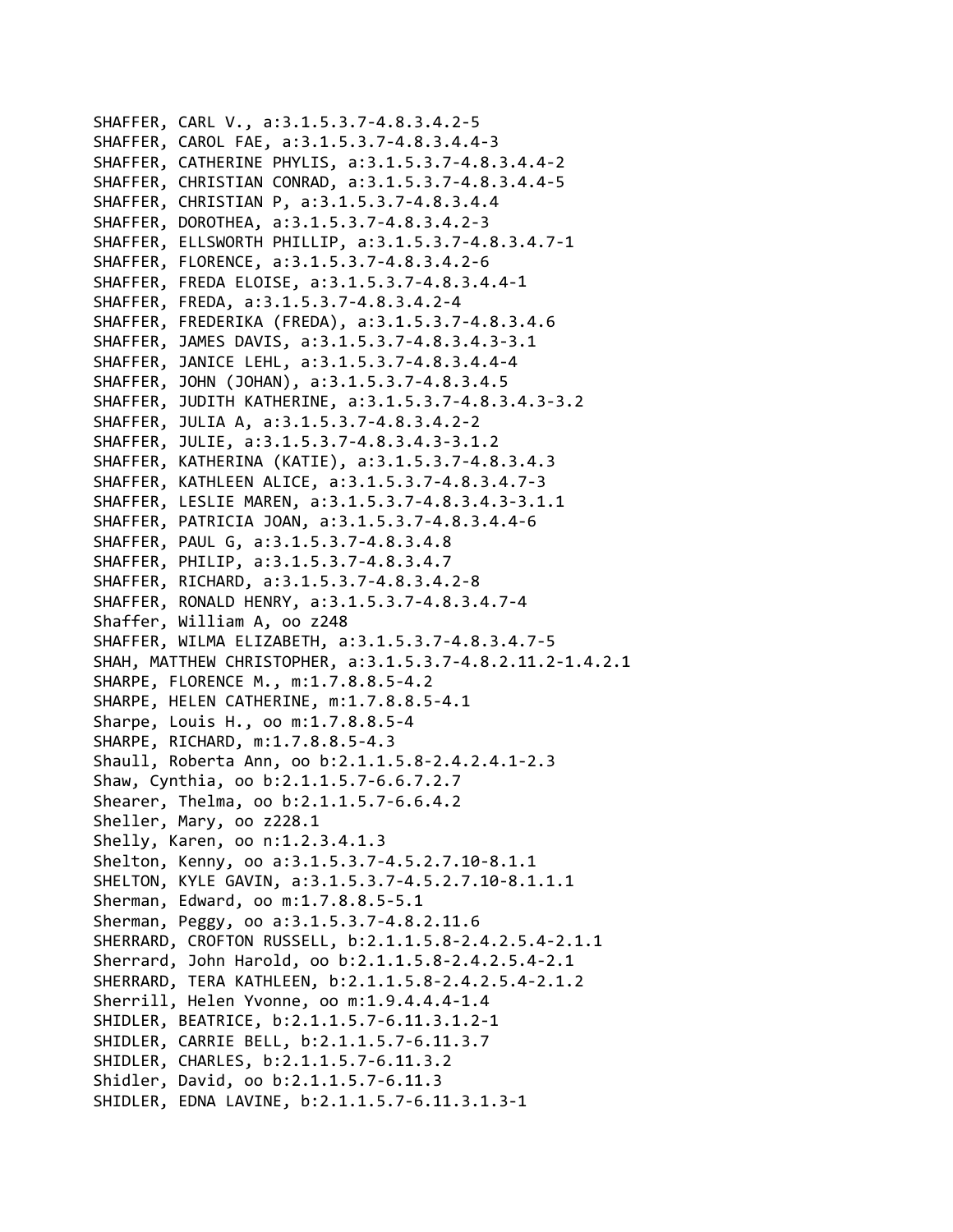SHIDLER, ELMER FRAYZER, b:2.1.1.5.7‐6.11.3.1.1‐6 SHIDLER, ELMER, b:2.1.1.5.7‐6.11.3.1.1 SHIDLER, FLORENCE, b:2.1.1.5.7‐6.11.3.1.4 SHIDLER, GEORGE JAMES, b:2.1.1.5.7‐6.11.3.1.2‐3 SHIDLER, GEORGE W., b:2.1.1.5.7‐6.11.3.1 SHIDLER, HAROLD LLOYD, b:2.1.1.5.7‐6.11.3.1.3‐3 SHIDLER, HARRY, b:2.1.1.5.7‐6.11.3.8 SHIDLER, JAMES ERNEST, b:2.1.1.5.7‐6.11.3.1.3‐2 SHIDLER, JESSE, b:2.1.1.5.7‐6.11.3.2.1 SHIDLER, JOHN E., b:2.1.1.5.7‐6.11.3.3 Shidler, John, oo b:2.1.1.5.7‐6.6.3.9 SHIDLER, LURA, b:2.1.1.5.7‐6.11.3.1.1‐1 SHIDLER, MERRIT LESTER, b:2.1.1.5.7‐6.11.3.1.3 SHIDLER, NESHA MAY, b:2.1.1.5.7‐6.11.3.1.2‐2 SHIDLER, NORMAN EDGAR, b:2.1.1.5.7‐6.11.3.1.1‐7 SHIDLER, OLIVE JUNE, b:2.1.1.5.7‐6.11.3.1.3‐4 SHIDLER, ORVILLE LEMUEL, b:2.1.1.5.7‐6.11.3.6 SHIDLER, PORTER, b:2.1.1.5.7‐6.11.3.5 SHIDLER, RALPH, b:2.1.1.5.7‐6.11.3.1.1‐5 SHIDLER, ROSE ELLEN, b:2.1.1.5.7‐6.11.3.4 SHIDLER, ROY BELLVILLE, b:2.1.1.5.7‐6.11.3.1.2 SHIDLER, RUTH SHIDLER, b:2.1.1.5.7‐6.11.3.1.1‐4 SHIDLER, VERNON LARSON, b:2.1.1.5.7‐6.11.3.1.1‐3 SHIDLER, VICTOR LEE, b:2.1.1.5.7‐6.11.3.1.1‐2 SHIELDS, CHARLES IRVIN, b:2.1.1.5.7‐6.6.6.3.2‐4 SHIELDS, HELEN MAE, b:2.1.1.5.7‐6.6.6.3.2‐5 SHIELDS, MARY ELIZABETH, b:2.1.1.5.7‐6.6.6.3.2‐1 SHIELDS, ORELLA, b:2.1.1.5.7‐6.6.6.3.2‐2 SHIELDS, ROBERT RICHARD, b:2.1.1.5.7‐6.6.6.3.2‐3 Shields, Robert, oo b:2.1.1.5.7‐6.6.6.3.2 SHILLINGSTAD, HANNAH, a:3.1.5.3.7‐4.5.2.2.1‐6.3.1 SHILLINGSTAD, HAYDEN, a:3.1.5.3.7‐4.5.2.2.1‐6.3.2 SHILLINGSTAD, HOLDEN, a:3.1.5.3.7‐4.5.2.2.1‐6.3.3 SHILLINGSTAD, HUDSON, a:3.1.5.3.7‐4.5.2.2.1‐6.3.4 Shillingstad, Jay, oo a:3.1.5.3.7‐4.5.2.2.1‐6.3 Shines, Anthony Wayne, oo k:2.1.8.7.6‐3.4 SHINES, ELIZABETH ANNE MARIE, k:2.1.8.7.6‐3.4.1 SHINES, KATHLEEN RENEE, k:2.1.8.7.6‐3.4.2 SHINKAREV, DMITRIY, a:3.1.5.3.7‐4.3.2.5.4‐2.2 Shinkarev, Vladimir Ivanovich, oo a:3.1.5.3.7‐4.3.2.5.4‐2 SHINKAREVA, SVETLANA, a:3.1.5.3.7‐4.3.2.5.4‐2.1 Shock, Katherine (Katie), oo a:3.1.5.3.7‐4.5.2.2.2‐1 Shoonover, Carol Lynn, oo b:2.1.1.5.7‐6.11.5.6.1.4.3 Short, Mary Myrtle, oo b:2.1.1.5.8‐2.4.2.1.2 Shuck, Gertrude, oo b:2.1.1.5.7‐6.11.4.4.3 Siar, Rebecca, oo b:2.1.1.5.7‐6.11.2 Sibal, Jim, oo c:1.7.1 SICHLING, ANNE‐SABINE, y:1.3.1.1.1‐1.1.1.1.1 SICHLING, CARRY, y:1.3.1.1.1‐1.1.1.2.2 SICHLING, GEORG H., y:1.3.1.1.1‐1.1.1.2.3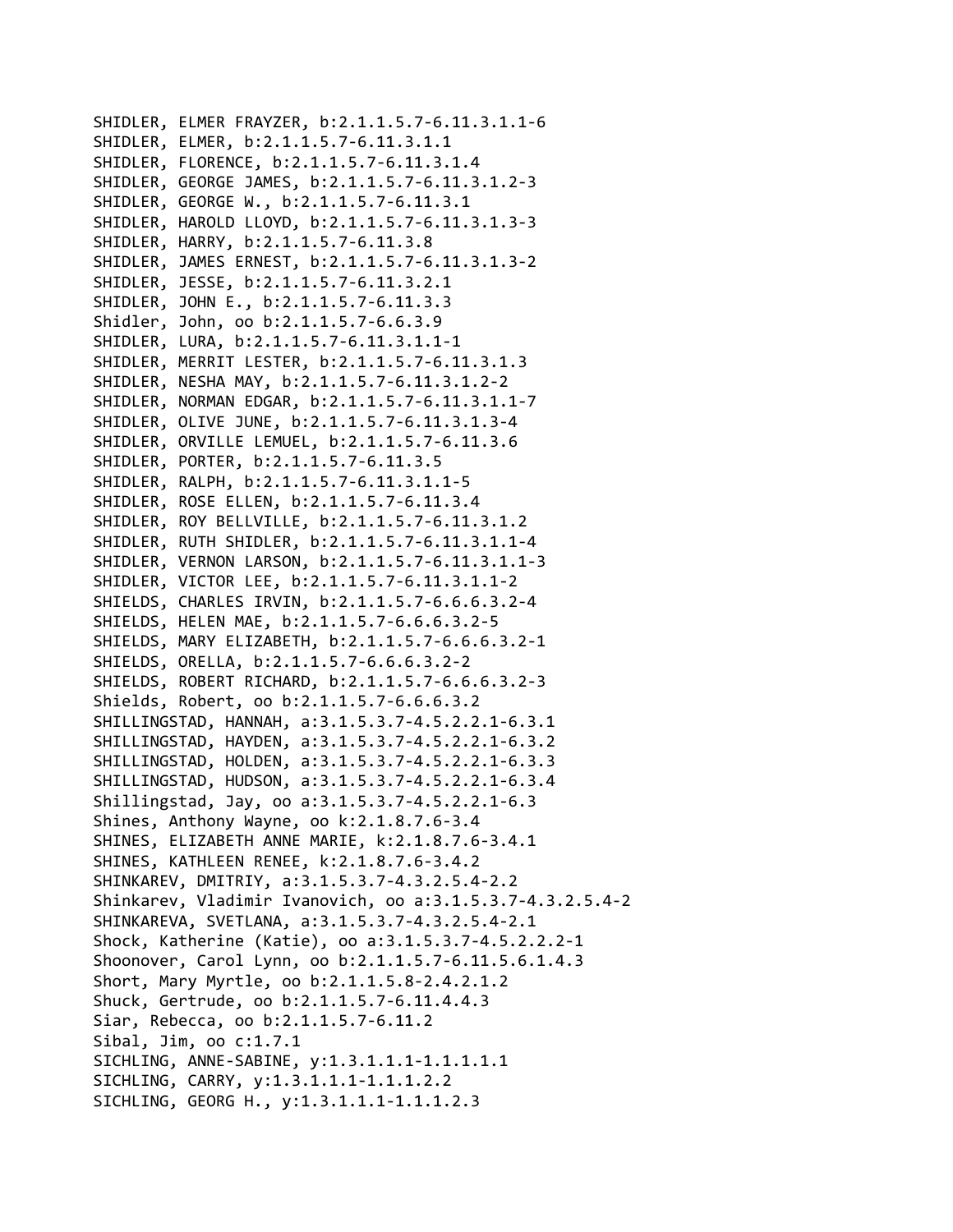SICHLING, GEORG HEINRICH PAUL, y:1.3.1.1.1-1.1.1.1.1 Sichling, Johann Mathäus Heinrich, oo y:1.3.1.1.1‐1.1 SICHLING, KONRAD HEINRICH PAUL, y:1.3.1.1.1‐1.1.1.2 SICHLING, PAUL, y:1.3.1.1.1‐1.1.1 SICHLING, PETRA CHRISTINA, y:1.3.1.1.1‐1.1.1.1.2 SICHLING, RENATE, y:1.3.1.1.1‐1.1.1.2.1 Sick, Carl, oo b:2.1.1.5.7‐13.9.3 Sickmann, Werner, oo m:1.9.7.3.4‐3.1 SIDOCHENKO, EVGENIA, a:3.1.5.3.7‐4.3.2.1.1‐1 Sidochenko, Grigoriy, oo a:3.1.5.3.7‐4.3.2.1.1 Sieber, David, oo z13.1 Siebert, Bessie Agnes, oo m:1.5.2.2.2‐7.4 Siebert, Shirley Ann, oo m:1.5.2.2.2‐15.2.1 Siegele, Ottilia, oo m:1.5.11.1 SIEVEKING, BETTINA, b:2.1.1.1.4‐1.6.5.4.1‐1.1.2 SIEVEKING, JOHANN, b:2.1.1.1.4‐1.6.5.4.1‐1.1.3 Sieveking, Karl, oo b:2.1.1.1.4‐1.6.5.4.1‐1.1 SIEVEKING, KAROLINE, b:2.1.1.1.4‐1.6.5.4.1‐1.1.1 Silies, Arthur A., oo m:1.5.2.2.2‐2.1.3 Simms, Betty J., oo m:1.9.5.4.2‐5.5 Simoneau, Miles Arthur, oo w:1.9.4.3.4‐1.2 SINCLAIR, HAYDEN, a:3.1.5.3.7‐4.5.2.2.1‐3.1.3.1 Sinclair, Tristan, oo a:3.1.5.3.7‐4.5.2.2.1‐3.1.3 SINELNIKOV, SERGEY, a:3.1.5.3.7‐4.3.2.1.8‐1 Sinelnikova, Lidia Evgenievna, oo a:3.1.5.3.7‐4.3.2.1.8 Sinesh, Frederick, oo m:1.7.8.8.2‐5.1 SINGER, GARY, b:2.1.1.5.8‐2.4.2.10.4‐1.2.3.3 Singer, Lydia, oo a:3.1.5.3.7‐4.7.6.5.7 Singer, Regina, oo a:3.1.5.3.7‐4.7.6.9 Singer, Robert, oo b:2.1.1.5.8‐2.4.2.10.4‐1.2.3 SINGER, RYAN, b:2.1.1.5.8‐2.4.2.10.4‐1.2.3.1 SINGER, SHANNA, b:2.1.1.5.8‐2.4.2.10.4‐1.2.3.2 SINGLETON, AARON, k:2.1.8.6.3‐2.4.2 SINGLETON, ADRIENNE, k:2.1.8.6.3‐2.4.1 Singleton, Paul, oo k:2.1.8.6.3‐2.4 Singrin, Max, oo m:1.9.11.5.3‐5 Sippert, Caroline, oo a:3.1.5.3.7‐4.5.2.7.7 Sippert, Helen Magadelena, oo a:3.1.5.3.7‐4.8.2.11.8 Sisneros, Geraldine Rosalie, oo a:3.1.5.3.7‐4.5.2.2.2‐4.2 SITSCHOW, LYDIA, a:3.1.5.3.7‐4.8.2.4.10‐3.1 Sitschow, Valentin, oo a:3.1.5.3.7‐4.8.2.4.10‐3 SITSCHOW, VALENTINA, a:3.1.5.3.7‐4.8.2.4.10‐3.2 SKAGGS, CHARLES FRANKLIN, m:1.9.4.11.1‐7.2 SKAGGS, JOHN PAUL JR., m:1.9.4.11.1‐7.1 Skaggs, John Paul, oo m:1.9.4.11.1‐7 SKAGGS, RAYMOND LEO, m:1.9.4.11.1‐7.3 Skallon, Mary Ann, oo w:1.4.3 Skelton, Vernon Earl, oo b:2.1.1.5.7‐6.11.4.4.1 Skinner, Charles H., oo m:1.7.8.7.3‐2.2 Skoglind, Doris, oo m:1.7.8.7.4‐6.2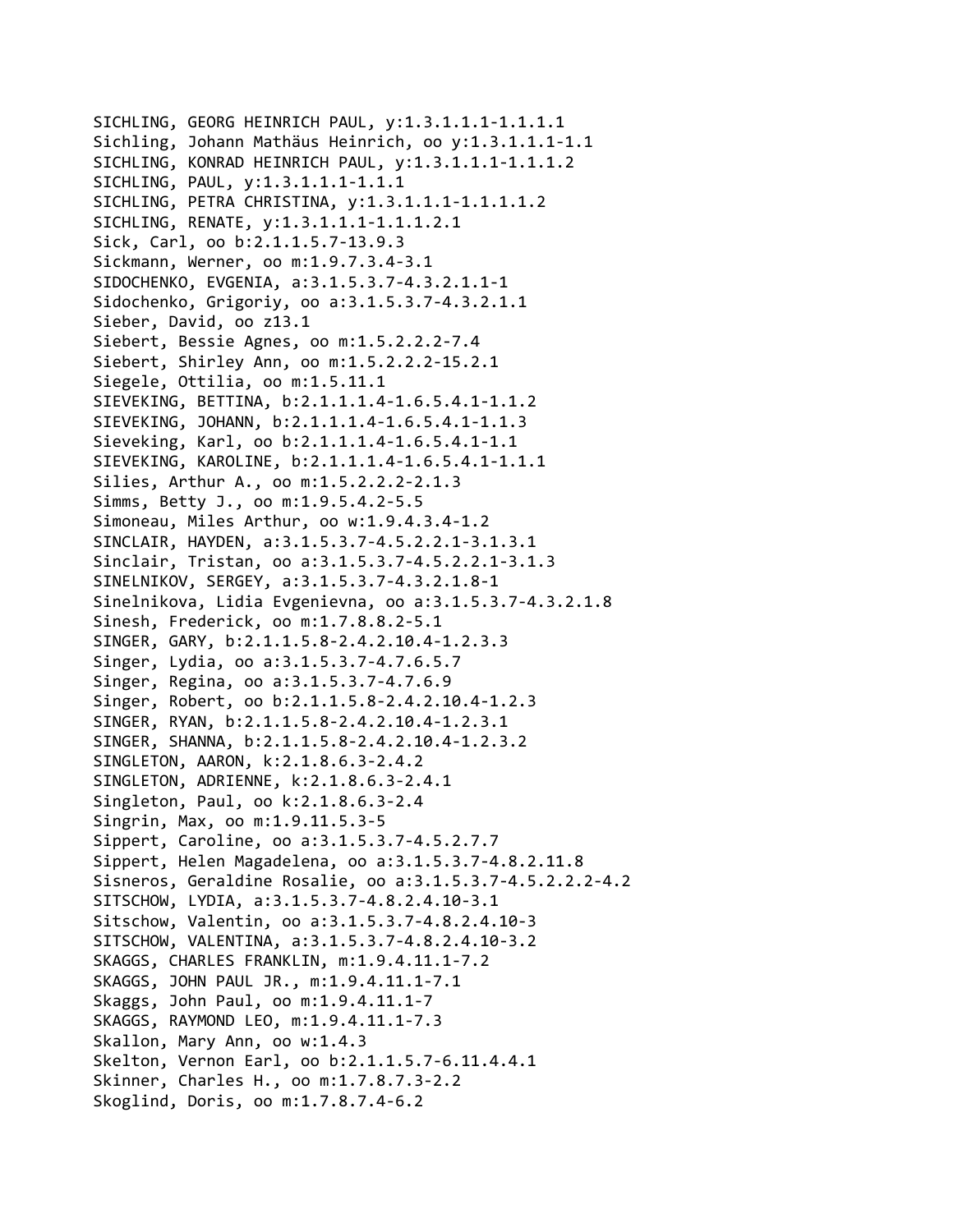```
SKOPINSKI, JOHN STEPHEN, b:2.1.1.5.7‐6.11.1.4.5‐1
Skopinski, Stephen, oo b:2.1.1.5.7‐6.11.1.4.5
Skorke, Donald R., oo m:1.7.8.8.7‐9.6
Sletten, Carl, oo b:2.1.1.5.7‐6.6.1.3.4‐1.1.5
SLETTEN, MICHAEL, b:2.1.1.5.7‐6.6.1.3.4‐1.1.5.1
SLETTEN, MONICA, b:2.1.1.5.7‐6.6.1.3.4‐1.1.5.2
Slifer, Catherine, oo b:2.1.1.5.7‐6.6.7
Slifer, Marth, oo b:2.1.1.5.7‐6.6.6
SLONE, ELIZABETH ANNA MARY, b:2.1.1.5.8‐2.4.2.10.1‐4.1.1
Slone, Michael, oo b:2.1.1.5.8‐2.4.2.10.1‐4.1
Smaltz, Val, oo w:9.2.7.5.5‐2
Smarsh, Ronald, oo b:2.1.1.5.7‐6.11.2.5.1‐4
Smith, ?, oo a:3.1.5.3.7‐4.8.6.7.7‐1
SMITH, ANDREW, b:2.1.1.5.8‐2.4.2.12.1‐2.1.1
SMITH, BRIAN WESTLY, n:1.2.3.4.5.1
SMITH, BRIAN, k:2.1.8.3.3‐1.1.1
SMITH, BRYAN WILLIAM, b:2.1.1.5.8‐2.4.2.12.1‐2.5.2
SMITH, CATHERINE EMILY, b:2.1.1.5.8‐2.4.2.12.1‐2.2
SMITH, CHRISTINA MARIE, b:2.1.1.5.8‐2.4.2.12.1‐2.5.1
Smith, Clifford Eugene, oo n:1.2.3.4.5
Smith, Daniel Paul, oo k:2.1.8.3.1‐2.2
SMITH, DAVID MARSHALL, b:2.1.1.5.8‐2.4.2.12.1‐2.1
Smith, David Meier, oo k:2.1.8.7.6‐3.6
Smith, Edward Eugene Jr., oo k:2.1.8.3.3‐1.1
SMITH, ERIN KATHLEEN, n:1.2.3.4.5.2
Smith, Franzel, oo n:1.2.3.7.2
Smith, Janice, oo a:3.1.5.3.7‐4.7.12.6.7
Smith, Judith A., oo m:1.5.2.1.5‐10.6
SMITH, MARGARET (MAGGIE), b:2.1.1.5.8‐2.4.2.12.1‐2.3.1
SMITH, MARK WILLIAM, b:2.1.1.5.8‐2.4.2.12.1‐2.4
Smith, Mark, oo k:2.1.8.6.2‐5.1.1
Smith, Mary Jo, oo m:1.7.8.8.2‐5.6
SMITH, MATTHEW JAMES, k:2.1.8.3.1‐2.2.1
SMITH, MICHAEL WALTER, b:2.1.1.5.8‐2.4.2.12.1‐2.3
SMITH, PAUL ALLAN, b:2.1.1.5.8‐2.4.2.12.1‐2.5
Smith, Paul Moran, oo m:1.7.8.2.6‐3.1
SMITH, PIERCE, b:2.1.1.5.8‐2.4.2.12.1‐2.4.1
SMITH, RICHARD MICHAEL, b:2.1.1.5.8‐2.4.2.12.1‐2.3.2
Smith, Richard William, oo b:2.1.1.5.8‐2.4.2.12.1‐2
Smith, Roswell, oo w:1.4.5
Smith, Stanley, oo b:2.1.1.5.7‐6.11.3.1.3‐4
SMITH, STEPHANIE (STEPHIE), k:2.1.8.3.3‐1.1.1.1
Smith, Verna Emily, oo b:2.1.1.5.8‐2.4.2.4.2
SMITHERS, DAVID, b:2.1.1.5.8‐2.4.2.14.3‐1.2
Smithers, Edward (Ted), oo b:2.1.1.5.8‐2.4.2.14.3‐1
SMITHERS, KATHY, b:2.1.1.5.8‐2.4.2.14.3‐1.1
SMITHERS, TRACY, b:2.1.1.5.8‐2.4.2.14.3‐1.3
Snodgrass, Charles, oo b:2.1.1.5.7‐6.6.6.2.2
SNODGRASS, VELMA CAROLINE, b:2.1.1.5.7‐6.6.6.2.2.1
Snyder, George, oo q:4
```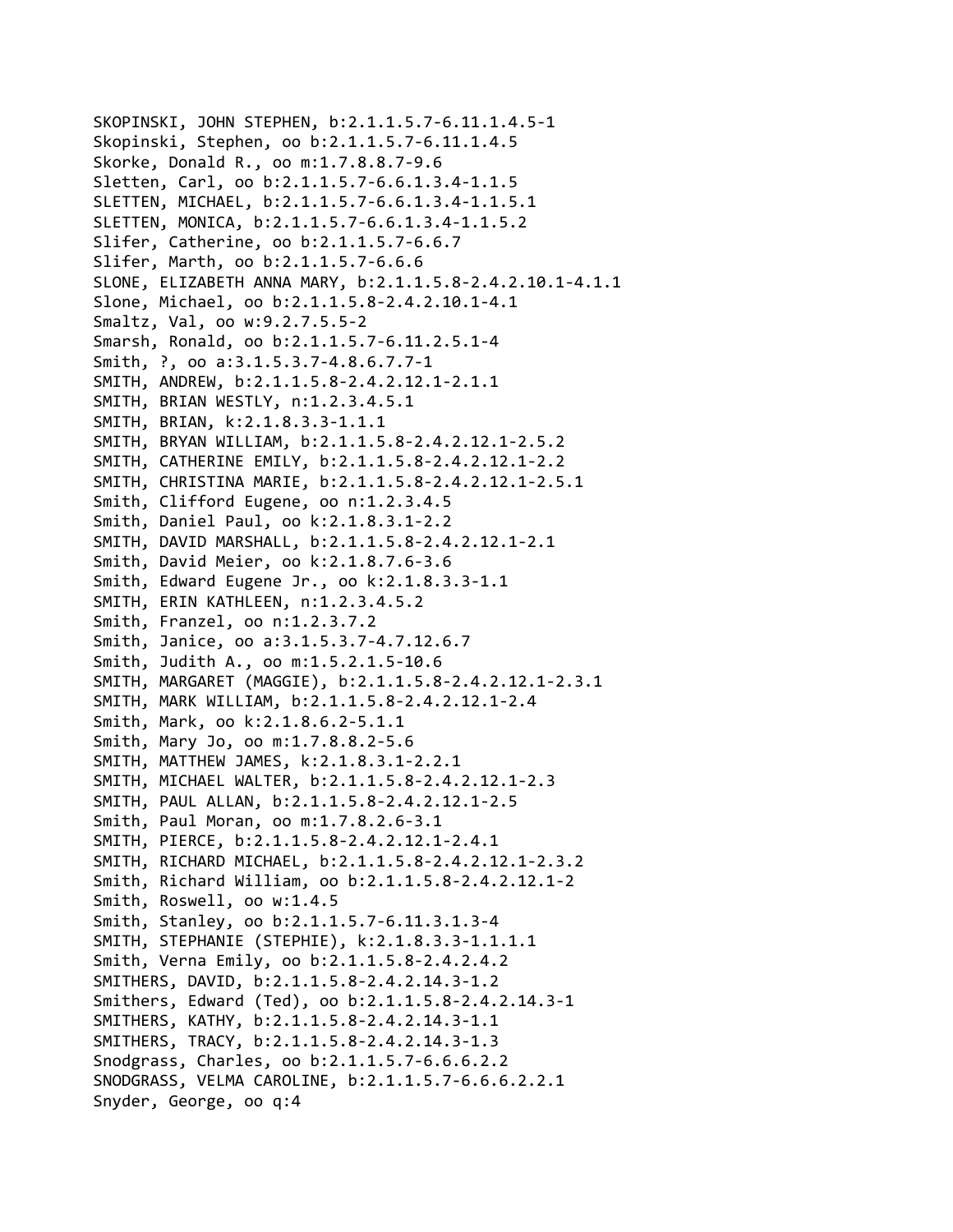```
SNYDER, GEORGE, q:4.1
SNYDER, HELEN, q:4.2
Snyder, Pamela Ellen, oo k:2.1.8.3.2‐3.1
SNYDER, WALTER, q:4.3
Soens, Herbert Peter, oo m:1.7.8.7.3‐2.1
Somerlot, Zella, oo b:2.1.1.5.7‐6.11.2.5
Somma, Anna Marie Helen, oo m:1.7.8.2.11‐2
Sommer, Christina, oo a:2.1.7.3.1‐1
Sommer, Erna, oo a:2.1.7.3.1‐1.1.1.1.3‐1
Sonderegger, Katharina, oo a:3.1.5.3.7‐4.7.3
Sorensen, Palmer, oo a:3.1.5.3.7‐4.5.2.6.9‐7
Sorrie, Glenn Lee, oo m:1.5.2.2.2‐7.2.3.1
SOTO, BRITTNEY, a:3.1.5.3.7‐4.5.2.2.9‐6.2.1
SOTO, DANA, a:3.1.5.3.7‐4.5.2.2.9‐6.2.2
Soto, Roland, oo a:3.1.5.3.7‐4.5.2.2.9‐6.2
SOULE, COURTNEY RENEE, f:7.4.1.3.1
Soule, Steven Harold, oo f:7.4.1.3
SOWARDS, ALEXANDRA KAY, a:3.1.5.3.7‐4.5.2.7.1‐5.1.3.2.1
Sowards, Dewey, oo a:3.1.5.3.7‐4.5.2.7.1‐5.1.3.2
Spahn, Michael, oo z176
Spang, Catherine, oo w:1.3
SPANG, EILEEN JEAN, m:1.7.8.2.5‐4.6
SPANG, FLORENCE M., m:1.7.8.2.5‐4.3
SPANG, GENEVIEVE BERTHA, m:1.7.8.2.5‐4.1
SPANG, JOHN H., m:1.7.8.2.5‐4.4
Spang, John William, oo m:1.7.8.2.5‐4
Spang, Marie Calista, oo m:1.7.8.2.5‐5.2
SPANG, ROBERT ROLAND, m:1.7.8.2.5‐4.5
SPANG, WILLIAM G., m:1.7.8.2.5‐4.2
SPANGENBERG, GISELA, a:3.1.5.3.7‐4.8.2.4.6‐4.1
SPANGENBERG, INGE, a:3.1.5.3.7‐4.8.2.4.6‐4.3
SPANGENBERG, SIEGFRIED, a:3.1.5.3.7‐4.8.2.4.6‐4.2
Spangenberg, Wilheilm, oo a:3.1.5.3.7‐4.8.2.4.6‐4
Spann, Helen Irene, oo m:1.5.2.1.5‐3.4
SPARRWASSER, ALEXANDER, a:3.1.5.3.7‐4.8.2.4.10‐5.4
Sparrwasser, Emil, oo a:3.1.5.3.7‐4.8.2.4.10‐5
SPARRWASSER, JAKOB, a:3.1.5.3.7‐4.8.2.4.10‐5.1
SPARRWASSER, NELLI, a:3.1.5.3.7‐4.8.2.4.10‐5.3
SPARRWASSER, ROBERT, a:3.1.5.3.7‐4.8.2.4.10‐5.2
SPÄTH, ALEXIUS, m:1.7.10.8.3‐2.1
Späth, Alexius, oo m:1.7.10.8.3
SPÄTH, ALFRED, m:1.7.10.8.3‐2.3
SPÄTH, AMALIA, m:1.7.10.8.3‐7
SPÄTH, ANNA, m:1.7.10.8.3‐6
SPÄTH, BERNADETTE LUZIA, m:1.9.11.10.4‐1.1
SPÄTH, ELENORE JOHANNA, m:1.9.11.10.4‐3.2
SPÄTH, ELFRIEDE, m:1.9.11.10.4‐2.2
SPÄTH, ELISABETH, m:1.9.11.10.2
Späth, Elisabeth, oo m:1.5.1.1.5‐1
SPÄTH, FELIX, m:1.7.10.8.3‐2.4
```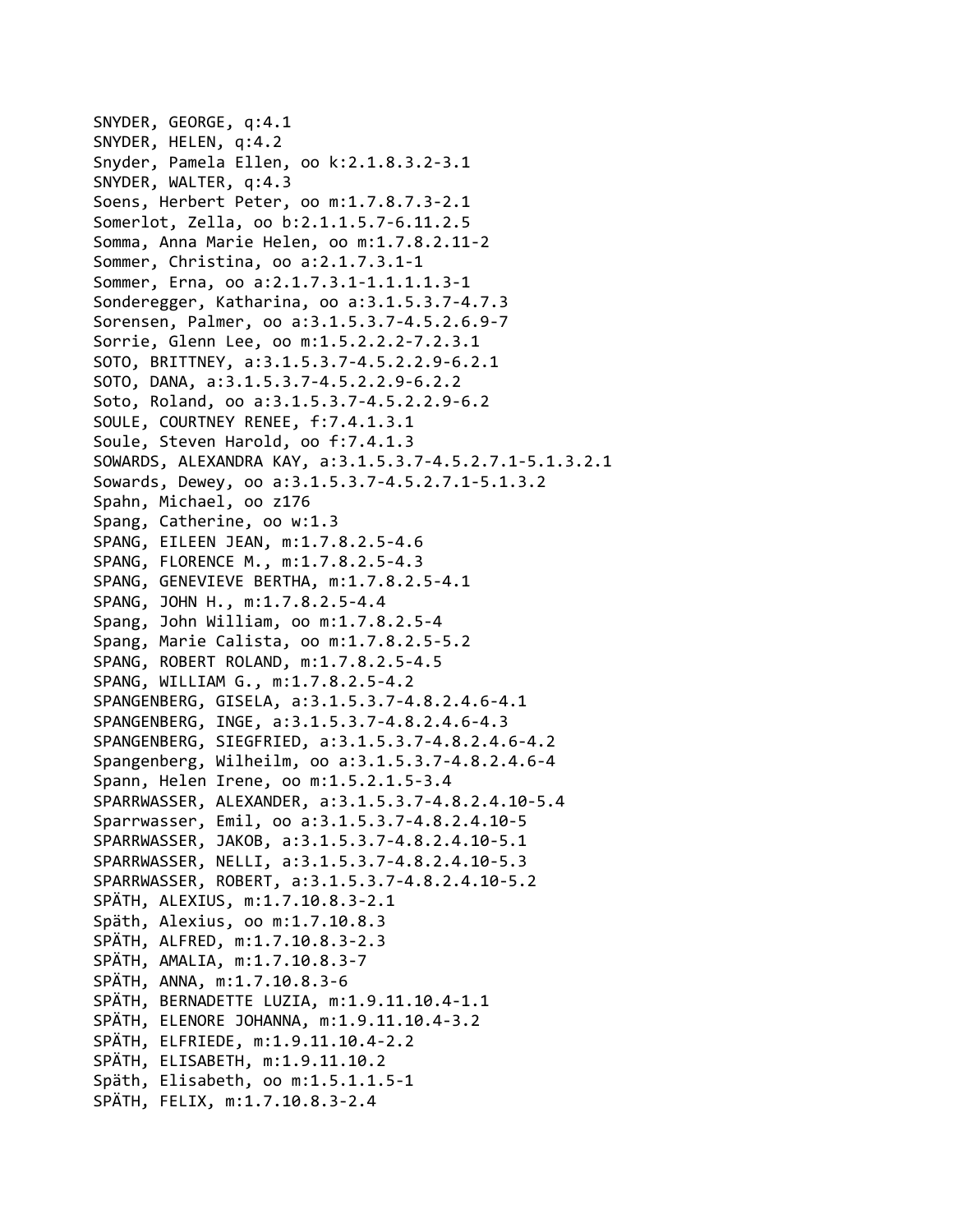SPÄTH, FRANZ, m:1.9.11.10.4‐3.1 SPÄTH, FRANZ, m:1.9.11.10.7 Späth, Franz, oo m:1.7.1.8.1‐1.7 SPÄTH, GABRIELE GERTRUD, m:1.9.11.10.4‐3.6 SPÄTH, HEDWIG, m:1.9.11.10.4‐4 SPÄTH, HEINRICH, m:1.5.2.1.2‐6.3 Späth, Heinrich, oo m:1.5.2.1.2‐6 SPÄTH, HEINZ RICHARD ADOLF, m:1.9.11.10.4‐2.1 SPÄTH, HEINZ ULRICH, m:1.9.11.10.4‐1.3 Späth, Hermann, oo m:1.7.1.3.1‐4.9 SPÄTH, JOHANNA, m:1.5.2.1.2‐6.2 SPÄTH, JOSEF, m:1.5.2.1.2‐6.4 SPÄTH, JOSEF, m:1.7.10.8.3‐1 SPÄTH, JOSEF, m:1.9.11.10.4‐1 SPÄTH, KLARA ANNA, m:1.7.10.8.3‐2.2 Späth, Lorenz, oo m:1.9.11.10 SPÄTH, MAGDALENA, m:1.9.11.10.5 SPÄTH, MARIA ANNA, m:1.9.11.10.1 Späth, Maria Anna, oo m:1.5.11.9.5 SPÄTH, MARIA FRIEDA, m:1.7.10.8.3‐5 SPÄTH, MARIA THERESIA, m:1.5.2.1.2‐6.1 Späth, Maria Theresia, oo m:1.5.2.2.4‐8 SPÄTH, MARIA, m:1.7.10.8.3‐9 SPÄTH, PAUL JOSEF, m:1.9.11.10.4‐1.2 SPÄTH, PAULINE, m:1.7.10.8.3‐3 SPÄTH, PAULINE, m:1.7.10.8.3‐8 SPÄTH, PETER MICHAEL, m:1.9.11.10.4‐3.5 SPÄTH, PHILIPP JAKOB, m:1.9.11.10.4‐5 SPÄTH, PHILIPP, m:1.9.11.10.4 SPÄTH, RICHARD, m:1.9.11.10.4‐2 SPÄTH, ROSALIA, m:1.9.11.10.3 Späth, Rosalia, oo m:1.7.1.8.1‐4 SPÄTH, SOPHIA, m:1.9.11.10.6 SPÄTH, SUSANNA BARBARA, m:1.9.11.10.4‐3.3 SPÄTH, THEODOR, m:1.7.10.8.3‐2 SPÄTH, THEODOR, m:1.9.11.10.4‐3 SPÄTH, WALLBURGIS MARIA, m:1.9.11.10.4‐3.4 SPÄTH, WILFRIED, m:1.7.10.8.3‐4 SPÄTH, WOLFGANG ANTON, m:1.9.11.10.4‐1.4 SPAULDING, ANGELA MARIE, k:2.1.8.7.3‐1.1.1 SPAULDING, CHARLES R., k:2.1.8.7.3‐4 SPAULDING, DAVID LAMAR, k:2.1.8.7.3‐3.1 SPAULDING, DELANA CAROL, k:2.1.8.7.3‐3.1.1 SPAULDING, DWIGHT E., k:2.1.8.7.3‐4.5 SPAULDING, EDWARD LAMAR, k:2.1.8.7.3‐3 Spaulding, Eunice Margaurite, oo m:1.7.8.2.5‐6.9 SPAULDING, EVAN P., k:2.1.8.7.3‐4.6 Spaulding, Harold, oo g:2.2.1 Spaulding, Irvin Ernest, oo k:2.1.8.7.3 SPAULDING, JANE ANN, k:2.1.8.7.3‐1.2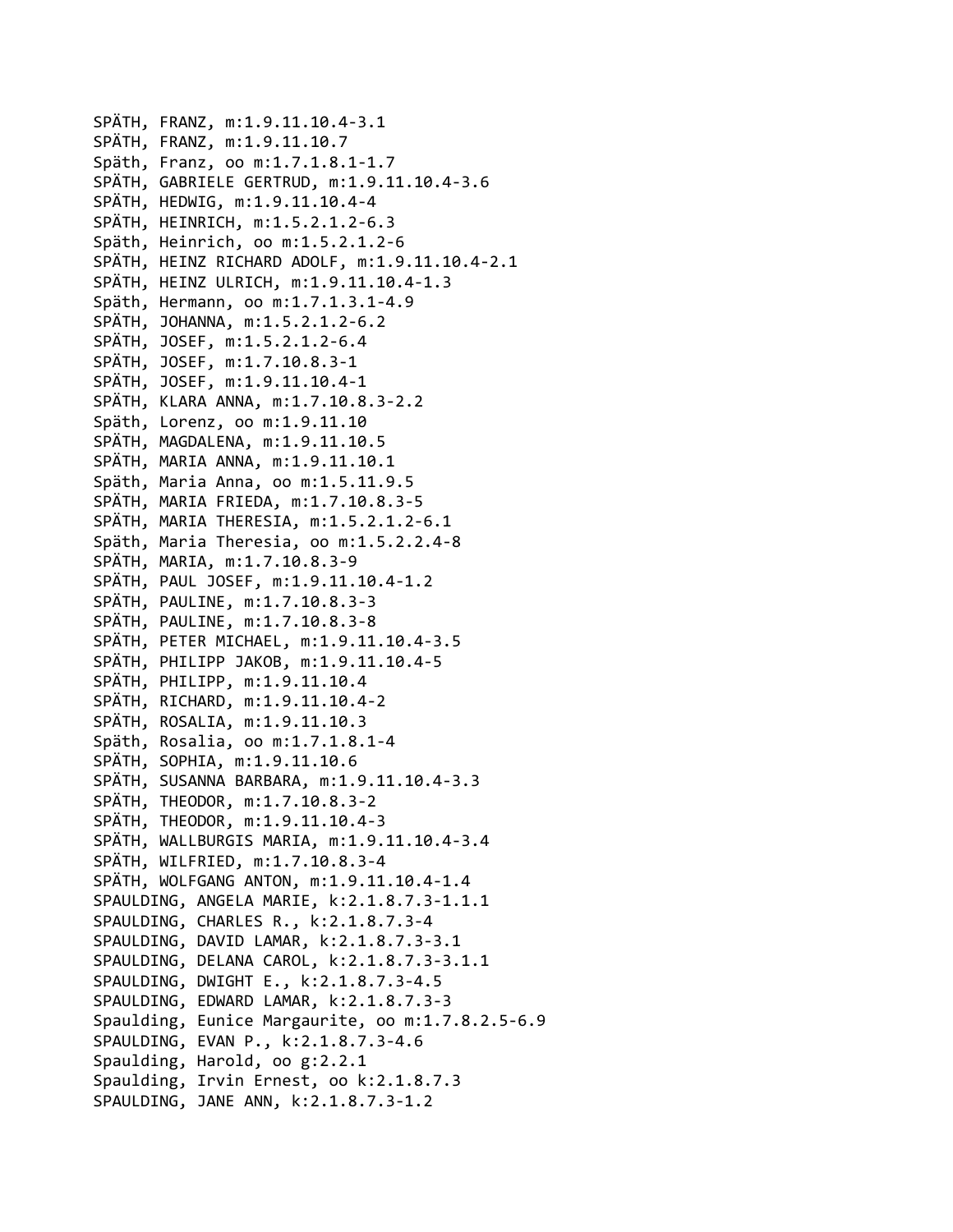SPAULDING, JOHN WELLER, k:2.1.8.7.3‐1.1.2 SPAULDING, JOSEPH FRANCIS, k:2.1.8.7.3‐1.1 SPAULDING, JUDITH WELLER, k:2.1.8.7.3‐1.3 SPAULDING, JULIE D., k:2.1.8.7.3‐4.3 SPAULDING, LANNON THOMAS, k:2.1.8.7.3‐3.1.2 SPAULDING, LEROY, k:2.1.8.7.3‐1 SPAULDING, LISA E., k:2.1.8.7.3‐4.4 SPAULDING, LOIS, k:2.1.8.7.3‐2 SPAULDING, MICHAEL, k:2.1.8.7.3‐3.2 SPAULDING, ROBERTA, k:2.1.8.7.3‐5 SPAULDING, SCOTT, k:2.1.8.7.3‐4.7 SPAULDING, STEPHEN C., k:2.1.8.7.3‐4.2 SPAULDING, TERESA L., k:2.1.8.7.3‐4.1 Spawn, Cleo, oo a:3.1.5.3.7‐4.8.2.12.8‐2 Specht, Hermann, oo m:1.5.3.2.1‐1.4 SPECHT, PAUL MARTIN, m:1.5.3.2.1‐1.4.2 SPECHT, ROBERT JOSEF, m:1.5.3.2.1‐1.4.1 SPEER, ADOLF FRANZ, m:1.9.7.3.4‐3.3 SPEER, ELISABETH MARIA, m:1.9.7.3.4‐3.1 Speer, Karl Wilfried, oo m:1.9.7.3.4‐3 SPEER, WALTER EGON, m:1.9.7.3.4‐3.2 Speicher, Erika, oo a:3.1.5.3.7‐4.7.8.6.3‐3 SPENGLER, BRUNHILDE, b:2.1.1.7.4‐7.8.3.9.2‐2 SPENGLER, CATHARINA, b:2.1.1.5.7‐10.1 SPENGLER, ELISABETHA CATHARINA, b:2.1.1.5.7‐10.4 Spengler, Friedrich, oo b:2.1.1.5.7‐13.8.2 SPENGLER, GEORG CARL, b:2.1.1.5.7‐10.6 SPENGLER, GEORG JAKOB, b:2.1.1.5.7‐10.3 Spengler, Georg Jakob, oo b:2.1.1.5.7‐10 SPENGLER, KARIN, b:2.1.1.7.4‐7.8.3.9.2‐4 Spengler, Katharina, oo b:2.1.1.7.4‐8.5.2 Spengler, Louisa Maria, oo z158.9 SPENGLER, MARGARETHA, b:2.1.1.5.7‐10.5 Spengler, Philipp, oo b:2.1.1.7.4‐7.8.3.9.2 SPENGLER, UTE, b:2.1.1.7.4‐7.8.3.9.2‐3 SPENGLER, WERNER, b:2.1.1.7.4‐7.8.3.9.2‐1 Sperling, Elmer, oo a:3.1.5.3.7‐4.8.2.7.2‐1 Sperling, Nicole, oo a:3.1.5.3.7‐4.5.2.7.10‐4.2.1 Sperry, Carter, oo k:2.1.8.6.2‐8.1 SPERRY, MEGHAN, k:2.1.8.6.2‐8.1.3 SPERRY, RACHEL, k:2.1.8.6.2‐8.1.2 SPERRY, TRENT, k:2.1.8.6.2‐8.1.1 Spicer, Gerald (Lee), oo a:3.1.5.3.7‐4.8.2.12.7‐2 Spitznagel, Jakob, oo m:1.9.7.4.7‐1 Splichal, Morgan, oo a:3.1.5.3.7‐4.8.6.7.9‐3.2 Spothelfer, Magdalena, oo m:1.7.3.9.6‐1 Spraul, Charles, oo m:1.5.2.1.4‐1.3 SPRAUL, MARTIN JOSEPH, m:1.5.2.1.4‐1.3.1 Spring, Dagmar, oo x:1.3.1.6.4‐2.3 Spring, George H., oo a:2.1.7.1.5‐2.3.1.1.5‐3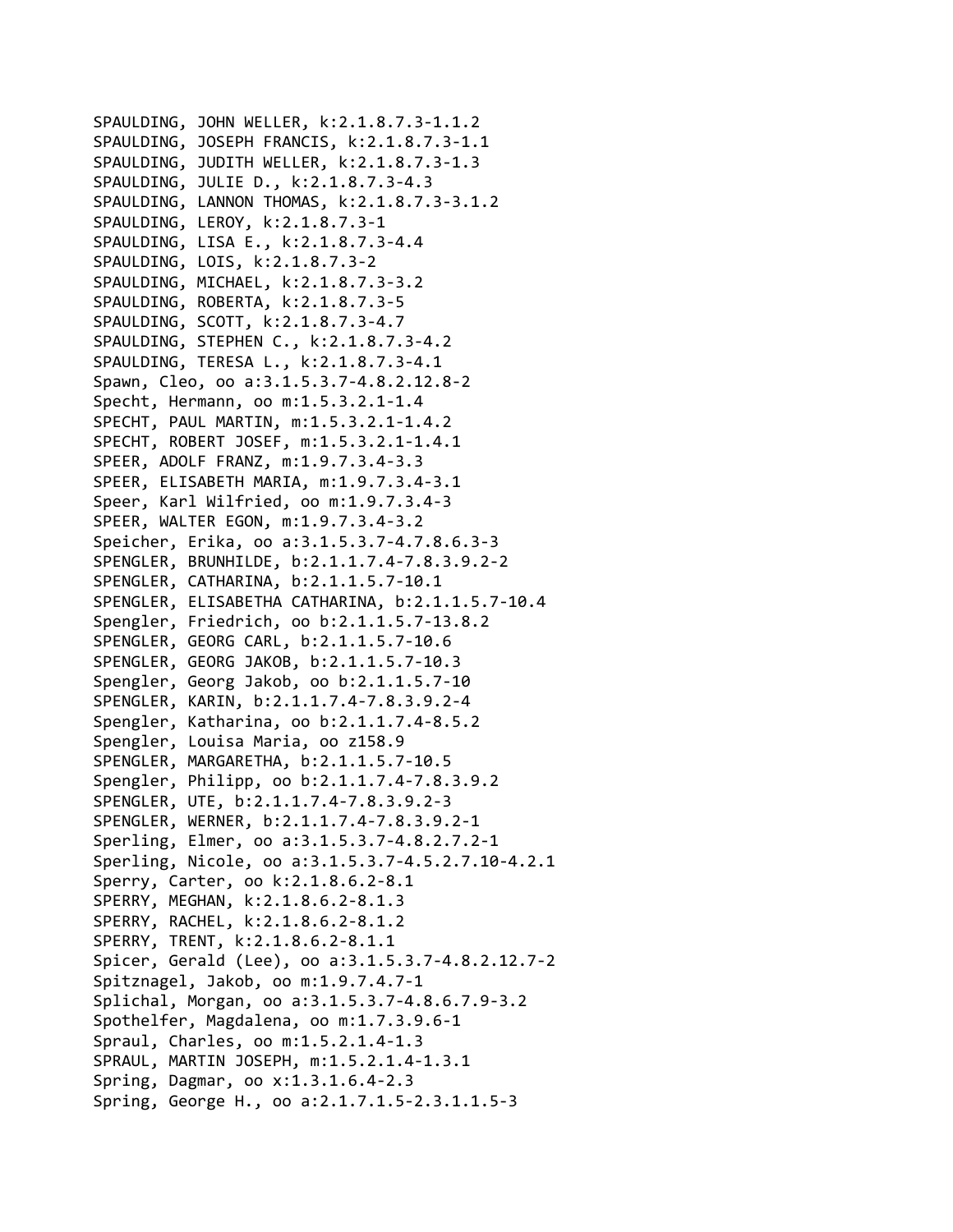Springer, Anna, oo b:2.1.1.5.7‐6.6.7.1 SPRINGMANN, ANNA MARIA, m:1.9.2.2.8 SPRINGMANN, ELISABETH, m:1.9.2.2.3 SPRINGMANN, ELISABETH, m:1.9.2.2.4 Springmann, Franz Sales Josef, oo m:1.9.2.2 Springmann, Friedrich, oo a:2.1.7.1.5‐2.7.1.1.3 SPRINGMANN, JOSEF, m:1.9.2.2.2 SPRINGMANN, JOSEF, m:1.9.2.2.5 SPRINGMANN, KARL, m:1.9.2.2.6 SPRINGMANN, LORENZ, m:1.9.2.2.7 SPRINGMANN, MAGDALENA, m:1.9.2.2.1 Spronagle, Ammon, oo w:9.2.3.7.2 Sproul, Elizabeth, oo w:1.8.5 Spurgeon, Alice, oo b:2.1.1.5.7‐6.11.2.5.1‐2 Staab, Maria Louisa, oo m:1.5.2.1.2‐2 Stabbe, John, oo a:3.1.5.3.7‐4.8.6.1.13 STACK, ALEXANDER PAUL, n:1.2.3.4.2.2.2 STACK, EMILY CHRISTINE, n:1.2.3.4.2.2.1 Stack, Gregory Mark, oo n:1.2.3.4.2.2 STADTLANDER, GEORGE JOHN, f:8.1.2 STADTLANDER, GEORGE ROBERT, f:8.1 Stadtlander, John August, oo f:8 STADTLANDER, JOHN, f:8.1.1 STADTLANDER, JOSEPH PETER, f:8.1.3 Staettler, Nicolaus, oo z91 STAFFORD, EILEEN MERTICE, b:2.1.1.5.7‐6.11.5.9.2 STAFFORD, FAE MAXINE, b:2.1.1.5.7‐6.11.5.9.3 STAFFORD, HELEN MAY, b:2.1.1.5.7‐6.11.5.9.1 Stafford, William P., oo b:2.1.1.5.7‐6.11.5.9 Stahl, Lore Elisbeth, oo a:2.1.7.1.5‐2.7.1.7.3‐1 Stahlecker, Katherina, oo a:3.1.5.3.7‐4.8.2.2.7 Stallard, John Wakefield, oo m:1.7.8.2.2‐8 Stamm, Frances E., oo m:1.9.4.4.6‐2 Stampf, Hermann, oo a:2.1.7.3.1‐1.1.1.1.1‐5 STAMPS, JACOB JAMES, b:2.1.1.5.7‐6.11.5.1.1‐2.4.1.1 Stamps, Jerry, oo b:2.1.1.5.7‐6.11.5.1.1‐2.4.1 Stanaway, Amy Lee, oo a:3.1.5.3.7‐4.8.2.8.2‐1.2 Stängle, Erwin, oo a:2.1.7.1.5‐2.7.1.1.1‐1 Stapert, Bill, oo a:3.1.5.3.7‐4.5.2.2.8‐4 STAPLETON, CAROL, n:1.2.5.3.3 STAPLETON, GERALD, n:1.2.5.3.1 STAPLETON, ROSEMARIE, n:1.2.5.3.2 Stapleton, Sylvester Bud, oo n:1.2.5.3 Stark, Lillian Jun, oo a:3.1.5.3.7‐4.8.2.11.12 STARKEY, FLORENCE, b:2.1.1.5.7‐6.11.5.8.3 Starkey, George, oo b:2.1.1.5.7‐6.11.5.8 STARKOW, GENNADIY, a:3.1.5.3.7‐4.3.2.5.2‐2.1 Starkow, Vasiliy Nikolaevich, oo a:3.1.5.3.7‐4.3.2.5.2 STARKOW, VLADIMIR (WOLDEMAR), a:3.1.5.3.7‐4.3.2.5.2‐2 STARKOWA, ANASTASIA, a:3.1.5.3.7‐4.3.2.5.2‐2.1.1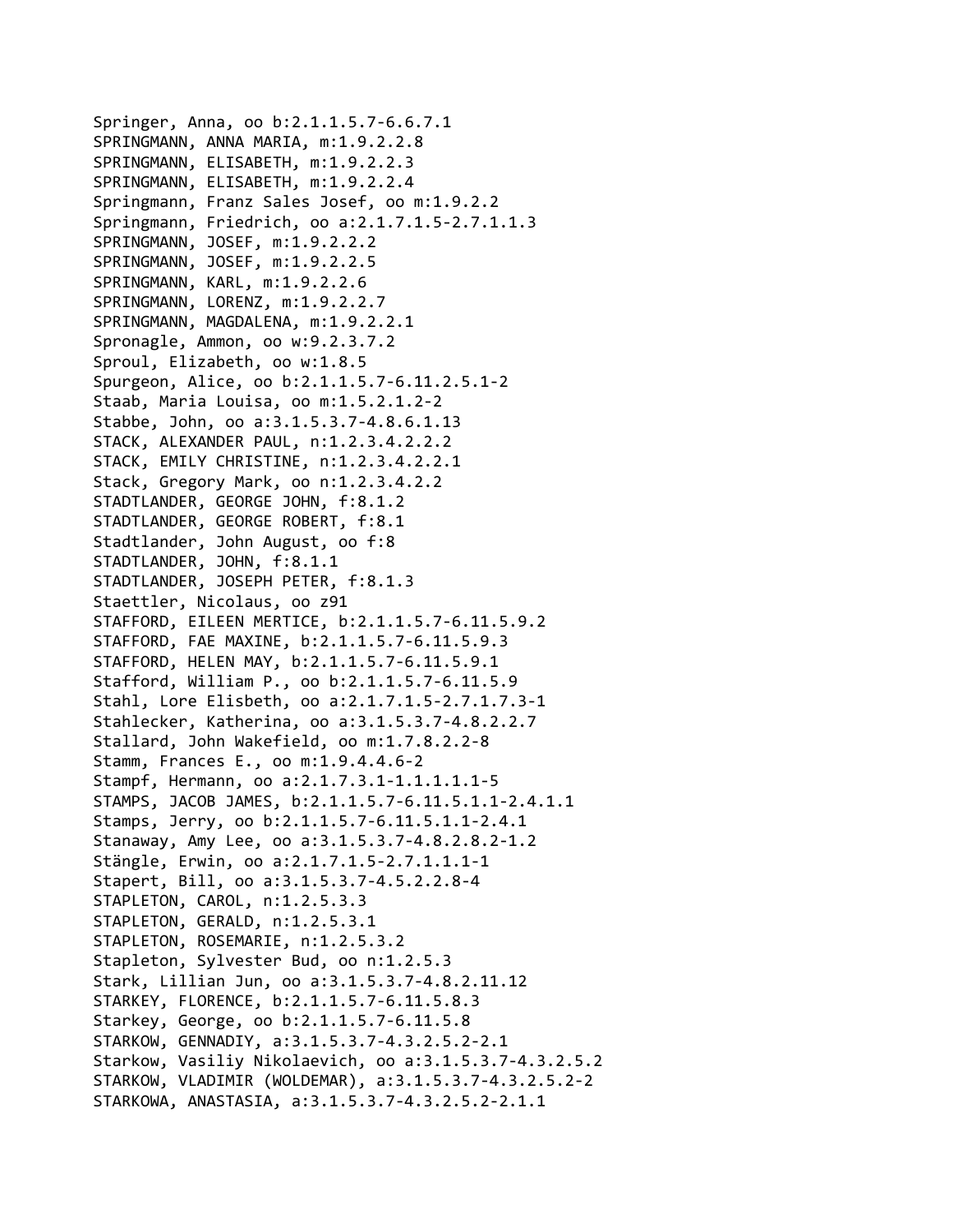```
STARKOWA, DARIA, a:3.1.5.3.7‐4.3.2.5.2‐2.1.2
STARKOWA, VIKTORIA, a:3.1.5.3.7‐4.3.2.5.2‐3
Starry, Ruth, oo w:1.9.4.3.1
STATOM, ALYSSA KAY, a:3.1.5.3.7‐4.8.2.11.9‐3.1.2
STATOM, AMY JEAN, a:3.1.5.3.7‐4.8.2.11.9‐3.1.4
STATOM, KAITLIN MARIE, a:3.1.5.3.7‐4.8.2.11.9‐3.1.3
STATOM, MICHAEL EDWARD, a:3.1.5.3.7‐4.8.2.11.9‐3.2
Statom, Reginald Moore, oo a:3.1.5.3.7‐4.8.2.11.9‐3
STATOM, SANDRA KAY, a:3.1.5.3.7‐4.8.2.11.9‐3.3
STATOM, SIRI LYNN, a:3.1.5.3.7‐4.8.2.11.9‐3.1.1
STATOM, WILLIAM GEORGE, a:3.1.5.3.7‐4.8.2.11.9‐3.1
Staub, Margaretha, oo a:2.1.2
STAUBLE, AMBER RENEE, k:2.1.8.7.6‐3.2.1
STAUBLE, ANTHONY SCOTT, k:2.1.8.7.6‐3.5.1
STAUBLE, ANTHONY WILBUR, k:2.1.8.7.6‐3
STAUBLE, ASHELY NICOLE, k:2.1.8.7.6‐3.2.3
STAUBLE, BETTY JOAN, k:2.1.8.7.6‐2
STAUBLE, CAROL JEAN, k:2.1.8.7.6‐3.4
STAUBLE, CYNTHIA M. (CINDY), k:2.1.8.7.6‐1.3
STAUBLE, DARA J., k:2.1.8.7.6‐1.4
STAUBLE, DAVID ANTHONY, k:2.1.8.7.6‐3.2
STAUBLE, DEBORA A., k:2.1.8.7.6‐1.2
Stauble, Elmer C., oo k:2.1.8.7.6
STAUBLE, ELMER DONALD, k:2.1.8.7.6‐1
STAUBLE, ERICA ANN, k:2.1.8.7.6‐3.3.2
STAUBLE, GARY M., k:2.1.8.7.6‐1.1
STAUBLE, JEFFREY LEE, k:2.1.8.7.6‐3.5
STAUBLE, JOHN SCOTT JR., k:2.1.8.7.6‐3.3.1
STAUBLE, JOHN SCOTT, k:2.1.8.7.6‐3.3
STAUBLE, LYNDA MARIE, k:2.1.8.7.6‐3.1
STAUBLE, MARY CHRISTINA, k:2.1.8.7.6‐3.5.2
STAUBLE, MATTHEW DAVID, k:2.1.8.7.6‐3.2.2
STAUBLE, MICHAEL ANDREW, k:2.1.8.7.6‐3.2.4
STAUBLE, SHARON DIANE, k:2.1.8.7.6‐3.6
STAUBLE, VANESSA JEAN, k:2.1.8.7.6‐3.3.3
Stauffer, Joseph, oo w:1.10.7
STAUFFER, MARGARET, w:1.10.7.1
STAUFFER, WILLIAM, w:1.10.7.2
Steck, Emilie Friedericke, oo y:1.4.3.8.3‐10.6
Steckmest, Frances Minnie, oo c:1.5
Stee, Jan Ruth Van, oo k:2.1.8.3.1‐2.3
STEIERT, BERNHARD, m:1.9.11.5.4‐9
STEIERT, ELISABETH, m:1.9.11.5.4‐1
STEIERT, FRANZ JOSEPH, m:1.9.11.5.4‐8
STEIERT, GEORG, m:1.9.11.5.4‐7
STEIERT, HERMANN, m:1.9.11.5.4‐3
Steiert, Hermann, oo m:1.9.11.5.4
STEIERT, JOHANNA FRIEDA KLARA, m:1.9.11.5.4‐10
STEIERT, JOSEPH, m:1.9.11.5.4‐5
STEIERT, JULIA SOPHIA, m:1.9.11.5.4‐11
```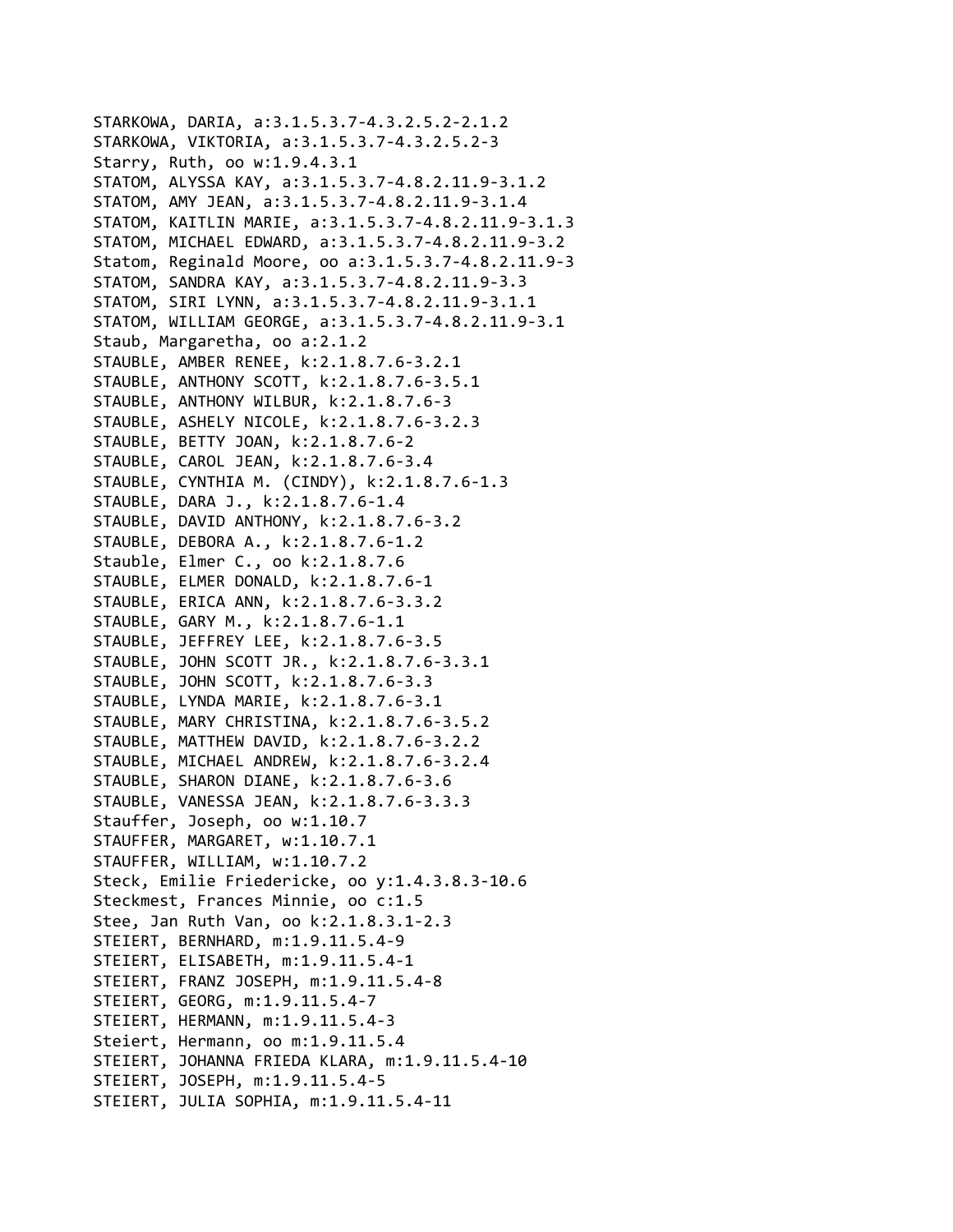STEIERT, MAGDALENA, m:1.9.11.5.4‐4 STEIERT, MARIA ANNA, m:1.9.11.5.4‐6 Steiert, Maria Anna, oo m:1.9.2.3.2‐1 STEIERT, SOFIE, m:1.9.11.5.4‐2 Steiger, Emma, oo k:2.1.8.3 STEINER, ANN LOUISE, w:9.2.7.5.6‐1 Steiner, Jacob, oo w:9.2.7.5.6 STEINER, SYLVIA L., w:9.2.7.5.6‐2 Steinkamp, Amanda E., oo m:1.5.11.8.2‐3 Steinmetz, Georg, oo m:1.5.3.3.5‐3 Steltzriedl, Meta M., oo f:5.4 Stemmer, Max, oo m:1.9.7.4.4‐10.1 Stemmler, Daniel, oo b:2.1.1.7.4‐8.5.5.6 Stephan, Roby, oo a:3.1.5.3.7‐4.7.11.9.5‐1 Stephens, Gregory (Greg) Paul, oo a:3.1.5.3.7‐4.8.2.1.3‐5.7.1 STEPHENS, LOGAN, a:3.1.5.3.7‐4.8.2.1.3‐5.7.1.1 STEPHENS, NOAH, a:3.1.5.3.7‐4.8.2.1.3‐5.7.1.2 STEPHENS, RUBIE, a:3.1.5.3.7‐4.8.2.1.3‐5.7.1.3 STERN, EDWARD, q:2.2 Stern, John, oo q:2 STERN, WALTER, q:2.1 Stettenbenz, Magdalene, oo k:2.1.8.6 Steube, David Dewitt, oo b:2.1.1.5.8‐2.4.2.10.2‐2.1 STEUBE, NICHOLE ANNETTE, b:2.1.1.5.8‐2.4.2.10.2‐2.1.2 STEUBE, RICHARD LEE, b:2.1.1.5.8‐2.4.2.10.2‐2.1.1 Stevenson, Kathryn, oo b:2.1.1.5.7‐6.11.1.4.1 Stevenson, Peggy Ann, oo b:2.1.1.5.8‐2.4.2.4.1‐2.4 Stewart, ?, oo i:1.2.2.1.1‐2.3 Stewart, Curtis L., oo k:2.1.8.7.3‐4.1 STEWART, MARK ELLIS, b:2.1.1.5.8‐2.4.2.14.2‐8.2 STEWART, MAXINE ELIZABETH, b:2.1.1.5.8‐2.4.2.14.2‐8.3 Stewart, Neil, oo a:3.1.5.3.7‐4.8.3.4.6 Stewart, Ralph Leon, oo b:2.1.1.5.8‐2.4.2.14.2‐8 STEWART, SARAH L., k:2.1.8.7.3‐4.1.1 STEWART, SONJA SUE, b:2.1.1.5.8‐2.4.2.14.2‐8.1 STEWART, STEPHANIE M., k:2.1.8.7.3‐4.1.2 STEWART, ZACHARY A., k:2.1.8.7.3‐4.1.3 Sthaman, Eileen M., oo z38.1 STICKELMEIER, BARRY, a:3.1.5.3.7‐4.8.2.4.4‐11.1 STICKELMEIER, CARMON, a:3.1.5.3.7‐4.8.2.4.4‐11.5 STICKELMEIER, GLEN, a:3.1.5.3.7‐4.8.2.4.4‐11.4 Stickelmeier, Henry, oo a:3.1.5.3.7‐4.8.2.4.4‐11 STICKELMEIER, RITA, a:3.1.5.3.7‐4.8.2.4.4‐11.2 STICKELMEIER, SANDRA, a:3.1.5.3.7‐4.8.2.4.4‐11.3 Stiefel, Gabriele (Gabi) Helene, oo a:3.1.5.3.7‐4.7.8.6.5‐1.3 Stiffler, Agnes Jessica, oo n:1.2.2 STILES, CARRIE, b:2.1.1.5.8‐2.4.2.10.4‐1.2.3 STILES, CATHY, b:2.1.1.5.8‐2.4.2.10.4‐1.2.1 STILES, CLIFFORD, b:2.1.1.5.8‐2.4.2.10.4‐1.2 Stiles, Ernest Ray, oo b:2.1.1.5.8‐2.4.2.10.4‐1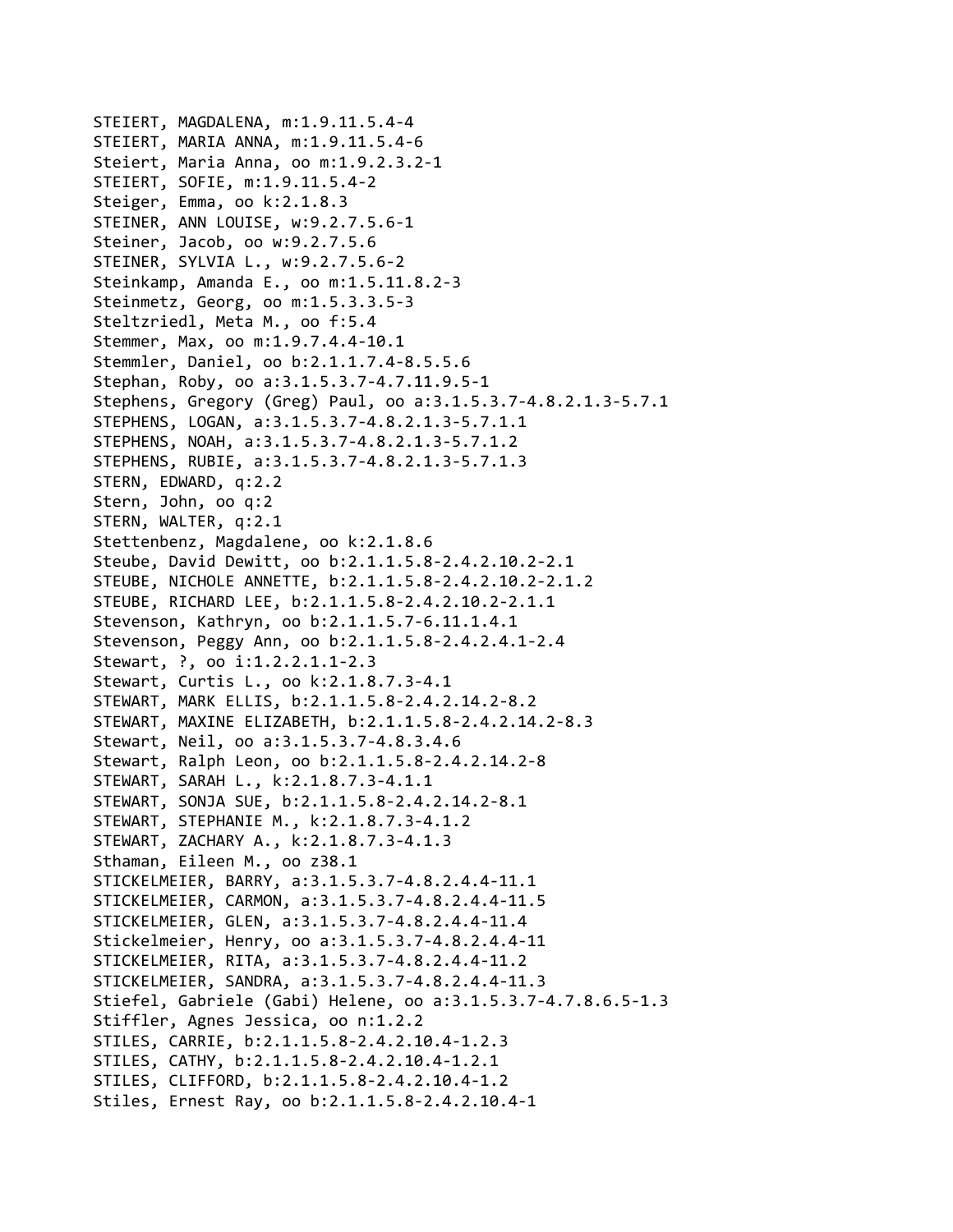```
STILES, KENDRA, b:2.1.1.5.8‐2.4.2.10.4‐1.2.2
STILES, LILLIAN JANE, b:2.1.1.5.8‐2.4.2.10.4‐1.1
Stimbert, Anna Katherine (Katie), oo b:2.1.1.5.7‐6.11.5.3
Stiteley, George, oo b:2.1.1.5.7‐6.6.8.2
STOCK, ADELINE, z122.7
STOCK, ALBERT, z122.2
Stock, Daniel, oo z122
STOCK, EGON, z122.5
STOCK, ELLA, z122.8
STOCK, EMIL, z122.6
STOCK, MELITTA, z122.3
STOCK, WOLDEMAR, z122.4
Stocker, Berta Emma, oo m:1.5.3.4.2‐5.6.3
Stocker, Charles, oo n:1.2.2.4
STOCKER, DONNA, n:1.2.2.4.1
Stöcker, Heinrich, oo a:3.1.5.3.7‐4.7.4.3.3‐10
Stoecker, Christina, oo a:3.1.5.3.7‐4.5.2.6.8
Stoecker, Lydia, oo a:3.1.5.3.7‐4.8.2.13.1
Stoecker, Matilda, oo a:3.1.5.3.7‐4.5.2.7.1‐1
Stoecker, Rosina, oo a:3.1.5.3.7‐4.7.2.4.5‐1
Stohlgren, Donna M., oo a:3.1.5.3.7‐4.5.2.7.10‐8
Stokes, Mary Magdalena, oo m:1.9.4.9.1‐7
Stokey, Ellsworth, oo q:3.2
Stoll, Elvina Agnes, oo m:1.9.4.1.2‐2.1
Stoll, Eva Maria, oo a:2.1.7.1.5‐2.7.1.3
Stoll, Irene Frances, oo m:1.9.4.1.2‐2.2
Stoll, Irene Frances, oo m:1.9.4.1.2‐2.3
Stoll, Katherine C., oo b:2.1.1.5.7‐6.11.5.6.1
Stoller, Allen Scott, oo a:3.1.5.3.7‐4.5.2.7.7‐2.5
Stolz, Craig, oo f:7.7.1.1
STOLZ, ERIC, f:7.7.1.1.1
STOLZ, HEATHER, f:7.7.1.1.2
STOLZ, JARED, f:7.7.1.1.1‐1
STOLZ, KALLIE, f:7.7.1.1.3
Stolz, Rosa, oo m:1.9.11.5.6‐1
Stoner, Edwin, oo b:2.1.1.5.7‐6.6.7.5
Stoner, Henry Meek, oo b:2.1.1.5.8‐2.4.2.14.2‐9
STORRS, DEBORAH ANN, b:2.1.1.5.7‐6.6.1.3.4‐1.1.2
Storrs, Glen Raymond, oo b:2.1.1.5.7‐6.6.1.3.4‐1.1
STORRS, KATHLEEN FAY, b:2.1.1.5.7‐6.6.1.3.4‐1.1.4
STORRS, ROBIN MARIE, b:2.1.1.5.7‐6.6.1.3.4‐1.1.1
STORRS, TANNER, b:2.1.1.5.7‐6.6.1.3.4‐1.1.3.1
STORRS, TIMOTHY GLEN, b:2.1.1.5.7‐6.6.1.3.4‐1.1.3
STORRS, TRICIA LYNN, b:2.1.1.5.7‐6.6.1.3.4‐1.1.5
STORRS, TYLER, b:2.1.1.5.7‐6.6.1.3.4‐1.1.3.2
Stortz, Anna Elisabetha, oo m:1.9.11.10.2‐3
Stortz, Anna Elisabetha, oo m:1.9.11.10.2‐3
Störzenhofäcker, Catharina Margaretha, oo y:1.4.3.8.3
Stottelmeyer, Alber, oo a:3.1.5.3.7‐4.5.2.7.2‐3
STOTZ, ERNST, a:3.1.5.3.7‐4.8.2.4.7‐5.1
```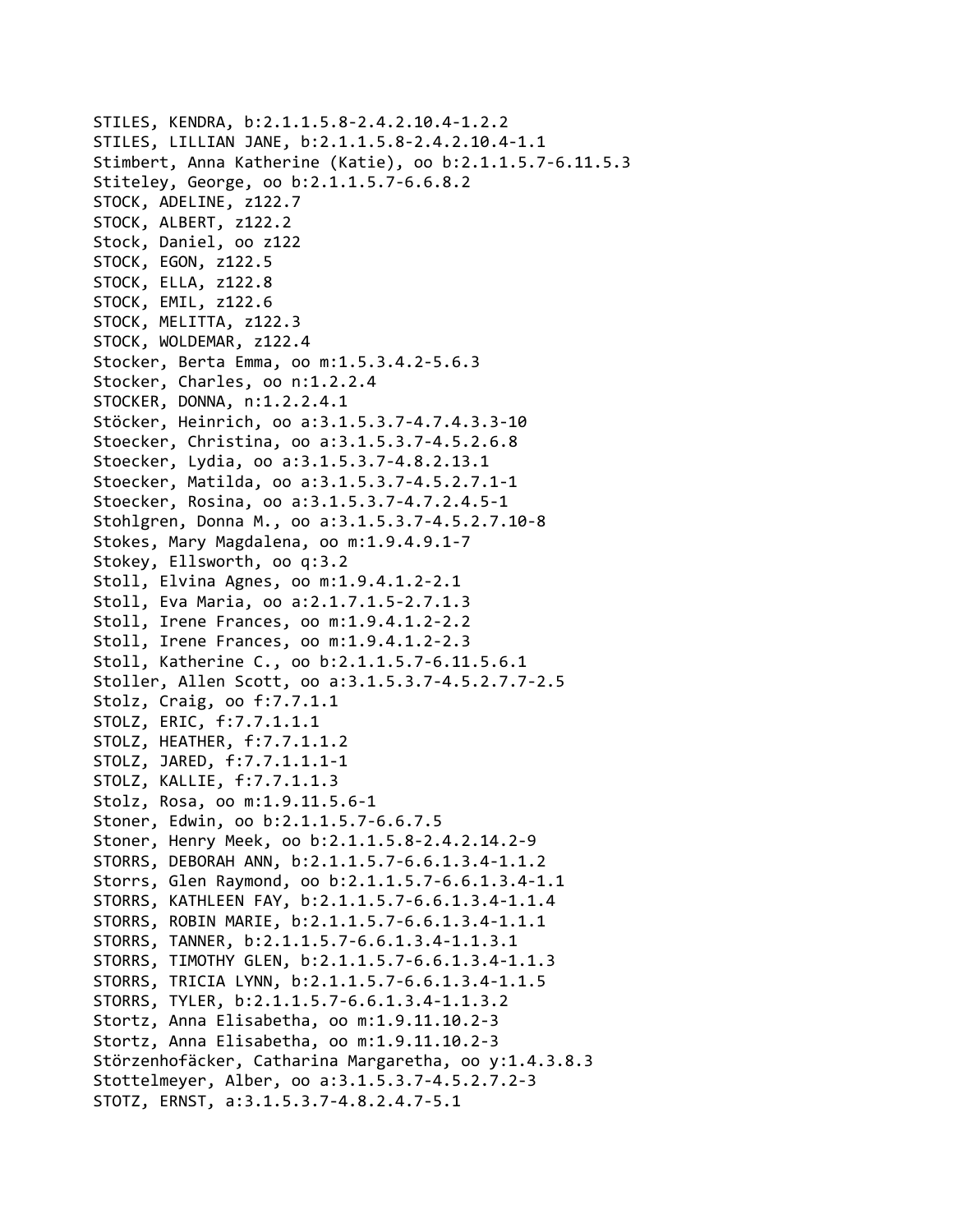```
STOTZ, OTTO, a:3.1.5.3.7‐4.8.2.4.7‐5.2
Stotz, Otto, oo a:3.1.5.3.7‐4.8.2.4.7‐5
STOTZ, WILHELM, a:3.1.5.3.7‐4.8.2.4.7‐5.3
Stoudt, Adelaide, oo w:9.2.3.7.3
Stradinger, Maria, oo a:2.1.7.1.5‐2.7.1.7
Straub, Margarete, oo m:1.9.2.3.2‐6.3.4
Strauss, Catherine, oo w:9.2.3.4.1‐1
Straw, William, oo b:2.1.1.5.7‐6.6.7.1.4‐2
Strecker, Kay Paul, oo a:3.1.5.3.7‐4.7.8.6.5‐1.1
STRECKER, LUCCA PAUL, a:3.1.5.3.7‐4.7.8.6.5‐1.1.1
Strecker, Lucie, oo a:2.1.7.3.1‐1.1.1.1.3‐2
Strobel, Anna Maria (Christina), oo a:3.1.5.3.7‐4.5.2
Strobel, Anna Maria, oo z251
Strohm, Richard, oo a:3.1.5.3.7‐4.8.2.12.2‐3
Strohmeier, Elisabeth, oo a:3.1.5.3.7‐4.7.12
STRONG, CHRISTOPHER JAMES, a:3.1.5.3.7‐4.5.2.7.10‐8.2.1.1
Strong, Lola Hermine, oo m:1.5.2.1.4‐1.4.3
STROUD, CARL, w:5.2.5
STROUD, CATHERINE, w:5.2.4.1
STROUD, CATHERINE, w:5.2.6
STROUD, CHARLES, w:5.2.4.2
STROUD, EDWARD, w:5.2.4
Stroud, Jonathon, oo w:5.2
STROUD, MARY, w:5.2.2
STROUD, WILHELM AURAND, w:5.2.3
Strub, Marguerite Salomé, oo a:2.1.7.3.1‐3.1
Strubing, Elizabeth, oo z214.3
Struhen, Elizabeth, oo w:9.7
Stryker, Sarah, oo a:2.1.7.1.5‐2.3.1.2.3
STUART, GUNNER, f:7.7.1.2.2‐1
Stuart, Tyler, oo f:7.7.1.2.2
STUBER, ALBRECHT, m:1.9.11.10.2‐3.3
STUBER, ANNA, m:1.9.11.10.2‐4
STUBER, ANNA, m:1.9.2.7.2‐7
STUBER, BERNHARD OTTO, m:1.5.2.1.2‐7.4.1.1
STUBER, BERTHA, m:1.9.2.7.2‐4
STUBER, EDUARD, m:1.9.11.10.2‐1
Stuber, Eduard, oo m:1.5.2.1.2‐7.9
Stuber, Elisabeth, oo m:1.5.11.3.2
STUBER, ELISABETHA BARBARA, m:1.5.2.1.2‐7.4.1.2
STUBER, ELISABETHA, m:1.9.11.10.2‐6
STUBER, EMIL, m:1.9.11.10.2‐3
STUBER, FRANZ JOSEF, m:1.5.2.1.2‐7.9.2
Stuber, Franz Xaver, oo m:1.9.11.10.2
STUBER, FRIEDA, m:1.9.2.7.2‐6
STUBER, HELGA MARIA, m:1.5.2.1.2‐7.4.1.4
STUBER, HERMAN JOSEPH, m:1.9.2.7.2‐2
STUBER, HERMAN, m:1.9.2.7.2‐1
Stuber, Hermann Josef, oo m:1.9.11.10.5
STUBER, HUBERT, m:1.9.11.10.2‐3.2
```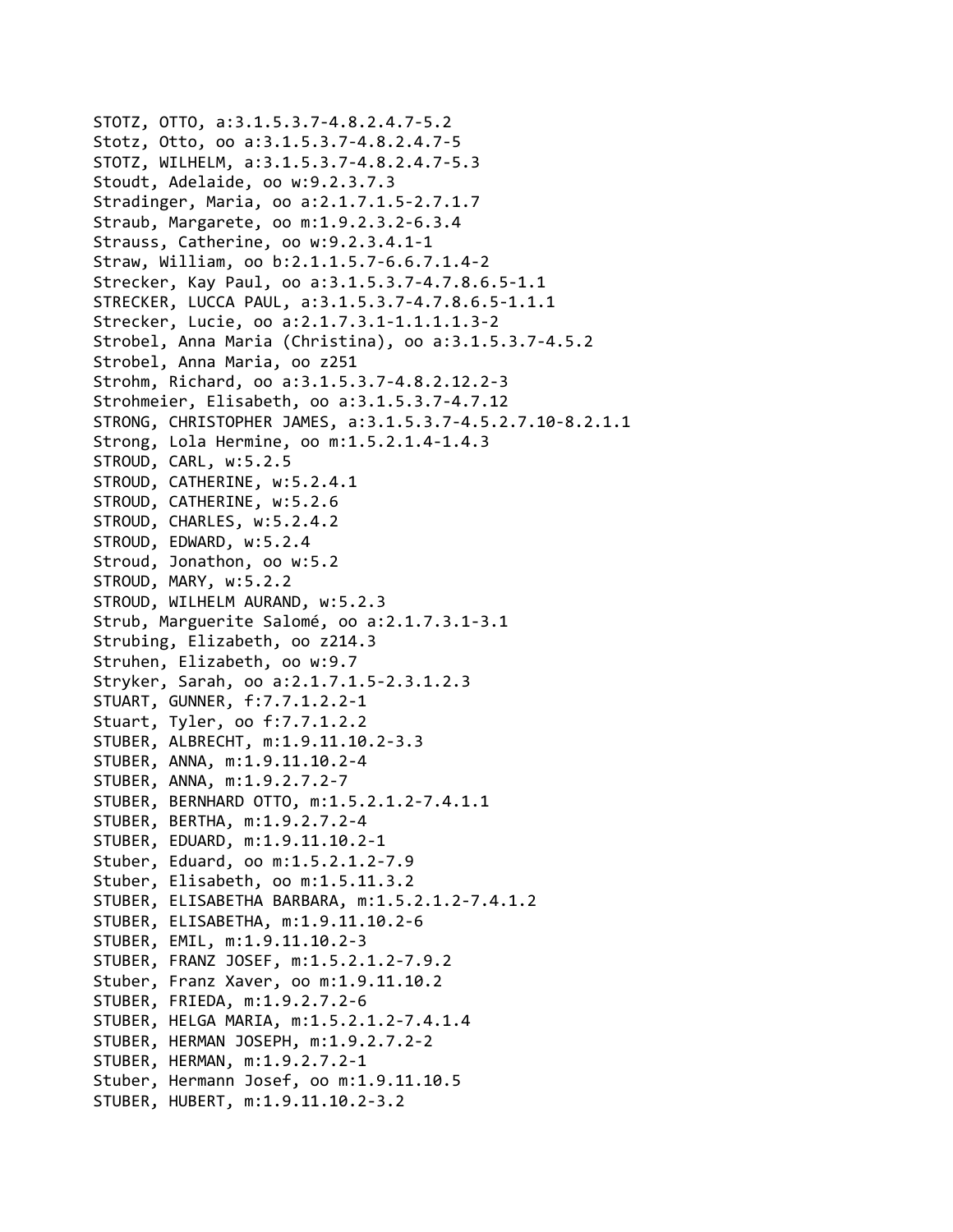STUBER, JOHANNA ANGELA, m:1.9.11.10.2‐8 Stuber, Johanna Angela, oo m:1.5.3.2.1‐1.1.4 STUBER, JOHANNA, m:1.5.2.1.2‐7.9.1 STUBER, JOHANNES, m:1.9.11.10.2‐2.1 Stuber, Josef, oo m:1.9.2.7.2 STUBER, JOSEPH, m:1.9.2.7.2‐5 Stuber, Katharina, oo m:1.5.1.1.1‐1.1 STUBER, KLARA, m:1.9.11.10.2‐9 Stuber, Kreszenz, oo m:1.5.3.2 STUBER, LORENZ, m:1.9.11.10.2‐5 Stuber, Lothar Bernhard, oo m:1.5.2.1.2‐7.4.1 STUBER, MARIA ANNA, m:1.9.2.7.2‐3 STUBER, PHILIPP, m:1.9.11.10.2‐2 STUBER, RICHARD, m:1.9.11.10.2‐3.1 STUBER, ROBERT EDUARD, m:1.5.2.1.2‐7.9.3 STUBER, ROLAND LOTHAR, m:1.5.2.1.2‐7.4.1.3 STUBER, ROSEMARIE, m:1.9.11.10.2‐2.2 STUBER, SOFIE, m:1.9.11.10.2‐7 Stuck, ?, oo b:2.1.1.5.8‐2.4.5.2 Stuck, ?, oo b:2.1.1.5.8‐2.4.5.5 Stucke, Nancy Jean, oo a:3.1.5.3.7‐4.8.2.11.9‐1 Stucky, Max, oo a:3.1.5.3.7‐4.8.2.1.2‐1.1.4 Stuerzinger, Felix, oo z95.6 Stuffle, Josef, oo a:3.1.5.3.7‐4.7.8.6.3‐2 STULL, AMANDA, b:2.1.1.5.8‐2.4.2.11.1‐2.1.1 Stull, Mark, oo b:2.1.1.5.8‐2.4.2.11.1‐2.1 Stumpfen, Elisabeth, oo k:2 Stuppy, Clara, oo m:1.5.2.1.4‐1.3.1 Sturgell, Eleanor Louise, oo b:2.1.1.5.8‐2.4.2.4.2‐1 Sturgeon, Peggy C., oo a:3.1.5.3.7‐4.5.2.7.7‐1.2 Sturtevant, ?, oo b:2.1.1.5.7‐6.11.1.3.3‐1 Stutsman, Allie, oo b:2.1.1.5.7‐6.6.6.1 Suess, Christopher, oo a:3.1.5.3.7‐4.7.7.7 SULLIVAN, BERTHA, z255.2.1 Sullivan, Daniel J., oo z255.2 Summers, Lloyd Daniel, oo b:2.1.1.5.7‐6.11.7.1.2‐1 Sunderman, William Benjamin, oo n:1.1 Süß, Selina, oo m:1.9.2.4.1 SUTHERLAND, OLIVA ROSE, k:2.1.8.6.2‐5.4.1 Sutherland, Todd, oo k:2.1.8.6.2‐5.4 SUTTER, ALBERT FRANKLIN, m:1.9.5.6.3‐6 SUTTER, ANNIE HILDA, m:1.9.5.6.3‐5 Sutter, Emil Julius, oo m:1.9.5.6.3 SUTTER, GENEVIEVE CATHERINE, m:1.9.5.6.3‐1 SUTTER, HELEN EMMA, m:1.9.5.6.3‐2 SUTTER, IRENE SOPHIE, m:1.9.5.6.3‐3 SUTTER, LEONARD JOSEPH, m:1.9.5.6.3‐4 Sutter, Mary Elizabeth, oo k:2.1.8.6.2 SUTTERER, BARBARA, m:1.6.1.3 SUTTERER, CATHARINA, m:1.6.1.1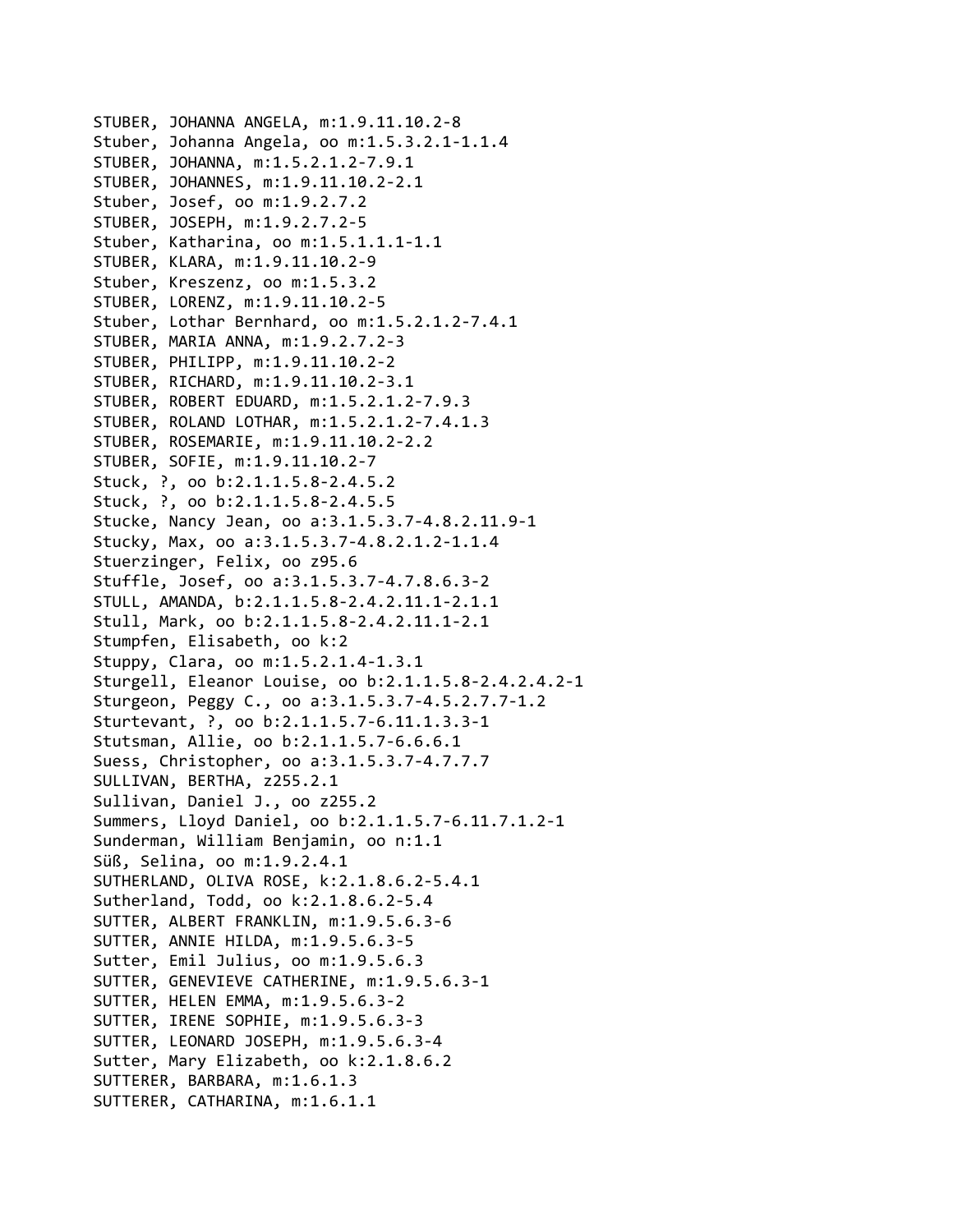SUTTERER, JOSEPH, m:1.6.1 SUTTERER, MARY MAGDALENA, m:1.6.2 Sutterer, Michael, oo m:1.6 SUTTERER, SUSANNA, m:1.6.1.2 SUTTON, FREDERICK ALBERTSON, w:1.9.4.3.4‐3.3 SUTTON, MICHAEL HIBLER, w:1.9.4.3.4‐3.4 SUTTON, ROBERT MANVEL III, w:1.9.4.3.4‐3.2 Sutton, Robert Manvel Jr., oo w:1.9.4.3.4‐3 SVEHOVEC, JILL MARIE, a:3.1.5.3.7‐4.5.2.6.1‐4.1.3.1 SVIHOVEC, ANGELA JANE, a:3.1.5.3.7‐4.5.2.6.1‐4.1.3.2 Svihovec, Gene D., oo a:3.1.5.3.7‐4.5.2.6.1‐4.1.3 Swab, Mary Louisa, oo b:2.1.1.5.7‐6.11.7 Swanker, ?, oo k:2.1.8.6.1 Swart, Florence Anna, oo m:1.7.8.2.8‐5 Swartwood, Anthony, oo f:7.4.8.3 SWARTWOOD, DRU CHRISTIAN, f:7.4.8.3.2 SWARTWOOD, NICHOLAS ANTHONY, f:7.4.8.3.1 SWARTWOOD, REESE NICOLE, f:7.4.8.3.1‐1 Swartz, ?, oo b:2.1.1.5.7‐6.11.4.1.4 SWARTZ, AIMEE MARIE, a:3.1.5.3.7‐4.5.2.2.2‐2.2.2.1 Swartz, Emma B., oo w:1.1.7.2.2 Swartz, Michael, oo a:3.1.5.3.7‐4.5.2.2.2‐2.2.2 SWEENEY, EDWARD, m:1.9.4.4.7‐6 SWEENEY, ELIZABETH, m:1.9.4.4.7‐2 Sweeney, John Harrison, oo m:1.9.4.4.7 SWEENEY, JOHN WILLIAM, m:1.9.4.4.7‐5 SWEENEY, LILLIAN, m:1.9.4.4.7‐1 SWEENEY, MAGGIE, m:1.9.4.4.7‐4 SWEENEY, MARY, m:1.9.4.4.7‐3 Sweetman, Elizabeth (Bessie) G., oo m:1.7.8.8.4‐3 Swilling, Kathleen L., oo a:3.1.5.3.7‐4.5.2.2.2‐1.1.1 Swilling, Kathleen L., oo a:3.1.5.3.7‐4.5.2.2.5‐1.1.1 Sword, Edna Grace, oo b:2.1.1.5.7‐6.11.7.1 Tagley, Ardythe, oo b:2.1.1.5.7‐6.6.7.2.4 Talbot, Gloria, oo a:3.1.5.3.7‐4.5.2.7.1‐8.5 Tangerman, Charlotte (Lottie), oo m:1.7.8.2.2‐7 Tank, Albertina (Tena), oo f:6 Tanke, Cheryl Ann, oo b:2.1.1.5.8‐2.4.2.5.2‐3.4 Taran, Anna, oo a:3.1.5.3.7‐4.3.2.5.5‐2.1 TATUM, ELIZABETH (LIZ), i:1.2.2.1.1‐2.3 TATUM, RICK, i:1.2.2.1.1‐2.2 TATUM, ROBERT, i:1.2.2.1.1‐2.1 TAYLOR, DENISE MARIE, b:2.1.1.5.7‐6.11.5.6.1.4.1.1 Taylor, Jody, oo a:3.1.5.3.7‐4.5.2.7.1‐8.3.3 Taylor, Joseph M., oo a:3.1.5.3.7‐4.7.12.6.3 Taylor, Mary Jane, oo k:2.1.8.6.3‐2.3 TAYLOR, MARY KATHERINE, b:2.1.1.5.7‐6.11.5.6.1.4.1.2 Taylor, William Leon, oo b:2.1.1.5.7‐6.11.5.6.1.4.1 Tegge, Karl, oo a:3.1.5.3.7‐4.7.2.10.2‐2 Teichmann, Eduard, oo a:2.1.7.3.1‐1.1.1.1.1‐4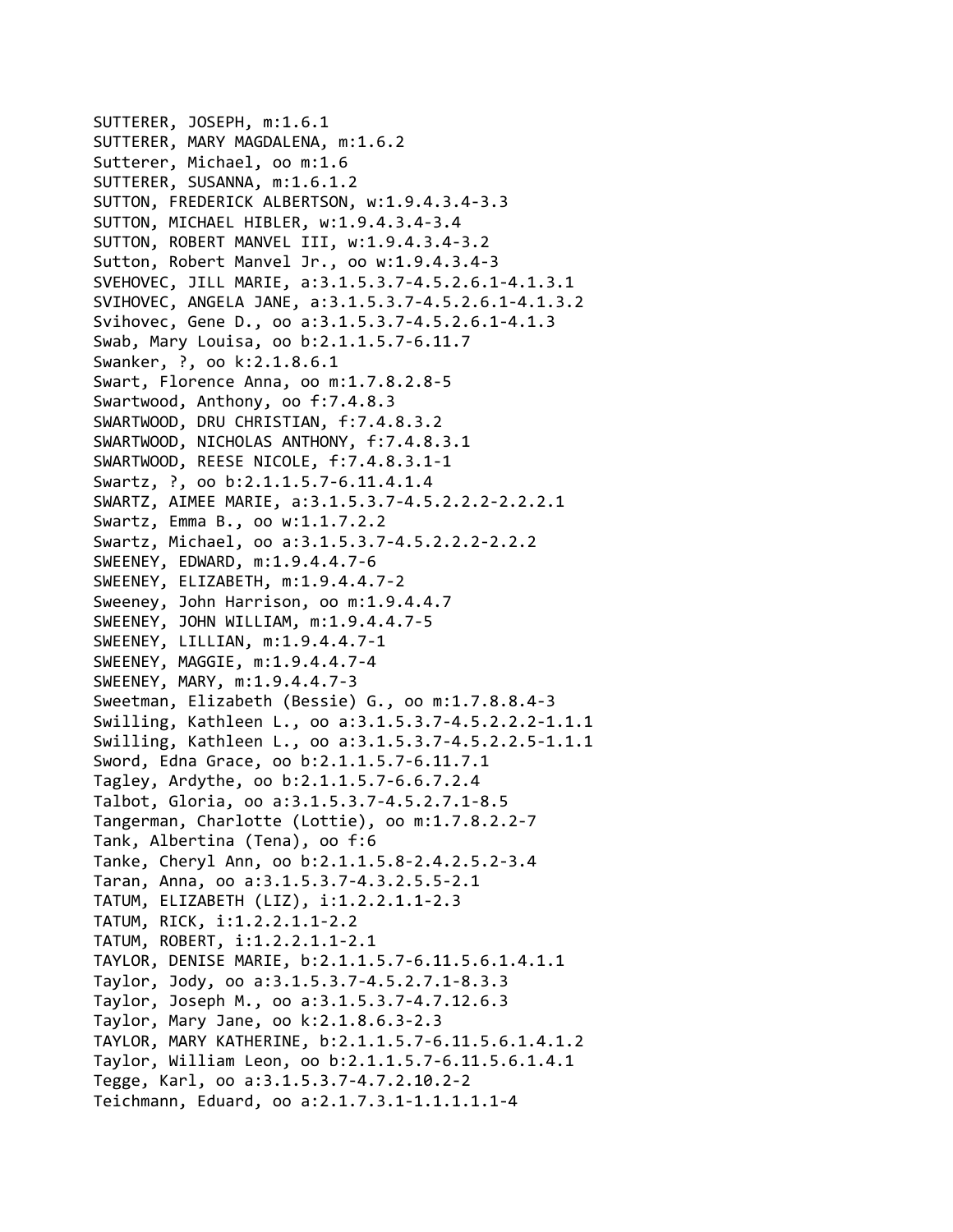Teitjen, Werner, oo a:3.1.5.3.7‐4.7.8.7.3‐3 Teitsworth, Wendell E., oo m:1.9.4.4.4‐3.1 Tellinghuisen, Minnie, oo b:2.1.1.5.7‐6.6.1.2.2‐1 Tempel, Bessie, oo b:2.1.1.5.7‐6.11.1.2.2‐1 TerHorst, Lena R., oo a:3.1.5.3.7‐4.7.11.9.3 Terry, Capitola, oo k:2.1.8.7 Tesdal, Martin, oo a:3.1.5.3.7‐4.8.3.4.3‐3.2 Teske, Joyce M., oo a:3.1.5.3.7‐4.8.2.1.3‐5.6 Thayer, Renée Lynn, oo a:3.1.5.3.7‐4.5.2.7.1‐8.1.2 Theland, Mary, oo b:2.1.1.5.7‐6.11.1.2.2‐4 Thelen, Margaret, oo m:1.7.8.7.6‐3.1 Themann, Fredericka Karolina Auga, oo z145.1.1 THIELEN, CARL F., m:1.7.8.7.8.3 THIELEN, EDWIN THEODORE, m:1.7.8.7.8.1 THIELEN, ELEANOR, m:1.7.8.7.8.2 THIELEN, JOSEPH, m:1.7.8.7.8.8 THIELEN, LAWRENCE B., m:1.7.8.7.8.4 THIELEN, LEONE A., m:1.7.8.7.8.6 THIELEN, MARION G., m:1.7.8.7.8.7 THIELEN, ROBERT PETER, m:1.7.8.7.8.5 Thielen, William B., oo m:1.7.8.7.8 Thobä, Johann Nikolaus, oo b:2.1.1.7.4‐8.4.4 THOBAE, CHRISTIAN, b:2.1.1.7.4‐8.4.4.1 THOM, RYAN D., a:3.1.5.3.7‐4.5.2.2.2‐2.2.3.1.1 Thom, Travis, oo a:3.1.5.3.7‐4.5.2.2.2‐2.2.3.1 Thoma, Elizabetha, oo h:1.1.1 THOMAS, ALEXIS JEANNINE, b:2.1.1.5.7‐6.11.5.6.1.4.6.1 THOMAS, AMANDA JANE, b:2.1.1.5.8‐2.4.2.10.4‐5.4.3 THOMAS, BRADLEY WESTLUND, a:3.1.5.3.7‐4.8.2.11.2‐1.3 THOMAS, BRIAN EDWARD, a:3.1.5.3.7‐4.8.2.11.2‐1.2 THOMAS, COLLIN MATTHEW, a:3.1.5.3.7‐4.8.2.11.2‐1.1.2.1 THOMAS, DEREK, b:2.1.1.5.7‐6.11.5.6.1.4.6.1.1 THOMAS, KAREN JESSICA, a:3.1.5.3.7‐4.8.2.11.2‐1.4 THOMAS, KEVIN SCOTT, a:3.1.5.3.7‐4.8.2.11.2‐1.1.2 THOMAS, MADISON ANN, a:3.1.5.3.7‐4.8.2.11.2‐1.1.2.2 THOMAS, MATTHEW, b:2.1.1.5.8‐2.4.2.10.4‐5.4.1 THOMAS, MEGAN ELIZABETH, a:3.1.5.3.7‐4.8.2.11.2‐1.3.1 Thomas, Newn, oo b:2.1.1.5.7‐6.11.5.6.1.4.6 Thomas, Paul Ernest, oo m:1.7.8.2.2‐9.4 Thomas, Rex Allen, oo b:2.1.1.5.8‐2.4.2.10.4‐5.4 THOMAS, SARA ELLEN EISENBEISS, a:3.1.5.3.7‐4.8.2.11.2‐1.2.1 THOMAS, SCOTT, b:2.1.1.5.8‐2.4.2.10.4‐5.4.2 Thomas, Terry Lynn, oo b:2.1.1.5.7‐6.11.5.1.3‐1.2 THOMAS, TRACY LYNN BOLLINGER, a:3.1.5.3.7‐4.8.2.11.2‐1.1.1 THOMAS, WESTON TAYLOR, a:3.1.5.3.7‐4.8.2.11.2‐1.3.2 Thomas, William (Will) Elwood, oo a:3.1.5.3.7‐4.8.2.11.2‐1 THOMAS, WILLIAM DAY HUNT, a:3.1.5.3.7‐4.8.2.11.2‐1.2.2 THOMAS, WILLIAM SCOTT, a:3.1.5.3.7‐4.8.2.11.2‐1.1 THOMPSON, ALEXANDER PATRICK, a:3.1.5.3.7‐4.5.2.7.1‐8.3.1.2 THOMPSON, ALIXANDRA RENE, a:3.1.5.3.7‐4.5.2.7.1‐8.5.2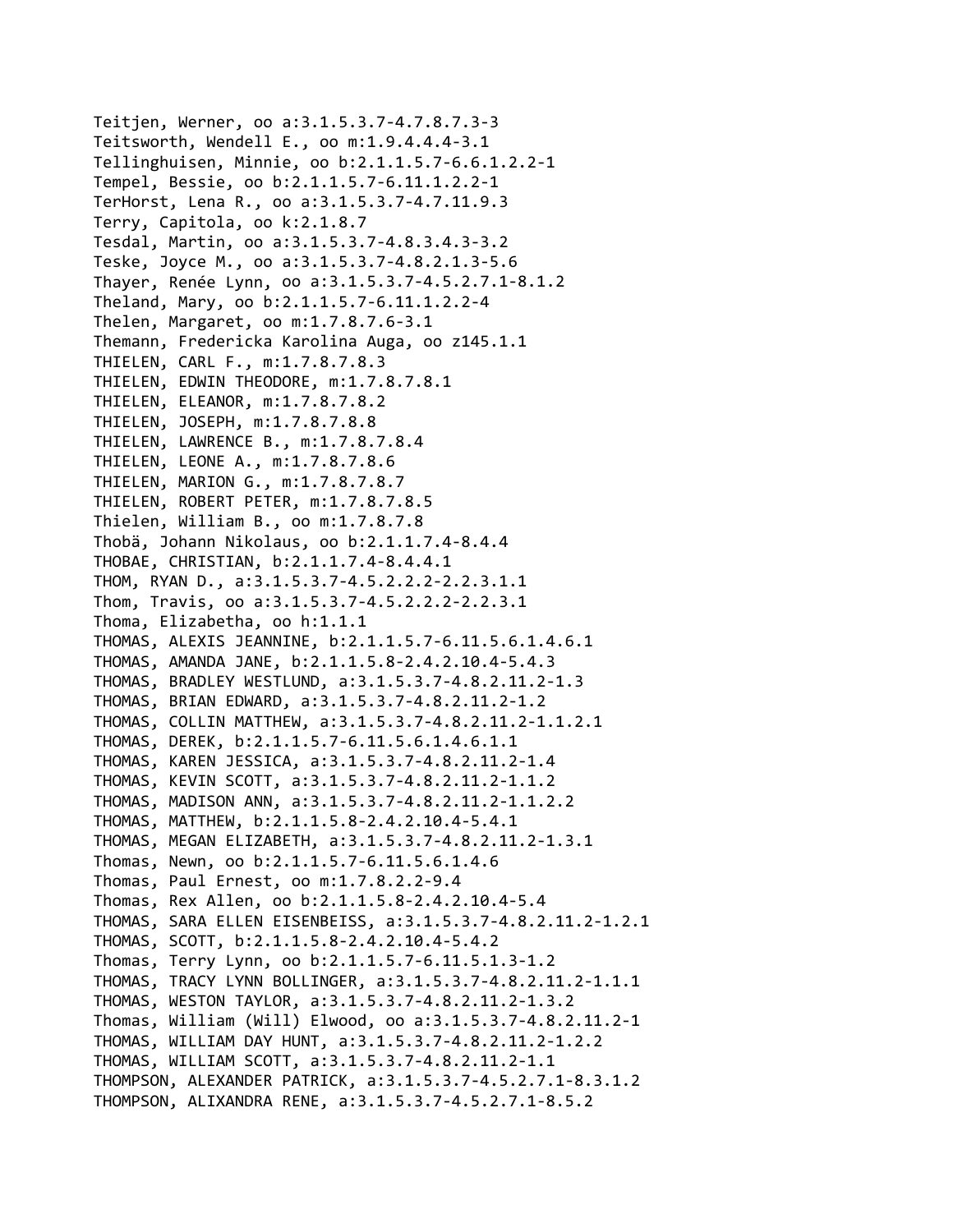```
THOMPSON, AUSTEN, a:3.1.5.3.7‐4.5.2.7.1‐8.5.3
Thompson, Barbara, oo a:3.1.5.3.7‐4.5.2.2.1‐3.1.1
THOMPSON, BROOKE ANNE, a:3.1.5.3.7‐4.5.2.7.1‐8.5.1
Thompson, Carol, oo k:2.1.8.6.2‐7
THOMPSON, CASSANDRA JANE, a:3.1.5.3.7‐4.5.2.7.1‐8.3.4
THOMPSON, ELEANOR E., w:1.4.6.2
Thompson, Franklin (Francis), oo w:1.4.6
THOMPSON, JAMES ALEXANDER, w:1.4.6.3.2
THOMPSON, JAMES LOVELL, a:3.1.5.3.7‐4.5.2.7.1‐8.3.3
THOMPSON, JAMES PATRICK, a:3.1.5.3.7‐4.5.2.7.1‐8.3
THOMPSON, JAMES, w:1.4.6.1
THOMPSON, JOHN JACOB, a:3.1.5.3.7‐4.5.2.7.1‐8.1.2
THOMPSON, JOSEPH EDWIN, a:3.1.5.3.7‐4.5.2.7.1‐8.4
THOMPSON, JOSHUA LAWRENCE, a:3.1.5.3.7‐4.5.2.7.1‐8.3.1
THOMPSON, LAURA MAY, w:1.4.6.3.4
Thompson, Lawrence (Larry), oo a:3.1.5.3.7‐4.5.2.7.1‐8
THOMPSON, LAWRENCE JACOB (JAKE), a:3.1.5.3.7‐4.5.2.7.1‐8.1
THOMPSON, LEWIS HENRY, a:3.1.5.3.7‐4.5.2.7.1‐8.5
THOMPSON, LILLIAN ROYER, w:1.4.6.3.3
Thompson, Mary Lou, oo f:7.6.2.3
THOMPSON, MARY, w:1.4.6.4
THOMPSON, MATTHEW KRIS, a:3.1.5.3.7‐4.5.2.7.1‐8.3.2
THOMPSON, MICHAEL ANTHONY, a:3.1.5.3.7‐4.5.2.7.1‐8.2
THOMPSON, SAMUEL WOOLISON, w:1.4.6.3
THOMPSON, SAMUEL WOOLISON, w:1.4.6.3.1
THOMPSON, TATEM GRACE, a:3.1.5.3.7‐4.5.2.7.1‐8.3.1.3
THOMPSON, TRACY ANN, a:3.1.5.3.7‐4.5.2.7.1‐8.1.1
Thompson, William H., oo m:1.9.4.11.1‐5
Thoreson, Allen, oo a:3.1.5.3.7‐4.8.6.7.11‐1
THORESON, ANDREW ALLEN, a:3.1.5.3.7‐4.8.6.7.11‐1.2
THORESON, ANGELA MARIE, a:3.1.5.3.7‐4.8.6.7.11‐1.1
THORSON, AMBER, a:3.1.5.3.7‐4.8.6.7.9‐2.1.2
Thorson, Randy, oo a:3.1.5.3.7‐4.8.6.7.9‐2.1
THORSON, SHANNON, a:3.1.5.3.7‐4.8.6.7.9‐2.1.1
Thowe, Sophia Louisa, oo b:2.1.1.5.7‐4.5
Tiefel, Elmo E., oo m:1.7.8.2.8‐4
Tiffany, Kenneth, oo a:3.1.5.3.7‐4.5.2.2.2‐2.2.1
Tillett, Betty, oo k:2.1.8.7.3‐4
TILLMAN, BRIAN KENT, m:1.5.2.2.2‐11.1.2.1
Tillman, David Kent, oo m:1.5.2.2.2‐11.1.2
TILLMAN, IAN FRANCIS, m:1.5.2.2.2‐11.1.2.1.2
TILLMAN, SAWYER JAMES, m:1.5.2.2.2‐11.1.2.1.1
Timmer, Dolores A., oo m:1.5.2.2.2‐1.3.2
Tinsley, David P., oo k:2.1.8.6.2‐8.2
TINSLEY, KAREN, a:3.1.5.3.7‐4.8.2.9.3‐1.2
TINSLEY, KATIE, a:3.1.5.3.7‐4.8.2.9.3‐1.3.2
TINSLEY, KELLY, a:3.1.5.3.7‐4.8.2.9.3‐1.3.1
TINSLEY, KENNETH (KENNY) WILLIAM, a:3.1.5.3.7‐4.8.2.9.3‐1.3
TINSLEY, ROBERTA (SCRAP), a:3.1.5.3.7‐4.8.2.9.3‐1.1
Tippe, Wilhelmine, oo a:3.1.5.3.7‐4.8.2.4.4
```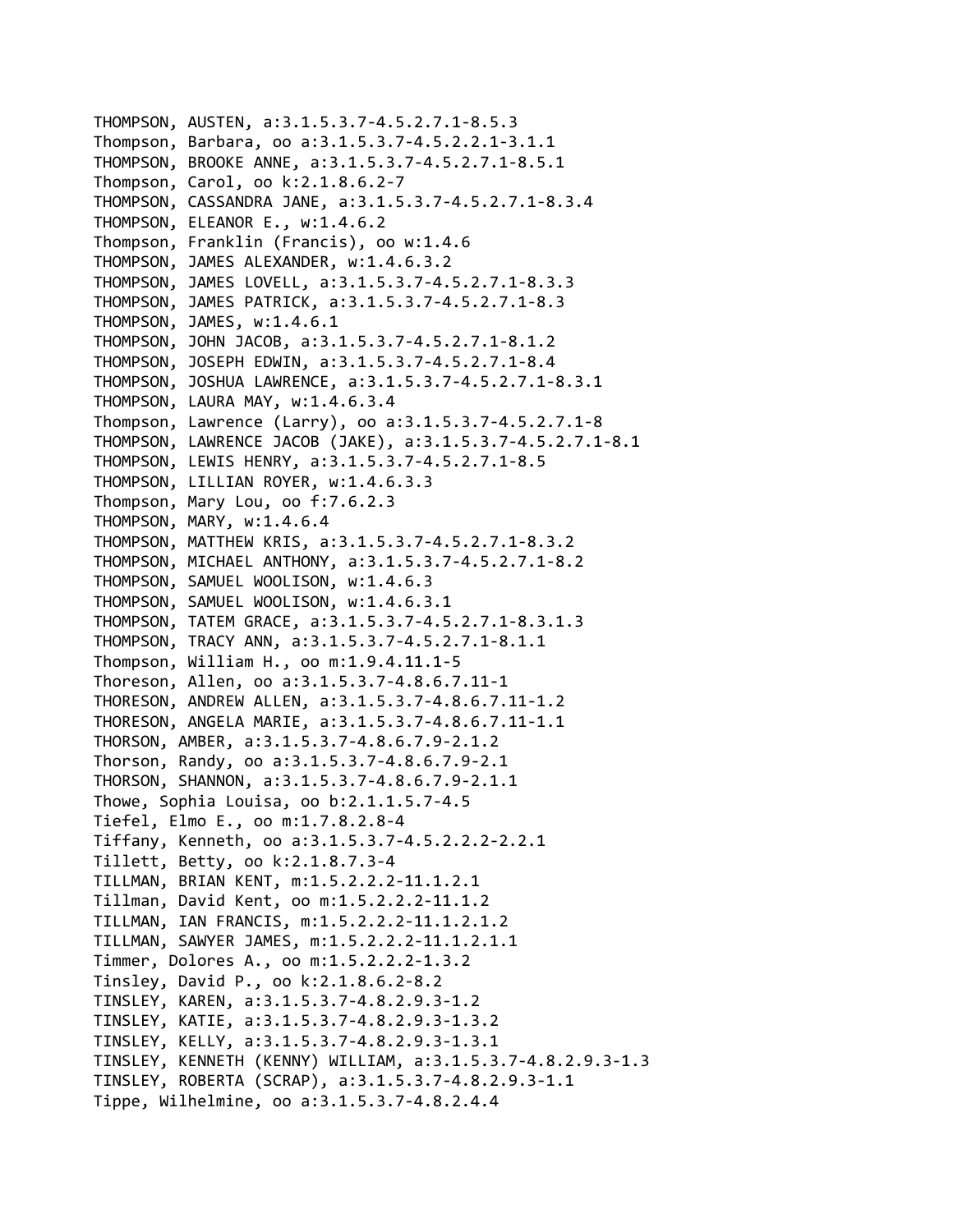Tipton, David, oo b:2.1.1.5.7‐6.6.8 Tipton, Douglas Earl, oo m:1.9.4.9.1‐7.1 TIPTON, ELIZABETH, b:2.1.1.5.7‐6.6.8.2 TIPTON, GEORGE, b:2.1.1.5.7‐6.6.8.5 TIPTON, HATTIE, b:2.1.1.5.7‐6.6.8.4 TIPTON, MARY, b:2.1.1.5.7‐6.6.8.3 TIPTON, WILLIAM R., b:2.1.1.5.7‐6.6.8.1 Tisher, Deanne, oo b:2.1.1.5.8‐2.4.2.10.2‐3.1.1 TISON, AMANDA DAWN, b:2.1.1.5.8‐2.4.2.10.2‐3.1.1.1 TISON, BRIAN LEE, b:2.1.1.5.8‐2.4.2.10.2‐3.1.2 TISON, CINDY JEAN, b:2.1.1.5.8‐2.4.2.10.2‐3.1.3 TISON, DAWN MARNIA, b:2.1.1.5.8‐2.4.2.10.2‐3.1.4 TISON, ERIN ELIZABETH, b:2.1.1.5.8‐2.4.2.10.2‐3.1.5 TISON, KENNETH ALLEN, b:2.1.1.5.8‐2.4.2.10.2‐3.1.1 Tison, Kenneth Frank, oo b:2.1.1.5.8‐2.4.2.10.2‐3.1 TISSOT, CELIA, x:1.3.1.6.5‐7.1 Tissot, Emanuel Louis Paul, oo x:1.3.1.6.5‐7 TISSOT, FLORIAN, x:1.3.1.6.5‐7.3 TISSOT, GHISLAIN, x:1.3.1.6.5‐7.2 Tkach, Nona Hellen, oo e:2.2 Tobä, Louise, oo b:2.1.1.5.7‐13.3.4 Tolares, Anna, oo a:3.1.5 Tomlin, Janet, oo k:2.1.8.5.2‐4.2 TONKOVICH, ADAM RONALD, x:1.3.1.6.13‐4.3 Tonkovich, Matthew, oo x:1.3.1.6.13‐4 TONKOVICH, TIMOTHY M., x:1.3.1.6.13‐4.2 Tony, Mary Ellen, oo b:2.1.1.5.7‐6.6.4.3.1 Torpen, Tashel Rene, oo a:3.1.5.3.7‐4.8.2.1.3‐6.4.1 Torres, Kristy Lynn Wicks, oo b:2.1.1.5.8‐2.4.2.11.2‐1.2 Towle, Patricia Lea, oo a:3.1.5.3.7‐4.8.6.6.4‐2.2 Townsend, Jessie Augusta, oo m:1.5.2.1.1‐1.9 Trabucato, Anne Marie, oo b:2.1.1.1.6‐9.2.9.3.1‐3 Tracy, Robert, oo n:1.2.2.9.3 Trageser, Dieter, oo x:1.3.1.6.12‐1 TRAGESER, TANIA, x:1.3.1.6.12‐1.1 TRAMNITZKE, ARNOLD, a:3.1.5.3.7‐4.7.8.7.2‐1 Tramnitzke, Oskar, oo a:3.1.5.3.7‐4.7.8.7.2 Traner., Warren, oo n:1.2.3.3.2 Trautman, Angeline Louise, oo m:1.5.2.2.2‐5.2 Trautz, Ida, oo a:3.1.5.3.7‐4.8.2.4.2‐8 Traylor, Pamela Sue, oo b:2.1.1.5.7‐6.11.5.5.3‐1.3 Traylor, Pamela Sue, oo b:2.1.1.5.7‐6.11.5.5.3‐1.3 TREADWELL, ROBERT LOUIS, e:2.1.1.4.3 Treadwell, Robert Taylor, oo e:2.1.1.4 TREADWELL, TAYLOR NICHOLE, e:2.1.1.4.1 TREADWELL, TRACY LOUISE, e:2.1.1.4.2 TREFZ, HARLIN J., a:3.1.5.3.7‐4.5.2.7.5‐3.1 Trefz, Henry William, oo a:3.1.5.3.7‐4.5.2.7.5‐3 Trefz, Martha M., oo a:3.1.5.3.7‐4.5.2.7.1‐5 Treß, Thomas, oo m:1.5.3.3.3‐6.3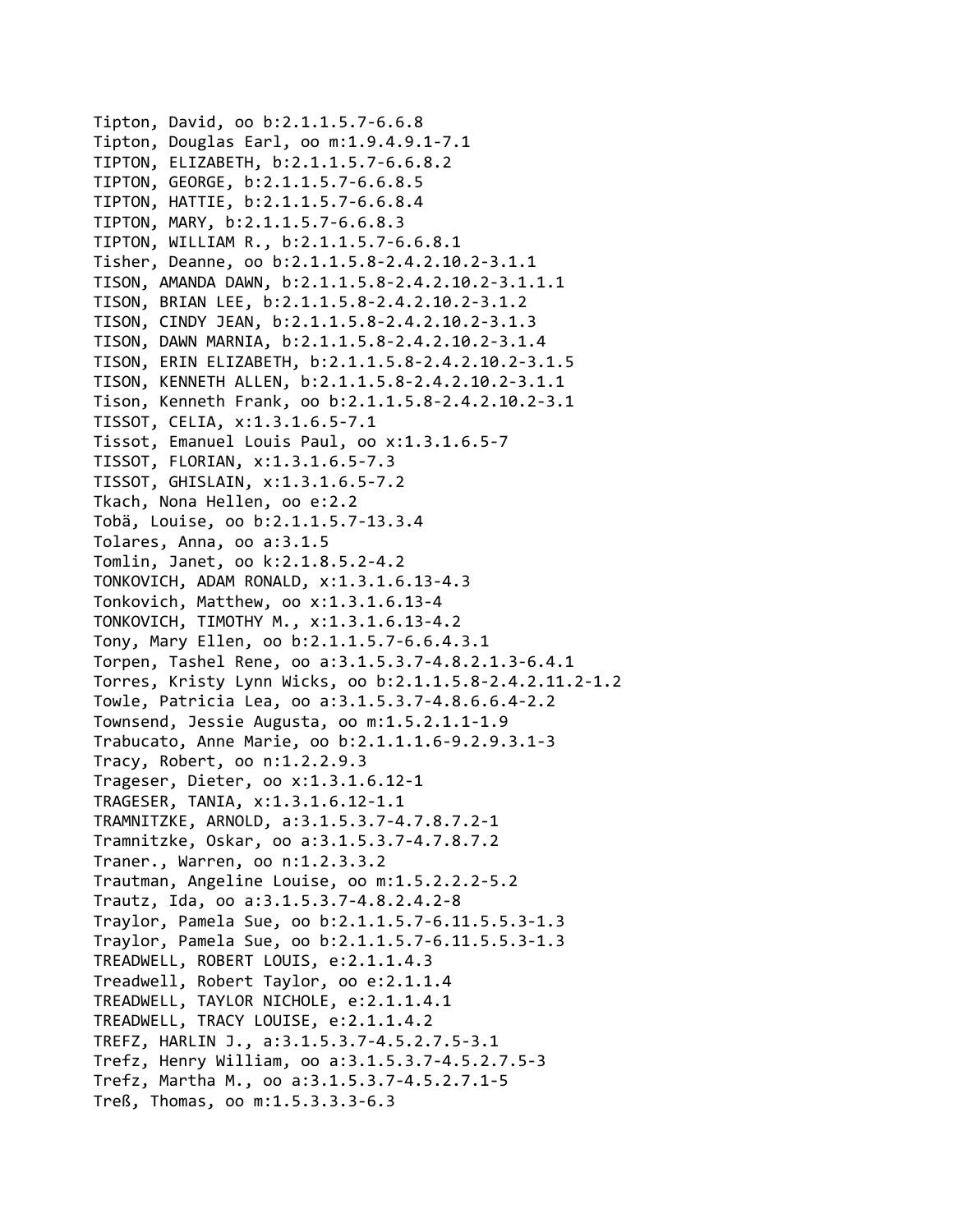TREUER, CASSANDRA RENEE, x:1.3.1.6.13‐2.3.1 Treuer, Scott Charles, oo x:1.3.1.6.13‐2.3 Trick, Johannes, oo a:2.1.2.1 TRINKNER, CORINNA, a:3.1.5.3.7‐4.7.8.6.4‐3.1 Trinkner, Horst, oo a:3.1.5.3.7‐4.7.8.6.4‐3 TRINKNER, TANJA, a:3.1.5.3.7‐4.7.8.6.4‐3.2 Troelsen, Marvin Edwin, oo b:2.1.1.5.7‐6.6.1.2.2‐4.3 Troestler, Albert Joseph, oo m:1.7.8.8.5‐4.1 Troike, Eleanore, oo a:3.1.5.3.7‐4.5.2.7.2‐9 Troxell, Max, oo b:2.1.1.5.7‐6.6.1.2.1.1 Troy, Vernon, oo a:3.1.5.3.7‐4.8.3.4.2‐2 Trusty, Waymon Dale, oo m:1.5.2.1.4‐1.5.5 Trzynka, Charleen, oo a:3.1.5.3.7‐4.7.2.4.8‐1.1 Tsar, Andrey, oo a:3.1.5.3.7‐4.3.2.1.6‐2.1 TSAR, YURIY, a:3.1.5.3.7‐4.3.2.1.6‐2.1.1 TSAR, YUSTINA, a:3.1.5.3.7‐4.3.2.1.6‐2.1.2 Tschorum, Johann, oo a:3.1.5.3.7‐4.7.6.11.1 TSVETKOVSKAYA, ANNA, a:3.1.5.3.7‐4.3.2.5.2‐3.1 TSVETKOVSKAYA, MARIA, a:3.1.5.3.7‐4.3.2.5.2‐3.3 TSVETKOVSKAYA, VERONIKA, a:3.1.5.3.7‐4.3.2.5.2‐3.2 TSVETKOVSKY, DMITRIY IGOREVICH, a:3.1.5.3.7‐4.3.2.5.2‐3.1.1 Tsvetkovsky, Yuriy, oo a:3.1.5.3.7‐4.3.2.5.2‐3 TUBANDT, CATHERINE DELORES, a:3.1.5.3.7‐4.8.3.4.3‐4 Tubandt, Fritz (Fred), oo a:3.1.5.3.7‐4.8.3.4.3 TUBANDT, JULIUS M., a:3.1.5.3.7‐4.8.3.4.3‐3 TUBANDT, KATHERINE, a:3.1.5.3.7‐4.8.3.4.3‐2.1 TUBANDT, MARY LOUISE, a:3.1.5.3.7‐4.8.3.4.3‐1 TUBANDT, PAUL M., a:3.1.5.3.7‐4.8.3.4.3‐2 Tuck, John William, oo k:2.1.8.3.2‐3.4 Tuffley, Bob, oo a:3.1.5.3.7‐4.8.3.4.6 Tuffo, Teresa (Terri) L., oo a:3.1.5.3.7‐4.5.2.7.1‐8.1 TUNSKI, MARIA, a:3.1.5.3.7‐4.7.2.5.8‐1 Tunski, Peter, oo a:3.1.5.3.7‐4.7.2.5.8 TUPPER, ELIZABETH, b:2.1.1.5.8‐2.4.2.12.1‐2.2.2 TUPPER, EMILY, b:2.1.1.5.8‐2.4.2.12.1‐2.2.3 Tupper, John Borden (Jack), oo b:2.1.1.5.8‐2.4.2.12.1‐2.2 TURNEY, JEAN MARIE, b:2.1.1.5.7‐6.11.9.2.1 Turney, Robert, oo b:2.1.1.5.7‐6.11.9.2 Turnquist, Richard, oo b:2.1.1.5.7‐6.6.6.3.2‐2 Tutter, Freda, oo k:2.1.8.6.7 Tweedy, Harrell Emmett, oo k:2.1.8.7.5‐1.2 TWEEDY, MICHAEL ANDREW, k:2.1.8.7.5‐1.2.2 TWEEDY, ROBERT EDWARD, k:2.1.8.7.5‐1.2.1 TWELLMAN, BRANDY, b:2.1.1.5.8‐2.4.2.10.5‐2.1.2 TWELLMAN, GABRIEL, b:2.1.1.5.8‐2.4.2.10.5‐2.1.1 Twellman, George, oo b:2.1.1.5.8‐2.4.2.10.5‐2.1 TWELLMAN, WADE, b:2.1.1.5.8‐2.4.2.10.5‐2.1.3 Tyrell, Dick, oo a:3.1.5.3.7‐4.5.2.7.10‐9 Uding, Caroline Christine, oo m:1.5.2.1.5‐6.2 Uhl, Elisabetha, oo m:1.9.2.7.2‐2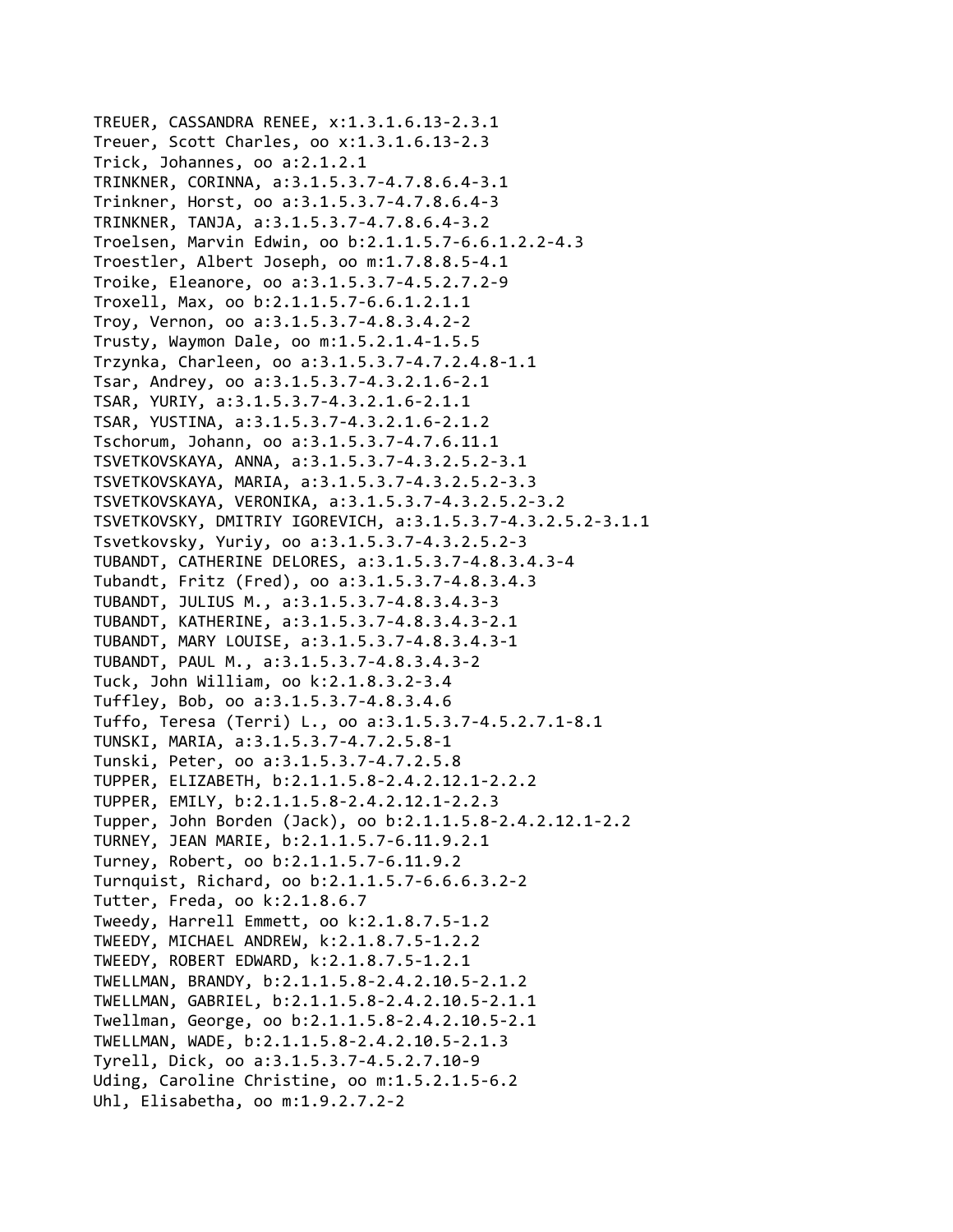Uhl, Maria Anna, oo m:1.7.1.10.2 Uhl, Theresia, oo m:1.9.3.7.7 Uhlich, Jakob, oo a:3.1.5.3.7‐4.7.11.6.3 Ullom, ?, oo b:2.1.1.5.7‐6.11.9.2.1 ULLSPERGER, LEONARD JOHN, m:1.7.8.8.2‐4.4.1 Ullsperger, Leonard Theodore, oo m:1.7.8.8.2‐4.4 ULLSPERGER, NORMAN, m:1.7.8.8.2‐4.4.3 ULLSPERGER, RONALD R., m:1.7.8.8.2‐4.4.2 Ulmer, Wilbert, oo a:3.1.5.3.7‐4.8.6.7.4‐2 Ulrich, ?, oo y:1.4.3.8.3‐11.1.3.4 Ulrich, Anna Maria Apollonia, oo b:2.1.1.5.7‐13 Ulrich, Anna Maria Margaretha, oo b:2.1.1.5.7‐6 Ulrich, Christina Katharina, oo b:2.1.1.7.4‐7 ULRICH, FRIEDRICH ALEXIUS HEINRICH, z145.1.4 Ulrich, Friedrich Andreas Georg Ludwig, oo z145.1 ULRICH, FRIEDRICH ANDREAS, z145.1.2 ULRICH, GEORG JOSEPH, z145.1.1 ULRICH, JOHAN NICOLAUS PHILIP HEINRICH, z145.1.5 Ulrich, Johann Georg, oo z155.1 Ulrich, John Aug, oo m:1.5.2.2.2‐7.8 ULRICH, JOHN JOSEPH, m:1.5.2.2.2‐7.8.2 Ulrich, Karolina, oo b:2.1.1.5.7‐2.4 Ulrich, Ludwig, oo b:2.1.1.7.4‐2.2.1.4 ULRICH, MARY ELIZABETH, m:1.5.2.2.2‐7.8.1 Ulrich, Sophia Luisa, oo b:2.1.1.5.7‐13.9.4 Ulrich, Sophia Maria Elisabetha, oo b:2.1.1.7.4‐8 ULRICH, WILHELM CHRISTIAN, z145.1.6 ULRICH, WILHELMINA KATHERINA, z145.1.3 ULVESTAD, CORY ALAN, b:2.1.1.5.7‐6.11.5.6.1.3.2.2 ULVESTAD, DENNIS ALLEN, b:2.1.1.5.7‐6.11.5.6.1.3.2 ULVESTAD, JENNY MARIE, b:2.1.1.5.7‐6.11.5.6.1.3.2.1 ULVESTAD, MARILYN BETH, b:2.1.1.5.7‐6.11.5.6.1.3.4 ULVESTAD, SONIA ANN, b:2.1.1.5.7‐6.11.5.6.1.3.3 ULVESTAD, VICKY LEE, b:2.1.1.5.7‐6.11.5.6.1.3.1 ULVESTAD, VICTOR BERT, b:2.1.1.5.7‐6.11.5.6.1.3.5 Ulvestad, Victor, oo b:2.1.1.5.7‐6.11.5.6.1.3 Umbach, Heinz, oo a:3.1.5.3.7‐4.7.4.1.2‐5.1 Umlauf, Elisabetha, oo b:2.1.1.7.4‐5.6 Umlauf, Peter, oo b:2.1.1.5.7‐13.3.6.1 Umstead, Kenneth, oo w:9.6.2.1.5‐2 Unruh, Magdalena, oo a:3.1.5.3.7‐4.5.2.6.5 Unser, Helga, oo y:1.4.3.8.3‐11.3.5.3 Unterkofler, Elisabetha Katharina, oo a:3.1.5.3.7‐4.5 Unverricht, Jochen, oo a:3.1.5.3.7‐4.7.8.6.5‐3 UNVERRICHT, PETER, a:3.1.5.3.7‐4.7.8.6.5‐3.1 UNVERRICHT, RALF, a:3.1.5.3.7‐4.7.8.6.5‐3.2 UPTAIN, HEATHER KAREN, a:3.1.5.3.7‐4.8.2.8.2‐1.1.1.1 Uptain, Howard, oo a:3.1.5.3.7‐4.8.2.8.2‐1.1.1 Urban, Florence Adeline Louise, oo m:1.7.8.2.5‐4.2 Ursalov, Artur, oo a:3.1.5.3.7‐4.3.2.5.4‐2.1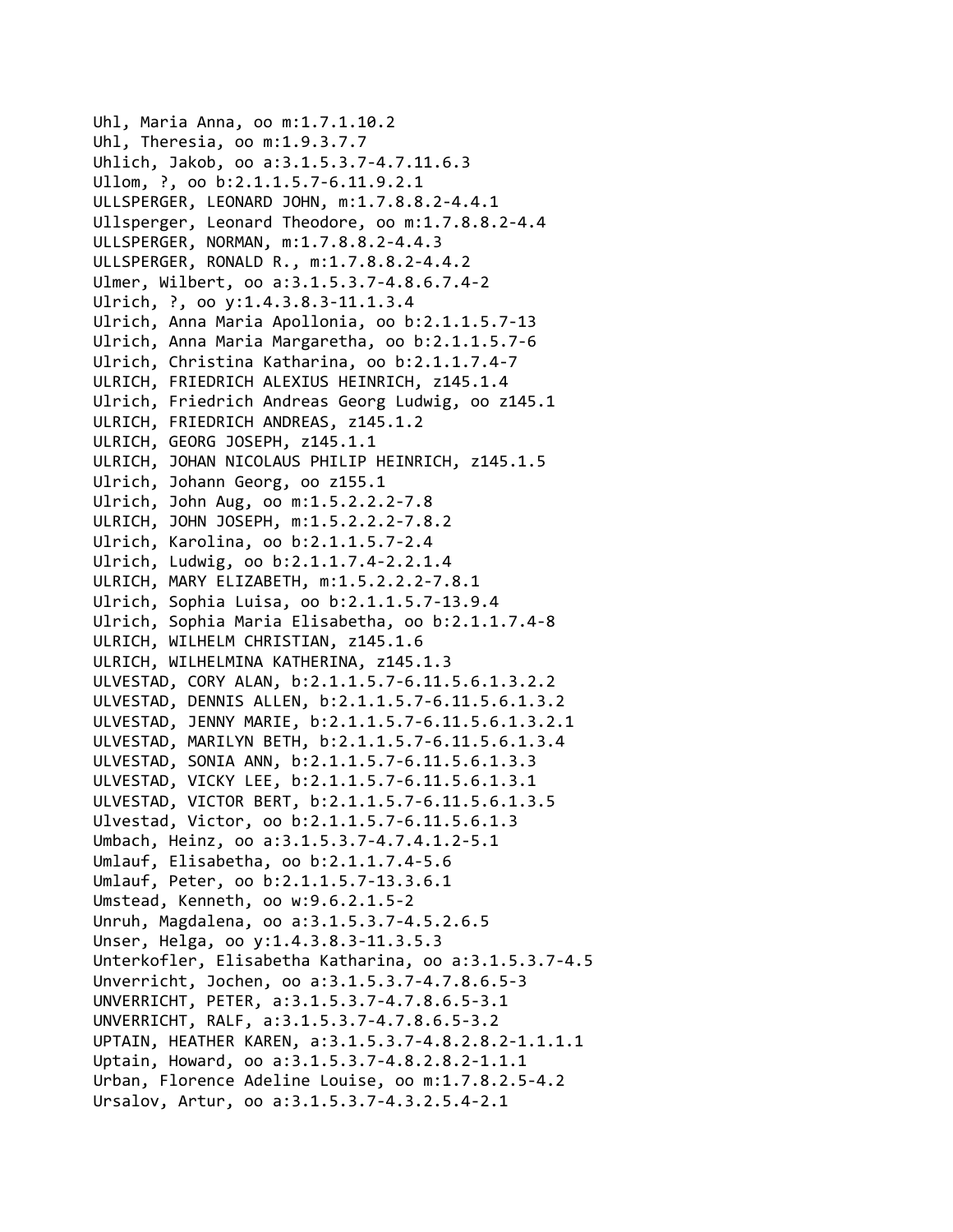```
URSALOV, NIKITA, a:3.1.5.3.7‐4.3.2.5.4‐2.1.1
Ußling, Doris, oo a:3.1.5.3.7‐4.7.8.6.2‐2
UTECHT, MAGGIE ELIZABETH, a:3.1.5.3.7‐4.5.2.7.5‐4.3.2
Utecht, Mark Stephen, oo a:3.1.5.3.7‐4.5.2.7.5‐4.3
UTECHT, SETH JOHN, a:3.1.5.3.7‐4.5.2.7.5‐4.3.1
Uthof, Gerlinde, oo a:3.1.5.3.7‐4.7.4.3.3‐4.2
Vail, Cheryl, oo k:2.1.8.7.2‐2.1
Vakulenko, Petr, oo a:3.1.5.3.7‐4.3.2.1.1‐1
Valdes, Thomas, oo b:2.1.1.5.8‐2.4.2.11.1‐3.4
Van, ?, oo a:3.1.5.3.7‐4.8.3.4.6
VANBOCKEL, COURTNEY LYNN, a:3.1.5.3.7‐4.5.2.7.5‐4.1.1
VanBockel, Neil R., oo a:3.1.5.3.7‐4.5.2.7.5‐4.1
VANBOCKEL, RYAN RICHARD, a:3.1.5.3.7‐4.5.2.7.5‐4.1.2
VANCE, BRUCE, f:5.3.4
Vance, Charles, oo f:5.3
VANCE, HOWARD, f:5.3.2
VANCE, JANE, f:5.3.1
VANCE, JOAN, f:5.3.5
VANCE, NELSON, f:5.3.3
VANCONETT, CHRISTOPHER MICHAEL, f:7.4.2.4.1
VANCONETT, ERIC THOMAS, f:7.4.2.4.2
VanConett, Michael Allen, oo f:7.4.2.4
VANCONETT, RICHARD MICHAEL, f:7.4.2.4.2‐1
VANCONETT, SHAWN PATRICK, f:7.4.2.4.3
Vanderkracht, Wilhelmina Albertina, oo a:2.1.7.1.5‐2.7.1.1.1
VanDyke, Glen, oo b:2.1.1.5.7‐6.6.7.4.6
Vaness, John, oo a:3.1.5.3.7‐4.8.6.1.13
VanMeter, Cornelia (Bobbie), oo b:2.1.1.5.8‐2.4.2.10.5
Vasey, Robert Francis, oo m:1.7.8.7.4‐4.2
Vaughan, Walter, oo a:3.1.5.3.7‐4.5.2.7.1‐7
Vaughn, Charles, oo a:3.1.5.3.7‐4.5.2.6.9‐6
VEITH, ANNA M., m:1.5.2.1.8‐1.4
VEITH, ELIZABETH (LIZZIE) P., m:1.5.2.1.8‐1.3
VEITH, IRENE C., m:1.5.2.1.8‐1.7
VEITH, JOSEPH M., m:1.5.2.1.8‐1
VEITH, JULIANA MARIE, m:1.5.2.1.8‐1.6
VEITH, KATHARINE (KATIE) M., m:1.5.2.1.8‐1.1
Veith, Richard, oo m:1.5.2.1.8
VEITH, ROSINA, m:1.5.2.1.8‐1.2
VEITH, SOPHIA T., m:1.5.2.1.8‐1.5
Vernon, James William (Bill), oo b:2.1.1.5.8‐2.4.2.10.4
Vespie, Elsie L., oo b:2.1.1.5.7‐6.6.1.2.2‐3.1
VESSELLS, ANNIE IRENE, m:1.6.1.1.1‐5.10
VESSELLS, AUGUSTUS (GUS), m:1.6.1.1.1‐5.7
VESSELLS, BARBARA LOREAN, m:1.6.1.1.1‐4.5
VESSELLS, BARNEY J., m:1.6.1.1.1‐6.3
Vessells, Benjamin, oo m:1.6.1.1.1‐6
VESSELLS, CATHERINE EVALINE, m:1.6.1.1.1‐1.2
Vessells, Charles Joseph, oo m:1.6.1.1.1‐5
VESSELLS, CHARLES WILLIAM, m:1.6.1.1.1‐5.6
```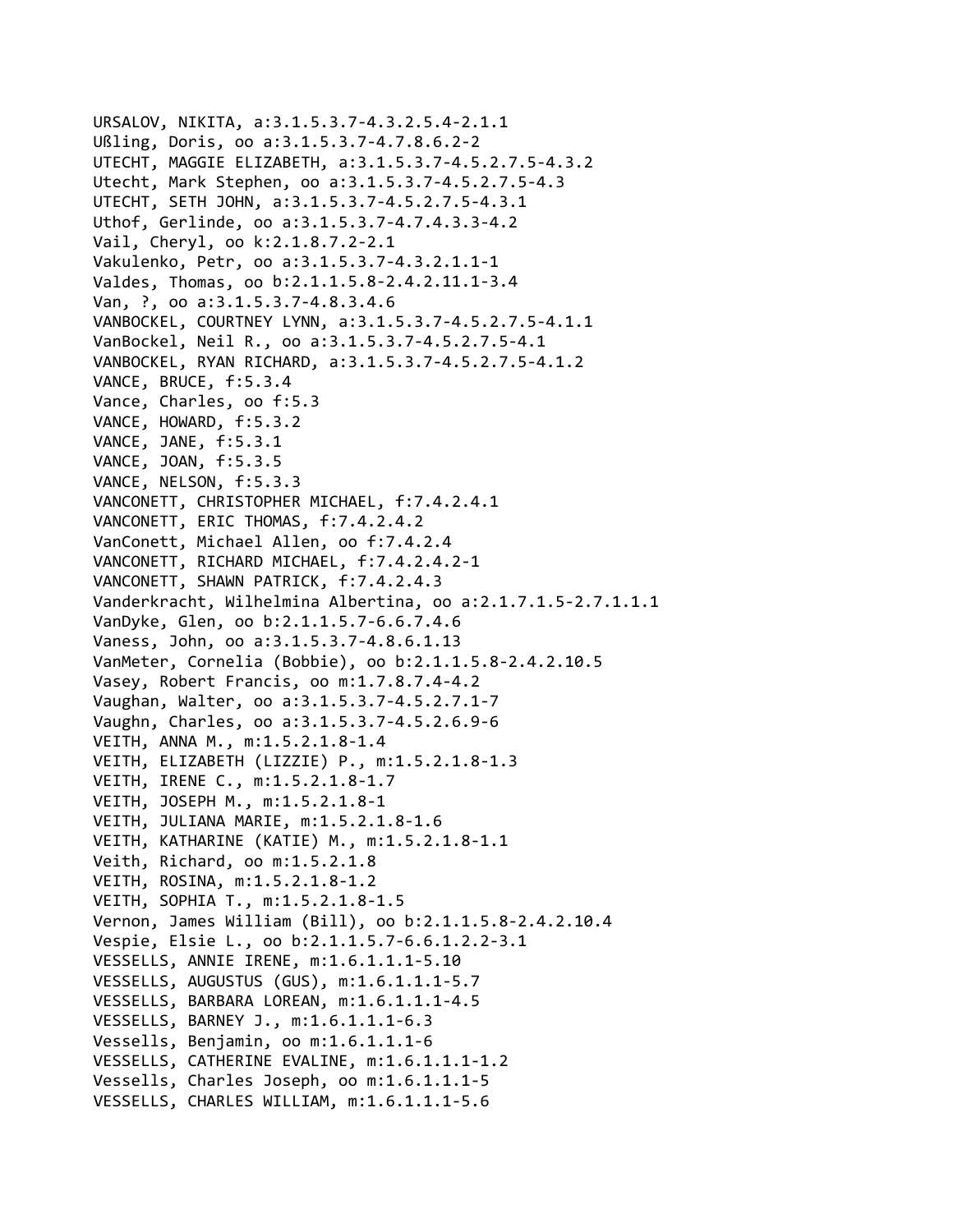VESSELLS, EMMA C., m:1.6.1.1.1‐1.5 VESSELLS, FREDERICK FELIX, m:1.6.1.1.1‐1.8 VESSELLS, HATTIE MATILDA, m:1.6.1.1.1‐6.4 VESSELLS, HELENA ELENORA, m:1.6.1.1.1‐6.1 VESSELLS, JAMES L., m:1.6.1.1.1‐4.8 VESSELLS, JESSE EDWARD, m:1.6.1.1.1‐4.6 VESSELLS, JOSEPH B., m:1.6.1.1.1‐5.11 VESSELLS, JOSEPH E., m:1.6.1.1.1‐5.4 VESSELLS, JOSEPH KENRICK, m:1.6.1.1.1‐4.7 VESSELLS, JOSEPH LEONARD, m:1.6.1.1.1‐6.7 VESSELLS, LENA BERNADINE, m:1.6.1.1.1‐1.7 VESSELLS, LEO BENJAMIN, m:1.6.1.1.1‐6.5 VESSELLS, LOUIS EMIL, m:1.6.1.1.1‐1.1 VESSELLS, MARIA (DOLLIE) MELANIE, m:1.6.1.1.1‐4.4 VESSELLS, MARIA MARIANETTA, m:1.6.1.1.1‐6.2 Vessells, Martin VanBuren, oo m:1.6.1.1.1‐1 VESSELLS, MARY (CARRIE) CARRIE, m:1.6.1.1.1‐5.8 VESSELLS, MARY (ELIZABETH) ELIZABETH, m:1.6.1.1.1‐5.1 VESSELLS, MARY (ELLEN) ELLEN, m:1.6.1.1.1‐5.2 VESSELLS, MARY (MARIE) MARIE, m:1.6.1.1.1‐5.9 VESSELLS, MARY ADELINE CATHERINE, m:1.6.1.1.1‐4.3 VESSELLS, MARY CHRISTINE, m:1.6.1.1.1‐6.6 VESSELLS, MARY EVALINE, m:1.6.1.1.1‐5.3 VESSELLS, MARY IDA, m:1.6.1.1.1‐5.5 VESSELLS, NETTIE E., m:1.6.1.1.1‐1.10 VESSELLS, OTTO L., m:1.6.1.1.1‐1.11 VESSELLS, PAULINE CAROLINE, m:1.6.1.1.1‐1.6 VESSELLS, PHILLIP JACOB, m:1.6.1.1.1‐1.9 VESSELLS, RICHARD BERNARD, m:1.6.1.1.1‐1.3 VESSELLS, ROSA CHRISTINA, m:1.6.1.1.1‐4.1 VESSELLS, SOPHIA VICTORIA, m:1.6.1.1.1‐1.4 VESSELLS, THOMAS JOHN, m:1.6.1.1.1‐5.12 VESSELLS, URSULA MARY, m:1.6.1.1.1‐6.8 VESSELLS, VALENTINE BUNKARD, m:1.6.1.1.1‐4.2 Vessells, Valentine, oo m:1.6.1.1.1‐4 Vessels, Alfred E., oo m:1.6.1.1.1‐4.1 Vetchorek, Ervin, oo m:1.6.1.1.1‐5.9 Vetter, Franz Josef, oo m:1.9.2.3.2‐6.3 VETTER, MARTIN JOSEF, m:1.9.2.3.2‐6.3.4 VETTER, RITA, m:1.9.2.3.2‐6.3.3 VETTER, ROLAND, m:1.9.2.3.2‐6.3.5 VETTER, URSULA WALLBURGA, m:1.9.2.3.2‐6.3.2 Vetter, Werner Albert, oo m:1.7.1.8.1‐1.3.7 VEZINA, AMANDA RAE, k:2.1.8.7.3‐1.2.1 Vezina, Raymond John, oo k:2.1.8.7.3‐1.2 VICKMAN, MICHAEL TODD, a:3.1.5.3.7‐4.8.2.9.3‐1.2.2 VICKMAN, THOMAS (ZACH) ZACHARY, a:3.1.5.3.7‐4.8.2.9.3‐1.2.1 Vickman, Tom, oo a:3.1.5.3.7‐4.8.2.9.3‐1.2 Vieman, Shirley, oo a:3.1.5.3.7‐4.8.2.12.1‐2 Vierke, Brian, oo f:7.4.6.2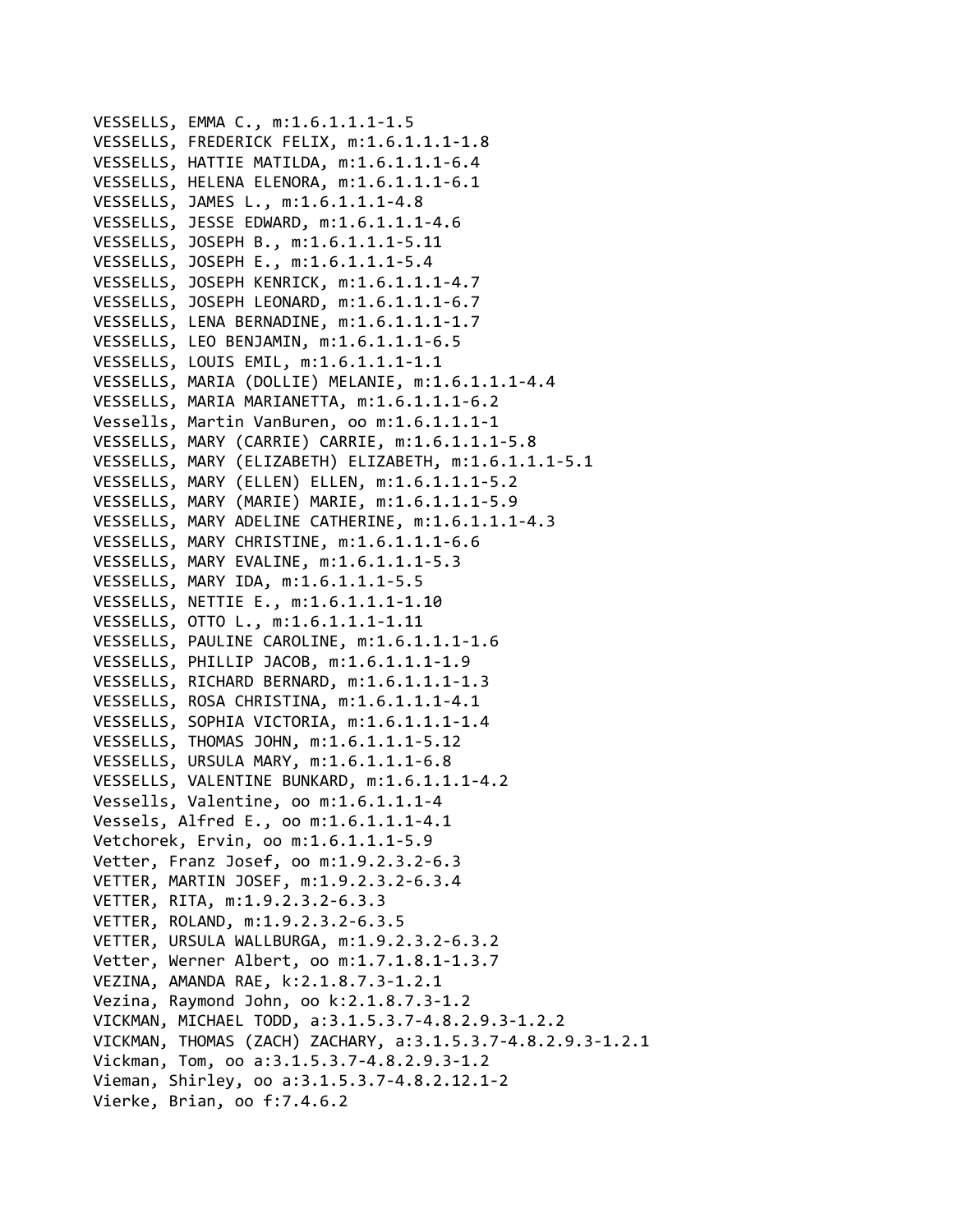Vilhauer, Eugene, oo a:3.1.5.3.7‐4.5.2.2.9‐2 Villmer, Katharina, oo z241.1 VINT, CECILIA (CICI), a:3.1.5.3.7‐4.8.2.9.3‐1.1.2 Vint, Robert (Bing), oo a:3.1.5.3.7‐4.8.2.9.3‐1.1 VINT, RONNA, a:3.1.5.3.7‐4.8.2.9.3‐1.1.1 VINT, ROSS (ELI) ELIAS, a:3.1.5.3.7‐4.8.2.9.3‐1.1.3 Viox, Catharine Fiox, oo m:1.6.1 Visger, Irene Lucille, oo f:7.4 Vitale, Lois C., oo m:1.5.2.2.2‐1.8.2 Viviano, Joseph Ghio, oo m:1.5.2.2.2‐7.9.2 Vix, Albert, oo a:3.1.5.3.7‐4.7.4.3.3‐7 Vix, Bertha, oo a:3.1.5.3.7‐4.7.11.6.1 Vix, Christian, oo a:3.1.5.3.7‐4.7.6.4 VIX, ELSE, a:3.1.5.3.7‐4.7.4.3.3‐2.1 VIX, HELENA, a:3.1.5.3.7‐4.7.6.4.1 VIX, HERBERT, a:3.1.5.3.7‐4.7.4.3.3‐2.4 VIX, LUISE, a:3.1.5.3.7‐4.7.4.3.3‐2.2 VIX, MARIA, a:3.1.5.3.7‐4.7.4.3.3‐2.5 VIX, OLGA, a:3.1.5.3.7‐4.7.4.3.3‐2.3 Vix, Otto, oo a:3.1.5.3.7‐4.7.4.3.3‐2 VIX, WILFRED, a:3.1.5.3.7‐4.7.4.3.3‐2.6 Voegle, Fred, oo a:3.1.5.3.7‐4.8.2.8.4 Vogelbacher, Bernhard, oo m:1.9.3.7.7‐6.3 Vogel‐Kresse, Elisabeth, oo b:2.1.1.1.4‐1.6.5.4.5‐1.1 Vogelsang, Vernice Alvina, oo m:1.5.2.1.5‐3.4 Vogt, Hermann, oo m:1.7.10.8.3‐5.1 Vogt, Klara, oo m:1.7.3.3.5‐2.2 Vogt, Lillian, oo c:1.4 Volk, Jeffrey Wayne, oo k:2.1.8.7.2‐1.1.2 Völk, Joachim Michael, oo a:2.1.7.1.5‐2.7.1.1.1‐4.2 Volk, Margarete, oo y:1.4.3.8.3‐11.3 Vollmer, Josef, oo m:1.7.3.3.1‐1.3 VONAU, ANITA, x:1.3.1.6.6‐1.2 VONAU, GERALD, x:1.3.1.6.6‐1.1 Vonau, Joerg, oo x:1.3.1.6.6‐1.2 Vonau, Josef, oo x:1.3.1.6.6 VONAU, JOSEF, x:1.3.1.6.6‐1 Vonau, Rosina (Rosi), oo x:1.3.1.6.8 Voss, Anna Maria, oo b:2.1.1.5.4‐2.1.1.13 Voss, Tom, oo b:2.1.1.5.8‐2.4.2.5.2‐3.2.3 VOSS, ZACKARY, b:2.1.1.5.8‐2.4.2.5.2‐3.2.3.1 Vrano, Anastasia, oo m:1.7.8.8.1 Vrano, Josephine, oo m:1.7.8.8.1 Wachlin, Ruth M., oo b:2.1.1.5.7‐6.11.4.2.7 Wack, Sophia, oo m:1.5.11.9.3‐1 WACKER, ERIKA THERESIA, m:1.9.3.7.7‐6.2 WACKER, ERNST HEINRICH, m:1.9.3.7.7‐6.1 Wacker, Eugen, oo m:1.9.3.7.7‐6 WACKER, HEINRICH PIUS, m:1.9.3.7.7‐6.4 Wacker, Heinrich Pius, oo m:1.9.11.10.2‐4.2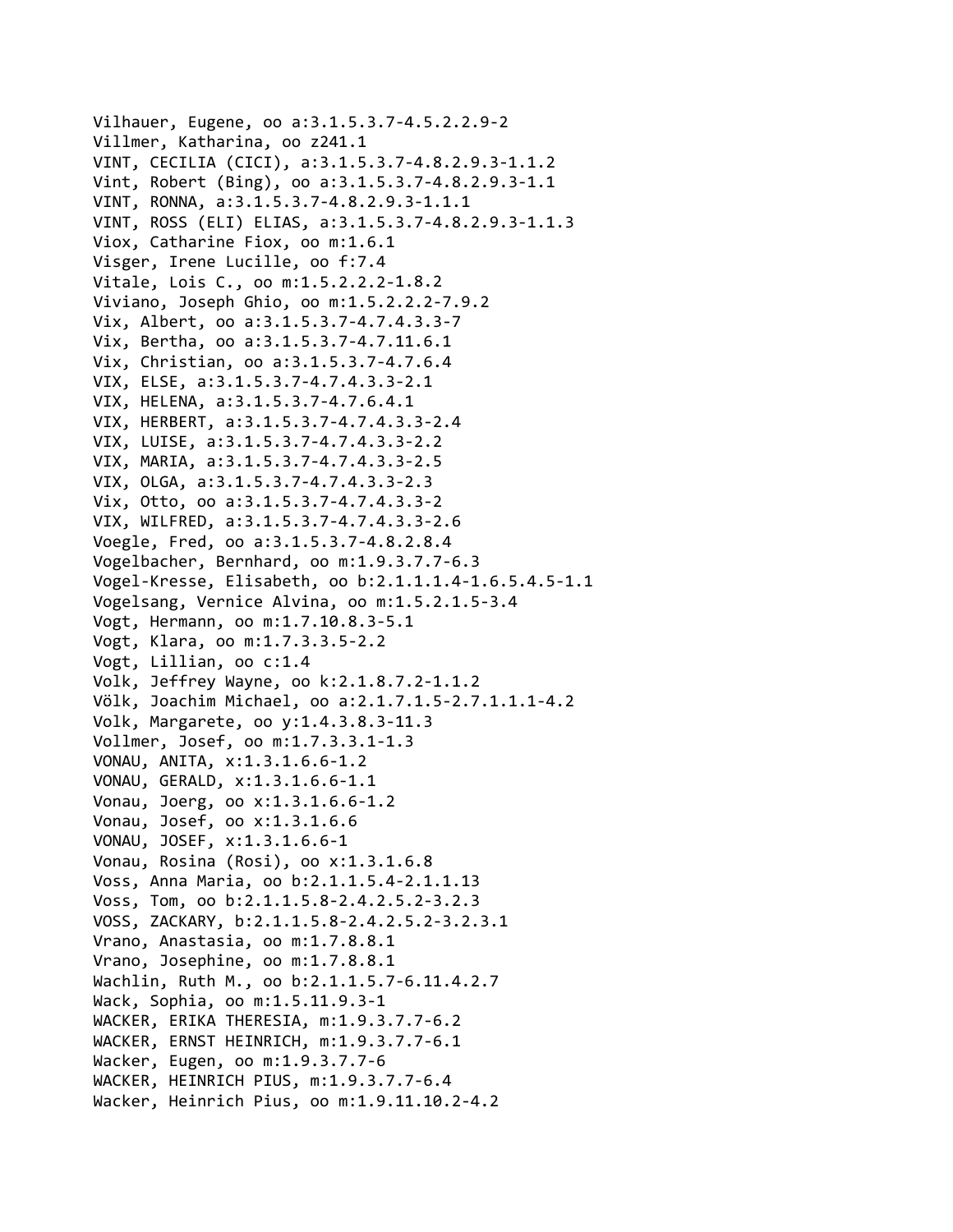```
WACKER, MARIA KLARA, m:1.9.3.7.7‐6.5
WACKER, RITA EMMA, m:1.9.3.7.7‐6.3
WACKER, TRAUDA IRMINA, m:1.9.3.7.7‐6.6
Waddy, Karl A., oo k:2.1.8.7.3‐4.4
WADDY, KLINTON M., k:2.1.8.7.3‐4.4.1
WADDY, KOREY A., k:2.1.8.7.3‐4.4.2
Wäger, Johannes, oo z86
Wagner, ?, oo z24.2.1.4
Wagner, Anna Barbara Magdalena, oo b:2.1.1.5.2
Wagner, Anna Frieda, oo a:2.1.7.1.5‐2.7.1.3.5
Wagner, Anna Margarethe, oo y:1.3.1.1
WAGNER, CHRISTINA, a:3.1.5.3.7‐4.8.2.4.2‐5
Wagner, Elsa, oo z122.1
WAGNER, ERICH, a:3.1.5.3.7‐4.8.2.4.2‐4.3
WAGNER, GEORG ADAM, b:2.1.1.1.6‐9.2.2.3
Wagner, Georg Adam, oo b:2.1.1.1.6‐9.2.2
WAGNER, GEORG ANDREAS, b:2.1.1.5.7‐13.8.1
Wagner, Georg Friedrich, oo b:2.1.1.5.7‐13.8
WAGNER, GOTTLIEB, a:3.1.5.3.7‐4.8.2.4.2‐7
WAGNER, GUSTAV, a:3.1.5.3.7‐4.8.2.4.2‐3
WAGNER, GUSTAV, a:3.1.5.3.7‐4.8.2.4.2‐8.6
Wagner, Gustav, oo a:3.1.5.3.7‐4.8.2.4.2
WAGNER, HANNELORE, a:3.1.5.3.7‐4.8.2.4.2‐7.1
WAGNER, HERTHA, a:3.1.5.3.7‐4.8.2.4.2‐4.1
WAGNER, HILDA, a:3.1.5.3.7‐4.8.2.4.2‐4.2
WAGNER, HILDA, a:3.1.5.3.7‐4.8.2.4.2‐8.1
WAGNER, JAKOB, a:3.1.5.3.7‐4.8.2.4.2‐4
Wagner, Johann Andreas, oo b:2.1.1.7.3‐6.5
WAGNER, JOHANN FRIEDRICH, b:2.1.1.5.3‐3
WAGNER, JOHANN HEINRICH, b:2.1.1.5.3‐2
WAGNER, JOHANN JOST, b:2.1.1.5.3‐1
Wagner, Johann Michael, oo z84
Wagner, Johann Michale, oo b:2.1.1.5.3
WAGNER, JOHANN NIKOLAUS, b:2.1.1.1.6‐9.2.2.5
WAGNER, JOSEPH, a:3.1.5.3.7‐4.8.2.4.2‐9
WAGNER, KAROLINA, a:3.1.5.3.7‐4.8.2.4.2‐1
WAGNER, KAROLINA, b:2.1.1.5.7‐13.8.3
Wagner, Katharina Elisabetha, oo b:2.1.1.7.4‐8.4
WAGNER, KATHARINA LUISA, b:2.1.1.1.6‐9.2.2.1
WAGNER, KATHARINA, b:2.1.1.1.6‐9.2.2.2
WAGNER, KATHARINA, b:2.1.1.5.7‐13.8.2
Wagner, Katharina, oo b:2.1.1.1.4‐1.6
WAGNER, LOUISA (MARIA), b:2.1.1.1.6‐9.2.2.6
WAGNER, LOUISA MARIA, b:2.1.1.1.6‐9.2.2.4
Wagner, Maria Christiana, oo b:2.1.1.7.3‐6
Wagner, Maria Elisabeth, oo b:2.1.1.5.4‐11
WAGNER, MARIA ELISABETHA, b:2.1.1.5.3‐4
Wagner, Maria Katharina, oo b:2.1.1.7.4‐2.9.4
WAGNER, MARIA, b:2.1.1.5.7‐13.8.4
Wagner, Maria, oo b:2.1.1.7.4‐7.8.4.2
```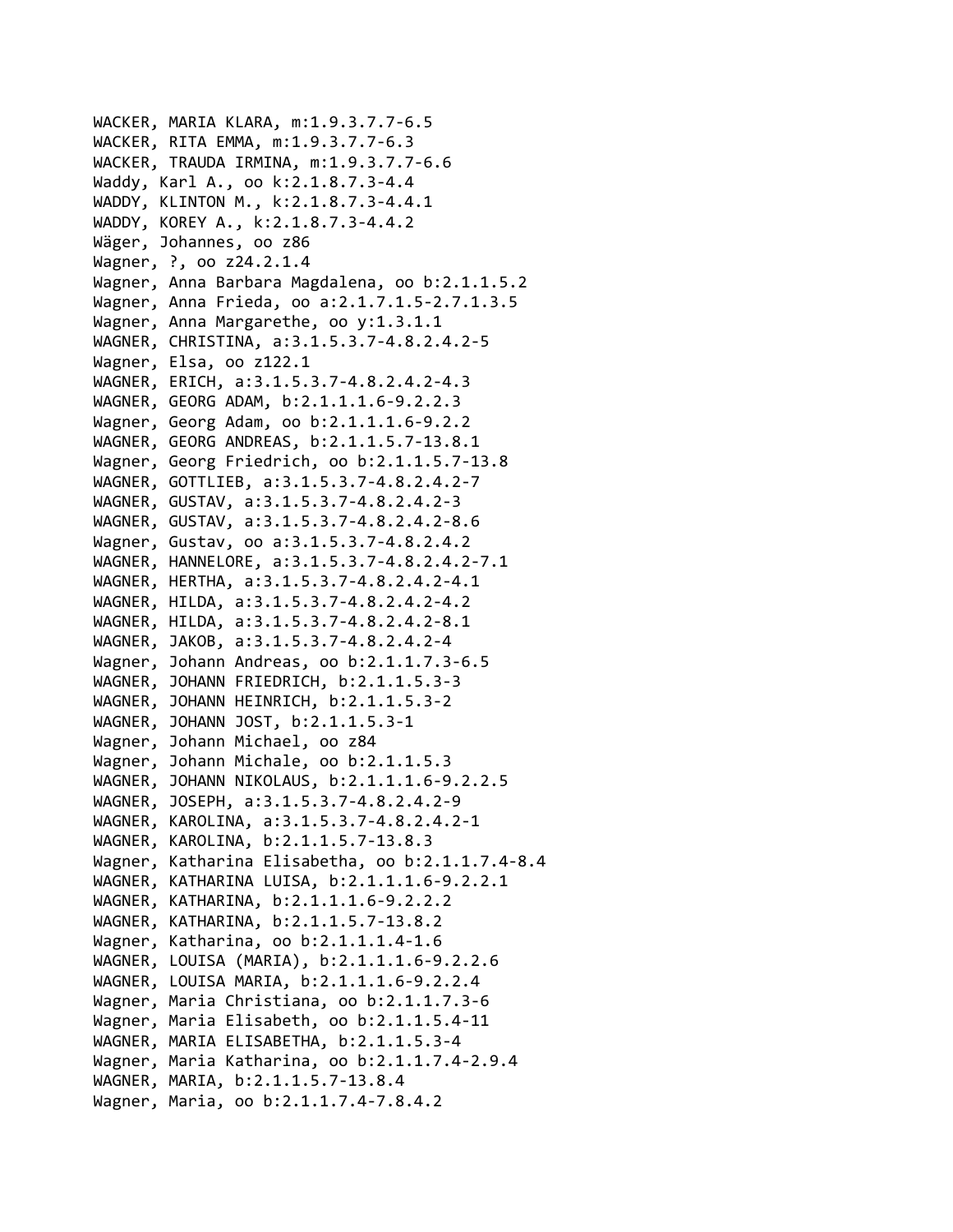```
Wagner, Mary Joe, oo a:3.1.5.3.7‐4.5.2.7.1‐8.4
Wagner, Mary, oo w:5
WAGNER, OLGA, a:3.1.5.3.7‐4.8.2.4.2‐8.5
WAGNER, REINHOLD, a:3.1.5.3.7‐4.8.2.4.2‐6.1
WAGNER, REINHOLD, a:3.1.5.3.7‐4.8.2.4.2‐8
WAGNER, RENATE, a:3.1.5.3.7‐4.8.2.4.2‐8.4
WAGNER, THEODOR, a:3.1.5.3.7‐4.8.2.4.2‐6
WAGNER, WALTRAUT, a:3.1.5.3.7‐4.8.2.4.2‐8.3
WAGNER, WILHELM, a:3.1.5.3.7‐4.8.2.4.2‐8.2
Wagner, Wilhelm, oo b:2.1.1.7.4‐2.4.1.2.8
WAGNER, WILHELMINA, a:3.1.5.3.7‐4.8.2.4.2‐2
WAHL, ADAM, a:3.1.5.3.7‐4.7.2.1.7
WAHL, CATHARINA, a:3.1.5.3.7‐4.7.6.3.1
Wahl, Christian Jr., oo a:3.1.5.3.7‐4.7.2.9.3
WAHL, DAVID, a:3.1.5.3.7‐4.7.6.3.5
WAHL, EDUARD, a:3.1.5.3.7‐4.7.6.3.2
WAHL, EDUARD, a:3.1.5.3.7‐4.7.6.3.6
WAHL, ELISABETHA, a:3.1.5.3.7‐4.7.2.1.4
WAHL, HEINRICH, a:3.1.5.3.7‐4.7.6.3.3
WAHL, HELENA, a:3.1.5.3.7‐4.7.6.3.7
Wahl, Janet Ruby, oo f:7.4.1.1
WAHL, JOHANN, a:3.1.5.3.7‐4.7.2.1.1
Wahl, Johann, oo a:3.1.5.3.7‐4.7.2.1
Wahl, Karl, oo a:3.1.5.3.7‐4.7.6.3
WAHL, KATHARINA, a:3.1.5.3.7‐4.7.2.1.3
Wahl, Katharina, oo a:3.1.5.3.7‐4.7.4.1
Wahl, Katharina, oo a:3.1.5.3.7‐4.7.4.3
Wahl, Lydia, oo a:3.1.5.3.7‐4.7.4.3.3
WAHL, MAGDALENA, a:3.1.5.3.7‐4.7.2.1.5
WAHL, MAGDALENA, a:3.1.5.3.7‐4.7.6.3.9
Wahl, Magdalena, oo a:3.1.5.3.7‐4.7.7.2
WAHL, MARGARETHA, a:3.1.5.3.7‐4.7.2.1.6
WAHL, MARIA, a:3.1.5.3.7‐4.7.2.1.9
WAHL, MATHILDE, a:3.1.5.3.7‐4.7.6.3.4
WAHL, PAULINA, a:3.1.5.3.7‐4.7.6.3.8
WAHL, PAULINE, a:3.1.5.3.7‐4.7.2.1.11
WAHL, REGINA, a:3.1.5.3.7‐4.7.2.1.10
Wahl, Robert, oo a:3.1.5.3.7‐4.7.11.6.10
WAHL, ROSINA, a:3.1.5.3.7‐4.7.2.1.8
WAHL, RUDOLF, a:3.1.5.3.7‐4.7.2.1.13
WAHL, WILHELM KERENSKI, a:3.1.5.3.7‐4.7.2.1.12
WAHL, WILHELMINE, a:3.1.5.3.7‐4.7.2.1.2
Wahler, Herbert, oo a:3.1.5.3.7‐4.7.11.6.5
WAHN, CLAUDIA ANITA, x:1.3.1.6.10‐2.2
WAHN, HANS HARALD, x:1.3.1.6.10‐2.1
WAHN, IRMGARD, x:1.3.1.6.10‐3
Wahn, Johann, oo x:1.3.1.6.10
WAHN, JOHANN, x:1.3.1.6.10‐2
WAHN, KATHARINA, x:1.3.1.6.10‐1
Waidler, Friederike Rosine, oo a:2.1.2.10.6‐4.5
```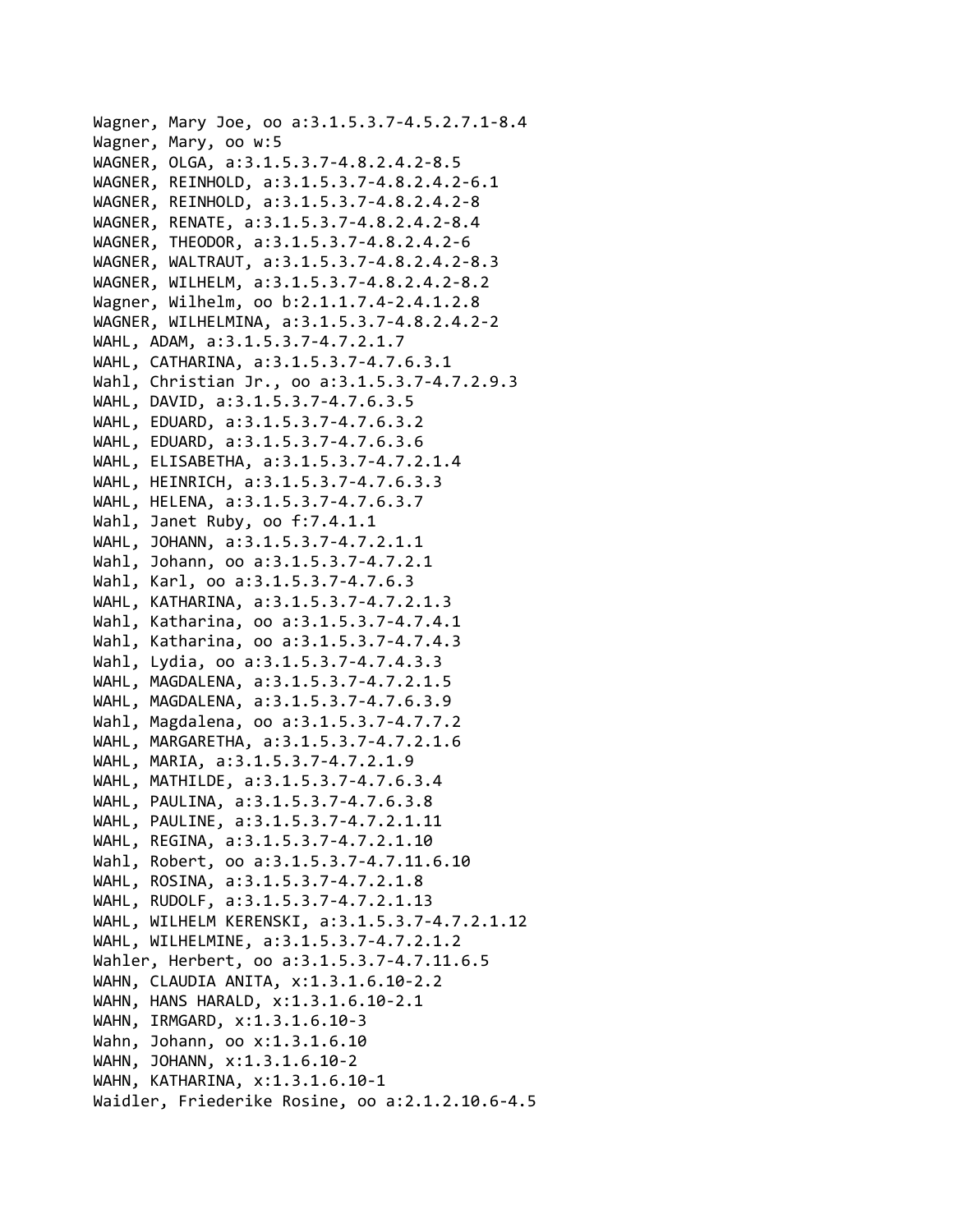```
Waite, Steven Mark, oo a:3.1.5.3.7‐4.5.2.7.10‐4.4
WALBURN, ALICE BELLE, b:2.1.1.5.7‐6.11.5.4.1
WALBURN, HUGH F., b:2.1.1.5.7‐6.11.5.4.2
Walburn, Jacob Henry (Harry), oo b:2.1.1.5.7‐6.11.5.4
WALBURN, MABEL MARIE, b:2.1.1.5.7‐6.11.5.4.3
WALBURN, MARGARET EVALYN, b:2.1.1.5.7‐6.11.5.4.4
WALBURN, MYLES, b:2.1.1.5.7‐6.11.5.4.2.2
WALBURN, OLIVE, b:2.1.1.5.7‐6.11.5.4.2.1
Waldo, Sharon Diane, oo a:3.1.5.3.7‐4.8.6.6.6‐2
WALKER, ALBERT FRED, a:3.1.5.3.7‐4.5.2.7.10‐3.3
WALKER, ANGELA FAITH, a:3.1.5.3.7‐4.5.2.7.10‐3.2.7
WALKER, DANEITTA RENAE, a:3.1.5.3.7‐4.5.2.7.10‐3.2.1
WALKER, EDDY (COOKIE) ELEANORA, a:3.1.5.3.7‐4.5.2.7.10‐3.1
Walker, Edmond (Eddie) Troy, oo a:3.1.5.3.7‐4.5.2.7.10‐3
Walker, Ethel Larene, oo m:1.9.5.6.4‐6
Walker, Frances W., oo m:1.9.4.9.5‐3
Walker, Helen M., oo a:3.1.5.3.7‐4.5.2.7.10‐3.3
Walker, Janet K., oo a:3.1.5.3.7‐4.5.2.7.10‐3.3
WALKER, JANETTE DEE, a:3.1.5.3.7‐4.5.2.7.10‐3.2.2
WALKER, JON KELBY, a:3.1.5.3.7‐4.5.2.7.10‐3.2.4
Walker, June, oo b:2.1.1.5.7‐6.6.7.1.6
WALKER, KATHINE HELEN, a:3.1.5.3.7‐4.5.2.7.10‐3.5
WALKER, KELLY RAE, a:3.1.5.3.7‐4.5.2.7.10‐3.4.1
WALKER, MADELYN MARIE, a:3.1.5.3.7‐4.5.2.7.10‐3.2.3.1
WALKER, MELISSA ANN, a:3.1.5.3.7‐4.5.2.7.10‐3.2.6
WALKER, ROBERT DEAN, a:3.1.5.3.7‐4.5.2.7.10‐3.2.3.2
WALKER, ROBERT KIRK, a:3.1.5.3.7‐4.5.2.7.10‐3.2
WALKER, ROBERT TROY, a:3.1.5.3.7‐4.5.2.7.10‐3.2.3
WALKER, SAVANNAH JANETTE, a:3.1.5.3.7‐4.5.2.7.10‐3.2.4.1
WALKER, SHERI MARIE, a:3.1.5.3.7‐4.5.2.7.10‐3.3.1
WALKER, SUSANNA LYNN, a:3.1.5.3.7‐4.5.2.7.10‐3.2.5
WALKER, WALKER JAY LEE RAY, a:3.1.5.3.7‐4.5.2.7.10‐3.4
Wallace, Julie Ann, oo a:3.1.5.3.7‐4.8.2.11.9‐3.1
Wallace, Margaret, oo m:1.9.4.11.3
WALLINGER, TIM LEN, a:3.1.5.3.7‐4.5.2.7.10‐12.2.1
Wallinger, Tim, oo a:3.1.5.3.7‐4.5.2.7.10‐12.2
WALLINGER, TOM JAY, a:3.1.5.3.7‐4.5.2.7.10‐12.2.2
WALLIS, DEWEY, b:2.1.1.5.7‐6.11.4.4.4
WALLIS, IVAN WESLEY, b:2.1.1.5.7‐6.11.4.4.6
WALLIS, MERLE EVERT, b:2.1.1.5.7‐6.11.4.4.5
WALLIS, RALPH CARL, b:2.1.1.5.7‐6.11.4.4.3
WALLIS, ROBERT EUGENE (BUD) JR., b:2.1.1.5.7‐6.11.4.4.2
Wallis, Robert Gladwyn, oo b:2.1.1.5.7‐6.11.4.4
WALLIS, RUTH, b:2.1.1.5.7‐6.11.4.4.1
Walliser, Marie, oo a:2.1.7.3.1‐1.1.1.1.3‐2
Walls, Hazel C., oo m:1.5.2.1.2‐2.6.2
WALSH, BASIL, n:1.2.10.2
WALSH, ELEANOR, n:1.2.10.9
Walsh, Etha Margaret, oo m:1.5.2.1.4‐1.4
WALSH, EUGENE, n:1.2.10.11
```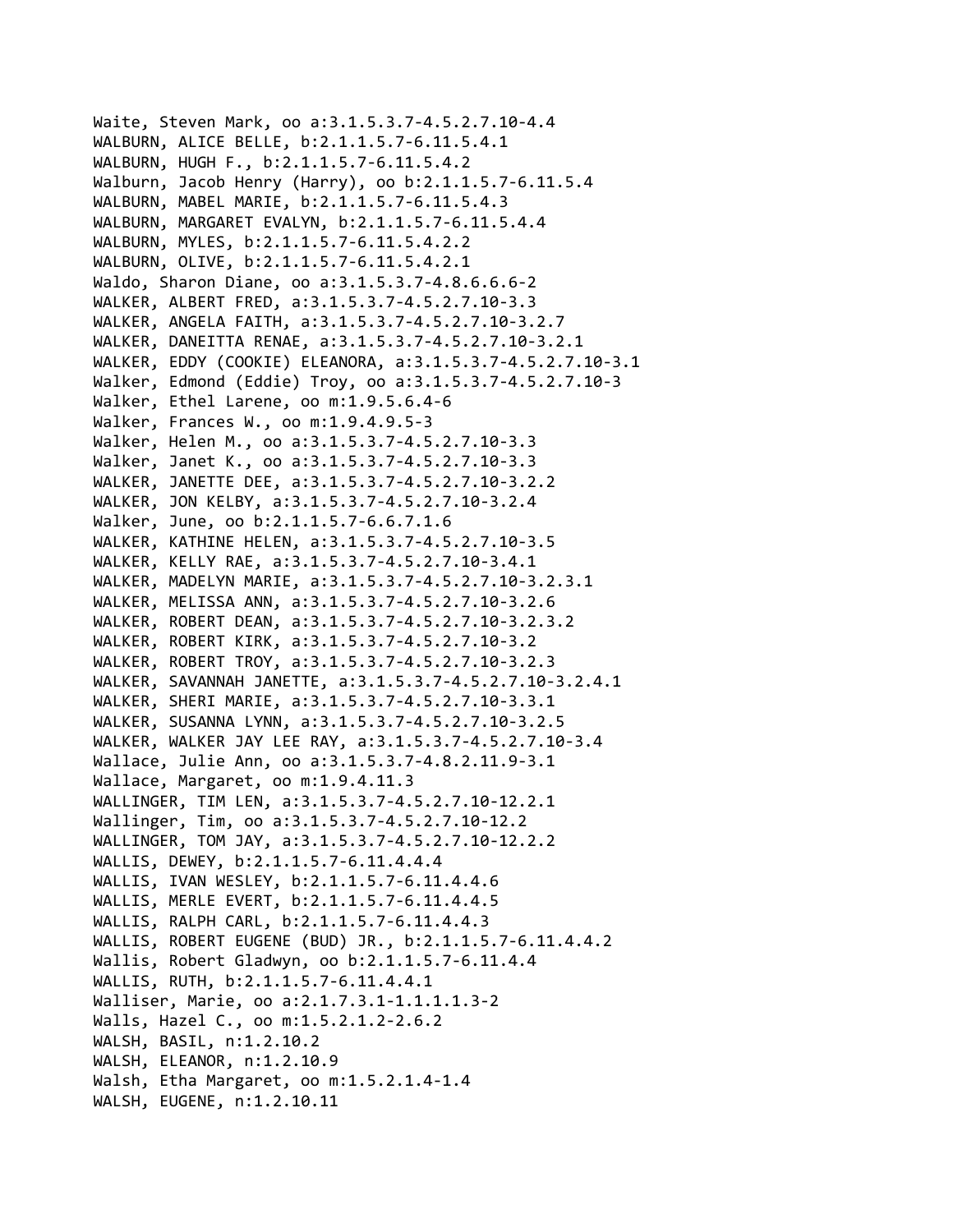WALSH, FRANK, n:1.2.10.6 WALSH, GILBERT, n:1.2.10.7 Walsh, J.T., oo n:1.2.10 Walsh, Joseph, oo n:1.2.10 Walsh, Joseph, oo z239 WALSH, LAN PANYA, k:2.1.8.7.2‐1.1.1 WALSH, LEONARD, n:1.2.10.5 WALSH, LOUIS, n:1.2.10.10 Walsh, Madiline, oo n:1.2.2.1 WALSH, MARY BEATRICE, n:1.2.10.8 WALSH, MEAGAN KAY, k:2.1.8.7.2‐1.1.3 WALSH, MICHAEL LYNN, k:2.1.8.7.2‐1.2 WALSH, MICHELLE GAOKEAW, k:2.1.8.7.2‐1.1.2 WALSH, RACHEL, n:1.2.10.4 WALSH, ROSEALEE, n:1.2.10.3 WALSH, SHAYNEY KIRSTIN, k:2.1.8.7.2‐1.1.1.2 Walsh, William Clarke, oo k:2.1.8.7.2‐1 WALSH, WILLIAM FRANCIS, k:2.1.8.7.2‐1.1 Walski, Judy, oo n:1.2.8.5.4 Walter, Chris, oo a:3.1.5.3.7‐4.5.2.7.10‐4.3.1 Walter, Dorothea Katharina, oo b:2.1.1.7.4‐2.4.7.8 WALTER, KRISTIN, a:3.1.5.3.7‐4.5.2.7.10‐4.3.1.1 Walter, Rudolf, oo m:1.7.1.2.3‐3.1 Walters, Oscar, oo z255.2.1 Walters, Roseanna, oo b:2.1.1.5.7‐6.11 WALTH, CATHARINA, a:3.1.5.3.7‐4.8.6.1.1 WALTH, CHRISTINA, a:3.1.5.3.7‐4.8.6.1.5 WALTH, CHRISTINA, a:3.1.5.3.7‐4.8.6.1.6 WALTH, GEORG (GEORGE), a:3.1.5.3.7‐4.8.6.1.11 WALTH, GOTTFRIED, a:3.1.5.3.7‐4.8.6.1.12 Walth, Gottlieb, oo z107 WALTH, HARLAN, a:3.1.5.3.7‐4.8.6.1.12‐2 Walth, Jacob, oo a:3.1.5.3.7‐4.8.6.1 WALTH, JAKOB, a:3.1.5.3.7‐4.8.6.1.2 WALTH, JAKOB, a:3.1.5.3.7‐4.8.6.1.4 WALTH, JEANETTE, a:3.1.5.3.7‐4.8.6.1.12‐1 WALTH, JOHANN (JOHN), a:3.1.5.3.7‐4.8.6.1.9 WALTH, JOHANN, z107.1 WALTH, KAROLINA, a:3.1.5.3.7‐4.8.6.1.7 WALTH, KATHARINE, a:3.1.5.3.7‐4.8.6.1.3 WALTH, MAGDALENA MATHILDA, a:3.1.5.3.7‐4.8.6.1.13 WALTH, MARIA, a:3.1.5.3.7‐4.8.6.1.8 WALTH, ROSINA, a:3.1.5.3.7‐4.8.6.1.10 Walth, Rosina, oo a:3.1.5.3.7‐4.8.2.2.6 Walther, Lynn, oo a:3.1.5.3.7‐4.8.6.6.3‐2.2 WALTNER, ADAM LAVERNE, a:3.1.5.3.7‐4.8.2.1.2‐1.1.1.1 WALTNER, LAMARR RICHARD, a:3.1.5.3.7‐4.8.2.1.2‐1.1.1 Waltner, LaVerne, oo a:3.1.5.3.7‐4.8.2.1.2‐1.1 WALTNER, LYNDA RAE, a:3.1.5.3.7‐4.8.2.1.2‐1.1.4 WALTNER, MICHAEL EDWARD, a:3.1.5.3.7‐4.8.2.1.2‐1.1.3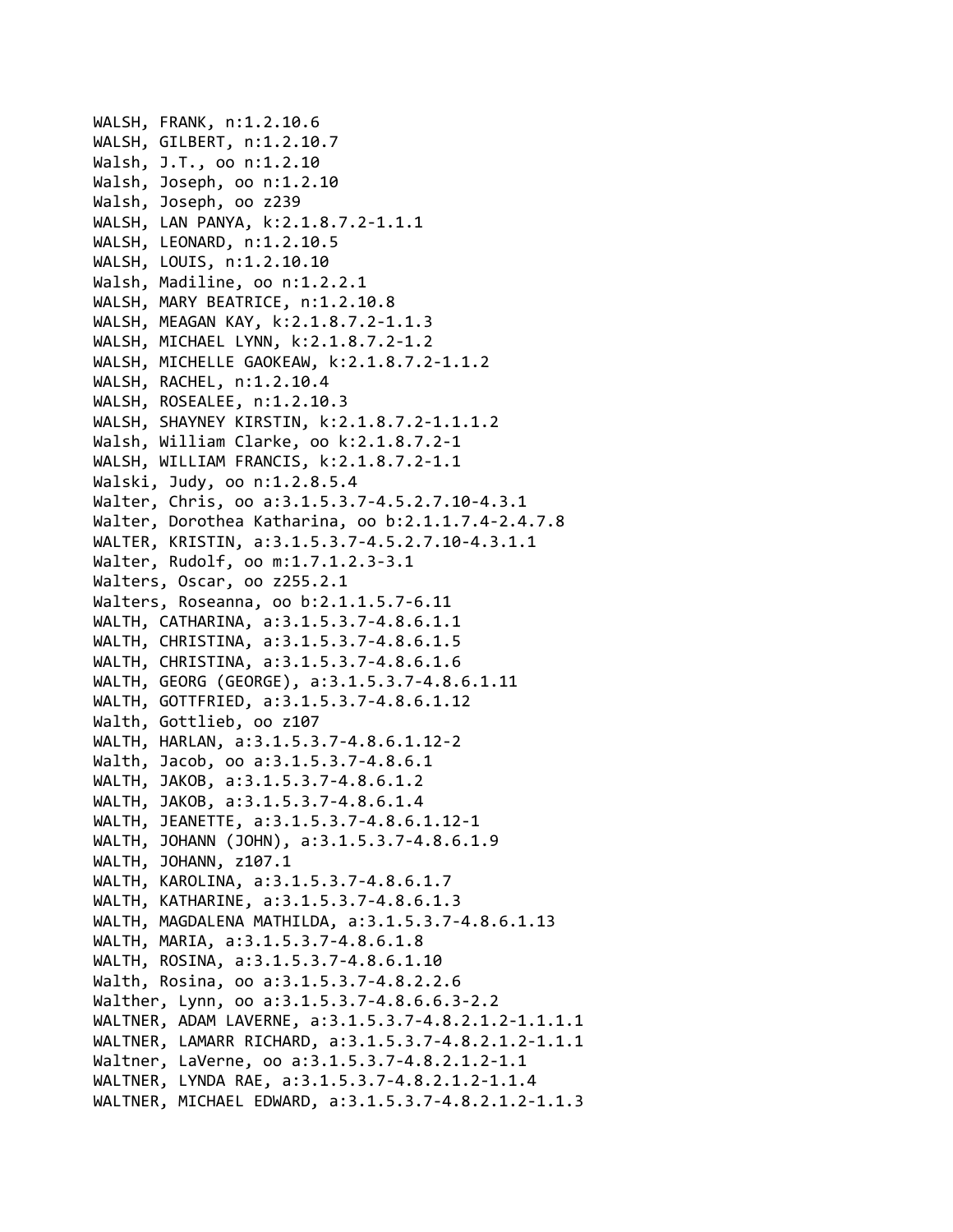WALTNER, SUSAN ANN, a:3.1.5.3.7‐4.8.2.1.2‐1.1.2 WALZ, CHRISTIAN, z105.4 WALZ, CHRISTINA, z105.1 WALZ, CHRISTINA, z105.6 WALZ, EVA, z105.3 WALZ, FRIEDRICH, z105.5 Walz, Jacob, oo z105 WALZ, JACOB, z105.2 Walz, Juliana, oo a:3.1.5.3.7‐4.8.6.6 Walz, Mabel, oo a:3.1.5.3.7‐4.8.2.1.3‐8 Walz, Magdalena, oo a:3.1.5.3.7‐4.8.2.1 Wansing, John Steve, oo m:1.9.5.6.3‐2 Wappler, Katherine Sophia, oo m:1.9.4.9.4 Ward, Floyd, oo b:2.1.1.5.7‐6.6.1.2.2‐4.1 Ward, Wayne, oo b:2.1.1.5.7‐6.6.1.2.2‐12 Warde, Michael Sean, oo k:2.1.8.7.3‐1.1.1 WARNER, BEVERLY J., f:4.1.1.1 WARNER, FREDERICK W. JR., f:4.1.1.2 Warner, Frederick W. Sr., oo f:4.1.1 Warner, Myretta, oo b:2.1.1.5.7‐6.6.7.4.4 Warner, Tammy, oo k:2.1.8.6.2‐2.3 WARRELL, ALLISON RAE, b:2.1.1.5.7‐6.11.5.1.4‐2.1.1 Warrell, John William, oo b:2.1.1.5.7‐6.11.5.1.4‐2.1 Warrington, Jeff, oo w:9.2.7.3.1‐4.2 WARRINGTON, LAURA, w:9.2.7.3.1‐4.2.2 WARRINGTON, SARA, w:9.2.7.3.1‐4.2.1 Warschau, Annemarie, oo b:2.1.1.1.4‐1.6.5.4.1‐1 Washburn, Frank, oo b:2.1.1.5.8‐2.4.2.2.3 WASILJEW, NIKOLAI, a:3.1.5.3.7‐4.8.2.4.2‐5.2 Wasiljew, Stephan, oo a:3.1.5.3.7‐4.8.2.4.2‐5 WASILJEW, VALENTINA, a:3.1.5.3.7‐4.8.2.4.2‐5.1 Wasing, Garmann T., oo b:2.1.1.5.8‐2.4.2.10.4‐2 Wassmer, Rose Lambertha, oo m:1.9.4.6.6 Waszmuth, Ingrid, oo a:3.1.5.3.7‐4.7.4.3.3‐9.1 WATERBECK, ANGELA MARIE, b:2.1.1.5.8‐2.4.2.5.1‐3.2.1 Waterbeck, Gary, oo b:2.1.1.5.8‐2.4.2.5.1‐3.2 WATERIDGE, CHARITY, f:7.4.8.1.3 Waterman, D., oo a:3.1.5.3.7‐4.8.6.6.3‐1.1 WATERMAN, GABRIAL, a:3.1.5.3.7‐4.8.6.6.3‐1.1.3 Watkins, Anna Jane, oo a:3.1.5.3.7‐4.7.11.9.4 Watson, Lacey, oo a:3.1.5.3.7‐4.5.2.2.2‐1.1.1.1 Watson, Lacey, oo a:3.1.5.3.7‐4.5.2.2.5‐1.1.1.1 Watson, Lillie Fern, oo k:2.1.8.7.3‐4.4 Watter, Elsa Maria, oo m:1.9.2.4.6‐2.3 WATWOOD, CULLEN HARRIS, m:1.5.2.2.2‐11.1.2.2.2 WATWOOD, HATTIE ROSE, m:1.5.2.2.2‐11.1.2.2.4 Watwood, Jesse Shane, oo m:1.5.2.2.2‐11.1.2.2 WATWOOD, SOPHIA MARGARET, m:1.5.2.2.2‐11.1.2.2.1 WATWOOD, WILLIAM (LIAM) JESSE, m:1.5.2.2.2‐11.1.2.2.3 Watz, Eric, oo f:7.7.1.3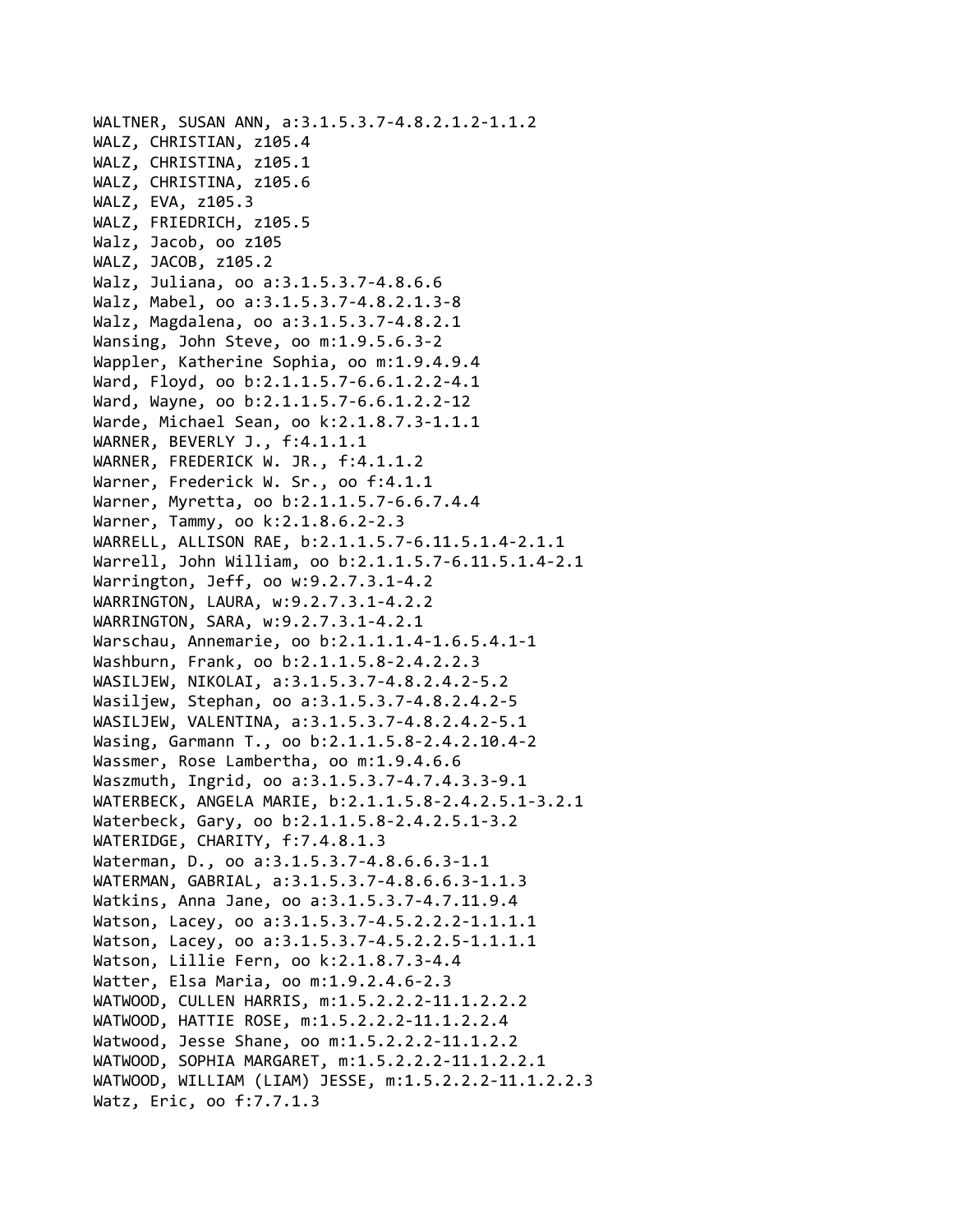WATZ, MATTHEW, f:7.7.1.3.3 Way, Violet Martha, oo m:1.5.2.2.2‐11 Wayland, Donna Rae, oo b:2.1.1.5.7‐6.11.5.1.2‐1.2 Waymire, Donna Jeanne, oo m:1.5.2.1.5‐6.3.2 Wayne, Fannie L., oo k:2.1.8.7.4 WEATHER, Brian, oo b:2.1.1.5.7‐6.11.5.1.2‐1.1.2 Weaver, Rachel A., oo b:2.1.1.5.8‐2.4.4 Weaver, Serita Keeling, oo e:2.1.2 Webb, Gwindle Benjamin, oo m:1.5.2.1.4‐1.7.1 Webb, Pamela A., oo b:2.1.1.5.7‐6.11.5.6.1.3.2 Weber, Anna Maria, oo a:2.1.7.3.1‐1.1.1.1 Weber, Catherine, oo b:2.1.1.1.4‐1.11.5 Weber, Erwin Richard, oo a:3.1.5.3.7‐4.8.2.8.8‐2 Weber, Friedolin, oo m:1.5.3.2.1‐1.1.3 WEBER, HANS JUERGEN, x:1.3.1.5.1‐2.1 Weber, Helen, oo m:1.7.8.6.4 Weber, Johanna Erdmuthe Elisabeth, oo z54.1 Weber, Josef, oo m:1.9.7.4.11‐1 Weber, Karl Konrad, oo x:1.3.1.5.1‐2 Weber, Raymond, oo a:3.1.5.3.7‐4.8.6.6.10 WEBER, SIGLINDE, x:1.3.1.5.1‐2.2 Weber, Tanja, oo a:3.1.5.3.7‐4.7.11.6.9‐3.2 Weckherlen, Anna Maria, oo a:2.1.2.10 Weddle, Anna Laura, oo a:3.1.5.3.7‐4.8.2.11.5 Weeks, ?, oo a:3.1.5.3.7‐4.8.3.4.6 WEEKS, EDWARD F., f:2.2.1 Weeks, Wayne W., oo f:2.2 Wegenast, Christina, oo a:3.1.5.3.7‐4.7.14 WEGENER, ANTONIA SARAH, b:2.1.1.1.4‐1.6.5.4.5‐1.2.2 WEGENER, DIRK, b:2.1.1.1.4‐1.6.5.4.5‐1.2 WEGENER, HANS, b:2.1.1.1.4‐1.6.5.4.5‐1.1 Wegener, Ivy Isabella, oo m:1.5.2.1.5-6.3 WEGENER, KLAUS MAXIMILIAN, b:2.1.1.1.4‐1.6.5.4.5‐1.1.1 Wegener, Klaus, oo b:2.1.1.1.4‐1.6.5.4.5‐1 WEGENER, ROBERT ALEXANDER, b:2.1.1.1.4‐1.6.5.4.5‐1.2.1 WEGENER, THERESA CLARA, b:2.1.1.1.4‐1.6.5.4.5‐1.1.2 Wegesend, Anneliese, oo a:3.1.5.3.7‐4.7.11.6.9 WEHNER, ALBERT JOSEPH, m:1.5.2.1.5‐4.7 WEHNER, CHARLES HENRY, m:1.5.2.1.5‐4.8 WEHNER, ELENORA AGNES, m:1.5.2.1.5‐4.4 WEHNER, JOHN (EDWARD) EDWARD, m:1.5.2.1.5‐4.1 WEHNER, JULIA ELVINA, m:1.5.2.1.5‐4.2 WEHNER, JULIUS MARTIN, m:1.5.2.1.5‐4.9 Wehner, Lawrence L., oo m:1.5.2.1.2‐5.2.2 WEHNER, LOUISA (ALICE) ALICE, m:1.5.2.1.5‐4.3 WEHNER, MARTHA ERVINA, m:1.5.2.1.5‐4.10 WEHNER, MARY LEONA, m:1.5.2.1.5‐4.5 WEHNER, OCTAVIA CLARA, m:1.5.2.1.5‐4.6 Wehner, Peter, oo m:1.5.2.1.5‐4 WEHNER, WALTER WILLIAM, m:1.5.2.1.5‐4.11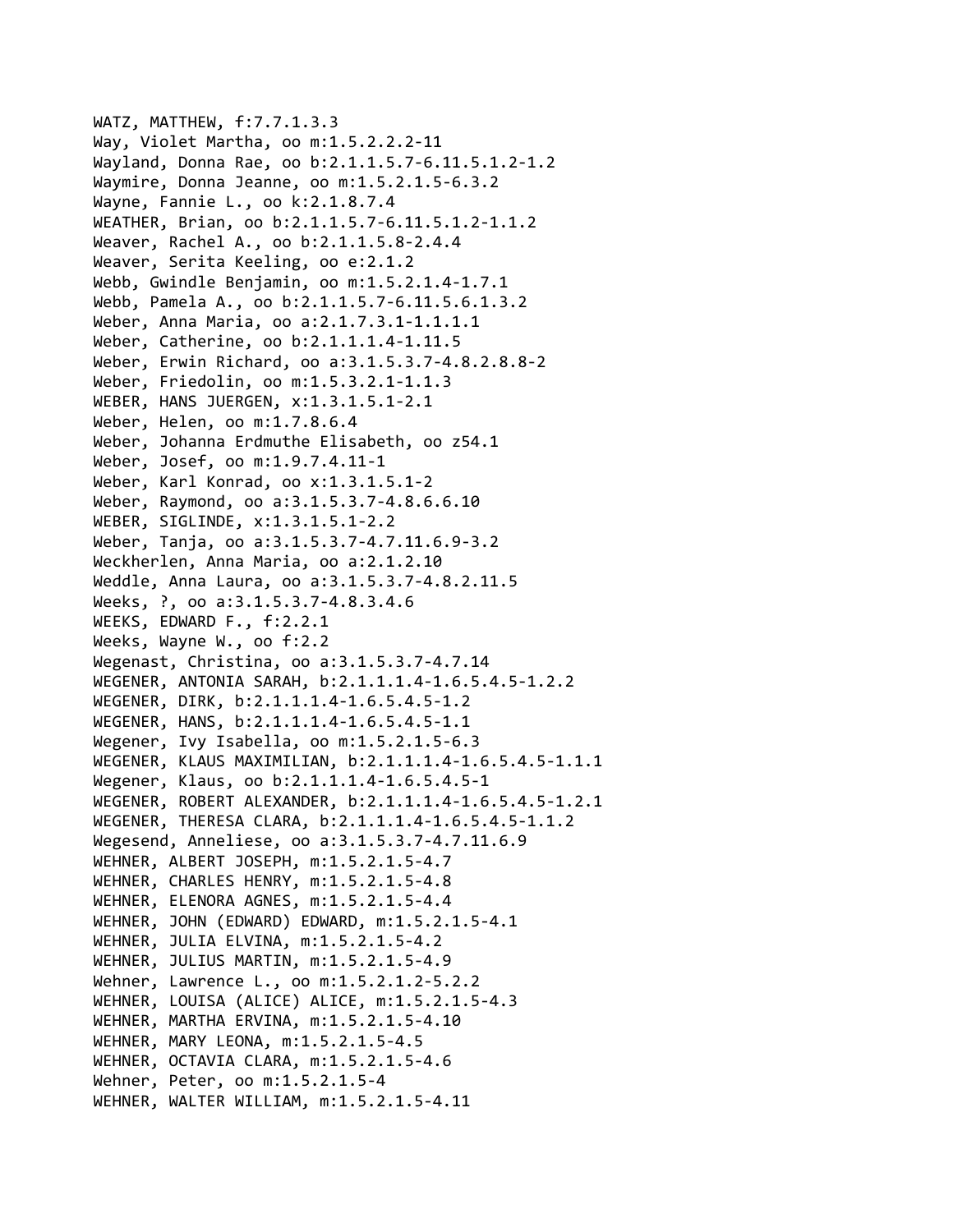Weigel, Jacob A (Jack), oo a:3.1.5.3.7‐4.5.2.2.2‐2 Weigel, Tobias, oo a:3.1.5.3.7‐4.8.6.7.1‐6 Weigold, Sofie, oo a:3.1.5.3.7‐2.1.2.3.9 Weigum, Gilbert, oo a:3.1.5.3.7‐4.8.2.1.3‐6.2 WEIGUM, JACOB GILBERT, a:3.1.5.3.7‐4.8.2.1.3‐6.2.2 WEIGUM, MELISSA MAY, a:3.1.5.3.7‐4.8.2.1.3‐6.2.1 Weiland, Marie, oo m:1.5.1.1.5‐6.2 WEILER, BERNHARD KARL, m:1.9.7.4.4‐10.3 WEILER, BRUNO KARL, m:1.9.7.4.4‐10.4 WEILER, HEDWIG, m:1.9.7.4.4‐10.2 Weiler, Karl Nikolaus, oo m:1.9.7.4.4‐10 WEILER, KLARA MARIA, m:1.9.7.4.4‐10.1 Weiler, Louise M., oo m:1.5.2.2.2‐2.8 WEIMER, ASAPH ALEXANDER, w:1.10.3.3 WEIMER, CLARA BELL, w:1.10.3.5 WEIMER, EDGAR ARTHUR, w:1.10.3.7 WEIMER, HARRY STAUFFER, w:1.10.3.4 WEIMER, KATE AMELIA, w:1.10.3.1 Weimer, Peter Leibrandt, oo w:1.10.3 WEIMER, PETER LEIBRANDT, w:1.10.3.6 WEIMER, WILLIAM SHENFELDER, w:1.10.3.2 Weingard, Gerda, oo b:2.1.1.5.7‐13.2.4.3 Weinhold, Elfriede, oo m:1.7.1.2.3‐4.10 Weis, Josefa, oo m:1.9.2.7.4 WEISGRAM, KELSEY, a:3.1.5.3.7‐4.8.6.7.10‐2.1.1 Weisgram, Pat, oo a:3.1.5.3.7‐4.8.6.7.10‐2.1 WEISGRAM, THOMAS, a:3.1.5.3.7‐4.8.6.7.10‐2.1.2 Weispfenning, Cliff, oo a:3.1.5.3.7‐4.7.2.12.4‐4 Weispfenning, Theodore J. (Ted), oo a:3.1.5.3.7‐4.7.2.12.4‐2 WEISSENBERGER, MARY J., k:2.1.8.2.4.2 WEISSENBERGER, MILDRED L., k:2.1.8.2.4.4 WEISSENBERGER, WILLIAM CHARLES, k:2.1.8.2.4.3 Weissenberger, William, oo k:2.1.8.2.4.1 WEISSER, CHRISTIAN, z25.2 WEISSER, CHRISTINA, z25.1 WEISSER, CHRISTINA, z25.4 WEISSER, KATHARINA, z25.5 WEISSER, MARTIN, z25.6 Weisser, Mattheis, oo z25 WEISSER, ROSINA, z25.3 Weiszhaar, Alex J., oo a:3.1.5.3.7‐4.5.2.7.5‐2 WEISZHAAR, ERNA, a:3.1.5.3.7‐4.7.2.10.9.1 WEISZHAAR, HILDE, a:3.1.5.3.7‐4.7.2.10.9.2 Weiszhaar, Johannes, oo a:3.1.5.3.7‐4.7.2.10.9 Weitenbach, Anna Magdalena, oo a:2.1.7.1 Welch, Amelie Magdelena, oo b:2.1.1.5.7‐13.2.5.7 Welch, Anna Mae, oo m:1.5.2.1.4‐1.5.2 Welch, George, oo b:2.1.1.1.6‐9.5.5.5 WELCH, IMOGENE, b:2.1.1.1.6‐9.5.5.5.3 WELCH, JOE, b:2.1.1.1.6‐9.5.5.5.1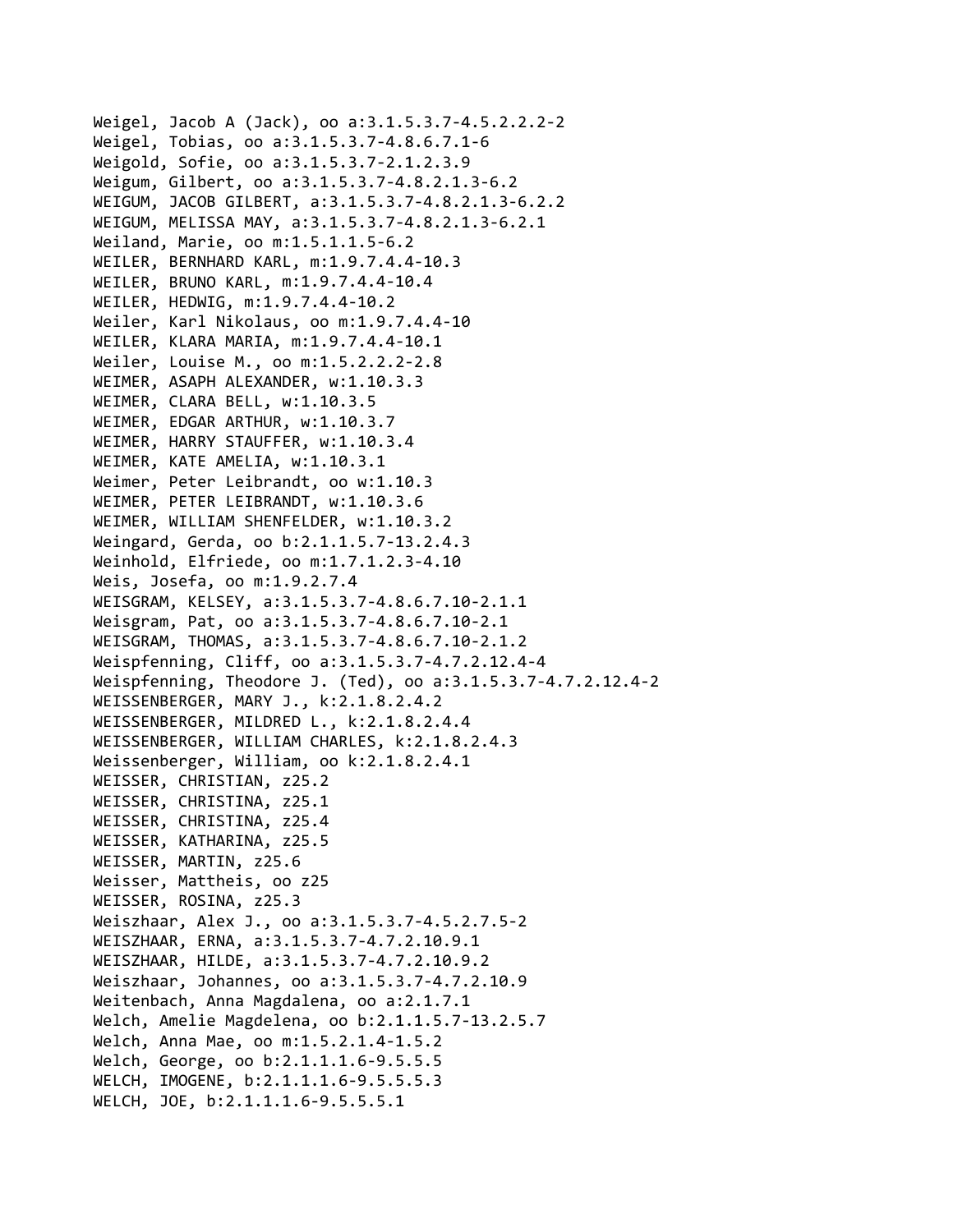WELCH, KATHERINE, b:2.1.1.1.6‐9.5.5.5.2 Welch, Mildred L., oo m:1.7.8.7.3‐1.8 Welch, Theresa Aileen, oo b:2.1.1.5.7‐6.11.5.6.1.4.5 Welch, William, oo m:1.6.1.1.1‐2.13 Weller, Geraldine, oo k:2.1.8.7.3‐1 Weller, Lillie, oo b:2.1.1.5.7‐6.6.3.1.1 Wendel, Jakob, oo b:2.1.1.5.7‐13.8.3 Wendel, Waltraud, oo x:1.3.1.5.1‐3 Wendle, Hugo, oo m:1.9.2.3.2‐6.3.1 Wendle, Karl Josef, oo m:1.9.7.4.4‐15 Wenn, June Estelle, oo f:4.3.1 Wentz, Joe, oo a:3.1.5.3.7‐4.5.2.2.5‐5 Wenzel, Nina Mae, oo b:2.1.1.5.7‐6.11.9.1.5 Weppelmann, Elisabeth Margarethe, oo z241 WERFF, HENRY GARRIT PAUL VANDER, a:3.1.5.3.7‐4.8.6.7.5‐4.2.2 Werff, Joel Vander, oo a:3.1.5.3.7‐4.8.6.7.5‐4.2 Werkle, Elisabetha, oo b:2.1.1.7.4‐8.4.2 Werkle, Maria Angelika, oo b:2.1.1.5.4‐2.1.1 Werkle, Marie, oo b:2.1.1.7.4‐8.4.5 Werner, Adam, oo z294 Werner, Anna P., oo m:1.5.2.2.2‐15.1 WERNER, CAROLINA, z180.1.1 Werner, Florence Veronica, oo m:1.5.2.1.8‐1.4.1 Werner, Friedrich Christian, oo b:2.1.1.7.4‐7.8.7 Werner, Harold J., oo m:1.5.2.1.8‐1.4.2 Werner, Karolina Sophia, oo b:2.1.1.7.4‐7.8.3.2 Werner, Maria Louisa, oo b:2.1.1.1.6‐9.4 Werner, Mayme Elizabeth, oo f:3.1 Werner, Valentin, oo z180.1 Wernert, Gisela Katharina, oo m:1.7.1.2.3‐4.12 Werre, Christ, oo a:3.1.5.3.7‐4.8.6.7.7 WERRE, EUGENE, a:3.1.5.3.7‐4.8.6.7.7‐2 WERRE, FLORENCE, a:3.1.5.3.7‐4.8.6.7.7‐1 Werre, Katherine, oo a:3.1.5.3.7‐4.8.6 Werre, Katherine, oo a:3.1.5.3.7‐4.8.6.7 Wertz, Elizabeth Isabella, oo w:9.6.2 Wertz, Martha, oo w:9.2.3.8 Weschle, Agnes, oo m:1.9.7.4.7‐4 Weschle, Anna Franziska, oo m:1.7.1.10.1‐1 Weschle, Anneliese Katharina, oo m:1.5.2.2.4‐2.4.1 WESCHLE, BENEDIKT, m:1.9.2.7.2‐3.5 Weschle, Benedikt, oo m:1.9.2.7.2‐3 WESCHLE, BERTHA, m:1.9.2.7.2‐3.1 WESCHLE, CAMILL JOSEF, m:1.9.2.7.2‐3.3 Weschle, Edmund, oo m:1.5.2.2.4‐5.3 WESCHLE, ELISABETH, m:1.9.11.10.2‐4.2 WESCHLE, ELISABETH, oo m:1.9.3.7.7‐6.4 WESCHLE, ERNST LONGINUS, m:1.9.2.7.2‐3.7 Weschle, Franz Josef, oo m:1.7.3.7.3‐7.3 WESCHLE, FRIEDA MARIA, m:1.9.2.7.2‐3.4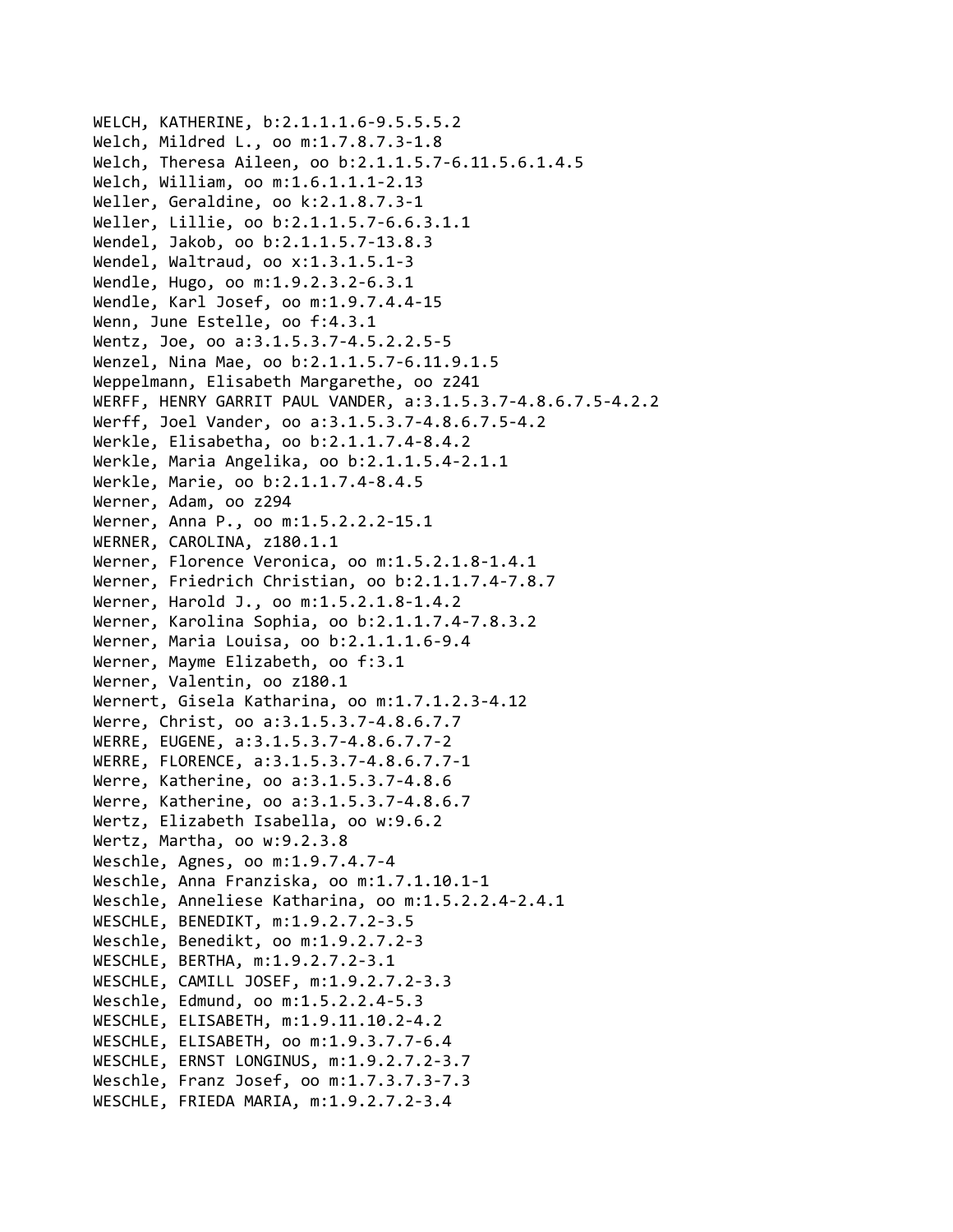Weschle, Frieda Maria, oo m:1.7.3.7.3‐7.1 WESCHLE, GERTRUD KLARA, m:1.9.3.7.7‐3.1 Weschle, Hedwig Virginia, oo m:1.7.10.8.3‐6.2 WESCHLE, HEDWIG, m:1.9.11.10.2‐4.4 Weschle, Hermann, oo m:1.9.11.10.2‐4 Weschle, Josef, oo m:1.9.3.7.7‐3 Weschle, Josef, oo m:1.9.3.7.8.1 WESCHLE, LUDMILLA MARIA, m:1.9.2.7.2‐3.6 WESCHLE, MARTA RITA, m:1.9.11.10.2‐4.3 Weschle, Marta Rita, oo m:1.7.1.8.1‐1.3.8 WESCHLE, MARTINA, m:1.9.2.7.2‐3.8 WESCHLE, OSCAR BENEDIKT, m:1.9.2.7.2‐3.2 WESCHLE, RICHARD, m:1.9.11.10.2‐4.1 Weschle, Rita Elisabetha, oo m:1.5.2.1.2‐7.1.1 Weschle, Rita Elisabetha, oo m:1.5.3.4.2‐6.1.1 Weschle, Robert, oo m:1.5.3.4.2‐2.2.2 Wessner, Lydia, oo w:9.2.7.5.7 West, Rose L., oo m:1.7.8.2.6‐1 WESTCOTT, CLYDE, a:3.1.5.3.7‐4.8.2.12.1‐1.1 WESTCOTT, PAUL, a:3.1.5.3.7‐4.8.2.12.1‐1.2 Westcott, Paul, oo a:3.1.5.3.7‐4.8.2.12.1‐1 WESTCOTT, RENAE, a:3.1.5.3.7‐4.8.2.12.1‐1.3 Westerfield, Dorothy R., oo m:1.7.8.7.4‐6.1 WESTLEY, BRENDEN BRIAN, a:3.1.5.3.7‐4.5.2.2.7‐2.2.1.1 WESTLEY, KARLA, a:3.1.5.3.7‐4.5.2.2.7‐2.2.3 WESTLEY, KEVIN, a:3.1.5.3.7‐4.5.2.2.7‐2.2.1 WESTLEY, KIRK, a:3.1.5.3.7‐4.5.2.2.7‐2.2.2 Westley, Stanley, oo a:3.1.5.3.7‐4.5.2.2.7‐2.2 Weston, Chester Ford, oo f:4.4 WESTON, WILFORD CHESTER, f:4.4.1 WESTON, WILLIAM, f:4.4.1.1 Wetch, Anton, oo a:3.1.5.3.7‐4.8.2.8.2‐4 WETHERTON, BARBARA LYNNE, k:2.1.8.3.2‐2.1 WETHERTON, BRENDEN MCCALL, k:2.1.8.3.2‐2.2.1 WETHERTON, BYRON GEOFFREY, k:2.1.8.3.2‐2.3.2 WETHERTON, JAMES DRANE JR., k:2.1.8.3.2‐2.3.1 WETHERTON, JAMES DRANE, k:2.1.8.3.2‐2.3 WETHERTON, WILLIAM LEE, k:2.1.8.3.2‐2.2.2 WETHERTON, WILLIAM MAURICE JR., k:2.1.8.3.2‐2.2 Wetherton, William Maurice Sr., oo k:2.1.8.3.2‐2 Wetterer, Barbara, oo m:1.7.1.10.6 Wetzstein, John, oo a:3.1.5.3.7‐4.8.2.7.5‐8 Weymar, Fred, oo b:2.1.1.1.4‐1.6.5.4.2‐1.1 WEYMAR, STEVEN, b:2.1.1.1.4‐1.6.5.4.2‐1.1.1 Wheaton, David, oo b:2.1.1.5.8‐2.4.2.10.5‐1.2 Wheeler, Harry, oo w:9.2.3.7.3‐2 Wheeler, Jane Ann, oo b:2.1.1.5.8‐2.4.2.5.2‐4.1 WHEELER, VIRGINIA, w:9.2.3.7.1‐1 Wheeler, William, oo w:9.2.3.7.1 Whitaker, Diana, oo m:1.5.2.2.2‐7.1.6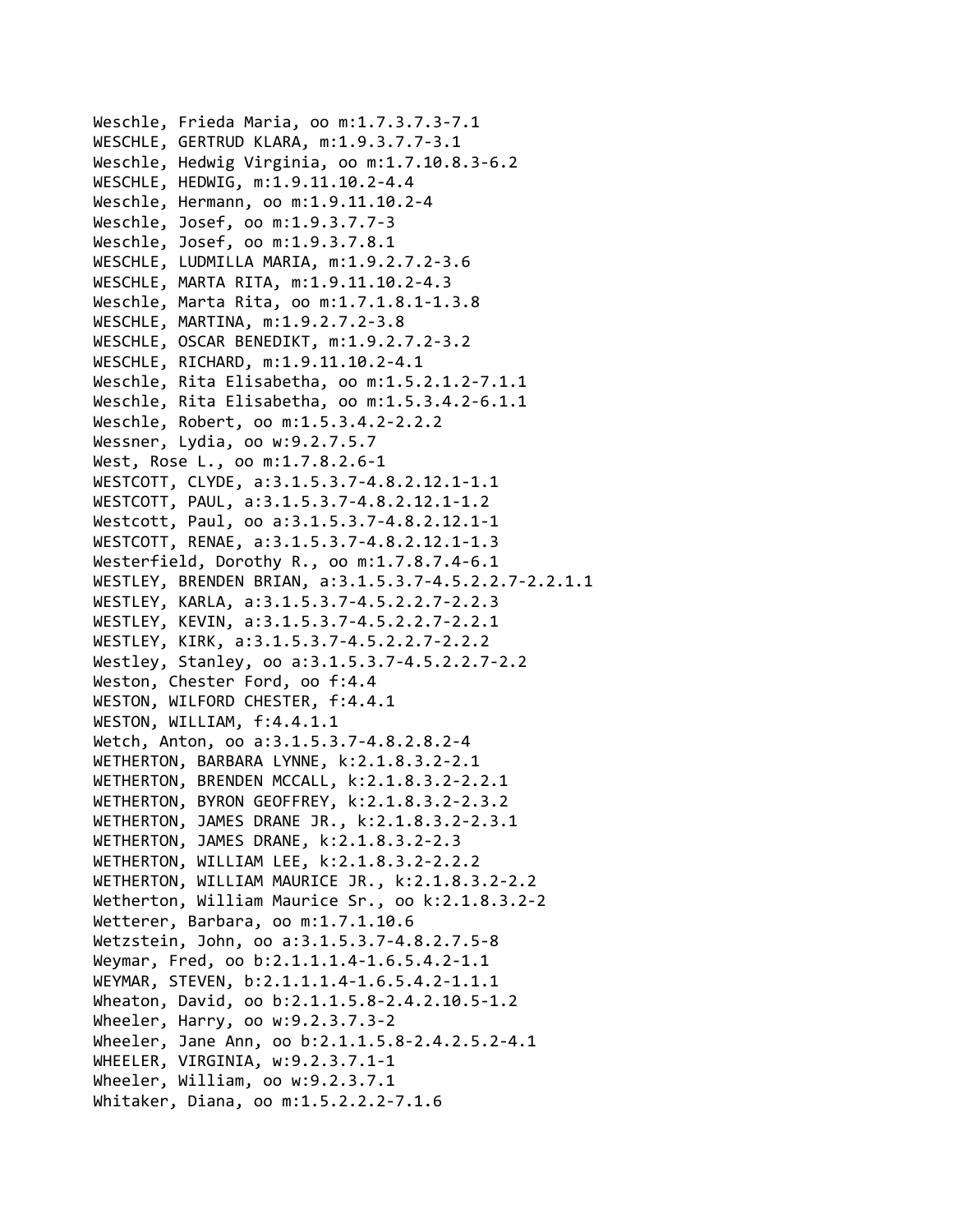```
Whitcomb, Megan Bright, oo a:3.1.5.3.7‐4.5.2.7.1‐8.3.1
WHITE, AUDREY YVONNE, b:2.1.1.5.8‐2.4.2.5.3‐2.1
WHITE, BERNARD (BUCK) B., m:1.7.8.2.8‐1.1
White, Bernard M., oo m:1.7.8.2.8‐1
WHITE, GARY BRUCE, b:2.1.1.5.8‐2.4.2.5.3‐2.2
White, Jana, oo a:3.1.5.3.7‐4.8.6.7.9‐3.1
WHITE, JEFF, b:2.1.1.5.8‐2.4.2.5.3‐2.2.2
White, Marion, oo b:2.1.1.5.8‐2.4.2.5.3‐2
WHITE, MARTHA ANN, b:2.1.1.5.8‐2.4.2.5.3‐2.3
White, Mary Louise Amoe, oo a:3.1.5.3.7‐4.5.2.7.10‐3.4
WHITE, MILLISA, b:2.1.1.5.8‐2.4.2.5.3‐2.2.1
WHITE, VICTOR M., m:1.7.8.2.8‐1.2
Whitmer, Kenneth Emerson, oo b:2.1.1.5.7‐6.6.9.3.2
Whitmore, Grace, oo a:3.1.5.3.7‐4.8.2.7.4
Wibbenmeyer, Tina Marie, oo m:1.5.2.1.2‐5.2.1.7
Wickert, Maria Sophie, oo m:1.7.3.7.5
Wicks, ?, oo z268.1.1.1.1‐2
Widmaier, Johann Georg, oo a:3.1.5.3.7‐2.1.3
Wie, Ethel A. Van, oo m:1.7.8.2.5‐4.2
Wieber, Toni, oo m:1.7.1.2.3‐4.6.4
Wiechs, ?, oo m:1.5.1.1.1-1.2.1
Wiedenmeyer, Fredrich, oo z8
WIEDENMEYER, JOSEPH, z8.1
WIESE, ANNECKE, b:2.1.1.1.4‐1.6.5.4.1‐1.3.2
WIESE, BARBARA, b:2.1.1.1.4‐1.6.5.4.1‐1.1
WIESE, CASPAR, b:2.1.1.1.4‐1.6.5.4.1‐1.2
WIESE, DETLEV, b:2.1.1.1.4‐1.6.5.4.1‐1.3.1
Wiese, Eugen, oo b:2.1.1.1.4‐1.6.5.4.1
WIESE, GÖTZ, b:2.1.1.1.4‐1.6.5.4.1‐1.2.1
WIESE, HENRIK, b:2.1.1.1.4‐1.6.5.4.1‐1.3.3
WIESE, HERBERT, b:2.1.1.1.4‐1.6.5.4.1‐1
WIESE, MICHAEL, b:2.1.1.1.4‐1.6.5.4.1‐1.3
WIESE, TILL, b:2.1.1.1.4‐1.6.5.4.1‐1.2.2
Wiggins, Tracy Estelle, oo a:3.1.5.3.7‐4.8.2.1.3‐7.1.1
Wigington, Ethel, oo b:2.1.1.5.7‐6.6.7.6.4
WIKLE, CARL KENNETH, b:2.1.1.5.7‐6.6.6.3.3‐4
WIKLE, DALE, b:2.1.1.5.7‐6.6.6.3.3‐2
WIKLE, EARL MELVIN, b:2.1.1.5.7‐6.6.6.3.3‐3
WIKLE, HENRY LEE, b:2.1.1.5.7‐6.6.6.3.3‐1
Wikle, Lee, oo b:2.1.1.5.7‐6.6.6.3.3
WIKLE, MELVE MARIE, b:2.1.1.5.7‐6.6.6.3.3‐5
WIKLE, WARREN MAURICE, b:2.1.1.5.7‐6.6.6.3.3‐6
Wilbanks, Constance Lynn, oo k:2.1.8.7.6‐3.2
Wild, Rudolf, oo m:1.7.3.7.3‐6.2
Wild, Theresia, oo m:1.7.1.2.3‐4
WILDER, DAVID LAMBERT, m:1.5.2.1.5‐7.4
WILDER, ELMER EUGENE, m:1.5.2.1.5‐7.5
WILDER, INEZ A., m:1.5.2.1.5‐7.2
WILDER, LEONARD THOMAS, m:1.5.2.1.5‐7.3
WILDER, WILLIAM RUSSELL, m:1.5.2.1.5‐7.1
```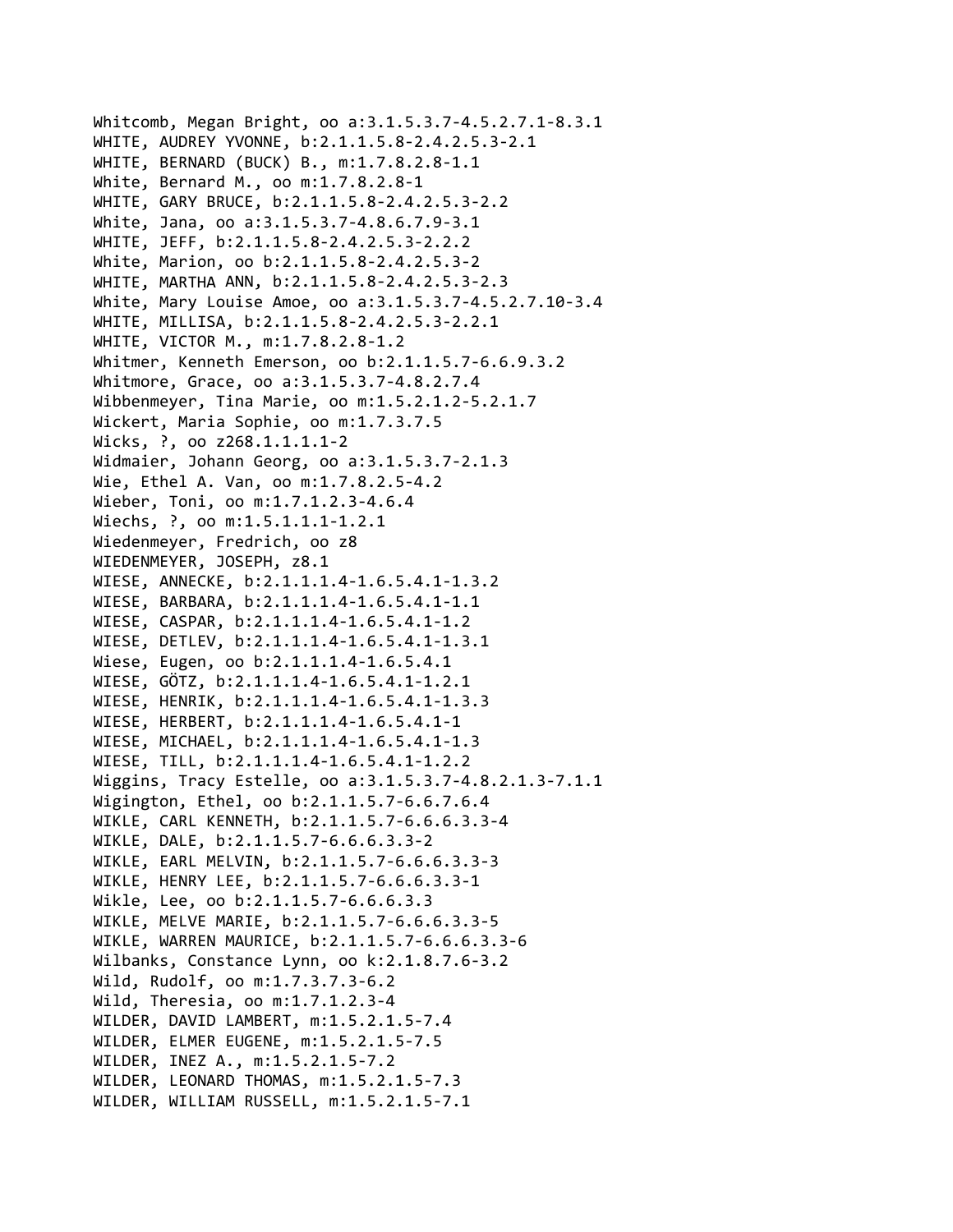Wilder, William Werner, oo m:1.5.2.1.5‐7 WILDERMUTH, BERND, d:2.10.5.5.3 Wildermuth, Edgar Ferdinand, oo d:2.10.5.5 WILDERMUTH, ERIKA URSULA, d:2.10.5.5.1 WILDERMUTH, HEINZ EDGAR, d:2.10.5.5.2 Wilhelm, Anna, oo a:2.1.7.3.1‐1.1.1.1.1 WILHELM, ANTHONY, m:1.6.1.1.4 WILHELM, CATHERINE, m:1.6.1.1.1 Wilhelm, Joannes, oo m:1.6.1.1 WILHELM, JOHN GEORGE, m:1.6.1.1.3 WILHELM, MARY ANN, m:1.6.1.1.2 WILHELM, TERESA, m:1.6.1.1.5 Wilhelms, Sabine, oo a:2.1.7.3.1‐1.1.1.1.3‐1.1 Wilkens, Betty, oo a:3.1.5.3.7‐4.8.6.6.4‐2 Wilkens, Lucille N., oo m:1.7.8.2.2‐7.7 Wilkes, Marjorie (Pat), oo a:3.1.5.3.7‐4.5.2.2.2‐1.1 Wilkes, Marjorie (Pat), oo a:3.1.5.3.7‐4.5.2.2.5‐1.1 WILL, ALBERT, b:2.1.1.5.7‐6.11.5.7.1‐2 WILL, C. L., oo b:2.1.1.5.7‐6.11.5.7.1 Will, Caroline, oo m:1.5.2.1.5‐6 Will, Cyril Arthur, oo m:1.7.8.2.8‐2.2 WILL, HOWARD, b:2.1.1.5.7‐6.11.5.7.1‐3 WILL, MARGARET, b:2.1.1.5.7‐6.11.5.7.1‐1 WILLEY, EDWARD W., m:1.9.4.4.5‐5 WILLEY, HENRY JAMES, m:1.9.4.4.5‐2 WILLEY, JOHN THOMAS, m:1.9.4.4.5‐1 Willey, John, oo m:1.9.4.4.5 WILLEY, JOSEPH LAURENCE, m:1.9.4.4.5‐3 WILLEY, MARY E., m:1.9.4.4.5‐4 Williams, ?, oo a:3.1.5.3.7‐4.8.2.11.10‐2 Williams, Albert E., oo f:1.4 WILLIAMS, ANGELA MARGARET, k:2.1.8.7.5‐1.4 WILLIAMS, ANNA (ANN) LOUISE, w:1.4.4.4.1‐1.1 WILLIAMS, BETTIE A., f:1.4.1 WILLIAMS, BRIANNA ELISE, k:2.1.8.7.5‐1.3.1 WILLIAMS, CHERYL MAUREEN, k:2.1.8.7.5‐1.5 Williams, Chuck, oo b:2.1.1.5.8‐2.4.2.10.4‐5.1 Williams, Donna Jean, oo b:2.1.1.5.7‐6.11.7.1.2‐2 WILLIAMS, JASON, b:2.1.1.5.8‐2.4.2.10.4‐5.1.1 WILLIAMS, LILLIAN THERESA, k:2.1.8.7.5‐1.1 WILLIAMS, MARIAN ANNE, k:2.1.8.7.5‐1.2 Williams, Martha Jane, oo b:2.1.1.5.8‐2.4.2.11.1‐2 Williams, Robert G. Jr., oo w:1.4.4.4.1‐1 WILLIAMS, ROBERT J., f:1.4.2 WILLIAMS, SHANNA, b:2.1.1.5.8‐2.4.2.10.4‐5.1.2 WILLIAMS, WILLIAM DAVID, k:2.1.8.7.5‐1.3 Williams, William Jefferson, oo k:2.1.8.7.5‐1 WILLIAMSON, ALBERT ERNEST, m:1.7.8.2.5‐1.2.2 Williamson, Frank Everett, oo m:1.7.8.2.5‐1.2 WILLIAMSON, PHYLLIS JEANNE, m:1.7.8.2.5‐1.2.1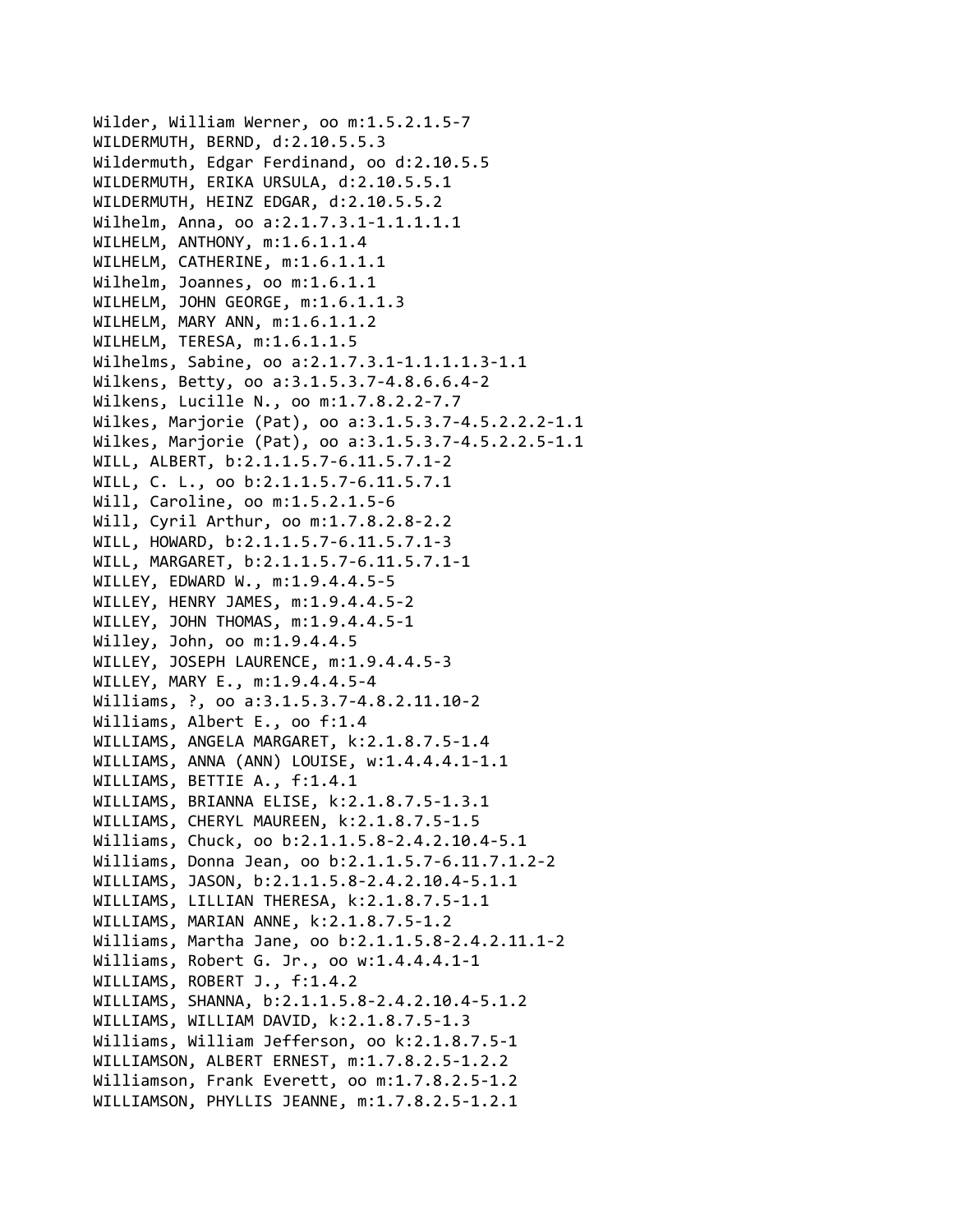Williamson, Robert M., oo e:2.3.2 WILLIAMSON, TIMOTHY LAMMERT, e:2.3.2.1 WILLMAN, ALEXANDER, m:1.7.8.5.5 WILLMAN, ANNIE LOUISE, m:1.7.8.5.8‐3 WILLMAN, AUGUSTUS CORNELIUS, m:1.7.8.5.10 WILLMAN, EDWARD, m:1.7.8.5.7 WILLMAN, GEORGE ALEXANDER, m:1.7.8.5.8‐1 WILLMAN, GEORGE EDWARD, m:1.7.8.5.11 WILLMAN, JOHN HENRY, m:1.7.8.5.9 WILLMAN, JOHN, m:1.7.8.5.8‐4 WILLMAN, JOSEPH AUGUSTAS, m:1.7.8.5.8‐5 WILLMAN, JOSEPH HENRY, m:1.7.8.5.3 WILLMAN, JOSEPH, m:1.7.8.5.8 WILLMAN, JOSEPHINE LESSOR, m:1.7.8.5.8‐2 WILLMAN, JOSEPHINE, m:1.7.8.5.2 WILLMAN, LOUISE CAROLINE, m:1.7.8.5.6 WILLMAN, MARY ANNIE, m:1.7.8.5.4 WILLMAN, MARY EMMA, m:1.7.8.5.1 Willman, Xavier, oo m:1.7.8.5 WILSON, ATHENA MAY, a:3.1.5.3.7‐4.5.2.7.10‐4.4.2.2 WILSON, BOBBY ALAN, k:2.1.8.3.4‐2.2.1 WILSON, BRANDON MICHAEL, k:2.1.8.3.4‐2.2.2 Wilson, Dianne, oo a:3.1.5.3.7‐4.5.2.7.10‐12.3 Wilson, Don, oo k:2.1.8.6.2‐6.5 WILSON, ELIJAH MICHAEL, a:3.1.5.3.7‐4.5.2.7.10‐3.2.7.1 Wilson, Gerald, oo a:3.1.5.3.7‐4.5.2.7.10‐4.4.2 Wilson, Jeffrey, oo k:2.1.8.3.4‐2.2 Wilson, Margaret C., oo m:1.7.8.8.7‐4.1 Wilson, Mildred Elgin, oo b:2.1.1.5.8‐2.4.2.12.1 WILSON, STEVEN JAMES, a:3.1.5.3.7‐4.5.2.7.10‐4.4.2.1 Wilson, Thomas, oo w:1.1.1 WILZ, JESSIKA, b:2.1.1.1.4‐1.6.5.4.2‐1.1.2 Wilz, Walter, oo b:2.1.1.1.4‐1.6.5.4.2‐1.1 Wimer, Marcene E., oo m:1.5.2.1.4‐1.8.2 Winans, Mary Anne, oo a:3.1.5.3.7‐4.7.6.14.1‐1.1 Windisch, Elisabetha Cunigunda, oo b:2.1.1.5.2‐3.3.6 Windsheimer, Anna Sybilla, oo y:1.4.3.8.3 Winiarski, Lorraine A., oo m:1.5.2.1.4‐1.7.2 Winkler, Ruth E., oo a:3.1.5.3.7‐4.5.2.6.8‐4 Winsall, Marlene J., oo m:1.7.8.8.7‐7.1 WINSTON, BRANSTEN JAMES PENEA, a:3.1.5.3.7‐4.5.2.7.10‐4.4.2.3 Winston, Murphy James Jr., oo a:3.1.5.3.7‐4.5.2.7.10‐4.4.2 WINSTON, TRISTEENAH MARIE, a:3.1.5.3.7‐4.5.2.7.10‐4.4.2.4 Wintelmann, Nancy, oo m:1.7.8.8.7‐8.1 WINTER, ANTON KARL, m:1.7.3.7.3‐6.8 WINTER, ANTON, m:1.7.3.7.3‐6.11 Winter, Anton, oo m:1.7.3.7.3‐6 WINTER, ELISABETHA, m:1.7.3.7.3‐6.9 Winter, Ernst Robert Julius, oo b:2.1.1.1.6‐9.2.9.4 WINTER, FRANZ JOSEF, m:1.7.3.7.3‐6.6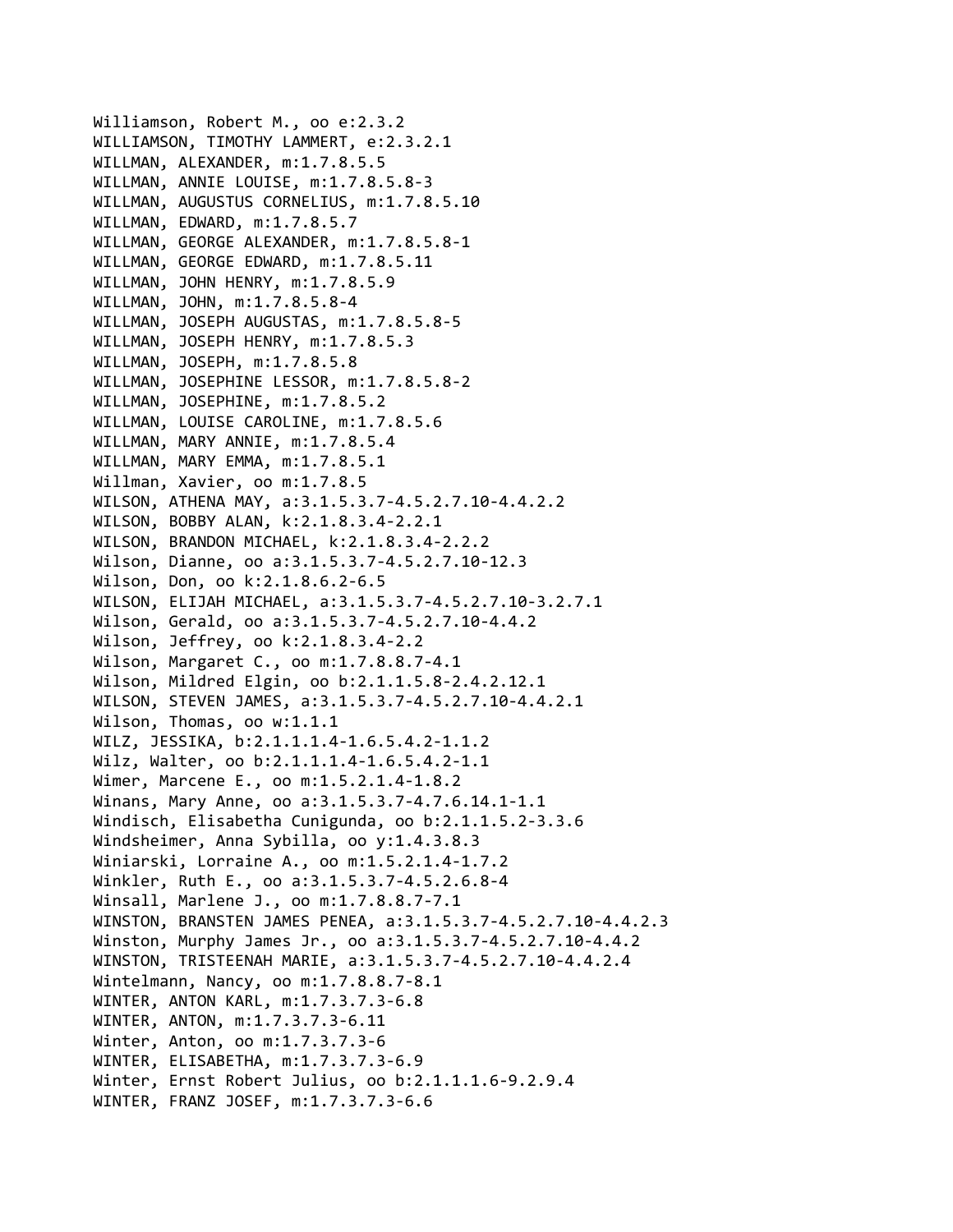Winter, Fred (Fritz), oo a:3.1.5.3.7‐4.5.2.2.8‐5 WINTER, HERMANN, m:1.7.3.7.3‐6.1 WINTER, KARL ANTON, m:1.7.3.7.3‐6.7 Winter, Karolina, oo m:1.9.11.10.4 WINTER, KATHARINA, m:1.7.3.7.3‐6.3 Winter, Maria Anna, oo m:1.9.5.2.9 WINTER, MARIA MAGDALENA, m:1.7.3.7.3‐6.2 WINTER, MARIA THERESIA, m:1.7.3.7.3‐6.4 WINTER, MARIA THERESIA, m:1.7.3.7.3‐6.5 Winter, Maria Theresia, oo m:1.5.3.3.3‐5.7 WINTER, ROSA ANNA, m:1.7.3.7.3‐6.10 Winters, Noreen, oo a:3.1.5.3.7‐4.5.2.7.5‐3.1 Wirk, ?, oo z256 Wise, Marguerite Elane, oo m:1.7.8.2.5‐2.8 Wist, Larissa, oo a:3.1.5.3.7‐4.8.2.4.3‐8.4 Witman, Alexander Hamilton, oo w:1.4.6 WITMAN, ALEXANDER HAMILTON, w:1.4.6.5 WITMAN, ALEXANDER HAMILTON, w:1.4.6.5.1 WITMAN, BODA OTTO, w:1.4.6.6 Wittich, Beate, oo a:3.1.5.3.7‐4.7.8.6.4‐5 Wittmeier, Lydia, oo a:3.1.5.3.7‐4.5.2.2.1‐1 Witz, Philippe, oo z144.4 Wodke, Martha, oo x:1.3.1.5.1‐2.1 Wohlfart, Wilhelmina, oo b:2.1.1.7.4‐7.8.3 Wohlfarth, Catharina, oo b:2.1.1.7.4‐7.1 Wohlfarth, Louise, oo b:2.1.1.7.4‐7.8 Wohlin, Grace, oo m:1.7.8.8.7‐13 Wolf, Anna, oo y:1.7 Wolf, Ardell, oo a:3.1.5.3.7‐4.7.2.12.4‐3 WOLF, BETTY LOU, f:1.2.1.2 Wolf, Carrie, oo b:2.1.1.5.7‐6.11.3.5 WOLF, CHARLOTTE M. (LOTTIE), f:1.4 WOLF, FLORA L., f:1.3 WOLF, FREDERICK J. W., f:1.2 Wolf, Joseph Friedrich, oo f:1 WOLF, JOSEPH J., f:1.1 WOLF, LEWIS, f:1.6 WOLF, LOUIS MERRILL, f:1.2.1 WOLF, LOUIS W., f:1.2.1.1 WOLF, MAYME M., f:1.5 Wolf, Philipp Peter, oo b:2.1.1.7.4‐7.8.1.2 Wolf, Rosina, oo a:3.1.5.3.7‐4.7.2.12.2 Wolfanger, Christian, oo b:2.1.1.5.5 Wolfanger, Jakob, oo b:2.1.1.1.4‐11.1 WOLFANGER, JOHAN CHRISTIAN, b:2.1.1.5.5‐3 WOLFANGER, JOHANN CONRAD, b:2.1.1.5.5‐6 WOLFANGER, JOHANN GEORG, b:2.1.1.5.5‐4 WOLFANGER, JOHANN NICOL, b:2.1.1.5.5‐5 WOLFANGER, JOHANN NICOLAUS, b:2.1.1.5.5‐9 Wolfanger, Maria Angelica, oo b:2.1.1.5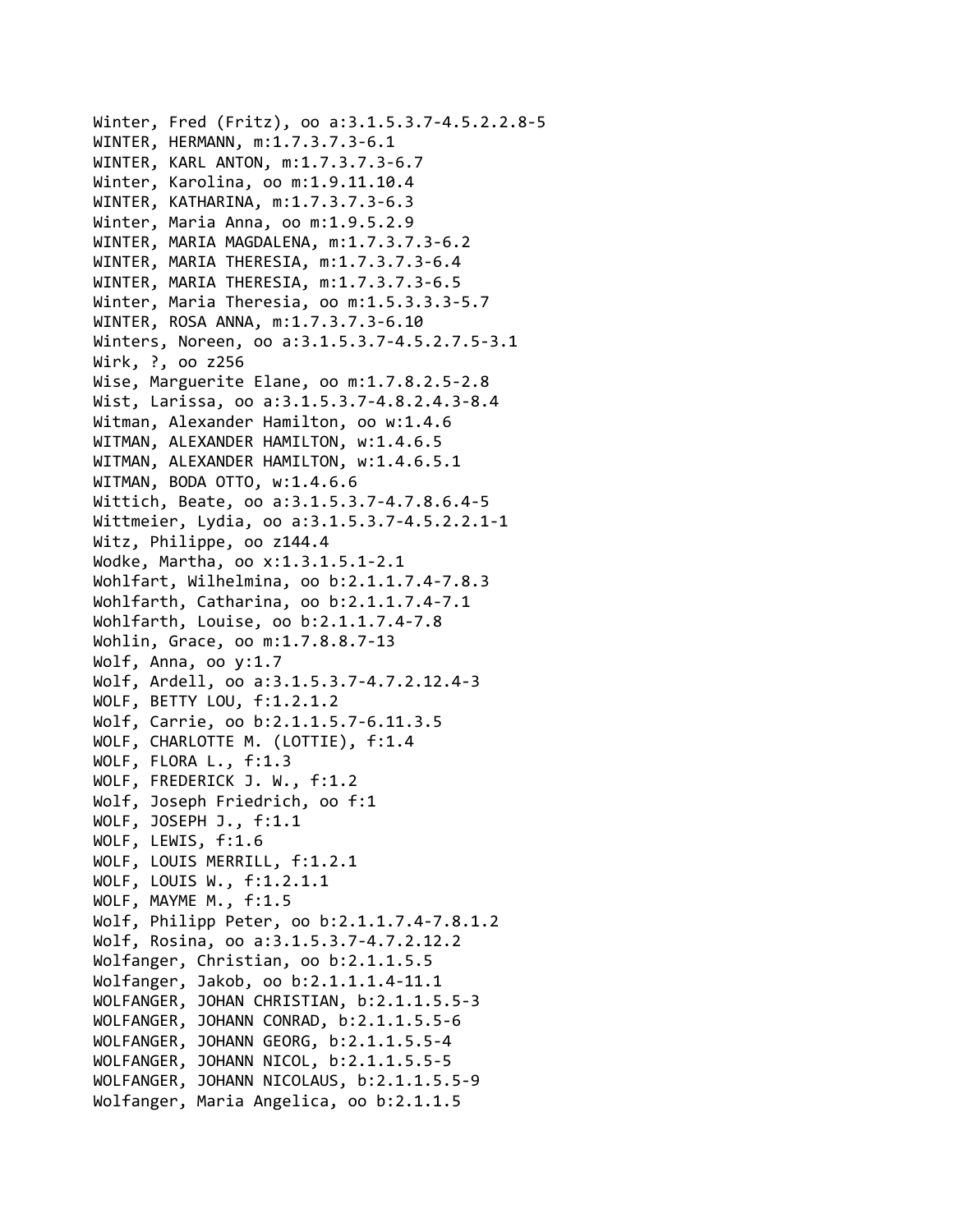```
WOLFANGER, MARIA BARBARA, b:2.1.1.5.5‐2
Wolfanger, Maria Catharina, oo b:2.1.1.5.8
WOLFANGER, MARIA LOUISA, b:2.1.1.5.5‐1
WOLFANGER, PHILIPPA CATHARINA, b:2.1.1.5.5‐7
WOLFANGER, SUZANNA CATHARINA, b:2.1.1.5.5‐8
Wolff, Adeline, oo a:3.1.5.3.7‐4.8.2.3.4‐5
Wolff, Bertha Huise Charlotte, oo i:1.2.2
Wolff, Bertha Luise Charlotte, oo z44
Wolff, JoAnn, oo a:3.1.5.3.7‐4.7.2.4.5‐1.1
Wolff, June Lillian, oo a:3.1.5.3.7‐4.5.2.2.2‐2.3
Wolfkeil, James, oo w:1.8.5.1
Wölfle, Helena, oo m:1.5.1.1.4‐2.5.1
Wölfle, Hermann, oo m:1.9.3.7.7‐2.4
Wolk, Hermann, oo m:1.5.3.4.2‐6.12
Wolper, Rosina, oo a:3.1.5.3.7‐2.1
WOOD, ALEXIS, a:3.1.5.3.7‐4.5.2.2.9‐6.1.4.1
WOOD, CAROLYN HAYES, e:2.1.1.2.1‐1
Wood, Carrol, oo b:2.1.1.5.8‐2.4.2.6.2‐1
Wood, Fred Otto, oo m:1.5.2.2.2‐2.1.1
WOOD, JAYSON ALEXANDER, e:2.1.1.2.2
Wood, Michael, oo a:3.1.5.3.7‐4.5.2.2.9‐6.1.4
Wood, Richard Thomas, oo e:2.1.1.2
WOOD, RICHARD, e:2.1.1.2.1
Wood, Tracy Lynn, oo b:2.1.1.5.8‐2.4.2.11.2‐1.1.1
WOODALL, BAMBI LYNN, f:7.4.8.2
WOODALL, CHASE LEE, f:7.4.8.2.3‐1
WOODALL, DENISE IRENE, f:7.4.8.3
Woodall, Freddie Lee, oo f:7.4.8
WOODALL, HARRY DWAYNE, f:7.4.8.1
WOODALL, REBECCA JEAN, f:7.4.8.1.2
WOODALL, WAYNE ALLEN, f:7.4.8.1.1
Woodward, Vernon, oo b:2.1.1.5.7‐6.6.1.2.2‐1.1
Woolison, Rachael, oo w:1.4
Wooten, John, oo a:3.1.5.3.7‐4.8.2.12.1‐1
Wooters, Beth, oo w:1.4.4.4.1‐1.1.1.1
Wörner, Christian, oo a:3.1.5.3.7‐2.1.2.7
WORTHLEY, AINSLEY JACQUELINE, a:3.1.5.3.7‐4.5.2.7.1‐8.1.1.1
WORTHLEY, KALEY BRYNN, a:3.1.5.3.7‐4.5.2.7.1‐8.1.1.2
Worthley, Michael Brian, oo a:3.1.5.3.7‐4.5.2.7.1‐8.1.1
Wortz, Mary (Maymie) Katherine, oo m:1.7.8.6.10‐3
Wössner, Rosina, oo a:3.1.5.3.7‐2.3.5.3
Wright, Artlett, oo f:5.2
Wright, Carol Anne, oo w:9.6.2.2.4‐2.2
WRIGHT, CHELSEA ANNE, f:7.4.6.1.1
Wright, Kenneth, oo f:7.4.6.1
Wrobleski, Lucille, oo m:1.7.8.2.2‐13
Wulfers, Bernice Leona, oo m:1.5.2.2.2‐7.9
Wulfers, Rose P., oo m:1.9.4.5.9‐1
Wuller, Rose Mary, oo m:1.5.2.2.2‐7.8.2
Wurm, Margo, oo a:3.1.5.3.7‐4.8.2.1.3‐6.6
```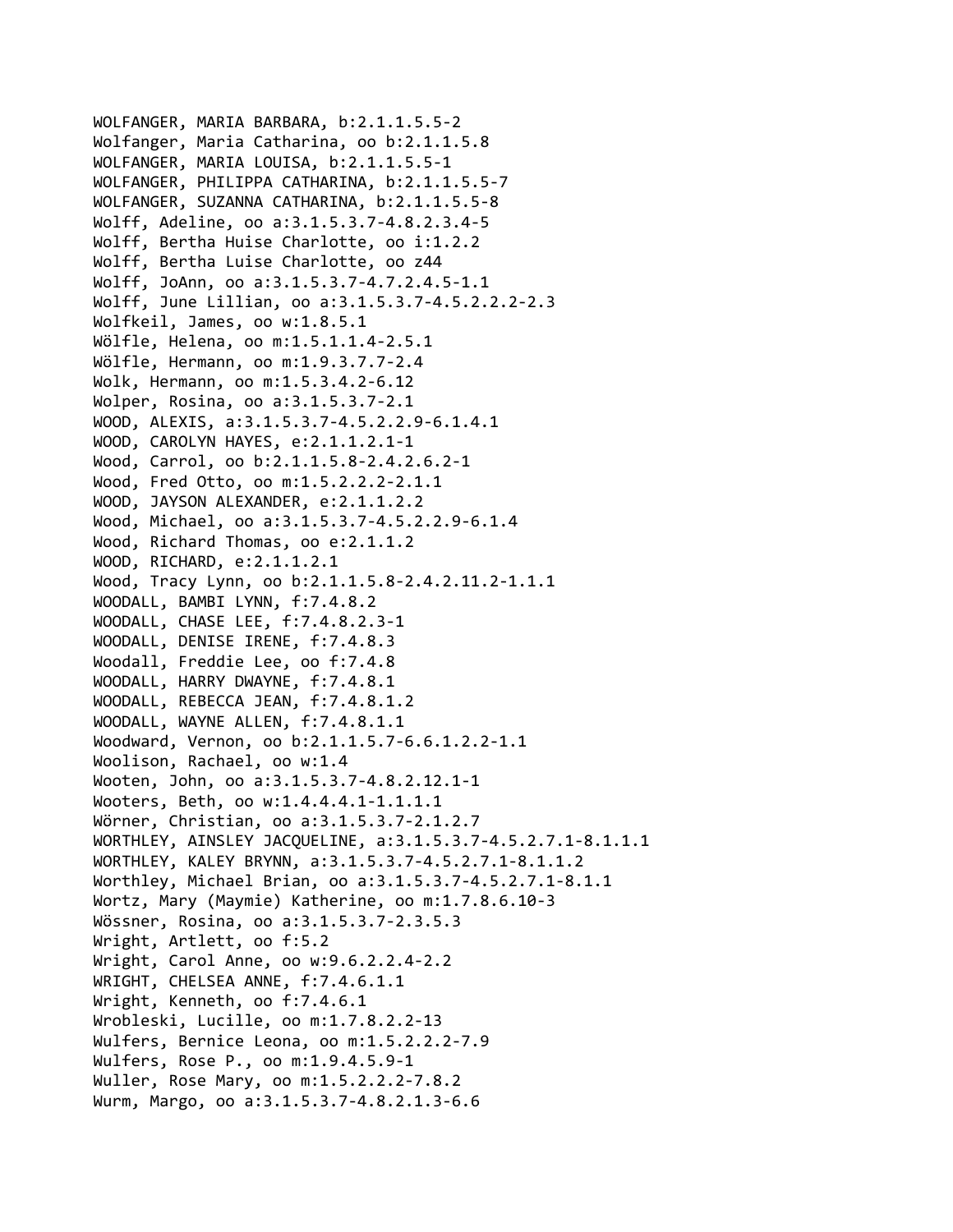```
Würth, ?, oo a:2.1.7.1.5-2.3.1.1.2-2
Würth, Karoline, oo a:3.1.5.3.7‐4.7.7.2.6
Wußler, Karoline, oo m:1.9.5.2.9‐11
Wußler, Maria Anna Ludwina, oo m:1.5.3.4.2‐6
WYNHOFF, ADELAIDE, m:1.7.8.2.6‐3
WYNHOFF, ANNA, m:1.7.8.2.6‐2
WYNHOFF, FRANK JOSEPH, m:1.7.8.2.6‐7
WYNHOFF, GEORGE LEO, m:1.7.8.2.6‐5
WYNHOFF, GERALD, m:1.7.8.2.6‐1.1
Wynhoff, Henry Stephan, oo m:1.7.8.2.6
WYNHOFF, LEO, m:1.7.8.2.6‐1.3
WYNHOFF, MERYL, m:1.7.8.2.6‐1.2
WYNHOFF, OTILLIE MARY, m:1.7.8.2.6‐6
WYNHOFF, THEODORE HENRY, m:1.7.8.2.6‐1
WYNHOFF, VERONA (VERONICA) FANNIE, m:1.7.8.2.6‐4
WYNHOFF, WALTER SETH, m:1.7.8.2.6‐8
Wynn, Lucy Ann, oo m:1.5.2.2.2‐7.2.6
YACKLEY, ALLISSA, a:3.1.5.3.7‐4.5.2.2.1‐1.1.1.2
YACKLEY, MATTHEW, a:3.1.5.3.7‐4.5.2.2.1‐1.1.1.3
Yackley, Michael, oo a:3.1.5.3.7‐4.5.2.2.1‐1.1.1
YACKLEY, MICHALA, a:3.1.5.3.7‐4.5.2.2.1‐1.1.1.1
YADON, AARON GLEN, k:2.1.8.7.6‐2.2.1
Yadon, Glen Marion, oo k:2.1.8.7.6‐2.2
YADON, JUSTIN CARL, k:2.1.8.7.6‐2.2.3
YADON, SETH ALLEN, k:2.1.8.7.6‐2.2.2
Yahl, Mary Ann, oo m:1.5.2.2.2‐4.3
Yalaya, Tatiana Vasilievna, oo a:3.1.5.3.7‐4.3.2.1.9‐2.1
Yamaguchi, Kazuko, oo b:2.1.1.1.4‐1.6.5.4.6‐1.1
Yang, Xiaofan, oo a:3.1.5.3.7‐4.8.2.1.3‐7.1.2
YARBOROUGH, CHRISTOPHER (CHRIS) RYAN, e:2.1.1.3.1
Yarborough, Doyle, oo e:2.1.1.3
YARBOROUGH, PATRICK BURKE, e:2.1.1.3.2
Yates, ?, oo b:2.1.1.5.8‐2.4.2.4.2‐1.1
YATES, JAMES MATTHEW, b:2.1.1.5.8‐2.4.2.4.2‐1.1.2
YATES, KIMBERLY SUZANNE, b:2.1.1.5.8‐2.4.2.4.2‐1.1.1
YEATS, ALEXANDER, a:3.1.5.3.7‐4.8.2.9.3‐1.4.2
YEATS, EDWARD GORDEN (TED), a:3.1.5.3.7‐4.8.2.9.3‐1.4
YEATS, LINDSAY, a:3.1.5.3.7‐4.8.2.9.3‐1.4.1
Yehle, Frank Robert II, oo a:3.1.5.3.7‐4.5.2.7.7‐2.3
YEHLE, FRANK ROBERT III, a:3.1.5.3.7‐4.5.2.7.7‐2.3.4
YEHLE, TAYLOR BROOKS, a:3.1.5.3.7‐4.5.2.7.7‐2.3.3
Yeiser, Harold Dean Jr., oo k:2.1.8.7.3‐1.2
Yerian, Will, oo b:2.1.1.5.8‐2.4.2.2.4
Yost, Hannah (Annie B.), oo w:1.1.5
Young, Frank R., oo m:1.7.8.2.6‐4
YOUNG, GLORIA DELL, b:2.1.1.5.8‐2.4.2.10.4‐5.1
Young, Joseph, oo b:2.1.1.5.4‐2.1.1.5
YOUNG, JOSHUA, b:2.1.1.5.8‐2.4.2.10.4‐5.3.1
Young, Kenneth George, oo b:2.1.1.5.8‐2.4.2.10.4‐5
Young, Milo, oo w:1.4.4.4.1‐1
```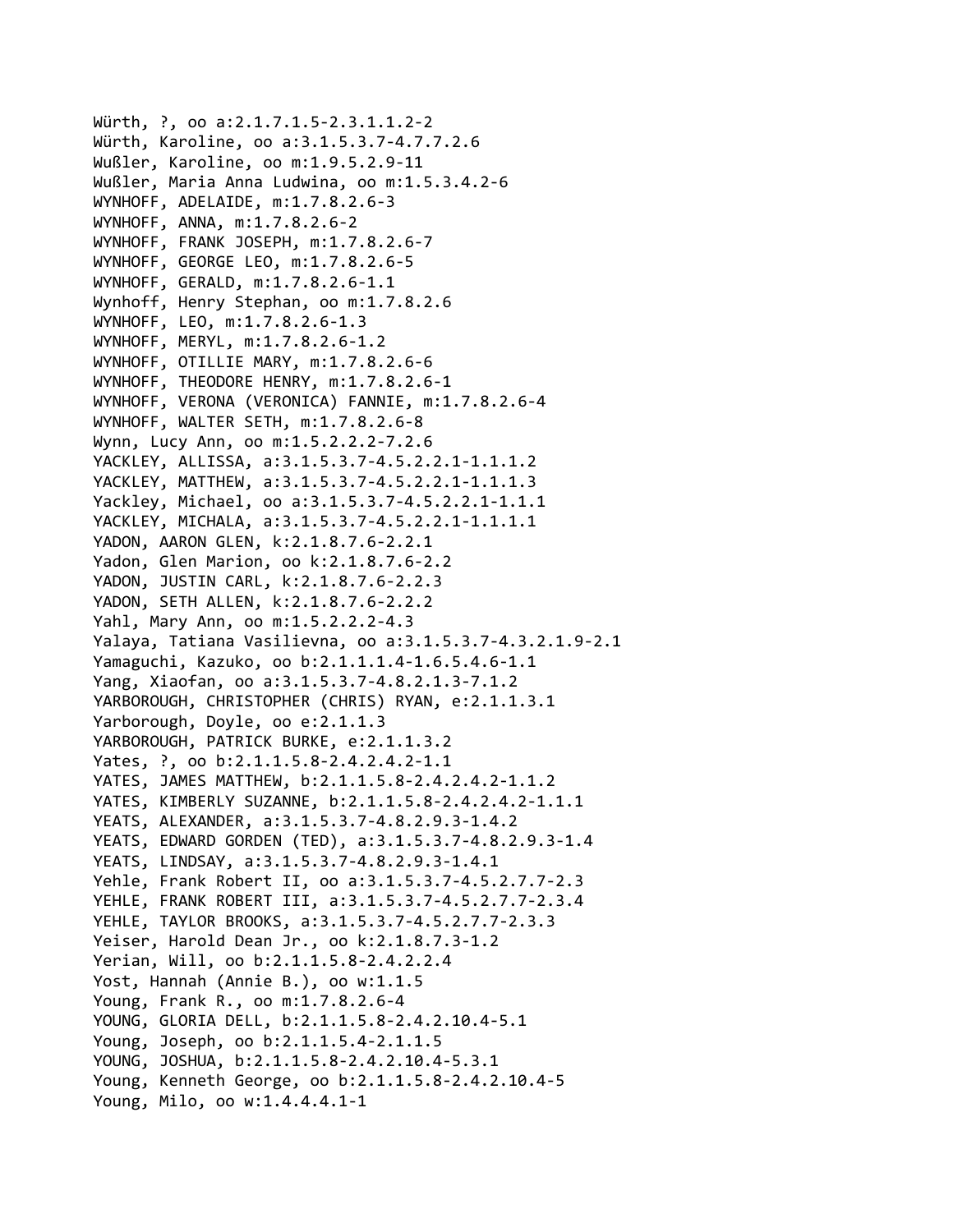```
YOUNG, PAMELA FAYE, b:2.1.1.5.8‐2.4.2.10.4‐5.2
YOUNG, PATRICIA LOUISE, b:2.1.1.5.8‐2.4.2.10.4‐5.4
YOUNG, TERESA ANN, b:2.1.1.5.8‐2.4.2.10.4‐5.3
Youngman, Juanita, oo a:3.1.5.3.7‐4.8.6.6.7
Yunck, Betty, oo a:3.1.5.3.7‐4.7.7.10.3
Yuzyak, Gennadiy, oo a:3.1.5.3.7‐4.3.2.1.9‐2.2
YUZYAK, SERGEY, a:3.1.5.3.7‐4.3.2.1.9‐2.2.1
z334, move to, z264
ZADOROZHNAYA, NADEZHDA, a:3.1.5.3.7‐4.3.2.1.4‐1.2
ZADOROZHNAYA, OLGA, a:3.1.5.3.7‐4.3.2.1.4‐1.1
Zanio, Stella M., oo m:1.7.8.8.5‐5.2
Zashkilnyak, Afanasiy Stepanovich , oo a:3.1.5.3.7‐4.3.2.1.6
ZASHKILNYAK, ANDREY, a:3.1.5.3.7‐4.3.2.1.6‐2.2
ZASHKILNYAK, LEONID, a:3.1.5.3.7‐4.3.2.1.6‐2
ZASHKILNYAK, LUDMILA, a:3.1.5.3.7‐4.3.2.1.6‐1
ZASHKILNYAK, OKSANA, a:3.1.5.3.7‐4.3.2.1.6‐2.1
Zayarin, Grigoriy, oo a:3.1.5.3.7‐4.3.2.5.2
ZAYARINA, NADEZHDA, a:3.1.5.3.7‐4.3.2.5.2‐1
Zeiger, Margaretha, oo b:2.1.1.5.7‐13.9.6
Zeiger, Sophie, oo b:2.1.1.5.4‐2.1.1.2
Zeilinger, Anna Dorothea, oo y:1.4.3.8.3‐11
Zeiss, Karl Aug, oo b:2.1.1.7.4‐2.4.1.2.3
Zeller, Donald Morrison, oo b:2.1.1.5.7‐6.11.9.3.1
Zerbe, Lovie, oo w:9.2.3.7.3
Zerwig, Welton B., oo m:1.5.2.2.2‐2.1.4
Zgraggen, Edwin Manuel, oo a:3.1.5.3.7‐4.5.2.7.5‐1.4
Zicher, Josef, oo m:1.9.3.7.7‐2.3
Ziegel, Christian, oo b:2.1.1.1.6‐9.2.6.4
Ziegler, Anton, oo m:1.5.3.4.2‐2.2.3
ZIEGLER, CHARLES M., f:2.3
Ziegler, Christian M., oo f:2
ZIEGLER, ELIZABETH L., f:2.3.1
Ziegler, Emmi Luise, oo a:2.1.7.1.5‐2.7.1.7.3‐2
Ziegler, Josef, oo m:1.9.7.3.4‐4.2
Ziegler, Karl, oo m:1.9.5.2.9‐6
ZIEGLER, MARY (MAYME) ELLEN, f:2.1
ZIEGLER, MINNIE G., f:2.2
ZIEGLER, PHYLLIS M., f:2.3.3
ZIEGLER, ROSEMARY A., f:2.3.2
Zigeler, Wayne, oo b:2.1.1.5.8‐2.4.2.5.3‐2
Zillhart, Amos W., oo b:2.1.1.5.7‐6.6.9.3
ZILLHART, MARGARET ELLEN, b:2.1.1.5.7‐6.6.9.3.2
ZILLICH, CHRISTIAN JOHANNES, z169.1.2
ZILLICH, EVA MARIA, z169.1.1
Zillich, Werner, oo z169.1
Zima, Timothy, oo a:3.1.5.3.7‐4.8.2.12.10‐3.2
Zimmer, Peter, oo b:2.1.1.5.4‐3.1
Zimmerman, Albert, oo z37
Zimmerman, Klara, oo m:1.5.3.4.2‐12.3
Zimmerman, Maggie Eszlinger, oo a:3.1.5.3.7‐4.8.6.7.4
```